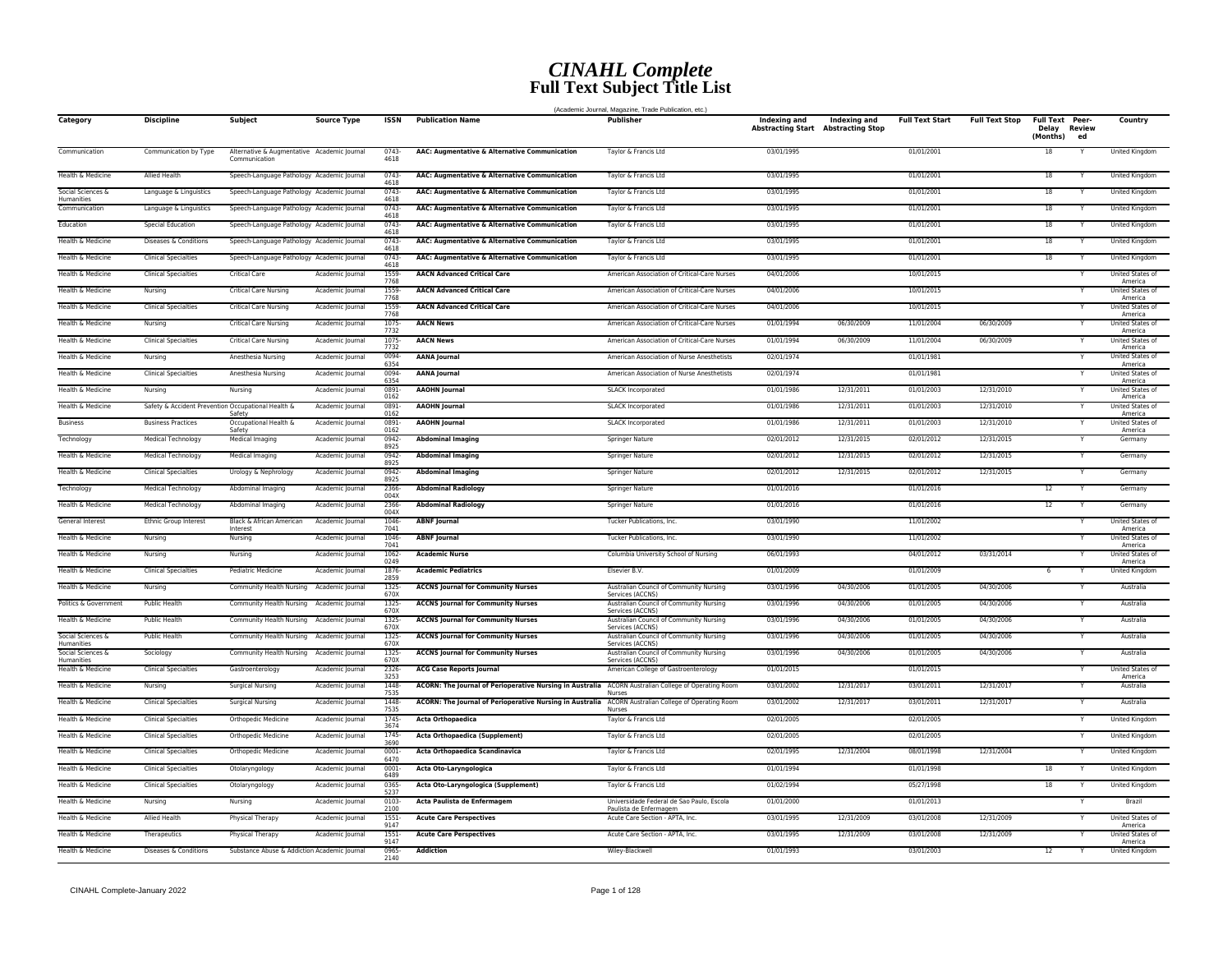| Category                               | <b>Discipline</b>                                   | Subject                                    | <b>Source Type</b> | <b>ISSN</b>           | <b>Publication Name</b>                       | Publisher                                           | Indexing and | <b>Indexing and</b><br><b>Abstracting Start Abstracting Stop</b> | <b>Full Text Start</b> | <b>Full Text Stop</b> | <b>Full Text Peer</b><br>Delay Review<br>(Months)<br>ed | Country                            |
|----------------------------------------|-----------------------------------------------------|--------------------------------------------|--------------------|-----------------------|-----------------------------------------------|-----------------------------------------------------|--------------|------------------------------------------------------------------|------------------------|-----------------------|---------------------------------------------------------|------------------------------------|
| Social Sciences &<br>Humanities        | Psychology                                          | Child & Adolescent<br>Psychology           | Academic Journal   | 0001<br>8449          | Adolescence                                   | Libra Publishers Inc.                               | 06/01/1982   | 12/31/2009                                                       | 03/01/1990             | 12/31/2009            |                                                         | United States of<br>America        |
| Health & Medicine                      | <b>Clinical Specialties</b>                         | Child & Adolescent<br>Psychology           | Academic Iournal   | $0001 -$<br>8449      | Adolescence                                   | Libra Publishers Inc.                               | 06/01/1982   | 12/31/2009                                                       | 03/01/1990             | 12/31/2009            |                                                         | United States of<br>America        |
| Health & Medicine                      | <b>Allied Health</b>                                | Child & Adolescent<br>Psychiatry           | Academic Journal   | 0001<br>8449          | Adolescence                                   | Libra Publishers Inc.                               | 06/01/1982   | 12/31/2009                                                       | 03/01/1990             | 12/31/2009            |                                                         | United States of<br>America        |
| Health & Medicine                      | <b>Clinical Specialties</b>                         | Child & Adolescent<br>Psychiatry           | Academic Journal   | 0001<br>8449          | Adolescence                                   | Libra Publishers Inc                                | 06/01/1982   | 12/31/2009                                                       | 03/01/1990             | 12/31/2009            |                                                         | United States of<br>America        |
| Social Sciences &<br><b>Humanities</b> | Sociology                                           | Adoption                                   | Academic Journa    | 0308<br>5759          | <b>Adoption &amp; Fostering</b>               | Sage Publications                                   | 03/01/2003   |                                                                  | 04/01/2006             | 07/10/2013            |                                                         | United Kingdom                     |
| Health & Medicine                      | Nursing                                             | Nursing                                    | Academic Journal   | $0161 - 9268$         | <b>Advances in Nursing Science</b>            | Lippincott Williams & Wilkins                       | 10/01/1978   |                                                                  | 03/01/1999             | 12/31/2005            |                                                         | United States of<br>America        |
| Health & Medicine                      | Allied Health                                       | <b>Physical Therapy</b>                    | Academic Journal   | 1403<br>8196          | <b>Advances in Physiotherapy</b>              | Taylor & Francis Ltd                                | 06/01/1999   | 12/31/2012                                                       | 06/01/1999             | 12/31/2012            |                                                         | <b>United Kingdom</b>              |
| Health & Medicine                      | Therapeutics                                        | Physical Therapy                           | Academic Journal   | 1403<br>8196          | <b>Advances in Physiotherapy</b>              | Taylor & Francis Ltd                                | 06/01/1999   | 12/31/2012                                                       | 06/01/1999             | 12/31/2012            |                                                         | <b>United Kingdom</b>              |
| Health & Medicine                      | <b>Allied Health</b>                                | Speech-Language Pathology Academic Journal |                    | 1441<br>7049          | <b>Advances in Speech Language Pathology</b>  | Taylor & Francis Ltd                                | 03/01/1999   | 12/31/2007                                                       | 03/01/2004             | 12/31/2007            |                                                         | United Kingdom                     |
| Social Sciences &<br>Humanities        | Language & Linguistics                              | Speech-Language Pathology Academic Journal |                    | 1441<br>7049          | <b>Advances in Speech Language Pathology</b>  | Taylor & Francis Ltd                                | 03/01/1999   | 12/31/2007                                                       | 03/01/2004             | 12/31/2007            |                                                         | United Kingdom                     |
| Communication                          | Language & Linguistics                              | Speech-Language Pathology Academic Journa  |                    | 1441                  | Advances in Speech Language Pathology         | Taylor & Francis Ltd                                | 03/01/1999   | 12/31/2007                                                       | 03/01/2004             | 12/31/2007            |                                                         | United Kingdom                     |
| Education                              | Special Education                                   | Speech-Language Pathology Academic Journal |                    | 7049<br>$1441-$       | Advances in Speech Language Pathology         | Taylor & Francis Ltd                                | 03/01/1999   | 12/31/2007                                                       | 03/01/2004             | 12/31/2007            |                                                         | <b>United Kingdom</b>              |
| Health & Medicine                      | Diseases & Conditions                               | Speech-Language Pathology Academic Journal |                    | 7049<br>1441.         | <b>Advances in Speech Language Pathology</b>  | Taylor & Francis Ltd                                | 03/01/1999   | 12/31/2007                                                       | 03/01/2004             | 12/31/2007            |                                                         | United Kingdom                     |
| Health & Medicine                      | <b>Clinical Specialties</b>                         | Speech-Language Pathology Academic Journal |                    | 7049<br>1441.         | Advances in Speech Language Pathology         | Taylor & Francis Ltd                                | 03/01/1999   | 12/31/2007                                                       | 03/01/2004             | 12/31/2007            |                                                         | United Kingdom                     |
| Health & Medicine                      | <b>Clinical Specialties</b>                         | Oncology                                   | Academic Journal   | 7049<br>1179          | <b>Advances in Tumor Virology</b>             | Sage Publications                                   | 01/01/2009   | 01/31/2017                                                       | 01/01/2009             | 01/31/2017            |                                                         | United States of                   |
| Science                                | Life Sciences                                       | Virology                                   | Academic Journal   | 5654<br>1179          | <b>Advances in Tumor Virology</b>             | Sage Publications                                   | 01/01/2009   | 01/31/2017                                                       | 01/01/2009             | 01/31/2017            |                                                         | America<br>United States of        |
| Politics & Government                  | <b>Public Health</b>                                | Virology                                   | Academic Journal   | 5654<br>1179          | <b>Advances in Tumor Virology</b>             | Sage Publications                                   | 01/01/2009   | 01/31/2017                                                       | 01/01/2009             | 01/31/2017            |                                                         | America<br>United States of        |
| Health & Medicine                      | Public Health                                       | Virology                                   | Academic Journal   | 5654<br>1179-<br>5654 | <b>Advances in Tumor Virology</b>             | <b>Sage Publications</b>                            | 01/01/2009   | 01/31/2017                                                       | 01/01/2009             | 01/31/2017            |                                                         | America<br>United States of        |
| Social Sciences &                      | Public Health                                       | Virology                                   | Academic Journal   | 1179-                 | <b>Advances in Tumor Virology</b>             | Sage Publications                                   | 01/01/2009   | 01/31/2017                                                       | 01/01/2009             | 01/31/2017            |                                                         | America<br>United States of        |
| <b>Humanities</b><br>Health & Medicine | <b>Medical Sciences</b>                             | Virology                                   | Academic Journa    | 5654<br>1179-         | <b>Advances in Tumor Virology</b>             | Sage Publications                                   | 01/01/2009   | 01/31/2017                                                       | 01/01/2009             | 01/31/2017            |                                                         | America<br>United States of        |
| Health & Medicine                      | Complementary &                                     | Midwifery                                  | Academic Journal   | 5654<br>1759          | African Journal of Midwifery & Women's Health | Mark Allen Holdings Limited                         | 01/01/2009   |                                                                  | 01/01/2009             | 09/30/2015            |                                                         | America<br><b>United Kingdom</b>   |
| Health & Medicine                      | Alternative Medicine<br><b>Clinical Specialties</b> | Midwifery                                  | Academic Journal   | 7374<br>1759          | African Journal of Midwifery & Women's Health | Mark Allen Holdings Limited                         | 01/01/2009   |                                                                  | 01/01/2009             | 09/30/2015            |                                                         | United Kingdom                     |
| Health & Medicine                      | <b>Clinical Specialties</b>                         | Women's Health                             | Academic Journal   | 7374<br>1759          | African Journal of Midwifery & Women's Health | Mark Allen Holdings Limited                         | 01/01/2009   |                                                                  | 01/01/2009             | 09/30/2015            |                                                         | United Kingdom                     |
| Science                                | Life Sciences                                       | Biology                                    | Academic Journa    | 7374<br>$0161 -$      | Age                                           | <b>Springer Nature</b>                              | 10/01/2008   | 12/30/2016                                                       | 10/01/2008             | 12/30/2016            |                                                         | Germany                            |
| Social Sciences &                      | Demography                                          | Gerontology                                | Academic Iournal   | 9152<br>0161          | Age                                           | Springer Nature                                     | 10/01/2008   | 12/30/2016                                                       | 10/01/2008             | 12/30/2016            |                                                         | Germany                            |
| Humanities<br>Social Sciences &        | Demography                                          | Gerontology                                | Academic Iournal   | 9152<br>$0002 -$      | Age & Ageing                                  | <b>Oxford University Press</b>                      | 05/01/1972   |                                                                  | 01/01/2006             |                       | 12                                                      | United Kingdom                     |
| Humanities<br>Social Sciences &        | Demography                                          | Gerontology                                | Academic Journal   | 072<br>0163           | <b>Ageing International</b>                   | Springer Nature                                     | 01/01/1997   |                                                                  | 01/01/1997             |                       | 12                                                      | Germany                            |
| <b>lumanities</b><br>Social Sciences & | Demography                                          | Gerontology                                | Academic Iournal   | 5158<br>1360-         | Aging & Mental Health                         | Routledge                                           | 02/01/1997   |                                                                  | 02/01/1997             |                       | 18                                                      | United Kingdom                     |
| Humanities<br>Health & Medicine        | <b>Clinical Specialties</b>                         | Psychiatry                                 | Academic Journal   | 7863<br>1360-         | Aging & Mental Health                         | Routledge                                           | 02/01/1997   |                                                                  | 02/01/1997             |                       | 18                                                      | United Kingdom                     |
| Social Sciences &                      | Psychology                                          | Psychology                                 | Academic Journal   | 7863<br>1360-         | Aging & Mental Health                         | Routledge                                           | 02/01/1997   |                                                                  | 02/01/1997             |                       | 18                                                      | United Kingdom                     |
| Humanities<br>Health & Medicine        |                                                     |                                            |                    | 7863<br>1360-         |                                               |                                                     |              |                                                                  |                        |                       |                                                         |                                    |
|                                        | <b>Clinical Specialties</b>                         | Psychology                                 | Academic Journal   | 7863                  | Aging & Mental Health                         | Routledge                                           | 02/01/1997   |                                                                  | 02/01/1997             |                       | 18                                                      | United Kingdom                     |
| Health & Medicine                      | Nursing                                             | Nursing                                    | Academic Journa    | 1575<br>7668          | Agora de Enfermeria                           | Agora de Enfermeria SRL                             | 03/01/2010   |                                                                  | 03/01/2010             |                       |                                                         | Spair                              |
| Science                                | Life Sciences                                       | <b>Nutrition Science</b>                   | Academic Journa    |                       | <b>AICR Science Now</b>                       | American Institute for Cancer Research              | 09/01/2002   |                                                                  | 03/01/2008             |                       |                                                         | United States of<br>America        |
| Health & Medicine                      | <b>Medical Sciences</b>                             | <b>Nutrition Science</b>                   | Academic Journal   |                       | <b>AICR Science Now</b>                       | American Institute for Cancer Research              | 09/01/2002   |                                                                  | 03/01/2008             |                       |                                                         | United States of<br>America        |
| Technology                             | Industrial Technology                               | <b>Nutrition Science</b>                   | Academic Journal   |                       | <b>AICR Science Now</b>                       | American Institute for Cancer Research              | 09/01/2002   |                                                                  | 03/01/2008             |                       |                                                         | United States of<br>America        |
| Health & Medicine                      | <b>Clinical Specialties</b>                         | Oncology                                   | Academic Journal   |                       | <b>AICR Science Now</b>                       | American Institute for Cancer Research              | 09/01/2002   |                                                                  | 03/01/2008             |                       |                                                         | United States of<br>America        |
| Health & Medicine                      | Consumer Health                                     | Consumer Health                            | Academic Journal   |                       | <b>AICR Science Now</b>                       | American Institute for Cancer Research              | 09/01/2002   |                                                                  | 03/01/2008             |                       |                                                         | <b>United States of</b><br>America |
| Health & Medicine                      | Diseases & Conditions                               | AIDS & HIV                                 | Academic Journal   | 1090<br>7165          | <b>AIDS &amp; Behavior</b>                    | Springer Nature                                     | 03/01/1997   |                                                                  | 01/01/2004             |                       | 12                                                      | Germany                            |
| Health & Medicine                      | Diseases & Conditions                               | AIDS & HIV                                 | Academic Iourna    | 1473<br>012X          | <b>AIDS &amp; Hepatitis Digest</b>            | <b>CCM</b> International                            | 01/01/2003   |                                                                  | 10/01/2014             |                       |                                                         | Greece                             |
| Health & Medicine                      | Diseases & Conditions                               | Hepatitis                                  | Academic Journa    | 1473<br>012X          | <b>AIDS &amp; Hepatitis Digest</b>            | <b>CCM</b> International                            | 01/01/2003   |                                                                  | 10/01/2014             |                       |                                                         | Greece                             |
| Health & Medicine                      | Diseases & Conditions                               | AIDS & HIV                                 | Academic Journal   | 0954<br>0121          | <b>AIDS Care</b>                              | Routledge                                           | 01/01/1990   |                                                                  | 01/01/1990             |                       | 18                                                      | United Kingdom                     |
| Health & Medicine                      | Diseases & Conditions                               | Alcoholism                                 | Academic Journal   | 0735<br>0414          | Alcohol & Alcoholism                          | Oxford University Press                             | 01/01/2008   |                                                                  | 01/01/2008             |                       | 12                                                      | United Kingdom                     |
| Health & Medicine                      | Diseases & Conditions                               | Alcoholism                                 | Academic Journal   | 1358-<br>6173         | Alcohol & Alcoholism. Supplement              | Oxford University Press                             | 01/01/2011   |                                                                  | 01/01/2011             |                       | 12                                                      | United Kingdom                     |
| Health & Medicine                      | Diseases & Conditions                               | Alcoholism                                 | Academic Journal   | 0090-<br>838X         | Alcohol Health & Research World               | National Institute on Alcohol Abuse &<br>Alcoholism | 03/01/1990   | 12/31/1998                                                       | 03/01/1990             | 12/31/1998            |                                                         | United States of<br>America        |
| Health & Medicine                      | Diseases & Conditions                               | Alcoholism                                 | Academic Journa    | 1535-<br>7414         | <b>Alcohol Research &amp; Health</b>          | National Institute on Alcohol Abuse &<br>Alcoholism | 03/01/1999   | 06/30/2011                                                       | 03/01/1999             | 06/30/2011            |                                                         | United States of<br>America        |
| Health & Medicine                      | Diseases & Conditions                               | Alcoholism                                 | Academic Journa    | 2168<br>3492          | <b>Alcohol Research: Current Reviews</b>      | National Institute on Alcohol Abuse &<br>Alcoholism | 03/01/2012   |                                                                  | 03/01/2012             |                       |                                                         | United States of<br>America        |
| Health & Medicine                      | Complementary &<br>Alternative Medicine             | Complementary &<br>Alternative Medicine    | Academic Journal   | 1089<br>5159          | <b>Alternative Medicine Review</b>            | Alternative Medicine Review LLC                     | 05/01/1996   | 06/30/2012                                                       | 05/01/2003             | 06/30/2012            |                                                         | <b>United States of</b><br>America |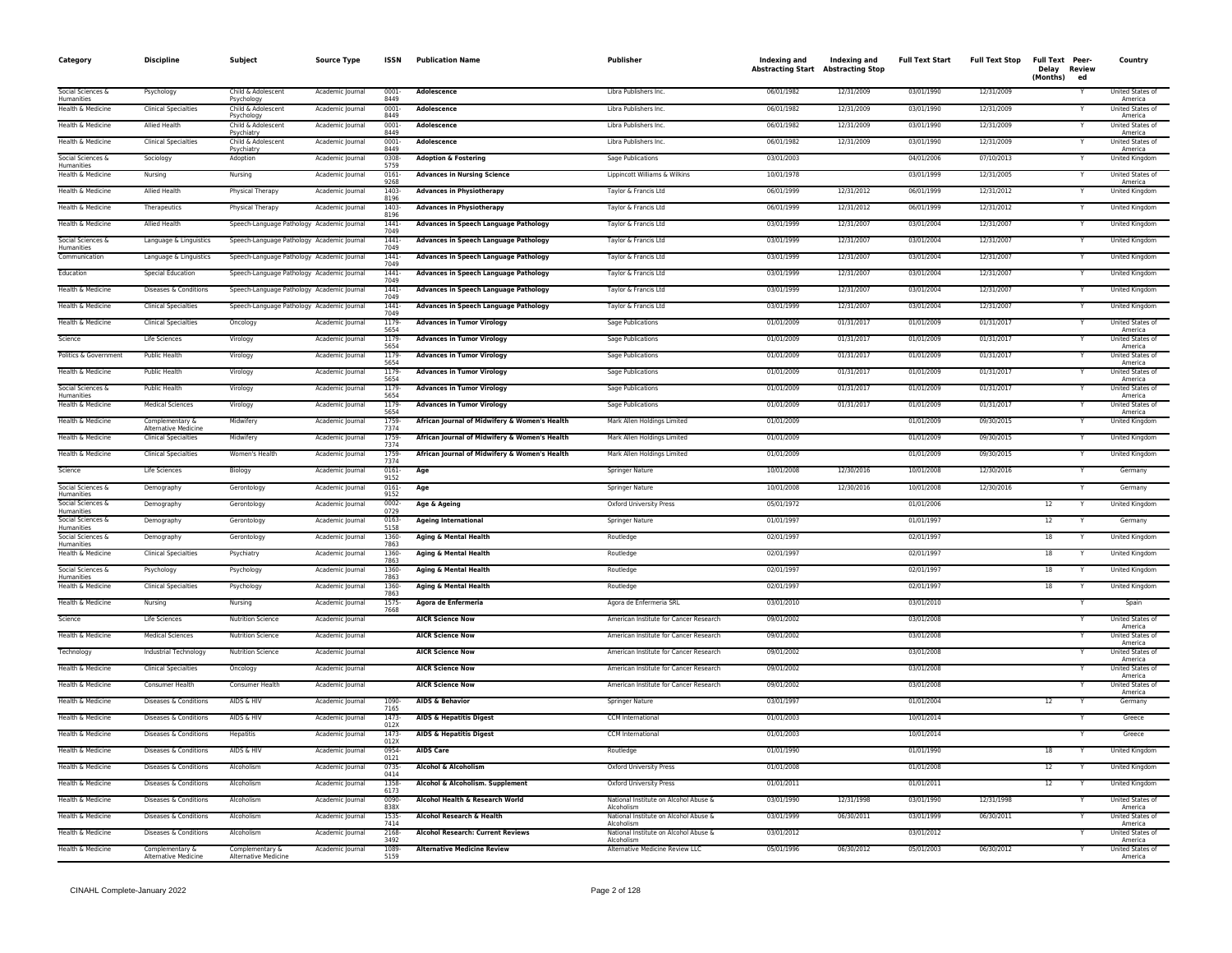| Category                        | <b>Discipline</b>                             | <b>Subject</b>                                                                        | <b>Source Type</b> | <b>ISSN</b>           | <b>Publication Name</b>                               | Publisher                                           | <b>Indexing and</b><br><b>Abstracting Start Abstracting Stop</b> | <b>Indexing and</b> | <b>Full Text Start</b> | <b>Full Text Stop</b> | <b>Full Text Peer</b><br>Delay Review<br>(Months)<br>ed | Country                            |
|---------------------------------|-----------------------------------------------|---------------------------------------------------------------------------------------|--------------------|-----------------------|-------------------------------------------------------|-----------------------------------------------------|------------------------------------------------------------------|---------------------|------------------------|-----------------------|---------------------------------------------------------|------------------------------------|
| Health & Medicine               | Complementary &<br>Alternative Medicine       | Complementary &<br>Alternative Medicine                                               | Academic Iournal   | 1078-<br>6791         | Alternative Therapies in Health & Medicine            | InnoVisions Professional Media                      | 03/01/1995                                                       |                     | 03/01/1995             |                       |                                                         | <b>United States of</b><br>America |
| Health & Medicine               | Diseases & Conditions                         | Alzheimer's Disease                                                                   | Academic Iournal   | 1525<br>3279          | <b>Alzheimer's Care Ouarterly</b>                     | Linnincott Williams & Wilkins                       | 01/01/2000                                                       | 04/30/2007          | 01/01/2001             | 12/31/2005            |                                                         | <b>United States of</b><br>America |
| Health & Medicine               | Medical Care & Services                       | Ambulatory Care                                                                       | Academic Journal   | 1355<br>5626          | <b>Ambulatory Child Health</b>                        | Wilev-Blackwell                                     | 01/01/1995                                                       | 12/31/2001          | 01/01/1999             | 12/31/2001            |                                                         | United Kingdom                     |
| Health & Medicine               | <b>Clinical Specialties</b>                   | Pediatric Medicine                                                                    | Academic Journa    | 1355<br>5626          | <b>Ambulatory Child Health</b>                        | Wiley-Blackwell                                     | 01/01/1995                                                       | 12/31/2001          | 01/01/1999             | 12/31/2001            |                                                         | United Kingdom                     |
| Health & Medicine               | Medical Care & Services                       | Ambulatory Care                                                                       | Academic Journa    | 1530-<br>1567         | <b>Ambulatory Pediatrics</b>                          | Elsevier B.V.                                       | 01/01/2001                                                       | 12/31/2008          | 01/01/2006             | 12/31/2008            |                                                         | <b>United Kingdom</b>              |
| Health & Medicine               | <b>Clinical Specialties</b>                   | <b>Pediatric Medicine</b>                                                             | Academic Journa    | 1530-<br>1567         | <b>Ambulatory Pediatrics</b>                          | Elsevier B.V.                                       | 01/01/2001                                                       | 12/31/2008          | 01/01/2006             | 12/31/2008            |                                                         | United Kingdom                     |
| Health & Medicine               | Medical Care & Services                       | Ambulatory Care                                                                       | Academic Journa    | 0966<br>6532          | <b>Ambulatory Surgery</b>                             | International Association for Ambulatory            | 01/01/1999                                                       |                     | 02/01/2009             |                       |                                                         | United Kingdom                     |
| Health & Medicine               | <b>Clinical Specialties</b>                   | Surgery                                                                               | Academic Journal   | 0966<br>6532          | <b>Ambulatory Surgery</b>                             | Surgery<br>International Association for Ambulatory | 01/01/1999                                                       |                     | 02/01/2009             |                       |                                                         | <b>United Kingdom</b>              |
| Education                       | Education (General)                           | Education (General)                                                                   | Academic Journal   | 0002<br>726X          | <b>American Annals of the Deaf</b>                    | Surgery<br>American Annals of the Deaf              | 03/01/1995                                                       |                     | 07/01/1996             |                       |                                                         | United States of                   |
| Health & Medicine               | Diseases & Conditions                         | Deafness & Hearing                                                                    | Academic Journal   | 0002-                 | <b>American Annals of the Deaf</b>                    | American Annals of the Deaf                         | 03/01/1995                                                       |                     | 07/01/1996             |                       |                                                         | America<br>United States of        |
| Health & Medicine               |                                               | Impairmen<br>Health & Medicine (General) Health & Medicine (General) Academic Journal |                    | 726<br>1942           | <b>American Health &amp; Drug Benefits</b>            | Engage Healthcare Communications, LLC               | 02/01/2008                                                       |                     | 10/01/2008             |                       |                                                         | America<br>United States of        |
| Health & Medicine               | Nursing                                       | Nursing                                                                               | Academic Journa    | 2962<br>1522          | <b>American Journal for Nurse Practitioners</b>       | NP Communications, LLC (New Jersey)                 | 03/01/1997                                                       | 12/31/2012          | 03/01/1997             | 12/31/2012            |                                                         | America<br>United States of        |
| Health & Medicine               | <b>Allied Health</b>                          | Art Therapy                                                                           | Academic Journal   | 1431<br>0007          | <b>American Journal of Art Therapy</b>                | Norwich University                                  | 02/01/1990                                                       | 05/31/2002          | 02/01/1990             | 05/31/2002            |                                                         | America<br>United States of        |
| Arts & Entertainment            | Visual Arts                                   | Art Therapy                                                                           | Academic Journa    | 4764<br>0007          | <b>American lournal of Art Therapy</b>                | Norwich University                                  | 02/01/1990                                                       | 05/31/2002          | 02/01/1990             | 05/31/2002            |                                                         | America<br>United States of        |
| Health & Medicine               | Therapeutics                                  | Art Therapy                                                                           | Academic Journa    | 4764<br>0007          | <b>American Journal of Art Therapy</b>                | Norwich University                                  | 02/01/1990                                                       | 05/31/2002          | 02/01/1990             | 05/31/2002            |                                                         | America<br>United States of        |
| Health & Medicine               | <b>Clinical Specialties</b>                   | Art Therapy                                                                           | Academic Journal   | 4764<br>0007          | American Journal of Art Therapy                       | Norwich University                                  | 02/01/1990                                                       | 05/31/2002          | 02/01/1990             | 05/31/2002            |                                                         | America<br>United States of        |
| Health & Medicine               | <b>Allied Health</b>                          | Audiology                                                                             | Academic Journal   | 4764<br>1059-         | <b>American Journal of Audiology</b>                  | American Speech-Language-Hearing Association        | 03/01/1996                                                       |                     | 01/01/2000             |                       |                                                         | America<br><b>United States of</b> |
| Communication                   | Communication (General)                       | Audiology                                                                             | Academic Journal   | 0889<br>1059-<br>0889 | <b>American Journal of Audiology</b>                  | American Speech-Language-Hearing Association        | 03/01/1996                                                       |                     | 01/01/2000             |                       |                                                         | America<br>United States of        |
| Health & Medicine               | <b>Clinical Specialties</b>                   | Audiology                                                                             | Academic Journal   | 1059-<br>0889         | <b>American Journal of Audiology</b>                  | American Speech-Language-Hearing Association        | 03/01/1996                                                       |                     | 01/01/2000             |                       |                                                         | America<br><b>United States of</b> |
| Health & Medicine               | <b>Bioethics</b>                              | <b>Bioethics</b>                                                                      | Academic Journal   | 1526-                 | <b>American Journal of Bioethics</b>                  | Routledge                                           | 01/01/2001                                                       |                     | 01/01/2001             |                       | 18                                                      | America<br><b>United Kingdom</b>   |
| Science                         | Life Sciences                                 | Bioethics                                                                             | Academic Journa    | 5161<br>1526          | <b>American lournal of Bioethics</b>                  | Routledge                                           | 01/01/2001                                                       |                     | 01/01/2001             |                       | 18                                                      | United Kingdom                     |
| Philosophy                      | Philosophy (General)                          | Bioethics                                                                             | Academic Journal   | 5161<br>$1526 -$      | <b>American Journal of Bioethics</b>                  | Routledge                                           | 01/01/2001                                                       |                     | 01/01/2001             |                       | 18                                                      | United Kingdom                     |
| Social Sciences &               | Psychology                                    | Community Psychology                                                                  | Academic Journal   | 5161<br>0091          | American Journal of Community Psychology              | Wiley-Blackwel                                      | 01/01/2004                                                       |                     | 01/01/2004             |                       | 12                                                      | <b>United Kingdom</b>              |
| Humanities<br>Social Sciences & | Sociology                                     | Community Psychology                                                                  | Academic Iourna    | 0562<br>0091          | American Journal of Community Psychology              | Wiley-Blackwel                                      | 01/01/2004                                                       |                     | 01/01/2004             |                       | 12                                                      | <b>United Kingdom</b>              |
| Humanities<br>Health & Medicine | <b>Clinical Specialties</b>                   | Community Psychology                                                                  | Academic Journal   | 0562<br>0091          | American Journal of Community Psychology              | Wiley-Blackwell                                     | 01/01/2004                                                       |                     | 01/01/2004             |                       | 12                                                      | <b>United Kingdom</b>              |
| Health & Medicine               | <b>Clinical Specialties</b>                   | <b>Critical Care</b>                                                                  | Academic Iourna    | 0567<br>1062          | <b>American Journal of Critical Care</b>              | American Association of Critical-Care Nurses        | 07/01/1992                                                       |                     | 11/01/2002             |                       |                                                         | United States of                   |
| Science                         | Life Sciences                                 | <b>Evidence Based Medicine</b>                                                        | Academic Journal   | 3264<br>1062          | <b>American Journal of Critical Care</b>              | American Association of Critical-Care Nurses        | 07/01/1992                                                       |                     | 11/01/2002             |                       |                                                         | America<br>United States of        |
| Health & Medicine               | Medical Care & Services                       | <b>Evidence Based Medicine</b>                                                        | Academic Iourna    | 3264<br>1062          | <b>American Journal of Critical Care</b>              | American Association of Critical-Care Nurses        | 07/01/1992                                                       |                     | 11/01/2002             |                       |                                                         | America<br>United States of        |
| Health & Medicine               | <b>Allied Health</b>                          | Dance Therapy                                                                         | Academic Iournal   | 3264<br>$0146 -$      | <b>American Journal of Dance Therapy</b>              | Springer Nature                                     | 06/01/2012                                                       |                     | 06/01/2012             |                       | 12                                                      | America<br>Germany                 |
| Arts & Entertainment            | Dance                                         | Dance Therapy                                                                         | Academic Iournal   | 3721<br>0146          | <b>American Journal of Dance Therapy</b>              | Springer Nature                                     | 06/01/2012                                                       |                     | 06/01/2012             |                       | 12                                                      | Germany                            |
| Health & Medicine               | Therapeutics                                  | Dance Therapy                                                                         | Academic Journal   | 3721<br>$0146 -$      | American Journal of Dance Therapy                     | Springer Nature                                     | 06/01/2012                                                       |                     | 06/01/2012             |                       | 12                                                      | Germany                            |
| Health & Medicine               | <b>Clinical Specialties</b>                   | Dance Therapy                                                                         | Academic Journal   | 3721<br>$0146 -$      | American Journal of Dance Therapy                     | Springer Nature                                     | 06/01/2012                                                       |                     | 06/01/2012             |                       | 12                                                      | Germany                            |
|                                 | <b>Medical Technology</b>                     | Electroneurodiagnostic                                                                | Academic Journal   | 3721<br>1086-         | American Journal of Electroneurodiagnostic Technology | Taylor & Francis Ltd                                | 03/01/1996                                                       | 12/31/2011          | 03/01/2002             | 12/31/2011            |                                                         | United Kingdom                     |
| Technology<br>Health & Medicine |                                               | Technology<br>Electroneurodiagnostic                                                  | Academic Journa    | 508><br>1086-         | American Journal of Electroneurodiagnostic Technology | Taylor & Francis Ltd                                | 03/01/1996                                                       | 12/31/2011          | 03/01/2002             | 12/31/2011            |                                                         | United Kingdom                     |
| Health & Medicine               | Medical Technology<br><b>Medical Sciences</b> | Technology<br>Electroneurodiagnostic                                                  |                    | 508><br>1086-         |                                                       |                                                     | 03/01/1996                                                       | 12/31/2011          | 03/01/2002             | 12/31/2011            |                                                         |                                    |
|                                 |                                               | Technology                                                                            | Academic Journal   | 508X                  | American Journal of Electroneurodiagnostic Technology | Taylor & Francis Ltd                                |                                                                  |                     |                        |                       |                                                         | United Kingdom                     |
| Health & Medicine               | <b>Clinical Specialties</b>                   | Electroneurodiagnosti<br>Technology                                                   | Academic Journa    | 1086-<br>508X         | American Journal of Electroneurodiagnostic Technology | Taylor & Francis Ltd                                | 03/01/1996                                                       | 12/31/2011          | 03/01/2002             | 12/31/2011            |                                                         | United Kingdom                     |
| Social Sciences &<br>Humanities | Psychology                                    | Family Psychology                                                                     | Academic Journal   | 0192<br>6187          | American Journal of Family Therapy                    | Routledge                                           | 01/01/2006                                                       |                     | 01/01/2006             |                       | 18                                                      | <b>United Kingdom</b>              |
| Health & Medicine               | <b>Clinical Specialties</b>                   | <b>Family Psychology</b>                                                              | Academic Journa    | 0192<br>6187          | <b>American Journal of Family Therapy</b>             | Routledge                                           | 01/01/2006                                                       |                     | 01/01/2006             |                       | 18                                                      | <b>United Kingdom</b>              |
| Health & Medicine               | Complementary &<br>Alternative Medicine       | Complementary &<br>Alternative Medicine                                               | Academic Journal   | 1087<br>3244          | American Journal of Health Behavior                   | <b>PNG Publications</b>                             | 01/01/1996                                                       |                     | 01/01/1996             |                       |                                                         | United States of<br>America        |
| <b>Business</b>                 | Management                                    | Medical Administration &<br>Management                                                | Academic Journa    | 1087<br>3244          | American Journal of Health Behavior                   | <b>PNG Publications</b>                             | 01/01/1996                                                       |                     | 01/01/1996             |                       |                                                         | United States of<br>America        |
| Health & Medicine               | Medical Administration &<br>Management        | Medical Administration &<br>Management                                                | Academic Journal   | 1087<br>3244          | <b>American Journal of Health Behavior</b>            | <b>PNG Publications</b>                             | 01/01/1996                                                       |                     | 01/01/1996             |                       |                                                         | United States of<br>America        |
| Health & Medicine               | Health & Medicine (General) Health Education  |                                                                                       | Academic Journal   | 1932<br>5037          | <b>American Journal of Health Education</b>           | Routledge                                           | 01/01/2001                                                       |                     | 01/01/2013             |                       | 18                                                      | <b>United Kingdom</b>              |
| Science                         | Chemistry                                     | Pharmaceutical Industry                                                               | Academic Journal   | 1079<br>2082          | American Journal of Health-System Pharmacy            | <b>Oxford University Press</b>                      | 01/01/1996                                                       |                     | 01/01/2002             |                       | 12                                                      | United Kingdom                     |
| Health & Medicine               | <b>Medical Sciences</b>                       | Pharmaceutical Industry                                                               | Academic Journa    | 1079<br>2082          | American Journal of Health-System Pharmacy            | <b>Oxford University Press</b>                      | 01/01/1996                                                       |                     | 01/01/2002             |                       | 12                                                      | <b>United Kingdom</b>              |
| <b>Business</b>                 | Industries & Trades                           | Pharmaceutical Industry                                                               | Academic Journa    | 1079<br>2082          | American Journal of Health-System Pharmacy            | <b>Oxford University Press</b>                      | 01/01/1996                                                       |                     | 01/01/2002             |                       | 12                                                      | <b>United Kingdom</b>              |
| Health & Medicine               | <b>Clinical Specialties</b>                   | Pharmaceutical Industry                                                               | Academic Journal   | 1079<br>2082          | American Journal of Health-System Pharmacy            | <b>Oxford University Press</b>                      | 01/01/1996                                                       |                     | 01/01/2002             |                       | 12                                                      | United Kingdom                     |
| Politics & Government           | 1 aw                                          | Medical Law                                                                           | Academic Journal   | 0098-<br>8588         | American Journal of Law & Medicine                    | Sage Publications Inc.                              | 03/01/2012                                                       |                     | 01/01/2013             | 12/31/2016            |                                                         | United States of<br>America        |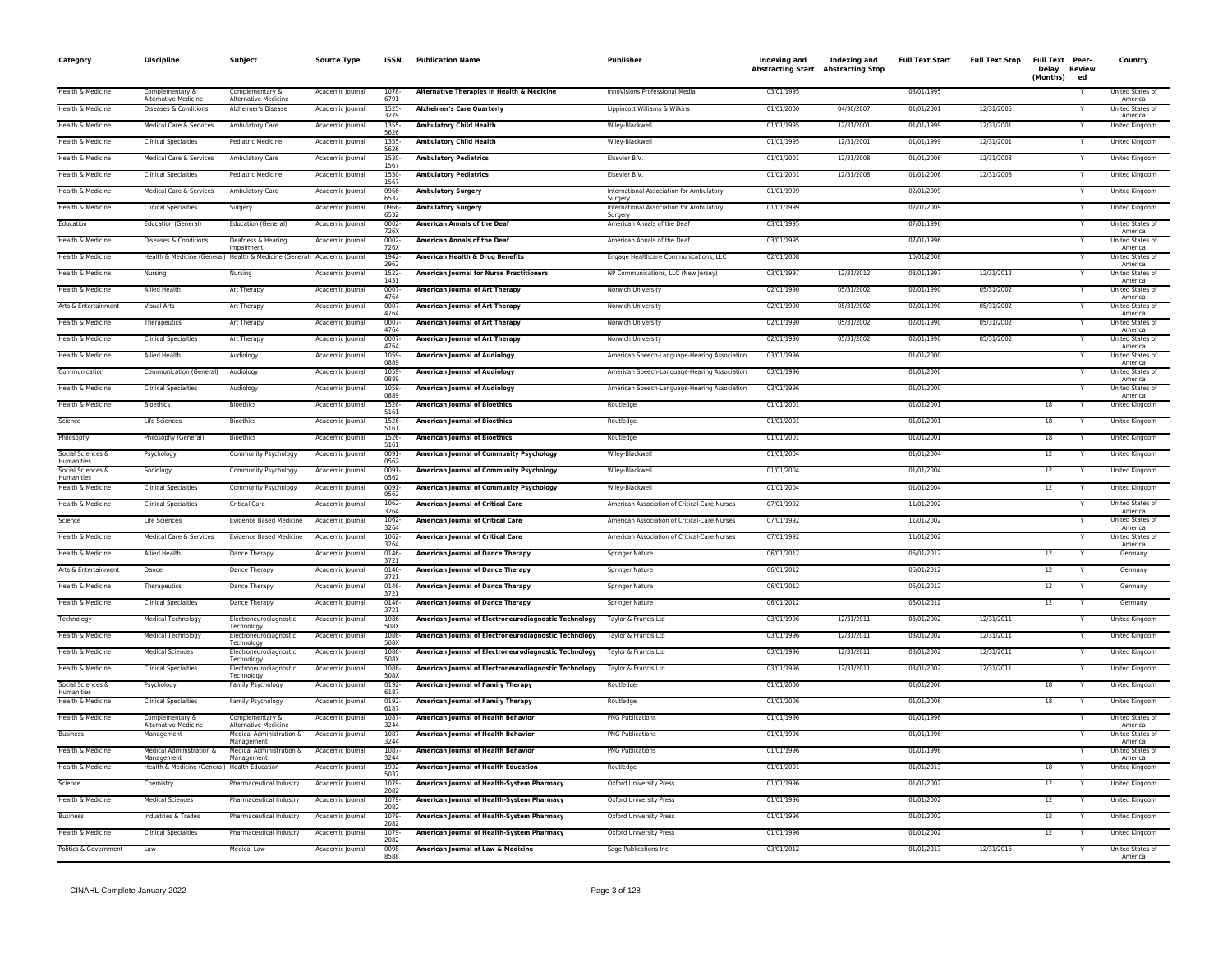| Category                               | <b>Discipline</b>                                  | Subject                                                                    | <b>Source Type</b> | <b>ISSN</b>            | <b>Publication Name</b>                                                         | Publisher                                             | Indexing and | <b>Indexing and</b><br><b>Abstracting Start Abstracting Stop</b> | <b>Full Text Start</b> | <b>Full Text Stop</b> | <b>Full Text Peer</b><br>Delay Review<br>(Months)<br>ed | Country                            |
|----------------------------------------|----------------------------------------------------|----------------------------------------------------------------------------|--------------------|------------------------|---------------------------------------------------------------------------------|-------------------------------------------------------|--------------|------------------------------------------------------------------|------------------------|-----------------------|---------------------------------------------------------|------------------------------------|
| Social Sciences &<br>Humanities        | I aw                                               | Medical Law                                                                | Academic Iourna    | 0098<br>8588           | American Journal of Law & Medicine                                              | Sage Publications Inc.                                | 03/01/2012   |                                                                  | 01/01/2013             | 12/31/2016            |                                                         | United States of<br>America        |
| Health & Medicine                      | Medical Law                                        | Medical Law                                                                | Academic Iournal   | 0098<br>8588           | <b>American Journal of Law &amp; Medicine</b>                                   | Sage Publications Inc.                                | 03/01/2012   |                                                                  | 01/01/2013             | 12/31/2016            |                                                         | United States of<br>America        |
| Health & Medicine                      | <b>Allied Health</b>                               | Occupational Therapy                                                       | Academic Journa    | $0272-$<br>9490        | American Journal of Occupational Therapy                                        | American Occupational Therapy Association             | 01/01/1963   |                                                                  | 01/01/1980             |                       |                                                         | United States of<br>America        |
| Health & Medicine                      | Therapeutics                                       | Occupational Therapy                                                       | Academic Journa    | 0272<br>9490           | American Journal of Occupational Therapy                                        | American Occupational Therapy Association             | 01/01/1963   |                                                                  | 01/01/1980             |                       |                                                         | United States of                   |
| Health & Medicine                      | <b>Medical Education</b>                           | <b>Pharmacy Education</b>                                                  | Academic Journa    | 0002                   | American Journal of Pharmaceutical Education                                    | American Association of Colleges of Pharmacy          | 02/01/2004   |                                                                  | 02/01/2004             |                       |                                                         | America<br>United States of        |
| Education                              | <b>Professional Education</b>                      | <b>Pharmacy Education</b>                                                  | Academic Journa    | 9459<br>0002<br>9459   | <b>American Journal of Pharmaceutical Education</b>                             | American Association of Colleges of Pharmacy          | 02/01/2004   |                                                                  | 02/01/2004             |                       |                                                         | America<br>United States of        |
| Health & Medicine                      | <b>Clinical Specialties</b>                        | Pharmacy Education                                                         | Academic Journa    | 0002                   | American Journal of Pharmaceutical Education                                    | American Association of Colleges of Pharmacy          | 02/01/2004   |                                                                  | 02/01/2004             |                       |                                                         | America<br>United States of        |
| Health & Medicine                      | Therapeutics                                       | <b>Rehabilitation Therapy</b>                                              | Academic Journa    | 9459<br>1548           | American Journal of Psychiatric Rehabilitation                                  | Routledge                                             | 01/01/2006   | 12/31/2017                                                       | 01/01/2006             | 12/31/2017            |                                                         | America<br><b>United Kingdom</b>   |
| Health & Medicine                      | <b>Clinical Specialties</b>                        | Psychiatry                                                                 | Academic Journa    | 7768<br>1548           | American Journal of Psychiatric Rehabilitation                                  | Routledge                                             | 01/01/2006   | 12/31/2017                                                       | 01/01/2006             | 12/31/2017            |                                                         | United Kingdom                     |
| Politics & Government                  | <b>Public Health</b>                               | Public Health                                                              | Academic Journa    | 7768<br>0090-          | <b>American Journal of Public Health</b>                                        | American Public Health Association                    | 07/01/1951   |                                                                  | 03/01/2003             |                       |                                                         | United States of                   |
| Health & Medicine                      | Public Health                                      | <b>Public Health</b>                                                       | Academic Iourna    | 0036<br>0090           | <b>American Journal of Public Health</b>                                        | American Public Health Association                    | 07/01/1951   |                                                                  | 03/01/2003             |                       |                                                         | America<br>United States of        |
| Social Sciences &                      | <b>Public Health</b>                               | <b>Public Health</b>                                                       | Academic Iourna    | 0036<br>0090           | <b>American Journal of Public Health</b>                                        | American Public Health Association                    | 07/01/1951   |                                                                  | 03/01/2003             |                       |                                                         | America<br>United States of        |
| Humanities<br>Health & Medicine        | Safety & Accident Prevention Patient Safety        |                                                                            | Academic Iournal   | 0036<br>2162-          | American Journal of Safe Patient Handling & Movement                            | Visioning Publishers, LLC                             | 03/01/2011   | 12/31/2016                                                       | 03/01/2011             | 12/31/2016            |                                                         | America<br>United States of        |
| Health & Medicine                      | <b>Allied Health</b>                               | Speech-Language Pathology Academic Journal                                 |                    | 1462<br>1058           | American Journal of Speech-Language Pathology                                   | American Speech-Language-Hearing Association          | 02/01/1996   |                                                                  | 01/01/2001             |                       |                                                         | America<br>United States of        |
| Social Sciences &                      | Language & Linguistics                             | Speech-Language Pathology Academic Journal                                 |                    | 0360<br>1058-          | American Journal of Speech-Language Pathology                                   | American Speech-Language-Hearing Association          | 02/01/1996   |                                                                  | 01/01/2001             |                       |                                                         | America<br>United States of        |
| Humanities<br>Communication            | Language & Linguistics                             | Speech-Language Pathology Academic Journal                                 |                    | 0360<br>1058-          | American Journal of Speech-Language Pathology                                   | American Speech-Language-Hearing Association          | 02/01/1996   |                                                                  | 01/01/2001             |                       |                                                         | America<br>United States of        |
| Education                              | <b>Special Education</b>                           | Speech-Language Pathology Academic Journal                                 |                    | 0360<br>1058           | American Journal of Speech-Language Pathology                                   | American Speech-Language-Hearing Association          | 02/01/1996   |                                                                  | 01/01/2001             |                       |                                                         | America<br>United States of        |
| Health & Medicine                      | Diseases & Conditions                              | Speech-Language Pathology Academic Journal                                 |                    | 0360                   | American Journal of Speech-Language Pathology                                   | American Speech-Language-Hearing Association          | 02/01/1996   |                                                                  | 01/01/2001             |                       |                                                         | America<br>United States of        |
| Health & Medicine                      | <b>Clinical Specialties</b>                        | Speech-Language Pathology Academic Journa                                  |                    | 1058-<br>0360<br>1058- | American Journal of Speech-Language Pathology                                   | American Speech-Language-Hearing Association          | 02/01/1996   |                                                                  | 01/01/2001             |                       |                                                         | America<br>United States of        |
| <b>Business</b>                        | Management                                         | Laboratory Management                                                      | Academic Journa    | 0360<br>0044-          | <b>American Laboratory</b>                                                      | CompareNetworks, Inc.                                 | 01/01/1977   | 04/30/2019                                                       | 01/01/2012             | 04/30/2019            |                                                         | America<br>United States of        |
| Health & Medicine                      | <b>Medical Sciences</b>                            | Laboratory Management                                                      | Academic Journa    | 7749<br>0044-          | <b>American Laboratory</b>                                                      | CompareNetworks, Inc.                                 | 01/01/1977   | 04/30/2019                                                       | 01/01/2012             | 04/30/2019            |                                                         | America<br>United States of        |
| Science                                | Science (General)                                  |                                                                            | Academic Journa    | 7749<br>0044           | <b>American Laboratory</b>                                                      | CompareNetworks, Inc.                                 | 01/01/1977   | 04/30/2019                                                       | 01/01/2012             | 04/30/2019            |                                                         | America<br>United States of        |
|                                        |                                                    | Laboratory Management                                                      |                    | 7749                   |                                                                                 |                                                       |              |                                                                  |                        |                       |                                                         | America                            |
| Health & Medicine                      | Nursing                                            | Nursing                                                                    | Academic Journa    | 0098<br>1486           | <b>American Nurse</b>                                                           | American Nurses Association                           | 05/01/1974   |                                                                  | 01/01/2001             | 12/31/2016            |                                                         | United States of<br>America        |
| Health & Medicine                      | Nursing                                            | Nursing                                                                    | Academic Journa    | 1930<br>5583           | <b>American Nurse Today</b>                                                     | <b>HealthCom Media</b>                                | 10/01/2006   |                                                                  | 01/01/2012             |                       |                                                         | United States of<br>America        |
| Health & Medicine                      | Health & Medicine (General) Disabilities           |                                                                            | Academic Iournal   | 0362<br>4048           | <b>American Rehabilitation</b>                                                  | US Government Printing Office                         | 03/01/1994   | 09/30/2004                                                       | 06/01/1997             | 09/30/2004            |                                                         | United States of<br>America        |
| Health & Medicine                      | Therapeutics                                       | <b>Rehabilitation Therapy</b>                                              | Academic lournal   | 0362<br>4048           | <b>American Rehabilitation</b>                                                  | US Government Printing Office                         | 03/01/1994   | 09/30/2004                                                       | 06/01/1997             | 09/30/2004            |                                                         | United States of<br>America        |
| Technology                             | Computer Science                                   | Medical Informatics                                                        | Academic Iournal   | 1551<br>9104           | <b>ANIA-CARING Newsletter</b>                                                   | ANIA-CARING                                           | 03/01/2010   | 06/30/2013                                                       | 03/01/2010             | 06/30/2013            |                                                         | United States of<br>America        |
| Health & Medicine                      | Health & Medicine (General) Medical Informatics    |                                                                            | Academic Iourna    | 1551<br>9104           | <b>ANIA-CARING Newsletter</b>                                                   | ANIA-CARING                                           | 03/01/2010   | 06/30/2013                                                       | 03/01/2010             | 06/30/2013            |                                                         | United States of<br>America        |
| Social Sciences &<br>Humanities        | Library & Information<br>Science                   | Medical Informatics                                                        | Academic Iournal   | 1551-<br>9104          | <b>ANIA-CARING Newsletter</b>                                                   | ANIA-CARING                                           | 03/01/2010   | 06/30/2013                                                       | 03/01/2010             | 06/30/2013            |                                                         | United States of<br>America        |
| Health & Medicine                      | Nursing                                            | Nursing                                                                    | Academic Journa    | 1551<br>9104           | <b>ANIA-CARING Newsletter</b>                                                   | ANIA-CARING                                           | 03/01/2010   | 06/30/2013                                                       | 03/01/2010             | 06/30/2013            |                                                         | United States of<br>America        |
| Health & Medicine                      | Nursing                                            | Nursing                                                                    | Academic Journa    | $\frac{1414}{8145}$    | Anna Nery School Journal of Nursing / Escola Anna Nery<br>Revista de Enfermagem | Escola de Enfermagem Anna Nery                        | 04/01/2003   |                                                                  | 08/01/2013             |                       |                                                         | Brazil                             |
| Health & Medicine                      | Safety & Accident Prevention Occupational Health & | Safety                                                                     | Academic Journa    | 0003-<br>4878          | <b>Annals of Occupational Hygiene</b>                                           | <b>Oxford University Press</b>                        | 01/01/2008   | 12/31/2016                                                       | 01/01/2008             | 12/31/2016            |                                                         | United Kingdom                     |
| <b>Business</b>                        | <b>Business Practices</b>                          | Occupational Health &<br>Safety                                            | Academic Journa    | 0003<br>4878           | <b>Annals of Occupational Hygiene</b>                                           | <b>Oxford University Press</b>                        | 01/01/2008   | 12/31/2016                                                       | 01/01/2008             | 12/31/2016            |                                                         | <b>United Kingdom</b>              |
| Health & Medicine                      | Safety & Accident Prevention Occupational Health & | Safety                                                                     | Academic Journa    | 2398<br>7308           | Annals of Work Exposures & Health                                               | <b>Oxford University Press</b>                        | 01/01/2017   |                                                                  | 01/01/2017             |                       | 12                                                      | <b>United Kingdom</b>              |
| <b>Business</b>                        | <b>Business Practices</b>                          | Occupational Health &<br>Safety                                            | Academic Journa    | 2398<br>7308           | Annals of Work Exposures & Health                                               | <b>Oxford University Press</b>                        | 01/01/2017   |                                                                  | 01/01/2017             |                       | 12                                                      | <b>United Kingdom</b>              |
| Health & Medicine                      | Therapeutics                                       | <b>Rehabilitation Therapy</b>                                              | Academic Journa    | 2328<br>2800           | <b>Annual in Therapeutic Recreation</b>                                         | American Therapeutic Recreation Association<br>(ATRA) | 01/01/1992   |                                                                  | 03/01/2013             |                       |                                                         | United States of<br>America        |
| Social Sciences &<br>Humanities        | Social Sciences &<br>Humanities (General)          | Recreation & Leisure Studies Academic Journal                              |                    | 2328<br>2800           | <b>Annual in Therapeutic Recreation</b>                                         | American Therapeutic Recreation Association<br>(ATRA) | 01/01/1992   |                                                                  | 03/01/2013             |                       |                                                         | <b>United States of</b><br>America |
| Sports & Leisure                       |                                                    | Recreation & Leisure Studies Recreation & Leisure Studies Academic Journal |                    | 2328<br>2800           | <b>Annual in Therapeutic Recreation</b>                                         | American Therapeutic Recreation Association<br>(ATRA) | 01/01/1992   |                                                                  | 03/01/2013             |                       |                                                         | United States of<br>America        |
| Education                              | Subject Specific Education                         | Recreation & Leisure Studies Academic Journa                               |                    | 2328<br>2800           | <b>Annual in Therapeutic Recreation</b>                                         | American Therapeutic Recreation Association<br>(ATRA) | 01/01/1992   |                                                                  | 03/01/2013             |                       |                                                         | <b>United States of</b><br>America |
| Social Sciences &<br><b>Humanities</b> | Social Science Theory &<br>Study                   | Recreation & Leisure Studies Academic Journal                              |                    | 2328<br>2800           | <b>Annual in Therapeutic Recreation</b>                                         | American Therapeutic Recreation Association<br>(ATRA) | 01/01/1992   |                                                                  | 03/01/2013             |                       |                                                         | United States of<br>America        |
| Health & Medicine                      | Therapeutics                                       | <b>Recreational Therapy</b>                                                | Academic Iourna    | 2328<br>2800           | <b>Annual in Therapeutic Recreation</b>                                         | American Therapeutic Recreation Association<br>(ATRA) | 01/01/1992   |                                                                  | 03/01/2013             |                       |                                                         | United States of<br>America        |
| Health & Medicine                      | <b>Medical Education</b>                           | Nursing Education                                                          | Academic Iournal   | 1542-<br>412X          | <b>Annual Review of Nursing Education</b>                                       | Springer Publishing Company, Inc.                     | 01/01/2003   | 12/31/2008                                                       | 01/01/2005             | 12/31/2008            |                                                         | United States of<br>America        |
| Health & Medicine                      | Nursing                                            | Nursing Education                                                          | Academic Iournal   | 1542-<br>412X          | <b>Annual Review of Nursing Education</b>                                       | Springer Publishing Company, Inc.                     | 01/01/2003   | 12/31/2008                                                       | 01/01/2005             | 12/31/2008            |                                                         | United States of                   |
| Education                              | Professional Education                             | Nursing Education                                                          | Academic Journa    | 1542-<br>412X          | <b>Annual Review of Nursing Education</b>                                       | Springer Publishing Company, Inc.                     | 01/01/2003   | 12/31/2008                                                       | 01/01/2005             | 12/31/2008            |                                                         | America<br>United States of        |
| Science                                | Life Sciences                                      | <b>Nutrition Science</b>                                                   | Academic Journa    | 0199-<br>9885          | <b>Annual Review of Nutrition</b>                                               | Annual Reviews Inc.                                   | 01/01/1984   |                                                                  | 01/01/1997             | 08/31/2005            |                                                         | America<br>United States of        |
| Health & Medicine                      | <b>Medical Sciences</b>                            | <b>Nutrition Science</b>                                                   | Academic Journa    | 0199-                  | <b>Annual Review of Nutrition</b>                                               | Annual Reviews Inc.                                   | 01/01/1984   |                                                                  | 01/01/1997             | 08/31/2005            |                                                         | America<br>United States of        |
| Technology                             | Industrial Technology                              | <b>Nutrition Science</b>                                                   | Academic Journal   | 9885<br>0199-          | <b>Annual Review of Nutrition</b>                                               | Annual Reviews Inc.                                   | 01/01/1984   |                                                                  | 01/01/1997             | 08/31/2005            |                                                         | America<br>United States of        |
|                                        |                                                    |                                                                            |                    | 9885                   |                                                                                 |                                                       |              |                                                                  |                        |                       |                                                         | America                            |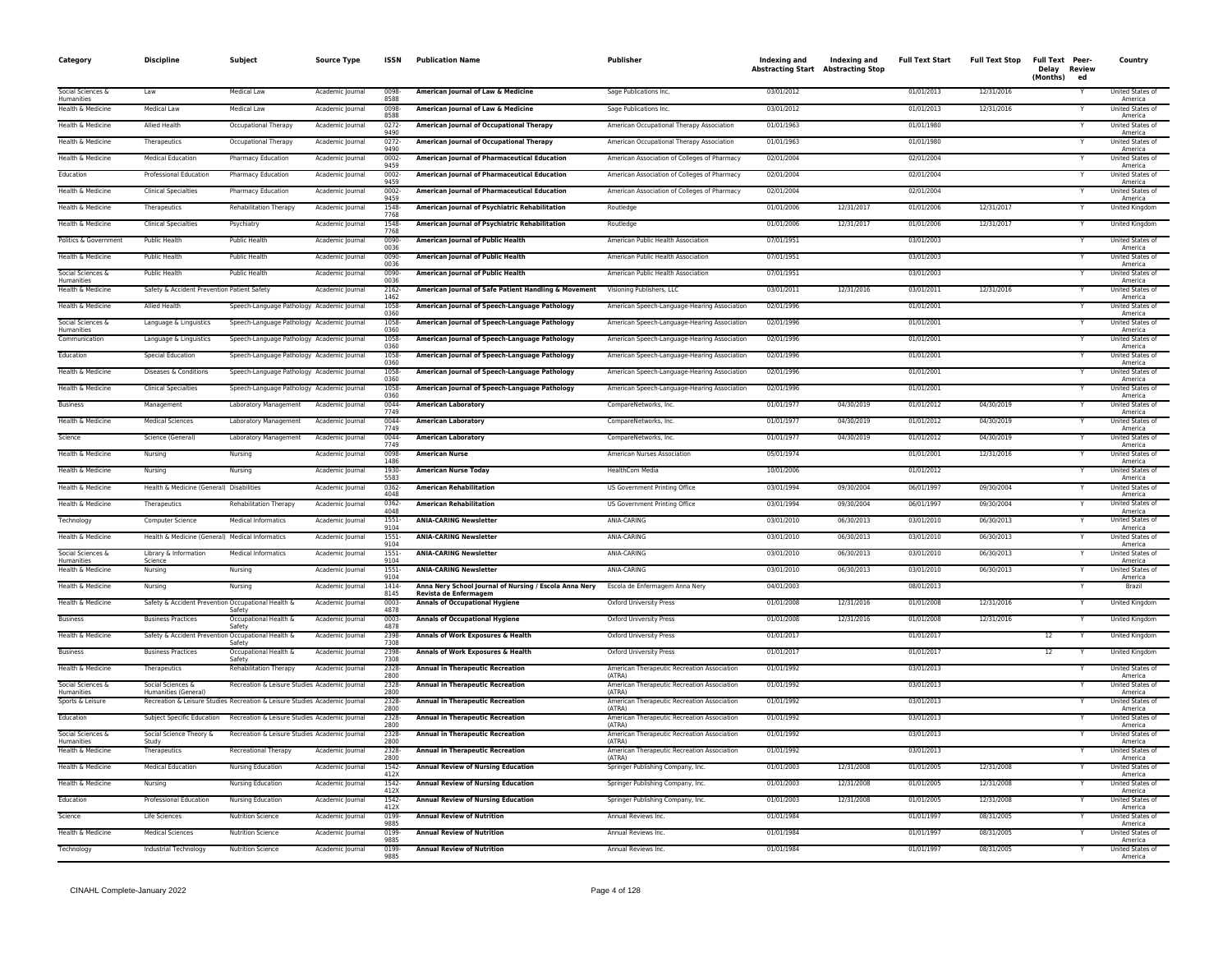| Category                        | <b>Discipline</b>                        | Subject                       | <b>Source Type</b> | ISSN             | <b>Publication Name</b>                                                                            | Publisher                                                          | Indexing and | Indexing and<br><b>Abstracting Start Abstracting Stop</b> | <b>Full Text Start</b> | <b>Full Text Stop</b> | Full Text Peer-<br>Delay Review<br>(Months)<br>ed | Country                       |
|---------------------------------|------------------------------------------|-------------------------------|--------------------|------------------|----------------------------------------------------------------------------------------------------|--------------------------------------------------------------------|--------------|-----------------------------------------------------------|------------------------|-----------------------|---------------------------------------------------|-------------------------------|
| Health & Medicine               | Nursing                                  | <b>Surgical Nursing</b>       | Academic Journal   | 0001<br>2092     | <b>AORN Journal</b>                                                                                | Wiley-Blackwell                                                    | 01/01/1963   |                                                           | 06/01/2004             | 08/26/2015            |                                                   | United Kingdom                |
| Health & Medicine               | <b>Clinical Specialties</b>              | <b>Surgical Nursing</b>       | Academic Journal   | 0001-<br>2092    | <b>AORN Journal</b>                                                                                | Wiley-Blackwell                                                    | 01/01/1963   |                                                           | 06/01/2004             | 08/26/2015            |                                                   | United Kingdom                |
| Health & Medicine               | Medical Care & Services                  | <b>Operating Rooms</b>        | Academic Journal   | 0001-<br>2092    | <b>AORN Journal</b>                                                                                | Wiley-Blackwell                                                    | 01/01/1963   |                                                           | 06/01/2004             | 08/26/2015            |                                                   | United Kingdom                |
| Health & Medicine               | Nursing                                  | Nursing                       | Academic Journal   | 1918-<br>1345    | Aporia                                                                                             | University of Ottawa, School of Nursing                            | 01/01/2010   |                                                           | 01/01/2010             |                       |                                                   | Canada                        |
| Health & Medicine               | Nursing                                  | Nursino                       | Academic Journal   | 0897-<br>1897    | <b>Applied Nursing Research</b>                                                                    | Elsevier B.V.                                                      | 05/01/1988   |                                                           | 05/01/2013             | 08/26/2015            |                                                   | United States of<br>America   |
| Technology                      | <b>Medical Technology</b>                | <b>Medical Imaging</b>        | Academic Journal   | 0160-<br>9963    | <b>Applied Radiology</b>                                                                           | Anderson Publishing Ltd.                                           | 01/01/1978   |                                                           | 03/01/2004             |                       |                                                   | United States of<br>America   |
| Health & Medicine               | Medical Technology                       | Medical Imaging               | Academic Journal   | 0160-<br>9963    | <b>Applied Radiology</b>                                                                           | Anderson Publishing Ltd.                                           | 01/01/1978   |                                                           | 03/01/2004             |                       |                                                   | United States of<br>America   |
| Health & Medicine               | <b>Clinical Specialties</b>              | Radiology                     | Academic Journal   | 0160-<br>9963    | <b>Applied Radiology</b>                                                                           | Anderson Publishing Ltd.                                           | 01/01/1978   |                                                           | 03/01/2004             |                       |                                                   | <b>United States of</b>       |
| Health & Medicine               | Complementary &                          | Hydrotherapy                  | Academic Journal   | 1748-            | Aqualines: The Journal of the Hydrotherapy Association of Aquatic Therapy Association of Chartered |                                                                    | 06/01/2009   |                                                           | 09/01/2010             |                       |                                                   | America<br>United Kingdom     |
|                                 | Alternative Medicine                     |                               | Academic Journal   | 8648             | <b>Chartered Physiotherapists</b><br><b>Archives of Academic Emergency Medicine</b>                | Physiotherapists<br>Shahid Beheshti University of Medical Sciences | 01/01/2019   |                                                           | 01/01/2019             |                       | Y                                                 | Iran (Islamic Republic        |
| Science                         | Life Sciences                            | Pathology                     | Academic Journal   | 0003-            | Archives of Pathology & Laboratory Medicine                                                        | College of American Pathologists                                   | 11/01/1987   |                                                           | 01/01/2003             |                       |                                                   | of)<br>United States of       |
| Health & Medicine               | <b>Clinical Specialties</b>              | Pathology                     | Academic Journal   | 9985<br>0003-    | Archives of Pathology & Laboratory Medicine                                                        | College of American Pathologists                                   | 11/01/1987   |                                                           | 01/01/2003             |                       |                                                   | America<br>United States of   |
| Health & Medicine               | Nursing                                  | Psychiatric Nursing           | Academic Journal   | 9985<br>0883-    | <b>Archives of Psychiatric Nursing</b>                                                             | Elsevier B.V.                                                      | 02/01/1987   |                                                           | 04/01/2013             | 08/26/2015            | Y                                                 | America<br>United States of   |
| Health & Medicine               | <b>Clinical Specialties</b>              | Psychiatric Nursing           | Academic Journal   | 941<br>0883-     | <b>Archives of Psychiatric Nursing</b>                                                             | Elsevier B.V.                                                      | 02/01/1987   |                                                           | 04/01/2013             | 08/26/2015            |                                                   | America<br>United States of   |
| Health & Medicine               | Nursing                                  | Nursing                       | Academic Journal   | 9417<br>1539-    | <b>Arkansas Nursing News</b>                                                                       | Arkansas Nurses Association                                        | 01/01/1993   |                                                           | 01/01/1995             |                       |                                                   | America<br>United States of   |
| Health & Medicine               | Allied Health                            | Art Therapy                   | Academic Journal   | 8528<br>0742-    | Art Therapy: Journal of the American Art Therapy                                                   | Routledge                                                          | 03/01/1995   |                                                           | 01/01/2008             |                       | 18                                                | America<br>United Kingdom     |
| Arts & Entertainment            | Visual Arts                              | Art Therapy                   | Academic Journal   | 1656<br>0742-    | <b>Association</b><br>Art Therapy: Journal of the American Art Therapy                             | Routledge                                                          | 03/01/1995   |                                                           | 01/01/2008             |                       | 18                                                | United Kingdom                |
| Health & Medicine               | Therapeutics                             | Art Therapy                   | Academic Journal   | 1656<br>$0742 -$ | Association<br>Art Therapy: Journal of the American Art Therapy                                    | Routledge                                                          | 03/01/1995   |                                                           | 01/01/2008             |                       | 18                                                | United Kingdom                |
| Health & Medicine               | <b>Clinical Specialties</b>              | Art Therapy                   | Academic Journal   | 1656<br>$0742 -$ | <b>Association</b><br>Art Therapy: Journal of the American Art Therapy                             | Routledge                                                          | 03/01/1995   |                                                           | 01/01/2008             |                       | 18                                                | United Kingdom                |
| Health & Medicine               | Health & Medicine (General) Disabilities |                               | Academic Journal   | 1656             | Association<br>Asia Pacific Disability Rehabilitation Journal                                      | Asia Pacific Disability Rehabilitation Journal                     | 01/02/2000   | 12/31/2010                                                | 01/01/2010             | 12/31/2010            |                                                   | India                         |
| Health & Medicine               | Therapeutics                             | <b>Rehabilitation Therapy</b> | Academic Journal   |                  | Asia Pacific Disability Rehabilitation Journal                                                     | Asia Pacific Disability Rehabilitation Journal                     | 01/02/2000   | 12/31/2010                                                | 01/01/2010             | 12/31/2010            |                                                   | India                         |
| Health & Medicine               | Nursing                                  | <b>Oncology Nursing</b>       | Academic Journal   | 2287<br>2434     | <b>Asian Oncology Nursing</b>                                                                      | Korean Oncology Nursing Society                                    | 03/01/2012   |                                                           | 03/01/2012             |                       |                                                   | Korea, Republic of<br>(South) |
| Health & Medicine               | <b>Clinical Specialties</b>              | <b>Oncology Nursing</b>       | Academic Iournal   | 2287-<br>2434    | <b>Asian Oncology Nursing</b>                                                                      | Korean Oncology Nursing Society                                    | 03/01/2012   |                                                           | 03/01/2012             |                       |                                                   | Korea, Republic of<br>(South) |
| Technology                      | <b>Medical Technology</b>                | Assistive Technology          | Academic Journal   | 1040-<br>0435    | <b>Assistive Technology</b>                                                                        | Taylor & Francis Ltd                                               | 03/01/1993   |                                                           | 01/01/2005             |                       | 18                                                | United Kingdom                |
| Health & Medicine               | Medical Technology                       | Assistive Technology          | Academic Journal   | 1040-<br>0435    | <b>Assistive Technology</b>                                                                        | Taylor & Francis Ltd                                               | 03/01/1993   |                                                           | 01/01/2005             |                       | 18                                                | United Kingdom                |
| Health & Medicine               | Allied Health                            | Audiology                     | Academic Journal   | $1651 -$<br>386X | <b>Audiological Medicine</b>                                                                       | Taylor & Francis Ltd                                               | 02/01/2003   | 12/31/2012                                                | 02/01/2003             | 12/31/2012            |                                                   | <b>United Kingdom</b>         |
| Communication                   | Communication (General)                  | Audiology                     | Academic Journal   | 1651-<br>386>    | <b>Audiological Medicine</b>                                                                       | Taylor & Francis Ltd                                               | 02/01/2003   | 12/31/2012                                                | 02/01/2003             | 12/31/2012            |                                                   | United Kingdom                |
| Health & Medicine               | <b>Clinical Specialties</b>              | Audiology                     | Academic Journal   | 1651-            | <b>Audiological Medicine</b>                                                                       | Taylor & Francis Ltd                                               | 02/01/2003   | 12/31/2012                                                | 02/01/2003             | 12/31/2012            |                                                   | United Kingdom                |
| Health & Medicine               | Therapeutics                             | <b>Rehabilitation Therapy</b> | Academic Journal   | 386X<br>1651-    | <b>Audiological Medicine</b>                                                                       | Taylor & Francis Ltd                                               | 02/01/2003   | 12/31/2012                                                | 02/01/2003             | 12/31/2012            | Y                                                 | United Kingdom                |
| Health & Medicine               | Allied Health                            | Audiology                     | Academic Journal   | 386)<br>1535-    | <b>Audiology Today</b>                                                                             | American Academy of Audiology                                      | 01/01/2003   |                                                           | 09/01/2009             |                       |                                                   | United States of              |
| Communication                   | Communication (General)                  | Audiology                     | Academic Journal   | 2609<br>1535-    | <b>Audiology Today</b>                                                                             | American Academy of Audiology                                      | 01/01/2003   |                                                           | 09/01/2009             |                       |                                                   | America<br>United States of   |
| Health & Medicine               | <b>Clinical Specialties</b>              | Audiology                     | Academic Journal   | 2609<br>1535-    | <b>Audiology Today</b>                                                                             | American Academy of Audiology                                      | 01/01/2003   |                                                           | 09/01/2009             |                       |                                                   | America<br>United States of   |
| Health & Medicine               | Allied Health                            | Audiology                     | Academic Journal   | 2609<br>1947-    | <b>AudiologyOnline</b>                                                                             | Audiology Holdings, LLC d/b/a AudiologyOnline                      | 02/02/2009   | 10/06/2019                                                | 03/01/2011             | 10/06/2019            |                                                   | America<br>United States of   |
| Communication                   | Communication (General)                  | Audiology                     | Academic Journal   | 9735<br>1947-    | AudiologyOnline                                                                                    | Audiology Holdings, LLC d/b/a AudiologyOnline                      | 02/02/2009   | 10/06/2019                                                | 03/01/2011             | 10/06/2019            |                                                   | America<br>United States of   |
| Health & Medicine               | <b>Clinical Specialties</b>              | Audiology                     | Academic Journal   | 9735<br>1947-    | AudiologyOnline                                                                                    | Audiology Holdings, LLC d/b/a AudiologyOnline                      | 02/02/2009   | 10/06/2019                                                | 03/01/2011             | 10/06/2019            |                                                   | America<br>United States of   |
| Health & Medicine               | <b>Medical Sciences</b>                  | Neurology                     | Academic Journal   | 9735<br>1032-    | <b>Australasian Journal of Neuroscience</b>                                                        | Exeley USA                                                         | 01/01/1996   | 06/30/2008                                                | 06/01/2005             | 06/30/2008            |                                                   | America<br>United States of   |
| Health & Medicine               | <b>Clinical Specialties</b>              | Neurology                     | Academic Journal   | 335X<br>1032-    | <b>Australasian Journal of Neuroscience</b>                                                        | Exeley USA                                                         | 01/01/1996   | 06/30/2008                                                | 06/01/2005             | 06/30/2008            |                                                   | America<br>United States of   |
| Health & Medicine               | <b>Clinical Specialties</b>              | Podiatry                      | Academic Journal   | 335X<br>1328-    | Australasian Journal of Podiatric Medicine                                                         | Australasian Podiatry Council                                      | 09/01/1997   | 12/31/2007                                                | 01/01/2006             | 12/31/2007            |                                                   | America<br>Australia          |
| Health & Medicine               | <b>Clinical Specialties</b>              | Geriatric Medicine            | Academic Journal   | 0694<br>1440     | Australasian Journal on Ageing                                                                     | Wiley-Blackwell                                                    | 02/01/1999   |                                                           | 03/01/2004             |                       | 12                                                | <b>United Kingdom</b>         |
| Social Sciences &               | Demography                               | Gerontology                   | Academic Journal   | 6381<br>1440-    | <b>Australasian Journal on Ageing</b>                                                              | Wiley-Blackwell                                                    | 02/01/1999   |                                                           | 03/01/2004             |                       | 12                                                | United Kingdom                |
| Humanities<br>Health & Medicine | <b>Clinical Specialties</b>              | Gastroenterology              | Academic Journal   | 6381<br>1448-    | Australian & New Zealand Continence Journal                                                        | Cambridge Publishing                                               | 03/01/2003   |                                                           | 03/01/2005             |                       |                                                   | Australia                     |
| Health & Medicine               | <b>Clinical Specialties</b>              | Urology & Nephrology          | Academic Journal   | 0131<br>1448-    | Australian & New Zealand Continence Journal                                                        | Cambridge Publishing                                               | 03/01/2003   |                                                           | 03/01/2005             |                       |                                                   | Australia                     |
| Health & Medicine               | <b>Clinical Specialties</b>              | Psychiatry                    | Academic Journal   | 0131<br>0004-    | Australian & New Zealand Journal of Psychiatry                                                     | <b>Sage Publications</b>                                           | 02/01/1997   |                                                           | 01/01/1998             | 12/31/2011            |                                                   | United States of              |
| Health & Medicine               | Diseases & Conditions                    | <b>Bowel Diseases</b>         | Academic Journal   | 8674<br>1034-    | <b>Australian Coeliac</b>                                                                          | Coeliac Society of Australia Inc.                                  | 03/01/2014   |                                                           | 03/01/2014             |                       |                                                   | America<br>Australia          |
| Health & Medicine               | Nursing                                  | Nursing                       | Academic Journal   | 8204<br>0813-    | <b>Australian Journal of Advanced Nursing</b>                                                      | Australian Nursing & Midwifery Federation                          | 09/01/1983   |                                                           | 06/01/2005             |                       |                                                   | Australia                     |
| Health & Medicine               |                                          |                               |                    | 0531<br>1441-    | <b>Australian Journal of Cancer Nursing</b>                                                        |                                                                    | 06/01/2002   |                                                           | 12/01/2010             |                       |                                                   | Australia                     |
| Health & Medicine               | Nursing                                  | <b>Oncology Nursing</b>       | Academic Journal   | 255<br>1441      |                                                                                                    | Cambridge Publishing<br>Cambridge Publishing                       | 06/01/2002   |                                                           | 12/01/2010             |                       |                                                   | Australia                     |
|                                 | <b>Clinical Specialties</b>              | <b>Oncology Nursing</b>       | Academic Journal   | 2551             | <b>Australian Journal of Cancer Nursing</b>                                                        |                                                                    |              |                                                           |                        |                       |                                                   |                               |
| Health & Medicine               | Nursing                                  | Nursing                       | Academic Journal   | 1839-<br>8782    | Australian Journal of Child & Family Health Nursing                                                | Cambridge Publishing                                               | 06/01/2013   |                                                           | 06/01/2013             |                       |                                                   | Australia                     |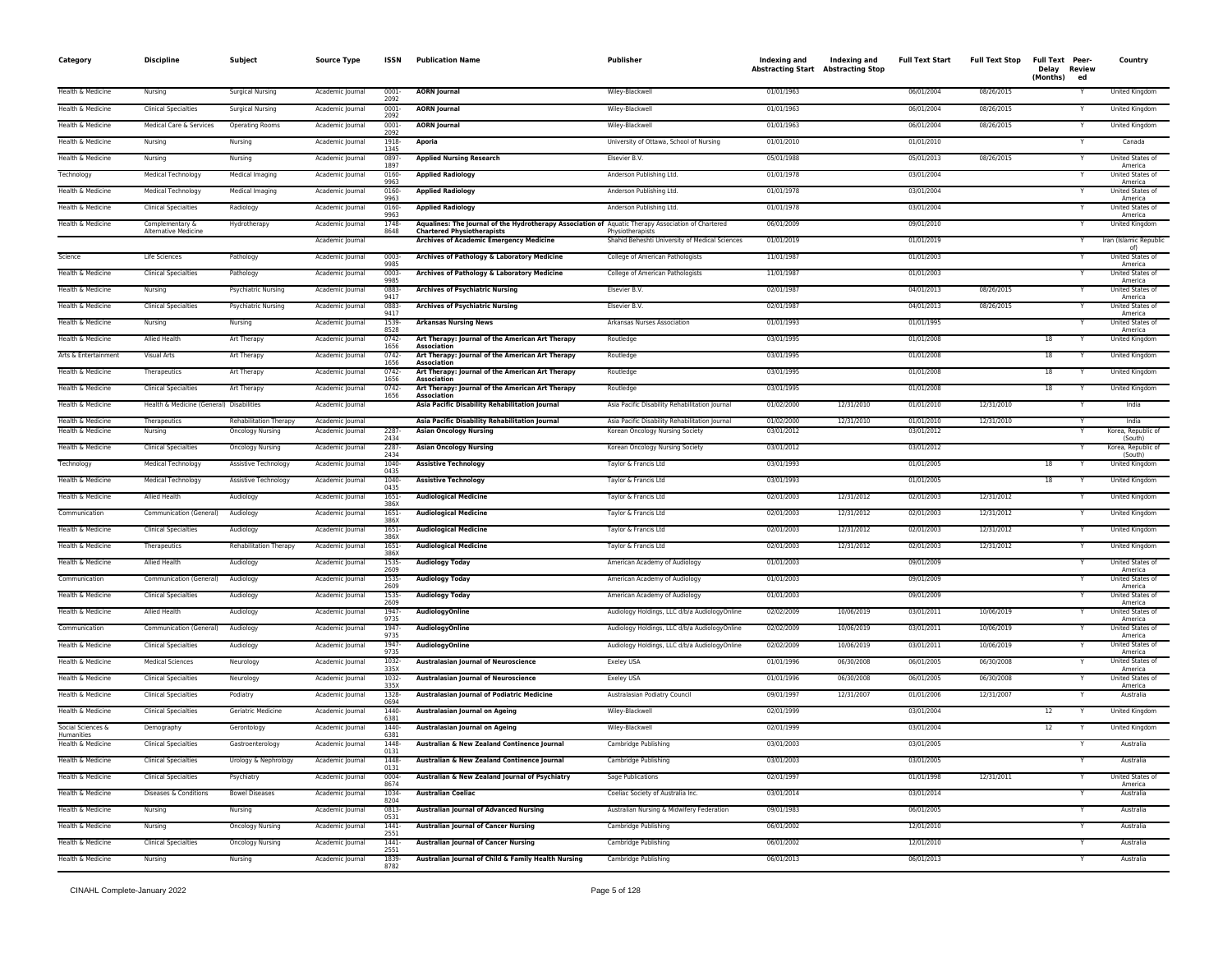| Category                               | <b>Discipline</b>                                   | Subject                                                                  | <b>Source Type</b> | <b>ISSN</b>            | <b>Publication Name</b>                                | Publisher                                                     | <b>Indexing and</b><br><b>Abstracting Start Abstracting Stop</b> | <b>Indexing and</b> | <b>Full Text Start</b> | <b>Full Text Stop</b> | Full Text Peer-<br>Delay Review<br>(Months)<br>ed | Country                            |
|----------------------------------------|-----------------------------------------------------|--------------------------------------------------------------------------|--------------------|------------------------|--------------------------------------------------------|---------------------------------------------------------------|------------------------------------------------------------------|---------------------|------------------------|-----------------------|---------------------------------------------------|------------------------------------|
| Health & Medicine                      | <b>Clinical Specialties</b>                         | <b>Pediatric Medicine</b>                                                | Academic Journa    | 1839<br>8782           | Australian Journal of Child & Family Health Nursing    | Cambridge Publishing                                          | 06/01/2013                                                       |                     | 06/01/2013             |                       |                                                   | Australia                          |
| Health & Medicine                      | <b>Clinical Specialties</b>                         | Primary Health Care                                                      | Academic Journa    | 1839<br>8782           | Australian Journal of Child & Family Health Nursing    | Cambridge Publishing                                          | 06/01/2013                                                       |                     | 06/01/2013             |                       |                                                   | Australia                          |
| Health & Medicine                      | Complementary &<br><b>Alternative Medicine</b>      | Herbs & Medicinal Plants                                                 | Academic Journa    | 2200<br>3886           | Australian Journal of Herbal & Naturopathic Medicine   | National Herbalists Association of Australia<br>(NHAA)        | 01/01/2018                                                       |                     | 01/01/2018             |                       |                                                   | Australia                          |
| Science                                | Life Sciences                                       | Herbs & Medicinal Plants                                                 | Academic Iournal   | 2200-<br>3886          | Australian Journal of Herbal & Naturopathic Medicine   | National Herbalists Association of Australia<br>(NHAA)        | 01/01/2018                                                       |                     | 01/01/2018             |                       |                                                   | Australia                          |
| Health & Medicine                      | Complementary &                                     | Naturopathic Medicine                                                    | Academic Journal   | 2200-                  | Australian Journal of Herbal & Naturopathic Medicine   | National Herbalists Association of Australia                  | 01/01/2018                                                       |                     | 01/01/2018             |                       |                                                   | Australia                          |
| Health & Medicine                      | <b>Alternative Medicine</b><br>Complementary &      | Herbs & Medicinal Plants                                                 | Academic Iournal   | 3886<br>2200           | <b>Australian lournal of Herbal Medicine</b>           | (NHAA)<br>National Herbalists Association of Australia        | 04/01/2012                                                       | 12/31/2017          | 04/01/2012             | 12/31/2017            |                                                   | Australia                          |
| Science                                | <b>Alternative Medicine</b><br><b>Life Sciences</b> | Herbs & Medicinal Plants                                                 | Academic Journal   | 3886<br>2200-          | <b>Australian Journal of Herbal Medicine</b>           | (NHAA)<br>National Herbalists Association of Australia        | 04/01/2012                                                       | 12/31/2017          | 04/01/2012             | 12/31/2017            |                                                   | Australia                          |
| Health & Medicine                      | Complementary &                                     | Herbs & Medicinal Plants                                                 | Academic Journal   | 3886<br>1033           | Australian Journal of Medical Herbalism                | $(NHA\Delta)$<br>National Herbalists Association of Australia | 04/01/2000                                                       | 12/31/2011          | 10/01/2007             | 12/31/2011            |                                                   | Australia                          |
| Science                                | Alternative Medicine<br>Life Sciences               | Herbs & Medicinal Plants                                                 | Academic Iournal   | 8330<br>1033           | <b>Australian lournal of Medical Herbalism</b>         | (NHAA)<br>National Herbalists Association of Australia        | 04/01/2000                                                       | 12/31/2011          | 10/01/2007             | 12/31/2011            |                                                   | Australia                          |
| Health & Medicine                      |                                                     | Health & Medicine (General) Health & Medicine (General) Academic lournal |                    | 8330<br>1038           | <b>Australian Journal of Medical Science</b>           | (NHAA)<br>Australian Institute of Medical Scientists          | 01/01/2014                                                       |                     | 01/01/2014             |                       |                                                   | Australia                          |
| Health & Medicine                      | Allied Health                                       | Music Therapy                                                            | Academic Iourna    | 1643<br>1036           | <b>Australian Journal of Music Therapy</b>             | Australian Music Therapy Association, Inc.                    | 07/01/2003                                                       |                     | 04/01/2006             |                       |                                                   | Australia                          |
| Arts & Entertainment                   | Music                                               | Music Therapy                                                            | Academic Iourna    | 9457<br>1036           | <b>Australian lournal of Music Therapy</b>             | Australian Music Therapy Association, Inc.                    | 07/01/2003                                                       |                     | 04/01/2006             |                       |                                                   | Australia                          |
| Health & Medicine                      | Therapeutics                                        | Music Therapy                                                            | Academic Journa    | 9457<br>1036           | <b>Australian Journal of Music Therapy</b>             | Australian Music Therapy Association, Inc.                    | 07/01/2003                                                       |                     | 04/01/2006             |                       |                                                   | Australia                          |
| Health & Medicine                      | <b>Clinical Specialties</b>                         | Music Therapy                                                            | Academic Journal   | 9457<br>1036-          | <b>Australian Journal of Music Therapy</b>             | Australian Music Therapy Association, Inc.                    | 07/01/2003                                                       |                     | 04/01/2006             |                       |                                                   | Australia                          |
| Science                                | Life Sciences                                       | <b>Nutrition Science</b>                                                 | Academic Journal   | 9457<br>1032-          | <b>Australian lournal of Nutrition &amp; Dietetics</b> | Wiley-Blackwell                                               | 12/01/1998                                                       | 12/31/2001          | 12/01/1998             | 12/31/2001            |                                                   | United Kingdom                     |
| Health & Medicine                      | <b>Medical Sciences</b>                             | <b>Nutrition Science</b>                                                 | Academic Journa    | 1322<br>1032-          | <b>Australian Journal of Nutrition &amp; Dietetics</b> | Wiley-Blackwel                                                | 12/01/1998                                                       | 12/31/2001          | 12/01/1998             | 12/31/2001            |                                                   | <b>United Kingdom</b>              |
| Technology                             | Industrial Technology                               | <b>Nutrition Science</b>                                                 | Academic Journal   | 1322<br>1032-          | <b>Australian lournal of Nutrition &amp; Dietetics</b> | Wiley-Blackwell                                               | 12/01/1998                                                       | 12/31/2001          | 12/01/1998             | 12/31/2001            |                                                   | United Kingdom                     |
| Health & Medicine                      | Medical Care & Services                             | Rural Health Care                                                        | Academic Journa    | 1322                   | <b>Australian Journal of Rural Health</b>              | Wiley-Blackwell                                               | 11/01/1992                                                       |                     | 08/01/1998             |                       | 12                                                | <b>United Kingdom</b>              |
| Health & Medicine                      |                                                     | Midwifery                                                                | Academic Journa    | 1038-<br>5282<br>1446- | <b>Australian Midwifery News</b>                       | Australian College of Midwives Incorporated                   | 05/01/2001                                                       |                     | 01/01/2013             |                       |                                                   | Australia                          |
|                                        | Complementary &<br><b>Alternative Medicine</b>      |                                                                          |                    | 5612                   |                                                        |                                                               |                                                                  |                     |                        |                       |                                                   |                                    |
| Health & Medicine                      | <b>Clinical Specialties</b>                         | Midwifery                                                                | Academic Journa    | 1446-<br>5617          | <b>Australian Midwifery News</b>                       | Australian College of Midwives Incorporated                   | 05/01/2001                                                       |                     | 01/01/2013             |                       |                                                   | Australia                          |
| Health & Medicine                      | Nursing                                             | Nursing                                                                  | Academic Journa    | 0045<br>0758           | <b>Australian Nurses Journal</b>                       | Australian Nursing & Midwifery Federation                     | 07/01/1971                                                       | 05/31/1993          | 07/01/1971             | 05/31/1993            |                                                   | Australia                          |
| Health & Medicine                      | Diseases & Conditions                               | Autism Spectrum Disorders                                                | Academic Journa    | 1179<br>5964           | <b>Autism Insights</b>                                 | <b>Sage Publications</b>                                      | 01/01/2009                                                       | 01/31/2015          | 01/01/2009             | 01/31/2015            |                                                   | United States of<br>America        |
| Health & Medicine                      | Nursing                                             | Nursing                                                                  | Academic Journal   | 1091<br>5923           | <b>AWHONN Lifelines</b>                                | Wiley-Blackwell                                               | 02/01/1997                                                       | 12/31/2006          | 02/01/2006             | 12/31/2006            |                                                   | <b>United Kingdom</b>              |
| Health & Medicine                      | <b>Clinical Specialties</b>                         | Women's Health                                                           | Academic Journa    | 1091<br>5923           | <b>AWHONN Lifelines</b>                                | Wiley-Blackwel                                                | 02/01/1997                                                       | 12/31/2006          | 02/01/2006             | 12/31/2006            |                                                   | <b>United Kingdom</b>              |
| Health & Medicine                      | Nursing                                             | Neurology Nursing                                                        | Academic Journa    | 0834<br>7824           | <b>AXON/ L'AXONE</b>                                   | Canadian Association of Neuroscience Nurses                   | 09/01/1986                                                       | 06/30/2007          | 06/01/2004             | 05/31/2007            |                                                   | Canada                             |
| Health & Medicine                      | <b>Medical Sciences</b>                             | Neurology Nursing                                                        | Academic Iourna    | 0834-<br>782           | <b>AXON/ L'AXONE</b>                                   | Canadian Association of Neuroscience Nurses                   | 09/01/1986                                                       | 06/30/2007          | 06/01/2004             | 05/31/2007            |                                                   | Canada                             |
| Health & Medicine                      | <b>Clinical Specialties</b>                         | Neurology Nursing                                                        | Academic Journal   | 0834<br>7824           | <b>AXON/ L'AXONE</b>                                   | Canadian Association of Neuroscience Nurses                   | 09/01/1986                                                       | 06/30/2007          | 06/01/2004             | 05/31/2007            |                                                   | Canada                             |
| Health & Medicine                      | <b>Clinical Specialties</b>                         | Back & Spine Health                                                      | Academic Journa    | $0144 -$<br>3798       | <b>BackCare lournal</b>                                | <b>BackCare</b>                                               | 12/01/2009                                                       | 12/31/2014          | 12/01/2009             | 12/31/2014            |                                                   | <b>United Kingdom</b>              |
| Health & Medicine                      |                                                     | Health & Medicine (General) Health & Medicine (General) Academic Journal |                    | 0899-<br>8280          | <b>Baylor University Medical Center Proceedings</b>    | Taylor & Francis Ltd                                          | 01/01/2001                                                       |                     | 01/01/2007             | 12/31/2017            |                                                   | United Kinadom                     |
| Social Sciences &<br>Humanities        | Psychology                                          | Abnormal Psychology                                                      | Academic Iourna    | 0198<br>7429           | <b>Behavioral Disorders</b>                            | Sage Publications                                             | 02/01/2008                                                       |                     | 02/01/2008             |                       |                                                   | United States of<br>America        |
| Health & Medicine                      | <b>Clinical Specialties</b>                         | Abnormal Psychology                                                      | Academic Journal   | 0198-<br>7429          | <b>Behavioral Disorders</b>                            | Sage Publications                                             | 02/01/2008                                                       |                     | 02/01/2008             |                       |                                                   | United States of<br>America        |
| Social Sciences &<br>Humanities        | Psychology                                          | Child & Adolescent<br>Psychology                                         | Academic Journa    | 0198<br>7429           | <b>Behavioral Disorders</b>                            | Sage Publications                                             | 02/01/2008                                                       |                     | 02/01/2008             |                       |                                                   | <b>United States of</b><br>America |
| Health & Medicine                      | <b>Clinical Specialties</b>                         | Child & Adolescent<br>Psychology                                         | Academic Journa    | 0198<br>7429           | <b>Behavioral Disorders</b>                            | <b>Sage Publications</b>                                      | 02/01/2008                                                       |                     | 02/01/2008             |                       |                                                   | United States of<br>America        |
| Social Sciences &<br><b>Humanities</b> | Psychology                                          | Human Behavio                                                            | Academic Journa    | 0198<br>7429           | <b>Behavioral Disorders</b>                            | <b>Sage Publications</b>                                      | 02/01/2008                                                       |                     | 02/01/2008             |                       |                                                   | United States of<br>America        |
| Health & Medicine                      | <b>Clinical Specialties</b>                         | Human Behavior                                                           | Academic Journa    | 0198<br>7429           | <b>Behavioral Disorders</b>                            | Sage Publications                                             | 02/01/2008                                                       |                     | 02/01/2008             |                       |                                                   | <b>United States of</b><br>America |
| Health & Medicine                      | <b>Clinical Specialties</b>                         | <b>Behavioral Medicine</b>                                               | Academic Journal   | 0896-<br>4289          | <b>Behavioral Medicine</b>                             | Tavlor & Francis Ltd                                          | 01/01/1994                                                       |                     | 01/01/1994             |                       | 18                                                | United Kingdom                     |
| Science                                | Chemistry                                           | Pharmacology                                                             | Academic Journal   | 1555-<br>8975          | Best Practices for Hospital & Health-System Pharmacy   | American Society of Health System Pharmacists                 | 01/01/2009                                                       | 01/31/2014          | 01/01/2009             | 01/31/2014            |                                                   | <b>United States of</b><br>America |
| Health & Medicine                      | <b>Medical Sciences</b>                             | Pharmacology                                                             | Academic Journal   | 1555<br>8975           | Best Practices for Hospital & Health-System Pharmacy   | American Society of Health System Pharmacists                 | 01/01/2009                                                       | 01/31/2014          | 01/01/2009             | 01/31/2014            |                                                   | United States of<br>America        |
| Health & Medicine                      | <b>Clinical Specialties</b>                         | Pharmacy                                                                 | Academic Journa    | 1555<br>8975           | Best Practices for Hospital & Health-System Pharmacy   | American Society of Health System Pharmacists                 | 01/01/2009                                                       | 01/31/2014          | 01/01/2009             | 01/31/2014            |                                                   | United States of                   |
| Health & Medicine                      | <b>Bioethics</b>                                    | <b>Bioethics</b>                                                         | Academic Journa    | 0269                   | <b>Bioethics</b>                                       | Wiley-Blackwel                                                | 01/01/1998                                                       |                     | 01/01/1998             |                       | $\overline{12}$                                   | America<br><b>United Kingdom</b>   |
| Science                                | Life Sciences                                       | Bioethics                                                                | Academic Journal   | 9702<br>0269-          | <b>Bioethics</b>                                       | Wiley-Blackwell                                               | 01/01/1998                                                       |                     | 01/01/1998             |                       | 12                                                | <b>United Kingdom</b>              |
| Philosophy                             | Philosophy (General                                 | Bioethics                                                                | Academic Journa    | 9702<br>0269           | <b>Bioethics</b>                                       | Wiley-Blackwell                                               | 01/01/1998                                                       |                     | 01/01/1998             |                       | 12                                                | <b>United Kingdom</b>              |
| Science                                | Life Sciences                                       | Life Sciences                                                            | Academic Journa    | 9707<br>2314-          | <b>BioMed Research International</b>                   | <b>Hindawi Limited</b>                                        | 01/01/2013                                                       |                     | 01/01/2013             |                       |                                                   | United Kingdom                     |
| Technology                             | <b>Computer Science</b>                             | <b>Bioinformatics</b>                                                    | Academic Iourna    | 6133<br>1178-          | <b>Biomedical Informatics Insights</b>                 | Sage Publications                                             | 01/01/2009                                                       |                     | 01/01/2009             |                       |                                                   | United States of                   |
| Science                                | Chemistry                                           | Bioinformatics                                                           | Academic Iourna    | 2226<br>1178           | <b>Biomedical Informatics Insights</b>                 | Sage Publications                                             | 01/01/2009                                                       |                     | 01/01/2009             |                       |                                                   | America<br>United States of        |
| Social Sciences &                      | Library & Information                               | Bioinformatics                                                           | Academic Journal   | 2226<br>1178           | <b>Biomedical Informatics Insights</b>                 | <b>Sage Publications</b>                                      | 01/01/2009                                                       |                     | 01/01/2009             |                       |                                                   | America<br>United States of        |
| Humanities<br>Science                  | Science<br><b>Life Sciences</b>                     | Bioinformatics                                                           | Academic Journal   | 222F<br>1178-          | <b>Biomedical Informatics Insights</b>                 | <b>Sage Publications</b>                                      | 01/01/2009                                                       |                     | 01/01/2009             |                       |                                                   | America<br>United States of        |
|                                        |                                                     |                                                                          |                    | 222F                   |                                                        |                                                               |                                                                  |                     |                        |                       |                                                   | America                            |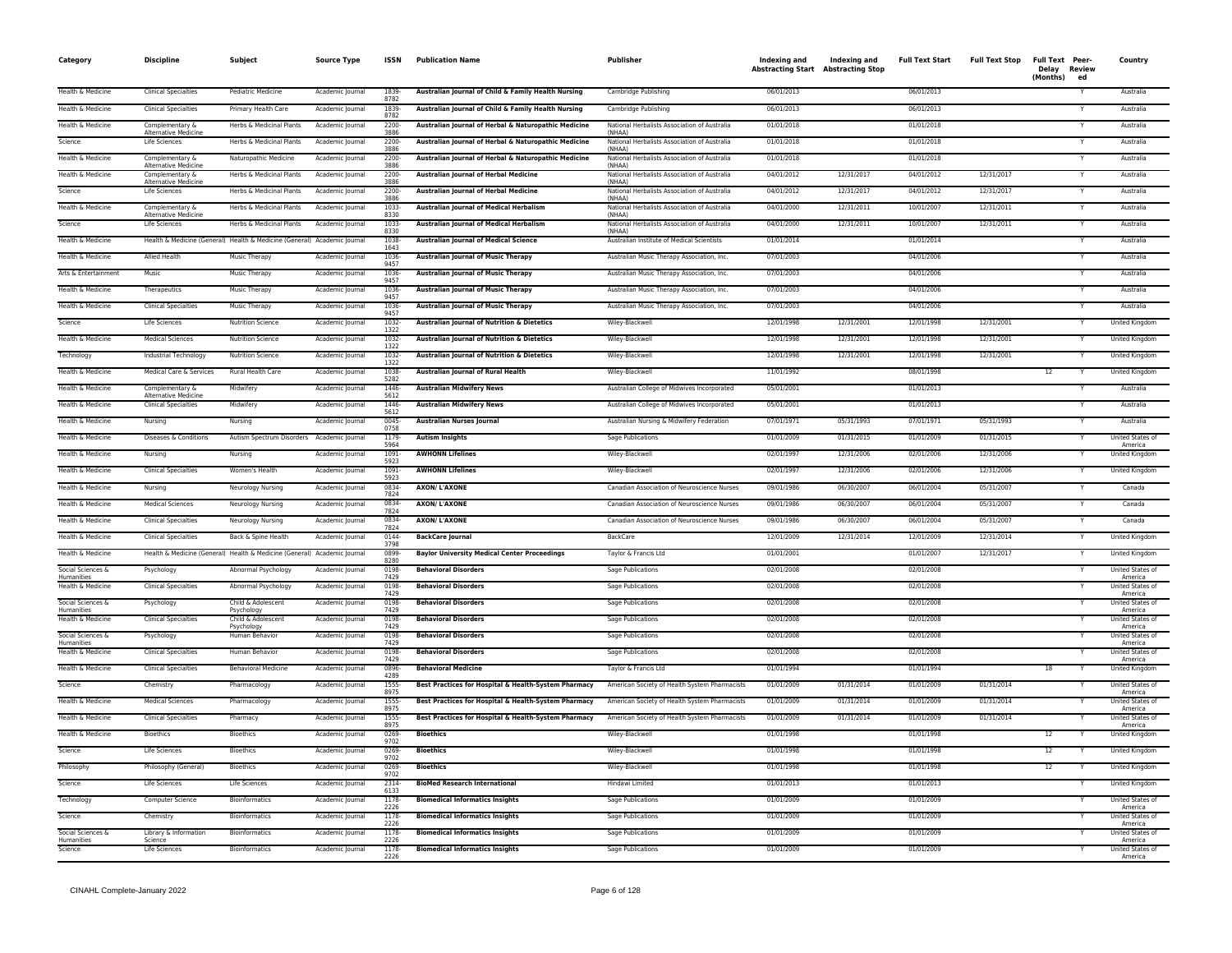| Category                               | <b>Discipline</b>                                   | Subject                                      | <b>Source Type</b> | <b>ISSN</b>          | <b>Publication Name</b>                                                                                  | Publisher                                             | <b>Indexing and</b> | Indexing and<br><b>Abstracting Start Abstracting Stop</b> | <b>Full Text Start</b> | <b>Full Text Stop</b> | Full Text Peer-<br>Delay Review<br>(Months) | ed | Country                            |
|----------------------------------------|-----------------------------------------------------|----------------------------------------------|--------------------|----------------------|----------------------------------------------------------------------------------------------------------|-------------------------------------------------------|---------------------|-----------------------------------------------------------|------------------------|-----------------------|---------------------------------------------|----|------------------------------------|
| Health & Medicine                      | <b>Medical Sciences</b>                             | Bioinformatics                               | Academic Journa    | 1178<br>2226         | <b>Biomedical Informatics Insights</b>                                                                   | <b>Sage Publications</b>                              | 01/01/2009          |                                                           | 01/01/2009             |                       |                                             |    | United States of<br>America        |
| Technology                             | Medical Technology                                  | Medical Technology                           | Academic Journa    | 1387<br>2176         | <b>Biomedical Microdevices</b>                                                                           | Springer Nature                                       | 03/01/2005          |                                                           | 03/01/2005             |                       | 12                                          |    | Germany                            |
| Health & Medicine                      | <b>Medical Technology</b>                           | Medical Technology                           | Academic Journal   | 1387<br>2176         | <b>Biomedical Microdevices</b>                                                                           | Springer Nature                                       | 03/01/2005          |                                                           | 03/01/2005             |                       | 12                                          |    | Germany                            |
| Health & Medicine                      | <b>Clinical Specialties</b>                         | Transplantation                              | Academic Journal   | 1525<br>6855         | <b>Blood &amp; Marrow Transplant Newsletter</b>                                                          | Blood & Bone Marrow Transplant Information<br>Network | 05/01/2001          | 08/31/2009                                                | 04/01/2008             | 08/31/2009            |                                             |    | United States of<br>America        |
| Health & Medicine                      | <b>Clinical Specialties</b>                         | <b>Blood Transfusion &amp;</b><br>Apheresis  | Academic Journal   | 1525<br>6855         | <b>Blood &amp; Marrow Transplant Newsletter</b>                                                          | Blood & Bone Marrow Transplant Information<br>Network | 05/01/2001          | 08/31/2009                                                | 04/01/2008             | 08/31/2009            |                                             |    | <b>United States of</b><br>America |
| Health & Medicine                      | Nursing                                             | Nursino                                      | Academic Iourna    | 1472<br>6955         | <b>BMC Nursing</b>                                                                                       | <b>BioMed Centra</b>                                  | 01/01/2008          |                                                           | 01/01/2008             |                       |                                             |    | United Kinadon                     |
| Health & Medicine                      | <b>Clinical Specialties</b>                         | Women's Health                               | Academic Journa    | 1472-<br>6874        | <b>BMC Women's Health</b>                                                                                | <b>BioMed Central</b>                                 | 01/01/2008          |                                                           | 01/01/2008             |                       |                                             |    | United Kinadom                     |
| Health & Medicine                      | <b>Clinical Specialties</b>                         | Orthopedic Medicine                          | Academic Journa    | $1205 -$<br>562X     | <b>Body Cast</b>                                                                                         | Canadian Society of Orthopaedic Technologists         | 01/01/1996          |                                                           | 04/01/2011             |                       |                                             |    | Canada                             |
| Technology                             | Medical Technology                                  | Medical Technology                           | Academic Journal   | $1205 -$<br>562X     | <b>Body Cast</b>                                                                                         | Canadian Society of Orthopaedic Technologists         | 01/01/1996          |                                                           | 04/01/2011             |                       |                                             |    | Canada                             |
| Health & Medicine                      | Medical Technology                                  | <b>Medical Technology</b>                    | Academic Journal   | 1205-<br>562X        | <b>Body Cast</b>                                                                                         | Canadian Society of Orthopaedic Technologists         | 01/01/1996          |                                                           | 04/01/2011             |                       |                                             |    | Canada                             |
| Technology                             | <b>Medical Technology</b>                           | <b>Medical Imaging</b>                       | Academic Journa    | 1931-                | <b>Brain Imaging &amp; Behavior</b>                                                                      | Springer Nature                                       | 03/01/2012          |                                                           | 01/01/2013             |                       | 12                                          |    | Germany                            |
| Health & Medicine                      | <b>Medical Technology</b>                           | Medical Imaging                              | Academic Journal   | 7557<br>1931-        | <b>Brain Imaging &amp; Behavior</b>                                                                      | Springer Nature                                       | 03/01/2012          |                                                           | 01/01/2013             |                       | 12                                          |    | Germany                            |
| Health & Medicine                      | <b>Medical Sciences</b>                             | Neurology                                    | Academic Journal   | 7557<br>1931         | <b>Brain Imaging &amp; Behavior</b>                                                                      | Springer Nature                                       | 03/01/2012          |                                                           | 01/01/2013             |                       | 12                                          |    | German                             |
| Health & Medicine                      | <b>Clinical Specialties</b>                         | Neurology                                    | Academic Iournal   | 7557<br>1931         | <b>Brain Imaging &amp; Behavior</b>                                                                      | <b>Springer Nature</b>                                | 03/01/2012          |                                                           | 01/01/2013             |                       | 12                                          |    | Germany                            |
| Home & Living                          | Exercise & Fitness                                  | Exercise & Fitness                           | Academic Journal   | 7557<br>1981         | <b>Brazilian Journal of Biomotricity</b>                                                                 | Brazilian Journal of Biomotricity                     | 03/01/2013          | 12/30/2013                                                | 03/01/2013             | 12/30/2013            |                                             |    | Brazil                             |
| Sports & Leisure                       | Exercise & Fitness                                  | Exercise & Fitness                           | Academic lourna    | 6324<br>1981         | <b>Brazilian Journal of Biomotricity</b>                                                                 | Brazilian Journal of Biomotricity                     | 03/01/2013          | 12/30/2013                                                | 03/01/2013             | 12/30/2013            |                                             |    | Brazil                             |
| Health & Medicine                      | Exercise & Fitness                                  | Exercise & Fitness                           | Academic Journal   | 6324<br>1981         | <b>Brazilian Journal of Biomotricity</b>                                                                 | Brazilian Journal of Biomotricity                     | 03/01/2013          | 12/30/2013                                                | 03/01/2013             | 12/30/2013            |                                             |    | Brazil                             |
| Health & Medicine                      | <b>Allied Health</b>                                | Occupational Therapy                         | Academic Journal   | 6324<br>2526         | <b>Brazilian Journal of Occupational Therapy / Cadernos</b>                                              | Cadernos de Terapia Ocupacional da UFSCar             | 06/01/2017          |                                                           | 06/01/2017             |                       |                                             |    | Brazil                             |
| Health & Medicine                      | Therapeutics                                        | Occupational Therapy                         | Academic Journal   | 8910<br>2526         | <b>Brasileiros de Terapia Ocupacional</b><br><b>Brazilian Journal of Occupational Therapy / Cadernos</b> | Cadernos de Terapia Ocupacional da UESCar             | 06/01/2017          |                                                           | 06/01/2013             |                       |                                             |    | <b>Brazil</b>                      |
| Health & Medicine                      | Diseases & Conditions                               | <b>Breast Cancer</b>                         | Academic Iourna    | 8910<br>1465         | <b>Brasileiros de Terapia Ocupacional</b><br><b>Breast Cancer Research</b>                               | <b>BioMed Central</b>                                 | 01/01/2009          |                                                           | 02/01/2011             |                       |                                             |    | United Kingdom                     |
| Health & Medicine                      | <b>Clinical Specialties</b>                         | <b>Breast Cancer</b>                         | Academic Journal   | 5411<br>1465-        | <b>Breast Cancer Research</b>                                                                            | <b>BioMed Central</b>                                 | 01/01/2009          |                                                           | 02/01/2011             |                       |                                             |    | United Kingdom                     |
| Health & Medicine                      | Diseases & Conditions                               | <b>Breast Cancer</b>                         | Academic Journa    | 5411<br>1178         | <b>Breast Cancer: Basic &amp; Clinical Research</b>                                                      | Sage Publications                                     | 01/01/2009          |                                                           | 01/01/2009             |                       |                                             |    | United States of                   |
| Health & Medicine                      | <b>Clinical Specialties</b>                         | <b>Breast Cance</b>                          | Academic Journa    | 2234<br>1178<br>2234 | Breast Cancer: Basic & Clinical Research                                                                 | <b>Sage Publications</b>                              | 01/01/2009          |                                                           | 01/01/2009             |                       |                                             |    | America<br>United States of        |
| Health & Medicine                      | <b>Clinical Specialties</b>                         | <b>Breast Health</b>                         | Academic Journa    | 1075                 | <b>Breast Journa</b>                                                                                     | Wiley-Blackwel                                        | 01/01/1995          |                                                           | 01/01/1999             |                       | 12                                          |    | America<br>United Kingdon          |
| Social Sciences &                      | Sociology                                           | Breastfeeding                                | Academic Journal   | 122X<br>0729         | <b>Breastfeeding Review</b>                                                                              | Australian Breastfeeding Association                  | 05/01/1990          |                                                           | 03/01/2008             |                       |                                             |    | Australia                          |
| Humanities<br>Health & Medicine        | <b>Clinical Specialties</b>                         | Breastfeeding                                | Academic Journal   | 2759<br>0729         | <b>Breastfeeding Review</b>                                                                              | Australian Breastfeeding Association                  | 05/01/1990          |                                                           | 03/01/2008             |                       |                                             |    | Australia                          |
| Health & Medicine                      | <b>Clinical Specialties</b>                         | Pulmonology                                  | Academic Journal   | 2759<br>1810         | <b>Breathe</b>                                                                                           | European Respiratory Society                          | 03/01/2009          |                                                           | 09/01/2013             |                       |                                             |    | <b>United Kinadom</b>              |
| Health & Medicine                      | Nursing                                             | Cardiac Nursino                              | Academic Journa    | 6838<br>1749         | <b>British Journal of Cardiac Nursing</b>                                                                | Mark Allen Holdings Limited                           | 01/01/2008          |                                                           | 01/01/2008             | 09/30/2015            |                                             |    | United Kinadom                     |
| Health & Medicine                      | <b>Clinical Specialties</b>                         | Cardiac Nursino                              | Academic Iourna    | 640<br>1749          | <b>British Journal of Cardiac Nursing</b>                                                                | Mark Allen Holdings Limited                           | 01/01/2008          |                                                           | 01/01/2008             | 09/30/2015            |                                             |    | <b>United Kingdom</b>              |
| Social Sciences &                      | Psychology                                          | Clinical Psychology                          | Academic Journa    | 6403<br>0144         | <b>British Journal of Clinical Psychology</b>                                                            | Wiley-Blackwell                                       | 02/01/1981          |                                                           | 03/01/2001             |                       | 12                                          |    | United Kingdom                     |
| Humanities<br>Health & Medicine        | <b>Clinical Specialties</b>                         | Clinical Psychology                          | Academic Journal   | 6657<br>0144         | <b>British Journal of Clinical Psychology</b>                                                            | Wiley-Blackwell                                       | 02/01/1981          |                                                           | 03/01/2001             |                       | 12                                          |    | United Kingdom                     |
| Health & Medicine                      | Nursing                                             | Community Health Nursing Academic Journal    |                    | 6657<br>1462         | <b>British Journal of Community Nursing</b>                                                              | Mark Allen Holdings Limited                           | 01/01/1998          |                                                           | 01/01/2002             |                       |                                             |    | United Kingdom                     |
| Politics & Government                  | <b>Public Health</b>                                | Community Health Nursing                     | Academic Journal   | 4753<br>1462-        | <b>British Journal of Community Nursing</b>                                                              | Mark Allen Holdings Limited                           | 01/01/1998          |                                                           | 01/01/2002             |                       |                                             |    | United Kingdom                     |
| Health & Medicine                      | <b>Public Health</b>                                | Community Health Nursing                     | Academic Journa    | 4753<br>1462-        | <b>British Journal of Community Nursing</b>                                                              | Mark Allen Holdings Limited                           | 01/01/1998          |                                                           | 01/01/2002             |                       |                                             |    | United Kingdom                     |
| Social Sciences &                      | <b>Public Health</b>                                | Community Health Nursing Academic Journal    |                    | 4753<br>1462-        | <b>British Journal of Community Nursing</b>                                                              | Mark Allen Holdings Limited                           | 01/01/1998          |                                                           | 01/01/2002             |                       |                                             |    | United Kingdom                     |
| <b>Humanities</b><br>Social Sciences & | Sociology                                           | Community Health Nursing                     | Academic Journal   | 4753<br>1462         | <b>British Journal of Community Nursing</b>                                                              | Mark Allen Holdings Limited                           | 01/01/1998          |                                                           | 01/01/2002             |                       |                                             |    | United Kingdom                     |
| Humanities<br>Health & Medicine        | <b>Allied Health</b>                                | <b>Medical Assisting</b>                     | Academic Iournal   | 4753<br>1753-        | <b>British Journal of Healthcare Assistants</b>                                                          | Mark Allen Holdings Limited                           | 01/01/2008          |                                                           | 02/01/2008             | 09/30/2015            |                                             |    | United Kingdom                     |
| Health & Medicine                      | Health & Medicine (General) Medical Assisting       |                                              | Academic Journal   | 1586<br>1753         | <b>British Journal of Healthcare Assistants</b>                                                          | Mark Allen Holdings Limited                           | 01/01/2008          |                                                           | 02/01/2008             | 09/30/2015            |                                             |    | United Kingdom                     |
| <b>Business</b>                        | Managemen                                           | Medical Facility Management Academic Journa  |                    | 1586<br>1358         | <b>British Journal of Healthcare Management</b>                                                          | Mark Allen Holdings Limited                           | 01/01/2004          |                                                           | 09/01/2006             | 09/30/2015            |                                             |    | United Kingdom                     |
| Health & Medicine                      | Medical Administration &                            | Medical Facility Management Academic Journal |                    | 0574<br>1358         | <b>British Journal of Healthcare Management</b>                                                          | Mark Allen Holdings Limited                           | 01/01/2004          |                                                           | 09/01/2006             | 09/30/2015            |                                             |    | United Kingdom                     |
| Fducation                              | Management<br>Special Education                     | Learning Disabilities                        | Academic Iourna    | 0574<br>1354         | <b>British lournal of Learning Disabilities</b>                                                          | Wiley-Blackwell                                       | 03/01/1995          |                                                           | 03/01/2000             |                       | 12                                          |    | <b>United Kingdom</b>              |
| Health & Medicine                      | Diseases & Conditions                               | <b>Learning Disabilities</b>                 | Academic Iournal   | 4187<br>1354         | <b>British Journal of Learning Disabilities</b>                                                          | Wiley-Blackwell                                       | 03/01/1995          |                                                           | 03/01/2000             |                       | 12                                          |    | United Kingdom                     |
| Health & Medicine                      | Complementary &                                     | Midwiferv                                    | Academic Journal   | 4187<br>0969         | <b>British Journal of Midwifery</b>                                                                      | Mark Allen Holdings Limited                           | 01/01/1997          |                                                           | 01/01/2002             |                       |                                             |    | United Kingdom                     |
| Health & Medicine                      | Alternative Medicine<br><b>Clinical Specialties</b> | Midwifery                                    | Academic Journa    | 4900<br>0969         | <b>British Journal of Midwifery</b>                                                                      | Mark Allen Holdings Limited                           | 01/01/1997          |                                                           | 01/01/2002             |                       |                                             |    | United Kingdom                     |
| Health & Medicine                      | Nursing                                             | <b>Neurology Nursing</b>                     | Academic Jour      | 4900<br>1747         | <b>British Journal of Neuroscience Nursing</b>                                                           | Mark Allen Holdings Limited                           | 04/01/2005          |                                                           | 01/01/2008             | 09/30/2015            |                                             |    | <b>United Kingdom</b>              |
| Health & Medicine                      | <b>Medical Sciences</b>                             | Neurology Nursing                            | Academic Journa    | 0307<br>1747         | <b>British Journal of Neuroscience Nursing</b>                                                           | Mark Allen Holdings Limited                           | 04/01/2005          |                                                           | 01/01/2008             | 09/30/2015            |                                             |    | <b>United Kingdom</b>              |
| Health & Medicine                      | <b>Clinical Specialties</b>                         | Neurology Nursing                            | Academic Journal   | 0307<br>1747         | <b>British Journal of Neuroscience Nursing</b>                                                           | Mark Allen Holdings Limited                           | 04/01/2005          |                                                           | 01/01/2008             | 09/30/2015            |                                             |    | <b>United Kingdom</b>              |
|                                        |                                                     |                                              |                    | 0307                 |                                                                                                          |                                                       |                     |                                                           |                        |                       |                                             |    |                                    |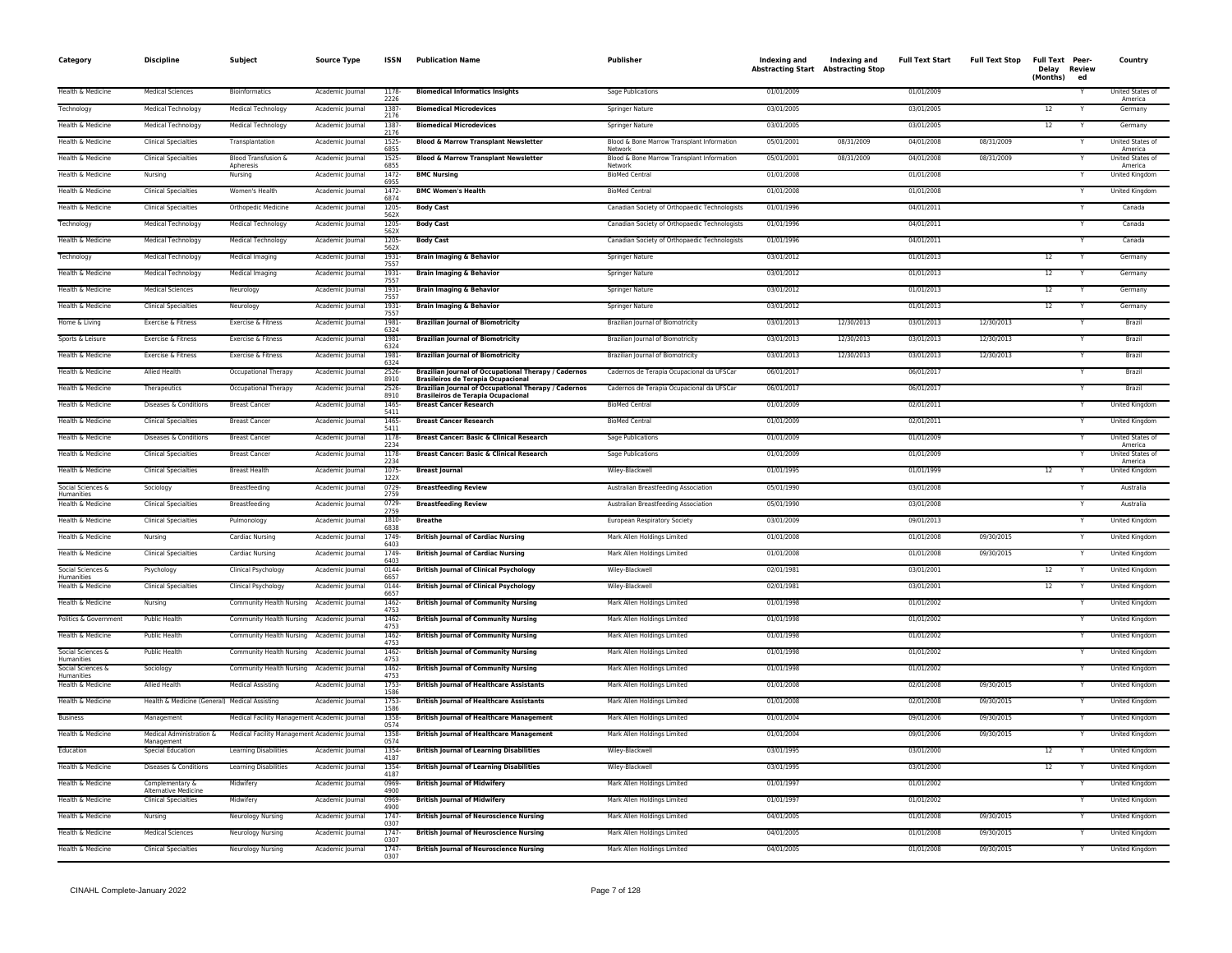| Category                        | <b>Discipline</b>                                   | Subject                                      | <b>Source Type</b> | <b>ISSN</b>           | <b>Publication Name</b>                                                                                        | <b>Publisher</b>                                       | Indexing and<br><b>Abstracting Start Abstracting Stop</b> | <b>Indexing and</b> | <b>Full Text Start</b> | <b>Full Text Stop</b> | Full Text Peer-<br>Delay Review<br>(Months) | ed | Country                    |
|---------------------------------|-----------------------------------------------------|----------------------------------------------|--------------------|-----------------------|----------------------------------------------------------------------------------------------------------------|--------------------------------------------------------|-----------------------------------------------------------|---------------------|------------------------|-----------------------|---------------------------------------------|----|----------------------------|
| Health & Medicine               | Nursing                                             | Nursina                                      | Academic Iournal   | 0966<br>0461          | <b>British Journal of Nursing</b>                                                                              | Mark Allen Holdings Limited                            | 04/23/1992                                                |                     | 04/23/1992             |                       |                                             |    | United Kingdom             |
| Health & Medicine               | <b>Clinical Specialties</b>                         | Cardiology                                   | Academic Journal   | 2040<br>7475          | <b>British Journal of Primary Care Nursing: Cardiovascular</b><br>Disease, Diabetes & Kidney Care              | Sherborne Gibbs Limited                                | 01/01/2005                                                |                     | 02/01/2015             |                       |                                             |    | United Kingdom             |
| Health & Medicine               | Nursing                                             | Nursing                                      | Academic Journal   | 2040<br>7475          | <b>British Journal of Primary Care Nursing: Cardiovascular</b><br>Disease. Diabetes & Kidney Care              | Sherborne Gibbs Limited                                | 01/01/2005                                                |                     | 02/01/2015             |                       |                                             |    | <b>United Kingdom</b>      |
| Health & Medicine               | <b>Clinical Specialties</b>                         | Primary Health Care                          | Academic Journal   | 2040<br>7475          | British Journal of Primary Care Nursing: Cardiovascular<br>Disease. Diabetes & Kidney Care                     | Sherborne Gibbs Limited                                | 01/01/2005                                                |                     | 02/01/2015             |                       |                                             |    | United Kingdom             |
| Health & Medicine               | Nursing                                             | <b>Diabetes Nursing</b>                      | Academic Journal   | 2040<br>7475          | <b>British Journal of Primary Care Nursing: Cardiovascular</b><br>Disease, Diabetes & Kidney Care              | Sherborne Gibbs Limited                                | 01/01/2005                                                |                     | 02/01/2015             |                       |                                             |    | United Kingdom             |
| Health & Medicine               | Medical Care & Services                             | School Health Services                       | Academic Journal   | 1752<br>2803          | <b>British Journal of School Nursing</b>                                                                       | Mark Allen Holdings Limited                            | 01/01/2008                                                |                     | 02/01/2008             | 09/30/2015            |                                             |    | United Kingdom             |
| Education                       | <b>Educational Institutions</b>                     | <b>School Health Services</b>                | Academic Journal   | 1752<br>2803          | <b>British Journal of School Nursing</b>                                                                       | Mark Allen Holdings Limited                            | 01/01/2008                                                |                     | 02/01/2008             | 09/30/2015            |                                             |    | United Kingdom             |
| <b>Business</b>                 | Economics                                           | <b>Human Services</b>                        | Academic Journal   | 0045<br>3102          | <b>British Journal of Social Work</b>                                                                          | Oxford University Press                                | 01/01/2004                                                |                     | 01/01/2004             |                       | 12                                          |    | United Kingdom             |
| Social Sciences &<br>Humanities | Economics                                           | <b>Human Services</b>                        | Academic Journal   | 0045<br>3102          | <b>British Journal of Social Work</b>                                                                          | <b>Oxford University Press</b>                         | 01/01/2004                                                |                     | 01/01/2004             |                       | 12                                          |    | United Kingdom             |
| Social Sciences &<br>Humanities | Social Sciences &<br>Humanities (General)           | <b>Human Services</b>                        | Academic Journal   | 0045<br>3102          | <b>British Journal of Social Work</b>                                                                          | <b>Oxford University Press</b>                         | 01/01/2004                                                |                     | 01/01/2004             |                       | 12                                          |    | United Kingdom             |
| Politics & Government           | Social Work                                         | <b>Human Services</b>                        | Academic Journal   | 0045<br>3102          | <b>British Journal of Social Work</b>                                                                          | Oxford University Press                                | 01/01/2004                                                |                     | 01/01/2004             |                       | 12                                          |    | United Kingdom             |
| Social Sciences &<br>Humanities | Social Work                                         | Human Services                               | Academic Iournal   | $0045 -$<br>3102      | <b>British Journal of Social Work</b>                                                                          | Oxford University Press                                | 01/01/2004                                                |                     | 01/01/2004             |                       | 12                                          |    | United Kingdom             |
| Politics & Government           | Social Welfare                                      | <b>Human Services</b>                        | Academic Journal   | $0045 -$<br>3102      | <b>British Journal of Social Work</b>                                                                          | Oxford University Press                                | 01/01/2004                                                |                     | 01/01/2004             |                       | 12                                          |    | United Kingdom             |
| Social Sciences &<br>Humanities | <b>Social Services</b>                              | <b>Human Services</b>                        | Academic Journal   | 0045                  | <b>British Journal of Social Work</b>                                                                          | <b>Oxford University Press</b>                         | 01/01/2004                                                |                     | 01/01/2004             |                       | 12                                          |    | United Kingdom             |
| Health & Medicine               | Health & Medicine (General) Health Psychology       |                                              | Academic Journal   | 2043<br>9393          | <b>British Journal of Wellbeing</b>                                                                            | Mark Allen Holdings Limited                            | 05/01/2010                                                | 11/30/2011          | 08/01/2010             | 11/30/2011            |                                             |    | United Kingdom             |
| Social Sciences &<br>Humanities | Psychology                                          | <b>Health Psychology</b>                     | Academic Journal   | $2043 -$<br>9393      | <b>British Journal of Wellbeing</b>                                                                            | Mark Allen Holdings Limited                            | 05/01/2010                                                | 11/30/2011          | 08/01/2010             | 11/30/2011            |                                             |    | <b>United Kingdom</b>      |
| Health & Medicine               | <b>Clinical Specialties</b>                         | <b>Health Psychology</b>                     | Academic Journal   | 2043<br>9393          | <b>British Journal of Wellbeing</b>                                                                            | Mark Allen Holdings Limited                            | 05/01/2010                                                | 11/30/2011          | 08/01/2010             | 11/30/2011            |                                             |    | United Kingdom             |
| Health & Medicine               | <b>Clinical Specialties</b>                         | <b>Emergency Medicine</b>                    | Academic Journal   | 1478<br>4726          | <b>British Paramedic Journal</b>                                                                               | College of Paramedics                                  | 01/01/2016                                                |                     | 01/01/2016             |                       |                                             |    | United Kingdom             |
| Social Sciences &               | Library & Information<br>Scien                      | Library & Information<br>Scieno              | Academic Iournal   | 1931<br>6550          | Bulletin of the American Society for Information Science & Wiley-Blackwel<br>Technology                        |                                                        | 02/01/2001                                                | 03/31/2013          | 06/01/2007             | 03/31/2013            |                                             |    | United Kingdom             |
| Politics & Government           | <b>Public Health</b>                                | <b>Public Health</b>                         | Academic Iournal   | $0042 -$<br>9686      | <b>Bulletin of the World Health Organization</b>                                                               | World Health Organization                              | 01/01/2000                                                |                     | 01/01/2001             |                       |                                             |    | Switzerland                |
| Health & Medicine               | <b>Public Health</b>                                | <b>Public Health</b>                         | Academic Iournal   | $0042 -$<br>9686      | <b>Bulletin of the World Health Organization</b>                                                               | World Health Organization                              | 01/01/2000                                                |                     | 01/01/2001             |                       |                                             |    | Switzerland                |
| Social Sciences &               | <b>Public Health</b>                                | <b>Public Health</b>                         | Academic Iournal   | 0042<br>9686          | <b>Bulletin of the World Health Organization</b>                                                               | World Health Organization                              | 01/01/2000                                                |                     | 01/01/2001             |                       |                                             |    | Switzerland                |
| Humanities<br>Health & Medicine | <b>Clinical Specialties</b>                         | Radiology                                    | Academic Journal   | 0718<br>5551          | Bulletin: Newsletter of the Society of Radiographers of<br>Slovenia & the Chamber of Radiographers of Slovenia | Slovenian Society of Radiographers                     | 03/01/2009                                                | 07/31/2019          | 03/01/2009             | 07/31/2019            |                                             |    | Slovenia                   |
| Health & Medicine               | <b>Allied Health</b>                                | Occupational Therapy                         | Academic Journal   | 0104<br>4931          | Cadernos de Terapia Ocupacional da UFSCar                                                                      | Cadernos de Terapia Ocupacional da UFSCar              | 01/01/2010                                                | 05/31/2017          | 04/01/2011             | 05/31/2017            |                                             |    | Brazil                     |
| Health & Medicine               | Therapeutics                                        | Occupational Therapy                         | Academic Journal   | 0104                  | Cadernos de Terapia Ocupacional da UFSCar                                                                      | Cadernos de Terapia Ocupacional da UFSCar              | 01/01/2010                                                | 05/31/2017          | 04/01/2011             | 05/31/2017            |                                             |    | Brazil                     |
| Health & Medicine               | <b>Clinical Specialties</b>                         | Pharmacy                                     | Academic Journal   | 4931<br>1097          | California Journal of Health-System Pharmacy                                                                   | California Society of Health-System Pharmacists        | 07/01/2012                                                |                     | 07/01/2012             |                       |                                             |    | United States of           |
| Health & Medicine               | Health & Medicine (General) Health Education        |                                              | Academic Journal   | 6337<br>1545          | <b>Californian Journal of Health Promotion</b>                                                                 | California State University, Fullerton                 | 03/01/2003                                                |                     | 03/01/2009             |                       |                                             |    | America<br>United States o |
| Health & Medicine               | <b>Clinical Specialties</b>                         | Geriatric Medicine                           | Academic Journal   | 8717<br>1925          | <b>Canadian Geriatrics Journal</b>                                                                             | <b>Canadian Geriatrics Society</b>                     | 03/01/2011                                                |                     | 06/01/2012             |                       |                                             |    | America<br>Canada          |
| Health & Medicine               | <b>Clinical Specialties</b>                         | Cardiology                                   | Academic Journal   | 8348<br>0843          | <b>Canadian Journal of Cardiovascular Nursing</b>                                                              | Canadian Council of Cardiovascular Nurses              | 04/01/1989                                                |                     | 01/01/2008             |                       |                                             |    | Canada                     |
|                                 |                                                     |                                              | Academic Journal   | 6096<br>2368          | <b>Canadian Journal of Critical Care Nursing</b>                                                               | (CCCN)<br>Canadian Association of Critical Care Nurses | 01/01/2015                                                |                     | 01/01/2015             |                       |                                             |    | Canada                     |
| Health & Medicine               | <b>Allied Health</b>                                | Dental Assisting & Hygiene Academic Journal  |                    | 8653<br>1712-         | <b>Canadian Journal of Dental Hygiene</b>                                                                      | Canadian Dental Hygienists Association                 | 09/01/2004                                                |                     | 01/01/2008             |                       |                                             |    | Canada                     |
| Health & Medicine               | Dentistry                                           | Dental Assisting & Hygiene Academic Journal  |                    | 171X<br>1712          | <b>Canadian Journal of Dental Hygiene</b>                                                                      | Canadian Dental Hygienists Association                 | 09/01/2004                                                |                     | 01/01/2008             |                       |                                             |    | Canada                     |
| Health & Medicine               | Nursing                                             | <b>Emergency Nursing</b>                     | Academic Iournal   | 171X<br>2293-         | <b>Canadian Journal of Emergency Nursing (CJEN)</b>                                                            | National Emergency Nurses Association                  | 03/01/2013                                                |                     | 03/01/2013             |                       |                                             |    | Canada                     |
| Health & Medicine               | <b>Clinical Specialties</b>                         | <b>Emergency Nursing</b>                     | Academic Journal   | 3921<br>2293-         | <b>Canadian Journal of Emergency Nursing (CJEN)</b>                                                            | National Emergency Nurses Association                  | 03/01/2013                                                |                     | 03/01/2013             |                       |                                             |    | Canada                     |
| Social Sciences &               | Sex & Sexuality                                     | Sex & Sexuality                              | Academic Journal   | 3921<br>1188-         | <b>Canadian Journal of Human Sexuality</b>                                                                     | University of Toronto Press                            | 03/01/1997                                                |                     | 07/01/1998             |                       |                                             |    | Canada                     |
| Humanities<br>Health & Medicine | Health & Medicine (General) Infection Control       |                                              | Academic Journal   | 4517<br>1183-<br>5702 | <b>Canadian Journal of Infection Control</b>                                                                   | Infection Prevention & Control Canada (IPAC            | 03/01/1991                                                |                     | 03/01/2010             |                       |                                             |    | Canada                     |
| Health & Medicine               | <b>Medical Sciences</b>                             | <b>Clinical Laboratory Science</b>           | Academic Journal   | 1207<br>5833          | <b>Canadian Journal of Medical Laboratory Science</b>                                                          | Canada)<br>Canadian Society for Medical Laboratory     | 07/01/1995                                                |                     | 02/01/2015             |                       |                                             |    | Canada                     |
| Science                         | Science (General)                                   | Clinical Laboratory Science Academic Journal |                    | 1207                  | <b>Canadian Journal of Medical Laboratory Science</b>                                                          | Science<br>Canadian Society for Medical Laboratory     | 07/01/1995                                                |                     | 02/01/2015             |                       |                                             |    | Canada                     |
| Health & Medicine               | <b>Medical Sciences</b>                             | <b>Medical Sciences</b>                      | Academic Journal   | 5833<br>1207          | <b>Canadian Journal of Medical Laboratory Science</b>                                                          | Science<br>Canadian Society for Medical Laboratory     | 07/01/1995                                                |                     | 02/01/2015             |                       |                                             |    | Canada                     |
| Health & Medicine               | Complementary &                                     | Midwifery                                    | Academic Journal   | 5833<br>1703          | Canadian Journal of Midwifery Research & Practice                                                              | Science<br>Canadian Association of Midwives            | 01/01/2009                                                |                     | 03/01/2010             |                       |                                             |    | Canada                     |
| Health & Medicine               | Alternative Medicine<br><b>Clinical Specialties</b> | Midwifery                                    | Academic Iournal   | 2121<br>1703          | Canadian Journal of Midwifery Research & Practice                                                              | Canadian Association of Midwives                       | 01/01/2009                                                |                     | 03/01/2010             |                       |                                             |    | Canada                     |
| Health & Medicine               | Allied Health                                       | Music Therapy                                | Academic Iournal   | 2121<br>1199          | <b>Canadian Journal of Music Therapy</b>                                                                       | Canadian Association for Music Therapy                 | 01/01/2012                                                |                     | 01/01/2013             |                       |                                             |    | Canada                     |
| Arts & Entertainment            | Music                                               | <b>Music Therapy</b>                         | Academic Journal   | 1054<br>1199          | Canadian Journal of Music Therapy                                                                              | Canadian Association for Music Therapy                 | 01/01/2012                                                |                     | 01/01/2013             |                       |                                             |    | Canada                     |
| Health & Medicine               | Therapeutics                                        | <b>Music Therapy</b>                         | Academic Journal   | 1054<br>1199          | <b>Canadian Journal of Music Therapy</b>                                                                       | Canadian Association for Music Therapy                 | 01/01/2012                                                |                     | 01/01/2013             |                       |                                             |    | Canada                     |
| Health & Medicine               | <b>Clinical Specialties</b>                         | Music Therapy                                | Academic Journal   | 1054<br>1199          | <b>Canadian Journal of Music Therapy</b>                                                                       | Canadian Association for Music Therapy                 | 01/01/2012                                                |                     | 01/01/2013             |                       |                                             |    | Canada                     |
| Health & Medicine               | Nursing                                             | Neurology Nursing                            | Academic Journal   | 1054<br>1913          | <b>Canadian Journal of Neuroscience Nursing</b>                                                                | Canadian Association of Neuroscience Nurses            | 06/01/2007                                                |                     | 06/01/2007             |                       |                                             |    | Canada                     |
| Health & Medicine               | <b>Medical Sciences</b>                             | <b>Neurology Nursing</b>                     | Academic Journal   | 7176<br>1913          | <b>Canadian Journal of Neuroscience Nursing</b>                                                                | Canadian Association of Neuroscience Nurses            | 06/01/2007                                                |                     | 06/01/2007             |                       |                                             |    | Canada                     |
|                                 |                                                     |                                              |                    | 7176                  |                                                                                                                |                                                        |                                                           |                     |                        |                       |                                             |    |                            |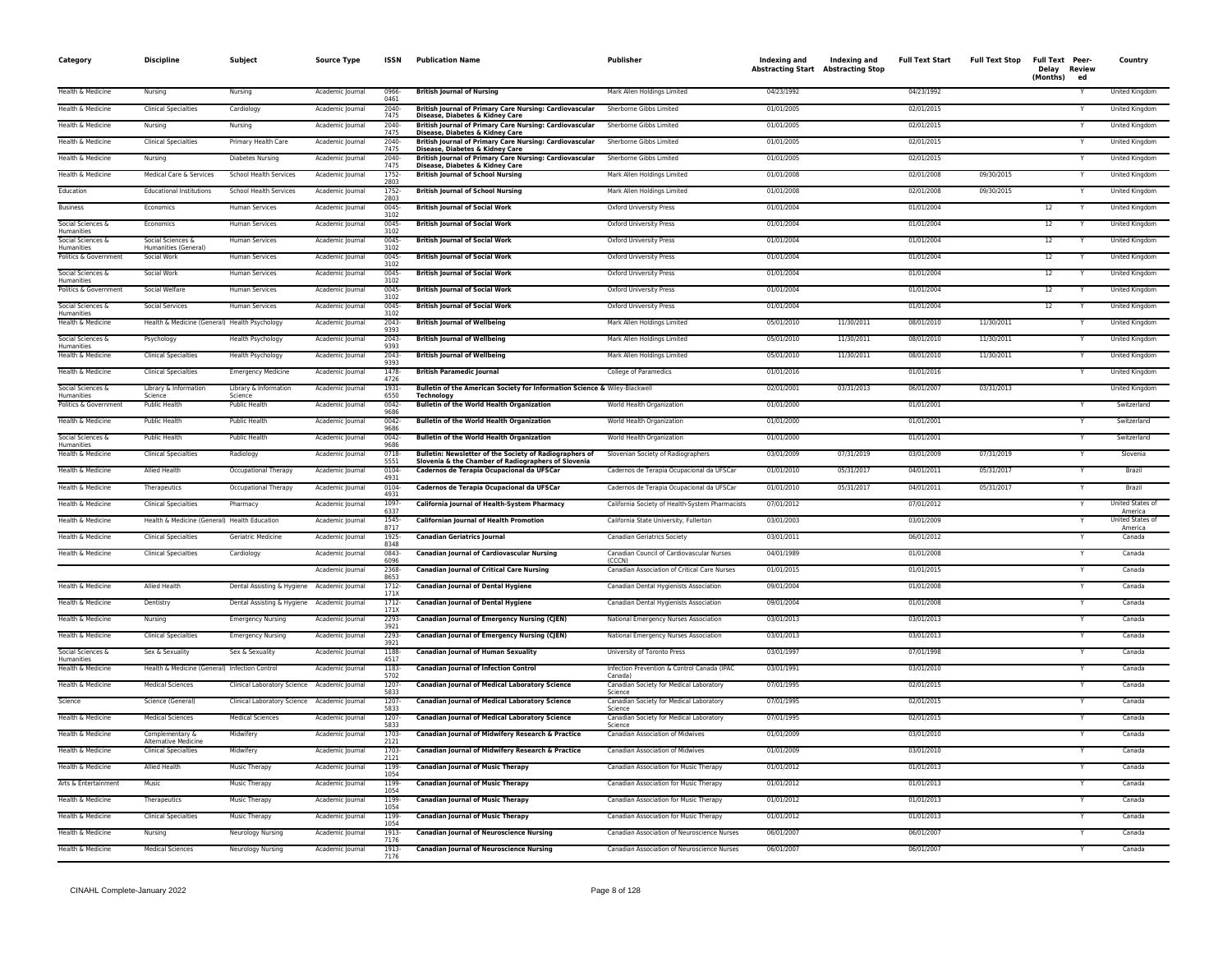| Category                               | <b>Discipline</b>                               | Subject                                    | <b>Source Type</b> | ISSN             | <b>Publication Name</b>                                                                                             | Publisher                                                                    | Indexing and | <b>Indexing and</b><br><b>Abstracting Start Abstracting Stop</b> | <b>Full Text Start</b> | <b>Full Text Stop</b> | <b>Full Text Peer</b><br>Delay Review<br>(Months)<br>ed | Country                            |
|----------------------------------------|-------------------------------------------------|--------------------------------------------|--------------------|------------------|---------------------------------------------------------------------------------------------------------------------|------------------------------------------------------------------------------|--------------|------------------------------------------------------------------|------------------------|-----------------------|---------------------------------------------------------|------------------------------------|
| Health & Medicine                      | <b>Clinical Specialties</b>                     | Neurology Nursing                          | Academic Journa    | 1913-<br>7176    | <b>Canadian Journal of Neuroscience Nursing</b>                                                                     | Canadian Association of Neuroscience Nurses                                  | 06/01/2007   |                                                                  | 06/01/2007             |                       |                                                         | Canada                             |
| Health & Medicine                      | Allied Health                                   | Occupational Therapy                       | Academic Journa    | 0008<br>4174     | <b>Canadian Journal of Occupational Therapy</b>                                                                     | Sage Publications Inc.                                                       | 02/01/1983   |                                                                  | 06/01/2007             | 12/31/2012            |                                                         | United States of<br>America        |
| Health & Medicine                      | Therapeutics                                    | Occupational Therapy                       | Academic Journa    | nnna             | <b>Canadian Journal of Occupational Therapy</b>                                                                     | Sage Publications Inc.                                                       | 02/01/1983   |                                                                  | 06/01/2007             | 12/31/2012            |                                                         | United States of                   |
| Science                                | Life Sciences                                   | Pathology                                  | Academic Journal   | 4174<br>1918     | <b>Canadian Journal of Pathology</b>                                                                                | Canadian Association of Pathologists                                         | 03/01/2009   |                                                                  | 03/01/2009             |                       |                                                         | America<br>Canada                  |
| Health & Medicine                      | <b>Clinical Specialties</b>                     | Pathology                                  | Academic Journal   | 915X<br>1918     | <b>Canadian Journal of Pathology</b>                                                                                | Canadian Association of Pathologists                                         | 03/01/2009   |                                                                  | 03/01/2009             |                       |                                                         | Canada                             |
| Health & Medicine                      | <b>Clinical Specialties</b>                     | Pulmonology                                | Academic Journal   | 915X<br>1205-    | <b>Canadian Journal of Respiratory Therapy</b>                                                                      | Canadian Society of Respiratory Therapists                                   | 09/01/1996   |                                                                  | 12/01/2004             |                       |                                                         | Canada                             |
| Health & Medicine                      | <b>Allied Health</b>                            | Audiology                                  | Academic Journal   | 9838<br>1913     | Canadian Journal of Speech-Language Pathology &                                                                     | Speech-Language & Audiology Canada                                           | 01/01/2007   |                                                                  | 01/01/2007             |                       |                                                         | Canada                             |
| Communication                          | Communication (General)                         | Audiology                                  | Academic Journa    | 200X<br>1913     | <b>Audiology</b><br>Canadian Journal of Speech-Language Pathology &                                                 | Speech-Language & Audiology Canada                                           | 01/01/2007   |                                                                  | 01/01/2007             |                       |                                                         | Canada                             |
| Health & Medicine                      | <b>Clinical Specialties</b>                     | Audiology                                  | Academic Iourna    | 200X<br>1913     | Audiology<br>Canadian Journal of Speech-Language Pathology &                                                        | Speech-Language & Audiology Canada                                           | 01/01/2007   |                                                                  | 01/01/2007             |                       |                                                         | Canada                             |
| Health & Medicine                      | Allied Health                                   | Speech-Language Pathology Academic Journal |                    | 200X<br>1913-    | Audiology<br>Canadian Journal of Speech-Language Pathology &                                                        | Speech-Language & Audiology Canada                                           | 01/01/2007   |                                                                  | 01/01/2007             |                       |                                                         | Canada                             |
| Social Sciences &                      | Language & Linguistics                          | Speech-Language Pathology Academic Journal |                    | 200X<br>1913-    | Audiology<br>Canadian Journal of Speech-Language Pathology &                                                        | Speech-Language & Audiology Canada                                           | 01/01/2007   |                                                                  | 01/01/2007             |                       |                                                         | Canada                             |
| Humanities<br>Communication            | Language & Linguistics                          | Speech-Language Pathology Academic Journal |                    | 200X<br>1913-    | Audiology<br>Canadian Journal of Speech-Language Pathology &                                                        | Speech-Language & Audiology Canada                                           | 01/01/2007   |                                                                  | 01/01/2007             |                       |                                                         | Canada                             |
| Education                              | <b>Special Education</b>                        | Speech-Language Pathology Academic Journal |                    | 200X<br>1913-    | Audiology<br>Canadian Journal of Speech-Language Pathology &                                                        | Speech-Language & Audiology Canada                                           | 01/01/2007   |                                                                  | 01/01/2007             |                       |                                                         | Canada                             |
| Health & Medicine                      | Diseases & Conditions                           | Speech-Language Pathology Academic Journal |                    | 200X<br>1913-    | Audiology<br>Canadian Journal of Speech-Language Pathology &                                                        | Speech-Language & Audiology Canada                                           | 01/01/2007   |                                                                  | 01/01/2007             |                       |                                                         | Canada                             |
| Health & Medicine                      | <b>Clinical Specialties</b>                     | Speech-Language Pathology Academic Journa  |                    | 200X<br>1913-    | Audiology<br>Canadian Journal of Speech-Language Pathology &                                                        | Speech-Language & Audiology Canada                                           | 01/01/2007   |                                                                  | 01/01/2007             |                       |                                                         | Canada                             |
| Health & Medicine                      | Nursing                                         | Nursing                                    | Academic Journa    | 200X<br>0008-    | Audiology<br><b>Canadian Nurse</b>                                                                                  | Canadian Nurses Association                                                  | 01/01/1951   |                                                                  | 09/01/2004             |                       |                                                         | Canada                             |
| Health & Medicine                      | Nursing                                         | <b>Oncology Nursing</b>                    | Academic Journa    | 4581<br>1181     | <b>Canadian Oncology Nursing Journal</b>                                                                            | Pappin Communications                                                        | 01/01/1991   |                                                                  | 01/01/2011             |                       |                                                         | Canada                             |
|                                        |                                                 |                                            |                    | 912X             |                                                                                                                     |                                                                              |              |                                                                  |                        |                       |                                                         |                                    |
| Health & Medicine                      | <b>Clinical Specialties</b>                     | <b>Oncology Nursing</b>                    | Academic Journa    | 1181<br>912>     | <b>Canadian Oncology Nursing Journal</b>                                                                            | Pappin Communications                                                        | 01/01/1991   |                                                                  | 01/01/2011             |                       |                                                         | Canada                             |
| Health & Medicine                      | Nursing                                         | Surgical Nursing                           | Academic Iourna    | 0712<br>6778     | <b>Canadian Operating Room Nursing Journal</b>                                                                      | Operating Room Nurses Association of Canada                                  | 02/01/1983   | 12/31/2011                                                       | 09/01/2005             | 12/31/2011            |                                                         | Canada                             |
| Health & Medicine                      | <b>Clinical Specialties</b>                     | Surgical Nursing                           | Academic Iourna    | 0712<br>6778     | <b>Canadian Operating Room Nursing Journal</b>                                                                      | Operating Room Nurses Association of Canada                                  | 02/01/1983   | 12/31/2011                                                       | 09/01/2005             | 12/31/2011            |                                                         | Canada                             |
| Health & Medicine                      | Medical Care & Services                         | <b>Operating Rooms</b>                     | Academic Iourna    | 0712<br>6778     | <b>Canadian Operating Room Nursing Journal</b>                                                                      | Operating Room Nurses Association of Canada                                  | 02/01/1983   | 12/31/2011                                                       | 09/01/2005             | 12/31/2011            |                                                         | Canada                             |
| Health & Medicine                      | <b>Clinical Specialties</b>                     | Pharmacy                                   | Academic Iourna    | 1715<br>1635     | <b>Canadian Pharmacists Journal</b>                                                                                 | Sage Publications Inc.                                                       | 01/01/2010   |                                                                  | 04/01/2010             | 12/31/2012            |                                                         | United States of<br>America        |
| Health & Medicine                      | <b>Clinical Specialties</b>                     | Oncology                                   | Academic Journal   | 0957<br>5243     | <b>Cancer Causes &amp; Control</b>                                                                                  | Springer Nature                                                              | 01/01/2012   |                                                                  | 01/01/2012             |                       | 12                                                      | Germany                            |
| Health & Medicine                      | <b>Clinical Specialties</b>                     | Oncology                                   | Academic Journa    | 1179<br>0644     | <b>Cancer Growth &amp; Metastasis</b>                                                                               | Sage Publications                                                            | 01/01/2008   |                                                                  | 01/01/2008             |                       |                                                         | United States of<br>America        |
| Health & Medicine                      | <b>Clinical Specialties</b>                     | Oncology                                   | Academic Journa    | 1528<br>9117     | <b>Cancer Journal</b>                                                                                               | Lippincott Williams & Wilkins                                                | 03/01/2000   |                                                                  | 03/01/2000             | 08/24/2007            |                                                         | United States of<br>America        |
| Health & Medicine                      | <b>Clinical Specialties</b>                     | Oncology                                   | Academic Journ     | 1065<br>4704     | <b>Cancer Practice</b>                                                                                              | Wiley-Blackwel                                                               | 01/01/1994   | 11/30/2002                                                       | 01/01/1998             | 11/30/2002            |                                                         | United Kingdor                     |
| Health & Medicine                      | <b>Clinical Specialties</b>                     | Cardiology                                 | Academic Journal   | 1541<br>7891     | Cardiopulmonary Physical Therapy Journal (American<br><b>Physical Therapy Association, Cardiopulmonary Section)</b> | American Physical Therapy Association<br>Cardiovascular & Pulmonary Section  | 03/01/1995   | 12/31/2014                                                       | 09/01/2004             | 12/31/2014            |                                                         | United States of<br>America        |
| Health & Medicine                      | Allied Health                                   | Physical Therapy                           | Academic Journa    | $1541 -$<br>7891 | Cardiopulmonary Physical Therapy Journal (American<br><b>Physical Therapy Association, Cardiopulmonary Section)</b> | American Physical Therapy Association<br>Cardiovascular & Pulmonary Section  | 03/01/1995   | 12/31/2014                                                       | 09/01/2004             | 12/31/2014            |                                                         | United States of<br>America        |
| Health & Medicine                      | Therapeutics                                    | Physical Therapy                           | Academic Journa    | 1541-<br>7891    | Cardiopulmonary Physical Therapy Journal (American<br><b>Physical Therapy Association, Cardiopulmonary Section)</b> | American Physical Therapy Association<br>Cardiovascular & Pulmonary Section  | 03/01/1995   | 12/31/2014                                                       | 09/01/2004             | 12/31/2014            |                                                         | United States of<br>America        |
| Health & Medicine                      | <b>Clinical Specialties</b>                     | Pulmonology                                | Academic Journal   | 1541<br>7891     | Cardiopulmonary Physical Therapy Journal (American<br><b>Physical Therapy Association, Cardiopulmonary Section)</b> | American Physical Therapy Association,<br>Cardiovascular & Pulmonary Section | 03/01/1995   | 12/31/2014                                                       | 09/01/2004             | 12/31/2014            |                                                         | United States of<br>America        |
| Technology                             | Computer Science                                | <b>Medical Informatics</b>                 | Academic Journal   | 1551<br>9104     | <b>CARING Newsletter</b>                                                                                            | ANIA-CARING                                                                  | 03/01/2000   | 12/31/2009                                                       | 03/01/2008             | 12/31/2009            |                                                         | United States of<br>America        |
| Health & Medicine                      | Health & Medicine (General) Medical Informatics |                                            | Academic Journa    | 1551<br>9104     | <b>CARING Newsletter</b>                                                                                            | ANIA-CARING                                                                  | 03/01/2000   | 12/31/2009                                                       | 03/01/2008             | 12/31/2009            |                                                         | United States of<br>America        |
| Social Sciences &<br><b>Humanities</b> | Library & Information<br>Science                | Medical Informatics                        | Academic Journa    | 1551<br>9104     | <b>CARING Newsletter</b>                                                                                            | ANIA-CARING                                                                  | 03/01/2000   | 12/31/2009                                                       | 03/01/2008             | 12/31/2009            |                                                         | United States of<br>America        |
| Health & Medicine                      | Nursing                                         | Nursing                                    | Academic Journa    | 1551<br>9104     | <b>CARING Newsletter</b>                                                                                            | ANIA-CARING                                                                  | 03/01/2000   | 12/31/2009                                                       | 03/01/2008             | 12/31/2009            |                                                         | <b>United States of</b><br>America |
| Health & Medicine                      | Complementary &<br><b>Alternative Medicine</b>  | Midwiferv                                  | Academic Journal   | 2336<br>3517     | Central European Journal of Nursing & Midwifery                                                                     | Central European Journal of Nursing & Midwifery                              | 01/01/2014   |                                                                  | 01/01/2014             |                       |                                                         | <b>Czech Republic</b>              |
| Health & Medicine                      | <b>Clinical Specialties</b>                     | Midwifery                                  | Academic Journal   | 2336<br>3517     | Central European Journal of Nursing & Midwifery                                                                     | Central European Journal of Nursing & Midwifery                              | 01/01/2014   |                                                                  | 01/01/2014             |                       |                                                         | <b>Czech Republic</b>              |
| Health & Medicine                      | Nursing                                         | Nursing                                    | Academic Journa    | 2336<br>3517     | Central European Journal of Nursing & Midwifery                                                                     | Central European Journal of Nursing & Midwifery                              | 01/01/2014   |                                                                  | 01/01/2014             |                       |                                                         | Czech Republic                     |
| Politics & Government                  | <b>Public Health</b>                            | <b>Public Health</b>                       | Academic Iourna    | 1210<br>7778     | <b>Central European Journal of Public Health</b>                                                                    | Central European Journal of Public Health                                    | 03/01/2008   |                                                                  | 03/01/2008             |                       |                                                         | Czech Republic                     |
| Health & Medicine                      | <b>Public Health</b>                            | <b>Public Health</b>                       | Academic Journa    | 1210-<br>7778    | <b>Central European Journal of Public Health</b>                                                                    | Central European Journal of Public Health                                    | 03/01/2008   |                                                                  | 03/01/2008             |                       |                                                         | Czech Republic                     |
| Social Sciences &                      | <b>Public Health</b>                            | Public Health                              | Academic Journa    | 1210-<br>7778    | Central European Journal of Public Health                                                                           | Central European Journal of Public Health                                    | 03/01/2008   |                                                                  | 03/01/2008             |                       |                                                         | Czech Republic                     |
| Humanities<br>Politics & Government    | Social Work                                     | Social Work                                | Academic lournal   | 0738             | Child & Adolescent Social Work Journal                                                                              | Springer Nature                                                              | 02/01/2008   |                                                                  | 02/01/2008             |                       | 12                                                      | Germany                            |
| Social Sciences &                      | Social Work                                     | Social Work                                | Academic Iourna    | 0151<br>0738     | Child & Adolescent Social Work Journal                                                                              | Springer Nature                                                              | 02/01/2008   |                                                                  | 02/01/2008             |                       | 12                                                      | Germany                            |
| Humanities<br>Politics & Government    | Social Work                                     | Social Work                                | Academic Journal   | 0151<br>1356     | Child & Family Social Work                                                                                          | Wiley-Blackwell                                                              | 01/01/1998   |                                                                  | 01/01/1998             |                       | 12                                                      | United Kingdom                     |
| Social Sciences &                      | Social Work                                     | Social Work                                | Academic Journa    | 7500<br>1356     | <b>Child &amp; Family Social Work</b>                                                                               | Wiley-Blackwell                                                              | 01/01/1998   |                                                                  | 01/01/1998             |                       | 12                                                      | <b>United Kingdom</b>              |
| <b>Humanities</b><br>Health & Medicine | Nursing                                         | Pediatric Nursino                          | Academic Journal   | 7500<br>2287     | <b>Child Health Nursing Research</b>                                                                                | Child Health Nursing Research                                                | 01/01/2013   |                                                                  | 01/01/2013             |                       |                                                         | Korea, Republic of                 |
|                                        |                                                 |                                            |                    | 9110             |                                                                                                                     |                                                                              |              |                                                                  |                        |                       |                                                         | (S <sub>out</sub> h)               |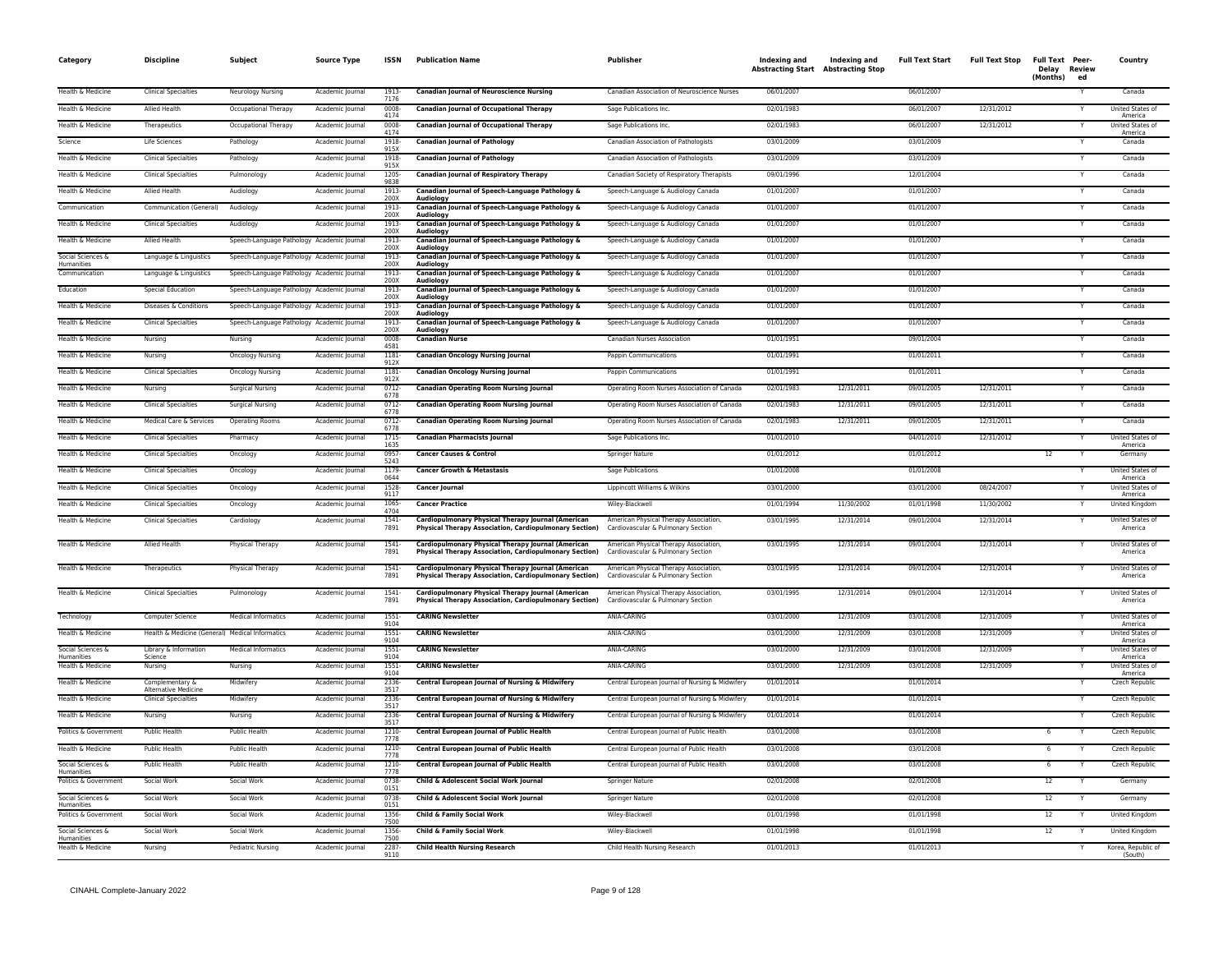| Category                        | <b>Discipline</b>                                   | Subject                                    | <b>Source Type</b> | <b>ISSN</b>          | <b>Publication Name</b>                                                                                                                                                                                         | Publisher                                                     | Indexing and | Indexing and<br><b>Abstracting Start Abstracting Stop</b> | <b>Full Text Start</b> | <b>Full Text Stop</b> | Full Text Peer-<br>Delay Review<br>(Months)<br>ed | Country                            |
|---------------------------------|-----------------------------------------------------|--------------------------------------------|--------------------|----------------------|-----------------------------------------------------------------------------------------------------------------------------------------------------------------------------------------------------------------|---------------------------------------------------------------|--------------|-----------------------------------------------------------|------------------------|-----------------------|---------------------------------------------------|------------------------------------|
| Health & Medicine               | <b>Clinical Specialties</b>                         | Pediatric Nursing                          | Academic Journal   | 2287-<br>9110        | <b>Child Health Nursing Research</b>                                                                                                                                                                            | Child Health Nursing Research                                 | 01/01/2013   |                                                           | 01/01/2013             |                       |                                                   | Korea, Republic of<br>(South)      |
| Health & Medicine               | <b>Allied Health</b>                                | Speech-Language Pathology Academic Journal |                    | 0265                 | <b>Child Language Teaching &amp; Therapy</b>                                                                                                                                                                    | Sage Publications, Ltd.                                       | 02/01/1993   |                                                           | 02/01/1998             | 05/31/2016            |                                                   | <b>United Kingdom</b>              |
| Social Sciences &               | Language & Linguistics                              | Speech-Language Pathology Academic Journa  |                    | 6590<br>0265         | Child Language Teaching & Therapy                                                                                                                                                                               | Sage Publications, Ltd.                                       | 02/01/1993   |                                                           | 02/01/1998             | 05/31/2016            |                                                   | United Kingdom                     |
| Humanities<br>Communication     | Language & Linguistics                              | Speech-Language Pathology Academic Journal |                    | 6590<br>0265         | Child Language Teaching & Therapy                                                                                                                                                                               | Sage Publications, Ltd.                                       | 02/01/1993   |                                                           | 02/01/1998             | 05/31/2016            |                                                   | United Kingdom                     |
| Education                       | Special Education                                   | Speech-Language Pathology Academic Journal |                    | 6590<br>0265-        | Child Language Teaching & Therapy                                                                                                                                                                               | Sage Publications, Ltd.                                       | 02/01/1993   |                                                           | 02/01/1998             | 05/31/2016            |                                                   | United Kingdom                     |
| Health & Medicine               | Diseases & Conditions                               | Speech-Language Pathology Academic Journal |                    | 6590<br>0265-        | Child Language Teaching & Therapy                                                                                                                                                                               | Sage Publications, Ltd.                                       | 02/01/1993   |                                                           | 02/01/1998             | 05/31/2016            |                                                   | United Kingdom                     |
| Health & Medicine               | <b>Clinical Specialties</b>                         | Speech-Language Pathology Academic Journal |                    | 6590<br>0265-        | Child Language Teaching & Therapy                                                                                                                                                                               | Sage Publications, Ltd.                                       | 02/01/1993   |                                                           | 02/01/1998             | 05/31/2016            |                                                   | United Kingdom                     |
| Politics & Government           | Social Work                                         | Social Work                                | Academic Journa    | 6590<br>0009         | <b>Child Welfare</b>                                                                                                                                                                                            | Child Welfare League of America                               | 01/01/1990   |                                                           | 01/01/1990             |                       |                                                   | United States of                   |
| Social Sciences &               | Social Work                                         | Social Work                                | Academic Journa    | 4021<br>0009         | <b>Child Welfare</b>                                                                                                                                                                                            | Child Welfare League of America                               | 01/01/1990   |                                                           | 01/01/1990             |                       |                                                   | America<br>United States of        |
| Humanities<br><b>Business</b>   | Economics                                           |                                            |                    | 4021<br>0009-        | <b>Child Welfare</b>                                                                                                                                                                                            | Child Welfare League of America                               | 01/01/1990   |                                                           | 01/01/1990             |                       |                                                   | America<br><b>United States of</b> |
| Social Sciences &               |                                                     | Child Welfare<br>Child Welfare             | Academic Journa    | 4021                 |                                                                                                                                                                                                                 |                                                               | 01/01/1990   |                                                           | 01/01/1990             |                       |                                                   | America                            |
| Humanities                      | <b>Economics</b>                                    |                                            | Academic Journa    | 0009-<br>4021        | <b>Child Welfare</b>                                                                                                                                                                                            | Child Welfare League of America                               |              |                                                           |                        |                       |                                                   | United States of<br>America        |
| Social Sciences &<br>Humanities | Social Sciences &<br>Humanities (General)           | Child Welfare                              | Academic Journal   | 0009-<br>4021        | <b>Child Welfare</b>                                                                                                                                                                                            | Child Welfare League of America                               | 01/01/1990   |                                                           | 01/01/1990             |                       |                                                   | United States of<br>America        |
| Social Sciences &<br>Humanities | Sociology                                           | Child Welfare                              | Academic Journal   | 0009-<br>4021        | <b>Child Welfare</b>                                                                                                                                                                                            | Child Welfare League of America                               | 01/01/1990   |                                                           | 01/01/1990             |                       |                                                   | United States of<br>America        |
| Politics & Government           | Social Welfare                                      | Child Welfare                              | Academic Journal   | 0009-<br>4021        | <b>Child Welfare</b>                                                                                                                                                                                            | Child Welfare League of America                               | 01/01/1990   |                                                           | 01/01/1990             |                       |                                                   | United States of<br>America        |
| Social Sciences &<br>Humanities | Social Services                                     | Child Welfare                              | Academic Journa    | 0009<br>4021         | <b>Child Welfare</b>                                                                                                                                                                                            | Child Welfare League of America                               | 01/01/1990   |                                                           | 01/01/1990             |                       |                                                   | United States of<br>America        |
| Social Sciences &<br>Humanities | Psychology                                          | Child & Adolescent<br>Psychology           | Academic Journa    | 0305<br>1867         | Child: Care, Health & Development                                                                                                                                                                               | Wiley-Blackwell                                               | 01/01/2001   |                                                           | 03/01/2003             |                       | 12                                                | United Kingdom                     |
| Health & Medicine               | <b>Clinical Specialties</b>                         | Child & Adolescent<br>Psychology           | Academic Journa    | 0305<br>1862         | Child: Care, Health & Development                                                                                                                                                                               | Wiley-Blackwel                                                | 01/01/2001   |                                                           | 03/01/2003             |                       | 12                                                | United Kingdom                     |
| Health & Medicine               | <b>Clinical Specialties</b>                         | <b>Pediatric Medicine</b>                  | Academic Journal   | 0305-<br>1867        | Child: Care, Health & Development                                                                                                                                                                               | Wiley-Blackwell                                               | 01/01/2001   |                                                           | 03/01/2003             |                       | 12                                                | United Kingdom                     |
| Social Sciences &<br>Humanities | Psychology                                          | Child & Adolescent<br>Psychology           | Academic Iournal   | 1532<br>8759         | Children & Schools                                                                                                                                                                                              | <b>Oxford University Press</b>                                | 10/01/2000   |                                                           | 10/01/2000             |                       | $\overline{12}$                                   | <b>United Kingdom</b>              |
| Health & Medicine               | <b>Clinical Specialties</b>                         | Child & Adolescent                         | Academic Iourna    | 1532                 | Children & Schools                                                                                                                                                                                              | Oxford University Press                                       | 10/01/2000   |                                                           | 10/01/2000             |                       | 12                                                | <b>United Kingdom</b>              |
| Politics & Government           | Social Work                                         | Psychology<br>Social Work                  | Academic Journal   | 8759<br>1532         | Children & Schools                                                                                                                                                                                              | Oxford University Press                                       | 10/01/2000   |                                                           | 10/01/2000             |                       | 12                                                | <b>United Kingdom</b>              |
| Social Sciences &               | Social Work                                         | Social Work                                | Academic Iourna    | 8759<br>1532         | <b>Children &amp; Schools</b>                                                                                                                                                                                   | Oxford University Press                                       | 10/01/2000   |                                                           | 10/01/2000             |                       | 12                                                | <b>United Kingdom</b>              |
| Humanities<br>Health & Medicine | <b>Clinical Specialties</b>                         | Pediatric Medicine                         | Academic Journal   | 8759<br>0273<br>9615 | <b>Children's Health Care</b>                                                                                                                                                                                   | Taylor & Francis Ltd                                          | 09/01/1980   |                                                           | 06/01/1981             |                       | 18                                                | United Kingdom                     |
| Health & Medicine               | Nursing                                             | <b>Pediatric Nursing</b>                   | Academic Journal   | 2036<br>2218         | Children's Nurses: Italian Journal of Pediatric Nursing<br>Science / Infermieri dei Bambini: Giornale Italiano di                                                                                               | Societa Italiana di Scienze Infermieristiche<br>Pediatriche   | 03/01/2009   |                                                           | 08/01/2011             |                       |                                                   | Italy                              |
| Health & Medicine               | <b>Clinical Specialties</b>                         | Pediatric Nursing                          | Academic Iournal   | 2036<br>2218         | <b>Scienze Infermieristiche Pediatriche</b><br><b>Children's Nurses: Italian Journal of Pediatric Nursing</b><br>Science / Infermieri dei Bambini: Giornale Italiano di<br>Scienze Infermieristiche Pediatriche | Societa Italiana di Scienze Infermieristiche<br>Pediatriche   | 03/01/2009   |                                                           | 08/01/2011             |                       |                                                   | Italy                              |
| Health & Medicine               | <b>Medical Sciences</b>                             | Neurology                                  | Academic Journal   | 1672<br>6731         | Chinese Journal of Contemporary Neurology &<br>Neurosurgery                                                                                                                                                     | Chinese Journal of Contemporary Neurology &                   | 02/01/2012   |                                                           | 03/01/2013             |                       |                                                   | China                              |
| Health & Medicine               | <b>Clinical Specialties</b>                         | Neurology                                  | Academic Journal   | 1672-<br>6731        | Chinese Journal of Contemporary Neurology &                                                                                                                                                                     | Neurosurgery<br>Chinese Journal of Contemporary Neurology &   | 02/01/2012   |                                                           | 03/01/2013             |                       |                                                   | China                              |
| Health & Medicine               | <b>Medical Sciences</b>                             | Neurosurgery                               | Academic Journal   | 1672                 | Neurosurgery<br>Chinese Journal of Contemporary Neurology &                                                                                                                                                     | Neurosurgery<br>Chinese Journal of Contemporary Neurology &   | 02/01/2012   |                                                           | 03/01/2013             |                       |                                                   | China                              |
| Health & Medicine               | <b>Clinical Specialties</b>                         | Neurosurgery                               | Academic Journa    | 6731<br>1672         | Neurosurgery<br>Chinese Journal of Contemporary Neurology &                                                                                                                                                     | Neurosurgery<br>Chinese Journal of Contemporary Neurology &   | 02/01/2012   |                                                           | 03/01/2013             |                       |                                                   | China                              |
| Health & Medicine               | <b>Clinical Specialties</b>                         | Oncology                                   | Academic Journal   | 6731<br>1009         | Neurosurgery<br><b>Chinese Journal of Lung Cancer</b>                                                                                                                                                           | Neurosurgery<br>Chinese Journal of Lung Cancer                | 01/01/2009   |                                                           | 06/01/2009             |                       |                                                   | China                              |
| Health & Medicine               | <b>Clinical Specialties</b>                         | Pulmonology                                | Academic Journal   | 3419<br>1009         | <b>Chinese Journal of Lung Cancer</b>                                                                                                                                                                           | Chinese Journal of Lung Cancer                                | 01/01/2009   |                                                           | 06/01/2009             |                       |                                                   | China                              |
| Health & Medicine               | Complementary &                                     | Chiropractic Medicine                      | Academic Journal   | 3419<br>2045-        | <b>Chiropractic &amp; Manual Therapies</b>                                                                                                                                                                      | <b>BioMed Central</b>                                         | 01/01/2011   |                                                           | 01/01/2011             |                       |                                                   | United Kingdom                     |
| Health & Medicine               | Alternative Medicine<br><b>Clinical Specialties</b> | Chiropractic Medicine                      | Academic Journal   | 709X<br>2045-        | <b>Chiropractic &amp; Manual Therapies</b>                                                                                                                                                                      | <b>BioMed Central</b>                                         | 01/01/2011   |                                                           | 01/01/2011             |                       |                                                   | United Kingdom                     |
| Health & Medicine               | <b>Allied Health</b>                                | Physical Therapy                           | Academic Journa    | 709X<br>2045         | <b>Chiropractic &amp; Manual Therapies</b>                                                                                                                                                                      | <b>BioMed Central</b>                                         | 01/01/2011   |                                                           | 01/01/2011             |                       |                                                   | United Kingdom                     |
| Health & Medicine               | Therapeutics                                        | Physical Therapy                           | Academic Journa    | 709X<br>2045         | <b>Chiropractic &amp; Manual Therapies</b>                                                                                                                                                                      | <b>BioMed Central</b>                                         | 01/01/2011   |                                                           | 01/01/2011             |                       |                                                   | <b>United Kingdom</b>              |
| Health & Medicine               | Complementary &                                     | Chiropractic Medicine                      | Academic Journa    | 709X<br>1746-        | Chiropractic & Osteopathy                                                                                                                                                                                       | <b>BioMed Central</b>                                         | 04/01/2005   | 12/31/2010                                                | 04/01/2005             | 12/31/2010            |                                                   | United Kingdom                     |
| Health & Medicine               | Alternative Medicine<br><b>Clinical Specialties</b> | Chiropractic Medicine                      | Academic Iournal   | 1340<br>1746-        | <b>Chiropractic &amp; Osteopathy</b>                                                                                                                                                                            | <b>BioMed Central</b>                                         | 04/01/2005   | 12/31/2010                                                | 04/01/2005             | 12/31/2010            |                                                   | United Kingdom                     |
| Health & Medicine               | <b>Clinical Specialties</b>                         | Osteopathic Medicine                       |                    | 1340<br>1746-        |                                                                                                                                                                                                                 | <b>BioMed Central</b>                                         | 04/01/2005   | 12/31/2010                                                | 04/01/2005             | 12/31/2010            |                                                   |                                    |
|                                 |                                                     |                                            | Academic Journal   | 1340                 | Chiropractic & Osteopathy                                                                                                                                                                                       |                                                               |              |                                                           |                        |                       |                                                   | United Kingdom                     |
| Health & Medicine               | Complementary &<br><b>Alternative Medicine</b>      | Chiropractic Medicine                      | Academic Journal   | 0736-<br>4377        | <b>Chiropractic History</b>                                                                                                                                                                                     | Association for the History of Chiropractic                   | 12/01/1995   |                                                           | 12/01/2004             |                       |                                                   | United States of<br>America        |
| Health & Medicine               | <b>Clinical Specialties</b>                         | Chiropractic Medicine                      | Academic Journa    | 0736-<br>4377        | <b>Chiropractic History</b>                                                                                                                                                                                     | Association for the History of Chiropractic                   | 12/01/1995   |                                                           | 12/01/2004             |                       |                                                   | United States of<br>America        |
| Health & Medicine               | Health & Medicine (General) Medical History         |                                            | Academic Journa    | 0736<br>4377         | <b>Chiropractic History</b>                                                                                                                                                                                     | Association for the History of Chiropractic                   | 12/01/1995   |                                                           | 12/01/2004             |                       |                                                   | United States of<br>America        |
| History                         | <b>Topical History</b>                              | <b>Medical History</b>                     | Academic Journa    | 0736<br>4377         | <b>Chiropractic History</b>                                                                                                                                                                                     | Association for the History of Chiropractic                   | 12/01/1995   |                                                           | 12/01/2004             |                       |                                                   | United States of<br>America        |
| Health & Medicine               | <b>Medical Sciences</b>                             | Cholesterol                                | Academic Journa    | 2090<br>1283         | Cholesterol                                                                                                                                                                                                     | <b>Hindawi Limited</b>                                        | 01/01/2012   | 11/30/2018                                                | 01/01/2012             | 11/30/2018            |                                                   | United Kingdom                     |
| Health & Medicine               | Diseases & Conditions                               | <b>Chronic Diseases</b>                    | Academic Journal   | 1742-<br>3953        | <b>Chronic Illness</b>                                                                                                                                                                                          | Sage Publications, Ltd.                                       | 03/01/2005   |                                                           | 03/01/2005             | 12/31/2006            |                                                   | United Kingdom                     |
| Health & Medicine               | Nursing                                             | <b>Emergency Nursing</b>                   | Academic Iourna    | 1579<br>5527         | Ciberrevista Enfermeriadeurgencias.com                                                                                                                                                                          | Sociedad Espanola de Enfermeria de Urgencias<br>y Emergencias | 01/01/2012   |                                                           | 01/01/2012             |                       |                                                   | Spain                              |
| Health & Medicine               | <b>Clinical Specialties</b>                         | <b>Emergency Nursing</b>                   | Academic Iournal   | 1579<br>552          | Ciberrevista Enfermeriadeurgencias.com                                                                                                                                                                          | Sociedad Espanola de Enfermeria de Urgencias<br>y Emergencias | 01/01/2012   |                                                           | 01/01/2012             |                       |                                                   | Spain                              |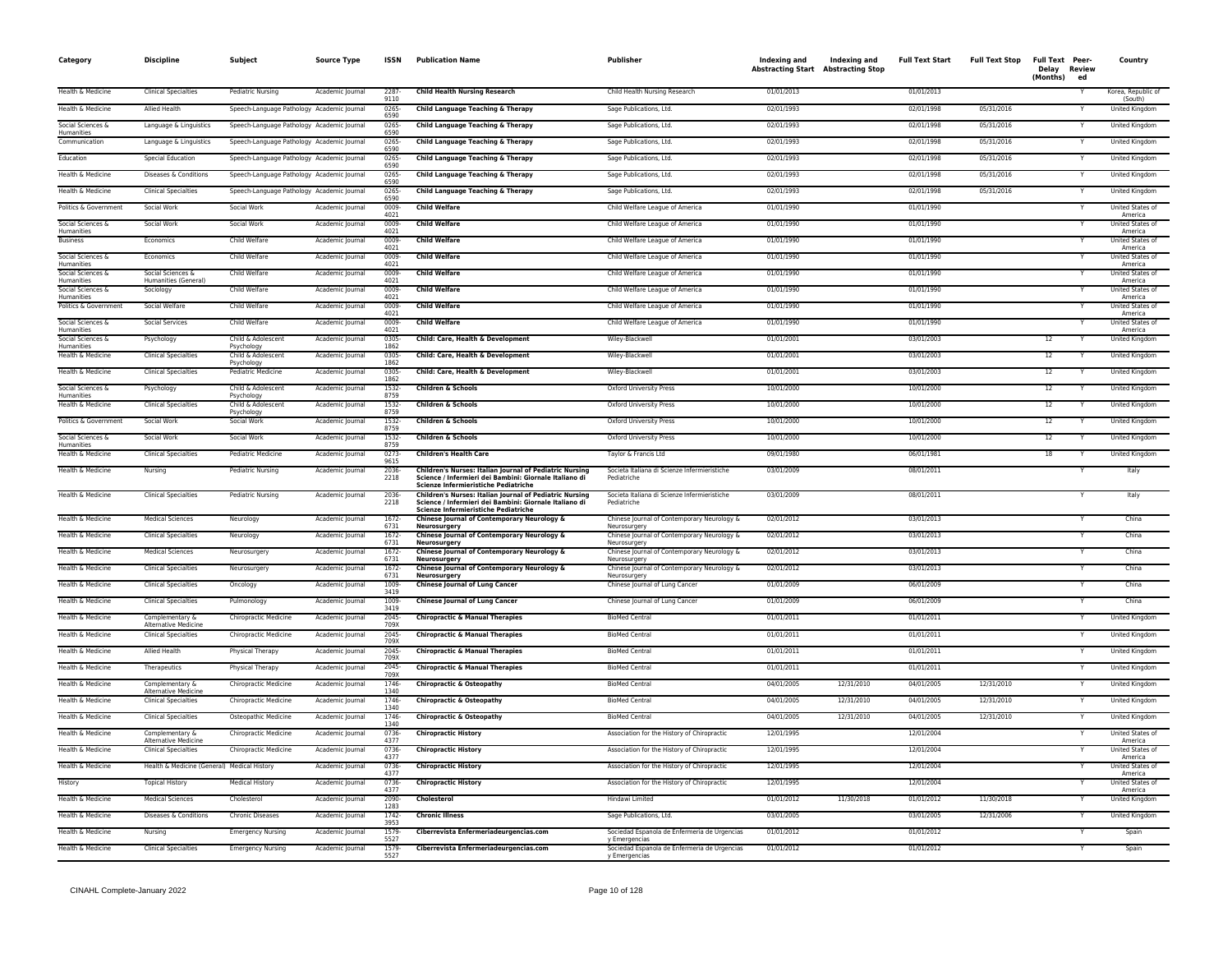| Category                               | <b>Discipline</b>           | Subject                                                                  | <b>Source Type</b> | <b>ISSN</b>              | <b>Publication Name</b>                                                             | Publisher                                        | <b>Indexing and</b><br><b>Abstracting Start Abstracting Stop</b> | Indexing and | <b>Full Text Start</b> | <b>Full Text Stop</b> | Full Text Peer-<br>Delay Review<br>(Months) | ed | Country                            |
|----------------------------------------|-----------------------------|--------------------------------------------------------------------------|--------------------|--------------------------|-------------------------------------------------------------------------------------|--------------------------------------------------|------------------------------------------------------------------|--------------|------------------------|-----------------------|---------------------------------------------|----|------------------------------------|
| Health & Medicine                      |                             | Health & Medicine (General) Health & Medicine (General) Academic Journal |                    | 1677<br>3861             | Ciencia. Cuidado e Saude                                                            | Universidade Estadual de Maringa                 | 01/01/2006                                                       |              | 05/01/2012             |                       |                                             |    | Brazil                             |
| Health & Medicine                      | <b>Clinical Specialties</b> | Oncology                                                                 | Academic Journa    | 1946<br>1674             | <b>Clinical Cancer Update</b>                                                       | Elsevier B.V.                                    | 12/01/2007                                                       | 11/30/2010   | 12/01/2007             | 11/30/2010            |                                             |    | United Kingdom                     |
| Science                                | Chemistry                   | Chemistry                                                                | Academic Journa    | 0009<br>9147             | <b>Clinical Chemistry</b>                                                           | Oxford University Press                          | 01/01/2010                                                       |              | 01/01/2010             |                       | 12                                          |    | United Kingdom                     |
| Health & Medicine                      | <b>Medical Sciences</b>     | Clinical Laboratory Science                                              | Academic Journal   | 0009<br>9147             | <b>Clinical Chemistry</b>                                                           | Oxford University Press                          | 01/01/2010                                                       |              | 01/01/2010             |                       | 12                                          |    | United Kingdom                     |
| Science                                | Science (General)           | <b>Clinical Laboratory Science</b>                                       | Academic Journal   | 0009                     | <b>Clinical Chemistry</b>                                                           | <b>Oxford University Press</b>                   | 01/01/2010                                                       |              | 01/01/2010             |                       | 12                                          |    | <b>United Kingdom</b>              |
| Health & Medicine                      | Nursing                     | Nursing                                                                  | Academic Journal   | 9147<br>1085             | <b>Clinical Excellence for Nurse Practitioners</b>                                  | Springer Publishing Company, Inc.                | 01/01/1997                                                       | 12/31/2005   | 03/01/2004             | 12/31/2005            |                                             |    | United States of                   |
| Social Sciences &                      | Demography                  | Gerontology                                                              | Academic Journal   | 2360<br>$0731 -$         | <b>Clinical Gerontologist</b>                                                       | Taylor & Francis Ltd                             | 01/01/1985                                                       |              | 01/01/2000             |                       | 18                                          |    | America<br><b>United Kingdom</b>   |
| <b>Humanities</b><br>Social Sciences & | Psychology                  | Psychology                                                               | Academic Journal   | 7115<br>0731             | <b>Clinical Gerontologist</b>                                                       | Taylor & Francis Ltd                             | 01/01/1985                                                       |              | 01/01/2000             |                       | 18                                          |    | <b>United Kingdom</b>              |
| Humanities<br>Health & Medicine        | <b>Clinical Specialties</b> | Psychology                                                               | Academic Iournal   | 7115<br>0731             | <b>Clinical Gerontologist</b>                                                       | Taylor & Francis Ltd                             | 01/01/1985                                                       |              | 01/01/2000             |                       | 18                                          |    | <b>United Kingdom</b>              |
| Health & Medicine                      | Nursing                     | <b>Oncology Nursing</b>                                                  | Academic Journal   | 7115<br>1092             | <b>Clinical Journal of Oncology Nursing</b>                                         | <b>Oncology Nursing Society</b>                  | 01/01/1997                                                       |              | 01/01/2000             |                       | 12                                          |    | United States of                   |
| Health & Medicine                      | <b>Clinical Specialties</b> | <b>Oncology Nursing</b>                                                  | Academic Iourna    | 1095<br>1092             | <b>Clinical lournal of Oncology Nursing</b>                                         | <b>Oncology Nursing Society</b>                  | 01/01/1997                                                       |              | 01/01/2000             |                       | 12                                          |    | America<br>United States of        |
| Health & Medicine                      | Allied Health               | Kinesiology & Exercise                                                   | Academic Journal   | 1095<br>0896             | <b>Clinical Kinesiology (Online Edition)</b>                                        | American Kinesiotherapy Association              | 03/01/2009                                                       |              | 01/01/2010             |                       |                                             |    | America<br>United States of        |
| Sports & Leisure                       | Sports Science              | Science<br>Kinesiology & Exercise                                        | Academic Journal   | 9620<br>0896-            | <b>Clinical Kinesiology (Online Edition)</b>                                        | American Kinesiotherapy Association              | 03/01/2009                                                       |              | 01/01/2010             |                       |                                             |    | America<br>United States of        |
| Science                                | Chemistry                   | Science<br>Chemistry                                                     | Academic Journal   | 9620                     | <b>Clinical Laboratory News</b>                                                     | American Association for Clinical Chemistry      | 06/01/2015                                                       |              | 06/01/2015             |                       |                                             |    | America<br>United States of        |
| Health & Medicine                      | <b>Medical Sciences</b>     | Clinical Laboratory Science Academic Journal                             |                    | 0161-<br>9640<br>0161-   | <b>Clinical Laboratory News</b>                                                     | American Association for Clinical Chemistry      | 06/01/2015                                                       |              | 06/01/2015             |                       |                                             |    | America<br>United States of        |
| Science                                | Science (General)           | Clinical Laboratory Science Academic Journal                             |                    | 9640<br>$0161 -$         | <b>Clinical Laboratory News</b>                                                     | American Association for Clinical Chemistry      | 06/01/2015                                                       |              | 06/01/2015             |                       |                                             |    | America<br>United States of        |
| Health & Medicine                      | <b>Medical Sciences</b>     | Clinical Laboratory Science Academic Journal                             |                    | 9640<br>0894-            | <b>Clinical Laboratory Science</b>                                                  | American Society for Clinical Laboratory Science | 01/01/1996                                                       | 12/31/2017   | 01/01/2004             | 12/31/2017            |                                             |    | America<br>United States of        |
| Science                                | Science (General)           | Clinical Laboratory Science Academic Journal                             |                    | 959X                     | <b>Clinical Laboratory Science</b>                                                  | American Society for Clinical Laboratory Science | 01/01/1996                                                       | 12/31/2017   | 01/01/2004             | 12/31/2017            |                                             |    | America<br>United States of        |
| <b>Business</b>                        | Management                  | Laboratory Management                                                    | Academic Journal   | 0894-<br>959X            | Clinical Leadership & Management Review                                             | Clinical Laboratory Management Association       | 01/01/2000                                                       |              | 01/01/2007             |                       |                                             |    | America<br>United States of        |
|                                        |                             |                                                                          |                    | 1527-<br>3954            |                                                                                     |                                                  |                                                                  |              |                        |                       |                                             |    | America                            |
| Health & Medicine                      | <b>Medical Sciences</b>     | Laboratory Management                                                    | Academic Journa    | 1527-<br>3954            | Clinical Leadership & Management Review                                             | Clinical Laboratory Management Association       | 01/01/2000                                                       |              | 01/01/2007             |                       |                                             |    | United States of<br>America        |
| Science                                | Science (General)           | Laboratory Management                                                    | Academic Journal   | 1527<br>3954             | Clinical Leadership & Management Review                                             | Clinical Laboratory Management Association       | 01/01/2000                                                       |              | 01/01/2007             |                       |                                             |    | United States of<br>America        |
| Health & Medicine                      | <b>Medical Sciences</b>     | Clinical Laboratory Science Academic Journa                              |                    | 1527<br>3954             | Clinical Leadership & Management Review                                             | Clinical Laboratory Management Association       | 01/01/2000                                                       |              | 01/01/2007             |                       |                                             |    | United States of<br>America        |
| Science                                | Science (General)           | Clinical Laboratory Science Academic Journal                             |                    | 1527<br>3954             | <b>Clinical Leadership &amp; Management Review</b>                                  | Clinical Laboratory Management Association       | 01/01/2000                                                       |              | 01/01/2007             |                       |                                             |    | United States of<br>America        |
| Health & Medicine                      | <b>Clinical Specialties</b> | Oncology                                                                 | Academic Journa    | 1931<br>6925             | <b>Clinical Leukemia</b>                                                            | Elsevier B.V                                     | 02/01/2008                                                       | 08/31/2009   | 06/01/2009             | 08/31/2009            |                                             |    | <b>United Kingdom</b>              |
| Health & Medicine                      | Diseases & Conditions       | Leukemia & Lymphoma                                                      | Academic Journal   | 1931-<br>6925            | <b>Clinical Leukemia</b>                                                            | <b>Fisevier B.V</b>                              | 02/01/2008                                                       | 08/31/2009   | 06/01/2009             | 08/31/2009            |                                             |    | United Kingdom                     |
| Health & Medicine                      | Allied Health               | Speech-Language Pathology Academic Journal                               |                    | 0269<br>9206             | <b>Clinical Linguistics &amp; Phonetics</b>                                         | Taylor & Francis Ltd                             | 01/01/1996                                                       |              | 01/01/1999             |                       | 18                                          |    | United Kingdom                     |
| Social Sciences &<br>lumanities        | Language & Linguistics      | Speech-Language Pathology Academic Journal                               |                    | 0269<br>9206             | <b>Clinical Linguistics &amp; Phonetics</b>                                         | Taylor & Francis Ltd                             | 01/01/1996                                                       |              | 01/01/1999             |                       | 18                                          |    | <b>United Kingdom</b>              |
| Communication                          | Language & Linguistics      | Speech-Language Pathology Academic Journal                               |                    | 0269<br>9206             | <b>Clinical Linguistics &amp; Phonetics</b>                                         | Taylor & Francis Ltd                             | 01/01/1996                                                       |              | 01/01/1999             |                       | 18                                          |    | <b>United Kingdom</b>              |
| Fducation                              | Special Education           | Speech-Language Pathology Academic Journal                               |                    | 0269<br>9206             | <b>Clinical Linguistics &amp; Phonetics</b>                                         | Taylor & Francis Ltd                             | 01/01/1996                                                       |              | 01/01/1999             |                       | 18                                          |    | United Kingdom                     |
| Health & Medicine                      | Diseases & Conditions       | Speech-Language Pathology Academic Journal                               |                    | 0269<br>9206             | <b>Clinical Linguistics &amp; Phonetics</b>                                         | Tavlor & Francis Ltd                             | 01/01/1996                                                       |              | 01/01/1999             |                       | 18                                          |    | United Kingdom                     |
| Health & Medicine                      | <b>Clinical Specialties</b> | Speech-Language Pathology Academic Journal                               |                    | 0269-<br>9206            | <b>Clinical Linguistics &amp; Phonetics</b>                                         | Taylor & Francis Ltd                             | 01/01/1996                                                       |              | 01/01/1999             |                       | $18\,$                                      |    | United Kingdom                     |
| Social Sciences &<br>Humanities        | Language & Linguistics      | Linguistics                                                              | Academic Journa    | 0269<br>920 <sub>6</sub> | <b>Clinical Linguistics &amp; Phonetics</b>                                         | Taylor & Francis Ltd                             | 01/01/1996                                                       |              | 01/01/1999             |                       | 18                                          |    | United Kingdom                     |
| Communicatio                           | Language & Linguistics      | Linguistics                                                              | Academic Journa    | 0269<br>9206             | <b>Clinical Linguistics &amp; Phonetics</b>                                         | Taylor & Francis Ltd                             | 01/01/1996                                                       |              | 01/01/1999             |                       | 18                                          |    | <b>United Kingdom</b>              |
| Health & Medicine                      | <b>Clinical Specialties</b> | Rheumatology                                                             | Academic Journa    | 1179<br>5441             | Clinical Medicine Insights: Arthritis & Musculoskeletal<br><b>Disorders</b>         | Sage Publications                                | 01/01/2009                                                       |              | 01/01/2010             |                       |                                             |    | United States of<br>America        |
| Health & Medicine                      | <b>Clinical Specialties</b> | Musculoskeletal Medicine                                                 | Academic Journa    | 1179<br>5441             | Clinical Medicine Insights: Arthritis & Musculoskeletal<br><b>Disorders</b>         | Sage Publications                                | 01/01/2009                                                       |              | 01/01/2010             |                       |                                             |    | United States of<br>America        |
| Health & Medicine                      | <b>Clinical Specialties</b> | Hematology                                                               | Academic Journal   | 1179<br>545)             | <b>Clinical Medicine Insights: Blood Disorders</b>                                  | Sage Publications                                | 01/01/2009                                                       |              | 01/01/2010             |                       |                                             |    | United States of<br>America        |
| Health & Medicine                      | <b>Clinical Specialties</b> | Cardiology                                                               | Academic Journal   | 1179<br>5468             | <b>Clinical Medicine Insights: Cardiology</b>                                       | <b>Sage Publications</b>                         | 01/01/2009                                                       |              | 01/01/2010             |                       |                                             |    | <b>United States of</b><br>America |
| Health & Medicine                      |                             | Health & Medicine (General) Health & Medicine (General) Academic Journal |                    | 1179<br>5476             | <b>Clinical Medicine Insights: Case Reports</b>                                     | <b>Sage Publications</b>                         | 01/01/2009                                                       |              | 01/01/2010             |                       |                                             |    | United States of                   |
| Health & Medicine                      | <b>Clinical Specialties</b> | Cardiology                                                               | Academic Journal   | 1179<br>5484             | Clinical Medicine Insights: Circulatory, Respiratory &                              | Sage Publications                                | 01/01/2009                                                       |              | 01/01/2010             |                       |                                             |    | America<br>United States of        |
| Health & Medicine                      | <b>Clinical Specialties</b> | Vascular Medicine                                                        | Academic Journa    | 1179                     | <b>Pulmonary Medicine</b><br>Clinical Medicine Insights: Circulatory, Respiratory & | <b>Sage Publications</b>                         | 01/01/2009                                                       |              | 01/01/2010             |                       |                                             |    | America<br>United States of        |
| Health & Medicine                      | <b>Clinical Specialties</b> | Pulmonology                                                              | Academic Journa    | 5484<br>1179-<br>5484    | <b>Pulmonary Medicine</b><br>Clinical Medicine Insights: Circulatory, Respiratory & | Sage Publications                                | 01/01/2009                                                       |              | 01/01/2010             |                       |                                             |    | America<br>United States of        |
| Health & Medicine                      | <b>Clinical Specialties</b> | Dermatology                                                              | Academic Journa    | 1179-<br>5492            | <b>Pulmonary Medicine</b><br><b>Clinical Medicine Insights: Dermatology</b>         | Sage Publications                                | 01/01/2010                                                       | 01/31/2014   | 01/01/2010             | 01/31/2014            |                                             |    | America<br><b>United States of</b> |
| Health & Medicine                      | <b>Clinical Specialties</b> | Otolaryngology                                                           | Academic Journal   | 1179                     | Clinical Medicine Insights: Ear, Nose & Throat                                      | Sage Publications                                | 01/01/2008                                                       |              | 01/01/2008             |                       |                                             |    | America<br>United States of        |
| Health & Medicine                      | <b>Clinical Specialties</b> | Endocrinology                                                            | Academic Journal   | 5506<br>1179             | Clinical Medicine Insights: Endocrinology & Diabetes                                | Sage Publications                                | 01/01/2009                                                       |              | 01/01/2010             |                       |                                             |    | America<br>United States of        |
| Health & Medicine                      | Diseases & Conditions       | <b>Diabetes</b>                                                          | Academic Journa    | 5514<br>1179             | Clinical Medicine Insights: Endocrinology & Diabetes                                | Sage Publications                                | 01/01/2009                                                       |              | 01/01/2010             |                       |                                             |    | America<br>United States of        |
| Health & Medicine                      | <b>Clinical Specialties</b> | Gastroenterology                                                         | Academic Journal   | 5514<br>1179-<br>5522    | <b>Clinical Medicine Insights: Gastroenterology</b>                                 | <b>Sage Publications</b>                         | 01/01/2009                                                       |              | 01/01/2010             |                       |                                             |    | America<br>United States of        |
| Health & Medicine                      | <b>Clinical Specialties</b> | Geriatric Medicine                                                       | Academic Journal   | 1179-                    | <b>Clinical Medicine Insights: Geriatrics</b>                                       | <b>Sage Publications</b>                         | 01/01/2009                                                       |              | 01/01/2010             | 01/31/2016            |                                             |    | America<br>United States of        |
|                                        |                             |                                                                          |                    | 5530                     |                                                                                     |                                                  |                                                                  |              |                        |                       |                                             |    | America                            |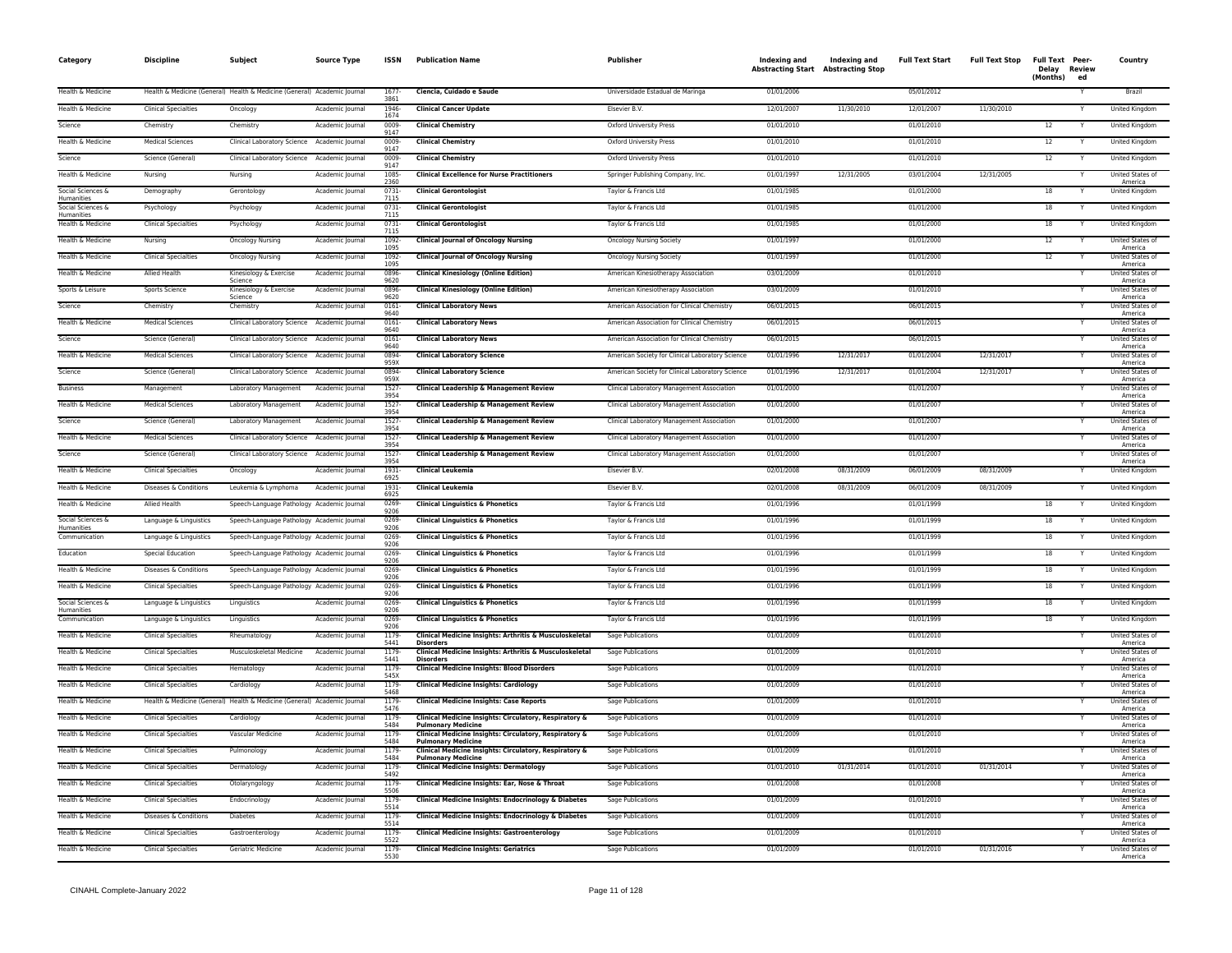| Category                               | <b>Discipline</b>                           | Subject                                                                  | <b>Source Type</b> | <b>ISSN</b>           | <b>Publication Name</b>                                 | Publisher                   | Indexing and<br><b>Abstracting Start Abstracting Stop</b> | <b>Indexing and</b> | <b>Full Text Start</b> | <b>Full Text Stop</b> | Full Text Peer-<br>Delay Review<br>(Months)<br>ed | Country                                |
|----------------------------------------|---------------------------------------------|--------------------------------------------------------------------------|--------------------|-----------------------|---------------------------------------------------------|-----------------------------|-----------------------------------------------------------|---------------------|------------------------|-----------------------|---------------------------------------------------|----------------------------------------|
| Health & Medicine                      | <b>Clinical Specialties</b>                 | Oncology                                                                 | Academic Iourna    | 1179                  | <b>Clinical Medicine Insights: Oncology</b>             | Sage Publications           | 01/01/2009                                                |                     | 01/01/2010             |                       |                                                   | United States of<br>America            |
| Science                                | Life Sciences                               | Pathology                                                                | Academic Iournal   | 1179<br>5557          | <b>Clinical Medicine Insights: Pathology</b>            | Sage Publications           | 01/01/2009                                                |                     | 01/01/2010             |                       |                                                   | <b>United States of</b><br>America     |
| Health & Medicine                      | <b>Clinical Specialties</b>                 | Pathology                                                                | Academic Journa    | 1179<br>5557          | <b>Clinical Medicine Insights: Pathology</b>            | Sage Publications           | 01/01/2009                                                |                     | 01/01/2010             |                       |                                                   | United States of<br>America            |
| Health & Medicine                      | <b>Clinical Specialties</b>                 | Pediatric Medicine                                                       | Academic Journal   | 1179<br>5565          | <b>Clinical Medicine Insights: Pediatrics</b>           | Sage Publications           | 01/01/2009                                                |                     | 01/01/2010             |                       |                                                   | United States of<br>America            |
| Health & Medicine                      | <b>Clinical Specialties</b>                 | Psychiatry                                                               | Academic Journa    | 1179<br>5573          | <b>Clinical Medicine Insights: Psychiatry</b>           | Sage Publications           | 01/01/2011                                                |                     | 01/01/2011             |                       |                                                   | United States of<br>America            |
| Social Sciences &<br><b>Humanities</b> | Sociology                                   | <b>Reproductive Medicine</b>                                             | Academic Journa    | 1179<br>5581          | <b>Clinical Medicine Insights: Reproductive Health</b>  | Sage Publications           | 01/01/2009                                                |                     | 01/01/2010             |                       |                                                   | United States of<br>America            |
| Health & Medicine                      | <b>Clinical Specialties</b>                 | <b>Reproductive Medicine</b>                                             | Academic Journa    | 1179<br>5581          | Clinical Medicine Insights: Reproductive Health         | Sage Publications           | 01/01/2009                                                |                     | 01/01/2010             |                       |                                                   | United States of<br>America            |
| Health & Medicine                      | Therapeutics                                | Drug Therapy                                                             | Academic Journal   | 1179<br>559X          | <b>Clinical Medicine Insights: Therapeutics</b>         | Sage Publications           | 01/01/2010                                                |                     | 01/01/2010             |                       |                                                   | United States of<br>America            |
| Health & Medicine                      | <b>Clinical Specialties</b>                 | <b>Critical Care</b>                                                     | Academic Journal   | 1179<br>5603          | Clinical Medicine Insights: Trauma & Intensive Medicine | <b>Sage Publications</b>    | 01/01/2010                                                |                     | 01/01/2010             |                       |                                                   | United States of<br>America            |
| Health & Medicine                      | <b>Clinical Specialties</b>                 | Traumatology                                                             | Academic Journal   | 1179<br>5603          | Clinical Medicine Insights: Trauma & Intensive Medicine | Sage Publications           | 01/01/2010                                                |                     | 01/01/2010             |                       |                                                   | <b>United States of</b><br>America     |
| Health & Medicine                      | <b>Clinical Specialties</b>                 | Urology & Nephrology                                                     | Academic Iourna    | 1179<br>5611          | <b>Clinical Medicine Insights: Urology</b>              | Sage Publications           | 01/01/2010                                                |                     | 01/01/2010             |                       |                                                   | United States of<br>America            |
| Health & Medicine                      | <b>Clinical Specialties</b>                 | Women's Healt                                                            | Academic Iourna    | 1179<br>562X          | <b>Clinical Medicine Insights: Women's Health</b>       | Sage Publications           | 01/01/2010                                                |                     | 01/01/2010             |                       |                                                   | <b>United States of</b><br>America     |
| Health & Medicine                      | <b>Clinical Specialties</b>                 | Dermatology                                                              | Academic Iournal   | 1178-<br>6582         | <b>Clinical Medicine: Dermatology</b>                   | Sage Publications           | 01/01/2009                                                | 12/31/2009          | 01/01/2009             | 12/31/2009            |                                                   | United States of<br>America            |
| Health & Medicine                      | <b>Clinical Specialties</b>                 | Psychiatry                                                               | Academic Iourna    | 1178-<br>6590         | <b>Clinical Medicine: Psychiatry</b>                    | Sage Publications           | 01/01/2009                                                | 12/31/2010          | 01/01/2009             | 12/31/2010            |                                                   | United States of<br>America            |
| Health & Medicine                      | <b>Medical Sciences</b>                     | <b>Medical Sciences</b>                                                  | Academic Iournal   | 1179-<br>1713         | <b>Clinical Medicine: Therapeutics</b>                  | Sage Publications           | 01/01/2009                                                | 12/31/2009          | 01/01/2009             | 12/31/2009            |                                                   | United States of                       |
| Health & Medicine                      | <b>Clinical Specialties</b>                 | <b>Critical Care</b>                                                     | Academic Journa    | 1178-<br>2161         | Clinical Medicine: Trauma & Intensive Medicine          | Sage Publications           | 01/01/2009                                                | 12/31/2009          | 01/01/2009             | 12/31/2009            |                                                   | America<br>United States of            |
| Health & Medicine                      | <b>Clinical Specialties</b>                 | Traumatology                                                             | Academic Journa    | 1178<br>2161          | Clinical Medicine: Trauma & Intensive Medicine          | Sage Publications           | 01/01/2009                                                | 12/31/2009          | 01/01/2009             | 12/31/2009            |                                                   | America<br>United States of            |
| Health & Medicine                      | <b>Clinical Specialties</b>                 | Urology & Nephrology                                                     | Academic Journal   | 1178-<br>2188         | <b>Clinical Medicine: Urology</b>                       | <b>Sage Publications</b>    | 01/01/2009                                                | 12/31/2009          | 01/01/2009             | 12/31/2009            |                                                   | America<br>United States of            |
| Health & Medicine                      | <b>Clinical Specialties</b>                 | Women's Health                                                           | Academic Journa    | 1178<br>2196          | <b>Clinical Medicine: Women's Health</b>                | <b>Sage Publications</b>    | 01/01/2009                                                | 12/31/2009          | 01/01/2009             | 12/31/2009            |                                                   | America<br>United States of<br>America |
| Health & Medicine                      | <b>Clinical Specialties</b>                 | Gynecology                                                               | Academic Journa    | 2212-<br>9553         | Clinical Ovarian & Other Gynecologic Cancer             | Elsevier B.\                | 06/01/2012                                                | 12/31/2015          | 06/01/2012             | 12/31/2015            |                                                   | <b>United Kingdom</b>                  |
| Health & Medicine                      | <b>Clinical Specialties</b>                 | Oncology                                                                 | Academic Journa    | 2212-                 | Clinical Ovarian & Other Gynecologic Cancer             | Elsevier B.V.               | 06/01/2012                                                | 12/31/2015          | 06/01/2012             | 12/31/2015            |                                                   | United Kingdom                         |
| Health & Medicine                      | <b>Clinical Specialties</b>                 | Oncology                                                                 | Academic Journa    | 9553<br>1941          | <b>Clinical Ovarian Cancer</b>                          | Elsevier B.V                | 06/01/2008                                                | 12/31/2011          | 06/01/2008             | 12/31/2011            |                                                   | United Kingdom                         |
| Health & Medicine                      |                                             | Health & Medicine (General) Health & Medicine (General) Academic Journal |                    | 4390<br>2632-         | <b>Clinical Pathology</b>                               | <b>Sage Publications</b>    | 01/01/2019                                                |                     | 01/01/2019             |                       |                                                   | United States of                       |
| Science                                | Life Sciences                               | Pathology                                                                | Academic Journal   | 010X<br>2632-<br>010  | <b>Clinical Pathology</b>                               | <b>Sage Publications</b>    | 01/01/2019                                                |                     | 01/01/2019             |                       |                                                   | America<br>United States of            |
| Health & Medicine                      | <b>Clinical Specialties</b>                 | Pathology                                                                | Academic Iournal   | 2632                  | <b>Clinical Pathology</b>                               | Sage Publications           | 01/01/2019                                                |                     | 01/01/2019             |                       |                                                   | America<br>United States of            |
| Health & Medicine                      | <b>Clinical Specialties</b>                 | <b>Emergency Medicine</b>                                                | Academic Iournal   | 010)<br>1522          | <b>Clinical Pediatric Emergency Medicine</b>            | Elsevier B.V.               | 03/01/2010                                                |                     | 09/01/2012             | 08/26/2015            |                                                   | America<br>United States of            |
| Health & Medicine                      | <b>Clinical Specialties</b>                 | <b>Pediatric Medicine</b>                                                | Academic Iournal   | 840<br>1522<br>8401   | <b>Clinical Pediatric Emergency Medicine</b>            | <b>Fisevier B.V.</b>        | 03/01/2010                                                |                     | 09/01/2012             | 08/26/2015            |                                                   | America<br>United States of            |
| Health & Medicine                      | Safety & Accident Prevention Patient Safety |                                                                          | Academic Iourna    | 1356                  | <b>Clinical Risk</b>                                    | Sage Publications, Ltd      | 01/01/2003                                                | 12/31/2017          | 01/01/2006             | 06/30/2015            |                                                   | America<br>United Kingdom              |
| Health & Medicine                      | <b>Medical Sciences</b>                     | <b>Clinical Trials</b>                                                   | Academic Journal   | 2622<br>1740-         | <b>Clinical Trials</b>                                  | Sage Publications, Ltd      | 02/01/2008                                                |                     | 02/01/2008             | 05/31/2016            |                                                   | United Kingdom                         |
| Science                                | Science (General)                           | <b>Clinical Trials</b>                                                   | Academic Journa    | 7745<br>1740<br>7745  | <b>Clinical Trials</b>                                  | Sage Publications, Ltd      | 02/01/2008                                                |                     | 02/01/2008             | 05/31/2016            |                                                   | United Kingdom                         |
| Science                                | Science (General)                           | Research Methodology                                                     | Academic Journa    | 1740-<br>7745         | <b>Clinical Trials</b>                                  | Sage Publications, Ltd      | 02/01/2008                                                |                     | 02/01/2008             | 05/31/2016            |                                                   | United Kingdom                         |
| Health & Medicine                      | Nursino                                     | Nursing                                                                  | Academic Journa    | 1414-<br>8536         | <b>Cogitare Enfermagem</b>                              | Cogitare Enfermagen         | 01/01/2008                                                |                     | 10/01/2009             |                       |                                                   | Brazil                                 |
| Social Sciences &<br>Humanities        | Psychology                                  | <b>Cognitive Science</b>                                                 | Academic Journa    | 1530<br>7026          | Cognitive, Affective & Behavioral Neuroscience          | <b>Springer Nature</b>      | 03/01/2012                                                |                     | 01/01/2013             |                       | 12                                                | Germany                                |
| Health & Medicin                       | <b>Clinical Specialties</b>                 | <b>Cognitive Science</b>                                                 | Academic Journa    | 1530<br>7026          | Cognitive, Affective & Behavioral Neuroscience          | Springer Nature             | 03/01/2012                                                |                     | 01/01/2013             |                       | 12                                                | Germany                                |
| Social Sciences &                      | Psychology                                  | <b>Behavioral Neuroscience</b>                                           | Academic Journa    | 1530<br>7026          | Cognitive, Affective & Behavioral Neuroscience          | Springer Nature             | 03/01/2012                                                |                     | 01/01/2013             |                       | 12                                                | Germany                                |
| Humanities<br>Health & Medicine        | <b>Medical Sciences</b>                     | <b>Behavioral Neuroscience</b>                                           | Academic Journa    | 1530<br>7026          | Cognitive, Affective & Behavioral Neuroscience          | <b>Springer Nature</b>      | 03/01/2012                                                |                     | 01/01/2013             |                       | 12                                                | Germany                                |
| Health & Medicine                      | <b>Clinical Specialties</b>                 | <b>Behavioral Neuroscience</b>                                           | Academic Journal   | 1530<br>7026          | Cognitive, Affective & Behavioral Neuroscience          | <b>Springer Nature</b>      | 03/01/2012                                                |                     | 01/01/2013             |                       | 12                                                | Germany                                |
| Health & Medicine                      | Nursing                                     | Nursing                                                                  | Academic Journal   | 8750<br>846X          | <b>Colorado Nurse</b>                                   | Colorado Nurses Association | 01/01/1972                                                |                     | 09/01/2004             |                       |                                                   | United States of                       |
| Health & Medicine                      | <b>Allied Health</b>                        | Speech-Language Pathology Academic Journa                                |                    | 1525                  | <b>Communication Disorders Ouarterly</b>                | Sage Publications Inc.      | 09/01/2001                                                |                     | 01/01/2002             | 03/31/2008            |                                                   | America<br><b>United States of</b>     |
| Social Sciences &                      | Language & Linguistics                      | Speech-Language Pathology Academic Journa                                |                    | 7401<br>1525          | <b>Communication Disorders Ouarterly</b>                | Sage Publications Inc.      | 09/01/2001                                                |                     | 01/01/2002             | 03/31/2008            |                                                   | America<br>United States of            |
| Humanities<br>Communication            | Language & Linguistics                      | Speech-Language Pathology Academic Journa                                |                    | 7401<br>1525-         | <b>Communication Disorders Ouarterly</b>                | Sage Publications Inc.      | 09/01/2001                                                |                     | 01/01/2002             | 03/31/2008            |                                                   | America<br>United States of            |
| Fducation                              | Special Education                           | Speech-Language Pathology Academic Journal                               |                    | 7401<br>1525-         | <b>Communication Disorders Ouarterly</b>                | Sage Publications Inc.      | 09/01/2001                                                |                     | 01/01/2002             | 03/31/2008            |                                                   | America<br>United States of            |
| Health & Medicine                      | Diseases & Conditions                       | Speech-Language Pathology Academic Journal                               |                    | 7401<br>1525-         | <b>Communication Disorders Ouarterly</b>                | Sage Publications Inc.      | 09/01/2001                                                |                     | 01/01/2002             | 03/31/2008            |                                                   | America<br>United States of            |
| Health & Medicine                      | <b>Clinical Specialties</b>                 | Speech-Language Pathology Academic Journa                                |                    | 7401<br>1525-<br>7401 | <b>Communication Disorders Quarterly</b>                | Sage Publications Inc.      | 09/01/2001                                                |                     | 01/01/2002             | 03/31/2008            |                                                   | America<br>United States of            |
| Health & Medicine                      | <b>Clinical Specialties</b>                 | Psychiatry                                                               | Academic Journal   | $0010 -$              | <b>Community Mental Health Journal</b>                  | <b>Springer Nature</b>      | 08/01/1969                                                |                     | 02/01/2005             |                       | 12                                                | America<br>Germany                     |
| Health & Medicine                      |                                             | Health & Medicine (General) Health & Medicine (General) Academic Journal |                    | 3853<br>1462-<br>2815 | <b>Community Practitioner</b>                           | Redactive Publishing Ltd.   | 03/01/1998                                                |                     | 09/01/2008             |                       |                                                   | United Kingdom                         |
| Home & Living                          | Outdoor Recreation                          | Camping & Hiking                                                         | Academic Journal   |                       | <b>CompassPoint</b>                                     | Association of Camp Nurses  | 02/01/2006                                                |                     | 08/01/2013             |                       |                                                   | United States of                       |
|                                        |                                             |                                                                          |                    |                       |                                                         |                             |                                                           |                     |                        |                       |                                                   | America                                |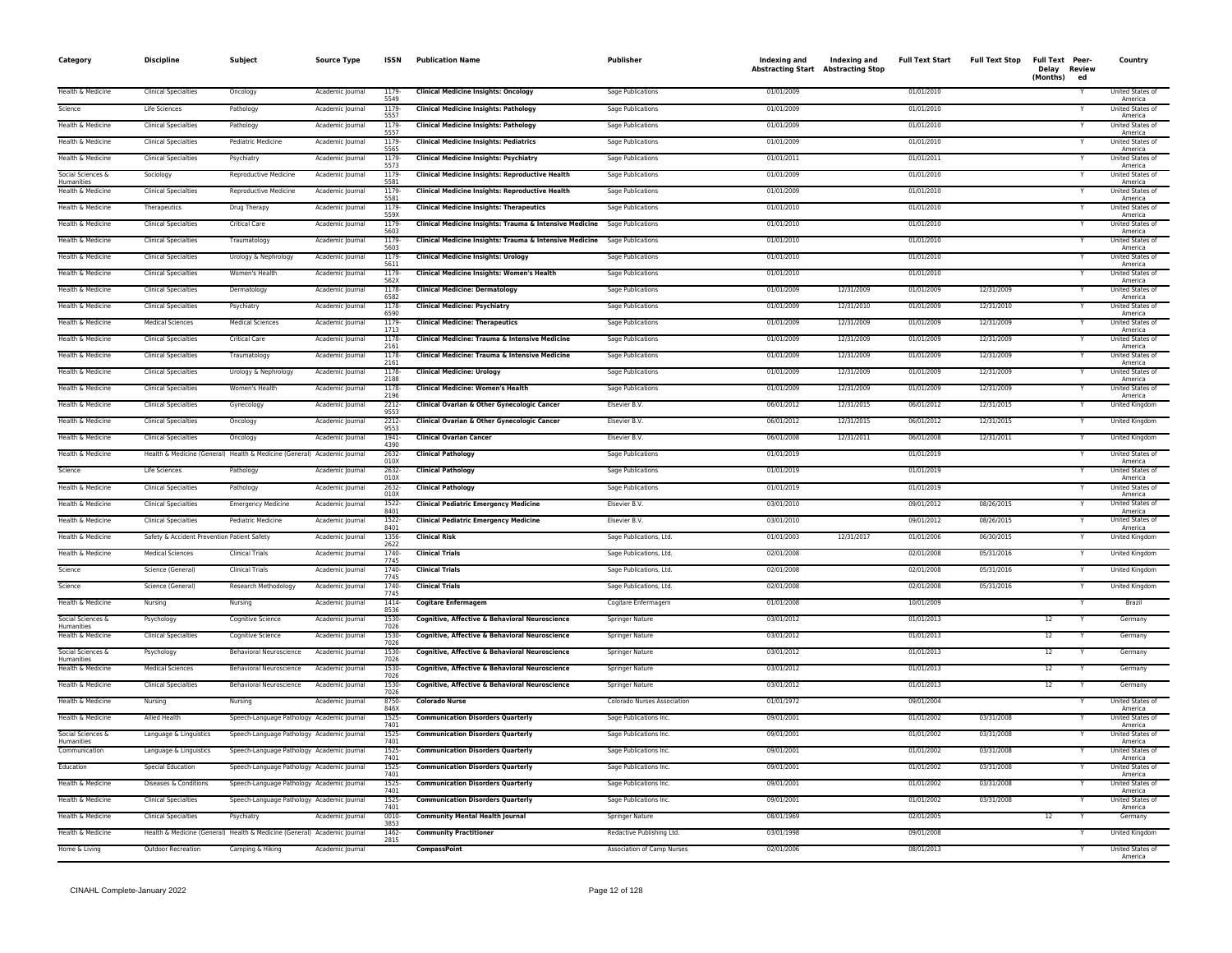| Category                        | <b>Discipline</b>                              | Subject                                                                  | <b>Source Type</b> | ISSN                  | <b>Publication Name</b>                                                       | Publisher                                               | Indexing and | <b>Indexing and</b><br><b>Abstracting Start Abstracting Stop</b> | <b>Full Text Start</b> | <b>Full Text Stop</b> | Full Text Peer-<br>Delay Review<br>(Months)<br>ed | Country                            |
|---------------------------------|------------------------------------------------|--------------------------------------------------------------------------|--------------------|-----------------------|-------------------------------------------------------------------------------|---------------------------------------------------------|--------------|------------------------------------------------------------------|------------------------|-----------------------|---------------------------------------------------|------------------------------------|
| Sports & Leisure                | <b>Outdoor Recreation</b>                      | Camping & Hiking                                                         | Academic Journal   |                       | <b>CompassPoint</b>                                                           | Association of Camp Nurses                              | 02/01/2006   |                                                                  | 08/01/2013             |                       |                                                   | United States of<br>America        |
| Home & Living                   | Travel                                         | Camping & Hiking                                                         | Academic Journal   |                       | <b>CompassPoint</b>                                                           | Association of Camp Nurses                              | 02/01/2006   |                                                                  | 08/01/2013             |                       |                                                   | United States of<br>America        |
| Health & Medicine               | Nursing                                        | <b>Pediatric Nursing</b>                                                 | Academic Journal   |                       | <b>CompassPoint</b>                                                           | <b>Association of Camp Nurses</b>                       | 02/01/2006   |                                                                  | 08/01/2013             |                       |                                                   | United States of<br>America        |
| Health & Medicine               | <b>Clinical Specialties</b>                    | Pediatric Nursing                                                        | Academic Journal   |                       | <b>CompassPoint</b>                                                           | Association of Camp Nurses                              | 02/01/2006   |                                                                  | 08/01/2013             |                       |                                                   | <b>United States of</b><br>America |
| Health & Medicine               | Complementary &<br><b>Alternative Medicine</b> | Complementary &                                                          | Academic Journal   | 0965<br>2299          | <b>Complementary Therapies in Medicine</b>                                    | Elsevier B.V.                                           | 01/01/1993   |                                                                  | 09/01/2012             | 08/26/2015            |                                                   | <b>United States of</b>            |
|                                 |                                                | Alternative Medicine                                                     | Academic Journal   | 2469<br>4193          | <b>Comprehensive Child &amp; Adolescent Nursing</b>                           | Taylor & Francis Ltd                                    | 01/01/2016   |                                                                  | 01/01/2016             |                       | 18                                                | America<br>United Kingdom          |
| Health & Medicine               | Nursing                                        | Nursing                                                                  | Academic Journal   | 0836                  | ConceRN                                                                       | Saskatchewan Registered Nurses Association              | 02/01/1992   | 08/31/1999                                                       | 02/01/1997             | 08/31/1999            |                                                   | Canada                             |
| Health & Medicine               | Nursing                                        | <b>Critical Care Nursing</b>                                             | Academic Journal   | 7310<br>1748          | <b>CONNECT: The World of Critical Care Nursing</b>                            | Springer Publishing Company, Inc.                       | 03/01/2001   |                                                                  | 03/01/2001             |                       |                                                   | United States of                   |
| Health & Medicine               | <b>Clinical Specialties</b>                    | <b>Critical Care Nursing</b>                                             | Academic Journal   | 6254<br>1748          | <b>CONNECT: The World of Critical Care Nursing</b>                            | Springer Publishing Company, Inc.                       | 03/01/2001   |                                                                  | 03/01/2001             |                       |                                                   | America<br>United States of        |
| Social Sciences &               | Demography                                     | Gerontology                                                              | Academic Journa    | 6254                  | <b>Connections (National Institute on Aging</b>                               | National Institute on Aging                             | 01/01/2002   | 03/31/2010                                                       | 01/01/2002             | 03/31/2010            |                                                   | America<br><b>United States of</b> |
| Humanities<br>Health & Medicine | <b>Medical Sciences</b>                        | <b>Medical Sciences</b>                                                  | Academic Journal   | 1677-                 | <b>ConScientiae Saude</b>                                                     | Nove de Julho University                                | 03/01/2008   |                                                                  | 09/01/2010             |                       |                                                   | America<br>Brazil                  |
| Health & Medicine               | Health & Medicine (General) Medical Libraries  |                                                                          | Academic lournal   | 1028<br>1535-         | <b>Consumer Connections</b>                                                   | <b>Medical Library Association</b>                      | 01/01/1995   |                                                                  | 10/01/2008             |                       |                                                   | United States of                   |
| Social Sciences &               | Library & Information                          | Medical Libraries                                                        | Academic Journal   | 7821<br>1535-<br>7821 | <b>Consumer Connections</b>                                                   | Medical Library Association                             | 01/01/1995   |                                                                  | 10/01/2008             |                       |                                                   | America<br>United States of        |
| Humanities<br>Health & Medicine | Science<br><b>Clinical Specialties</b>         | Psychiatry                                                               | Academic Journal   | 2049-<br>2146         | Contemporary Hypnosis & Integrative Therapy                                   | Crown House Publishing Limited                          | 06/01/2011   |                                                                  | 07/01/2011             |                       |                                                   | America<br><b>United Kingdom</b>   |
| Health & Medicine               | Allied Health                                  | Hypnosis                                                                 | Academic Journa    | 2049                  | Contemporary Hypnosis & Integrative Therapy                                   | Crown House Publishing Limited                          | 06/01/2011   |                                                                  | 07/01/2011             |                       |                                                   | United Kingdom                     |
| Health & Medicine               | Complementary &                                | Hypnosis                                                                 | Academic Journa    | 2146<br>2049          | Contemporary Hypnosis & Integrative Therapy                                   | Crown House Publishing Limited                          | 06/01/2011   |                                                                  | 07/01/2011             |                       |                                                   | <b>United Kingdom</b>              |
| Health & Medicine               | Alternative Medicine<br><b>Allied Health</b>   | Hypnosis                                                                 | Academic Journal   | 2146<br>0960          | Contemporary Hypnosis (John Wiley & Sons, Inc.)                               | John Wiley & Sons, Inc.                                 | 03/01/1997   | 12/31/2009                                                       | 01/01/2000             | 12/31/2009            |                                                   | United States of                   |
| Health & Medicine               | Complementary &                                | Hypnosis                                                                 | Academic Journal   | 5290<br>0960          | Contemporary Hypnosis (John Wiley & Sons, Inc.)                               | John Wiley & Sons, Inc.                                 | 03/01/1997   | 12/31/2009                                                       | 01/01/2000             | 12/31/2009            |                                                   | America<br>United States of        |
| Health & Medicine               | Alternative Medicine<br><b>Allied Health</b>   | Audiology                                                                | Academic Iournal   | 5290<br>1092          | Contemporary Issues in Communication Science &                                | National Student Speech Language Hearing                | 09/01/2004   |                                                                  | 01/01/2008             |                       |                                                   | America<br>United States of        |
| Communication                   | Communication (General)                        | Audiology                                                                | Academic Iourna    | 5171<br>1092          | <b>Disorders</b><br><b>Contemporary Issues in Communication Science &amp;</b> | Association<br>National Student Speech Language Hearing | 09/01/2004   |                                                                  | 01/01/2008             |                       |                                                   | America<br>United States of        |
| Health & Medicine               | <b>Clinical Specialties</b>                    |                                                                          | Academic Iournal   | 5171<br>1092          | <b>Disorders</b>                                                              | Association                                             | 09/01/2004   |                                                                  | 01/01/2008             |                       |                                                   | America<br>United States of        |
| Health & Medicine               | Allied Health                                  | Audiology                                                                |                    | 5171                  | Contemporary Issues in Communication Science &<br><b>Disorders</b>            | National Student Speech Language Hearing<br>Association | 09/01/2004   |                                                                  | 01/01/2008             |                       |                                                   | America                            |
|                                 |                                                | Speech-Language Pathology Academic Journal                               |                    | 1092-<br>5171         | Contemporary Issues in Communication Science &<br><b>Disorders</b>            | National Student Speech Language Hearing<br>Association |              |                                                                  |                        |                       |                                                   | United States of<br>America        |
| Social Sciences &<br>Humanities | Language & Linguistics                         | Speech-Language Pathology Academic Journal                               |                    | 1092<br>5171          | Contemporary Issues in Communication Science &<br><b>Disorders</b>            | National Student Speech Language Hearing<br>Association | 09/01/2004   |                                                                  | 01/01/2008             |                       |                                                   | United States of<br>America        |
| Communication                   | Language & Linguistics                         | Speech-Language Pathology Academic Journal                               |                    | 1092-<br>5171         | <b>Contemporary Issues in Communication Science &amp;</b><br><b>Disorders</b> | National Student Speech Language Hearing<br>Association | 09/01/2004   |                                                                  | 01/01/2008             |                       |                                                   | United States of<br>America        |
| Education                       | <b>Special Education</b>                       | Speech-Language Pathology Academic Journal                               |                    | 1092<br>5171          | Contemporary Issues in Communication Science &<br><b>Disorders</b>            | National Student Speech Language Hearing<br>Association | 09/01/2004   |                                                                  | 01/01/2008             |                       |                                                   | United States of<br>America        |
| Health & Medicine               | Diseases & Conditions                          | Speech-Language Pathology Academic Jour                                  |                    | 1092<br>5171          | Contemporary Issues in Communication Science &<br><b>Disorders</b>            | National Student Speech Language Hearing<br>Association | 09/01/2004   |                                                                  | 01/01/2008             |                       |                                                   | United States of<br>America        |
| Health & Medicine               | <b>Clinical Specialties</b>                    | Speech-Language Pathology Academic Journal                               |                    | 1092<br>5171          | Contemporary Issues in Communication Science &<br><b>Disorders</b>            | National Student Speech Language Hearing<br>Association | 09/01/2004   |                                                                  | 01/01/2008             |                       |                                                   | United States of<br>America        |
| Health & Medicine               | <b>Clinical Specialties</b>                    | Women's Health                                                           | Academic Journal   | 0090<br>3159          | <b>Contemporary OB/GYN</b>                                                    | <b>MJH Life Sciences</b>                                | 01/01/1994   |                                                                  | 01/01/2006             |                       |                                                   | <b>United States of</b><br>America |
| Social Sciences &<br>Humanities | Sociology                                      | <b>Reproductive Medicine</b>                                             | Academic Journal   | 0274<br>726X          | <b>Contraceptive Technology Update</b>                                        | AHC Media LLC                                           | 01/01/2004   |                                                                  | 02/01/2016             |                       |                                                   | <b>United States of</b><br>America |
| Health & Medicine               | <b>Clinical Specialties</b>                    | <b>Reproductive Medicine</b>                                             | Academic Journal   | 0274<br>726X          | <b>Contraceptive Technology Update</b>                                        | AHC Media LLC                                           | 01/01/2004   |                                                                  | 02/01/2016             |                       |                                                   | <b>United States of</b><br>America |
| Science                         | <b>Life Sciences</b>                           | <b>Nutrition Science</b>                                                 | Academic Journal   |                       | <b>Council on Nutrition Newsletter</b>                                        | <b>ACA Council on Nutrition</b>                         | 01/01/2006   |                                                                  | 06/01/2011             |                       |                                                   | United States of<br>America        |
| Health & Medicine               | <b>Medical Sciences</b>                        | <b>Nutrition Science</b>                                                 | Academic Journal   |                       | <b>Council on Nutrition Newsletter</b>                                        | ACA Council on Nutrition                                | 01/01/2006   |                                                                  | 06/01/2011             |                       |                                                   | United States of<br>America        |
| Technology                      | Industrial Technology                          | <b>Nutrition Science</b>                                                 | Academic Iournal   |                       | <b>Council on Nutrition Newsletter</b>                                        | <b>ACA Council on Nutrition</b>                         | 01/01/2006   |                                                                  | 06/01/2011             |                       |                                                   | United States of<br>America        |
| Health & Medicine               | <b>Allied Health</b>                           | <b>Mental Health Services</b>                                            | Academic Journal   | 1473<br>3145          | <b>Counselling &amp; Psychotherapy Research</b>                               | Wiley-Blackwell                                         | 04/01/2001   |                                                                  | 07/01/2004             |                       | 12                                                | United Kingdom                     |
| Health & Medicine               | <b>Clinical Specialties</b>                    | <b>Mental Health Services</b>                                            | Academic Journal   | 1473<br>3145          | Counselling & Psychotherapy Research                                          | Wiley-Blackwell                                         | 04/01/2001   |                                                                  | 07/01/2004             |                       | 12                                                | United Kingdom                     |
| Social Sciences &<br>Humanities | Psychology                                     | Psychology                                                               | Academic Journal   | 0951                  | <b>Counselling Psychology Quarterly</b>                                       | Routledge                                               | 03/01/1990   |                                                                  | 03/01/1990             | 06/01/2014            |                                                   | United Kingdom                     |
| Health & Medicine               | <b>Clinical Specialties</b>                    | Psychology                                                               | Academic Journa    | 0951<br>5070          | <b>Counselling Psychology Quarterly</b>                                       | Routledge                                               | 03/01/1990   |                                                                  | 03/01/1990             | 06/01/2014            |                                                   | United Kingdom                     |
| Health & Medicine               | Allied Health                                  | <b>Mental Health Services</b>                                            | Academic Journa    | 0951<br>5070          | <b>Counselling Psychology Quarterly</b>                                       | Routledge                                               | 03/01/1990   |                                                                  | 03/01/1990             | 06/01/2014            |                                                   | <b>United Kingdom</b>              |
| Health & Medicine               | <b>Clinical Specialties</b>                    | <b>Mental Health Services</b>                                            | Academic Journa    | 0951<br>5070          | <b>Counselling Psychology Quarterly</b>                                       | Routledge                                               | 03/01/1990   |                                                                  | 03/01/1990             | 06/01/2014            |                                                   | United Kingdom                     |
| Health & Medicine               | <b>Clinical Specialties</b>                    | <b>Critical Care</b>                                                     | Academic Iourna    | 1410<br>7767          | <b>Critical Care &amp; Shock</b>                                              | Critical Care & Shock Journal                           | 02/01/2011   |                                                                  | 02/01/2011             |                       |                                                   | United States of<br>America        |
| Health & Medicine               | Nursing                                        | <b>Critical Care Nursing</b>                                             | Academic Iourna    | 0279<br>5442          | <b>Critical Care Nurse</b>                                                    | American Association of Critical-Care Nurses            | 11/01/1980   |                                                                  | 10/01/2002             |                       |                                                   | United States of<br>America        |
| Health & Medicine               | <b>Clinical Specialties</b>                    | <b>Critical Care Nursing</b>                                             | Academic Iournal   | 0279<br>5442          | <b>Critical Care Nurse</b>                                                    | American Association of Critical-Care Nurses            | 11/01/1980   |                                                                  | 10/01/2002             |                       |                                                   | United States of<br>America        |
| Health & Medicine               | Nursing                                        | Critical Care Nursing                                                    | Academic lournal   | 0887<br>930           | <b>Critical Care Nursing Quarterly</b>                                        | Lippincott Williams & Wilkins                           | 03/01/1987   |                                                                  | 01/01/1999             | 12/31/2005            |                                                   | United States of                   |
| Health & Medicine               | <b>Clinical Specialties</b>                    | <b>Critical Care Nursing</b>                                             | Academic Iournal   | 0887                  | <b>Critical Care Nursing Quarterly</b>                                        | Lippincott Williams & Wilkins                           | 03/01/1987   |                                                                  | 01/01/1999             | 12/31/2005            |                                                   | America<br>United States of        |
| Health & Medicine               | <b>Medical Sciences</b>                        | Clinical Laboratory Science                                              | Academic Iourna    | 9303<br>1040<br>8363  | <b>Critical Reviews in Clinical Laboratory Sciences</b>                       | Taylor & Francis Ltd                                    | 02/01/2008   |                                                                  | 02/01/2008             |                       |                                                   | America<br>United Kingdom          |
| Science                         | Science (General)                              | Clinical Laboratory Science Academic Journal                             |                    | $1040 -$<br>836       | <b>Critical Reviews in Clinical Laboratory Sciences</b>                       | Taylor & Francis Ltd                                    | 02/01/2008   |                                                                  | 02/01/2008             |                       | 18                                                | United Kingdom                     |
| Health & Medicine               |                                                | Health & Medicine (General) Health & Medicine (General) Academic Journal |                    | 1138<br>1728          | Cultura de los Cuidados                                                       | Cultura de los Cuidados                                 | 03/01/1997   |                                                                  | 03/01/2006             |                       |                                                   | Spain                              |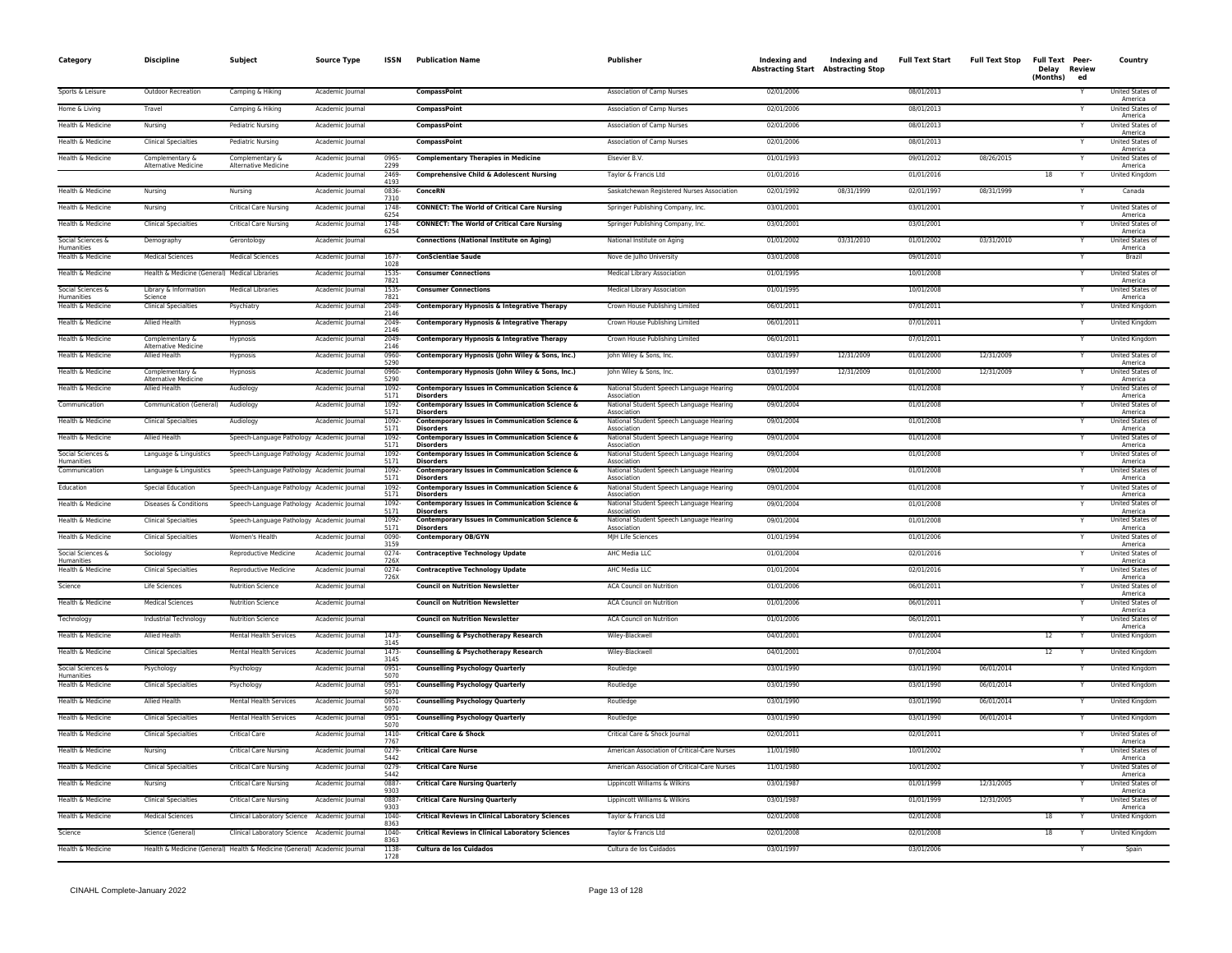| 03/01/2008<br>Health & Medicine<br><b>Clinical Specialties</b><br>Psychiatry<br>Academic Journal<br>0165-<br>Culture, Medicine & Psychiatry<br>Springer Nature<br>03/01/2008<br>12<br>Germany<br>005X<br>Health & Medicine<br>Nursing<br>Nursing<br>Academic Journal<br>0379<br><b>Curationis</b><br>African Online Scientific Information System PTY<br>06/01/1978<br>03/01/2006<br>South Africa<br>8577<br><b>ITD</b><br>Health & Medicine<br><b>Clinical Specialties</b><br>Oncology<br><b>Current Oncology</b><br><b>MDP</b><br>01/02/2008<br>02/01/2011<br>Switzerland<br>1198<br>Academic Journa<br>0052<br>Science<br>2347<br>12/01/2017<br>12/01/2017<br>Life Sciences<br>Food Science & Technology<br><b>Current Research in Nutrition &amp; Food Science</b><br>Current Research in Nutrition & Food Science<br>Academic Journal<br>India<br>467X<br>Technology<br>12/01/2017<br>12/01/2017<br><b>Current Research in Nutrition &amp; Food Science</b><br>Industrial Technology<br>Food Science & Technology<br>Academic Journa<br>2347<br>Current Research in Nutrition & Food Science<br>India<br>467X<br>Science<br><b>Current Research in Nutrition &amp; Food Science</b><br>12/01/2017<br>12/01/2017<br>Life Sciences<br><b>Nutrition Science</b><br>Academic Journa<br>2347<br>Current Research in Nutrition & Food Science<br>India<br>467X<br>Health & Medicine<br><b>Current Research in Nutrition &amp; Food Science</b><br>12/01/2017<br><b>Medical Sciences</b><br><b>Nutrition Science</b><br>Academic Journal<br>2347<br>Current Research in Nutrition & Eood Science<br>12/01/2017<br>India<br>467X<br>Technology<br><b>Current Research in Nutrition &amp; Food Science</b><br>Current Research in Nutrition & Food Science<br>Industrial Technology<br>Nutrition Science<br>Academic Journa<br>2347<br>12/01/2017<br>12/01/2017<br>India<br>467X<br>Health & Medicine<br><b>Clinical Specialties</b><br>Oncology<br>Academic Journal<br>1527-<br><b>Current Treatment Options in Oncology</b><br>01/01/2000<br>01/01/2000<br>12<br>Germany<br>Springer Nature<br>2729<br>Health & Medicine<br>Nursing<br>Nursing<br>Academic Journal<br><b>Dakota Nurse Connection</b><br>South Dakota & North Dakota Boards of Nursing<br>01/01/2005<br>03/01/2010<br>United States of<br>America<br>Education<br><b>Education (General)</b><br>1464-<br><b>Deafness &amp; Education International</b><br>03/01/2001<br>06/01/2004<br><b>United Kingdom</b><br><b>Education (General)</b><br>Academic Journal<br>Taylor & Francis Ltd<br>12<br>3154<br>1464-<br><b>Deafness &amp; Education International</b><br>Taylor & Francis Ltd<br>03/01/2001<br>06/01/2004<br>United Kingdom<br>Social Sciences &<br>Language & Linguistics<br>Deaf Communication & Sign Academic Journa<br>12<br>Humanities<br>Language<br>3154<br>Communication<br>Deaf Communication & Sign Academic Journal<br>1464<br><b>Deafness &amp; Education International</b><br>Taylor & Francis Ltd<br>03/01/2001<br>06/01/2004<br>12<br>United Kingdom<br>Language & Linguistics<br>3154<br>Language<br>Health & Medicine<br>1464-<br><b>Deafness &amp; Education International</b><br>Taylor & Francis Ltd<br>03/01/2001<br>06/01/2004<br>12<br>United Kingdom<br>Diseases & Conditions<br>Deafness & Hearing<br>Academic Journal<br>Impairment<br>3154<br>Health & Medicine<br>Health & Medicine (General) Death<br>0748<br><b>Death Studies</b><br>Routledge<br>01/01/1985<br>07/01/1993<br>18<br>United Kingdom<br>Academic Journal<br>1187<br>Science<br>Life Sciences<br>Death<br><b>Death Studies</b><br>Routledge<br>01/01/1985<br>07/01/1993<br>$18\,$<br>0748<br><b>United Kinadom</b><br>Academic Iourna<br>1187<br><b>Death Studies</b><br>01/01/1985<br>07/01/1993<br>Health & Medicine<br>Health & Medicine (General) Bereavement<br>0748<br>Routledge<br>United Kingdom<br>Academic Iournal<br>18<br>1187<br>01/01/1985<br><b>Death Studies</b><br>07/01/1993<br>Science<br>Life Sciences<br>Bereavement<br>Academic Journa<br>0748<br>Routledge<br>18<br>United Kingdom<br>1187<br>Social Sciences &<br>Psychology<br>Bereavement<br>Academic Journal<br>0748<br><b>Death Studies</b><br>Routledge<br>01/01/1985<br>07/01/1993<br>18<br>United Kingdom<br>1187<br>lumanities<br>01/01/1985<br>Health & Medicine<br><b>Clinical Specialties</b><br>Bereavement<br>Academic Journa<br>0748<br><b>Death Studies</b><br>Routledge<br>07/01/1993<br>18<br>United Kingdom<br>1187<br>Health & Medicine<br>Allied Health<br><b>Mental Health Services</b><br>Academic Journa<br>0748<br><b>Death Studies</b><br>Routledge<br>01/01/1985<br>07/01/1993<br>18<br><b>United Kingdom</b><br>1187<br>Health & Medicine<br><b>Clinical Specialties</b><br><b>Mental Health Services</b><br>Academic Journa<br><b>Death Studies</b><br>Routledge<br>01/01/1985<br>07/01/1993<br>18<br>United Kingdom<br>0748<br>1187<br>02/01/2012<br>12/31/2020<br>Social Sciences &<br>Demography<br>Demography<br>Academic Journal<br>0070-<br><b>Demography (Springer Nature)</b><br><b>Springer Nature</b><br>12/31/2020<br>01/01/2013<br>Germany<br>Humanities<br>3370<br>03/01/2012<br>03/01/2012<br>Health & Medicine<br><b>Clinical Specialties</b><br>Dermatology<br>Academic Journal<br>1477<br><b>Dermatological Nursing</b><br>British Dermatological Nursing Group<br><b>United Kingdom</b><br>3368<br>Health & Medicine<br>Nursing<br>Nursing<br>Academic Journal<br>1477-<br><b>Dermatological Nursing</b><br><b>British Dermatological Nursing Group</b><br>03/01/2012<br>03/01/2012<br><b>United Kingdom</b><br>3368<br>10/01/1989<br>Health & Medicine<br><b>Clinical Specialties</b><br>Dermatology<br>1060<br><b>Dermatology Nursing</b><br>Jannetti Publications, Inc.<br>11/30/2010<br>01/01/1999<br>11/30/2010<br>United States of<br>Academic Journa<br>3441<br>America<br>1866<br>01/01/2008<br>Politics & Government<br><b>Public Health</b><br><b>Deutsches Aerzteblatt International</b><br>09/01/2008<br><b>Public Health</b><br>Deutscher Aerzte-Verlag GmbH<br>Academic Journal<br>Germany<br>0452<br>01/01/2008<br>Health & Medicine<br>09/01/2008<br><b>Public Health</b><br><b>Public Health</b><br>1866<br><b>Deutsches Aerzteblatt International</b><br>Deutscher Aerzte-Verlag GmbH<br>Academic Journa<br>Germany<br>0452<br>01/01/2008<br>Social Sciences &<br>1866<br>Deutscher Aerzte-Verlag GmbH<br>09/01/2008<br>Public Health<br>Public Health<br>Academic Journa<br><b>Deutsches Aerzteblatt International</b><br>Germany<br>0452<br>Humanities<br>Health & Medicine<br>01/01/2007<br><b>Medical Sciences</b><br>Neurology<br>Academic Journal<br>1751-<br><b>Developmental Neurorehabilitation</b><br>Taylor & Francis Ltd<br>01/01/2007<br>18<br>United Kingdom<br>8423<br>Health & Medicine<br><b>Clinical Specialties</b><br>Neurology<br>Academic Journal<br>1751-<br>8423<br><b>Developmental Neurorehabilitation</b><br>Taylor & Francis Ltd<br>01/01/2007<br>01/01/2007<br>18<br>United Kingdom<br>Health & Medicine<br><b>Clinical Specialties</b><br><b>Pediatric Medicine</b><br>Academic Journal<br>1751-<br>8423<br><b>Developmental Neurorehabilitation</b><br>Taylor & Francis Ltd<br>01/01/2007<br>01/01/2007<br>18<br>United Kingdom<br>Health & Medicine<br>Diseases & Conditions<br>Diabetes<br>Academic Journal<br>1466-<br><b>Diabetes &amp; Primary Care</b><br>SB Communications Group, A Schofield Media<br>06/01/1999<br>07/01/2011<br>United Kingdom<br>8955<br>Company<br>Health & Medicine<br><b>Clinical Specialties</b><br>Primary Health Care<br>1466-<br><b>Diabetes &amp; Primary Care</b><br>SB Communications Group, A Schofield Media<br>06/01/1999<br>07/01/2011<br>United Kingdom<br>Academic Journa<br>8955<br>Company<br>Health & Medicine<br>Diseases & Conditions<br>Diabetes<br>1462-<br>SB Communications Group, A Schofield Media<br>03/01/1998<br>07/01/2011<br><b>United Kingdom</b><br>Academic Journa<br><b>Diabetic Foot Journal</b><br>2041<br>Company<br>Health & Medicine<br><b>Clinical Specialties</b><br>Podiatry<br>Academic Journal<br>1462-<br><b>Diabetic Foot Journal</b><br>SB Communications Group, A Schofield Media<br>03/01/1998<br>07/01/2011<br>United Kingdom<br>2041<br>Company<br>Health & Medicine<br>Nursing<br><b>Critical Care Nursing</b><br>Academic Journal<br>0730-<br><b>Dimensions of Critical Care Nursing</b><br>Lippincott Williams & Wilkins<br>01/01/1982<br>01/01/2001<br>08/24/2007<br>United States of<br>4625<br>America<br>Health & Medicine<br><b>Clinical Specialties</b><br><b>Critical Care Nursing</b><br>Academic Journal<br>0730<br><b>Dimensions of Critical Care Nursing</b><br>Lippincott Williams & Wilkins<br>01/01/1982<br>01/01/2001<br>08/24/2007<br>United States of<br>4625<br>America<br>Health & Medicine<br>Therapeutics<br><b>Rehabilitation Therapy</b><br>1748<br><b>Disability &amp; Rehabilitation: Assistive Technology</b><br>Taylor & Francis Ltd<br>01/01/2006<br>01/01/2006<br>18<br>Academic Journa<br><b>United Kingdom</b><br>3107<br><b>Disability &amp; Rehabilitation: Assistive Technology</b><br>01/01/2006<br>01/01/2006<br>Technology<br><b>Medical Technology</b><br>Assistive Technology<br>1748<br>Taylor & Francis Ltd<br>18<br>United Kingdom<br>Academic Iournal<br>3107<br>01/01/2006<br>Health & Medicine<br><b>Assistive Technology</b><br>1748<br><b>Disability &amp; Rehabilitation: Assistive Technology</b><br>01/01/2006<br><b>United Kingdom</b><br>Medical Technology<br>Academic Journa<br>Taylor & Francis Ltd<br>18<br>310<br><b>Disability, CBR &amp; Inclusive Development</b><br>Asia Pacific Disability Rehabilitation Journal<br>03/01/2011<br>Health & Medicine<br>Health & Medicine (General) Disabilities<br>Academic Journal<br>2211<br>03/01/2011<br>India<br>5242<br>Health & Medicine<br><b>Disability, CBR &amp; Inclusive Development</b><br>03/01/2011<br>Therapeutics<br><b>Rehabilitation Therapy</b><br>Academic Journa<br>2211<br>Asia Pacific Disability Rehabilitation Journal<br>03/01/2011<br>India<br>5242<br>Science<br>Life Sciences<br>Disease Management<br>Academic Journa<br>1173-<br>8790<br>Disease Management & Health Outcomes<br>Springer Nature<br>01/01/1998<br>12/31/2008<br>01/01/1998<br>12/31/2008<br>Germany<br><b>Business</b><br>Management<br>Disease Management<br>Academic Journ<br>Disease Management & Health Outcomes<br><b>Springer Nature</b><br>01/01/1998<br>12/31/2008<br>01/01/1998<br>12/31/2008<br>Germany<br>1173<br>8790<br>Health & Medicine<br>01/01/1998<br>12/31/2008<br>12/31/2008<br>Medical Administration &<br>Disease Management<br>Academic Journa<br>1173<br>Disease Management & Health Outcomes<br>Springer Nature<br>01/01/1998<br>Germany<br>Management<br>8790<br>Health & Medicine<br>Disease Management & Health Outcomes<br>01/01/1998<br>12/31/2008<br><b>Clinical Specialtie</b><br>Disease Management<br>Academic Journal<br>1173<br><b>Springer Nature</b><br>12/31/2008<br>01/01/1998<br>Germany | Category | <b>Discipline</b> | <b>Subject</b> | <b>Source Type</b> | <b>ISSN</b> | <b>Publication Name</b> | Publisher | Indexing and | Indexing and<br><b>Abstracting Start</b> Abstracting Stop | <b>Full Text Start</b> | Full Text Stop Full Text Peer- | Delay Review<br>(Months) | ed | Country |
|-------------------------------------------------------------------------------------------------------------------------------------------------------------------------------------------------------------------------------------------------------------------------------------------------------------------------------------------------------------------------------------------------------------------------------------------------------------------------------------------------------------------------------------------------------------------------------------------------------------------------------------------------------------------------------------------------------------------------------------------------------------------------------------------------------------------------------------------------------------------------------------------------------------------------------------------------------------------------------------------------------------------------------------------------------------------------------------------------------------------------------------------------------------------------------------------------------------------------------------------------------------------------------------------------------------------------------------------------------------------------------------------------------------------------------------------------------------------------------------------------------------------------------------------------------------------------------------------------------------------------------------------------------------------------------------------------------------------------------------------------------------------------------------------------------------------------------------------------------------------------------------------------------------------------------------------------------------------------------------------------------------------------------------------------------------------------------------------------------------------------------------------------------------------------------------------------------------------------------------------------------------------------------------------------------------------------------------------------------------------------------------------------------------------------------------------------------------------------------------------------------------------------------------------------------------------------------------------------------------------------------------------------------------------------------------------------------------------------------------------------------------------------------------------------------------------------------------------------------------------------------------------------------------------------------------------------------------------------------------------------------------------------------------------------------------------------------------------------------------------------------------------------------------------------------------------------------------------------------------------------------------------------------------------------------------------------------------------------------------------------------------------------------------------------------------------------------------------------------------------------------------------------------------------------------------------------------------------------------------------------------------------------------------------------------------------------------------------------------------------------------------------------------------------------------------------------------------------------------------------------------------------------------------------------------------------------------------------------------------------------------------------------------------------------------------------------------------------------------------------------------------------------------------------------------------------------------------------------------------------------------------------------------------------------------------------------------------------------------------------------------------------------------------------------------------------------------------------------------------------------------------------------------------------------------------------------------------------------------------------------------------------------------------------------------------------------------------------------------------------------------------------------------------------------------------------------------------------------------------------------------------------------------------------------------------------------------------------------------------------------------------------------------------------------------------------------------------------------------------------------------------------------------------------------------------------------------------------------------------------------------------------------------------------------------------------------------------------------------------------------------------------------------------------------------------------------------------------------------------------------------------------------------------------------------------------------------------------------------------------------------------------------------------------------------------------------------------------------------------------------------------------------------------------------------------------------------------------------------------------------------------------------------------------------------------------------------------------------------------------------------------------------------------------------------------------------------------------------------------------------------------------------------------------------------------------------------------------------------------------------------------------------------------------------------------------------------------------------------------------------------------------------------------------------------------------------------------------------------------------------------------------------------------------------------------------------------------------------------------------------------------------------------------------------------------------------------------------------------------------------------------------------------------------------------------------------------------------------------------------------------------------------------------------------------------------------------------------------------------------------------------------------------------------------------------------------------------------------------------------------------------------------------------------------------------------------------------------------------------------------------------------------------------------------------------------------------------------------------------------------------------------------------------------------------------------------------------------------------------------------------------------------------------------------------------------------------------------------------------------------------------------------------------------------------------------------------------------------------------------------------------------------------------------------------------------------------------------------------------------------------------------------------------------------------------------------------------------------------------------------------------------------------------------------------------------------------------------------------------------------------------------------------------------------------------------------------------------------------------------------------------------------------------------------------------------------------------------------------------------------------------------------------------------------------------------------------------------------------------------------------------------------------------------------------------------------------------------------------------------------------------------------------------------------------------------------------------------------------------------------------------------------------------------------------------------------------------------------------------------------------------------------------------------------------------------------------------------------------------------------------------------------------------------------------------------------------------------------------------------------------------------------------------------------------------------------------------------------------------------------------------------------------------------------------------------------------------------------------------------------------------------------------------------------------------------------------------------------------------------------------------------------------------------------------------------------------------------------------------------------------------------------------------------------------------------------------------------------------------------------------------------------------------------------------------------------------------------------------------------------------------------------------------------------------------------------------------------------------------------------------------------------------------------------------------------------------------------------------------------------------------------------------------------------------------------------------------------------------------------------------------------------------------------------------------------------------------------------------------------------------------------------------------------------------------------------------------------------------------------------------------------------------------------------------------------------------------------------------------------------------------------------------------------------------------------------------------------------------------------------------------------------------------------------------------------------------------------------------------------------------------------------------------------------------------------------------------------------------------------------------------------------------------------------------------|----------|-------------------|----------------|--------------------|-------------|-------------------------|-----------|--------------|-----------------------------------------------------------|------------------------|--------------------------------|--------------------------|----|---------|
|                                                                                                                                                                                                                                                                                                                                                                                                                                                                                                                                                                                                                                                                                                                                                                                                                                                                                                                                                                                                                                                                                                                                                                                                                                                                                                                                                                                                                                                                                                                                                                                                                                                                                                                                                                                                                                                                                                                                                                                                                                                                                                                                                                                                                                                                                                                                                                                                                                                                                                                                                                                                                                                                                                                                                                                                                                                                                                                                                                                                                                                                                                                                                                                                                                                                                                                                                                                                                                                                                                                                                                                                                                                                                                                                                                                                                                                                                                                                                                                                                                                                                                                                                                                                                                                                                                                                                                                                                                                                                                                                                                                                                                                                                                                                                                                                                                                                                                                                                                                                                                                                                                                                                                                                                                                                                                                                                                                                                                                                                                                                                                                                                                                                                                                                                                                                                                                                                                                                                                                                                                                                                                                                                                                                                                                                                                                                                                                                                                                                                                                                                                                                                                                                                                                                                                                                                                                                                                                                                                                                                                                                                                                                                                                                                                                                                                                                                                                                                                                                                                                                                                                                                                                                                                                                                                                                                                                                                                                                                                                                                                                                                                                                                                                                                                                                                                                                                                                                                                                                                                                                                                                                                                                                                                                                                                                                                                                                                                                                                                                                                                                                                                                                                                                                                                                                                                                                                                                                                                                                                                                                                                                                                                                                                                                                                                                                                                                                                                                                                                                                                                                                                                                                                                                                                                                                                                                                                                                                                                                                                                                                                                                                                                                                                                                                                                                                                                                                                                                                                                                                                                                             |          |                   |                |                    |             |                         |           |              |                                                           |                        |                                |                          |    |         |
|                                                                                                                                                                                                                                                                                                                                                                                                                                                                                                                                                                                                                                                                                                                                                                                                                                                                                                                                                                                                                                                                                                                                                                                                                                                                                                                                                                                                                                                                                                                                                                                                                                                                                                                                                                                                                                                                                                                                                                                                                                                                                                                                                                                                                                                                                                                                                                                                                                                                                                                                                                                                                                                                                                                                                                                                                                                                                                                                                                                                                                                                                                                                                                                                                                                                                                                                                                                                                                                                                                                                                                                                                                                                                                                                                                                                                                                                                                                                                                                                                                                                                                                                                                                                                                                                                                                                                                                                                                                                                                                                                                                                                                                                                                                                                                                                                                                                                                                                                                                                                                                                                                                                                                                                                                                                                                                                                                                                                                                                                                                                                                                                                                                                                                                                                                                                                                                                                                                                                                                                                                                                                                                                                                                                                                                                                                                                                                                                                                                                                                                                                                                                                                                                                                                                                                                                                                                                                                                                                                                                                                                                                                                                                                                                                                                                                                                                                                                                                                                                                                                                                                                                                                                                                                                                                                                                                                                                                                                                                                                                                                                                                                                                                                                                                                                                                                                                                                                                                                                                                                                                                                                                                                                                                                                                                                                                                                                                                                                                                                                                                                                                                                                                                                                                                                                                                                                                                                                                                                                                                                                                                                                                                                                                                                                                                                                                                                                                                                                                                                                                                                                                                                                                                                                                                                                                                                                                                                                                                                                                                                                                                                                                                                                                                                                                                                                                                                                                                                                                                                                                                                                             |          |                   |                |                    |             |                         |           |              |                                                           |                        |                                |                          |    |         |
|                                                                                                                                                                                                                                                                                                                                                                                                                                                                                                                                                                                                                                                                                                                                                                                                                                                                                                                                                                                                                                                                                                                                                                                                                                                                                                                                                                                                                                                                                                                                                                                                                                                                                                                                                                                                                                                                                                                                                                                                                                                                                                                                                                                                                                                                                                                                                                                                                                                                                                                                                                                                                                                                                                                                                                                                                                                                                                                                                                                                                                                                                                                                                                                                                                                                                                                                                                                                                                                                                                                                                                                                                                                                                                                                                                                                                                                                                                                                                                                                                                                                                                                                                                                                                                                                                                                                                                                                                                                                                                                                                                                                                                                                                                                                                                                                                                                                                                                                                                                                                                                                                                                                                                                                                                                                                                                                                                                                                                                                                                                                                                                                                                                                                                                                                                                                                                                                                                                                                                                                                                                                                                                                                                                                                                                                                                                                                                                                                                                                                                                                                                                                                                                                                                                                                                                                                                                                                                                                                                                                                                                                                                                                                                                                                                                                                                                                                                                                                                                                                                                                                                                                                                                                                                                                                                                                                                                                                                                                                                                                                                                                                                                                                                                                                                                                                                                                                                                                                                                                                                                                                                                                                                                                                                                                                                                                                                                                                                                                                                                                                                                                                                                                                                                                                                                                                                                                                                                                                                                                                                                                                                                                                                                                                                                                                                                                                                                                                                                                                                                                                                                                                                                                                                                                                                                                                                                                                                                                                                                                                                                                                                                                                                                                                                                                                                                                                                                                                                                                                                                                                                                             |          |                   |                |                    |             |                         |           |              |                                                           |                        |                                |                          |    |         |
|                                                                                                                                                                                                                                                                                                                                                                                                                                                                                                                                                                                                                                                                                                                                                                                                                                                                                                                                                                                                                                                                                                                                                                                                                                                                                                                                                                                                                                                                                                                                                                                                                                                                                                                                                                                                                                                                                                                                                                                                                                                                                                                                                                                                                                                                                                                                                                                                                                                                                                                                                                                                                                                                                                                                                                                                                                                                                                                                                                                                                                                                                                                                                                                                                                                                                                                                                                                                                                                                                                                                                                                                                                                                                                                                                                                                                                                                                                                                                                                                                                                                                                                                                                                                                                                                                                                                                                                                                                                                                                                                                                                                                                                                                                                                                                                                                                                                                                                                                                                                                                                                                                                                                                                                                                                                                                                                                                                                                                                                                                                                                                                                                                                                                                                                                                                                                                                                                                                                                                                                                                                                                                                                                                                                                                                                                                                                                                                                                                                                                                                                                                                                                                                                                                                                                                                                                                                                                                                                                                                                                                                                                                                                                                                                                                                                                                                                                                                                                                                                                                                                                                                                                                                                                                                                                                                                                                                                                                                                                                                                                                                                                                                                                                                                                                                                                                                                                                                                                                                                                                                                                                                                                                                                                                                                                                                                                                                                                                                                                                                                                                                                                                                                                                                                                                                                                                                                                                                                                                                                                                                                                                                                                                                                                                                                                                                                                                                                                                                                                                                                                                                                                                                                                                                                                                                                                                                                                                                                                                                                                                                                                                                                                                                                                                                                                                                                                                                                                                                                                                                                                                                             |          |                   |                |                    |             |                         |           |              |                                                           |                        |                                |                          |    |         |
|                                                                                                                                                                                                                                                                                                                                                                                                                                                                                                                                                                                                                                                                                                                                                                                                                                                                                                                                                                                                                                                                                                                                                                                                                                                                                                                                                                                                                                                                                                                                                                                                                                                                                                                                                                                                                                                                                                                                                                                                                                                                                                                                                                                                                                                                                                                                                                                                                                                                                                                                                                                                                                                                                                                                                                                                                                                                                                                                                                                                                                                                                                                                                                                                                                                                                                                                                                                                                                                                                                                                                                                                                                                                                                                                                                                                                                                                                                                                                                                                                                                                                                                                                                                                                                                                                                                                                                                                                                                                                                                                                                                                                                                                                                                                                                                                                                                                                                                                                                                                                                                                                                                                                                                                                                                                                                                                                                                                                                                                                                                                                                                                                                                                                                                                                                                                                                                                                                                                                                                                                                                                                                                                                                                                                                                                                                                                                                                                                                                                                                                                                                                                                                                                                                                                                                                                                                                                                                                                                                                                                                                                                                                                                                                                                                                                                                                                                                                                                                                                                                                                                                                                                                                                                                                                                                                                                                                                                                                                                                                                                                                                                                                                                                                                                                                                                                                                                                                                                                                                                                                                                                                                                                                                                                                                                                                                                                                                                                                                                                                                                                                                                                                                                                                                                                                                                                                                                                                                                                                                                                                                                                                                                                                                                                                                                                                                                                                                                                                                                                                                                                                                                                                                                                                                                                                                                                                                                                                                                                                                                                                                                                                                                                                                                                                                                                                                                                                                                                                                                                                                                                                             |          |                   |                |                    |             |                         |           |              |                                                           |                        |                                |                          |    |         |
|                                                                                                                                                                                                                                                                                                                                                                                                                                                                                                                                                                                                                                                                                                                                                                                                                                                                                                                                                                                                                                                                                                                                                                                                                                                                                                                                                                                                                                                                                                                                                                                                                                                                                                                                                                                                                                                                                                                                                                                                                                                                                                                                                                                                                                                                                                                                                                                                                                                                                                                                                                                                                                                                                                                                                                                                                                                                                                                                                                                                                                                                                                                                                                                                                                                                                                                                                                                                                                                                                                                                                                                                                                                                                                                                                                                                                                                                                                                                                                                                                                                                                                                                                                                                                                                                                                                                                                                                                                                                                                                                                                                                                                                                                                                                                                                                                                                                                                                                                                                                                                                                                                                                                                                                                                                                                                                                                                                                                                                                                                                                                                                                                                                                                                                                                                                                                                                                                                                                                                                                                                                                                                                                                                                                                                                                                                                                                                                                                                                                                                                                                                                                                                                                                                                                                                                                                                                                                                                                                                                                                                                                                                                                                                                                                                                                                                                                                                                                                                                                                                                                                                                                                                                                                                                                                                                                                                                                                                                                                                                                                                                                                                                                                                                                                                                                                                                                                                                                                                                                                                                                                                                                                                                                                                                                                                                                                                                                                                                                                                                                                                                                                                                                                                                                                                                                                                                                                                                                                                                                                                                                                                                                                                                                                                                                                                                                                                                                                                                                                                                                                                                                                                                                                                                                                                                                                                                                                                                                                                                                                                                                                                                                                                                                                                                                                                                                                                                                                                                                                                                                                                                             |          |                   |                |                    |             |                         |           |              |                                                           |                        |                                |                          |    |         |
|                                                                                                                                                                                                                                                                                                                                                                                                                                                                                                                                                                                                                                                                                                                                                                                                                                                                                                                                                                                                                                                                                                                                                                                                                                                                                                                                                                                                                                                                                                                                                                                                                                                                                                                                                                                                                                                                                                                                                                                                                                                                                                                                                                                                                                                                                                                                                                                                                                                                                                                                                                                                                                                                                                                                                                                                                                                                                                                                                                                                                                                                                                                                                                                                                                                                                                                                                                                                                                                                                                                                                                                                                                                                                                                                                                                                                                                                                                                                                                                                                                                                                                                                                                                                                                                                                                                                                                                                                                                                                                                                                                                                                                                                                                                                                                                                                                                                                                                                                                                                                                                                                                                                                                                                                                                                                                                                                                                                                                                                                                                                                                                                                                                                                                                                                                                                                                                                                                                                                                                                                                                                                                                                                                                                                                                                                                                                                                                                                                                                                                                                                                                                                                                                                                                                                                                                                                                                                                                                                                                                                                                                                                                                                                                                                                                                                                                                                                                                                                                                                                                                                                                                                                                                                                                                                                                                                                                                                                                                                                                                                                                                                                                                                                                                                                                                                                                                                                                                                                                                                                                                                                                                                                                                                                                                                                                                                                                                                                                                                                                                                                                                                                                                                                                                                                                                                                                                                                                                                                                                                                                                                                                                                                                                                                                                                                                                                                                                                                                                                                                                                                                                                                                                                                                                                                                                                                                                                                                                                                                                                                                                                                                                                                                                                                                                                                                                                                                                                                                                                                                                                                                             |          |                   |                |                    |             |                         |           |              |                                                           |                        |                                |                          |    |         |
|                                                                                                                                                                                                                                                                                                                                                                                                                                                                                                                                                                                                                                                                                                                                                                                                                                                                                                                                                                                                                                                                                                                                                                                                                                                                                                                                                                                                                                                                                                                                                                                                                                                                                                                                                                                                                                                                                                                                                                                                                                                                                                                                                                                                                                                                                                                                                                                                                                                                                                                                                                                                                                                                                                                                                                                                                                                                                                                                                                                                                                                                                                                                                                                                                                                                                                                                                                                                                                                                                                                                                                                                                                                                                                                                                                                                                                                                                                                                                                                                                                                                                                                                                                                                                                                                                                                                                                                                                                                                                                                                                                                                                                                                                                                                                                                                                                                                                                                                                                                                                                                                                                                                                                                                                                                                                                                                                                                                                                                                                                                                                                                                                                                                                                                                                                                                                                                                                                                                                                                                                                                                                                                                                                                                                                                                                                                                                                                                                                                                                                                                                                                                                                                                                                                                                                                                                                                                                                                                                                                                                                                                                                                                                                                                                                                                                                                                                                                                                                                                                                                                                                                                                                                                                                                                                                                                                                                                                                                                                                                                                                                                                                                                                                                                                                                                                                                                                                                                                                                                                                                                                                                                                                                                                                                                                                                                                                                                                                                                                                                                                                                                                                                                                                                                                                                                                                                                                                                                                                                                                                                                                                                                                                                                                                                                                                                                                                                                                                                                                                                                                                                                                                                                                                                                                                                                                                                                                                                                                                                                                                                                                                                                                                                                                                                                                                                                                                                                                                                                                                                                                                                             |          |                   |                |                    |             |                         |           |              |                                                           |                        |                                |                          |    |         |
|                                                                                                                                                                                                                                                                                                                                                                                                                                                                                                                                                                                                                                                                                                                                                                                                                                                                                                                                                                                                                                                                                                                                                                                                                                                                                                                                                                                                                                                                                                                                                                                                                                                                                                                                                                                                                                                                                                                                                                                                                                                                                                                                                                                                                                                                                                                                                                                                                                                                                                                                                                                                                                                                                                                                                                                                                                                                                                                                                                                                                                                                                                                                                                                                                                                                                                                                                                                                                                                                                                                                                                                                                                                                                                                                                                                                                                                                                                                                                                                                                                                                                                                                                                                                                                                                                                                                                                                                                                                                                                                                                                                                                                                                                                                                                                                                                                                                                                                                                                                                                                                                                                                                                                                                                                                                                                                                                                                                                                                                                                                                                                                                                                                                                                                                                                                                                                                                                                                                                                                                                                                                                                                                                                                                                                                                                                                                                                                                                                                                                                                                                                                                                                                                                                                                                                                                                                                                                                                                                                                                                                                                                                                                                                                                                                                                                                                                                                                                                                                                                                                                                                                                                                                                                                                                                                                                                                                                                                                                                                                                                                                                                                                                                                                                                                                                                                                                                                                                                                                                                                                                                                                                                                                                                                                                                                                                                                                                                                                                                                                                                                                                                                                                                                                                                                                                                                                                                                                                                                                                                                                                                                                                                                                                                                                                                                                                                                                                                                                                                                                                                                                                                                                                                                                                                                                                                                                                                                                                                                                                                                                                                                                                                                                                                                                                                                                                                                                                                                                                                                                                                                                             |          |                   |                |                    |             |                         |           |              |                                                           |                        |                                |                          |    |         |
|                                                                                                                                                                                                                                                                                                                                                                                                                                                                                                                                                                                                                                                                                                                                                                                                                                                                                                                                                                                                                                                                                                                                                                                                                                                                                                                                                                                                                                                                                                                                                                                                                                                                                                                                                                                                                                                                                                                                                                                                                                                                                                                                                                                                                                                                                                                                                                                                                                                                                                                                                                                                                                                                                                                                                                                                                                                                                                                                                                                                                                                                                                                                                                                                                                                                                                                                                                                                                                                                                                                                                                                                                                                                                                                                                                                                                                                                                                                                                                                                                                                                                                                                                                                                                                                                                                                                                                                                                                                                                                                                                                                                                                                                                                                                                                                                                                                                                                                                                                                                                                                                                                                                                                                                                                                                                                                                                                                                                                                                                                                                                                                                                                                                                                                                                                                                                                                                                                                                                                                                                                                                                                                                                                                                                                                                                                                                                                                                                                                                                                                                                                                                                                                                                                                                                                                                                                                                                                                                                                                                                                                                                                                                                                                                                                                                                                                                                                                                                                                                                                                                                                                                                                                                                                                                                                                                                                                                                                                                                                                                                                                                                                                                                                                                                                                                                                                                                                                                                                                                                                                                                                                                                                                                                                                                                                                                                                                                                                                                                                                                                                                                                                                                                                                                                                                                                                                                                                                                                                                                                                                                                                                                                                                                                                                                                                                                                                                                                                                                                                                                                                                                                                                                                                                                                                                                                                                                                                                                                                                                                                                                                                                                                                                                                                                                                                                                                                                                                                                                                                                                                                                             |          |                   |                |                    |             |                         |           |              |                                                           |                        |                                |                          |    |         |
|                                                                                                                                                                                                                                                                                                                                                                                                                                                                                                                                                                                                                                                                                                                                                                                                                                                                                                                                                                                                                                                                                                                                                                                                                                                                                                                                                                                                                                                                                                                                                                                                                                                                                                                                                                                                                                                                                                                                                                                                                                                                                                                                                                                                                                                                                                                                                                                                                                                                                                                                                                                                                                                                                                                                                                                                                                                                                                                                                                                                                                                                                                                                                                                                                                                                                                                                                                                                                                                                                                                                                                                                                                                                                                                                                                                                                                                                                                                                                                                                                                                                                                                                                                                                                                                                                                                                                                                                                                                                                                                                                                                                                                                                                                                                                                                                                                                                                                                                                                                                                                                                                                                                                                                                                                                                                                                                                                                                                                                                                                                                                                                                                                                                                                                                                                                                                                                                                                                                                                                                                                                                                                                                                                                                                                                                                                                                                                                                                                                                                                                                                                                                                                                                                                                                                                                                                                                                                                                                                                                                                                                                                                                                                                                                                                                                                                                                                                                                                                                                                                                                                                                                                                                                                                                                                                                                                                                                                                                                                                                                                                                                                                                                                                                                                                                                                                                                                                                                                                                                                                                                                                                                                                                                                                                                                                                                                                                                                                                                                                                                                                                                                                                                                                                                                                                                                                                                                                                                                                                                                                                                                                                                                                                                                                                                                                                                                                                                                                                                                                                                                                                                                                                                                                                                                                                                                                                                                                                                                                                                                                                                                                                                                                                                                                                                                                                                                                                                                                                                                                                                                                                             |          |                   |                |                    |             |                         |           |              |                                                           |                        |                                |                          |    |         |
|                                                                                                                                                                                                                                                                                                                                                                                                                                                                                                                                                                                                                                                                                                                                                                                                                                                                                                                                                                                                                                                                                                                                                                                                                                                                                                                                                                                                                                                                                                                                                                                                                                                                                                                                                                                                                                                                                                                                                                                                                                                                                                                                                                                                                                                                                                                                                                                                                                                                                                                                                                                                                                                                                                                                                                                                                                                                                                                                                                                                                                                                                                                                                                                                                                                                                                                                                                                                                                                                                                                                                                                                                                                                                                                                                                                                                                                                                                                                                                                                                                                                                                                                                                                                                                                                                                                                                                                                                                                                                                                                                                                                                                                                                                                                                                                                                                                                                                                                                                                                                                                                                                                                                                                                                                                                                                                                                                                                                                                                                                                                                                                                                                                                                                                                                                                                                                                                                                                                                                                                                                                                                                                                                                                                                                                                                                                                                                                                                                                                                                                                                                                                                                                                                                                                                                                                                                                                                                                                                                                                                                                                                                                                                                                                                                                                                                                                                                                                                                                                                                                                                                                                                                                                                                                                                                                                                                                                                                                                                                                                                                                                                                                                                                                                                                                                                                                                                                                                                                                                                                                                                                                                                                                                                                                                                                                                                                                                                                                                                                                                                                                                                                                                                                                                                                                                                                                                                                                                                                                                                                                                                                                                                                                                                                                                                                                                                                                                                                                                                                                                                                                                                                                                                                                                                                                                                                                                                                                                                                                                                                                                                                                                                                                                                                                                                                                                                                                                                                                                                                                                                                                             |          |                   |                |                    |             |                         |           |              |                                                           |                        |                                |                          |    |         |
|                                                                                                                                                                                                                                                                                                                                                                                                                                                                                                                                                                                                                                                                                                                                                                                                                                                                                                                                                                                                                                                                                                                                                                                                                                                                                                                                                                                                                                                                                                                                                                                                                                                                                                                                                                                                                                                                                                                                                                                                                                                                                                                                                                                                                                                                                                                                                                                                                                                                                                                                                                                                                                                                                                                                                                                                                                                                                                                                                                                                                                                                                                                                                                                                                                                                                                                                                                                                                                                                                                                                                                                                                                                                                                                                                                                                                                                                                                                                                                                                                                                                                                                                                                                                                                                                                                                                                                                                                                                                                                                                                                                                                                                                                                                                                                                                                                                                                                                                                                                                                                                                                                                                                                                                                                                                                                                                                                                                                                                                                                                                                                                                                                                                                                                                                                                                                                                                                                                                                                                                                                                                                                                                                                                                                                                                                                                                                                                                                                                                                                                                                                                                                                                                                                                                                                                                                                                                                                                                                                                                                                                                                                                                                                                                                                                                                                                                                                                                                                                                                                                                                                                                                                                                                                                                                                                                                                                                                                                                                                                                                                                                                                                                                                                                                                                                                                                                                                                                                                                                                                                                                                                                                                                                                                                                                                                                                                                                                                                                                                                                                                                                                                                                                                                                                                                                                                                                                                                                                                                                                                                                                                                                                                                                                                                                                                                                                                                                                                                                                                                                                                                                                                                                                                                                                                                                                                                                                                                                                                                                                                                                                                                                                                                                                                                                                                                                                                                                                                                                                                                                                                                             |          |                   |                |                    |             |                         |           |              |                                                           |                        |                                |                          |    |         |
|                                                                                                                                                                                                                                                                                                                                                                                                                                                                                                                                                                                                                                                                                                                                                                                                                                                                                                                                                                                                                                                                                                                                                                                                                                                                                                                                                                                                                                                                                                                                                                                                                                                                                                                                                                                                                                                                                                                                                                                                                                                                                                                                                                                                                                                                                                                                                                                                                                                                                                                                                                                                                                                                                                                                                                                                                                                                                                                                                                                                                                                                                                                                                                                                                                                                                                                                                                                                                                                                                                                                                                                                                                                                                                                                                                                                                                                                                                                                                                                                                                                                                                                                                                                                                                                                                                                                                                                                                                                                                                                                                                                                                                                                                                                                                                                                                                                                                                                                                                                                                                                                                                                                                                                                                                                                                                                                                                                                                                                                                                                                                                                                                                                                                                                                                                                                                                                                                                                                                                                                                                                                                                                                                                                                                                                                                                                                                                                                                                                                                                                                                                                                                                                                                                                                                                                                                                                                                                                                                                                                                                                                                                                                                                                                                                                                                                                                                                                                                                                                                                                                                                                                                                                                                                                                                                                                                                                                                                                                                                                                                                                                                                                                                                                                                                                                                                                                                                                                                                                                                                                                                                                                                                                                                                                                                                                                                                                                                                                                                                                                                                                                                                                                                                                                                                                                                                                                                                                                                                                                                                                                                                                                                                                                                                                                                                                                                                                                                                                                                                                                                                                                                                                                                                                                                                                                                                                                                                                                                                                                                                                                                                                                                                                                                                                                                                                                                                                                                                                                                                                                                                                             |          |                   |                |                    |             |                         |           |              |                                                           |                        |                                |                          |    |         |
|                                                                                                                                                                                                                                                                                                                                                                                                                                                                                                                                                                                                                                                                                                                                                                                                                                                                                                                                                                                                                                                                                                                                                                                                                                                                                                                                                                                                                                                                                                                                                                                                                                                                                                                                                                                                                                                                                                                                                                                                                                                                                                                                                                                                                                                                                                                                                                                                                                                                                                                                                                                                                                                                                                                                                                                                                                                                                                                                                                                                                                                                                                                                                                                                                                                                                                                                                                                                                                                                                                                                                                                                                                                                                                                                                                                                                                                                                                                                                                                                                                                                                                                                                                                                                                                                                                                                                                                                                                                                                                                                                                                                                                                                                                                                                                                                                                                                                                                                                                                                                                                                                                                                                                                                                                                                                                                                                                                                                                                                                                                                                                                                                                                                                                                                                                                                                                                                                                                                                                                                                                                                                                                                                                                                                                                                                                                                                                                                                                                                                                                                                                                                                                                                                                                                                                                                                                                                                                                                                                                                                                                                                                                                                                                                                                                                                                                                                                                                                                                                                                                                                                                                                                                                                                                                                                                                                                                                                                                                                                                                                                                                                                                                                                                                                                                                                                                                                                                                                                                                                                                                                                                                                                                                                                                                                                                                                                                                                                                                                                                                                                                                                                                                                                                                                                                                                                                                                                                                                                                                                                                                                                                                                                                                                                                                                                                                                                                                                                                                                                                                                                                                                                                                                                                                                                                                                                                                                                                                                                                                                                                                                                                                                                                                                                                                                                                                                                                                                                                                                                                                                                                             |          |                   |                |                    |             |                         |           |              |                                                           |                        |                                |                          |    |         |
|                                                                                                                                                                                                                                                                                                                                                                                                                                                                                                                                                                                                                                                                                                                                                                                                                                                                                                                                                                                                                                                                                                                                                                                                                                                                                                                                                                                                                                                                                                                                                                                                                                                                                                                                                                                                                                                                                                                                                                                                                                                                                                                                                                                                                                                                                                                                                                                                                                                                                                                                                                                                                                                                                                                                                                                                                                                                                                                                                                                                                                                                                                                                                                                                                                                                                                                                                                                                                                                                                                                                                                                                                                                                                                                                                                                                                                                                                                                                                                                                                                                                                                                                                                                                                                                                                                                                                                                                                                                                                                                                                                                                                                                                                                                                                                                                                                                                                                                                                                                                                                                                                                                                                                                                                                                                                                                                                                                                                                                                                                                                                                                                                                                                                                                                                                                                                                                                                                                                                                                                                                                                                                                                                                                                                                                                                                                                                                                                                                                                                                                                                                                                                                                                                                                                                                                                                                                                                                                                                                                                                                                                                                                                                                                                                                                                                                                                                                                                                                                                                                                                                                                                                                                                                                                                                                                                                                                                                                                                                                                                                                                                                                                                                                                                                                                                                                                                                                                                                                                                                                                                                                                                                                                                                                                                                                                                                                                                                                                                                                                                                                                                                                                                                                                                                                                                                                                                                                                                                                                                                                                                                                                                                                                                                                                                                                                                                                                                                                                                                                                                                                                                                                                                                                                                                                                                                                                                                                                                                                                                                                                                                                                                                                                                                                                                                                                                                                                                                                                                                                                                                                                             |          |                   |                |                    |             |                         |           |              |                                                           |                        |                                |                          |    |         |
|                                                                                                                                                                                                                                                                                                                                                                                                                                                                                                                                                                                                                                                                                                                                                                                                                                                                                                                                                                                                                                                                                                                                                                                                                                                                                                                                                                                                                                                                                                                                                                                                                                                                                                                                                                                                                                                                                                                                                                                                                                                                                                                                                                                                                                                                                                                                                                                                                                                                                                                                                                                                                                                                                                                                                                                                                                                                                                                                                                                                                                                                                                                                                                                                                                                                                                                                                                                                                                                                                                                                                                                                                                                                                                                                                                                                                                                                                                                                                                                                                                                                                                                                                                                                                                                                                                                                                                                                                                                                                                                                                                                                                                                                                                                                                                                                                                                                                                                                                                                                                                                                                                                                                                                                                                                                                                                                                                                                                                                                                                                                                                                                                                                                                                                                                                                                                                                                                                                                                                                                                                                                                                                                                                                                                                                                                                                                                                                                                                                                                                                                                                                                                                                                                                                                                                                                                                                                                                                                                                                                                                                                                                                                                                                                                                                                                                                                                                                                                                                                                                                                                                                                                                                                                                                                                                                                                                                                                                                                                                                                                                                                                                                                                                                                                                                                                                                                                                                                                                                                                                                                                                                                                                                                                                                                                                                                                                                                                                                                                                                                                                                                                                                                                                                                                                                                                                                                                                                                                                                                                                                                                                                                                                                                                                                                                                                                                                                                                                                                                                                                                                                                                                                                                                                                                                                                                                                                                                                                                                                                                                                                                                                                                                                                                                                                                                                                                                                                                                                                                                                                                                                             |          |                   |                |                    |             |                         |           |              |                                                           |                        |                                |                          |    |         |
|                                                                                                                                                                                                                                                                                                                                                                                                                                                                                                                                                                                                                                                                                                                                                                                                                                                                                                                                                                                                                                                                                                                                                                                                                                                                                                                                                                                                                                                                                                                                                                                                                                                                                                                                                                                                                                                                                                                                                                                                                                                                                                                                                                                                                                                                                                                                                                                                                                                                                                                                                                                                                                                                                                                                                                                                                                                                                                                                                                                                                                                                                                                                                                                                                                                                                                                                                                                                                                                                                                                                                                                                                                                                                                                                                                                                                                                                                                                                                                                                                                                                                                                                                                                                                                                                                                                                                                                                                                                                                                                                                                                                                                                                                                                                                                                                                                                                                                                                                                                                                                                                                                                                                                                                                                                                                                                                                                                                                                                                                                                                                                                                                                                                                                                                                                                                                                                                                                                                                                                                                                                                                                                                                                                                                                                                                                                                                                                                                                                                                                                                                                                                                                                                                                                                                                                                                                                                                                                                                                                                                                                                                                                                                                                                                                                                                                                                                                                                                                                                                                                                                                                                                                                                                                                                                                                                                                                                                                                                                                                                                                                                                                                                                                                                                                                                                                                                                                                                                                                                                                                                                                                                                                                                                                                                                                                                                                                                                                                                                                                                                                                                                                                                                                                                                                                                                                                                                                                                                                                                                                                                                                                                                                                                                                                                                                                                                                                                                                                                                                                                                                                                                                                                                                                                                                                                                                                                                                                                                                                                                                                                                                                                                                                                                                                                                                                                                                                                                                                                                                                                                                                             |          |                   |                |                    |             |                         |           |              |                                                           |                        |                                |                          |    |         |
|                                                                                                                                                                                                                                                                                                                                                                                                                                                                                                                                                                                                                                                                                                                                                                                                                                                                                                                                                                                                                                                                                                                                                                                                                                                                                                                                                                                                                                                                                                                                                                                                                                                                                                                                                                                                                                                                                                                                                                                                                                                                                                                                                                                                                                                                                                                                                                                                                                                                                                                                                                                                                                                                                                                                                                                                                                                                                                                                                                                                                                                                                                                                                                                                                                                                                                                                                                                                                                                                                                                                                                                                                                                                                                                                                                                                                                                                                                                                                                                                                                                                                                                                                                                                                                                                                                                                                                                                                                                                                                                                                                                                                                                                                                                                                                                                                                                                                                                                                                                                                                                                                                                                                                                                                                                                                                                                                                                                                                                                                                                                                                                                                                                                                                                                                                                                                                                                                                                                                                                                                                                                                                                                                                                                                                                                                                                                                                                                                                                                                                                                                                                                                                                                                                                                                                                                                                                                                                                                                                                                                                                                                                                                                                                                                                                                                                                                                                                                                                                                                                                                                                                                                                                                                                                                                                                                                                                                                                                                                                                                                                                                                                                                                                                                                                                                                                                                                                                                                                                                                                                                                                                                                                                                                                                                                                                                                                                                                                                                                                                                                                                                                                                                                                                                                                                                                                                                                                                                                                                                                                                                                                                                                                                                                                                                                                                                                                                                                                                                                                                                                                                                                                                                                                                                                                                                                                                                                                                                                                                                                                                                                                                                                                                                                                                                                                                                                                                                                                                                                                                                                                                             |          |                   |                |                    |             |                         |           |              |                                                           |                        |                                |                          |    |         |
|                                                                                                                                                                                                                                                                                                                                                                                                                                                                                                                                                                                                                                                                                                                                                                                                                                                                                                                                                                                                                                                                                                                                                                                                                                                                                                                                                                                                                                                                                                                                                                                                                                                                                                                                                                                                                                                                                                                                                                                                                                                                                                                                                                                                                                                                                                                                                                                                                                                                                                                                                                                                                                                                                                                                                                                                                                                                                                                                                                                                                                                                                                                                                                                                                                                                                                                                                                                                                                                                                                                                                                                                                                                                                                                                                                                                                                                                                                                                                                                                                                                                                                                                                                                                                                                                                                                                                                                                                                                                                                                                                                                                                                                                                                                                                                                                                                                                                                                                                                                                                                                                                                                                                                                                                                                                                                                                                                                                                                                                                                                                                                                                                                                                                                                                                                                                                                                                                                                                                                                                                                                                                                                                                                                                                                                                                                                                                                                                                                                                                                                                                                                                                                                                                                                                                                                                                                                                                                                                                                                                                                                                                                                                                                                                                                                                                                                                                                                                                                                                                                                                                                                                                                                                                                                                                                                                                                                                                                                                                                                                                                                                                                                                                                                                                                                                                                                                                                                                                                                                                                                                                                                                                                                                                                                                                                                                                                                                                                                                                                                                                                                                                                                                                                                                                                                                                                                                                                                                                                                                                                                                                                                                                                                                                                                                                                                                                                                                                                                                                                                                                                                                                                                                                                                                                                                                                                                                                                                                                                                                                                                                                                                                                                                                                                                                                                                                                                                                                                                                                                                                                                                             |          |                   |                |                    |             |                         |           |              |                                                           |                        |                                |                          |    |         |
|                                                                                                                                                                                                                                                                                                                                                                                                                                                                                                                                                                                                                                                                                                                                                                                                                                                                                                                                                                                                                                                                                                                                                                                                                                                                                                                                                                                                                                                                                                                                                                                                                                                                                                                                                                                                                                                                                                                                                                                                                                                                                                                                                                                                                                                                                                                                                                                                                                                                                                                                                                                                                                                                                                                                                                                                                                                                                                                                                                                                                                                                                                                                                                                                                                                                                                                                                                                                                                                                                                                                                                                                                                                                                                                                                                                                                                                                                                                                                                                                                                                                                                                                                                                                                                                                                                                                                                                                                                                                                                                                                                                                                                                                                                                                                                                                                                                                                                                                                                                                                                                                                                                                                                                                                                                                                                                                                                                                                                                                                                                                                                                                                                                                                                                                                                                                                                                                                                                                                                                                                                                                                                                                                                                                                                                                                                                                                                                                                                                                                                                                                                                                                                                                                                                                                                                                                                                                                                                                                                                                                                                                                                                                                                                                                                                                                                                                                                                                                                                                                                                                                                                                                                                                                                                                                                                                                                                                                                                                                                                                                                                                                                                                                                                                                                                                                                                                                                                                                                                                                                                                                                                                                                                                                                                                                                                                                                                                                                                                                                                                                                                                                                                                                                                                                                                                                                                                                                                                                                                                                                                                                                                                                                                                                                                                                                                                                                                                                                                                                                                                                                                                                                                                                                                                                                                                                                                                                                                                                                                                                                                                                                                                                                                                                                                                                                                                                                                                                                                                                                                                                                                             |          |                   |                |                    |             |                         |           |              |                                                           |                        |                                |                          |    |         |
|                                                                                                                                                                                                                                                                                                                                                                                                                                                                                                                                                                                                                                                                                                                                                                                                                                                                                                                                                                                                                                                                                                                                                                                                                                                                                                                                                                                                                                                                                                                                                                                                                                                                                                                                                                                                                                                                                                                                                                                                                                                                                                                                                                                                                                                                                                                                                                                                                                                                                                                                                                                                                                                                                                                                                                                                                                                                                                                                                                                                                                                                                                                                                                                                                                                                                                                                                                                                                                                                                                                                                                                                                                                                                                                                                                                                                                                                                                                                                                                                                                                                                                                                                                                                                                                                                                                                                                                                                                                                                                                                                                                                                                                                                                                                                                                                                                                                                                                                                                                                                                                                                                                                                                                                                                                                                                                                                                                                                                                                                                                                                                                                                                                                                                                                                                                                                                                                                                                                                                                                                                                                                                                                                                                                                                                                                                                                                                                                                                                                                                                                                                                                                                                                                                                                                                                                                                                                                                                                                                                                                                                                                                                                                                                                                                                                                                                                                                                                                                                                                                                                                                                                                                                                                                                                                                                                                                                                                                                                                                                                                                                                                                                                                                                                                                                                                                                                                                                                                                                                                                                                                                                                                                                                                                                                                                                                                                                                                                                                                                                                                                                                                                                                                                                                                                                                                                                                                                                                                                                                                                                                                                                                                                                                                                                                                                                                                                                                                                                                                                                                                                                                                                                                                                                                                                                                                                                                                                                                                                                                                                                                                                                                                                                                                                                                                                                                                                                                                                                                                                                                                                                             |          |                   |                |                    |             |                         |           |              |                                                           |                        |                                |                          |    |         |
|                                                                                                                                                                                                                                                                                                                                                                                                                                                                                                                                                                                                                                                                                                                                                                                                                                                                                                                                                                                                                                                                                                                                                                                                                                                                                                                                                                                                                                                                                                                                                                                                                                                                                                                                                                                                                                                                                                                                                                                                                                                                                                                                                                                                                                                                                                                                                                                                                                                                                                                                                                                                                                                                                                                                                                                                                                                                                                                                                                                                                                                                                                                                                                                                                                                                                                                                                                                                                                                                                                                                                                                                                                                                                                                                                                                                                                                                                                                                                                                                                                                                                                                                                                                                                                                                                                                                                                                                                                                                                                                                                                                                                                                                                                                                                                                                                                                                                                                                                                                                                                                                                                                                                                                                                                                                                                                                                                                                                                                                                                                                                                                                                                                                                                                                                                                                                                                                                                                                                                                                                                                                                                                                                                                                                                                                                                                                                                                                                                                                                                                                                                                                                                                                                                                                                                                                                                                                                                                                                                                                                                                                                                                                                                                                                                                                                                                                                                                                                                                                                                                                                                                                                                                                                                                                                                                                                                                                                                                                                                                                                                                                                                                                                                                                                                                                                                                                                                                                                                                                                                                                                                                                                                                                                                                                                                                                                                                                                                                                                                                                                                                                                                                                                                                                                                                                                                                                                                                                                                                                                                                                                                                                                                                                                                                                                                                                                                                                                                                                                                                                                                                                                                                                                                                                                                                                                                                                                                                                                                                                                                                                                                                                                                                                                                                                                                                                                                                                                                                                                                                                                                                             |          |                   |                |                    |             |                         |           |              |                                                           |                        |                                |                          |    |         |
|                                                                                                                                                                                                                                                                                                                                                                                                                                                                                                                                                                                                                                                                                                                                                                                                                                                                                                                                                                                                                                                                                                                                                                                                                                                                                                                                                                                                                                                                                                                                                                                                                                                                                                                                                                                                                                                                                                                                                                                                                                                                                                                                                                                                                                                                                                                                                                                                                                                                                                                                                                                                                                                                                                                                                                                                                                                                                                                                                                                                                                                                                                                                                                                                                                                                                                                                                                                                                                                                                                                                                                                                                                                                                                                                                                                                                                                                                                                                                                                                                                                                                                                                                                                                                                                                                                                                                                                                                                                                                                                                                                                                                                                                                                                                                                                                                                                                                                                                                                                                                                                                                                                                                                                                                                                                                                                                                                                                                                                                                                                                                                                                                                                                                                                                                                                                                                                                                                                                                                                                                                                                                                                                                                                                                                                                                                                                                                                                                                                                                                                                                                                                                                                                                                                                                                                                                                                                                                                                                                                                                                                                                                                                                                                                                                                                                                                                                                                                                                                                                                                                                                                                                                                                                                                                                                                                                                                                                                                                                                                                                                                                                                                                                                                                                                                                                                                                                                                                                                                                                                                                                                                                                                                                                                                                                                                                                                                                                                                                                                                                                                                                                                                                                                                                                                                                                                                                                                                                                                                                                                                                                                                                                                                                                                                                                                                                                                                                                                                                                                                                                                                                                                                                                                                                                                                                                                                                                                                                                                                                                                                                                                                                                                                                                                                                                                                                                                                                                                                                                                                                                                                             |          |                   |                |                    |             |                         |           |              |                                                           |                        |                                |                          |    |         |
|                                                                                                                                                                                                                                                                                                                                                                                                                                                                                                                                                                                                                                                                                                                                                                                                                                                                                                                                                                                                                                                                                                                                                                                                                                                                                                                                                                                                                                                                                                                                                                                                                                                                                                                                                                                                                                                                                                                                                                                                                                                                                                                                                                                                                                                                                                                                                                                                                                                                                                                                                                                                                                                                                                                                                                                                                                                                                                                                                                                                                                                                                                                                                                                                                                                                                                                                                                                                                                                                                                                                                                                                                                                                                                                                                                                                                                                                                                                                                                                                                                                                                                                                                                                                                                                                                                                                                                                                                                                                                                                                                                                                                                                                                                                                                                                                                                                                                                                                                                                                                                                                                                                                                                                                                                                                                                                                                                                                                                                                                                                                                                                                                                                                                                                                                                                                                                                                                                                                                                                                                                                                                                                                                                                                                                                                                                                                                                                                                                                                                                                                                                                                                                                                                                                                                                                                                                                                                                                                                                                                                                                                                                                                                                                                                                                                                                                                                                                                                                                                                                                                                                                                                                                                                                                                                                                                                                                                                                                                                                                                                                                                                                                                                                                                                                                                                                                                                                                                                                                                                                                                                                                                                                                                                                                                                                                                                                                                                                                                                                                                                                                                                                                                                                                                                                                                                                                                                                                                                                                                                                                                                                                                                                                                                                                                                                                                                                                                                                                                                                                                                                                                                                                                                                                                                                                                                                                                                                                                                                                                                                                                                                                                                                                                                                                                                                                                                                                                                                                                                                                                                                                             |          |                   |                |                    |             |                         |           |              |                                                           |                        |                                |                          |    |         |
|                                                                                                                                                                                                                                                                                                                                                                                                                                                                                                                                                                                                                                                                                                                                                                                                                                                                                                                                                                                                                                                                                                                                                                                                                                                                                                                                                                                                                                                                                                                                                                                                                                                                                                                                                                                                                                                                                                                                                                                                                                                                                                                                                                                                                                                                                                                                                                                                                                                                                                                                                                                                                                                                                                                                                                                                                                                                                                                                                                                                                                                                                                                                                                                                                                                                                                                                                                                                                                                                                                                                                                                                                                                                                                                                                                                                                                                                                                                                                                                                                                                                                                                                                                                                                                                                                                                                                                                                                                                                                                                                                                                                                                                                                                                                                                                                                                                                                                                                                                                                                                                                                                                                                                                                                                                                                                                                                                                                                                                                                                                                                                                                                                                                                                                                                                                                                                                                                                                                                                                                                                                                                                                                                                                                                                                                                                                                                                                                                                                                                                                                                                                                                                                                                                                                                                                                                                                                                                                                                                                                                                                                                                                                                                                                                                                                                                                                                                                                                                                                                                                                                                                                                                                                                                                                                                                                                                                                                                                                                                                                                                                                                                                                                                                                                                                                                                                                                                                                                                                                                                                                                                                                                                                                                                                                                                                                                                                                                                                                                                                                                                                                                                                                                                                                                                                                                                                                                                                                                                                                                                                                                                                                                                                                                                                                                                                                                                                                                                                                                                                                                                                                                                                                                                                                                                                                                                                                                                                                                                                                                                                                                                                                                                                                                                                                                                                                                                                                                                                                                                                                                                                             |          |                   |                |                    |             |                         |           |              |                                                           |                        |                                |                          |    |         |
|                                                                                                                                                                                                                                                                                                                                                                                                                                                                                                                                                                                                                                                                                                                                                                                                                                                                                                                                                                                                                                                                                                                                                                                                                                                                                                                                                                                                                                                                                                                                                                                                                                                                                                                                                                                                                                                                                                                                                                                                                                                                                                                                                                                                                                                                                                                                                                                                                                                                                                                                                                                                                                                                                                                                                                                                                                                                                                                                                                                                                                                                                                                                                                                                                                                                                                                                                                                                                                                                                                                                                                                                                                                                                                                                                                                                                                                                                                                                                                                                                                                                                                                                                                                                                                                                                                                                                                                                                                                                                                                                                                                                                                                                                                                                                                                                                                                                                                                                                                                                                                                                                                                                                                                                                                                                                                                                                                                                                                                                                                                                                                                                                                                                                                                                                                                                                                                                                                                                                                                                                                                                                                                                                                                                                                                                                                                                                                                                                                                                                                                                                                                                                                                                                                                                                                                                                                                                                                                                                                                                                                                                                                                                                                                                                                                                                                                                                                                                                                                                                                                                                                                                                                                                                                                                                                                                                                                                                                                                                                                                                                                                                                                                                                                                                                                                                                                                                                                                                                                                                                                                                                                                                                                                                                                                                                                                                                                                                                                                                                                                                                                                                                                                                                                                                                                                                                                                                                                                                                                                                                                                                                                                                                                                                                                                                                                                                                                                                                                                                                                                                                                                                                                                                                                                                                                                                                                                                                                                                                                                                                                                                                                                                                                                                                                                                                                                                                                                                                                                                                                                                                                             |          |                   |                |                    |             |                         |           |              |                                                           |                        |                                |                          |    |         |
|                                                                                                                                                                                                                                                                                                                                                                                                                                                                                                                                                                                                                                                                                                                                                                                                                                                                                                                                                                                                                                                                                                                                                                                                                                                                                                                                                                                                                                                                                                                                                                                                                                                                                                                                                                                                                                                                                                                                                                                                                                                                                                                                                                                                                                                                                                                                                                                                                                                                                                                                                                                                                                                                                                                                                                                                                                                                                                                                                                                                                                                                                                                                                                                                                                                                                                                                                                                                                                                                                                                                                                                                                                                                                                                                                                                                                                                                                                                                                                                                                                                                                                                                                                                                                                                                                                                                                                                                                                                                                                                                                                                                                                                                                                                                                                                                                                                                                                                                                                                                                                                                                                                                                                                                                                                                                                                                                                                                                                                                                                                                                                                                                                                                                                                                                                                                                                                                                                                                                                                                                                                                                                                                                                                                                                                                                                                                                                                                                                                                                                                                                                                                                                                                                                                                                                                                                                                                                                                                                                                                                                                                                                                                                                                                                                                                                                                                                                                                                                                                                                                                                                                                                                                                                                                                                                                                                                                                                                                                                                                                                                                                                                                                                                                                                                                                                                                                                                                                                                                                                                                                                                                                                                                                                                                                                                                                                                                                                                                                                                                                                                                                                                                                                                                                                                                                                                                                                                                                                                                                                                                                                                                                                                                                                                                                                                                                                                                                                                                                                                                                                                                                                                                                                                                                                                                                                                                                                                                                                                                                                                                                                                                                                                                                                                                                                                                                                                                                                                                                                                                                                                                             |          |                   |                |                    |             |                         |           |              |                                                           |                        |                                |                          |    |         |
|                                                                                                                                                                                                                                                                                                                                                                                                                                                                                                                                                                                                                                                                                                                                                                                                                                                                                                                                                                                                                                                                                                                                                                                                                                                                                                                                                                                                                                                                                                                                                                                                                                                                                                                                                                                                                                                                                                                                                                                                                                                                                                                                                                                                                                                                                                                                                                                                                                                                                                                                                                                                                                                                                                                                                                                                                                                                                                                                                                                                                                                                                                                                                                                                                                                                                                                                                                                                                                                                                                                                                                                                                                                                                                                                                                                                                                                                                                                                                                                                                                                                                                                                                                                                                                                                                                                                                                                                                                                                                                                                                                                                                                                                                                                                                                                                                                                                                                                                                                                                                                                                                                                                                                                                                                                                                                                                                                                                                                                                                                                                                                                                                                                                                                                                                                                                                                                                                                                                                                                                                                                                                                                                                                                                                                                                                                                                                                                                                                                                                                                                                                                                                                                                                                                                                                                                                                                                                                                                                                                                                                                                                                                                                                                                                                                                                                                                                                                                                                                                                                                                                                                                                                                                                                                                                                                                                                                                                                                                                                                                                                                                                                                                                                                                                                                                                                                                                                                                                                                                                                                                                                                                                                                                                                                                                                                                                                                                                                                                                                                                                                                                                                                                                                                                                                                                                                                                                                                                                                                                                                                                                                                                                                                                                                                                                                                                                                                                                                                                                                                                                                                                                                                                                                                                                                                                                                                                                                                                                                                                                                                                                                                                                                                                                                                                                                                                                                                                                                                                                                                                                                                             |          |                   |                |                    |             |                         |           |              |                                                           |                        |                                |                          |    |         |
|                                                                                                                                                                                                                                                                                                                                                                                                                                                                                                                                                                                                                                                                                                                                                                                                                                                                                                                                                                                                                                                                                                                                                                                                                                                                                                                                                                                                                                                                                                                                                                                                                                                                                                                                                                                                                                                                                                                                                                                                                                                                                                                                                                                                                                                                                                                                                                                                                                                                                                                                                                                                                                                                                                                                                                                                                                                                                                                                                                                                                                                                                                                                                                                                                                                                                                                                                                                                                                                                                                                                                                                                                                                                                                                                                                                                                                                                                                                                                                                                                                                                                                                                                                                                                                                                                                                                                                                                                                                                                                                                                                                                                                                                                                                                                                                                                                                                                                                                                                                                                                                                                                                                                                                                                                                                                                                                                                                                                                                                                                                                                                                                                                                                                                                                                                                                                                                                                                                                                                                                                                                                                                                                                                                                                                                                                                                                                                                                                                                                                                                                                                                                                                                                                                                                                                                                                                                                                                                                                                                                                                                                                                                                                                                                                                                                                                                                                                                                                                                                                                                                                                                                                                                                                                                                                                                                                                                                                                                                                                                                                                                                                                                                                                                                                                                                                                                                                                                                                                                                                                                                                                                                                                                                                                                                                                                                                                                                                                                                                                                                                                                                                                                                                                                                                                                                                                                                                                                                                                                                                                                                                                                                                                                                                                                                                                                                                                                                                                                                                                                                                                                                                                                                                                                                                                                                                                                                                                                                                                                                                                                                                                                                                                                                                                                                                                                                                                                                                                                                                                                                                                                             |          |                   |                |                    |             |                         |           |              |                                                           |                        |                                |                          |    |         |
|                                                                                                                                                                                                                                                                                                                                                                                                                                                                                                                                                                                                                                                                                                                                                                                                                                                                                                                                                                                                                                                                                                                                                                                                                                                                                                                                                                                                                                                                                                                                                                                                                                                                                                                                                                                                                                                                                                                                                                                                                                                                                                                                                                                                                                                                                                                                                                                                                                                                                                                                                                                                                                                                                                                                                                                                                                                                                                                                                                                                                                                                                                                                                                                                                                                                                                                                                                                                                                                                                                                                                                                                                                                                                                                                                                                                                                                                                                                                                                                                                                                                                                                                                                                                                                                                                                                                                                                                                                                                                                                                                                                                                                                                                                                                                                                                                                                                                                                                                                                                                                                                                                                                                                                                                                                                                                                                                                                                                                                                                                                                                                                                                                                                                                                                                                                                                                                                                                                                                                                                                                                                                                                                                                                                                                                                                                                                                                                                                                                                                                                                                                                                                                                                                                                                                                                                                                                                                                                                                                                                                                                                                                                                                                                                                                                                                                                                                                                                                                                                                                                                                                                                                                                                                                                                                                                                                                                                                                                                                                                                                                                                                                                                                                                                                                                                                                                                                                                                                                                                                                                                                                                                                                                                                                                                                                                                                                                                                                                                                                                                                                                                                                                                                                                                                                                                                                                                                                                                                                                                                                                                                                                                                                                                                                                                                                                                                                                                                                                                                                                                                                                                                                                                                                                                                                                                                                                                                                                                                                                                                                                                                                                                                                                                                                                                                                                                                                                                                                                                                                                                                                                             |          |                   |                |                    |             |                         |           |              |                                                           |                        |                                |                          |    |         |
|                                                                                                                                                                                                                                                                                                                                                                                                                                                                                                                                                                                                                                                                                                                                                                                                                                                                                                                                                                                                                                                                                                                                                                                                                                                                                                                                                                                                                                                                                                                                                                                                                                                                                                                                                                                                                                                                                                                                                                                                                                                                                                                                                                                                                                                                                                                                                                                                                                                                                                                                                                                                                                                                                                                                                                                                                                                                                                                                                                                                                                                                                                                                                                                                                                                                                                                                                                                                                                                                                                                                                                                                                                                                                                                                                                                                                                                                                                                                                                                                                                                                                                                                                                                                                                                                                                                                                                                                                                                                                                                                                                                                                                                                                                                                                                                                                                                                                                                                                                                                                                                                                                                                                                                                                                                                                                                                                                                                                                                                                                                                                                                                                                                                                                                                                                                                                                                                                                                                                                                                                                                                                                                                                                                                                                                                                                                                                                                                                                                                                                                                                                                                                                                                                                                                                                                                                                                                                                                                                                                                                                                                                                                                                                                                                                                                                                                                                                                                                                                                                                                                                                                                                                                                                                                                                                                                                                                                                                                                                                                                                                                                                                                                                                                                                                                                                                                                                                                                                                                                                                                                                                                                                                                                                                                                                                                                                                                                                                                                                                                                                                                                                                                                                                                                                                                                                                                                                                                                                                                                                                                                                                                                                                                                                                                                                                                                                                                                                                                                                                                                                                                                                                                                                                                                                                                                                                                                                                                                                                                                                                                                                                                                                                                                                                                                                                                                                                                                                                                                                                                                                                                             |          |                   |                |                    |             |                         |           |              |                                                           |                        |                                |                          |    |         |
|                                                                                                                                                                                                                                                                                                                                                                                                                                                                                                                                                                                                                                                                                                                                                                                                                                                                                                                                                                                                                                                                                                                                                                                                                                                                                                                                                                                                                                                                                                                                                                                                                                                                                                                                                                                                                                                                                                                                                                                                                                                                                                                                                                                                                                                                                                                                                                                                                                                                                                                                                                                                                                                                                                                                                                                                                                                                                                                                                                                                                                                                                                                                                                                                                                                                                                                                                                                                                                                                                                                                                                                                                                                                                                                                                                                                                                                                                                                                                                                                                                                                                                                                                                                                                                                                                                                                                                                                                                                                                                                                                                                                                                                                                                                                                                                                                                                                                                                                                                                                                                                                                                                                                                                                                                                                                                                                                                                                                                                                                                                                                                                                                                                                                                                                                                                                                                                                                                                                                                                                                                                                                                                                                                                                                                                                                                                                                                                                                                                                                                                                                                                                                                                                                                                                                                                                                                                                                                                                                                                                                                                                                                                                                                                                                                                                                                                                                                                                                                                                                                                                                                                                                                                                                                                                                                                                                                                                                                                                                                                                                                                                                                                                                                                                                                                                                                                                                                                                                                                                                                                                                                                                                                                                                                                                                                                                                                                                                                                                                                                                                                                                                                                                                                                                                                                                                                                                                                                                                                                                                                                                                                                                                                                                                                                                                                                                                                                                                                                                                                                                                                                                                                                                                                                                                                                                                                                                                                                                                                                                                                                                                                                                                                                                                                                                                                                                                                                                                                                                                                                                                                                             |          |                   |                |                    |             |                         |           |              |                                                           |                        |                                |                          |    |         |
|                                                                                                                                                                                                                                                                                                                                                                                                                                                                                                                                                                                                                                                                                                                                                                                                                                                                                                                                                                                                                                                                                                                                                                                                                                                                                                                                                                                                                                                                                                                                                                                                                                                                                                                                                                                                                                                                                                                                                                                                                                                                                                                                                                                                                                                                                                                                                                                                                                                                                                                                                                                                                                                                                                                                                                                                                                                                                                                                                                                                                                                                                                                                                                                                                                                                                                                                                                                                                                                                                                                                                                                                                                                                                                                                                                                                                                                                                                                                                                                                                                                                                                                                                                                                                                                                                                                                                                                                                                                                                                                                                                                                                                                                                                                                                                                                                                                                                                                                                                                                                                                                                                                                                                                                                                                                                                                                                                                                                                                                                                                                                                                                                                                                                                                                                                                                                                                                                                                                                                                                                                                                                                                                                                                                                                                                                                                                                                                                                                                                                                                                                                                                                                                                                                                                                                                                                                                                                                                                                                                                                                                                                                                                                                                                                                                                                                                                                                                                                                                                                                                                                                                                                                                                                                                                                                                                                                                                                                                                                                                                                                                                                                                                                                                                                                                                                                                                                                                                                                                                                                                                                                                                                                                                                                                                                                                                                                                                                                                                                                                                                                                                                                                                                                                                                                                                                                                                                                                                                                                                                                                                                                                                                                                                                                                                                                                                                                                                                                                                                                                                                                                                                                                                                                                                                                                                                                                                                                                                                                                                                                                                                                                                                                                                                                                                                                                                                                                                                                                                                                                                                                                             |          |                   |                |                    |             |                         |           |              |                                                           |                        |                                |                          |    |         |
|                                                                                                                                                                                                                                                                                                                                                                                                                                                                                                                                                                                                                                                                                                                                                                                                                                                                                                                                                                                                                                                                                                                                                                                                                                                                                                                                                                                                                                                                                                                                                                                                                                                                                                                                                                                                                                                                                                                                                                                                                                                                                                                                                                                                                                                                                                                                                                                                                                                                                                                                                                                                                                                                                                                                                                                                                                                                                                                                                                                                                                                                                                                                                                                                                                                                                                                                                                                                                                                                                                                                                                                                                                                                                                                                                                                                                                                                                                                                                                                                                                                                                                                                                                                                                                                                                                                                                                                                                                                                                                                                                                                                                                                                                                                                                                                                                                                                                                                                                                                                                                                                                                                                                                                                                                                                                                                                                                                                                                                                                                                                                                                                                                                                                                                                                                                                                                                                                                                                                                                                                                                                                                                                                                                                                                                                                                                                                                                                                                                                                                                                                                                                                                                                                                                                                                                                                                                                                                                                                                                                                                                                                                                                                                                                                                                                                                                                                                                                                                                                                                                                                                                                                                                                                                                                                                                                                                                                                                                                                                                                                                                                                                                                                                                                                                                                                                                                                                                                                                                                                                                                                                                                                                                                                                                                                                                                                                                                                                                                                                                                                                                                                                                                                                                                                                                                                                                                                                                                                                                                                                                                                                                                                                                                                                                                                                                                                                                                                                                                                                                                                                                                                                                                                                                                                                                                                                                                                                                                                                                                                                                                                                                                                                                                                                                                                                                                                                                                                                                                                                                                                                                             |          |                   |                |                    |             |                         |           |              |                                                           |                        |                                |                          |    |         |
|                                                                                                                                                                                                                                                                                                                                                                                                                                                                                                                                                                                                                                                                                                                                                                                                                                                                                                                                                                                                                                                                                                                                                                                                                                                                                                                                                                                                                                                                                                                                                                                                                                                                                                                                                                                                                                                                                                                                                                                                                                                                                                                                                                                                                                                                                                                                                                                                                                                                                                                                                                                                                                                                                                                                                                                                                                                                                                                                                                                                                                                                                                                                                                                                                                                                                                                                                                                                                                                                                                                                                                                                                                                                                                                                                                                                                                                                                                                                                                                                                                                                                                                                                                                                                                                                                                                                                                                                                                                                                                                                                                                                                                                                                                                                                                                                                                                                                                                                                                                                                                                                                                                                                                                                                                                                                                                                                                                                                                                                                                                                                                                                                                                                                                                                                                                                                                                                                                                                                                                                                                                                                                                                                                                                                                                                                                                                                                                                                                                                                                                                                                                                                                                                                                                                                                                                                                                                                                                                                                                                                                                                                                                                                                                                                                                                                                                                                                                                                                                                                                                                                                                                                                                                                                                                                                                                                                                                                                                                                                                                                                                                                                                                                                                                                                                                                                                                                                                                                                                                                                                                                                                                                                                                                                                                                                                                                                                                                                                                                                                                                                                                                                                                                                                                                                                                                                                                                                                                                                                                                                                                                                                                                                                                                                                                                                                                                                                                                                                                                                                                                                                                                                                                                                                                                                                                                                                                                                                                                                                                                                                                                                                                                                                                                                                                                                                                                                                                                                                                                                                                                                                             |          |                   |                |                    |             |                         |           |              |                                                           |                        |                                |                          |    |         |
|                                                                                                                                                                                                                                                                                                                                                                                                                                                                                                                                                                                                                                                                                                                                                                                                                                                                                                                                                                                                                                                                                                                                                                                                                                                                                                                                                                                                                                                                                                                                                                                                                                                                                                                                                                                                                                                                                                                                                                                                                                                                                                                                                                                                                                                                                                                                                                                                                                                                                                                                                                                                                                                                                                                                                                                                                                                                                                                                                                                                                                                                                                                                                                                                                                                                                                                                                                                                                                                                                                                                                                                                                                                                                                                                                                                                                                                                                                                                                                                                                                                                                                                                                                                                                                                                                                                                                                                                                                                                                                                                                                                                                                                                                                                                                                                                                                                                                                                                                                                                                                                                                                                                                                                                                                                                                                                                                                                                                                                                                                                                                                                                                                                                                                                                                                                                                                                                                                                                                                                                                                                                                                                                                                                                                                                                                                                                                                                                                                                                                                                                                                                                                                                                                                                                                                                                                                                                                                                                                                                                                                                                                                                                                                                                                                                                                                                                                                                                                                                                                                                                                                                                                                                                                                                                                                                                                                                                                                                                                                                                                                                                                                                                                                                                                                                                                                                                                                                                                                                                                                                                                                                                                                                                                                                                                                                                                                                                                                                                                                                                                                                                                                                                                                                                                                                                                                                                                                                                                                                                                                                                                                                                                                                                                                                                                                                                                                                                                                                                                                                                                                                                                                                                                                                                                                                                                                                                                                                                                                                                                                                                                                                                                                                                                                                                                                                                                                                                                                                                                                                                                                                             |          |                   |                |                    |             |                         |           |              |                                                           |                        |                                |                          |    |         |
|                                                                                                                                                                                                                                                                                                                                                                                                                                                                                                                                                                                                                                                                                                                                                                                                                                                                                                                                                                                                                                                                                                                                                                                                                                                                                                                                                                                                                                                                                                                                                                                                                                                                                                                                                                                                                                                                                                                                                                                                                                                                                                                                                                                                                                                                                                                                                                                                                                                                                                                                                                                                                                                                                                                                                                                                                                                                                                                                                                                                                                                                                                                                                                                                                                                                                                                                                                                                                                                                                                                                                                                                                                                                                                                                                                                                                                                                                                                                                                                                                                                                                                                                                                                                                                                                                                                                                                                                                                                                                                                                                                                                                                                                                                                                                                                                                                                                                                                                                                                                                                                                                                                                                                                                                                                                                                                                                                                                                                                                                                                                                                                                                                                                                                                                                                                                                                                                                                                                                                                                                                                                                                                                                                                                                                                                                                                                                                                                                                                                                                                                                                                                                                                                                                                                                                                                                                                                                                                                                                                                                                                                                                                                                                                                                                                                                                                                                                                                                                                                                                                                                                                                                                                                                                                                                                                                                                                                                                                                                                                                                                                                                                                                                                                                                                                                                                                                                                                                                                                                                                                                                                                                                                                                                                                                                                                                                                                                                                                                                                                                                                                                                                                                                                                                                                                                                                                                                                                                                                                                                                                                                                                                                                                                                                                                                                                                                                                                                                                                                                                                                                                                                                                                                                                                                                                                                                                                                                                                                                                                                                                                                                                                                                                                                                                                                                                                                                                                                                                                                                                                                                                             |          |                   |                |                    |             |                         |           |              |                                                           |                        |                                |                          |    |         |
|                                                                                                                                                                                                                                                                                                                                                                                                                                                                                                                                                                                                                                                                                                                                                                                                                                                                                                                                                                                                                                                                                                                                                                                                                                                                                                                                                                                                                                                                                                                                                                                                                                                                                                                                                                                                                                                                                                                                                                                                                                                                                                                                                                                                                                                                                                                                                                                                                                                                                                                                                                                                                                                                                                                                                                                                                                                                                                                                                                                                                                                                                                                                                                                                                                                                                                                                                                                                                                                                                                                                                                                                                                                                                                                                                                                                                                                                                                                                                                                                                                                                                                                                                                                                                                                                                                                                                                                                                                                                                                                                                                                                                                                                                                                                                                                                                                                                                                                                                                                                                                                                                                                                                                                                                                                                                                                                                                                                                                                                                                                                                                                                                                                                                                                                                                                                                                                                                                                                                                                                                                                                                                                                                                                                                                                                                                                                                                                                                                                                                                                                                                                                                                                                                                                                                                                                                                                                                                                                                                                                                                                                                                                                                                                                                                                                                                                                                                                                                                                                                                                                                                                                                                                                                                                                                                                                                                                                                                                                                                                                                                                                                                                                                                                                                                                                                                                                                                                                                                                                                                                                                                                                                                                                                                                                                                                                                                                                                                                                                                                                                                                                                                                                                                                                                                                                                                                                                                                                                                                                                                                                                                                                                                                                                                                                                                                                                                                                                                                                                                                                                                                                                                                                                                                                                                                                                                                                                                                                                                                                                                                                                                                                                                                                                                                                                                                                                                                                                                                                                                                                                                                             |          |                   |                |                    |             |                         |           |              |                                                           |                        |                                |                          |    |         |
|                                                                                                                                                                                                                                                                                                                                                                                                                                                                                                                                                                                                                                                                                                                                                                                                                                                                                                                                                                                                                                                                                                                                                                                                                                                                                                                                                                                                                                                                                                                                                                                                                                                                                                                                                                                                                                                                                                                                                                                                                                                                                                                                                                                                                                                                                                                                                                                                                                                                                                                                                                                                                                                                                                                                                                                                                                                                                                                                                                                                                                                                                                                                                                                                                                                                                                                                                                                                                                                                                                                                                                                                                                                                                                                                                                                                                                                                                                                                                                                                                                                                                                                                                                                                                                                                                                                                                                                                                                                                                                                                                                                                                                                                                                                                                                                                                                                                                                                                                                                                                                                                                                                                                                                                                                                                                                                                                                                                                                                                                                                                                                                                                                                                                                                                                                                                                                                                                                                                                                                                                                                                                                                                                                                                                                                                                                                                                                                                                                                                                                                                                                                                                                                                                                                                                                                                                                                                                                                                                                                                                                                                                                                                                                                                                                                                                                                                                                                                                                                                                                                                                                                                                                                                                                                                                                                                                                                                                                                                                                                                                                                                                                                                                                                                                                                                                                                                                                                                                                                                                                                                                                                                                                                                                                                                                                                                                                                                                                                                                                                                                                                                                                                                                                                                                                                                                                                                                                                                                                                                                                                                                                                                                                                                                                                                                                                                                                                                                                                                                                                                                                                                                                                                                                                                                                                                                                                                                                                                                                                                                                                                                                                                                                                                                                                                                                                                                                                                                                                                                                                                                                                             |          |                   |                |                    |             |                         |           |              |                                                           |                        |                                |                          |    |         |
|                                                                                                                                                                                                                                                                                                                                                                                                                                                                                                                                                                                                                                                                                                                                                                                                                                                                                                                                                                                                                                                                                                                                                                                                                                                                                                                                                                                                                                                                                                                                                                                                                                                                                                                                                                                                                                                                                                                                                                                                                                                                                                                                                                                                                                                                                                                                                                                                                                                                                                                                                                                                                                                                                                                                                                                                                                                                                                                                                                                                                                                                                                                                                                                                                                                                                                                                                                                                                                                                                                                                                                                                                                                                                                                                                                                                                                                                                                                                                                                                                                                                                                                                                                                                                                                                                                                                                                                                                                                                                                                                                                                                                                                                                                                                                                                                                                                                                                                                                                                                                                                                                                                                                                                                                                                                                                                                                                                                                                                                                                                                                                                                                                                                                                                                                                                                                                                                                                                                                                                                                                                                                                                                                                                                                                                                                                                                                                                                                                                                                                                                                                                                                                                                                                                                                                                                                                                                                                                                                                                                                                                                                                                                                                                                                                                                                                                                                                                                                                                                                                                                                                                                                                                                                                                                                                                                                                                                                                                                                                                                                                                                                                                                                                                                                                                                                                                                                                                                                                                                                                                                                                                                                                                                                                                                                                                                                                                                                                                                                                                                                                                                                                                                                                                                                                                                                                                                                                                                                                                                                                                                                                                                                                                                                                                                                                                                                                                                                                                                                                                                                                                                                                                                                                                                                                                                                                                                                                                                                                                                                                                                                                                                                                                                                                                                                                                                                                                                                                                                                                                                                                                             |          |                   |                |                    |             |                         |           |              |                                                           |                        |                                |                          |    |         |
|                                                                                                                                                                                                                                                                                                                                                                                                                                                                                                                                                                                                                                                                                                                                                                                                                                                                                                                                                                                                                                                                                                                                                                                                                                                                                                                                                                                                                                                                                                                                                                                                                                                                                                                                                                                                                                                                                                                                                                                                                                                                                                                                                                                                                                                                                                                                                                                                                                                                                                                                                                                                                                                                                                                                                                                                                                                                                                                                                                                                                                                                                                                                                                                                                                                                                                                                                                                                                                                                                                                                                                                                                                                                                                                                                                                                                                                                                                                                                                                                                                                                                                                                                                                                                                                                                                                                                                                                                                                                                                                                                                                                                                                                                                                                                                                                                                                                                                                                                                                                                                                                                                                                                                                                                                                                                                                                                                                                                                                                                                                                                                                                                                                                                                                                                                                                                                                                                                                                                                                                                                                                                                                                                                                                                                                                                                                                                                                                                                                                                                                                                                                                                                                                                                                                                                                                                                                                                                                                                                                                                                                                                                                                                                                                                                                                                                                                                                                                                                                                                                                                                                                                                                                                                                                                                                                                                                                                                                                                                                                                                                                                                                                                                                                                                                                                                                                                                                                                                                                                                                                                                                                                                                                                                                                                                                                                                                                                                                                                                                                                                                                                                                                                                                                                                                                                                                                                                                                                                                                                                                                                                                                                                                                                                                                                                                                                                                                                                                                                                                                                                                                                                                                                                                                                                                                                                                                                                                                                                                                                                                                                                                                                                                                                                                                                                                                                                                                                                                                                                                                                                                                             |          |                   |                |                    |             |                         |           |              |                                                           |                        |                                |                          |    |         |
|                                                                                                                                                                                                                                                                                                                                                                                                                                                                                                                                                                                                                                                                                                                                                                                                                                                                                                                                                                                                                                                                                                                                                                                                                                                                                                                                                                                                                                                                                                                                                                                                                                                                                                                                                                                                                                                                                                                                                                                                                                                                                                                                                                                                                                                                                                                                                                                                                                                                                                                                                                                                                                                                                                                                                                                                                                                                                                                                                                                                                                                                                                                                                                                                                                                                                                                                                                                                                                                                                                                                                                                                                                                                                                                                                                                                                                                                                                                                                                                                                                                                                                                                                                                                                                                                                                                                                                                                                                                                                                                                                                                                                                                                                                                                                                                                                                                                                                                                                                                                                                                                                                                                                                                                                                                                                                                                                                                                                                                                                                                                                                                                                                                                                                                                                                                                                                                                                                                                                                                                                                                                                                                                                                                                                                                                                                                                                                                                                                                                                                                                                                                                                                                                                                                                                                                                                                                                                                                                                                                                                                                                                                                                                                                                                                                                                                                                                                                                                                                                                                                                                                                                                                                                                                                                                                                                                                                                                                                                                                                                                                                                                                                                                                                                                                                                                                                                                                                                                                                                                                                                                                                                                                                                                                                                                                                                                                                                                                                                                                                                                                                                                                                                                                                                                                                                                                                                                                                                                                                                                                                                                                                                                                                                                                                                                                                                                                                                                                                                                                                                                                                                                                                                                                                                                                                                                                                                                                                                                                                                                                                                                                                                                                                                                                                                                                                                                                                                                                                                                                                                                                                             |          |                   |                |                    |             |                         |           |              |                                                           |                        |                                |                          |    |         |
|                                                                                                                                                                                                                                                                                                                                                                                                                                                                                                                                                                                                                                                                                                                                                                                                                                                                                                                                                                                                                                                                                                                                                                                                                                                                                                                                                                                                                                                                                                                                                                                                                                                                                                                                                                                                                                                                                                                                                                                                                                                                                                                                                                                                                                                                                                                                                                                                                                                                                                                                                                                                                                                                                                                                                                                                                                                                                                                                                                                                                                                                                                                                                                                                                                                                                                                                                                                                                                                                                                                                                                                                                                                                                                                                                                                                                                                                                                                                                                                                                                                                                                                                                                                                                                                                                                                                                                                                                                                                                                                                                                                                                                                                                                                                                                                                                                                                                                                                                                                                                                                                                                                                                                                                                                                                                                                                                                                                                                                                                                                                                                                                                                                                                                                                                                                                                                                                                                                                                                                                                                                                                                                                                                                                                                                                                                                                                                                                                                                                                                                                                                                                                                                                                                                                                                                                                                                                                                                                                                                                                                                                                                                                                                                                                                                                                                                                                                                                                                                                                                                                                                                                                                                                                                                                                                                                                                                                                                                                                                                                                                                                                                                                                                                                                                                                                                                                                                                                                                                                                                                                                                                                                                                                                                                                                                                                                                                                                                                                                                                                                                                                                                                                                                                                                                                                                                                                                                                                                                                                                                                                                                                                                                                                                                                                                                                                                                                                                                                                                                                                                                                                                                                                                                                                                                                                                                                                                                                                                                                                                                                                                                                                                                                                                                                                                                                                                                                                                                                                                                                                                                                             |          |                   |                |                    |             |                         |           |              |                                                           |                        |                                |                          |    |         |
|                                                                                                                                                                                                                                                                                                                                                                                                                                                                                                                                                                                                                                                                                                                                                                                                                                                                                                                                                                                                                                                                                                                                                                                                                                                                                                                                                                                                                                                                                                                                                                                                                                                                                                                                                                                                                                                                                                                                                                                                                                                                                                                                                                                                                                                                                                                                                                                                                                                                                                                                                                                                                                                                                                                                                                                                                                                                                                                                                                                                                                                                                                                                                                                                                                                                                                                                                                                                                                                                                                                                                                                                                                                                                                                                                                                                                                                                                                                                                                                                                                                                                                                                                                                                                                                                                                                                                                                                                                                                                                                                                                                                                                                                                                                                                                                                                                                                                                                                                                                                                                                                                                                                                                                                                                                                                                                                                                                                                                                                                                                                                                                                                                                                                                                                                                                                                                                                                                                                                                                                                                                                                                                                                                                                                                                                                                                                                                                                                                                                                                                                                                                                                                                                                                                                                                                                                                                                                                                                                                                                                                                                                                                                                                                                                                                                                                                                                                                                                                                                                                                                                                                                                                                                                                                                                                                                                                                                                                                                                                                                                                                                                                                                                                                                                                                                                                                                                                                                                                                                                                                                                                                                                                                                                                                                                                                                                                                                                                                                                                                                                                                                                                                                                                                                                                                                                                                                                                                                                                                                                                                                                                                                                                                                                                                                                                                                                                                                                                                                                                                                                                                                                                                                                                                                                                                                                                                                                                                                                                                                                                                                                                                                                                                                                                                                                                                                                                                                                                                                                                                                                                                             |          |                   |                |                    |             |                         |           |              |                                                           |                        |                                |                          |    |         |
|                                                                                                                                                                                                                                                                                                                                                                                                                                                                                                                                                                                                                                                                                                                                                                                                                                                                                                                                                                                                                                                                                                                                                                                                                                                                                                                                                                                                                                                                                                                                                                                                                                                                                                                                                                                                                                                                                                                                                                                                                                                                                                                                                                                                                                                                                                                                                                                                                                                                                                                                                                                                                                                                                                                                                                                                                                                                                                                                                                                                                                                                                                                                                                                                                                                                                                                                                                                                                                                                                                                                                                                                                                                                                                                                                                                                                                                                                                                                                                                                                                                                                                                                                                                                                                                                                                                                                                                                                                                                                                                                                                                                                                                                                                                                                                                                                                                                                                                                                                                                                                                                                                                                                                                                                                                                                                                                                                                                                                                                                                                                                                                                                                                                                                                                                                                                                                                                                                                                                                                                                                                                                                                                                                                                                                                                                                                                                                                                                                                                                                                                                                                                                                                                                                                                                                                                                                                                                                                                                                                                                                                                                                                                                                                                                                                                                                                                                                                                                                                                                                                                                                                                                                                                                                                                                                                                                                                                                                                                                                                                                                                                                                                                                                                                                                                                                                                                                                                                                                                                                                                                                                                                                                                                                                                                                                                                                                                                                                                                                                                                                                                                                                                                                                                                                                                                                                                                                                                                                                                                                                                                                                                                                                                                                                                                                                                                                                                                                                                                                                                                                                                                                                                                                                                                                                                                                                                                                                                                                                                                                                                                                                                                                                                                                                                                                                                                                                                                                                                                                                                                                                                             |          |                   |                |                    |             |                         |           |              |                                                           |                        |                                |                          |    |         |
|                                                                                                                                                                                                                                                                                                                                                                                                                                                                                                                                                                                                                                                                                                                                                                                                                                                                                                                                                                                                                                                                                                                                                                                                                                                                                                                                                                                                                                                                                                                                                                                                                                                                                                                                                                                                                                                                                                                                                                                                                                                                                                                                                                                                                                                                                                                                                                                                                                                                                                                                                                                                                                                                                                                                                                                                                                                                                                                                                                                                                                                                                                                                                                                                                                                                                                                                                                                                                                                                                                                                                                                                                                                                                                                                                                                                                                                                                                                                                                                                                                                                                                                                                                                                                                                                                                                                                                                                                                                                                                                                                                                                                                                                                                                                                                                                                                                                                                                                                                                                                                                                                                                                                                                                                                                                                                                                                                                                                                                                                                                                                                                                                                                                                                                                                                                                                                                                                                                                                                                                                                                                                                                                                                                                                                                                                                                                                                                                                                                                                                                                                                                                                                                                                                                                                                                                                                                                                                                                                                                                                                                                                                                                                                                                                                                                                                                                                                                                                                                                                                                                                                                                                                                                                                                                                                                                                                                                                                                                                                                                                                                                                                                                                                                                                                                                                                                                                                                                                                                                                                                                                                                                                                                                                                                                                                                                                                                                                                                                                                                                                                                                                                                                                                                                                                                                                                                                                                                                                                                                                                                                                                                                                                                                                                                                                                                                                                                                                                                                                                                                                                                                                                                                                                                                                                                                                                                                                                                                                                                                                                                                                                                                                                                                                                                                                                                                                                                                                                                                                                                                                                                             |          |                   |                |                    |             |                         |           |              |                                                           |                        |                                |                          |    |         |
|                                                                                                                                                                                                                                                                                                                                                                                                                                                                                                                                                                                                                                                                                                                                                                                                                                                                                                                                                                                                                                                                                                                                                                                                                                                                                                                                                                                                                                                                                                                                                                                                                                                                                                                                                                                                                                                                                                                                                                                                                                                                                                                                                                                                                                                                                                                                                                                                                                                                                                                                                                                                                                                                                                                                                                                                                                                                                                                                                                                                                                                                                                                                                                                                                                                                                                                                                                                                                                                                                                                                                                                                                                                                                                                                                                                                                                                                                                                                                                                                                                                                                                                                                                                                                                                                                                                                                                                                                                                                                                                                                                                                                                                                                                                                                                                                                                                                                                                                                                                                                                                                                                                                                                                                                                                                                                                                                                                                                                                                                                                                                                                                                                                                                                                                                                                                                                                                                                                                                                                                                                                                                                                                                                                                                                                                                                                                                                                                                                                                                                                                                                                                                                                                                                                                                                                                                                                                                                                                                                                                                                                                                                                                                                                                                                                                                                                                                                                                                                                                                                                                                                                                                                                                                                                                                                                                                                                                                                                                                                                                                                                                                                                                                                                                                                                                                                                                                                                                                                                                                                                                                                                                                                                                                                                                                                                                                                                                                                                                                                                                                                                                                                                                                                                                                                                                                                                                                                                                                                                                                                                                                                                                                                                                                                                                                                                                                                                                                                                                                                                                                                                                                                                                                                                                                                                                                                                                                                                                                                                                                                                                                                                                                                                                                                                                                                                                                                                                                                                                                                                                                                                             |          |                   |                |                    | 8790        |                         |           |              |                                                           |                        |                                |                          |    |         |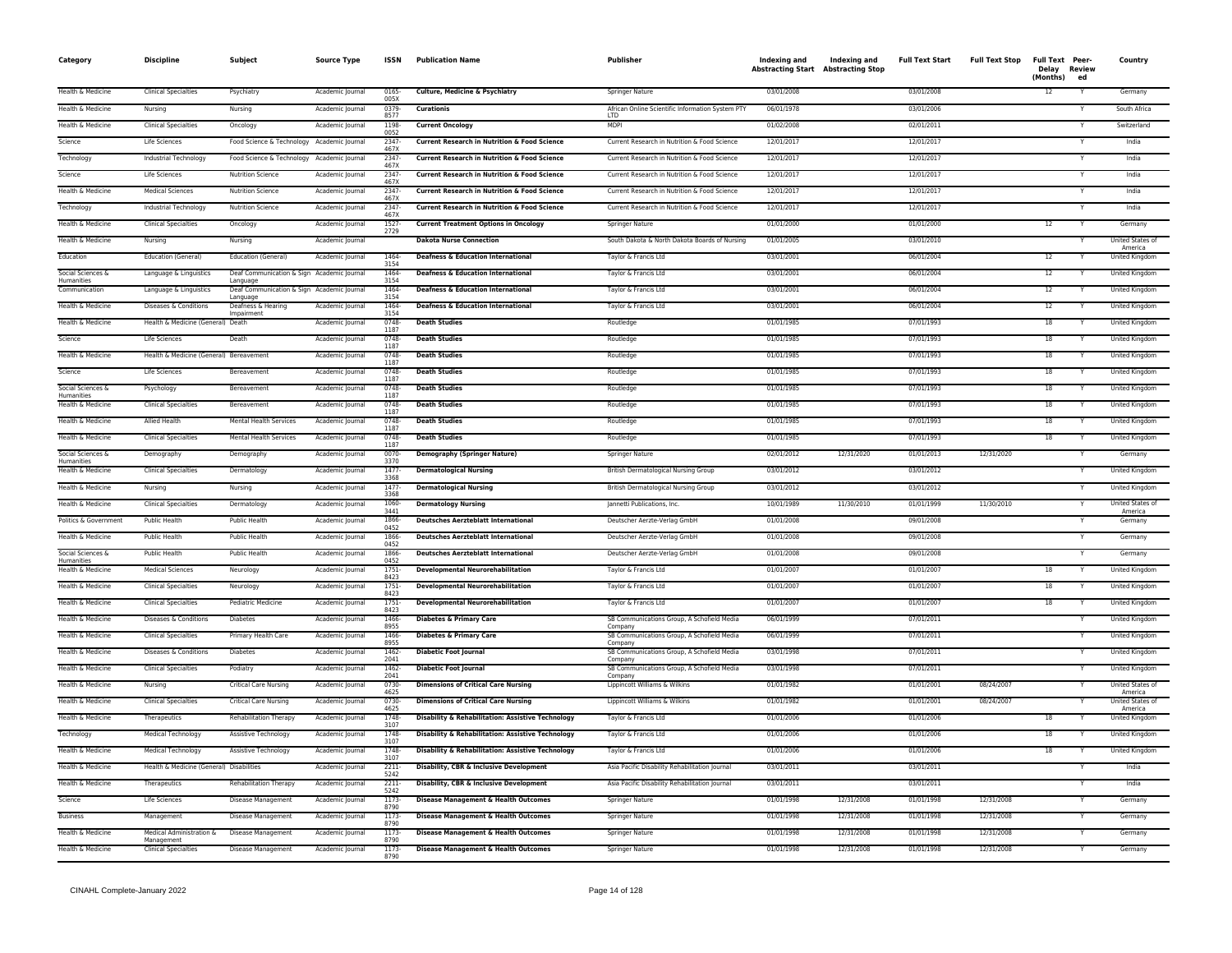| Category                        | <b>Discipline</b>                               | <b>Subject</b>                                                          | <b>Source Type</b> | <b>ISSN</b>           | <b>Publication Name</b>                                                                              | Publisher                                                              | Indexing and | Indexing and<br><b>Abstracting Start Abstracting Stop</b> | <b>Full Text Start</b> | <b>Full Text Stop</b> | Full Text Peer-<br>Delay Review<br>(Months)<br>ed | Country                            |
|---------------------------------|-------------------------------------------------|-------------------------------------------------------------------------|--------------------|-----------------------|------------------------------------------------------------------------------------------------------|------------------------------------------------------------------------|--------------|-----------------------------------------------------------|------------------------|-----------------------|---------------------------------------------------|------------------------------------|
| Health & Medicine               | Nursing                                         | Surgical Nursing                                                        | Academic Iourna    | 1174-                 | <b>Dissector</b>                                                                                     | New Zealand Nurses Organisation,<br>Perioperative Nurses College       | 04/01/2001   |                                                           | 01/01/2012             |                       |                                                   | New Zealand                        |
| Health & Medicine               | <b>Clinical Specialties</b>                     | Surgical Nursing                                                        | Academic Iournal   | 1174<br>7579          | <b>Dissector</b>                                                                                     | New Zealand Nurses Organisation.<br>Perioperative Nurses College       | 04/01/2001   |                                                           | 01/01/2012             |                       |                                                   | New Zealand                        |
| Health & Medicine               | Therapeutics                                    | Drug Therapy                                                            | Academic Journa    | 1170-<br>229X         | Drugs & Aging                                                                                        | Springer Nature                                                        | 01/01/1998   |                                                           | 01/01/1998             | 06/30/2015            |                                                   | Germany                            |
| Social Sciences &               | Demography                                      | Gerontology                                                             | Academic Journal   | 1170                  | Drugs & Aging                                                                                        | Springer Nature                                                        | 01/01/1998   |                                                           | 01/01/1998             | 06/30/2015            |                                                   | Germany                            |
| Humanities<br>Health & Medicine | <b>Clinical Specialties</b>                     | Pharmacy                                                                | Academic Journa    | 229X<br>1170-         | <b>Drugs &amp; Aging</b>                                                                             | Springer Nature                                                        | 01/01/1998   |                                                           | 01/01/1998             | 06/30/2015            |                                                   | German                             |
| Health & Medicine               | Therapeutics                                    | Drug Therapy                                                            | Academic Journa    | 229X<br>1172-<br>0360 | <b>Drugs &amp; Therapy Perspectives</b>                                                              | Springer Nature                                                        | 01/15/2001   |                                                           | 01/01/2003             | 06/30/2015            |                                                   | Germany                            |
| Science                         | Chemistry                                       | Pharmacology                                                            | Academic Journa    | 1172                  | <b>Drugs &amp; Therapy Perspectives</b>                                                              | Springer Nature                                                        | 01/15/2001   |                                                           | 01/01/2003             | 06/30/2015            |                                                   | Germany                            |
| Health & Medicine               | <b>Medical Sciences</b>                         | Pharmacology                                                            | Academic Journa    | 0360<br>1172-         | <b>Drugs &amp; Therapy Perspectives</b>                                                              | Springer Nature                                                        | 01/15/2001   |                                                           | 01/01/2003             | 06/30/2015            |                                                   | Germany                            |
| Health & Medicine               | Nursing                                         | <b>Critical Care Nursing</b>                                            | Academic Journal   | 0360<br>1497          | <b>Dynamics</b>                                                                                      | Canadian Association of Critical Care Nurses                           | 03/01/2000   |                                                           | 09/01/2004             | 12/31/2014            |                                                   | Canada                             |
| Health & Medicine               | <b>Clinical Specialties</b>                     | <b>Critical Care Nursing</b>                                            | Academic Journal   | 3715<br>1497          | <b>Dynamics</b>                                                                                      | Canadian Association of Critical Care Nurses                           | 03/01/2000   |                                                           | 09/01/2004             | 12/31/2014            |                                                   | Canada                             |
| Health & Medicine               |                                                 | Health & Medicine (General) Health & Medicine (General) Academic Journa |                    | 3715<br>1020          | Eastern Mediterranean Health Journal                                                                 | World Health Organization                                              | 01/01/1996   |                                                           | 11/01/2007             |                       |                                                   | Switzerland                        |
| Social Sciences &               | Psychology                                      | <b>Eating Disorders</b>                                                 | Academic Journa    | 3397<br>1064          | <b>Eating Disorders</b>                                                                              | Routledge                                                              | 01/01/2006   |                                                           | 01/01/2006             |                       | 18                                                | <b>United Kingdom</b>              |
| Humanities<br>Health & Medicine | Diseases & Conditions                           | <b>Eating Disorders</b>                                                 | Academic Journal   | 0266<br>1064          | <b>Eating Disorders</b>                                                                              | Routledge                                                              | 01/01/2006   |                                                           | 01/01/2006             |                       | 18                                                | United Kingdom                     |
| Health & Medicine               | <b>Clinical Specialties</b>                     | <b>Eating Disorders</b>                                                 | Academic Journal   | 0266<br>1064          | <b>Eating Disorders</b>                                                                              | Routledge                                                              | 01/01/2006   |                                                           | 01/01/2006             |                       | 18                                                | United Kingdom                     |
| Health & Medicine               | <b>Clinical Specialties</b>                     | Cardiology                                                              | Academic Journa    | 0266<br>0742-         | Echocardiography                                                                                     | Wiley-Blackwell                                                        | 01/01/1996   |                                                           | 01/01/2003             |                       | 12                                                | United Kingdom                     |
| Technology                      | Medical Technology                              | Medical Imaging                                                         | Academic Journa    | 2822<br>0742-         | Echocardiography                                                                                     | Wiley-Blackwel                                                         | 01/01/1996   |                                                           | 01/01/2003             |                       | 12                                                | United Kingdom                     |
| Health & Medicine               | Medical Technology                              | Medical Imaging                                                         | Academic Journal   | 2822<br>$0742 -$      | Echocardiography                                                                                     | Wiley-Blackwell                                                        | 01/01/1996   |                                                           | 01/01/2003             |                       | 12                                                | United Kingdom                     |
| Health & Medicine               | <b>Clinical Specialties</b>                     |                                                                         | Academic Journal   | 2822                  | <b>EDTNA/ERCA Journal of Renal Care</b>                                                              |                                                                        | 01/01/1998   | 06/30/2006                                                | 04/01/2005             | 06/30/2006            |                                                   | Switzerland                        |
|                                 |                                                 | Urology & Nephrology                                                    |                    | 1019-<br>083X<br>1357 |                                                                                                      | European Dialysis & Transplant Nurses<br>Association                   |              |                                                           |                        |                       |                                                   | India                              |
| Health & Medicine               | Health & Medicine (General) Health Education    |                                                                         | Academic Journal   | 6283                  | Education for Health: Change in Learning & Practice                                                  | Wolters Kluwer India Pvt Ltd                                           | 03/01/1996   | 12/31/2006                                                | 07/01/1998             | 12/31/2006            |                                                   |                                    |
| Technology                      | <b>Computer Science</b>                         | <b>Medical Informatics</b>                                              | Academic Journal   |                       | <b>Educational Perspectives in Health Informatics &amp;</b><br><b>Information Management (EPHIM)</b> | American Health Information Management<br>Association                  | 01/01/2014   | 04/30/2018                                                | 01/01/2014             | 04/30/2018            |                                                   | United States of<br>America        |
| Health & Medicine               | Health & Medicine (General) Medical Informatics |                                                                         | Academic Journal   |                       | Educational Perspectives in Health Informatics &<br><b>Information Management (EPHIM)</b>            | American Health Information Management<br>Association                  | 01/01/2014   | 04/30/2018                                                | 01/01/2014             | 04/30/2018            |                                                   | United States of<br>America        |
| Social Sciences &<br>Humanities | Library & Information<br>Science                | <b>Medical Informatics</b>                                              | Academic Journal   |                       | Educational Perspectives in Health Informatics &<br><b>Information Management (EPHIM)</b>            | American Health Information Management<br>Association                  | 01/01/2014   | 04/30/2018                                                | 01/01/2014             | 04/30/2018            |                                                   | United States of<br>America        |
| Technology                      | <b>Computer Science</b>                         | <b>Information Management</b>                                           | Academic Journa    |                       | Educational Perspectives in Health Informatics &<br><b>Information Management (EPHIM)</b>            | American Health Information Management<br>Association                  | 01/01/2014   | 04/30/2018                                                | 01/01/2014             | 04/30/2018            |                                                   | <b>United States of</b><br>America |
| <b>Business</b>                 | Management                                      | Information Management                                                  | Academic Iourna    |                       | Educational Perspectives in Health Informatics &<br><b>Information Management (EPHIM)</b>            | American Health Information Management<br>Association                  | 01/01/2014   | 04/30/2018                                                | 01/01/2014             | 04/30/2018            |                                                   | <b>United States of</b><br>America |
| Health & Medicine               | <b>Clinical Specialties</b>                     | <b>Emergency Medicine</b>                                               | Academic Iourna    | 1137-<br>6821         | <b>Emergencias</b>                                                                                   | Revista Emergencias                                                    | 04/01/2015   |                                                           | 05/01/2015             |                       |                                                   | Spain                              |
| Health & Medicine               | <b>Clinical Specialties</b>                     | <b>Emergency Medicine</b>                                               | Academic Iourna    | 2345-<br>4563         | <b>Emergency</b>                                                                                     | Shahid Beheshti University of Medical Sciences                         | 01/01/2015   | 12/31/2018                                                | 01/01/2015             | 12/31/2018            |                                                   | Iran (Islamic Republic<br>of       |
| Health & Medicine               | Nursing                                         | <b>Emergency Nursing</b>                                                | Academic Iournal   | 1176<br>2691          | <b>Emergency Nurse New Zealand</b>                                                                   | New Zealand Nurses Organisation, College of<br><b>Emergency Nurses</b> | 05/01/2009   |                                                           | 02/01/2012             |                       |                                                   | New Zealand                        |
| Health & Medicine               | <b>Clinical Specialties</b>                     | <b>Emergency Nursing</b>                                                | Academic Iourna    | 1176<br>2691          | <b>Emergency Nurse New Zealand</b>                                                                   | New Zealand Nurses Organisation, College of<br><b>Emergency Nurses</b> | 05/01/2009   |                                                           | 02/01/2012             |                       |                                                   | New Zealand                        |
| Health & Medicine               | <b>Clinical Specialties</b>                     | <b>Emergency Medicine</b>                                               | Academic Iournal   | 1946-<br>4967         | <b>EMS Magazine</b>                                                                                  | <b>HMP</b> Global                                                      | 05/01/2007   | 09/30/2010                                                | 07/01/2007             | 09/30/2010            |                                                   | United States of<br>America        |
| Health & Medicine               | Medical Care & Services                         | Hospice & Palliative Care                                               | Academic Iourna    | 1754<br>1069          | <b>End of Life Care lournal</b>                                                                      | End of Life Care UK                                                    | 02/01/2009   | 12/31/2010                                                | 05/01/2009             | 11/30/2010            |                                                   | <b>United Kingdom</b>              |
| Health & Medicine               | Nursing                                         | Nursing                                                                 | Academic Iournal   | 1754-<br>1069         | <b>End of Life Care Journal</b>                                                                      | End of Life Care UK                                                    | 02/01/2009   | 12/31/2010                                                | 05/01/2009             | 11/30/2010            |                                                   | United Kingdom                     |
| Health & Medicine               | Nursing                                         | Nursing                                                                 | Academic Journa    | 2447<br>2034          | <b>Enfermagem Atual in Derme</b>                                                                     | Enfermagem Atual in Derme                                              | 10/01/2016   |                                                           | 10/01/2016             |                       |                                                   | <b>Brazil</b>                      |
| Health & Medicine               | Nursing                                         | Nursing                                                                 | Academic Journal   | 1678<br>2410          | <b>Enfermagem Brasil</b>                                                                             | Atlantica Editora                                                      | 09/01/2009   |                                                           | 09/01/2009             |                       |                                                   | <b>Brazil</b>                      |
| Health & Medicine               | Nursing                                         | Cardiac Nursing                                                         | Academic Journa    | 1575<br>4146          | Enfermería en Cardiologia                                                                            | Asociacion Espanola de Enfermeria en<br>Cardiologia                    | 01/01/1994   |                                                           | 01/01/1994             |                       |                                                   | Spain                              |
| Health & Medicine               | <b>Clinical Specialties</b>                     | Cardiac Nursing                                                         | Academic Journal   | 1575<br>4146          | Enfermería en Cardiologia                                                                            | Asociacion Espanola de Enfermeria en<br>Cardiologia                    | 01/01/1994   |                                                           | 01/01/1994             |                       |                                                   | Spain                              |
| Health & Medicine               | Nursing                                         | Nursing                                                                 | Academic Journa    | 2254-<br>2884         | <b>Enfermería Nefrológica</b>                                                                        | Sociedad Espanola de Enfermeria Nefrologica                            | 01/01/2012   |                                                           | 10/01/2014             |                       |                                                   | Spain                              |
| Health & Medicine               | <b>Clinical Specialties</b>                     | Urology & Nephrology                                                    | Academic Journa    | 2254-<br>2884         | <b>Enfermería Nefrológica</b>                                                                        | Sociedad Espanola de Enfermeria Nefrologica                            | 01/01/2012   |                                                           | 10/01/2014             |                       |                                                   | Spain                              |
| Science                         | Earth & Atmospheric                             | Environmental Health                                                    | Academic Journa    | 0091<br>6765          | <b>Environmental Health Perspectives</b>                                                             | Superintendent of Documents                                            | 01/01/2003   |                                                           | 01/01/2006             |                       |                                                   | United States of                   |
| Science                         | Sciences<br><b>Life Sciences</b>                | Environmental Health                                                    | Academic Journal   | 0091                  | <b>Environmental Health Perspectives</b>                                                             | Superintendent of Documents                                            | 01/01/2003   |                                                           | 01/01/2006             |                       |                                                   | America<br>United States of        |
| Politics & Government           | Public Health                                   | Environmental Health                                                    | Academic Journa    | 6765<br>0091          | <b>Environmental Health Perspectives</b>                                                             | Superintendent of Documents                                            | 01/01/2003   |                                                           | 01/01/2006             |                       |                                                   | America<br>United States of        |
| Health & Medicine               | Public Health                                   | Environmental Health                                                    | Academic Journal   | 6765<br>0091-         | <b>Environmental Health Perspectives</b>                                                             | Superintendent of Documents                                            | 01/01/2003   |                                                           | 01/01/2006             |                       |                                                   | America<br>United States of        |
| Social Sciences &               | Public Health                                   | Environmental Health                                                    | Academic Journal   | 6765<br>0091          | <b>Environmental Health Perspectives</b>                                                             | Superintendent of Documents                                            | 01/01/2003   |                                                           | 01/01/2006             |                       |                                                   | America<br>United States of        |
| Humanities<br>Science           | Earth & Atmospheric                             | Environmental Management Academic Journa                                |                    | 6765<br>0364          | <b>Environmental Management</b>                                                                      | <b>Springer Nature</b>                                                 | 01/01/2000   |                                                           | 01/01/2000             |                       | 12                                                | America<br>Germany                 |
| Science                         | Sciences<br><b>Life Sciences</b>                | & Protection<br>Environmental Management Academic Journal               |                    | 152X<br>0364          | <b>Environmental Management</b>                                                                      | Springer Nature                                                        | 01/01/2000   |                                                           | 01/01/2000             |                       | 12                                                | Germany                            |
| <b>Business</b>                 | Industries & Trades                             | & Protection<br>Medical Equipment &                                     | Academic Journa    | 152X                  | <b>Equipment Services</b>                                                                            | Mark Allen Holdings Limited                                            | 06/01/2004   |                                                           | 06/01/2004             | 09/30/2015            |                                                   | <b>United Kingdom</b>              |
| Health & Medicine               | Medical Equipment                               | Supplies Industry<br>Medical Fouinment &                                | Academic Journal   |                       | <b>Equipment Services</b>                                                                            | Mark Allen Holdings Limited                                            | 06/01/2004   |                                                           | 06/01/2004             | 09/30/2015            |                                                   | United Kingdom                     |
| Social Sciences &               | Demography                                      | Supplies Industry<br>Gerontology                                        | Academic Journal   | 1540-                 | Ethics, Law & Aging Review                                                                           | Springer Publishing Company, Inc.                                      | 01/01/2000   | 08/31/2005                                                | 06/01/2005             | 08/31/2005            |                                                   | United States of                   |
| Humanities                      |                                                 |                                                                         |                    | 0948                  |                                                                                                      |                                                                        |              |                                                           |                        |                       |                                                   | America                            |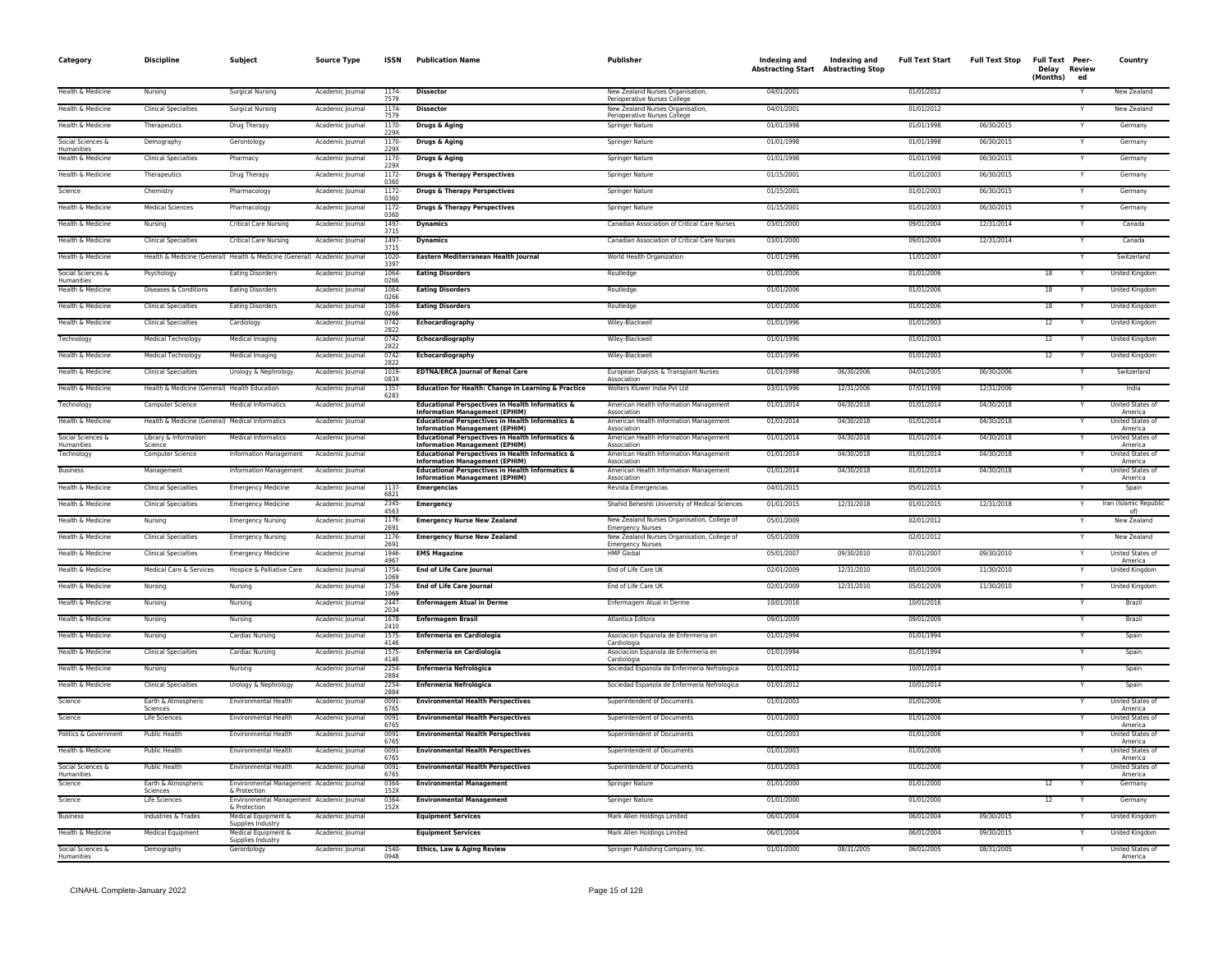| Category                            | <b>Discipline</b>                                         | Subject                                                                  | <b>Source Type</b> | <b>ISSN</b>           | <b>Publication Name</b>                                     | Publisher                             | Indexing and<br><b>Abstracting Start Abstracting Stop</b> | Indexing and | <b>Full Text Start</b> | <b>Full Text Stop</b> | Full Text Peer-<br>Delay Review<br>(Months)<br>ed | Country                          |
|-------------------------------------|-----------------------------------------------------------|--------------------------------------------------------------------------|--------------------|-----------------------|-------------------------------------------------------------|---------------------------------------|-----------------------------------------------------------|--------------|------------------------|-----------------------|---------------------------------------------------|----------------------------------|
| Politics & Government               | Law                                                       | Legal Ethics                                                             | Academic Journal   | 1540-<br>0948         | Ethics, Law & Aging Review                                  | Springer Publishing Company, Inc.     | 01/01/2000                                                | 08/31/2005   | 06/01/2005             | 08/31/2005            |                                                   | United States of                 |
| Social Sciences &                   | 1 aw                                                      | <b>Legal Ethics</b>                                                      | Academic Journal   | 1540                  | Ethics, Law & Aging Review                                  | Springer Publishing Company, Inc.     | 01/01/2000                                                | 08/31/2005   | 06/01/2005             | 08/31/2005            |                                                   | America<br>United States of      |
| Humanities<br>Philosophy            | Philosophy (General)                                      | <b>Legal Ethics</b>                                                      | Academic Journa    | 0948<br>1540          | Ethics, Law & Aging Review                                  | Springer Publishing Company, Inc.     | 01/01/2000                                                | 08/31/2005   | 06/01/2005             | 08/31/2005            |                                                   | America<br>United States of      |
| Social Sciences &                   | Social Sciences &                                         | Ethnic & Cultural Studies                                                | Academic Journal   | 0948<br>1355          | <b>Ethnicity &amp; Health</b>                               | Routledge                             | 03/01/1996                                                |              | 09/01/1996             |                       | 18                                                | America<br><b>United Kingdom</b> |
| Humanities<br>Education             | Humanities (General)<br><b>Subject Specific Education</b> | Ethnic & Cultural Studies                                                | Academic Journal   | 7858<br>1355          | <b>Ethnicity &amp; Health</b>                               | Routledge                             | 03/01/1996                                                |              | 09/01/1996             |                       | 18                                                | United Kingdom                   |
| Social Sciences &                   | Social Science Theory &                                   | Ethnic & Cultural Studies                                                | Academic Journal   | 7858<br>1355          | <b>Ethnicity &amp; Health</b>                               | Routledge                             | 03/01/1996                                                |              | 09/01/1996             |                       | 18                                                | United Kingdom                   |
| Humanities<br>Health & Medicine     | Study                                                     | Health & Medicine (General) Health & Medicine (General) Academic Journal |                    | 7858<br>1355          | <b>Ethnicity &amp; Health</b>                               | Routledge                             | 03/01/1996                                                |              | 09/01/1996             |                       | 18                                                | United Kingdom                   |
| Health & Medicine                   | Allied Health                                             | Child & Adolescent                                                       | Academic Journal   | 7858<br>1018          | European Child & Adolescent Psychiatry                      | <b>Springer Nature</b>                | 01/01/1992                                                |              | 01/01/1998             |                       | 12                                                | Germany                          |
| Health & Medicine                   | <b>Clinical Specialties</b>                               | Psychiatry<br>Child & Adolescent                                         | Academic Journal   | 8827<br>1018          | European Child & Adolescent Psychiatry                      | Springer Nature                       | 01/01/1992                                                |              | 01/01/1998             |                       | 12                                                | Germany                          |
| Health & Medicine                   | Nursing                                                   | Psychiatry<br><b>Diabetes Nursing</b>                                    | Academic Journal   | 8827<br>1551-         | <b>European Diabetes Nursing</b>                            | Taylor & Francis Ltd                  | 06/01/2004                                                | 12/31/2014   | 06/01/2004             | 12/31/2014            |                                                   | United Kingdon                   |
| Social Sciences &                   | Demography                                                | Gerontology                                                              | Academic Journa    | 7853<br>$1613-$       | <b>European Journal of Ageing</b>                           | Springer Nature                       | 03/01/2008                                                |              | 03/01/2008             |                       | 12                                                | Germany                          |
| Humanities<br>Health & Medicine     | Therapeutics                                              | Drug Therapy                                                             | Academic Journal   | 9372<br>0031          | <b>European Journal of Clinical Pharmacology</b>            | Springer Nature                       | 01/01/2008                                                |              | 01/01/2008             |                       | 12                                                | Germany                          |
| Science                             | Chemistry                                                 | Pharmacology                                                             | Academic Journal   | 6970<br>0031-         | <b>European Journal of Clinical Pharmacology</b>            | Springer Nature                       | 01/01/2008                                                |              | 01/01/2008             |                       | 12                                                | Germany                          |
| Health & Medicine                   | <b>Medical Sciences</b>                                   | Pharmacology                                                             | Academic Journal   | 6970                  | <b>European Journal of Clinical Pharmacology</b>            | Springer Nature                       | 01/01/2008                                                |              | 01/01/2008             |                       | 12                                                | Germany                          |
| Technology                          | Medical Technology                                        | Medical Imaging                                                          | Academic Journal   | 0031-<br>6970<br>1525 | <b>European Journal of Echocardiography</b>                 | <b>Oxford University Press</b>        | 01/01/2004                                                | 12/31/2011   | 01/01/2006             | 12/31/2011            |                                                   | <b>United Kingdom</b>            |
| Health & Medicine                   | <b>Medical Technology</b>                                 | Medical Imaging                                                          | Academic Journa    | 2167<br>1525-         | <b>European Journal of Echocardiography</b>                 | <b>Oxford University Press</b>        | 01/01/2004                                                | 12/31/2011   | 01/01/2006             | 12/31/2011            |                                                   | United Kingdom                   |
| Health & Medicine                   | <b>Clinical Specialties</b>                               | Nuclear Medicine                                                         | Academic Journal   | 2167<br>1619          | European Journal of Nuclear Medicine & Molecular            | Springer Nature                       | 01/01/2002                                                |              | 01/01/2002             |                       | 12                                                | Germany                          |
|                                     |                                                           |                                                                          |                    | 7070                  | Imaging                                                     |                                       |                                                           |              | 01/01/2002             |                       | 12                                                |                                  |
| Science                             | Chemistry                                                 | Molecular Imaging                                                        | Academic Journal   | 1619<br>7070          | European Journal of Nuclear Medicine & Molecular<br>Imaging | <b>Springer Nature</b>                | 01/01/2002                                                |              | 01/01/2002             |                       | $\overline{12}$                                   | Germany                          |
| Science                             | Life Sciences                                             | Molecular Imaging                                                        | Academic Journal   | 1619<br>7070          | European Journal of Nuclear Medicine & Molecular<br>Imaging | <b>Springer Nature</b>                | 01/01/2002                                                |              |                        |                       |                                                   | Germany                          |
| Technology                          | <b>Medical Technology</b>                                 | Molecular Imaging                                                        | Academic Journa    | 1619<br>7070          | European Journal of Nuclear Medicine & Molecular<br>Imaging | Springer Nature                       | 01/01/2002                                                |              | 01/01/2002             |                       | $\overline{12}$                                   | Germany                          |
| Health & Medicine                   | Medical Technology                                        | Molecular Imaging                                                        | Academic Journal   | 1619<br>7070          | European Journal of Nuclear Medicine & Molecular<br>Imaging | <b>Springer Nature</b>                | 01/01/2002                                                |              | 01/01/2002             |                       | 12                                                | Germany                          |
| Health & Medicine                   | <b>Medical Sciences</b>                                   | Molecular Imaging                                                        | Academic Iournal   | 1619<br>7070          | European Journal of Nuclear Medicine & Molecular<br>Imaging | Springer Nature                       | 01/01/2002                                                |              | 01/01/2002             |                       | 12                                                | Germany                          |
| Technology                          | Technology by Type                                        | Molecular Imaging                                                        | Academic Journal   | 1619-<br>7070         | European Journal of Nuclear Medicine & Molecular<br>Imaging | Springer Nature                       | 01/01/2002                                                |              | 01/01/2002             |                       | 12                                                | Germany                          |
| Science                             | Life Sciences                                             | <b>Nutrition Science</b>                                                 | Academic Iournal   | 1436-<br>6207         | <b>European Journal of Nutrition</b>                        | Springer Nature                       | 02/01/2002                                                |              | 01/01/2006             |                       | 12                                                | Germany                          |
| Health & Medicine                   | <b>Medical Sciences</b>                                   | <b>Nutrition Science</b>                                                 | Academic Journal   | 1436<br>6207          | <b>European Journal of Nutrition</b>                        | Springer Nature                       | 02/01/2002                                                |              | 01/01/2006             |                       | 12                                                | Germany                          |
| Technology                          | Industrial Technology                                     | <b>Nutrition Science</b>                                                 | Academic Journa    | 1436-<br>6207         | <b>European Journal of Nutrition</b>                        | Springer Nature                       | 02/01/2002                                                |              | 01/01/2006             |                       | 12                                                | Germany                          |
| Health & Medicine                   | <b>Clinical Specialties</b>                               | <b>Pediatric Medicine</b>                                                | Academic Journal   | 0340<br>6199          | <b>European Journal of Pediatrics</b>                       | Springer Nature                       | 01/01/2012                                                |              | 01/01/2012             |                       | 12                                                | Germany                          |
| Health & Medicine                   | <b>Allied Health</b>                                      | <b>Physical Therapy</b>                                                  | Academic Journal   | 2167<br>9169          | <b>European Journal of Physiotherapy</b>                    | Taylor & Francis Ltd                  | 03/01/2013                                                |              | 03/01/2013             |                       | 18                                                | United Kingdom                   |
| Health & Medicine                   | Therapeutics                                              | <b>Physical Therapy</b>                                                  | Academic Journal   | 2167<br>9169          | <b>European Journal of Physiotherapy</b>                    | Taylor & Francis Ltd                  | 03/01/2013                                                |              | 03/01/2013             |                       | 18                                                | United Kingdom                   |
| Politics & Government               | <b>Public Health</b>                                      | <b>Public Health</b>                                                     | Academic Journal   | 1101-<br>1262         | <b>European Journal of Public Health</b>                    | Oxford University Press               | 03/01/1996                                                |              | 01/01/2006             |                       | 12                                                | United Kingdom                   |
| Health & Medicine                   | Public Health                                             | Public Health                                                            | Academic Iournal   | 1101<br>1262          | <b>European Journal of Public Health</b>                    | <b>Oxford University Press</b>        | 03/01/1996                                                |              | 01/01/2006             |                       | 12                                                | United Kingdom                   |
| Social Sciences &                   | <b>Public Health</b>                                      | Public Health                                                            | Academic Iourna    | 1101<br>1262          | <b>European Journal of Public Health</b>                    | Oxford University Press               | 03/01/1996                                                |              | 01/01/2006             |                       | 12                                                | <b>United Kingdom</b>            |
| Politics & Government               | <b>Public Health</b>                                      | Health Policy                                                            | Academic Journa    | 1101-<br>1262         | <b>European Journal of Public Health</b>                    | Oxford University Press               | 03/01/1996                                                |              | 01/01/2006             |                       | 12                                                | <b>United Kingdom</b>            |
| Health & Medicine                   | <b>Public Health</b>                                      | Health Policy                                                            | Academic Journal   | $1101-$<br>1262       | <b>European Journal of Public Health</b>                    | <b>Oxford University Press</b>        | 03/01/1996                                                |              | 01/01/2006             |                       | 12                                                | United Kingdom                   |
| Social Sciences &                   | <b>Public Health</b>                                      | Health Policy                                                            | Academic Journal   | 1101-<br>1262         | <b>European Journal of Public Health</b>                    | <b>Oxford University Press</b>        | 03/01/1996                                                |              | 01/01/2006             |                       | 12                                                | United Kingdom                   |
| Humanities<br>Politics & Government | Public Policy &                                           | <b>Health Policy</b>                                                     | Academic Journal   | $\frac{1101}{1262}$   | <b>European Journal of Public Health</b>                    | <b>Oxford University Press</b>        | 03/01/1996                                                |              | 01/01/2006             |                       | 12                                                | United Kingdom                   |
| Social Sciences &                   | Administration<br>Public Policy &                         | Health Policy                                                            | Academic Journal   | 1101-<br>1262         | <b>European Journal of Public Health</b>                    | <b>Oxford University Press</b>        | 03/01/1996                                                |              | 01/01/2006             |                       | 12                                                | United Kingdom                   |
| Humanities<br>Health & Medicine     | Administration<br><b>Clinical Specialties</b>             | Traumatology                                                             | Academic Journal   | 1439                  | <b>European Journal of Trauma</b>                           | <b>Springer Nature</b>                | 02/01/2006                                                | 12/31/2006   | 02/01/2006             | 12/31/2006            |                                                   | Germany                          |
| Health & Medicine                   | <b>Clinical Specialties</b>                               | <b>Emergency Medicine</b>                                                | Academic Journal   | 0590<br>1863          | European Journal of Trauma & Emergency Surgery              | Springer Nature                       | 02/01/2007                                                |              | 02/01/2007             |                       | 12                                                | Germany                          |
| Health & Medicine                   | <b>Clinical Specialties</b>                               | Surgery                                                                  | Academic Journa    | 9933<br>1863          | European Journal of Trauma & Emergency Surgery              | Springer Nature                       | 02/01/2007                                                |              | 02/01/2007             |                       | 12                                                | German                           |
| Health & Medicine                   | <b>Clinical Specialties</b>                               | Traumatology                                                             | Academic Journal   | 9933<br>1863-         | European Journal of Trauma & Emergency Surgery              | Springer Nature                       | 02/01/2007                                                |              | 02/01/2007             |                       | 12                                                | Germany                          |
| Health & Medicine                   | <b>Clinical Specialties</b>                               | Radiology                                                                | Academic Journal   | 9933<br>0938          | <b>European Radiology</b>                                   | <b>Springer Nature</b>                | 01/01/2008                                                |              | 01/01/2008             |                       | $\overline{12}$                                   | Germany                          |
| Health & Medicine                   | Complementary &                                           | Midwifery                                                                | Academic Journal   | 7994<br>1479          | <b>Evidence Based Midwifery</b>                             | Redactive Publishing Ltd.             | 06/01/2003                                                |              | 08/01/2013             |                       |                                                   | United Kingdom                   |
| Health & Medicine                   | Alternative Medicine<br><b>Clinical Specialties</b>       | Midwifery                                                                | Academic Journal   | 4489<br>1479          | <b>Evidence Based Midwifery</b>                             | Redactive Publishing Ltd.             | 06/01/2003                                                |              | 08/01/2013             |                       |                                                   | United Kingdom                   |
| Health & Medicine                   | Complementary &                                           | Complementary &                                                          | Academic Iourna    | 4489<br>1741          | Evidence-based Complementary & Alternative Medicine         | Hindawi Limited                       | 03/01/2008                                                |              | 03/01/2008             |                       |                                                   | <b>United Kingdom</b>            |
| Health & Medicine                   | <b>Alternative Medicine</b><br>Medical Care & Services    | <b>Alternative Medicine</b><br>Wound Care                                | Academic Iournal   | 427X<br>1609          | (eCAM)<br><b>EWMA lournal</b>                               | European Wound Management Association | 03/01/2004                                                |              | 01/01/2008             |                       |                                                   | Denmark                          |
| Health & Medicine                   | Diseases & Conditions                                     | Diabetes                                                                 | Academic Iournal   | 2759<br>1643          | Experimental & Clinical Diabetology / Diabetologia          | VM Medica-VM Group (Via Medica)       | 01/01/2005                                                | 07/31/2011   | 01/01/2010             | 07/31/2011            |                                                   | Poland                           |
|                                     |                                                           |                                                                          |                    | 3165                  | Doswiadczalna i Kliniczna                                   |                                       |                                                           |              |                        |                       |                                                   |                                  |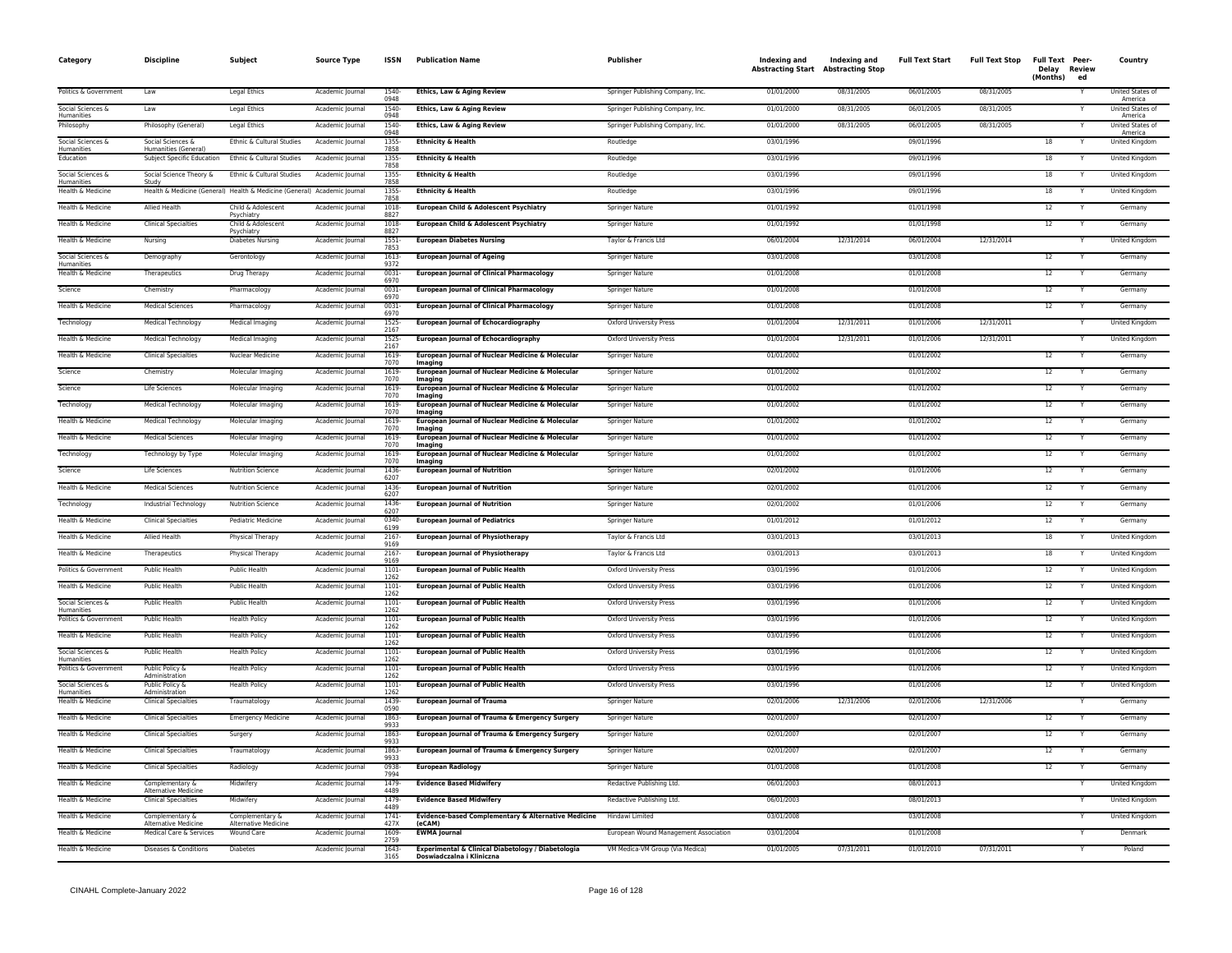| Category                               | <b>Discipline</b>                              | Subject                                        | <b>Source Type</b> | ISSN                  | <b>Publication Name</b>                                                                                                 | Publisher                                           | Indexing and<br><b>Abstracting Start Abstracting Stop</b> | Indexing and | <b>Full Text Start</b> | <b>Full Text Stop</b> | Full Text Peer-<br>Delay Review<br>(Months)<br>ed | Country                            |
|----------------------------------------|------------------------------------------------|------------------------------------------------|--------------------|-----------------------|-------------------------------------------------------------------------------------------------------------------------|-----------------------------------------------------|-----------------------------------------------------------|--------------|------------------------|-----------------------|---------------------------------------------------|------------------------------------|
| Health & Medicine                      | <b>Clinical Specialties</b>                    | Geriatric Medicine                             | Academic Iourna    | $0361 -$<br>073       | <b>Experimental Aging Research</b>                                                                                      | Routledge                                           | 01/01/2006                                                |              | 01/01/2006             |                       | 18                                                | <b>United Kingdom</b>              |
| Social Sciences &<br>umanities         | Demography                                     | Gerontology                                    | Academic Iournal   | 0361<br>073           | <b>Experimental Aging Research</b>                                                                                      | Routledge                                           | 01/01/2006                                                |              | 01/01/2006             |                       | 18                                                | <b>United Kingdom</b>              |
| Social Sciences &                      | Psychology                                     | Psychology                                     | Academic Iourna    | 0361<br>073           | <b>Experimental Aging Research</b>                                                                                      | Routledge                                           | 01/01/2006                                                |              | 01/01/2006             |                       | 18                                                | <b>United Kingdom</b>              |
| Humanities<br>Health & Medicine        | <b>Clinical Specialties</b>                    | Psychology                                     | Academic Journal   | 0361<br>073X          | <b>Experimental Aging Research</b>                                                                                      | Routledge                                           | 01/01/2006                                                |              | 01/01/2006             |                       | 18                                                | United Kingdom                     |
| Health & Medicine                      | <b>Clinical Specialties</b>                    | Primary Health Care                            | Academic Journa    | 1091<br>7527          | Families, Systems & Health: The Journal of Collaborative                                                                | American Psychological Association                  | 03/01/1997                                                |              | 03/01/2000             | 03/31/2006            |                                                   | United States of                   |
| Social Sciences &                      | Psychology                                     | Psychology                                     | Academic Journa    | 1091<br>7527          | <b>Family HealthCare</b><br>Families, Systems & Health: The Journal of Collaborative American Psychological Association |                                                     | 03/01/1997                                                |              | 03/01/2000             | 03/31/2006            |                                                   | America<br>United States of        |
| Humanities<br>Health & Medicine        | <b>Clinical Specialties</b>                    | Psychology                                     | Academic Journa    | 1091                  | <b>Family HealthCare</b><br>Families, Systems & Health: The Journal of Collaborative                                    | American Psychological Association                  | 03/01/1997                                                |              | 03/01/2000             | 03/31/2006            |                                                   | America<br>United States of        |
| Health & Medicine                      | <b>Clinical Specialties</b>                    | Primary Health Care                            | Academic Journal   | 7527<br>0160-<br>6379 | <b>Family HealthCare</b><br><b>Family &amp; Community Health</b>                                                        | Lippincott Williams & Wilkins                       | 04/01/1978                                                |              | 01/01/1999             | 08/24/2007            |                                                   | America<br>United States of        |
| Social Sciences &                      | Sociology                                      | Community Health Services Academic Journal     |                    | 0160-                 | Family & Community Health                                                                                               | Lippincott Williams & Wilkins                       | 04/01/1978                                                |              | 01/01/1999             | 08/24/2007            |                                                   | America<br>United States of        |
| <b>Humanities</b><br>Health & Medicine | Medical Care & Services                        | Community Health Services Academic Journal     |                    | 6379<br>0160-         | <b>Family &amp; Community Health</b>                                                                                    | Lippincott Williams & Wilkins                       | 04/01/1978                                                |              | 01/01/1999             | 08/24/2007            |                                                   | America<br><b>United States of</b> |
| Social Sciences &                      | Sex & Sexuality                                | Sex & Sexuality                                | Academic Journal   | 6379<br>0014-         | <b>Family Planning Perspectives</b>                                                                                     | Guttmacher Institute. Inc.                          | 10/01/1971                                                | 11/30/2001   | 01/01/1990             | 11/30/2001            |                                                   | America<br>United States of        |
| Humanities<br>Social Sciences &        | Sociology                                      | <b>Reproductive Medicine</b>                   | Academic Journal   | 7354<br>0014          | <b>Family Planning Perspectives</b>                                                                                     | Guttmacher Institute. Inc.                          | 10/01/1971                                                | 11/30/2001   | 01/01/1990             | 11/30/2001            |                                                   | America<br>United States of        |
| Humanities<br>Health & Medicine        | <b>Clinical Specialties</b>                    | <b>Reproductive Medicine</b>                   | Academic Iournal   | 7354<br>0014          | <b>Family Planning Perspectives</b>                                                                                     | Guttmacher Institute. Inc.                          | 10/01/1971                                                | 11/30/2001   | 01/01/1990             | 11/30/2001            |                                                   | America<br>United States of        |
| Health & Medicine                      |                                                |                                                |                    | 7354<br>0163          | <b>Family Practice Recertification</b>                                                                                  | Intellisphere, LLC                                  | 01/01/1995                                                | 12/31/2007   | 03/01/2007             | 12/31/2007            |                                                   | America<br>United States of        |
|                                        | <b>Clinical Specialties</b>                    | Primary Health Care                            | Academic Journa    | 6642                  |                                                                                                                         |                                                     |                                                           |              |                        |                       |                                                   | America                            |
| Social Sciences &<br>Humanities        | Sociology                                      | <b>Family Studies</b>                          | Academic Iourna    | 0014<br>7370          | <b>Family Process</b>                                                                                                   | Wiley-Blackwell                                     | 03/01/1976                                                |              | 03/01/2000             |                       | 12                                                | United Kingdom                     |
| Health & Medicine                      | Allied Health                                  | <b>Family Counseling</b>                       | Academic Journa    | 0014-<br>7370         | <b>Family Process</b>                                                                                                   | Wiley-Blackwell                                     | 03/01/1976                                                |              | 03/01/2000             |                       | 12                                                | United Kingdom                     |
| Health & Medicine                      | <b>Clinical Specialties</b>                    | <b>Family Counseling</b>                       | Academic Journal   | 0014-<br>7370         | <b>Family Process</b>                                                                                                   | Wiley-Blackwell                                     | 03/01/1976                                                |              | 03/01/2000             |                       | 12                                                | United Kingdom                     |
| Social Sciences &<br>Humanities        | Psychology                                     | Family Psychology                              | Academic Journal   | $0014 -$<br>7370      | <b>Family Process</b>                                                                                                   | Wiley-Blackwell                                     | 03/01/1976                                                |              | 03/01/2000             |                       | 12                                                | United Kingdom                     |
| Health & Medicine                      | <b>Clinical Specialties</b>                    | Family Psychology                              | Academic Journal   | $0014 -$<br>7370      | <b>Family Process</b>                                                                                                   | Wiley-Blackwell                                     | 03/01/1976                                                |              | 03/01/2000             |                       | 12                                                | United Kingdom                     |
| Health & Medicine                      | Allied Health                                  | Physical Therapy                               | Academic Journal   | 1518-<br>9740         | <b>Fisioterapia Brasil</b>                                                                                              | Atlantica Editora                                   | 01/01/2013                                                |              | 01/01/2013             |                       |                                                   | Brazil                             |
| Health & Medicine                      | Therapeutics                                   | Physical Therapy                               | Academic Journal   | 1518-<br>9740         | <b>Fisioterapia Brasil</b>                                                                                              | Atlantica Editora                                   | 01/01/2013                                                |              | 01/01/2013             |                       |                                                   | Brazil                             |
| Health & Medicine                      | <b>Allied Health</b>                           | Physical Therapy                               | Academic Journa    | 1809<br>2950          | Fisioterapia e Pesquisa                                                                                                 | Universidade de Sao Paulo, Faculdade de<br>Medicina | 01/01/2005                                                |              | 08/01/2013             |                       |                                                   | Brazil                             |
| Health & Medicine                      | Therapeutics                                   | <b>Physical Therapy</b>                        | Academic Journa    | 1809<br>2950          | Fisioterapia e Pesquisa                                                                                                 | Universidade de Sao Paulo, Faculdade de<br>Medicina | 01/01/2005                                                |              | 08/01/2013             |                       |                                                   | Brazil                             |
| Health & Medicine                      | Complementary &<br><b>Alternative Medicine</b> | Complementary &<br><b>Alternative Medicine</b> | Academic Iourna    | 1465<br>3753          | Focus on Alternative & Complementary Therapies                                                                          | Wiley-Blackwell                                     | 03/01/1999                                                | 12/31/2016   | 01/01/2010             | 12/31/2016            |                                                   | <b>United Kingdom</b>              |
| Science                                | <b>Forensic Science</b>                        | <b>Forensic Science</b>                        | Academic Iourna    | 0379-                 | <b>Forensic Science Internationa</b>                                                                                    | Elsevier B.\                                        | 09/10/2012                                                |              | 09/10/2012             | 08/26/2015            |                                                   | <b>United States of</b>            |
| Politics & Government                  | Law                                            | <b>Forensic Science</b>                        | Academic Iourna    | 0738<br>0379-         | <b>Forensic Science International</b>                                                                                   | Elsevier B.V                                        | 09/10/2012                                                |              | 09/10/2012             | 08/26/2015            |                                                   | America<br>United States of        |
| Social Sciences &                      | Law                                            | <b>Forensic Science</b>                        | Academic Iournal   | 0738<br>0379          | <b>Forensic Science International</b>                                                                                   | Elsevier B.V                                        | 09/10/2012                                                |              | 09/10/2012             | 08/26/2015            |                                                   | America<br>United States of        |
| Humanities<br><b>Business</b>          | Management                                     | Medical Administration &                       | Academic Iourna    | 0738<br>1082-         | Formulary                                                                                                               | <b>MIH Life Sciences</b>                            | 01/01/2000                                                | 12/31/2013   | 01/01/2006             | 12/31/2013            |                                                   | America<br>United States of        |
| Health & Medicine                      | Medical Administration &                       | Management<br>Medical Administration &         | Academic Journal   | 801X<br>1082-         | Formulary                                                                                                               | MIH Life Sciences                                   | 01/01/2000                                                | 12/31/2013   | 01/01/2006             | 12/31/2013            |                                                   | America<br>United States of        |
| Social Sciences &                      | Management<br>Language & Linguistics           | Management<br>Language & Linguistics           | Academic Iourna    | 801><br>2196          | <b>Forschung Sprache</b>                                                                                                | Schulz-Kirchner Verlag Gmbh                         | 01/01/2014                                                |              | 01/01/2014             |                       |                                                   | America<br>Germany                 |
| Humanities<br>Communication            | Language & Linguistics                         | Language & Linguistics                         | Academic Journal   | 6818<br>2196          | <b>Forschung Sprache</b>                                                                                                | Schulz-Kirchner Verlag Gmbh                         | 01/01/2014                                                |              | 01/01/2014             |                       |                                                   | Germany                            |
| Health & Medicine                      | <b>Allied Health</b>                           | Speech-Language Pathology Academic Journal     |                    | 6818<br>0932          | <b>Forum Logopadie</b>                                                                                                  | Schulz-Kirchner Verlag Gmbh                         | 09/01/2003                                                |              | 01/01/2008             |                       |                                                   | Germany                            |
| Social Sciences &                      | Language & Linguistics                         | Speech-Language Pathology Academic Journal     |                    | 0547<br>0932          | <b>Forum Logopadie</b>                                                                                                  | Schulz-Kirchner Verlag Gmbh                         | 09/01/2003                                                |              | 01/01/2008             |                       |                                                   | Germany                            |
| <b>Humanities</b><br>Communication     | Language & Linguistics                         | Speech-Language Pathology Academic Journa      |                    | 0547<br>0932          | <b>Forum Logopadie</b>                                                                                                  | Schulz-Kirchner Verlag Gmbh                         | 09/01/2003                                                |              | 01/01/2008             |                       |                                                   | Germany                            |
| Education                              | <b>Special Education</b>                       | Speech-Language Pathology Academic Journa      |                    | 0547<br>0932          | <b>Forum Logopadie</b>                                                                                                  | Schulz-Kirchner Verlag Gmbh                         | 09/01/2003                                                |              | 01/01/2008             |                       |                                                   | Germany                            |
|                                        |                                                |                                                |                    | 0547                  |                                                                                                                         |                                                     |                                                           |              |                        |                       |                                                   |                                    |
| Health & Medicine                      | Diseases & Conditions                          | Speech-Language Pathology Academic Journal     |                    | 0932-<br>0547         | <b>Forum Logopadie</b>                                                                                                  | Schulz-Kirchner Verlag Gmbh                         | 09/01/2003                                                |              | 01/01/2008             |                       |                                                   | Germany                            |
| Health & Medicine                      | <b>Clinical Specialties</b>                    | Speech-Language Pathology Academic Journal     |                    | 0932-<br>0547         | <b>Forum Logopadie</b>                                                                                                  | Schulz-Kirchner Verlag Gmbh                         | 09/01/2003                                                |              | 01/01/2008             |                       |                                                   | Germany                            |
| Health & Medicine                      | Nursing                                        | Nursing                                        | Academic Journal   | 2049<br>1476          | Foundation of Nursing Studies: Improvement Insights                                                                     | Foundation of Nursing Studies                       | 01/01/2014                                                |              | 01/01/2014             |                       |                                                   | <b>United Kingdom</b>              |
| Health & Medicine                      | Nursing                                        | Nursing                                        | Academic Journal   | 0016-<br>2116         | <b>Frontier Nursing Service Quarterly Bulletin</b>                                                                      | <b>Frontier Nursing Service</b>                     | 06/01/1966                                                |              | 01/01/2008             |                       |                                                   | United States of<br>America        |
| Health & Medicine                      | Medical Care & Services                        | Rural Health Care                              | Academic Journa    | 0016<br>2116          | <b>Frontier Nursing Service Quarterly Bulletin</b>                                                                      | <b>Frontier Nursing Service</b>                     | 06/01/1966                                                |              | 01/01/2008             |                       |                                                   | <b>United States of</b><br>America |
| Health & Medicine                      | <b>Clinical Specialties</b>                    | Gastroenterology                               | Academic Journa    | 1554<br>7914          | Gastroenterology & Hepatology                                                                                           | Gastro-Hep Communications, Inc.                     | 01/01/2008                                                |              | 09/01/2011             |                       |                                                   | United States of<br>America        |
| Health & Medicine                      | <b>Clinical Specialties</b>                    | Hepatology                                     | Academic Iourna    | 1554<br>7914          | Gastroenterology & Hepatology                                                                                           | Gastro-Hep Communications, In                       | 01/01/2008                                                |              | 09/01/2011             |                       |                                                   | United States of<br>America        |
| Health & Medicine                      | <b>Clinical Specialties</b>                    | Gastroenterology Nursing                       | Academic Journa    | 1479<br>5248          | <b>Gastrointestinal Nursing</b>                                                                                         | Mark Allen Holdings Limited                         | 02/01/2004                                                |              | 02/01/2008             | 09/30/2015            |                                                   | United Kingdom                     |
| Social Sciences &<br>Humanities        | Demography                                     | Gerontology                                    | Academic Iourna    | 0738-<br>7806         | <b>Generations</b>                                                                                                      | American Society on Aging                           | 03/01/1987                                                |              | 01/01/1990             |                       |                                                   | United States of<br>America        |
| Health & Medicine                      | <b>Clinical Specialties</b>                    | Geriatric Medicine                             | Academic Iourna    | 1032<br>4410          | Geriaction                                                                                                              | Copyright Agency Limited                            | 10/01/1995                                                | 03/31/2009   | 07/01/2008             | 03/31/2009            |                                                   | Australia                          |
| Health & Medicine                      | <b>Clinical Specialties</b>                    | Geriatric Medicine                             | Academic Journa    | 2692-<br>1588         | <b>GeriNotes</b>                                                                                                        | Academy of Geriatric Physical Therapy               | 09/01/2012                                                |              | 09/01/2012             |                       |                                                   | United States of<br>America        |
| Health & Medicine                      | <b>Allied Health</b>                           | <b>Physical Therapy</b>                        | Academic Journal   | 2692-                 | <b>GeriNotes</b>                                                                                                        | Academy of Geriatric Physical Therapy               | 09/01/2012                                                |              | 09/01/2012             |                       |                                                   | United States of                   |
|                                        |                                                |                                                |                    | 1588                  |                                                                                                                         |                                                     |                                                           |              |                        |                       |                                                   | America                            |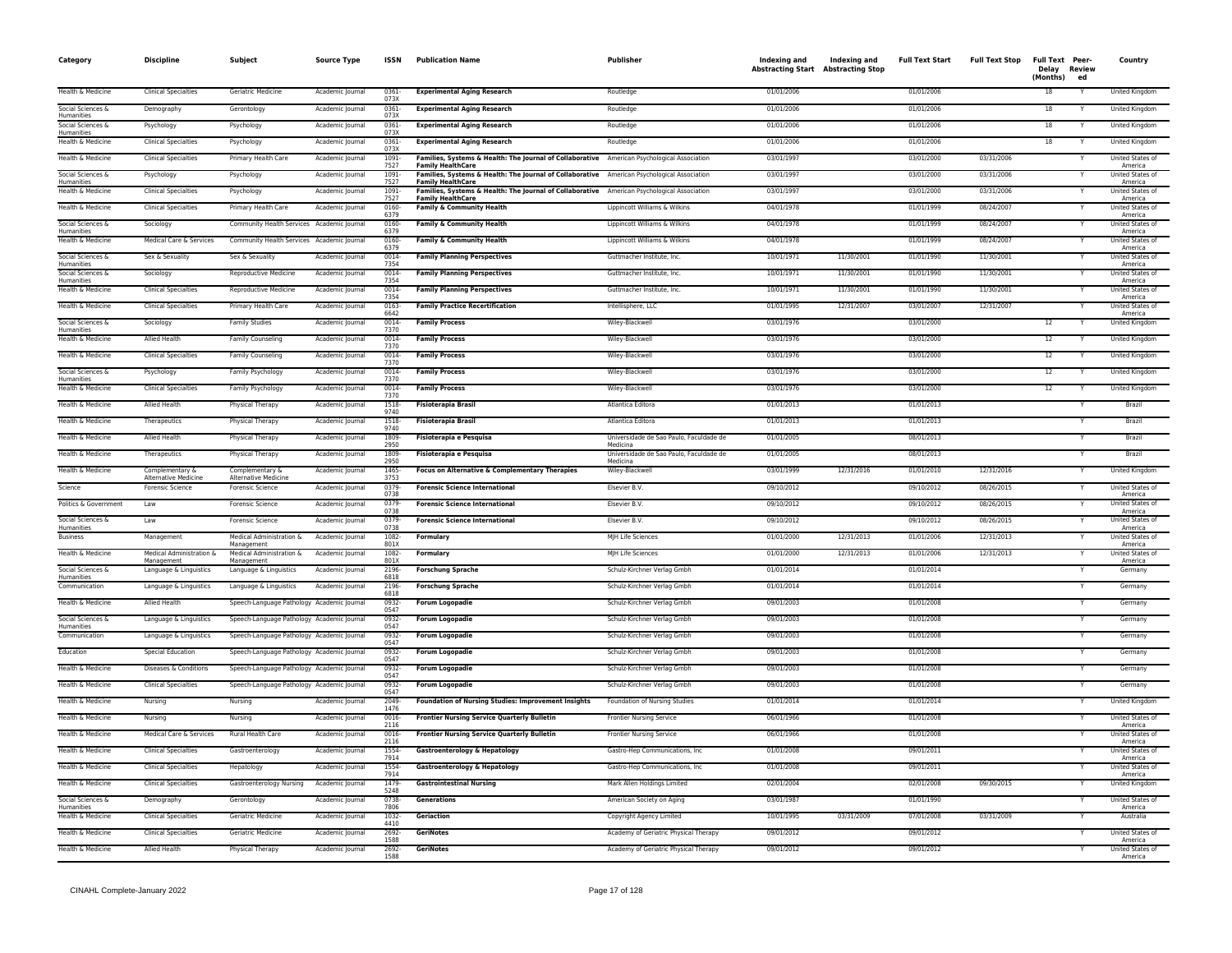| Category                            | <b>Discipline</b>                               | Subject                                                                  | <b>Source Type</b> | <b>ISSN</b>   | <b>Publication Name</b>                                                     | Publisher                             | <b>Indexing and</b><br><b>Abstracting Start Abstracting Stop</b> | Indexing and | <b>Full Text Start</b> | <b>Full Text Stop</b> | Full Text Peer-<br>Delay Review<br>(Months) | ed | Country                            |
|-------------------------------------|-------------------------------------------------|--------------------------------------------------------------------------|--------------------|---------------|-----------------------------------------------------------------------------|---------------------------------------|------------------------------------------------------------------|--------------|------------------------|-----------------------|---------------------------------------------|----|------------------------------------|
| Health & Medicine                   | Therapeutics                                    | Physical Therapy                                                         | Academic Journa    | 2692-<br>1588 | <b>GeriNotes</b>                                                            | Academy of Geriatric Physical Therapy | 09/01/2012                                                       |              | 09/01/2012             |                       |                                             |    | United States of<br>America        |
| Health & Medicine                   | Health & Medicine (General) Health Education    |                                                                          | Academic Journa    | 2332          | <b>Global Journal of Health Education &amp; Promotion</b>                   | Sagamore Publishing                   | 01/01/2013                                                       |              | 01/01/2013             |                       |                                             |    | United States of                   |
| Health & Medicine                   | Therapeutics                                    | <b>Hand Therapy</b>                                                      | Academic Journa    | 1016<br>1758  | <b>Hand Therapy</b>                                                         | Sage Publications, Ltd                | 03/01/2009                                                       |              | 03/01/2009             | 06/30/2015            |                                             |    | America<br><b>United Kingdom</b>   |
| Health & Medicine                   | <b>Clinical Specialties</b>                     | Psychiatry                                                               | Academic Journal   | 9983<br>1057  | <b>Harvard Mental Health Letter</b>                                         | <b>Harvard Health Publications</b>    | 05/01/1991                                                       | 03/31/2012   | 01/01/1994             | 03/31/2012            |                                             |    | United States of                   |
| Social Sciences &                   | Psychology                                      | Psychology                                                               | Academic Journa    | 5022<br>1057  | <b>Harvard Mental Health Letter</b>                                         | <b>Harvard Health Publications</b>    | 05/01/1991                                                       | 03/31/2012   | 01/01/1994             | 03/31/2012            |                                             |    | America<br><b>United States of</b> |
| Humanities<br>Health & Medicine     | <b>Clinical Specialties</b>                     | Psychology                                                               | Academic Iourna    | 5022<br>1057  | <b>Harvard Mental Health Letter</b>                                         | <b>Harvard Health Publications</b>    | 05/01/1991                                                       | 03/31/2012   | 01/01/1994             | 03/31/2012            |                                             |    | America<br><b>United States of</b> |
| Health & Medicine                   | Consumer Health                                 | Consumer Healt                                                           | Academic Journa    | 5022<br>1057  | <b>Harvard Mental Health Letter</b>                                         | <b>Harvard Health Publications</b>    | 05/01/1991                                                       | 03/31/2012   | 01/01/1994             | 03/31/2012            |                                             |    | America<br>United States of        |
| Health & Medicine                   | Bioethics                                       | Bioethics                                                                | Academic Journa    | 5022<br>0093  | <b>Hastings Center Report</b>                                               | Wiley-Blackwell                       | 06/01/1984                                                       |              | 07/01/1990             |                       | 12                                          |    | America<br>United Kinadom          |
|                                     |                                                 |                                                                          |                    | 0334          |                                                                             |                                       |                                                                  |              |                        |                       |                                             |    |                                    |
| Science                             | Life Sciences                                   | Bioethics                                                                | Academic Journal   | 0093<br>0334  | <b>Hastings Center Report</b>                                               | Wiley-Blackwell                       | 06/01/1984                                                       |              | 07/01/1990             |                       | 12                                          |    | United Kingdom                     |
| Philosophy                          | Philosophy (General)                            | Bioethics                                                                | Academic Journal   | 0093-<br>0334 | <b>Hastings Center Report</b>                                               | Wiley-Blackwell                       | 06/01/1984                                                       |              | 07/01/1990             |                       | 12                                          |    | United Kingdom                     |
| Health & Medicine                   | Complementary &<br><b>Alternative Medicine</b>  | Midwifery                                                                | Academic Journal   | 1735<br>2215  | <b>HAYAT</b>                                                                | Tehran University of Medical Sciences | 01/01/2002                                                       |              | 09/01/2008             |                       |                                             |    | Iran (Islamic Republic<br>nfl      |
| Health & Medicine                   | <b>Clinical Specialties</b>                     | Midwifery                                                                | Academic Journal   | 1735-<br>2215 | <b>HAYAT</b>                                                                | Tehran University of Medical Sciences | 01/01/2002                                                       |              | 09/01/2008             |                       |                                             |    | Iran (Islamic Republic<br>of       |
| Social Sciences &<br>Humanities     | Sociology                                       | Pregnancy & Childbirth                                                   | Academic Journa    | 1735<br>2215  | <b>HAYAT</b>                                                                | Tehran University of Medical Sciences | 01/01/2002                                                       |              | 09/01/2008             |                       |                                             |    | Iran (Islamic Republic<br>of       |
| Health & Medicine                   | <b>Clinical Specialties</b>                     | Pregnancy & Childbirth                                                   | Academic Iourna    | 1735-<br>2215 | <b>HAYAT</b>                                                                | Tehran University of Medical Sciences | 01/01/2002                                                       |              | 09/01/2008             |                       |                                             |    | Iran (Islamic Republic<br>of       |
|                                     |                                                 |                                                                          | Academic Journal   | 2051<br>5553  | <b>Health &amp; Social Care Chaplaincy</b>                                  | <b>Equinox Publishing Group</b>       | 02/01/2013                                                       |              | 02/01/2013             |                       |                                             |    | United Kingdom                     |
| Health & Medicine                   |                                                 | Health & Medicine (General) Health & Medicine (General) Academic Journa  |                    | 0966<br>0410  | Health & Social Care in the Community                                       | Wiley-Blackwel                        | 01/01/1993                                                       |              | 01/01/1998             |                       | 12                                          |    | United Kingdom                     |
| Politics & Government               | Social Wor                                      | Social Worl                                                              | Academic Journa    | 0966          | Health & Social Care in the Community                                       | Wiley-Blackwel                        | 01/01/1993                                                       |              | 01/01/1998             |                       | 12                                          |    | United Kingdom                     |
| Social Sciences &                   | Social Work                                     | Social Work                                                              | Academic Journal   | 0410<br>0966  | Health & Social Care in the Community                                       | Wiley-Blackwell                       | 01/01/1993                                                       |              | 01/01/1998             |                       | 12                                          |    | United Kingdom                     |
| Humanities<br>Health & Medicine     |                                                 | Health & Medicine (General) Health & Medicine (General) Academic Journal |                    | 0410<br>0360  | <b>Health &amp; Social Work</b>                                             | <b>Oxford University Press</b>        | 05/01/1976                                                       |              | 01/01/1990             |                       | 12                                          |    | <b>United Kingdom</b>              |
| Politics & Government               | Social Work                                     | Social Work                                                              | Academic Iourna    | 7283<br>0360  | <b>Health &amp; Social Work</b>                                             | <b>Oxford University Press</b>        | 05/01/1976                                                       |              | 01/01/1990             |                       | 12                                          |    | United Kingdom                     |
| Social Sciences &                   | Social Work                                     | Social Work                                                              | Academic Iournal   | 7283<br>0360  | <b>Health &amp; Social Work</b>                                             | Oxford University Press               | 05/01/1976                                                       |              | 01/01/1990             |                       | 12                                          |    | United Kingdom                     |
| Humanities<br>Politics & Government | <b>Public Health</b>                            | <b>Health Policy</b>                                                     | Academic Journa    | 7283<br>1065  | <b>Health Care Analysis</b>                                                 | Springer Nature                       | 06/01/1993                                                       |              | 12/01/2008             |                       | 12                                          |    | Germany                            |
| Health & Medicine                   | <b>Public Health</b>                            | <b>Health Policy</b>                                                     | Academic Journal   | 3058          | <b>Health Care Analysis</b>                                                 | Springer Nature                       | 06/01/1993                                                       |              | 12/01/2008             |                       | 12                                          |    | Germany                            |
|                                     |                                                 |                                                                          |                    | 1065-<br>3058 |                                                                             |                                       |                                                                  |              |                        |                       |                                             |    |                                    |
| Social Sciences &<br>Humanities     | Public Health                                   | <b>Health Policy</b>                                                     | Academic Journa    | 1065<br>3058  | <b>Health Care Analysis</b>                                                 | Springer Nature                       | 06/01/1993                                                       |              | 12/01/2008             |                       | 12                                          |    | Germany                            |
| Politics & Government               | Public Policy &<br>Administration               | <b>Health Policy</b>                                                     | Academic Journal   | 1065<br>3058  | <b>Health Care Analysis</b>                                                 | <b>Springer Nature</b>                | 06/01/1993                                                       |              | 12/01/2008             |                       | 12                                          |    | Germany                            |
| Social Sciences &<br>Humanities     | Public Policy &<br>Administratio                | <b>Health Policy</b>                                                     | Academic Journal   | 1065<br>3058  | <b>Health Care Analysis</b>                                                 | <b>Springer Nature</b>                | 06/01/1993                                                       |              | 12/01/2008             |                       | 12                                          |    | Germany                            |
| Health & Medicine                   | <b>Clinical Specialties</b>                     | Women's Health                                                           | Academic Iournal   | 0739<br>9332  | <b>Health Care for Women International</b>                                  | Routledge                             | 01/01/1984                                                       |              | 01/01/1997             |                       | 18                                          |    | <b>United Kingdom</b>              |
| Health & Medicine                   |                                                 | Health & Medicine (General) Health & Medicine (General) Academic lourna  |                    | 1525<br>5794  | <b>Health Care Manager</b>                                                  | Lippincott Williams & Wilkins         | 09/01/1999                                                       |              | 09/01/1999             | 12/31/2005            |                                             |    | United States of<br>America        |
| <b>Business</b>                     | Managemen                                       | Management                                                               | Academic Iourna    | 1525<br>5794  | <b>Health Care Manager</b>                                                  | Lippincott Williams & Wilkins         | 09/01/1999                                                       |              | 09/01/1999             | 12/31/2005            |                                             |    | United States of<br>America        |
| Health & Medicine                   | Health & Medicine (General) Health Education    |                                                                          | Academic Journal   | 0268<br>1153  | <b>Health Education Research</b>                                            | Oxford University Press               | 03/01/1986                                                       |              | 01/01/2006             |                       | 12                                          |    | United Kingdom                     |
| <b>Business</b>                     | Management                                      | Medical Facility Management Academic Journal                             |                    | 1937-<br>5867 | Health Environments Research & Design Journal (HERD)<br>(Vendome Group LLC) | Sage Publications Inc.                | 02/01/2009                                                       | 12/31/2014   | 02/01/2009             | 12/31/2014            |                                             |    | United States of<br>America        |
| Health & Medicine                   | Medical Administration &                        | Medical Facility Management Academic Journal                             |                    | 1937-<br>5867 | Health Environments Research & Design Journal (HERD)                        | Sage Publications Inc.                | 02/01/2009                                                       | 12/31/2014   | 02/01/2009             | 12/31/2014            |                                             |    | United States of                   |
| Politics & Government               | Management<br><b>Public Health</b>              | <b>Health Policy</b>                                                     | Academic Journal   | 1369          | (Vendome Group LLC)<br><b>Health Expectations</b>                           | Wiley-Blackwell                       | 06/01/1998                                                       |              | 06/01/1998             |                       |                                             |    | America<br>United Kingdom          |
| Health & Medicine                   | <b>Public Health</b>                            | <b>Health Policy</b>                                                     | Academic Journa    | 6513<br>1369  | <b>Health Expectations</b>                                                  | Wiley-Blackwell                       | 06/01/1998                                                       |              | 06/01/1998             |                       |                                             |    | United Kingdom                     |
| Social Sciences &                   | <b>Public Health</b>                            | <b>Health Policy</b>                                                     | Academic Journal   | 6513<br>1369- | <b>Health Expectations</b>                                                  | Wiley-Blackwell                       | 06/01/1998                                                       |              | 06/01/1998             |                       |                                             |    | United Kingdom                     |
| Humanities<br>Politics & Government | Public Policy &                                 | <b>Health Policy</b>                                                     | Academic Journal   | 6513<br>1369  | <b>Health Expectations</b>                                                  | Wiley-Blackwell                       | 06/01/1998                                                       |              | 06/01/1998             |                       |                                             |    | United Kingdom                     |
| Social Sciences &                   | Administratio<br>Public Policy &                | <b>Health Policy</b>                                                     | Academic Iourna    | 6513<br>1369- | <b>Health Expectations</b>                                                  | Wiley-Blackwell                       | 06/01/1998                                                       |              | 06/01/1998             |                       |                                             |    | <b>United Kingdom</b>              |
| Humanities<br>Health & Medicine     | Administration                                  | Health & Medicine (General) Health & Medicine (General) Academic Journal |                    | 6513<br>1326  | <b>Health Inform</b>                                                        | Health Libraries Inc                  | 03/01/2014                                                       | 07/31/2017   | 03/01/2014             | 07/31/2017            |                                             |    | Australia                          |
| Health & Medicine                   | Health & Medicine (General) Medical Libraries   |                                                                          | Academic Journa    | 7949<br>1326  | <b>Health Inform</b>                                                        | Health Libraries Inc.                 | 03/01/2014                                                       | 07/31/2017   | 03/01/2014             | 07/31/2017            |                                             |    | Australia                          |
|                                     |                                                 |                                                                          |                    | 7949          |                                                                             |                                       |                                                                  |              |                        |                       |                                             |    |                                    |
| Social Sciences &<br>Humanities     | Library & Information<br>Science                | <b>Medical Libraries</b>                                                 | Academic Journal   | 1326<br>7949  | <b>Health Inform</b>                                                        | Health Libraries Inc                  | 03/01/2014                                                       | 07/31/2017   | 03/01/2014             | 07/31/2017            |                                             |    | Australia                          |
| Technology                          | Computer Science                                | <b>Medical Informatics</b>                                               | Academic Iourna    | 1833<br>358   | <b>Health Information Management lournal</b>                                | Sage Publications                     | 04/01/2001                                                       |              | 04/01/2005             | 05/31/2016            |                                             |    | United Kingdom                     |
| Health & Medicine                   | Health & Medicine (General) Medical Informatics |                                                                          | Academic Journal   | 1833<br>3583  | <b>Health Information Management Journal</b>                                | Sage Publications                     | 04/01/2001                                                       |              | 04/01/2005             | 05/31/2016            |                                             |    | United Kingdom                     |
| Social Sciences &<br>Humanities     | Library & Information<br>Science                | <b>Medical Informatics</b>                                               | Academic Journa    | 1833<br>3583  | <b>Health Information Management Journal</b>                                | Sage Publications                     | 04/01/2001                                                       |              | 04/01/2005             | 05/31/2016            |                                             |    | United Kingdom                     |
| Technology                          | <b>Computer Science</b>                         | <b>Medical Informatics</b>                                               | Academic Journal   | 1460<br>4140  | <b>Health Information on the Internet</b>                                   | Sage Publications, Ltd                | 06/01/2001                                                       | 12/31/2008   | 01/01/2007             | 12/31/2008            |                                             |    | United Kingdom                     |
| Health & Medicine                   | Health & Medicine (General) Medical Informatics |                                                                          | Academic Jour      | 1460<br>4140  | <b>Health Information on the Internet</b>                                   | Sage Publications, Ltd.               | 06/01/2001                                                       | 12/31/2008   | 01/01/2007             | 12/31/2008            |                                             |    | <b>United Kingdom</b>              |
| Social Sciences &<br>Humanities     | Library & Information<br>Science                | <b>Medical Informatics</b>                                               | Academic Journa    | 1460<br>4140  | <b>Health Information on the Internet</b>                                   | Sage Publications, Ltd.               | 06/01/2001                                                       | 12/31/2008   | 01/01/2007             | 12/31/2008            |                                             |    | <b>United Kingdom</b>              |
| Technology                          | <b>Computer Science</b>                         | Internet                                                                 | Academic Journal   | 1460<br>4140  | <b>Health Information on the Internet</b>                                   | Sage Publications, Ltd.               | 06/01/2001                                                       | 12/31/2008   | 01/01/2007             | 12/31/2008            |                                             |    | <b>United Kingdom</b>              |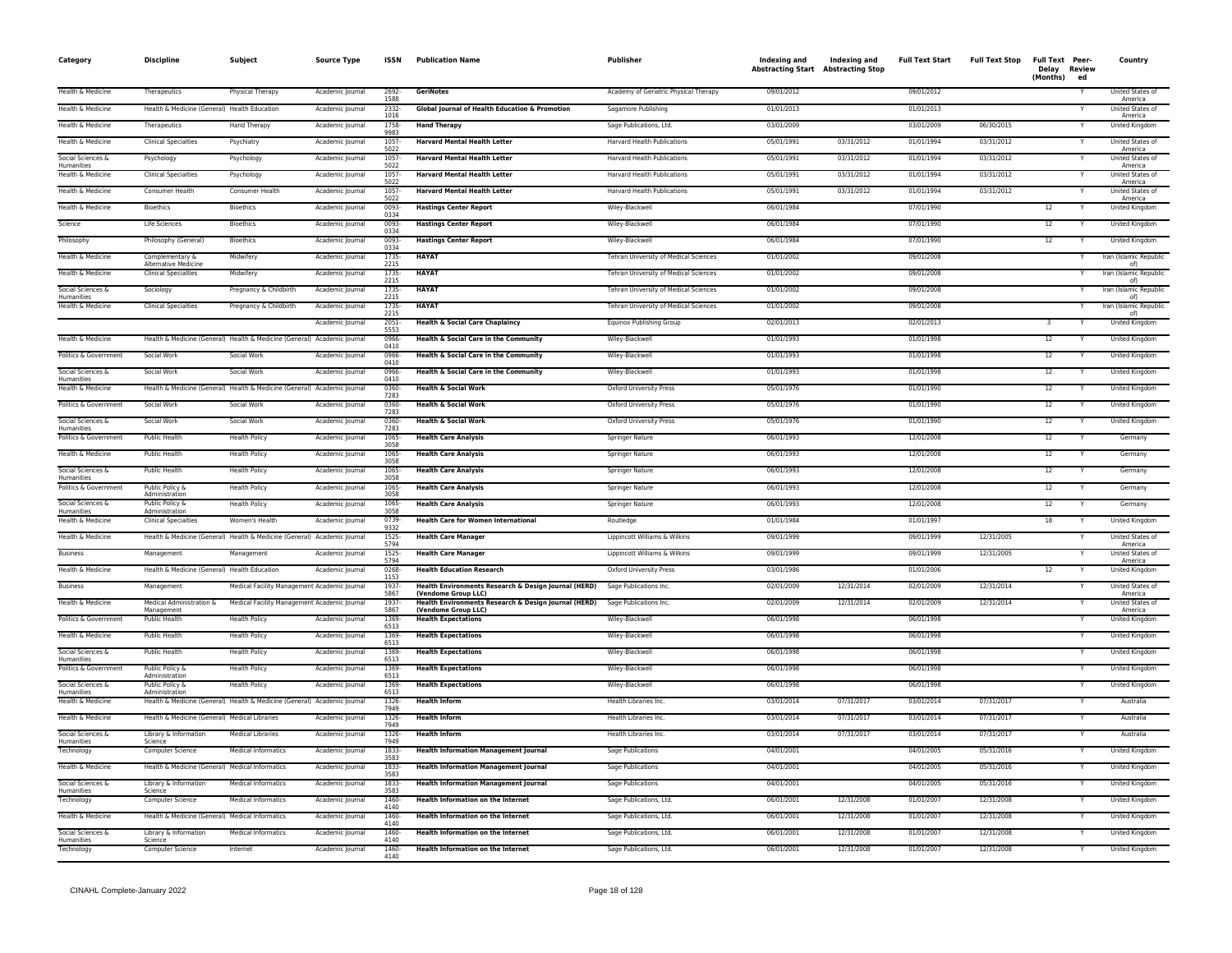| Category                               | <b>Discipline</b>                             | Subject                                                                  | <b>Source Type</b> | <b>ISSN</b>     | <b>Publication Name</b>                                                   | Publisher                                     | Indexing and<br><b>Abstracting Start</b> | <b>Indexing and</b><br><b>Abstracting Stop</b> | <b>Full Text Start</b> | <b>Full Text Stop</b> | Full Text Peer-<br>Delay Review<br>(Months) | ed | Country                       |
|----------------------------------------|-----------------------------------------------|--------------------------------------------------------------------------|--------------------|-----------------|---------------------------------------------------------------------------|-----------------------------------------------|------------------------------------------|------------------------------------------------|------------------------|-----------------------|---------------------------------------------|----|-------------------------------|
| Technology                             | Telecommunications                            | Internet                                                                 | Academic Journa    | 1460<br>4140    | <b>Health Information on the Interne</b>                                  | Sage Publications, Ltd.                       | 06/01/2001                               | 12/31/2008                                     | 01/01/2007             | 12/31/2008            |                                             |    | <b>United Kingdon</b>         |
| Communication                          | Telecommunications                            | Internet                                                                 | Academic Journa    | 1460<br>4140    | <b>Health Information on the Internet</b>                                 | Sage Publications, Ltd.                       | 06/01/2001                               | 12/31/2008                                     | 01/01/2007             | 12/31/2008            |                                             |    | United Kingdom                |
| Health & Medicine                      | Health & Medicine (General) Health Education  |                                                                          | Academic Journa    | 0957<br>4824    | <b>Health Promotion Internationa</b>                                      | <b>Oxford University Press</b>                | 01/01/1994                               |                                                | 01/01/2006             |                       | 12                                          |    | United Kingdom                |
| <b>Business</b>                        | Management                                    | Medical Administration &<br>Management                                   | Academic Journal   | 1178<br>6329    | <b>Health Services Insights</b>                                           | <b>Sage Publications</b>                      | 01/01/2009                               |                                                | 01/01/2009             |                       |                                             |    | United States of<br>America   |
| Health & Medicine                      | Medical Administration &<br>Management        | Medical Administration &<br>Management                                   | Academic Journal   | 1178<br>6329    | <b>Health Services Insights</b>                                           | <b>Sage Publications</b>                      | 01/01/2009                               |                                                | 01/01/2009             |                       |                                             |    | United States of<br>America   |
| Health & Medicine                      | Health & Medicine (General) Medical Sociology |                                                                          | Academic lournal   | 1446<br>1242    | <b>Health Sociology Review</b>                                            | Routledge                                     | 12/01/2001                               |                                                | 01/01/2006             |                       | 18                                          |    | <b>United Kingdon</b>         |
| Social Sciences &                      | Sociology                                     | <b>Medical Sociology</b>                                                 | Academic Iourna    | 1446<br>1242    | <b>Health Sociology Review</b>                                            | Routledge                                     | 12/01/2001                               |                                                | 01/01/2006             |                       | 18                                          |    | <b>United Kingdom</b>         |
| Humanities<br>Health & Medicine        | Complementary &                               | Complementary &                                                          | Academic Journa    | 0147            | Health Values: The Journal of Health Behavior, Education PNG Publications |                                               | 01/01/1980                               | 12/31/1995                                     | 01/01/1990             | 12/31/1995            |                                             |    | United States of              |
| Politics & Government                  | Alternative Medicine<br><b>Public Health</b>  | Alternative Medicine<br>Public Health                                    | Academic Journal   | 0353<br>1369    | & Promotion<br>Health. Risk & Society                                     | Routledge                                     | 03/01/1999                               |                                                | 03/01/1999             |                       | 18                                          |    | America<br>United Kingdom     |
| Health & Medicine                      | <b>Public Health</b>                          | <b>Public Health</b>                                                     | Academic Journal   | 8575<br>1369    | Health, Risk & Society                                                    | Routledge                                     | 03/01/1999                               |                                                | 03/01/1999             |                       | 18                                          |    | United Kingdom                |
| Social Sciences &                      | <b>Public Health</b>                          | <b>Public Health</b>                                                     | Academic Journal   | 8575<br>1369.   | Health, Risk & Society                                                    | Routledge                                     | 03/01/1999                               |                                                | 03/01/1999             |                       | 18                                          |    | United Kingdom                |
| Humanities<br>Health & Medicine        | Medical Care & Services                       | <b>Health Risk Assessment</b>                                            | Academic Journa    | 8575<br>1369    | Health, Risk & Society                                                    | Routledge                                     | 03/01/1999                               |                                                | 03/01/1999             |                       | 18                                          |    | United Kingdom                |
| Health & Medicine                      | Bioethics                                     | Bioethics                                                                | Academic Journal   | 8575<br>2322-   | Health, Spirituality & Medical Ethics Journal                             | Qom University of Medical Sciences            | 12/01/2014                               |                                                | 12/01/2014             |                       |                                             |    | Iran (Islamic Republic        |
| Science                                | Life Sciences                                 | <b>Bioethics</b>                                                         | Academic Iourna    | 4304<br>2322    | Health, Spirituality & Medical Ethics Journal                             | Qom University of Medical Sciences            | 12/01/2014                               |                                                | 12/01/2014             |                       |                                             |    | of<br>Iran (Islamic Republic  |
| Philosophy                             | Philosophy (General)                          | <b>Bioethics</b>                                                         | Academic Iournal   | 4304<br>2322    | Health, Spirituality & Medical Ethics Journal                             | Qom University of Medical Sciences            | 12/01/2014                               |                                                | 12/01/2014             |                       |                                             |    | of<br>Iran (Islamic Republic  |
| Health & Medicine                      |                                               | Health & Medicine (General) Health & Medicine (General) Academic Journal |                    | 4304<br>2322-   | Health, Spirituality & Medical Ethics Journal                             | Qom University of Medical Sciences            | 12/01/2014                               |                                                | 12/01/2014             |                       |                                             |    | Iran (Islamic Republic        |
| Religion                               | Islan                                         | Islar                                                                    | Academic Iournal   | 4304<br>2322    | Health, Spirituality & Medical Ethics Journal                             | Qom University of Medical Sciences            | 12/01/2014                               |                                                | 12/01/2014             |                       |                                             |    | of)<br>Iran (Islamic Republic |
| Health & Medicine                      |                                               | Health & Medicine (General) Health & Medicine (General) Academic lournal |                    | 4304<br>2349    | <b>Healthcare Interventions Journal</b>                                   | Society for Healthcare Evidences              | 06/01/2014                               | 07/31/2014                                     | 06/01/2014             | 07/31/2014            |                                             |    | of)<br>India                  |
| Politics & Government                  | <b>Public Health</b>                          | Health Policy                                                            | Academic Journal   | 380<br>1715     |                                                                           | Longwoods Publishing                          | 02/01/2009                               |                                                | 08/01/2013             |                       |                                             |    | Canada                        |
| Health & Medicine                      | <b>Public Health</b>                          |                                                                          |                    | 6572<br>1715    | <b>Healthcare Policy</b>                                                  |                                               |                                          |                                                |                        |                       |                                             |    | Canada                        |
|                                        |                                               | <b>Health Policy</b>                                                     | Academic Iourna    | 6572            | <b>Healthcare Policy</b>                                                  | Longwoods Publishing                          | 02/01/2009                               |                                                | 08/01/2013             |                       |                                             |    |                               |
| Social Sciences &<br>Humanities        | <b>Public Health</b>                          | <b>Health Policy</b>                                                     | Academic Journal   | 1715<br>6572    | <b>Healthcare Policy</b>                                                  | Longwoods Publishing                          | 02/01/2009                               |                                                | 08/01/2013             |                       |                                             |    | Canada                        |
| Politics & Governmen                   | Public Policy &<br>Administration             | Health Policy                                                            | Academic Journa    | 1715<br>6572    | <b>Healthcare Policy</b>                                                  | Longwoods Publishing                          | 02/01/2009                               |                                                | 08/01/2013             |                       |                                             |    | Canada                        |
| Social Sciences &<br>Humanities        | Public Policy &<br>Administration             | <b>Health Policy</b>                                                     | Academic Journal   | 1715<br>6572    | <b>Healthcare Policy</b>                                                  | Longwoods Publishing                          | 02/01/2009                               |                                                | 08/01/2013             |                       |                                             |    | Canada                        |
| Social Sciences &<br>Humanities        | Demography                                    | Gerontology                                                              | Academic Journa    | 1179.<br>0601   | Healthy Aging & Clinical Care in the Elderly                              | Sage Publications                             | 01/01/2008                               | 01/31/2016                                     | 01/01/2008             | 01/31/2016            |                                             |    | United States of<br>America   |
| Health & Medicine                      | <b>Allied Health</b>                          | Audiology                                                                | Academic Journal   | 2169<br>5717    | <b>Hearing, Balance &amp; Communication</b>                               | Taylor & Francis Ltd                          | 01/01/2013                               |                                                | 01/01/2013             |                       | 18                                          |    | <b>United Kingdom</b>         |
| Communication                          | Communication (General)                       | Audiology                                                                | Academic Journal   | 2169<br>5717    | <b>Hearing, Balance &amp; Communication</b>                               | Taylor & Francis Ltd                          | 01/01/2013                               |                                                | 01/01/2013             |                       | 18                                          |    | <b>United Kingdom</b>         |
| Health & Medicine                      | <b>Clinical Specialties</b>                   | Audiology                                                                | Academic Iournal   | 2169<br>5717    | <b>Hearing, Balance &amp; Communication</b>                               | Taylor & Francis Ltd                          | 01/01/2013                               |                                                | 01/01/2013             |                       | 18                                          |    | United Kingdom                |
| Health & Medicine                      | <b>Clinical Specialties</b>                   | Cardiology                                                               | Academic Iourna    | 2282<br>8419    | <b>Heart, Lung &amp; Vessels</b>                                          | Edizioni Internationali srl - EDIMES Division | 09/01/2013                               |                                                | 09/01/2013             |                       |                                             |    | Italy                         |
| Health & Medicine                      | <b>Clinical Specialties</b>                   | Pulmonology                                                              | Academic Journal   | 2282-<br>8419   | Heart, Lung & Vessels                                                     | Edizioni Internationali srl - EDIMES Division | 09/01/2013                               |                                                | 09/01/2013             |                       |                                             |    | Italy                         |
| Science                                | Chemistry                                     | Histocytochemistry                                                       | Academic Journa    | 0948<br>6143    | <b>Histochemistry &amp; Cell Biology</b>                                  | Springer Nature                               | 01/01/2000                               |                                                | 01/01/2000             |                       | 12                                          |    | Germany                       |
| Science                                | <b>Life Sciences</b>                          | Histocytochemistry                                                       | Academic Journal   | 0948-<br>6143   | <b>Histochemistry &amp; Cell Biology</b>                                  | Springer Nature                               | 01/01/2000                               |                                                | 01/01/2000             |                       | 12                                          |    | Germany                       |
| Science                                | <b>Life Sciences</b>                          | Histology                                                                | Academic Journal   | 0948<br>6143    | <b>Histochemistry &amp; Cell Biology</b>                                  | Springer Nature                               | 01/01/2000                               |                                                | 01/01/2000             |                       | 12                                          |    | Germany                       |
| Health & Medicine                      | <b>Medical Sciences</b>                       | Histology                                                                | Academic Journa    | 0948<br>6143    | <b>Histochemistry &amp; Cell Biology</b>                                  | <b>Springer Nature</b>                        | 01/01/2000                               |                                                | 01/01/2000             |                       | 12                                          |    | Germany                       |
| Health & Medicine                      | Diseases & Conditions                         | AIDS & HIV                                                               | Academic Journal   | 1474<br>7359    | <b>HIV Nursing</b>                                                        | <b>HIV Nursing Society</b>                    | 12/01/2003                               |                                                | 09/01/2009             |                       |                                             |    | United Kingdom                |
| Health & Medicine                      | Nursing                                       | Nursing                                                                  | Academic Journa    | 1474<br>7359    | <b>HIV Nursing</b>                                                        | <b>HIV Nursing Society</b>                    | 12/01/2003                               |                                                | 09/01/2009             |                       |                                             |    | United Kingdom                |
| Health & Medicine                      | Nursino                                       | Nursing                                                                  | Academic Journal   | 2059<br>3899    | <b>HLG Nursing Bulletin</b>                                               | CILIP - Health Libraries Group                | 01/01/2015                               |                                                | 01/01/2015             |                       |                                             |    | United Kingdom                |
| Health & Medicine                      | Nursing                                       | Nursing                                                                  | Academic Journal   | 0786<br>5686    | Hoitotiede                                                                | Hoitotieteiden Tutkimusseura HTTS r.y         | 01/01/1994                               |                                                | 12/01/2011             |                       |                                             |    | Finland                       |
| Health & Medicine                      | Complementary &                               | Complementary &                                                          | Academic Journal   | 0887            | <b>Holistic Nursing Practice</b>                                          | Lippincott Williams & Wilkins                 | 11/01/1986                               |                                                | 01/01/1999             | 12/31/2005            |                                             |    | United States of              |
| Health & Medicine                      | Alternative Medicin<br>Nursing                | Alternative Medicine<br>Nursing                                          | Academic Journal   | 9311<br>0887    | <b>Holistic Nursing Practice</b>                                          | Lippincott Williams & Wilkins                 | 11/01/1986                               |                                                | 01/01/1999             | 12/31/2005            |                                             |    | America<br>United States of   |
| <b>Business</b>                        | Management                                    | Medical Facility Management Academic Journal                             |                    | 931<br>0018     | <b>Hospital Topics</b>                                                    | Taylor & Francis Ltd                          | 01/01/1961                               |                                                | 01/01/1990             |                       | 18                                          |    | America<br>United Kingdom     |
| Health & Medicine                      | Medical Administration &                      | Medical Facility Management Academic Journal                             |                    | 5868<br>$0018-$ | <b>Hospital Topics</b>                                                    | Taylor & Francis Ltd                          | 01/01/1961                               |                                                | 01/01/1990             |                       | 18                                          |    | <b>United Kingdom</b>         |
| Politics & Government                  | Management<br><b>Public Health</b>            | Health Policy                                                            | Academic Journal   | 5868<br>1931-   | <b>HPA Resource</b>                                                       | Section on Health Policy & Administration     | 04/01/2003                               | 05/31/2017                                     | 10/01/2007             | 05/31/2017            |                                             |    | United States of              |
| Health & Medicine                      | <b>Public Health</b>                          | <b>Health Policy</b>                                                     | Academic Journal   | 6313<br>1931    | <b>HPA Resource</b>                                                       | Section on Health Policy & Administration     | 04/01/2003                               | 05/31/2017                                     | 10/01/2007             | 05/31/2017            |                                             |    | America<br>United States of   |
| Social Sciences &                      | Public Health                                 | Health Policy                                                            | Academic Journal   | 6313<br>1931    | <b>HPA Resource</b>                                                       | Section on Health Policy & Administration     | 04/01/2003                               | 05/31/2017                                     | 10/01/2007             | 05/31/2017            |                                             |    | America<br>United States of   |
| Humanities<br>Politics & Governmen     | Public Policy &                               | Health Policy                                                            | Academic Jour      | 6313<br>1931    | <b>HPA Resource</b>                                                       | Section on Health Policy & Administration     | 04/01/2003                               | 05/31/2017                                     | 10/01/2007             | 05/31/2017            |                                             |    | America<br>United States of   |
| Social Sciences &                      | Administration<br>Public Policy &             | Health Policy                                                            | Academic Journal   | 6313<br>1931    | <b>HPA Resource</b>                                                       | Section on Health Policy & Administration     | 04/01/2003                               | 05/31/2017                                     | 10/01/2007             | 05/31/2017            |                                             |    | America<br>United States of   |
| <b>Humanities</b><br>Health & Medicine | Administration<br><b>Clinical Specialties</b> | Anesthesiology                                                           | Academic Journal   | 6313<br>2037    | HSR Proceedings in Intensive Care & Cardiovascular                        | Edizioni Internationali srl - EDIMES Division | 01/01/2009                               | 06/30/2013                                     | 09/01/2011             | 06/30/2013            |                                             |    | America<br>Italy              |
|                                        |                                               |                                                                          |                    | 0504            |                                                                           |                                               |                                          |                                                |                        |                       |                                             |    |                               |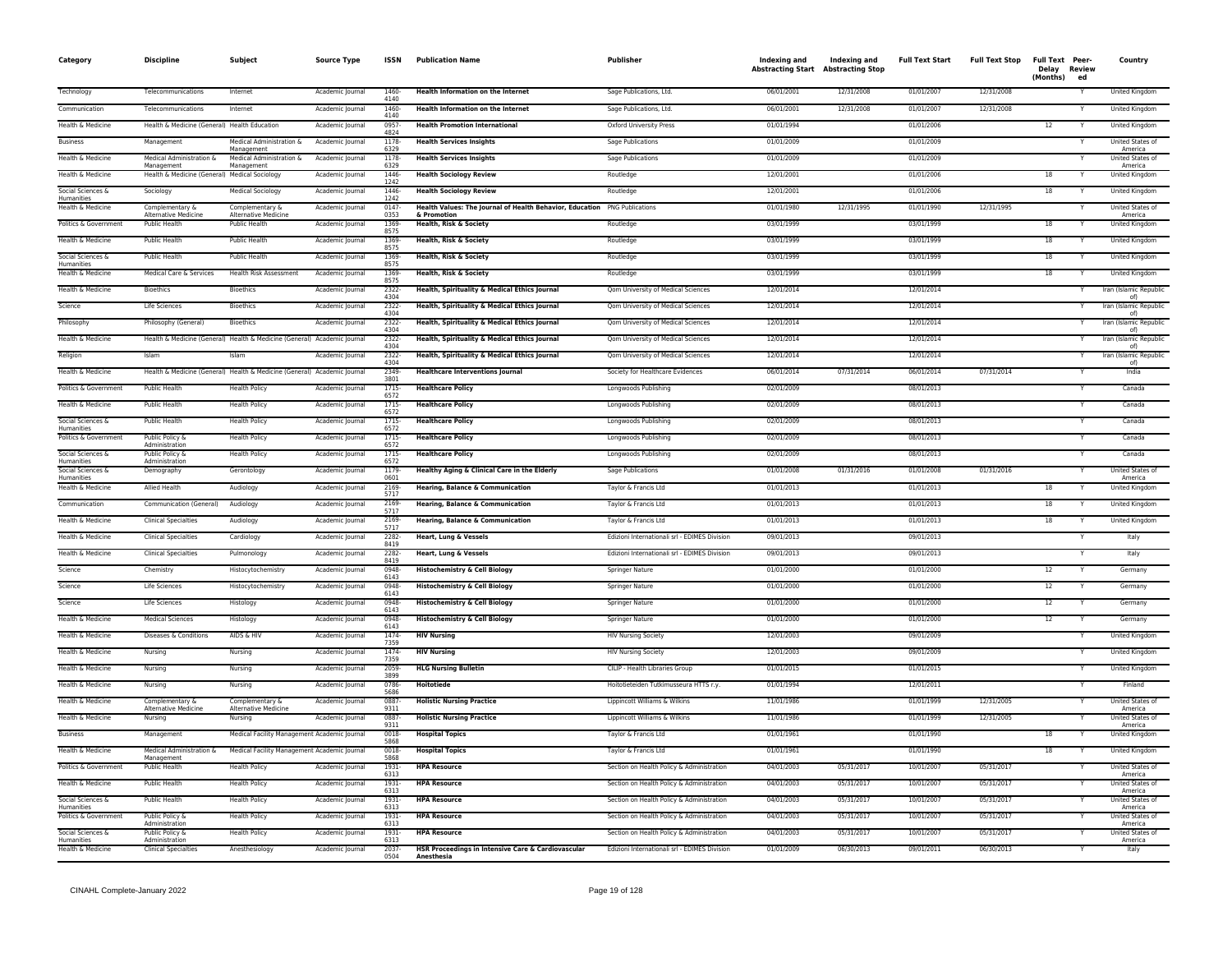| Category                               | <b>Discipline</b>                        | <b>Subject</b>                                                           | <b>Source Type</b> | <b>ISSN</b>            | <b>Publication Name</b>                                                                                                        | Publisher                                           | Indexing and | <b>Indexing and</b><br><b>Abstracting Start Abstracting Stop</b> | <b>Full Text Start</b> | <b>Full Text Stop</b> | <b>Full Text Peer</b><br>Delay Review<br>(Months)<br>ed | Country                            |
|----------------------------------------|------------------------------------------|--------------------------------------------------------------------------|--------------------|------------------------|--------------------------------------------------------------------------------------------------------------------------------|-----------------------------------------------------|--------------|------------------------------------------------------------------|------------------------|-----------------------|---------------------------------------------------------|------------------------------------|
| Health & Medicine                      | <b>Clinical Specialties</b>              | <b>Critical Care</b>                                                     | Academic Iourna    | 2037                   | HSR Proceedings in Intensive Care & Cardiovascular<br>Anesthesia                                                               | Edizioni Internationali srl - FDIMES Division       | 01/01/2009   | 06/30/2013                                                       | 09/01/2011             | 06/30/2013            |                                                         | Italy                              |
| Health & Medicine                      | <b>Clinical Specialties</b>              | <b>Heart Surgery</b>                                                     | Academic Iournal   | 2037<br>0504           | HSR Proceedings in Intensive Care & Cardiovascular<br>Anesthesia                                                               | Edizioni Internationali srl - FDIMES Division       | 01/01/2009   | 06/30/2013                                                       | 09/01/2011             | 06/30/2013            |                                                         | Italy                              |
| Science                                | Life Sciences                            | Parasitology                                                             | Academic Journa    | 1179<br>5700           | <b>Human Parasitic Diseases</b>                                                                                                | Sage Publications                                   | 01/01/2009   | 01/31/2016                                                       | 01/01/2009             | 01/31/2016            |                                                         | United States of                   |
| Health & Medicine                      | <b>Medical Sciences</b>                  | Parasitology                                                             | Academic Journal   | 1179-<br>5700          | <b>Human Parasitic Diseases</b>                                                                                                | Sage Publications                                   | 01/01/2009   | 01/31/2016                                                       | 01/01/2009             | 01/31/2016            |                                                         | America<br>United States of        |
| Health & Medicine                      | Nursing                                  | Nursing                                                                  | Academic Journa    |                        | Illuminations                                                                                                                  | International Consortium of Parse Scholars          | 01/01/1999   |                                                                  | 01/01/2008             |                       |                                                         | America<br>United States of        |
| Health & Medicine                      | <b>Medical Sciences</b>                  | Immunology                                                               | Academic Journal   | 1178<br>6345           | Immunology & Immunogenetics Insights                                                                                           | Sage Publications                                   | 01/01/2009   |                                                                  | 01/01/2009             |                       |                                                         | America<br>United States of        |
| Science                                | <b>Life Sciences</b>                     | Immunogenetics                                                           | Academic Journa    | 1178                   | Immunology & Immunogenetics Insights                                                                                           | Sage Publications                                   | 01/01/2009   |                                                                  | 01/01/2009             |                       |                                                         | America<br>United States of        |
| Health & Medicine                      | <b>Medical Sciences</b>                  | Immunogenetics                                                           | Academic Journal   | 6345<br>1178           | Immunology & Immunogenetics Insights                                                                                           | Sage Publications                                   | 01/01/2009   |                                                                  | 01/01/2009             |                       |                                                         | America<br>United States of        |
| Health & Medicine                      | <b>Medical Sciences</b>                  | Immunotherapy                                                            | Academic Journa    | 6345<br>1179           | <b>Immunotherapy Insights</b>                                                                                                  | <b>Sage Publications</b>                            | 01/01/2009   |                                                                  | 01/01/2009             | 01/31/2013            |                                                         | America<br>United States of        |
| Health & Medicine                      | Therapeutics                             | Immunotherapy                                                            | Academic Journal   | 1756<br>1179           | <b>Immunotherapy Insights</b>                                                                                                  | Sage Publications                                   | 01/01/2009   |                                                                  | 01/01/2009             | 01/31/2013            |                                                         | America<br><b>United States of</b> |
| Politics & Government                  | <b>Public Health</b>                     | <b>Public Health</b>                                                     | Academic Iourna    | 1756<br>0970           | <b>Indian lournal of Community Medicine</b>                                                                                    | Wolters Kluwer India Pvt Ltd                        | 01/01/2009   |                                                                  | 01/01/2009             |                       |                                                         | America<br>India                   |
| Health & Medicine                      | <b>Public Health</b>                     | <b>Public Health</b>                                                     | Academic Iourna    | 0218<br>0970           | <b>Indian lournal of Community Medicine</b>                                                                                    | Wolters Kluwer India Pvt Ltd                        | 01/01/2009   |                                                                  | 01/01/2009             |                       |                                                         | India                              |
| Social Sciences &                      | Public Health                            | Public Health                                                            | Academic Iournal   | 0218<br>0970-          | <b>Indian Journal of Community Medicine</b>                                                                                    | Wolters Kluwer India Pvt I td                       | 01/01/2009   |                                                                  | 01/01/2009             |                       |                                                         | India                              |
| Humanities<br>Health & Medicine        | Medical Care & Services                  | Hospice & Palliative Care                                                | Academic Iournal   | 0218<br>0973-          | <b>Indian Journal of Palliative Care</b>                                                                                       | Scientific Scholar LLC                              | 06/01/2006   |                                                                  | 06/01/2006             |                       |                                                         | United States of                   |
| Health & Medicine                      | <b>Allied Health</b>                     | Occupational Therapy                                                     | Academic Iournal   | 1075<br>0973-          | Indian Journal of Physiotherapy & Occupational Therapy                                                                         | Institute of Medico-legal publications Pvt Ltd      | 01/01/2008   |                                                                  | 03/01/2011             |                       |                                                         | America<br>India                   |
| Health & Medicine                      | Therapeutics                             | Occupational Therapy                                                     | Academic Iournal   | 5674<br>0973-          | Indian Journal of Physiotherapy & Occupational Therapy Institute of Medico-legal publications Pvt Ltd                          |                                                     | 01/01/2008   |                                                                  | 03/01/2011             |                       |                                                         | India                              |
| Health & Medicine                      | <b>Allied Health</b>                     | Physical Therapy                                                         | Academic Journa    | 5674<br>0973           | Indian Journal of Physiotherapy & Occupational Therapy                                                                         | Institute of Medico-legal publications Pvt Ltd      | 01/01/2008   |                                                                  | 03/01/2011             |                       |                                                         | India                              |
| Health & Medicine                      | Therapeutics                             | <b>Physical Therapy</b>                                                  | Academic Journa    | 5674                   | Indian Journal of Physiotherapy & Occupational Therapy                                                                         | Institute of Medico-legal publications Pvt Ltd      | 01/01/2008   |                                                                  | 03/01/2011             |                       |                                                         | India                              |
| Health & Medicine                      | Diseases & Condition                     | Sexually Transmitted                                                     | Academic Journa    | 0973-<br>5674<br>0253- | <b>Indian Journal of Sexually Transmitted Diseases</b>                                                                         | Wolters Kluwer India Pvt Ltd                        | 07/01/2012   |                                                                  | 07/01/2012             |                       |                                                         | India                              |
| Health & Medicine                      | <b>Clinical Specialties</b>              | <b>Diseases</b><br>Urology & Nephrology                                  | Academic Journa    | 7184<br>0970-          | <b>Indian Journal of Urology</b>                                                                                               | Wolters Kluwer India Pvt Ltd                        | 01/01/2008   |                                                                  | 01/01/2008             |                       |                                                         | India                              |
| Health & Medicine                      | <b>Clinical Specialties</b>              | Perinatology                                                             | Academic Journa    | 1591<br>1745           | Infant                                                                                                                         | <b>Stansted News Ltd</b>                            | 01/01/2005   |                                                                  | 03/01/2010             |                       |                                                         | <b>United Kingdom</b>              |
| Health & Medicine                      | Health & Medicine (General) Disabilities |                                                                          | Academic Journa    | 1205<br>0896           | Infants & Young Children: An Interdisciplinary Journal of                                                                      | Lippincott Williams & Wilkins                       | 07/01/1988   |                                                                  | 01/01/1999             | 08/24/2007            |                                                         | United States of                   |
| Health & Medicine                      | <b>Clinical Specialties</b>              | Pediatric Medicine                                                       | Academic Journal   | 3746<br>0896           | <b>Early Childhood Intervention</b><br>Infants & Young Children: An Interdisciplinary Journal of Lippincott Williams & Wilkins |                                                     | 07/01/1988   |                                                                  | 01/01/1999             | 08/24/2007            |                                                         | America<br>United States of        |
| Health & Medicine                      | Diseases & Conditions                    | Communicable Diseases                                                    | Academic Journa    | 3746<br>0300           | Early Childhood Intervention<br>Infection                                                                                      | <b>Springer Nature</b>                              | 02/01/2001   |                                                                  | 02/01/2001             |                       | $\overline{12}$                                         | America<br><b>Germany</b>          |
| Health & Medicine                      | Diseases & Conditions                    | Communicable Diseases                                                    | Academic Iourna    | 8126<br>1178           | <b>Infectious Diseases: Research &amp; Treatment</b>                                                                           | Sage Publications                                   | 01/01/2008   |                                                                  | 01/01/2008             |                       |                                                         | <b>United States of</b>            |
| Health & Medicine                      | Nursing                                  | Nursing                                                                  | Academic Iourna    | 6337<br>1492           | <b>Infirmiere Canadienne</b>                                                                                                   | <b>Canadian Nurses Association</b>                  | 01/01/2009   |                                                                  | 01/01/2009             |                       |                                                         | America<br>Canada                  |
| Technology                             | <b>Computer Science</b>                  | Information Technology                                                   | Academic Iournal   | 5494<br>0730           | <b>Information Technology &amp; Libraries</b>                                                                                  | American Library Association                        | 12/01/1983   |                                                                  | 01/01/2006             |                       |                                                         | United States of                   |
| Social Sciences &                      | Library & Information                    | Library & Information                                                    | Academic Iourna    | 9295<br>0730-          | <b>Information Technology &amp; Libraries</b>                                                                                  | American Library Association                        | 12/01/1983   |                                                                  | 01/01/2006             |                       |                                                         | America<br>United States of        |
| Humanities<br>Social Sciences &        | Science<br>Library & Information         | Science                                                                  | Academic Iournal   | 9295<br>0730-          |                                                                                                                                | American Library Association                        | 12/01/1983   |                                                                  | 01/01/2006             |                       |                                                         | America<br>United States of        |
| Humanities<br>Technology               | Science<br>Industrial Technology         | Library Technology<br>Library Technology                                 | Academic Journa    | 9295<br>0730-          | <b>Information Technology &amp; Libraries</b><br><b>Information Technology &amp; Libraries</b>                                 | American Library Association                        | 12/01/1983   |                                                                  | 01/01/2006             |                       |                                                         | America<br>United States of        |
|                                        |                                          |                                                                          |                    | 9295                   |                                                                                                                                |                                                     |              |                                                                  |                        |                       |                                                         | America<br>United States of        |
| Health & Medicine<br>Health & Medicine | <b>Medical Sciences</b>                  | Neurology                                                                | Academic Journa    | 2158-<br>8333          | <b>Innovations in Clinical Neuroscience</b>                                                                                    | Matrix Medical Communications, LLC                  | 01/01/2011   |                                                                  | 01/01/2011             |                       |                                                         | America                            |
|                                        | <b>Clinical Specialties</b>              | Neurology                                                                | Academic Journa    | 2158-<br>8333          | <b>Innovations in Clinical Neuroscience</b>                                                                                    | Matrix Medical Communications, LLC                  | 01/01/2011   |                                                                  | 01/01/2011             |                       |                                                         | United States of<br>America        |
| Health & Medicine                      |                                          | Health & Medicine (General) Health & Medicine (General) Academic Journal |                    | 0046<br>9580           | <b>Inquiry (00469580)</b>                                                                                                      | Sage Publications                                   | 03/01/1997   |                                                                  | 03/01/2007             | 06/30/2016            |                                                         | United States of<br>America        |
| Politics & Government                  | Public Policy &<br>Administratio         | Public Policy &<br>Administration                                        | Academic Journa    | 0046<br>9580           | <b>Inquiry (00469580)</b>                                                                                                      | Sage Publications                                   | 03/01/1997   |                                                                  | 03/01/2007             | 06/30/2016            |                                                         | United States of<br>America        |
| Social Sciences &<br>Humanities        | Public Policy &<br>Administration        | Public Policy &<br>Administration                                        | Academic Journal   | 0046<br>9580           | <b>Inquiry (00469580)</b>                                                                                                      | Sage Publications                                   | 03/01/1997   |                                                                  | 03/01/2007             | 06/30/2016            |                                                         | United States of<br>America        |
| Health & Medicine                      | Diseases & Conditions                    | Multiple Sclerosis                                                       | Academic Journa    | 0739<br>9774           | <b>Inside MS</b>                                                                                                               | National Multiple Sclerosis Society                 | 03/01/1992   | 09/30/2007                                                       | 03/01/1992             | 09/30/2007            |                                                         | United States of<br>America        |
| Health & Medicine                      | Consumer Health                          | Consumer Health                                                          | Academic Journal   | 0739<br>9774           | <b>Inside MS</b>                                                                                                               | National Multiple Sclerosis Society                 | 03/01/1992   | 09/30/2007                                                       | 03/01/1992             | 09/30/2007            |                                                         | <b>United States of</b><br>America |
| Health & Medicine                      | <b>Clinical Specialties</b>              | Ophthalmology                                                            | Academic Journa    | 1060<br>135X           | Insight: The Journal of the American Society of<br><b>Ophthalmic Registered Nurses</b>                                         | American Society of Ophthalmic Registered<br>Nurses | 02/01/1991   |                                                                  | 08/01/2013             |                       |                                                         | United States of<br>America        |
| Health & Medicine                      | Nursing                                  | Nursino                                                                  | Academic Iourna    | 1060<br>135X           | Insight: The Journal of the American Society of<br><b>Ophthalmic Registered Nurses</b>                                         | American Society of Ophthalmic Registered<br>Nurses | 02/01/1991   |                                                                  | 08/01/2013             |                       |                                                         | <b>United States of</b><br>America |
| Health & Medicine                      | Complementary &<br>Alternative Medicine  | Complementary &<br>Alternative Medicine                                  | Academic Iourna    | 1546<br>993X           | Integrative Medicine: A Clinician's lournal                                                                                    | InnoVisions Professional Media                      | 12/01/2002   |                                                                  | 10/01/2006             |                       |                                                         | United States of<br>America        |
| Health & Medicine                      | Nursino                                  | <b>Critical Care Nursing</b>                                             | Academic Iourna    | 0964-<br>3397          | <b>Intensive &amp; Critical Care Nursing</b>                                                                                   | <b>Fisevier B.V</b>                                 | 03/01/1992   |                                                                  | 09/01/2012             | 08/26/2015            |                                                         | United States of<br>America        |
| Health & Medicine                      | <b>Clinical Specialties</b>              | Critical Care Nursing                                                    | Academic Iournal   | 0964-<br>3397          | <b>Intensive &amp; Critical Care Nursing</b>                                                                                   | <b>Fisevier B.V.</b>                                | 03/01/1992   |                                                                  | 09/01/2012             | 08/26/2015            |                                                         | United States of<br>America        |
| Health & Medicine                      | Nursing                                  | Nursing                                                                  | Academic Iournal   | 1066-<br>1441          | <b>InterAction</b>                                                                                                             | American Assembly for Men in Nursing                | 03/01/1996   | 07/31/2016                                                       | 09/01/2004             | 07/31/2016            |                                                         | United States of<br>America        |
| Health & Medicine                      | <b>Clinical Specialties</b>              | Cardiology                                                               | Academic Journa    | 2251<br>9130           | International Cardiovascular Research Journal                                                                                  | International Cardiovascular Research Journa        | 10/01/2011   |                                                                  | 03/01/2012             |                       |                                                         | Iran (Islamic Republic<br>nfl      |
| Social Sciences &<br>Humanities        | Sex & Sexuality                          | Sex & Sexuality                                                          | Academic Journa    | $0190 -$<br>3187       | <b>International Family Planning Perspectives</b>                                                                              | Guttmacher Institute, Inc.                          | 03/01/2000   | 12/31/2008                                                       | 03/01/2000             | 12/31/2008            |                                                         | United States of<br>America        |
| Social Sciences &<br><b>Humanities</b> | Sociology                                | <b>Reproductive Medicine</b>                                             | Academic Journa    | 0190-<br>3187          | <b>International Family Planning Perspectives</b>                                                                              | Guttmacher Institute, Inc.                          | 03/01/2000   | 12/31/2008                                                       | 03/01/2000             | 12/31/2008            |                                                         | United States of<br>America        |
| Health & Medicine                      | <b>Clinical Specialties</b>              | <b>Reproductive Medicine</b>                                             | Academic Journal   | 0190-<br>3187          | <b>International Family Planning Perspectives</b>                                                                              | Guttmacher Institute, Inc.                          | 03/01/2000   | 12/31/2008                                                       | 03/01/2000             | 12/31/2008            |                                                         | United States of<br>America        |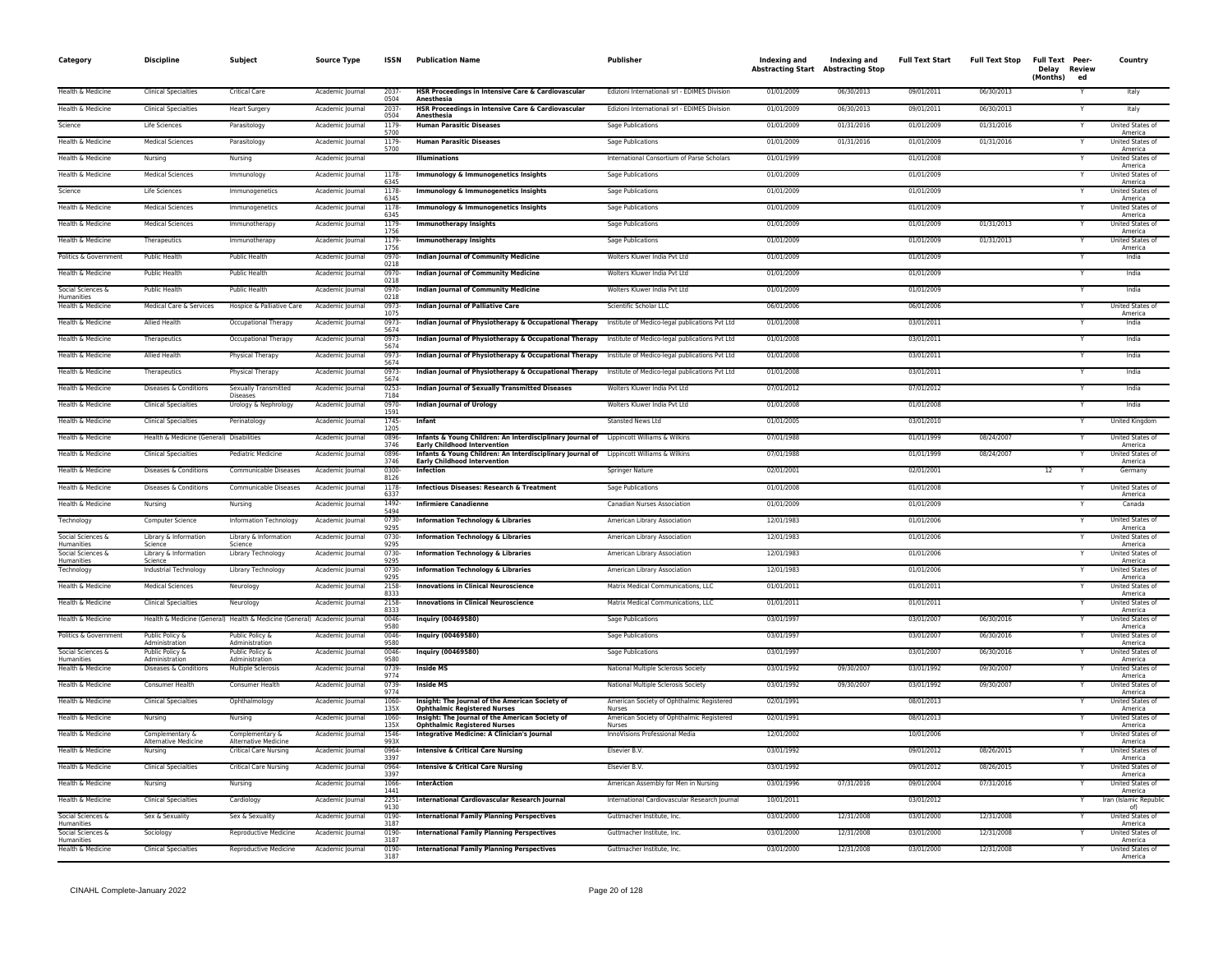| Category                                   | <b>Discipline</b>                                  | Subject                                                                  | <b>Source Type</b> | <b>ISSN</b>          | <b>Publication Name</b>                                                    | Publisher                                             | Indexing and | Indexing and<br><b>Abstracting Start Abstracting Stop</b> | <b>Full Text Start</b> | <b>Full Text Stop</b> | Full Text Peer-<br>Delay Review<br>(Months)<br>ed | Country                            |
|--------------------------------------------|----------------------------------------------------|--------------------------------------------------------------------------|--------------------|----------------------|----------------------------------------------------------------------------|-------------------------------------------------------|--------------|-----------------------------------------------------------|------------------------|-----------------------|---------------------------------------------------|------------------------------------|
| Health & Medicine                          | Nursing                                            | Nursing                                                                  | Academic Iournal   | 1091<br>5710         | <b>International lournal for Human Caring</b>                              | International Association for Human Caring            | 03/01/1997   |                                                           | 01/01/2003             |                       | 12                                                | United States of<br>America        |
| Health & Medicine                          | Allied Health                                      | Audiology                                                                | Academic Journal   | 1499<br>2027         | International Journal of Audiology                                         | Taylor & Francis Ltd                                  | 01/01/2002   |                                                           | 01/01/2002             |                       | 18                                                | <b>United Kingdon</b>              |
| Communication                              | Communication (General)                            | Audiology                                                                | Academic Journal   | 1499<br>2027         | <b>International Journal of Audiology</b>                                  | Taylor & Francis Ltd                                  | 01/01/2002   |                                                           | 01/01/2002             |                       | 18                                                | <b>United Kingdon</b>              |
| Health & Medicine                          | <b>Clinical Specialties</b>                        | Audiology                                                                | Academic Journal   | 1499<br>2027         | <b>International Journal of Audiology</b>                                  | Taylor & Francis Ltd                                  | 01/01/2002   |                                                           | 01/01/2002             |                       | 18                                                | United Kingdom                     |
| Health & Medicine                          | <b>Clinical Specialties</b>                        | <b>Behavioral Medicine</b>                                               | Academic Iournal   | 1070<br>5503         | <b>International lournal of Behavioral Medicine</b>                        | Springer Nature                                       | 01/01/1994   |                                                           | 01/01/1994             |                       | 12                                                | Germany                            |
|                                            |                                                    |                                                                          | Academic Journal   | 2538<br>4422         | <b>International Journal of Cancer Management</b>                          | Medical Journals Commission of the Ministry of        | 03/01/2017   |                                                           | 03/01/2017             |                       |                                                   | Iran (Islamic Republic<br>of)      |
| Health & Medicine                          |                                                    | Health & Medicine (General) Health & Medicine (General) Academic Iourna  |                    | 2053<br>4345         | <b>International Journal of Care Coordination</b>                          | Health & Medical Education<br>Sage Publications, Ltd. | 01/01/2013   |                                                           | 01/01/2013             | 06/30/2015            |                                                   | United Kingdom                     |
| Health & Medicine                          |                                                    | Health & Medicine (General) Health & Medicine (General) Academic Journal |                    | 2040                 | <b>International Journal of Care Pathways</b>                              | Sage Publications, Ltd.                               | 04/01/2009   | 12/31/2012                                                | 04/01/2009             | 12/31/2012            |                                                   | United Kingdom                     |
| Health & Medicine                          |                                                    | Health & Medicine (General) Health & Medicine (General) Academic Journal |                    | 4026<br>1791         | <b>International lournal of Caring Sciences</b>                            | International Journal of Caring Sciences              | 01/01/2011   |                                                           | 01/01/2011             |                       |                                                   | Greece                             |
| Health & Medicine                          | <b>Clinical Specialties</b>                        | <b>Pediatric Medicine</b>                                                | Academic Journal   | 5201<br>1939         | International Journal of Child & Adolescent Health                         | Nova Science Publishers, Inc.                         | 03/01/2009   |                                                           | 08/01/2015             |                       |                                                   | United States of                   |
| Health & Medicine                          | <b>Clinical Specialties</b>                        | Primary Health Care                                                      | Academic Journal   | 5930<br>1939         | International Journal of Child & Adolescent Health                         | Nova Science Publishers, Inc.                         | 03/01/2009   |                                                           | 08/01/2015             |                       |                                                   | America<br><b>United States of</b> |
| Health & Medicine                          | <b>Clinical Specialties</b>                        | Pediatric Medicine                                                       | Academic Iournal   | 5930<br>1939.        | International Journal of Child Health & Human                              | Nova Science Publishers, Inc.                         | 01/01/2009   |                                                           | 08/01/2015             |                       |                                                   | America<br>United States of        |
| Science                                    | Life Sciences                                      | Human Development                                                        | Academic Journal   | 5965<br>1939         | Development<br>International lournal of Child Health & Human               | Nova Science Publishers, Inc.                         | 01/01/2009   |                                                           | 08/01/2015             |                       |                                                   | America<br>United States of        |
| Social Sciences &                          | Psychology                                         | Human Development                                                        | Academic Journal   | 5965<br>1939<br>5965 | <b>Development</b><br>International Journal of Child Health & Human        | Nova Science Publishers, Inc.                         | 01/01/2009   |                                                           | 08/01/2015             |                       |                                                   | America<br>United States of        |
| Humanities<br>Health & Medicine            | <b>Medical Sciences</b>                            | Human Developmen                                                         | Academic Journal   | 1939                 | Development<br>International Journal of Child Health & Human               | Nova Science Publishers, Inc.                         | 01/01/2009   |                                                           | 08/01/2015             |                       |                                                   | America<br>United States of        |
| Health & Medicine                          | <b>Clinical Specialties</b>                        | Human Development                                                        | Academic Journa    | 5965<br>1939         | Development<br>International Journal of Child Health & Human               | Nova Science Publishers, Inc.                         | 01/01/2009   |                                                           | 08/01/2015             |                       |                                                   | America<br>United States of        |
| Health & Medicine                          | Health & Medicine (General) Health Education       |                                                                          | Academic Journal   | 5965<br>0887         | <b>Development</b><br><b>International Journal of Childbirth Education</b> | International Childbirth Education Association        | 02/01/1991   |                                                           | 02/01/1991             |                       |                                                   | America<br>United States of        |
| Social Sciences &                          | Sociology                                          | Pregnancy & Childbirth                                                   | Academic Journal   | 8625<br>0887         | <b>International Journal of Childbirth Education</b>                       | International Childbirth Education Association        | 02/01/1991   |                                                           | 02/01/1991             |                       |                                                   | America<br>United States of        |
| Humanities<br>Health & Medicine            | <b>Clinical Specialties</b>                        | Pregnancy & Childbirth                                                   | Academic Iournal   | 8625<br>0887         | <b>International Journal of Childbirth Education</b>                       | International Childbirth Education Association        | 02/01/1991   |                                                           | 02/01/1991             |                       |                                                   | America<br>United States of        |
| Health & Medicine                          | Complementary &                                    | Midwiferv                                                                | Academic Iournal   | 8625<br>2322         | International Journal of Community Based Nursing &                         | Shiraz University of Medical Sciences                 | 07/01/2014   |                                                           | 07/01/2014             |                       |                                                   | America<br>Iran (Islamic Republic  |
| Health & Medicine                          | Alternative Medicin<br><b>Clinical Specialties</b> | Midwiferv                                                                | Academic Iournal   | 4835<br>2322         | Midwiferv<br>International Journal of Community Based Nursing &            | Shiraz University of Medical Sciences                 | 07/01/2014   |                                                           | 07/01/2014             |                       |                                                   | Iran (Islamic Republic             |
| Health & Medicine                          | Nursing                                            | Nursina                                                                  | Academic Iournal   | 4835<br>2322         | Midwiferv<br>International Journal of Community Based Nursing &            | Shiraz University of Medical Sciences                 | 07/01/2014   |                                                           | 07/01/2014             |                       |                                                   | Iran (Islamic Republic             |
| Health & Medicine                          | Allied Health                                      | Dental Assisting & Hygiene Academic Journal                              |                    | 4835<br>1601         | Midwifery<br><b>International Journal of Dental Hygiene</b>                | Wiley-Blackwell                                       | 05/01/2003   |                                                           | 05/01/2003             |                       | 12                                                | of<br>United Kingdom               |
| Health & Medicine                          | Dentistry                                          | Dental Assisting & Hygiene                                               | Academic Journa    | 5029<br>1601         | <b>International Journal of Dental Hygiene</b>                             | Wiley-Blackwell                                       | 05/01/2003   |                                                           | 05/01/2003             |                       | 12                                                | United Kingdom                     |
| Health & Medicine                          | Diseases & Conditions                              | Developmental Disabilities                                               | Academic Journal   | 5029<br>2047         | <b>International Journal of Developmental Disabilities</b>                 | Taylor & Francis Ltd                                  | 03/01/2012   |                                                           | 03/01/2012             |                       | 12                                                | <b>United Kingdom</b>              |
| Politics & Governmer                       | Diplomacy & International                          | <b>Developing Countries</b>                                              | Academic Journal   | 3869<br>0973         | International Journal of Diabetes in Developing Countries Springer Nature  |                                                       | 01/01/2010   |                                                           | 01/01/2010             |                       | 12                                                | Germany                            |
| Health & Medicine                          | <b>Relations</b><br>Diseases & Conditions          | <b>Diabetes</b>                                                          | Academic Journal   | 3930<br>0973         | International Journal of Diabetes in Developing Countries Springer Nature  |                                                       | 01/01/2010   |                                                           | 01/01/2010             |                       | $12\,$                                            | Germany                            |
| Health & Medicine                          | <b>Clinical Specialties</b>                        | <b>Emergency Medicine</b>                                                | Academic Journal   | 3930<br>1865         | <b>International Journal of Emergency Medicine</b>                         | <b>Springer Nature</b>                                | 01/01/2012   |                                                           | 01/01/2013             |                       |                                                   | Germany                            |
| Science                                    | Earth & Atmospheric                                | <b>Environmental Health</b>                                              | Academic Journal   | 1372<br>0960         | <b>International Journal of Environmental Health Research</b>              | Taylor & Francis Ltd                                  | 03/01/1997   |                                                           | 03/01/1997             |                       | 18                                                | <b>United Kingdom</b>              |
| Science                                    | Sciences<br><b>Life Sciences</b>                   | Environmental Health                                                     | Academic Journal   | 3123<br>0960         | <b>International Journal of Environmental Health Research</b>              | Taylor & Francis Ltd                                  | 03/01/1997   |                                                           | 03/01/1997             |                       | 18                                                | United Kingdom                     |
|                                            | <b>Public Health</b>                               |                                                                          |                    | 3123<br>0960         | International Journal of Environmental Health Research                     |                                                       | 03/01/1997   |                                                           | 03/01/1997             |                       | 18                                                |                                    |
| Politics & Government<br>Health & Medicine |                                                    | <b>Environmental Health</b>                                              | Academic Journal   | 3123                 |                                                                            | Taylor & Francis Ltc                                  | 03/01/1997   |                                                           | 03/01/1997             |                       |                                                   | United Kingdon                     |
|                                            | Public Health                                      | <b>Fnvironmental Health</b>                                              | Academic Journal   | 0960<br>3123         | International Journal of Environmental Health Research                     | Taylor & Francis Ltd                                  |              |                                                           |                        |                       | 18                                                | United Kingdom                     |
| Social Sciences &<br>Humanities            | Public Health                                      | <b>Environmental Health</b>                                              | Academic Iournal   | 0960<br>3123         | International Journal of Environmental Health Research                     | Taylor & Francis Ltd                                  | 03/01/1997   |                                                           | 03/01/1997             |                       | 18                                                | United Kingdom                     |
| Health & Medicine                          | Health & Medicine (General) Health Education       |                                                                          | Academic Iournal   | 1463<br>5240         | International Journal of Health Promotion & Education                      | Routledge                                             | 02/01/1999   |                                                           | 11/01/2007             | 12/31/2012            |                                                   | <b>United Kingdom</b>              |
| Health & Medicine                          | Allied Health                                      | Audiology                                                                | Academic Journal   | 1368<br>2822         | International Journal of Language & Communication<br><b>Disorders</b>      | Wiley-Blackwell                                       | 01/01/1998   |                                                           | 09/01/1998             |                       | 12                                                | United Kingdom                     |
| Communication                              | Communication (General)                            | Audiology                                                                | Academic Journal   | 1368<br>2822         | International Journal of Language & Communication<br><b>Disorders</b>      | Wiley-Blackwell                                       | 01/01/1998   |                                                           | 09/01/1998             |                       | 12                                                | United Kingdom                     |
| Health & Medicine                          | <b>Clinical Specialties</b>                        | Audiology                                                                | Academic Journa    | 1368<br>2822         | International Journal of Language & Communication<br><b>Disorders</b>      | Wiley-Blackwell                                       | 01/01/1998   |                                                           | 09/01/1998             |                       | 12                                                | United Kingdom                     |
| Health & Medicine                          | Allied Health                                      | Speech-Language Pathology Academic Journal                               |                    | 1368<br>2822         | International Journal of Language & Communication<br><b>Disorders</b>      | Wiley-Blackwel                                        | 01/01/1998   |                                                           | 09/01/1998             |                       | 12                                                | <b>United Kingdom</b>              |
| Social Sciences &<br>Humanities            | Language & Linguistics                             | Speech-Language Pathology Academic Journal                               |                    | 1368<br>2822         | International Journal of Language & Communication<br><b>Disorders</b>      | Wiley-Blackwell                                       | 01/01/1998   |                                                           | 09/01/1998             |                       | 12                                                | <b>United Kingdom</b>              |
| Communication                              | Language & Linguistics                             | Speech-Language Pathology Academic Journal                               |                    | 1368<br>2822         | International Journal of Language & Communication<br><b>Disorders</b>      | Wiley-Blackwell                                       | 01/01/1998   |                                                           | 09/01/1998             |                       | $\overline{12}$                                   | <b>United Kingdom</b>              |
| Education                                  | <b>Special Education</b>                           | Speech-Language Pathology Academic Journal                               |                    | 1368<br>2822         | International Journal of Language & Communication<br><b>Disorders</b>      | Wiley-Blackwell                                       | 01/01/1998   |                                                           | 09/01/1998             |                       | 12                                                | <b>United Kingdom</b>              |
| Health & Medicine                          | Diseases & Conditions                              | Speech-Language Pathology Academic Journal                               |                    | 1368<br>2822         | International Journal of Language & Communication<br><b>Disorders</b>      | Wilev-Blackwell                                       | 01/01/1998   |                                                           | 09/01/1998             |                       | 12                                                | <b>United Kingdom</b>              |
| Health & Medicine                          | <b>Clinical Specialties</b>                        | Speech-Language Pathology Academic Journal                               |                    | 1368<br>2822         | International Journal of Language & Communication<br><b>Disorders</b>      | Wiley-Blackwell                                       | 01/01/1998   |                                                           | 09/01/1998             |                       | 12                                                | United Kingdon                     |
| Health & Medicine                          | <b>Clinical Specialties</b>                        | Men's Health                                                             | Academic Iournal   | 1532<br>6306         | <b>International lournal of Men's Health</b>                               | <b>Men's Studies Press</b>                            | 01/01/2002   |                                                           | 01/01/2004             |                       |                                                   | United States of<br>America        |
| Health & Medicine                          | <b>Medical Education</b>                           | <b>Nursing Education</b>                                                 | Academic Iournal   | 0974<br>9349         | <b>International Journal of Nursing Education</b>                          | Institute of Medico-legal publications Pvt Ltd        | 07/01/2009   |                                                           | 07/01/2009             |                       |                                                   | India                              |
| Health & Medicine                          | Nursing                                            | Nursing Education                                                        | Academic Journal   | 0974<br>9349         | <b>International Journal of Nursing Education</b>                          | Institute of Medico-legal publications Pvt Ltd        | 07/01/2009   |                                                           | 07/01/2009             |                       |                                                   | India                              |
| Fducation                                  | Professional Education                             | <b>Nursing Education</b>                                                 | Academic Iournal   | 0974<br>9349         | <b>International Journal of Nursing Education</b>                          | Institute of Medico-legal publications Pvt Ltd        | 07/01/2009   |                                                           | 07/01/2009             |                       |                                                   | India                              |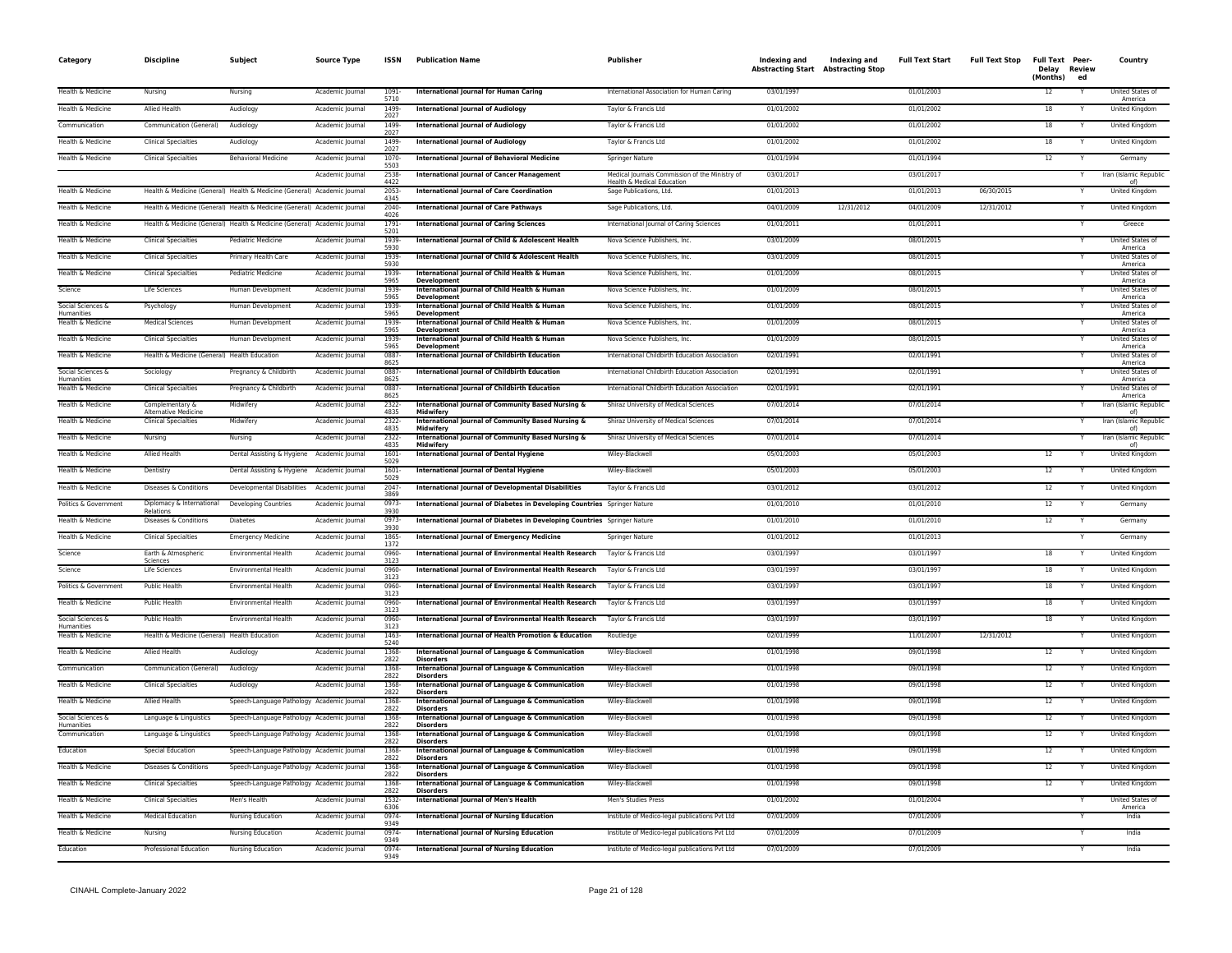| Category                        | <b>Discipline</b>                                   | Subject                                                                  | <b>Source Type</b> | <b>ISSN</b>      | <b>Publication Name</b>                                                                   | Publisher                                                                                            | Indexing and | <b>Indexing and</b><br><b>Abstracting Start Abstracting Stop</b> | <b>Full Text Start</b> | <b>Full Text Stop</b> | <b>Full Text Peer-</b><br>Delay Review<br>(Months)<br>ed | Country                            |
|---------------------------------|-----------------------------------------------------|--------------------------------------------------------------------------|--------------------|------------------|-------------------------------------------------------------------------------------------|------------------------------------------------------------------------------------------------------|--------------|------------------------------------------------------------------|------------------------|-----------------------|----------------------------------------------------------|------------------------------------|
| Health & Medicine               | Nursing                                             | Nursino                                                                  | Academic lournal   | $0020 -$<br>7489 | <b>International lournal of Nursing Studies</b>                                           | Elsevier B.V.                                                                                        | 12/01/1963   |                                                                  | 09/01/2012             | 08/26/2015            |                                                          | United States of<br>America        |
| Health & Medicine               | Medical Care & Services                             | Hospice & Palliative Care                                                | Academic Journal   | 1357<br>6321     | <b>International Journal of Palliative Nursing</b>                                        | Mark Allen Holdings Limited                                                                          | 01/01/1996   |                                                                  | 01/01/2002             | 09/30/2015            |                                                          | United Kingdom                     |
| Health & Medicine               | Nursing                                             | Nursing                                                                  | Academic Iourna    | 1357             | <b>International lournal of Palliative Nursing</b>                                        | Mark Allen Holdings Limited                                                                          | 01/01/1996   |                                                                  | 01/01/2002             | 09/30/2015            |                                                          | United Kingdom                     |
| Science                         | Chemistry                                           | Pharmacology                                                             | Academic Journal   | 6321<br>0961     | <b>International Journal of Pharmacy Practice</b>                                         | Oxford University Press                                                                              | 02/01/2011   |                                                                  | 02/01/2011             |                       | 12                                                       | United Kingdom                     |
| Health & Medicine               | <b>Medical Sciences</b>                             | Pharmacology                                                             | Academic Journa    | 7671<br>0961     | <b>International Journal of Pharmacy Practice</b>                                         | <b>Oxford University Press</b>                                                                       | 02/01/2011   |                                                                  | 02/01/2011             |                       | 12                                                       | <b>United Kingdom</b>              |
| <b>Health &amp; Medicine</b>    | Nursing                                             | <b>Psychiatric Nursing</b>                                               | Academic Journa    | 7671<br>0968     | <b>International Journal of Psychiatric Nursing Research</b>                              | International Journal of Psychiatric Nursing                                                         | 01/01/1994   | 10/31/2008                                                       | 01/01/2005             | 10/31/2008            |                                                          | United Kingdom                     |
| Health & Medicine               | <b>Clinical Specialties</b>                         | <b>Psychiatric Nursing</b>                                               | Academic Journa    | 0968             | <b>International Journal of Psychiatric Nursing Research</b>                              | Research<br>International Journal of Psychiatric Nursing                                             | 01/01/1994   | 10/31/2008                                                       | 01/01/2005             | 10/31/2008            |                                                          | <b>United Kingdom</b>              |
|                                 |                                                     |                                                                          | Academic Journal   | 0624<br>$2572-$  | International Journal of Safe Patient Handling & Mobility                                 | Research<br>Visioning Publishers, LLC                                                                | 03/01/2017   |                                                                  | 03/01/2017             |                       |                                                          | United States of                   |
| Health & Medicine               | Allied Health                                       | Speech-Language Pathology Academic Journal                               |                    | 0562<br>1754     | (SPHM)<br><b>International Journal of Speech-Language Pathology</b>                       | Taylor & Francis Ltd                                                                                 | 02/01/2008   |                                                                  | 02/01/2008             |                       | 18                                                       | America<br>United Kingdom          |
| Social Sciences &               | Language & Linguistics                              | Speech-Language Pathology Academic Journal                               |                    | 9507<br>1754     | International Journal of Speech-Language Pathology                                        | Taylor & Francis Ltd                                                                                 | 02/01/2008   |                                                                  | 02/01/2008             |                       | 18                                                       | United Kingdom                     |
| Humanities<br>Communication     | Language & Linguistics                              | Speech-Language Pathology Academic Journal                               |                    | 9507<br>1754     | International Journal of Speech-Language Pathology                                        | Taylor & Francis Ltd                                                                                 | 02/01/2008   |                                                                  | 02/01/2008             |                       | 18                                                       | <b>United Kingdom</b>              |
|                                 |                                                     |                                                                          |                    | 9507             |                                                                                           |                                                                                                      |              |                                                                  |                        |                       |                                                          |                                    |
| Education                       | Special Education                                   | Speech-Language Pathology Academic Journa                                |                    | 1754<br>9507     | International Journal of Speech-Language Pathology                                        | Taylor & Francis Ltd                                                                                 | 02/01/2008   |                                                                  | 02/01/2008             |                       | 18                                                       | <b>United Kingdom</b>              |
| Health & Medicine               | Diseases & Conditions                               | Speech-Language Pathology Academic Journal                               |                    | 1754<br>9507     | International Journal of Speech-Language Pathology                                        | Taylor & Francis Ltd                                                                                 | 02/01/2008   |                                                                  | 02/01/2008             |                       | 18                                                       | United Kingdom                     |
| Health & Medicine               | <b>Clinical Specialties</b>                         | Speech-Language Pathology Academic Journal                               |                    | 1754<br>9507     | International Journal of Speech-Language Pathology                                        | Taylor & Francis Ltd                                                                                 | 02/01/2008   |                                                                  | 02/01/2008             |                       | 18                                                       | United Kingdom                     |
| Health & Medicine               | Therapeutics                                        | <b>Rehabilitation Therapy</b>                                            | Academic Journal   | 1741-<br>1645    | International Journal of Therapy & Rehabilitation                                         | Mark Allen Holdings Limited                                                                          | 04/01/2003   |                                                                  | 05/01/2003             | 09/30/2015            |                                                          | United Kingdom                     |
| Health & Medicine               | <b>Clinical Specialties</b>                         | <b>Travel Medicine</b>                                                   | Academic Journal   | 2322-<br>1100    | International Journal of Travel Medicine & Global Health                                  | <b>Tarbiat Modares University Press</b>                                                              | 03/01/2013   |                                                                  | 03/01/2013             |                       |                                                          | Iran (Islamic Republic<br>of       |
| Politics & Government           | <b>Public Health</b>                                | Global Health                                                            | Academic Journa    | 2322-<br>1100    | International Journal of Travel Medicine & Global Health                                  | <b>Tarbiat Modares University Press</b>                                                              | 03/01/2013   |                                                                  | 03/01/2013             |                       |                                                          | Iran (Islamic Republic<br>of       |
| Health & Medicine               | Public Health                                       | Global Health                                                            | Academic Journal   | 2322-<br>1100    | International Journal of Travel Medicine & Global Health Tarbiat Modares University Press |                                                                                                      | 03/01/2013   |                                                                  | 03/01/2013             |                       |                                                          | Iran (Islamic Republic<br>of)      |
| Social Sciences &<br>Humanities | Public Health                                       | Global Health                                                            | Academic Journal   | 2322<br>1100     | International Journal of Travel Medicine & Global Health Tarbiat Modares University Press |                                                                                                      | 03/01/2013   |                                                                  | 03/01/2013             |                       |                                                          | Iran (Islamic Republic<br>nfl      |
| Health & Medicine               | Nursing                                             | <b>Urology Nursing</b>                                                   | Academic Journal   | 1749             | <b>International Journal of Urological Nursing</b>                                        | Wiley-Blackwell                                                                                      | 03/01/2007   |                                                                  | 03/01/2007             |                       | 12                                                       | United Kingdom                     |
| Health & Medicine               | <b>Clinical Specialties</b>                         | <b>Urology Nursing</b>                                                   | Academic Journal   | 7701<br>1749     | <b>International Journal of Urological Nursing</b>                                        | Wiley-Blackwel                                                                                       | 03/01/2007   |                                                                  | 03/01/2007             |                       | $12\phantom{.0}$                                         | United Kingdom                     |
| Health & Medicine               |                                                     | Health & Medicine (General) Health & Medicine (General) Academic Journal |                    | 7701<br>1341     | <b>International Medical Journal</b>                                                      | Japan International Cultural Exchange                                                                | 03/01/2004   |                                                                  | 05/01/2008             |                       |                                                          | lapan                              |
| Health & Medicine               | Complementary &                                     | Midwiferv                                                                | Academic Iournal   | 2051<br>1560-    | <b>International Midwifery</b>                                                            | Foundation<br>International Confederation of Midwives                                                | 01/01/1999   | 08/31/2009                                                       | 01/01/2005             | 08/31/2009            |                                                          | Netherlands                        |
| Health & Medicine               | Alternative Medicine<br><b>Clinical Specialties</b> | Midwifery                                                                | Academic Journal   | 3296<br>1560-    | <b>International Midwiferv</b>                                                            | International Confederation of Midwives                                                              | 01/01/1999   | 08/31/2009                                                       | 01/01/2005             | 08/31/2009            |                                                          | Netherlands                        |
| Health & Medicine               | <b>Clinical Specialties</b>                         | <b>Pediatric Medicine</b>                                                | Academic Journal   | 3296<br>1560-    | <b>International Midwifery</b>                                                            | International Confederation of Midwives                                                              | 01/01/1999   | 08/31/2009                                                       | 01/01/2005             | 08/31/2009            |                                                          | Netherlands                        |
| Health & Medicine               | <b>Clinical Specialties</b>                         | Musculoskeletal Medicine                                                 | Academic Journal   | 3296<br>1753     | <b>International Musculoskeletal Medicine</b>                                             | Taylor & Francis Ltd                                                                                 | 03/01/2008   | 12/31/2016                                                       | 03/01/2008             | 12/31/2016            |                                                          | United Kingdom                     |
|                                 |                                                     |                                                                          |                    | 6146<br>1944     |                                                                                           |                                                                                                      |              |                                                                  |                        |                       |                                                          |                                    |
| Social Sciences &<br>Humanities | Sex & Sexuality                                     | Sex & Sexuality                                                          | Academic Journal   | 0391             | <b>International Perspectives on Sexual &amp; Reproductive</b><br>Health                  | Guttmacher Institute, Inc.                                                                           | 03/01/2009   | 12/31/2020                                                       | 03/01/2009             | 12/31/2020            |                                                          | United States of<br>America        |
| Social Sciences &<br>Humanities | Sociology                                           | <b>Reproductive Medicine</b>                                             | Academic Journal   | 1944<br>0391     | International Perspectives on Sexual & Reproductive<br>Health                             | Guttmacher Institute, Inc.                                                                           | 03/01/2009   | 12/31/2020                                                       | 03/01/2009             | 12/31/2020            |                                                          | United States of<br>America        |
| Health & Medicine               | <b>Clinical Specialties</b>                         | <b>Reproductive Medicine</b>                                             | Academic Journal   | 1944<br>0391     | <b>International Perspectives on Sexual &amp; Reproductive</b><br>Health                  | Guttmacher Institute, Inc.                                                                           | 03/01/2009   | 12/31/2020                                                       | 03/01/2009             | 12/31/2020            |                                                          | <b>United States of</b><br>America |
| Health & Medicine               | Nursing                                             | Nursing                                                                  | Academic Journal   | 2046<br>9292     | <b>International Practice Development Journal</b>                                         | Foundation of Nursing Studies                                                                        | 05/01/2012   |                                                                  | 11/01/2013             |                       |                                                          | United Kingdom                     |
| Health & Medicine               |                                                     | Health & Medicine (General) Health & Medicine (General) Academic Journal |                    | 2356<br>7872     | <b>International Scholarly Research Notices</b>                                           | Hindawi Limited                                                                                      | 07/01/2014   | 12/31/2017                                                       | 07/01/2014             | 12/31/2017            |                                                          | United Kingdom                     |
| Technology                      | Technology (General)                                | Technology (General)                                                     | Academic Journal   | 2356<br>7872     | <b>International Scholarly Research Notices</b>                                           | Hindawi Limited                                                                                      | 07/01/2014   | 12/31/2017                                                       | 07/01/2014             | 12/31/2017            |                                                          | <b>United Kingdom</b>              |
| Science                         | Science (General)                                   | Research Methodology                                                     | Academic Journal   | 2356<br>7872     | <b>International Scholarly Research Notices</b>                                           | Hindawi Limited                                                                                      | 07/01/2014   | 12/31/2017                                                       | 07/01/2014             | 12/31/2017            |                                                          | United Kingdom                     |
| Science                         | Science (General)                                   | Science (General)                                                        | Academic Journal   | 2356-<br>7872    | <b>International Scholarly Research Notices</b>                                           | Hindawi Limited                                                                                      | 07/01/2014   | 12/31/2017                                                       | 07/01/2014             | 12/31/2017            |                                                          | <b>United Kingdom</b>              |
| Health & Medicine               | Nursing                                             | Anesthesia Nursing                                                       | Academic Iournal   |                  | International Student Journal of Nurse Anesthesia                                         | R.I. Van Nest                                                                                        | 04/01/2008   |                                                                  | 04/01/2009             |                       |                                                          | United States of                   |
| Health & Medicine               | <b>Clinical Specialties</b>                         | Anesthesia Nursing                                                       | Academic Journal   |                  | International Student Journal of Nurse Anesthesia                                         | R.L. Van Nest                                                                                        | 04/01/2008   |                                                                  | 04/01/2009             |                       |                                                          | America<br>United States of        |
| Health & Medicine               | <b>Allied Health</b>                                | Audiology                                                                | Academic Journal   | 0946-<br>5448    | <b>International Tinnitus Journal</b>                                                     | Martha Entenmann Tinnitus Research Center                                                            | 06/01/2009   |                                                                  | 06/01/2009             |                       |                                                          | America<br>United States of        |
| Communication                   | Communication (General)                             | Audiology                                                                | Academic Journal   | 0946             | <b>International Tinnitus Journal</b>                                                     | Inc<br>Martha Entenmann Tinnitus Research Center,                                                    | 06/01/2009   |                                                                  | 06/01/2009             |                       |                                                          | America<br>United States of        |
| Health & Medicine               | <b>Clinical Specialties</b>                         | Audiology                                                                | Academic Journa    | 5448<br>0946     | <b>International Tinnitus Journal</b>                                                     | Inc<br>Martha Entenmann Tinnitus Research Center,                                                    | 06/01/2009   |                                                                  | 06/01/2009             |                       |                                                          | America<br>United States of        |
| Health & Medicine               | Diseases & Conditions                               | Deafness & Hearing                                                       | Academic Journal   | 5448<br>0946     | <b>International Tinnitus Journal</b>                                                     | Inc<br>Martha Entenmann Tinnitus Research Center,                                                    | 06/01/2009   |                                                                  | 06/01/2009             |                       |                                                          | America<br>United States of        |
| <b>Business</b>                 | Management                                          | Impairment<br>Medical Administration &                                   | Academic Journal   | 5448<br>1791     | <b>Interscientific Health Care</b>                                                        | Inc<br>University of Thessaly, Medical School /                                                      | 04/01/2009   |                                                                  | 04/01/2009             |                       |                                                          | America<br>Greece                  |
|                                 |                                                     | Management                                                               |                    | 9649             |                                                                                           | Technological Education Institute, Nursing<br>Denartment                                             |              |                                                                  |                        |                       |                                                          |                                    |
| Health & Medicine               | Medical Administration &<br>Management              | Medical Administration &<br>Management                                   | Academic Journal   | 1791-<br>9649    | <b>Interscientific Health Care</b>                                                        | University of Thessaly, Medical School /<br>Technological Education Institute, Nursing<br>Denartment | 04/01/2009   |                                                                  | 04/01/2009             |                       |                                                          | Greece                             |
| Health & Medicine               | Nursing                                             | Nursing                                                                  | Academic Journal   | 0120<br>5307     | Investigacion & Educacion en Enfermeria                                                   | Universidad de Antioquia, Facultad de<br>Enfermeria                                                  | 03/01/1997   |                                                                  | 03/01/2012             |                       |                                                          | Colombia                           |
| Health & Medicine               | <b>Clinical Specialties</b>                         | Oncology                                                                 | Academic Journal   | 2008-<br>2398    | <b>Iranian Journal of Cancer Prevention</b>                                               | Medical Journals Commission of the Ministry of<br>Health & Medical Education                         | 01/01/2010   | 02/28/2017                                                       | 09/01/2010             | 02/28/2017            |                                                          | Iran (Islamic Republic<br>of       |
| Health & Medicine               | <b>Clinical Specialties</b>                         | <b>Preventive Medicine</b>                                               | Academic Iournal   | 2008<br>2398     | <b>Iranian Journal of Cancer Prevention</b>                                               | Medical Journals Commission of the Ministry of<br>Health & Medical Education                         | 01/01/2010   | 02/28/2017                                                       | 09/01/2010             | 02/28/2017            |                                                          | Iran (Islamic Republic             |
| Health & Medicine               | <b>Medical Sciences</b>                             | Neurology                                                                | Academic Journal   | 1735<br>4668     | <b>Iranian Journal of Child Neurology</b>                                                 | Iranian Journal of Child Neurology                                                                   | 01/01/2009   |                                                                  | 06/01/2009             |                       |                                                          | Iran (Islamic Republic<br>ofl      |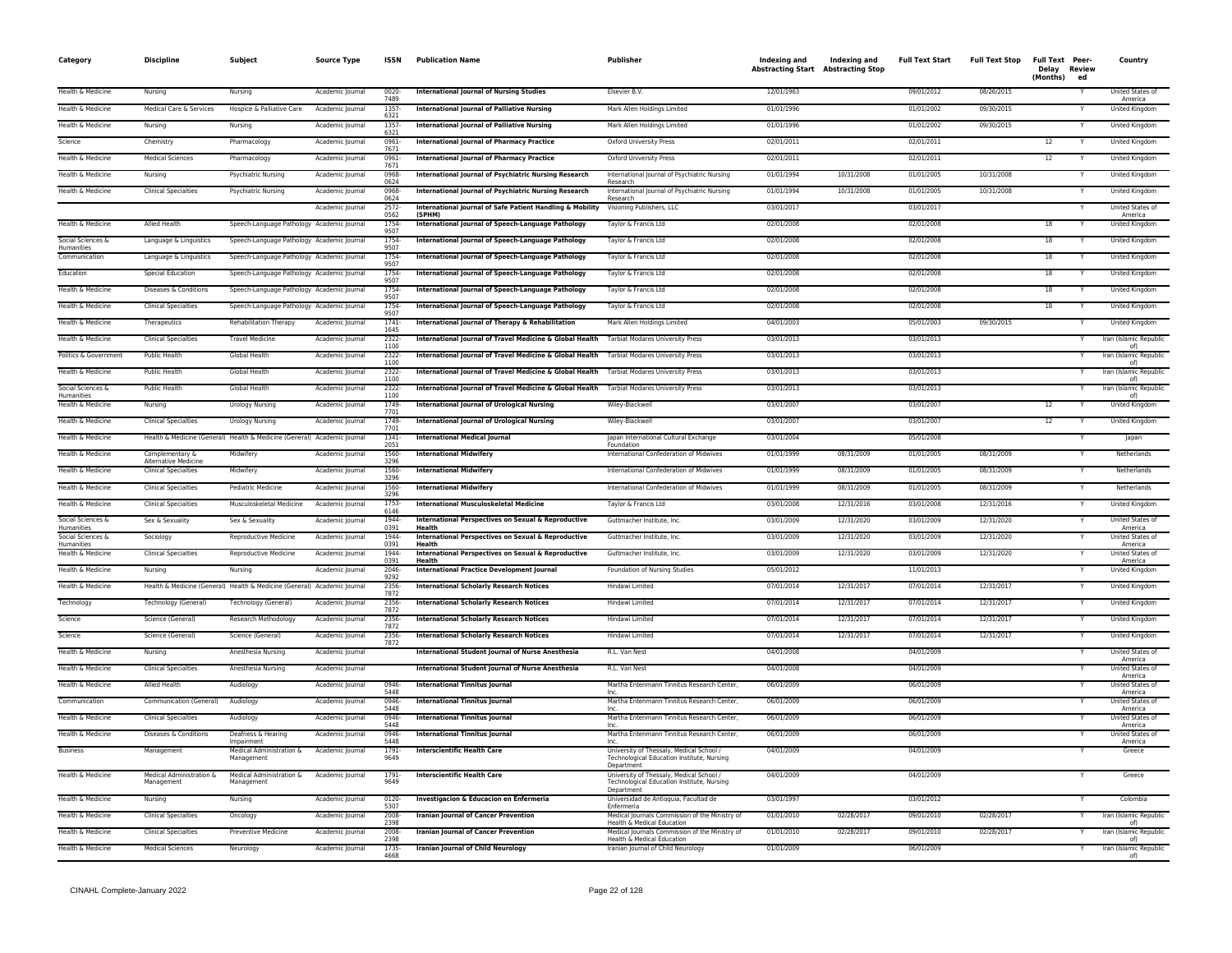| Category                        | <b>Discipline</b>                               | Subject                                                                  | <b>Source Type</b> | ISSN                  | <b>Publication Name</b>                                                     | Publisher                                                                                                 | Indexing and<br><b>Abstracting Start Abstracting Stop</b> | Indexing and | <b>Full Text Start</b> | <b>Full Text Stop</b> | <b>Full Text Peer-</b><br>Delay Review<br>(Months)<br>ed | Country                            |
|---------------------------------|-------------------------------------------------|--------------------------------------------------------------------------|--------------------|-----------------------|-----------------------------------------------------------------------------|-----------------------------------------------------------------------------------------------------------|-----------------------------------------------------------|--------------|------------------------|-----------------------|----------------------------------------------------------|------------------------------------|
| Health & Medicine               | <b>Clinical Specialties</b>                     | Neurology                                                                | Academic Journal   | 1735<br>4668          | <b>Iranian Journal of Child Neurology</b>                                   | Iranian Journal of Child Neurology                                                                        | 01/01/2009                                                |              | 06/01/2009             |                       |                                                          | Iran (Islamic Republic<br>of)      |
| Health & Medicine               | <b>Clinical Specialties</b>                     | Pediatric Medicine                                                       | Academic Iournal   | 1735<br>4668          | <b>Iranian Journal of Child Neurology</b>                                   | Iranian Journal of Child Neurology                                                                        | 01/01/2009                                                |              | 06/01/2009             |                       |                                                          | Iran (Islamic Republic             |
| Health & Medicine               | <b>Medical Education</b>                        | <b>Medical Education</b>                                                 | Academic Journal   | 1608<br>9359          | <b>Iranian Journal of Medical Education</b>                                 | Iranian Association of Medical Education /<br>Isfahan University of Medical Sciences & Health<br>Services | 03/01/2008                                                |              | 09/01/2008             |                       |                                                          | Iran (Islamic Republic<br>of)      |
| Education                       | Professional Education                          | <b>Medical Education</b>                                                 | Academic Journal   | 1608<br>9359          | <b>Iranian Journal of Medical Education</b>                                 | Iranian Association of Medical Education /<br>Isfahan University of Medical Sciences & Health<br>Services | 03/01/2008                                                |              | 09/01/2008             |                       |                                                          | Iran (Islamic Republic<br>of)      |
| Health & Medicine               | Nursino                                         | Nursing                                                                  | Academic Iournal   | 2575-<br>2146         | <b>ISNA Bulletin</b>                                                        | Indiana State Nurses Association                                                                          | 01/01/1995                                                |              | 01/01/1995             |                       |                                                          | United States of<br>America        |
| Health & Medicine               | <b>Clinical Specialties</b>                     | Cardiology                                                               | Academic Journal   | 2090<br>5580          | <b>ISRN Cardiology</b>                                                      | <b>Hindawi Limited</b>                                                                                    | 01/01/2011                                                |              | 01/01/2011             | 06/30/2014            |                                                          | <b>United Kingdom</b>              |
| Health & Medicine               | <b>Clinical Specialties</b>                     | Dermatology                                                              | Academic Journal   | 2090<br>4597          | <b>ISRN Dermatology</b>                                                     | Hindawi Limited                                                                                           | 01/01/2011                                                |              | 01/01/2011             | 06/30/2014            |                                                          | United Kingdom                     |
| Health & Medicine               | <b>Clinical Specialties</b>                     | Endocrinology                                                            | Academic Journal   | 2090<br>4630          | <b>ISRN Endocrinology</b>                                                   | Hindawi Limited                                                                                           | 01/01/2011                                                |              | 01/01/2011             | 06/30/2014            |                                                          | United Kingdom                     |
| Health & Medicine               | <b>Clinical Specialties</b>                     | Hematology                                                               | Academic Journal   | 2090<br>441X          | <b>ISRN Hematology</b>                                                      | Hindawi Limited                                                                                           | 01/01/2011                                                |              | 01/01/2011             | 06/30/2014            |                                                          | United Kingdom                     |
| Health & Medicine               | <b>Medical Sciences</b>                         | Neurology                                                                | Academic Jour      | 2090<br>5505          | <b>ISRN Neurology</b>                                                       | Hindawi Limited                                                                                           | 01/01/2011                                                |              | 01/01/2011             | 06/30/2014            |                                                          | <b>United Kingdom</b>              |
| Health & Medicine               | <b>Clinical Specialties</b>                     | Neurology                                                                | Academic Journal   | 2090<br>5505          | <b>ISRN Neurology</b>                                                       | Hindawi Limited                                                                                           | 01/01/2011                                                |              | 01/01/2011             | 06/30/2014            |                                                          | United Kingdom                     |
| Health & Medicine               | Nursing                                         | Nursing                                                                  | Academic Journal   | 2090<br>5483          | <b>ISRN Nursing</b>                                                         | Hindawi Limited                                                                                           | 01/01/2011                                                |              | 01/01/2011             | 06/30/2014            |                                                          | United Kingdom                     |
| Health & Medicine               | <b>Clinical Specialties</b>                     | Oncology                                                                 | Academic Journal   | 2090<br>5661          | <b>ISRN Oncology</b>                                                        | <b>Hindawi Limited</b>                                                                                    | 01/01/2011                                                |              | 01/01/2011             | 06/30/2014            |                                                          | United Kingdom                     |
| Health & Medicine               | <b>Clinical Specialties</b>                     | Orthopedic Medicine                                                      | Academic Journa    | 2090<br>6161          | <b>ISRN Orthopedics</b>                                                     | Hindawi Limited                                                                                           | 01/01/2011                                                |              | 01/01/2011             | 06/30/2014            |                                                          | United Kingdom                     |
| Science                         | Life Sciences                                   | Pathology                                                                | Academic Journal   | 2090<br>570X          | <b>ISRN Pathology</b>                                                       | Hindawi Limited                                                                                           | 01/01/2011                                                |              | 01/01/2011             | 06/30/2014            |                                                          | United Kingdom                     |
| Health & Medicine               | <b>Clinical Specialties</b>                     | Pathology                                                                | Academic Journal   | 2090<br>570X          | <b>ISRN Pathology</b>                                                       | <b>Hindawi Limited</b>                                                                                    | 01/01/2011                                                |              | 01/01/2011             | 06/30/2014            |                                                          | United Kingdom                     |
| Health & Medicine               | <b>Clinical Specialties</b>                     | <b>Pediatric Medicine</b>                                                | Academic Journal   | 2090-<br>469X         | <b>ISRN Pediatrics</b>                                                      | Hindawi Limited                                                                                           | 01/01/2011                                                |              | 01/01/2011             | 06/30/2014            |                                                          | United Kingdom                     |
| <b>Health &amp; Medicine</b>    | <b>Clinical Specialties</b>                     | Pulmonology                                                              | Academic Journal   | 2090                  | <b>ISRN Pulmonology</b>                                                     | <b>Hindawi Limited</b>                                                                                    | 01/01/2011                                                |              | 01/01/2011             | 06/30/2014            |                                                          | United Kingdom                     |
| Health & Medicine               | <b>Clinical Specialties</b>                     | Rheumatology                                                             | Academic Journal   | 5769<br>2090-<br>5467 | <b>ISRN Rheumatology</b>                                                    | Hindawi Limited                                                                                           | 01/01/2011                                                |              | 01/01/2011             | 06/30/2014            |                                                          | United Kingdom                     |
| Health & Medicine               | <b>Clinical Specialties</b>                     | Urology & Nephrology                                                     | Academic Journal   | 2090                  | <b>ISRN Urology</b>                                                         | Hindawi Limited                                                                                           | 01/01/2011                                                |              | 01/01/2011             | 06/30/2014            |                                                          | United Kingdom                     |
| Health & Medicine               | Nursing                                         | <b>Pediatric Nursing</b>                                                 | Academic Journal   | 5807<br>0146-         | <b>Issues in Comprehensive Pediatric Nursing</b>                            | Taylor & Francis Ltd                                                                                      | 07/01/1977                                                | 12/31/2015   | 02/01/1998             | 12/31/2015            |                                                          | United Kingdom                     |
| Health & Medicine               | <b>Clinical Specialties</b>                     | <b>Pediatric Nursing</b>                                                 | Academic Journal   | 0867<br>0146-         | <b>Issues in Comprehensive Pediatric Nursing</b>                            | Taylor & Francis Ltd                                                                                      | 07/01/1977                                                | 12/31/2015   | 02/01/1998             | 12/31/2015            |                                                          | United Kingdom                     |
| Health & Medicine               |                                                 | Health & Medicine (General) Health & Medicine (General) Academic Journa  |                    | 0867<br>8756-         | <b>Issues in Law &amp; Medicine</b>                                         | Issues in Law & Medicine                                                                                  | 03/01/1990                                                |              | 03/01/1990             |                       |                                                          | United States of                   |
| Politics & Government           | Law                                             | <b>Discrimination Law</b>                                                | Academic Journal   | 8160<br>8756          | <b>Issues in Law &amp; Medicine</b>                                         | Issues in Law & Medicine                                                                                  | 03/01/1990                                                |              | 03/01/1990             |                       |                                                          | America<br>United States of        |
| Social Sciences &               | Law                                             | <b>Discrimination Law</b>                                                | Academic Journal   | 8160<br>8756          | <b>Issues in Law &amp; Medicine</b>                                         | Issues in Law & Medicine                                                                                  | 03/01/1990                                                |              | 03/01/1990             |                       |                                                          | America<br>United States of        |
| Humanities<br>Social Sciences & | Sociology                                       | <b>Discrimination Law</b>                                                | Academic Journal   | 8160<br>8756          | <b>Issues in Law &amp; Medicine</b>                                         | Issues in Law & Medicine                                                                                  | 03/01/1990                                                |              | 03/01/1990             |                       |                                                          | America<br>United States of        |
| Humanities<br>Health & Medicine | <b>Clinical Specialties</b>                     | Gastroenterology Nursing                                                 | Academic Journal   | 8160<br>1444          | J.GENCA                                                                     | Gastroenterological Nurses College of Australia                                                           | 04/01/2002                                                |              | 02/01/2013             |                       |                                                          | America<br>Australia               |
| Health & Medicine               | Health & Medicine (General) Physician Assisting |                                                                          | Academic Journa    | 027X<br>1547          | JAAPA: Journal of the American Academy of Physician                         | Haymarket Media, Inc.                                                                                     | 12/01/1994                                                | 05/31/2013   | 01/01/2009             | 05/30/2013            |                                                          | United States of                   |
| Health & Medicine               | <b>Clinical Specialties</b>                     | Radiology                                                                | Academic Journal   | 1896<br>1867          | Assistants (Haymarket Media, Inc.)<br>Japanese Journal of Radiology         | Springer Nature                                                                                           | 01/01/2009                                                |              | 01/01/2011             |                       | 12                                                       | America<br>Germany                 |
| Health & Medicine               | <b>Medical Education</b>                        | <b>Nursing Education</b>                                                 | Academic Journal   | 1071<br>1060          | JOCEPS: The Journal of Chi Eta Phi Sorority                                 | Chi Eta Phi Sorority, Inc.                                                                                | 01/01/1996                                                |              | 09/01/2004             |                       |                                                          | United States of                   |
| Health & Medicine               | Nursing                                         | <b>Nursing Education</b>                                                 | Academic Journal   | 4162<br>1060          | JOCEPS: The Journal of Chi Eta Phi Sorority                                 | Chi Eta Phi Sorority, Inc.                                                                                | 01/01/1996                                                |              | 09/01/2004             |                       |                                                          | America<br>United States of        |
| Education                       | <b>Professional Education</b>                   | Nursing Education                                                        | Academic Iourna    | 4162<br>1060          | JOCEPS: The Journal of Chi Eta Phi Sorority                                 | Chi Eta Phi Sorority, Inc.                                                                                | 01/01/1996                                                |              | 09/01/2004             |                       |                                                          | America<br>United States of        |
| Health & Medicine               |                                                 | Health & Medicine (General) Health & Medicine (General) Academic Iourna  |                    | 4162<br>1530          | Johns Hopkins Advanced Studies in Medicine                                  | ASIM CE, LLC                                                                                              | 01/01/2002                                                | 06/30/2014   | 07/01/2008             | 06/30/2014            |                                                          | America<br><b>United States of</b> |
| Health & Medicine               | Nursing                                         | Nursing                                                                  | Academic Journa    | 3004<br>1555          | <b>Iournal for Nurse Practitioners</b>                                      | Elsevier B.V                                                                                              | 07/01/2005                                                |              | 11/01/2012             | 08/26/2015            |                                                          | America<br>United States of        |
| Health & Medicine               | <b>Allied Health</b>                            | Group Therapy                                                            | Academic Journal   | 4155<br>0193          | Journal for Specialists in Group Work                                       | Routledge                                                                                                 | 03/01/2006                                                |              | 03/01/2006             |                       | 18                                                       | America<br>United Kingdom          |
| Health & Medicine               | <b>Clinical Specialties</b>                     | Group Therapy                                                            | Academic Journal   | 3922<br>0193-         | Journal for Specialists in Group Work                                       | Routledge                                                                                                 | 03/01/2006                                                |              | 03/01/2006             |                       | 18                                                       | United Kingdom                     |
| Education                       | Education (General)                             | <b>Educational Counseling</b>                                            | Academic Journal   | 3922<br>0193-         | Journal for Specialists in Group Work                                       | Routledge                                                                                                 | 03/01/2006                                                |              | 03/01/2006             |                       | 18                                                       | United Kingdom                     |
| Health & Medicine               | Allied Health                                   | Physical Therapy                                                         | Academic Journa    | 3922<br>2158-         | Journal of Acute Care Physical Therapy (Acute Care                          | Acute Care Section - APTA, Inc.                                                                           | 09/01/2010                                                | 12/31/2012   | 09/01/2010             | 12/31/2012            |                                                          | United States of                   |
| Health & Medicine               | Therapeutics                                    | Physical Therapy                                                         | Academic Journal   | 8686<br>2158          | Section - APTA. Inc.)<br>Journal of Acute Care Physical Therapy (Acute Care | Acute Care Section - APTA, Inc.                                                                           | 09/01/2010                                                | 12/31/2012   | 09/01/2010             | 12/31/2012            |                                                          | America<br>United States of        |
| Health & Medicine               | <b>Clinical Specialties</b>                     | Perioperative Medicine                                                   | Academic Journal   | 8686<br>1470-         | Section - APTA, Inc.)<br>Journal of Advanced Perioperative Care             | Association for Perioperative Practice                                                                    | 04/01/2002                                                | 08/31/2010   | 05/01/2007             | 08/31/2010            |                                                          | America<br>United Kingdom          |
| Health & Medicine               | Nursino                                         | Nursing                                                                  | Academic Journal   | 5664<br>2050-         | <b>Journal of Aesthetic Nursing</b>                                         | Mark Allen Holdings Limited                                                                               | 06/01/2012                                                |              | 06/01/2012             | 09/30/2015            |                                                          | United Kingdom                     |
| Health & Medicine               | Diseases & Conditions                           | Substance Abuse & Addiction Academic Journal                             |                    | 3717<br>0090          | Journal of Alcohol & Drug Education                                         | American Alcohol & Drug Information                                                                       | 09/01/1993                                                |              | 09/01/1993             |                       |                                                          | United States of                   |
| Education                       | <b>Professional Education</b>                   | <b>Teacher Education</b>                                                 | Academic Iournal   | 1482<br>0090          | Journal of Alcohol & Drug Education                                         | Foundation<br>American Alcohol & Drug Information                                                         | 09/01/1993                                                |              | 09/01/1993             |                       |                                                          | America<br>United States of        |
| Fducation                       | Teaching & Instruction                          | <b>Teacher Education</b>                                                 | Academic Journal   | 1482<br>0090          | Journal of Alcohol & Drug Education                                         | Foundation<br>American Alcohol & Drug Information                                                         | 09/01/1993                                                |              | 09/01/1993             |                       |                                                          | America<br>United States of        |
| Health & Medicine               | Medical Care & Services                         | Ambulatory Care                                                          | Academic Journal   | 1487<br>0148          | Journal of Ambulatory Care Management                                       | Foundation<br>Lippincott Williams & Wilkins                                                               | 02/01/1980                                                |              | 01/01/1999             | 12/31/2005            |                                                          | America<br>United States of        |
| Health & Medicine               |                                                 | Health & Medicine (General) Health & Medicine (General) Academic Journal |                    | 9917<br>0744          | Journal of American College Health                                          | Taylor & Francis Ltd                                                                                      | 01/01/1994                                                |              | 01/01/1994             |                       | 18                                                       | America<br><b>United Kingdom</b>   |
|                                 |                                                 |                                                                          |                    | 8481                  |                                                                             |                                                                                                           |                                                           |              |                        |                       |                                                          |                                    |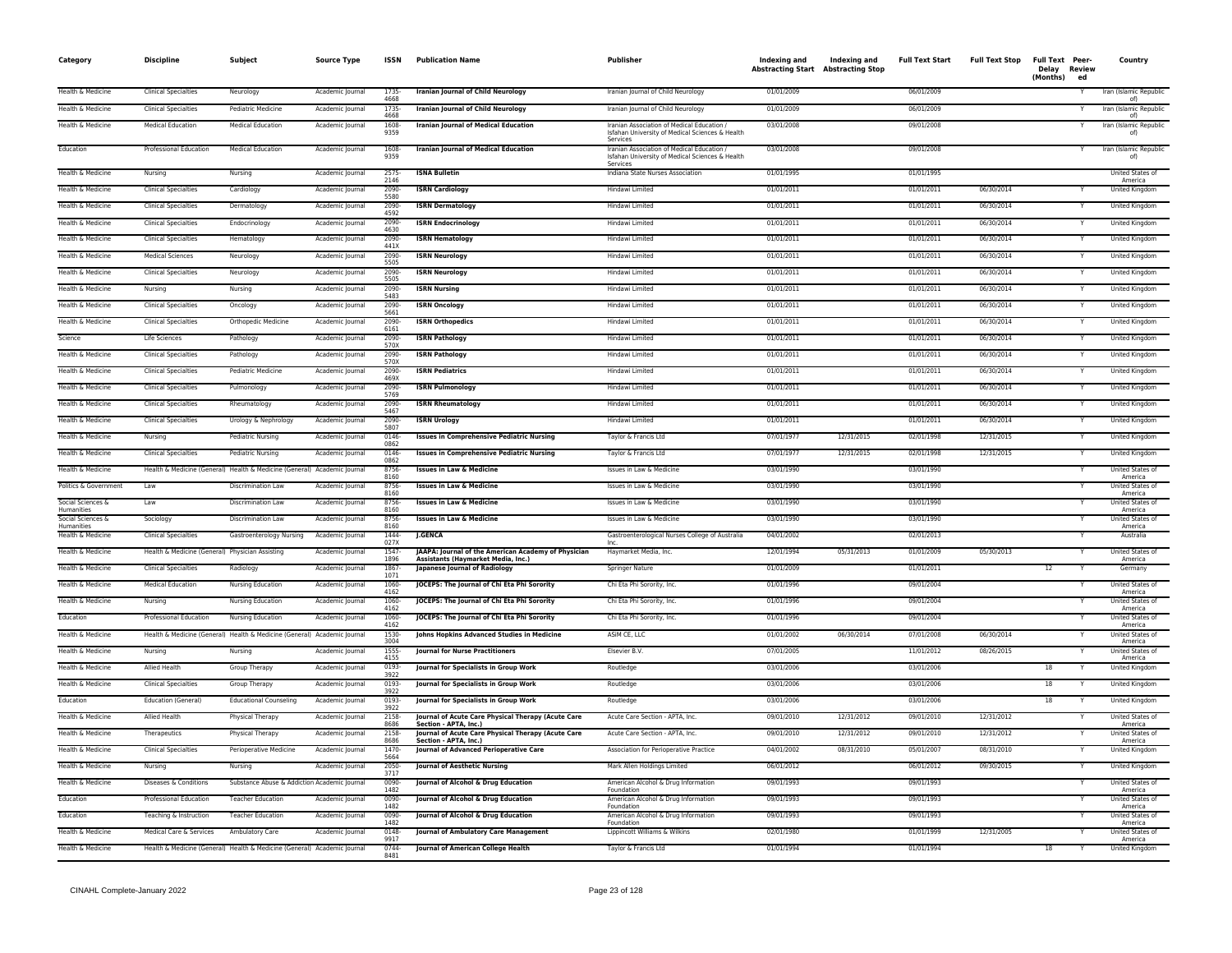| 01/01/1994<br>01/01/1994<br>Fducation<br><b>Educational Levels</b><br><b>Higher Education</b><br>Academic Journal<br>0744-<br><b>Iournal of American College Health</b><br>Taylor & Francis Ltd<br>United Kingdom<br>18<br>848<br><b>Journal of Applied Rehabilitation Counseling</b><br>03/01/2012<br>Health & Medicine<br>Therapeutics<br><b>Rehabilitation Therapy</b><br>Academic Iournal<br>0047<br>National Rehabilitation Counseling Association<br>03/01/2012<br>United States of<br>2220<br>America<br>Health & Medicine<br><b>Allied Health</b><br><b>Mental Health Services</b><br>Academic Journa<br>0047<br>Journal of Applied Rehabilitation Counseling<br>National Rehabilitation Counseling Association<br>03/01/2012<br>03/01/2012<br>United States of<br>2220<br>America<br>Health & Medicine<br><b>Clinical Specialties</b><br>Mental Health Services<br>0047<br>Journal of Applied Rehabilitation Counseling<br>National Rehabilitation Counseling Association<br>03/01/2012<br>03/01/2012<br>United States of<br>Academic Journal<br>2220<br>America<br>Health & Medicine<br>Health & Medicine (General) Health & Medicine (General) Academic Journa<br><b>Therapeutic Solutions LLC</b><br>02/01/2001<br>11/01/2002<br>1537<br>Journal of Applied Research<br>United States of<br>064X<br>America<br>Health & Medicine<br>Midwives Alliance of Asia<br>07/01/2015<br>Complementary &<br>Midwifery<br>Academic Journa<br>2409-<br><b>Journal of Asian Midwives</b><br>07/01/2015<br>Pakistar<br>2290<br><b>Alternative Medicine</b><br>07/01/2015<br>07/01/2015<br>Health & Medicine<br><b>Clinical Specialties</b><br>Midwifery<br>Academic Journa<br>2409<br><b>Journal of Asian Midwives</b><br>Midwives Alliance of Asia<br>Pakistan<br>2290<br>12/31/2002<br>01/01/2000<br>12/31/2002<br>Health & Medicine<br>Allied Health<br>Audiology<br>Academic Journal<br>0963<br>Journal of Audiological Medicine<br>John Wiley & Sons, Inc.<br>01/01/1997<br>United States of<br>7133<br>America<br>Communication<br>Communication (General)<br>Audiology<br>0963<br><b>Journal of Audiological Medicine</b><br>John Wiley & Sons, Inc.<br>01/01/1997<br>12/31/2002<br>01/01/2000<br>12/31/2002<br>United States of<br>Academic Journa<br>7133<br>America<br>Health & Medicine<br><b>Journal of Audiological Medicine</b><br>John Wiley & Sons, Inc.<br>01/01/1997<br>12/31/2002<br>01/01/2000<br>12/31/2002<br><b>Clinical Specialties</b><br>Audiology<br>0963<br><b>United States of</b><br>Academic Journa<br>7133<br>America<br>09/01/1993<br>Health & Medicine<br><b>Iournal of Autism &amp; Developmental Disorders</b><br>09/01/1993<br>Diseases & Condition<br>Developmental Disabilities<br>Springer Nature<br>12<br>Academic Iourna<br>0162<br>Germany<br>3257<br>Journal of Behavioral Health Services & Research<br>01/01/2008<br>01/01/2008<br>Health & Medicine<br>1094<br><b>Clinical Specialties</b><br><b>Behavioral Medicine</b><br>Springer Nature<br>12<br>Germany<br>Academic Iourna<br>3412<br>Health & Medicine<br><b>Clinical Specialties</b><br><b>Behavioral Medicine</b><br>Academic Journal<br>0160-<br><b>Iournal of Behavioral Medicine</b><br>Springer Nature<br>09/01/1982<br>01/01/1997<br>12<br>Germany<br>7715<br>Health & Medicine<br>09/30/2012<br>09/30/2012<br><b>Clinical Specialties</b><br>Optometry<br>Academic Iourna<br>$1045 -$<br><b>Iournal of Behavioral Optometry</b><br>Optometric Extension Program<br>01/01/2011<br>01/01/2011<br>United States of<br>8395<br>America<br>Health & Medicine<br><b>Medical Education</b><br><b>Medical Education</b><br>Academic Journal<br>2475-<br>Journal of Best Practices in Health Professions Diversity:<br>School of Health Sciences at Winston-Salem<br>09/01/2010<br>09/01/2010<br>United States of<br>2843<br><b>Education, Research &amp; Policy</b><br>State University<br>America<br>Fducation<br><b>Professional Education</b><br><b>Medical Education</b><br>Academic Journa<br>2475-<br>Journal of Best Practices in Health Professions Diversity:<br>School of Health Sciences at Winston-Salem<br>09/01/2010<br>09/01/2010<br>United States of<br>2843<br><b>State University</b><br><b>Education. Research &amp; Policy</b><br>America<br>Social Sciences &<br>Sociology<br>Cultural Diversity<br>Academic Journa<br>2475<br>Journal of Best Practices in Health Professions Diversity:<br>School of Health Sciences at Winston-Salem<br>09/01/2010<br>09/01/2010<br>United States of<br>2843<br>Humanities<br><b>Education. Research &amp; Policy</b><br><b>State University</b><br>America<br>Technology<br>Biotechnology<br>Biotechnology<br>Journal of Biomedicine & Biotechnology<br>01/01/2001<br>12/31/2012<br>01/01/2006<br>12/31/2012<br>United Kingdom<br>Academic Journa<br>1110-<br>7243<br>Hindawi Limited<br>Science<br>Journal of Biomedicine & Biotechnology<br>Hindawi Limited<br>01/01/2001<br>12/31/2012<br>01/01/2006<br>12/31/2012<br>United Kingdom<br>Life Sciences<br>Biotechnology<br>Academic Journa<br>1110-<br>7243<br>12/31/2012<br>01/01/2006<br>12/31/2012<br>Health & Medicine<br><b>Medical Sciences</b><br>Biomedicine<br>Academic Journa<br>1110-<br>Journal of Biomedicine & Biotechnology<br>Hindawi Limited<br>01/01/2001<br><b>United Kingdom</b><br>7243<br>03/01/2006<br>09/30/2006<br>03/01/2006<br>09/30/2006<br>Health & Medicine<br><b>Clinical Specialties</b><br>Pain & Pain Management<br>Academic Journa<br>1543<br>Journal of Cancer Pain & Symptom Palliation<br>Taylor & Francis Ltd<br><b>United Kingdom</b><br>7671<br>Journal of Cancer Pain & Symptom Palliation<br>03/01/2006<br>09/30/2006<br>03/01/2006<br>09/30/2006<br>Health & Medicine<br><b>Clinical Specialties</b><br>Oncology<br>Academic Journa<br>1543<br>Taylor & Francis Ltd<br><b>United Kingdom</b><br>7671<br>Health & Medicine<br><b>Clinical Specialties</b><br>Oncology<br>1932-<br><b>Journal of Cancer Survivorship</b><br>03/01/2008<br>01/01/2011<br>$\overline{12}$<br>Academic Journal<br><b>Springer Nature</b><br>Germany<br>2259<br>Health & Medicine<br>Drug Therapy<br><b>Journal of Cannabis Therapeutics</b><br>Taylor & Francis Ltd<br>03/01/2001<br>12/31/2004<br>03/01/2001<br>12/31/2004<br>United Kingdom<br>Therapeutics<br>Academic Journa<br>1529-<br>9775<br>Journal of Cardiovascular & Thoracic Research<br>01/01/2011<br>02/01/2012<br>Health & Medicine<br><b>Clinical Specialties</b><br>Cardiology<br>2008<br>Tabriz University of Medical Sciences<br>Academic Iourna<br>Iran (Islamic Republic<br>5117<br>Health & Medicine<br>1045-<br>Journal of Cardiovascular Electrophysiology<br>Wiley-Blackwell<br>02/01/1990<br>02/01/1990<br><b>Clinical Specialties</b><br>Cardiology<br><b>United Kinadom</b><br>Academic Iourna<br>12<br>387<br>1045<br>Science<br>Life Sciences<br><b>Journal of Cardiovascular Electrophysiology</b><br>02/01/1990<br>02/01/1990<br><b>United Kingdom</b><br>Electrophysiology<br>Academic Journal<br>Wilev-Blackwell<br>12<br>3873<br>02/01/1990<br>Science<br>Physics<br>Electrophysiology<br>Academic Journa<br>1045<br>Journal of Cardiovascular Electrophysiology<br>Wiley-Blackwell<br>02/01/1990<br>12<br>United Kingdom<br>3873<br>02/01/1990<br>02/01/1990<br>Health & Medicine<br><b>Medical Sciences</b><br>Electrophysiology<br>Academic Journal<br>1045-<br>Journal of Cardiovascular Electrophysiology<br>Wilev-Blackwell<br>12<br>United Kingdom<br>3873<br>12/31/2005<br>Health & Medicine<br>Nursing<br>Cardiac Nursing<br>Academic Journal<br>0889<br><b>Iournal of Cardiovascular Nursing</b><br>Lippincott Williams & Wilkins<br>11/01/1986<br>01/01/1999<br>United States of<br>4655<br>America<br>Health & Medicine<br><b>Clinical Specialties</b><br><b>Cardiac Nursing</b><br><b>Journal of Cardiovascular Nursing</b><br>Lippincott Williams & Wilkins<br>11/01/1986<br>01/01/1999<br>12/31/2005<br>United States of<br>Academic Journa<br>0889<br>4655<br>America<br>Health & Medicine<br><b>Medical Sciences</b><br>01/01/2009<br>01/01/2009<br>United States of<br>Neurology<br>Academic Journa<br>1179-<br>Journal of Central Nervous System Disease<br>Sage Publications<br>5735<br>America<br>Health & Medicine<br><b>Clinical Specialties</b><br>01/01/2009<br>Neurology<br>Academic Journal<br>1179-<br>Journal of Central Nervous System Disease<br>Sage Publications<br>01/01/2009<br>United States of<br>5735<br>America<br><b>Journal of Child Custody</b><br>03/01/2005<br>03/01/2005<br>Politics & Government<br>Lav<br><b>Family Law</b><br>Academic Journa<br>1537<br>Taylor & Francis Ltd<br>18<br>United Kingdom<br>9418<br>Social Sciences &<br>03/01/2005<br><b>United Kingdom</b><br>Law<br><b>Family Law</b><br>Academic Journal<br>1537<br><b>Journal of Child Custody</b><br>Taylor & Francis Ltd<br>03/01/2005<br>18<br>9418<br>Humanities<br>Social Sciences &<br><b>Family Studies</b><br>Academic Journal<br><b>Journal of Child Custody</b><br>Taylor & Francis Ltd<br>03/01/2005<br>03/01/2005<br>United Kingdom<br>Sociology<br>1537<br>18<br>9418<br>Humanities<br><b>Journal of Child Sexual Abuse</b><br>06/01/1992<br>01/01/2000<br>United Kingdom<br>Social Sciences &<br>Psychology<br><b>Family Violence</b><br>Academic Journal<br>1053<br>Taylor & Francis Ltd<br>18<br>8712<br>Humanities<br><b>Journal of Child Sexual Abuse</b><br>06/01/1992<br>01/01/2000<br>Politics & Government<br>Social Work<br><b>United Kingdom</b><br><b>Family Violence</b><br>Academic Journa<br>1053<br>Taylor & Francis Ltd<br>18<br>8712<br><b>Journal of Child Sexual Abuse</b><br>06/01/1992<br>01/01/2000<br>Social Sciences &<br>Social Worl<br>1053<br>Taylor & Francis Ltd<br><b>United Kingdom</b><br><b>Family Violence</b><br>18<br>Academic Iourna<br>8712<br><b>Humanities</b><br>Health & Medicine<br><b>Iournal of Child Sexual Abuse</b><br>06/01/1992<br>01/01/2000<br><b>United Kingdom</b><br><b>Clinical Specialties</b><br><b>Family Violence</b><br>Academic Journa<br>1053<br>Taylor & Francis Ltd<br>18<br>8712<br>Social Sciences &<br>Sociology<br>Sex Abuse & Sex Crimes<br>Academic Iourna<br>1053-<br><b>Iournal of Child Sexual Abuse</b><br>Taylor & Francis Ltd<br>06/01/1992<br>01/01/2000<br>18<br>United Kingdom<br>8712<br>Humanities<br>Health & Medicine<br>03/31/2008<br>Nursing<br>Pediatric Nursing<br>Academic Iournal<br>1753-<br><b>Journal of Children's &amp; Young People's Nursing</b><br>Mark Allen Holdings Limited<br>01/01/2008<br>03/31/2008<br>02/01/2008<br>United Kingdom<br>1594<br>Health & Medicine<br>03/31/2008<br><b>Clinical Specialties</b><br>Pediatric Nursino<br>Academic Journal<br>1753-<br>Journal of Children's & Young People's Nursing<br>Mark Allen Holdings Limited<br>01/01/2008<br>03/31/2008<br>02/01/2008<br>United Kingdom<br>1594<br>Health & Medicine<br>Complementary &<br>Traditional Chinese Medicine Academic Journa<br><b>Journal of Chinese Medicine</b><br><b>Iournal of Chinese Medicine</b><br>05/01/1999<br>02/01/2005<br>United Kingdom<br>2398<br>161X<br><b>Alternative Medicine</b><br>Health & Medicine<br>Complementary &<br><b>Chiropractic Medicine</b><br>Academic Journa<br>$1042 -$<br>Journal of Chiropractic Education (Allen Press Publishing Allen Press Publishing Services Inc<br>01/01/2012<br>01/01/2012<br>United States of<br>Alternative Medicine<br>5055<br>Services Inc.)<br>America<br>Health & Medicine<br>Journal of Chiropractic Education (Allen Press Publishing Allen Press Publishing Services Inc<br>01/01/2012<br>01/01/2012<br>United States of<br><b>Clinical Specialties</b><br><b>Chiropractic Medicine</b><br>Academic Journa<br>1042-<br>5055<br>Services Inc.)<br>America<br>Health & Medicine<br><b>Journal of Chiropractic Education (Association of</b><br>Association of Chiropractic Colleges<br>12/31/2011<br>01/01/2008<br>12/31/2011<br>Complementary &<br><b>Chiropractic Medicine</b><br>Academic Journal<br>1042-<br>09/01/1995<br>United States of<br>Alternative Medicine<br>5055<br><b>Chiropractic Colleges)</b><br>America | Category | <b>Discipline</b> | Subject | <b>Source Type</b> | <b>ISSN</b> | <b>Publication Name</b> | Publisher | Indexing and | <b>Indexing and</b><br><b>Abstracting Start Abstracting Stop</b> | <b>Full Text Start</b> | <b>Full Text Stop</b> | <b>Full Text Peer</b><br>Delay Review<br>(Months)<br>ed | Country |
|-----------------------------------------------------------------------------------------------------------------------------------------------------------------------------------------------------------------------------------------------------------------------------------------------------------------------------------------------------------------------------------------------------------------------------------------------------------------------------------------------------------------------------------------------------------------------------------------------------------------------------------------------------------------------------------------------------------------------------------------------------------------------------------------------------------------------------------------------------------------------------------------------------------------------------------------------------------------------------------------------------------------------------------------------------------------------------------------------------------------------------------------------------------------------------------------------------------------------------------------------------------------------------------------------------------------------------------------------------------------------------------------------------------------------------------------------------------------------------------------------------------------------------------------------------------------------------------------------------------------------------------------------------------------------------------------------------------------------------------------------------------------------------------------------------------------------------------------------------------------------------------------------------------------------------------------------------------------------------------------------------------------------------------------------------------------------------------------------------------------------------------------------------------------------------------------------------------------------------------------------------------------------------------------------------------------------------------------------------------------------------------------------------------------------------------------------------------------------------------------------------------------------------------------------------------------------------------------------------------------------------------------------------------------------------------------------------------------------------------------------------------------------------------------------------------------------------------------------------------------------------------------------------------------------------------------------------------------------------------------------------------------------------------------------------------------------------------------------------------------------------------------------------------------------------------------------------------------------------------------------------------------------------------------------------------------------------------------------------------------------------------------------------------------------------------------------------------------------------------------------------------------------------------------------------------------------------------------------------------------------------------------------------------------------------------------------------------------------------------------------------------------------------------------------------------------------------------------------------------------------------------------------------------------------------------------------------------------------------------------------------------------------------------------------------------------------------------------------------------------------------------------------------------------------------------------------------------------------------------------------------------------------------------------------------------------------------------------------------------------------------------------------------------------------------------------------------------------------------------------------------------------------------------------------------------------------------------------------------------------------------------------------------------------------------------------------------------------------------------------------------------------------------------------------------------------------------------------------------------------------------------------------------------------------------------------------------------------------------------------------------------------------------------------------------------------------------------------------------------------------------------------------------------------------------------------------------------------------------------------------------------------------------------------------------------------------------------------------------------------------------------------------------------------------------------------------------------------------------------------------------------------------------------------------------------------------------------------------------------------------------------------------------------------------------------------------------------------------------------------------------------------------------------------------------------------------------------------------------------------------------------------------------------------------------------------------------------------------------------------------------------------------------------------------------------------------------------------------------------------------------------------------------------------------------------------------------------------------------------------------------------------------------------------------------------------------------------------------------------------------------------------------------------------------------------------------------------------------------------------------------------------------------------------------------------------------------------------------------------------------------------------------------------------------------------------------------------------------------------------------------------------------------------------------------------------------------------------------------------------------------------------------------------------------------------------------------------------------------------------------------------------------------------------------------------------------------------------------------------------------------------------------------------------------------------------------------------------------------------------------------------------------------------------------------------------------------------------------------------------------------------------------------------------------------------------------------------------------------------------------------------------------------------------------------------------------------------------------------------------------------------------------------------------------------------------------------------------------------------------------------------------------------------------------------------------------------------------------------------------------------------------------------------------------------------------------------------------------------------------------------------------------------------------------------------------------------------------------------------------------------------------------------------------------------------------------------------------------------------------------------------------------------------------------------------------------------------------------------------------------------------------------------------------------------------------------------------------------------------------------------------------------------------------------------------------------------------------------------------------------------------------------------------------------------------------------------------------------------------------------------------------------------------------------------------------------------------------------------------------------------------------------------------------------------------------------------------------------------------------------------------------------------------------------------------------------------------------------------------------------------------------------------------------------------------------------------------------------------------------------------------------------------------------------------------------------------------------------------------------------------------------------------------------------------------------------------------------------------------------------------------------------------------------------------------------------------------------------------------------------------------------------------------------------------------------------------------------------------------------------------------------------------------------------------------------------------------------------------------------------------------------------------------------------------------------------------------------------------------------------------------------------------------------------------------------------------------------------------------------------------------------------------------------------------------------------------------------------------------------------------------------------------------------------------------------------------------------------------------------------------------------------------------------------------------------------------------------------------------------------------------------------------------------------------------------------------------------------------------------------------------------------------------------------------------------------------------------------------------------------------------------------------------------------------------------------------------------------------------------------------------------------------------------------------------------------------------------------------------------------------------------------------------------------------------------------------------------------------------------------------------------------------------------------------------------------------------------------------------------------------------------------------------------------------------------------------------------------------------------------------------------------------------------------------------------------------------------------------------------------------------------------------------------------------------------------------------------------------------------------------------------------------------------------------------------------------------------------------------------------------------------------------------------------------------------------------------------------------------------------------------------------------------------------------------------------------------------------------------------------------------------------------------------------------------------------------------------------------------------------------------------------------|----------|-------------------|---------|--------------------|-------------|-------------------------|-----------|--------------|------------------------------------------------------------------|------------------------|-----------------------|---------------------------------------------------------|---------|
|                                                                                                                                                                                                                                                                                                                                                                                                                                                                                                                                                                                                                                                                                                                                                                                                                                                                                                                                                                                                                                                                                                                                                                                                                                                                                                                                                                                                                                                                                                                                                                                                                                                                                                                                                                                                                                                                                                                                                                                                                                                                                                                                                                                                                                                                                                                                                                                                                                                                                                                                                                                                                                                                                                                                                                                                                                                                                                                                                                                                                                                                                                                                                                                                                                                                                                                                                                                                                                                                                                                                                                                                                                                                                                                                                                                                                                                                                                                                                                                                                                                                                                                                                                                                                                                                                                                                                                                                                                                                                                                                                                                                                                                                                                                                                                                                                                                                                                                                                                                                                                                                                                                                                                                                                                                                                                                                                                                                                                                                                                                                                                                                                                                                                                                                                                                                                                                                                                                                                                                                                                                                                                                                                                                                                                                                                                                                                                                                                                                                                                                                                                                                                                                                                                                                                                                                                                                                                                                                                                                                                                                                                                                                                                                                                                                                                                                                                                                                                                                                                                                                                                                                                                                                                                                                                                                                                                                                                                                                                                                                                                                                                                                                                                                                                                                                                                                                                                                                                                                                                                                                                                                                                                                                                                                                                                                                                                                                                                                                                                                                                                                                                                                                                                                                                                                                                                                                                                                                                                                                                                                                                                                                                                                                                                                                                                                                                                                                                                                                                                                                                                                                                                                                                                                                                                                                                                                                                                                                                                                                                                                                                                                                                                                                                                                                                                                                                                                                                                                                                                                                                                                                                                                                                                                                                                                                                                                                                                                                                                                                                                                                                                                                                                                                                                                                                                                                                                                                                                                                                                                                                                                                                                                                                     |          |                   |         |                    |             |                         |           |              |                                                                  |                        |                       |                                                         |         |
|                                                                                                                                                                                                                                                                                                                                                                                                                                                                                                                                                                                                                                                                                                                                                                                                                                                                                                                                                                                                                                                                                                                                                                                                                                                                                                                                                                                                                                                                                                                                                                                                                                                                                                                                                                                                                                                                                                                                                                                                                                                                                                                                                                                                                                                                                                                                                                                                                                                                                                                                                                                                                                                                                                                                                                                                                                                                                                                                                                                                                                                                                                                                                                                                                                                                                                                                                                                                                                                                                                                                                                                                                                                                                                                                                                                                                                                                                                                                                                                                                                                                                                                                                                                                                                                                                                                                                                                                                                                                                                                                                                                                                                                                                                                                                                                                                                                                                                                                                                                                                                                                                                                                                                                                                                                                                                                                                                                                                                                                                                                                                                                                                                                                                                                                                                                                                                                                                                                                                                                                                                                                                                                                                                                                                                                                                                                                                                                                                                                                                                                                                                                                                                                                                                                                                                                                                                                                                                                                                                                                                                                                                                                                                                                                                                                                                                                                                                                                                                                                                                                                                                                                                                                                                                                                                                                                                                                                                                                                                                                                                                                                                                                                                                                                                                                                                                                                                                                                                                                                                                                                                                                                                                                                                                                                                                                                                                                                                                                                                                                                                                                                                                                                                                                                                                                                                                                                                                                                                                                                                                                                                                                                                                                                                                                                                                                                                                                                                                                                                                                                                                                                                                                                                                                                                                                                                                                                                                                                                                                                                                                                                                                                                                                                                                                                                                                                                                                                                                                                                                                                                                                                                                                                                                                                                                                                                                                                                                                                                                                                                                                                                                                                                                                                                                                                                                                                                                                                                                                                                                                                                                                                                                                                                     |          |                   |         |                    |             |                         |           |              |                                                                  |                        |                       |                                                         |         |
|                                                                                                                                                                                                                                                                                                                                                                                                                                                                                                                                                                                                                                                                                                                                                                                                                                                                                                                                                                                                                                                                                                                                                                                                                                                                                                                                                                                                                                                                                                                                                                                                                                                                                                                                                                                                                                                                                                                                                                                                                                                                                                                                                                                                                                                                                                                                                                                                                                                                                                                                                                                                                                                                                                                                                                                                                                                                                                                                                                                                                                                                                                                                                                                                                                                                                                                                                                                                                                                                                                                                                                                                                                                                                                                                                                                                                                                                                                                                                                                                                                                                                                                                                                                                                                                                                                                                                                                                                                                                                                                                                                                                                                                                                                                                                                                                                                                                                                                                                                                                                                                                                                                                                                                                                                                                                                                                                                                                                                                                                                                                                                                                                                                                                                                                                                                                                                                                                                                                                                                                                                                                                                                                                                                                                                                                                                                                                                                                                                                                                                                                                                                                                                                                                                                                                                                                                                                                                                                                                                                                                                                                                                                                                                                                                                                                                                                                                                                                                                                                                                                                                                                                                                                                                                                                                                                                                                                                                                                                                                                                                                                                                                                                                                                                                                                                                                                                                                                                                                                                                                                                                                                                                                                                                                                                                                                                                                                                                                                                                                                                                                                                                                                                                                                                                                                                                                                                                                                                                                                                                                                                                                                                                                                                                                                                                                                                                                                                                                                                                                                                                                                                                                                                                                                                                                                                                                                                                                                                                                                                                                                                                                                                                                                                                                                                                                                                                                                                                                                                                                                                                                                                                                                                                                                                                                                                                                                                                                                                                                                                                                                                                                                                                                                                                                                                                                                                                                                                                                                                                                                                                                                                                                                                                     |          |                   |         |                    |             |                         |           |              |                                                                  |                        |                       |                                                         |         |
|                                                                                                                                                                                                                                                                                                                                                                                                                                                                                                                                                                                                                                                                                                                                                                                                                                                                                                                                                                                                                                                                                                                                                                                                                                                                                                                                                                                                                                                                                                                                                                                                                                                                                                                                                                                                                                                                                                                                                                                                                                                                                                                                                                                                                                                                                                                                                                                                                                                                                                                                                                                                                                                                                                                                                                                                                                                                                                                                                                                                                                                                                                                                                                                                                                                                                                                                                                                                                                                                                                                                                                                                                                                                                                                                                                                                                                                                                                                                                                                                                                                                                                                                                                                                                                                                                                                                                                                                                                                                                                                                                                                                                                                                                                                                                                                                                                                                                                                                                                                                                                                                                                                                                                                                                                                                                                                                                                                                                                                                                                                                                                                                                                                                                                                                                                                                                                                                                                                                                                                                                                                                                                                                                                                                                                                                                                                                                                                                                                                                                                                                                                                                                                                                                                                                                                                                                                                                                                                                                                                                                                                                                                                                                                                                                                                                                                                                                                                                                                                                                                                                                                                                                                                                                                                                                                                                                                                                                                                                                                                                                                                                                                                                                                                                                                                                                                                                                                                                                                                                                                                                                                                                                                                                                                                                                                                                                                                                                                                                                                                                                                                                                                                                                                                                                                                                                                                                                                                                                                                                                                                                                                                                                                                                                                                                                                                                                                                                                                                                                                                                                                                                                                                                                                                                                                                                                                                                                                                                                                                                                                                                                                                                                                                                                                                                                                                                                                                                                                                                                                                                                                                                                                                                                                                                                                                                                                                                                                                                                                                                                                                                                                                                                                                                                                                                                                                                                                                                                                                                                                                                                                                                                                                                                     |          |                   |         |                    |             |                         |           |              |                                                                  |                        |                       |                                                         |         |
|                                                                                                                                                                                                                                                                                                                                                                                                                                                                                                                                                                                                                                                                                                                                                                                                                                                                                                                                                                                                                                                                                                                                                                                                                                                                                                                                                                                                                                                                                                                                                                                                                                                                                                                                                                                                                                                                                                                                                                                                                                                                                                                                                                                                                                                                                                                                                                                                                                                                                                                                                                                                                                                                                                                                                                                                                                                                                                                                                                                                                                                                                                                                                                                                                                                                                                                                                                                                                                                                                                                                                                                                                                                                                                                                                                                                                                                                                                                                                                                                                                                                                                                                                                                                                                                                                                                                                                                                                                                                                                                                                                                                                                                                                                                                                                                                                                                                                                                                                                                                                                                                                                                                                                                                                                                                                                                                                                                                                                                                                                                                                                                                                                                                                                                                                                                                                                                                                                                                                                                                                                                                                                                                                                                                                                                                                                                                                                                                                                                                                                                                                                                                                                                                                                                                                                                                                                                                                                                                                                                                                                                                                                                                                                                                                                                                                                                                                                                                                                                                                                                                                                                                                                                                                                                                                                                                                                                                                                                                                                                                                                                                                                                                                                                                                                                                                                                                                                                                                                                                                                                                                                                                                                                                                                                                                                                                                                                                                                                                                                                                                                                                                                                                                                                                                                                                                                                                                                                                                                                                                                                                                                                                                                                                                                                                                                                                                                                                                                                                                                                                                                                                                                                                                                                                                                                                                                                                                                                                                                                                                                                                                                                                                                                                                                                                                                                                                                                                                                                                                                                                                                                                                                                                                                                                                                                                                                                                                                                                                                                                                                                                                                                                                                                                                                                                                                                                                                                                                                                                                                                                                                                                                                                                                     |          |                   |         |                    |             |                         |           |              |                                                                  |                        |                       |                                                         |         |
|                                                                                                                                                                                                                                                                                                                                                                                                                                                                                                                                                                                                                                                                                                                                                                                                                                                                                                                                                                                                                                                                                                                                                                                                                                                                                                                                                                                                                                                                                                                                                                                                                                                                                                                                                                                                                                                                                                                                                                                                                                                                                                                                                                                                                                                                                                                                                                                                                                                                                                                                                                                                                                                                                                                                                                                                                                                                                                                                                                                                                                                                                                                                                                                                                                                                                                                                                                                                                                                                                                                                                                                                                                                                                                                                                                                                                                                                                                                                                                                                                                                                                                                                                                                                                                                                                                                                                                                                                                                                                                                                                                                                                                                                                                                                                                                                                                                                                                                                                                                                                                                                                                                                                                                                                                                                                                                                                                                                                                                                                                                                                                                                                                                                                                                                                                                                                                                                                                                                                                                                                                                                                                                                                                                                                                                                                                                                                                                                                                                                                                                                                                                                                                                                                                                                                                                                                                                                                                                                                                                                                                                                                                                                                                                                                                                                                                                                                                                                                                                                                                                                                                                                                                                                                                                                                                                                                                                                                                                                                                                                                                                                                                                                                                                                                                                                                                                                                                                                                                                                                                                                                                                                                                                                                                                                                                                                                                                                                                                                                                                                                                                                                                                                                                                                                                                                                                                                                                                                                                                                                                                                                                                                                                                                                                                                                                                                                                                                                                                                                                                                                                                                                                                                                                                                                                                                                                                                                                                                                                                                                                                                                                                                                                                                                                                                                                                                                                                                                                                                                                                                                                                                                                                                                                                                                                                                                                                                                                                                                                                                                                                                                                                                                                                                                                                                                                                                                                                                                                                                                                                                                                                                                                                                                     |          |                   |         |                    |             |                         |           |              |                                                                  |                        |                       |                                                         |         |
|                                                                                                                                                                                                                                                                                                                                                                                                                                                                                                                                                                                                                                                                                                                                                                                                                                                                                                                                                                                                                                                                                                                                                                                                                                                                                                                                                                                                                                                                                                                                                                                                                                                                                                                                                                                                                                                                                                                                                                                                                                                                                                                                                                                                                                                                                                                                                                                                                                                                                                                                                                                                                                                                                                                                                                                                                                                                                                                                                                                                                                                                                                                                                                                                                                                                                                                                                                                                                                                                                                                                                                                                                                                                                                                                                                                                                                                                                                                                                                                                                                                                                                                                                                                                                                                                                                                                                                                                                                                                                                                                                                                                                                                                                                                                                                                                                                                                                                                                                                                                                                                                                                                                                                                                                                                                                                                                                                                                                                                                                                                                                                                                                                                                                                                                                                                                                                                                                                                                                                                                                                                                                                                                                                                                                                                                                                                                                                                                                                                                                                                                                                                                                                                                                                                                                                                                                                                                                                                                                                                                                                                                                                                                                                                                                                                                                                                                                                                                                                                                                                                                                                                                                                                                                                                                                                                                                                                                                                                                                                                                                                                                                                                                                                                                                                                                                                                                                                                                                                                                                                                                                                                                                                                                                                                                                                                                                                                                                                                                                                                                                                                                                                                                                                                                                                                                                                                                                                                                                                                                                                                                                                                                                                                                                                                                                                                                                                                                                                                                                                                                                                                                                                                                                                                                                                                                                                                                                                                                                                                                                                                                                                                                                                                                                                                                                                                                                                                                                                                                                                                                                                                                                                                                                                                                                                                                                                                                                                                                                                                                                                                                                                                                                                                                                                                                                                                                                                                                                                                                                                                                                                                                                                                                                     |          |                   |         |                    |             |                         |           |              |                                                                  |                        |                       |                                                         |         |
|                                                                                                                                                                                                                                                                                                                                                                                                                                                                                                                                                                                                                                                                                                                                                                                                                                                                                                                                                                                                                                                                                                                                                                                                                                                                                                                                                                                                                                                                                                                                                                                                                                                                                                                                                                                                                                                                                                                                                                                                                                                                                                                                                                                                                                                                                                                                                                                                                                                                                                                                                                                                                                                                                                                                                                                                                                                                                                                                                                                                                                                                                                                                                                                                                                                                                                                                                                                                                                                                                                                                                                                                                                                                                                                                                                                                                                                                                                                                                                                                                                                                                                                                                                                                                                                                                                                                                                                                                                                                                                                                                                                                                                                                                                                                                                                                                                                                                                                                                                                                                                                                                                                                                                                                                                                                                                                                                                                                                                                                                                                                                                                                                                                                                                                                                                                                                                                                                                                                                                                                                                                                                                                                                                                                                                                                                                                                                                                                                                                                                                                                                                                                                                                                                                                                                                                                                                                                                                                                                                                                                                                                                                                                                                                                                                                                                                                                                                                                                                                                                                                                                                                                                                                                                                                                                                                                                                                                                                                                                                                                                                                                                                                                                                                                                                                                                                                                                                                                                                                                                                                                                                                                                                                                                                                                                                                                                                                                                                                                                                                                                                                                                                                                                                                                                                                                                                                                                                                                                                                                                                                                                                                                                                                                                                                                                                                                                                                                                                                                                                                                                                                                                                                                                                                                                                                                                                                                                                                                                                                                                                                                                                                                                                                                                                                                                                                                                                                                                                                                                                                                                                                                                                                                                                                                                                                                                                                                                                                                                                                                                                                                                                                                                                                                                                                                                                                                                                                                                                                                                                                                                                                                                                                                                     |          |                   |         |                    |             |                         |           |              |                                                                  |                        |                       |                                                         |         |
|                                                                                                                                                                                                                                                                                                                                                                                                                                                                                                                                                                                                                                                                                                                                                                                                                                                                                                                                                                                                                                                                                                                                                                                                                                                                                                                                                                                                                                                                                                                                                                                                                                                                                                                                                                                                                                                                                                                                                                                                                                                                                                                                                                                                                                                                                                                                                                                                                                                                                                                                                                                                                                                                                                                                                                                                                                                                                                                                                                                                                                                                                                                                                                                                                                                                                                                                                                                                                                                                                                                                                                                                                                                                                                                                                                                                                                                                                                                                                                                                                                                                                                                                                                                                                                                                                                                                                                                                                                                                                                                                                                                                                                                                                                                                                                                                                                                                                                                                                                                                                                                                                                                                                                                                                                                                                                                                                                                                                                                                                                                                                                                                                                                                                                                                                                                                                                                                                                                                                                                                                                                                                                                                                                                                                                                                                                                                                                                                                                                                                                                                                                                                                                                                                                                                                                                                                                                                                                                                                                                                                                                                                                                                                                                                                                                                                                                                                                                                                                                                                                                                                                                                                                                                                                                                                                                                                                                                                                                                                                                                                                                                                                                                                                                                                                                                                                                                                                                                                                                                                                                                                                                                                                                                                                                                                                                                                                                                                                                                                                                                                                                                                                                                                                                                                                                                                                                                                                                                                                                                                                                                                                                                                                                                                                                                                                                                                                                                                                                                                                                                                                                                                                                                                                                                                                                                                                                                                                                                                                                                                                                                                                                                                                                                                                                                                                                                                                                                                                                                                                                                                                                                                                                                                                                                                                                                                                                                                                                                                                                                                                                                                                                                                                                                                                                                                                                                                                                                                                                                                                                                                                                                                                                                                     |          |                   |         |                    |             |                         |           |              |                                                                  |                        |                       |                                                         |         |
|                                                                                                                                                                                                                                                                                                                                                                                                                                                                                                                                                                                                                                                                                                                                                                                                                                                                                                                                                                                                                                                                                                                                                                                                                                                                                                                                                                                                                                                                                                                                                                                                                                                                                                                                                                                                                                                                                                                                                                                                                                                                                                                                                                                                                                                                                                                                                                                                                                                                                                                                                                                                                                                                                                                                                                                                                                                                                                                                                                                                                                                                                                                                                                                                                                                                                                                                                                                                                                                                                                                                                                                                                                                                                                                                                                                                                                                                                                                                                                                                                                                                                                                                                                                                                                                                                                                                                                                                                                                                                                                                                                                                                                                                                                                                                                                                                                                                                                                                                                                                                                                                                                                                                                                                                                                                                                                                                                                                                                                                                                                                                                                                                                                                                                                                                                                                                                                                                                                                                                                                                                                                                                                                                                                                                                                                                                                                                                                                                                                                                                                                                                                                                                                                                                                                                                                                                                                                                                                                                                                                                                                                                                                                                                                                                                                                                                                                                                                                                                                                                                                                                                                                                                                                                                                                                                                                                                                                                                                                                                                                                                                                                                                                                                                                                                                                                                                                                                                                                                                                                                                                                                                                                                                                                                                                                                                                                                                                                                                                                                                                                                                                                                                                                                                                                                                                                                                                                                                                                                                                                                                                                                                                                                                                                                                                                                                                                                                                                                                                                                                                                                                                                                                                                                                                                                                                                                                                                                                                                                                                                                                                                                                                                                                                                                                                                                                                                                                                                                                                                                                                                                                                                                                                                                                                                                                                                                                                                                                                                                                                                                                                                                                                                                                                                                                                                                                                                                                                                                                                                                                                                                                                                                                                                     |          |                   |         |                    |             |                         |           |              |                                                                  |                        |                       |                                                         |         |
|                                                                                                                                                                                                                                                                                                                                                                                                                                                                                                                                                                                                                                                                                                                                                                                                                                                                                                                                                                                                                                                                                                                                                                                                                                                                                                                                                                                                                                                                                                                                                                                                                                                                                                                                                                                                                                                                                                                                                                                                                                                                                                                                                                                                                                                                                                                                                                                                                                                                                                                                                                                                                                                                                                                                                                                                                                                                                                                                                                                                                                                                                                                                                                                                                                                                                                                                                                                                                                                                                                                                                                                                                                                                                                                                                                                                                                                                                                                                                                                                                                                                                                                                                                                                                                                                                                                                                                                                                                                                                                                                                                                                                                                                                                                                                                                                                                                                                                                                                                                                                                                                                                                                                                                                                                                                                                                                                                                                                                                                                                                                                                                                                                                                                                                                                                                                                                                                                                                                                                                                                                                                                                                                                                                                                                                                                                                                                                                                                                                                                                                                                                                                                                                                                                                                                                                                                                                                                                                                                                                                                                                                                                                                                                                                                                                                                                                                                                                                                                                                                                                                                                                                                                                                                                                                                                                                                                                                                                                                                                                                                                                                                                                                                                                                                                                                                                                                                                                                                                                                                                                                                                                                                                                                                                                                                                                                                                                                                                                                                                                                                                                                                                                                                                                                                                                                                                                                                                                                                                                                                                                                                                                                                                                                                                                                                                                                                                                                                                                                                                                                                                                                                                                                                                                                                                                                                                                                                                                                                                                                                                                                                                                                                                                                                                                                                                                                                                                                                                                                                                                                                                                                                                                                                                                                                                                                                                                                                                                                                                                                                                                                                                                                                                                                                                                                                                                                                                                                                                                                                                                                                                                                                                                                                     |          |                   |         |                    |             |                         |           |              |                                                                  |                        |                       |                                                         |         |
|                                                                                                                                                                                                                                                                                                                                                                                                                                                                                                                                                                                                                                                                                                                                                                                                                                                                                                                                                                                                                                                                                                                                                                                                                                                                                                                                                                                                                                                                                                                                                                                                                                                                                                                                                                                                                                                                                                                                                                                                                                                                                                                                                                                                                                                                                                                                                                                                                                                                                                                                                                                                                                                                                                                                                                                                                                                                                                                                                                                                                                                                                                                                                                                                                                                                                                                                                                                                                                                                                                                                                                                                                                                                                                                                                                                                                                                                                                                                                                                                                                                                                                                                                                                                                                                                                                                                                                                                                                                                                                                                                                                                                                                                                                                                                                                                                                                                                                                                                                                                                                                                                                                                                                                                                                                                                                                                                                                                                                                                                                                                                                                                                                                                                                                                                                                                                                                                                                                                                                                                                                                                                                                                                                                                                                                                                                                                                                                                                                                                                                                                                                                                                                                                                                                                                                                                                                                                                                                                                                                                                                                                                                                                                                                                                                                                                                                                                                                                                                                                                                                                                                                                                                                                                                                                                                                                                                                                                                                                                                                                                                                                                                                                                                                                                                                                                                                                                                                                                                                                                                                                                                                                                                                                                                                                                                                                                                                                                                                                                                                                                                                                                                                                                                                                                                                                                                                                                                                                                                                                                                                                                                                                                                                                                                                                                                                                                                                                                                                                                                                                                                                                                                                                                                                                                                                                                                                                                                                                                                                                                                                                                                                                                                                                                                                                                                                                                                                                                                                                                                                                                                                                                                                                                                                                                                                                                                                                                                                                                                                                                                                                                                                                                                                                                                                                                                                                                                                                                                                                                                                                                                                                                                                                                     |          |                   |         |                    |             |                         |           |              |                                                                  |                        |                       |                                                         |         |
|                                                                                                                                                                                                                                                                                                                                                                                                                                                                                                                                                                                                                                                                                                                                                                                                                                                                                                                                                                                                                                                                                                                                                                                                                                                                                                                                                                                                                                                                                                                                                                                                                                                                                                                                                                                                                                                                                                                                                                                                                                                                                                                                                                                                                                                                                                                                                                                                                                                                                                                                                                                                                                                                                                                                                                                                                                                                                                                                                                                                                                                                                                                                                                                                                                                                                                                                                                                                                                                                                                                                                                                                                                                                                                                                                                                                                                                                                                                                                                                                                                                                                                                                                                                                                                                                                                                                                                                                                                                                                                                                                                                                                                                                                                                                                                                                                                                                                                                                                                                                                                                                                                                                                                                                                                                                                                                                                                                                                                                                                                                                                                                                                                                                                                                                                                                                                                                                                                                                                                                                                                                                                                                                                                                                                                                                                                                                                                                                                                                                                                                                                                                                                                                                                                                                                                                                                                                                                                                                                                                                                                                                                                                                                                                                                                                                                                                                                                                                                                                                                                                                                                                                                                                                                                                                                                                                                                                                                                                                                                                                                                                                                                                                                                                                                                                                                                                                                                                                                                                                                                                                                                                                                                                                                                                                                                                                                                                                                                                                                                                                                                                                                                                                                                                                                                                                                                                                                                                                                                                                                                                                                                                                                                                                                                                                                                                                                                                                                                                                                                                                                                                                                                                                                                                                                                                                                                                                                                                                                                                                                                                                                                                                                                                                                                                                                                                                                                                                                                                                                                                                                                                                                                                                                                                                                                                                                                                                                                                                                                                                                                                                                                                                                                                                                                                                                                                                                                                                                                                                                                                                                                                                                                                                                     |          |                   |         |                    |             |                         |           |              |                                                                  |                        |                       |                                                         |         |
|                                                                                                                                                                                                                                                                                                                                                                                                                                                                                                                                                                                                                                                                                                                                                                                                                                                                                                                                                                                                                                                                                                                                                                                                                                                                                                                                                                                                                                                                                                                                                                                                                                                                                                                                                                                                                                                                                                                                                                                                                                                                                                                                                                                                                                                                                                                                                                                                                                                                                                                                                                                                                                                                                                                                                                                                                                                                                                                                                                                                                                                                                                                                                                                                                                                                                                                                                                                                                                                                                                                                                                                                                                                                                                                                                                                                                                                                                                                                                                                                                                                                                                                                                                                                                                                                                                                                                                                                                                                                                                                                                                                                                                                                                                                                                                                                                                                                                                                                                                                                                                                                                                                                                                                                                                                                                                                                                                                                                                                                                                                                                                                                                                                                                                                                                                                                                                                                                                                                                                                                                                                                                                                                                                                                                                                                                                                                                                                                                                                                                                                                                                                                                                                                                                                                                                                                                                                                                                                                                                                                                                                                                                                                                                                                                                                                                                                                                                                                                                                                                                                                                                                                                                                                                                                                                                                                                                                                                                                                                                                                                                                                                                                                                                                                                                                                                                                                                                                                                                                                                                                                                                                                                                                                                                                                                                                                                                                                                                                                                                                                                                                                                                                                                                                                                                                                                                                                                                                                                                                                                                                                                                                                                                                                                                                                                                                                                                                                                                                                                                                                                                                                                                                                                                                                                                                                                                                                                                                                                                                                                                                                                                                                                                                                                                                                                                                                                                                                                                                                                                                                                                                                                                                                                                                                                                                                                                                                                                                                                                                                                                                                                                                                                                                                                                                                                                                                                                                                                                                                                                                                                                                                                                                                                     |          |                   |         |                    |             |                         |           |              |                                                                  |                        |                       |                                                         |         |
|                                                                                                                                                                                                                                                                                                                                                                                                                                                                                                                                                                                                                                                                                                                                                                                                                                                                                                                                                                                                                                                                                                                                                                                                                                                                                                                                                                                                                                                                                                                                                                                                                                                                                                                                                                                                                                                                                                                                                                                                                                                                                                                                                                                                                                                                                                                                                                                                                                                                                                                                                                                                                                                                                                                                                                                                                                                                                                                                                                                                                                                                                                                                                                                                                                                                                                                                                                                                                                                                                                                                                                                                                                                                                                                                                                                                                                                                                                                                                                                                                                                                                                                                                                                                                                                                                                                                                                                                                                                                                                                                                                                                                                                                                                                                                                                                                                                                                                                                                                                                                                                                                                                                                                                                                                                                                                                                                                                                                                                                                                                                                                                                                                                                                                                                                                                                                                                                                                                                                                                                                                                                                                                                                                                                                                                                                                                                                                                                                                                                                                                                                                                                                                                                                                                                                                                                                                                                                                                                                                                                                                                                                                                                                                                                                                                                                                                                                                                                                                                                                                                                                                                                                                                                                                                                                                                                                                                                                                                                                                                                                                                                                                                                                                                                                                                                                                                                                                                                                                                                                                                                                                                                                                                                                                                                                                                                                                                                                                                                                                                                                                                                                                                                                                                                                                                                                                                                                                                                                                                                                                                                                                                                                                                                                                                                                                                                                                                                                                                                                                                                                                                                                                                                                                                                                                                                                                                                                                                                                                                                                                                                                                                                                                                                                                                                                                                                                                                                                                                                                                                                                                                                                                                                                                                                                                                                                                                                                                                                                                                                                                                                                                                                                                                                                                                                                                                                                                                                                                                                                                                                                                                                                                                                                     |          |                   |         |                    |             |                         |           |              |                                                                  |                        |                       |                                                         |         |
|                                                                                                                                                                                                                                                                                                                                                                                                                                                                                                                                                                                                                                                                                                                                                                                                                                                                                                                                                                                                                                                                                                                                                                                                                                                                                                                                                                                                                                                                                                                                                                                                                                                                                                                                                                                                                                                                                                                                                                                                                                                                                                                                                                                                                                                                                                                                                                                                                                                                                                                                                                                                                                                                                                                                                                                                                                                                                                                                                                                                                                                                                                                                                                                                                                                                                                                                                                                                                                                                                                                                                                                                                                                                                                                                                                                                                                                                                                                                                                                                                                                                                                                                                                                                                                                                                                                                                                                                                                                                                                                                                                                                                                                                                                                                                                                                                                                                                                                                                                                                                                                                                                                                                                                                                                                                                                                                                                                                                                                                                                                                                                                                                                                                                                                                                                                                                                                                                                                                                                                                                                                                                                                                                                                                                                                                                                                                                                                                                                                                                                                                                                                                                                                                                                                                                                                                                                                                                                                                                                                                                                                                                                                                                                                                                                                                                                                                                                                                                                                                                                                                                                                                                                                                                                                                                                                                                                                                                                                                                                                                                                                                                                                                                                                                                                                                                                                                                                                                                                                                                                                                                                                                                                                                                                                                                                                                                                                                                                                                                                                                                                                                                                                                                                                                                                                                                                                                                                                                                                                                                                                                                                                                                                                                                                                                                                                                                                                                                                                                                                                                                                                                                                                                                                                                                                                                                                                                                                                                                                                                                                                                                                                                                                                                                                                                                                                                                                                                                                                                                                                                                                                                                                                                                                                                                                                                                                                                                                                                                                                                                                                                                                                                                                                                                                                                                                                                                                                                                                                                                                                                                                                                                                                                                     |          |                   |         |                    |             |                         |           |              |                                                                  |                        |                       |                                                         |         |
|                                                                                                                                                                                                                                                                                                                                                                                                                                                                                                                                                                                                                                                                                                                                                                                                                                                                                                                                                                                                                                                                                                                                                                                                                                                                                                                                                                                                                                                                                                                                                                                                                                                                                                                                                                                                                                                                                                                                                                                                                                                                                                                                                                                                                                                                                                                                                                                                                                                                                                                                                                                                                                                                                                                                                                                                                                                                                                                                                                                                                                                                                                                                                                                                                                                                                                                                                                                                                                                                                                                                                                                                                                                                                                                                                                                                                                                                                                                                                                                                                                                                                                                                                                                                                                                                                                                                                                                                                                                                                                                                                                                                                                                                                                                                                                                                                                                                                                                                                                                                                                                                                                                                                                                                                                                                                                                                                                                                                                                                                                                                                                                                                                                                                                                                                                                                                                                                                                                                                                                                                                                                                                                                                                                                                                                                                                                                                                                                                                                                                                                                                                                                                                                                                                                                                                                                                                                                                                                                                                                                                                                                                                                                                                                                                                                                                                                                                                                                                                                                                                                                                                                                                                                                                                                                                                                                                                                                                                                                                                                                                                                                                                                                                                                                                                                                                                                                                                                                                                                                                                                                                                                                                                                                                                                                                                                                                                                                                                                                                                                                                                                                                                                                                                                                                                                                                                                                                                                                                                                                                                                                                                                                                                                                                                                                                                                                                                                                                                                                                                                                                                                                                                                                                                                                                                                                                                                                                                                                                                                                                                                                                                                                                                                                                                                                                                                                                                                                                                                                                                                                                                                                                                                                                                                                                                                                                                                                                                                                                                                                                                                                                                                                                                                                                                                                                                                                                                                                                                                                                                                                                                                                                                                                                     |          |                   |         |                    |             |                         |           |              |                                                                  |                        |                       |                                                         |         |
|                                                                                                                                                                                                                                                                                                                                                                                                                                                                                                                                                                                                                                                                                                                                                                                                                                                                                                                                                                                                                                                                                                                                                                                                                                                                                                                                                                                                                                                                                                                                                                                                                                                                                                                                                                                                                                                                                                                                                                                                                                                                                                                                                                                                                                                                                                                                                                                                                                                                                                                                                                                                                                                                                                                                                                                                                                                                                                                                                                                                                                                                                                                                                                                                                                                                                                                                                                                                                                                                                                                                                                                                                                                                                                                                                                                                                                                                                                                                                                                                                                                                                                                                                                                                                                                                                                                                                                                                                                                                                                                                                                                                                                                                                                                                                                                                                                                                                                                                                                                                                                                                                                                                                                                                                                                                                                                                                                                                                                                                                                                                                                                                                                                                                                                                                                                                                                                                                                                                                                                                                                                                                                                                                                                                                                                                                                                                                                                                                                                                                                                                                                                                                                                                                                                                                                                                                                                                                                                                                                                                                                                                                                                                                                                                                                                                                                                                                                                                                                                                                                                                                                                                                                                                                                                                                                                                                                                                                                                                                                                                                                                                                                                                                                                                                                                                                                                                                                                                                                                                                                                                                                                                                                                                                                                                                                                                                                                                                                                                                                                                                                                                                                                                                                                                                                                                                                                                                                                                                                                                                                                                                                                                                                                                                                                                                                                                                                                                                                                                                                                                                                                                                                                                                                                                                                                                                                                                                                                                                                                                                                                                                                                                                                                                                                                                                                                                                                                                                                                                                                                                                                                                                                                                                                                                                                                                                                                                                                                                                                                                                                                                                                                                                                                                                                                                                                                                                                                                                                                                                                                                                                                                                                                                                     |          |                   |         |                    |             |                         |           |              |                                                                  |                        |                       |                                                         |         |
|                                                                                                                                                                                                                                                                                                                                                                                                                                                                                                                                                                                                                                                                                                                                                                                                                                                                                                                                                                                                                                                                                                                                                                                                                                                                                                                                                                                                                                                                                                                                                                                                                                                                                                                                                                                                                                                                                                                                                                                                                                                                                                                                                                                                                                                                                                                                                                                                                                                                                                                                                                                                                                                                                                                                                                                                                                                                                                                                                                                                                                                                                                                                                                                                                                                                                                                                                                                                                                                                                                                                                                                                                                                                                                                                                                                                                                                                                                                                                                                                                                                                                                                                                                                                                                                                                                                                                                                                                                                                                                                                                                                                                                                                                                                                                                                                                                                                                                                                                                                                                                                                                                                                                                                                                                                                                                                                                                                                                                                                                                                                                                                                                                                                                                                                                                                                                                                                                                                                                                                                                                                                                                                                                                                                                                                                                                                                                                                                                                                                                                                                                                                                                                                                                                                                                                                                                                                                                                                                                                                                                                                                                                                                                                                                                                                                                                                                                                                                                                                                                                                                                                                                                                                                                                                                                                                                                                                                                                                                                                                                                                                                                                                                                                                                                                                                                                                                                                                                                                                                                                                                                                                                                                                                                                                                                                                                                                                                                                                                                                                                                                                                                                                                                                                                                                                                                                                                                                                                                                                                                                                                                                                                                                                                                                                                                                                                                                                                                                                                                                                                                                                                                                                                                                                                                                                                                                                                                                                                                                                                                                                                                                                                                                                                                                                                                                                                                                                                                                                                                                                                                                                                                                                                                                                                                                                                                                                                                                                                                                                                                                                                                                                                                                                                                                                                                                                                                                                                                                                                                                                                                                                                                                                                                     |          |                   |         |                    |             |                         |           |              |                                                                  |                        |                       |                                                         |         |
|                                                                                                                                                                                                                                                                                                                                                                                                                                                                                                                                                                                                                                                                                                                                                                                                                                                                                                                                                                                                                                                                                                                                                                                                                                                                                                                                                                                                                                                                                                                                                                                                                                                                                                                                                                                                                                                                                                                                                                                                                                                                                                                                                                                                                                                                                                                                                                                                                                                                                                                                                                                                                                                                                                                                                                                                                                                                                                                                                                                                                                                                                                                                                                                                                                                                                                                                                                                                                                                                                                                                                                                                                                                                                                                                                                                                                                                                                                                                                                                                                                                                                                                                                                                                                                                                                                                                                                                                                                                                                                                                                                                                                                                                                                                                                                                                                                                                                                                                                                                                                                                                                                                                                                                                                                                                                                                                                                                                                                                                                                                                                                                                                                                                                                                                                                                                                                                                                                                                                                                                                                                                                                                                                                                                                                                                                                                                                                                                                                                                                                                                                                                                                                                                                                                                                                                                                                                                                                                                                                                                                                                                                                                                                                                                                                                                                                                                                                                                                                                                                                                                                                                                                                                                                                                                                                                                                                                                                                                                                                                                                                                                                                                                                                                                                                                                                                                                                                                                                                                                                                                                                                                                                                                                                                                                                                                                                                                                                                                                                                                                                                                                                                                                                                                                                                                                                                                                                                                                                                                                                                                                                                                                                                                                                                                                                                                                                                                                                                                                                                                                                                                                                                                                                                                                                                                                                                                                                                                                                                                                                                                                                                                                                                                                                                                                                                                                                                                                                                                                                                                                                                                                                                                                                                                                                                                                                                                                                                                                                                                                                                                                                                                                                                                                                                                                                                                                                                                                                                                                                                                                                                                                                                                                                     |          |                   |         |                    |             |                         |           |              |                                                                  |                        |                       |                                                         |         |
|                                                                                                                                                                                                                                                                                                                                                                                                                                                                                                                                                                                                                                                                                                                                                                                                                                                                                                                                                                                                                                                                                                                                                                                                                                                                                                                                                                                                                                                                                                                                                                                                                                                                                                                                                                                                                                                                                                                                                                                                                                                                                                                                                                                                                                                                                                                                                                                                                                                                                                                                                                                                                                                                                                                                                                                                                                                                                                                                                                                                                                                                                                                                                                                                                                                                                                                                                                                                                                                                                                                                                                                                                                                                                                                                                                                                                                                                                                                                                                                                                                                                                                                                                                                                                                                                                                                                                                                                                                                                                                                                                                                                                                                                                                                                                                                                                                                                                                                                                                                                                                                                                                                                                                                                                                                                                                                                                                                                                                                                                                                                                                                                                                                                                                                                                                                                                                                                                                                                                                                                                                                                                                                                                                                                                                                                                                                                                                                                                                                                                                                                                                                                                                                                                                                                                                                                                                                                                                                                                                                                                                                                                                                                                                                                                                                                                                                                                                                                                                                                                                                                                                                                                                                                                                                                                                                                                                                                                                                                                                                                                                                                                                                                                                                                                                                                                                                                                                                                                                                                                                                                                                                                                                                                                                                                                                                                                                                                                                                                                                                                                                                                                                                                                                                                                                                                                                                                                                                                                                                                                                                                                                                                                                                                                                                                                                                                                                                                                                                                                                                                                                                                                                                                                                                                                                                                                                                                                                                                                                                                                                                                                                                                                                                                                                                                                                                                                                                                                                                                                                                                                                                                                                                                                                                                                                                                                                                                                                                                                                                                                                                                                                                                                                                                                                                                                                                                                                                                                                                                                                                                                                                                                                                                                     |          |                   |         |                    |             |                         |           |              |                                                                  |                        |                       |                                                         |         |
|                                                                                                                                                                                                                                                                                                                                                                                                                                                                                                                                                                                                                                                                                                                                                                                                                                                                                                                                                                                                                                                                                                                                                                                                                                                                                                                                                                                                                                                                                                                                                                                                                                                                                                                                                                                                                                                                                                                                                                                                                                                                                                                                                                                                                                                                                                                                                                                                                                                                                                                                                                                                                                                                                                                                                                                                                                                                                                                                                                                                                                                                                                                                                                                                                                                                                                                                                                                                                                                                                                                                                                                                                                                                                                                                                                                                                                                                                                                                                                                                                                                                                                                                                                                                                                                                                                                                                                                                                                                                                                                                                                                                                                                                                                                                                                                                                                                                                                                                                                                                                                                                                                                                                                                                                                                                                                                                                                                                                                                                                                                                                                                                                                                                                                                                                                                                                                                                                                                                                                                                                                                                                                                                                                                                                                                                                                                                                                                                                                                                                                                                                                                                                                                                                                                                                                                                                                                                                                                                                                                                                                                                                                                                                                                                                                                                                                                                                                                                                                                                                                                                                                                                                                                                                                                                                                                                                                                                                                                                                                                                                                                                                                                                                                                                                                                                                                                                                                                                                                                                                                                                                                                                                                                                                                                                                                                                                                                                                                                                                                                                                                                                                                                                                                                                                                                                                                                                                                                                                                                                                                                                                                                                                                                                                                                                                                                                                                                                                                                                                                                                                                                                                                                                                                                                                                                                                                                                                                                                                                                                                                                                                                                                                                                                                                                                                                                                                                                                                                                                                                                                                                                                                                                                                                                                                                                                                                                                                                                                                                                                                                                                                                                                                                                                                                                                                                                                                                                                                                                                                                                                                                                                                                                                                     |          |                   |         |                    |             |                         |           |              |                                                                  |                        |                       |                                                         |         |
|                                                                                                                                                                                                                                                                                                                                                                                                                                                                                                                                                                                                                                                                                                                                                                                                                                                                                                                                                                                                                                                                                                                                                                                                                                                                                                                                                                                                                                                                                                                                                                                                                                                                                                                                                                                                                                                                                                                                                                                                                                                                                                                                                                                                                                                                                                                                                                                                                                                                                                                                                                                                                                                                                                                                                                                                                                                                                                                                                                                                                                                                                                                                                                                                                                                                                                                                                                                                                                                                                                                                                                                                                                                                                                                                                                                                                                                                                                                                                                                                                                                                                                                                                                                                                                                                                                                                                                                                                                                                                                                                                                                                                                                                                                                                                                                                                                                                                                                                                                                                                                                                                                                                                                                                                                                                                                                                                                                                                                                                                                                                                                                                                                                                                                                                                                                                                                                                                                                                                                                                                                                                                                                                                                                                                                                                                                                                                                                                                                                                                                                                                                                                                                                                                                                                                                                                                                                                                                                                                                                                                                                                                                                                                                                                                                                                                                                                                                                                                                                                                                                                                                                                                                                                                                                                                                                                                                                                                                                                                                                                                                                                                                                                                                                                                                                                                                                                                                                                                                                                                                                                                                                                                                                                                                                                                                                                                                                                                                                                                                                                                                                                                                                                                                                                                                                                                                                                                                                                                                                                                                                                                                                                                                                                                                                                                                                                                                                                                                                                                                                                                                                                                                                                                                                                                                                                                                                                                                                                                                                                                                                                                                                                                                                                                                                                                                                                                                                                                                                                                                                                                                                                                                                                                                                                                                                                                                                                                                                                                                                                                                                                                                                                                                                                                                                                                                                                                                                                                                                                                                                                                                                                                                                                                     |          |                   |         |                    |             |                         |           |              |                                                                  |                        |                       |                                                         |         |
|                                                                                                                                                                                                                                                                                                                                                                                                                                                                                                                                                                                                                                                                                                                                                                                                                                                                                                                                                                                                                                                                                                                                                                                                                                                                                                                                                                                                                                                                                                                                                                                                                                                                                                                                                                                                                                                                                                                                                                                                                                                                                                                                                                                                                                                                                                                                                                                                                                                                                                                                                                                                                                                                                                                                                                                                                                                                                                                                                                                                                                                                                                                                                                                                                                                                                                                                                                                                                                                                                                                                                                                                                                                                                                                                                                                                                                                                                                                                                                                                                                                                                                                                                                                                                                                                                                                                                                                                                                                                                                                                                                                                                                                                                                                                                                                                                                                                                                                                                                                                                                                                                                                                                                                                                                                                                                                                                                                                                                                                                                                                                                                                                                                                                                                                                                                                                                                                                                                                                                                                                                                                                                                                                                                                                                                                                                                                                                                                                                                                                                                                                                                                                                                                                                                                                                                                                                                                                                                                                                                                                                                                                                                                                                                                                                                                                                                                                                                                                                                                                                                                                                                                                                                                                                                                                                                                                                                                                                                                                                                                                                                                                                                                                                                                                                                                                                                                                                                                                                                                                                                                                                                                                                                                                                                                                                                                                                                                                                                                                                                                                                                                                                                                                                                                                                                                                                                                                                                                                                                                                                                                                                                                                                                                                                                                                                                                                                                                                                                                                                                                                                                                                                                                                                                                                                                                                                                                                                                                                                                                                                                                                                                                                                                                                                                                                                                                                                                                                                                                                                                                                                                                                                                                                                                                                                                                                                                                                                                                                                                                                                                                                                                                                                                                                                                                                                                                                                                                                                                                                                                                                                                                                                                                                     |          |                   |         |                    |             |                         |           |              |                                                                  |                        |                       |                                                         |         |
|                                                                                                                                                                                                                                                                                                                                                                                                                                                                                                                                                                                                                                                                                                                                                                                                                                                                                                                                                                                                                                                                                                                                                                                                                                                                                                                                                                                                                                                                                                                                                                                                                                                                                                                                                                                                                                                                                                                                                                                                                                                                                                                                                                                                                                                                                                                                                                                                                                                                                                                                                                                                                                                                                                                                                                                                                                                                                                                                                                                                                                                                                                                                                                                                                                                                                                                                                                                                                                                                                                                                                                                                                                                                                                                                                                                                                                                                                                                                                                                                                                                                                                                                                                                                                                                                                                                                                                                                                                                                                                                                                                                                                                                                                                                                                                                                                                                                                                                                                                                                                                                                                                                                                                                                                                                                                                                                                                                                                                                                                                                                                                                                                                                                                                                                                                                                                                                                                                                                                                                                                                                                                                                                                                                                                                                                                                                                                                                                                                                                                                                                                                                                                                                                                                                                                                                                                                                                                                                                                                                                                                                                                                                                                                                                                                                                                                                                                                                                                                                                                                                                                                                                                                                                                                                                                                                                                                                                                                                                                                                                                                                                                                                                                                                                                                                                                                                                                                                                                                                                                                                                                                                                                                                                                                                                                                                                                                                                                                                                                                                                                                                                                                                                                                                                                                                                                                                                                                                                                                                                                                                                                                                                                                                                                                                                                                                                                                                                                                                                                                                                                                                                                                                                                                                                                                                                                                                                                                                                                                                                                                                                                                                                                                                                                                                                                                                                                                                                                                                                                                                                                                                                                                                                                                                                                                                                                                                                                                                                                                                                                                                                                                                                                                                                                                                                                                                                                                                                                                                                                                                                                                                                                                                                                     |          |                   |         |                    |             |                         |           |              |                                                                  |                        |                       |                                                         |         |
|                                                                                                                                                                                                                                                                                                                                                                                                                                                                                                                                                                                                                                                                                                                                                                                                                                                                                                                                                                                                                                                                                                                                                                                                                                                                                                                                                                                                                                                                                                                                                                                                                                                                                                                                                                                                                                                                                                                                                                                                                                                                                                                                                                                                                                                                                                                                                                                                                                                                                                                                                                                                                                                                                                                                                                                                                                                                                                                                                                                                                                                                                                                                                                                                                                                                                                                                                                                                                                                                                                                                                                                                                                                                                                                                                                                                                                                                                                                                                                                                                                                                                                                                                                                                                                                                                                                                                                                                                                                                                                                                                                                                                                                                                                                                                                                                                                                                                                                                                                                                                                                                                                                                                                                                                                                                                                                                                                                                                                                                                                                                                                                                                                                                                                                                                                                                                                                                                                                                                                                                                                                                                                                                                                                                                                                                                                                                                                                                                                                                                                                                                                                                                                                                                                                                                                                                                                                                                                                                                                                                                                                                                                                                                                                                                                                                                                                                                                                                                                                                                                                                                                                                                                                                                                                                                                                                                                                                                                                                                                                                                                                                                                                                                                                                                                                                                                                                                                                                                                                                                                                                                                                                                                                                                                                                                                                                                                                                                                                                                                                                                                                                                                                                                                                                                                                                                                                                                                                                                                                                                                                                                                                                                                                                                                                                                                                                                                                                                                                                                                                                                                                                                                                                                                                                                                                                                                                                                                                                                                                                                                                                                                                                                                                                                                                                                                                                                                                                                                                                                                                                                                                                                                                                                                                                                                                                                                                                                                                                                                                                                                                                                                                                                                                                                                                                                                                                                                                                                                                                                                                                                                                                                                                                                     |          |                   |         |                    |             |                         |           |              |                                                                  |                        |                       |                                                         |         |
|                                                                                                                                                                                                                                                                                                                                                                                                                                                                                                                                                                                                                                                                                                                                                                                                                                                                                                                                                                                                                                                                                                                                                                                                                                                                                                                                                                                                                                                                                                                                                                                                                                                                                                                                                                                                                                                                                                                                                                                                                                                                                                                                                                                                                                                                                                                                                                                                                                                                                                                                                                                                                                                                                                                                                                                                                                                                                                                                                                                                                                                                                                                                                                                                                                                                                                                                                                                                                                                                                                                                                                                                                                                                                                                                                                                                                                                                                                                                                                                                                                                                                                                                                                                                                                                                                                                                                                                                                                                                                                                                                                                                                                                                                                                                                                                                                                                                                                                                                                                                                                                                                                                                                                                                                                                                                                                                                                                                                                                                                                                                                                                                                                                                                                                                                                                                                                                                                                                                                                                                                                                                                                                                                                                                                                                                                                                                                                                                                                                                                                                                                                                                                                                                                                                                                                                                                                                                                                                                                                                                                                                                                                                                                                                                                                                                                                                                                                                                                                                                                                                                                                                                                                                                                                                                                                                                                                                                                                                                                                                                                                                                                                                                                                                                                                                                                                                                                                                                                                                                                                                                                                                                                                                                                                                                                                                                                                                                                                                                                                                                                                                                                                                                                                                                                                                                                                                                                                                                                                                                                                                                                                                                                                                                                                                                                                                                                                                                                                                                                                                                                                                                                                                                                                                                                                                                                                                                                                                                                                                                                                                                                                                                                                                                                                                                                                                                                                                                                                                                                                                                                                                                                                                                                                                                                                                                                                                                                                                                                                                                                                                                                                                                                                                                                                                                                                                                                                                                                                                                                                                                                                                                                                                                                     |          |                   |         |                    |             |                         |           |              |                                                                  |                        |                       |                                                         |         |
|                                                                                                                                                                                                                                                                                                                                                                                                                                                                                                                                                                                                                                                                                                                                                                                                                                                                                                                                                                                                                                                                                                                                                                                                                                                                                                                                                                                                                                                                                                                                                                                                                                                                                                                                                                                                                                                                                                                                                                                                                                                                                                                                                                                                                                                                                                                                                                                                                                                                                                                                                                                                                                                                                                                                                                                                                                                                                                                                                                                                                                                                                                                                                                                                                                                                                                                                                                                                                                                                                                                                                                                                                                                                                                                                                                                                                                                                                                                                                                                                                                                                                                                                                                                                                                                                                                                                                                                                                                                                                                                                                                                                                                                                                                                                                                                                                                                                                                                                                                                                                                                                                                                                                                                                                                                                                                                                                                                                                                                                                                                                                                                                                                                                                                                                                                                                                                                                                                                                                                                                                                                                                                                                                                                                                                                                                                                                                                                                                                                                                                                                                                                                                                                                                                                                                                                                                                                                                                                                                                                                                                                                                                                                                                                                                                                                                                                                                                                                                                                                                                                                                                                                                                                                                                                                                                                                                                                                                                                                                                                                                                                                                                                                                                                                                                                                                                                                                                                                                                                                                                                                                                                                                                                                                                                                                                                                                                                                                                                                                                                                                                                                                                                                                                                                                                                                                                                                                                                                                                                                                                                                                                                                                                                                                                                                                                                                                                                                                                                                                                                                                                                                                                                                                                                                                                                                                                                                                                                                                                                                                                                                                                                                                                                                                                                                                                                                                                                                                                                                                                                                                                                                                                                                                                                                                                                                                                                                                                                                                                                                                                                                                                                                                                                                                                                                                                                                                                                                                                                                                                                                                                                                                                                                                     |          |                   |         |                    |             |                         |           |              |                                                                  |                        |                       |                                                         |         |
|                                                                                                                                                                                                                                                                                                                                                                                                                                                                                                                                                                                                                                                                                                                                                                                                                                                                                                                                                                                                                                                                                                                                                                                                                                                                                                                                                                                                                                                                                                                                                                                                                                                                                                                                                                                                                                                                                                                                                                                                                                                                                                                                                                                                                                                                                                                                                                                                                                                                                                                                                                                                                                                                                                                                                                                                                                                                                                                                                                                                                                                                                                                                                                                                                                                                                                                                                                                                                                                                                                                                                                                                                                                                                                                                                                                                                                                                                                                                                                                                                                                                                                                                                                                                                                                                                                                                                                                                                                                                                                                                                                                                                                                                                                                                                                                                                                                                                                                                                                                                                                                                                                                                                                                                                                                                                                                                                                                                                                                                                                                                                                                                                                                                                                                                                                                                                                                                                                                                                                                                                                                                                                                                                                                                                                                                                                                                                                                                                                                                                                                                                                                                                                                                                                                                                                                                                                                                                                                                                                                                                                                                                                                                                                                                                                                                                                                                                                                                                                                                                                                                                                                                                                                                                                                                                                                                                                                                                                                                                                                                                                                                                                                                                                                                                                                                                                                                                                                                                                                                                                                                                                                                                                                                                                                                                                                                                                                                                                                                                                                                                                                                                                                                                                                                                                                                                                                                                                                                                                                                                                                                                                                                                                                                                                                                                                                                                                                                                                                                                                                                                                                                                                                                                                                                                                                                                                                                                                                                                                                                                                                                                                                                                                                                                                                                                                                                                                                                                                                                                                                                                                                                                                                                                                                                                                                                                                                                                                                                                                                                                                                                                                                                                                                                                                                                                                                                                                                                                                                                                                                                                                                                                                                                                     |          |                   |         |                    |             |                         |           |              |                                                                  |                        |                       |                                                         |         |
|                                                                                                                                                                                                                                                                                                                                                                                                                                                                                                                                                                                                                                                                                                                                                                                                                                                                                                                                                                                                                                                                                                                                                                                                                                                                                                                                                                                                                                                                                                                                                                                                                                                                                                                                                                                                                                                                                                                                                                                                                                                                                                                                                                                                                                                                                                                                                                                                                                                                                                                                                                                                                                                                                                                                                                                                                                                                                                                                                                                                                                                                                                                                                                                                                                                                                                                                                                                                                                                                                                                                                                                                                                                                                                                                                                                                                                                                                                                                                                                                                                                                                                                                                                                                                                                                                                                                                                                                                                                                                                                                                                                                                                                                                                                                                                                                                                                                                                                                                                                                                                                                                                                                                                                                                                                                                                                                                                                                                                                                                                                                                                                                                                                                                                                                                                                                                                                                                                                                                                                                                                                                                                                                                                                                                                                                                                                                                                                                                                                                                                                                                                                                                                                                                                                                                                                                                                                                                                                                                                                                                                                                                                                                                                                                                                                                                                                                                                                                                                                                                                                                                                                                                                                                                                                                                                                                                                                                                                                                                                                                                                                                                                                                                                                                                                                                                                                                                                                                                                                                                                                                                                                                                                                                                                                                                                                                                                                                                                                                                                                                                                                                                                                                                                                                                                                                                                                                                                                                                                                                                                                                                                                                                                                                                                                                                                                                                                                                                                                                                                                                                                                                                                                                                                                                                                                                                                                                                                                                                                                                                                                                                                                                                                                                                                                                                                                                                                                                                                                                                                                                                                                                                                                                                                                                                                                                                                                                                                                                                                                                                                                                                                                                                                                                                                                                                                                                                                                                                                                                                                                                                                                                                                                                                     |          |                   |         |                    |             |                         |           |              |                                                                  |                        |                       |                                                         |         |
|                                                                                                                                                                                                                                                                                                                                                                                                                                                                                                                                                                                                                                                                                                                                                                                                                                                                                                                                                                                                                                                                                                                                                                                                                                                                                                                                                                                                                                                                                                                                                                                                                                                                                                                                                                                                                                                                                                                                                                                                                                                                                                                                                                                                                                                                                                                                                                                                                                                                                                                                                                                                                                                                                                                                                                                                                                                                                                                                                                                                                                                                                                                                                                                                                                                                                                                                                                                                                                                                                                                                                                                                                                                                                                                                                                                                                                                                                                                                                                                                                                                                                                                                                                                                                                                                                                                                                                                                                                                                                                                                                                                                                                                                                                                                                                                                                                                                                                                                                                                                                                                                                                                                                                                                                                                                                                                                                                                                                                                                                                                                                                                                                                                                                                                                                                                                                                                                                                                                                                                                                                                                                                                                                                                                                                                                                                                                                                                                                                                                                                                                                                                                                                                                                                                                                                                                                                                                                                                                                                                                                                                                                                                                                                                                                                                                                                                                                                                                                                                                                                                                                                                                                                                                                                                                                                                                                                                                                                                                                                                                                                                                                                                                                                                                                                                                                                                                                                                                                                                                                                                                                                                                                                                                                                                                                                                                                                                                                                                                                                                                                                                                                                                                                                                                                                                                                                                                                                                                                                                                                                                                                                                                                                                                                                                                                                                                                                                                                                                                                                                                                                                                                                                                                                                                                                                                                                                                                                                                                                                                                                                                                                                                                                                                                                                                                                                                                                                                                                                                                                                                                                                                                                                                                                                                                                                                                                                                                                                                                                                                                                                                                                                                                                                                                                                                                                                                                                                                                                                                                                                                                                                                                                                                                     |          |                   |         |                    |             |                         |           |              |                                                                  |                        |                       |                                                         |         |
|                                                                                                                                                                                                                                                                                                                                                                                                                                                                                                                                                                                                                                                                                                                                                                                                                                                                                                                                                                                                                                                                                                                                                                                                                                                                                                                                                                                                                                                                                                                                                                                                                                                                                                                                                                                                                                                                                                                                                                                                                                                                                                                                                                                                                                                                                                                                                                                                                                                                                                                                                                                                                                                                                                                                                                                                                                                                                                                                                                                                                                                                                                                                                                                                                                                                                                                                                                                                                                                                                                                                                                                                                                                                                                                                                                                                                                                                                                                                                                                                                                                                                                                                                                                                                                                                                                                                                                                                                                                                                                                                                                                                                                                                                                                                                                                                                                                                                                                                                                                                                                                                                                                                                                                                                                                                                                                                                                                                                                                                                                                                                                                                                                                                                                                                                                                                                                                                                                                                                                                                                                                                                                                                                                                                                                                                                                                                                                                                                                                                                                                                                                                                                                                                                                                                                                                                                                                                                                                                                                                                                                                                                                                                                                                                                                                                                                                                                                                                                                                                                                                                                                                                                                                                                                                                                                                                                                                                                                                                                                                                                                                                                                                                                                                                                                                                                                                                                                                                                                                                                                                                                                                                                                                                                                                                                                                                                                                                                                                                                                                                                                                                                                                                                                                                                                                                                                                                                                                                                                                                                                                                                                                                                                                                                                                                                                                                                                                                                                                                                                                                                                                                                                                                                                                                                                                                                                                                                                                                                                                                                                                                                                                                                                                                                                                                                                                                                                                                                                                                                                                                                                                                                                                                                                                                                                                                                                                                                                                                                                                                                                                                                                                                                                                                                                                                                                                                                                                                                                                                                                                                                                                                                                                                                     |          |                   |         |                    |             |                         |           |              |                                                                  |                        |                       |                                                         |         |
|                                                                                                                                                                                                                                                                                                                                                                                                                                                                                                                                                                                                                                                                                                                                                                                                                                                                                                                                                                                                                                                                                                                                                                                                                                                                                                                                                                                                                                                                                                                                                                                                                                                                                                                                                                                                                                                                                                                                                                                                                                                                                                                                                                                                                                                                                                                                                                                                                                                                                                                                                                                                                                                                                                                                                                                                                                                                                                                                                                                                                                                                                                                                                                                                                                                                                                                                                                                                                                                                                                                                                                                                                                                                                                                                                                                                                                                                                                                                                                                                                                                                                                                                                                                                                                                                                                                                                                                                                                                                                                                                                                                                                                                                                                                                                                                                                                                                                                                                                                                                                                                                                                                                                                                                                                                                                                                                                                                                                                                                                                                                                                                                                                                                                                                                                                                                                                                                                                                                                                                                                                                                                                                                                                                                                                                                                                                                                                                                                                                                                                                                                                                                                                                                                                                                                                                                                                                                                                                                                                                                                                                                                                                                                                                                                                                                                                                                                                                                                                                                                                                                                                                                                                                                                                                                                                                                                                                                                                                                                                                                                                                                                                                                                                                                                                                                                                                                                                                                                                                                                                                                                                                                                                                                                                                                                                                                                                                                                                                                                                                                                                                                                                                                                                                                                                                                                                                                                                                                                                                                                                                                                                                                                                                                                                                                                                                                                                                                                                                                                                                                                                                                                                                                                                                                                                                                                                                                                                                                                                                                                                                                                                                                                                                                                                                                                                                                                                                                                                                                                                                                                                                                                                                                                                                                                                                                                                                                                                                                                                                                                                                                                                                                                                                                                                                                                                                                                                                                                                                                                                                                                                                                                                                                                     |          |                   |         |                    |             |                         |           |              |                                                                  |                        |                       |                                                         |         |
|                                                                                                                                                                                                                                                                                                                                                                                                                                                                                                                                                                                                                                                                                                                                                                                                                                                                                                                                                                                                                                                                                                                                                                                                                                                                                                                                                                                                                                                                                                                                                                                                                                                                                                                                                                                                                                                                                                                                                                                                                                                                                                                                                                                                                                                                                                                                                                                                                                                                                                                                                                                                                                                                                                                                                                                                                                                                                                                                                                                                                                                                                                                                                                                                                                                                                                                                                                                                                                                                                                                                                                                                                                                                                                                                                                                                                                                                                                                                                                                                                                                                                                                                                                                                                                                                                                                                                                                                                                                                                                                                                                                                                                                                                                                                                                                                                                                                                                                                                                                                                                                                                                                                                                                                                                                                                                                                                                                                                                                                                                                                                                                                                                                                                                                                                                                                                                                                                                                                                                                                                                                                                                                                                                                                                                                                                                                                                                                                                                                                                                                                                                                                                                                                                                                                                                                                                                                                                                                                                                                                                                                                                                                                                                                                                                                                                                                                                                                                                                                                                                                                                                                                                                                                                                                                                                                                                                                                                                                                                                                                                                                                                                                                                                                                                                                                                                                                                                                                                                                                                                                                                                                                                                                                                                                                                                                                                                                                                                                                                                                                                                                                                                                                                                                                                                                                                                                                                                                                                                                                                                                                                                                                                                                                                                                                                                                                                                                                                                                                                                                                                                                                                                                                                                                                                                                                                                                                                                                                                                                                                                                                                                                                                                                                                                                                                                                                                                                                                                                                                                                                                                                                                                                                                                                                                                                                                                                                                                                                                                                                                                                                                                                                                                                                                                                                                                                                                                                                                                                                                                                                                                                                                                                                                     |          |                   |         |                    |             |                         |           |              |                                                                  |                        |                       |                                                         |         |
|                                                                                                                                                                                                                                                                                                                                                                                                                                                                                                                                                                                                                                                                                                                                                                                                                                                                                                                                                                                                                                                                                                                                                                                                                                                                                                                                                                                                                                                                                                                                                                                                                                                                                                                                                                                                                                                                                                                                                                                                                                                                                                                                                                                                                                                                                                                                                                                                                                                                                                                                                                                                                                                                                                                                                                                                                                                                                                                                                                                                                                                                                                                                                                                                                                                                                                                                                                                                                                                                                                                                                                                                                                                                                                                                                                                                                                                                                                                                                                                                                                                                                                                                                                                                                                                                                                                                                                                                                                                                                                                                                                                                                                                                                                                                                                                                                                                                                                                                                                                                                                                                                                                                                                                                                                                                                                                                                                                                                                                                                                                                                                                                                                                                                                                                                                                                                                                                                                                                                                                                                                                                                                                                                                                                                                                                                                                                                                                                                                                                                                                                                                                                                                                                                                                                                                                                                                                                                                                                                                                                                                                                                                                                                                                                                                                                                                                                                                                                                                                                                                                                                                                                                                                                                                                                                                                                                                                                                                                                                                                                                                                                                                                                                                                                                                                                                                                                                                                                                                                                                                                                                                                                                                                                                                                                                                                                                                                                                                                                                                                                                                                                                                                                                                                                                                                                                                                                                                                                                                                                                                                                                                                                                                                                                                                                                                                                                                                                                                                                                                                                                                                                                                                                                                                                                                                                                                                                                                                                                                                                                                                                                                                                                                                                                                                                                                                                                                                                                                                                                                                                                                                                                                                                                                                                                                                                                                                                                                                                                                                                                                                                                                                                                                                                                                                                                                                                                                                                                                                                                                                                                                                                                                                                                     |          |                   |         |                    |             |                         |           |              |                                                                  |                        |                       |                                                         |         |
|                                                                                                                                                                                                                                                                                                                                                                                                                                                                                                                                                                                                                                                                                                                                                                                                                                                                                                                                                                                                                                                                                                                                                                                                                                                                                                                                                                                                                                                                                                                                                                                                                                                                                                                                                                                                                                                                                                                                                                                                                                                                                                                                                                                                                                                                                                                                                                                                                                                                                                                                                                                                                                                                                                                                                                                                                                                                                                                                                                                                                                                                                                                                                                                                                                                                                                                                                                                                                                                                                                                                                                                                                                                                                                                                                                                                                                                                                                                                                                                                                                                                                                                                                                                                                                                                                                                                                                                                                                                                                                                                                                                                                                                                                                                                                                                                                                                                                                                                                                                                                                                                                                                                                                                                                                                                                                                                                                                                                                                                                                                                                                                                                                                                                                                                                                                                                                                                                                                                                                                                                                                                                                                                                                                                                                                                                                                                                                                                                                                                                                                                                                                                                                                                                                                                                                                                                                                                                                                                                                                                                                                                                                                                                                                                                                                                                                                                                                                                                                                                                                                                                                                                                                                                                                                                                                                                                                                                                                                                                                                                                                                                                                                                                                                                                                                                                                                                                                                                                                                                                                                                                                                                                                                                                                                                                                                                                                                                                                                                                                                                                                                                                                                                                                                                                                                                                                                                                                                                                                                                                                                                                                                                                                                                                                                                                                                                                                                                                                                                                                                                                                                                                                                                                                                                                                                                                                                                                                                                                                                                                                                                                                                                                                                                                                                                                                                                                                                                                                                                                                                                                                                                                                                                                                                                                                                                                                                                                                                                                                                                                                                                                                                                                                                                                                                                                                                                                                                                                                                                                                                                                                                                                                                                                     |          |                   |         |                    |             |                         |           |              |                                                                  |                        |                       |                                                         |         |
|                                                                                                                                                                                                                                                                                                                                                                                                                                                                                                                                                                                                                                                                                                                                                                                                                                                                                                                                                                                                                                                                                                                                                                                                                                                                                                                                                                                                                                                                                                                                                                                                                                                                                                                                                                                                                                                                                                                                                                                                                                                                                                                                                                                                                                                                                                                                                                                                                                                                                                                                                                                                                                                                                                                                                                                                                                                                                                                                                                                                                                                                                                                                                                                                                                                                                                                                                                                                                                                                                                                                                                                                                                                                                                                                                                                                                                                                                                                                                                                                                                                                                                                                                                                                                                                                                                                                                                                                                                                                                                                                                                                                                                                                                                                                                                                                                                                                                                                                                                                                                                                                                                                                                                                                                                                                                                                                                                                                                                                                                                                                                                                                                                                                                                                                                                                                                                                                                                                                                                                                                                                                                                                                                                                                                                                                                                                                                                                                                                                                                                                                                                                                                                                                                                                                                                                                                                                                                                                                                                                                                                                                                                                                                                                                                                                                                                                                                                                                                                                                                                                                                                                                                                                                                                                                                                                                                                                                                                                                                                                                                                                                                                                                                                                                                                                                                                                                                                                                                                                                                                                                                                                                                                                                                                                                                                                                                                                                                                                                                                                                                                                                                                                                                                                                                                                                                                                                                                                                                                                                                                                                                                                                                                                                                                                                                                                                                                                                                                                                                                                                                                                                                                                                                                                                                                                                                                                                                                                                                                                                                                                                                                                                                                                                                                                                                                                                                                                                                                                                                                                                                                                                                                                                                                                                                                                                                                                                                                                                                                                                                                                                                                                                                                                                                                                                                                                                                                                                                                                                                                                                                                                                                                                                                     |          |                   |         |                    |             |                         |           |              |                                                                  |                        |                       |                                                         |         |
|                                                                                                                                                                                                                                                                                                                                                                                                                                                                                                                                                                                                                                                                                                                                                                                                                                                                                                                                                                                                                                                                                                                                                                                                                                                                                                                                                                                                                                                                                                                                                                                                                                                                                                                                                                                                                                                                                                                                                                                                                                                                                                                                                                                                                                                                                                                                                                                                                                                                                                                                                                                                                                                                                                                                                                                                                                                                                                                                                                                                                                                                                                                                                                                                                                                                                                                                                                                                                                                                                                                                                                                                                                                                                                                                                                                                                                                                                                                                                                                                                                                                                                                                                                                                                                                                                                                                                                                                                                                                                                                                                                                                                                                                                                                                                                                                                                                                                                                                                                                                                                                                                                                                                                                                                                                                                                                                                                                                                                                                                                                                                                                                                                                                                                                                                                                                                                                                                                                                                                                                                                                                                                                                                                                                                                                                                                                                                                                                                                                                                                                                                                                                                                                                                                                                                                                                                                                                                                                                                                                                                                                                                                                                                                                                                                                                                                                                                                                                                                                                                                                                                                                                                                                                                                                                                                                                                                                                                                                                                                                                                                                                                                                                                                                                                                                                                                                                                                                                                                                                                                                                                                                                                                                                                                                                                                                                                                                                                                                                                                                                                                                                                                                                                                                                                                                                                                                                                                                                                                                                                                                                                                                                                                                                                                                                                                                                                                                                                                                                                                                                                                                                                                                                                                                                                                                                                                                                                                                                                                                                                                                                                                                                                                                                                                                                                                                                                                                                                                                                                                                                                                                                                                                                                                                                                                                                                                                                                                                                                                                                                                                                                                                                                                                                                                                                                                                                                                                                                                                                                                                                                                                                                                                                                     |          |                   |         |                    |             |                         |           |              |                                                                  |                        |                       |                                                         |         |
|                                                                                                                                                                                                                                                                                                                                                                                                                                                                                                                                                                                                                                                                                                                                                                                                                                                                                                                                                                                                                                                                                                                                                                                                                                                                                                                                                                                                                                                                                                                                                                                                                                                                                                                                                                                                                                                                                                                                                                                                                                                                                                                                                                                                                                                                                                                                                                                                                                                                                                                                                                                                                                                                                                                                                                                                                                                                                                                                                                                                                                                                                                                                                                                                                                                                                                                                                                                                                                                                                                                                                                                                                                                                                                                                                                                                                                                                                                                                                                                                                                                                                                                                                                                                                                                                                                                                                                                                                                                                                                                                                                                                                                                                                                                                                                                                                                                                                                                                                                                                                                                                                                                                                                                                                                                                                                                                                                                                                                                                                                                                                                                                                                                                                                                                                                                                                                                                                                                                                                                                                                                                                                                                                                                                                                                                                                                                                                                                                                                                                                                                                                                                                                                                                                                                                                                                                                                                                                                                                                                                                                                                                                                                                                                                                                                                                                                                                                                                                                                                                                                                                                                                                                                                                                                                                                                                                                                                                                                                                                                                                                                                                                                                                                                                                                                                                                                                                                                                                                                                                                                                                                                                                                                                                                                                                                                                                                                                                                                                                                                                                                                                                                                                                                                                                                                                                                                                                                                                                                                                                                                                                                                                                                                                                                                                                                                                                                                                                                                                                                                                                                                                                                                                                                                                                                                                                                                                                                                                                                                                                                                                                                                                                                                                                                                                                                                                                                                                                                                                                                                                                                                                                                                                                                                                                                                                                                                                                                                                                                                                                                                                                                                                                                                                                                                                                                                                                                                                                                                                                                                                                                                                                                                                                     |          |                   |         |                    |             |                         |           |              |                                                                  |                        |                       |                                                         |         |
|                                                                                                                                                                                                                                                                                                                                                                                                                                                                                                                                                                                                                                                                                                                                                                                                                                                                                                                                                                                                                                                                                                                                                                                                                                                                                                                                                                                                                                                                                                                                                                                                                                                                                                                                                                                                                                                                                                                                                                                                                                                                                                                                                                                                                                                                                                                                                                                                                                                                                                                                                                                                                                                                                                                                                                                                                                                                                                                                                                                                                                                                                                                                                                                                                                                                                                                                                                                                                                                                                                                                                                                                                                                                                                                                                                                                                                                                                                                                                                                                                                                                                                                                                                                                                                                                                                                                                                                                                                                                                                                                                                                                                                                                                                                                                                                                                                                                                                                                                                                                                                                                                                                                                                                                                                                                                                                                                                                                                                                                                                                                                                                                                                                                                                                                                                                                                                                                                                                                                                                                                                                                                                                                                                                                                                                                                                                                                                                                                                                                                                                                                                                                                                                                                                                                                                                                                                                                                                                                                                                                                                                                                                                                                                                                                                                                                                                                                                                                                                                                                                                                                                                                                                                                                                                                                                                                                                                                                                                                                                                                                                                                                                                                                                                                                                                                                                                                                                                                                                                                                                                                                                                                                                                                                                                                                                                                                                                                                                                                                                                                                                                                                                                                                                                                                                                                                                                                                                                                                                                                                                                                                                                                                                                                                                                                                                                                                                                                                                                                                                                                                                                                                                                                                                                                                                                                                                                                                                                                                                                                                                                                                                                                                                                                                                                                                                                                                                                                                                                                                                                                                                                                                                                                                                                                                                                                                                                                                                                                                                                                                                                                                                                                                                                                                                                                                                                                                                                                                                                                                                                                                                                                                                                                                     |          |                   |         |                    |             |                         |           |              |                                                                  |                        |                       |                                                         |         |
|                                                                                                                                                                                                                                                                                                                                                                                                                                                                                                                                                                                                                                                                                                                                                                                                                                                                                                                                                                                                                                                                                                                                                                                                                                                                                                                                                                                                                                                                                                                                                                                                                                                                                                                                                                                                                                                                                                                                                                                                                                                                                                                                                                                                                                                                                                                                                                                                                                                                                                                                                                                                                                                                                                                                                                                                                                                                                                                                                                                                                                                                                                                                                                                                                                                                                                                                                                                                                                                                                                                                                                                                                                                                                                                                                                                                                                                                                                                                                                                                                                                                                                                                                                                                                                                                                                                                                                                                                                                                                                                                                                                                                                                                                                                                                                                                                                                                                                                                                                                                                                                                                                                                                                                                                                                                                                                                                                                                                                                                                                                                                                                                                                                                                                                                                                                                                                                                                                                                                                                                                                                                                                                                                                                                                                                                                                                                                                                                                                                                                                                                                                                                                                                                                                                                                                                                                                                                                                                                                                                                                                                                                                                                                                                                                                                                                                                                                                                                                                                                                                                                                                                                                                                                                                                                                                                                                                                                                                                                                                                                                                                                                                                                                                                                                                                                                                                                                                                                                                                                                                                                                                                                                                                                                                                                                                                                                                                                                                                                                                                                                                                                                                                                                                                                                                                                                                                                                                                                                                                                                                                                                                                                                                                                                                                                                                                                                                                                                                                                                                                                                                                                                                                                                                                                                                                                                                                                                                                                                                                                                                                                                                                                                                                                                                                                                                                                                                                                                                                                                                                                                                                                                                                                                                                                                                                                                                                                                                                                                                                                                                                                                                                                                                                                                                                                                                                                                                                                                                                                                                                                                                                                                                                                                     |          |                   |         |                    |             |                         |           |              |                                                                  |                        |                       |                                                         |         |
|                                                                                                                                                                                                                                                                                                                                                                                                                                                                                                                                                                                                                                                                                                                                                                                                                                                                                                                                                                                                                                                                                                                                                                                                                                                                                                                                                                                                                                                                                                                                                                                                                                                                                                                                                                                                                                                                                                                                                                                                                                                                                                                                                                                                                                                                                                                                                                                                                                                                                                                                                                                                                                                                                                                                                                                                                                                                                                                                                                                                                                                                                                                                                                                                                                                                                                                                                                                                                                                                                                                                                                                                                                                                                                                                                                                                                                                                                                                                                                                                                                                                                                                                                                                                                                                                                                                                                                                                                                                                                                                                                                                                                                                                                                                                                                                                                                                                                                                                                                                                                                                                                                                                                                                                                                                                                                                                                                                                                                                                                                                                                                                                                                                                                                                                                                                                                                                                                                                                                                                                                                                                                                                                                                                                                                                                                                                                                                                                                                                                                                                                                                                                                                                                                                                                                                                                                                                                                                                                                                                                                                                                                                                                                                                                                                                                                                                                                                                                                                                                                                                                                                                                                                                                                                                                                                                                                                                                                                                                                                                                                                                                                                                                                                                                                                                                                                                                                                                                                                                                                                                                                                                                                                                                                                                                                                                                                                                                                                                                                                                                                                                                                                                                                                                                                                                                                                                                                                                                                                                                                                                                                                                                                                                                                                                                                                                                                                                                                                                                                                                                                                                                                                                                                                                                                                                                                                                                                                                                                                                                                                                                                                                                                                                                                                                                                                                                                                                                                                                                                                                                                                                                                                                                                                                                                                                                                                                                                                                                                                                                                                                                                                                                                                                                                                                                                                                                                                                                                                                                                                                                                                                                                                                                                     |          |                   |         |                    |             |                         |           |              |                                                                  |                        |                       |                                                         |         |
|                                                                                                                                                                                                                                                                                                                                                                                                                                                                                                                                                                                                                                                                                                                                                                                                                                                                                                                                                                                                                                                                                                                                                                                                                                                                                                                                                                                                                                                                                                                                                                                                                                                                                                                                                                                                                                                                                                                                                                                                                                                                                                                                                                                                                                                                                                                                                                                                                                                                                                                                                                                                                                                                                                                                                                                                                                                                                                                                                                                                                                                                                                                                                                                                                                                                                                                                                                                                                                                                                                                                                                                                                                                                                                                                                                                                                                                                                                                                                                                                                                                                                                                                                                                                                                                                                                                                                                                                                                                                                                                                                                                                                                                                                                                                                                                                                                                                                                                                                                                                                                                                                                                                                                                                                                                                                                                                                                                                                                                                                                                                                                                                                                                                                                                                                                                                                                                                                                                                                                                                                                                                                                                                                                                                                                                                                                                                                                                                                                                                                                                                                                                                                                                                                                                                                                                                                                                                                                                                                                                                                                                                                                                                                                                                                                                                                                                                                                                                                                                                                                                                                                                                                                                                                                                                                                                                                                                                                                                                                                                                                                                                                                                                                                                                                                                                                                                                                                                                                                                                                                                                                                                                                                                                                                                                                                                                                                                                                                                                                                                                                                                                                                                                                                                                                                                                                                                                                                                                                                                                                                                                                                                                                                                                                                                                                                                                                                                                                                                                                                                                                                                                                                                                                                                                                                                                                                                                                                                                                                                                                                                                                                                                                                                                                                                                                                                                                                                                                                                                                                                                                                                                                                                                                                                                                                                                                                                                                                                                                                                                                                                                                                                                                                                                                                                                                                                                                                                                                                                                                                                                                                                                                                                                                     |          |                   |         |                    |             |                         |           |              |                                                                  |                        |                       |                                                         |         |
|                                                                                                                                                                                                                                                                                                                                                                                                                                                                                                                                                                                                                                                                                                                                                                                                                                                                                                                                                                                                                                                                                                                                                                                                                                                                                                                                                                                                                                                                                                                                                                                                                                                                                                                                                                                                                                                                                                                                                                                                                                                                                                                                                                                                                                                                                                                                                                                                                                                                                                                                                                                                                                                                                                                                                                                                                                                                                                                                                                                                                                                                                                                                                                                                                                                                                                                                                                                                                                                                                                                                                                                                                                                                                                                                                                                                                                                                                                                                                                                                                                                                                                                                                                                                                                                                                                                                                                                                                                                                                                                                                                                                                                                                                                                                                                                                                                                                                                                                                                                                                                                                                                                                                                                                                                                                                                                                                                                                                                                                                                                                                                                                                                                                                                                                                                                                                                                                                                                                                                                                                                                                                                                                                                                                                                                                                                                                                                                                                                                                                                                                                                                                                                                                                                                                                                                                                                                                                                                                                                                                                                                                                                                                                                                                                                                                                                                                                                                                                                                                                                                                                                                                                                                                                                                                                                                                                                                                                                                                                                                                                                                                                                                                                                                                                                                                                                                                                                                                                                                                                                                                                                                                                                                                                                                                                                                                                                                                                                                                                                                                                                                                                                                                                                                                                                                                                                                                                                                                                                                                                                                                                                                                                                                                                                                                                                                                                                                                                                                                                                                                                                                                                                                                                                                                                                                                                                                                                                                                                                                                                                                                                                                                                                                                                                                                                                                                                                                                                                                                                                                                                                                                                                                                                                                                                                                                                                                                                                                                                                                                                                                                                                                                                                                                                                                                                                                                                                                                                                                                                                                                                                                                                                                                                     |          |                   |         |                    |             |                         |           |              |                                                                  |                        |                       |                                                         |         |
|                                                                                                                                                                                                                                                                                                                                                                                                                                                                                                                                                                                                                                                                                                                                                                                                                                                                                                                                                                                                                                                                                                                                                                                                                                                                                                                                                                                                                                                                                                                                                                                                                                                                                                                                                                                                                                                                                                                                                                                                                                                                                                                                                                                                                                                                                                                                                                                                                                                                                                                                                                                                                                                                                                                                                                                                                                                                                                                                                                                                                                                                                                                                                                                                                                                                                                                                                                                                                                                                                                                                                                                                                                                                                                                                                                                                                                                                                                                                                                                                                                                                                                                                                                                                                                                                                                                                                                                                                                                                                                                                                                                                                                                                                                                                                                                                                                                                                                                                                                                                                                                                                                                                                                                                                                                                                                                                                                                                                                                                                                                                                                                                                                                                                                                                                                                                                                                                                                                                                                                                                                                                                                                                                                                                                                                                                                                                                                                                                                                                                                                                                                                                                                                                                                                                                                                                                                                                                                                                                                                                                                                                                                                                                                                                                                                                                                                                                                                                                                                                                                                                                                                                                                                                                                                                                                                                                                                                                                                                                                                                                                                                                                                                                                                                                                                                                                                                                                                                                                                                                                                                                                                                                                                                                                                                                                                                                                                                                                                                                                                                                                                                                                                                                                                                                                                                                                                                                                                                                                                                                                                                                                                                                                                                                                                                                                                                                                                                                                                                                                                                                                                                                                                                                                                                                                                                                                                                                                                                                                                                                                                                                                                                                                                                                                                                                                                                                                                                                                                                                                                                                                                                                                                                                                                                                                                                                                                                                                                                                                                                                                                                                                                                                                                                                                                                                                                                                                                                                                                                                                                                                                                                                                                                                     |          |                   |         |                    |             |                         |           |              |                                                                  |                        |                       |                                                         |         |
|                                                                                                                                                                                                                                                                                                                                                                                                                                                                                                                                                                                                                                                                                                                                                                                                                                                                                                                                                                                                                                                                                                                                                                                                                                                                                                                                                                                                                                                                                                                                                                                                                                                                                                                                                                                                                                                                                                                                                                                                                                                                                                                                                                                                                                                                                                                                                                                                                                                                                                                                                                                                                                                                                                                                                                                                                                                                                                                                                                                                                                                                                                                                                                                                                                                                                                                                                                                                                                                                                                                                                                                                                                                                                                                                                                                                                                                                                                                                                                                                                                                                                                                                                                                                                                                                                                                                                                                                                                                                                                                                                                                                                                                                                                                                                                                                                                                                                                                                                                                                                                                                                                                                                                                                                                                                                                                                                                                                                                                                                                                                                                                                                                                                                                                                                                                                                                                                                                                                                                                                                                                                                                                                                                                                                                                                                                                                                                                                                                                                                                                                                                                                                                                                                                                                                                                                                                                                                                                                                                                                                                                                                                                                                                                                                                                                                                                                                                                                                                                                                                                                                                                                                                                                                                                                                                                                                                                                                                                                                                                                                                                                                                                                                                                                                                                                                                                                                                                                                                                                                                                                                                                                                                                                                                                                                                                                                                                                                                                                                                                                                                                                                                                                                                                                                                                                                                                                                                                                                                                                                                                                                                                                                                                                                                                                                                                                                                                                                                                                                                                                                                                                                                                                                                                                                                                                                                                                                                                                                                                                                                                                                                                                                                                                                                                                                                                                                                                                                                                                                                                                                                                                                                                                                                                                                                                                                                                                                                                                                                                                                                                                                                                                                                                                                                                                                                                                                                                                                                                                                                                                                                                                                                                                                     |          |                   |         |                    |             |                         |           |              |                                                                  |                        |                       |                                                         |         |
|                                                                                                                                                                                                                                                                                                                                                                                                                                                                                                                                                                                                                                                                                                                                                                                                                                                                                                                                                                                                                                                                                                                                                                                                                                                                                                                                                                                                                                                                                                                                                                                                                                                                                                                                                                                                                                                                                                                                                                                                                                                                                                                                                                                                                                                                                                                                                                                                                                                                                                                                                                                                                                                                                                                                                                                                                                                                                                                                                                                                                                                                                                                                                                                                                                                                                                                                                                                                                                                                                                                                                                                                                                                                                                                                                                                                                                                                                                                                                                                                                                                                                                                                                                                                                                                                                                                                                                                                                                                                                                                                                                                                                                                                                                                                                                                                                                                                                                                                                                                                                                                                                                                                                                                                                                                                                                                                                                                                                                                                                                                                                                                                                                                                                                                                                                                                                                                                                                                                                                                                                                                                                                                                                                                                                                                                                                                                                                                                                                                                                                                                                                                                                                                                                                                                                                                                                                                                                                                                                                                                                                                                                                                                                                                                                                                                                                                                                                                                                                                                                                                                                                                                                                                                                                                                                                                                                                                                                                                                                                                                                                                                                                                                                                                                                                                                                                                                                                                                                                                                                                                                                                                                                                                                                                                                                                                                                                                                                                                                                                                                                                                                                                                                                                                                                                                                                                                                                                                                                                                                                                                                                                                                                                                                                                                                                                                                                                                                                                                                                                                                                                                                                                                                                                                                                                                                                                                                                                                                                                                                                                                                                                                                                                                                                                                                                                                                                                                                                                                                                                                                                                                                                                                                                                                                                                                                                                                                                                                                                                                                                                                                                                                                                                                                                                                                                                                                                                                                                                                                                                                                                                                                                                                                                     |          |                   |         |                    |             |                         |           |              |                                                                  |                        |                       |                                                         |         |
|                                                                                                                                                                                                                                                                                                                                                                                                                                                                                                                                                                                                                                                                                                                                                                                                                                                                                                                                                                                                                                                                                                                                                                                                                                                                                                                                                                                                                                                                                                                                                                                                                                                                                                                                                                                                                                                                                                                                                                                                                                                                                                                                                                                                                                                                                                                                                                                                                                                                                                                                                                                                                                                                                                                                                                                                                                                                                                                                                                                                                                                                                                                                                                                                                                                                                                                                                                                                                                                                                                                                                                                                                                                                                                                                                                                                                                                                                                                                                                                                                                                                                                                                                                                                                                                                                                                                                                                                                                                                                                                                                                                                                                                                                                                                                                                                                                                                                                                                                                                                                                                                                                                                                                                                                                                                                                                                                                                                                                                                                                                                                                                                                                                                                                                                                                                                                                                                                                                                                                                                                                                                                                                                                                                                                                                                                                                                                                                                                                                                                                                                                                                                                                                                                                                                                                                                                                                                                                                                                                                                                                                                                                                                                                                                                                                                                                                                                                                                                                                                                                                                                                                                                                                                                                                                                                                                                                                                                                                                                                                                                                                                                                                                                                                                                                                                                                                                                                                                                                                                                                                                                                                                                                                                                                                                                                                                                                                                                                                                                                                                                                                                                                                                                                                                                                                                                                                                                                                                                                                                                                                                                                                                                                                                                                                                                                                                                                                                                                                                                                                                                                                                                                                                                                                                                                                                                                                                                                                                                                                                                                                                                                                                                                                                                                                                                                                                                                                                                                                                                                                                                                                                                                                                                                                                                                                                                                                                                                                                                                                                                                                                                                                                                                                                                                                                                                                                                                                                                                                                                                                                                                                                                                                                                     |          |                   |         |                    |             |                         |           |              |                                                                  |                        |                       |                                                         |         |
|                                                                                                                                                                                                                                                                                                                                                                                                                                                                                                                                                                                                                                                                                                                                                                                                                                                                                                                                                                                                                                                                                                                                                                                                                                                                                                                                                                                                                                                                                                                                                                                                                                                                                                                                                                                                                                                                                                                                                                                                                                                                                                                                                                                                                                                                                                                                                                                                                                                                                                                                                                                                                                                                                                                                                                                                                                                                                                                                                                                                                                                                                                                                                                                                                                                                                                                                                                                                                                                                                                                                                                                                                                                                                                                                                                                                                                                                                                                                                                                                                                                                                                                                                                                                                                                                                                                                                                                                                                                                                                                                                                                                                                                                                                                                                                                                                                                                                                                                                                                                                                                                                                                                                                                                                                                                                                                                                                                                                                                                                                                                                                                                                                                                                                                                                                                                                                                                                                                                                                                                                                                                                                                                                                                                                                                                                                                                                                                                                                                                                                                                                                                                                                                                                                                                                                                                                                                                                                                                                                                                                                                                                                                                                                                                                                                                                                                                                                                                                                                                                                                                                                                                                                                                                                                                                                                                                                                                                                                                                                                                                                                                                                                                                                                                                                                                                                                                                                                                                                                                                                                                                                                                                                                                                                                                                                                                                                                                                                                                                                                                                                                                                                                                                                                                                                                                                                                                                                                                                                                                                                                                                                                                                                                                                                                                                                                                                                                                                                                                                                                                                                                                                                                                                                                                                                                                                                                                                                                                                                                                                                                                                                                                                                                                                                                                                                                                                                                                                                                                                                                                                                                                                                                                                                                                                                                                                                                                                                                                                                                                                                                                                                                                                                                                                                                                                                                                                                                                                                                                                                                                                                                                                                                                                     |          |                   |         |                    |             |                         |           |              |                                                                  |                        |                       |                                                         |         |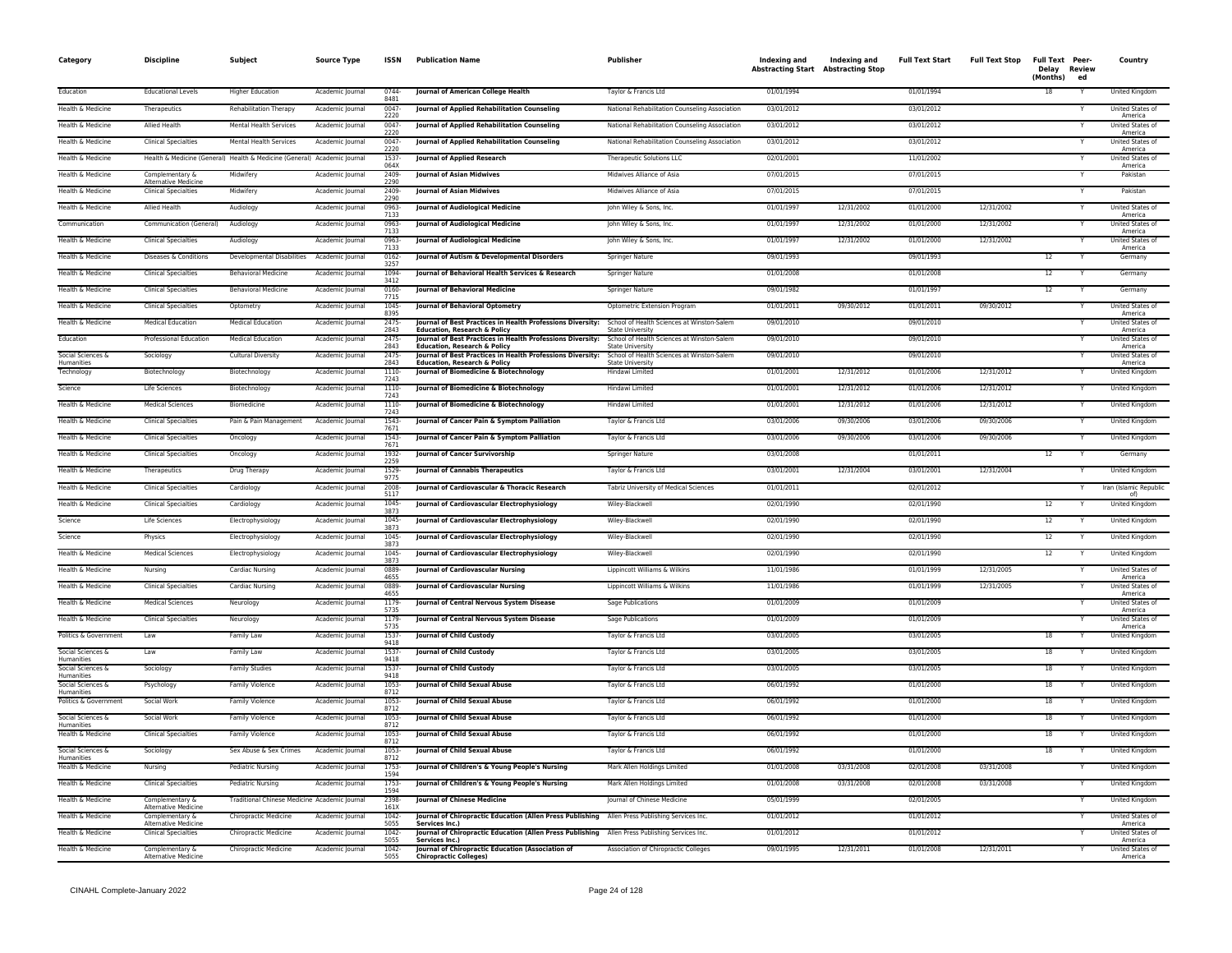| Category                        | <b>Discipline</b>                                          | <b>Subject</b>                                                          | <b>Source Type</b> | ISSN                         | <b>Publication Name</b>                                                            | <b>Publisher</b>                                                               | Indexing and<br><b>Abstracting Start Abstracting Stop</b> | Indexing and | <b>Full Text Start</b> | <b>Full Text Stop</b> | Full Text Peer-<br>Delay Review<br>(Months)<br>ed | Country                            |
|---------------------------------|------------------------------------------------------------|-------------------------------------------------------------------------|--------------------|------------------------------|------------------------------------------------------------------------------------|--------------------------------------------------------------------------------|-----------------------------------------------------------|--------------|------------------------|-----------------------|---------------------------------------------------|------------------------------------|
| Health & Medicine               | <b>Clinical Specialties</b>                                | <b>Chiropractic Medicine</b>                                            | Academic Journal   | $1042 -$<br>5055             | Journal of Chiropractic Education (Association of<br><b>Chiropractic Colleges</b>  | Association of Chiropractic Colleges                                           | 09/01/1995                                                | 12/31/2011   | 01/01/2008             | 12/31/2011            |                                                   | United States of<br>America        |
| Health & Medicine               | <b>Medical Education</b>                                   | <b>Medical Education</b>                                                | Academic Journal   | $1042 -$<br>5055             | Journal of Chiropractic Education (Association of                                  | Association of Chiropractic Colleges                                           | 09/01/1995                                                | 12/31/2011   | 01/01/2008             | 12/31/2011            |                                                   | United States of<br>America        |
| Education                       | <b>Professional Education</b>                              | <b>Medical Education</b>                                                | Academic Journa    | 1042<br>5055                 | <b>Chiropractic Colleges)</b><br>Journal of Chiropractic Education (Association of | Association of Chiropractic Colleges                                           | 09/01/1995                                                | 12/31/2011   | 01/01/2008             | 12/31/2011            |                                                   | United States of<br>America        |
| Health & Medicine               | Complementary &                                            | Chiropractic Medicine                                                   | Academic Journal   | 1556                         | <b>Chiropractic Colleges)</b><br>Journal of Chiropractic Humanities                | Elsevier B.V.                                                                  | 01/01/1993                                                |              | 01/01/2000             | 08/26/2015            |                                                   | United States of                   |
| Health & Medicine               | <b>Alternative Medicine</b><br><b>Clinical Specialties</b> | <b>Chiropractic Medicine</b>                                            | Academic Journal   | 3499<br>1556                 | <b>Iournal of Chiropractic Humanities</b>                                          | Elsevier B.V.                                                                  | 01/01/1993                                                |              | 01/01/2000             | 08/26/2015            |                                                   | America<br><b>United States of</b> |
| Science                         | Life Sciences                                              | <b>Sleep Science</b>                                                    | Academic Journal   | 3499<br>1057                 | Journal of Chronic Fatigue Syndrome                                                | Taylor & Francis Ltd                                                           | 01/01/1995                                                | 07/31/2008   | 01/01/2006             | 07/31/2008            |                                                   | America<br>United Kingdom          |
| Health & Medicine               | <b>Clinical Specialties</b>                                | <b>Sleep Science</b>                                                    | Academic Journal   | 3321<br>1057                 | Journal of Chronic Fatigue Syndrome                                                | Taylor & Francis Ltd                                                           | 01/01/1995                                                | 07/31/2008   | 01/01/2006             | 07/31/2008            |                                                   | United Kingdom                     |
| Health & Medicine               | Diseases & Conditions                                      | <b>Chronic Diseases</b>                                                 | Academic Journal   | 3321<br>1057                 | <b>Journal of Chronic Fatigue Syndrome</b>                                         | Taylor & Francis Ltd                                                           | 01/01/1995                                                | 07/31/2008   | 01/01/2006             | 07/31/2008            |                                                   | United Kingdom                     |
| Health & Medicine               | Complementary &                                            | <b>Chiropractic Medicine</b>                                            | Academic Journal   | 3321<br>2372-                | Journal of Clinical Chiropractic Pediatrics                                        | International Chiropractors Association, Council                               | 10/01/2013                                                |              | 10/01/2013             |                       |                                                   | United States of                   |
| Health & Medicine               | <b>Alternative Medicin</b><br><b>Clinical Specialties</b>  | Chiropractic Medicine                                                   | Academic Journal   | 6180<br>2372-                | <b>Journal of Clinical Chiropractic Pediatrics</b>                                 | on Chiropractic Pediatrics<br>International Chiropractors Association, Council | 10/01/2013                                                |              | 10/01/2013             |                       |                                                   | America<br><b>United States of</b> |
| Technology                      | Computer Science                                           | Medical Informatics                                                     | Academic Journal   | 6180<br>1387-                | Journal of Clinical Monitoring & Computing                                         | on Chiropractic Pediatrics<br>Springer Nature                                  | 01/23/2008                                                |              | 01/23/2008             |                       | 12                                                | America<br>Germany                 |
| Health & Medicine               | Health & Medicine (General) Medical Informatics            |                                                                         | Academic lournal   | 1307<br>1387-                | <b>Iournal of Clinical Monitoring &amp; Computing</b>                              | Springer Nature                                                                | 01/23/2008                                                |              | 01/23/2008             |                       | 12                                                | Germany                            |
|                                 |                                                            |                                                                         |                    | 1307                         |                                                                                    |                                                                                |                                                           |              |                        |                       |                                                   |                                    |
| Social Sciences &<br>Humanities | Library & Information<br>Science                           | <b>Medical Informatics</b>                                              | Academic Journal   | 1387-<br>$\frac{1507}{1307}$ | <b>Journal of Clinical Monitoring &amp; Computing</b>                              | Springer Nature                                                                | 01/23/2008                                                |              | 01/23/2008             |                       | 12                                                | Germany                            |
| Health & Medicine               | Therapeutics                                               | Drug Therapy                                                            | Academic Journal   | 0269-<br>4727                | Journal of Clinical Pharmacy & Therapeutics                                        | Wiley-Blackwell                                                                | 10/01/1987                                                |              | 01/01/1998             |                       | 12                                                | United Kingdom                     |
| Science                         | Chemistry                                                  | Pharmacology                                                            | Academic Journa    | 0269<br>4727                 | Journal of Clinical Pharmacy & Therapeutics                                        | Wiley-Blackwel                                                                 | 10/01/1987                                                |              | 01/01/1998             |                       | 12                                                | <b>United Kingdom</b>              |
| Health & Medicine               | <b>Medical Sciences</b>                                    | Pharmacology                                                            | Academic Journa    | 0269<br>4727                 | Journal of Clinical Pharmacy & Therapeutics                                        | Wiley-Blackwel                                                                 | 10/01/1987                                                |              | 01/01/1998             |                       | 12                                                | <b>United Kingdom</b>              |
| Health & Medicine               | <b>Clinical Specialties</b>                                | Pharmacy                                                                | Academic Journal   | 0269<br>4727                 | <b>Journal of Clinical Pharmacy &amp; Therapeutics</b>                             | Wiley-Blackwell                                                                | 10/01/1987                                                |              | 01/01/1998             |                       | 12                                                | United Kingdom                     |
| Politics & Government           | Public Health                                              | Public Health                                                           | Academic Journal   | 0094<br>5145                 | <b>Journal of Community Health</b>                                                 | <b>Springer Nature</b>                                                         | 09/01/1977                                                |              | 10/01/2008             |                       | 12                                                | Germany                            |
| Health & Medicine               | Public Health                                              | Public Health                                                           | Academic Iournal   | 0094<br>5145                 | <b>Iournal of Community Health</b>                                                 | Springer Nature                                                                | 09/01/1977                                                |              | 10/01/2008             |                       | 12                                                | Germany                            |
| Social Sciences &<br>Humanities | <b>Public Health</b>                                       | <b>Public Health</b>                                                    | Academic Iournal   | 0094<br>5145                 | <b>Iournal of Community Health</b>                                                 | Springer Nature                                                                | 09/01/1977                                                |              | 10/01/2008             |                       | 12                                                | Germany                            |
| Social Sciences &               | Sociology                                                  | Community Health Services Academic Journal                              |                    | 0094<br>5145                 | <b>Iournal of Community Health</b>                                                 | Springer Nature                                                                | 09/01/1977                                                |              | 10/01/2008             |                       | 12                                                | Germany                            |
| Humanities<br>Health & Medicine | Medical Care & Services                                    | Community Health Services Academic lournal                              |                    | 0094                         | <b>Iournal of Community Health</b>                                                 | Springer Nature                                                                | 09/01/1977                                                |              | 10/01/2008             |                       | 12                                                | Germany                            |
| Health & Medicine               | Nursing                                                    | Community Health Nursing Academic Journal                               |                    | 5145<br>0263                 | <b>Journal of Community Nursing</b>                                                | Wound Care People Limited                                                      | 04/01/1992                                                |              | 01/01/2005             |                       |                                                   | United Kingdom                     |
| Politics & Government           | Public Health                                              | Community Health Nursing                                                | Academic Journa    | 4465<br>0263                 | <b>Journal of Community Nursing</b>                                                | Wound Care People Limited                                                      | 04/01/1992                                                |              | 01/01/2005             |                       |                                                   | United Kingdom                     |
| Health & Medicine               | Public Health                                              | Community Health Nursing                                                | Academic Journa    | 4465<br>0263                 | <b>Journal of Community Nursing</b>                                                | Wound Care People Limited                                                      | 04/01/1992                                                |              | 01/01/2005             |                       |                                                   | United Kingdom                     |
| Social Sciences &               | <b>Public Health</b>                                       | Community Health Nursing                                                | Academic Journa    | 4465<br>0263                 | <b>Journal of Community Nursing</b>                                                | Wound Care People Limited                                                      | 04/01/1992                                                |              | 01/01/2005             |                       |                                                   | United Kingdom                     |
| Humanities<br>Social Sciences & | Sociology                                                  | Community Health Nursing                                                | Academic Journal   | 4465<br>0263                 | <b>Journal of Community Nursing</b>                                                | Wound Care People Limited                                                      | 04/01/1992                                                |              | 01/01/2005             |                       |                                                   | United Kingdom                     |
| Humanities<br>Education         | <b>Educational Levels</b>                                  | <b>Adult Education</b>                                                  | Academic Journal   | 4465<br>$0022 -$             | Journal of Continuing Education in Nursing                                         | <b>SLACK Incorporated</b>                                                      | 05/01/1970                                                |              | 01/01/2003             | 12/31/2010            |                                                   | United States of                   |
| Health & Medicine               | <b>Medical Education</b>                                   |                                                                         |                    | 0124                         |                                                                                    |                                                                                |                                                           |              |                        | 12/31/2010            |                                                   | America<br><b>United States of</b> |
|                                 |                                                            | <b>Nursing Education</b>                                                | Academic Journal   | $0022 -$<br>0124             | Journal of Continuing Education in Nursing                                         | <b>SLACK Incorporated</b>                                                      | 05/01/1970                                                |              | 01/01/2003             |                       |                                                   | America                            |
| Health & Medicine               | Nursing                                                    | <b>Nursing Education</b>                                                | Academic Journal   | 0022<br>0124                 | Journal of Continuing Education in Nursing                                         | SLACK Incorporated                                                             | 05/01/1970                                                |              | 01/01/2003             | 12/31/2010            |                                                   | United States of<br>America        |
| Education                       | Professional Education                                     | Nursing Education                                                       | Academic Journa    | $0022 -$<br>0124             | Journal of Continuing Education in Nursing                                         | SLACK Incorporated                                                             | 05/01/1970                                                |              | 01/01/2003             | 12/31/2010            |                                                   | United States of<br>America        |
| Fducation                       | <b>Educational Levels</b>                                  | <b>Adult Education</b>                                                  | Academic Journal   | 1522-<br>8606                | Journal of Continuing Education Topics & Issues                                    | American Medical Technologists                                                 | 01/01/1999                                                |              | 11/01/2004             |                       |                                                   | United States of<br>America        |
| Technology                      | Medical Technology                                         | Medical Technology                                                      | Academic lournal   | 1522-<br>8606                | <b>Iournal of Continuing Education Topics &amp; Issues</b>                         | American Medical Technologists                                                 | 01/01/1999                                                |              | 11/01/2004             |                       |                                                   | United States of<br>America        |
| Health & Medicine               | Medical Technology                                         | Medical Technology                                                      | Academic Iournal   | 1522-<br>8606                | <b>Iournal of Continuing Education Topics &amp; Issues</b>                         | American Medical Technologists                                                 | 01/01/1999                                                |              | 11/01/2004             |                       |                                                   | United States of<br>America        |
| Health & Medicine               | Allied Health                                              | <b>Mental Health Services</b>                                           | Academic Journal   | 0748-<br>9633                | Journal of Counseling & Development                                                | Wiley-Blackwell                                                                | 09/01/1984                                                |              | 09/01/1984             |                       | 12                                                | United Kingdom                     |
| Health & Medicine               | <b>Clinical Specialties</b>                                | Mental Health Services                                                  | Academic Journa    | 0748-<br>9633                | Journal of Counseling & Development                                                | Wiley-Blackwell                                                                | 09/01/1984                                                |              | 09/01/1984             |                       | 12                                                | United Kingdom                     |
| Social Sciences &<br>Humanities | Demography                                                 | Gerontology                                                             | Academic Journa    | 0169-<br>3816                | Journal of Cross-Cultural Gerontology                                              | Springer Natur                                                                 | 03/01/2008                                                |              | 03/01/2008             |                       | 12                                                | Germany                            |
| Health & Medicine               |                                                            | Health & Medicine (General) Health & Medicine (General) Academic Journa |                    | $1071 -$<br>5568             | Journal of Cultural Diversity                                                      | <b>Tucker Publications, Inc.</b>                                               | 03/01/1994                                                |              | 11/01/2002             |                       |                                                   | United States of<br>America        |
| Social Sciences &               | Sociology                                                  | Cultural Diversity                                                      | Academic Journal   | $1071 -$<br>5568             | <b>Journal of Cultural Diversity</b>                                               | <b>Tucker Publications, Inc.</b>                                               | 03/01/1994                                                |              | 11/01/2002             |                       |                                                   | United States of                   |
| Humanities<br>Health & Medicine | <b>Allied Health</b>                                       | Dental Assisting & Hygiene                                              | Academic Iournal   | 1043                         | <b>Journal of Dental Hygiene</b>                                                   | American Dental Hygienists Association                                         | 01/01/1993                                                |              | 01/01/2001             |                       |                                                   | America<br>United States of        |
| Health & Medicine               | Dentistry                                                  | Dental Assisting & Hygiene Academic Journal                             |                    | 254X<br>$1043 -$             | <b>Iournal of Dental Hygiene</b>                                                   | American Dental Hygienists Association                                         | 01/01/1993                                                |              | 01/01/2001             |                       |                                                   | America<br>United States of        |
| Health & Medicine               | Dentistry                                                  | <b>Dental Education</b>                                                 | Academic Iournal   | 254X<br>1043-                | <b>Journal of Dental Hygiene</b>                                                   | American Dental Hygienists Association                                         | 01/01/1993                                                |              | 01/01/2001             |                       |                                                   | America<br><b>United States of</b> |
| Health & Medicine               | <b>Medical Education</b>                                   | <b>Dental Education</b>                                                 | Academic lournal   | 254X<br>$1043-$              | <b>Journal of Dental Hygiene</b>                                                   | American Dental Hygienists Association                                         | 01/01/1993                                                |              | 01/01/2001             |                       |                                                   | America<br>United States of        |
| Education                       | <b>Professional Education</b>                              | <b>Dental Education</b>                                                 | Academic Iournal   | 254X<br>1043                 | <b>Journal of Dental Hygiene</b>                                                   | American Dental Hygienists Association                                         | 01/01/1993                                                |              | 01/01/2001             |                       |                                                   | America<br>United States of        |
| Health & Medicine               | Nursing                                                    | Diabetes Nursing                                                        | Academic Iourna    | 254X<br>1368                 | <b>Iournal of Diabetes Nursing</b>                                                 | SB Communications Group, A Schofield Media                                     | 03/01/1997                                                |              | 03/01/1997             |                       |                                                   | America<br>United Kingdom          |
| Health & Medicine               | Nursing                                                    | <b>Diabetes Nursing</b>                                                 | Academic Journal   | 1109<br>2345                 | <b>Journal of Diabetic Nursing</b>                                                 | Company<br>Danesh Afarand Zistagen Co.                                         | 08/01/2015                                                |              | 08/01/2015             |                       |                                                   | Iran (Islamic Republic             |
|                                 | Life Sciences                                              | Nutrition Science                                                       |                    | 5020<br>1939                 |                                                                                    |                                                                                | 03/01/2008                                                |              | 03/01/2008             |                       |                                                   | of                                 |
| Science                         |                                                            |                                                                         | Academic Iournal   | 0211                         | <b>Journal of Dietary Supplements</b>                                              | Taylor & Francis Ltd                                                           |                                                           |              |                        |                       | 18                                                | <b>United Kingdom</b>              |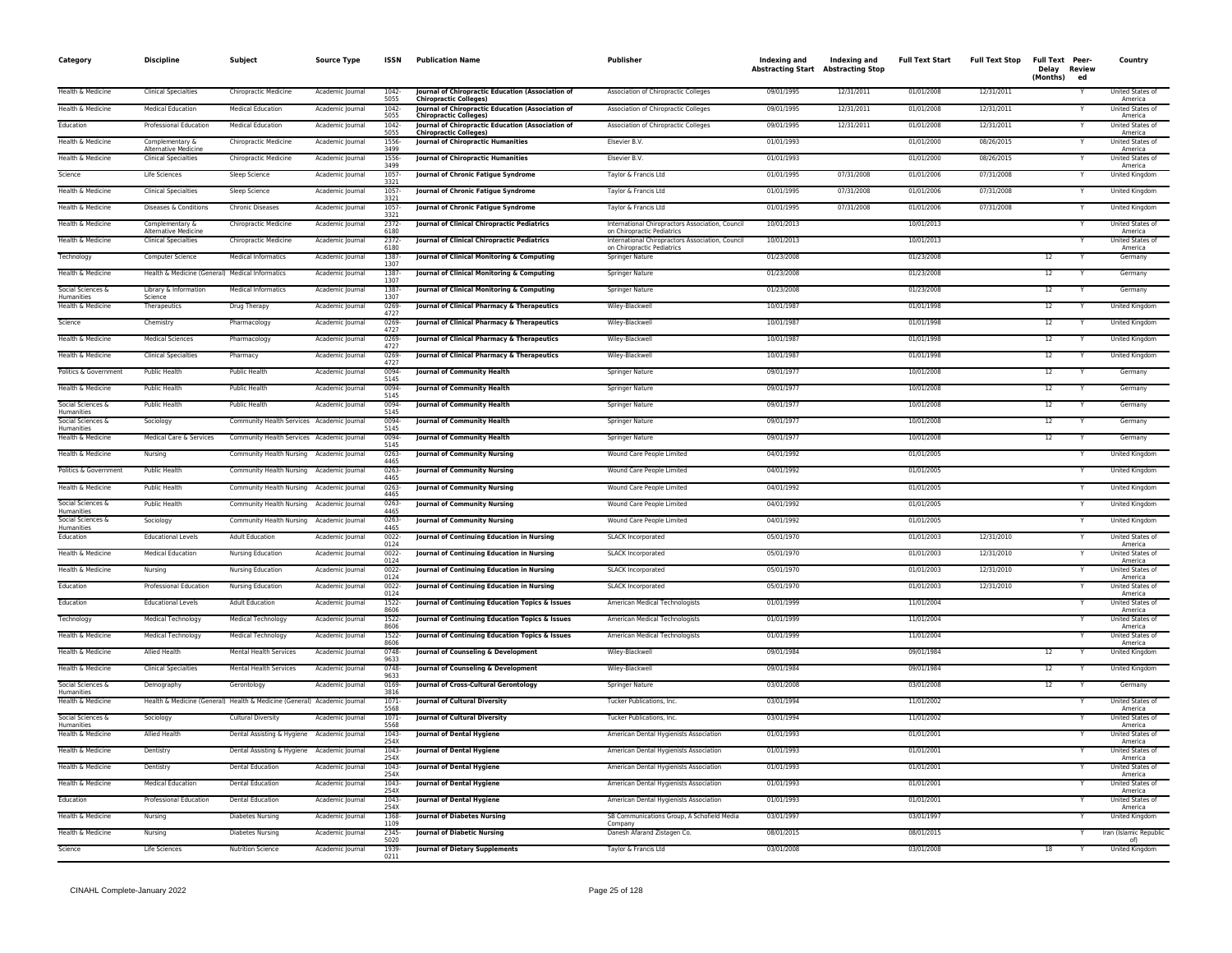| Category                               | Discipline                      | Subject                                                                  | <b>Source Type</b> | ISSN                 | <b>Publication Name</b>                                                                            | Publisher                                                           | Indexing and<br><b>Abstracting Start</b> Abstracting Stop | Indexing and | <b>Full Text Start</b> | <b>Full Text Stop</b> | Full Text Peer-<br>Delay Review<br>(Months) | ed | Country                       |
|----------------------------------------|---------------------------------|--------------------------------------------------------------------------|--------------------|----------------------|----------------------------------------------------------------------------------------------------|---------------------------------------------------------------------|-----------------------------------------------------------|--------------|------------------------|-----------------------|---------------------------------------------|----|-------------------------------|
| Health & Medicine                      | <b>Medical Sciences</b>         | <b>Nutrition Science</b>                                                 | Academic Journal   | 1939<br>0211         | <b>Journal of Dietary Supplements</b>                                                              | Taylor & Francis Ltd                                                | 03/01/2008                                                |              | 03/01/2008             |                       | 18                                          |    | United Kingdom                |
| Technology                             | Industrial Technology           | <b>Nutrition Science</b>                                                 | Academic Journal   | 1939-                | <b>Journal of Dietary Supplements</b>                                                              | Taylor & Francis Ltd                                                | 03/01/2008                                                |              | 03/01/2008             |                       | 18                                          |    | United Kingdom                |
| Science                                | Chemistry                       | Pharmacology                                                             | Academic Journal   | 0211<br>1939-        | <b>Journal of Dietary Supplements</b>                                                              | Taylor & Francis Ltd                                                | 03/01/2008                                                |              | 03/01/2008             |                       | 18                                          |    | United Kingdom                |
| Health & Medicine                      | <b>Medical Sciences</b>         | Pharmacology                                                             | Academic Journal   | 0211<br>1939<br>0211 | <b>Journal of Dietary Supplements</b>                                                              | Taylor & Francis Ltd                                                | 03/01/2008                                                |              | 03/01/2008             |                       | 18                                          |    | <b>United Kingdom</b>         |
| Technology                             | Medical Technology              | Medical Imaging                                                          | Academic Journal   | 0897-<br>1889        | <b>Journal of Digital Imaging</b>                                                                  | Springer Nature                                                     | 02/01/1997                                                |              | 01/01/2006             |                       | 12                                          |    | Germany                       |
| Health & Medicine                      | Medical Technology              | Medical Imaging                                                          | Academic Journal   | 0897-<br>1889        | Journal of Digital Imaging                                                                         | Springer Nature                                                     | 02/01/1997                                                |              | 01/01/2006             |                       | 12                                          |    | Germany                       |
| Health & Medicine                      | <b>Clinical Specialties</b>     | Radiology                                                                | Academic Journal   | 0897-                | Journal of Digital Imaging                                                                         | Springer Nature                                                     | 02/01/1997                                                |              | 01/01/2006             |                       | 12                                          |    | Germany                       |
| Social Sciences &                      | Psychology                      | Child & Adolescent                                                       | Academic Journal   | 1889<br>1053-        | Journal of Early Intervention                                                                      | Sage Publications Inc.                                              | 01/01/2006                                                |              | 06/01/2006             | 06/30/2016            |                                             |    | United States of              |
| Humanities<br>Health & Medicine        | <b>Clinical Specialties</b>     | Psychology<br>Child & Adolescent                                         | Academic Journal   | 8151<br>1053-        | <b>Journal of Early Intervention</b>                                                               | Sage Publications Inc.                                              | 01/01/2006                                                |              | 06/01/2006             | 06/30/2016            |                                             |    | America<br>United States of   |
| Politics & Government                  | Social Work                     | Psychology<br>Social Work                                                | Academic Journal   | 8151<br>1053-        | <b>Journal of Early Intervention</b>                                                               | Sage Publications Inc.                                              | 01/01/2006                                                |              | 06/01/2006             | 06/30/2016            |                                             |    | America<br>United States of   |
| Social Sciences &                      | Social Work                     | Social Work                                                              | Academic Journal   | 8151<br>1053-        | <b>Journal of Early Intervention</b>                                                               | Sage Publications Inc.                                              | 01/01/2006                                                |              | 06/01/2006             | 06/30/2016            |                                             |    | America<br>United States of   |
| Humanities<br>Health & Medicine        | Nursing                         | Nursing                                                                  | Academic Journal   | 8151<br>1305-        | Journal of Education & Research in Nursing / Hemsirelikte Hemsirelikte Egitim ve Arastirma Dergisi |                                                                     | 01/01/2015                                                |              | 01/01/2015             |                       |                                             |    | America<br>Turkey             |
| Health & Medicine                      | Allied Health                   | Audiology                                                                | Academic Journal   | 0397<br>1526-        | Egitim ve Arastirma Dergisi<br><b>Journal of Educational Audiology</b>                             | Journal of Educational Audiology                                    | 01/01/2009                                                | 12/31/2014   | 01/01/2009             | 12/31/2014            |                                             |    | United States of              |
| Communication                          | Communication (General)         | Audiology                                                                | Academic Iournal   | 6095<br>1526-        | <b>Journal of Educational Audiology</b>                                                            | Journal of Educational Audiology                                    | 01/01/2009                                                | 12/31/2014   | 01/01/2009             | 12/31/2014            |                                             |    | America<br>United States of   |
| Health & Medicine                      | <b>Clinical Specialties</b>     | Audiology                                                                | Academic Journal   | 6095<br>1526-        | <b>Journal of Educational Audiology</b>                                                            | Journal of Educational Audiology                                    | 01/01/2009                                                | 12/31/2014   | 01/01/2009             | 12/31/2014            |                                             |    | America<br>United States of   |
| Health & Medicine                      | <b>Medical Education</b>        | <b>Medical Education</b>                                                 | Academic Journal   | 6095<br>1975         | Journal of Educational Evaluation for Health Professions                                           | National Health Personnel Licensing                                 | 01/01/2011                                                |              | 01/01/2011             |                       |                                             |    | America<br>Korea, Republic of |
| Education                              | Professional Education          | <b>Medical Education</b>                                                 | Academic Journal   | 5937<br>1975-        | Journal of Educational Evaluation for Health Professions                                           | <b>Examination Board</b><br>National Health Personnel Licensing     | 01/01/2011                                                |              | 01/01/2011             |                       |                                             |    | (South)<br>Korea, Republic of |
| Education                              | Educational Assessment &        | Educational Assessment &                                                 | Academic Journa    | 5937<br>1975-        | Journal of Educational Evaluation for Health Professions                                           | <b>Examination Board</b><br>National Health Personnel Licensing     | 01/01/2011                                                |              | 01/01/2011             |                       |                                             |    | (South)<br>Korea, Republic of |
| Health & Medicine                      | Fvaluation<br>Allied Health     | Evaluation<br>Audiology                                                  | Academic Journal   | 5937<br>2378-        | Journal of Educational, Pediatric & (Re)Habilitative                                               | <b>Examination Board</b><br><b>Iournal of Educational Audiology</b> | 01/01/2015                                                |              | 01/01/2015             |                       |                                             |    | (South)<br>United States of   |
| Communication                          | Communication (General)         | Audiology                                                                | Academic Journal   | 0916<br>2378-        | Audiology<br>Journal of Educational, Pediatric & (Re)Habilitative                                  | Iournal of Educational Audiology                                    | 01/01/2015                                                |              | 01/01/2015             |                       |                                             |    | America<br>United States of   |
| Health & Medicine                      | <b>Clinical Specialties</b>     | Audiology                                                                | Academic Journal   | 0916<br>2378         | Audiology<br>Journal of Educational, Pediatric & (Re)Habilitative                                  | Journal of Educational Audiology                                    | 01/01/2015                                                |              | 01/01/2015             |                       |                                             |    | America<br>United States of   |
| Education                              | <b>Education (General)</b>      | Education (General)                                                      | Academic Journal   | 0916<br>2378-        | Audiology<br>Journal of Educational, Pediatric & (Re)Habilitative                                  | Journal of Educational Audiology                                    | 01/01/2015                                                |              | 01/01/2015             |                       |                                             |    | America<br>United States of   |
| Health & Medicine                      | Therapeutics                    | <b>Rehabilitation Therapy</b>                                            | Academic Journal   | 0916<br>2378-        | Audiology<br>Journal of Educational, Pediatric & (Re)Habilitative                                  | Journal of Educational Audiology                                    | 01/01/2015                                                |              | 01/01/2015             |                       |                                             |    | America<br>United States of   |
| Health & Medicine                      | <b>Clinical Specialties</b>     | <b>Emergency Medicine</b>                                                | Academic Journal   | 0916<br>1447-        | Audiology<br>Journal of Emergency Primary Health Care                                              | Monash University, Department of Community                          | 03/01/2003                                                | 03/31/2011   | 06/01/2008             | 03/31/2011            |                                             |    | America<br>Australia          |
|                                        |                                 |                                                                          |                    | 4999                 |                                                                                                    | Emergency Health & Paramedic Practice                               |                                                           |              |                        |                       |                                             |    |                               |
| Science                                | Earth & Atmospheric<br>Sciences | <b>Environmental Health</b>                                              | Academic Journal   | 0022-<br>0892        | Journal of Environmental Health                                                                    | National Environmental Health Association                           | 07/01/1993                                                |              | 07/01/1993             |                       |                                             |    | United States of<br>America   |
| Science                                | Life Sciences                   | <b>Environmental Health</b>                                              | Academic Journal   | 0022-<br>0892        | <b>Iournal of Environmental Health</b>                                                             | National Environmental Health Association                           | 07/01/1993                                                |              | 07/01/1993             |                       |                                             |    | United States of<br>America   |
| Politics & Government                  | Public Health                   | <b>Environmental Health</b>                                              | Academic Journal   | $0022 -$<br>0892     | Journal of Environmental Health                                                                    | National Environmental Health Association                           | 07/01/1993                                                |              | 07/01/1993             |                       |                                             |    | United States of<br>America   |
| Health & Medicine                      | Public Health                   | <b>Environmental Health</b>                                              | Academic Iournal   | $0022 -$<br>0892     | <b>Journal of Environmental Health</b>                                                             | National Environmental Health Association                           | 07/01/1993                                                |              | 07/01/1993             |                       |                                             |    | United States of<br>America   |
| Social Sciences &<br><b>Humanities</b> | <b>Public Health</b>            | <b>Environmental Health</b>                                              | Academic Journal   | $0022 -$<br>0892     | Journal of Environmental Health                                                                    | National Environmental Health Association                           | 07/01/1993                                                |              | 07/01/1993             |                       |                                             |    | United States of<br>America   |
| Health & Medicine                      |                                 | Health & Medicine (General) Health & Medicine (General) Academic Journal |                    | 2008<br>2487         | Journal of Evidence-based Care                                                                     | Mashhad University of Medical Science                               | 06/01/2014                                                |              | 06/01/2014             |                       |                                             |    | Iran (Islamic Republic<br>nfl |
| Social Sciences &<br>Humanities        | Psychology                      | <b>Family Violence</b>                                                   | Academic Journal   | 0885-<br>7482        | <b>Journal of Family Violence</b>                                                                  | Springer Nature                                                     | 02/01/2003                                                |              | 02/01/2003             |                       | 12                                          |    | Germany                       |
| Politics & Government                  | Social Work                     | <b>Family Violence</b>                                                   | Academic Journal   | 0885<br>7482         | <b>Journal of Family Violence</b>                                                                  | Springer Nature                                                     | 02/01/2003                                                |              | 02/01/2003             |                       | 12                                          |    | Germany                       |
| Social Sciences &<br>Humanities        | Social Work                     | <b>Family Violence</b>                                                   | Academic Journal   | 0885-<br>7482        | <b>Journal of Family Violence</b>                                                                  | Springer Nature                                                     | 02/01/2003                                                |              | 02/01/2003             |                       | 12                                          |    | Germany                       |
| Health & Medicine                      | <b>Clinical Specialties</b>     | <b>Family Violence</b>                                                   | Academic Journal   | 0885-<br>7482        | <b>Journal of Family Violence</b>                                                                  | Springer Nature                                                     | 02/01/2003                                                |              | 02/01/2003             |                       | 12                                          |    | Germany                       |
| Science                                | Life Sciences                   | Genetics & Genomics                                                      | Academic Journal   | 1059-<br>7700        | <b>Journal of Genetic Counseling</b>                                                               | John Wiley & Sons, Inc.                                             | 03/01/1992                                                |              | 08/01/2009             |                       | 12                                          |    | United States of<br>America   |
| Health & Medicine                      | <b>Medical Sciences</b>         | Genetics & Genomics                                                      | Academic Journal   | 1059-<br>7700        | <b>Journal of Genetic Counseling</b>                                                               | John Wiley & Sons, Inc.                                             | 03/01/1992                                                |              | 08/01/2009             |                       | 12                                          |    | United States of<br>America   |
| Health & Medicine                      | Nursing                         | Geriatric Nursing                                                        | Academic Journal   | 0098<br>9134         | Journal of Gerontological Nursing                                                                  | SLACK Incorporated                                                  | 03/01/1975                                                |              | 01/01/2003             | 12/31/2010            |                                             |    | United States of<br>America   |
| Health & Medicine                      | <b>Clinical Specialties</b>     | Geriatric Nursing                                                        | Academic Journal   | 0098-<br>9134        | Journal of Gerontological Nursing                                                                  | SLACK Incorporated                                                  | 03/01/1975                                                |              | 01/01/2003             | 12/31/2010            |                                             |    | United States of<br>America   |
| Social Sciences &<br>Humanities        | Demography                      | Gerontology                                                              | Academic Journal   | 0098-<br>9134        | Journal of Gerontological Nursing                                                                  | <b>SLACK Incorporated</b>                                           | 03/01/1975                                                |              | 01/01/2003             | 12/31/2010            |                                             |    | United States of<br>America   |
| Politics & Government                  | <b>Public Health</b>            | Global Health                                                            | Academic Journal   | $2047 -$             | <b>Journal of Global Health</b>                                                                    | Edinburgh University Global Health Society                          | 01/01/2013                                                |              | 01/01/2013             |                       |                                             |    | United Kingdom                |
| Health & Medicine                      | Public Health                   | Global Health                                                            | Academic Journal   | 297<br>2047-         | <b>Journal of Global Health</b>                                                                    | Edinburgh University Global Health Society                          | 01/01/2013                                                |              | 01/01/2013             |                       |                                             |    | United Kingdom                |
| Social Sciences &                      | Public Health                   | Global Health                                                            | Academic Journal   | 2978<br>$2047 -$     | Journal of Global Health                                                                           | Edinburgh University Global Health Society                          | 01/01/2013                                                |              | 01/01/2013             |                       |                                             |    | United Kingdom                |
| Humanities<br>Health & Medicine        | Nursing                         | <b>Oncology Nursing</b>                                                  | Academic Journal   | 2978<br>1536-        | Journal of Gynecologic Oncology Nursing                                                            | Society of Gynecologic Nurse Oncologists                            | 01/01/1996                                                |              | 06/01/2005             |                       |                                             |    | United States of              |
| Health & Medicine                      | <b>Clinical Specialties</b>     | <b>Oncology Nursing</b>                                                  | Academic Journal   | 9935<br>1536-        | Journal of Gynecologic Oncology Nursing                                                            | Society of Gynecologic Nurse Oncologists                            | 01/01/1996                                                |              | 06/01/2005             |                       |                                             |    | America<br>United States of   |
| Health & Medicine                      | Nursing                         | <b>Gynecology Nursing</b>                                                | Academic Journal   | 9935<br>1536-        | Journal of Gynecologic Oncology Nursing                                                            | Society of Gynecologic Nurse Oncologists                            | 01/01/1996                                                |              | 06/01/2005             |                       |                                             |    | America<br>United States of   |
| Health & Medicine                      | <b>Clinical Specialties</b>     | Gynecology Nursing                                                       | Academic Journal   | 9935<br>1536-        | Journal of Gynecologic Oncology Nursing                                                            | Society of Gynecologic Nurse Oncologists                            | 01/01/1996                                                |              | 06/01/2005             |                       |                                             |    | America<br>United States of   |
| Health & Medicine                      | Therapeutics                    | Hand Therapy                                                             | Academic Journal   | 9935<br>0894-        | Journal of Hand Therapy                                                                            | Elsevier B.V.                                                       | 01/01/1993                                                |              | 09/01/2012             | 08/26/2015            |                                             |    | America<br>United States of   |
|                                        |                                 |                                                                          |                    | 1130                 |                                                                                                    |                                                                     |                                                           |              |                        |                       |                                             |    | America                       |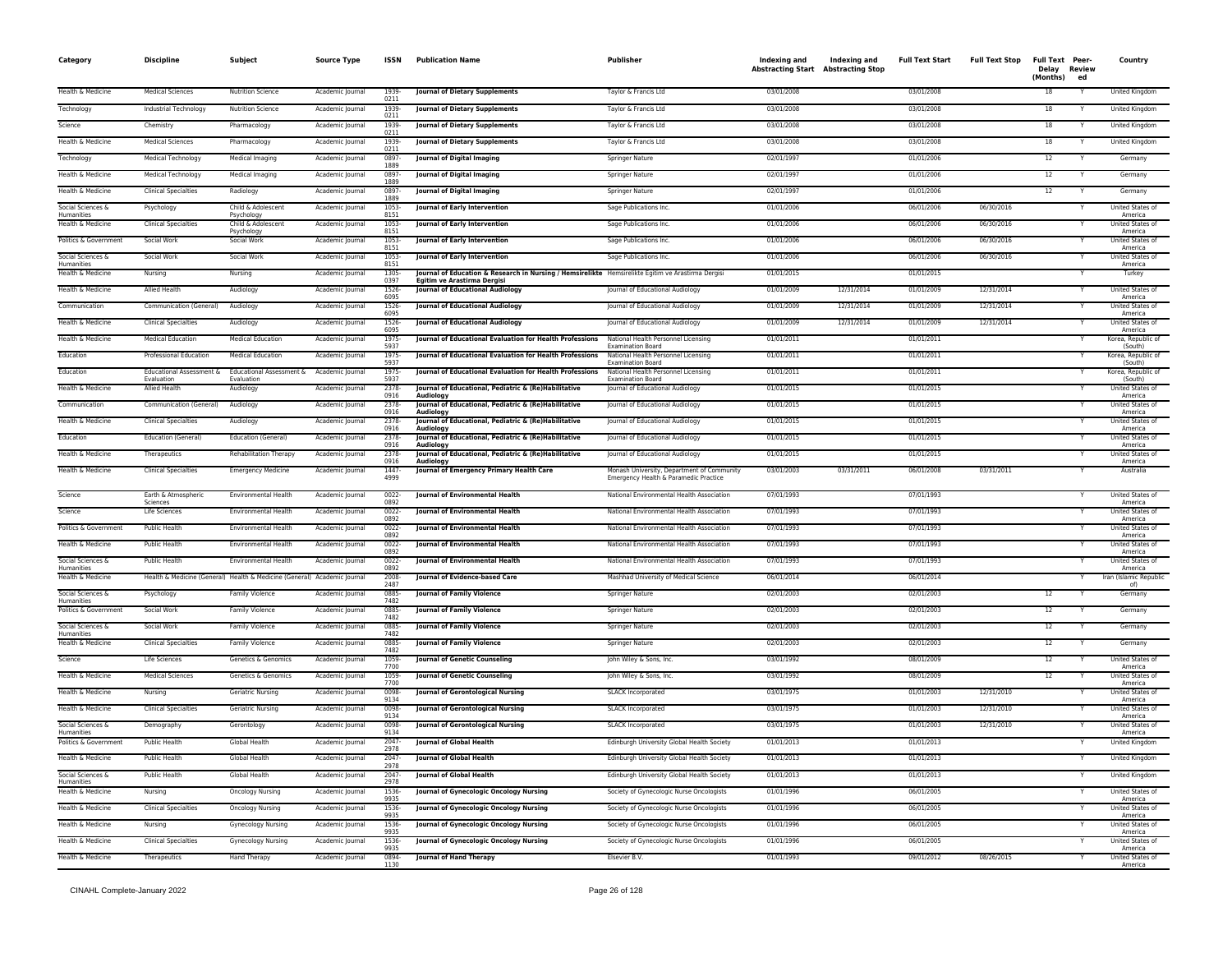| Category                               | <b>Discipline</b>                                        | <b>Subject</b>                                | <b>Source Type</b> | <b>ISSN</b>      | <b>Publication Name</b>                                                                                                         | Publisher                                                       | <b>Indexing and</b><br><b>Abstracting Start Abstracting Stop</b> | <b>Indexing and</b> | <b>Full Text Start</b> | <b>Full Text Stop</b> | Full Text Peer-<br>Delav Review<br>(Months)<br>ed | Country                            |
|----------------------------------------|----------------------------------------------------------|-----------------------------------------------|--------------------|------------------|---------------------------------------------------------------------------------------------------------------------------------|-----------------------------------------------------------------|------------------------------------------------------------------|---------------------|------------------------|-----------------------|---------------------------------------------------|------------------------------------|
| <b>Business</b>                        | Management                                               | Medical Administration &<br>Management        | Academic Journal   | 1079-<br>3739    | Journal of Health & Human Services Administration                                                                               | Southern Public Administration Education<br>Foundation          | 03/01/2008                                                       |                     | 03/01/2008             |                       |                                                   | <b>United States of</b><br>America |
| Health & Medicine                      | Medical Administration &                                 | Medical Administration &                      | Academic Journal   | 1079<br>3739     | Journal of Health & Human Services Administration                                                                               | Southern Public Administration Education<br>Foundation          | 03/01/2008                                                       |                     | 03/01/2008             |                       |                                                   | United States of                   |
| <b>Business</b>                        | Management<br>Economics                                  | Management<br><b>Human Services</b>           | Academic Journal   | 1079<br>3730     | <b>Iournal of Health &amp; Human Services Administration</b>                                                                    | Southern Public Administration Education                        | 03/01/2008                                                       |                     | 03/01/2008             |                       |                                                   | America<br>United States of        |
| Social Sciences &                      | Economics                                                | <b>Human Services</b>                         | Academic Iournal   | 1079             | Journal of Health & Human Services Administration                                                                               | Foundation<br>Southern Public Administration Education          | 03/01/2008                                                       |                     | 03/01/2008             |                       |                                                   | America<br>United States of        |
| <b>Humanities</b><br>Social Sciences & | Social Sciences &                                        | <b>Human Services</b>                         | Academic Iournal   | 3739<br>1079-    | Journal of Health & Human Services Administration                                                                               | Foundation<br>Southern Public Administration Education          | 03/01/2008                                                       |                     | 03/01/2008             |                       |                                                   | America<br>United States of        |
| Humanities<br>Politics & Government    | Humanities (General)<br>Social Work                      | Human Services                                | Academic Journal   | 3739<br>1079     | <b>Journal of Health &amp; Human Services Administration</b>                                                                    | Foundation<br>Southern Public Administration Education          | 03/01/2008                                                       |                     | 03/01/2008             |                       |                                                   | America<br>United States of        |
| Social Sciences &                      | Social Work                                              | <b>Human Services</b>                         | Academic Journal   | 3739<br>1079     | <b>Iournal of Health &amp; Human Services Administration</b>                                                                    | Foundation<br>Southern Public Administration Education          | 03/01/2008                                                       |                     | 03/01/2008             |                       |                                                   | America<br>United States of        |
| Humanities<br>Politics & Government    | Social Welfare                                           | Human Services                                | Academic Journal   | 3739<br>1079     | Journal of Health & Human Services Administration                                                                               | Foundation<br>Southern Public Administration Education          | 03/01/2008                                                       |                     | 03/01/2008             |                       |                                                   | America<br>United States of        |
| Social Sciences &                      |                                                          |                                               |                    | 3739<br>1079     |                                                                                                                                 | Foundation<br>Southern Public Administration Education          |                                                                  |                     |                        |                       |                                                   | America<br><b>United States of</b> |
| Humanities                             | Social Services                                          | <b>Human Services</b>                         | Academic Journal   | 3739             | Journal of Health & Human Services Administration                                                                               | Foundation                                                      | 03/01/2008                                                       |                     | 03/01/2008             |                       |                                                   | America                            |
| Religion                               | Christianity                                             | Christian Ministry                            | Academic Journal   | 0885<br>4726     | Journal of Health Care Chaplaincy                                                                                               | Taylor & Francis Ltd                                            | 06/01/2000                                                       |                     | 05/01/2008             |                       |                                                   | <b>United Kingdom</b>              |
| Health & Medicine                      | Medical Care & Services                                  | Residential Medical Care                      | Academic Journa    | 0885<br>4726     | <b>Journal of Health Care Chaplaincy</b>                                                                                        | Taylor & Francis Ltd                                            | 06/01/2000                                                       |                     | 05/01/2008             |                       |                                                   | United Kingdom                     |
| Politics & Government                  | Lav                                                      | Medical Law                                   | Academic Journa    | 0361-<br>6878    | Journal of Health Politics, Policy & Law                                                                                        | <b>Duke University Press</b>                                    | 09/01/1977                                                       |                     | 01/01/1997             |                       | 12                                                | United States of<br>America        |
| Social Sciences &<br>Humanities        | Law                                                      | Medical Law                                   | Academic Journal   | 0361-<br>6878    | Journal of Health Politics, Policy & Law                                                                                        | Duke University Press                                           | 09/01/1977                                                       |                     | 01/01/1997             |                       | 12                                                | United States of<br>America        |
| Health & Medicine                      | <b>Medical Law</b>                                       | <b>Medical Law</b>                            | Academic Journal   | 0361-<br>6878    | Journal of Health Politics, Policy & Law                                                                                        | <b>Duke University Press</b>                                    | 09/01/1977                                                       |                     | 01/01/1997             |                       | 12                                                | <b>United States of</b><br>America |
| Politics & Government                  | <b>Public Health</b>                                     | <b>Health Policy</b>                          | Academic Journal   | 0361-<br>6878    | Journal of Health Politics, Policy & Law                                                                                        | Duke University Press                                           | 09/01/1977                                                       |                     | 01/01/1997             |                       | 12                                                | United States of<br>America        |
| Health & Medicine                      | <b>Public Health</b>                                     | <b>Health Policy</b>                          | Academic Journal   | 0361<br>6878     | Journal of Health Politics, Policy & Law                                                                                        | <b>Duke University Press</b>                                    | 09/01/1977                                                       |                     | 01/01/1997             |                       | 12                                                | <b>United States of</b>            |
| Social Sciences &                      | Public Health                                            | <b>Health Policy</b>                          | Academic Journa    | 0361             | Journal of Health Politics, Policy & Law                                                                                        | <b>Duke University Press</b>                                    | 09/01/1977                                                       |                     | 01/01/1997             |                       | 12                                                | America<br><b>United States of</b> |
| Humanities<br>Politics & Government    | Public Policy &                                          | <b>Health Policy</b>                          | Academic Journal   | 6878<br>0361-    | Journal of Health Politics, Policy & Law                                                                                        | <b>Duke University Press</b>                                    | 09/01/1977                                                       |                     | 01/01/1997             |                       | 12                                                | America<br>United States of        |
| Social Sciences &                      | Administration<br>Public Policy &                        | <b>Health Policy</b>                          | Academic Journal   | 6878<br>0361-    | <b>Iournal of Health Politics, Policy &amp; Law</b>                                                                             | <b>Duke University Press</b>                                    | 09/01/1977                                                       |                     | 01/01/1997             |                       | 12                                                | America<br><b>United States of</b> |
| Humanities<br>Social Sciences &        | Administration<br>Demography                             | Demography                                    | Academic Journal   | 6878<br>1606-    | <b>Iournal of Health, Population &amp; Nutrition</b>                                                                            | <b>BioMed Central</b>                                           | 03/01/2008                                                       |                     | 03/01/2008             |                       |                                                   | America<br><b>United Kingdom</b>   |
| Humanities<br>Science                  | Life Sciences                                            | <b>Nutrition Science</b>                      | Academic Journal   | 0997<br>1606-    | <b>Iournal of Health, Population &amp; Nutrition</b>                                                                            | <b>BioMed Central</b>                                           | 03/01/2008                                                       |                     | 03/01/2008             |                       |                                                   | United Kingdom                     |
| Health & Medicine                      | <b>Medical Sciences</b>                                  | <b>Nutrition Science</b>                      | Academic Journal   | 0997<br>1606     | Journal of Health, Population & Nutrition                                                                                       | <b>BioMed Central</b>                                           | 03/01/2008                                                       |                     | 03/01/2008             |                       |                                                   | <b>United Kingdom</b>              |
|                                        |                                                          |                                               |                    | 0997             |                                                                                                                                 |                                                                 |                                                                  |                     |                        |                       |                                                   |                                    |
| Technology                             | Industrial Technology                                    | <b>Nutrition Science</b>                      | Academic Journa    | 1606-<br>0997    | Journal of Health, Population & Nutrition                                                                                       | <b>BioMed Central</b>                                           | 03/01/2008                                                       |                     | 03/01/2008             |                       |                                                   | United Kingdom                     |
| Politics & Government                  | <b>Public Health</b>                                     | <b>Public Health</b>                          | Academic Journa    | 1606-<br>0997    | Journal of Health, Population & Nutrition                                                                                       | <b>BioMed Central</b>                                           | 03/01/2008                                                       |                     | 03/01/2008             |                       |                                                   | <b>United Kingdom</b>              |
| Health & Medicine                      | Public Health                                            | Public Health                                 | Academic Journa    | 1606<br>0997     | Journal of Health, Population & Nutrition                                                                                       | <b>BioMed Central</b>                                           | 03/01/2008                                                       |                     | 03/01/2008             |                       |                                                   | <b>United Kingdom</b>              |
| Social Sciences &<br>Humanities        | <b>Public Health</b>                                     | <b>Public Health</b>                          | Academic Iourna    | 1606<br>0997     | Journal of Health, Population & Nutrition                                                                                       | <b>BioMed Central</b>                                           | 03/01/2008                                                       |                     | 03/01/2008             |                       |                                                   | <b>United Kinadom</b>              |
| <b>Business</b>                        | Management                                               | Medical Administration &<br>Management        | Academic Iournal   | 1096<br>9012     | <b>Journal of Healthcare Management</b>                                                                                         | Lippincott Williams & Wilkins                                   | 01/01/1998                                                       |                     | 01/01/2000             | 12/31/2016            |                                                   | United States of<br>America        |
| Health & Medicine                      | Medical Administration &<br>Management                   | Medical Administration &<br>Management        | Academic Iournal   | 1096-<br>9012    | <b>Iournal of Healthcare Management</b>                                                                                         | Lippincott Williams & Wilkins                                   | 01/01/1998                                                       |                     | 01/01/2000             | 12/31/2016            |                                                   | United States of<br>America        |
| Health & Medicine                      | Medical Care & Services                                  | Hospice & Palliative Care                     | Academic Journal   | $1522 -$<br>2179 | <b>Iournal of Hospice &amp; Palliative Nursing</b>                                                                              | Lippincott Williams & Wilkins                                   | 01/01/1999                                                       |                     | 01/01/1999             | 08/24/2007            |                                                   | United States of<br>America        |
| Health & Medicine                      | Nursing                                                  | Nursing                                       | Academic Journal   | 1522<br>2179     | <b>Journal of Hospice &amp; Palliative Nursing</b>                                                                              | Lippincott Williams & Wilkins                                   | 01/01/1999                                                       |                     | 01/01/1999             | 08/24/2007            |                                                   | United States of<br>America        |
| Health & Medicine                      | Bioethics                                                | <b>Bioethics</b>                              | Academic Journal   | 1938-<br>4955    | <b>Journal of Hospital Ethics</b>                                                                                               | MedStar Washington Hospital Center, Center for<br><b>Fthirs</b> | 01/01/2013                                                       |                     | 01/01/2013             |                       |                                                   | United States of                   |
| Science                                | Life Sciences                                            | Bioethics                                     | Academic Journal   | 1938-            | <b>Journal of Hospital Ethics</b>                                                                                               | MedStar Washington Hospital Center, Center for                  | 01/01/2013                                                       |                     | 01/01/2013             |                       |                                                   | America<br>United States of        |
| Philosophy                             | Philosophy (General)                                     | <b>Bioethics</b>                              | Academic Journal   | 4955<br>1938-    | <b>Journal of Hospital Ethics</b>                                                                                               | <b>Fthirs</b><br>MedStar Washington Hospital Center, Center for | 01/01/2013                                                       |                     | 01/01/2013             |                       |                                                   | America<br>United States of        |
| Health & Medicine                      | Diseases & Conditions                                    | Developmental Disabilities                    | Academic Journa    | 4955<br>1366-    | Journal of Intellectual & Developmental Disability                                                                              | <b>Fthics</b><br>Taylor & Francis Ltd                           | 06/01/1996                                                       |                     | 06/01/1996             |                       | 18                                                | America<br><b>United Kingdom</b>   |
| Health & Medicine                      | Diseases & Conditions                                    | Developmental Disabilities                    | Academic Journal   | 8250<br>0964-    | Journal of Intellectual Disability Research                                                                                     | Wiley-Blackwell                                                 | 02/01/1992                                                       |                     | 02/01/1992             |                       | 12                                                | United Kingdom                     |
| Social Sciences &                      | Social Sciences &                                        | <b>Disability Studies</b>                     | Academic Journal   | 2633<br>1351     | Journal of Intellectual Disability Research. Supplement                                                                         | Wiley-Blackwell                                                 | 03/01/2010                                                       | 03/31/2010          | 03/01/2010             | 03/31/2010            |                                                   | United Kingdom                     |
| Humanities<br>Education                | <b>Humanities (General</b><br>Subject Specific Education | <b>Disability Studies</b>                     | Academic Journal   | 0886<br>1351-    | Journal of Intellectual Disability Research. Supplement                                                                         | Wiley-Blackwell                                                 | 03/01/2010                                                       | 03/31/2010          | 03/01/2010             | 03/31/2010            |                                                   | United Kingdom                     |
| Social Sciences &                      | Social Science Theory &                                  | <b>Disability Studies</b>                     | Academic Journal   | 0886<br>1351-    | Journal of Intellectual Disability Research. Supplement                                                                         | Wiley-Blackwell                                                 | 03/01/2010                                                       | 03/31/2010          | 03/01/2010             | 03/31/2010            |                                                   | United Kingdom                     |
| <b>Humanities</b>                      | Study<br><b>Allied Health</b>                            |                                               |                    | 0886             |                                                                                                                                 |                                                                 |                                                                  |                     |                        |                       | 18                                                |                                    |
| Health & Medicine                      |                                                          | Allied Health                                 | Academic Journa    | 1356<br>1820     | Journal of Interprofessional Care                                                                                               | Taylor & Francis Ltd                                            | 04/01/1995                                                       |                     | 02/01/1999             |                       |                                                   | <b>United Kingdom</b>              |
| Health & Medicine                      | Complementary &<br>Alternative Medicine                  | Complementary &<br><b>Alternative Medicin</b> | Academic Journal   | 1356<br>1820     | Journal of Interprofessional Care                                                                                               | Taylor & Francis Ltd                                            | 04/01/1995                                                       |                     | 02/01/1999             |                       | 18                                                | <b>United Kingdom</b>              |
| Health & Medicine                      | <b>Medical Sciences</b>                                  | <b>Medical Sciences</b>                       | Academic Journa    | 2008-<br>7993    | Journal of Jahrom University of Medical Sciences                                                                                | Journal of Jahrom University of Medical Sciences                | 03/01/2012                                                       |                     | 03/01/2012             |                       |                                                   | Iran (Islamic Republic<br>of)      |
| Health & Medicine                      | Complementary &<br>Alternative Medicine                  | Midwifery                                     | Academic Journal   | 0917<br>6357     | Journal of Japan Academy of Midwifery                                                                                           | Japan Academy of Midwifery                                      | 08/01/2000                                                       |                     | 04/01/2010             |                       |                                                   | Japan                              |
| Health & Medicine                      | <b>Clinical Specialties</b>                              | Midwifery                                     | Academic Journal   | 0917<br>6357     | <b>Iournal of Iapan Academy of Midwifery</b>                                                                                    | Japan Academy of Midwifery                                      | 08/01/2000                                                       |                     | 04/01/2010             |                       |                                                   | lapan                              |
| Health & Medicine                      | Nursing                                                  | Nursing                                       | Academic Journal   | 0287-<br>5330    | Journal of Japan Academy of Nursing Science                                                                                     | Japan Academy of Nursing Science                                | 03/01/2002                                                       |                     | 01/01/2012             |                       |                                                   | lapan                              |
| Health & Medicine                      | Nursing                                                  | Community Health Nursing Academic Journal     |                    | 1225-<br>9594    | Journal of Korean Academy of Community Health Nursing / Korean Academy of Community Health Nursing<br>liveog Sahoe Ganho Hakoei |                                                                 | 03/01/2014                                                       |                     | 03/01/2014             |                       |                                                   | Korea, Republic of<br>(South)      |
| Politics & Government                  | Public Health                                            | Community Health Nursing Academic Journal     |                    | 1225<br>9594     | Journal of Korean Academy of Community Health Nursing / Korean Academy of Community Health Nursing<br>iyeog Sahoe Ganho Hakoej  |                                                                 | 03/01/2014                                                       |                     | 03/01/2014             |                       |                                                   | Korea, Republic of<br>(South)      |
| Health & Medicine                      | Public Health                                            | Community Health Nursing Academic Journal     |                    | 1225-<br>9594    | Journal of Korean Academy of Community Health Nursing / Korean Academy of Community Health Nursing                              |                                                                 | 03/01/2014                                                       |                     | 03/01/2014             |                       |                                                   | Korea, Republic of                 |
|                                        |                                                          |                                               |                    |                  | liyeog Sahoe Ganho Hakoeji                                                                                                      |                                                                 |                                                                  |                     |                        |                       |                                                   | (South)                            |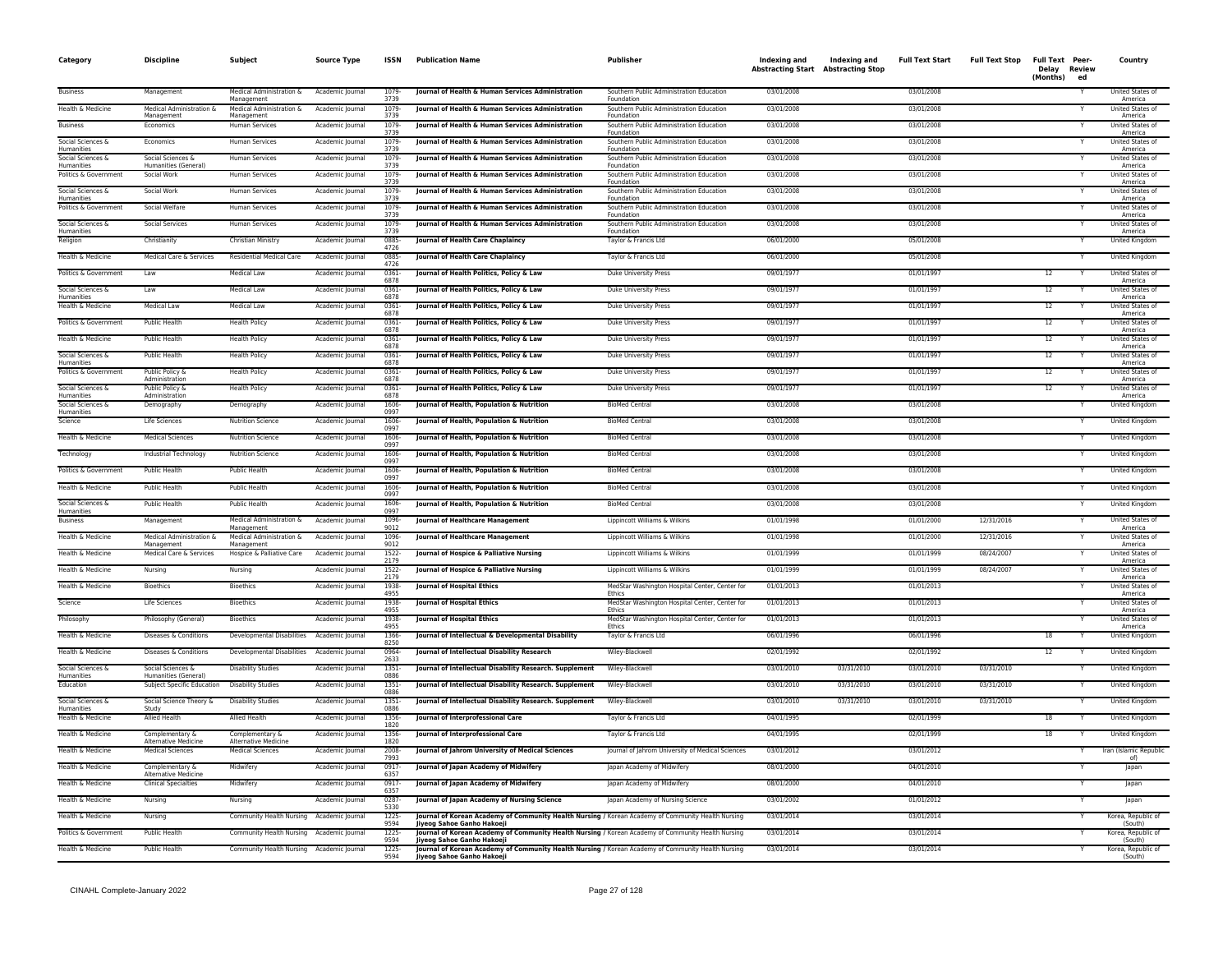| Category                               | <b>Discipline</b>                                          | Subject                                                                 | <b>Source Type</b> | <b>ISSN</b>      | <b>Publication Name</b>                                                                                                         | Publisher                                                    | Indexing and<br><b>Abstracting Start Abstracting Stop</b> | Indexing and | <b>Full Text Start</b> | <b>Full Text Stop</b> | Full Text Peer-<br>Delay Review<br>(Months)<br>ed | Country                                    |
|----------------------------------------|------------------------------------------------------------|-------------------------------------------------------------------------|--------------------|------------------|---------------------------------------------------------------------------------------------------------------------------------|--------------------------------------------------------------|-----------------------------------------------------------|--------------|------------------------|-----------------------|---------------------------------------------------|--------------------------------------------|
| Social Sciences &<br>Humanities        | <b>Public Health</b>                                       | Community Health Nursing Academic Journal                               |                    | 1225-<br>9594    | Journal of Korean Academy of Community Health Nursing / Korean Academy of Community Health Nursing<br>liyeog Sahoe Ganho Hakoej |                                                              | 03/01/2014                                                |              | 03/01/2014             |                       |                                                   | Korea, Republic of<br>(South)              |
| Social Sciences &<br>Humanities        | Sociology                                                  | Community Health Nursing Academic Journal                               |                    | 1225<br>9594     | Journal of Korean Academy of Community Health Nursing / Korean Academy of Community Health Nursing<br>iyeog Sahoe Ganho Hakoej  |                                                              | 03/01/2014                                                |              | 03/01/2014             |                       |                                                   | Korea, Republic of<br>(South)              |
| Health & Medicine                      | Nursing                                                    | Nursing                                                                 | Academic Journa    | 1225<br>9012     | Journal of Korean Academy of Fundamentals of Nursing                                                                            | Korean Academy of Fundamentals of Nursing                    | 02/01/2011                                                |              | 05/01/2012             |                       |                                                   | Korea, Republic of<br>(South)              |
| Health & Medicine                      | Nursing                                                    | Nursing                                                                 | Academic Journal   | 2005-<br>3673    | Journal of Korean Academy of Nursing                                                                                            | Korean Society of Nursing Science                            | 02/01/2009                                                |              | 10/01/2009             |                       |                                                   | Korea, Republic of<br>(South)              |
| <b>Business</b>                        | Management                                                 | Nursing Administration &<br>Management                                  | Academic Journal   | 1225<br>9330     | Journal of Korean Academy of Nursing Administration                                                                             | Korean Academy of Nursing Administration                     | 03/01/2011                                                |              | 01/01/2012             |                       |                                                   | Korea, Republic of<br>(South)              |
| Health & Medicine                      | Medical Administration &<br>Management                     | Nursing Administration &<br>Management                                  | Academic Journal   | 1225<br>9330     | Journal of Korean Academy of Nursing Administration                                                                             | Korean Academy of Nursing Administration                     | 03/01/2011                                                |              | 01/01/2012             |                       |                                                   | Korea, Republic of<br>(South)              |
| Health & Medicine                      | Nursino                                                    | Nursing Administration &                                                | Academic Journal   | 1225<br>9330     | Journal of Korean Academy of Nursing Administration                                                                             | Korean Academy of Nursing Administration                     | 03/01/2011                                                |              | 01/01/2012             |                       |                                                   | Korea, Republic of                         |
| Health & Medicine                      | Nursing                                                    | Management<br><b>Psychiatric Nursing</b>                                | Academic Journa    | 1225-<br>8482    | Journal of Korean Academy of Psychiatric & Mental Health Korean Academy of Psychiatric & Mental Healtl                          |                                                              | 01/01/2014                                                |              | 01/01/2014             |                       |                                                   | (South)<br>Korea, Republic of              |
| Health & Medicine                      | <b>Clinical Specialties</b>                                | Psychiatric Nursing                                                     | Academic Journal   | 1225             | <b>Nursing</b><br>Journal of Korean Academy of Psychiatric & Mental Health Korean Academy of Psychiatric & Mental Health        | Nursing                                                      | 01/01/2014                                                |              | 01/01/2014             |                       |                                                   | (South)<br>Korea, Republic of              |
| Health & Medicine                      | Nursing                                                    | <b>Critical Care Nursing</b>                                            | Academic Journal   | 8482<br>2005     | <b>Nursing</b><br><b>Journal of Korean Critical Care Nursing</b>                                                                | Nursing<br>Korean Society of Critical Care Nursing           | 03/01/2011                                                |              | 06/01/2012             |                       |                                                   | (S <sub>outh</sub> )<br>Korea, Republic of |
| Health & Medicine                      | <b>Clinical Specialties</b>                                | <b>Critical Care Nursing</b>                                            | Academic Journal   | 212X<br>2005-    | Journal of Korean Critical Care Nursing                                                                                         | Korean Society of Critical Care Nursing                      | 03/01/2011                                                |              | 06/01/2012             |                       |                                                   | (South)<br>Korea, Republic of              |
| Health & Medicine                      | Nursing                                                    | <b>Geriatric Nursing</b>                                                | Academic Journal   | 212X<br>1229     | Journal of Korean Gerontological Nursing                                                                                        | Korean Gerontological Nursing Society                        | 09/01/2015                                                |              | 09/01/2015             |                       |                                                   | (South)<br>Korea, Republic of              |
| Health & Medicine                      | <b>Clinical Specialties</b>                                | Geriatric Nursino                                                       | Academic Journal   | 5299<br>1229     | <b>Iournal of Korean Gerontological Nursing</b>                                                                                 | Korean Gerontological Nursing Society                        | 09/01/2015                                                |              | 09/01/2015             |                       |                                                   | (South)<br>Korea, Republic of              |
| Politics & Government                  | Law                                                        | <b>Medical Law</b>                                                      | Academic Journal   | 5299<br>0194-    | Journal of Legal Medicine                                                                                                       | Routledge                                                    | 03/01/1999                                                |              | 03/01/1999             |                       | 18                                                | (South)<br><b>United Kingdom</b>           |
| Social Sciences &                      | Law                                                        | Medical Law                                                             | Academic Journa    | 7648<br>0194-    | Journal of Legal Medicine                                                                                                       | Routledge                                                    | 03/01/1999                                                |              | 03/01/1999             |                       | 18                                                | United Kingdom                             |
| <b>Humanities</b><br>Health & Medicine | Medical Law                                                | Medical Law                                                             | Academic Journa    | 7648<br>0194-    | Journal of Legal Medicine                                                                                                       | Routledge                                                    | 03/01/1999                                                |              | 03/01/1999             |                       | 18                                                | United Kingdom                             |
| Politics & Government                  | Public Health                                              | <b>Health Policy</b>                                                    | Academic Journal   | 7648<br>0194-    | <b>Journal of Legal Medicine</b>                                                                                                | Routledge                                                    | 03/01/1999                                                |              | 03/01/1999             |                       | 18                                                | United Kingdom                             |
| Health & Medicine                      | Public Health                                              | Health Policy                                                           | Academic Journal   | 7648             | Journal of Legal Medicine                                                                                                       | Routledge                                                    | 03/01/1999                                                |              | 03/01/1999             |                       | 18                                                | United Kingdom                             |
| Social Sciences &                      | <b>Public Health</b>                                       |                                                                         |                    | 0194-<br>7648    |                                                                                                                                 |                                                              |                                                           |              | 03/01/1999             |                       | 18                                                |                                            |
| Humanities<br>Politics & Government    |                                                            | <b>Health Policy</b>                                                    | Academic Journal   | 0194-<br>7648    | <b>Journal of Legal Medicine</b>                                                                                                | Routledge                                                    | 03/01/1999                                                |              | 03/01/1999             |                       | 18                                                | United Kingdom                             |
|                                        | Public Policy &<br>Administration                          | <b>Health Policy</b>                                                    | Academic Journal   | 0194-<br>7648    | <b>Journal of Legal Medicine</b>                                                                                                | Routledge                                                    | 03/01/1999                                                |              |                        |                       |                                                   | United Kingdom                             |
| Social Sciences &<br><b>Humanities</b> | Public Policy &<br>Administration                          | <b>Health Policy</b>                                                    | Academic Journal   | 0194-<br>7648    | <b>Journal of Legal Medicine</b>                                                                                                | Routledge                                                    | 03/01/1999                                                |              | 03/01/1999             |                       | 18                                                | United Kingdom                             |
| Politics & Government                  | Law                                                        | <b>Medical Law</b>                                                      | Academic Journa    | 1080<br>3297     | <b>Journal of Legal Nurse Consulting</b>                                                                                        | American Association of Legal Nurse<br>Consultants           | 01/01/1995                                                |              | 01/01/2005             |                       |                                                   | United States of<br>America                |
| Social Sciences &<br>Humanities        | Law                                                        | <b>Medical Law</b>                                                      | Academic Journal   | 1080<br>3297     | Journal of Legal Nurse Consulting                                                                                               | American Association of Legal Nurse<br>Consultants           | 01/01/1995                                                |              | 01/01/2005             |                       |                                                   | United States of<br>America                |
| Health & Medicine                      | Medical Law                                                | <b>Medical Law</b>                                                      | Academic Journal   | 1080-<br>3297    | <b>Journal of Legal Nurse Consulting</b>                                                                                        | American Association of Legal Nurse<br>Consultants           | 01/01/1995                                                |              | 01/01/2005             |                       |                                                   | United States of<br>America                |
| Health & Medicine                      | Nursing                                                    | Nursing                                                                 | Academic Journal   | 1080<br>3297     | <b>Journal of Legal Nurse Consulting</b>                                                                                        | American Association of Legal Nurse<br>Consultants           | 01/01/1995                                                |              | 01/01/2005             |                       |                                                   | United States of<br>America                |
| <b>Business</b>                        | <b>Business Practices</b>                                  | Consulting                                                              | Academic Journal   | 1080-<br>3297    | <b>Journal of Legal Nurse Consulting</b>                                                                                        | American Association of Legal Nurse<br>Consultants           | 01/01/1995                                                |              | 01/01/2005             |                       |                                                   | United States of<br>America                |
| Health & Medicine                      | Medical Care & Services                                    | Long-term Medical Care                                                  | Academic Journal   | 2328<br>6172     | Journal of Life Care Planning                                                                                                   | International Association of Rehabilitation<br>Professionals | 03/01/2006                                                |              | 03/01/2006             |                       |                                                   | United States of<br>America                |
| Health & Medicine                      | Health & Medicine (General) Bereavement                    |                                                                         | Academic Journa    | 1532-<br>5024    | lournal of Loss & Trauma                                                                                                        | Routledge                                                    | 01/01/2008                                                |              | 01/01/2008             |                       | 18                                                | United Kingdom                             |
| Science                                | Life Sciences                                              | <b>Bereavement</b>                                                      | Academic Iournal   | 1532-<br>5024    | <b>Iournal of Loss &amp; Trauma</b>                                                                                             | Routledge                                                    | 01/01/2008                                                |              | 01/01/2008             |                       | 18                                                | <b>United Kingdom</b>                      |
| Social Sciences &<br>Humanities        | Psychology                                                 | <b>Bereavement</b>                                                      | Academic Iournal   | 1532-<br>5024    | <b>Iournal of Loss &amp; Trauma</b>                                                                                             | Routledge                                                    | 01/01/2008                                                |              | 01/01/2008             |                       | 18                                                | United Kingdom                             |
| Health & Medicine                      | <b>Clinical Specialties</b>                                | Bereavement                                                             | Academic Journal   | 1532<br>5024     | Journal of Loss & Trauma                                                                                                        | Routledge                                                    | 01/01/2008                                                |              | 01/01/2008             |                       | $18\,$                                            | United Kingdom                             |
| Health & Medicine                      | <b>Allied Health</b>                                       | <b>Mental Health Services</b>                                           | Academic Journa    | 1532<br>5024     | Journal of Loss & Trauma                                                                                                        | Routledge                                                    | 01/01/2008                                                |              | 01/01/2008             |                       | $18\,$                                            | United Kingdom                             |
| Health & Medicine                      | <b>Clinical Specialties</b>                                | Mental Health Services                                                  | Academic Journa    | 1532-<br>5024    | Journal of Loss & Trauma                                                                                                        | Routledge                                                    | 01/01/2008                                                |              | 01/01/2008             |                       | 18                                                | <b>United Kingdom</b>                      |
| Science                                | Life Sciences                                              | Lymphoedema                                                             | Academic Journa    | 1750<br>7235     | Journal of Lymphoedema                                                                                                          | SB Communications Group, A Schofield Media<br>Company        | 04/01/2008                                                |              | 07/01/2011             |                       |                                                   | United Kingdom                             |
| Health & Medicine                      | <b>Medical Sciences</b>                                    | Lymphoedema                                                             | Academic Journal   | 1750<br>7235     | Journal of Lymphoedema                                                                                                          | SB Communications Group, A Schofield Media<br>Company        | 04/01/2008                                                |              | 07/01/2011             |                       |                                                   | United Kingdom                             |
| Health & Medicine                      | <b>Clinical Specialties</b>                                | Lymphoedema                                                             | Academic Journal   | 1750-<br>7235    | Journal of Lymphoedema                                                                                                          | SB Communications Group, A Schofield Media                   | 04/01/2008                                                |              | 07/01/2011             |                       |                                                   | United Kingdom                             |
| <b>Business</b>                        | Management                                                 | Managed Healthcare                                                      | Academic Journal   | 1094-<br>1525    | <b>Journal of Managed Care Medicine</b>                                                                                         | Company<br>National Association of Managed Care              | 12/01/2010                                                |              | 12/01/2010             |                       |                                                   | United States of                           |
| Health & Medicine                      | Medical Administration &                                   | Managed Healthcare                                                      | Academic Journa    | 1094             | <b>Journal of Managed Care Medicine</b>                                                                                         | Physicians, Inc.<br>National Association of Managed Care     | 12/01/2010                                                |              | 12/01/2010             |                       |                                                   | America<br>United States of                |
| Health & Medicine                      | Management<br>Complementary &                              | <b>Chiropractic Medicine</b>                                            | Academic Journa    | 1525<br>0161     | Journal of Manipulative & Physiological Therapeutics                                                                            | Physicians, Inc.<br>Elsevier B.V.                            | 10/01/1987                                                |              | 02/01/1995             | 09/13/2009            |                                                   | America<br><b>United States of</b>         |
| Health & Medicine                      | <b>Alternative Medicine</b><br><b>Clinical Specialties</b> | <b>Chiropractic Medicine</b>                                            | Academic Iourna    | 4754<br>0161     | <b>Journal of Manipulative &amp; Physiological Therapeutics</b>                                                                 | Elsevier B.V.                                                | 10/01/1987                                                |              | 02/01/1995             | 09/13/2009            |                                                   | America<br>United States of                |
| Health & Medicine                      | Allied Health                                              | Physical Therapy                                                        | Academic Journa    | 4754<br>$0161 -$ | Journal of Manipulative & Physiological Therapeutics                                                                            | Elsevier B.V.                                                | 10/01/1987                                                |              | 02/01/1995             | 09/13/2009            |                                                   | America<br><b>United States of</b>         |
| Health & Medicine                      | Therapeutics                                               | Physical Therapy                                                        | Academic Iournal   | 4754<br>0161-    | Journal of Manipulative & Physiological Therapeutics                                                                            | Elsevier B.V.                                                | 10/01/1987                                                |              | 02/01/1995             | 09/13/2009            |                                                   | America<br>United States of                |
| Health & Medicine                      | Allied Health                                              | Physical Therapy                                                        | Academic Journal   | 4754<br>1066-    | Journal of Manual & Manipulative Therapy (Journal of                                                                            | <b>Iournal of Manual &amp; Manipulative Therapy</b>          | 03/01/1993                                                | 12/31/2009   | 01/01/2001             | 12/31/2009            |                                                   | America<br>United States of                |
| Health & Medicine                      | Therapeutics                                               | Physical Therapy                                                        | Academic Journal   | 9817<br>1066     | <b>Manual &amp; Manipulative Therapy)</b><br>Journal of Manual & Manipulative Therapy (Journal of                               | Journal of Manual & Manipulative Therapy                     | 03/01/1993                                                | 12/31/2009   | 01/01/2001             | 12/31/2009            |                                                   | America<br>United States of                |
| Health & Medicine                      |                                                            | Health & Medicine (General) Health & Medicine (General) Academic Journa |                    | 9817<br>$0148 -$ | <b>Manual &amp; Manipulative Therapy)</b><br><b>Iournal of Medical Systems</b>                                                  | Springer Nature                                              | 02/01/2003                                                |              | 02/01/2003             |                       | 12                                                | America<br>Germany                         |
| Health & Medicine                      | <b>Clinical Specialties</b>                                | Psychiatry                                                              | Academic Journa    | 5598<br>0963     | <b>Journal of Mental Health</b>                                                                                                 | Routledge                                                    | 02/01/1992                                                |              | 02/01/1992             |                       | 18                                                | United Kingdom                             |
| Social Sciences &                      | Psychology                                                 | Psychology                                                              | Academic Journal   | 8237<br>0963     | <b>Journal of Mental Health</b>                                                                                                 | Routledge                                                    | 02/01/1992                                                |              | 02/01/1992             |                       | 18                                                | <b>United Kingdom</b>                      |
| Humanities                             |                                                            |                                                                         |                    | 8237             |                                                                                                                                 |                                                              |                                                           |              |                        |                       |                                                   |                                            |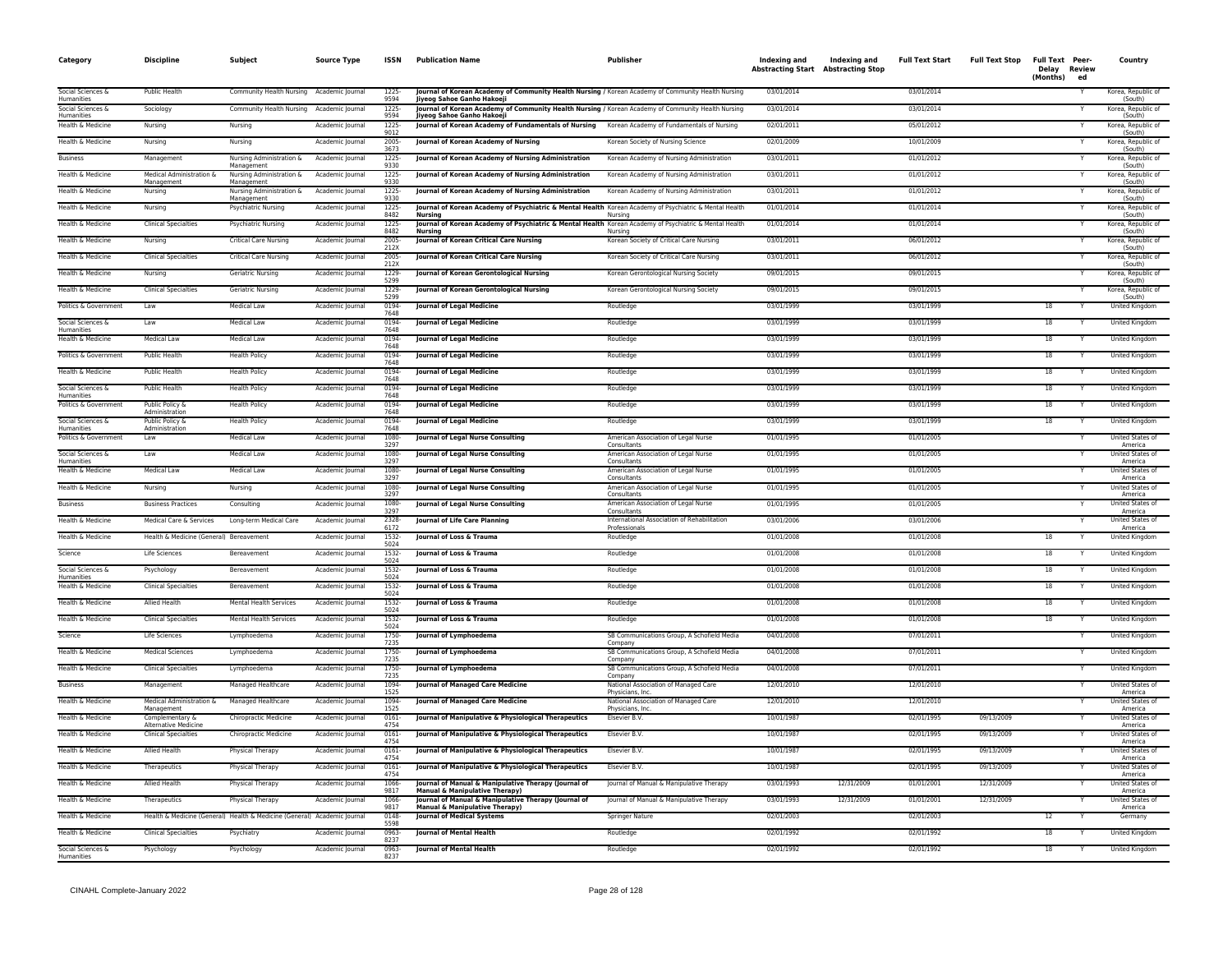| Category                        | <b>Discipline</b>                           | Subject                                    | <b>Source Type</b> | <b>ISSN</b>      | <b>Publication Name</b>                                                                       | Publisher                                                                          | Indexing and<br><b>Abstracting Start Abstracting Stop</b> | <b>Indexing and</b> | <b>Full Text Start</b> | <b>Full Text Stop</b> | Full Text Peer-<br>Delay Review<br>(Months) | ed | Country                            |
|---------------------------------|---------------------------------------------|--------------------------------------------|--------------------|------------------|-----------------------------------------------------------------------------------------------|------------------------------------------------------------------------------------|-----------------------------------------------------------|---------------------|------------------------|-----------------------|---------------------------------------------|----|------------------------------------|
| Health & Medicine               | <b>Clinical Specialties</b>                 | Psychology                                 | Academic Journa    | 0963             | <b>Iournal of Mental Health</b>                                                               | Routledge                                                                          | 02/01/1992                                                |                     | 02/01/1992             |                       |                                             |    | United Kingdom                     |
| Health & Medicine               | Complementary &<br>Alternative Medicine     | Midwifery                                  | Academic Journa    | 2345<br>4792     | Journal of Midwifery & Reproductive Health                                                    | Mashhad University of Medical Science                                              | 11/01/2014                                                |                     | 11/01/2014             |                       |                                             |    | Iran (Islamic Republic<br>nfl      |
| Health & Medicine               | <b>Clinical Specialties</b>                 | Midwifery                                  | Academic Journal   | 2345<br>4792     | Journal of Midwifery & Reproductive Health                                                    | Mashhad University of Medical Science                                              | 11/01/2014                                                |                     | 11/01/2014             |                       |                                             |    | Iran (Islamic Republic<br>nfl      |
| Social Sciences &               | Sociology                                   | <b>Reproductive Medicine</b>               | Academic Journal   | 2345<br>4792     | Journal of Midwifery & Reproductive Health                                                    | Mashhad University of Medical Science                                              | 11/01/2014                                                |                     | 11/01/2014             |                       |                                             |    | Iran (Islamic Republic<br>of       |
| Humanities<br>Health & Medicine | <b>Clinical Specialties</b>                 | Reproductive Medicine                      | Academic Journal   | 2345<br>4792     | Journal of Midwifery & Reproductive Health                                                    | Mashhad University of Medical Science                                              | 11/01/2014                                                |                     | 11/01/2014             |                       |                                             |    | Iran (Islamic Republic             |
| Health & Medicine               | Nursino                                     | Nursing                                    | Academic Iourna    | 1526-<br>8233    | Journal of Multicultural Nursing & Health (JMCNH)                                             | <b>Riley Publications</b>                                                          | 03/01/1995                                                | 01/31/2007          | 01/01/2004             | 01/31/200             |                                             |    | United States of                   |
| Health & Medicine               | <b>Allied Health</b>                        | Music Therapy                              | Academic Iourna    | 0022             | <b>Iournal of Music Therapy</b>                                                               | Oxford University Press                                                            | 03/01/2008                                                |                     | 03/01/2008             |                       | 12                                          |    | America<br>United Kingdom          |
| Arts & Entertainment            | Music                                       | Music Therapy                              | Academic Journa    | 2917<br>0022     | <b>Iournal of Music Therapy</b>                                                               | Oxford University Press                                                            | 03/01/2008                                                |                     | 03/01/2008             |                       | 12                                          |    | United Kingdom                     |
| Health & Medicine               | Therapeutics                                | Music Therapy                              | Academic Journal   | 2917<br>0022     | <b>Iournal of Music Therapy</b>                                                               | <b>Oxford University Press</b>                                                     | 03/01/2008                                                |                     | 03/01/2008             |                       | 12                                          |    | United Kingdom                     |
| Health & Medicine               | <b>Clinical Specialties</b>                 | Music Therapy                              | Academic Journal   | 2917<br>$0022 -$ | Journal of Music Therapy                                                                      | Oxford University Press                                                            | 03/01/2008                                                |                     | 03/01/2008             |                       | 12                                          |    | United Kingdom                     |
| Health & Medicine               | Nursing                                     | Neurology Nursing                          | Academic Journal   | 2917<br>2084     | Journal of Neurological & Neurosurgical Nursing                                               | University of Humanities & Economics in                                            | 01/01/2014                                                |                     | 01/01/2014             |                       |                                             |    | Poland                             |
| Health & Medicine               | <b>Medical Sciences</b>                     | Neurology Nursing                          | Academic Journal   | 8021<br>2084-    | Journal of Neurological & Neurosurgical Nursing                                               | Wloclawek, Institute of Health Sciences<br>University of Humanities & Economics in | 01/01/2014                                                |                     | 01/01/2014             |                       |                                             |    | Poland                             |
| Health & Medicine               | <b>Clinical Specialties</b>                 | Neurology Nursing                          | Academic Iournal   | 8021<br>2084-    | <b>Journal of Neurological &amp; Neurosurgical Nursing</b>                                    | Wloclawek, Institute of Health Sciences<br>University of Humanities & Economics in | 01/01/2014                                                |                     | 01/01/2014             |                       |                                             |    | Poland                             |
| Health & Medicine               | <b>Medical Sciences</b>                     | Neurosurgery                               | Academic Journal   | 8021<br>2084-    | Journal of Neurological & Neurosurgical Nursing                                               | Wloclawek, Institute of Health Sciences<br>University of Humanities & Economics in | 01/01/2014                                                |                     | 01/01/2014             |                       |                                             |    | Poland                             |
| Health & Medicine               | <b>Clinical Specialties</b>                 | Neurosurgery                               | Academic Journal   | 8021<br>2084     | Journal of Neurological & Neurosurgical Nursing                                               | Wloclawek, Institute of Health Sciences<br>University of Humanities & Economics in | 01/01/2014                                                |                     | 01/01/2014             |                       |                                             |    | Poland                             |
| Health & Medicine               | <b>Clinical Specialties</b>                 | Pain & Pain Management                     | Academic Journal   | 8021<br>1543-    | Journal of Neuropathic Pain & Symptom Palliation                                              | Wloclawek, Institute of Health Sciences<br>Taylor & Francis Ltd                    | 03/01/2005                                                | 12/31/2006          | 03/01/2005             | 12/31/2006            |                                             |    | United Kingdom                     |
| Science                         | Life Sciences                               | Neuropathology                             | Academic Journal   | 7698<br>1543-    | Journal of Neuropathic Pain & Symptom Palliation                                              | Taylor & Francis Ltd                                                               | 03/01/2005                                                | 12/31/2006          | 03/01/2005             | 12/31/2006            |                                             |    | United Kingdom                     |
| Health & Medicine               | <b>Medical Sciences</b>                     |                                            |                    | 7698<br>1543     |                                                                                               | Taylor & Francis Ltd                                                               | 03/01/2005                                                | 12/31/2006          | 03/01/2005             | 12/31/2006            |                                             |    |                                    |
|                                 |                                             | Neuropathology                             | Academic Journal   | 7698<br>1543     | Journal of Neuropathic Pain & Symptom Palliation                                              |                                                                                    | 03/01/2005                                                |                     | 03/01/2005             |                       |                                             |    | United Kingdom                     |
| <b>Health &amp; Medicine</b>    | <b>Clinical Specialties</b>                 | Neuropathology                             | Academic Journal   | 7698             | Journal of Neuropathic Pain & Symptom Palliation                                              | Taylor & Francis Ltd                                                               |                                                           | 12/31/2006          |                        | 12/31/2006            |                                             |    | United Kingdom                     |
| Health & Medicine               | <b>Clinical Specialties</b>                 | Nuclear Medicine                           | Academic Iournal   | 0091<br>4916     | <b>Iournal of Nuclear Medicine Technology</b>                                                 | Society of Nuclear Medicine                                                        | 03/01/1995                                                |                     | 04/01/2012             |                       |                                             |    | <b>United States of</b><br>America |
| Technology                      | Medical Technology                          | Medical Technology                         | Academic Journal   | 0091<br>4916     | Journal of Nuclear Medicine Technology                                                        | Society of Nuclear Medicine                                                        | 03/01/1995                                                |                     | 04/01/2012             |                       |                                             |    | United States of<br>America        |
| Health & Medicine               | Medical Technology                          | <b>Medical Technology</b>                  | Academic Journa    | 0091<br>4916     | Journal of Nuclear Medicine Technology                                                        | Society of Nuclear Medicine                                                        | 03/01/1995                                                |                     | 04/01/2012             |                       |                                             |    | United States of<br>America        |
| Health & Medicine               | Nursing                                     | Nursino                                    | Academic Journal   | 1942-<br>4469    | Journal of Nurse Life Care Planning                                                           | American Association of Nurse Life Care<br>Planners                                | 03/01/2010                                                |                     | 03/01/2010             |                       |                                             |    | <b>United States of</b><br>America |
| Health & Medicine               | Medical Care & Services                     | Long-term Medical Care                     | Academic Journa    | 1942<br>4469     | Journal of Nurse Life Care Planning                                                           | American Association of Nurse Life Care<br>Planners                                | 03/01/2010                                                |                     | 03/01/2010             |                       |                                             |    | United States of<br>America        |
| Health & Medicine               | Nursing                                     | Nursing                                    | Academic Journal   | 0047<br>262X     | <b>Journal of Nursing</b>                                                                     | <b>Taiwan Nurses Association</b>                                                   | 03/01/1994                                                |                     | 10/01/2007             |                       |                                             |    | Taiwan                             |
| Health & Medicine               | Nursing                                     | Nursing                                    | Academic Journal   | 1752<br>9816     | Journal of Nursing & Healthcare of Chronic Illnesses                                          | Wiley-Blackwel                                                                     | 03/01/2007                                                | 12/31/2012          | 03/01/2007             | 12/31/2011            |                                             |    | United Kingdom                     |
| Health & Medicine               | Diseases & Conditions                       | <b>Chronic Diseases</b>                    | Academic Iournal   | 1752<br>9816     | Journal of Nursing & Healthcare of Chronic Illnesses                                          | Wiley-Blackwell                                                                    | 03/01/2007                                                | 12/31/2012          | 03/01/2007             | 12/31/2011            |                                             |    | United Kingdom                     |
| Health & Medicine               | Nursing                                     | Nursing                                    | Academic Iourna    | 2072<br>9235     | <b>Iournal of Nursing &amp; Healthcare Research</b>                                           | <b>Taiwan Nurses Association</b>                                                   | 03/01/2009                                                | 12/31/2015          | 03/01/2012             | 12/31/2015            |                                             |    | Taiwan                             |
| Health & Medicine               | Complementary &<br>Alternative Medicine     | Midwiferv                                  | Academic Journal   | 2345<br>5756     | <b>Iournal of Nursing &amp; Midwifery Sciences</b>                                            | Mazandaran University of Medical Sciences                                          | 01/01/2014                                                |                     | 01/01/2014             |                       |                                             |    | Iran (Islamic Republic<br>of)      |
| Health & Medicine               | <b>Clinical Specialties</b>                 | Midwiferv                                  | Academic Journal   | 2345<br>5756     | Journal of Nursing & Midwifery Sciences                                                       | Mazandaran University of Medical Sciences                                          | 01/01/2014                                                |                     | 01/01/2014             |                       |                                             |    | Iran (Islamic Republic<br>of)      |
| Health & Medicine               | Nursing                                     | Nursing                                    | Academic Journal   | 2345<br>5756     | Journal of Nursing & Midwifery Sciences                                                       | Mazandaran University of Medical Sciences                                          | 01/01/2014                                                |                     | 01/01/2014             |                       |                                             |    | Iran (Islamic Republic<br>of)      |
| Health & Medicine               | Nursing                                     | Nursing                                    | Academic Journal   | 1057<br>3631     | Journal of Nursing Care Quality                                                               | Lippincott Williams & Wilkins                                                      | 10/01/1991                                                |                     | 04/01/1999             | 08/24/2007            |                                             |    | United States of<br>America        |
| Health & Medicine               | Safety & Accident Prevention Patient Safety |                                            | Academic Journal   | 1057<br>3631     | Journal of Nursing Care Quality                                                               | Lippincott Williams & Wilkins                                                      | 10/01/1991                                                |                     | 04/01/1999             | 08/24/2007            |                                             |    | <b>United States of</b><br>America |
| Health & Medicine               | Medical Education                           | <b>Nursing Education</b>                   | Academic Journal   | 0148-<br>4834    | <b>Iournal of Nursing Education</b>                                                           | <b>SLACK Incorporated</b>                                                          | 01/01/1962                                                |                     | 01/01/1962             | 12/31/2010            |                                             |    | United States of<br>America        |
| Health & Medicine               | Nursing                                     | <b>Nursing Education</b>                   | Academic Journa    | 0148-            | <b>Journal of Nursing Education</b>                                                           | SLACK Incorporated                                                                 | 01/01/1962                                                |                     | 01/01/1962             | 12/31/2010            |                                             |    | United States of                   |
| Education                       | Professional Education                      | Nursing Education                          | Academic Journal   | 4834<br>0148-    | <b>Journal of Nursing Education</b>                                                           | <b>SLACK Incorporated</b>                                                          | 01/01/1962                                                |                     | 01/01/1962             | 12/31/2010            |                                             |    | America<br>United States of        |
| Politics & Government           | Law                                         | <b>Nursing Law</b>                         | Academic Journal   | 4834<br>1073-    | <b>Journal of Nursing Law</b>                                                                 | Springer Publishing Company, Inc.                                                  | 03/01/1993                                                | 06/30/2012          | 03/01/2005             | 03/29/2012            |                                             |    | America<br>United States of        |
| Social Sciences &               | Law                                         | <b>Nursing Law</b>                         | Academic Journal   | 7472<br>1073-    | <b>Journal of Nursing Law</b>                                                                 | Springer Publishing Company, Inc.                                                  | 03/01/1993                                                | 06/30/2012          | 03/01/2005             | 03/29/2012            |                                             |    | America<br>United States of        |
| Humanities<br>Health & Medicine | <b>Medical Law</b>                          | <b>Nursing Law</b>                         | Academic Journal   | 7472<br>1073-    | <b>Journal of Nursing Law</b>                                                                 | Springer Publishing Company, Inc.                                                  | 03/01/1993                                                | 06/30/2012          | 03/01/2005             | 03/29/2012            |                                             |    | America<br>United States of        |
| Health & Medicine               | Nursing                                     | Nursing Law                                | Academic Journal   | 7472<br>1073-    | <b>Journal of Nursing Law</b>                                                                 | Springer Publishing Company, Inc.                                                  | 03/01/1993                                                | 06/30/2012          | 03/01/2005             | 03/29/2012            |                                             |    | America<br>United States of        |
| Health & Medicine               | Nursing                                     | Nursing                                    | Academic Journal   | 7472<br>2329     | Journal of Nursing Practice Applications & Reviews of                                         | Philippine Nurses Association of America                                           | 01/01/2014                                                |                     | 01/01/2014             |                       |                                             |    | America<br>United States of        |
| Health & Medicine               | Nursing                                     | Nursing                                    | Academic Journal   | 4760<br>1682     | Research<br>Journal of Nursing Research (Taiwan Nurses Association) Taiwan Nurses Association |                                                                                    | 08/01/2000                                                | 12/31/2009          | 12/01/2002             | 12/31/2009            |                                             |    | America<br>Taiwan                  |
| Health & Medicine               | Nursing                                     | Nursing                                    | Academic Journal   | 3141<br>1981     | Journal of Nursing UFPE / Revista de Enfermagem UFPE                                          | Revista de Enfermagem UFPE                                                         | 03/01/2010                                                |                     | 03/01/2010             |                       |                                             |    | Brazil                             |
| Science                         | Life Sciences                               | Food Science & Technology Academic Journal |                    | 8963<br>1089     | <b>Journal of Nutraceuticals, Functional &amp; Medical Foods</b>                              | Taylor & Francis Ltd                                                               | 03/01/1997                                                | 03/31/2004          | 01/01/2000             | 03/31/2004            |                                             |    | United Kingdom                     |
| Technology                      | <b>Industrial Technology</b>                | Food Science & Technology                  | Academic Journa    | 4179<br>1089     | <b>Iournal of Nutraceuticals, Functional &amp; Medical Foods</b>                              | Taylor & Francis Ltd                                                               | 03/01/1997                                                | 03/31/2004          | 01/01/2000             | 03/31/2004            |                                             |    | <b>United Kingdom</b>              |
| Science                         | <b>Life Sciences</b>                        | <b>Nutrition Science</b>                   |                    | 4179             | Journal of Nutraceuticals, Functional & Medical Foods                                         | Taylor & Francis Ltd                                                               | 03/01/1997                                                | 03/31/2004          | 01/01/2000             | 03/31/2004            |                                             |    |                                    |
|                                 |                                             |                                            | Academic Journal   | 1089<br>4179     |                                                                                               |                                                                                    |                                                           |                     |                        |                       |                                             |    | United Kingdom                     |
| Health & Medicine               | <b>Medical Sciences</b>                     | <b>Nutrition Science</b>                   | Academic Journal   | 1089<br>4179     | Journal of Nutraceuticals, Functional & Medical Foods                                         | Taylor & Francis Ltd                                                               | 03/01/1997                                                | 03/31/2004          | 01/01/2000             | 03/31/2004            |                                             |    | <b>United Kingdom</b>              |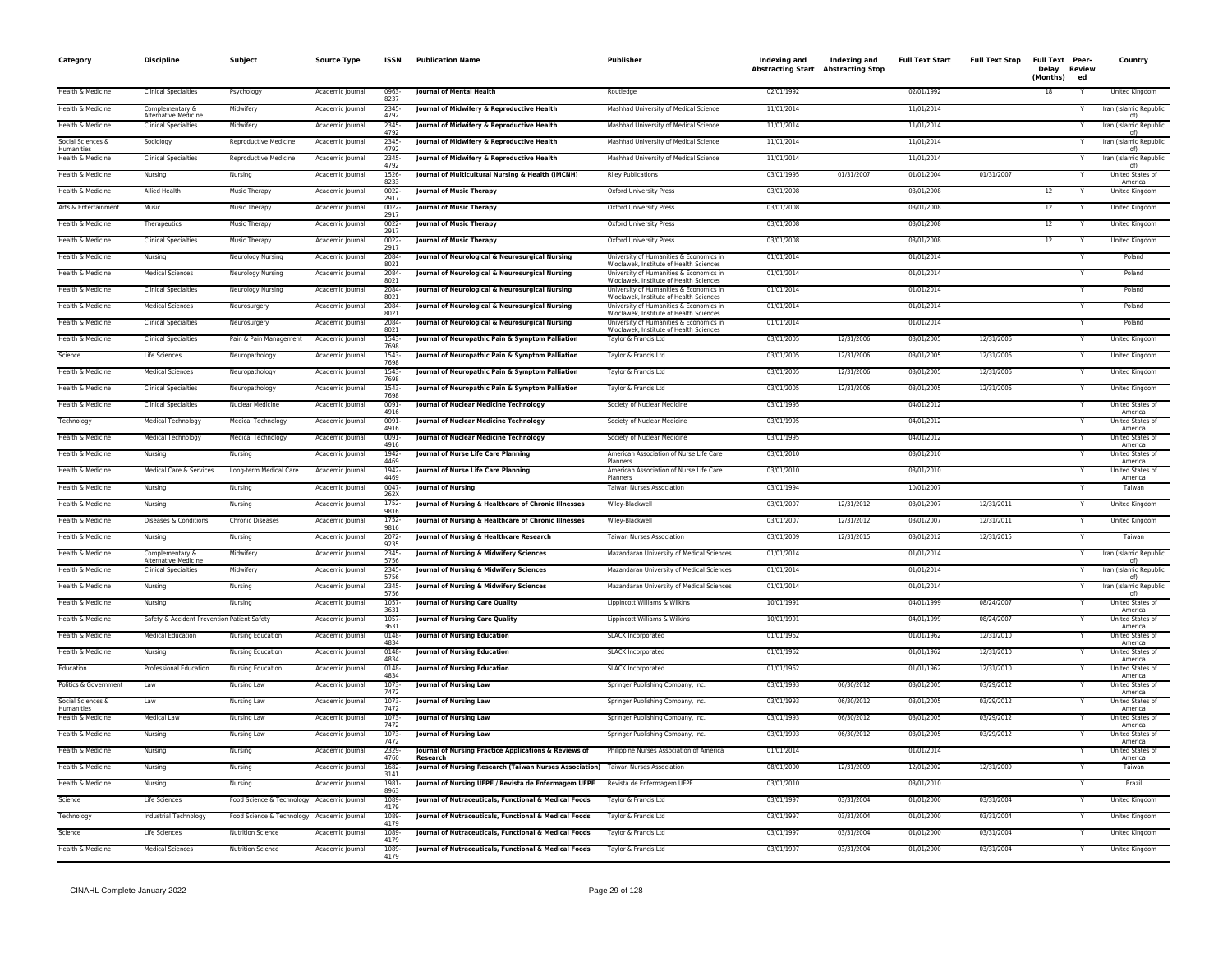| Category                        | <b>Discipline</b>                                  | Subject                              | <b>Source Type</b> | <b>ISSN</b>           | <b>Publication Name</b>                                          | Publisher                                                    | Indexing and<br><b>Abstracting Start Abstracting Stop</b> | <b>Indexing and</b> | <b>Full Text Start</b> | <b>Full Text Stop</b> | <b>Full Text Peer</b><br>Delay Review<br>(Months) ed | Country                                |
|---------------------------------|----------------------------------------------------|--------------------------------------|--------------------|-----------------------|------------------------------------------------------------------|--------------------------------------------------------------|-----------------------------------------------------------|---------------------|------------------------|-----------------------|------------------------------------------------------|----------------------------------------|
| Technology                      | Industrial Technology                              | <b>Nutrition Science</b>             | Academic Journal   | 1089                  | <b>Journal of Nutraceuticals, Functional &amp; Medical Foods</b> | Taylor & Francis Ltd                                         | 03/01/1997                                                | 03/31/2004          | 01/01/2000             | 03/31/2004            |                                                      | United Kingdom                         |
| <b>Business</b>                 | Industries & Trades                                | Nutraceutical Industry               | Academic Journal   | 1089<br>4179          | Journal of Nutraceuticals, Functional & Medical Foods            | Taylor & Francis Ltd                                         | 03/01/1997                                                | 03/31/2004          | 01/01/2000             | 03/31/2004            |                                                      | United Kingdom                         |
| Science                         | Life Sciences                                      | <b>Genetics &amp; Genomics</b>       | Academic Journal   | 1661<br>6499          | Journal of Nutrigenetics & Nutrigenomics                         | Karger AG                                                    | 01/01/2012                                                |                     | 01/01/2012             | 12/31/2017            |                                                      | Switzerland                            |
| Health & Medicine               | <b>Medical Sciences</b>                            | <b>Genetics &amp; Genomics</b>       | Academic Journal   | 1661<br>6499          | Journal of Nutrigenetics & Nutrigenomics                         | Karger AG                                                    | 01/01/2012                                                |                     | 01/01/2012             | 12/31/2017            |                                                      | Switzerland                            |
| Science                         | Life Sciences                                      | <b>Nutrition Science</b>             | Academic Journa    | $0022$<br>3182        | <b>Journal of Nutrition Education</b>                            | Elsevier B.V.                                                | 08/01/1987                                                | 12/31/2001          | 01/01/2001             | 12/31/2001            |                                                      | <b>United Kingdom</b>                  |
| Health & Medicine               | <b>Medical Sciences</b>                            | <b>Nutrition Science</b>             | Academic Journal   | $0022$<br>3182        | <b>Journal of Nutrition Education</b>                            | Elsevier B.V                                                 | 08/01/1987                                                | 12/31/2001          | 01/01/2001             | 12/31/2001            |                                                      | <b>United Kingdom</b>                  |
| Technology                      | Industrial Technology                              | <b>Nutrition Science</b>             | Academic Journal   | 0022<br>3182          | <b>Journal of Nutrition Education</b>                            | Elsevier B.V                                                 | 08/01/1987                                                | 12/31/2001          | 01/01/2001             | 12/31/2001            |                                                      | <b>United Kingdom</b>                  |
| Health & Medicine               | Health & Medicine (General) Health Education       |                                      | Academic Journal   | 1499<br>4046          | Journal of Nutrition Education & Behavior                        | Elsevier B.V                                                 | 01/01/2002                                                |                     | 01/01/2002             | 11/30/2005            |                                                      | United Kingdom                         |
| Science                         | Life Sciences                                      | <b>Nutrition Science</b>             | Academic Journal   | 1499<br>4046          | Journal of Nutrition Education & Behavior                        | Elsevier B.V                                                 | 01/01/2002                                                |                     | 01/01/2002             | 11/30/2005            |                                                      | United Kingdom                         |
| Health & Medicine               | <b>Medical Sciences</b>                            | <b>Nutrition Science</b>             | Academic Journal   | 1499                  | Journal of Nutrition Education & Behavior                        | Elsevier B.V                                                 | 01/01/2002                                                |                     | 01/01/2002             | 11/30/2005            |                                                      | United Kingdom                         |
| Technology                      | Industrial Technology                              | <b>Nutrition Science</b>             | Academic Iourna    | 4046<br>1499          | <b>Iournal of Nutrition Education &amp; Behavior</b>             | Elsevier B.V                                                 | 01/01/2002                                                |                     | 01/01/2002             | 11/30/2005            |                                                      | <b>United Kingdom</b>                  |
| Health & Medicine               | <b>Clinical Specialties</b>                        | Geriatric Medicine                   | Academic Iournal   | 4046<br>1279          | <b>Journal of Nutrition, Health &amp; Aging</b>                  | Springer Nature                                              | 01/01/2008                                                |                     | 01/01/2009             |                       | 12                                                   | Germany                                |
| Social Sciences &               | Demography                                         | Gerontology                          | Academic Journal   | 7707<br>1279-         | <b>Iournal of Nutrition. Health &amp; Aging</b>                  | Springer Nature                                              | 01/01/2008                                                |                     | 01/01/2009             |                       | 12                                                   | Germany                                |
| Humanities<br>Science           | Life Sciences                                      | <b>Nutrition Science</b>             | Academic Journal   | 7707<br>1279-<br>7707 | <b>Iournal of Nutrition. Health &amp; Aging</b>                  | Springer Nature                                              | 01/01/2008                                                |                     | 01/01/2009             |                       | 12                                                   | Germany                                |
| Health & Medicine               | <b>Medical Sciences</b>                            | Nutrition Science                    | Academic Journal   | 1279-                 | <b>Iournal of Nutrition. Health &amp; Aging</b>                  | Springer Nature                                              | 01/01/2008                                                |                     | 01/01/2009             |                       | 12                                                   | Germany                                |
| Technology                      | Industrial Technology                              | <b>Nutrition Science</b>             | Academic Journal   | 7707<br>1279-         | <b>Iournal of Nutrition. Health &amp; Aging</b>                  | Springer Nature                                              | 01/01/2008                                                |                     | 01/01/2009             |                       | 12                                                   | Germany                                |
| Science                         | Life Sciences                                      | <b>Nutrition Science</b>             | Academic Journal   | 7707<br>1359-         | <b>Iournal of Nutritional &amp; Environmental Medicine</b>       | Taylor & Francis Ltd                                         | 01/01/1995                                                | 12/31/2008          | 01/01/1995             | 12/31/2008            |                                                      | United Kingdom                         |
| Health & Medicine               | <b>Medical Sciences</b>                            | <b>Nutrition Science</b>             | Academic Journal   | 0847<br>1359-<br>0847 | Journal of Nutritional & Environmental Medicine                  | Taylor & Francis Ltd                                         | 01/01/1995                                                | 12/31/2008          | 01/01/1995             | 12/31/2008            |                                                      | United Kingdom                         |
| Technology                      | Industrial Technology                              | <b>Nutrition Science</b>             | Academic Journa    |                       | Journal of Nutritional & Environmental Medicine                  | Taylor & Francis Ltd                                         | 01/01/1995                                                | 12/31/2008          | 01/01/1995             | 12/31/2008            |                                                      | United Kingdom                         |
| Science                         | Earth & Atmospheric                                | <b>Environmental Medicine</b>        | Academic Journa    | 1359-<br>0847<br>1359 | Journal of Nutritional & Environmental Medicine                  | Taylor & Francis Ltd                                         | 01/01/1995                                                | 12/31/2008          | 01/01/1995             | 12/31/2008            |                                                      | <b>United Kingdom</b>                  |
| Science                         | Sciences<br><b>Life Sciences</b>                   | <b>Environmental Medicine</b>        | Academic Journa    | 0847<br>1359          | Journal of Nutritional & Environmental Medicine                  | Taylor & Francis Ltd                                         | 01/01/1995                                                | 12/31/2008          | 01/01/1995             | 12/31/2008            |                                                      | <b>United Kingdom</b>                  |
| Health & Medicine               | <b>Clinical Specialties</b>                        | <b>Environmental Medicine</b>        | Academic Journa    | 0847<br>1359          | Journal of Nutritional & Environmental Medicine                  | Taylor & Francis Ltd                                         | 01/01/1995                                                | 12/31/2008          | 01/01/1995             | 12/31/2008            |                                                      | <b>United Kingdom</b>                  |
| Science                         | Earth & Atmospheric                                | Environmental Health                 | Academic Journal   | 0847<br>1545          | Journal of Occupational & Environmental Hygiene                  | Taylor & Francis Ltd                                         | 01/01/2004                                                |                     | 01/01/2006             |                       | 18                                                   | United Kingdom                         |
| Science                         | Sciences<br><b>Life Sciences</b>                   | <b>Environmental Health</b>          | Academic Journa    | 9624<br>1545          | Journal of Occupational & Environmental Hygiene                  | Taylor & Francis Ltd                                         | 01/01/2004                                                |                     | 01/01/2006             |                       | 18                                                   | United Kingdom                         |
| Politics & Government           | Public Health                                      | <b>Environmental Health</b>          | Academic Iournal   | 9624<br>1545          | Journal of Occupational & Environmental Hygiene                  | Taylor & Francis Ltd                                         | 01/01/2004                                                |                     | 01/01/2006             |                       | 18                                                   | United Kingdom                         |
| Health & Medicine               | Public Health                                      | <b>Environmental Health</b>          | Academic Iournal   | 9624<br>1545-         | <b>Iournal of Occupational &amp; Environmental Hygiene</b>       | Taylor & Francis Ltd                                         | 01/01/2004                                                |                     | 01/01/2006             |                       | 18                                                   | United Kingdom                         |
| Social Sciences &               | Public Health                                      | <b>Fnvironmental Health</b>          | Academic Journal   | 9624<br>1545          | Journal of Occupational & Environmental Hygiene                  | Taylor & Francis Ltd                                         | 01/01/2004                                                |                     | 01/01/2006             |                       | 18                                                   | United Kingdom                         |
| Humanities<br>Health & Medicine | Safety & Accident Prevention Occupational Health & |                                      | Academic Journal   | 9624<br>1545          | <b>Journal of Occupational &amp; Environmental Hygiene</b>       | Taylor & Francis Ltd                                         | 01/01/2004                                                |                     | 01/01/2006             |                       | 18                                                   | United Kingdom                         |
| <b>Business</b>                 | <b>Business Practices</b>                          | Safety<br>Occupational Health &      | Academic Journal   | 9624<br>1545-         | Journal of Occupational & Environmental Hygiene                  | Taylor & Francis Ltd                                         | 01/01/2004                                                |                     | 01/01/2006             |                       | 18                                                   | United Kingdom                         |
| Health & Medicine               | Therapeutics                                       | Safetv<br>Rehabilitation Therapy     | Academic Journal   | 9624<br>1053          | <b>Iournal of Occupational Rehabilitation</b>                    | Springer Nature                                              | 03/01/1995                                                |                     | 01/01/2000             |                       | 12                                                   | Germany                                |
| Health & Medicine               | Nursing                                            | <b>Oncology Nursing</b>              | Academic Journal   | 0487<br>2166-         | Journal of Oncology Navigation & Survivorship                    | Green Hill Healthcare Communications, LLC                    | 08/01/2012                                                |                     | 08/01/2012             |                       |                                                      | United States of                       |
| Health & Medicine               | <b>Clinical Specialties</b>                        |                                      |                    | 0999                  | Journal of Oncology Navigation & Survivorship                    | Green Hill Healthcare Communications, LLC                    | 08/01/2012                                                |                     | 08/01/2012             |                       |                                                      | America<br>United States of            |
| Health & Medicine               | <b>Clinical Specialties</b>                        | <b>Oncology Nursing</b>              | Academic Journal   | 2166-<br>0999<br>2008 | Journal of Ophthalmic & Vision Research                          | Knowledge E DMCC                                             | 01/01/2009                                                |                     | 01/01/2010             |                       |                                                      | America<br><b>United Arab Emirates</b> |
| Health & Medicine               | <b>Clinical Specialties</b>                        | Ophthalmology<br>Orthopedic Medicine | Academic Journal   | 2010<br>0972          | <b>Journal of Orthopaedics</b>                                   | Professor PK Surendran Memorial Education                    | 03/01/2004                                                |                     | 01/01/2013             |                       |                                                      | India                                  |
|                                 |                                                    |                                      | Academic Journal   | 978)                  |                                                                  | Foundation                                                   |                                                           |                     |                        |                       |                                                      |                                        |
| Health & Medicine               | <b>Clinical Specialties</b>                        | Pain & Pain Management               | Academic Journal   | 1939<br>5914          | <b>Journal of Pain Management</b>                                | Nova Science Publishers, Inc.                                | 01/01/2009                                                |                     | 05/01/2015             |                       |                                                      | United States of<br>America            |
| Health & Medicine               | <b>Clinical Specialties</b>                        | <b>Emergency Medicine</b>            | Academic Journal   | 1759-<br>1376         | <b>Journal of Paramedic Practice</b>                             | Mark Allen Holdings Limited                                  | 10/01/2008                                                |                     | 10/01/2008             | 09/30/2015            |                                                      | <b>United Kingdom</b>                  |
| Health & Medicine               | Diseases & Conditions                              | Communicable Diseases                | Academic Journal   | 1307<br>1068          | Journal of Pediatric Infection / Cocuk Enfeksiyon Dergisi        | Journal of Pediatric Infection / Cocuk Enfeksiyor<br>Dergisi | 03/01/2008                                                |                     | 09/01/2008             |                       |                                                      | Turkey                                 |
| Health & Medicine               | <b>Clinical Specialties</b>                        | Pediatric Medicine                   | Academic Journal   | 1307<br>1068          | Journal of Pediatric Infection / Cocuk Enfeksiyon Dergisi        | Journal of Pediatric Infection / Cocuk Enfeksiyor<br>Deraisi | 03/01/2008                                                |                     | 09/01/2008             |                       |                                                      | Turkey                                 |
| Health & Medicine               | <b>Medical Sciences</b>                            | Pediatric Neurology                  | Academic Journa    | 1304<br>2580          | <b>Iournal of Pediatric Neurology</b>                            | Thieme Medical Publishing Inc                                | 07/01/2003                                                |                     | 01/01/2006             | 12/31/2014            |                                                      | United States of<br>America            |
| Health & Medicine               | <b>Clinical Specialties</b>                        | Pediatric Neurology                  | Academic Iournal   | 1304<br>2580          | <b>Iournal of Pediatric Neurology</b>                            | Thieme Medical Publishing Inc.                               | 07/01/2003                                                |                     | 01/01/2006             | 12/31/2014            |                                                      | United States of<br>America            |
| Health & Medicine               | <b>Medical Sciences</b>                            | Pediatric Neurology                  | Academic Journal   | 1817-<br>1745         | <b>Journal of Pediatric Neurosciences</b>                        | Wolters Kluwer India Pvt I td                                | 01/01/2008                                                |                     | 01/01/2008             |                       |                                                      | India                                  |
| Health & Medicine               | <b>Clinical Specialties</b>                        | Pediatric Neurology                  | Academic Journal   | 1817<br>1745          | <b>Iournal of Pediatric Neurosciences</b>                        | Wolters Kluwer India Pvt I td.                               | 01/01/2008                                                |                     | 01/01/2008             |                       |                                                      | India                                  |
| Health & Medicine               | <b>Clinical Specialties</b>                        | Pediatric Medicine                   | Academic Journal   | 2322-<br>4398         | <b>Iournal of Pediatrics Review</b>                              | Mazandaran University of Medical Sciences                    | 07/01/2014                                                |                     | 07/01/2014             |                       |                                                      | Iran (Islamic Republic<br>of)          |
| Health & Medicine               | Nursing                                            | Maternal-Child Nursing               | Academic Journal   | 0893-<br>2190         | <b>Iournal of Perinatal &amp; Neonatal Nursing</b>               | Lippincott Williams & Wilkins                                | 07/01/1987                                                |                     | 01/01/1999             | 12/31/2005            |                                                      | United States of<br>America            |
| Health & Medicine               | <b>Clinical Specialties</b>                        | Maternal-Child Nursing               | Academic Journa    | 0893-<br>2190         | Journal of Perinatal & Neonatal Nursing                          | Lippincott Williams & Wilkins                                | 07/01/1987                                                |                     | 01/01/1999             | 12/31/2005            |                                                      | United States of<br>America            |
| Health & Medicine               | <b>Clinical Specialties</b>                        | Perinatology                         | Academic Journa    | 0743-<br>8346         | Journal of Perinatology                                          | Springer Nature                                              | 03/01/1986                                                |                     | 01/01/1999             | 11/30/2015            |                                                      | United Kingdom                         |
|                                 |                                                    |                                      | Academic Journal   | 2209-<br>1084         | <b>Journal of Perioperative Nursing</b>                          | ACORN Australian College of Operating Room<br>Nurses         | 01/01/2018                                                |                     | 01/01/2018             |                       |                                                      | Australia                              |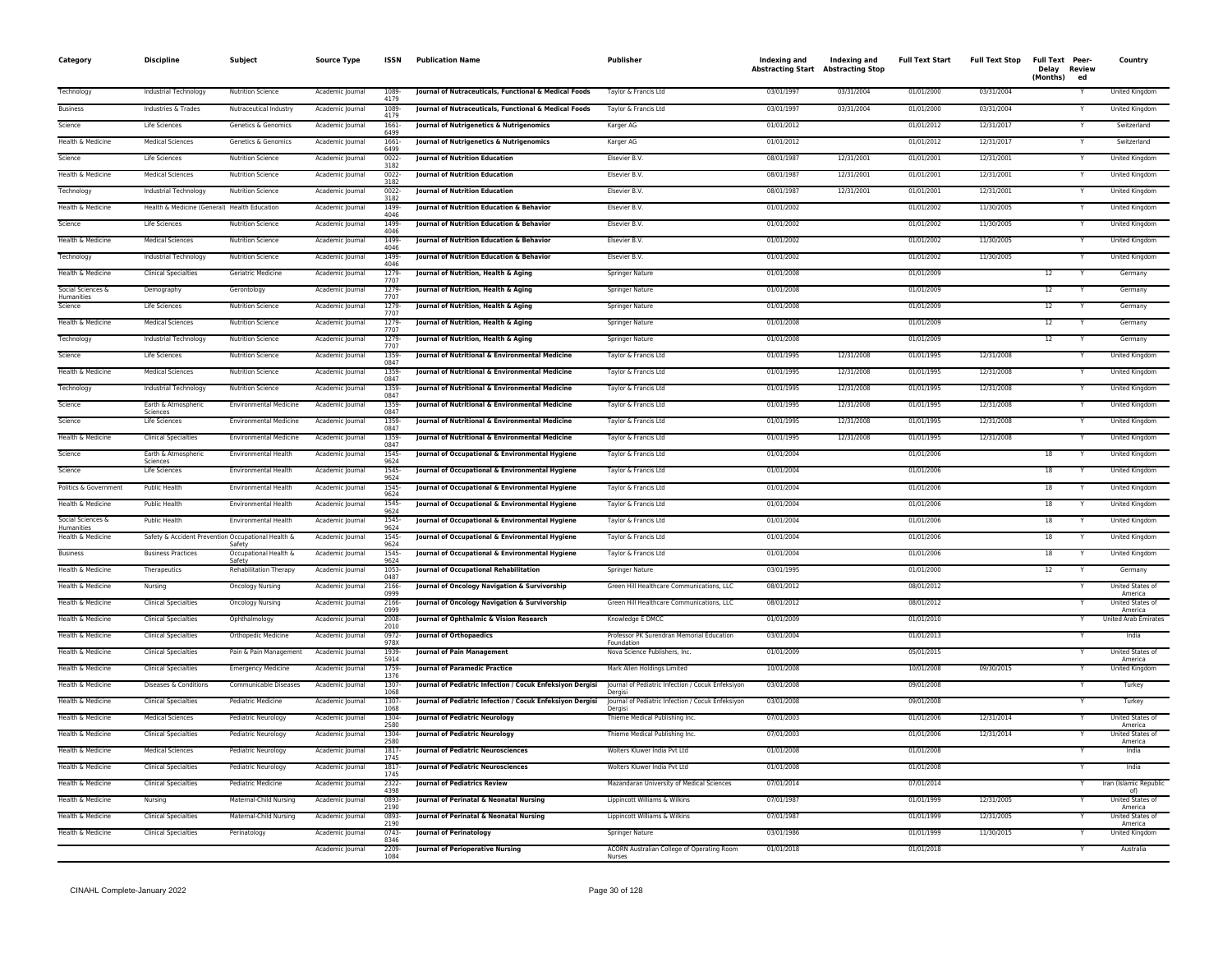| Category                               | <b>Discipline</b>                               | Subject                                                                  | <b>Source Type</b> | ISSN                 | <b>Publication Name</b>                                                                                                                           | Publisher                                                                                   | Indexing and | Indexing and<br><b>Abstracting Start Abstracting Stop</b> | <b>Full Text Start</b> | <b>Full Text Stop</b> | Full Text Peer-<br>Delay Review<br>(Months)<br>ed | Country                            |
|----------------------------------------|-------------------------------------------------|--------------------------------------------------------------------------|--------------------|----------------------|---------------------------------------------------------------------------------------------------------------------------------------------------|---------------------------------------------------------------------------------------------|--------------|-----------------------------------------------------------|------------------------|-----------------------|---------------------------------------------------|------------------------------------|
| Science                                | Chemistry                                       | Pharmacology                                                             | Academic Journal   | 1445<br>937)         | <b>Iournal of Pharmacy Practice &amp; Research</b>                                                                                                | Wiley-Blackwel                                                                              | 09/01/2008   |                                                           | 09/01/2008             |                       | 12                                                | <b>United Kinadom</b>              |
| Health & Medicine                      | <b>Medical Sciences</b>                         | Pharmacology                                                             | Academic Iournal   | 1445<br>937>         | <b>Iournal of Pharmacy Practice &amp; Research</b>                                                                                                | Wilev-Blackwel                                                                              | 09/01/2008   |                                                           | 09/01/2008             |                       | 12                                                | United Kingdom                     |
| Health & Medicine                      | Allied Health                                   | Physical Therapy                                                         | Academic Journal   | 2079                 | Journal of Physical Therapy                                                                                                                       | Journal of Physical Therapy                                                                 | 03/01/2010   | 01/31/2014                                                | 01/01/2013             | 01/31/2014            |                                                   | India                              |
| Health & Medicine                      | Therapeutics                                    | <b>Physical Therapy</b>                                                  | Academic Journal   | 0015<br>2079         | Journal of Physical Therapy                                                                                                                       | Journal of Physical Therapy                                                                 | 03/01/2010   | 01/31/2014                                                | 01/01/2013             | 01/31/2014            |                                                   | India                              |
| Health & Medicine                      | <b>Medical Education</b>                        | <b>Medical Education</b>                                                 | Academic Journal   | 0015<br>0899<br>1855 | Journal of Physical Therapy Education (American Physical American Physical Therapy Association                                                    |                                                                                             | 03/01/1990   | 04/30/2018                                                | 04/01/2004             | 04/30/2018            |                                                   | <b>United States of</b>            |
| Education                              | Professional Education                          | <b>Medical Education</b>                                                 | Academic Journal   | 089                  | <b>Therapy Association. Education Section)</b><br>Journal of Physical Therapy Education (American Physical American Physical Therapy Association, | <b>Education Section</b>                                                                    | 03/01/1990   | 04/30/2018                                                | 04/01/2004             | 04/30/2018            |                                                   | America<br><b>United States of</b> |
| Health & Medicine                      | Allied Health                                   | Physical Therapy                                                         | Academic Journal   | 1855<br>0899         | <b>Therapy Association, Education Section)</b><br>Journal of Physical Therapy Education (American Physical American Physical Therapy Association, | <b>Education Section</b>                                                                    | 03/01/1990   | 04/30/2018                                                | 04/01/2004             | 04/30/2018            |                                                   | America<br><b>United States of</b> |
| Health & Medicine                      | Therapeutics                                    | <b>Physical Therapy</b>                                                  | Academic Journal   | 1855<br>0899         | <b>Therapy Association. Education Section)</b><br>Journal of Physical Therapy Education (American Physical American Physical Therapy Association, | <b>Education Section</b>                                                                    | 03/01/1990   | 04/30/2018                                                | 04/01/2004             | 04/30/2018            |                                                   | America<br><b>United States of</b> |
| Health & Medicine                      | Health & Medicine (General) Physician Assistant |                                                                          | Academic Journal   | 1855<br>1941         | <b>Therapy Association. Education Section)</b><br><b>Journal of Physician Assistant Education (Physician</b>                                      | <b>Education Section</b><br>Physician Assistant Education Association                       | 03/01/2006   | 12/31/2014                                                | 03/01/2006             | 12/31/2014            |                                                   | America<br>United States of        |
| Health & Medicine                      | <b>Medical Education</b>                        | Fducation<br><b>Physician Assistant</b>                                  | Academic Journal   | 9430<br>1941         | <b>Assistant Education Association)</b><br>Journal of Physician Assistant Education (Physician                                                    | Physician Assistant Education Association                                                   | 03/01/2006   | 12/31/2014                                                | 03/01/2006             | 12/31/2014            |                                                   | America<br><b>United States of</b> |
| Education                              | <b>Professional Education</b>                   | Education<br>Physician Assistant                                         | Academic Journal   | 9430<br>1941         | <b>Assistant Education Association)</b><br><b>Iournal of Physician Assistant Education (Physician</b>                                             | Physician Assistant Education Association                                                   | 03/01/2006   | 12/31/2014                                                | 03/01/2006             | 12/31/2014            |                                                   | America<br>United States of        |
| Health & Medicine                      | Diseases & Conditions                           | Education<br><b>Developmental Disabilities</b>                           | Academic Journal   | 9430<br>1098         | <b>Assistant Education Association)</b><br><b>Iournal of Positive Behavior Interventions</b>                                                      | Sage Publications Inc.                                                                      | 01/01/2004   |                                                           | 01/01/2006             | 01/31/2008            |                                                   | America<br><b>United States of</b> |
| Social Sciences &                      | Psychology                                      | Human Behavior                                                           | Academic Iournal   | 3007<br>1098         | <b>Journal of Positive Behavior Interventions</b>                                                                                                 | Sage Publications Inc.                                                                      | 01/01/2004   |                                                           | 01/01/2006             | 01/31/2008            |                                                   | America<br>United States of        |
| Humanities<br>Health & Medicine        |                                                 |                                                                          |                    | 3007                 | <b>Iournal of Positive Behavior Interventions</b>                                                                                                 | Sage Publications Inc.                                                                      | 01/01/2004   |                                                           | 01/01/2006             | 01/31/2008            |                                                   | America                            |
|                                        | <b>Clinical Specialties</b>                     | Human Behavior                                                           | Academic Journal   | 1098<br>3007         |                                                                                                                                                   |                                                                                             |              |                                                           |                        |                       |                                                   | United States of<br>America        |
| Health & Medicine                      | <b>Clinical Specialties</b>                     | Primary Health Care                                                      | Academic Journal   | 1172<br>6164         | <b>Iournal of Primary Health Care</b>                                                                                                             | <b>CSIRO Publishing</b>                                                                     | 03/01/2011   |                                                           | 12/01/2011             |                       |                                                   | Australia                          |
| Health & Medicine                      | Nursina                                         | <b>Psychiatric Nursing</b>                                               | Academic Journa    | 0279<br>3695         | Journal of Psychosocial Nursing & Mental Health Services SLACK Incorporated                                                                       |                                                                                             | 08/01/1981   |                                                           | 01/01/2003             | 12/31/2010            |                                                   | United States of<br>America        |
| Health & Medicine                      | <b>Clinical Specialties</b>                     | <b>Psychiatric Nursing</b>                                               | Academic Journal   | 0279<br>3695         | Journal of Psychosocial Nursing & Mental Health Services SLACK Incorporated                                                                       |                                                                                             | 08/01/1981   |                                                           | 01/01/2003             | 12/31/2010            |                                                   | United States of<br>America        |
| Social Sciences &<br>Humanities        | Psychology                                      | Psychology                                                               | Academic Journal   | 0279-<br>3695        | Journal of Psychosocial Nursing & Mental Health Services SLACK Incorporated                                                                       |                                                                                             | 08/01/1981   |                                                           | 01/01/2003             | 12/31/2010            |                                                   | United States of<br>America        |
| Health & Medicine                      | <b>Clinical Specialties</b>                     | Psychology                                                               | Academic Journal   | 0279<br>3695         | Journal of Psychosocial Nursing & Mental Health Services SLACK Incorporated                                                                       |                                                                                             | 08/01/1981   |                                                           | 01/01/2003             | 12/31/2010            |                                                   | United States of<br>America        |
| Politics & Government                  | Public Health                                   | <b>Public Health</b>                                                     | Academic Journal   | $1741 -$<br>3842     | <b>Journal of Public Health</b>                                                                                                                   | <b>Oxford University Press</b>                                                              | 03/01/2004   |                                                           | 01/01/2006             |                       | 12                                                | <b>United Kingdom</b>              |
| Health & Medicine                      | Public Health                                   | Public Health                                                            | Academic Journal   | $1741-$<br>3842      | Journal of Public Health                                                                                                                          | <b>Oxford University Press</b>                                                              | 03/01/2004   |                                                           | 01/01/2006             |                       | 12                                                | United Kingdom                     |
| Social Sciences &<br><b>Humanities</b> | <b>Public Health</b>                            | <b>Public Health</b>                                                     | Academic Journal   | $1741 -$<br>3842     | <b>Iournal of Public Health</b>                                                                                                                   | <b>Oxford University Press</b>                                                              | 03/01/2004   |                                                           | 01/01/2006             |                       | 12                                                | United Kingdom                     |
| Politics & Government                  | <b>Public Health</b>                            | <b>Public Health</b>                                                     | Academic Iournal   | 0943<br>1853         | Journal of Public Health (09431853)                                                                                                               | <b>Springer Nature</b>                                                                      | 02/01/2006   |                                                           | 02/01/2006             | 06/30/2011            |                                                   | Germany                            |
| Health & Medicine                      | <b>Public Health</b>                            | <b>Public Health</b>                                                     | Academic Journal   | 0943<br>1853         | lournal of Public Health (09431853)                                                                                                               | <b>Springer Nature</b>                                                                      | 02/01/2006   |                                                           | 02/01/2006             | 06/30/2011            |                                                   | Germany                            |
| Social Sciences &                      | <b>Public Health</b>                            | <b>Public Health</b>                                                     | Academic Iournal   | 0943                 | Journal of Public Health (09431853)                                                                                                               | Springer Nature                                                                             | 02/01/2006   |                                                           | 02/01/2006             | 06/30/2011            |                                                   | Germany                            |
| Humanities<br>Health & Medicine        | Therapeutics                                    | <b>Rehabilitation Therapy</b>                                            | Academic Journal   | 1853<br>$0022 -$     | <b>Iournal of Rehabilitation</b>                                                                                                                  | National Rehabilitation Association                                                         | 03/01/1966   |                                                           | 01/01/1975             |                       |                                                   | <b>United States of</b>            |
| Health & Medicine                      | Therapeutics                                    | <b>Rehabilitation Therapy</b>                                            | Academic Journal   | 4154<br>0748         | Journal of Rehabilitation Research & Development                                                                                                  | VA Prosthetics Research & Development Center                                                | 02/01/1995   |                                                           | 01/01/2000             | 09/30/2016            |                                                   | America<br>United States of        |
| Health & Medicine                      |                                                 | Health & Medicine (General) Health & Medicine (General) Academic lournal |                    | 7711<br>1755         | <b>Iournal of Renal Care</b>                                                                                                                      | Wiley-Blackwel                                                                              | 07/01/2006   |                                                           | 07/01/2006             |                       | 12                                                | America<br>United Kingdom          |
| Health & Medicine                      | <b>Clinical Specialties</b>                     | Urology & Nephrology                                                     | Academic Journal   | 6678<br>1755-        | <b>Iournal of Renal Care</b>                                                                                                                      | Wilev-Blackwel                                                                              | 07/01/2006   |                                                           | 07/01/2006             |                       | 12                                                | United Kingdom                     |
| Health & Medicine                      | Nursina                                         | <b>Urology Nursing</b>                                                   | Academic Journal   | 6678<br>2041         | <b>Iournal of Renal Nursing</b>                                                                                                                   | Mark Allen Holdings Limited                                                                 | 05/01/2009   | 04/30/2016                                                | 05/01/2009             | 04/30/2016            |                                                   | United Kingdom                     |
| Health & Medicine                      | <b>Clinical Specialties</b>                     | <b>Urology Nursing</b>                                                   | Academic Journal   | 1448<br>2041         | <b>Iournal of Renal Nursing</b>                                                                                                                   | Mark Allen Holdings Limited                                                                 | 05/01/2009   | 04/30/2016                                                | 05/01/2009             | 04/30/2016            |                                                   | United Kingdom                     |
| Social Sciences &                      | Sociology                                       | <b>Reproductive Medicine</b>                                             | Academic Journal   | 1448<br>0264         | Journal of Reproductive & Infant Psychology                                                                                                       | Taylor & Francis Ltd                                                                        | 07/01/1996   |                                                           | 07/01/1996             |                       | 18                                                | United Kingdom                     |
| Humanities<br>Health & Medicine        | <b>Clinical Specialties</b>                     | <b>Reproductive Medicine</b>                                             | Academic Journal   | 6838<br>0264         | Journal of Reproductive & Infant Psychology                                                                                                       | Taylor & Francis Ltd                                                                        | 07/01/1996   |                                                           | 07/01/1996             |                       | 18                                                | United Kingdom                     |
| Social Sciences &                      | Psychology                                      | Infant Psychology                                                        | Academic Journal   | 6838<br>0264         | Journal of Reproductive & Infant Psychology                                                                                                       | Taylor & Francis Ltd                                                                        | 07/01/1996   |                                                           | 07/01/1996             |                       | 18                                                | United Kingdom                     |
| <b>Humanities</b><br>Health & Medicine | <b>Clinical Specialties</b>                     | Infant Psychology                                                        | Academic Journa    | 6838<br>0264         | Journal of Reproductive & Infant Psychology                                                                                                       | Taylor & Francis Ltd                                                                        | 07/01/1996   |                                                           | 07/01/1996             |                       | 18                                                | <b>United Kingdom</b>              |
|                                        |                                                 |                                                                          |                    | 6838                 |                                                                                                                                                   |                                                                                             |              |                                                           |                        |                       |                                                   |                                    |
| Politics & Government                  | Public Health                                   | Public Health                                                            | Academic Journal   | 2228<br>7795         | Journal of Research in Health Sciences                                                                                                            | Hamadan University of Medical Sciences, Schoo<br>of Public Health                           | 12/01/2009   |                                                           | 12/01/2009             |                       |                                                   | Iran (Islamic Republic<br>of       |
| Health & Medicine                      | <b>Public Health</b>                            | <b>Public Health</b>                                                     | Academic Journal   | 2228                 | <b>Iournal of Research in Health Sciences</b>                                                                                                     | Hamadan University of Medical Sciences, School<br>of Public Health                          | 12/01/2009   |                                                           | 12/01/2009             |                       |                                                   | Iran (Islamic Republic<br>of       |
| Social Sciences &<br>Humanities        | <b>Public Health</b>                            | <b>Public Health</b>                                                     | Academic Journal   | 2228-<br>7795        | <b>Iournal of Research in Health Sciences</b>                                                                                                     | Hamadan University of Medical Sciences, School<br>of Public Health                          | 12/01/2009   |                                                           | 12/01/2009             |                       |                                                   | Iran (Islamic Republic<br>of       |
| Health & Medicine                      | <b>Clinical Specialties</b>                     | Cardiology                                                               | Academic Journal   | 2238<br>4677         | Journal of Respiratory & Cardiovascular Physical Therapy                                                                                          | Journal of Respiratory & Cardiovascular Physical<br>Therapy                                 | 07/01/2015   |                                                           | 07/01/2015             |                       |                                                   | Brazil                             |
| Health & Medicine                      | <b>Allied Health</b>                            | <b>Physical Therapy</b>                                                  | Academic Journa    | 2238<br>4677         | Journal of Respiratory & Cardiovascular Physical Therapy                                                                                          | Journal of Respiratory & Cardiovascular Physical<br>Therapy                                 | 07/01/2015   |                                                           | 07/01/2015             |                       |                                                   | Brazil                             |
| Health & Medicine                      | Therapeutics                                    | Physical Therapy                                                         | Academic Journal   | 2238<br>4677         | Journal of Respiratory & Cardiovascular Physical Therapy                                                                                          | lournal of Respiratory & Cardiovascular Physical<br>Therapy                                 | 07/01/2015   |                                                           | 07/01/2015             |                       |                                                   | Brazil                             |
| Health & Medicine                      | <b>Clinical Specialties</b>                     | Pulmonology                                                              | Academic Iourna    | 2238<br>4677         | Journal of Respiratory & Cardiovascular Physical Therapy                                                                                          | Journal of Respiratory & Cardiovascular Physica<br>.<br>Therapy                             | 07/01/2015   |                                                           | 07/01/2015             |                       |                                                   | Brazil                             |
| Health & Medicine                      | <b>Clinical Specialties</b>                     | <b>Preventive Medicine</b>                                               | Academic Journal   | 2345<br>2455         | Journal of Safety Promotion & Injury Prevention                                                                                                   | Shahid Beheshti University of Medical Sciences                                              | 03/01/2014   |                                                           | 01/01/2015             |                       |                                                   | Iran (Islamic Republic<br>of)      |
| Politics & Government                  | Public Policy &<br>Administration               | <b>Public Safety</b>                                                     | Academic Journal   | 2345<br>2455         | Journal of Safety Promotion & Injury Prevention                                                                                                   | Shahid Beheshti University of Medical Sciences                                              | 03/01/2014   |                                                           | 01/01/2015             |                       |                                                   | Iran (Islamic Republic<br>of)      |
| Social Sciences &                      | Public Policy &<br>Administration               | <b>Public Safety</b>                                                     | Academic Journal   | 2345<br>2455         | Journal of Safety Promotion & Injury Prevention                                                                                                   | Shahid Beheshti University of Medical Sciences                                              | 03/01/2014   |                                                           | 01/01/2015             |                       |                                                   | Iran (Islamic Republic<br>of       |
| Humanities<br>Technology               | Engineering                                     | Safety & Reliability                                                     | Academic Journal   |                      | Journal of Safety, Health & Environmental Research                                                                                                | American Society of Safety Engineers, Journal of<br>Safety, Health & Environmental Research | 03/01/2011   |                                                           | 03/01/2011             |                       |                                                   | United States of                   |
| Health & Medicine                      | Nursing                                         | Engineering<br>Nursing                                                   | Academic Journal   | 1059                 | <b>Journal of School Nursing</b>                                                                                                                  | Sage Publications                                                                           | 10/01/1991   |                                                           | 01/01/2004             |                       |                                                   | America<br>United States of        |
|                                        |                                                 |                                                                          |                    | 8405                 |                                                                                                                                                   |                                                                                             |              |                                                           |                        |                       |                                                   | America                            |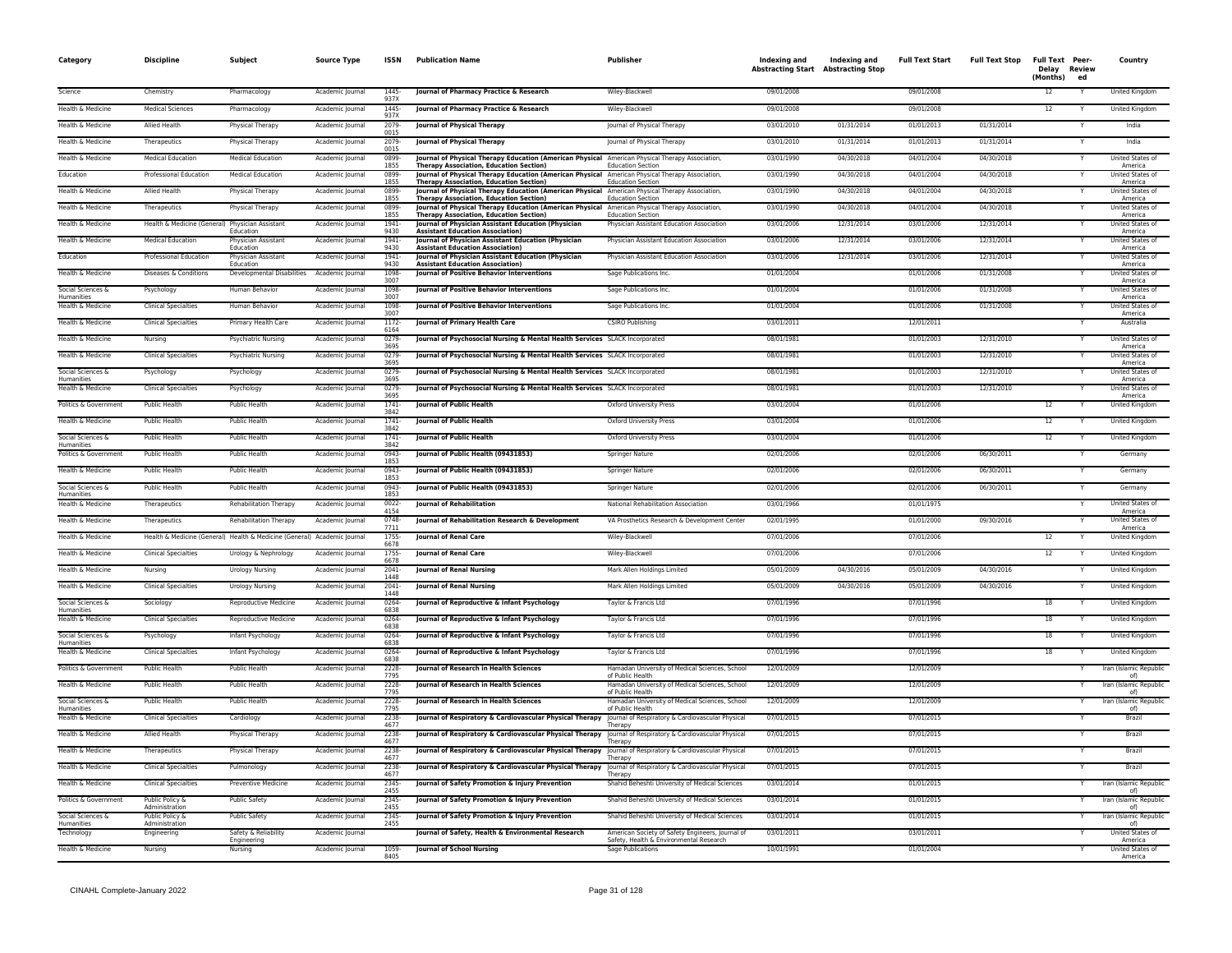| Category                        | <b>Discipline</b>               | <b>Subject</b>                              | <b>Source Type</b> | <b>ISSN</b>          | <b>Publication Name</b>                                | Publisher                                             | <b>Indexing and</b><br><b>Abstracting Start Abstracting Stop</b> | <b>Indexing and</b> | <b>Full Text Start</b> | <b>Full Text Stop</b> | <b>Full Text Peer</b><br>Delay Review<br>(Months)<br>ed | Country                            |
|---------------------------------|---------------------------------|---------------------------------------------|--------------------|----------------------|--------------------------------------------------------|-------------------------------------------------------|------------------------------------------------------------------|---------------------|------------------------|-----------------------|---------------------------------------------------------|------------------------------------|
| Health & Medicine               | <b>Clinical Specialties</b>     | <b>Pediatric Medicine</b>                   | Academic Journal   | 1059                 | <b>Iournal of School Nursing</b>                       | Sage Publications                                     | 10/01/1991                                                       |                     | 01/01/2004             |                       |                                                         | United States of<br>America        |
| Health & Medicine               | Medical Care & Services         | School Health Services                      | Academic Iournal   | 1059                 | <b>Iournal of School Nursing</b>                       | Sage Publications                                     | 10/01/1991                                                       |                     | 01/01/2004             |                       |                                                         | United States of                   |
| Education                       | <b>Educational Institutions</b> | <b>School Health Services</b>               | Academic Journa    | 8405<br>1059         | <b>Iournal of School Nursing</b>                       | Sage Publications                                     | 10/01/1991                                                       |                     | 01/01/2004             |                       |                                                         | America<br>United States of        |
| Politics & Government           | Social Work                     | Social Work Education                       | Academic Journa    | 8405<br>1043-        | Journal of Social Work Education                       | Routledge                                             | 01/01/2008                                                       |                     | 01/01/2008             |                       | 18                                                      | America<br>United Kingdom          |
| Social Sciences &               | Social Work                     | Social Work Education                       | Academic Journa    | 7797<br>1043         | <b>Journal of Social Work Education</b>                | Routledge                                             | 01/01/2008                                                       |                     | 01/01/2008             |                       | 18                                                      | <b>United Kingdom</b>              |
| Humanities<br>Education         | Professional Education          | Social Work Education                       | Academic Journal   | 7797<br>1043         | <b>Journal of Social Work Education</b>                | Routledge                                             | 01/01/2008                                                       |                     | 01/01/2008             |                       | 18                                                      | United Kingdom                     |
| Politics & Government           | Social Work                     | Social Work                                 | Academic Journa    | 7797<br>0265<br>0533 | <b>Journal of Social Work Practice</b>                 | Routledge                                             | 05/01/2003                                                       |                     | 05/01/2003             |                       | 18                                                      | <b>United Kingdom</b>              |
| Social Sciences &               | Social Work                     | Social Work                                 | Academic Journal   | $0265 -$             | <b>Journal of Social Work Practice</b>                 | Routledge                                             | 05/01/2003                                                       |                     | 05/01/2003             |                       | 18                                                      | <b>United Kingdom</b>              |
| Humanities<br>Health & Medicine | Allied Health                   | Audiology                                   | Academic Journal   | 0533<br>1092         | Journal of Speech, Language & Hearing Research         | American Speech-Language-Hearing Association          | 10/02/1996                                                       |                     | 02/01/1997             |                       |                                                         | United States of                   |
| Communication                   | Communication (General)         | Audiology                                   | Academic Journal   | 4388<br>1092         | Journal of Speech, Language & Hearing Research         | American Speech-Language-Hearing Association          | 10/02/1996                                                       |                     | 02/01/1997             |                       |                                                         | America<br>United States of        |
| Health & Medicine               | <b>Clinical Specialties</b>     | Audiology                                   | Academic Journa    | 4388<br>1092         | Journal of Speech, Language & Hearing Research         | American Speech-Language-Hearing Association          | 10/02/1996                                                       |                     | 02/01/1997             |                       |                                                         | America<br>United States of        |
| Health & Medicine               | <b>Allied Health</b>            | Speech-Language Pathology Academic Journa   |                    | 4388<br>1092         | Journal of Speech, Language & Hearing Research         | American Speech-Language-Hearing Association          | 10/02/1996                                                       |                     | 02/01/1997             |                       |                                                         | America<br><b>United States of</b> |
| Social Sciences &               | Language & Linguistics          | Speech-Language Pathology Academic Journal  |                    | 4388<br>1092-        | Journal of Speech, Language & Hearing Research         | American Speech-Language-Hearing Association          | 10/02/1996                                                       |                     | 02/01/1997             |                       |                                                         | America<br>United States of        |
| Humanities<br>Communication     | Language & Linguistics          | Speech-Language Pathology Academic Journal  |                    | 4388<br>1092-        | Journal of Speech, Language & Hearing Research         | American Speech-Language-Hearing Association          | 10/02/1996                                                       |                     | 02/01/1997             |                       |                                                         | America<br><b>United States of</b> |
| Fducation                       | Special Education               | Speech-Language Pathology Academic Journal  |                    | 4388<br>1092-        | Journal of Speech, Language & Hearing Research         | American Speech-Language-Hearing Association          | 10/02/1996                                                       |                     | 02/01/1997             |                       |                                                         | America<br>United States of        |
| Health & Medicine               | Diseases & Conditions           | Speech-Language Pathology Academic Journal  |                    | 4388<br>1092-        | Journal of Speech, Language & Hearing Research         | American Speech-Language-Hearing Association          | 10/02/1996                                                       |                     | 02/01/1997             |                       |                                                         | America<br>United States of        |
| Health & Medicine               | <b>Clinical Specialties</b>     | Speech-Language Pathology Academic Journal  |                    | 4388<br>1092-        | Journal of Speech, Language & Hearing Research         | American Speech-Language-Hearing Association          | 10/02/1996                                                       |                     | 02/01/1997             |                       |                                                         | America<br><b>United States of</b> |
| Health & Medicine               | Allied Health                   | Audiology                                   | Academic Journal   | 4388<br>0848-        | Journal of Speech-Language Pathology & Audiology       | Speech-Language & Audiology Canada                    | 03/01/1997                                                       | 12/31/2006          | 03/01/1997             | 12/31/2006            |                                                         | America<br>Canada                  |
| Communication                   | Communication (General)         | Audiology                                   | Academic Journal   | 1970<br>0848         | Journal of Speech-Language Pathology & Audiology       | Speech-Language & Audiology Canada                    | 03/01/1997                                                       | 12/31/2006          | 03/01/1997             | 12/31/2006            |                                                         | Canada                             |
| Health & Medicine               | <b>Clinical Specialties</b>     | Audiology                                   | Academic Journa    | 1970<br>0848-        | Journal of Speech-Language Pathology & Audiology       | Speech-Language & Audiology Canada                    | 03/01/1997                                                       | 12/31/2006          | 03/01/1997             | 12/31/2006            |                                                         | Canada                             |
| Health & Medicine               | <b>Allied Health</b>            | Speech-Language Pathology Academic Journal  |                    | 1970<br>0848-        | Journal of Speech-Language Pathology & Audiology       | Speech-Language & Audiology Canada                    | 03/01/1997                                                       | 12/31/2006          | 03/01/1997             | 12/31/2006            |                                                         | Canada                             |
| Social Sciences &               | Language & Linguistics          | Speech-Language Pathology Academic Journal  |                    | 1970<br>0848-        | Journal of Speech-Language Pathology & Audiology       | Speech-Language & Audiology Canada                    | 03/01/1997                                                       | 12/31/2006          | 03/01/1997             | 12/31/2006            |                                                         | Canada                             |
| Humanities<br>Communication     | Language & Linguistics          | Speech-Language Pathology Academic Journal  |                    | 1970<br>0848         | Journal of Speech-Language Pathology & Audiology       | Speech-Language & Audiology Canada                    | 03/01/1997                                                       | 12/31/2006          | 03/01/1997             | 12/31/2006            |                                                         | Canada                             |
| Education                       | <b>Special Education</b>        | Speech-Language Pathology Academic Journal  |                    | 1970<br>0848         | Journal of Speech-Language Pathology & Audiology       | Speech-Language & Audiology Canada                    | 03/01/1997                                                       | 12/31/2006          | 03/01/1997             | 12/31/2006            |                                                         | Canada                             |
| Health & Medicine               | Diseases & Conditions           | Speech-Language Pathology Academic Journa   |                    | 1970<br>0848         | Journal of Speech-Language Pathology & Audiology       | Speech-Language & Audiology Canada                    | 03/01/1997                                                       | 12/31/2006          | 03/01/1997             | 12/31/2006            |                                                         | Canada                             |
| Health & Medicine               | <b>Clinical Specialties</b>     | Speech-Language Pathology Academic Journa   |                    | 1970<br>0848         | Journal of Speech-Language Pathology & Audiology       | Speech-Language & Audiology Canada                    | 03/01/1997                                                       | 12/31/2006          | 03/01/1997             | 12/31/2006            |                                                         | Canada                             |
| Health & Medicine               | <b>Allied Health</b>            |                                             |                    | 1970<br>1303         | <b>Iournal of Sports Science &amp; Medicine</b>        | Hakan Gur, Journal of Sports Science & Medicine       | 03/01/2013                                                       |                     | 03/01/2013             |                       |                                                         |                                    |
|                                 |                                 | Kinesiology & Exercise<br>Science           | Academic Journal   | 2968<br>1303-        |                                                        |                                                       | 03/01/2013                                                       |                     | 03/01/2013             |                       |                                                         | Turkey<br>Turkey                   |
| Sports & Leisure                | Sports Science                  | Kinesiology & Exercise<br>Science           | Academic Journal   |                      | Journal of Sports Science & Medicine                   | Hakan Gur, Journal of Sports Science & Medicine       | 03/01/2013                                                       |                     | 03/01/2013             |                       |                                                         |                                    |
| Sports & Leisure                | Sports Medicine                 | Sports Medicine                             | Academic Journal   | 1303<br>2968         | Journal of Sports Science & Medicine                   | Hakan Gur, Journal of Sports Science & Medicine       | 03/01/2013                                                       |                     | 03/01/2013             |                       |                                                         | Turkey                             |
| Health & Medicine               | <b>Clinical Specialties</b>     | Sports Medicine                             | Academic Journal   | 1303<br>2968         | Journal of Sports Science & Medicine                   | Hakan Gur, Journal of Sports Science & Medicine       |                                                                  |                     |                        |                       |                                                         | Turkey                             |
| Health & Medicine               | <b>Clinical Specialties</b>     | Ostomy                                      | Academic Journal   | 1030<br>5823         | Journal of Stomal Therapy Australia                    | Cambridge Publishing                                  | 03/01/2010                                                       |                     | 03/01/2011             |                       |                                                         | Australia                          |
| Health & Medicine               | Diseases & Conditions           | Substance Abuse & Addiction Academic Journa |                    | 1465<br>9891         | <b>Journal of Substance Use</b>                        | Taylor & Francis Ltd                                  | 03/01/1999                                                       |                     | 04/01/2003             |                       | 18                                                      | United Kingdom                     |
| Health & Medicine               | <b>Allied Health</b>            | Audiology                                   | Academic Journa    | 0149<br>8886         | Journal of the Academy of Rehabilitative Audiology     | Journal of the Academy of Rehabilitative<br>Audiology | 01/01/1993                                                       |                     | 01/01/2013             |                       |                                                         | United States of<br>America        |
| Communication                   | Communication (General)         | Audiology                                   | Academic Journa    | 0149-<br>8886        | Journal of the Academy of Rehabilitative Audiology     | Journal of the Academy of Rehabilitative<br>Audiology | 01/01/1993                                                       |                     | 01/01/2013             |                       |                                                         | United States of<br>America        |
| Health & Medicine               | <b>Clinical Specialties</b>     | Audiology                                   | Academic Journa    | 0149<br>8886         | Journal of the Academy of Rehabilitative Audiology     | Journal of the Academy of Rehabilitative<br>Audiology | 01/01/1993                                                       |                     | 01/01/2013             |                       |                                                         | United States of<br>America        |
| Health & Medicine               | Allied Health                   | Audiology                                   | Academic Journal   | 0973<br>662X         | Journal of the All India Institute of Speech & Hearing | Wolters Kluwer India Pvt Ltd                          | 01/01/2009                                                       |                     | 01/01/2010             |                       |                                                         | India                              |
| Communication                   | Communication (General)         | Audiology                                   | Academic Journal   | 0973-<br>662X        | Journal of the All India Institute of Speech & Hearing | Wolters Kluwer India Pvt Ltd                          | 01/01/2009                                                       |                     | 01/01/2010             |                       |                                                         | India                              |
| Health & Medicine               | <b>Clinical Specialties</b>     | Audiology                                   | Academic Journal   | 0973<br>662)         | Journal of the All India Institute of Speech & Hearing | Wolters Kluwer India Pvt Ltd                          | 01/01/2009                                                       |                     | 01/01/2010             |                       |                                                         | India                              |
| Health & Medicine               | <b>Allied Health</b>            | Speech-Language Pathology Academic Journal  |                    | 0973<br>662X         | Journal of the All India Institute of Speech & Hearing | Wolters Kluwer India Pvt Ltd                          | 01/01/2009                                                       |                     | 01/01/2010             |                       |                                                         | India                              |
| Social Sciences &<br>Humanities | Language & Linguistics          | Speech-Language Pathology Academic Journ    |                    | 0973<br>662>         | Journal of the All India Institute of Speech & Hearing | Wolters Kluwer India Pvt Ltd                          | 01/01/2009                                                       |                     | 01/01/2010             |                       |                                                         | India                              |
| Communication                   | Language & Linguistics          | Speech-Language Pathology Academic Journal  |                    | 0973<br>662)         | Journal of the All India Institute of Speech & Hearing | Wolters Kluwer India Pvt Ltd                          | 01/01/2009                                                       |                     | 01/01/2010             |                       |                                                         | India                              |
| Education                       | Special Education               | Speech-Language Pathology Academic Journa   |                    | 0973<br>662)         | Journal of the All India Institute of Speech & Hearing | Wolters Kluwer India Pvt Ltd                          | 01/01/2009                                                       |                     | 01/01/2010             |                       |                                                         | India                              |
| Health & Medicine               | Diseases & Conditions           | Speech-Language Pathology Academic Journal  |                    | 0973-<br>662>        | Journal of the All India Institute of Speech & Hearing | Wolters Kluwer India Pyt Ltd                          | 01/01/2009                                                       |                     | 01/01/2010             |                       |                                                         | India                              |
| Health & Medicine               | <b>Clinical Specialties</b>     | Speech-Language Pathology Academic Journal  |                    | 0973-<br>662>        | lournal of the All India Institute of Speech & Hearing | Wolters Kluwer India Pyt Ltd                          | 01/01/2009                                                       |                     | 01/01/2010             |                       |                                                         | India                              |
| Health & Medicine               | <b>Allied Health</b>            | Audiology                                   | Academic Journa    | 1050<br>0545         | Journal of the American Academy of Audiology           | American Academy of Audiology                         | 02/01/1996                                                       |                     | 02/01/1997             |                       |                                                         | United States of<br>America        |
| Communication                   | Communication (General)         | Audiology                                   | Academic Journal   | 1050-<br>0545        | Journal of the American Academy of Audiology           | American Academy of Audiology                         | 02/01/1996                                                       |                     | 02/01/1997             |                       |                                                         | United States of<br>America        |
| Health & Medicine               | <b>Clinical Specialties</b>     | Audiology                                   | Academic Journal   | $1050 -$<br>0545     | Journal of the American Academy of Audiology           | American Academy of Audiology                         | 02/01/1996                                                       |                     | 02/01/1997             |                       |                                                         | United States of<br>America        |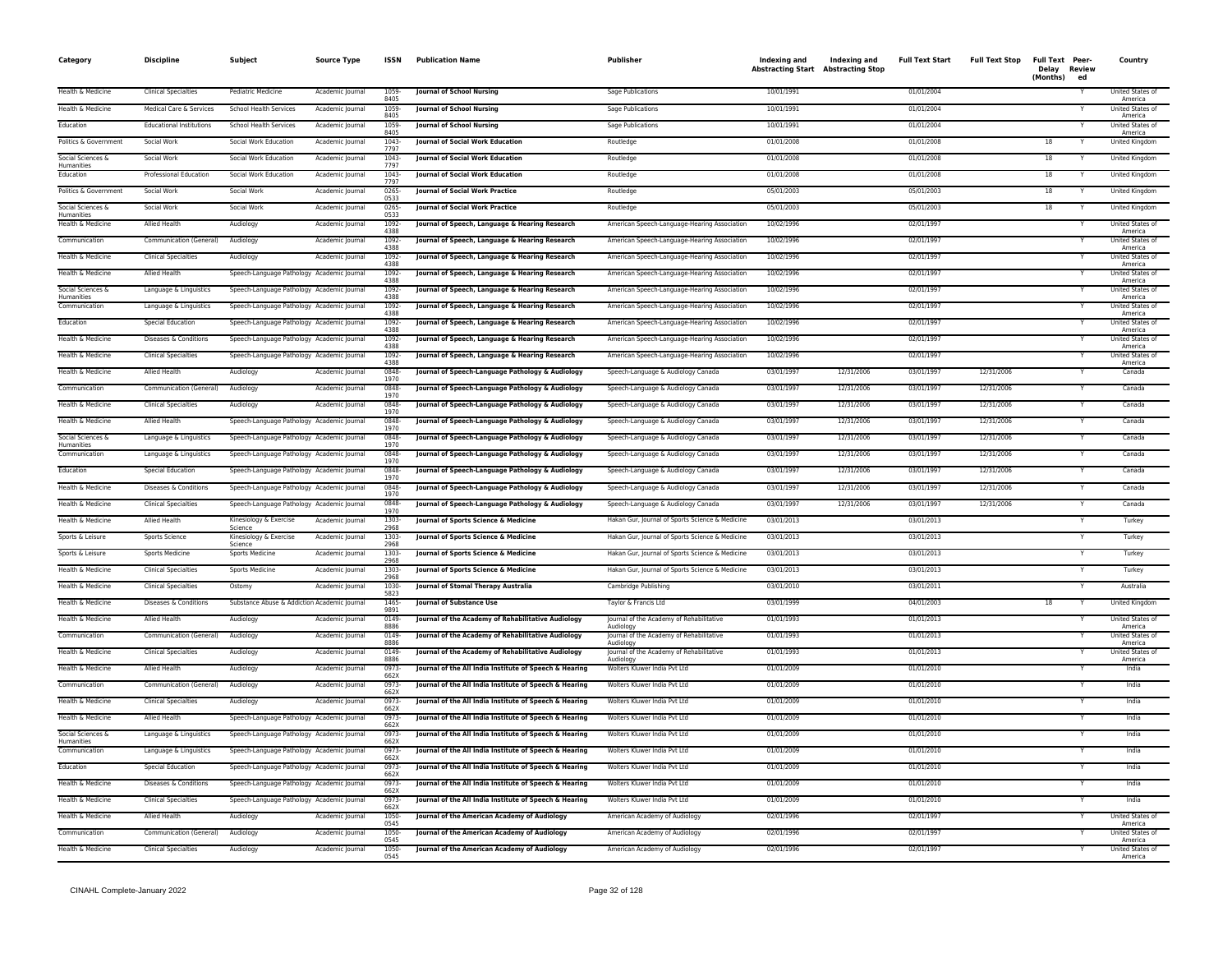| Category                               | <b>Discipline</b>                                   | <b>Subject</b>                                                           | <b>Source Type</b> | <b>ISSN</b>           | <b>Publication Name</b>                                                                                                     | Publisher                                              | Indexing and<br><b>Abstracting Start Abstracting Stop</b> | <b>Indexing and</b> | <b>Full Text Start</b> | <b>Full Text Stop</b> | <b>Full Text Peer</b><br>Delay Review<br>(Months)<br>ed | Country                           |
|----------------------------------------|-----------------------------------------------------|--------------------------------------------------------------------------|--------------------|-----------------------|-----------------------------------------------------------------------------------------------------------------------------|--------------------------------------------------------|-----------------------------------------------------------|---------------------|------------------------|-----------------------|---------------------------------------------------------|-----------------------------------|
| Health & Medicine                      | Complementary &<br>Alternative Medicine             | <b>Chiropractic Medicine</b>                                             | Academic Iourna    | 1081                  | <b>Journal of the American Chiropractic Association</b>                                                                     | American Chiropractic Association                      | 01/01/2000                                                | 10/31/2013          | 01/01/2004             | 10/31/2013            |                                                         | United States of<br>America       |
| Health & Medicine                      | <b>Clinical Specialties</b>                         | Chiropractic Medicine                                                    | Academic Iournal   | 1081-                 | <b>Journal of the American Chiropractic Association</b>                                                                     | American Chiropractic Association                      | 01/01/2000                                                | 10/31/2013          | 01/01/2004             | 10/31/2013            |                                                         | United States of                  |
| Health & Medicine                      | Complementary &                                     | Herbs & Medicinal Plants                                                 | Academic Journa    | 7166<br>1538          | <b>Iournal of the American Herbalists Guild</b>                                                                             | American Herbalists Guild                              | 09/01/2000                                                |                     | 01/01/2006             |                       |                                                         | America<br>United States of       |
| Science                                | Alternative Medicine<br>Life Science:               | Herbs & Medicinal Plants                                                 | Academic Journal   | 7496<br>1538          | Journal of the American Herbalists Guild                                                                                    | American Herbalists Guild                              | 09/01/2000                                                |                     | 01/01/2006             |                       |                                                         | America<br>United States of       |
| Health & Medicine                      | <b>Medical Equipment</b>                            | Catheters                                                                | Academic Journa    | 7496<br>1552-<br>8855 | Journal of the Association for Vascular Access                                                                              | Association for Vascular Access                        | 12/01/2003                                                |                     | 12/01/2007             | 08/26/2015            |                                                         | America<br>United States of       |
| Health & Medicine                      | Nursing                                             | <b>Rehabilitation Nursing</b>                                            | Academic Journa    | 1440-<br>3994         | Journal of the Australasian Rehabilitation Nurses'<br>Association (JARNA)                                                   | Cambridge Publishing                                   | 03/01/1998                                                |                     | 07/01/2005             |                       |                                                         | America<br>Australia              |
| Health & Medicine                      | Therapeutics                                        | <b>Rehabilitation Nursino</b>                                            | Academic Journa    | 1440                  | Journal of the Australasian Rehabilitation Nurses                                                                           | Cambridge Publishing                                   | 03/01/1998                                                |                     | 07/01/2005             |                       |                                                         | Australia                         |
| Health & Medicine                      | Complementary &                                     | Complementary &                                                          | Academic Journa    | 3994<br>1326          | <b>Association (JARNA)</b><br>Journal of the Australian Traditional-Medicine Society                                        | Australian Traditional-Medicine Society                | 10/01/1995                                                |                     | 03/01/2003             |                       |                                                         | Australia                         |
| Health & Medicine                      | Alternative Medicine<br><b>Allied Health</b>        | Alternative Medicine<br>Dental Assisting & Hygiene                       | Academic Journal   | 3390<br>0038          | Journal of the California Dental Hygienists' Association                                                                    | California Dental Hygienists' Association              | 12/01/1996                                                |                     | 10/01/2004             |                       |                                                         | United States of                  |
| Health & Medicine                      | Dentistry                                           | Dental Assisting & Hygiene                                               | Academic Journal   | 3899<br>0038          | Journal of the California Dental Hygienists' Association                                                                    | California Dental Hygienists' Association              | 12/01/1996                                                |                     | 10/01/2004             |                       |                                                         | America<br>United States of       |
| Health & Medicine                      | Complementary &                                     | <b>Chiropractic Medicine</b>                                             | Academic Journa    | 3899<br>0008          | Journal of the Canadian Chiropractic Association                                                                            | Canadian Chiropractic Association                      | 03/01/1996                                                |                     | 03/01/1996             |                       |                                                         | America<br>Canada                 |
|                                        | <b>Alternative Medicin</b>                          |                                                                          |                    | 3194                  |                                                                                                                             |                                                        |                                                           |                     |                        |                       |                                                         |                                   |
| Health & Medicine                      | <b>Clinical Specialties</b>                         | <b>Chiropractic Medicine</b>                                             | Academic Journa    | 0008<br>3194          | Journal of the Canadian Chiropractic Association                                                                            | Canadian Chiropractic Association                      | 03/01/1996                                                |                     | 03/01/1996             |                       |                                                         | Canada                            |
| Health & Medicine                      | Health & Medicine (General) Medical Libraries       |                                                                          | Academic Journal   | 1708-<br>6892         | Journal of the Canadian Health Libraries Association<br>(JCHLA)                                                             | Canadian Health Libraries Association                  | 01/01/2004                                                |                     | 01/01/2009             |                       |                                                         | Canada                            |
| Social Sciences &<br>Humanities        | Library & Information<br>Science                    | Medical Libraries                                                        | Academic Journa    | 1708-<br>6892         | Journal of the Canadian Health Libraries Association<br>(JCHLA)                                                             | Canadian Health Libraries Association                  | 01/01/2004                                                |                     | 01/01/2009             |                       |                                                         | Canada                            |
| Health & Medicine                      |                                                     | Health & Medicine (General) Health & Medicine (General) Academic lourna  |                    | 1975<br>8456          | <b>Journal of the Korean Medical Association / Taehan Uisa</b><br><b>Hyophoe Chi</b>                                        | Korean Medical Association                             | 01/01/2010                                                |                     | 02/01/2011             |                       |                                                         | Korea, Republic of<br>(South)     |
| Health & Medicine                      | Health & Medicine (General) Medical Libraries       |                                                                          | Academic Journa    | 1536-<br>5050         | <b>Iournal of the Medical Library Association</b>                                                                           | University of Pittsburgh, University Library<br>System | 01/01/2002                                                |                     | 01/01/2006             |                       |                                                         | United States of<br>America       |
| Social Sciences &<br>Humanities        | Library & Information<br>Science                    | Medical Libraries                                                        | Academic Journal   | 1536<br>5050          | <b>Iournal of the Medical Library Association</b>                                                                           | University of Pittsburgh, University Library<br>System | 01/01/2002                                                |                     | 01/01/2006             |                       |                                                         | United States of<br>America       |
| Health & Medicine                      | Medical Care & Services                             | Minority Health                                                          | Academic Journal   | 1945-<br>3361         | Journal of the National Society of Allied Health                                                                            | National Society of Allied Health                      | 03/01/2007                                                |                     | 03/01/2007             |                       |                                                         | United States of<br>America       |
| Health & Medicine                      | Nursing                                             | Nursing                                                                  | Academic Journal   | 0028<br>7644          | Journal of the New York State Nurses Association                                                                            | New York State Nurses Association                      | 03/01/1970                                                |                     | 03/01/1997             |                       |                                                         | United States of<br>America       |
| Health & Medicine                      | Nursing                                             | Nursing                                                                  | Academic Journa    | 1086-<br>4431         | Journal of Theory Construction & Testing                                                                                    | Tucker Publications, Inc.                              | 04/01/1997                                                |                     | 11/01/2002             |                       |                                                         | United States of<br>America       |
| Health & Medicine                      | Nursing                                             | <b>Emergency Nursing</b>                                                 | Academic Journa    | 1078-                 | <b>Journal of Trauma Nursing</b>                                                                                            | Society of Trauma Nurses                               | 10/01/1994                                                |                     | 07/01/2005             |                       |                                                         | United States of                  |
| Health & Medicine                      | <b>Clinical Specialties</b>                         | <b>Emergency Nursing</b>                                                 | Academic Journa    | 7496<br>1078-         | <b>Journal of Trauma Nursing</b>                                                                                            | Society of Trauma Nurses                               | 10/01/1994                                                |                     | 07/01/2005             |                       |                                                         | America<br>United States of       |
| Health & Medicine                      | <b>Clinical Specialties</b>                         | Traumatology                                                             | Academic Journal   | 7496<br>1078          | <b>Iournal of Trauma Nursing</b>                                                                                            | Society of Trauma Nurses                               | 10/01/1994                                                |                     | 07/01/2005             |                       |                                                         | America<br>United States of       |
| Health & Medicine                      | Complementary &                                     | Midwiferv                                                                | Academic Journal   | 7496<br>2008          | Journal of Urmia Nursing & Midwifery Faculty                                                                                | Journal of Urmia Nursing & Midwifery Faculty           | 03/01/2010                                                |                     | 03/01/2011             |                       |                                                         | America<br>Iran (Islamic Republic |
| Health & Medicine                      | Alternative Medicine<br><b>Clinical Specialties</b> | Midwifery                                                                | Academic Journal   | 6326<br>2008          | Journal of Urmia Nursing & Midwifery Faculty                                                                                | Journal of Urmia Nursing & Midwifery Faculty           | 03/01/2010                                                |                     | 03/01/2011             |                       |                                                         | nfl<br>Iran (Islamic Republic     |
| Health & Medicine                      | Nursing                                             | Nursing                                                                  | Academic Journa    | 6326<br>2008          | Journal of Urmia Nursing & Midwifery Faculty                                                                                | Journal of Urmia Nursing & Midwifery Faculty           | 03/01/2010                                                |                     | 03/01/2011             |                       |                                                         | of)<br>Iran (Islamic Republic     |
| <b>Business</b>                        | <b>Human Resources</b>                              | Career Guidance                                                          | Academic Journal   | 6326<br>1052-         | <b>Iournal of Vocational Rehabilitation</b>                                                                                 | <b>IOS Press</b>                                       | 08/01/2000                                                |                     | 08/01/2000             |                       | 12                                                      | of)<br>Netherlands                |
| Education                              | <b>Professional Education</b>                       | Career Guidance                                                          | Academic Journa    | 2263<br>1052          | <b>Iournal of Vocational Rehabilitation</b>                                                                                 | <b>IOS Press</b>                                       | 08/01/2000                                                |                     | 08/01/2000             |                       | 12                                                      | Netherlands                       |
| Health & Medicine                      | Therapeutics                                        | <b>Rehabilitation Therapy</b>                                            |                    | 2263<br>1052-         | <b>Journal of Vocational Rehabilitation</b>                                                                                 | <b>IOS Press</b>                                       | 08/01/2000                                                |                     | 08/01/2000             |                       | 12                                                      | Netherlands                       |
| Health & Medicine                      |                                                     |                                                                          | Academic Journal   | 2263                  |                                                                                                                             |                                                        | 06/01/2002                                                | 12/31/2006          | 06/01/2002             | 12/31/2006            |                                                         |                                   |
|                                        | <b>Clinical Specialties</b>                         | Otolaryngology                                                           | Academic Journa    | 1533-<br>2888         | Journal of Whiplash & Related Disorders                                                                                     | Taylor & Francis Ltd                                   |                                                           |                     |                        |                       |                                                         | <b>United Kingdom</b>             |
| Health & Medicine                      | Medical Care & Services                             | Wound Care                                                               | Academic Journal   | 1533-<br>2888         | Journal of Whiplash & Related Disorders                                                                                     | Taylor & Francis Ltd                                   | 06/01/2002                                                | 12/31/2006          | 06/01/2002             | 12/31/2006            |                                                         | United Kingdom                    |
| Health & Medicine                      | Medical Care & Services                             | <b>Wound Care</b>                                                        | Academic Journa    | 0969<br>0700          | <b>Journal of Wound Care</b>                                                                                                | Mark Allen Holdings Limited                            | 05/01/1992                                                |                     | 02/01/2008             | 09/30/2015            |                                                         | United Kingdom                    |
| Social Sciences &<br><b>Humanities</b> | Psychology                                          | <b>Human Behavior</b>                                                    | Academic Journa    | 0047<br>2891          | Journal of Youth & Adolescence                                                                                              | <b>Springer Nature</b>                                 | 01/01/2008                                                |                     | 01/01/2008             |                       | 12                                                      | Germany                           |
| Health & Medicine                      | <b>Clinical Specialties</b>                         | Human Behavior                                                           | Academic Journa    | 0047<br>2891          | Journal of Youth & Adolescence                                                                                              | Springer Nature                                        | 01/01/2008                                                |                     | 01/01/2008             |                       | 12                                                      | Germany                           |
| Social Sciences &<br><b>Humanities</b> | Sociology                                           | Youth & Adolescence                                                      | Academic Journa    | 0047<br>2891          | Journal of Youth & Adolescence                                                                                              | Springer Nature                                        | 01/01/2008                                                |                     | 01/01/2008             |                       | 12                                                      | Germany                           |
| Health & Medicine                      |                                                     | Health & Medicine (General) Health & Medicine (General) Academic Journal |                    | 1606-<br>9366         | Journal of Zanjan University of Medical Sciences & Health Zanjan University of Medical Sciences & Health<br><b>Services</b> | Services                                               | 01/01/2010                                                |                     | 12/01/2010             |                       |                                                         | Iran (Islamic Republic<br>nfl     |
| Health & Medicine                      | Nursing                                             | Nursing                                                                  | Academic Journal   | 1173-<br>2032         | Kai Tiaki Nursing New Zealand                                                                                               | New Zealand Nurses Organisation                        | 02/01/1995                                                |                     | 07/01/2004             |                       |                                                         | <b>New Zealand</b>                |
| Health & Medicine                      | Nursing                                             | Nursing                                                                  | Academic Journal   | 1179<br>772X          | Kai Tiaki Nursing Research                                                                                                  | New Zealand Nurses Organisation                        | 01/01/2013                                                |                     | 01/01/2013             |                       |                                                         | New Zealand                       |
| Health & Medicine                      | Nursing                                             | Nursing                                                                  | Academic Journal   | $0022 -$<br>8710      | <b>Kansas Nurse</b>                                                                                                         | Kansas State Nurses Association                        | 01/01/1972                                                |                     | 01/01/1995             |                       |                                                         | United States of                  |
| Health & Medicine                      | Nursing                                             | Nursing                                                                  | Academic Journa    | 0742                  | <b>Kentucky Nurse</b>                                                                                                       | Kentucky Nurses Association                            | 03/01/1983                                                |                     | 01/01/2007             |                       |                                                         | America<br>United States of       |
| Health & Medicine                      | Nursing                                             | Nursino                                                                  | Academic Journal   | 8367<br>0902          | <b>Klinisk Sygepleje</b>                                                                                                    | Universitetsforlaget                                   | 02/01/2003                                                | 07/30/2016          | 08/01/2013             | 12/31/2014            |                                                         | America<br>Norway                 |
| Health & Medicine                      | Nursing                                             | Nursino                                                                  | Academic Journa    | 2767<br>1225          | <b>Korean Journal of Adult Nursing</b>                                                                                      | Korean Society of Adult Nursing                        | 02/01/2011                                                |                     | 07/01/2012             |                       |                                                         | Korea, Republic of                |
| Health & Medicine                      | Nursing                                             | Nursing                                                                  | Academic Journa    | 4886<br>1225-         | Korean Journal of Women Health Nursing                                                                                      | Korean Academy of Women's Health Nursing               | 06/01/2009                                                |                     | 06/01/2009             |                       |                                                         | (South)<br>Korea, Republic of     |
| Health & Medicine                      | <b>Clinical Specialties</b>                         | Women's Health                                                           | Academic Iourna    | 9543<br>1225-         | Korean Journal of Women Health Nursing                                                                                      | Korean Academy of Women's Health Nursing               | 06/01/2009                                                |                     | 06/01/2009             |                       |                                                         | (South)<br>Korea, Republic of     |
| Science                                | Chemistry                                           | Biochemistry                                                             | Academic Iourna    | 9543<br>0007          | <b>Laboratory Medicine</b>                                                                                                  | Oxford University Press / USA                          | 01/01/1995                                                |                     | 08/01/2010             | 12/31/2015            |                                                         | (South)<br>United States of       |
| Science                                | <b>Life Sciences</b>                                | Biochemistry                                                             | Academic Journal   | 5027<br>$0007 -$      | <b>Laboratory Medicine</b>                                                                                                  | Oxford University Press / USA                          | 01/01/1995                                                |                     | 08/01/2010             | 12/31/2015            |                                                         | America<br>United States of       |
| Health & Medicine                      | <b>Medical Sciences</b>                             | Clinical Laboratory Science Academic Journal                             |                    | 5027<br>$0007 -$      | <b>Laboratory Medicine</b>                                                                                                  | Oxford University Press / USA                          | 01/01/1995                                                |                     | 08/01/2010             | 12/31/2015            |                                                         | America<br>United States of       |
|                                        |                                                     |                                                                          |                    | 5027                  |                                                                                                                             |                                                        |                                                           |                     |                        |                       |                                                         | America                           |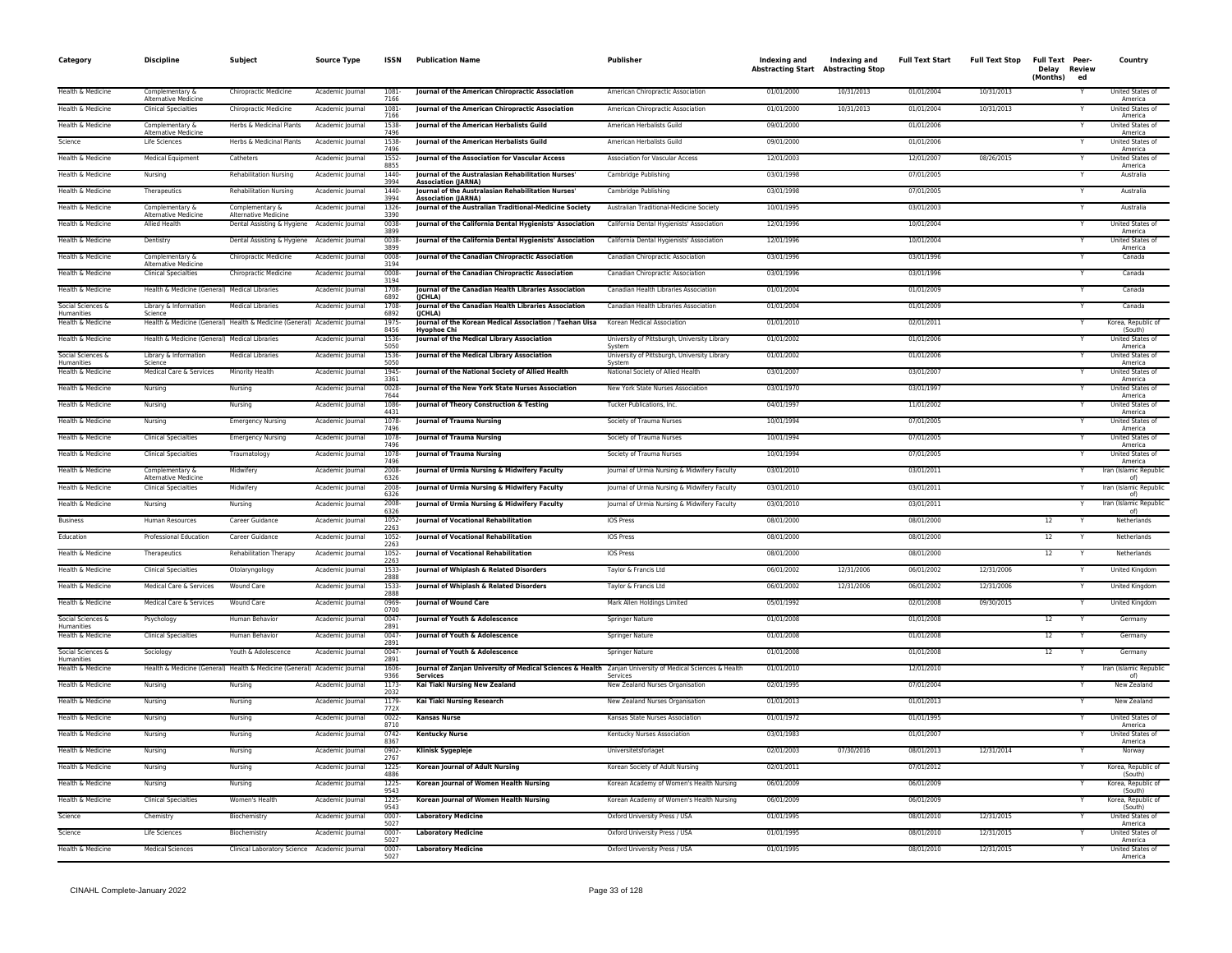| Category                        | <b>Discipline</b>                               | <b>Subject</b>                                                           | <b>Source Type</b> | ISSN                 | <b>Publication Name</b>                                                                          | Publisher                                                                                        | Indexing and | <b>Indexing and</b><br><b>Abstracting Start Abstracting Stop</b> | <b>Full Text Start</b> | <b>Full Text Stop</b> | Full Text Peer-<br>Delay Review<br>(Months)<br>ed | Country                            |
|---------------------------------|-------------------------------------------------|--------------------------------------------------------------------------|--------------------|----------------------|--------------------------------------------------------------------------------------------------|--------------------------------------------------------------------------------------------------|--------------|------------------------------------------------------------------|------------------------|-----------------------|---------------------------------------------------|------------------------------------|
| Science                         | Science (General)                               | Clinical Laboratory Science Academic Journal                             |                    | 0007<br>5027         | <b>Laboratory Medicine</b>                                                                       | Oxford University Press / USA                                                                    | 01/01/1995   |                                                                  | 08/01/2010             | 12/31/2015            |                                                   | United States of<br>America        |
| Health & Medicine               |                                                 | Health & Medicine (General) Health & Medicine (General) Academic Journal |                    | 0140<br>6736         | Lancet                                                                                           | Lancet                                                                                           | 12/30/1961   |                                                                  | 01/01/1991             | 12/31/2006            |                                                   | United States of<br>America        |
| Social Sciences &<br>Humanities | Language & Linguistics                          | Language & Linguistics                                                   | Academic Journ     | 0023<br>8309         | Language & Speech                                                                                | Sage Publications                                                                                | 01/01/1995   |                                                                  | 01/01/1995             | 05/31/2016            |                                                   | United Kingdon                     |
| Communication                   | Language & Linguistics                          | Language & Linguistics                                                   | Academic Journal   | 0023                 | Language & Speech                                                                                | Sage Publications                                                                                | 01/01/1995   |                                                                  | 01/01/1995             | 05/31/2016            |                                                   | United Kingdom                     |
| Communication                   | Communication by Type                           | Speech Communication                                                     | Academic Journal   | 8309<br>0023-        | Language & Speech                                                                                | Sage Publications                                                                                | 01/01/1995   |                                                                  | 01/01/1995             | 05/31/2016            |                                                   | <b>United Kingdom</b>              |
| Health & Medicine               | <b>Allied Health</b>                            | Audiology                                                                | Academic Journal   | 8309<br>0161         | Language, Speech & Hearing Services in Schools                                                   | American Speech-Language-Hearing Association                                                     | 01/01/1995   |                                                                  | 01/01/1995             |                       |                                                   | United States of                   |
| Communication                   | Communication (General)                         | Audiology                                                                | Academic Journal   | 1461<br>0161-        | Language, Speech & Hearing Services in Schools                                                   | American Speech-Language-Hearing Association                                                     | 01/01/1995   |                                                                  | 01/01/1995             |                       |                                                   | America<br>United States of        |
| Health & Medicine               | <b>Clinical Specialties</b>                     | Audiology                                                                | Academic Journal   | 1461<br>0161         | Language, Speech & Hearing Services in Schools                                                   | American Speech-Language-Hearing Association                                                     | 01/01/1995   |                                                                  | 01/01/1995             |                       |                                                   | America<br>United States o         |
| Health & Medicine               | <b>Allied Health</b>                            | Speech-Language Pathology Academic Journal                               |                    | 1461<br>0161         | Language, Speech & Hearing Services in Schools                                                   | American Speech-Language-Hearing Association                                                     | 01/01/1995   |                                                                  | 01/01/1995             |                       |                                                   | America<br>United States o         |
| Social Sciences &               | Language & Linguistics                          | Speech-Language Pathology Academic Journal                               |                    | 1461<br>0161         | Language, Speech & Hearing Services in Schools                                                   | American Speech-Language-Hearing Association                                                     | 01/01/1995   |                                                                  | 01/01/1995             |                       |                                                   | America<br>United States of        |
| Humanities<br>Communication     | Language & Linguistics                          | Speech-Language Pathology Academic Journal                               |                    | 1461<br>0161         | Language, Speech & Hearing Services in Schools                                                   | American Speech-Language-Hearing Association                                                     | 01/01/1995   |                                                                  | 01/01/1995             |                       |                                                   | America<br><b>United States of</b> |
| <b>Education</b>                | Special Education                               | Speech-Language Pathology Academic Journal                               |                    | 1461<br>$0161 -$     | Language, Speech & Hearing Services in Schools                                                   | American Speech-Language-Hearing Association                                                     | 01/01/1995   |                                                                  | 01/01/1995             |                       |                                                   | America<br>United States of        |
| Health & Medicine               | Diseases & Conditions                           | Speech-Language Pathology Academic Journal                               |                    | 1461<br>0161-        | Language, Speech & Hearing Services in Schools                                                   | American Speech-Language-Hearing Association                                                     | 01/01/1995   |                                                                  | 01/01/1995             |                       |                                                   | America<br>United States of        |
| Health & Medicine               | <b>Clinical Specialties</b>                     | Speech-Language Pathology Academic Journal                               |                    | 1461<br>$0161 -$     | Language, Speech & Hearing Services in Schools                                                   | American Speech-Language-Hearing Association                                                     | 01/01/1995   |                                                                  | 01/01/1995             |                       |                                                   | America<br>United States of        |
| Health & Medicine               | Health & Medicine (General) Inclusive Education |                                                                          | Academic Journal   | 1461<br>0161         | Language, Speech & Hearing Services in Schools                                                   | American Speech-Language-Hearing Association                                                     | 01/01/1995   |                                                                  | 01/01/1995             |                       |                                                   | America<br>United States of        |
| Education                       | Educational Methods &                           | Inclusive Education                                                      | Academic Journa    | 1461<br>0161         | Language, Speech & Hearing Services in Schools                                                   | American Speech-Language-Hearing Association                                                     | 01/01/1995   |                                                                  | 01/01/1995             |                       |                                                   | America<br>United States of        |
| Health & Medicine               | Theories<br><b>Clinical Specialtie</b>          | Primary Health Care                                                      | Academic Journal   | 1461<br>1473         | Learning in Health & Social Care                                                                 | Wiley-Blackwel                                                                                   | 03/01/2003   | 12/31/2009                                                       | 03/01/2003             | 12/31/2009            |                                                   | America<br><b>United Kingdom</b>   |
| Health & Medicine               | Medical Care & Services                         | Social Medicine                                                          | Academic Journal   | 6853<br>1473-        | Learning in Health & Social Care                                                                 | Wiley-Blackwell                                                                                  | 03/01/2003   | 12/31/2009                                                       | 03/01/2003             | 12/31/2009            |                                                   | United Kingdom                     |
| Health & Medicine               | <b>Clinical Specialties</b>                     | Traumatology                                                             | Academic Journal   | 685<br>1733          | <b>Leczenie Ran</b>                                                                              | Evereth Publishing Ltd.                                                                          | 01/01/2010   |                                                                  | 01/01/2010             |                       |                                                   | Poland                             |
| Health & Medicine               | Allied Health                                   | Allied Health                                                            | Academic Journal   | 4101<br>1354         | <b>Libraries for Nursing Bulletin</b>                                                            | CILIP - Health Libraries Group                                                                   | 04/01/2007   | 12/31/2014                                                       | 09/01/2007             | 12/31/2014            |                                                   | United Kingdom                     |
|                                 |                                                 |                                                                          |                    | 1412                 |                                                                                                  |                                                                                                  | 04/01/2007   | 12/31/2014                                                       | 09/01/2007             | 12/31/2014            |                                                   |                                    |
| Health & Medicine               | Complementary &<br>Alternative Medicine         | Midwiferv                                                                | Academic Journal   | 1354<br>1412         | <b>Libraries for Nursing Bulletin</b>                                                            | CILIP - Health Libraries Group                                                                   |              |                                                                  |                        |                       |                                                   | United Kingdom                     |
| Health & Medicine               | <b>Clinical Specialties</b>                     | Midwiferv                                                                | Academic Iournal   | 1354<br>1412         | <b>Libraries for Nursing Bulletin</b>                                                            | CILIP - Health Libraries Group                                                                   | 04/01/2007   | 12/31/2014                                                       | 09/01/2007             | 12/31/2014            |                                                   | United Kingdom                     |
| Health & Medicine               | Nursing                                         | Nursing                                                                  | Academic Journal   | 1354<br>1412         | <b>Libraries for Nursing Bulletin</b>                                                            | CILIP - Health Libraries Group                                                                   | 04/01/2007   | 12/31/2014                                                       | 09/01/2007             | 12/31/2014            |                                                   | United Kingdom                     |
| Science                         | <b>Life Sciences</b>                            | <b>Genetics &amp; Genomics</b>                                           | Academic Journal   | 2504<br>3161         | <b>Lifestyle Genomics</b>                                                                        | Karger AG                                                                                        | 01/01/2018   |                                                                  | 01/01/2018             |                       |                                                   | Switzerland                        |
| Health & Medicine               | <b>Medical Sciences</b>                         | Genetics & Genomics                                                      | Academic Journal   | 2504<br>3161         | <b>Lifestyle Genomics</b>                                                                        | Karger AG                                                                                        | 01/01/2018   |                                                                  | 01/01/2018             |                       |                                                   | Switzerland                        |
| Health & Medicine               | Diseases & Conditions                           | Asthma & Allergy                                                         | Academic Journal   | 1042<br>4075         | <b>MA Report</b>                                                                                 | Allergy & Asthma Network Mothers of<br>Asthmatics                                                | 03/01/2010   |                                                                  | 07/01/2013             |                       |                                                   | United States o<br>America         |
| Health & Medicine               | Nursing                                         | Nursing                                                                  | Academic Journal   | 1681<br>1534         | <b>Macau Journal of Nursing</b>                                                                  | Macau lournal of Nursing                                                                         | 06/01/2006   |                                                                  | 04/01/2007             |                       |                                                   | Macao                              |
| Science                         | Life Sciences                                   | <b>Nutrition Science</b>                                                 | Academic Journal   | 1394<br>035X         | <b>Malaysian Journal of Nutrition</b>                                                            | Nutrition Society of Malaysia                                                                    | 09/01/2008   |                                                                  | 09/01/2008             |                       |                                                   | Malaysia                           |
| Health & Medicine               | <b>Medical Sciences</b>                         | <b>Nutrition Science</b>                                                 | Academic Journal   | 1394-<br>035)        | <b>Malaysian Journal of Nutrition</b>                                                            | Nutrition Society of Malaysia                                                                    | 09/01/2008   |                                                                  | 09/01/2008             |                       |                                                   | Malaysia                           |
| Technology                      | Industrial Technology                           | <b>Nutrition Science</b>                                                 | Academic Journal   | 1394-<br>035X        | <b>Malaysian Journal of Nutrition</b>                                                            | Nutrition Society of Malaysia                                                                    | 09/01/2008   |                                                                  | 09/01/2008             |                       |                                                   | Malaysia                           |
| Health & Medicine               | Allied Health                                   | Physical Therapy                                                         | Academic Journal   | 2236<br>5435         | Manual Therapy, Posturology & Rehabilitation Journal                                             | Revista Terapia Manual                                                                           | 01/01/2014   |                                                                  | 01/01/2014             |                       |                                                   | Brazil                             |
| Health & Medicine               | Therapeutics                                    | Physical Therapy                                                         | Academic Journal   | 2236<br>5435         | Manual Therapy, Posturology & Rehabilitation Journal                                             | Revista Terapia Manual                                                                           | 01/01/2014   |                                                                  | 01/01/2014             |                       |                                                   | Brazil                             |
| Health & Medicine               | Therapeutics                                    | <b>Rehabilitation Therapy</b>                                            | Academic Journal   | 2236<br>5435         | Manual Therapy, Posturology & Rehabilitation Journal                                             | Revista Terapia Manual                                                                           | 01/01/2014   |                                                                  | 01/01/2014             |                       |                                                   | <b>Brazil</b>                      |
| Health & Medicine               | <b>Clinical Specialties</b>                     | <b>Pediatric Medicine</b>                                                | Academic Iournal   | 1092-<br>7875        | Maternal & Child Health Journal                                                                  | Springer Nature                                                                                  | 03/01/1997   |                                                                  | 12/01/1997             |                       | -12                                               | Germany                            |
| Health & Medicine               | <b>Clinical Specialties</b>                     | Women's Health                                                           | Academic Journal   | 1092<br>7875         | Maternal & Child Health Journal                                                                  | Springer Nature                                                                                  | 03/01/1997   |                                                                  | 12/01/1997             |                       | 12                                                | Germany                            |
| Technology                      | Engineering                                     | <b>Biomedical Engineering</b>                                            | Academic Journal   | 0140-<br>0118        | Medical & Biological Engineering & Computing                                                     | Springer Nature                                                                                  | 01/01/2008   |                                                                  | 01/01/2008             |                       | 12                                                | Germany                            |
| Science                         | Life Sciences                                   | <b>Biomedical Engineering</b>                                            | Academic Journa    | 0140-<br>0118        | Medical & Biological Engineering & Computing                                                     | Springer Nature                                                                                  | 01/01/2008   |                                                                  | 01/01/2008             |                       | 12                                                | Germany                            |
| Health & Medicine               | <b>Medical Sciences</b>                         | <b>Biomedical Engineering</b>                                            | Academic Journal   | 0140<br>0118         | Medical & Biological Engineering & Computing                                                     | <b>Springer Nature</b>                                                                           | 01/01/2008   |                                                                  | 01/01/2008             |                       | 12                                                | Germany                            |
| Technology                      | <b>Computer Science</b>                         | <b>Computer Science</b>                                                  | Academic Journal   | 0140-<br>0118        | Medical & Biological Engineering & Computing                                                     | <b>Springer Nature</b>                                                                           | 01/01/2008   |                                                                  | 01/01/2008             |                       | 12                                                | Germany                            |
| Technology                      | Engineering                                     | <b>Biological Engineering</b>                                            | Academic Iournal   | 0140<br>0118         | Medical & Biological Engineering & Computing                                                     | <b>Springer Nature</b>                                                                           | 01/01/2008   |                                                                  | 01/01/2008             |                       | $\overline{12}$                                   | Germany                            |
| Science                         | Life Sciences                                   | <b>Biological Engineering</b>                                            | Academic Iournal   | 0140                 | <b>Medical &amp; Biological Engineering &amp; Computing</b>                                      | Springer Nature                                                                                  | 01/01/2008   |                                                                  | 01/01/2008             |                       | 12                                                | Germany                            |
| Health & Medicine               | <b>Medical Education</b>                        | <b>Medical Education</b>                                                 | Academic Iournal   | 0118<br>0308         | <b>Medical Education</b>                                                                         | Wiley-Blackwell                                                                                  | 01/01/1998   |                                                                  | 01/01/1998             |                       | 12                                                | <b>United Kingdon</b>              |
| Education                       | <b>Professional Education</b>                   | <b>Medical Education</b>                                                 | Academic Iournal   | 0110<br>0308         | <b>Medical Education</b>                                                                         | Wiley-Blackwell                                                                                  | 01/01/1998   |                                                                  | 01/01/1998             |                       | 12                                                | <b>United Kingdom</b>              |
|                                 |                                                 |                                                                          | Academic Journal   | 0110<br>2712         | Medical Imaging & Radiotherapy Journal                                                           | Slovenian Society of Radiographers                                                               | 01/01/2020   |                                                                  | 01/01/2020             |                       |                                                   | Slovenia                           |
| Health & Medicine               | <b>Medical Sciences</b>                         | <b>Medical Sciences</b>                                                  | Academic Journal   | 2492<br>1608         | Medical Journal of Tabriz University of Medical Sciences & Tabriz University of Medical Sciences |                                                                                                  | 02/01/2011   |                                                                  | 02/01/2012             |                       |                                                   | Iran (Islamic Republic             |
| Health & Medicine               |                                                 | Health & Medicine (General) Health & Medicine (General) Academic Journal |                    | 5671<br>1023         | <b>Health Services</b><br>Medical Sciences Journal of Islamic Azad University                    | Medical Sciences Journal of Islamic Azad                                                         | 03/01/2008   |                                                                  | 01/01/2014             | 07/31/2014            |                                                   | of<br>Iran (Islamic Republic       |
| Technology                      | <b>Medical Technology</b>                       | Medical Imaging                                                          | Academic Journal   | 5922<br>1844<br>4172 | <b>Tehran Medical Branch</b><br><b>Medical Ultrasonography</b>                                   | University Tehran Medical Branch<br>Romanian Society of Ultrasonography in<br>Medicine & Biology | 03/01/2012   |                                                                  | 03/01/2012             |                       |                                                   | of)<br>Romania                     |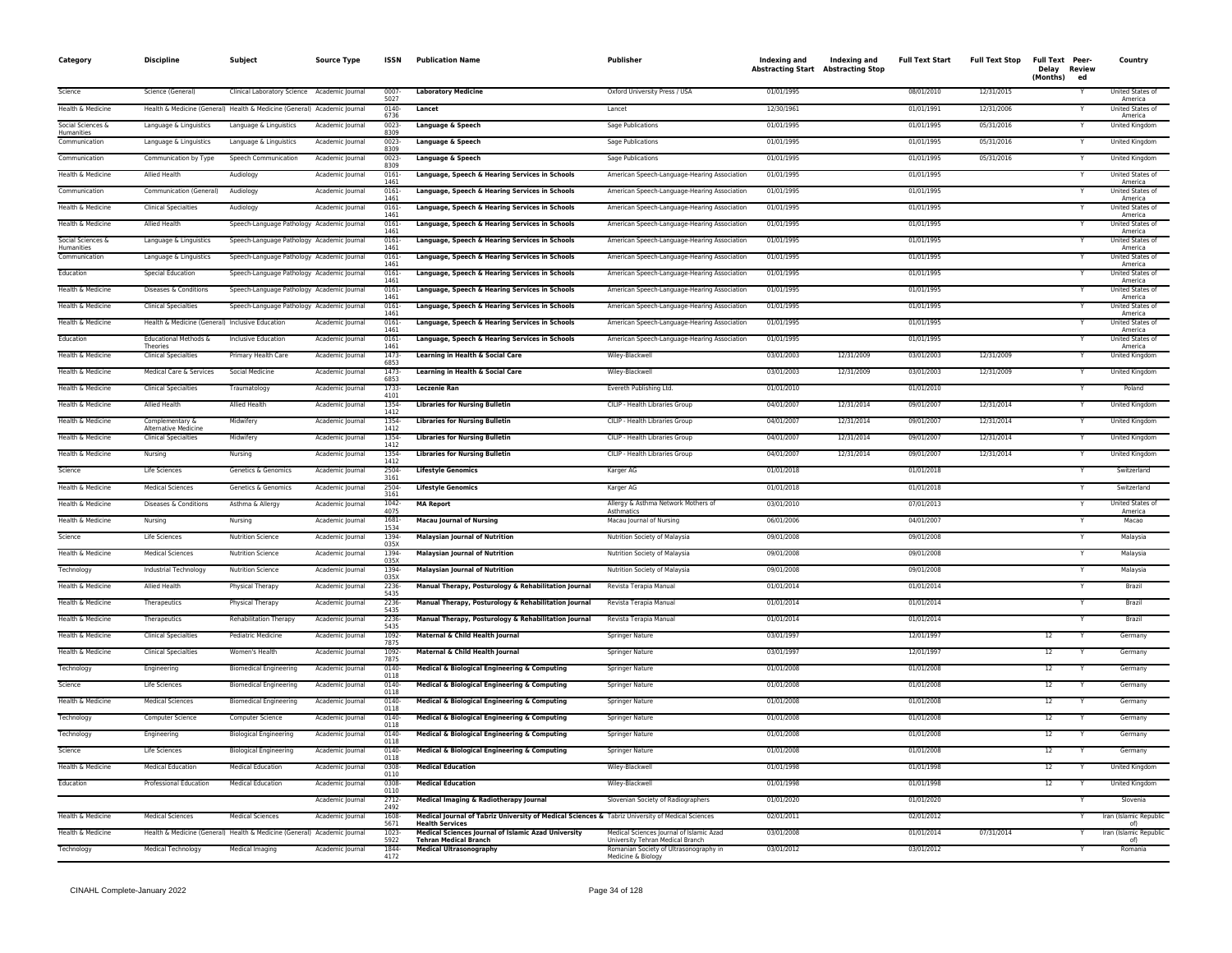| Category                               | <b>Discipline</b>                                   | Subject                                                                  | <b>Source Type</b> | <b>ISSN</b>          | <b>Publication Name</b>                          | <b>Publisher</b>                                                                                        | Indexing and<br><b>Abstracting Start Abstracting Stop</b> | Indexing and | <b>Full Text Start</b> | <b>Full Text Stop</b> | Full Text Peer-<br>Delay Review<br>(Months) | ed | Country                          |
|----------------------------------------|-----------------------------------------------------|--------------------------------------------------------------------------|--------------------|----------------------|--------------------------------------------------|---------------------------------------------------------------------------------------------------------|-----------------------------------------------------------|--------------|------------------------|-----------------------|---------------------------------------------|----|----------------------------------|
| Health & Medicine                      | <b>Medical Technology</b>                           | Medical Imaging                                                          | Academic Journa    | 1844<br>4172         | <b>Medical Ultrasonography</b>                   | Romanian Society of Ultrasonography in<br>Medicine & Biology                                            | 03/01/2012                                                |              | 03/01/2012             |                       |                                             |    | Romania                          |
| Health & Medicine                      | Nursing                                             | Surgical Nursing                                                         | Academic Journal   | 2322<br>178 <b>X</b> | <b>Medical-Surgical Nursing Journal</b>          | Danesh Afarand Zistagen Co                                                                              | 10/01/2015                                                |              | 10/01/2015             |                       |                                             |    | Iran (Islamic Republic<br>nfl    |
| Health & Medicine                      | <b>Clinical Specialties</b>                         | <b>Surgical Nursing</b>                                                  | Academic Journal   | 2322<br><b>178X</b>  | Medical-Surgical Nursing Journal                 | Danesh Afarand Zistagen Co.                                                                             | 10/01/2015                                                |              | 10/01/2015             |                       |                                             |    | Iran (Islamic Republic<br>nfl    |
| Politics & Government                  | Diplomacy & Internationa<br>Relations               | Diplomacy & Internationa<br>Relations                                    | Academic Journal   | 1527<br>3172         | <b>MEDICC Review</b>                             | Medical Education Cooperation with Cuba                                                                 | 07/01/2009                                                |              | 07/01/2009             |                       |                                             |    | United States of<br>America      |
| Politics & Government                  | <b>Public Health</b>                                | <b>Global Health</b>                                                     | Academic Iournal   | 1527<br>3172         | <b>MEDICC Review</b>                             | Medical Education Cooperation with Cuba                                                                 | 07/01/2009                                                |              | 07/01/2009             |                       |                                             |    | United States of                 |
| Health & Medicine                      | <b>Public Healt</b>                                 | Global Health                                                            | Academic Iourna    | 1527                 | <b>MEDICC Review</b>                             | Medical Education Cooperation with Cuba                                                                 | 07/01/2009                                                |              | 07/01/2009             |                       |                                             |    | America<br>United States of      |
| Social Sciences &                      | <b>Public Healtl</b>                                | Global Health                                                            | Academic Journa    | 3172<br>1527         | <b>MEDICC Review</b>                             | Medical Education Cooperation with Cuba                                                                 | 07/01/2009                                                |              | 07/01/2009             |                       |                                             |    | America<br>United States of      |
| Humanities<br>Health & Medicine        | Nursina                                             | Nursing                                                                  | Academic Journal   | 3172<br>1092         | <b>MEDSURG Nursing</b>                           | Iannetti Publications, Inc.                                                                             | 09/01/1992                                                |              | 01/01/1999             |                       |                                             |    | America<br>United States of      |
| Social Sciences &                      | Psychology                                          | Cognitive Science                                                        | Academic Journal   | 0811<br>0090         | <b>Memory &amp; Cognition</b>                    | Springer Nature                                                                                         | 01/01/1996                                                |              | 01/01/2011             |                       |                                             |    | America<br>Germany               |
| Humanities<br>Health & Medicine        | <b>Clinical Specialties</b>                         | <b>Cognitive Science</b>                                                 | Academic Journal   | 502X<br>0090-        | <b>Memory &amp; Cognition</b>                    | <b>Springer Nature</b>                                                                                  | 01/01/1996                                                |              | 01/01/2011             |                       |                                             |    | Germany                          |
| Social Sciences &                      | Psychology                                          | Memory                                                                   | Academic Journal   | 502X<br>0090-        | <b>Memory &amp; Cognition</b>                    | <b>Springer Nature</b>                                                                                  | 01/01/1996                                                |              | 01/01/2011             |                       |                                             |    | Germany                          |
| <b>Humanities</b><br>Health & Medicine | <b>Clinical Specialties</b>                         | Memory                                                                   | Academic Journa    | 502X<br>0090-        | <b>Memory &amp; Cognition</b>                    | <b>Springer Nature</b>                                                                                  | 01/01/1996                                                |              | 01/01/2011             |                       |                                             |    | Germany                          |
| Health & Medicine                      | Nursing                                             | Psychiatric Nursing                                                      | Academic Journal   | 502X<br>1353-        | <b>Mental Health Nursing</b>                     | Unite                                                                                                   | 01/01/1995                                                |              | 10/01/2010             | 06/30/2018            |                                             |    | United Kingdom                   |
| Health & Medicine                      | <b>Clinical Specialties</b>                         | Psychiatric Nursing                                                      | Academic Journal   | 0283<br>1353         | <b>Mental Health Nursing</b>                     | Unite                                                                                                   | 01/01/1995                                                |              | 10/01/2010             | 06/30/2018            |                                             |    | United Kingdom                   |
| Health & Medicine                      | Allied Health                                       | Occupational Therapy                                                     | Academic Journal   | 0283<br>1363-        | <b>Mental Health Occupational Therapy</b>        | Association of Occupational Therapists in                                                               | 03/01/2003                                                | 12/31/2011   | 03/01/2009             | 12/31/2011            |                                             |    | United Kingdom                   |
|                                        |                                                     |                                                                          |                    | 4682                 |                                                  | Mental Health AKA COT Specialist Section<br>Mental Health                                               |                                                           |              |                        |                       |                                             |    |                                  |
| Health & Medicine                      | Therapeutics                                        | Occupational Therapy                                                     | Academic Journal   | 1363-<br>4682        | Mental Health Occupational Therapy               | Association of Occupational Therapists in<br>Mental Health AKA COT Specialist Section-<br>Mental Health | 03/01/2003                                                | 12/31/2011   | 03/01/2009             | 12/31/2011            |                                             |    | United Kingdom                   |
| Social Sciences &<br>Humanities        | Social Sciences &<br><b>Humanities (General)</b>    | Ethnic & Cultural Studies                                                | Academic Journal   | 1367<br>4676         | Mental Health, Religion & Culture                | Routledge                                                                                               | 05/01/2001                                                |              | 01/01/2006             |                       |                                             |    | United Kingdom                   |
| Education                              | Subject Specific Education                          | Ethnic & Cultural Studies                                                | Academic lournal   | 1367<br>4676         | Mental Health, Religion & Culture                | Routledge                                                                                               | 05/01/2001                                                |              | 01/01/2006             |                       |                                             |    | United Kingdom                   |
| Social Sciences &<br>Humanities        | Social Science Theory &<br>Study                    | Ethnic & Cultural Studies                                                | Academic Journa    | 1367<br>4676         | Mental Health, Religion & Culture                | Routledge                                                                                               | 05/01/2001                                                |              | 01/01/2006             |                       |                                             |    | United Kingdom                   |
| Health & Medicine                      | <b>Clinical Specialties</b>                         | Psychiatry                                                               | Academic Journal   | 1367<br>4676         | Mental Health, Religion & Culture                | Routledge                                                                                               | 05/01/2001                                                |              | 01/01/2006             |                       |                                             |    | United Kingdom                   |
| Social Sciences &<br>Humanities        | Psychology                                          | Psychology                                                               | Academic Journal   | 1367<br>4676         | Mental Health, Religion & Culture                | Routledge                                                                                               | 05/01/2001                                                |              | 01/01/2006             |                       |                                             |    | United Kingdom                   |
| Health & Medicine                      | <b>Clinical Specialties</b>                         | Psychology                                                               | Academic Journal   | 1367<br>4676         | Mental Health, Religion & Culture                | Routledge                                                                                               | 05/01/2001                                                |              | 01/01/2006             |                       |                                             |    | <b>United Kingdom</b>            |
| Religion                               | Religion (General)                                  | Religion (General)                                                       | Academic Iourna    | 1367                 | Mental Health, Religion & Culture                | Routledge                                                                                               | 05/01/2001                                                |              | 01/01/2006             |                       |                                             |    | United Kingdom                   |
| Health & Medicine                      | Nursing                                             | Nursing                                                                  | Academic Journal   | 4676<br>1138         | Metas de Enfermería                              | Difusion Avances de Enfermeria, S.L.                                                                    | 10/01/1998                                                |              | 01/01/2011             |                       | 12                                          |    | Spain                            |
| Health & Medicine                      | <b>Clinical Specialties</b>                         | Oncology                                                                 | Academic Journal   | 7262<br>2008         | <b>Middle East Journal of Cancer</b>             | Middle East Journal of Cancer                                                                           | 01/01/2011                                                |              | 01/01/2011             |                       |                                             |    | Iran (Islamic Republic           |
| Health & Medicine                      | <b>Clinical Specialties</b>                         | Gastroenterology                                                         | Academic Journal   | 6709<br>2008         | <b>Middle East Journal of Digestive Diseases</b> | Iranian Association of Gastroenterology &                                                               | 03/01/2011                                                |              | 08/01/2011             |                       |                                             |    | of<br>Iran (Islamic Republic     |
| Health & Medicine                      | <b>Clinical Specialties</b>                         | Hepatology                                                               | Academic Journal   | 2008                 | Middle East Journal of Digestive Diseases        | Hepatology<br>Iranian Association of Gastroenterology &                                                 | 03/01/2011                                                |              | 08/01/2011             |                       |                                             |    | of<br>Iran (Islamic Republic     |
| Health & Medicine                      | Nursino                                             | Nursino                                                                  | Academic Journal   | 1834                 | Middle East Journal of Nursing                   | Hepatology<br>Medi+WORLD International Pty. Ltd                                                         | 01/01/2011                                                |              | 04/01/2011             |                       |                                             |    | of<br>Australia                  |
| Health & Medicine                      | Complementary &                                     | Midwifery                                                                | Academic Journal   | 8742<br>0266         | Midwifery                                        | Elsevier B.V                                                                                            | 03/01/1985                                                |              | 02/01/2013             | 08/26/2015            |                                             |    | United States of                 |
| Health & Medicine                      | Alternative Medicine<br><b>Clinical Specialties</b> | Midwiferv                                                                | Academic Journal   | 6138<br>0266         | Midwiferv                                        | Elsevier B.V                                                                                            | 03/01/1985                                                |              | 02/01/2013             | 08/26/2015            |                                             |    | America<br>United States of      |
| Health & Medicine                      | Complementary &                                     | Midwifery                                                                | Academic Iourna    | 6138<br>0961         | <b>Midwifery Matters</b>                         | Association of Radical Midwives                                                                         | 12/01/1996                                                |              | 12/01/1996             |                       |                                             |    | America<br>United Kingdom        |
| Health & Medicine                      | Alternative Medicine<br><b>Clinical Specialties</b> | Midwifery                                                                | Academic Journa    | 1479<br>0961         | <b>Midwifery Matters</b>                         | <b>Association of Radical Midwives</b>                                                                  | 12/01/1996                                                |              | 12/01/1996             |                       |                                             |    | United Kingdom                   |
| Health & Medicine                      | <b>Clinical Specialties</b>                         | Military Medicine                                                        | Academic Journal   | 1479<br>0026         | <b>Military Medicine</b>                         | <b>Oxford University Press</b>                                                                          | 05/01/1962                                                |              | 08/01/2003             |                       | 12                                          |    |                                  |
|                                        |                                                     |                                                                          | Academic Journal   | 4075<br>0899         |                                                  | Taylor & Francis Ltd                                                                                    | 01/01/1989                                                | 12/31/2012   | 03/01/1989             | 12/31/2012            |                                             |    | United Kingdom<br>United Kingdom |
| Politics & Government                  | Military History & Science                          | Military History & Science                                               |                    | 5605<br>0899         | <b>Military Psychology</b>                       |                                                                                                         |                                                           |              |                        |                       |                                             |    |                                  |
| History                                | <b>Topical History</b>                              | Military History & Science                                               | Academic Journal   | 5605                 | <b>Military Psychology</b>                       | Taylor & Francis Ltd                                                                                    | 01/01/1989                                                | 12/31/2012   | 03/01/1989             | 12/31/2012            |                                             |    | United Kingdom                   |
| Social Sciences &<br>Humanities        | Psychology                                          | Military Psychology                                                      | Academic Journa    | 0899-<br>5605        | <b>Military Psychology</b>                       | Taylor & Francis Ltd                                                                                    | 01/01/1989                                                | 12/31/2012   | 03/01/1989             | 12/31/2012            |                                             |    | United Kingdom                   |
| Health & Medicine                      | <b>Clinical Specialties</b>                         | Military Psychology                                                      | Academic Journa    | 0899<br>5605         | <b>Military Psychology</b>                       | Taylor & Francis Ltd                                                                                    | 01/01/1989                                                | 12/31/2012   | 03/01/1989             | 12/31/2012            |                                             |    | United Kingdom                   |
| Health & Medicine                      | <b>Clinical Specialties</b>                         | Minimally Invasive<br>Procedures                                         | Academic Journa    | 1364-<br>5706        | Minimally Invasive Therapy & Allied Technologies | Taylor & Francis Ltd                                                                                    | 02/01/2008                                                |              | 02/01/2008             |                       | 18                                          |    | United Kingdom                   |
| Health & Medicine                      |                                                     | Health & Medicine (General) Health & Medicine (General) Academic Journal |                    | 0580-<br>7247        | <b>MLO: Medical Laboratory Observer</b>          | <b>Endeavor Business Media</b>                                                                          | 04/01/1977                                                |              | 09/01/2001             |                       | 3                                           |    | United States of<br>America      |
| Science                                | Chemistry                                           | Molecular Imaging                                                        | Academic Iourna    | 1536-<br>1632        | <b>Molecular Imaging &amp; Biology</b>           | <b>Springer Nature</b>                                                                                  | 02/01/2012                                                |              | 02/01/2012             |                       | 12                                          |    | Germany                          |
| Science                                | Life Sciences                                       | Molecular Imaging                                                        | Academic Iournal   | 1536<br>1632         | Molecular Imaging & Biology                      | Springer Nature                                                                                         | 02/01/2012                                                |              | 02/01/2012             |                       | 12                                          |    | Germany                          |
| Technology                             | <b>Medical Technology</b>                           | Molecular Imaging                                                        | Academic Journal   | 1536<br>1632         | <b>Molecular Imaging &amp; Biology</b>           | Springer Nature                                                                                         | 02/01/2012                                                |              | 02/01/2012             |                       | 12                                          |    | Germany                          |
| Health & Medicine                      | Medical Technology                                  | Molecular Imaging                                                        | Academic Journal   | 1536<br>1632         | <b>Molecular Imaging &amp; Biology</b>           | <b>Springer Nature</b>                                                                                  | 02/01/2012                                                |              | 02/01/2012             |                       | 12                                          |    | Germany                          |
| Health & Medicine                      | <b>Medical Sciences</b>                             | Molecular Imaging                                                        | Academic Journa    | 1536<br>1632         | <b>Molecular Imaging &amp; Biology</b>           | Springer Nature                                                                                         | 02/01/2012                                                |              | 02/01/2012             |                       | 12                                          |    | Germany                          |
| Technology                             | Technology by Type                                  | Molecular Imaging                                                        | Academic Journal   | 1536<br>1632         | <b>Molecular Imaging &amp; Biology</b>           | <b>Springer Nature</b>                                                                                  | 02/01/2012                                                |              | 02/01/2012             |                       | 12                                          |    | Germany                          |
| Health & Medicine                      | Health & Medicine (General) Death                   |                                                                          | Academic Journal   | 1357<br>6275         | <b>Mortality</b>                                 | Routledge                                                                                               | 03/01/1996                                                |              | 03/01/1996             |                       | 18                                          |    | United Kingdom                   |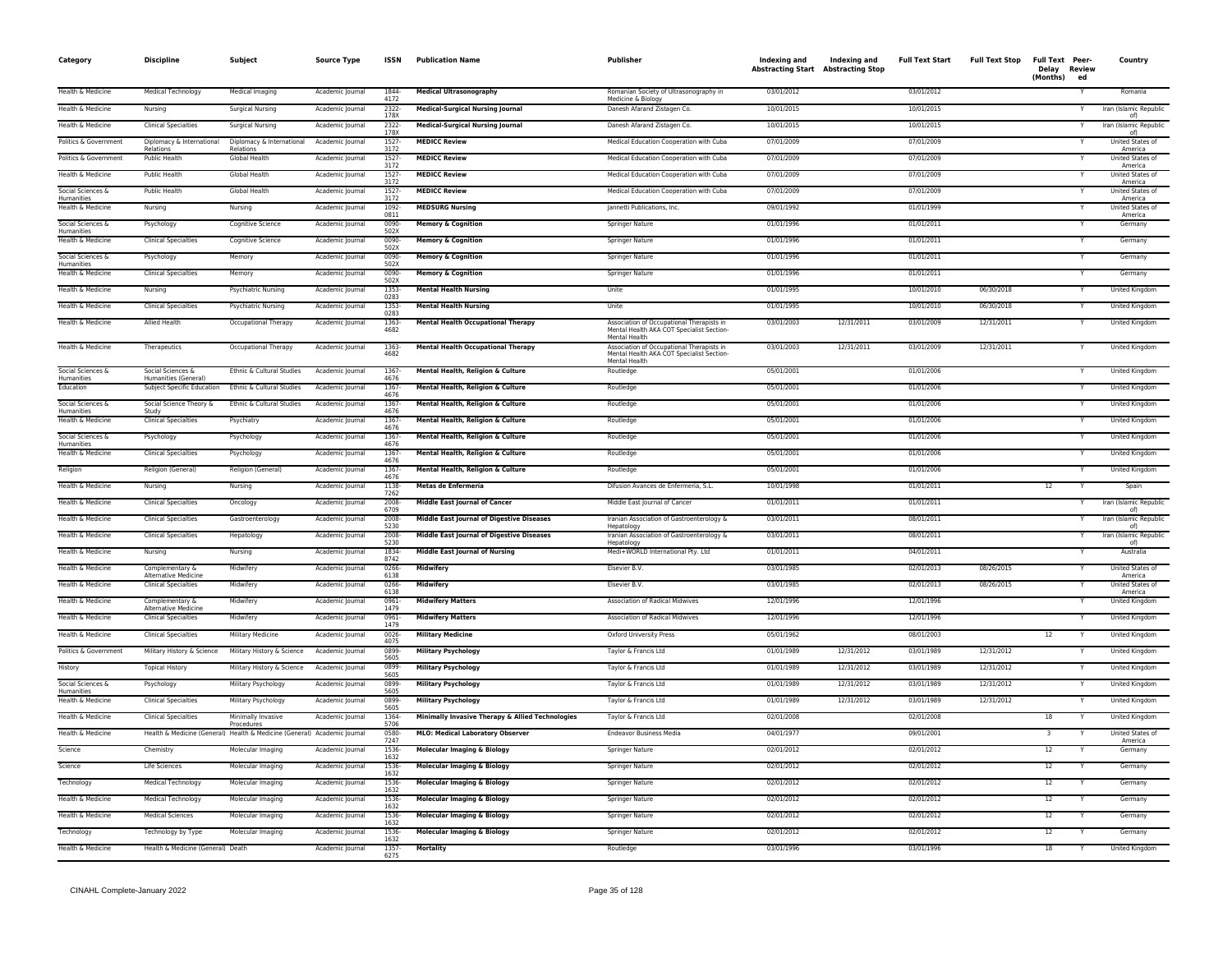| Category             | <b>Discipline</b>                                  | Subject                                      | <b>Source Type</b> | <b>ISSN</b>           | <b>Publication Name</b>                            | Publisher                                              | Indexing and | <b>Indexing and</b><br><b>Abstracting Start Abstracting Stop</b> | <b>Full Text Start</b> | <b>Full Text Stop</b> | Full Text Peer-<br>Delay Review<br>(Months) | ed | Country                     |
|----------------------|----------------------------------------------------|----------------------------------------------|--------------------|-----------------------|----------------------------------------------------|--------------------------------------------------------|--------------|------------------------------------------------------------------|------------------------|-----------------------|---------------------------------------------|----|-----------------------------|
| Science              | Life Sciences                                      | Death                                        | Academic Journal   | 1357-<br>6275         | <b>Mortality</b>                                   | Routledge                                              | 03/01/1996   |                                                                  | 03/01/1996             |                       | 18                                          |    | United Kingdom              |
| Health & Medicine    | <b>Allied Health</b>                               | Music Therapy                                | Academic Journal   | 0734<br>6875          | <b>Music Therapy Perspectives</b>                  | <b>Oxford University Press</b>                         | 06/01/2010   |                                                                  | 06/01/2010             |                       | 12                                          |    | United Kingdom              |
| Arts & Entertainment | Music                                              | Music Therapy                                | Academic Journa    | 0734<br>6875          | <b>Music Therapy Perspectives</b>                  | Oxford University Press                                | 06/01/2010   |                                                                  | 06/01/2010             |                       | 12                                          |    | United Kingdom              |
| Health & Medicine    | Therapeutics                                       | Music Therapy                                | Academic Journal   | 0734<br>6875          | <b>Music Therapy Perspectives</b>                  | <b>Oxford University Press</b>                         | 06/01/2010   |                                                                  | 06/01/2010             |                       | 12                                          |    | United Kingdom              |
| Health & Medicine    | <b>Clinical Specialties</b>                        | <b>Music Therapy</b>                         | Academic Journal   | 0734<br>6875          | <b>Music Therapy Perspectives</b>                  | <b>Oxford University Press</b>                         | 06/01/2010   |                                                                  | 06/01/2010             |                       | 12                                          |    | United Kingdom              |
| Health & Medicine    | Nursing                                            | Nursing                                      | Academic Journal   | 1473-<br>2114         | <b>N2N: Nurse2Nurse</b>                            | <b>HDR Communications Limited</b>                      | 12/01/2000   | 04/30/2005                                                       | 11/01/2004             | 04/30/2005            |                                             |    | United Kingdom              |
| Health & Medicine    | Nursing                                            | Nursing                                      | Academic Journal   | 0028                  | Nebraska Nurse                                     | Nebraska Nurses Association                            | 03/01/1972   |                                                                  | 05/01/1995             |                       |                                             |    | United States of            |
| Health & Medicine    | Nursing                                            | <b>Emergency Nursing</b>                     | Academic Journa    | 1921<br>1499          | <b>NENA Outlook</b>                                | National Emergency Nurses Association                  | 09/01/2001   | 02/28/2013                                                       | 09/01/2004             | 02/28/2013            |                                             |    | America<br>Canada           |
| Health & Medicine    | <b>Clinical Specialties</b>                        | <b>Emergency Nursing</b>                     | Academic Journal   | 3627<br>1499          | <b>NENA Outlook</b>                                | National Emergency Nurses Association                  | 09/01/2001   | 02/28/2013                                                       | 09/01/2004             | 02/28/2013            |                                             |    | Canada                      |
| Health & Medicine    | Nursing                                            | Maternal-Child Nursing                       | Academic Journal   | 3627<br>1441          | Neonatal, Paediatric & Child Health Nursing        | Cambridge Publishing                                   | 11/01/1998   | 03/30/2016                                                       | 01/01/2006             | 03/30/2016            |                                             |    | Australia                   |
| Health & Medicine    | <b>Clinical Specialties</b>                        | Maternal-Child Nursing                       | Academic Journal   | 6638<br>1441          | Neonatal, Paediatric & Child Health Nursing        | Cambridge Publishing                                   | 11/01/1998   | 03/30/2016                                                       | 01/01/2006             | 03/30/2016            |                                             |    | Australia                   |
| Health & Medicine    | Nursing                                            | Pediatric Nursing                            | Academic Journal   | 6638<br>$1441 -$      | Neonatal, Paediatric & Child Health Nursing        | Cambridge Publishing                                   | 11/01/1998   | 03/30/2016                                                       | 01/01/2006             | 03/30/2016            |                                             |    | Australia                   |
| Health & Medicine    | <b>Clinical Specialties</b>                        | <b>Pediatric Nursing</b>                     | Academic Journal   | 6638<br>1441-         | Neonatal, Paediatric & Child Health Nursing        | Cambridge Publishing                                   | 11/01/1998   | 03/30/2016                                                       | 01/01/2006             | 03/30/2016            |                                             |    | Australia                   |
| Health & Medicine    | Nursing                                            | Nursing                                      | Academic Journal   | 6638<br>1526-<br>744X | <b>Nephrology Nursing Journal</b>                  | American Nephrology Nurses' Association                | 02/01/2000   |                                                                  | 07/01/2001             |                       |                                             |    | United States of            |
| Health & Medicine    | <b>Clinical Specialties</b>                        | Urology & Nephrology                         | Academic Journal   | 1526                  | <b>Nephrology Nursing Journal</b>                  | American Nephrology Nurses' Association                | 02/01/2000   |                                                                  | 07/01/2001             |                       |                                             |    | America<br>United States of |
| Health & Medicine    | <b>Medical Sciences</b>                            | Neurology                                    | Academic Journa    | <b>744X</b><br>2164-  | Neurodiagnostic Journal                            | Taylor & Francis Ltd                                   | 03/01/2012   |                                                                  | 03/01/2012             | 12/31/2014            |                                             |    | America<br>United Kingdom   |
| Health & Medicine    | <b>Clinical Specialties</b>                        | Neurology                                    | Academic Journal   | 6821<br>2164-         | Neurodiagnostic Journal                            | Taylor & Francis Ltd                                   | 03/01/2012   |                                                                  | 03/01/2012             | 12/31/2014            |                                             |    | United Kingdom              |
| Technology           | Medical Technology                                 | Electroneurodiagnostic                       | Academic Journal   | 6821<br>2164          | Neurodiagnostic Journal                            | Taylor & Francis Ltd                                   | 03/01/2012   |                                                                  | 03/01/2012             | 12/31/2014            |                                             |    | United Kingdom              |
| Health & Medicine    | Medical Technology                                 | Technology<br>Electroneurodiagnostic         | Academic Journal   | 6821<br>2164          | Neurodiagnostic Journal                            | Taylor & Francis Ltd                                   | 03/01/2012   |                                                                  | 03/01/2012             | 12/31/2014            |                                             |    | <b>United Kingdom</b>       |
| Health & Medicine    | <b>Medical Sciences</b>                            | Technology<br>Electroneurodiagnostic         | Academic Journal   | 6821<br>2164          | <b>Neurodiagnostic Journal</b>                     | Taylor & Francis Ltd                                   | 03/01/2012   |                                                                  | 03/01/2012             | 12/31/2014            |                                             |    | <b>United Kingdom</b>       |
| Health & Medicine    | <b>Clinical Specialties</b>                        | Technology<br>Electroneurodiagnostic         | Academic Journal   | 6821<br>2164          | Neurodiagnostic Journal                            | Taylor & Francis Ltd                                   | 03/01/2012   |                                                                  | 03/01/2012             | 12/31/2014            |                                             |    | <b>United Kingdom</b>       |
| Health & Medicine    | <b>Medical Sciences</b>                            | Technology<br>Neurology                      | Academic Journal   | 6821<br>0028          | Neuroradiology                                     | Springer Nature                                        | 01/01/2008   |                                                                  | 01/01/2008             |                       | 12                                          |    | Germany                     |
| Health & Medicine    | <b>Clinical Specialties</b>                        | Neurology                                    | Academic Journal   | 3940                  | Neuroradiology                                     | <b>Springer Nature</b>                                 | 01/01/2008   |                                                                  | 01/01/2008             |                       | 12                                          |    | Germany                     |
| Health & Medicine    | <b>Clinical Specialties</b>                        | Radiology                                    | Academic Journa    | 0028                  | Neuroradiology                                     | <b>Springer Nature</b>                                 | 01/01/2008   |                                                                  | 01/01/2008             |                       | 12                                          |    | Germany                     |
| Health & Medicine    | <b>Medical Sciences</b>                            |                                              | Academic Journal   | 0028<br>1971          | <b>Neuroradiology Journal</b>                      | <b>Sage Publications</b>                               | 02/01/2008   |                                                                  | 02/01/2008             | 12/05/2015            |                                             |    | United Kingdom              |
| Health & Medicine    | <b>Clinical Specialties</b>                        | Neurology                                    |                    | 4009<br>1971          |                                                    | <b>Sage Publications</b>                               | 02/01/2008   |                                                                  | 02/01/2008             | 12/05/2015            |                                             |    | United Kingdom              |
|                      |                                                    | Neurology                                    | Academic Journal   | 4009<br>1971          | <b>Neuroradiology Journal</b>                      |                                                        |              |                                                                  |                        |                       |                                             |    |                             |
| Health & Medicine    | <b>Clinical Specialties</b>                        | Radiology                                    | Academic Journal   | 4009                  | <b>Neuroradiology Journal</b>                      | <b>Sage Publications</b>                               | 02/01/2008   |                                                                  | 02/01/2008             | 12/05/2015            |                                             |    | United Kingdom              |
| Health & Medicine    | <b>Medical Sciences</b>                            | Neurology                                    | Academic Journal   | 1053<br>8135          | NeuroRehabilitation                                | IOS Press                                              | 08/01/1999   |                                                                  | 08/01/1999             |                       | 12                                          |    | Netherlands                 |
| Health & Medicine    | <b>Clinical Specialties</b>                        | Neurology                                    | Academic Iourna    | 1053<br>8135          | NeuroRehabilitation                                | <b>IOS Press</b>                                       | 08/01/1999   |                                                                  | 08/01/1999             |                       | 12                                          |    | Netherlands                 |
| Health & Medicine    | Therapeutics                                       | <b>Rehabilitation Therapy</b>                | Academic Journal   | 1053<br>8135          | NeuroRehabilitation                                | <b>IOS Press</b>                                       | 08/01/1999   |                                                                  | 08/01/1999             |                       | 12                                          |    | Netherlands                 |
| Health & Medicine    | <b>Medical Sciences</b>                            | Neurology                                    | Academic Journal   | 1933<br>7213          | <b>Neurotherapeutics</b>                           | Springer Nature                                        | 01/01/2012   |                                                                  | 01/01/2013             |                       | 12                                          |    | Germany                     |
| Health & Medicine    | <b>Clinical Specialties</b>                        | Neurology                                    | Academic Journal   | 1933-<br>7213         | <b>Neurotherapeutics</b>                           | Springer Nature                                        | 01/01/2012   |                                                                  | 01/01/2013             |                       | 12                                          |    | Germany                     |
| Health & Medicine    | Nursing                                            | Nursing                                      | Academic Journal   | 0196<br>4895          | <b>New Jersey Nurse</b>                            | New Jersey State Nurses Association                    | 03/01/1979   |                                                                  | 01/01/1995             |                       |                                             |    | United States of<br>America |
| Health & Medicine    | <b>Clinical Specialties</b>                        | Primary Health Care                          | Academic Journal   |                       | <b>New York Family Medicine News</b>               | New York State Academy of Family Physicians            | 02/01/2008   | 05/31/2012                                                       | 04/01/2008             | 05/31/2012            |                                             |    | United States of<br>America |
| Health & Medicine    | Complementary &<br><b>Alternative Medicine</b>     | Midwifery                                    | Academic Journal   | 0114-<br>7870         | New Zealand College of Midwives Journal            | New Zealand College of Midwives                        | 10/01/2001   |                                                                  | 10/01/2005             |                       |                                             |    | New Zealand                 |
| Health & Medicine    | <b>Clinical Specialties</b>                        | Midwifery                                    | Academic Iournal   | 0114-<br>7870         | <b>New Zealand College of Midwives Journal</b>     | New Zealand College of Midwives                        | 10/01/2001   |                                                                  | 10/01/2005             |                       |                                             |    | New Zealand                 |
| Health & Medicine    | <b>Medical Sciences</b>                            | Clinical Laboratory Science                  | Academic Journal   | 1171-<br>0195         | New Zealand Journal of Medical Laboratory Science  | New Zealand Institute of Medical Laboratory<br>Science | 03/01/1991   |                                                                  | 04/01/2005             |                       |                                             |    | New Zealand                 |
| Science              | Science (General)                                  | Clinical Laboratory Science Academic Journal |                    | 1171-<br>0195         | New Zealand Journal of Medical Laboratory Science  | New Zealand Institute of Medical Laboratory<br>Science | 03/01/1991   |                                                                  | 04/01/2005             |                       |                                             |    | New Zealand                 |
| Health & Medicine    | <b>Allied Health</b>                               | Occupational Therapy                         | Academic Journal   | 1171-<br>0462         | <b>New Zealand Journal of Occupational Therapy</b> | Occupational Therapy New Zealand                       | 01/01/1995   |                                                                  | 03/01/2003             |                       |                                             |    | New Zealand                 |
| Health & Medicine    | Therapeutics                                       | Occupational Therapy                         | Academic Journal   | 1171-<br>0462         | <b>New Zealand Journal of Occupational Therapy</b> | Occupational Therapy New Zealand                       | 01/01/1995   |                                                                  | 03/01/2003             |                       |                                             |    | New Zealand                 |
| Health & Medicine    | <b>Allied Health</b>                               | <b>Physical Therapy</b>                      | Academic Journal   | 0303<br>7193          | New Zealand Journal of Physiotherapy               | New Zealand Society of Physiotherapists                | 05/01/1977   |                                                                  | 03/01/2004             |                       |                                             |    | New Zealand                 |
| Health & Medicine    | Therapeutics                                       | Physical Therapy                             | Academic Journal   | 0303<br>7193          | <b>New Zealand Journal of Physiotherapy</b>        | New Zealand Society of Physiotherapists                | 05/01/1977   |                                                                  | 03/01/2004             |                       |                                             |    | New Zealand                 |
| Health & Medicine    | Safety & Accident Prevention Occupational Health & | Safety                                       | Academic Journal   | 1463<br>1741          | <b>Noise &amp; Health</b>                          | Wolters Kluwer India Pvt I td                          | 01/01/2008   |                                                                  | 01/01/2008             |                       |                                             |    | India                       |
| <b>Business</b>      | <b>Business Practices</b>                          | Occupational Health &<br>Safety              | Academic Journal   | 1463<br>1741          | <b>Noise &amp; Health</b>                          | Wolters Kluwer India Pvt Ltd                           | 01/01/2008   |                                                                  | 01/01/2008             |                       |                                             |    | India                       |
| Science              | Physics                                            | Industrial Noise                             | Academic Journa    | 1463<br>1741          | <b>Noise &amp; Health</b>                          | Wolters Kluwer India Pvt Ltd                           | 01/01/2008   |                                                                  | 01/01/2008             |                       |                                             |    | India                       |
| Health & Medicine    | Safety & Accident Prevention Industrial Noise      |                                              | Academic Journa    | 1463<br>1741          | <b>Noise &amp; Health</b>                          | Wolters Kluwer India Pvt Ltd                           | 01/01/2008   |                                                                  | 01/01/2008             |                       |                                             |    | India                       |
| <b>Business</b>      | <b>Business Practices</b>                          | <b>Industrial Noise</b>                      | Academic Journal   | 1463<br>1741          | <b>Noise &amp; Health</b>                          | Wolters Kluwer India Pvt Ltd                           | 01/01/2008   |                                                                  | 01/01/2008             |                       |                                             |    | India                       |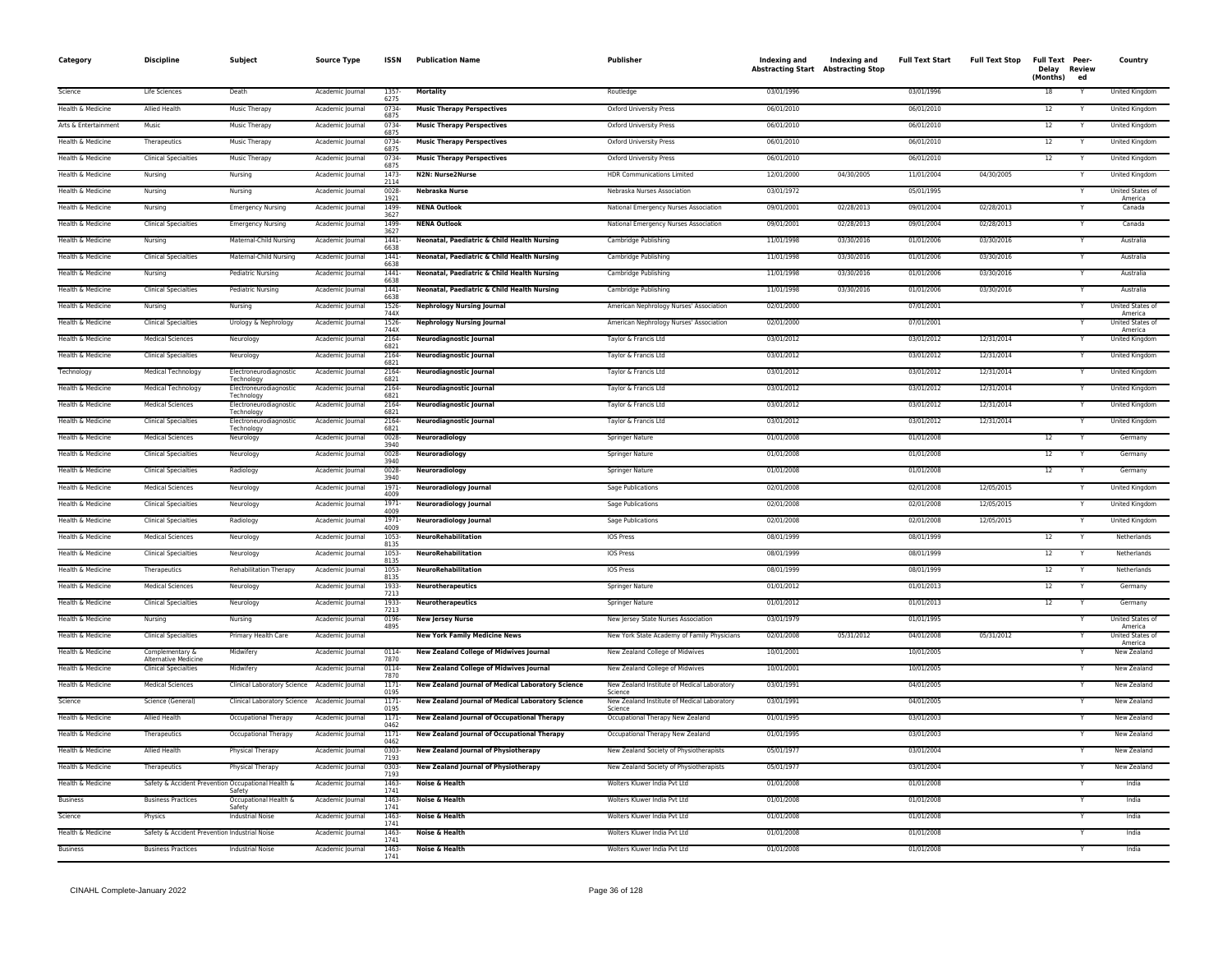| Category             | <b>Discipline</b>                       | Subject                                              | <b>Source Type</b> | ISSN             | <b>Publication Name</b>                                                                                                        | Publisher                                                                                   | Indexing and<br><b>Abstracting Start Abstracting Stop</b> | <b>Indexing and</b> | <b>Full Text Start</b> | <b>Full Text Stop</b> | <b>Full Text Peer</b><br>Delay Review<br>(Months) | ed | Country                            |
|----------------------|-----------------------------------------|------------------------------------------------------|--------------------|------------------|--------------------------------------------------------------------------------------------------------------------------------|---------------------------------------------------------------------------------------------|-----------------------------------------------------------|---------------------|------------------------|-----------------------|---------------------------------------------------|----|------------------------------------|
| Health & Medicine    | Allied Health                           | Music Therapy                                        | Academic Journal   | 0809<br>8131     | <b>Nordic Journal of Music Therapy</b>                                                                                         | Routledge                                                                                   | 02/01/2000                                                |                     | 09/01/2006             |                       | 18                                                |    | United Kingdom                     |
| Arts & Entertainment | Music                                   | <b>Music Therapy</b>                                 | Academic Journal   | 0809<br>8131     | Nordic Journal of Music Therapy                                                                                                | Routledge                                                                                   | 02/01/2000                                                |                     | 09/01/2006             |                       | 18                                                |    | United Kingdom                     |
| Health & Medicine    | Therapeutics                            | Music Therapy                                        | Academic Journa    | 0809<br>8131     | <b>Nordic Journal of Music Therapy</b>                                                                                         | Routledge                                                                                   | 02/01/2000                                                |                     | 09/01/2006             |                       | 18                                                |    | United Kingdom                     |
| Health & Medicine    | <b>Clinical Specialties</b>             | Music Therapy                                        | Academic Journal   | 0809<br>8131     | <b>Nordic Journal of Music Therapy</b>                                                                                         | Routledge                                                                                   | 02/01/2000                                                |                     | 09/01/2006             |                       | 18                                                |    | United Kingdom                     |
| Health & Medicine    | Nursing                                 | Nursing                                              | Academic Journal   | 0107<br>4083     | Nordic Journal of Nursing Research & Clinical Studies /<br>Vård i Norden                                                       | Sage Publications                                                                           | 03/01/1991                                                | 12/31/2014          | 09/01/2006             | 12/31/2014            |                                                   |    | <b>United Kingdom</b>              |
| Health & Medicine    | <b>Allied Health</b>                    | Allied Health                                        | Academic Journal   | 1504<br>3614     | Nordic Magazine for Health Research / Nordisk Tidsskrift Universitetet i Tromsoe<br>for Helseforskning                         |                                                                                             | 02/01/2013                                                |                     | 02/01/2013             |                       |                                                   |    | Norway                             |
| Health & Medicine    | Nursing                                 | Nursing                                              | Academic Journal   | 1890<br>2936     | Norwegian Journal of Clinical Nursing / Sykepleien<br>Forsknin                                                                 | Sykepleien Forskning                                                                        | 03/01/2011                                                |                     | 03/01/2011             |                       |                                                   |    | Norway                             |
| Health & Medicine    | Nursing                                 | Nursing                                              | Academic Journal   | 1105<br>6843     | <b>Nosileftik</b>                                                                                                              | <b>Hellenic Nurses' Association</b>                                                         | 01/01/2008                                                |                     | 01/01/2009             |                       |                                                   |    | Greece                             |
| Health & Medicine    | Complementary &<br>Alternative Medicine | Midwifery                                            | Academic Journal   | 1440<br>1541     | <b>Nuritinga</b>                                                                                                               | School of Nursing & Midwifery, University of<br>Tasmania                                    | 01/01/1998                                                |                     | 06/01/2005             | 06/30/2013            |                                                   |    | Australia                          |
| Health & Medicine    | <b>Clinical Specialties</b>             | Midwifery                                            | Academic Journal   | 1440-<br>1541    | Nuritinga                                                                                                                      | School of Nursing & Midwifery, University of<br>Tasmania                                    | 01/01/1998                                                |                     | 06/01/2005             | 06/30/2013            |                                                   |    | Australia                          |
| Health & Medicine    | <b>Medical Education</b>                | Nursing Education                                    | Academic Journal   | $1440 -$<br>1541 | Nuritinga                                                                                                                      | School of Nursing & Midwifery, University of<br>Tasmania                                    | 01/01/1998                                                |                     | 06/01/2005             | 06/30/2013            |                                                   |    | Australia                          |
| Health & Medicine    | Nursing                                 | Nursing Education                                    | Academic Iournal   | $1440 -$<br>1541 | Nuritinga                                                                                                                      | School of Nursing & Midwifery, University of<br>Tasmania                                    | 01/01/1998                                                |                     | 06/01/2005             | 06/30/2013            |                                                   |    | Australia                          |
| Education            | Professional Education                  | Nursing Education                                    | Academic Journal   | 1440-<br>1541    | Nuritinga                                                                                                                      | School of Nursing & Midwifery, University of<br>Tasmania                                    | 01/01/1998                                                |                     | 06/01/2005             | 06/30/2013            |                                                   |    | Australia                          |
| Health & Medicine    | <b>Medical Education</b>                | <b>Nursing Education</b>                             | Academic Journal   | $1471-$<br>5953  | <b>Nurse Education in Practice</b>                                                                                             | Elsevier B.V.                                                                               | 03/01/2001                                                |                     | 09/01/2012             | 08/26/2015            |                                                   |    | United States of<br>America        |
| Health & Medicine    | Nursing                                 | Nursing Education                                    | Academic Journa    | 1471-<br>5953    | <b>Nurse Education in Practice</b>                                                                                             | Elsevier B.V.                                                                               | 03/01/2001                                                |                     | 09/01/2012             | 08/26/2015            |                                                   |    | United States of<br>America        |
| Education            | Professional Education                  | Nursing Education                                    | Academic Journa    | $1471 -$<br>5953 | <b>Nurse Education in Practice</b>                                                                                             | Elsevier B.V                                                                                | 03/01/2001                                                |                     | 09/01/2012             | 08/26/2015            |                                                   |    | United States of<br>America        |
| Health & Medicine    | Nursing                                 | Nursing                                              | Academic Journal   | 0361<br>1817     | <b>Nurse Practitioner</b>                                                                                                      | Lippincott Williams & Wilkins                                                               | 09/01/1975                                                |                     | 04/01/2001             | 08/24/2007            |                                                   |    | United States of<br>America        |
| Health & Medicine    | Nursing                                 | Nursing                                              | Academic Journal   | 1479-<br>9189    | <b>Nurse Prescribing</b>                                                                                                       | Mark Allen Holdings Limited                                                                 | 02/01/2003                                                | 12/31/2018          | 01/01/2005             | 09/30/2015            |                                                   |    | United Kingdom                     |
| Health & Medicine    | Nursino                                 | Nursing                                              | Academic Iournal   | 0360<br>4039     | <b>Nursing</b>                                                                                                                 | Lippincott Williams & Wilkins                                                               | 01/01/1972                                                |                     | 01/01/1981             | 08/24/2007            |                                                   |    | United States of<br>America        |
| Health & Medicine    | Nursing                                 | Nursing                                              | Academic Iournal   | 1465<br>9301     | <b>Nursing &amp; Residential Care</b>                                                                                          | Mark Allen Holdings Limited                                                                 | 05/01/1999                                                |                     | 01/01/2005             | 09/30/2015            |                                                   |    | <b>United Kingdom</b>              |
| Health & Medicine    | Medical Care & Services                 | <b>Residential Medical Care</b>                      | Academic Iournal   | 1465<br>9301     | <b>Nursing &amp; Residential Care</b>                                                                                          | Mark Allen Holdings Limited                                                                 | 05/01/1999                                                |                     | 01/01/2005             | 09/30/2015            |                                                   |    | <b>United Kingdom</b>              |
| <b>Business</b>      | Management                              | Nursing Administration &                             | Academic Journal   | 0363<br>9568     | <b>Nursing Administration Ouarterly</b>                                                                                        | Lippincott Williams & Wilkins                                                               | 09/01/1976                                                |                     | 01/01/1999             | 12/31/2005            |                                                   |    | United States of<br>America        |
| Health & Medicine    | Medical Administration &<br>Management  | Management<br>Nursing Administration &<br>Management | Academic Journal   | 0363<br>9568     | <b>Nursing Administration Quarterly</b>                                                                                        | Lippincott Williams & Wilkins                                                               | 09/01/1976                                                |                     | 01/01/1999             | 12/31/2005            |                                                   |    | United States of<br>America        |
| Health & Medicine    | Nursing                                 | Nursing Administration &<br>Management               | Academic Journal   | 0363<br>9568     | <b>Nursing Administration Quarterly</b>                                                                                        | Lippincott Williams & Wilkins                                                               | 09/01/1976                                                |                     | 01/01/1999             | 12/31/2005            |                                                   |    | United States of<br>America        |
| Health & Medicine    | Nursing                                 | Nursino                                              | Academic Journal   | 1791<br>1567     | Nursing Care & Research / Nosileia kai Ereuna                                                                                  | Greek Nursing Studies Association                                                           | 01/01/2011                                                |                     | 09/01/2011             |                       |                                                   |    | Greece                             |
| Health & Medicine    | Nursing                                 | Nursing                                              | Academic Journa    | 1046<br>7459     | <b>Nursing Diagnosis</b>                                                                                                       | Wiley-Blackwell                                                                             | 01/01/1990                                                | 06/30/2002          | 01/01/1999             | 06/30/2002            |                                                   |    | United Kingdom                     |
| Health & Medicine    | Nursina                                 | Nursing                                              | Academic Journal   | 0746<br>1739     | <b>Nursing Economic\$</b>                                                                                                      | Iannetti Publications, Inc.                                                                 | 07/01/1983                                                |                     | 07/01/1983             |                       |                                                   |    | United States of<br>America        |
| Health & Medicine    | <b>Medical Education</b>                | <b>Nursing Education</b>                             | Academic Journal   | 1536<br>5026     | <b>Nursing Education Perspectives (National League for</b><br>Nursing)                                                         | National League for Nursing                                                                 | 01/01/2002                                                | 06/30/2016          | 11/01/2002             | 06/30/2016            |                                                   |    | <b>United States of</b><br>America |
| Health & Medicine    | Nursing                                 | <b>Nursing Education</b>                             | Academic Journal   | 1536<br>5026     | <b>Nursing Education Perspectives (National League for</b><br>Nursing)                                                         | National League for Nursing                                                                 | 01/01/2002                                                | 06/30/2016          | 11/01/2002             | 06/30/2016            |                                                   |    | <b>United States of</b><br>America |
| Education            | Professional Education                  | Nursing Education                                    | Academic Journal   | 1536<br>5026     | <b>Nursing Education Perspectives (National League for</b><br>Nursing)                                                         | National League for Nursing                                                                 | 01/01/2002                                                | 06/30/2016          | 11/01/2002             | 06/30/2016            |                                                   |    | <b>United States of</b><br>America |
|                      |                                         |                                                      | Academic Journal   | 1551-<br>9104    | <b>Nursing Informatics Today</b>                                                                                               | ANIA-CARING                                                                                 | 07/01/2013                                                | 04/30/2016          | 07/01/2013             | 04/30/2016            |                                                   |    | United States of<br>America        |
| Health & Medicine    | Nursing                                 | Nursing                                              | Academic Journal   | 1175<br>2114     | <b>Nursing Journal</b>                                                                                                         | Northland Polytechnic, Faculty of Health &<br>Science                                       | 03/01/2006                                                | 03/31/2008          | 03/01/2006             | 03/31/2008            |                                                   |    | New Zealand                        |
| Health & Medicine    | Nursina                                 | Nursing                                              | Academic Iournal   | 1910-<br>622X    | Nursing Leadership (1910-622X)                                                                                                 | Longwoods Publishing                                                                        | 01/01/2003                                                |                     | 01/01/2014             |                       |                                                   |    | Canada                             |
| Health & Medicine    | Nursing                                 | Nursing                                              | Academic Journal   | 0744-<br>6314    | <b>Nursing Management</b>                                                                                                      | Lippincott Williams & Wilkins                                                               | 09/01/1981                                                |                     | 01/01/1995             | 08/24/2007            |                                                   |    | United States of<br>America        |
| Health & Medicine    | Nursina                                 | Nursing                                              | Academic Journal   | 1328-<br>6137    | <b>Nursing Monograph</b>                                                                                                       | St. Vincent's Hospital Sydney, Australian<br>Catholic University Nursing Research Institute | 01/01/1990                                                | 01/31/2009          | 01/01/2006             | 01/31/2007            |                                                   |    | Australia                          |
| Health & Medicine    | Nursing                                 | Nursing                                              | Academic Journal   | 2383<br>1162     | <b>Nursing Practice Today</b>                                                                                                  | Tehran University of Medical Sciences                                                       | 08/01/2015                                                |                     | 08/01/2015             |                       |                                                   |    | Iran (Islamic Republic<br>nfl      |
|                      |                                         |                                                      | Academic Journa    | 0112-<br>7438    | <b>Nursing Praxis in Aotearoa New Zealand</b>                                                                                  | Nursing Praxis in New Zealand                                                               | 03/01/2020                                                |                     | 03/01/2020             |                       |                                                   |    | New Zealand                        |
| Health & Medicine    | Nursing                                 | Nursino                                              | Academic Journal   | $0112-$<br>7438  | <b>Nursing Praxis in New Zealand</b>                                                                                           | Nursing Praxis in New Zealand                                                               | 11/01/1988                                                | 11/30/2019          | 03/01/2005             | 11/30/2019            |                                                   |    | <b>New Zealand</b>                 |
| Health & Medicine    | Nursing                                 | Nursing                                              | Academic Journal   | 2039<br>439X     | <b>Nursing Reports</b>                                                                                                         | <b>MDPI</b>                                                                                 | 01/01/2012                                                |                     | 07/01/2012             |                       |                                                   |    | Switzerland                        |
| Health & Medicine    | Nursina                                 | Nursina                                              | Academic Journal   | 1338<br>6263     | Nursing: Theory, Research, Education / Osetrovatel'stvo:<br>Teória, Výskum, Vzdelávanie                                        | Nursing: Theory, Research, Education<br>Osetrovateľstvo: Teoria, Vyskum, Vzdelavanie        | 06/01/2014                                                |                     | 06/01/2014             |                       |                                                   |    | Slovakia                           |
| Health & Medicine    | <b>Medical Education</b>                | <b>Nursing Education</b>                             | Academic Journal   | 1338<br>6263     | Nursing: Theory, Research, Education / Osetrovatel'stvo: Nursing: Theory, Research, Education /<br>Teória, Výskum, Vzdelávanie | Osetrovateľstvo: Teoria, Vyskum, Vzdelavanie                                                | 06/01/2014                                                |                     | 06/01/2014             |                       |                                                   |    | Slovakia                           |
| Health & Medicine    | Nursing                                 | Nursing Education                                    | Academic Journa    | 1338<br>6263     | Nursing: Theory, Research, Education / Osetrovatel'stvo:<br>Teória, Výskum, Vzdelávanie                                        | Nursing: Theory, Research, Education<br>Osetrovateľstvo: Teoria, Vyskum, Vzdelavanie        | 06/01/2014                                                |                     | 06/01/2014             |                       |                                                   |    | Slovakia                           |
| Education            | Professional Education                  | Nursing Education                                    | Academic Journal   | 1338<br>6263     | Nursing: Theory, Research, Education / Osetrovatel'stvo:<br>Teória, Výskum, Vzdelávanie                                        | Nursing: Theory, Research, Education /<br>Osetrovateľstvo: Teoria, Vyskum, Vzdelavanie      | 06/01/2014                                                |                     | 06/01/2014             |                       |                                                   |    | Slovakia                           |
| Science              | Life Sciences                           | <b>Nutrition Science</b>                             | Academic Journa    | $0163-$<br>5581  | <b>Nutrition &amp; Cancer</b>                                                                                                  | Taylor & Francis Ltd                                                                        | 01/01/1999                                                |                     | 01/01/1999             |                       | 18                                                |    | <b>United Kingdom</b>              |
| Health & Medicine    | <b>Medical Sciences</b>                 | <b>Nutrition Science</b>                             | Academic Journal   | 0163<br>5581     | <b>Nutrition &amp; Cancer</b>                                                                                                  | Taylor & Francis Ltd                                                                        | 01/01/1999                                                |                     | 01/01/1999             |                       | 18                                                |    | United Kingdom                     |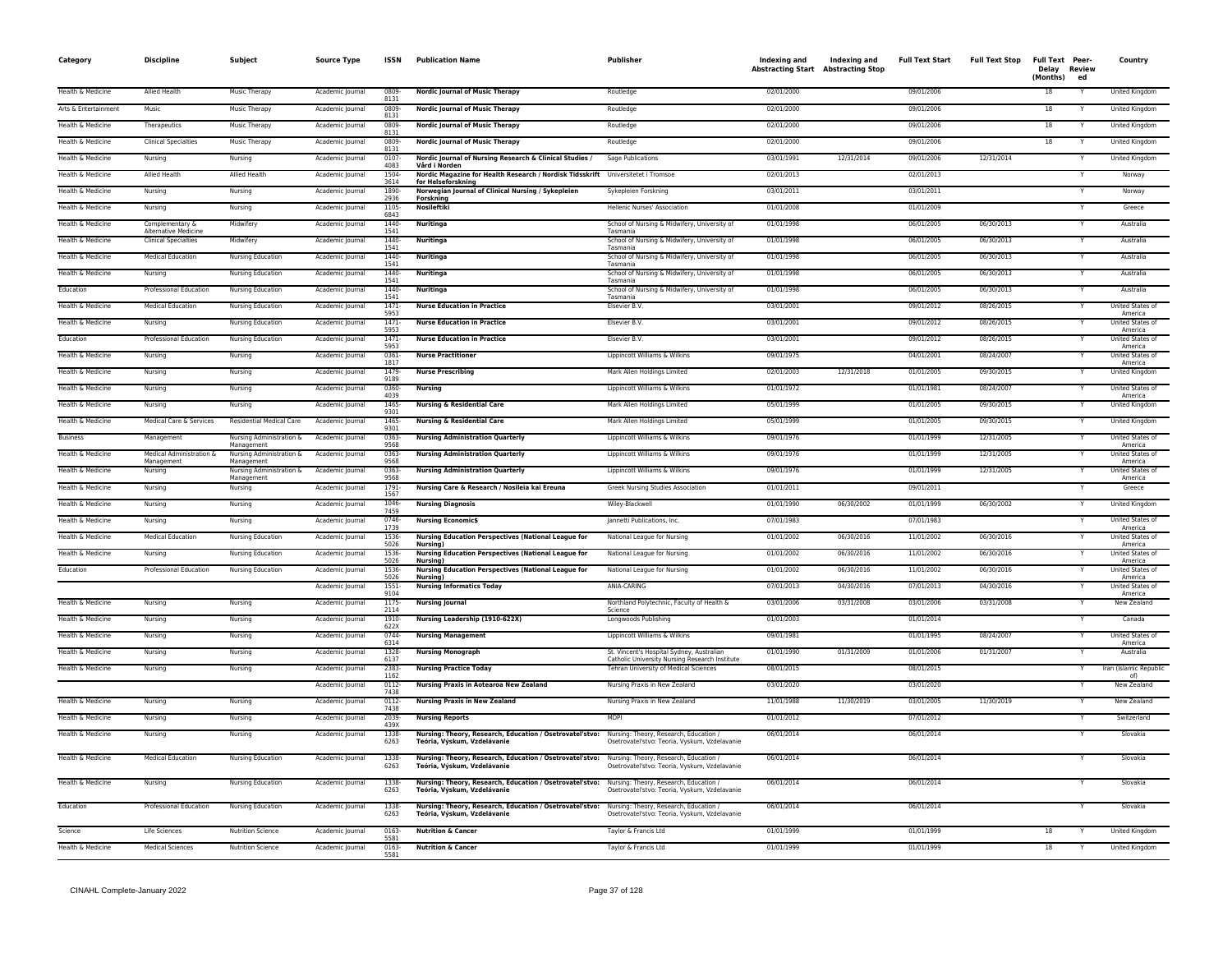| Category                               | <b>Discipline</b>                                        | Subject                   | <b>Source Type</b> | <b>ISSN</b>           | <b>Publication Name</b>                                                 | Publisher                                                        | Indexing and | Indexing and<br><b>Abstracting Start Abstracting Stop</b> | <b>Full Text Start</b> | <b>Full Text Stop</b> | Full Text Peer-<br>Delay Review<br>(Months)<br>ed | Country                            |
|----------------------------------------|----------------------------------------------------------|---------------------------|--------------------|-----------------------|-------------------------------------------------------------------------|------------------------------------------------------------------|--------------|-----------------------------------------------------------|------------------------|-----------------------|---------------------------------------------------|------------------------------------|
| Technology                             | Industrial Technology                                    | <b>Nutrition Science</b>  | Academic Journal   | 0163-<br>5581         | <b>Nutrition &amp; Cancer</b>                                           | Taylor & Francis Ltd                                             | 01/01/1999   |                                                           | 01/01/1999             |                       | 18                                                | United Kingdom                     |
| Health & Medicine                      | <b>Clinical Specialties</b>                              | Oncology                  | Academic Iournal   | 0163<br>5581          | <b>Nutrition &amp; Cancer</b>                                           | Taylor & Francis Ltd                                             | 01/01/1999   |                                                           | 01/01/1999             |                       | 18                                                | United Kingdom                     |
| Science                                | Life Sciences                                            | <b>Nutrition Science</b>  | Academic Journal   | 1446-<br>6368         | <b>Nutrition &amp; Dietetics</b>                                        | Wiley-Blackwell                                                  | 03/01/2002   |                                                           | 03/01/2002             |                       | 12                                                | United Kingdom                     |
| Health & Medicine                      | <b>Medical Sciences</b>                                  | <b>Nutrition Science</b>  | Academic Journal   | 1446-<br>6368         | <b>Nutrition &amp; Dietetics</b>                                        | Wiley-Blackwell                                                  | 03/01/2002   |                                                           | 03/01/2002             |                       | 12                                                | United Kingdom                     |
| Technology                             | Industrial Technology                                    | <b>Nutrition Science</b>  | Academic Journa    | 1446-<br>6368         | <b>Nutrition &amp; Dietetics</b>                                        | Wiley-Blackwell                                                  | 03/01/2002   |                                                           | 03/01/2002             |                       | 12                                                | <b>United Kingdom</b>              |
| Science                                | Chemistry                                                | Biochemistry              | Academic Journal   | 1743-<br>7075         | <b>Nutrition &amp; Metabolism</b>                                       | <b>BioMed Central</b>                                            | 01/01/2009   |                                                           | 01/01/2009             |                       |                                                   | United Kingdom                     |
| Science                                | Life Sciences                                            | Biochemistry              | Academic Journal   | 1743-<br>7075         | <b>Nutrition &amp; Metabolism</b>                                       | <b>BioMed Central</b>                                            | 01/01/2009   |                                                           | 01/01/2009             |                       |                                                   | <b>United Kingdom</b>              |
| Science                                | Chemistry                                                | Metabolism                | Academic Journal   | 1743<br>7075          | <b>Nutrition &amp; Metabolism</b>                                       | <b>BioMed Central</b>                                            | 01/01/2009   |                                                           | 01/01/2009             |                       |                                                   | <b>United Kingdom</b>              |
| Science                                | Life Sciences                                            | Metabolism                | Academic Journal   | 1743<br>7075          | <b>Nutrition &amp; Metabolism</b>                                       | <b>BioMed Central</b>                                            | 01/01/2009   |                                                           | 01/01/2009             |                       |                                                   | United Kingdom                     |
| Health & Medicine                      | <b>Clinical Specialties</b>                              | Metabolism                | Academic Journal   | 1743-<br>7075         | <b>Nutrition &amp; Metabolism</b>                                       | <b>BioMed Central</b>                                            | 01/01/2009   |                                                           | 01/01/2009             |                       |                                                   | United Kingdom                     |
| Science                                | Life Sciences                                            | <b>Nutrition Science</b>  | Academic Journa    | 1743<br>7075          | <b>Nutrition &amp; Metabolism</b>                                       | <b>BioMed Central</b>                                            | 01/01/2009   |                                                           | 01/01/2009             |                       |                                                   | <b>United Kingdom</b>              |
| Health & Medicine                      | <b>Medical Sciences</b>                                  | <b>Nutrition Science</b>  | Academic Journal   | 1743<br>7075          | <b>Nutrition &amp; Metabolism</b>                                       | <b>BioMed Central</b>                                            | 01/01/2009   |                                                           | 01/01/2009             |                       |                                                   | United Kingdom                     |
| Technology                             | Industrial Technology                                    | <b>Nutrition Science</b>  | Academic Journa    | 1743-<br>7075         | <b>Nutrition &amp; Metabolism</b>                                       | <b>BioMed Central</b>                                            | 01/01/2009   |                                                           | 01/01/2009             |                       |                                                   | United Kingdom                     |
| Science                                | Life Sciences                                            | <b>Nutrition Science</b>  | Academic Journal   | 1471-<br>9827         | <b>Nutrition Bulletin</b>                                               | Wiley-Blackwell                                                  | 03/01/2003   |                                                           | 03/01/2003             |                       | 12                                                | United Kingdom                     |
| Health & Medicine                      | <b>Medical Sciences</b>                                  | Nutrition Science         | Academic Iournal   | $1471-$<br>9827       | <b>Nutrition Bulletin</b>                                               | Wilev-Blackwell                                                  | 03/01/2003   |                                                           | 03/01/2003             |                       | 12                                                | United Kingdom                     |
| Technology                             | Industrial Technology                                    | <b>Nutrition Science</b>  | Academic Journal   | $1471-$               | <b>Nutrition Bulletin</b>                                               | Wilev-Blackwell                                                  | 03/01/2003   |                                                           | 03/01/2003             |                       | 12                                                | United Kingdom                     |
| Science                                | Life Sciences                                            | Nutrition Science         | Academic Journal   | 9827<br>1475-         | <b>Nutrition Journal</b>                                                | <b>BioMed Central</b>                                            | 01/01/2008   |                                                           | 01/01/2008             |                       |                                                   | United Kingdom                     |
| Health & Medicine                      | <b>Medical Sciences</b>                                  | Nutrition Science         | Academic Journal   | 2891<br>1475-<br>2891 | <b>Nutrition Journal</b>                                                | <b>BioMed Central</b>                                            | 01/01/2008   |                                                           | 01/01/2008             |                       |                                                   | United Kingdom                     |
| Technology                             | Industrial Technology                                    | <b>Nutrition Science</b>  | Academic Journal   | 1475-<br>2891         | <b>Nutrition Journal</b>                                                | <b>BioMed Central</b>                                            | 01/01/2008   |                                                           | 01/01/2008             |                       |                                                   | United Kingdom                     |
| Science                                | Life Sciences                                            | <b>Nutrition Science</b>  | Academic Journal   | 0160-                 | Nutritional Perspectives: Journal of the Council on                     | <b>ACA Council on Nutrition</b>                                  | 01/01/2000   |                                                           | 10/01/2004             |                       |                                                   | United States of                   |
| Health & Medicine                      | <b>Medical Sciences</b>                                  | <b>Nutrition Science</b>  | Academic Journa    | 3922<br>0160-         | <b>Nutrition</b><br>Nutritional Perspectives: Journal of the Council on | <b>ACA Council on Nutrition</b>                                  | 01/01/2000   |                                                           | 10/01/2004             |                       |                                                   | America<br>United States of        |
| Technology                             | Industrial Technology                                    | <b>Nutrition Science</b>  | Academic Journal   | 3922<br>0160-         | <b>Nutrition</b><br>Nutritional Perspectives: Journal of the Council on | ACA Council on Nutrition                                         | 01/01/2000   |                                                           | 10/01/2004             |                       |                                                   | America<br>United States of        |
| Health & Medicine                      | Complementary &                                          | Midwiferv                 | Academic Journal   | 3922<br>1318          | <b>Nutrition</b><br><b>Obzornik Zdravstvene Nege</b>                    | Zbornica zdravstvene in babiske nege Slovenije                   | 03/01/1995   |                                                           | 01/01/2014             |                       |                                                   | America<br>Slovenia                |
| Health & Medicine                      | Alternative Medicine<br><b>Clinical Specialties</b>      | Midwifery                 | Academic Journal   | 2951<br>1318-<br>2951 | <b>Obzornik Zdravstvene Nege</b>                                        | Zbornica zdravstvene in babiske nege Slovenije                   | 03/01/1995   |                                                           | 01/01/2014             |                       |                                                   | Slovenia                           |
| Health & Medicine                      | Nursing                                                  | Nursing                   | Academic Journal   | 1318                  | <b>Obzornik Zdravstvene Nege</b>                                        | Zbornica zdravstvene in babiske nege Slovenije                   | 03/01/1995   |                                                           | 01/01/2014             |                       |                                                   | Slovenia                           |
| Health & Medicine                      | <b>Allied Health</b>                                     | Occupational Therapy      | Academic Journal   | 2951<br>0966          | <b>Occupational Therapy International</b>                               | Hindawi Limited                                                  | 03/01/1994   |                                                           | 01/01/2000             |                       |                                                   | <b>United Kingdom</b>              |
| Health & Medicine                      | Therapeutics                                             | Occupational Therapy      | Academic Journal   | 7903<br>0966          | <b>Occupational Therapy International</b>                               | <b>Hindawi Limited</b>                                           | 03/01/1994   |                                                           | 01/01/2000             |                       |                                                   | <b>United Kingdom</b>              |
| Health & Medicine                      | <b>Clinical Specialties</b>                              | Ophthalmology             | Academic Journal   | 7903<br>8750          | <b>Ocular Surgery News</b>                                              | <b>SLACK Incorporated</b>                                        | 01/01/2002   |                                                           | 01/01/2008             | 12/31/2010            |                                                   | <b>United States of</b>            |
| Health & Medicine                      | <b>Clinical Specialties</b>                              | Surgery                   | Academic Journal   | 8750                  | <b>Ocular Surgery News</b>                                              | <b>SLACK Incorporated</b>                                        | 01/01/2002   |                                                           | 01/01/2008             | 12/31/2010            |                                                   | America<br><b>United States of</b> |
| Health & Medicine                      | Nursing                                                  | Nursing                   | Academic Journal   | 3085<br>0030-         | <b>Ohio Nurses Review</b>                                               | Ohio Nurses Association                                          | 02/01/1975   |                                                           | 11/01/2003             |                       |                                                   | America<br>United States of        |
| Science                                | <b>Forensic Science</b>                                  | <b>Forensic Medicine</b>  | Academic Journal   | 0993                  | On the Edge                                                             | International Association of Forensic Nurses                     | 03/01/1995   |                                                           | 03/01/2007             | 11/30/2012            |                                                   | America<br>United States of        |
| Politics & Government                  | Law                                                      | <b>Forensic Medicine</b>  | Academic Journal   |                       | On the Edge                                                             | International Association of Forensic Nurses                     | 03/01/1995   |                                                           | 03/01/2007             | 11/30/2012            |                                                   | America<br>United States of        |
| Social Sciences &                      | Law                                                      | <b>Forensic Medicine</b>  | Academic Journal   |                       | On the Edge                                                             | International Association of Forensic Nurses                     | 03/01/1995   |                                                           | 03/01/2007             | 11/30/2012            |                                                   | America<br><b>United States of</b> |
| <b>Humanities</b><br>Health & Medicine | <b>Medical Sciences</b>                                  | <b>Forensic Medicine</b>  | Academic Journa    |                       | On the Edge                                                             | International Association of Forensic Nurses                     | 03/01/1995   |                                                           | 03/01/2007             | 11/30/2012            |                                                   | America<br><b>United States of</b> |
| Health & Medicine                      | Nursing                                                  | Nursing                   | Academic Journal   |                       | On the Edge                                                             | International Association of Forensic Nurses                     | 03/01/1995   |                                                           | 03/01/2007             | 11/30/2012            |                                                   | America<br>United States of        |
| Health & Medicine                      | Nursing                                                  | <b>Oncology Nursing</b>   | Academic Journal   | 1646-<br>7868         | Onco.news                                                               | Portuguese Association of Oncology Nursing                       | 01/01/2010   |                                                           | 01/01/2010             |                       |                                                   | America<br>Portugal                |
| Health & Medicine                      | <b>Clinical Specialties</b>                              | <b>Oncology Nursing</b>   | Academic Journal   | 1646                  | Onco.news                                                               | Portuguese Association of Oncology Nursing                       | 01/01/2010   |                                                           | 01/01/2010             |                       |                                                   | Portugal                           |
| Health & Medicine                      | <b>Clinical Specialties</b>                              | Oncology                  | Academic Journal   | 7868<br>0890-         | Oncology (08909091)                                                     | MJH Life Sciences                                                | 01/01/2000   |                                                           | 02/01/2012             |                       |                                                   | United States of                   |
| Health & Medicine                      | Nursing                                                  | <b>Oncology Nursing</b>   | Academic Journal   | 9091<br>0890          | <b>Oncology for Nurses</b>                                              | <b>UBM Medica</b>                                                | 05/01/2012   | 08/31/2013                                                | 08/01/2012             | 08/31/2012            |                                                   | America<br>United States o         |
| Health & Medicine                      | <b>Clinical Specialties</b>                              | <b>Oncology Nursing</b>   | Academic Journa    | 9091<br>0890          | <b>Oncology for Nurses</b>                                              | <b>UBM Medica</b>                                                | 05/01/2012   | 08/31/2013                                                | 08/01/2012             | 08/31/2012            |                                                   | America<br>United States o         |
| Health & Medicine                      | Nursing                                                  | <b>Oncology Nursing</b>   | Academic Journa    | 9091                  | <b>Oncology Nursing Forum</b>                                           | <b>Oncology Nursing Society</b>                                  | 10/01/1977   |                                                           | 01/01/2000             |                       | 12                                                | America<br>United States of        |
| Health & Medicine                      | <b>Clinical Specialties</b>                              | <b>Oncology Nursing</b>   | Academic Journa    | 0190-<br>535X<br>0190 | <b>Oncology Nursing Forum</b>                                           | <b>Oncology Nursing Society</b>                                  | 10/01/1977   |                                                           | 01/01/2000             |                       | 12                                                | America<br>United States of        |
| Health & Medicine                      | Nursing                                                  | Nursing                   | Academic Journal   | 535X<br>1676-         | <b>Online Brazilian Journal of Nursing</b>                              | Fundacao Euclides da Cunha de Apoio                              | 04/01/2002   |                                                           | 09/01/2007             |                       |                                                   | America<br>Brazil                  |
| Social Sciences &                      | Social Sciences &                                        | Ethnic & Cultural Studies | Academic Journal   | 4285<br>2160          | Online Journal of Cultural Competence in Nursing &                      | Institucional a UFF<br>Online lournal of Cultural Competence in  | 01/01/2011   |                                                           | 12/01/2012             |                       |                                                   | United States of                   |
| Humanities<br>Education                | Humanities (General<br><b>Subject Specific Education</b> | Ethnic & Cultural Studies | Academic Journa    | 2824<br>2160          | <b>Healthcare</b><br>Online Journal of Cultural Competence in Nursing & | Nursing & Healthcare<br>Online lournal of Cultural Competence in | 01/01/2011   |                                                           | 12/01/2012             |                       |                                                   | America<br>United States of        |
| Social Sciences &                      | Social Science Theory &                                  | Ethnic & Cultural Studies | Academic Journal   | 2824<br>2160          | Healthcare<br>Online Journal of Cultural Competence in Nursing &        | Nursing & Healthcare<br>Online Journal of Cultural Competence in | 01/01/2011   |                                                           | 12/01/2012             |                       |                                                   | America<br><b>United States of</b> |
| Humanities<br>Health & Medicine        | Study<br>Nursing                                         | Nursing                   | Academic Journal   | 2824<br>2160-         | <b>Healthcare</b><br>Online Journal of Cultural Competence in Nursing & | Nursing & Healthcare<br>Online Journal of Cultural Competence in | 01/01/2011   |                                                           | 12/01/2012             |                       |                                                   | America<br>United States of        |
|                                        |                                                          |                           |                    | 2824                  | <b>Healthcare</b>                                                       | Nursing & Healthcare                                             |              |                                                           |                        |                       |                                                   | America                            |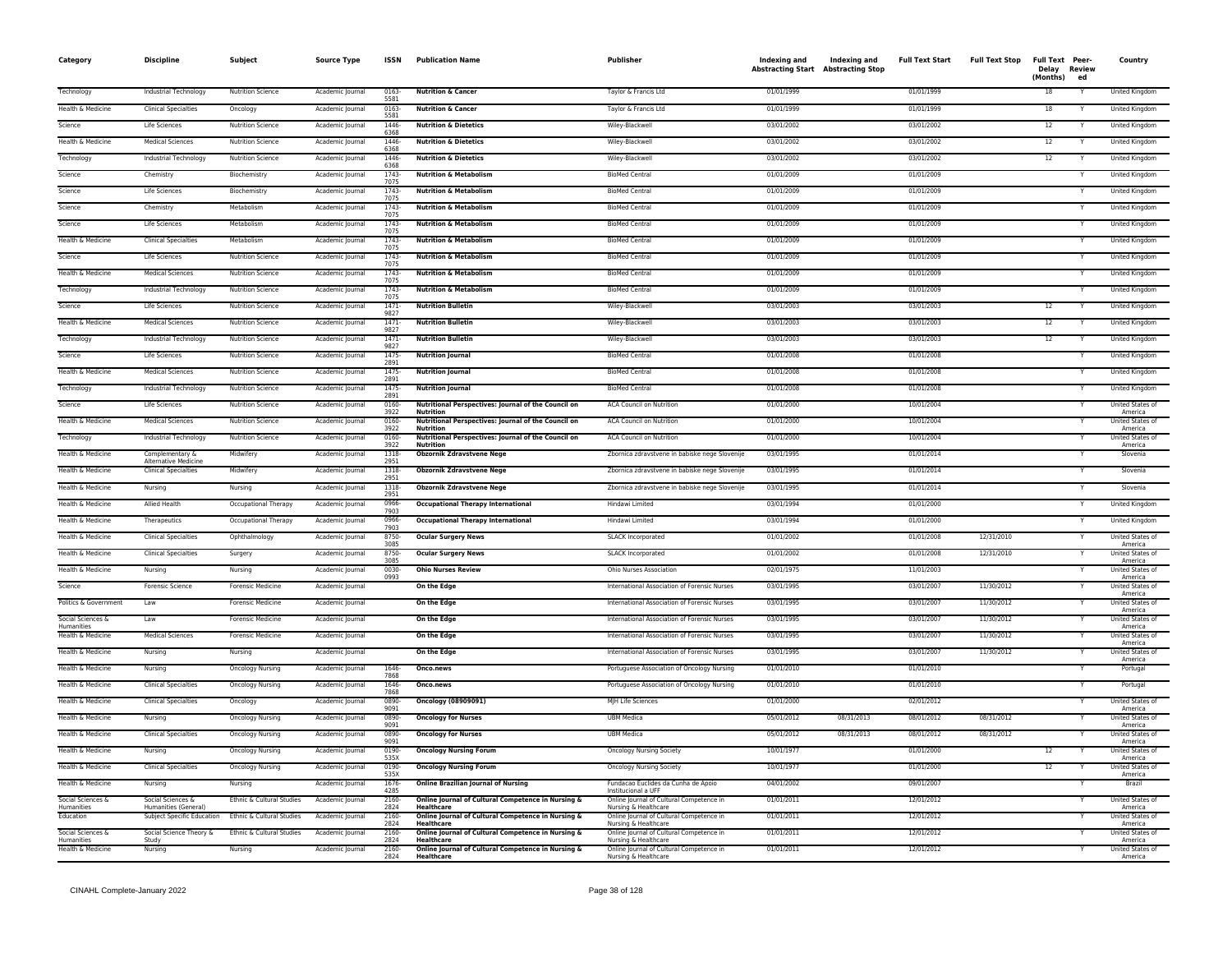| Category                        | <b>Discipline</b>                                  | Subject                                         | <b>Source Type</b> | <b>ISSN</b>         | <b>Publication Name</b>                                                        | Publisher                                      | <b>Indexing and</b> | <b>Indexing and</b><br><b>Abstracting Start Abstracting Stop</b> | <b>Full Text Start</b> | <b>Full Text Stop</b> | <b>Full Text Peer</b><br>Delay Review<br>(Months)<br>ed | Country                            |
|---------------------------------|----------------------------------------------------|-------------------------------------------------|--------------------|---------------------|--------------------------------------------------------------------------------|------------------------------------------------|---------------------|------------------------------------------------------------------|------------------------|-----------------------|---------------------------------------------------------|------------------------------------|
| Health & Medicine               | Nursing                                            | Nursing                                         | Academic Journal   | 1091-<br>3734       | <b>Online lournal of Issues in Nursing</b>                                     | American Nurses Association                    | 06/16/1996          |                                                                  | 01/01/2002             |                       |                                                         | United States of<br>America        |
| Technology                      | Computer Science                                   | Medical Informatics                             | Academic Iournal   | 1089-<br>9758       | <b>Online Journal of Nursing Informatics</b>                                   | <b>HIMSS Foundation</b>                        | 06/01/1997          |                                                                  | 09/01/2006             |                       |                                                         | United States of<br>America        |
| Health & Medicine               | Health & Medicine (General) Medical Informatics    |                                                 | Academic Journal   | 1089-<br>9758       | <b>Online Journal of Nursing Informatics</b>                                   | <b>HIMSS Foundation</b>                        | 06/01/1997          |                                                                  | 09/01/2006             |                       |                                                         | United States of<br>America        |
| Social Sciences &<br>Humanities | Library & Information<br>Science                   | <b>Medical Informatics</b>                      | Academic Journal   | 1089<br>9758        | <b>Online Journal of Nursing Informatics</b>                                   | <b>HIMSS Foundation</b>                        | 06/01/1997          |                                                                  | 09/01/2006             |                       |                                                         | United States of<br>America        |
| Health & Medicine               | Nursing                                            | Nursing                                         | Academic Journa    | 1089<br>9758        | <b>Online Journal of Nursing Informatics</b>                                   | <b>HIMSS Foundation</b>                        | 06/01/1997          |                                                                  | 09/01/2006             |                       |                                                         | United States of<br>America        |
| Health & Medicine               | Nursing                                            | Nursing                                         | Academic Journal   | 1539<br>3399        | Online Journal of Rural Nursing & Health Care                                  | Online Journal of Rural Nursing & Healthcare   | 01/01/2000          |                                                                  | 01/01/2000             |                       |                                                         | United States of                   |
| Health & Medicine               | Medical Care & Services                            | Rural Health Care                               | Academic Journa    | 1539<br>3390        | Online Journal of Rural Nursing & Health Care                                  | Online Journal of Rural Nursing & Healthcare   | 01/01/2000          |                                                                  | 01/01/2000             |                       |                                                         | America<br>United States of        |
| Health & Medicine               | Nursing                                            | <b>Oncology Nursing</b>                         | Academic Journal   | 1935                | <b>ONS Connect</b>                                                             | <b>Oncology Nursing Society</b>                | 01/01/2007          | 12/31/2016                                                       | 01/01/2007             | 12/31/2016            |                                                         | America<br>United States of        |
| Health & Medicine               | <b>Clinical Specialties</b>                        | <b>Oncology Nursing</b>                         | Academic Journal   | 1623<br>1935        | <b>ONS Connect</b>                                                             | <b>Oncology Nursing Society</b>                | 01/01/2007          | 12/31/2016                                                       | 01/01/2007             | 12/31/2016            |                                                         | America<br>United States of        |
| Health & Medicine               | Nursing                                            | <b>Oncology Nursing</b>                         | Academic Journal   | 1623<br>0890        | <b>ONS News</b>                                                                | <b>Oncology Nursing Society</b>                | 01/01/1993          | 12/31/2006                                                       | 01/01/2000             | 12/31/2006            |                                                         | America<br><b>United States of</b> |
| Health & Medicine               | <b>Clinical Specialties</b>                        | <b>Oncology Nursing</b>                         | Academic Iourna    | 5215<br>0890        | <b>ONS News</b>                                                                | <b>Oncology Nursing Society</b>                | 01/01/1993          | 12/31/2006                                                       | 01/01/2000             | 12/31/2006            |                                                         | America<br>United States of        |
| Health & Medicine               | Nursing                                            | <b>Oncology Nursing</b>                         | Academic Iourna    | 5215<br>2475        | <b>ONS Voice</b>                                                               | Oncology Nursing Society                       | 01/01/2017          |                                                                  | 01/01/2017             |                       | 12                                                      | America<br>United States of        |
| Health & Medicine               | <b>Clinical Specialties</b>                        | <b>Oncology Nursing</b>                         | Academic Journal   | 6938<br>2475-       | <b>ONS Voice</b>                                                               | <b>Oncology Nursing Society</b>                | 01/01/2017          |                                                                  | 01/01/2017             |                       | 12                                                      | America<br>United States of        |
| Health & Medicine               | Nursing                                            | Nursing                                         | Academic Journal   | 6938<br>0828-       | <b>OOHNA lournal</b>                                                           | Ontario Occupational Health Nurses Association | 03/01/2003          |                                                                  | 07/01/2011             |                       |                                                         | America<br>Canada                  |
| Health & Medicine               | Safety & Accident Prevention Occupational Health & |                                                 | Academic Journal   | 542X<br>0828-       | <b>OOHNA lournal</b>                                                           | Ontario Occupational Health Nurses Association | 03/01/2003          |                                                                  | 07/01/2011             |                       |                                                         | Canada                             |
| <b>Business</b>                 | <b>Business Practices</b>                          | Safety<br>Occupational Health &                 | Academic Journal   | 542X<br>0828-       | <b>OOHNA lournal</b>                                                           | Ontario Occupational Health Nurses Association | 03/01/2003          |                                                                  | 07/01/2011             |                       |                                                         | Canada                             |
| Health & Medicine               | <b>Clinical Specialties</b>                        | Safety<br>Heart Surgery                         | Academic Journa    | 542X                | Open Journal of Cardiovascular Surgery                                         | Sage Publications                              | 01/01/2008          |                                                                  | 01/01/2008             |                       |                                                         | United States of                   |
| Health & Medicine               | <b>Clinical Specialties</b>                        | Vascular Surgery                                | Academic Journal   | 1179<br>0652        | <b>Open Journal of Cardiovascular Surgery</b>                                  | <b>Sage Publications</b>                       | 01/01/2008          |                                                                  | 01/01/2008             |                       |                                                         | America<br>United States of        |
| Health & Medicine               | Allied Health                                      |                                                 |                    | 1179-<br>0652       | Open Journal of Occupational Therapy (OJOT)                                    | Open Journal of Occupational Therapy           | 04/01/2015          |                                                                  | 04/01/2015             |                       |                                                         | America<br>United States of        |
|                                 |                                                    | Occupational Therapy                            | Academic Journa    | 2168-<br>6408       |                                                                                |                                                |                     |                                                                  |                        |                       |                                                         | America                            |
| Health & Medicine               | Therapeutics                                       | Occupational Therapy                            | Academic Journa    | 2168-<br>6408       | Open Journal of Occupational Therapy (OJOT)                                    | Open Journal of Occupational Therapy           | 04/01/2015          |                                                                  | 04/01/2015             |                       |                                                         | United States of<br>America        |
| <b>Business</b>                 | Industries & Trades                                | Medical Equipment &<br>Supplies Industry        | Academic Journa    | 1747-<br>728)       | <b>Operating Theatre Journal</b>                                               | Lawrand Ltd. Medical Publishing                | 03/01/2004          |                                                                  | 05/01/2009             |                       |                                                         | United Kingdom                     |
| Health & Medicine               | <b>Medical Equipment</b>                           | Medical Equipment &<br>Supplies Industry        | Academic Journa    | 1747<br>728)        | <b>Operating Theatre Journal</b>                                               | Lawrand Ltd. Medical Publishing                | 03/01/2004          |                                                                  | 05/01/2009             |                       |                                                         | United Kingdom                     |
| Health & Medicine               | Medical Care & Services                            | <b>Operating Rooms</b>                          | Academic Journal   | 1747<br>728)        | <b>Operating Theatre Journal</b>                                               | Lawrand Ltd. Medical Publishing                | 03/01/2004          |                                                                  | 05/01/2009             |                       |                                                         | United Kingdom                     |
| Health & Medicine               | <b>Clinical Specialties</b>                        | Ophthalmology                                   | Academic Journa    | 1179<br>1721        | <b>Ophthalmology &amp; Eye Diseases</b>                                        | <b>Sage Publications</b>                       | 01/01/2009          | 12/31/2017                                                       | 01/01/2009             | 12/31/2017            |                                                         | United States of<br>America        |
| Health & Medicine               | <b>Clinical Specialties</b>                        | Optometr                                        | Academic Iourna    | 1179<br>1721        | <b>Ophthalmology &amp; Eye Diseases</b>                                        | Sage Publications                              | 01/01/2009          | 12/31/2017                                                       | 01/01/2009             | 12/31/2017            |                                                         | United States of<br>America        |
| Health & Medicine               | Nursing                                            | Surgical Nursing                                | Academic Iournal   | 1927<br>6141        | <b>ORNAC</b> Journal                                                           | Operating Room Nurses Association of Canada    | 03/01/2012          |                                                                  | 03/01/2012             |                       |                                                         | Canada                             |
| Health & Medicine               | <b>Clinical Specialties</b>                        | Surgical Nursing                                | Academic Iournal   | 1927<br>6141        | <b>ORNAC lournal</b>                                                           | Operating Room Nurses Association of Canada    | 03/01/2012          |                                                                  | 03/01/2012             |                       |                                                         | Canada                             |
| Health & Medicine               | Nursing                                            | Orthopedic Nursing                              | Academic Journal   | 0744<br>6020        | <b>Orthopaedic Nursing</b>                                                     | Lippincott Williams & Wilkins                  | 01/01/1982          |                                                                  | 01/01/2000             | 08/24/2007            |                                                         | United States of<br>America        |
| Health & Medicine               | <b>Clinical Specialties</b>                        | Orthopedic Nursing                              | Academic Journal   | 0744-<br>6020       | <b>Orthopaedic Nursing</b>                                                     | Lippincott Williams & Wilkins                  | 01/01/1982          |                                                                  | 01/01/2000             | 08/24/2007            |                                                         | United States of<br>America        |
| Health & Medicine               | <b>Clinical Specialties</b>                        | Orthopedic Medicine                             | Academic Journal   | $0147-$<br>7447     | <b>Orthopedics</b>                                                             | <b>SLACK Incorporated</b>                      | 07/01/1985          |                                                                  | 01/01/2006             | 12/31/2010            |                                                         | United States of<br>America        |
| Health & Medicine               | <b>Clinical Specialties</b>                        | Surgery                                         | Academic Journa    | $\frac{0147}{7447}$ | <b>Orthopedics</b>                                                             | SLACK Incorporated                             | 07/01/1985          |                                                                  | 01/01/2006             | 12/31/2010            |                                                         | United States of<br>America        |
| Health & Medicine               | <b>Clinical Specialties</b>                        | Osteopathic Medicine                            | Academic Journa    | 1750-<br>4732       | <b>Osteopathic Medicine &amp; Primary Care</b>                                 | <b>BioMed Central</b>                          | 01/01/2009          | 12/31/2010                                                       | 01/01/2009             | 12/31/2010            |                                                         | United Kingdom                     |
| Health & Medicine               | <b>Clinical Specialties</b>                        | Primary Health Care                             | Academic Journal   | 1750<br>4737        | <b>Osteopathic Medicine &amp; Primary Care</b>                                 | <b>BioMed Central</b>                          | 01/01/2009          | 12/31/2010                                                       | 01/01/2009             | 12/31/2010            |                                                         | <b>United Kingdom</b>              |
| Health & Medicine               | <b>Allied Health</b>                               | Occupational Therapy                            | Academic Journal   | 1539<br>4497        | OTJR: Occupation, Participation & Health                                       | Sage Publications Inc.                         | 04/01/2002          |                                                                  | 01/01/2003             | 12/31/2010            |                                                         | United States of<br>America        |
| Health & Medicine               | Therapeutics                                       | Occupational Therapy                            | Academic Journal   | 1539<br>4497        | OTJR: Occupation, Participation & Health                                       | Sage Publications Inc.                         | 04/01/2002          |                                                                  | 01/01/2003             | 12/31/2010            |                                                         | United States of<br>America        |
| <b>Business</b>                 | Management                                         | Managed Healthcare                              | Academic Journal   | $1052 -$<br>1372    | P&T: A Peer-Reviewed Journal for Managed Care &<br><b>Formulary Management</b> | MediMedia Managed Markets, an ICON<br>Company  | 01/01/2005          |                                                                  | 08/01/2015             |                       |                                                         | United States of<br>America        |
| Health & Medicine               | Medical Administration &<br>Management             | Managed Healthcare                              | Academic Journal   | 1052<br>1372        | P&T: A Peer-Reviewed Journal for Managed Care &<br><b>Formulary Management</b> | MediMedia Managed Markets, an ICON<br>Company  | 01/01/2005          |                                                                  | 08/01/2015             |                       |                                                         | United States of<br>America        |
| Health & Medicine               | Nursing                                            | Nursing                                         | Academic Journal   | 1906<br>8107        | Pacific Rim International Journal of Nursing Research                          | Thailand Nursing & Midwifery Council           | 01/01/2010          |                                                                  | 07/01/2010             |                       |                                                         | Thailand                           |
| Technology                      | Medical Technology                                 | Defibrillation & Defibrillators Academic lourna |                    | 0147                | Pacing & Clinical Electrophysiology                                            | Wiley-Blackwel                                 | 01/01/1978          |                                                                  | 01/01/1978             |                       | 12                                                      | <b>United Kingdom</b>              |
| Health & Medicine               | Medical Technology                                 | Defibrillation & Defibrillators Academic Journa |                    | 8389<br>$0147 -$    | Pacing & Clinical Electrophysiology                                            | Wilev-Blackwel                                 | 01/01/1978          |                                                                  | 01/01/1978             |                       | 12                                                      | United Kingdom                     |
| Science                         | Life Sciences                                      | Electrophysiology                               | Academic Journal   | 8389<br>$0147-$     | Pacing & Clinical Electrophysiology                                            | Wilev-Blackwell                                | 01/01/1978          |                                                                  | 01/01/1978             |                       | 12                                                      | United Kingdom                     |
| Science                         | Physics                                            | Electrophysiology                               | Academic Journal   | 8389<br>$0147 -$    | Pacing & Clinical Electrophysiology                                            | Wilev-Blackwell                                | 01/01/1978          |                                                                  | 01/01/1978             |                       | 12                                                      | United Kingdom                     |
| Health & Medicine               | <b>Medical Sciences</b>                            | Electrophysiology                               | Academic Journal   | 8389<br>$0147 -$    | Pacing & Clinical Electrophysiology                                            | Wiley-Blackwell                                | 01/01/1978          |                                                                  | 01/01/1978             |                       | 12                                                      | United Kingdom                     |
| Health & Medicine               | <b>Clinical Specialties</b>                        | Pain & Pain Management                          | Academic Journa    | 8389<br>1530        | <b>Pain Practice</b>                                                           | Wiley-Blackwell                                | 03/01/2002          |                                                                  | 01/01/2006             |                       | 12                                                      | United Kingdom                     |
| Health & Medicine               | Health & Medicine (General) Disabilities           |                                                 | Academic Journal   | 7085<br>8756-       | Palaestra                                                                      | Sagamore Publishing                            | 01/01/2008          |                                                                  | 01/01/2008             |                       |                                                         | United States of                   |
| Sports & Leisure                | Physical Education                                 | Physical Education                              | Academic Journa    | 5811<br>8756        | Palaestra                                                                      | Sagamore Publishing                            | 01/01/2008          |                                                                  | 01/01/2008             |                       |                                                         | America<br>United States of        |
| Education                       | Subject Specific Education                         | <b>Physical Education</b>                       | Academic Journal   | 5811<br>8756-       | Palaestra                                                                      | Sagamore Publishing                            | 01/01/2008          |                                                                  | 01/01/2008             |                       |                                                         | America<br>United States of        |
|                                 |                                                    |                                                 |                    | 5811                |                                                                                |                                                |                     |                                                                  |                        |                       |                                                         | America                            |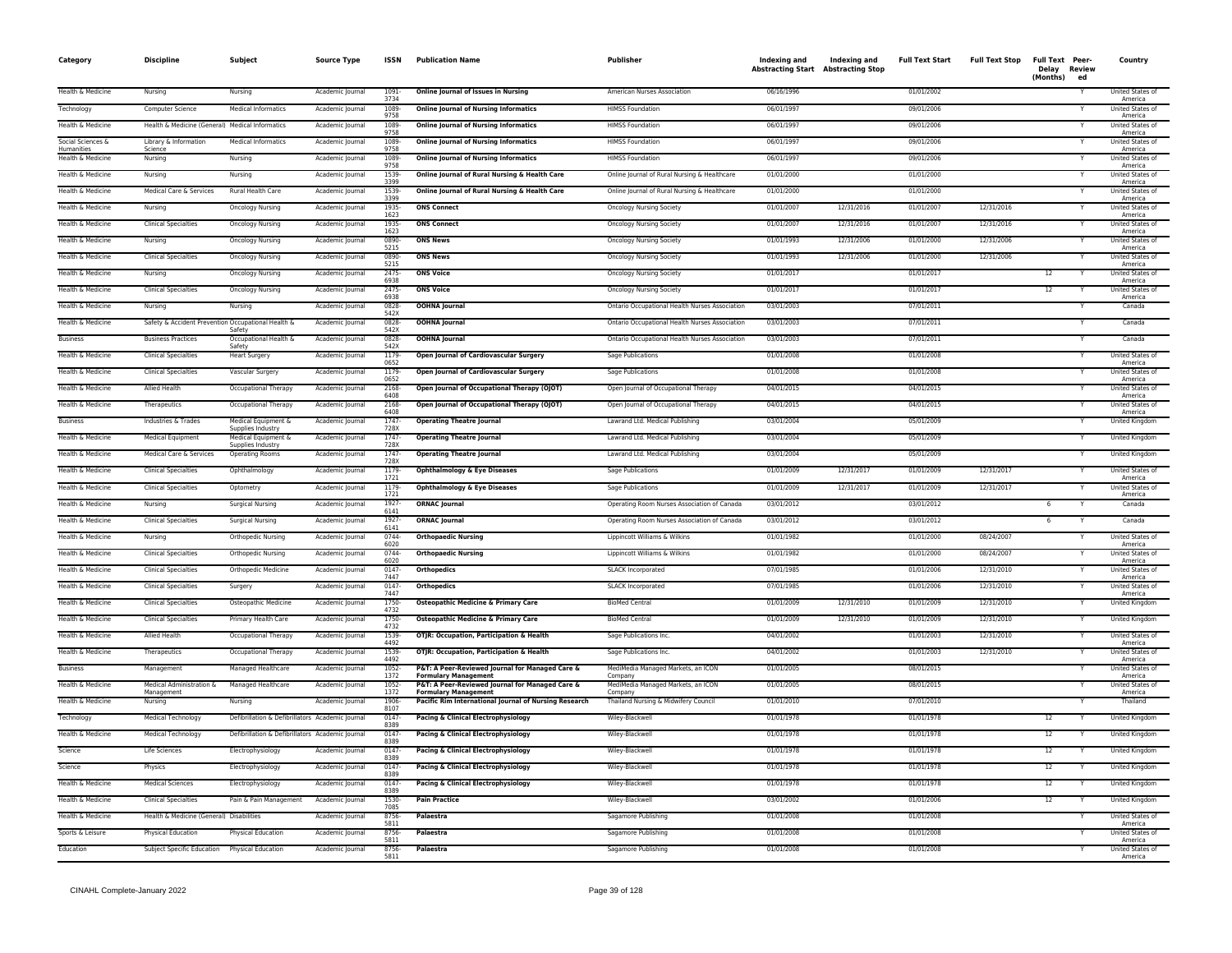| Category                        | Discipline                                         | Subject                                                                                  | <b>Source Type</b> | ISSN                   | <b>Publication Name</b>                                                                                                                                                | Publisher                                                                                    | Indexing and<br><b>Abstracting Start Abstracting Stop</b> | <b>Indexing and</b> | <b>Full Text Start</b>   | <b>Full Text Stop</b> | Full Text Peer-<br>Delay Review<br>(Months)<br>ed | Country                                         |
|---------------------------------|----------------------------------------------------|------------------------------------------------------------------------------------------|--------------------|------------------------|------------------------------------------------------------------------------------------------------------------------------------------------------------------------|----------------------------------------------------------------------------------------------|-----------------------------------------------------------|---------------------|--------------------------|-----------------------|---------------------------------------------------|-------------------------------------------------|
| Sports & Leisure                | Sports                                             | <b>Disabled Sports</b>                                                                   | Academic Journal   | $8756 -$<br>5811       | Palaestra                                                                                                                                                              | Sagamore Publishing                                                                          | 01/01/2008                                                |                     | 01/01/2008               |                       |                                                   | United States of<br>America                     |
| Social Sciences &<br>Humanities | Sociology                                          | <b>Family Studies</b>                                                                    | Academic Journal   | 1529-<br>5192          | <b>Parenting: Science &amp; Practice</b>                                                                                                                               | Taylor & Francis Ltd                                                                         | 01/01/2001                                                |                     | 01/01/2006               |                       | 18                                                | United Kingdom                                  |
| Social Sciences &<br>Humanities | Psychology                                         | Family Psychology                                                                        | Academic Journal   | 1529-<br>5192          | Parenting: Science & Practice                                                                                                                                          | Taylor & Francis Ltd                                                                         | 01/01/2001                                                |                     | 01/01/2006               |                       | 18                                                | United Kingdom                                  |
| Health & Medicine               | <b>Clinical Specialties</b>                        | Family Psychology                                                                        | Academic Journal   | 1529<br>5192           | <b>Parenting: Science &amp; Practice</b>                                                                                                                               | Taylor & Francis Ltd                                                                         | 01/01/2001                                                |                     | 01/01/2006               |                       | 18                                                | United Kingdom                                  |
| Health & Medicine               | Nursing                                            | <b>Faith Community Nursing</b>                                                           | Academic Journal   |                        | <b>Parish Nurse Perspectives</b>                                                                                                                                       | Spiritual Care Association                                                                   | 01/01/2002                                                |                     | 01/01/2006               |                       |                                                   | United States of<br>America                     |
| Religion                        | Religion (General)                                 | <b>Faith Community Nursing</b>                                                           | Academic Journal   |                        | <b>Parish Nurse Perspectives</b>                                                                                                                                       | Spiritual Care Association                                                                   | 01/01/2002                                                |                     | 01/01/2006               |                       |                                                   | United States of<br>America                     |
| Health & Medicine               | Safety & Accident Prevention Patient Safety        |                                                                                          | Academic Journal   | 1178-<br>1653          | Patient                                                                                                                                                                | Springer Nature                                                                              | 12/01/2012                                                |                     | 01/01/2013               | 06/30/2015            |                                                   | Germany                                         |
| Health & Medicine               | <b>Clinical Specialties</b>                        | Primary Health Care                                                                      | Academic Journal   | 0031-<br>305X          | <b>Patient Care</b>                                                                                                                                                    | MJH Life Sciences                                                                            | 01/01/1967                                                | 12/31/2007          | 01/01/2004               | 12/31/2007            |                                                   | United States of<br>America                     |
| Health & Medicine               | <b>Clinical Specialties</b>                        | <b>Pediatric Medicine</b>                                                                | Academic Journal   | 0931<br>041X           | <b>Pediatric Nephrology</b>                                                                                                                                            | Springer Nature                                                                              | 01/01/2008                                                |                     | 01/01/2008               |                       | 12                                                | Germany                                         |
| Health & Medicine               | <b>Clinical Specialties</b>                        | Urology & Nephrology                                                                     | Academic Journal   | 0931-                  | <b>Pediatric Nephrology</b>                                                                                                                                            | Springer Nature                                                                              | 01/01/2008                                                |                     | 01/01/2008               |                       | 12                                                | Germany                                         |
| Health & Medicine               | Nursing                                            | Pediatric Nursing                                                                        | Academic Journal   | 041X<br>0097           | <b>Pediatric Nursing</b>                                                                                                                                               | Iannetti Publications, Inc.                                                                  | 11/01/1976                                                |                     | 01/01/1999               |                       |                                                   | United States of                                |
| Health & Medicine               | <b>Clinical Specialties</b>                        | Pediatric Nursing                                                                        | Academic Journal   | 9805<br>0097-          | <b>Pediatric Nursing</b>                                                                                                                                               | Jannetti Publications, Inc.                                                                  | 11/01/1976                                                |                     | 01/01/1999               |                       |                                                   | America<br>United States of                     |
| Health & Medicine               | Diseases & Conditions                              | Obesity                                                                                  | Academic Journal   | 9805<br>2047-          | <b>Pediatric Obesity</b>                                                                                                                                               | Wiley-Blackwell                                                                              | 02/01/2012                                                |                     | 04/01/2012               |                       | 12                                                | America<br>United Kingdom                       |
| Health & Medicine               | <b>Clinical Specialties</b>                        | Pediatric Medicine                                                                       | Academic Journal   | 6302<br>2047-          | <b>Pediatric Obesity</b>                                                                                                                                               | Wiley-Blackwell                                                                              | 02/01/2012                                                |                     | 04/01/2012               |                       | 12                                                | United Kingdom                                  |
| Health & Medicine               | <b>Clinical Specialties</b>                        | Pediatric Medicine                                                                       | Academic Journal   | 6302<br>0301-          | <b>Pediatric Radiology</b>                                                                                                                                             | <b>Springer Nature</b>                                                                       | 01/01/2008                                                |                     | 01/01/2008               |                       | 12                                                | Germany                                         |
| Health & Medicine               | <b>Clinical Specialties</b>                        | Radiology                                                                                | Academic Journal   | 0449<br>0301           | <b>Pediatric Radiology</b>                                                                                                                                             | Springer Nature                                                                              | 01/01/2008                                                |                     | 01/01/2008               |                       | 12                                                | Germany                                         |
| Health & Medicine               | <b>Clinical Specialties</b>                        | Pediatric Medicine                                                                       | Academic Journal   | 0449<br>1363-          | <b>Pediatric Rehabilitation</b>                                                                                                                                        | Taylor & Francis Ltd                                                                         | 01/01/1997                                                | 12/31/2006          | 01/01/1999               | 12/31/2006            |                                                   | United Kingdom                                  |
| Health & Medicine               | Therapeutics                                       | <b>Rehabilitation Therapy</b>                                                            | Academic Journal   | 8491<br>1363           | <b>Pediatric Rehabilitation</b>                                                                                                                                        | Taylor & Francis Ltd                                                                         | 01/01/1997                                                | 12/31/2006          | 01/01/1999               | 12/31/2006            |                                                   | United Kingdom                                  |
| Health & Medicine               | <b>Clinical Specialties</b>                        | Vascular Medicine                                                                        | Academic Journal   | 8491<br>$0267 -$       | Perfusion                                                                                                                                                              | Sage Publications, Ltd                                                                       | 01/01/1995                                                |                     | 01/01/1997               | 05/31/2016            |                                                   | United Kingdom                                  |
| Health & Medicine               | <b>Clinical Specialties</b>                        | Perinatology                                                                             | Academic Journal   | 6591<br>0972-          | Perinatology: Journal of Perinatal & Neonatal Care                                                                                                                     | Prism Books Pvt. Ltd                                                                         | 01/01/2003                                                | 12/31/2008          | 05/01/2007               | 12/31/2008            |                                                   | India                                           |
| Health & Medicine               | Nursing                                            | Nursing                                                                                  | Academic Journal   | 2408<br>2241-          | <b>Perioperative Nursing</b>                                                                                                                                           | Greek Operating Room Nurses Association                                                      | 05/01/2014                                                |                     | 05/01/2014               |                       |                                                   | Greece                                          |
| Health & Medicine               | <b>Clinical Specialties</b>                        | Oncology                                                                                 | Academic Journal   | 0481<br>2166-          | <b>Personalized Medicine in Oncology</b>                                                                                                                               | Green Hill Healthcare Communications, LLC                                                    | 01/01/2014                                                | 03/31/2017          | 01/01/2014               | 03/31/2017            |                                                   | United States of                                |
| Science                         | <b>Life Sciences</b>                               | <b>Personalized Medicine</b>                                                             | Academic Journal   | 0166<br>2166-          | <b>Personalized Medicine in Oncology</b>                                                                                                                               | Green Hill Healthcare Communications, LLC                                                    | 01/01/2014                                                | 03/31/2017          | 01/01/2014               | 03/31/2017            |                                                   | America<br>United States of                     |
| Health & Medicine               | <b>Medical Sciences</b>                            | <b>Personalized Medicine</b>                                                             | Academic Journal   | 0166<br>2166-          | <b>Personalized Medicine in Oncology</b>                                                                                                                               | Green Hill Healthcare Communications, LLC                                                    | 01/01/2014                                                | 03/31/2017          | 01/01/2014               | 03/31/2017            |                                                   | America<br>United States of                     |
| Health & Medicine               | Medical Care & Services                            | <b>Personalized Medicine</b>                                                             | Academic Journal   | 0166<br>2166-          | <b>Personalized Medicine in Oncology</b>                                                                                                                               | Green Hill Healthcare Communications, LLC                                                    | 01/01/2014                                                | 03/31/2017          | 01/01/2014               | 03/31/2017            |                                                   | America<br>United States of                     |
| Technology                      | <b>Computer Science</b>                            | <b>Medical Informatics</b>                                                               | Academic Journal   | 0166<br>1559           | <b>Perspectives in Health Information Management</b>                                                                                                                   | American Health Information Management                                                       | 01/01/2004                                                |                     | 01/01/2008               |                       |                                                   | America<br>United States of                     |
| Health & Medicine               | Health & Medicine (General) Medical Informatics    |                                                                                          | Academic Journal   | 4122<br>1559           | <b>Perspectives in Health Information Management</b>                                                                                                                   | Association<br>American Health Information Management                                        | 01/01/2004                                                |                     | 01/01/2008               |                       |                                                   | America<br>United States of                     |
| Social Sciences &               | Library & Information                              | <b>Medical Informatics</b>                                                               | Academic Journal   | 4122<br>1559           | <b>Perspectives in Health Information Management</b>                                                                                                                   | Association<br>American Health Information Management                                        | 01/01/2004                                                |                     | 01/01/2008               |                       |                                                   | America<br>United States of                     |
| Humanities<br>Health & Medicine | Scienc<br><b>Clinical Specialties</b>              | Psychiatry                                                                               | Academic Journal   | 4122<br>0031           | <b>Perspectives in Psychiatric Care</b>                                                                                                                                | Association<br>Wiley-Blackwell                                                               | 01/01/1963                                                |                     | 07/01/1998               |                       | 12                                                | America<br>United Kingdom                       |
| Health & Medicine               | Allied Health                                      | Audiology                                                                                | Academic Journal   | 5990<br>2381           | Perspectives of the ASHA Special Interest Groups                                                                                                                       | American Speech-Language-Hearing Association                                                 | 01/01/2016                                                |                     | 01/01/2016               |                       |                                                   | United States of                                |
| Communication                   | Communication (General)                            | Audiology                                                                                | Academic Journal   | 473X<br>2381           | Perspectives of the ASHA Special Interest Groups                                                                                                                       | American Speech-Language-Hearing Association                                                 | 01/01/2016                                                |                     | 01/01/2016               |                       |                                                   | America<br>United States of                     |
| Health & Medicine               | <b>Clinical Specialties</b>                        | Audiology                                                                                | Academic Journal   | 473X<br>2381-          | Perspectives of the ASHA Special Interest Groups                                                                                                                       | American Speech-Language-Hearing Association                                                 | 01/01/2016                                                |                     | 01/01/2016               |                       |                                                   | America<br>United States of                     |
| Health & Medicine               | Allied Health                                      | Speech-Language Pathology Academic Journal                                               |                    | 473X<br>2381-          | Perspectives of the ASHA Special Interest Groups                                                                                                                       | American Speech-Language-Hearing Association                                                 | 01/01/2016                                                |                     | 01/01/2016               |                       |                                                   | America<br>United States of                     |
| Social Sciences &               |                                                    |                                                                                          |                    | 473X<br>2381-          |                                                                                                                                                                        |                                                                                              | 01/01/2016                                                |                     | 01/01/2016               |                       |                                                   | America<br>United States of                     |
| Humanities                      | Language & Linguistics                             | Speech-Language Pathology Academic Journal<br>Speech-Language Pathology Academic Journal |                    | 473X                   | Perspectives of the ASHA Special Interest Groups                                                                                                                       | American Speech-Language-Hearing Association                                                 |                                                           |                     |                          |                       |                                                   | America                                         |
| Communication<br>Education      | Language & Linguistics<br><b>Special Education</b> |                                                                                          |                    | 2381-<br>473X<br>2381- | Perspectives of the ASHA Special Interest Groups<br>Perspectives of the ASHA Special Interest Groups                                                                   | American Speech-Language-Hearing Association<br>American Speech-Language-Hearing Association | 01/01/2016<br>01/01/2016                                  |                     | 01/01/2016<br>01/01/2016 |                       |                                                   | United States of<br>America<br>United States of |
| Health & Medicine               | Diseases & Conditions                              | Speech-Language Pathology Academic Journal                                               |                    | 473X<br>2381-          |                                                                                                                                                                        |                                                                                              |                                                           |                     |                          |                       |                                                   | America<br>United States of                     |
|                                 |                                                    | Speech-Language Pathology Academic Journal                                               |                    | 473X                   | Perspectives of the ASHA Special Interest Groups                                                                                                                       | American Speech-Language-Hearing Association                                                 | 01/01/2016                                                |                     | 01/01/2016               |                       |                                                   | America                                         |
| Health & Medicine               | <b>Clinical Specialties</b>                        | Speech-Language Pathology Academic Journal                                               |                    | 2381-<br>473X          | Perspectives of the ASHA Special Interest Groups                                                                                                                       | American Speech-Language-Hearing Association                                                 | 01/01/2016                                                |                     | 01/01/2016               |                       |                                                   | United States of<br>America                     |
| Business                        | Management                                         | <b>Educational Administration</b>                                                        | Academic Journal   | 1940<br>7238           | Perspectives on Administration & Supervision                                                                                                                           | American Speech-Language-Hearing Association                                                 | 03/01/2006                                                |                     | 05/01/2012               | 12/31/2015            |                                                   | United States of<br>America                     |
| Education                       | <b>Educational Institutions</b>                    | Educational Administration Academic Journal                                              |                    | 1940-<br>7238          | Perspectives on Administration & Supervision                                                                                                                           | American Speech-Language-Hearing Association                                                 | 03/01/2006                                                |                     | 05/01/2012               | 12/31/2015            |                                                   | United States of<br>America                     |
| Education                       | Subiect Specific Education                         | Speech Education                                                                         | Academic lourna    | 1940<br>7238           | <b>Perspectives on Administration &amp; Supervision</b>                                                                                                                | American Speech-Language-Hearing Association                                                 | 03/01/2006                                                |                     | 05/01/2012               | 12/31/2015            |                                                   | United States of<br>America                     |
| Communication                   | Communication by Type                              | Speech Education                                                                         | Academic Journal   | 1940-<br>7238          | Perspectives on Administration & Supervision                                                                                                                           | American Speech-Language-Hearing Association                                                 | 03/01/2006                                                |                     | 05/01/2012               | 12/31/2015            |                                                   | United States of<br>America                     |
| Communication                   | Communication by Type                              | Alternative & Augmentative Academic Journal<br>Communication                             |                    | 1940-<br>7475          | Perspectives on Augmentative & Alternative<br>Communication                                                                                                            | American Speech-Language-Hearing Association                                                 | 04/01/2007                                                |                     | 05/01/2012               | 12/31/2015            |                                                   | United States of<br>America                     |
| Health & Medicine               | Diseases & Conditions                              | Deafness & Hearing<br>Impairment                                                         | Academic Journal   | 1940-<br>7688          | Perspectives on Aural Rehabilitation & Its<br>Instrumentation                                                                                                          | American Speech-Language-Hearing Association                                                 | 04/01/2006                                                |                     | 05/01/2012               | 12/31/2015            |                                                   | United States of<br>America                     |
| Health & Medicine               | Allied Health                                      | Speech-Language Pathology Academic Journal                                               |                    | 1940-<br>753X          | Perspectives on Communication Disorders & Sciences in<br><b>Culturally &amp; Linguistically Diverse (CLD) Populations</b>                                              | American Speech-Language-Hearing Association                                                 | 03/01/2006                                                |                     | 05/01/2012               | 12/31/2015            |                                                   | United States of<br>America                     |
| Social Sciences &<br>Humanities | Language & Linguistics                             | Speech-Language Pathology Academic Journal                                               |                    | 1940-<br>753X          | Perspectives on Communication Disorders & Sciences in American Speech-Language-Hearing Association<br><b>Culturally &amp; Linguistically Diverse (CLD) Populations</b> |                                                                                              | 03/01/2006                                                |                     | 05/01/2012               | 12/31/2015            |                                                   | United States of<br>America                     |
| Communication                   | Language & Linguistics                             | Speech-Language Pathology Academic Journal                                               |                    | 1940-<br>753X          | Perspectives on Communication Disorders & Sciences in American Speech-Language-Hearing Association<br><b>Culturally &amp; Linguistically Diverse (CLD) Populations</b> |                                                                                              | 03/01/2006                                                |                     | 05/01/2012               | 12/31/2015            |                                                   | United States of<br>America                     |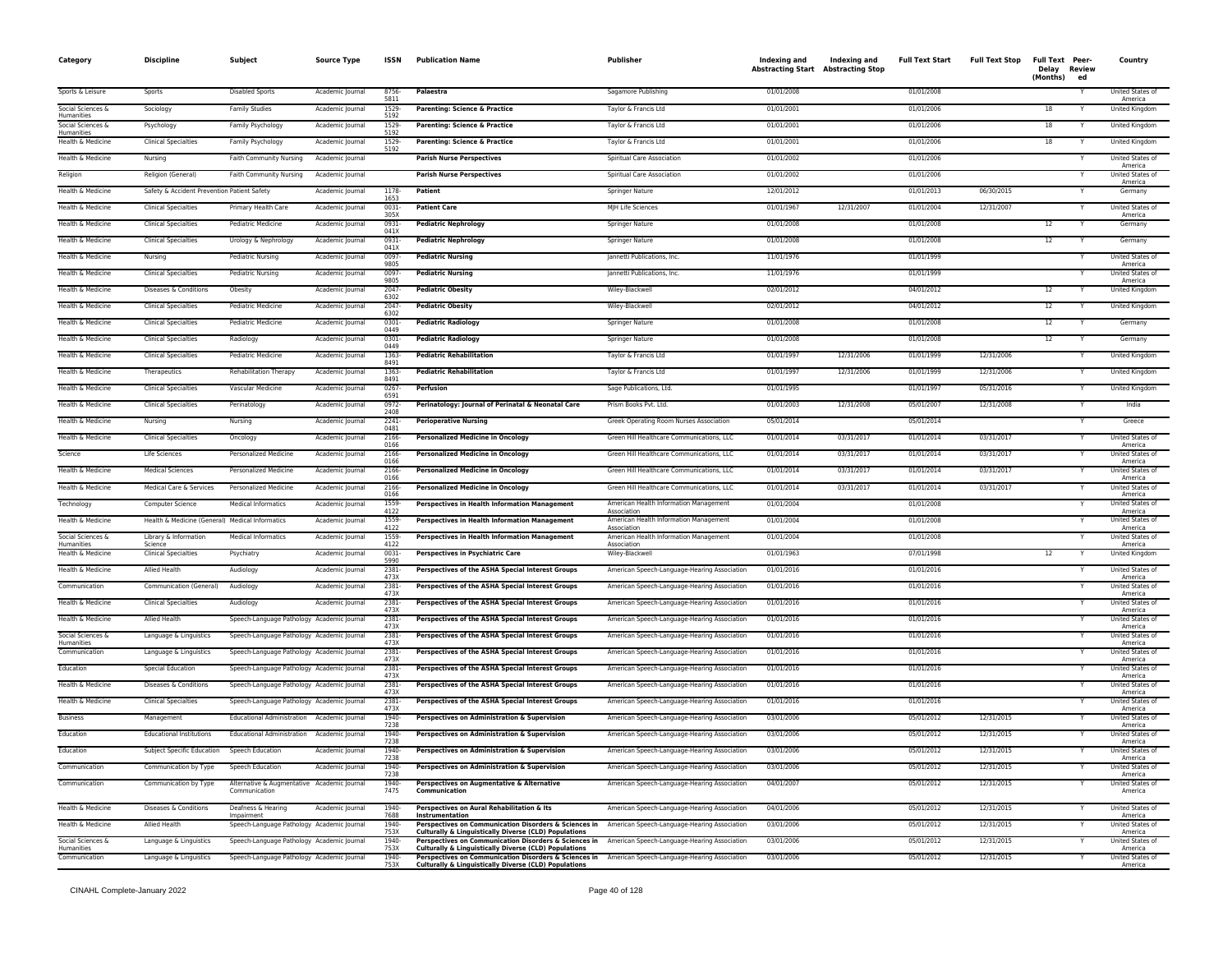| Category                        | <b>Discipline</b>           | Subiect                                    | <b>Source Type</b> | <b>ISSN</b>          | <b>Publication Name</b>                                                                                                                                                | Publisher                                    | Indexing and<br><b>Abstracting Start Abstracting Stop</b> | Indexing and | <b>Full Text Start</b> | <b>Full Text Stop</b> | <b>Full Text Peer-</b><br>Delay Review<br>(Months)<br>ed | Country                                       |
|---------------------------------|-----------------------------|--------------------------------------------|--------------------|----------------------|------------------------------------------------------------------------------------------------------------------------------------------------------------------------|----------------------------------------------|-----------------------------------------------------------|--------------|------------------------|-----------------------|----------------------------------------------------------|-----------------------------------------------|
| Education                       | Special Education           | Speech-Language Pathology Academic Journal |                    | 1940-<br><b>753X</b> | Perspectives on Communication Disorders & Sciences in American Speech-Language-Hearing Association<br><b>Culturally &amp; Linguistically Diverse (CLD) Populations</b> |                                              | 03/01/2006                                                |              | 05/01/2012             | 12/31/2015            |                                                          | <b>United States of</b><br>America            |
| Health & Medicine               | Diseases & Conditions       | Speech-Language Pathology Academic Journa  |                    | 1940<br>753X         | Perspectives on Communication Disorders & Sciences in American Speech-Language-Hearing Association<br><b>Culturally &amp; Linguistically Diverse (CLD) Populations</b> |                                              | 03/01/2006                                                |              | 05/01/2012             | 12/31/2015            |                                                          | United States of<br>America                   |
| Health & Medicine               | <b>Clinical Specialties</b> | Speech-Language Pathology Academic Journa  |                    | 1940-<br><b>753X</b> | Perspectives on Communication Disorders & Sciences in<br><b>Culturally &amp; Linguistically Diverse (CLD) Populations</b>                                              | American Speech-Language-Hearing Association | 03/01/2006                                                |              | 05/01/2012             | 12/31/2015            |                                                          | United States of<br>America                   |
| Health & Medicine               | <b>Allied Health</b>        | Speech-Language Pathology Academic Journal |                    | 1940<br>7599         | Perspectives on Fluency & Fluency Disorders                                                                                                                            | American Speech-Language-Hearing Association | 02/01/2006                                                |              | 05/01/2012             | 12/31/2015            |                                                          | United States of<br>America                   |
| Social Sciences &               | Language & Linguistics      | Speech-Language Pathology Academic Journal |                    | 1940-<br>7599        | Perspectives on Fluency & Fluency Disorders                                                                                                                            | American Speech-Language-Hearing Association | 02/01/2006                                                |              | 05/01/2012             | 12/31/2015            |                                                          | <b>United States of</b><br>America            |
| Humanities<br>Communication     | Language & Linguistics      | Speech-Language Pathology Academic Journal |                    | 1940-<br>7599        | Perspectives on Fluency & Fluency Disorders                                                                                                                            | American Speech-Language-Hearing Association | 02/01/2006                                                |              | 05/01/2012             | 12/31/2015            |                                                          | United States of<br>America                   |
| Fducation                       | Special Education           | Speech-Language Pathology Academic Journal |                    | 1940<br>7599         | Perspectives on Fluency & Fluency Disorders                                                                                                                            | American Speech-Language-Hearing Association | 02/01/2006                                                |              | 05/01/2012             | 12/31/2015            |                                                          | United States of<br>America                   |
| Health & Medicine               | Diseases & Conditions       | Speech-Language Pathology Academic Journal |                    | 1940<br>7599         | Perspectives on Fluency & Fluency Disorders                                                                                                                            | American Speech-Language-Hearing Association | 02/01/2006                                                |              | 05/01/2012             | 12/31/2015            |                                                          | <b>United States of</b><br>America            |
| Health & Medicine               | <b>Clinical Specialties</b> | Speech-Language Pathology Academic Journa  |                    | 1940<br>7599         | Perspectives on Fluency & Fluency Disorders                                                                                                                            | American Speech-Language-Hearing Association | 02/01/2006                                                |              | 05/01/2012             | 12/31/2015            |                                                          | United States of                              |
| Social Sciences &               | Language & Linguistics      | Language Acquisition                       | Academic Journa    | 1940<br>7599         | Perspectives on Fluency & Fluency Disorders                                                                                                                            | American Speech-Language-Hearing Association | 02/01/2006                                                |              | 05/01/2012             | 12/31/2015            |                                                          | America<br><b>United States of</b><br>America |
| Humanities<br>Communicatio      | Language & Linguistics      | Language Acquisition                       | Academic Journa    | 1940<br>7599         | Perspectives on Fluency & Fluency Disorders                                                                                                                            | American Speech-Language-Hearing Association | 02/01/2006                                                |              | 05/01/2012             | 12/31/2015            |                                                          | United States of<br>America                   |
| Social Sciences &               | Psychology                  | Language Acquisition                       | Academic Journa    | 1940<br>7599         | Perspectives on Fluency & Fluency Disorders                                                                                                                            | American Speech-Language-Hearing Association | 02/01/2006                                                |              | 05/01/2012             | 12/31/2015            |                                                          | United States of                              |
| Humanities<br>Education         | Learning                    | Language Acquisition                       | Academic Journal   | 1940-                | Perspectives on Fluency & Fluency Disorders                                                                                                                            | American Speech-Language-Hearing Association | 02/01/2006                                                |              | 05/01/2012             | 12/31/2015            |                                                          | America<br>United States of                   |
| Health & Medicine               | <b>Clinical Specialties</b> | Language Acquisition                       | Academic Iournal   | 7599<br>1940         | Perspectives on Fluency & Fluency Disorders                                                                                                                            | American Speech-Language-Hearing Association | 02/01/2006                                                |              | 05/01/2012             | 12/31/2015            |                                                          | America<br><b>United States of</b>            |
| Social Sciences &               | Demography                  | Gerontology                                | Academic Iourna    | 7599<br>1940         | <b>Perspectives on Gerontology</b>                                                                                                                                     | American Speech-Language-Hearing Association | 12/01/2006                                                |              | 05/01/2012             | 12/31/2015            |                                                          | America<br>United States of                   |
| Humanities<br>Health & Medicine | Allied Health               | Speech-Language Pathology Academic Journal |                    | 7785<br>1940         | <b>Perspectives on Gerontology</b>                                                                                                                                     | American Speech-Language-Hearing Association | 12/01/2006                                                |              | 05/01/2012             | 12/31/2015            |                                                          | America<br>United States of                   |
| Social Sciences &               | Language & Linguistics      | Speech-Language Pathology Academic Journa  |                    | 7785<br>1940         | <b>Perspectives on Gerontology</b>                                                                                                                                     | American Speech-Language-Hearing Association | 12/01/2006                                                |              | 05/01/2012             | 12/31/2015            |                                                          | America<br>United States of                   |
| Humanities<br>Communication     | Language & Linguistics      | Speech-Language Pathology Academic Journal |                    | 7785<br>1940-        | <b>Perspectives on Gerontology</b>                                                                                                                                     | American Speech-Language-Hearing Association | 12/01/2006                                                |              | 05/01/2012             | 12/31/2015            |                                                          | America<br>United States of                   |
| Education                       | Special Education           | Speech-Language Pathology Academic Journal |                    | 7785<br>1940-        | <b>Perspectives on Gerontology</b>                                                                                                                                     | American Speech-Language-Hearing Association | 12/01/2006                                                |              | 05/01/2012             | 12/31/2015            |                                                          | America<br>United States of                   |
| Health & Medicine               | Diseases & Conditions       | Speech-Language Pathology Academic Journal |                    | 7785<br>1940-        | <b>Perspectives on Gerontology</b>                                                                                                                                     | American Speech-Language-Hearing Association | 12/01/2006                                                |              | 05/01/2012             | 12/31/2015            |                                                          | America<br>United States of                   |
| Health & Medicine               | <b>Clinical Specialties</b> | Speech-Language Pathology Academic Journal |                    | 7785<br>1940-        | <b>Perspectives on Gerontology</b>                                                                                                                                     | American Speech-Language-Hearing Association | 12/01/2006                                                |              | 05/01/2012             | 12/31/2015            |                                                          | America<br>United States of                   |
| Health & Medicine               | Allied Health               | Speech-Language Pathology Academic Journal |                    | 7785<br>$7161 -$     | Perspectives on Global Issues in Communication Sciences American Speech-Language-Hearing Association                                                                   |                                              | 01/01/2012                                                |              | 05/01/2012             | 12/31/2015            |                                                          | America<br><b>United States of</b>            |
| Social Sciences &               | Language & Linguistics      | Speech-Language Pathology Academic Journal |                    | 1572<br>2161         | & Related Disorders<br>Perspectives on Global Issues in Communication Sciences American Speech-Language-Hearing Association                                            |                                              | 01/01/2012                                                |              | 05/01/2012             | 12/31/2015            |                                                          | America<br><b>United States of</b>            |
| Humanities<br>Communication     | Language & Linguistics      | Speech-Language Pathology Academic Journal |                    | 1572<br>$2161 -$     | & Related Disorders<br>Perspectives on Global Issues in Communication Sciences American Speech-Language-Hearing Association                                            |                                              | 01/01/2012                                                |              | 05/01/2012             | 12/31/2015            |                                                          | America<br><b>United States of</b>            |
| Education                       | Special Education           | Speech-Language Pathology Academic Journal |                    | 1572<br>2161         | & Related Disorders<br>Perspectives on Global Issues in Communication Sciences American Speech-Language-Hearing Association                                            |                                              | 01/01/2012                                                |              | 05/01/2012             | 12/31/2015            |                                                          | America<br><b>United States of</b>            |
| Health & Medicine               | Diseases & Conditions       | Speech-Language Pathology Academic Journa  |                    | 1572<br>2161-        | & Related Disorders<br>Perspectives on Global Issues in Communication Sciences American Speech-Language-Hearing Association                                            |                                              | 01/01/2012                                                |              | 05/01/2012             | 12/31/2015            |                                                          | America<br>United States of                   |
| Health & Medicine               | <b>Clinical Specialties</b> | Speech-Language Pathology Academic Journal |                    | 1572<br>2161         | & Related Disorders<br>Perspectives on Global Issues in Communication Sciences American Speech-Language-Hearing Association                                            |                                              | 01/01/2012                                                |              | 05/01/2012             | 12/31/2015            |                                                          | America<br>United States of                   |
| Health & Medicine               | <b>Clinical Specialties</b> | Pediatric Medicine                         | Academic Iourna    | 1572<br>1940         | & Related Disorders<br>Perspectives on Hearing & Hearing Disorders in Childhood American Speech-Language-Hearing Association                                           |                                              | 04/01/2006                                                |              | 03/01/2012             | 12/31/2015            |                                                          | America<br>United States of                   |
| Health & Medicine               | Diseases & Conditions       | Deafness & Hearing                         | Academic Journal   | 770)<br>1940-        | Perspectives on Hearing & Hearing Disorders in Childhood American Speech-Language-Hearing Association                                                                  |                                              | 04/01/2006                                                |              | 03/01/2012             | 12/31/2015            |                                                          | America<br><b>United States of</b>            |
| Health & Medicine               | Diseases & Conditions       | Imnairment<br>Deafness & Hearing           | Academic Iourna    | 770)<br>1940         | Perspectives on Hearing & Hearing Disorders: Research & American Speech-Language-Hearing Association                                                                   |                                              | 08/01/2006                                                |              | 05/01/2012             | 12/31/2015            |                                                          | America<br>United States of                   |
| Education                       | Subject Specific Education  | Impairment<br>Speech Education             | Academic Journal   | 767X<br>1940-        | <b>Diagnostics</b><br>Perspectives on Issues in Higher Education                                                                                                       | American Speech-Language-Hearing Association | 10/01/2006                                                |              | 05/01/2012             | 12/31/2015            |                                                          | America<br>United States of                   |
| Communication                   | Communication by Type       | Speech Education                           | Academic Journa    | 7521<br>1940         | Perspectives on Issues in Higher Education                                                                                                                             | American Speech-Language-Hearing Association | 10/01/2006                                                |              | 05/01/2012             | 12/31/2015            |                                                          | America<br>United States of                   |
| Social Sciences &               | Language & Linguistics      | Language Acquisition                       | Academic Journa    | 7521<br>1940         | Perspectives on Language Learning & Education                                                                                                                          | American Speech-Language-Hearing Association | 03/01/2006                                                | 12/31/2015   | 05/01/2012             | 12/31/2015            |                                                          | America<br><b>United States of</b>            |
| Humanities<br>Communication     | Language & Linguistics      | Language Acquisition                       | Academic Journa    | 7742<br>1940-        | Perspectives on Language Learning & Education                                                                                                                          | American Speech-Language-Hearing Association | 03/01/2006                                                | 12/31/2015   | 05/01/2012             | 12/31/2015            |                                                          | America<br>United States of                   |
| Social Sciences &               | Psychology                  | Language Acquisition                       | Academic Journa    | 7742<br>1940         | Perspectives on Language Learning & Education                                                                                                                          | American Speech-Language-Hearing Association | 03/01/2006                                                | 12/31/2015   | 05/01/2012             | 12/31/2015            |                                                          | America<br>United States of                   |
| Humanities<br>Education         | Learning                    | Language Acquisition                       | Academic Journal   | 7742<br>1940         | Perspectives on Language Learning & Education                                                                                                                          | American Speech-Language-Hearing Association | 03/01/2006                                                | 12/31/2015   | 05/01/2012             | 12/31/2015            |                                                          | America<br>United States of                   |
| Health & Medicine               | <b>Clinical Specialties</b> | Language Acquisition                       | Academic Journal   | 7742<br>1940-        | Perspectives on Language Learning & Education                                                                                                                          | American Speech-Language-Hearing Association | 03/01/2006                                                | 12/31/2015   | 05/01/2012             | 12/31/2015            |                                                          | America<br>United States of                   |
| Health & Medicine               | Allied Health               | Speech-Language Pathology Academic Journal |                    | 7742<br>1940         | Perspectives on Neurophysiology & Neurogenic Speech & American Speech-Language-Hearing Association                                                                     |                                              | 04/01/2006                                                |              | 05/01/2012             | 12/31/2015            |                                                          | America<br><b>United States of</b>            |
| Social Sciences &               | Language & Linguistics      | Speech-Language Pathology Academic Journa  |                    | 7769<br>1940         | <b>Language Disorders</b><br>Perspectives on Neurophysiology & Neurogenic Speech & American Speech-Language-Hearing Association                                        |                                              | 04/01/2006                                                |              | 05/01/2012             | 12/31/2015            |                                                          | America<br>United States of                   |
| Humanities<br>Communication     | Language & Linguistics      |                                            |                    | 7769<br>1940         | <b>Language Disorders</b><br>Perspectives on Neurophysiology & Neurogenic Speech & American Speech-Language-Hearing Association                                        |                                              | 04/01/2006                                                |              | 05/01/2012             | 12/31/2015            |                                                          | America<br>United States of                   |
|                                 |                             | Speech-Language Pathology Academic Journal |                    | 7769                 | <b>Language Disorders</b>                                                                                                                                              |                                              |                                                           |              |                        |                       |                                                          | America                                       |
| Fducation                       | Special Education           | Speech-Language Pathology Academic Journal |                    | 1940-<br>7769        | Perspectives on Neurophysiology & Neurogenic Speech & American Speech-Language-Hearing Association<br><b>Language Disorders</b>                                        |                                              | 04/01/2006                                                |              | 05/01/2012             | 12/31/2015            |                                                          | <b>United States of</b><br>America            |
| Health & Medicine               | Diseases & Conditions       | Speech-Language Pathology Academic Journal |                    | 1940-<br>7769        | Perspectives on Neurophysiology & Neurogenic Speech & American Speech-Language-Hearing Association<br><b>Language Disorders</b>                                        |                                              | 04/01/2006                                                |              | 05/01/2012             | 12/31/2015            |                                                          | United States of<br>America                   |
| Health & Medicine               | <b>Clinical Specialties</b> | Speech-Language Pathology Academic Journal |                    | 1940-<br>7769        | Perspectives on Neurophysiology & Neurogenic Speech & American Speech-Language-Hearing Association<br><b>Language Disorders</b>                                        |                                              | 04/01/2006                                                |              | 05/01/2012             | 12/31/2015            |                                                          | United States of<br>America                   |
| Health & Medicine               | <b>Medical Sciences</b>     | Neurophysiology                            | Academic Journal   | 1940-<br>7769        | Perspectives on Neurophysiology & Neurogenic Speech & American Speech-Language-Hearing Association<br><b>Language Disorders</b>                                        |                                              | 04/01/2006                                                |              | 05/01/2012             | 12/31/2015            |                                                          | <b>United States of</b><br>America            |
| Health & Medicine               | <b>Clinical Specialties</b> | Neurophysiology                            | Academic Iourna    | 1940-<br>7769        | Perspectives on Neurophysiology & Neurogenic Speech & American Speech-Language-Hearing Association<br><b>Language Disorders</b>                                        |                                              | 04/01/2006                                                |              | 05/01/2012             | 12/31/2015            |                                                          | <b>United States of</b><br>America            |
| Education                       | <b>Special Education</b>    | <b>Learning Disabilities</b>               | Academic Journa    | 1940<br>7807         | <b>Perspectives on School-Based Issues</b>                                                                                                                             | American Speech-Language-Hearing Association | 03/01/2006                                                |              | 05/01/2012             | 12/31/2015            |                                                          | United States of<br>America                   |
| Health & Medicine               | Diseases & Conditions       | <b>Learning Disabilities</b>               | Academic Journal   | 1940-<br>7807        | <b>Perspectives on School-Based Issues</b>                                                                                                                             | American Speech-Language-Hearing Association | 03/01/2006                                                |              | 05/01/2012             | 12/31/2015            |                                                          | United States of<br>America                   |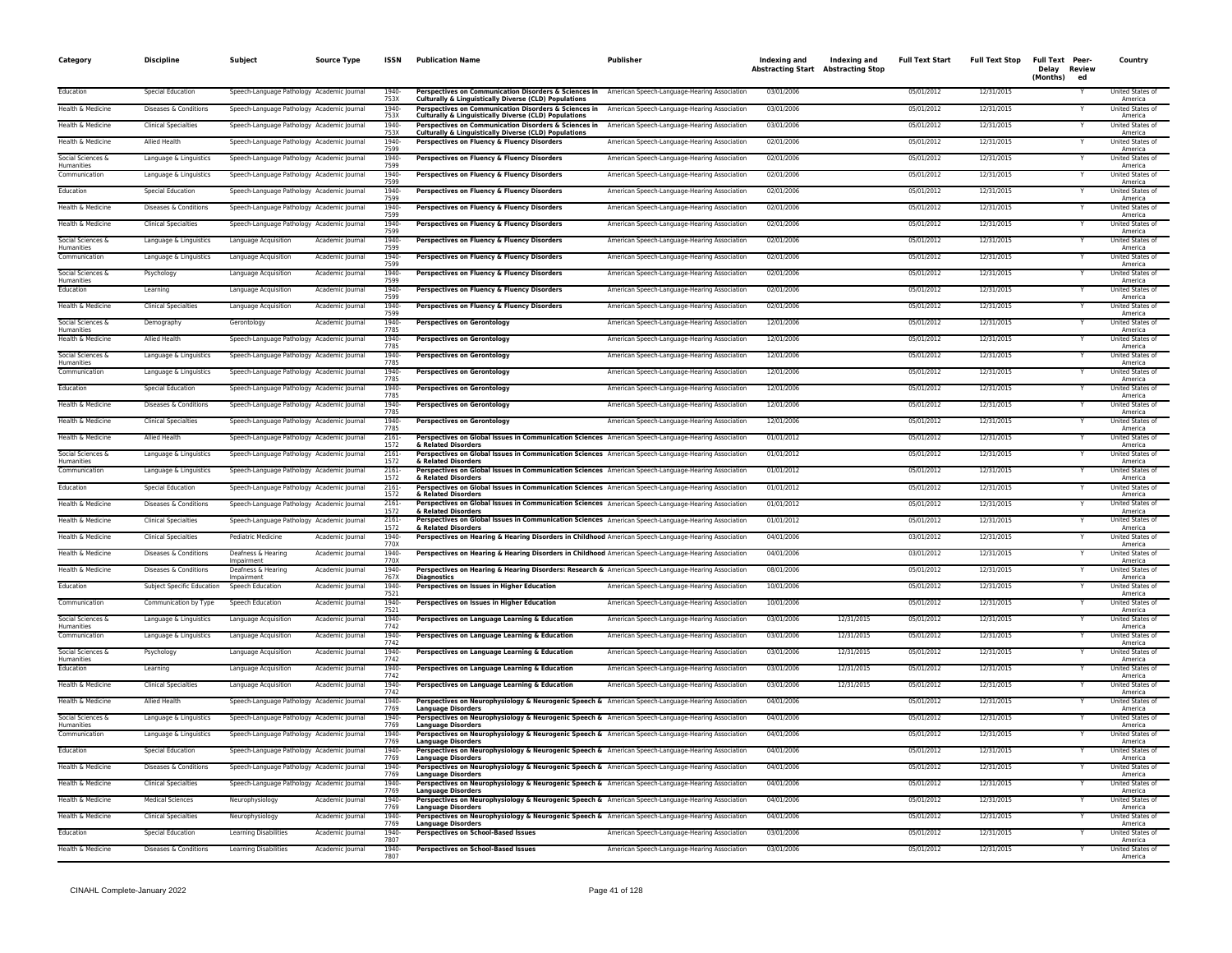| Category                           | <b>Discipline</b>           | Subject                                    | <b>Source Type</b> | <b>ISSN</b>               | <b>Publication Name</b>                                                       | Publisher                                                             | Indexing and | Indexing and<br><b>Abstracting Start Abstracting Stop</b> | <b>Full Text Start</b> | <b>Full Text Stop</b> | <b>Full Text Peer</b><br>Delay Review<br>(Months)<br>ed | Country                            |
|------------------------------------|-----------------------------|--------------------------------------------|--------------------|---------------------------|-------------------------------------------------------------------------------|-----------------------------------------------------------------------|--------------|-----------------------------------------------------------|------------------------|-----------------------|---------------------------------------------------------|------------------------------------|
| Education                          | Subject Specific Education  | Speech Education                           | Academic Journa    | 1940<br>7807              | <b>Perspectives on School-Based Issues</b>                                    | American Speech-Language-Hearing Association                          | 03/01/2006   |                                                           | 05/01/2012             | 12/31/2015            |                                                         | United States of<br>America        |
| Communication                      | Communication by Type       | Speech Education                           | Academic Journa    | 1940<br>7807              | <b>Perspectives on School-Based Issues</b>                                    | American Speech-Language-Hearing Association                          | 03/01/2006   |                                                           | 05/01/2012             | 12/31/2015            |                                                         | <b>United States of</b><br>America |
| Social Sciences &<br>Humanities    | Sex & Sexuality             | Sex & Sexuality                            | Academic Iourna    | 1538-<br>6341             | Perspectives on Sexual & Reproductive Health                                  | Wilev-Blackwell                                                       | 01/01/2002   |                                                           | 01/01/2002             |                       | 12                                                      | United Kingdom                     |
| Social Sciences &                  | Sociology                   | Reproductive Medicine                      | Academic Journal   | 1538<br>6341              | Perspectives on Sexual & Reproductive Health                                  | Wilev-Blackwell                                                       | 01/01/2002   |                                                           | 01/01/2002             |                       | 12                                                      | United Kingdom                     |
| Humanities<br>Health & Medicine    | <b>Clinical Specialties</b> | Reproductive Medicin                       | Academic Journa    | 1538<br>6341              | Perspectives on Sexual & Reproductive Health                                  | Wiley-Blackwel                                                        | 01/01/2002   |                                                           | 01/01/2002             |                       | 12                                                      | United Kingdom                     |
| Health & Medicine                  | Allied Health               | Speech-Language Pathology Academic Journal |                    | 1940<br>7572              | Perspectives on Speech Science & Orofacial Disorders                          | American Speech-Language-Hearing Association                          | 07/01/2008   |                                                           | 05/01/2012             | 12/31/2015            |                                                         | United States of                   |
| Social Sciences &                  | Language & Linguistics      | Speech-Language Pathology Academic Journa  |                    | 1940                      | Perspectives on Speech Science & Orofacial Disorders                          | American Speech-Language-Hearing Association                          | 07/01/2008   |                                                           | 05/01/2012             | 12/31/2015            |                                                         | America<br>United States of        |
| Humanities<br>Communication        | Language & Linguistics      | Speech-Language Pathology Academic Journal |                    | 7572<br>1940              | Perspectives on Speech Science & Orofacial Disorders                          | American Speech-Language-Hearing Association                          | 07/01/2008   |                                                           | 05/01/2012             | 12/31/2015            |                                                         | America<br><b>United States of</b> |
| Education                          | Special Education           | Speech-Language Pathology Academic Journal |                    | 7572<br>1940              | Perspectives on Speech Science & Orofacial Disorders                          | American Speech-Language-Hearing Association                          | 07/01/2008   |                                                           | 05/01/2012             | 12/31/2015            |                                                         | America<br><b>United States of</b> |
| Health & Medicine                  | Diseases & Conditions       | Speech-Language Pathology Academic Journa  |                    | 7572<br>1940-             | Perspectives on Speech Science & Orofacial Disorders                          | American Speech-Language-Hearing Association                          | 07/01/2008   |                                                           | 05/01/2012             | 12/31/2015            |                                                         | America<br>United States of        |
| Health & Medicine                  | <b>Clinical Specialties</b> | Speech-Language Pathology Academic Journa  |                    | 7572<br>1940-             | <b>Perspectives on Speech Science &amp; Orofacial Disorders</b>               | American Speech-Language-Hearing Association                          | 07/01/2008   |                                                           | 05/01/2012             | 12/31/2015            |                                                         | America<br>United States of        |
| Health & Medicine                  | <b>Clinical Specialties</b> | Otolaryngology                             | Academic Journa    | 7572<br>1940-             | Perspectives on Swallowing & Swallowing Disorders                             | American Speech-Language-Hearing Association                          | 03/01/2006   |                                                           | 03/01/2012             | 12/31/2015            |                                                         | America<br>United States of        |
| Health & Medicine                  | <b>Clinical Specialties</b> | Otolaryngology                             | Academic Journal   | 7556                      | (Dysphagia)<br><b>Perspectives on Telepractice</b>                            | American Speech-Language-Hearing Association                          | 01/01/2012   |                                                           | 09/01/2012             | 12/31/2015            |                                                         | America<br>United States of        |
| Health & Medicine                  | <b>Allied Health</b>        | Speech-Language Pathology Academic Journal |                    | 2162-<br>2353             | <b>Perspectives on Telepractice</b>                                           | American Speech-Language-Hearing Association                          | 01/01/2012   |                                                           | 09/01/2012             | 12/31/2015            |                                                         | America<br><b>United States of</b> |
| Social Sciences &                  | Language & Linguistics      | Speech-Language Pathology Academic Journa  |                    | 2162-<br>2353<br>$2162 -$ | <b>Perspectives on Telepractice</b>                                           | American Speech-Language-Hearing Association                          | 01/01/2012   |                                                           | 09/01/2012             | 12/31/2015            |                                                         | America<br>United States of        |
| <b>Humanities</b><br>Communication | Language & Linguistics      |                                            |                    | 2353<br>$2162 -$          | <b>Perspectives on Telepractice</b>                                           | American Speech-Language-Hearing Association                          | 01/01/2012   |                                                           | 09/01/2012             | 12/31/2015            |                                                         | America<br>United States of        |
|                                    |                             | Speech-Language Pathology Academic Journa  |                    | 2353                      |                                                                               |                                                                       |              |                                                           |                        |                       |                                                         | America                            |
| Education                          | <b>Special Education</b>    | Speech-Language Pathology Academic Journa  |                    | 2162<br>2353              | <b>Perspectives on Telepractice</b>                                           | American Speech-Language-Hearing Association                          | 01/01/2012   |                                                           | 09/01/2012             | 12/31/2015            |                                                         | United States of<br>America        |
| Health & Medicine                  | Diseases & Conditions       | Speech-Language Pathology Academic Journal |                    | 2162-<br>2353             | <b>Perspectives on Telepractice</b>                                           | American Speech-Language-Hearing Association                          | 01/01/2012   |                                                           | 09/01/2012             | 12/31/2015            |                                                         | United States of<br>America        |
| Health & Medicine                  | <b>Clinical Specialties</b> | Speech-Language Pathology Academic Journal |                    | 2162<br>2353              | <b>Perspectives on Telepractice</b>                                           | American Speech-Language-Hearing Association                          | 01/01/2012   |                                                           | 09/01/2012             | 12/31/2015            |                                                         | United States of<br>America        |
| Health & Medicine                  | <b>Clinical Specialties</b> | Voice Medicine                             | Academic Iourna    | 1940-<br>7505             | Perspectives on Voice & Voice Disorders                                       | American Speech-Language-Hearing Association                          | 03/01/2006   |                                                           | 05/01/2012             | 12/31/2015            |                                                         | <b>United States of</b><br>America |
| Communication                      | Communication by Type       | Voice Medicine                             | Academic Iournal   | 1940-<br>7505             | <b>Perspectives on Voice &amp; Voice Disorders</b>                            | American Speech-Language-Hearing Association                          | 03/01/2006   |                                                           | 05/01/2012             | 12/31/2015            |                                                         | United States of<br>America        |
| Health & Medicine                  | Nursing                     | Faith Community Nursing                    | Academic Iournal   |                           | <b>Perspectives: A Newsletter for Faith Community Nurses</b>                  | Spiritual Care Association                                            | 01/01/2013   |                                                           | 01/01/2013             |                       |                                                         | United States of<br>America        |
| Religion                           | Religion (General)          | Faith Community Nursing                    | Academic Journal   |                           | Perspectives: A Newsletter for Faith Community Nurses                         | Spiritual Care Association                                            | 01/01/2013   |                                                           | 01/01/2013             |                       |                                                         | United States of<br>America        |
| Social Sciences &<br>Humanities    | Demography                  | Gerontology                                | Academic Journal   | 0831                      | Perspectives: The Journal of the Gerontological Nursing<br>Association        | Gerontological Nursing Association                                    | 03/01/1985   |                                                           | 08/01/2013             |                       |                                                         | Canada                             |
| Health & Medicine                  | Nursing                     | Nursing                                    | Academic Journa    | 0831<br>7445              | Perspectives: The Journal of the Gerontological Nursing<br><b>Association</b> | Gerontological Nursing Association                                    | 03/01/1985   |                                                           | 08/01/2013             |                       |                                                         | Canada                             |
| Health & Medicine                  | Nursing                     | Nursing                                    | Academic Journa    | 1012-<br>5302             | Pflege                                                                        | Hogrefe AG                                                            | 03/01/1995   |                                                           | 08/01/2013             |                       |                                                         | Switzerland                        |
| Health & Medicine                  | Nursing                     | Nursing                                    | Academic Journal   | 1662<br>3029              | Pflegewissenschaft                                                            | hpsmedia GmbH                                                         | 01/01/2008   |                                                           | 08/01/2013             |                       |                                                         | Germany                            |
| Health & Medicine                  | <b>Clinical Specialties</b> | Pharmacy                                   | Academic Journal   | 1885<br>642X              | Pharmacy Practice (1886-3655)                                                 | Centro de Investigaciones y Publicaciones<br>Farmaceuticas S.         | 01/01/2007   |                                                           | 01/01/2007             |                       |                                                         | Spain                              |
| Health & Medicine                  | <b>Clinical Specialties</b> | Geriatric Medicine                         | Academic Journa    | 0270<br>3181              | Physical & Occupational Therapy in Geriatrics                                 | Taylor & Francis Ltd                                                  | 09/01/1980   |                                                           | 01/01/2001             |                       | 18                                                      | <b>United Kingdom</b>              |
| Health & Medicine                  | <b>Allied Health</b>        | Occupational Therapy                       | Academic Journa    | 0270<br>3181              | Physical & Occupational Therapy in Geriatrics                                 | Taylor & Francis Ltd                                                  | 09/01/1980   |                                                           | 01/01/2001             |                       | 18                                                      | <b>United Kingdom</b>              |
| Health & Medicine                  | Therapeutics                | Occupational Therapy                       | Academic Journal   | $0270 -$<br>3181          | Physical & Occupational Therapy in Geriatrics                                 | Taylor & Francis Ltd                                                  | 09/01/1980   |                                                           | 01/01/2001             |                       | 18                                                      | United Kingdom                     |
| Health & Medicine                  | <b>Allied Health</b>        | Physical Therapy                           | Academic Journa    | 0031<br>9023              | <b>Physical Therapy</b>                                                       | Oxford University Press / USA                                         | 07/01/1964   |                                                           | 01/01/2000             | 12/31/2016            |                                                         | <b>United States of</b>            |
| Health & Medicine                  | Therapeutics                | Physical Therapy                           | Academic Journa    | $0031 -$                  | <b>Physical Therapy</b>                                                       | Oxford University Press / USA                                         | 07/01/1964   |                                                           | 01/01/2000             | 12/31/2016            |                                                         | America<br>United States of        |
| Science                            | Chemistry                   | Biochemistry                               | Academic Journa    | 9023<br>0862-             | <b>Physiological Research</b>                                                 | Institute of Physiology, Academy of Sciences of                       | 01/01/2006   |                                                           | 01/01/2006             |                       |                                                         | America<br>Czech Republic          |
| Science                            | <b>Life Sciences</b>        | Biochemistry                               | Academic Journal   | 8408<br>0862              | <b>Physiological Research</b>                                                 | the Czech Republic<br>Institute of Physiology, Academy of Sciences of | 01/01/2006   |                                                           | 01/01/2006             |                       |                                                         | <b>Czech Republic</b>              |
| Science                            | <b>Life Sciences</b>        | Biophysics                                 | Academic Journa    | 8408<br>0862              | <b>Physiological Research</b>                                                 | the Czech Republic<br>Institute of Physiology, Academy of Sciences of | 01/01/2006   |                                                           | 01/01/2006             |                       |                                                         | Czech Republic                     |
| Science                            | Physics                     | Biophysics                                 | Academic Iourna    | 8408<br>0862              | <b>Physiological Research</b>                                                 | the Czech Republic<br>Institute of Physiology, Academy of Sciences of | 01/01/2006   |                                                           | 01/01/2006             |                       |                                                         | <b>Czech Republic</b>              |
| Science                            | Chemistry                   | Pharmacology                               | Academic Journal   | 8408<br>0862              | <b>Physiological Research</b>                                                 | the Czech Republic<br>Institute of Physiology, Academy of Sciences of | 01/01/2006   |                                                           | 01/01/2006             |                       |                                                         | <b>Czech Republic</b>              |
| Health & Medicine                  | <b>Medical Sciences</b>     | Pharmacology                               | Academic Journal   | 8408<br>$0862 -$          | <b>Physiological Research</b>                                                 | the Czech Republic<br>Institute of Physiology, Academy of Sciences of | 01/01/2006   |                                                           | 01/01/2006             |                       |                                                         | <b>Czech Republic</b>              |
| Health & Medicine                  | <b>Medical Sciences</b>     | Physiology                                 | Academic Journa    | 8408<br>0862              | <b>Physiological Research</b>                                                 | the Czech Republic<br>Institute of Physiology, Academy of Sciences of | 01/01/2006   |                                                           | 01/01/2006             |                       |                                                         | Czech Republic                     |
| Health & Medicine                  | <b>Allied Health</b>        | Physical Therapy                           | Academic Journa    | 8408<br>0300              | <b>Physiotherapy Canada</b>                                                   | the Czech Republic<br>University of Toronto Press                     | 03/01/1977   |                                                           | 01/01/2004             |                       |                                                         | Canada                             |
| Health & Medicine                  | Therapeutics                | Physical Therapy                           | Academic Journal   | 0508<br>0300              | <b>Physiotherapy Canada</b>                                                   | University of Toronto Press                                           | 03/01/1977   |                                                           | 01/01/2004             |                       |                                                         | Canada                             |
| Health & Medicine                  | <b>Allied Health</b>        | Physical Therapy                           | Academic Journa    | 0508<br>2213              | <b>Physiotherapy Practice &amp; Research</b>                                  | <b>IOS Press</b>                                                      | 03/01/2013   |                                                           | 03/01/2013             |                       |                                                         | Netherlands                        |
| Health & Medicine                  | Therapeutics                | Physical Therapy                           | Academic Journal   | 0683                      | Physiotherapy Practice & Research                                             | <b>IOS Press</b>                                                      | 03/01/2013   |                                                           | 03/01/2013             |                       | 6                                                       | Netherlands                        |
| Health & Medicine                  | <b>Allied Health</b>        | Physical Therapy                           | Academic Journa    | 2213<br>0683<br>1358-     | <b>Physiotherapy Research International</b>                                   | John Wiley & Sons, Inc.                                               | 03/01/1996   |                                                           | 01/01/2000             |                       | 12                                                      | United States of                   |
| Health & Medicine                  | Therapeutics                | <b>Physical Therapy</b>                    | Academic Journa    | 2267<br>1358              | <b>Physiotherapy Research International</b>                                   | John Wiley & Sons, Inc.                                               | 03/01/1996   |                                                           | 01/01/2000             |                       | 12                                                      | America<br>United States of        |
|                                    |                             |                                            |                    | 2267                      |                                                                               |                                                                       |              |                                                           |                        |                       |                                                         | America                            |
| Health & Medicine                  | <b>Allied Health</b>        | <b>Physical Therapy</b>                    | Academic Journal   | 0959<br>3985              | <b>Physiotherapy Theory &amp; Practice</b>                                    | Taylor & Francis Ltd                                                  | 03/01/1989   |                                                           | 03/01/1999             |                       | 18                                                      | <b>United Kingdom</b>              |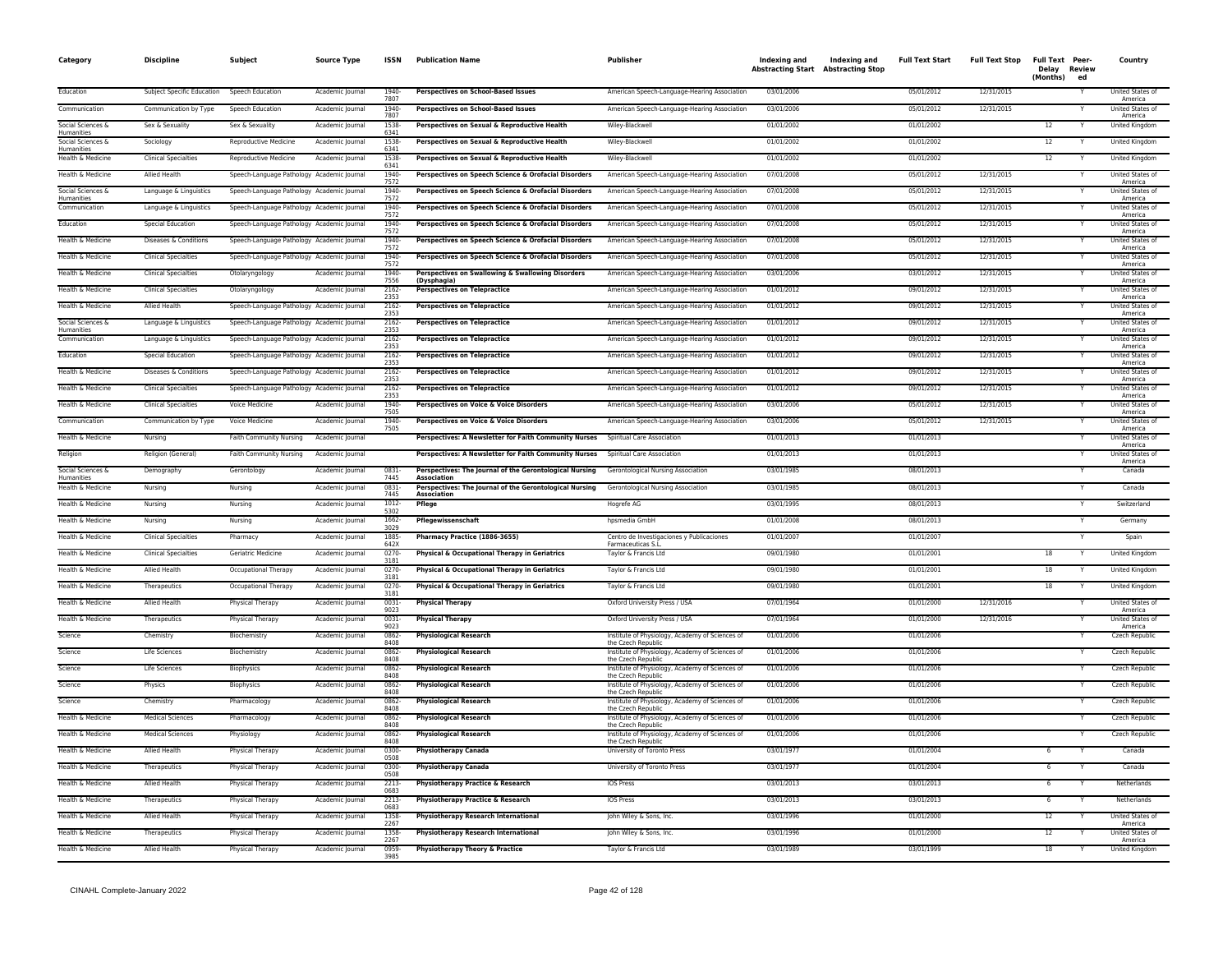| Category                               | <b>Discipline</b>           | Subject                                                                  | <b>Source Type</b> | <b>ISSN</b>           | <b>Publication Name</b>                                                                          | Publisher                                                                 | Indexing and<br><b>Abstracting Start Abstracting Stop</b> | <b>Indexing and</b> | <b>Full Text Start</b> | <b>Full Text Stop</b> | Full Text Peer-<br>Delay Review<br>(Months)<br>ed | Country                            |
|----------------------------------------|-----------------------------|--------------------------------------------------------------------------|--------------------|-----------------------|--------------------------------------------------------------------------------------------------|---------------------------------------------------------------------------|-----------------------------------------------------------|---------------------|------------------------|-----------------------|---------------------------------------------------|------------------------------------|
| Health & Medicine                      | Therapeutics                | Physical Therapy                                                         | Academic Iournal   | 0959<br>3985          | <b>Physiotherapy Theory &amp; Practice</b>                                                       | Taylor & Francis Ltd                                                      | 03/01/1989                                                |                     | 03/01/1999             |                       | 18                                                | United Kingdom                     |
| Health & Medicine                      | <b>Clinical Specialties</b> | Podiatry                                                                 | Academic Iournal   | 1460                  | <b>Podiatry Now</b>                                                                              | Society of Chiropodists & Podiatrists                                     | 04/01/2003                                                |                     | 03/01/2009             |                       |                                                   | United Kingdom                     |
| Health & Medicine                      | <b>Clinical Specialties</b> | Podiatry                                                                 | Academic Journa    | 731X<br>1756          | <b>Podiatry Review</b>                                                                           | Institute of Chiropodists & Podiatrists                                   | 01/01/2008                                                |                     | 08/01/2009             |                       |                                                   | United Kingdom                     |
| Health & Medicine                      | Nursing                     | Nursing                                                                  | Academic Journal   | 3291<br>0860<br>8466  | Polish Nursing / Pielegniarstwo Polskie                                                          | Poznan University of Medical Sciences                                     | 03/01/2012                                                |                     | 03/01/2012             |                       |                                                   | Poland                             |
| Health & Medicine                      | Nursing                     | Psychiatric Nursing                                                      | Academic Journal   | 1647<br>2160          | Portuguese Journal of Mental Health Nursing / Revista                                            | Publishing<br>Portuguese Society of Mental Health Nursing                 | 06/01/2012                                                |                     | 06/01/2012             |                       |                                                   | Portugal                           |
| Health & Medicine                      | <b>Clinical Specialties</b> | <b>Psychiatric Nursing</b>                                               | Academic Journal   | 1647<br>2160          | Portuguesa de Enfermagem de Saude Menta<br>Portuguese Journal of Mental Health Nursing / Revista | Portuguese Society of Mental Health Nursing                               | 06/01/2012                                                |                     | 06/01/2012             |                       |                                                   | Portugal                           |
| Health & Medicine                      | Diseases & Conditions       | Diabetes                                                                 | Academic Journal   | 2047<br>2897          | Portuguesa de Enfermagem de Saude Menta<br><b>Practical Diabetes</b>                             | John Wiley & Sons, Inc.                                                   | 06/01/2011                                                |                     | 11/01/2011             |                       | 12                                                | United States of                   |
| Health & Medicine                      | Nursing                     | Nursing                                                                  | Academic Journal   | 0953<br>6612          | <b>Practice Nurse</b>                                                                            | Medical Education Solutions Ltd                                           | 08/11/1995                                                |                     | 08/01/2003             | 02/28/2018            |                                                   | America<br><b>United Kingdom</b>   |
| Health & Medicine                      | Nursing                     | Nursing                                                                  | Academic Journal   | 0964<br>9271          | <b>Practice Nursing</b>                                                                          | Mark Allen Holdings Limited                                               | 03/01/2001                                                |                     | 11/01/2007             | 09/30/2015            |                                                   | United Kingdom                     |
| Social Sciences &                      | Psychology                  | Child & Adolescent                                                       | Academic Journal   | 1086                  | <b>Prevention Researcher</b>                                                                     | <b>Prevention Researche</b>                                               | 03/01/1996                                                | 09/30/2013          | 02/01/2006             | 09/30/2013            |                                                   | <b>United States of</b>            |
| Humanities<br>Health & Medicine        | <b>Clinical Specialties</b> | Psychology<br>Child & Adolescent                                         | Academic Iournal   | 4385<br>1086          | <b>Prevention Researcher</b>                                                                     | <b>Prevention Researche</b>                                               | 03/01/1996                                                | 09/30/2013          | 02/01/2006             | 09/30/2013            |                                                   | America<br>United States of        |
| Health & Medicine                      | <b>Clinical Specialties</b> | Psychology<br>Primary Health Care                                        | Academic Iourna    | 4385<br>1179          | <b>Primary Prevention Insights</b>                                                               | Sage Publications                                                         | 01/01/2009                                                | 01/31/2016          | 01/01/2009             | 01/31/2016            |                                                   | America<br><b>United States of</b> |
| Health & Medicine                      | <b>Clinical Specialties</b> | <b>Preventive Medicine</b>                                               | Academic Iournal   | 1748<br>1179          | <b>Primary Prevention Insights</b>                                                               | Sage Publications                                                         | 01/01/2009                                                | 01/31/2016          | 01/01/2009             | 01/31/2016            |                                                   | America<br>United States of        |
| Health & Medicine                      | Nursina                     | Nursina                                                                  | Academic Iournal   | 1748<br>1607          | <b>Professional Nursing Today</b>                                                                | Medpharm Publications (Pty) Ltd.                                          | 02/01/2006                                                |                     | 02/01/2006             |                       |                                                   | America<br>South Africa            |
| Health & Medicine                      | Nursina                     | Cardiac Nursing                                                          | Academic Iournal   | 6672<br>0889          | <b>Progress in Cardiovascular Nursing</b>                                                        | Wiley-Blackwell                                                           | 10/01/1986                                                | 12/31/2009          | 01/01/2004             | 12/31/2009            |                                                   | United Kingdom                     |
| Health & Medicine                      | <b>Clinical Specialties</b> | Cardiac Nursing                                                          | Academic Iournal   | 7204<br>0889          | <b>Progress in Cardiovascular Nursing</b>                                                        | Wiley-Blackwell                                                           | 10/01/1986                                                | 12/31/2009          | 01/01/2004             | 12/31/2009            |                                                   | United Kingdom                     |
| Health & Medicine                      | Medical Care & Services     | Hospice & Palliative Care                                                | Academic Journal   | 7204<br>0969          | <b>Progress in Palliative Care</b>                                                               | Taylor & Francis Ltd                                                      | 02/01/2005                                                |                     | 02/01/2005             |                       | 12                                                | United Kingdom                     |
| Health & Medicine                      | <b>Clinical Specialties</b> | Transplantation                                                          | Academic Journal   | 9260<br>1526-<br>9248 | <b>Progress in Transplantation</b>                                                               | Sage Publications Inc.                                                    | 03/01/2000                                                |                     | 12/01/2005             | 12/31/2015            |                                                   | United States of                   |
| Science                                | Life Sciences               | <b>Histology</b>                                                         | Academic Journa    | 0033                  | Protoplasma                                                                                      | Springer Nature                                                           | 01/01/2007                                                |                     | 01/01/2007             |                       | 12                                                | America<br>German                  |
| Health & Medicine                      | <b>Medical Sciences</b>     | Histology                                                                | Academic Journa    | 183X<br>0033          | Protoplasma                                                                                      | Springer Nature                                                           | 01/01/2007                                                |                     | 01/01/2007             |                       | 12                                                | Germany                            |
| Health & Medicine                      | <b>Clinical Specialties</b> | Psychiatry                                                               | Academic Journal   | <b>183X</b><br>0893   | <b>Psychiatric Times</b>                                                                         | <b>MJH Life Sciences</b>                                                  | 01/02/1996                                                |                     | 02/01/2012             |                       |                                                   | United States of                   |
| Health & Medicine                      | <b>Clinical Specialties</b> | Psychiatry                                                               | Academic Journa    | 2905<br>1550          | <b>Psychiatry (1550-5952)</b>                                                                    | Matrix Medical Communications, LLC                                        | 01/01/2006                                                | 12/31/2010          | 10/01/2008             | 12/31/2010            |                                                   | America<br>United States of        |
| Health & Medicine                      | <b>Clinical Specialties</b> | Psychiatry                                                               | Academic Journal   | 5952<br>0033          | Psychiatry: Interpersonal & Biological Processes                                                 | Routledge                                                                 | 12/01/2003                                                |                     | 12/01/2003             | 12/31/2014            |                                                   | America<br>United Kingdom          |
| Social Sciences &                      | Psychology                  | Psychology                                                               | Academic Journal   | 2747<br>0266          | Psychoanalytic Psychotherapy                                                                     | Routledge                                                                 | 02/01/2002                                                |                     | 01/01/2006             |                       | 18                                                | United Kingdom                     |
| <b>Humanities</b><br>Health & Medicine | <b>Clinical Specialties</b> | Psychology                                                               | Academic Iournal   | 8734<br>0266          | <b>Psychoanalytic Psychotherapy</b>                                                              | Routledge                                                                 | 02/01/2002                                                |                     | 01/01/2006             |                       | 18                                                | United Kinadom                     |
| Health & Medicine                      | <b>Allied Health</b>        | <b>Mental Health Services</b>                                            | Academic Iournal   | 8734<br>0266          | <b>Psychoanalytic Psychotherapy</b>                                                              | Routledge                                                                 | 02/01/2002                                                |                     | 01/01/2006             |                       | 18                                                | United Kingdom                     |
| Health & Medicine                      | <b>Clinical Specialties</b> | <b>Mental Health Services</b>                                            | Academic Iournal   | 8734<br>0266          | <b>Psychoanalytic Psychotherapy</b>                                                              | Routledge                                                                 | 02/01/2002                                                |                     | 01/01/2006             |                       | 18                                                | United Kingdom                     |
| Health & Medicine                      |                             | Health & Medicine (General) Health & Medicine (General) Academic Journal |                    | 8734<br>0887          | Psychology & Health                                                                              | Routledge                                                                 | 06/01/1989                                                |                     | 01/01/1999             |                       | 18                                                | United Kingdom                     |
| Social Sciences &                      | Psychology                  | Psychology                                                               | Academic Iournal   | 0446<br>0887          | Psychology & Health                                                                              | Routledge                                                                 | 06/01/1989                                                |                     | 01/01/1999             |                       | 18                                                | United Kingdom                     |
| Humanities<br>Health & Medicine        | <b>Clinical Specialties</b> | Psychology                                                               | Academic Journal   | 0446<br>0887          | Psychology & Health                                                                              | Routledge                                                                 | 06/01/1989                                                |                     | 01/01/1999             |                       | 18                                                | United Kingdom                     |
| Health & Medicine                      |                             | Health & Medicine (General) Health & Medicine (General) Academic Journal |                    | 0446<br>1354<br>8506  | Psychology, Health & Medicine                                                                    | Routledge                                                                 | 02/01/1996                                                |                     | 10/01/1997             |                       | 18                                                | United Kingdom                     |
| Social Sciences &                      | Psychology                  | Psychology                                                               | Academic Journa    | 1354<br>8506          | Psychology, Health & Medicine                                                                    | Routledge                                                                 | 02/01/1996                                                |                     | 10/01/1997             |                       | 18                                                | United Kingdom                     |
| Humanities<br>Health & Medicine        | <b>Clinical Specialties</b> | Psychology                                                               | Academic Journal   | 1354                  | Psychology, Health & Medicine                                                                    | Routledge                                                                 | 02/01/1996                                                |                     | 10/01/1997             |                       | 18                                                | <b>United Kingdom</b>              |
| Science                                | Chemistry                   | Psychopharmacology                                                       | Academic Journal   | 8506<br>0033          | Psychopharmacology                                                                               | Springer Nature                                                           | 10/01/1996                                                |                     | 10/01/1996             |                       | 12                                                | Germany                            |
| Social Sciences &                      | Psychology                  | Psychopharmacology                                                       | Academic Journal   | 3158<br>0033          | Psychopharmacology                                                                               | Springer Nature                                                           | 10/01/1996                                                |                     | 10/01/1996             |                       | 12                                                | Germany                            |
| <b>Humanities</b><br>Health & Medicine | <b>Medical Sciences</b>     | Psychopharmacology                                                       | Academic Journal   | 3158<br>0033          | Psychopharmacology                                                                               | <b>Springer Nature</b>                                                    | 10/01/1996                                                |                     | 10/01/1996             |                       | 12                                                | Germany                            |
| Health & Medicine                      | <b>Clinical Specialties</b> | Psychopharmacology                                                       | Academic Journal   | 3158<br>0033          | Psychopharmacology                                                                               | Springer Nature                                                           | 10/01/1996                                                |                     | 10/01/1996             |                       | 12                                                | Germany                            |
| <b>Business</b>                        | Human Resources             | Human Resources                                                          | Academic Journal   | 3158<br>0091          | <b>Public Personnel Management</b>                                                               | Sage Publications                                                         | 01/01/1973                                                |                     | 01/01/1973             |                       |                                                   | United States of                   |
| Health & Medicine                      |                             | Health & Medicine (General) Health & Medicine (General) Academic Journa  |                    | 0260<br>1735          | <b>Qom University of Medical Sciences Journal</b>                                                | Oom University of Medical Sciences                                        | 03/01/2009                                                |                     | 03/01/2009             |                       |                                                   | America<br>Iran (Islamic Republic  |
| Politics & Government                  | <b>Public Health</b>        | Ouality of Life                                                          | Academic Iournal   | 7799<br>0962          | <b>Ouality of Life Research</b>                                                                  | Springer Nature                                                           | 02/01/2008                                                |                     | 02/01/2008             |                       | 12                                                | of)<br>Germany                     |
| Health & Medicine                      | Public Health               | Quality of Life                                                          | Academic Iournal   | 9343<br>0962          | <b>Ouality of Life Research</b>                                                                  | Springer Nature                                                           | 02/01/2008                                                |                     | 02/01/2008             |                       | 12                                                | Germany                            |
| Social Sciences &                      | Public Health               | Quality of Life                                                          | Academic Iournal   | 9343<br>0962          | <b>Ouality of Life Research</b>                                                                  | Springer Nature                                                           | 02/01/2008                                                |                     | 02/01/2008             |                       | 12                                                | Germany                            |
| Humanities<br>Health & Medicine        | <b>Clinical Specialties</b> | Oncology                                                                 | Academic Iournal   | 9343<br>1084          | <b>Radiation Therapist</b>                                                                       | American Society of Radiologic Technologists                              | 01/01/1992                                                |                     | 01/01/1992             |                       |                                                   | United States of                   |
| Health & Medicine                      | Therapeutics                | Radiotherapy                                                             | Academic Journal   | 1911<br>1084          | <b>Radiation Therapist</b>                                                                       | American Society of Radiologic Technologists                              | 01/01/1992                                                |                     | 01/01/1992             |                       |                                                   | America<br>United States of        |
| Health & Medicine                      | <b>Clinical Specialties</b> | Radiotherapy                                                             | Academic Journal   | 1911<br>1084          | <b>Radiation Therapist</b>                                                                       | American Society of Radiologic Technologists                              | 01/01/1992                                                |                     | 01/01/1992             |                       |                                                   | America<br>United States of        |
| Health & Medicine                      | <b>Clinical Specialties</b> | Radiology                                                                | Academic Journa    | 1911<br>1078          | <b>Radiologic Science &amp; Education</b>                                                        | Association of Educators in Imaging &                                     | 10/01/2008                                                |                     | 10/01/2008             |                       |                                                   | America<br>United States of        |
| Science                                | <b>Science Education</b>    | <b>Science Education</b>                                                 | Academic Journal   | 5450<br>1078          | <b>Radiologic Science &amp; Education</b>                                                        | Radiologic Sciences (A.E.I.R.S.)<br>Association of Educators in Imaging & | 10/01/2008                                                |                     | 10/01/2008             |                       |                                                   | America<br>United States of        |
|                                        |                             |                                                                          |                    | 5450                  |                                                                                                  | Radiologic Sciences (A.E.I.R.S.)                                          |                                                           |                     |                        |                       |                                                   | America                            |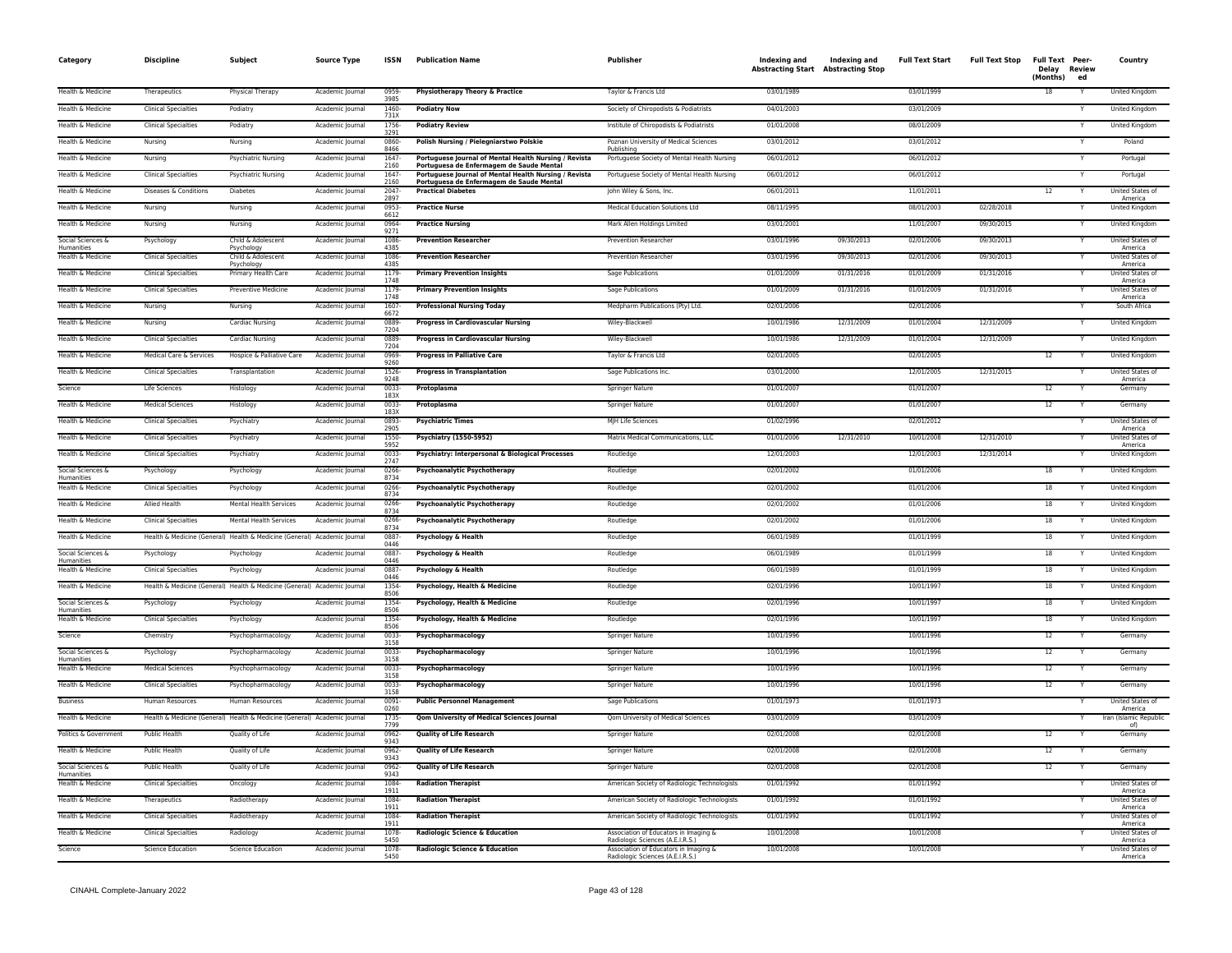| Category                        | <b>Discipline</b>                                          | Subject                                                                  | <b>Source Type</b> | ISSN             | <b>Publication Name</b>                                                   | Publisher                                                                        | Indexing and<br><b>Abstracting Start Abstracting Stop</b> | Indexing and | <b>Full Text Start</b> | <b>Full Text Stop</b> | <b>Full Text Peer-</b><br>Delay Review<br>(Months)<br>ed | Country                     |
|---------------------------------|------------------------------------------------------------|--------------------------------------------------------------------------|--------------------|------------------|---------------------------------------------------------------------------|----------------------------------------------------------------------------------|-----------------------------------------------------------|--------------|------------------------|-----------------------|----------------------------------------------------------|-----------------------------|
| Education                       | <b>Subject Specific Education</b>                          | Science Education                                                        | Academic Journal   | 1078<br>5450     | <b>Radiologic Science &amp; Education</b>                                 | Association of Educators in Imaging &<br>Radiologic Sciences (A.E.I.R.S.)        | 10/01/2008                                                |              | 10/01/2008             |                       |                                                          | United States of<br>America |
| Technology                      | Technology by Type                                         | Imaging Technology                                                       | Academic Journal   | 1078<br>5450     | <b>Radiologic Science &amp; Education</b>                                 | Association of Educators in Imaging &                                            | 10/01/2008                                                |              | 10/01/2008             |                       |                                                          | United States of<br>America |
| Technology                      | Medical Technology                                         | Medical Imaging                                                          | Academic Iournal   | $0033-$<br>8397  | <b>Radiologic Technology</b>                                              | Radiologic Sciences (A.E.I.R.S.)<br>American Society of Radiologic Technologists | 03/01/1965                                                |              | 01/01/1981             |                       |                                                          | United States of            |
| Health & Medicine               | <b>Medical Technology</b>                                  | Medical Imaging                                                          | Academic Journal   | 0033<br>8397     | <b>Radiologic Technology</b>                                              | American Society of Radiologic Technologists                                     | 03/01/1965                                                |              | 01/01/1981             |                       |                                                          | America<br>United States of |
| Health & Medicine               | <b>Clinical Specialties</b>                                | Radiology                                                                | Academic Journal   | 0033-<br>8397    | <b>Radiologic Technology</b>                                              | American Society of Radiologic Technologists                                     | 03/01/1965                                                |              | 01/01/1981             |                       |                                                          | America<br>United States of |
| Technology                      | Medical Technology                                         | Medical Imaging                                                          | Academic Journal   | 0198             | <b>Radiology Management</b>                                               | AHRA: The Association for Medical Imaging                                        | 01/01/2008                                                |              | 03/01/2011             |                       |                                                          | America<br>United States of |
| Health & Medicine               | <b>Medical Technology</b>                                  | Medical Imaging                                                          | Academic Journa    | 7097<br>0198     | <b>Radiology Management</b>                                               | Management<br>AHRA: The Association for Medical Imaging                          | 01/01/2008                                                |              | 03/01/2011             |                       |                                                          | America<br>United States of |
| Health & Medicine               | Complementary &                                            | Midwifery                                                                | Academic Journal   | 7097<br>1479     | <b>RCM Midwives</b>                                                       | Management<br>Redactive Publishing Ltd.                                          | 10/01/2002                                                | 12/31/2007   | 01/01/2005             | 12/31/2007            |                                                          | America<br>United Kingdom   |
| Health & Medicine               | <b>Alternative Medicine</b><br><b>Clinical Specialties</b> | Midwiferv                                                                | Academic Journal   | 2915<br>1479     | <b>RCM Midwives</b>                                                       | Redactive Publishing Ltd.                                                        | 10/01/2002                                                | 12/31/2007   | 01/01/2005             | 12/31/2007            |                                                          | United Kingdom              |
| Health & Medicine               | <b>Clinical Specialties</b>                                | Women's Health                                                           | Academic Journal   | 2915<br>1479     | <b>RCM Midwives</b>                                                       | Redactive Publishing Ltd.                                                        | 10/01/2002                                                | 12/31/2007   | 01/01/2005             | 12/31/2007            |                                                          | United Kingdom              |
| Health & Medicine               | Therapeutics                                               | <b>Rehabilitation Therapy</b>                                            | Academic Journal   | 2915<br>0034     | <b>Rehabilitation Counseling Bulletin</b>                                 | Sage Publications Inc.                                                           | 01/01/2002                                                |              | 01/01/2002             | 03/31/2008            |                                                          | United States of            |
| Health & Medicine               | Therapeutics                                               | <b>Rehabilitation Therapy</b>                                            | Academic Journal   | 3552<br>1179     | <b>Rehabilitation Process &amp; Outcome</b>                               | <b>Sage Publications</b>                                                         | 01/01/2008                                                |              | 01/01/2008             |                       |                                                          | America<br>United States of |
| Health & Medicine               | <b>Clinical Specialties</b>                                | Urology & Nephrology                                                     | Academic Journal   | 5727<br>1832     | <b>Renal Society of Australasia Journal</b>                               | Cambridge Publishing                                                             | 08/01/2005                                                |              | 01/01/2008             |                       |                                                          | America<br>Australia        |
| Science                         | <b>Life Sciences</b>                                       | Reproductive Biology                                                     | Academic Journal   | 3804<br>1178     | <b>Reproductive Biology Insights</b>                                      | Sage Publications                                                                | 01/01/2009                                                |              | 01/01/2009             | 01/31/2016            |                                                          | United States of            |
| Health & Medicine               | Nursing                                                    | <b>Geriatric Nursino</b>                                                 | Academic lournal   | 6426<br>1940-    | <b>Research in Gerontological Nursing</b>                                 | <b>SLACK Incorporated</b>                                                        | 01/01/2008                                                |              | 01/01/2008             | 12/31/2010            |                                                          | America<br>United States of |
| Health & Medicine               |                                                            |                                                                          |                    | 4921             |                                                                           |                                                                                  |                                                           |              |                        |                       |                                                          | America                     |
|                                 | <b>Clinical Specialties</b>                                | Geriatric Nursino                                                        | Academic lournal   | 1940-<br>4921    | <b>Research in Gerontological Nursing</b>                                 | <b>SLACK Incorporated</b>                                                        | 01/01/2008                                                |              | 01/01/2008             | 12/31/2010            |                                                          | United States of<br>America |
| Social Sciences &<br>Humanities | Demography                                                 | Gerontology                                                              | Academic Journal   | 1940-<br>4921    | <b>Research in Gerontological Nursing</b>                                 | SLACK Incorporated                                                               | 01/01/2008                                                |              | 01/01/2008             | 12/31/2010            |                                                          | United States of<br>America |
| Health & Medicine               | <b>Clinical Specialties</b>                                | Pulmonology                                                              | Academic Journal   | 0020-<br>1324    | <b>Respiratory Care</b>                                                   | American Association for Respiratory Care                                        | 01/01/1971                                                |              | 02/01/2008             |                       |                                                          | United States of<br>America |
| Health & Medicine               | <b>Medical Education</b>                                   | <b>Medical Education</b>                                                 | Academic Journal   | 2372-<br>0735    | <b>Respiratory Care Education Annual</b>                                  | American Association for Respiratory Care                                        | 01/01/1996                                                |              | 08/01/2013             |                       |                                                          | United States of<br>America |
| Education                       | Professional Education                                     | <b>Medical Education</b>                                                 | Academic Journa    | 2372-<br>0735    | <b>Respiratory Care Education Annual</b>                                  | American Association for Respiratory Care                                        | 01/01/1996                                                |              | 08/01/2013             |                       |                                                          | United States of<br>America |
| Health & Medicine               | <b>Clinical Specialties</b>                                | Pulmonology                                                              | Academic Iourna    | 2372-<br>0735    | <b>Respiratory Care Education Annual</b>                                  | American Association for Respiratory Care                                        | 01/01/1996                                                |              | 08/01/2013             |                       |                                                          | United States of<br>America |
| Health & Medicine               | Nursing                                                    | Nursing                                                                  | Academic Iourna    | 1517<br>3852     | <b>Rev Rene</b>                                                           | <b>Rev Rene</b>                                                                  | 01/01/2005                                                |              | 01/01/2013             |                       |                                                          | Brazil                      |
| Health & Medicine               | Nursing                                                    | Nursino                                                                  | Academic Iournal   | 0102<br>5430     | Revista Baiana de Enfermager                                              | Universidade Federal da Bahia                                                    | 01/01/2015                                                |              | 01/01/2015             |                       |                                                          | Brazil                      |
| Health & Medicine               | Nursing                                                    | Nursing                                                                  | Academic Iournal   | $0034 -$<br>7167 | Revista Brasileira de Enfermagen                                          | Associacao Brasileira de Enfermagen                                              | 01/01/1997                                                |              | 04/01/2014             |                       |                                                          | Brazil                      |
| Health & Medicine               |                                                            | Health & Medicine (General) Health & Medicine (General) Academic Journal |                    | 1692<br>727      | Revista Ciencias de la Salud                                              | Colegio Mayor de Nuestra Senora del Rosario                                      | 01/01/2008                                                |              | 12/01/2008             |                       |                                                          | Colombia                    |
| Health & Medicine               | Nursing                                                    | Nursing                                                                  | Academic Journal   | 2216-<br>0973    | <b>Revista Cuidarte</b>                                                   | Universidad de Santander                                                         | 01/01/2013                                                |              | 01/01/2013             |                       |                                                          | Colombia                    |
| Health & Medicine               | <b>Clinical Specialties</b>                                | Primary Health Care                                                      | Academic Journal   | 1516<br>7704     | Revista de Atencao Primaria a Saude                                       | Revista de Atenção Primaria a Saude                                              | 01/01/2005                                                |              | 04/01/2008             |                       |                                                          | Brazil                      |
| Health & Medicine               | <b>Clinical Specialties</b>                                | Endocrinology                                                            | Academic Journa    | 2248<br>6518     | Revista de la ALAD                                                        | Publicidad Permanyer SLU                                                         | 11/01/2015                                                |              | 11/01/2015             |                       |                                                          | Spain                       |
| Health & Medicine               | Diseases & Conditions                                      | Diabetes                                                                 | Academic Journal   | 2248<br>6518     | Revista de la ALAD                                                        | Publicidad Permanyer SLU                                                         | 11/01/2015                                                |              | 11/01/2015             |                       |                                                          | Spain                       |
| Health & Medicine               | Nursing                                                    | Nursing                                                                  | Academic Journa    | 2175<br>5361     | Revista de Pesquisa: Cuidado e Fundamental                                | Revista de Pesquisa: Cuidado y Fundamental<br>Online                             | 04/01/2010                                                |              | 04/01/2010             |                       |                                                          | Brazil                      |
| Health & Medicine               |                                                            | Health & Medicine (General) Health & Medicine (General) Academic Journal |                    | 1518<br>1944     | Revista Eletronica de Enfermagem                                          | Revista Eletronica de Enfermagem                                                 | 10/01/1999                                                |              | 09/01/2007             |                       |                                                          | Brazil                      |
| Health & Medicine               | Nursing                                                    | Nursing                                                                  | Academic Journal   | 1518             | Revista Eletronica de Enfermagem                                          | Revista Eletronica de Enfermagem                                                 | 10/01/1999                                                |              | 09/01/2007             |                       |                                                          | Brazil                      |
| Health & Medicine               | Nursing                                                    | Nursing                                                                  | Academic Journal   | 1944<br>0104     | <b>Revista Enfermagem UERJ</b>                                            | Universidade do Estado do Rio de Janeiro                                         | 01/01/2003                                                |              | 08/01/2013             |                       |                                                          | Brazil                      |
| Health & Medicine               | <b>Clinical Specialties</b>                                | Gastroenterology                                                         | Academic lournal   | 3552<br>1806     | <b>Revista Estima</b>                                                     | SOBEST: Associacao Brasileira de                                                 | 01/01/2010                                                |              | 05/01/2015             |                       |                                                          | Brazil                      |
| Health & Medicine               | Medical Care & Services                                    | <b>Wound Care</b>                                                        | Academic Journa    | 3144<br>1806     | <b>Revista Estima</b>                                                     | Estomaterapia<br>SOBEST: Associacao Brasileira de                                | 01/01/2010                                                |              | 05/01/2015             |                       |                                                          | Brazil                      |
| Health & Medicine               | <b>Clinical Specialties</b>                                | Ostomy                                                                   | Academic Journal   | 3144<br>1806-    | <b>Revista Estima</b>                                                     | Estomaterapia<br>SOBEST: Associacao Brasileira de                                | 01/01/2010                                                |              | 05/01/2015             |                       |                                                          | Brazil                      |
| Health & Medicine               | Nursing                                                    | Nursing                                                                  | Academic Journal   | 3144<br>1698-    | Revista Investigacion & Cuidados                                          | Estomaterapia<br>Revista Investigacion & Cuidados                                | 07/01/2013                                                |              | 07/01/2013             |                       |                                                          | Spain                       |
| Health & Medicine               | Nursing                                                    | Nursing                                                                  | Academic Journal   | 4587<br>1518     | Revista Latino-Americana de Enfermagem (RLAE)                             | Escola de Enfermagem de Ribeirao Preto                                           | 01/01/1995                                                |              | 01/01/2008             | 08/31/2012            |                                                          | Brazil                      |
| Health & Medicine               | <b>Clinical Specialties</b>                                | Endocrinology                                                            | Academic Journal   | 8345<br>2339-    | Revista Mexicana de Endocrinología, Metabolismo y                         | Universidade de Sao Paulo<br>Publicidad Permanyer SLU                            | 10/01/2015                                                |              | 10/01/2015             |                       |                                                          | Spain                       |
| Science                         | Life Sciences                                              | <b>Nutrition Science</b>                                                 | Academic Journa    | 9643<br>2339     | Nutrición<br>Revista Mexicana de Endocrinología, Metabolismo y            | Publicidad Permanyer SLU                                                         | 10/01/2015                                                |              | 10/01/2015             |                       |                                                          | Spain                       |
| Health & Medicine               | <b>Medical Sciences</b>                                    | <b>Nutrition Science</b>                                                 |                    | 9643             | Nutrición                                                                 | Publicidad Permanyer SLU                                                         | 10/01/2015                                                |              | 10/01/2015             |                       |                                                          | Spain                       |
|                                 |                                                            |                                                                          | Academic Journal   | 2339-<br>9643    | Revista Mexicana de Endocrinología, Metabolismo y<br>Nutrición            |                                                                                  |                                                           |              |                        |                       |                                                          |                             |
| Technology                      | Industrial Technology                                      | <b>Nutrition Science</b>                                                 | Academic Journal   | 2339<br>9643     | Revista Mexicana de Endocrinología, Metabolismo y<br>Nutrición            | Publicidad Permanyer SLU                                                         | 10/01/2015                                                |              | 10/01/2015             |                       |                                                          | Spain                       |
| Health & Medicine               | Allied Health                                              | <b>Physical Therapy</b>                                                  | Academic Journal   | $1677-$<br>5937  | Revista Terapia Manual                                                    | Revista Terapia Manual                                                           | 01/01/2009                                                | 12/31/2013   | 01/01/2013             | 12/31/2013            |                                                          | Brazil                      |
| Health & Medicine               | Therapeutics                                               | Physical Therapy                                                         | Academic Journal   | 1677<br>5937     | Revista Terapia Manual                                                    | Revista Terapia Manual                                                           | 01/01/2009                                                | 12/31/2013   | 01/01/2013             | 12/31/2013            |                                                          | Brazil                      |
| Social Sciences &<br>Humanities | Psychology                                                 | Applied Psychology                                                       | Academic Journa    | 1454<br>8062     | <b>Romanian Journal of Applied Psychology</b>                             | West University of Timisoara, Department of<br>Psychology                        | 12/01/2012                                                |              | 12/01/2012             |                       |                                                          | Romania                     |
| Health & Medicine               | <b>Clinical Specialties</b>                                | Applied Psychology                                                       | Academic Journal   | 1454<br>8062     | Romanian Journal of Applied Psychology                                    | West University of Timisoara, Department of<br>Psychology                        | 12/01/2012                                                |              | 12/01/2012             |                       |                                                          | Romania                     |
| Health & Medicine               | <b>Allied Health</b>                                       | <b>Physical Therapy</b>                                                  | Academic Journal   | 1224<br>6220     | Romanian Journal of Physical Therapy / Revista Romana<br>de Kinetoterapie | University of Oradea Publishing House                                            | 06/01/2012                                                |              | 06/01/2012             |                       |                                                          | Romania                     |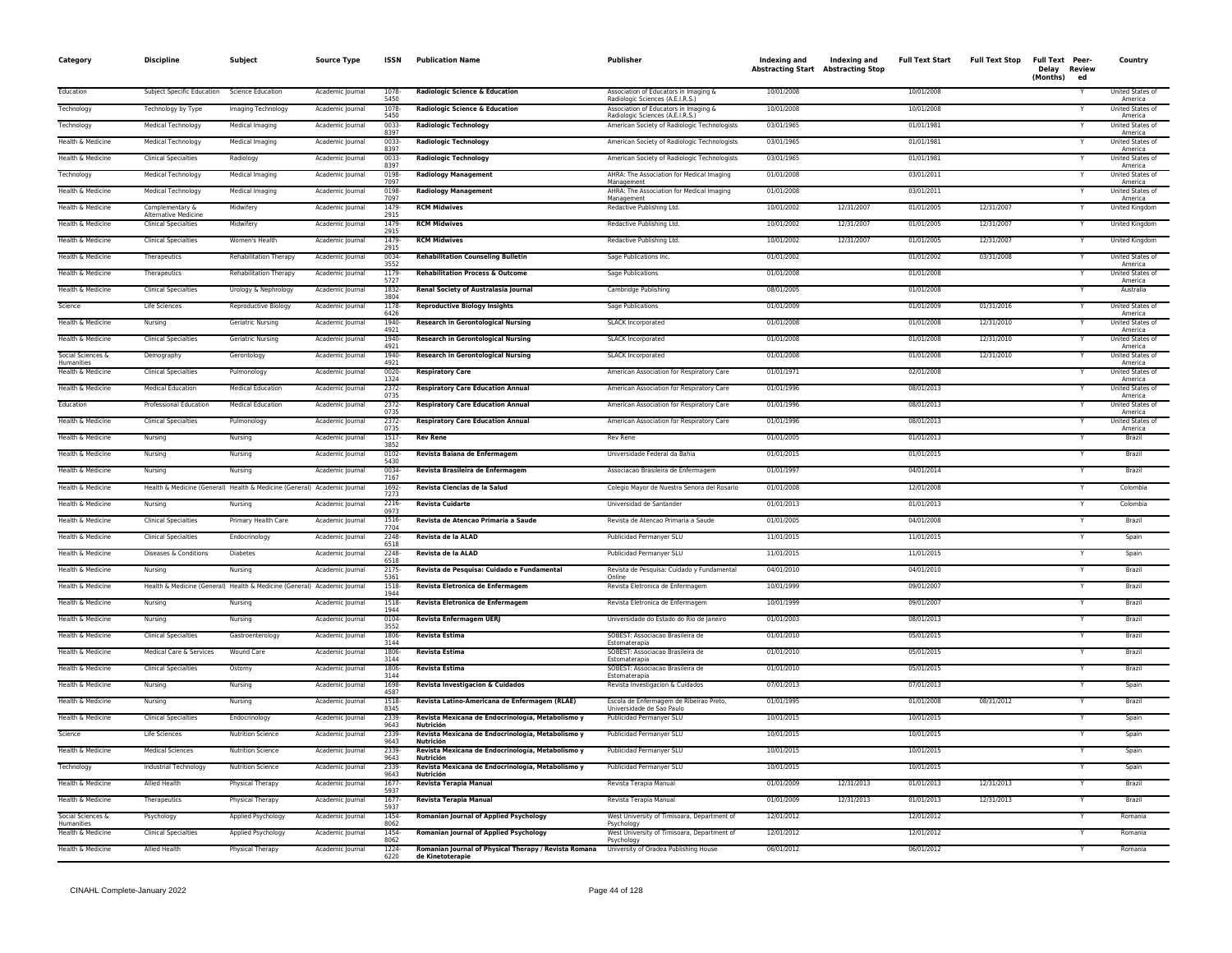| Category                               | <b>Discipline</b>                              | Subject                                                                  | <b>Source Type</b> | <b>ISSN</b>      | <b>Publication Name</b>                                                                 | Publishe                                                        | Indexing and<br><b>Abstracting Start</b> | <b>Indexing and</b><br><b>Abstracting Stop</b> | <b>Full Text Start</b> | <b>Full Text Stop</b> | Full Text Peer-<br>Delay Review<br>(Months) | ed | Country                     |
|----------------------------------------|------------------------------------------------|--------------------------------------------------------------------------|--------------------|------------------|-----------------------------------------------------------------------------------------|-----------------------------------------------------------------|------------------------------------------|------------------------------------------------|------------------------|-----------------------|---------------------------------------------|----|-----------------------------|
| Health & Medicine                      | Therapeutics                                   | Physical Therapy                                                         | Academic Journa    | 1224-<br>6220    | Romanian Journal of Physical Therapy / Revista Romana<br>de Kinetoterapie               | University of Oradea Publishing House                           | 06/01/2012                               |                                                | 06/01/2012             |                       |                                             |    | Romania                     |
| <b>Business</b>                        | Industries & Trades                            | Medical Equipment &<br>Supplies Industry                                 | Academic Journa    | 1040<br>6050     | RT: The Journal for Respiratory Care Practitioners                                      | <b>MEDOOF</b>                                                   | 02/01/1994                               |                                                | 03/01/2007             |                       |                                             |    | United States of<br>America |
| Health & Medicine                      | Medical Equipment                              | <b>Medical Equipment</b>                                                 | Academic Journa    | 1040<br>6050     | RT: The Journal for Respiratory Care Practitioners                                      | MEDQOR                                                          | 02/01/1994                               |                                                | 03/01/2007             |                       |                                             |    | United States of<br>America |
| Health & Medicine                      | <b>Clinical Specialties</b>                    | Supplies Industry<br>Pulmonology                                         | Academic Journal   | 1040             | RT: The Journal for Respiratory Care Practitioners                                      | MEDQOR                                                          | 02/01/1994                               |                                                | 03/01/2007             |                       |                                             |    | United States of            |
| Science                                | Life Sciences                                  | <b>Evidence Based Medicine</b>                                           | Academic Journal   | 6050             | <b>Safe Practices in Patient Care</b>                                                   | Saxe Healthcare Communications                                  | 01/01/2011                               | 09/30/2012                                     | 01/01/2011             | 09/30/2012            |                                             |    | America<br>United States of |
| Health & Medicine                      | Medical Care & Services                        | <b>Evidence Based Medicine</b>                                           | Academic Journal   |                  | <b>Safe Practices in Patient Care</b>                                                   | Saxe Healthcare Communications                                  | 01/01/2011                               | 09/30/2012                                     | 01/01/2011             | 09/30/2012            |                                             |    | America<br>United States o  |
| Health & Medicine                      | <b>Clinical Specialties</b>                    | Surgery                                                                  | Academic Journa    | 0190             | <b>Same-Day Surgery</b>                                                                 | <b>AHC Media LLC</b>                                            | 03/01/1983                               | 07/31/2021                                     | 01/01/2012             | 07/31/2021            |                                             |    | America<br>United States of |
| Health & Medicine                      | <b>Clinical Specialties</b>                    | Oncology                                                                 | Academic Iourna    | 5066<br>1357     | Sarcoma                                                                                 | <b>Hindawi Limited</b>                                          | 03/01/1997                               |                                                | 03/01/199              |                       |                                             |    | America<br>United Kingdon   |
| Science                                | Life Sciences                                  | Connective Tissue                                                        | Academic Journal   | 714X<br>1357     | Sarcoma                                                                                 | Hindawi Limited                                                 | 03/01/1997                               |                                                | 03/01/1997             |                       |                                             |    | United Kingdom              |
| Health & Medicine                      | <b>Medical Sciences</b>                        | <b>Connective Tissue</b>                                                 | Academic lournal   | 714X<br>1357-    | Sarcoma                                                                                 | Hindawi Limited                                                 | 03/01/1997                               |                                                | 03/01/1997             |                       |                                             |    | United Kingdom              |
| Health & Medicine                      | <b>Allied Health</b>                           | Audiology                                                                | Academic Journal   | 714X<br>0105     | <b>Scandinavian Audiology</b>                                                           | Taylor & Francis Ltd                                            | 01/01/1997                               | 12/31/2001                                     | 04/20/1998             | 12/31/2001            |                                             |    | United Kingdom              |
| Communication                          | Communication (General)                        | Audiology                                                                | Academic Iourna    | 0397<br>0105     | <b>Scandinavian Audiology</b>                                                           | Taylor & Francis Ltd                                            | 01/01/1997                               | 12/31/2001                                     | 04/20/1998             | 12/31/2001            |                                             |    | United Kingdom              |
| Health & Medicine                      | <b>Clinical Specialties</b>                    | Audiology                                                                | Academic Journal   | 0397<br>0105-    | <b>Scandinavian Audiology</b>                                                           | Taylor & Francis Ltd                                            | 01/01/1997                               | 12/31/2001                                     | 04/20/1998             | 12/31/2001            |                                             |    | United Kingdom              |
| Health & Medicine                      |                                                | Health & Medicine (General) Health & Medicine (General) Academic Journal |                    | 0397<br>0283-    | <b>Scandinavian Journal of Caring Sciences</b>                                          | Wiley-Blackwell                                                 | 03/01/1987                               |                                                | 01/01/1998             |                       | 12                                          |    | United Kingdom              |
| Health & Medicine                      | <b>Clinical Specialties</b>                    | Primary Health Care                                                      | Academic Journa    | 9318<br>0283     | <b>Scandinavian Journal of Caring Sciences</b>                                          | Wiley-Blackwel                                                  | 03/01/1987                               |                                                | 01/01/1998             |                       | $\overline{12}$                             |    | United Kingdom              |
| Health & Medicine                      |                                                | Health & Medicine (General) Health & Medicine (General) Academic Journa  |                    | 9318<br>0085     | Scandinavian Journal of Clinical & Laboratory                                           | Taylor & Francis Ltd                                            | 01/02/2008                               |                                                | 01/01/2010             |                       | 18                                          |    | United Kingdom              |
| Health & Medicine                      | <b>Allied Health</b>                           | Occupational Therapy                                                     | Academic Iournal   | 591X<br>1103     | <b>Investigation. Supplement</b><br><b>Scandinavian Journal of Occupational Therapy</b> | Taylor & Francis Ltd                                            | 01/01/1996                               |                                                | 03/01/1999             |                       |                                             |    | United Kingdom              |
|                                        |                                                |                                                                          |                    | 8128             |                                                                                         |                                                                 |                                          |                                                |                        |                       | $\overline{18}$                             |    |                             |
| Health & Medicine                      | Therapeutics                                   | Occupational Therapy                                                     | Academic Journal   | 1103-<br>8128    | <b>Scandinavian Journal of Occupational Therapy</b>                                     | Taylor & Francis Ltd                                            | 01/01/1996                               |                                                | 03/01/1999             |                       |                                             |    | United Kingdom              |
| Health & Medicine                      | <b>Clinical Specialties</b>                    | <b>Primary Health Care</b>                                               | Academic Iournal   | 0281<br>3432     | <b>Scandinavian Journal of Primary Health Care</b>                                      | Taylor & Francis Ltd                                            | 05/26/1998                               |                                                | 05/26/1998             |                       |                                             |    | United Kingdom              |
| Politics & Government                  | <b>Public Health</b>                           | Public Health                                                            | Academic Iourna    | 1403<br>4948     | <b>Scandinavian Journal of Public Health</b>                                            | Sage Publications                                               | 04/15/1999                               |                                                | 04/15/1999             | 12/31/2007            |                                             |    | <b>United Kingdom</b>       |
| Health & Medicine                      | Public Health                                  | <b>Public Health</b>                                                     | Academic Iourna    | 1403<br>4948     | <b>Scandinavian Journal of Public Health</b>                                            | Sage Publications                                               | 04/15/1999                               |                                                | 04/15/1999             | 12/31/2007            |                                             |    | <b>United Kingdom</b>       |
| Social Sciences &<br>Humanities        | <b>Public Health</b>                           | <b>Public Health</b>                                                     | Academic Iourna    | 1403<br>4948     | <b>Scandinavian Journal of Public Health</b>                                            | Sage Publications                                               | 04/15/1999                               |                                                | 04/15/1999             | 12/31/2007            |                                             |    | <b>United Kingdom</b>       |
| Health & Medicine                      | Medical Care & Services                        | Social Medicine                                                          | Academic Journal   | 0300<br>8037     | <b>Scandinavian Journal of Social Medicine</b>                                          | Taylor & Francis Ltd                                            | 01/02/1994                               | 12/31/1998                                     | 05/26/1998             | 12/31/1998            |                                             |    | United Kingdom              |
| Health & Medicine                      | Nursing                                        | <b>Critical Care Nursing</b>                                             | Academic Journa    | 1592<br>595      | <b>SCENARIO: Official Italian Journal of ANIARTI</b>                                    | ANIARTI                                                         | 06/01/2009                               |                                                | 06/01/2009             |                       |                                             |    | Italy                       |
| Health & Medicine                      | <b>Clinical Specialties</b>                    | <b>Critical Care Nursing</b>                                             | Academic Journal   | 1592<br>5951     | <b>SCENARIO: Official Italian Journal of ANIARTI</b>                                    | ANIARTI                                                         | 06/01/2009                               |                                                | 06/01/2009             |                       |                                             |    | Italy                       |
| Health & Medicine                      | Complementary &<br><b>Alternative Medicine</b> | Complementary &<br><b>Alternative Medicine</b>                           | Academic Journa    | 1095<br>0656     | <b>Scientific Review of Alternative Medicine</b>                                        | Center for Inquiry                                              | 09/01/1997                               | 12/31/2007                                     | 10/01/2004             | 12/31/2007            |                                             |    | United States of<br>America |
| Religion                               | Christianity                                   | Christian Ministry                                                       | Academic Journal   | 1463<br>9920     | Scottish Journal of Healthcare Chaplaincy                                               | <b>Equinox Publishing Group</b>                                 | 11/01/2010                               |                                                | 11/01/2010             | 01/31/2013            |                                             |    | <b>United Kingdom</b>       |
| Health & Medicine                      |                                                | Health & Medicine (General) Health & Medicine (General) Academic Journal |                    | 1463-<br>9920    | <b>Scottish Journal of Healthcare Chaplaincy</b>                                        | <b>Equinox Publishing Group</b>                                 | 11/01/2010                               |                                                | 11/01/2010             | 01/31/2013            |                                             |    | United Kingdom              |
| Health & Medicine                      | Nursing                                        | Nursing                                                                  | Academic Journal   |                  | Self-Care, Dependent-Care & Nursing                                                     | International Orem Society for Nursing Science<br>& Scholarship | 01/01/2002                               |                                                | 04/01/2003             |                       |                                             |    | United States of<br>America |
| Social Sciences &<br><b>Humanities</b> | Sex & Sexuality                                | Sex & Sexuality                                                          | Academic Journal   | 1468<br>1994     | Sexual & Relationship Therapy                                                           | Routledge                                                       | 02/01/2000                               |                                                | 02/01/2000             |                       | 18                                          |    | United Kingdom              |
| Health & Medicine                      | Allied Health                                  | <b>Mental Health Services</b>                                            | Academic Journal   | 1468<br>1994     | <b>Sexual &amp; Relationship Therapy</b>                                                | Routledge                                                       | 02/01/2000                               |                                                | 02/01/2000             |                       | 18                                          |    | United Kingdom              |
| Health & Medicine                      | <b>Clinical Specialties</b>                    | <b>Mental Health Services</b>                                            | Academic Iourna    | 1468<br>1994     | Sexual & Relationship Therapy                                                           | Routledge                                                       | 02/01/2000                               |                                                | 02/01/2000             |                       | 18                                          |    | <b>United Kingdom</b>       |
| Health & Medicine                      | Allied Health                                  | Addiction & Recovery<br>Counseling                                       | Academic Journa    | $1072 -$<br>0162 | <b>Sexual Addiction &amp; Compulsivity</b>                                              | Routledge                                                       | 01/01/2002                               |                                                | 01/01/2006             |                       | 18                                          |    | United Kingdom              |
| Health & Medicine                      | <b>Clinical Specialties</b>                    | Addiction & Recovery<br>Counseling                                       | Academic Journal   | 1072-<br>0162    | <b>Sexual Addiction &amp; Compulsivity</b>                                              | Routledge                                                       | 01/01/2002                               |                                                | 01/01/2006             |                       | 18                                          |    | United Kingdom              |
| Social Sciences &<br>Humanities        | Psychology                                     | <b>Sex Addiction</b>                                                     | Academic Journal   | $1072 -$<br>0162 | <b>Sexual Addiction &amp; Compulsivity</b>                                              | Routledge                                                       | 01/01/2002                               |                                                | 01/01/2006             |                       | 18                                          |    | United Kingdom              |
| Social Sciences &                      | Sex & Sexuality                                | Sex Addiction                                                            | Academic Journal   | 1072-<br>0162    | <b>Sexual Addiction &amp; Compulsivity</b>                                              | Routledge                                                       | 01/01/2002                               |                                                | 01/01/2006             |                       | 18                                          |    | United Kingdom              |
| Humanities<br>Health & Medicine        | Diseases & Conditions                          | <b>Sex Addiction</b>                                                     | Academic Journal   | 1072-<br>0162    | <b>Sexual Addiction &amp; Compulsivity</b>                                              | Routledge                                                       | 01/01/2002                               |                                                | 01/01/2006             |                       | 18                                          |    | United Kingdom              |
| Health & Medicine                      | <b>Clinical Specialties</b>                    | <b>Sex Addiction</b>                                                     | Academic Journa    | $1072 -$         | <b>Sexual Addiction &amp; Compulsivity</b>                                              | Routledge                                                       | 01/01/2002                               |                                                | 01/01/2006             |                       | 18                                          |    | United Kingdom              |
| Health & Medicine                      | Health & Medicine (General) Disabilities       |                                                                          | Academic Journa    | 0162<br>0146-    | <b>Sexuality &amp; Disability</b>                                                       | Springer Nature                                                 | 03/01/1981                               |                                                | 03/01/1997             |                       | 12                                          |    | Germany                     |
| Social Sciences &                      | Sex & Sexuality                                | Sex & Sexuality                                                          | Academic Journa    | 1044<br>0146     | <b>Sexuality &amp; Disability</b>                                                       | Springer Nature                                                 | 03/01/1981                               |                                                | 03/01/1997             |                       | 12                                          |    | German                      |
| Humanities<br>Health & Medicine        | Nursing                                        | Nursing                                                                  | Academic Journal   | 1044<br>0218     | <b>Singapore Nursing Journal</b>                                                        | Singapore Nurses Association                                    | 01/01/1998                               |                                                | 01/01/2005             |                       |                                             |    | Singapore                   |
| Health & Medicine                      | <b>Clinical Specialties</b>                    | Radiology                                                                | Academic Journal   | 2475<br>0364     | <b>Skeletal Radiology</b>                                                               | <b>Springer Nature</b>                                          | 01/01/2012                               |                                                | 01/01/2012             |                       | $\overline{12}$                             |    | Germany                     |
| Health & Medicine                      | <b>Clinical Specialties</b>                    | Musculoskeletal Medicine                                                 | Academic Journal   | 2348<br>0364     | <b>Skeletal Radiology</b>                                                               | <b>Springer Nature</b>                                          | 01/01/2012                               |                                                | 01/01/2012             |                       | $\overline{12}$                             |    | Germany                     |
| Politics & Government                  | Social Work                                    | Social Work                                                              | Academic Journal   | 2348<br>0037     | <b>Social Work</b>                                                                      | <b>Oxford University Press</b>                                  | 01/01/1993                               |                                                | 01/01/1993             |                       | 12                                          |    | United Kingdom              |
| Social Sciences &                      | Social Work                                    | Social Work                                                              | Academic Iourna    | 8046<br>0037     | <b>Social Work</b>                                                                      | Oxford University Press                                         | 01/01/1993                               |                                                | 01/01/1993             |                       | 12                                          |    | <b>United Kingdom</b>       |
| Humanities<br><b>Business</b>          | Fronomics                                      | Social Welfare                                                           | Academic Iournal   | 8046<br>0037-    | Social Work                                                                             | Oxford University Press                                         | 01/01/1993                               |                                                | 01/01/1993             |                       | 12                                          |    | United Kingdom              |
| Social Sciences &                      | <b>Economics</b>                               | Social Welfare                                                           | Academic Iournal   | 0037-            | <b>Social Work</b>                                                                      | Oxford University Press                                         | 01/01/1993                               |                                                | 01/01/1993             |                       | 12                                          |    | United Kingdom              |
| Humanities                             |                                                |                                                                          |                    | 8046             |                                                                                         |                                                                 |                                          |                                                |                        |                       |                                             |    |                             |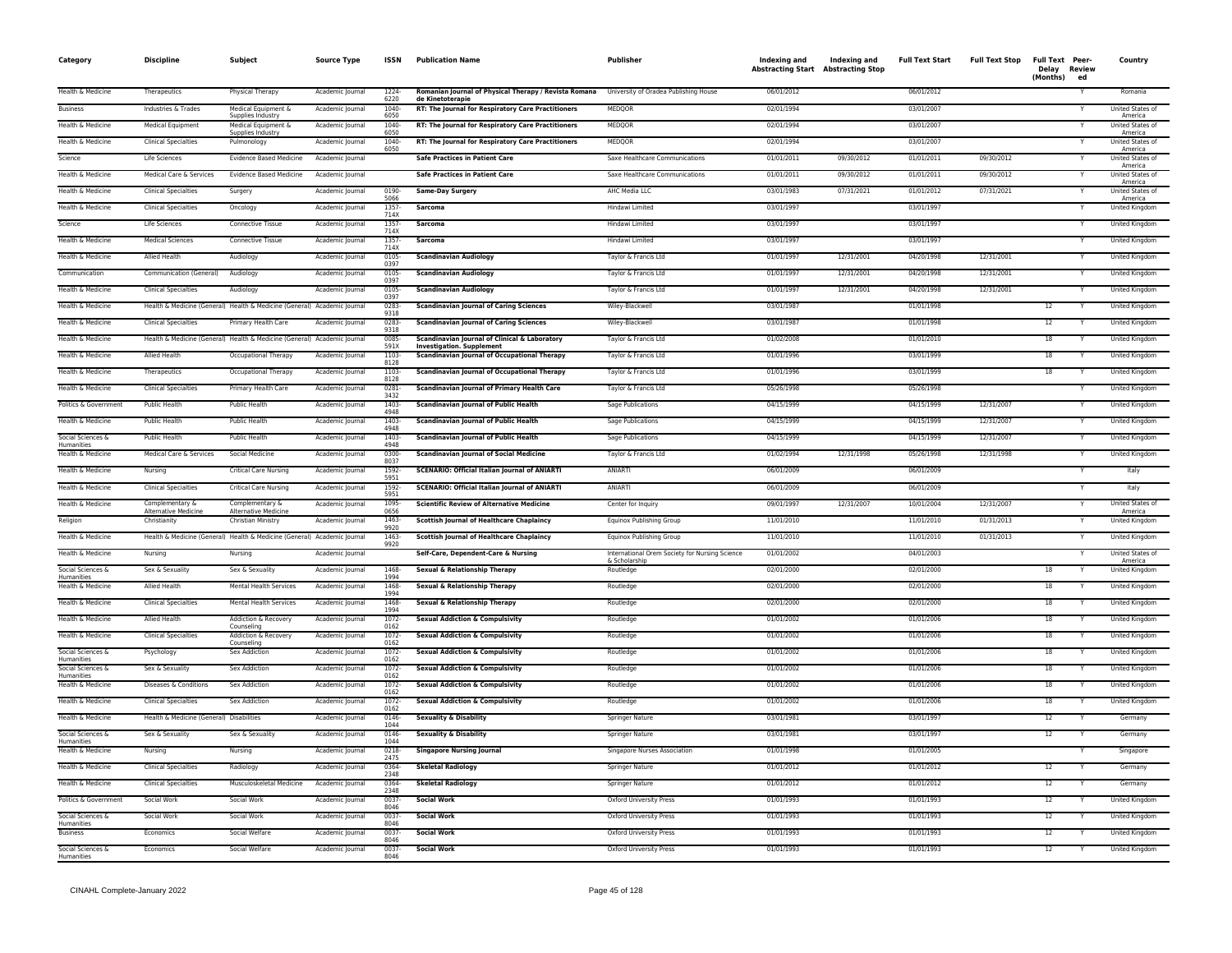| Category                               | Discipline                                                 | Subject                       | <b>Source Type</b>                  | ISSN             | <b>Publication Name</b>                                   | Publisher                                                    | Indexing and<br><b>Abstracting Start Abstracting Stop</b> | <b>Indexing and</b> | <b>Full Text Start</b>   | <b>Full Text Stop</b> | Full Text Peer-<br>Delay<br>Review<br>(Months)<br>ed | Country                     |
|----------------------------------------|------------------------------------------------------------|-------------------------------|-------------------------------------|------------------|-----------------------------------------------------------|--------------------------------------------------------------|-----------------------------------------------------------|---------------------|--------------------------|-----------------------|------------------------------------------------------|-----------------------------|
| Social Sciences &<br>Humanities        | Social Sciences &<br>Humanities (General)                  | Social Welfare                | Academic Journal                    | 0037<br>8046     | <b>Social Work</b>                                        | <b>Oxford University Press</b>                               | 01/01/1993                                                |                     | 01/01/1993               |                       | 12                                                   | <b>United Kingdom</b>       |
| Politics & Government                  | Social Welfare                                             | Social Welfare                | Academic Journal                    | 0037-<br>8046    | <b>Social Work</b>                                        | <b>Oxford University Press</b>                               | 01/01/1993                                                |                     | 01/01/1993               |                       | 12                                                   | United Kingdom              |
| Social Sciences &<br>Humanities        | Social Services                                            | Social Welfare                | Academic Journal                    | 0037-<br>8046    | <b>Social Work</b>                                        | <b>Oxford University Press</b>                               | 01/01/1993                                                |                     | 01/01/1993               |                       | 12                                                   | United Kingdom              |
| Politics & Government                  | Social Work                                                | Social Work                   | Academic Journal                    | 1070-<br>5309    | <b>Social Work Research</b>                               | <b>Oxford University Press</b>                               | 03/01/1995                                                |                     | 03/01/1995               |                       | 12                                                   | <b>United Kingdom</b>       |
| Social Sciences &<br>Humanities        | Social Work                                                | Social Work                   | Academic Journal                    | $1070 -$<br>5309 | <b>Social Work Research</b>                               | <b>Oxford University Press</b>                               | 03/01/1995                                                |                     | 03/01/1995               |                       | 12                                                   | <b>United Kingdom</b>       |
| Science                                | Life Sciences                                              | <b>Nutrition Science</b>      | Academic Journal                    | 1607-<br>0658    | South African Journal of Clinical Nutrition               | Taylor & Francis Ltd                                         | 03/01/2008                                                |                     | 03/01/2008               |                       |                                                      | United Kingdom              |
| Health & Medicine                      | <b>Medical Sciences</b>                                    | <b>Nutrition Science</b>      | Academic Journal                    | 1607-<br>0658    | South African Journal of Clinical Nutrition               | Taylor & Francis Ltd                                         | 03/01/2008                                                |                     | 03/01/2008               |                       |                                                      | <b>United Kinadom</b>       |
| Technology                             | Industrial Technology                                      | <b>Nutrition Science</b>      | Academic Journal                    | 1607-<br>0658    | South African Journal of Clinical Nutrition               | Taylor & Francis Ltd                                         | 03/01/2008                                                |                     | 03/01/2008               |                       |                                                      | United Kingdom              |
| Health & Medicine                      | Allied Health                                              | Occupational Therapy          | Academic Journal                    | 0038<br>2337     | South African Journal of Occupational Therapy             | Occupational Therapy Association of South<br>Africa          | 05/01/2003                                                |                     | 03/01/2008               |                       |                                                      | South Africa                |
| Health & Medicine                      | Therapeutics                                               | Occupational Therapy          | Academic Journal                    | 0038-            | South African Journal of Occupational Therapy             | Occupational Therapy Association of South                    | 05/01/2003                                                |                     | 03/01/2008               |                       |                                                      | South Africa                |
| Health & Medicine                      | Allied Health                                              | Physical Therapy              | Academic Journal                    | 2337<br>0379-    | South African Journal of Physiotherapy                    | Africa<br>African Online Scientific Information System PTY   | 02/01/1995                                                |                     | 08/01/2013               |                       |                                                      | South Africa                |
| Health & Medicine                      | Therapeutics                                               | Physical Therapy              | Academic Journa                     | 6175<br>0379     | South African Journal of Physiotherapy                    | LTD<br>African Online Scientific Information System PTY      | 02/01/1995                                                |                     | 08/01/2013               |                       |                                                      | South Africa                |
| Health & Medicine                      | <b>Clinical Specialties</b>                                | Radiology                     | Academic Journal                    | 6175<br>1027-    | South African Journal of Radiology                        | LTD<br>African Online Scientific Information System PTY      | 02/01/2012                                                |                     | 02/01/2012               |                       |                                                      | South Africa                |
| Health & Medicine                      | Nursing                                                    | Nursing                       | Academic Journal                    | 202><br>1046-    | <b>South Carolina Nurse</b>                               | <b>LTD</b><br>South Carolina Nurses Association              | 03/01/1972                                                |                     | 01/01/2008               |                       |                                                      | United States of            |
| Health & Medicine                      | Nursing                                                    | Nursing                       | Academic Journal                    | 7394<br>1538-    | Southern Online Journal of Nursing Research               | Southern Nursing Research Society                            | 01/01/2000                                                | 04/30/2011          | 01/01/2000               | 04/30/2011            |                                                      | America<br>United States of |
| Health & Medicine                      | Nursing                                                    | Nursing                       | Academic Journal                    | 0696<br>1520-    | <b>Stanford Nurse</b>                                     | Stanford Hospital & Clinics                                  | 07/01/1991                                                | 03/31/2013          | 10/01/2005               | 03/31/2013            |                                                      | America<br>United States of |
| Health & Medicine                      | <b>Clinical Specialties</b>                                | Oncology                      | Academic Journa                     | 3107<br>0179-    | Strahlentherapie und Onkologie                            | Springer Nature                                              | 01/01/2012                                                |                     | 01/01/2012               |                       | 12                                                   | America<br>Germany          |
| Health & Medicine                      | Therapeutics                                               | Radiotherapy                  | Academic Journal                    | 7158<br>0179     | Strahlentherapie und Onkologie                            | Springer Nature                                              | 01/01/2012                                                |                     | 01/01/2012               |                       | 12                                                   | Germany                     |
| Health & Medicine                      | <b>Clinical Specialties</b>                                | Radiotherapy                  | Academic Journal                    | 7158<br>0179-    | Strahlentherapie und Onkologie                            | Springer Nature                                              | 01/01/2012                                                |                     | 01/01/2012               |                       | 12                                                   | Germany                     |
| Health & Medicine                      | <b>Clinical Specialties</b>                                | Oncology                      | Academic Journal                    | 7158<br>0941-    | <b>Supportive Care in Cancer</b>                          | Springer Nature                                              | 01/11/2008                                                |                     | 01/11/2008               |                       | 12                                                   | Germany                     |
| Health & Medicine                      | <b>Clinical Specialties</b>                                | Radiology                     | Academic Journal                    | 4355<br>0930-    | <b>Surgical &amp; Radiologic Anatomy</b>                  | Springer Nature                                              | 04/01/2003                                                |                     | 04/01/2003               |                       | 12                                                   | Germany                     |
|                                        |                                                            |                               |                                     | 1038             |                                                           |                                                              |                                                           |                     |                          |                       |                                                      |                             |
| Health & Medicine                      | <b>Clinical Specialties</b>                                | Surgery                       | Academic Journal                    | 0930-<br>1038    | <b>Surgical &amp; Radiologic Anatomy</b>                  | Springer Nature                                              | 04/01/2003                                                |                     | 04/01/2003               |                       | 12                                                   | Germany                     |
| Health & Medicine                      | Nursing                                                    | Nursing                       | Academic Journal                    | 0106-<br>8350    | Sygeplejersken / Danish Journal of Nursing                | Dansk Sygeplejerad                                           | 01/01/2005                                                |                     | 04/01/2008               |                       |                                                      | Denmark                     |
| Health & Medicine                      | Medical Care & Services                                    | Minority Health               | Academic Journal                    | $1442 -$<br>7818 | Synergy (14427818)                                        | Multicultural Mental Health Australia                        | 03/01/2000                                                | 03/31/2011          | 11/01/2010               | 12/31/2010            |                                                      | Australia                   |
| Health & Medicine                      | <b>Allied Health</b>                                       | <b>Mental Health Services</b> | Academic Journal                    | 1442-<br>7818    | Synergy (14427818)                                        | Multicultural Mental Health Australia                        | 03/01/2000                                                | 03/31/2011          | 11/01/2010               | 12/31/2010            |                                                      | Australia                   |
| Health & Medicine                      | <b>Clinical Specialties</b>                                | <b>Mental Health Services</b> | Academic Journal                    | 1442-<br>7818    | Synergy (14427818)                                        | Multicultural Mental Health Australia                        | 03/01/2000                                                | 03/31/2011          | 11/01/2010               | 12/31/2010            |                                                      | Australia                   |
| Health & Medicine<br>Health & Medicine | <b>Clinical Specialties</b><br><b>Clinical Specialties</b> | <b>Back Pain</b><br>Oncology  | Academic Iournal<br>Academic Journa | 1776             | <b>Talkback Magazine</b><br><b>Targeted Oncology</b>      | <b>BackCare</b><br>Springer Nature                           | 01/01/2003<br>03/01/2012                                  | 06/30/2009          | 03/01/2008<br>01/01/2013 | 06/30/2009            | 12                                                   | United Kingdom<br>Germany   |
| Technology                             | Medical Technology                                         | Assistive Technology          | Academic Journal                    | 2596<br>1055-    | <b>Technology &amp; Disability</b>                        | <b>IOS Press</b>                                             | 05/01/1996                                                |                     | 02/01/1999               |                       | 12                                                   | Netherlands                 |
| Health & Medicine                      | Medical Technology                                         | Assistive Technology          | Academic Journal                    | 4181<br>1055-    | <b>Technology &amp; Disability</b>                        | IOS Press                                                    | 05/01/1996                                                |                     | 02/01/1999               |                       | 12                                                   | Netherlands                 |
| Health & Medicine                      | Nursing                                                    | Nursing                       | Academic Journal                    | 4181<br>0104-    | Texto & Contexto Enfermagem                               | Universidade Federal de Santa Catarina,                      | 01/01/1999                                                |                     | 01/01/2010               |                       |                                                      | Brazil                      |
| Health & Medicine                      | <b>Clinical Specialties</b>                                | Gastroenterology              | Academic Journal                    | 0707<br>2631     | <b>Therapeutic Advances in Gastrointestinal Endoscopy</b> | Programa de Pos-Graduacao de Enfermager<br>Sage Publications | 01/01/2019                                                |                     | 01/01/2019               |                       |                                                      | United States of            |
| Technology                             |                                                            |                               |                                     | 7745             |                                                           |                                                              |                                                           |                     |                          |                       |                                                      | America                     |
|                                        | Medical Technology                                         | Medical Imaging               | Academic Journal                    | 2631-<br>7745    | <b>Therapeutic Advances in Gastrointestinal Endoscopy</b> | Sage Publications                                            | 01/01/2019                                                |                     | 01/01/2019               |                       |                                                      | United States of<br>America |
| Health & Medicine                      | Medical Technology                                         | Medical Imaging               | Academic Journal                    | 2631-<br>7745    | <b>Therapeutic Advances in Gastrointestinal Endoscopy</b> | Sage Publications                                            | 01/01/2019                                                |                     | 01/01/2019               |                       |                                                      | United States of<br>America |
|                                        |                                                            |                               | Academic Journa                     | 2515-<br>8414    | <b>Therapeutic Advances in Ophthalmology</b>              | Sage Publications                                            | 01/01/2018                                                |                     | 01/01/2018               |                       |                                                      | United States of<br>America |
| Health & Medicine                      | Health & Medicine (General) Disabilities                   |                               | Academic Journal                    | 0040-<br>5914    | <b>Therapeutic Recreation Journal</b>                     | Sagamore Publishing                                          | 03/01/2001                                                |                     | 01/01/2013               |                       |                                                      | United States of<br>America |
| Sports & Leisure                       | Sports & Leisure (General)                                 | Sports & Leisure (General)    | Academic Journal                    | 0040-<br>5914    | <b>Therapeutic Recreation Journal</b>                     | Sagamore Publishing                                          | 03/01/2001                                                |                     | 01/01/2013               |                       |                                                      | United States of<br>America |
| Politics & Government                  | Public Health                                              | <b>Tobacco Use</b>            | Academic Journal                    | 1179-<br>173X    | <b>Tobacco Use Insights</b>                               | Sage Publications                                            | 01/01/2008                                                |                     | 01/01/2008               |                       |                                                      | United States of<br>America |
| Health & Medicine                      | Public Health                                              | <b>Tobacco Use</b>            | Academic Journa                     | 1179-<br>173X    | <b>Tobacco Use Insights</b>                               | Sage Publications                                            | 01/01/2008                                                |                     | 01/01/2008               |                       |                                                      | United States of<br>America |
| Social Sciences &<br>Humanities        | Public Health                                              | <b>Tobacco Use</b>            | Academic Journal                    | 1179-<br>173X    | <b>Tobacco Use Insights</b>                               | <b>Sage Publications</b>                                     | 01/01/2008                                                |                     | 01/01/2008               |                       |                                                      | United States of<br>America |
| Politics & Government                  | Public Policy &<br>Administration                          | <b>Tobacco Use</b>            | Academic Journal                    | 1179-<br>1/3X    | <b>Tobacco Use Insights</b>                               | Sage Publications                                            | 01/01/2008                                                |                     | 01/01/2008               |                       |                                                      | United States of<br>America |
| Social Sciences &<br>Humanities        | Public Policy &<br>Administration                          | Tobacco Use                   | Academic Journal                    | 1179-<br>173X    | <b>Tobacco Use Insights</b>                               | Sage Publications                                            | 01/01/2008                                                |                     | 01/01/2008               |                       |                                                      | United States of<br>America |
| Health & Medicine                      | Diseases & Conditions                                      | <b>Tobacco Use</b>            | Academic Journal                    | 1179-<br>173X    | <b>Tobacco Use Insights</b>                               | Sage Publications                                            | 01/01/2008                                                |                     | 01/01/2008               |                       |                                                      | United States of<br>America |
| Health & Medicine                      | <b>Clinical Specialties</b>                                | <b>Emergency Medicine</b>     | Academic Journal                    | 0164-<br>2340    | <b>Topics in Emergency Medicine</b>                       | Lippincott Williams & Wilkins                                | 05/01/1979                                                | 04/30/2006          | 01/01/1999               | 12/31/2005            |                                                      | United States of<br>America |
| Health & Medicine                      | <b>Clinical Specialties</b>                                | Geriatric Medicine            | Academic Journal                    | 0882-<br>7524    | <b>Topics in Geriatric Rehabilitation</b>                 | Lippincott Williams & Wilkins                                | 09/01/1995                                                |                     | 03/01/1999               | 12/31/2005            |                                                      | United States of<br>America |
| Health & Medicine                      | Therapeutics                                               | <b>Rehabilitation Therapy</b> | Academic Journal                    | 0882-            | <b>Topics in Geriatric Rehabilitation</b>                 | Lippincott Williams & Wilkins                                | 09/01/1995                                                |                     | 03/01/1999               | 12/31/2005            |                                                      | United States of            |
| Health & Medicine                      | Therapeutics                                               | Rehabilitation Therapy        | Academic Journal                    | 7524<br>1082-    | Topics in Spinal Cord Injury Rehabilitation               | Allen Press Publishing Services Inc.                         | 07/01/1996                                                |                     | 01/01/2010               |                       |                                                      | America<br>United States of |
| Health & Medicine                      | <b>Clinical Specialties</b>                                | Back & Spine Health           | Academic Journal                    | 0744<br>1082-    | Topics in Spinal Cord Injury Rehabilitation               | Allen Press Publishing Services Inc.                         | 07/01/1996                                                |                     | 01/01/2010               |                       | - 6                                                  | America<br>United States of |
|                                        |                                                            |                               |                                     | 0744             |                                                           |                                                              |                                                           |                     |                          |                       |                                                      | America                     |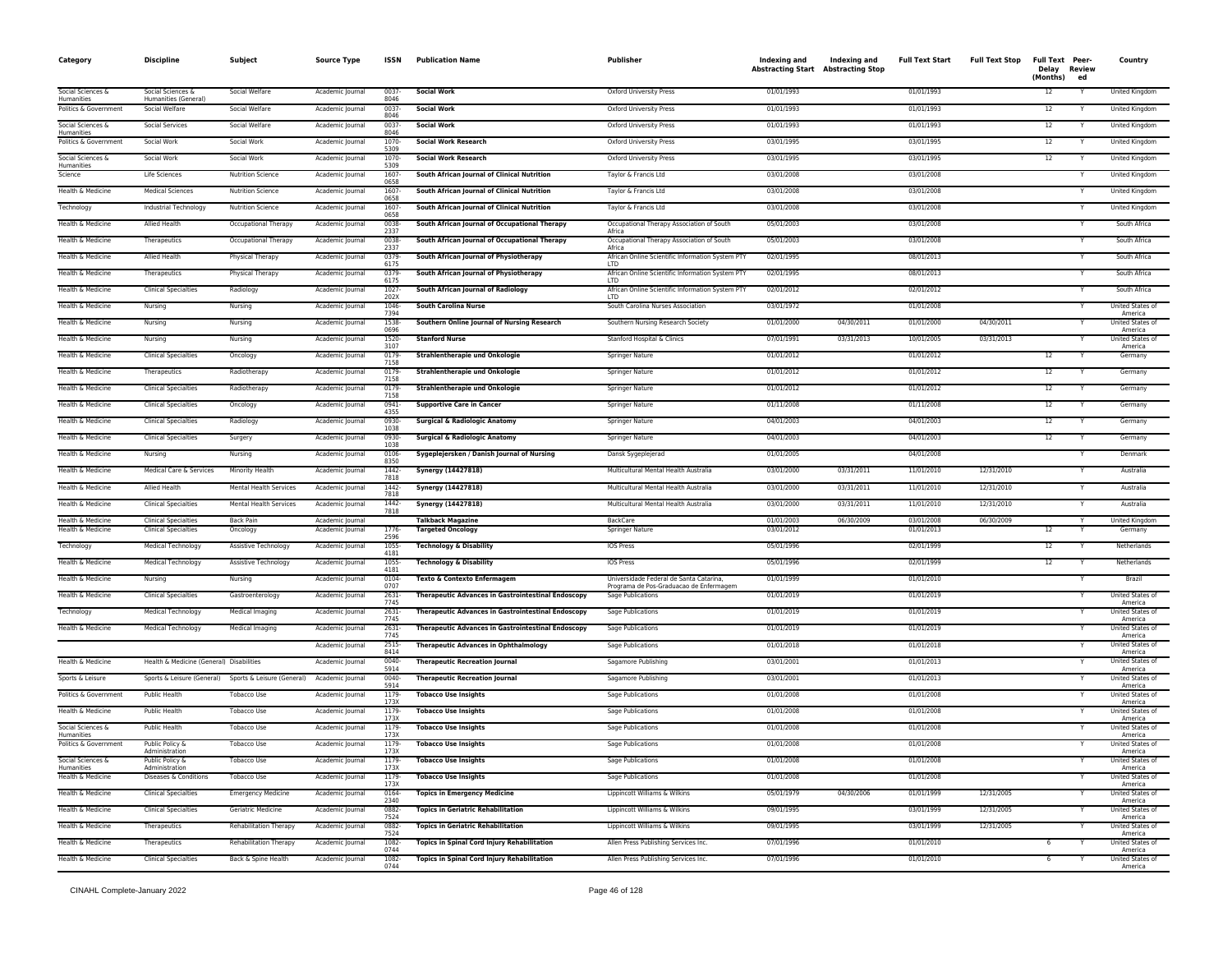| Category                        | <b>Discipline</b>           | Subject                                                                  | <b>Source Type</b> | ISSN                 | <b>Publication Name</b>                                              | Publisher                                                                                         | <b>Indexing and</b><br><b>Abstracting Start Abstracting Stop</b> | <b>Indexing and</b> | <b>Full Text Start</b> | <b>Full Text Stop</b> | <b>Full Text Peer</b><br>Delav Review<br>(Months)<br>ed | Country                            |
|---------------------------------|-----------------------------|--------------------------------------------------------------------------|--------------------|----------------------|----------------------------------------------------------------------|---------------------------------------------------------------------------------------------------|------------------------------------------------------------------|---------------------|------------------------|-----------------------|---------------------------------------------------------|------------------------------------|
| Health & Medicine               | <b>Clinical Specialties</b> | Transplantation                                                          | Academic Journal   | 1323-<br>5109        | <b>Transplant Journal of Australasia</b>                             | Cambridge Publishing                                                                              | 03/01/2010                                                       |                     | 03/01/2011             |                       |                                                         | Australia                          |
| Health & Medicine               | Therapeutics                | <b>Rehabilitation Therapy</b>                                            | Academic Journal   | 1460<br>4086         | Trauma                                                               | Sage Publications, Ltd.                                                                           | 01/01/2008                                                       |                     | 01/01/2008             | 05/31/2016            |                                                         | <b>United Kingdom</b>              |
| Health & Medicine               | <b>Clinical Specialties</b> | Traumatology                                                             | Academic Journal   | 1460-<br>4086        | <b>Trauma</b>                                                        | Sage Publications, Ltd.                                                                           | 01/01/2008                                                       |                     | 01/01/2008             | 05/31/2016            |                                                         | <b>United Kingdom</b>              |
| Health & Medicine               | <b>Clinical Specialties</b> | Traumatology                                                             | Academic Iournal   | 0743                 | <b>Trauma Ouarterly</b>                                              | VSP International Science Publishers                                                              | 11/01/1989                                                       | 03/31/2002          | 01/01/1998             | 03/02/2002            |                                                         | Netherlands                        |
| Health & Medicine               | Diseases & Conditions       | Communicable Diseases                                                    | Academic Iournal   | 6637<br>1477<br>8939 | <b>Travel Medicine &amp; Infectious Disease</b>                      | Elsevier B.V.                                                                                     | 02/01/2005                                                       |                     | 09/01/2012             | 08/26/2015            |                                                         | United States of                   |
| Science                         | Life Sciences               | Epidemiology                                                             | Academic Journal   | 1477<br>8939         | <b>Travel Medicine &amp; Infectious Disease</b>                      | Elsevier B.V                                                                                      | 02/01/2005                                                       |                     | 09/01/2012             | 08/26/2015            |                                                         | United States of                   |
| Politics & Government           | <b>Public Health</b>        | Epidemiology                                                             | Academic Journal   | 1477<br>8939         | <b>Travel Medicine &amp; Infectious Disease</b>                      | Elsevier B.V                                                                                      | 02/01/2005                                                       |                     | 09/01/2012             | 08/26/2015            |                                                         | America<br><b>United States of</b> |
| Health & Medicine               | Public Health               | Epidemiology                                                             | Academic Journal   | 1477                 | <b>Travel Medicine &amp; Infectious Disease</b>                      | <b>Fisevier B.V.</b>                                                                              | 02/01/2005                                                       |                     | 09/01/2012             | 08/26/2015            |                                                         | America<br>United States of        |
| Social Sciences &               | Public Health               | Epidemiology                                                             | Academic Journal   | 8939<br>1477         | Travel Medicine & Infectious Disease                                 | Elsevier B.V                                                                                      | 02/01/2005                                                       |                     | 09/01/2012             | 08/26/2015            |                                                         | America<br><b>United States of</b> |
| Humanities<br>Health & Medicine | <b>Clinical Specialties</b> | <b>Travel Medicine</b>                                                   | Academic Journal   | 8939<br>1477         | <b>Travel Medicine &amp; Infectious Disease</b>                      | Elsevier B.V                                                                                      | 02/01/2005                                                       |                     | 09/01/2012             | 08/26/2015            |                                                         | America<br>United States of        |
| Health & Medicine               | <b>Allied Health</b>        | Audiology                                                                | Academic Journa    | 8939<br>1084         | <b>Trends in Amplification</b>                                       | Sage Publications Inc                                                                             | 03/01/2003                                                       | 09/30/2013          | 03/01/2003             | 09/30/2013            |                                                         | America<br>United States of        |
| Communication                   | Communication (General)     | Audiology                                                                | Academic Journal   | 7138<br>1084         | <b>Trends in Amplification</b>                                       | Sage Publications Inc.                                                                            | 03/01/2003                                                       | 09/30/2013          | 03/01/2003             | 09/30/2013            |                                                         | America<br>United States of        |
| Health & Medicine               | <b>Clinical Specialties</b> | Audiology                                                                | Academic Journal   | 7138<br>1084         | <b>Trends in Amplification</b>                                       | Sage Publications Inc.                                                                            | 03/01/2003                                                       | 09/30/2013          | 03/01/2003             | 09/30/2013            |                                                         | America<br><b>United States of</b> |
| Science                         | Life Sciences               | Genetics & Genomics                                                      | Academic Journal   | 7138<br>0564-        | Tsitologiya i Genetika (Cytology & Genetics)                         | Institute of Cell Biology & Genetic Engineering                                                   | 01/01/2017                                                       | 11/30/2018          | 01/01/2017             | 11/30/2018            |                                                         | America<br>Ukraine                 |
|                                 |                             |                                                                          |                    | 3783                 |                                                                      | of the National Academy of Sciences of Ukraine                                                    |                                                                  |                     |                        |                       |                                                         |                                    |
| Health & Medicine               | <b>Medical Sciences</b>     | <b>Genetics &amp; Genomics</b>                                           | Academic Journal   | 0564-<br>3783        | Tsitologiya i Genetika (Cytology & Genetics)                         | Institute of Cell Biology & Genetic Engineering<br>of the National Academy of Sciences of Ukraine | 01/01/2017                                                       | 11/30/2018          | 01/01/2017             | 11/30/2018            |                                                         | Ukraine                            |
| Science                         | <b>Life Sciences</b>        | Histology                                                                | Academic Journal   | 0564-<br>3783        | Tsitologiya i Genetika (Cytology & Genetics)                         | Institute of Cell Biology & Genetic Engineering<br>of the National Academy of Sciences of Ukraine | 01/01/2017                                                       | 11/30/2018          | 01/01/2017             | 11/30/2018            |                                                         | Ukraine                            |
| Health & Medicine               | <b>Medical Sciences</b>     | Histology                                                                | Academic Journal   | 0564-<br>3783        | Tsitologiya i Genetika (Cytology & Genetics)                         | Institute of Cell Biology & Genetic Engineering<br>of the National Academy of Sciences of Ukraine | 01/01/2017                                                       | 11/30/2018          | 01/01/2017             | 11/30/2018            |                                                         | Ukraine                            |
| Health & Medicine               | <b>Clinical Specialties</b> | Dermatology                                                              | Academic Journal   | 1307-<br>7635        | Turkish Journal of Dermatology / Turk Dermatoloji<br><b>Dergisis</b> | Galenos Yayinevi Tic. LTD. STI                                                                    | 09/01/2007                                                       |                     | 09/01/2007             |                       |                                                         | Turkey                             |
| Health & Medicine               | <b>Allied Health</b>        | Physical Therapy                                                         | Academic Journal   | 1300-<br>8757        | Turkish Journal of Physiotherapy Rehabilitation                      | Turkish Journal of Physiotherapy &<br>Rehabilitation                                              | 04/01/2000                                                       |                     | 08/01/2013             |                       |                                                         | Turkey                             |
| Health & Medicine               | Therapeutics                | Physical Therapy                                                         | Academic Journal   | 1300-<br>8757        | Turkish Journal of Physiotherapy Rehabilitation                      | Turkish Journal of Physiotherapy &<br><b>Rehabilitation</b>                                       | 04/01/2000                                                       |                     | 08/01/2013             |                       |                                                         | Turkey                             |
| Health & Medicine               | Therapeutics                | <b>Rehabilitation Therapy</b>                                            | Academic Journal   | 1300<br>8757         | Turkish Journal of Physiotherapy Rehabilitation                      | Turkish Journal of Physiotherapy &<br>Rehabilitatio                                               | 04/01/2000                                                       |                     | 08/01/2013             |                       |                                                         | Turkey                             |
| Health & Medicine               | Nursing                     | Nursing                                                                  | Academic Journal   | 1307<br>9557         | Turkish Journal of Research & Development in Nursing                 | Turkish Journal of Research & Development in<br>Nursing                                           | 04/01/2008                                                       |                     | 04/01/2008             |                       |                                                         | Turkey                             |
| Health & Medicine               | <b>Clinical Specialties</b> | Pulmonology                                                              | Academic Journal   | 1309<br>0119         | <b>Turkiye Klinikleri Archives of Lung</b>                           | Turkiye Klinikler                                                                                 | 06/01/2010                                                       |                     | 07/01/2011             |                       |                                                         | Turkey                             |
| Health & Medicine               |                             | Health & Medicine (General) Health & Medicine (General) Academic Journal |                    | 1300<br>0292         | <b>Turkiye Klinikleri Journal of Medical Sciences</b>                | <b>Turkive Klinikler</b>                                                                          | 02/01/2005                                                       |                     | 10/01/2010             |                       |                                                         | Turkey                             |
| Health & Medicine               | Nursing                     | Nursing                                                                  | Academic Journal   | 1308<br>092X         | <b>Turkive Klinikleri Journal of Nursing Sciences</b>                | Turkiye Klinikler                                                                                 | 06/01/2010                                                       |                     | 07/01/2011             |                       |                                                         | Turkey                             |
| Sports & Leisure                | Sports Science              | Sports Science                                                           | Academic Iournal   | 1308-<br>0938        | <b>Turkiye Klinikleri Journal of Sports Sciences</b>                 | Turkiye Klinikleri                                                                                | 06/01/2010                                                       |                     | 07/01/2011             |                       |                                                         | Turkey                             |
| Health & Medicine               | Nursing                     | Nursing                                                                  | Academic Journal   | 1683-<br>1624        | <b>Tzu Chi Nursing Journal</b>                                       | Buddhist Tzu Chi General Hospital                                                                 | 03/01/2006                                                       |                     | 03/01/2011             |                       |                                                         | China                              |
| Technology                      | <b>Medical Technology</b>   | Medical Imaging                                                          | Academic Journal   | 1742-<br>271X        | <b>Ultrasound</b>                                                    | Sage Publications                                                                                 | 02/01/2005                                                       |                     | 02/01/2005             | 06/30/2015            |                                                         | United States of<br>America        |
| Health & Medicine               | <b>Medical Technology</b>   | Medical Imaging                                                          | Academic Journal   | 1742<br>271X         | <b>Ultrasound</b>                                                    | <b>Sage Publications</b>                                                                          | 02/01/2005                                                       |                     | 02/01/2005             | 06/30/2015            |                                                         | United States of<br>America        |
| Health & Medicine               | Nursing                     | <b>Urology Nursing</b>                                                   | Academic Journal   | $1074-$<br>8687      | Uro-Gram                                                             | Society of Urologic Nurses & Associates, Inc.                                                     | 03/01/1995                                                       |                     | 01/01/2006             |                       |                                                         | <b>United States of</b><br>America |
| Health & Medicine               | <b>Clinical Specialties</b> | <b>Urology Nursing</b>                                                   | Academic Journal   | 1074<br>8687         | Uro-Gram                                                             | Society of Urologic Nurses & Associates, Inc.                                                     | 03/01/1995                                                       |                     | 01/01/2006             |                       |                                                         | <b>United States of</b><br>America |
| Health & Medicine               | Nursing                     | <b>Urology Nursing</b>                                                   | Academic Journal   | 1053-<br>816X        | <b>Urologic Nursing</b>                                              | Society of Urologic Nurses & Associates, Inc.                                                     | 07/01/1988                                                       |                     | 04/01/2001             |                       |                                                         | <b>United States of</b><br>America |
| Health & Medicine               | <b>Clinical Specialties</b> | <b>Urology Nursing</b>                                                   | Academic Iournal   | 1053<br>816X         | <b>Urologic Nursing</b>                                              | Society of Urologic Nurses & Associates, Inc.                                                     | 07/01/1988                                                       |                     | 04/01/2001             |                       |                                                         | United States of<br>America        |
| Health & Medicine               | Nursing                     | Intravenous Nursing                                                      | Academic Iournal   | 1913<br>6692         | <b>Vascular Access</b>                                               | Canadian Vascular Access Association                                                              | 06/01/2012                                                       |                     | 06/01/2012             |                       |                                                         | Canada                             |
| Health & Medicine               | <b>Medical Equipment</b>    | Catheters                                                                | Academic Journal   | 1913<br>6692         | <b>Vascular Access</b>                                               | Canadian Vascular Access Association                                                              | 06/01/2012                                                       |                     | 06/01/2012             |                       |                                                         | Canada                             |
| Health & Medicine               | Therapeutics                | Drug Therapy                                                             | Academic Journal   | 1176<br>6344         | Vascular Health & Risk Management                                    | Dove Medical Press Ltd                                                                            | 01/01/2008                                                       |                     | 05/01/2012             |                       |                                                         | New Zealand                        |
| Health & Medicine               | <b>Clinical Specialties</b> | Vascular Medicine                                                        | Academic Journal   | 1176<br>6344         | Vascular Health & Risk Management                                    | Dove Medical Press Ltd                                                                            | 01/01/2008                                                       |                     | 05/01/2012             |                       |                                                         | New Zealand                        |
| Health & Medicine               | Medical Care & Services     | <b>Health Risk Assessment</b>                                            | Academic Journal   | 1176<br>6344         | Vascular Health & Risk Management                                    | Dove Medical Press Ltd                                                                            | 01/01/2008                                                       |                     | 05/01/2012             |                       |                                                         | New Zealand                        |
| Health & Medicine               | Diseases & Conditions       | Hepatitis                                                                | Academic Journal   | 1307<br>9441         | Viral Hepatitis Journal / Viral Hepatit Dergisi                      | Galenos Yayinevi Tic. LTD. STI                                                                    | 12/01/2012                                                       |                     | 12/01/2012             |                       |                                                         | Turkey                             |
| Science                         | Life Sciences               | Anatomy & Morphology                                                     | Academic Journa    | 0945<br>6317         | <b>Virchows Archiv</b>                                               | Springer Nature                                                                                   | 01/01/2012                                                       |                     | 01/01/2012             |                       | 12                                                      | Germany                            |
| Health & Medicine               | <b>Medical Sciences</b>     | Anatomy & Morphology                                                     | Academic Journal   | 0945<br>6317         | <b>Virchows Archiv</b>                                               | Springer Nature                                                                                   | 01/01/2012                                                       |                     | 01/01/2012             |                       | 12                                                      | Germany                            |
| Science                         | Life Sciences               | Pathology                                                                | Academic Journal   | 0945<br>6317         | <b>Virchows Archiv</b>                                               | Springer Nature                                                                                   | 01/01/2012                                                       |                     | 01/01/2012             |                       | 12                                                      | Germany                            |
| Health & Medicine               | <b>Clinical Specialties</b> | Pathology                                                                | Academic Journal   | 0945-<br>6317        | <b>Virchows Archiv</b>                                               | Springer Nature                                                                                   | 01/01/2012                                                       |                     | 01/01/2012             |                       | 12                                                      | Germany                            |
| Health & Medicine               | Nursing                     | Nursing                                                                  | Academic Journal   | 1072                 | Visions: The Journal of Rogerian Nursing Science                     | Society of Rogerian Scholars                                                                      | 01/01/1993                                                       |                     | 01/01/2003             |                       |                                                         | <b>United States of</b>            |
| Health & Medicine               | Allied Health               | Audiology                                                                | Academic Iournal   | 4532<br>0042         | <b>Volta Review</b>                                                  | Alexander Graham Bell Association for the Deaf                                                    | 01/01/1995                                                       |                     | 01/01/1996             |                       |                                                         | America<br><b>United States of</b> |
|                                 |                             |                                                                          |                    | 8639                 |                                                                      |                                                                                                   |                                                                  |                     |                        |                       |                                                         | America                            |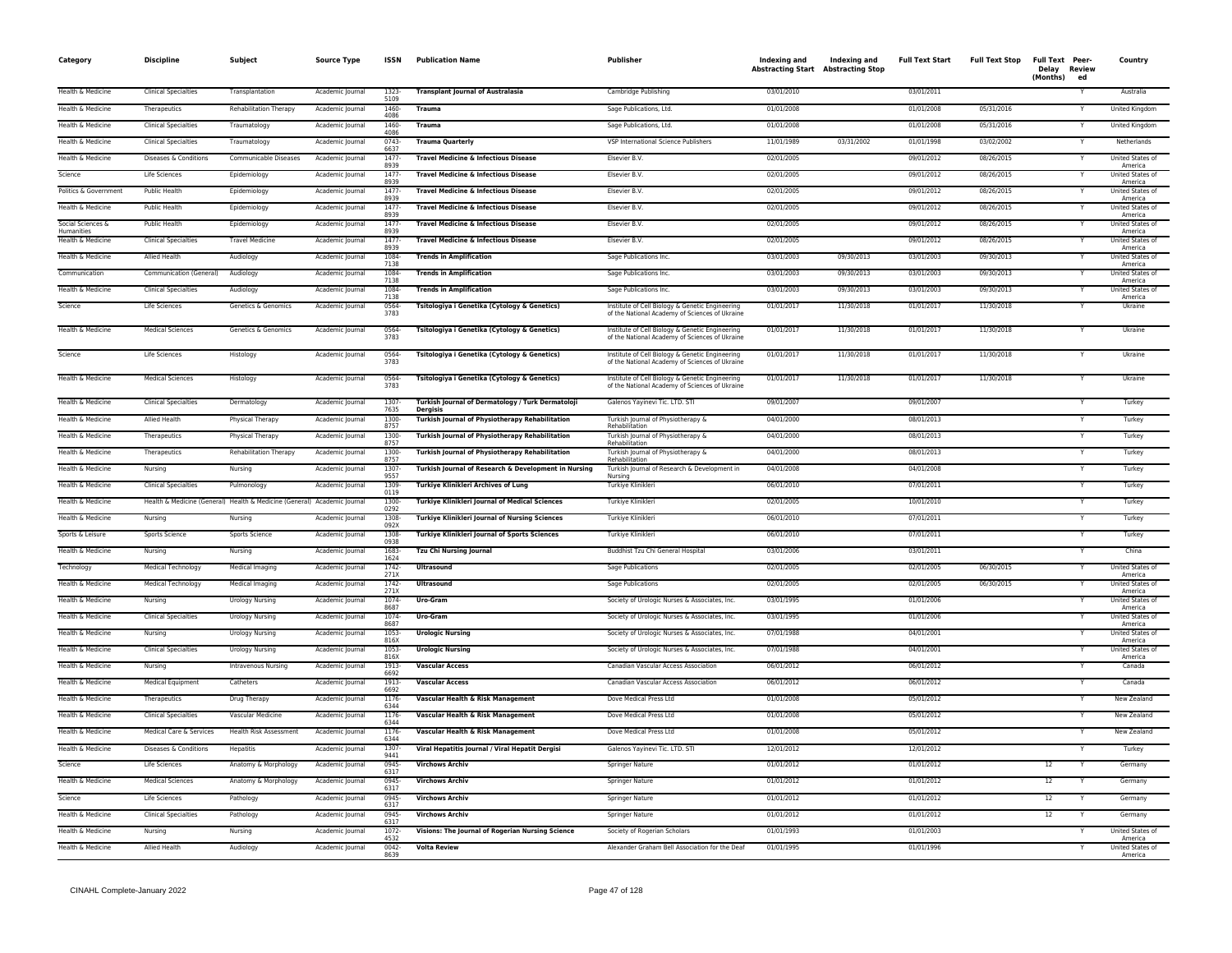| Category                        | Discipline                                         | Subject                                                          | <b>Source Type</b> | ISSN             | <b>Publication Name</b>                                                    | Publisher                                             | Indexing and | Indexing and<br><b>Abstracting Start Abstracting Stop</b> | <b>Full Text Start</b> | <b>Full Text Stop</b> | Full Text Peer-<br>Delay Review<br>(Months)<br>ed | Country                          |
|---------------------------------|----------------------------------------------------|------------------------------------------------------------------|--------------------|------------------|----------------------------------------------------------------------------|-------------------------------------------------------|--------------|-----------------------------------------------------------|------------------------|-----------------------|---------------------------------------------------|----------------------------------|
| Communication                   | Communication (General)                            | Audiology                                                        | Academic Journal   | 0042<br>8639     | <b>Volta Review</b>                                                        | Alexander Graham Bell Association for the Deaf        | 01/01/1995   |                                                           | 01/01/1996             |                       |                                                   | United States of<br>America      |
| Health & Medicine               | <b>Clinical Specialties</b>                        | Audiology                                                        | Academic Journal   | 0042<br>8639     | <b>Volta Review</b>                                                        | Alexander Graham Bell Association for the Deaf        | 01/01/1995   |                                                           | 01/01/1996             |                       |                                                   | United States of<br>America      |
| Health & Medicine               | Health & Medicine (General) Disabilities           |                                                                  | Academic Journal   | 0042<br>8639     | <b>Volta Review</b>                                                        | Alexander Graham Bell Association for the Deaf        | 01/01/1995   |                                                           | 01/01/1996             |                       |                                                   | United States of                 |
| Health & Medicine               | Diseases & Conditions                              | Deafness & Hearing                                               | Academic Journal   | 0042             | <b>Volta Review</b>                                                        | Alexander Graham Bell Association for the Deaf        | 01/01/1995   |                                                           | 01/01/1996             |                       |                                                   | America<br>United States of      |
| Health & Medicine               | Nursing                                            | Impairment<br>Nursing                                            | Academic Journal   | 8639<br>1117-    | <b>West African Journal of Nursing</b>                                     | West African College of Nursing                       | 05/01/1998   | 05/31/2017                                                | 10/01/2007             | 05/31/2017            | Υ                                                 | America<br>Nigeria               |
| Health & Medicine               | <b>Clinical Specialties</b>                        | <b>Emergency Medicine</b>                                        | Academic Journal   | 9686<br>1936     | Western Journal of Emergency Medicine: Integrating                         | Western Journal of Emergency Medicine:                | 03/01/2010   |                                                           | 07/01/2015             |                       |                                                   | United States of                 |
|                                 |                                                    |                                                                  |                    | 900X             | <b>Emergency Care with Population Health</b>                               | Integrating Emergency Care with Population<br>Health  |              |                                                           |                        |                       |                                                   | America                          |
| Health & Medicine               | Allied Health                                      | Occupational Therapy                                             | Academic Journal   | 1447<br>3828     | <b>WFOT Bulletin</b>                                                       | Taylor & Francis Ltd                                  | 05/01/1978   |                                                           | 05/01/2010             | 12/31/2014            |                                                   | United Kingdon                   |
| Health & Medicine               | Therapeutics                                       | Occupational Therapy                                             | Academic Journal   | 1447-<br>3828    | <b>WFOT Bulletin</b>                                                       | Taylor & Francis Ltd                                  | 05/01/1978   |                                                           | 05/01/2010             | 12/31/2014            |                                                   | United Kingdom                   |
| Health & Medicine               | Nursing                                            | Nursing                                                          | Academic Journal   | 2350<br>2509     | Whitireia Nursing & Health Journal                                         | Whitireia Nursing Journal                             | 01/01/2013   |                                                           | 01/01/2013             |                       |                                                   | New Zealand                      |
| Health & Medicine               | Nursing                                            | Nursing                                                          | Academic Journal   | 1173-<br>1966    | <b>Whitireia Nursing Journal</b>                                           | Whitireia Nursing Journal                             | 01/01/1994   | 11/30/2012                                                | 08/01/2005             | 11/30/2012            |                                                   | New Zealand                      |
| Science                         | Chemistry                                          | Pharmacology                                                     | Academic Journal   | 1010<br>9609     | <b>WHO Drug Information</b>                                                | World Health Organization                             | 01/01/1995   |                                                           | 01/01/2006             |                       |                                                   | Switzerland                      |
| Health & Medicine               | <b>Medical Sciences</b>                            | Pharmacology                                                     | Academic Journal   | 1010-<br>9609    | <b>WHO Drug Information</b>                                                | World Health Organization                             | 01/01/1995   |                                                           | 01/01/2006             |                       |                                                   | Switzerland                      |
| Health & Medicine               | Nursing                                            | Nursing                                                          | Academic Journal   |                  | Women's Health Care: A Practical Journal for Nurse<br><b>Practitioners</b> | NP Communications, LLC (New Jersey)                   | 03/01/2005   | 08/31/2012                                                | 03/01/2011             | 08/31/2012            |                                                   | United States of<br>America      |
| Health & Medicine               | <b>Clinical Specialties</b>                        | Women's Health                                                   | Academic Journal   |                  | Women's Health Care: A Practical Journal for Nurse                         | NP Communications, LLC (New Jersey)                   | 03/01/2005   | 08/31/2012                                                | 03/01/2011             | 08/31/2012            |                                                   | United States of                 |
| Health & Medicine               | <b>Clinical Specialties</b>                        | Women's Health                                                   | Academic Journal   | 1837             | <b>Practitioners</b><br><b>Women's Health Issues Paper</b>                 | Women's Health Victoria                               | 02/01/2013   |                                                           | 02/01/2013             |                       |                                                   | America<br>Australia             |
| Health & Medicine               | Nursing                                            | Nursing                                                          | Academic Journal   | 4417<br>2331-    | Women's Healthcare: A Clinical Journal for NPs                             | HealthCom Media                                       | 01/01/2014   |                                                           | 01/01/2014             |                       |                                                   | United States of                 |
| Health & Medicine               | <b>Clinical Specialties</b>                        | Women's Health                                                   | Academic Journal   | 0944<br>2331     | Women's Healthcare: A Clinical Journal for NPs                             | <b>HealthCom Media</b>                                | 01/01/2014   |                                                           | 01/01/2014             |                       |                                                   | America<br>United States of      |
| Health & Medicine               | <b>Clinical Specialties</b>                        | Oncology                                                         | Academic Journal   | 0944<br>1473     | <b>Women's Oncology Review</b>                                             | Taylor & Francis Ltd                                  | 03/01/2001   | 12/31/2006                                                | 01/01/2006             | 12/31/2006            |                                                   | America<br><b>United Kingdom</b> |
| Health & Medicine               | <b>Clinical Specialties</b>                        | Women's Health                                                   | Academic Journal   | 3404<br>1473-    | <b>Women's Oncology Review</b>                                             | Taylor & Francis Ltd                                  | 03/01/2001   | 12/31/2006                                                | 01/01/2006             | 12/31/2006            |                                                   | United Kingdom                   |
| Health & Medicine               | Safety & Accident Prevention Occupational Health & |                                                                  | Academic Journal   | 3404<br>1051-    | Work                                                                       | <b>IOS Press</b>                                      | 01/01/1996   |                                                           | 01/01/1999             |                       | 12                                                | Netherlands                      |
| <b>Business</b>                 | <b>Business Practices</b>                          | Safety<br>Occupational Health &                                  | Academic Journal   | 9815<br>1051-    | Work                                                                       | <b>IOS Press</b>                                      | 01/01/1996   |                                                           | 01/01/1999             |                       | 12                                                | Netherlands                      |
|                                 |                                                    | Safety                                                           |                    | 9815<br>$1051 -$ |                                                                            |                                                       |              |                                                           |                        |                       |                                                   |                                  |
| <b>Business</b>                 | Labor & Employment                                 | Work                                                             | Academic Journal   | 9815             | Work                                                                       | IOS Press                                             | 01/01/1996   |                                                           | 01/01/1999             |                       | 12                                                | Netherlands                      |
| Health & Medicine               | Safety & Accident Prevention Occupational Health & | Safety                                                           | Academic Journal   | 0267-<br>8373    | <b>Work &amp; Stress</b>                                                   | Taylor & Francis Ltd                                  | 01/01/1987   |                                                           | 03/01/1999             |                       | 18                                                | United Kingdom                   |
| <b>Business</b>                 | <b>Business Practices</b>                          | Occupational Health &<br>Safety                                  | Academic Journal   | 0267<br>8373     | <b>Work &amp; Stress</b>                                                   | Taylor & Francis Ltd                                  | 01/01/1987   |                                                           | 03/01/1999             |                       | 18                                                | United Kingdom                   |
| Health & Medicine               | <b>Clinical Specialties</b>                        | Enterostomy                                                      | Academic Iournal   | 0819-<br>4610    | World Council of Enterostomal Therapists Journal                           | Cambridge Publishing                                  | 01/01/1994   |                                                           | 01/01/2011             |                       |                                                   | Australia                        |
| Science                         | Life Sciences                                      | <b>Evidence Based Nursing</b>                                    | Academic Journal   | 1545-<br>102X    | <b>Worldviews on Evidence-Based Nursing</b>                                | Wiley-Blackwell                                       | 03/01/2004   |                                                           | 05/01/2004             |                       | 12                                                | United Kingdom                   |
| Health & Medicine               | Nursing                                            | <b>Evidence Based Nursing</b>                                    | Academic Journal   | 1545-<br>102X    | <b>Worldviews on Evidence-Based Nursing</b>                                | Wiley-Blackwell                                       | 03/01/2004   |                                                           | 05/01/2004             |                       | 12                                                | United Kingdom                   |
| Health & Medicine               | Medical Care & Services                            | <b>Evidence Based Nursing</b>                                    | Academic Journal   | 1545-<br>102X    | <b>Worldviews on Evidence-Based Nursing</b>                                | Wiley-Blackwell                                       | 03/01/2004   |                                                           | 05/01/2004             |                       | 12                                                | United Kingdom                   |
| Health & Medicine               | Medical Care & Services                            | <b>Wound Care</b>                                                | Academic Journal   | 2168-<br>4421    | <b>Wound Care Advisor</b>                                                  | HealthCom Media                                       | 01/01/2014   |                                                           | 01/01/2014             |                       |                                                   | United States of<br>America      |
| Health & Medicine               | <b>Clinical Specialties</b>                        | Ostomy                                                           | Academic Journal   | 2168<br>4421     | <b>Wound Care Advisor</b>                                                  | <b>HealthCom Media</b>                                | 01/01/2014   |                                                           | 01/01/2014             |                       |                                                   | United States of<br>America      |
| Health & Medicine               | Medical Care & Services                            | Wound Care                                                       | Academic Journal   | 1837<br>6304     | <b>Wound Practice &amp; Research</b>                                       | Cambridge Publishing                                  | 02/01/2008   |                                                           | 05/01/2008             |                       |                                                   | Australia                        |
| Science                         | Chemistry                                          | Molecular Biology                                                | Academic Journal   | 1067<br>1927     | <b>Wound Repair &amp; Regeneration</b>                                     | Wiley-Blackwell                                       | 01/01/1993   |                                                           | 01/01/1999             |                       | 12                                                | United Kingdom                   |
| Science                         | Life Sciences                                      | Molecular Biology                                                | Academic Journal   | 1067<br>1927     | <b>Wound Repair &amp; Regeneration</b>                                     | Wiley-Blackwell                                       | 01/01/1993   |                                                           | 01/01/1999             |                       | 12                                                | United Kingdom                   |
| Health & Medicine               | Medical Sciences                                   | Molecular Biology                                                | Academic Journal   | 1067             | <b>Wound Repair &amp; Regeneration</b>                                     | Wiley-Blackwell                                       | 01/01/1993   |                                                           | 01/01/1999             |                       | 12                                                | United Kingdom                   |
| Health & Medicine               | Medical Care & Services                            | Wound Care                                                       | Academic Journal   | 1927<br>1067     | <b>Wound Repair &amp; Regeneration</b>                                     | Wiley-Blackwell                                       | 01/01/1993   |                                                           | 01/01/1999             |                       | 12                                                | United Kingdom                   |
| Health & Medicine               | Medical Care & Services                            | <b>Wound Care</b>                                                | Academic Journal   | 1927<br>2044     | <b>Wounds International</b>                                                | SB Communications Group, A Schofield Media            | 02/01/2011   |                                                           | 04/01/2012             |                       |                                                   | United Kingdom                   |
| Health & Medicine               | Medical Care & Services                            | <b>Wound Care</b>                                                | Academic Journal   | 0057<br>1746     | <b>Wounds UK</b>                                                           | Company<br>SB Communications Group, A Schofield Media | 05/01/2005   |                                                           | 07/01/2011             |                       |                                                   | United Kingdom                   |
| Social Sciences &               | Sociology                                          | <b>Reproductive Medicine</b>                                     | Academic Journal   | 6814<br>0942     | Zentralsterilisation                                                       | Company<br>mhp Verlag GmbH                            | 07/01/2019   |                                                           | 07/01/2019             |                       |                                                   | Germany                          |
| Humanities<br>Health & Medicine | <b>Clinical Specialties</b>                        | <b>Reproductive Medicine</b>                                     | Academic Journal   | 6086<br>0942     | Zentralsterilisation                                                       | mhp Verlag GmbH                                       | 07/01/2019   |                                                           | 07/01/2019             |                       |                                                   | Germany                          |
| Technology                      | Medical Technology                                 | Medical Technology                                               | Academic Journal   | 6086<br>0942     | Zentralsterilisation                                                       | mhp Verlag GmbH                                       | 07/01/2019   |                                                           | 07/01/2019             |                       | Υ                                                 | Germany                          |
| Health & Medicine               | Medical Technology                                 | Medical Technology                                               | Academic Journal   | 0942-            | Zentralsterilisation                                                       | mhp Verlag GmbH                                       | 07/01/2019   |                                                           | 07/01/2019             |                       |                                                   | Germany                          |
| Health & Medicine               | Medical Care & Services                            | Ambulatory Care                                                  | Magazine           | 6086             | <b>AAACN Viewpoint</b>                                                     | American Academy of Ambulatory Care Nursing           | 01/01/1996   |                                                           | 01/01/2004             |                       |                                                   | United States of                 |
|                                 |                                                    |                                                                  |                    |                  | <b>AAACN Viewpoint</b>                                                     |                                                       |              |                                                           | 01/01/2004             |                       |                                                   | America                          |
| Health & Medicine               | Nursing                                            | Nursing                                                          | Magazine           |                  |                                                                            | American Academy of Ambulatory Care Nursing           | 01/01/1996   |                                                           |                        |                       |                                                   | United States of<br>America      |
| Health & Medicine               | Nursing                                            | <b>Critical Care Nursing</b>                                     | Magazine           | 1948-<br>7088    | <b>AACN Bold Voices</b>                                                    | American Association of Critical-Care Nurses          | 07/01/2009   |                                                           | 07/01/2009             |                       |                                                   | United States of<br>America      |
| Health & Medicine               | <b>Clinical Specialties</b>                        | <b>Critical Care Nursing</b>                                     | Magazine           | 1948-<br>7088    | <b>AACN Bold Voices</b>                                                    | American Association of Critical-Care Nurses          | 07/01/2009   |                                                           | 07/01/2009             |                       |                                                   | United States of<br>America      |
| Health & Medicine               |                                                    | Health & Medicine (General) Health & Medicine (General) Magazine |                    | 1188-<br>0236    | AAO-HNSF Patient of the Month Program                                      | Decker Medicine LLC                                   | 01/01/2006   | 06/30/2011                                                | 01/01/2006             | 06/30/2011            |                                                   | Canada                           |
| Health & Medicine               | Consumer Health                                    | Consumer Health                                                  | Magazine           | 1188-<br>0236    | AAO-HNSF Patient of the Month Program                                      | Decker Medicine LLC                                   | 01/01/2006   | 06/30/2011                                                | 01/01/2006             | 06/30/2011            |                                                   | Canada                           |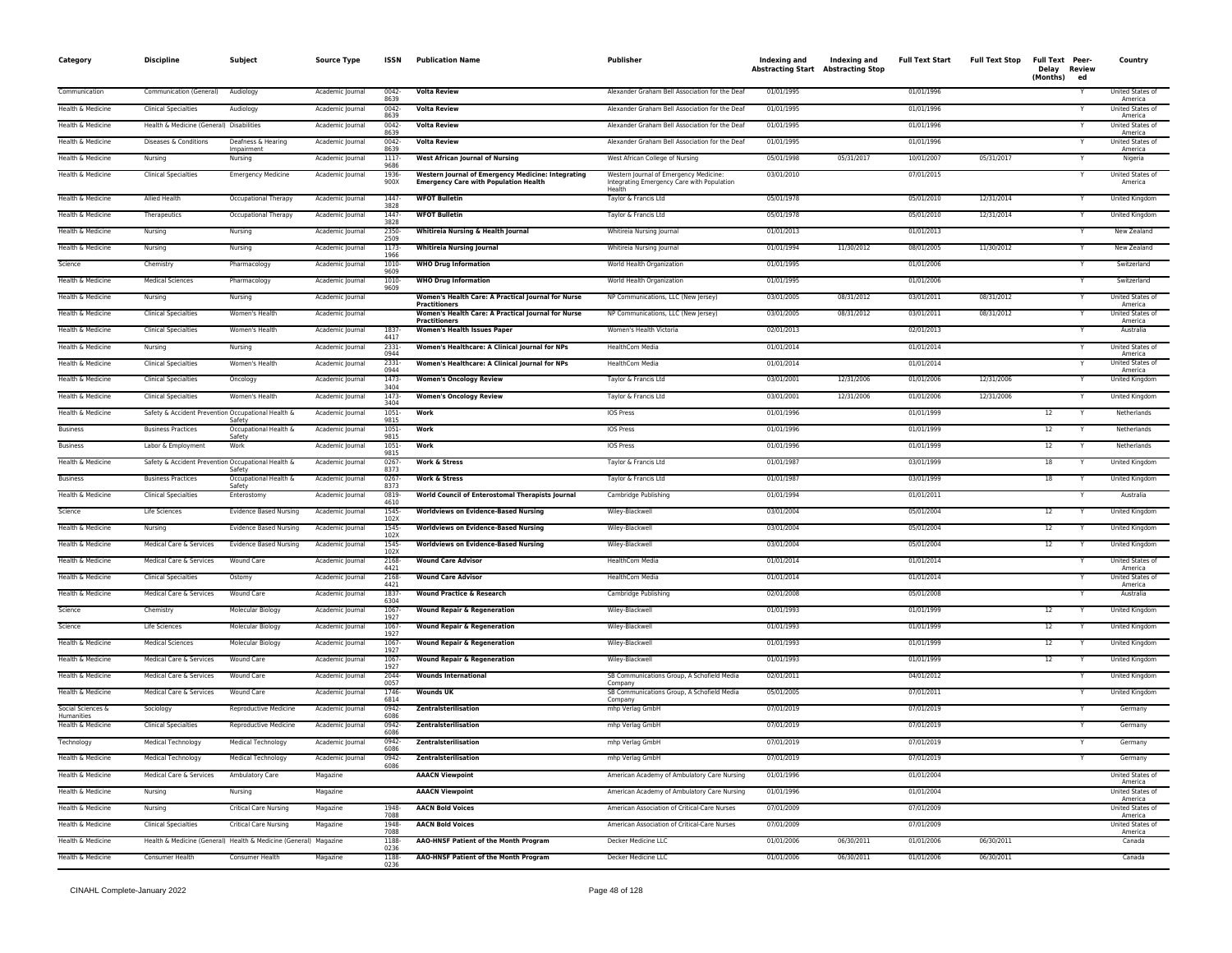| Category                               | <b>Discipline</b>                                  | Subject                                | <b>Source Type</b>   | <b>ISSN</b>          | <b>Publication Name</b>                                                                        | Publisher                                                                | Indexing and             | Indexing and<br><b>Abstracting Start Abstracting Stop</b> | <b>Full Text Start</b>   | <b>Full Text Stop</b> | Full Text Peer-<br>Delay Review<br>(Months)<br>ed | Country                            |
|----------------------------------------|----------------------------------------------------|----------------------------------------|----------------------|----------------------|------------------------------------------------------------------------------------------------|--------------------------------------------------------------------------|--------------------------|-----------------------------------------------------------|--------------------------|-----------------------|---------------------------------------------------|------------------------------------|
| Health & Medicine                      | <b>Clinical Specialties</b>                        | Pulmonology                            | Magazine             | 0893<br>8520         | <b>AARC Times</b>                                                                              | American Association for Respiratory Care                                | 01/01/1987               |                                                           | 02/01/2009               |                       |                                                   | United States of<br>America        |
| Health & Medicine                      | Health & Medicine (General) Disabilities           |                                        | Magazine             | 0845<br>4469         | <b>Abilities</b>                                                                               | <b>Canadian Abilities Foundation</b>                                     | 06/01/2000               |                                                           | 04/01/2009               |                       |                                                   | Canada                             |
| Health & Medicine                      | Consumer Health                                    | Consumer Health                        | Magazine             | 0845<br>4469         | <b>Abilities</b>                                                                               | Canadian Abilities Foundation                                            | 06/01/2000               |                                                           | 04/01/2009               |                       |                                                   | Canada                             |
| Health & Medicine                      | Complementary &                                    | Chiropractic Medicine                  | Magazine             |                      | <b>ACA News (American Chiropractic Association)</b>                                            | American Chiropractic Association                                        | 01/01/2005               | 05/31/2016                                                | 10/01/2007               | 05/31/2016            |                                                   | United States of                   |
| Health & Medicine                      | Alternative Medicin<br><b>Clinical Specialties</b> | <b>Chiropractic Medicine</b>           | Magazine             |                      | <b>ACA News (American Chiropractic Association)</b>                                            | American Chiropractic Association                                        | 01/01/2005               | 05/31/2016                                                | 10/01/2007               | 05/31/2016            |                                                   | America<br>United States of        |
| Health & Medicine                      | <b>Allied Health</b>                               | Dental Assisting & Hygiene             | Magazine             | 1050                 | <b>Access</b>                                                                                  | American Dental Hygienists Association                                   | 02/01/1995               |                                                           | 01/01/2001               |                       |                                                   | America<br>United States of        |
| Health & Medicine                      | Dentistry                                          | Dental Assisting & Hygiene             | Magazine             | 1050                 | <b>Access</b>                                                                                  | American Dental Hygienists Association                                   | 02/01/1995               |                                                           | 01/01/2001               |                       |                                                   | America<br>United States of        |
| Health & Medicine                      | Complementary &                                    | Herbs & Medicinal Plants               | Magazine             | 0758                 | <b>ACCESS (National Herbalists Association of Australia)</b>                                   | National Herbalists Association of Australia                             | 06/01/2006               | 03/31/2011                                                | 01/01/2008               | 03/31/2011            |                                                   | America<br>Australia               |
| Science                                | Alternative Medicine<br>Life Sciences              | Herbs & Medicinal Plants               | Magazine             |                      | <b>ACCESS (National Herbalists Association of Australia)</b>                                   | (NHAA)<br>National Herbalists Association of Australia                   | 06/01/2006               | 03/31/2011                                                | 01/01/2008               | 03/31/2011            |                                                   | Australia                          |
| Health & Medicine                      | Allied Health                                      | Addiction & Recovery                   | Magazine             | 1542                 | <b>Addiction Professional</b>                                                                  | (NHAA)<br><b>HMP Globa</b>                                               | 01/01/2003               |                                                           | 01/01/2009               | 07/31/2018            |                                                   | United States of                   |
| Health & Medicine                      | <b>Clinical Specialties</b>                        | Counselina<br>Addiction & Recovery     | Magazine             | 8435<br>1542         | <b>Addiction Professional</b>                                                                  | <b>HMP Global</b>                                                        | 01/01/2003               |                                                           | 01/01/2009               | 07/31/2018            |                                                   | America<br>United States of        |
| Health & Medicine                      | Complementary &                                    | Counseling<br>Midwiferv                | Magazine             | 8435<br>1682         | Africa Journal of Nursing & Midwifery                                                          | <b>Unisa Press</b>                                                       | 11/01/1999               |                                                           | 03/01/2010               |                       |                                                   | America<br>South Africa            |
|                                        | Alternative Medicin                                |                                        |                      | 5055                 |                                                                                                |                                                                          |                          |                                                           |                          |                       |                                                   |                                    |
| Health & Medicine                      | <b>Clinical Specialties</b>                        | Midwifery                              | Magazine             | 1682<br>5055         | Africa Journal of Nursing & Midwifery                                                          | <b>Unisa Press</b>                                                       | 11/01/1999               |                                                           | 03/01/2010               |                       |                                                   | South Africa                       |
| Health & Medicine                      | Nursing                                            | Nursing                                | Magazine             | 1682-<br>5055        | Africa Journal of Nursing & Midwifery                                                          | <b>Unisa Press</b>                                                       | 11/01/1999               |                                                           | 03/01/2010               |                       |                                                   | South Africa                       |
| Social Sciences &<br><b>Humanities</b> | Demography                                         | Gerontology                            | Magazine             |                      | <b>Aging Successfully</b>                                                                      | Aging Successfully                                                       | 01/01/2006               |                                                           | 02/01/2011               |                       |                                                   | United States of<br>America        |
| <b>Business</b>                        | Management                                         | Medical Administration &<br>Management | Magazine             | 1523<br>2425         | <b>AHIMA Advantage</b>                                                                         | American Health Information Management<br>Association                    | 02/01/1999               |                                                           | 02/01/2009               |                       |                                                   | United States of<br>America        |
| Health & Medicine                      | Medical Administration &<br>Management             | Medical Administration &<br>Management | Magazine             | $1523 -$<br>2425     | <b>AHIMA Advantage</b>                                                                         | American Health Information Management<br>Association                    | 02/01/1999               |                                                           | 02/01/2009               |                       |                                                   | United States of<br>America        |
| Social Sciences &<br><b>Humanities</b> | Sociology                                          | Pregnancy & Childbirth                 | Magazine             | 1357<br>9657         | <b>AIMS Journal</b>                                                                            | Association for Improvements in the Maternity<br>Services (AIMS)         | 03/01/1997               |                                                           | 06/01/2001               |                       |                                                   | United Kingdom                     |
| Health & Medicine                      | <b>Clinical Specialties</b>                        | Pregnancy & Childbirth                 | Magazine             | 1357<br>9657         | <b>AIMS Journal</b>                                                                            | Association for Improvements in the Maternity<br>Services (AIMS)         | 03/01/1997               |                                                           | 06/01/2001               |                       |                                                   | United Kingdom                     |
| Health & Medicine                      | Nursing                                            | Nursing                                | Magazine             | $0002 -$<br>4317     | <b>Alabama Nurse</b>                                                                           | Alabama State Nurses Association                                         | 12/01/1974               |                                                           | 06/01/2000               |                       |                                                   | United States of<br>America        |
| Health & Medicine                      | Nursing                                            | Nursing                                | Magazine             | 0002                 | Alaska Nurse                                                                                   | Alaska Nurses Association                                                | 02/01/1973               |                                                           | 01/01/1995               |                       |                                                   | United States of                   |
| Health & Medicine                      | Nursing                                            | Nursina                                | Magazine             | 4546<br>1481         | <b>Alberta RN</b>                                                                              | College & Association of Registered Nurses of                            | 09/01/1998               |                                                           | 09/01/1998               | 09/30/2015            |                                                   | America<br>Canada                  |
| Health & Medicine                      | <b>Clinical Specialties</b>                        | Oncology                               | Magazine             | 9988<br>1044         | American Institute for Cancer Research Newsletter                                              | Alberta<br>American Institute for Cancer Research                        | 04/01/2000               |                                                           | 01/01/2010               |                       |                                                   | <b>United States of</b>            |
| Technology                             | Medical Technology                                 | Medical Technology                     | Magazine             | 4580<br>0746         | <b>AMT Events</b>                                                                              | American Medical Technologists                                           | 01/01/1996               | 09/30/2019                                                | 09/01/2004               | 09/30/2019            |                                                   | America<br>United States of        |
| Health & Medicine                      | Medical Technology                                 | Medical Technology                     | Magazine             | 9217<br>0746         | <b>AMT Events</b>                                                                              | American Medical Technologists                                           | 01/01/1996               | 09/30/2019                                                | 09/01/2004               | 09/30/2019            |                                                   | America<br>United States of        |
| Health & Medicine                      | <b>Clinical Specialties</b>                        | Anesthesiology                         | Magazine             | 9217<br>1535         | Anesthesia & Pain Management Coding Alert                                                      | American Academy of Professional Coders                                  | 04/01/2010               | 09/30/2010                                                | 04/01/2010               | 09/30/2010            |                                                   | America<br>United States of        |
| Health & Medicine                      | Health & Medicine (General) Health Insurance       |                                        | Magazine             | 590X                 | Anesthesia & Pain Management Coding Alert                                                      | (AAPC)<br>American Academy of Professional Coders                        | 04/01/2010               | 09/30/2010                                                | 04/01/2010               | 09/30/2010            |                                                   | America<br>United States of        |
| <b>Business</b>                        | Insurance                                          | <b>Health Insurance</b>                | Magazine             | 1535<br>590X<br>1535 | Anesthesia & Pain Management Coding Alert                                                      | (AAPC)<br>American Academy of Professional Coders                        | 04/01/2010               | 09/30/2010                                                | 04/01/2010               | 09/30/2010            |                                                   | America<br>United States of        |
|                                        |                                                    |                                        |                      | 590X                 |                                                                                                | (AAPC)                                                                   |                          |                                                           |                          |                       |                                                   | America                            |
| Health & Medicine                      | <b>Clinical Specialties</b>                        | Pain & Pain Management                 | Magazine             | 1535<br>590X         | Anesthesia & Pain Management Coding Alert                                                      | American Academy of Professional Coders<br>(AAPC)                        | 04/01/2010               | 09/30/2010                                                | 04/01/2010               | 09/30/2010            |                                                   | United States of<br>America        |
| Health & Medicine                      | <b>Clinical Specialties</b>                        | Anesthesiology                         | Magazine             | 1533<br>590X         | <b>Anesthesia Coding Alert</b>                                                                 | American Academy of Professional Coders<br>(AAPC)                        | 10/01/2010               |                                                           | 10/01/2010               | 01/31/2013            |                                                   | United States of<br>America        |
| <b>Business</b>                        | Management                                         | Medical Administration &<br>Management | Magazine             | 1533<br>590X         | <b>Anesthesia Coding Alert</b>                                                                 | American Academy of Professional Coders<br>(AAPC)                        | 10/01/2010               |                                                           | 10/01/2010               | 01/31/2013            |                                                   | United States of<br>America        |
| Health & Medicine                      | Medical Administration &<br>Management             | Medical Administration &<br>Management | Magazine             | 1533<br>590X         | <b>Anesthesia Coding Alert</b>                                                                 | American Academy of Professional Coders<br>(AAPC)                        | 10/01/2010               |                                                           | 10/01/2010               | 01/31/2013            |                                                   | United States of<br>America        |
| Health & Medicine                      | Complementary &<br>Alternative Medicin             | Midwiferv                              | Magazine             | 2703<br>4062         | <b>Aotearoa New Zealand Midwife</b>                                                            | New Zealand College of Midwives                                          | 03/01/2020               |                                                           | 03/01/2020               |                       |                                                   | New Zealand                        |
| Health & Medicine                      | <b>Clinical Specialties</b>                        | Midwifery                              | Magazine             | 2703<br>4062         | <b>Aotearoa New Zealand Midwife</b>                                                            | New Zealand College of Midwives                                          | 03/01/2020               |                                                           | 03/01/2020               |                       |                                                   | New Zealand                        |
| Health & Medicine                      | <b>Clinical Specialties</b>                        | Pain & Pain Management                 | Magazine             | 1057<br>1590         | <b>APS Bulletin</b>                                                                            | American Pain Society                                                    | 01/01/2002               | 12/31/2009                                                | 11/01/2008               | 12/31/2009            |                                                   | United States of<br>America        |
|                                        |                                                    |                                        | Magazine             | 2691<br>3143         | <b>APTA Magazine</b>                                                                           | American Physical Therapy Association                                    | 07/01/2020               |                                                           | 07/01/2020               |                       |                                                   | <b>Hnited States of</b><br>America |
| Health & Medicine                      | Nursing                                            | Nursing                                | Magazine             | $0004 -$<br>1599     | <b>Arizona Nurse</b>                                                                           | Arizona Nurses Association                                               | 11/01/1971               |                                                           | 09/01/2004               |                       |                                                   | <b>United States of</b><br>America |
| Health & Medicine                      | <b>Clinical Specialties</b>                        | Rheumatology                           | Magazine             | 0890<br>1120         | <b>Arthritis Today</b>                                                                         | <b>Arthritis Foundation</b>                                              | 01/01/1994               |                                                           | 01/01/2008               |                       |                                                   | United States of                   |
| Health & Medicine                      | Consumer Health                                    | Consumer Health                        | Magazine             | 0890                 | <b>Arthritis Today</b>                                                                         | Arthritis Foundation                                                     | 01/01/1994               |                                                           | 01/01/2008               |                       |                                                   | America<br>United States of        |
| Health & Medicine                      | Nursing                                            | Nursing                                | Magazine             | 1120                 | <b>ASBN Update</b>                                                                             | Publishing Concepts, Inc.                                                | 01/01/2000               |                                                           | 01/01/2000               |                       |                                                   | America<br>United States of        |
| Health & Medicine                      | Complementary &                                    | Midwifery                              | Magazine             |                      | Asia Africa Midwifery Research Center Newsletter                                               | Asia Africa Midwifery Research Center                                    | 01/01/2014               |                                                           | 01/01/2014               |                       |                                                   | America<br>Japan                   |
| Health & Medicine                      | Alternative Medicin<br><b>Clinical Specialties</b> | Midwiferv                              | Magazine             |                      | Asia Africa Midwifery Research Center Newsletter                                               | Asia Africa Midwifery Research Center                                    | 01/01/2014               |                                                           | 01/01/2014               |                       |                                                   | Japan                              |
| Health & Medicine                      | Nursing                                            | Nursing                                | Magazine             |                      | <b>ASNA Reporter</b>                                                                           | Alabama State Nurses Association                                         | 01/01/1995               |                                                           | 01/01/1995               | 03/31/2000            |                                                   | <b>United States of</b><br>America |
| Health & Medicine                      | <b>Clinical Specialties</b>                        | Radiology                              | Magazine             | 0161-<br>3863        | <b>ASRT Scanner</b>                                                                            | American Society of Radiologic Technologists                             | 10/01/1995               |                                                           | 01/01/2008               |                       |                                                   | United States of<br>America        |
| Health & Medicine                      | <b>Medical Education</b>                           | Nursing Education                      | Magazine             |                      | Australian Nurse Teachers' Society e-Bulletin                                                  | Australian Nurse Teachers' Society                                       | 10/01/2013               |                                                           | 10/01/2013               |                       |                                                   | Australia                          |
| Health & Medicine<br>Education         | Nursing<br>Professional Education                  | Nursing Education<br>Nursing Education | Magazine<br>Magazine |                      | Australian Nurse Teachers' Society e-Bulletin<br>Australian Nurse Teachers' Society e-Bulletin | Australian Nurse Teachers' Society<br>Australian Nurse Teachers' Society | 10/01/2013<br>10/01/2013 |                                                           | 10/01/2013<br>10/01/2013 |                       |                                                   | Australia<br>Australia             |
| Education                              | Teaching & Instruction                             | Teaching & Instruction                 | Magazine             |                      | Australian Nurse Teachers' Society e-Bulletin                                                  | Australian Nurse Teachers' Society                                       | 10/01/2013               |                                                           | 10/01/2013               |                       |                                                   | Australia                          |
| Health & Medicine                      | Complementary &<br><b>Alternative Medicine</b>     | Midwifery                              | Magazine             | 2202<br>7114         | Australian Nursing & Midwifery Journal                                                         | Australian Nursing & Midwifery Federation                                | 09/01/2013               |                                                           | 09/01/2013               |                       |                                                   | Australia                          |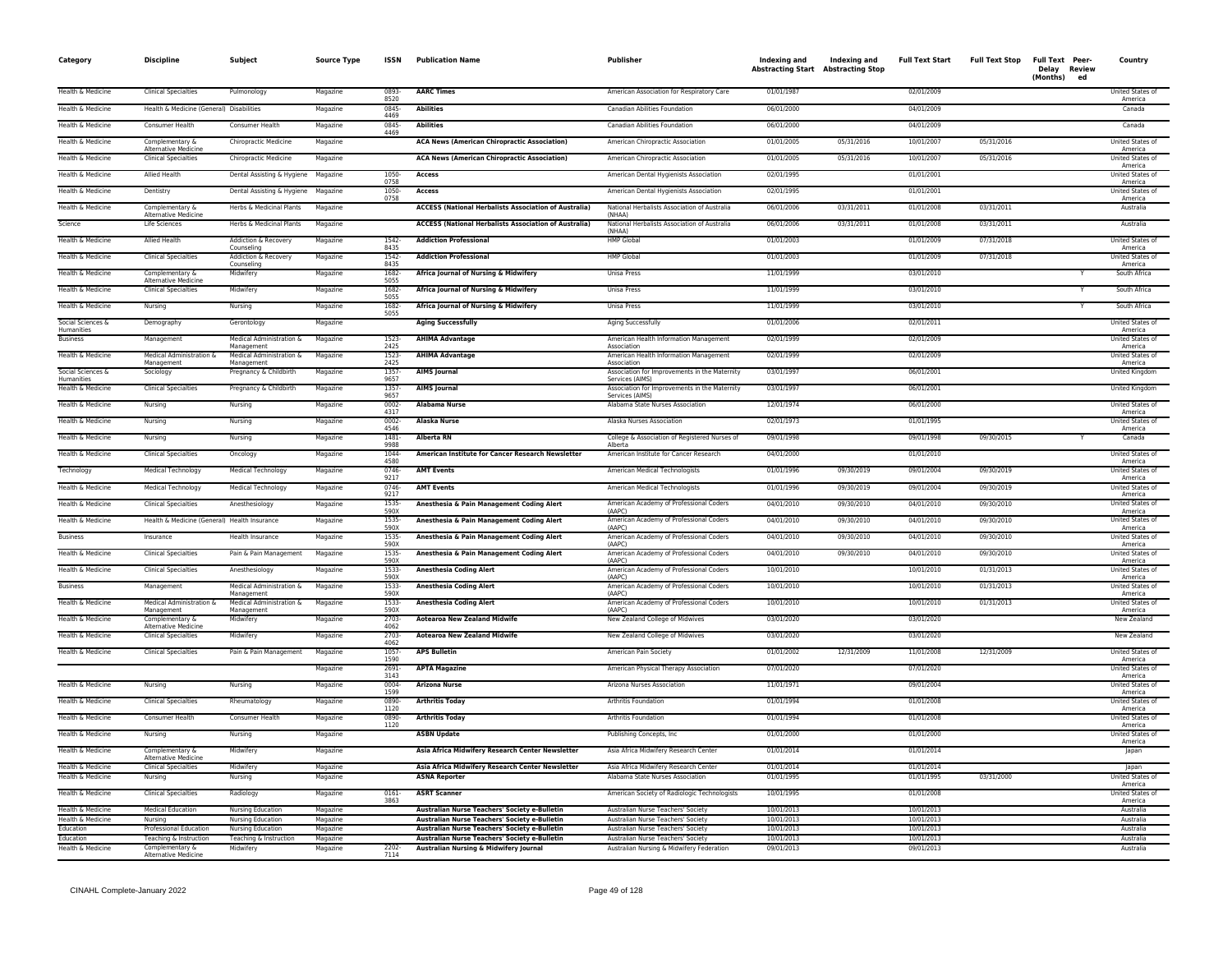| Category                        | <b>Discipline</b>                                      | Subject                                                                        | <b>Source Type</b> | <b>ISSN</b>           | <b>Publication Name</b>                                          | Publisher                                                    | Indexing and<br><b>Abstracting Start Abstracting Stop</b> | <b>Indexing and</b> | <b>Full Text Start</b> | <b>Full Text Stop</b> | Full Text Peer-<br>Delay Review<br>(Months)<br>ed | Country                            |
|---------------------------------|--------------------------------------------------------|--------------------------------------------------------------------------------|--------------------|-----------------------|------------------------------------------------------------------|--------------------------------------------------------------|-----------------------------------------------------------|---------------------|------------------------|-----------------------|---------------------------------------------------|------------------------------------|
| Health & Medicine               | <b>Clinical Specialties</b>                            | Midwifery                                                                      | Magazine           | 2202-<br>7114         | Australian Nursing & Midwifery Journal                           | Australian Nursing & Midwifery Federation                    | 09/01/2013                                                |                     | 09/01/2013             |                       |                                                   | Australia                          |
| Health & Medicine               | Nursing                                                | Nursing                                                                        | Magazine           | 2202<br>7114          | Australian Nursing & Midwifery Journal                           | Australian Nursing & Midwifery Federation                    | 09/01/2013                                                |                     | 09/01/2013             |                       |                                                   | Australia                          |
| Health & Medicine               | Nursing                                                | Nursing                                                                        | Magazine           | 1320<br>3185          | <b>Australian Nursing Journal</b>                                | Australian Nursing & Midwifery Federation                    | 06/01/1993                                                | 08/31/2013          | 06/01/1993             | 08/31/2013            |                                                   | Australia                          |
| Health & Medicine               | Allied Health                                          | Dental Assisting & Hygiene                                                     | Magazine           | 1323-<br>4919         | Auxiliary                                                        | Main Street Publishing Pty Ltd                               | 01/01/2008                                                |                     | 01/01/2008             |                       |                                                   | Australia                          |
| Health & Medicine               | Dentistry                                              | Dental Assisting & Hygiene                                                     | Magazine           | 1323-<br>4919         | <b>Auxiliary</b>                                                 | Main Street Publishing Pty Ltd                               | 01/01/2008                                                |                     | 01/01/2008             |                       |                                                   | Australia                          |
| Health & Medicine               | Nursing                                                | Nursing                                                                        | Magazine           | $0121 - 4500$         | Avances en Enfermeria                                            | Editorial Universidad Nacional de Colombia                   | 01/01/2007                                                |                     | 01/01/2007             |                       |                                                   | Colombia                           |
| Health & Medicine               | Complementary &<br>Alternative Medicine                | Complementary &<br><b>Alternative Medicine</b>                                 | Magazine           | $1071 -$<br>2984      | <b>Beginnings</b>                                                | American Holistic Nurses Association                         | 01/01/1995                                                |                     | 01/01/2010             |                       |                                                   | United States of<br>America        |
| Health & Medicine               | Nursino                                                | Nursino                                                                        | Magazine           | 1071-<br>2984         | <b>Beginnings</b>                                                | American Holistic Nurses Association                         | 01/01/1995                                                |                     | 01/01/2010             |                       |                                                   | United States o<br>America         |
| Science                         | Life Sciences                                          | <b>Nutrition Science</b>                                                       | Magazine           | 0405-<br>668X         | <b>Better Nutrition</b>                                          | Pocket Outdoor Media                                         | 07/01/1998                                                |                     | 07/01/1998             |                       |                                                   | United States of<br>America        |
| Health & Medicine               | <b>Medical Sciences</b>                                | <b>Nutrition Science</b>                                                       | Magazine           | 0405<br>668X          | <b>Better Nutrition</b>                                          | Pocket Outdoor Media                                         | 07/01/1998                                                |                     | 07/01/1998             |                       |                                                   | United States of<br>America        |
| Technology                      | Industrial Technology                                  | <b>Nutrition Science</b>                                                       | Magazine           | 0405<br>668X          | <b>Better Nutrition</b>                                          | Pocket Outdoor Media                                         | 07/01/1998                                                |                     | 07/01/1998             |                       |                                                   | United States of<br>America        |
| Health & Medicine               | Consumer Health                                        | Consumer Health                                                                | Magazine           | 0405<br>668X          | <b>Better Nutrition</b>                                          | Pocket Outdoor Media                                         | 07/01/1998                                                |                     | 07/01/1998             |                       |                                                   | United States of                   |
| Health & Medicine               | Medical Care & Services                                | Long-term Medical Care                                                         | Magazine           | 1527-<br>0246         | <b>Billing Alert for Long-Term Care</b>                          | <b>HCPro</b>                                                 | 01/01/2014                                                |                     | 01/01/2014             |                       |                                                   | America<br><b>United States of</b> |
| <b>Business</b>                 | Management                                             | <b>Medical Billing</b>                                                         | Magazine           | 1527-<br>0246         | <b>Billing Alert for Long-Term Care</b>                          | HCPro                                                        | 01/01/2014                                                |                     | 01/01/2014             |                       |                                                   | America<br>United States of        |
| Health & Medicine               | Medical Administration &                               | <b>Medical Billing</b>                                                         | Magazine           | 1527-                 | <b>Billing Alert for Long-Term Care</b>                          | HCPro                                                        | 01/01/2014                                                |                     | 01/01/2014             |                       |                                                   | America<br>United States of        |
| Health & Medicine               | Management<br>Allied Health                            | Massage Therapy                                                                | Magazine           | 0246                  | <b>Body Sense</b>                                                | Associated Bodywork & Massage Professionals                  | 03/01/2002                                                |                     | 11/01/2012             |                       |                                                   | America<br>United States of        |
| Health & Medicine               | Complementary &                                        | Massage Therapy                                                                | Magazine           |                       | <b>Body Sense</b>                                                | Associated Bodywork & Massage Professionals                  | 03/01/2002                                                |                     | 11/01/2012             |                       |                                                   | America<br>United States of        |
| Health & Medicine               | <b>Alternative Medicine</b><br><b>Medical Sciences</b> | <b>Brain Injuries</b>                                                          | Magazine           |                       | <b>Brain Injury Professional</b>                                 | <b>HDI Publishers</b>                                        | 03/01/2009                                                |                     | 10/01/2014             |                       |                                                   | America<br>United States of        |
| Health & Medicine               | <b>Clinical Specialties</b>                            | <b>Brain Injuries</b>                                                          | Magazine           |                       | <b>Brain Injury Professional</b>                                 | <b>HDI Publishers</b>                                        | 03/01/2009                                                |                     | 10/01/2014             |                       |                                                   | America<br>United States of        |
| <b>Business</b>                 | Management                                             | Medical Administration &                                                       | Magazine           | 1530-                 | <b>Briefings on APCs</b>                                         | <b>HCPro</b>                                                 | 01/01/2014                                                |                     | 01/01/2014             |                       |                                                   | America<br>United States of        |
| Health & Medicine               | Medical Administration &                               | Management<br>Medical Administration &                                         | Magazine           | 6607<br>1530-         | <b>Briefings on APCs</b>                                         | <b>HCPro</b>                                                 | 01/01/2014                                                |                     | 01/01/2014             |                       |                                                   | America<br>United States of        |
| Health & Medicine               | Management                                             | Management<br>Health & Medicine (General) Health & Medicine (General) Magazine |                    | 6607<br>1098-         | <b>Briefings on Coding Compliance Strategies</b>                 | <b>HCPro</b>                                                 | 01/01/2014                                                |                     | 01/01/2014             |                       |                                                   | America<br>United States of        |
| Politics & Government           | I aw                                                   | Medical Law                                                                    | Magazine           | 0571<br>1098          | <b>Briefings on Coding Compliance Strategies</b>                 | <b>HCPro</b>                                                 | 01/01/2014                                                |                     | 01/01/2014             |                       |                                                   | America<br><b>United States of</b> |
| Social Sciences &               | Law                                                    | Medical Law                                                                    | Magazine           | 0571<br>1098          | <b>Briefings on Coding Compliance Strategies</b>                 | <b>HCPro</b>                                                 | 01/01/2014                                                |                     | 01/01/2014             |                       |                                                   | America<br>United States of        |
| Humanities<br>Health & Medicine | Medical Law                                            | Medical Law                                                                    | Magazine           | 0571<br>1098          | <b>Briefings on Coding Compliance Strategies</b>                 | <b>HCPro</b>                                                 | 01/01/2014                                                |                     | 01/01/2014             |                       |                                                   | America<br>United States of        |
| Health & Medicine               | Health & Medicine (General) Health Insurance           |                                                                                | Magazine           | 0571<br>1537          | <b>Briefings on HIPAA</b>                                        | <b>HCPro</b>                                                 | 01/01/2014                                                |                     | 01/01/2014             |                       |                                                   | America<br>United States of        |
| <b>Business</b>                 | Insurance                                              | Health Insurance                                                               | Magazine           | 0216<br>1537          | <b>Briefings on HIPAA</b>                                        | <b>HCPro</b>                                                 | 01/01/2014                                                |                     | 01/01/2014             |                       |                                                   | America<br>United States of        |
| Politics & Government           | Law                                                    | <b>Medical Privacy</b>                                                         | Magazine           | 0216<br>1537          | <b>Briefings on HIPAA</b>                                        | <b>HCPro</b>                                                 | 01/01/2014                                                |                     | 01/01/2014             |                       |                                                   | America<br>United States of        |
| Social Sciences &               | Law                                                    | <b>Medical Privacy</b>                                                         | Magazine           | 0216<br>1537          | <b>Briefings on HIPAA</b>                                        | <b>HCPro</b>                                                 | 01/01/2014                                                |                     | 01/01/2014             |                       |                                                   | America<br>United States of        |
| Humanities<br>Health & Medicine | <b>Medical Law</b>                                     | <b>Medical Privacy</b>                                                         | Magazine           | 0216<br>1537          | <b>Briefings on HIPAA</b>                                        | <b>HCPro</b>                                                 | 01/01/2014                                                |                     | 01/01/2014             |                       |                                                   | America<br><b>United States of</b> |
| Social Sciences &               | Sociology                                              | Medical Privacy                                                                | Magazine           | 0216<br>1537-         | <b>Briefings on HIPAA</b>                                        | <b>HCPro</b>                                                 | 01/01/2014                                                |                     | 01/01/2014             |                       |                                                   | America<br>United States of        |
| Humanities<br>Philosophy        | Philosophy (General)                                   | <b>Medical Privacy</b>                                                         | Magazine           | 0216<br>1537          | <b>Briefings on HIPAA</b>                                        | <b>HCPro</b>                                                 | 01/01/2014                                                |                     | 01/01/2014             |                       |                                                   | America<br><b>United States of</b> |
| <b>Business</b>                 | Management                                             | Medical Facility Management Magazine                                           |                    | 0216<br>1076          | <b>Briefings on Hospital Safety</b>                              | <b>HCPro</b>                                                 | 01/01/2014                                                |                     | 01/01/2014             |                       |                                                   | America<br>United States of        |
| Health & Medicine               | Medical Administration &                               | Medical Facility Management Magazine                                           |                    | 5972<br>1076          | <b>Briefings on Hospital Safety</b>                              | HCPro                                                        | 01/01/2014                                                |                     | 01/01/2014             |                       |                                                   | America<br>United States of        |
| Health & Medicine               | Management                                             | Safety & Accident Prevention Safety & Accident Prevention Magazine             |                    | 5972<br>1076          | <b>Briefings on Hospital Safety</b>                              | <b>HCPro</b>                                                 | 01/01/2014                                                |                     | 01/01/2014             |                       |                                                   | America<br>United States of        |
| Social Sciences &               | Library & Information                                  | Library & Information                                                          | Magazine           | 5972<br>2373-<br>9223 | Bulletin of the Association for Information Science &            | Wiley-Blackwell                                              | 04/01/2013                                                | 07/31/2017          | 04/01/2013             | 07/31/2017            |                                                   | America<br>United Kingdom          |
| Humanities<br>Health & Medicine | Science<br>Complementary &<br>Alternative Medicine     | Science<br>Chiropractic Medicine                                               | Magazine           | 1520-<br>4200         | Technology<br><b>California Chiropractic Association Journal</b> | California Chiropractic Association                          | 01/01/1997                                                | 05/30/2017          | 07/01/2009             | 05/30/2017            |                                                   | United States of                   |
| Health & Medicine               | <b>Clinical Specialties</b>                            | <b>Chiropractic Medicine</b>                                                   | Magazine           | 1520-                 | <b>California Chiropractic Association Journal</b>               | California Chiropractic Association                          | 01/01/1997                                                | 05/30/2017          | 07/01/2009             | 05/30/2017            |                                                   | America<br>United States of        |
| Health & Medicine               | Nursing                                                | Nursing                                                                        | Magazine           | 4200<br>0008-<br>1310 | <b>California Nurse</b>                                          | California Nurses Association                                | 08/01/1969                                                | 05/31/2006          | 06/01/2002             | 05/31/2006            |                                                   | America<br>United States of        |
| Health & Medicine               | <b>Clinical Specialties</b>                            | Pharmacy                                                                       | Magazine           | 0739-                 | <b>California Pharmacist</b>                                     | California Pharmacists Association                           | 01/01/2014                                                |                     | 01/01/2014             |                       |                                                   | America<br>United States of        |
| Health & Medicine               | Health & Medicine (General) Adverse Effect             |                                                                                | Magazine           | 0483<br>1499-         | <b>Canadian Adverse Reaction Newsletter</b>                      | Health Canada, Marketed Health Products                      | 10/01/2003                                                | 12/31/2014          | 10/01/2003             | 12/31/2014            |                                                   | America<br>Canada                  |
| Health & Medicine               | Nursing                                                | Nursing                                                                        | Magazine           | 9447<br>1498-<br>5136 | <b>CANNT Journal</b>                                             | Directorate<br>Canadian Association of Nephrology Nurses &   | 01/01/1991                                                |                     | 01/01/2004             |                       |                                                   | Canada                             |
| Health & Medicine               | <b>Clinical Specialties</b>                            | Urology & Nephrology                                                           | Magazine           | 1498-                 | <b>CANNT Journal</b>                                             | Technologists<br>Canadian Association of Nephrology Nurses & | 01/01/1991                                                |                     | 01/01/2004             |                       |                                                   | Canada                             |
| Health & Medicine               | <b>Clinical Specialties</b>                            | Cardiology                                                                     | Magazine           | 5136<br>1522-         | <b>Cardiology Coding Alert</b>                                   | Technologists<br>American Academy of Professional Coders     | 04/01/2010                                                |                     | 04/01/2010             |                       |                                                   | United States of                   |
| Health & Medicine               | Health & Medicine (General) Health Insurance           |                                                                                | Magazine           | 7472<br>$1522 -$      | <b>Cardiology Coding Alert</b>                                   | (AAPC)<br>American Academy of Professional Coders            | 04/01/2010                                                |                     | 04/01/2010             |                       |                                                   | America<br>United States of        |
| <b>Business</b>                 | Insurance                                              | Health Insurance                                                               | Magazine           | 7472<br>1522          | <b>Cardiology Coding Alert</b>                                   | (AAPC)<br>American Academy of Professional Coders            | 04/01/2010                                                |                     | 04/01/2010             |                       |                                                   | America<br><b>United States of</b> |
| Health & Medicine               | Diseases & Conditions                                  | Alzheimer's Disease                                                            | Magazine           | 7472                  | <b>Caregiver (Duke University)</b>                               | (AAPC)<br>Duke University, a non-profit Educational          | 03/01/1995                                                |                     | 06/01/2009             |                       |                                                   | America<br>United States of        |
|                                 |                                                        |                                                                                |                    |                       |                                                                  | Research & Healthcare Institution                            |                                                           |                     |                        |                       |                                                   | America                            |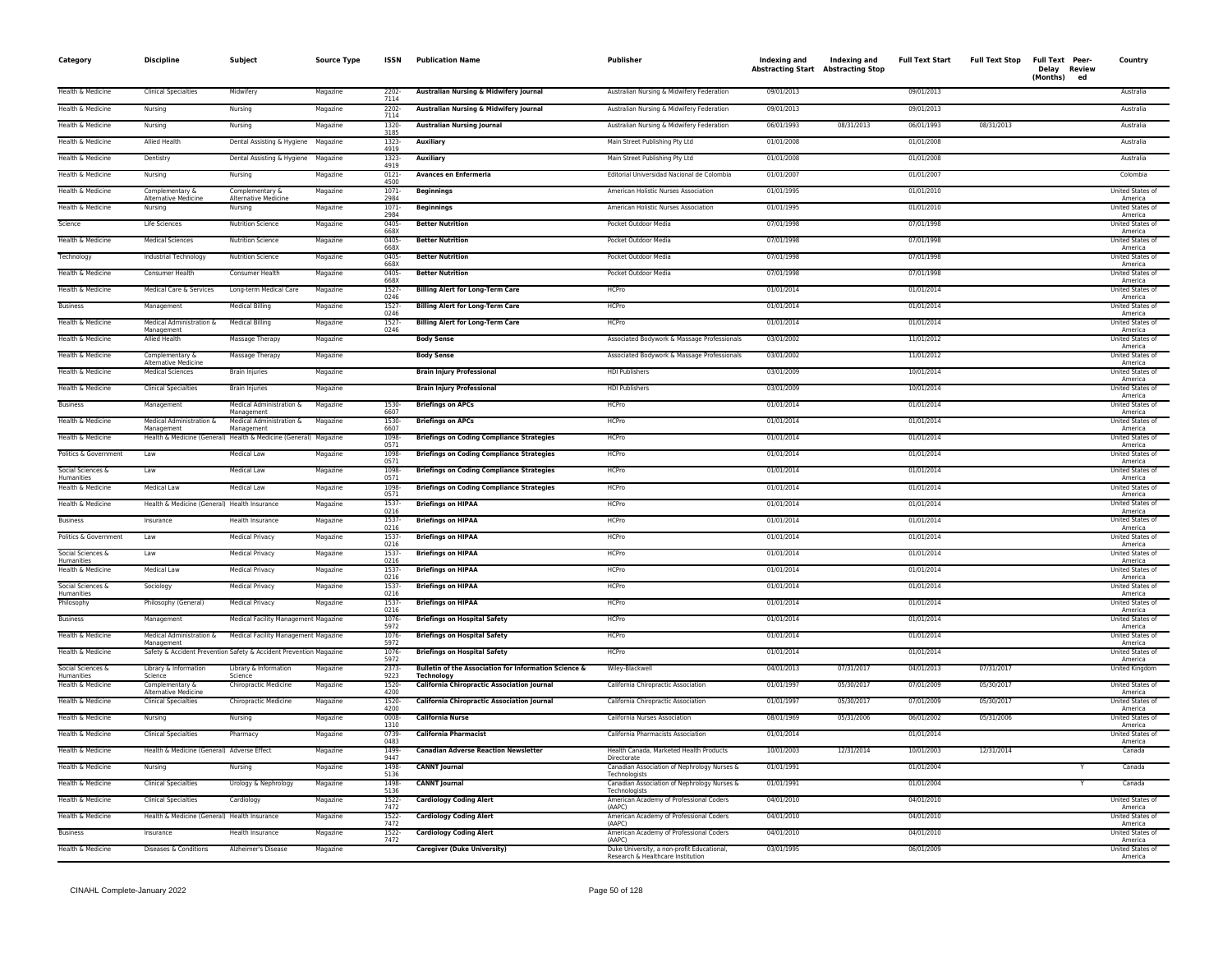| Category                        | <b>Discipline</b>                                      | Subject                                                                                    | <b>Source Type</b> | ISSN                        | <b>Publication Name</b>                                  | Publisher                                             | Indexing and<br><b>Abstracting Start Abstracting Stop</b> | <b>Indexing and</b> | <b>Full Text Start</b> | <b>Full Text Stop</b> | <b>Full Text Peer</b><br>Delay Review<br>(Months) ed | Country                            |
|---------------------------------|--------------------------------------------------------|--------------------------------------------------------------------------------------------|--------------------|-----------------------------|----------------------------------------------------------|-------------------------------------------------------|-----------------------------------------------------------|---------------------|------------------------|-----------------------|------------------------------------------------------|------------------------------------|
| <b>Business</b>                 | Management                                             | Case Management                                                                            | Magazine           | 1053<br>5500                | <b>Case Management Advisor</b>                           | AHC Media LLC                                         | 06/01/1990                                                |                     | 01/01/2012             |                       |                                                      | United States of<br>America        |
| Health & Medicine               | Medical Administration &<br>Management                 | Case Management                                                                            | Magazine           | 1053<br>5500                | <b>Case Management Advisor</b>                           | AHC Media LLC                                         | 06/01/1990                                                |                     | 01/01/2012             |                       |                                                      | <b>United States of</b><br>America |
| Politics & Government           | Social Work                                            | Case Management                                                                            | Magazine           | 1053<br>5500                | <b>Case Management Advisor</b>                           | AHC Media LLC                                         | 06/01/1990                                                |                     | 01/01/2012             |                       |                                                      | United States of<br>America        |
| Social Sciences &<br>Humanities | Social Work                                            | Case Management                                                                            | Magazine           | 1053<br>5500                | <b>Case Management Advisor</b>                           | AHC Media LLC                                         | 06/01/1990                                                |                     | 01/01/2012             |                       |                                                      | United States of<br>America        |
| Health & Medicine               |                                                        | Health & Medicine (General) Health & Medicine (General) Magazine                           |                    | 1934-<br>189X               | <b>Case Management Monthly</b>                           | <b>HCPro</b>                                          | 01/01/2014                                                |                     | 01/01/2014             |                       |                                                      | United States of<br>America        |
| <b>Business</b>                 | Management                                             | Medical Administration &<br>Management                                                     | Magazine           | 1934-<br>189X               | <b>Case Management Monthly</b>                           | <b>HCPro</b>                                          | 01/01/2014                                                |                     | 01/01/2014             |                       |                                                      | United States of<br>America        |
| Health & Medicine               | Medical Administration &                               | Medical Administration &                                                                   | Magazine           | 1934<br>189X                | <b>Case Management Monthly</b>                           | <b>HCPro</b>                                          | 01/01/2014                                                |                     | 01/01/2014             |                       |                                                      | United States of<br>America        |
| Home & Living                   | Management<br>Consumer Protection &                    | Management<br>Consumer Protection &<br><b>Product Reviews</b>                              | Magazine           | 2155-<br>1480               | <b>Center for Medical Consumers</b>                      | Center for Medical Consumers, Inc.                    | 08/01/2009                                                | 10/31/2012          | 08/01/2009             | 10/31/2012            |                                                      | United States of                   |
| <b>Business</b>                 | <b>Product Reviews</b><br>Consumer Protection &        | Consumer Protection &                                                                      | Magazine           | 2155                        | <b>Center for Medical Consumers</b>                      | Center for Medical Consumers, Inc.                    | 08/01/2009                                                | 10/31/2012          | 08/01/2009             | 10/31/2012            |                                                      | America<br>United States of        |
| Health & Medicine               | <b>Product Reviews</b>                                 | <b>Product Reviews</b><br>Health & Medicine (General) Health & Medicine (General) Magazine |                    | 1480<br>$2155 -$            | <b>Center for Medical Consumers</b>                      | Center for Medical Consumers, Inc.                    | 08/01/2009                                                | 10/31/2012          | 08/01/2009             | 10/31/2012            |                                                      | America<br>United States of        |
| Health & Medicine               | Nursing                                                | Nursing                                                                                    | Magazine           | 1480<br>0069                | Chart                                                    | Illinois Nurses Association                           | 01/01/1972                                                | 03/31/2012          | 01/01/1995             | 03/31/2012            |                                                      | America<br>United States of        |
| Science                         | Chemistry                                              | Pharmacology                                                                               | Magazine           | 2778<br>0009                | <b>Chemist &amp; Druggist</b>                            | UBM Information Ltd.                                  | 01/01/2002                                                | 12/31/2016          | 01/01/2002             | 12/31/2016            |                                                      | America<br><b>United Kingdon</b>   |
| Health & Medicine               | <b>Medical Sciences</b>                                | Pharmacology                                                                               | Magazine           | 3033<br>0009                | <b>Chemist &amp; Druggist</b>                            | UBM Information Ltd.                                  | 01/01/2002                                                | 12/31/2016          | 01/01/2002             | 12/31/2016            |                                                      | United Kingdom                     |
| Politics & Government           | Social Work                                            | Social Work                                                                                | Magazine           | 3033<br>1057-               | <b>Children's Voice</b>                                  | Child Welfare League of America                       | 01/01/2001                                                |                     | 07/01/2006             |                       |                                                      | United States of                   |
| Social Sciences &               | Social Work                                            | Social Work                                                                                | Magazine           | 736X<br>1057                | <b>Children's Voice</b>                                  | Child Welfare League of America                       | 01/01/2001                                                |                     | 07/01/2006             |                       |                                                      | America<br><b>United States of</b> |
| Humanities<br><b>Business</b>   | Fronomics                                              | Child Welfare                                                                              | Magazine           | 736X<br>1057-               | <b>Children's Voice</b>                                  | Child Welfare League of America                       | 01/01/2001                                                |                     | 07/01/2006             |                       |                                                      | America<br>United States of        |
| Social Sciences &               | <b>Fronomics</b>                                       | Child Welfare                                                                              | Magazine           | 736X<br>1057-               | <b>Children's Voice</b>                                  | Child Welfare League of America                       | 01/01/2001                                                |                     | 07/01/2006             |                       |                                                      | America<br><b>United States of</b> |
| Humanities<br>Social Sciences & |                                                        | Child Welfare                                                                              | Magazine           | 736X                        | <b>Children's Voice</b>                                  | Child Welfare League of America                       | 01/01/2001                                                |                     | 07/01/2006             |                       |                                                      | America<br>United States of        |
| Humanities<br>Social Sciences & | Social Sciences &<br>Humanities (General)<br>Sociology | Child Welfare                                                                              |                    | 1057-<br>736X               | <b>Children's Voice</b>                                  |                                                       |                                                           |                     |                        |                       |                                                      | America                            |
| Humanities                      |                                                        |                                                                                            | Magazine           | 1057-<br>736X<br>1057-      | <b>Children's Voice</b>                                  | Child Welfare League of America                       | 01/01/2001                                                |                     | 07/01/2006             |                       |                                                      | United States of<br>America        |
| Politics & Government           | Social Welfare                                         | Child Welfare                                                                              | Magazine           | 736X                        |                                                          | Child Welfare League of America                       | 01/01/2001                                                |                     | 07/01/2006             |                       |                                                      | United States of<br>America        |
| Social Sciences &<br>Humanities | Social Services                                        | Child Welfare                                                                              | Magazine           | 1057-<br>736X               | <b>Children's Voice</b>                                  | Child Welfare League of America                       | 01/01/2001                                                |                     | 07/01/2006             |                       |                                                      | United States of<br>America        |
| Health & Medicine               | Complementary &<br><b>Alternative Medicine</b>         | Chiropractic Medicine                                                                      | Magazine           | 1087-<br>1985               | <b>Chiropractic Economics</b>                            | Arthur J. Gallagher Risk Management Services,<br>Inc. | 07/15/2013                                                |                     | 07/15/2013             |                       |                                                      | United States of<br>America        |
| Health & Medicine               | <b>Clinical Specialties</b>                            | Chiropractic Medicine                                                                      | Magazine           | 1087<br>1985                | <b>Chiropractic Economics</b>                            | Arthur J. Gallagher Risk Management Services,<br>Inc  | 07/15/2013                                                |                     | 07/15/2013             |                       |                                                      | United States of<br>America        |
| Health & Medicine               | Complementary &<br>Alternative Medicine                | Chiropractic Medicine                                                                      | Magazine           | 1542<br>3190                | <b>Chiropractic Journal</b>                              | World Chiropractic Alliance                           | 03/01/1987                                                | 01/31/2013          | 07/01/1990             | 04/30/2000            |                                                      | United States of<br>America        |
| Health & Medicine               | <b>Clinical Specialties</b>                            | Chiropractic Medicine                                                                      | Magazine           | 1542<br>3190                | <b>Chiropractic Journal</b>                              | World Chiropractic Alliance                           | 03/01/1987                                                | 01/31/2013          | 07/01/1990             | 04/30/2000            |                                                      | United States of<br>America        |
| Health & Medicine               | <b>Bioethics</b>                                       | Bioethics                                                                                  | Magazine           | 1443<br>3591                | <b>Chisholm Health Ethics Bulletin</b>                   | Caroline Chisholm Centre for Health Ethics            | 06/01/2012                                                | 06/30/2012          | 06/01/2012             | 06/30/2012            |                                                      | Australia                          |
| Science                         | Life Sciences                                          | Bioethics                                                                                  | Magazine           | 1443<br>3591                | <b>Chisholm Health Ethics Bulletin</b>                   | Caroline Chisholm Centre for Health Ethics            | 06/01/2012                                                | 06/30/2012          | 06/01/2012             | 06/30/2012            |                                                      | Australia                          |
| Philosophy                      | Philosophy (General)                                   | Bioethics                                                                                  | Magazine           | 1443<br>3591                | <b>Chisholm Health Ethics Bulletin</b>                   | Caroline Chisholm Centre for Health Ethics            | 06/01/2012                                                | 06/30/2012          | 06/01/2012             | 06/30/2012            |                                                      | Australia                          |
| Religion                        | Christianity                                           | <b>Christian Ethics</b>                                                                    | Magazine           | 1443<br>3591                | <b>Chisholm Health Ethics Bulletin</b>                   | Caroline Chisholm Centre for Health Ethics            | 06/01/2012                                                | 06/30/2012          | 06/01/2012             | 06/30/2012            |                                                      | Australia                          |
| Philosophy                      | Philosophy (General)                                   | Christian Ethics                                                                           | Magazine           | 1443<br>3591                | <b>Chisholm Health Ethics Bulletin</b>                   | Caroline Chisholm Centre for Health Ethics            | 06/01/2012                                                | 06/30/2012          | 06/01/2012             | 06/30/2012            |                                                      | Australia                          |
| Health & Medicine               | Diseases & Conditions                                  | <b>Chronic Diseases</b>                                                                    | Magazine           | $\frac{1041}{5513}$         | <b>Chronic Disease Notes &amp; Reports</b>               | Centers for Disease Control & Prevention (CDC)        | 01/01/1999                                                | 02/28/2009          | 01/01/1999             | 02/28/2009            |                                                      | United States of<br>America        |
| Technology                      | Computer Science                                       | Databases & Database<br>Management                                                         | Magazine           |                             | <b>CINAHI news</b>                                       | <b>CINAHL Information Systems</b>                     | 03/01/1992                                                | 07/31/2004          | 03/01/1995             | 07/31/2004            |                                                      | United States of<br>America        |
| Health & Medicine               | <b>Clinical Specialties</b>                            | Primary Health Care                                                                        | Magazine           | 1524-<br>7317               | <b>Clinical Advisor</b>                                  | Haymarket Media, Inc.                                 | 02/25/1999                                                |                     | 04/01/2009             |                       |                                                      | United States of<br>America        |
| Health & Medicine               | <b>Clinical Specialties</b>                            | Cardiology                                                                                 | Magazine           | $0741 -$<br>4218            | <b>Clinical Cardiology Alert</b>                         | AHC Media LLC                                         | 01/01/2007                                                |                     | 01/01/2012             |                       |                                                      | United States of<br>America        |
| <b>Business</b>                 | Industries & Trades                                    | Medical Equipment &                                                                        | Magazine           | 0093<br>8076                | <b>Clinical Laboratory Reference</b>                     | <b>Endeavor Business Media</b>                        | 08/01/2000                                                |                     | 08/01/2007             |                       |                                                      | United States of                   |
| Health & Medicine               | Medical Equipment                                      | Supplies Industry<br>Medical Equipment &                                                   | Magazine           | 0093                        | <b>Clinical Laboratory Reference</b>                     | <b>Endeavor Business Media</b>                        | 08/01/2000                                                |                     | 08/01/2007             |                       | -3                                                   | America<br>United States of        |
| Health & Medicine               | <b>Medical Sciences</b>                                | Supplies Industry<br>Clinical Laboratory Science                                           | Magazine           | 8076<br>0093                | <b>Clinical Laboratory Reference</b>                     | <b>Endeavor Business Media</b>                        | 08/01/2000                                                |                     | 08/01/2007             |                       |                                                      | America<br><b>United States of</b> |
| Science                         | Science (General)                                      | <b>Clinical Laboratory Science</b>                                                         | Magazine           | 8076<br>0093                | <b>Clinical Laboratory Reference</b>                     | <b>Endeavor Business Media</b>                        | 08/01/2000                                                |                     | 08/01/2007             |                       | -3                                                   | America<br><b>United States of</b> |
| Health & Medicine               | Medical Care & Services                                | Minority Health                                                                            | Magazine           | 8076<br>1546                | Closing the Gap (15467678)                               | US Department of Health & Human Services              | 02/01/2001                                                | 01/31/2004          | 02/01/2001             | 01/31/2004            |                                                      | America<br><b>United States of</b> |
| Health & Medicine               | Nursing                                                | Nursing                                                                                    | Magazine           | 7678<br>$1545 -$            | <b>CNA Training Advisor: Lesson Plans for Busy Staff</b> | <b>HCPro</b>                                          | 01/01/2014                                                |                     | 01/01/2014             |                       |                                                      | America<br>United States of        |
| Home & Living                   |                                                        | Food, Cooking & Entertaining Food, Cooking & Entertaining Magazine                         |                    | 7028<br>$\frac{1070}{1613}$ | <b>Trainers</b><br><b>Communicating Food for Health</b>  | Food & Health Communications, Inc.                    | 06/01/1998                                                |                     | 11/01/2014             |                       |                                                      | America<br>United States of        |
| Health & Medicine               | Health & Medicine (General) Health Communication       |                                                                                            | Magazine           | 1070                        | <b>Communicating Food for Health</b>                     | Food & Health Communications, Inc.                    | 06/01/1998                                                |                     | 11/01/2014             |                       |                                                      | America<br>United States of        |
| Communication                   | Communication by Type                                  | <b>Health Communication</b>                                                                | Magazine           | 1613<br>1070                | <b>Communicating Food for Health</b>                     | Food & Health Communications, Inc.                    | 06/01/1998                                                |                     | 11/01/2014             |                       |                                                      | America<br>United States of        |
| Health & Medicine               | Allied Health                                          | Occupational Therapy                                                                       | Magazine           | 1613                        | Communique                                               | Illinois Occupational Therapy Association             | 08/01/2007                                                |                     | 08/01/2007             |                       |                                                      | America<br>United States of        |
| Health & Medicine               | Therapeutics                                           | Occupational Therapy                                                                       | Magazine           |                             | Communique                                               | Illinois Occupational Therapy Association             | 08/01/2007                                                |                     | 08/01/2007             |                       |                                                      | America<br>United States of        |
| Health & Medicine               |                                                        |                                                                                            |                    | 0951                        |                                                          | C.L. Initiatives Ltd                                  |                                                           |                     | 03/01/2012             |                       |                                                      | America                            |
|                                 | Nursing                                                | Nursing                                                                                    | Magazine           | 9815                        | <b>Community Living</b>                                  |                                                       | 11/01/2003                                                |                     |                        |                       |                                                      | <b>United Kingdom</b>              |
| Health & Medicine               | Nursing                                                | Nursing                                                                                    | Magazine           | $0278 -$<br>4092            | <b>Connecticut Nursing News</b>                          | <b>Connecticut Nurses Association</b>                 | 04/01/1986                                                | 12/31/2011          | 03/01/1995             | 12/31/2011            |                                                      | United States of<br>America        |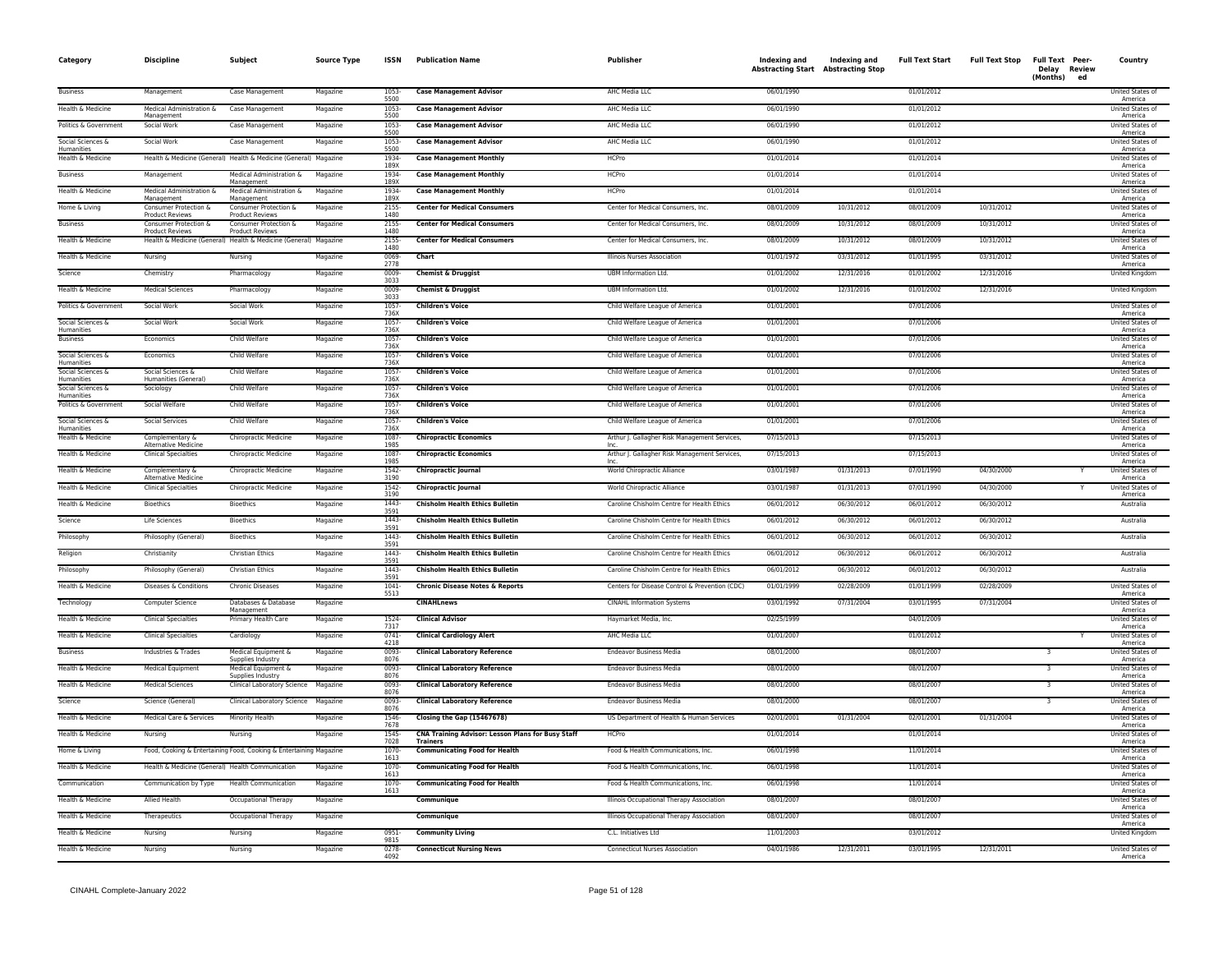| Category                               | <b>Discipline</b>                                | Subject                                                          | <b>Source Type</b> |                        | <b>ISSN</b> Publication Name                                                     | Publisher                                                      | Indexing and<br><b>Abstracting Start Abstracting Stop</b> | Indexing and | <b>Full Text Start</b>   | Full Text Stop | <b>Full Text Peer-</b><br>Delay Review<br>(Months)<br>ed | Country                          |
|----------------------------------------|--------------------------------------------------|------------------------------------------------------------------|--------------------|------------------------|----------------------------------------------------------------------------------|----------------------------------------------------------------|-----------------------------------------------------------|--------------|--------------------------|----------------|----------------------------------------------------------|----------------------------------|
| <b>Business</b>                        | <b>Human Resources</b>                           | Career Guidance                                                  | Magazine           |                        | <b>Connections Online</b>                                                        | American Medical Women's Association                           | 09/01/2005                                                |              | 06/01/2008               |                |                                                          | United States of<br>America      |
| Education                              | Professional Education                           | Career Guidance                                                  | Magazine           |                        | <b>Connections Online</b>                                                        | American Medical Women's Association                           | 09/01/2005                                                |              | 06/01/2008               |                |                                                          | United States of<br>America      |
| Health & Medicine                      | <b>Clinical Specialties</b>                      | Women's Health                                                   | Magazine           |                        | <b>Connections Online</b>                                                        | American Medical Women's Association                           | 09/01/2005                                                |              | 06/01/2008               |                |                                                          | United States of<br>America      |
| Politics & Government                  | Law                                              | Consumer Rights Law                                              | Magazine           | 1555<br>1172           | <b>Consumer Product Safety Review</b>                                            | Superintendent of Documents                                    | 06/01/1998                                                | 01/31/2008   | 06/01/1998               | 01/31/2008     |                                                          | United States of<br>America      |
| Social Sciences &<br>Humanities        | Law                                              | Consumer Rights Law                                              | Magazine           | 1555-<br>1172          | <b>Consumer Product Safety Review</b>                                            | Superintendent of Documents                                    | 06/01/1998                                                | 01/31/2008   | 06/01/1998               | 01/31/2008     |                                                          | United States of<br>America      |
| Health & Medicine                      | Safety & Accident Prevention Consumer Rights Law |                                                                  | Magazine           | 1555<br>1172           | <b>Consumer Product Safety Review</b>                                            | Superintendent of Documents                                    | 06/01/1998                                                | 01/31/2008   | 06/01/1998               | 01/31/2008     |                                                          | United States of<br>America      |
| Health & Medicine                      | <b>Clinical Specialties</b>                      | <b>Pediatric Medicine</b>                                        | Magazine           | 8750-                  | <b>Contemporary Pediatrics</b>                                                   | MJH Life Sciences                                              | 01/01/1994                                                |              | 01/01/2006               |                |                                                          | United States of                 |
| Health & Medicine                      | Therapeutics                                     | Rehabilitation Therapy                                           | Magazine           | 0507<br>1075-          | <b>Contemporary Rehab</b>                                                        | National Rehabilitation Association                            | 02/01/2001                                                |              | 12/01/2004               |                |                                                          | America<br>United States of      |
| Health & Medicine                      | Diseases & Conditions                            | Substance Abuse & Addiction Magazine                             |                    | 9298<br>1530-          | <b>Counselor: The Magazine for Addiction Professionals</b>                       | California Consortium of Addiction Programs &                  | 01/01/2014                                                |              | 01/01/2014               |                |                                                          | America<br>United States of      |
| Health & Medicine                      | <b>Clinical Specialties</b>                      | <b>Addiction Medicine</b>                                        | Magazine           | 5961<br>1530-          | <b>Counselor: The Magazine for Addiction Professionals</b>                       | Professionals<br>California Consortium of Addiction Programs & | 01/01/2014                                                |              | 01/01/2014               |                |                                                          | America<br>United States of      |
| Health & Medicine                      | Allied Health                                    | <b>Mental Health Services</b>                                    | Magazine           | 5961<br>1474-          | CPJ: Counselling & Psychotherapy Journal                                         | Professionals<br>British Association for Counselling &         | 02/01/2001                                                | 08/31/2005   | 03/01/2004               | 08/31/2005     |                                                          | America<br>United Kingdom        |
| Health & Medicine                      | <b>Clinical Specialties</b>                      | Mental Health Services                                           | Magazine           | 5372<br>1474-          | CPJ: Counselling & Psychotherapy Journal                                         | Psychotherapy<br>British Association for Counselling &         | 02/01/2001                                                | 08/31/2005   | 03/01/2004               | 08/31/2005     |                                                          | United Kingdom                   |
| <b>Business</b>                        | Management                                       | Medical Administration &                                         | Magazine           | 5372<br>1554-          | <b>Credentialing &amp; Peer Review Legal Insider</b>                             | Psychotherapy<br>HCPro                                         | 01/01/2014                                                |              | 01/01/2014               |                |                                                          | United States of                 |
| Health & Medicine                      | Medical Administration &                         | Management<br>Medical Administration &                           | Magazine           | 0359<br>1554-          | Credentialing & Peer Review Legal Insider                                        | <b>HCPro</b>                                                   | 01/01/2014                                                |              | 01/01/2014               |                |                                                          | America<br>United States of      |
| Health & Medicine                      | Management<br><b>Clinical Specialties</b>        | Management<br><b>Critical Care</b>                               | Magazine           | 0359<br>$1067 -$       | <b>Critical Care Alert</b>                                                       | AHC Media LLC                                                  | 01/01/2007                                                |              | 01/01/2012               |                |                                                          | America<br>United States of      |
| Health & Medicine                      | Nursing                                          | Nursing                                                          | Magazine           | 9502                   | <b>Dean's Notes</b>                                                              | Jannetti Publications, Inc.                                    | 09/01/1985                                                |              | 09/01/2004               |                |                                                          | America<br>United States of      |
| Health & Medicine                      | Allied Health                                    | Dental Assisting & Hygiene                                       | Magazine           | 1088                   | <b>Dental Assistant</b>                                                          | American Dental Assistant Association                          | 01/01/2001                                                |              | 01/01/2004               |                |                                                          | America<br>United States of      |
| Health & Medicine                      | Dentistry                                        | Dental Assisting & Hygiene Magazine                              |                    | 3886<br>1088-          | <b>Dental Assistant</b>                                                          | American Dental Assistant Association                          | 01/01/2001                                                |              | 01/01/2004               |                |                                                          | America<br>United States of      |
| Health & Medicine                      | Dentistry                                        | Dentistry                                                        | Magazine           | 3886<br>$0011 -$       | <b>Dental Health</b>                                                             | British Society of Dental Hygiene & Therapy                    | 01/01/2000                                                |              | 01/01/2012               |                |                                                          | America<br><b>United Kingdom</b> |
| Health & Medicine                      | Diseases & Conditions                            | <b>Diabetes</b>                                                  | Magazine           | 8605                   | <b>Diabetes Dateline</b>                                                         | National Diabetes Information Clearinghouse                    | 01/01/1997                                                | 09/30/2011   | 01/01/1997               | 09/30/2011     |                                                          | United States of                 |
| Health & Medicine                      | Diseases & Conditions                            | <b>Diabetes</b>                                                  | Magazine           | 1474-                  | <b>Diabetes Digest</b>                                                           | SB Communications Group, A Schofield Media                     | 03/01/2004                                                |              | 07/01/2011               |                |                                                          | America<br>United Kingdom        |
| Science                                | Chemistry                                        | Pharmaceutical Industry                                          | Magazine           | 5704<br>1474-          | <b>Diabetes Digest</b>                                                           | Company<br>SB Communications Group, A Schofield Media          | 03/01/2004                                                |              | 07/01/2011               |                |                                                          | United Kingdom                   |
| Health & Medicine                      | <b>Medical Sciences</b>                          | Pharmaceutical Industry                                          | Magazine           | 5704                   | <b>Diabetes Digest</b>                                                           | Company<br>SB Communications Group, A Schofield Media          | 03/01/2004                                                |              | 07/01/2011               |                |                                                          | <b>United Kingdom</b>            |
| <b>Business</b>                        | Industries & Trades                              | Pharmaceutical Industry                                          | Magazine           | 1474-<br>5704<br>1474- | <b>Diabetes Digest</b>                                                           | Company<br>SB Communications Group, A Schofield Media          | 03/01/2004                                                |              | 07/01/2011               |                |                                                          | United Kingdom                   |
| Health & Medicine                      | <b>Clinical Specialties</b>                      | Pharmaceutical Industry                                          | Magazine           | 5704<br>1474-          | <b>Diabetes Digest</b>                                                           | Company<br>SB Communications Group, A Schofield Media          | 03/01/2004                                                |              | 07/01/2011               |                |                                                          | United Kingdom                   |
| Health & Medicine                      | Diseases & Conditions                            | Diabetes                                                         |                    | 5704<br>1936-          | <b>Diabetes Health Professional</b>                                              | Company<br>Kings Publishing, Inc.                              | 08/01/2010                                                |              | 06/01/2011               |                |                                                          | United States of                 |
|                                        |                                                  |                                                                  | Magazine           | 9522                   |                                                                                  |                                                                |                                                           |              |                          |                |                                                          | America                          |
| Health & Medicine                      | <b>Clinical Specialties</b>                      | Radiology                                                        | Magazine           | 1305-<br>3825          | Diagnostic & Interventional Radiology                                            | Turkish Society of Radiology                                   | 03/01/2008                                                |              | 05/01/2013               |                |                                                          | Turkey                           |
| Health & Medicine                      |                                                  | Health & Medicine (General) Health & Medicine (General) Magazine |                    | 0733-<br>2262          | <b>Doctor's Office</b>                                                           | HCPro                                                          | 01/01/2014                                                | 12/31/2015   | 01/01/2014               | 12/31/2015     |                                                          | United States of<br>America      |
| <b>Business</b>                        | Management                                       | <b>Medical Billing</b>                                           | Magazine           | 2165-<br>2325          | ED Coding & Reimbursement Alert                                                  | American Academy of Professional Coders<br>(AAPC)              | 12/01/2011                                                |              | 12/01/2011               |                |                                                          | United States of<br>America      |
| Health & Medicine                      | Medical Administration &<br>Management           | <b>Medical Billing</b>                                           | Magazine           | 2165-<br>2325          | ED Coding & Reimbursement Alert                                                  | American Academy of Professional Coders<br>(AAPC)              | 12/01/2011                                                |              | 12/01/2011               |                |                                                          | United States of<br>America      |
| Health & Medicine                      | Health & Medicine (General) Health Insurance     |                                                                  | Magazine           | 1523-<br>4835          | <b>ED Coding Alert</b>                                                           | American Academy of Professional Coders<br>(AAPC)              | 04/01/2010                                                | 11/30/2011   | 04/01/2010               | 11/30/2011     |                                                          | United States of<br>America      |
| <b>Business</b>                        | Insurance                                        | Health Insurance                                                 | Magazine           | 1523-<br>4835          | <b>ED Coding Alert</b>                                                           | American Academy of Professional Coders<br>(AAPC)              | 04/01/2010                                                | 11/30/2011   | 04/01/2010               | 11/30/2011     |                                                          | United States of<br>America      |
| <b>Business</b>                        | Management                                       | <b>Medical Billing</b>                                           | Magazine           | 1523-<br>4835          | <b>ED Coding Alert</b>                                                           | American Academy of Professional Coders<br>(AAPC)              | 04/01/2010                                                | 11/30/2011   | 04/01/2010               | 11/30/2011     |                                                          | United States of<br>America      |
| Health & Medicine                      | Medical Administration &<br>Management           | <b>Medical Billing</b>                                           | Magazine           | 1523-<br>4835          | <b>ED Coding Alert</b>                                                           | American Academy of Professional Coders<br>(AAPC)              | 04/01/2010                                                | 11/30/2011   | 04/01/2010               | 11/30/2011     |                                                          | United States of<br>America      |
| Health & Medicine                      | <b>Clinical Specialties</b>                      | <b>Emergency Medicine</b>                                        | Magazine           | 1087<br>7347           | <b>ED Legal Letter</b>                                                           | AHC Media LLC                                                  | 01/01/2001                                                |              | 01/01/2012               |                |                                                          | United States of<br>America      |
| Politics & Government                  | Law                                              | Medical Law                                                      | Magazine           | 1087<br>7347           | <b>ED Legal Letter</b>                                                           | AHC Media LLC                                                  | 01/01/2001                                                |              | 01/01/2012               |                |                                                          | United States of<br>America      |
| Social Sciences &<br>Humanities        | Law                                              | <b>Medical Law</b>                                               | Magazine           | 1087<br>7347           | <b>ED Legal Letter</b>                                                           | AHC Media LLC                                                  | 01/01/2001                                                |              | 01/01/2012               |                |                                                          | United States of<br>America      |
| Health & Medicine                      | <b>Medical Law</b>                               | <b>Medical Law</b>                                               | Magazine           | 1087<br>7347           | <b>ED Legal Letter</b>                                                           | AHC Media LLC                                                  | 01/01/2001                                                |              | 01/01/2012               |                |                                                          | United States of<br>America      |
| Health & Medicine                      | <b>Clinical Specialties</b>                      | <b>Emergency Medicine</b>                                        | Magazine           | 1044-<br>9167          | <b>ED Management</b>                                                             | AHC Media LLC                                                  | 01/01/2000                                                |              | 02/01/2016               |                |                                                          | United States of<br>America      |
| Health & Medicine                      | <b>Clinical Specialties</b>                      | <b>Emergency Medicine</b>                                        | Magazine           |                        | <b>Educator Update</b>                                                           | National Association of EMS Educators                          | 07/01/2007                                                |              | 07/01/2009               |                |                                                          | United States of<br>America      |
| Health & Medicine                      | <b>Medical Education</b>                         | <b>Medical Education</b>                                         | Magazine           |                        | <b>Educator Update</b>                                                           | National Association of EMS Educators                          | 07/01/2007                                                |              | 07/01/2009               |                |                                                          | United States of<br>America      |
| Education                              | Professional Education                           | <b>Medical Education</b>                                         | Magazine           |                        | <b>Educator Update</b>                                                           | National Association of EMS Educators                          | 07/01/2007                                                |              | 07/01/2009               |                |                                                          | United States of<br>America      |
| Health & Medicine<br>Health & Medicine | Dentistry                                        | Dentistry                                                        | Magazine           |                        | <b>eLABORATE</b><br><b>EMS Product News</b>                                      | Main Street Publishing Pty Ltd<br>Cygnus Business Media        | 01/01/2008<br>09/01/2006                                  | 12/31/2008   | 01/01/2008<br>09/01/2006 | 12/31/2008     |                                                          | Australia<br>United States of    |
|                                        | <b>Clinical Specialties</b>                      | <b>Emergency Medicine</b>                                        | Magazine           | 1935-<br>1445          |                                                                                  |                                                                |                                                           |              |                          |                |                                                          | America                          |
| Health & Medicine                      | Allied Health                                    | Occupational Therapy                                             | Magazine           | 0942-<br>8623          | Ergotherapie & Rehabilitation                                                    | Schulz-Kirchner Verlag Gmbh                                    | 03/01/2001                                                |              | 10/01/2009               |                |                                                          | Germany                          |
| Health & Medicine                      | Therapeutics                                     | Occupational Therapy                                             | Magazine           | 0942-<br>8623          | Ergotherapie & Rehabilitation                                                    | Schulz-Kirchner Verlag Gmbh                                    | 03/01/2001                                                |              | 10/01/2009               |                |                                                          | Germany                          |
| Social Sciences &<br>Humanities        | Sociology                                        | Breastfeeding                                                    | Magazine           | 0156-<br>0476          | <b>Essence: Newsletter of the Australian Breastfeeding</b><br><b>Association</b> | Australian Breastfeeding Association                           | 06/01/2017                                                |              | 06/01/2017               |                |                                                          | Australia                        |
| Health & Medicine                      | <b>Clinical Specialties</b>                      | Breastfeeding                                                    | Magazine           | 0156-<br>0476          | <b>Essence: Newsletter of the Australian Breastfeeding</b><br><b>Association</b> | Australian Breastfeeding Association                           | 06/01/2017                                                |              | 06/01/2017               |                |                                                          | Australia                        |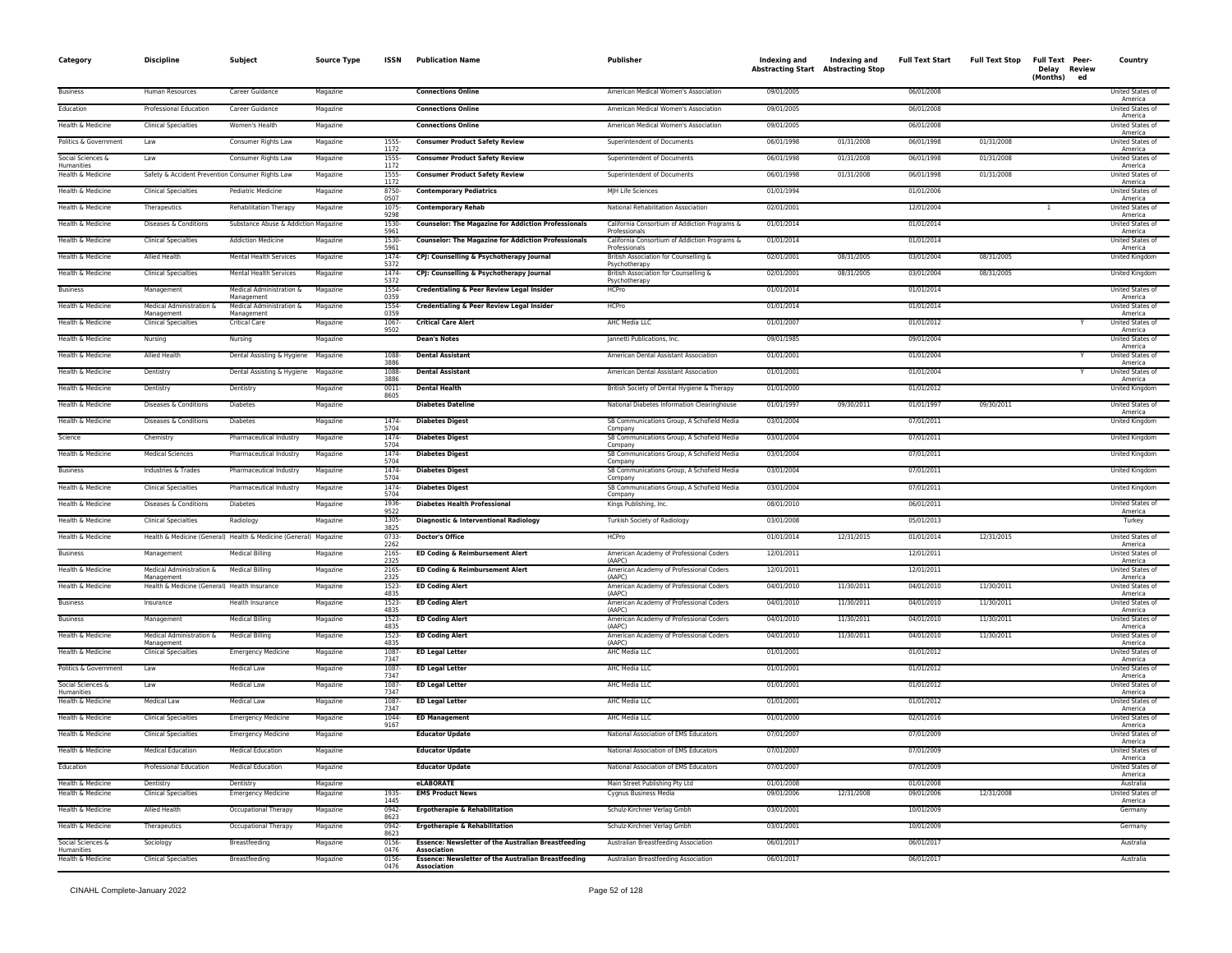| Category                               | <b>Discipline</b>                               | Subject                                                                                     | <b>Source Type</b> | <b>ISSN</b>           | <b>Publication Name</b>                                                                                                    | Publisher                                              | <b>Indexing and</b><br><b>Abstracting Start Abstracting Stop</b> | <b>Indexing and</b>      | <b>Full Text Start</b>   | <b>Full Text Stop</b>    | <b>Full Text Peer</b><br><b>Delay Review</b><br>(Months)<br>ed | Country                            |
|----------------------------------------|-------------------------------------------------|---------------------------------------------------------------------------------------------|--------------------|-----------------------|----------------------------------------------------------------------------------------------------------------------------|--------------------------------------------------------|------------------------------------------------------------------|--------------------------|--------------------------|--------------------------|----------------------------------------------------------------|------------------------------------|
| Science                                | Chemistry                                       | Pharmaceutical Industry                                                                     | Magazine           |                       | <b>Essential Drugs Monitor</b>                                                                                             | World Health Organization                              | 01/01/1994                                                       | 03/31/2005               | 09/01/2003               | 03/31/2005               |                                                                | Switzerland                        |
| Health & Medicine                      | <b>Medical Sciences</b>                         | Pharmaceutical Industry                                                                     | Magazine           |                       | <b>Essential Drugs Monitor</b>                                                                                             | World Health Organization                              | 01/01/1994                                                       | 03/31/2005               | 09/01/2003               | 03/31/2005               |                                                                | Switzerland                        |
| <b>Business</b>                        | Industries & Trades                             | Pharmaceutical Industry                                                                     | Magazine           |                       | <b>Essential Drugs Monitor</b>                                                                                             | World Health Organization                              | 01/01/1994                                                       | 03/31/2005               | 09/01/2003               | 03/31/2005               |                                                                | Switzerland                        |
| Health & Medicine<br>Health & Medicine | <b>Clinical Specialties</b>                     | Pharmaceutical Industry<br>Health & Medicine (General) Health & Medicine (General) Magazine | Magazine           | 1015                  | <b>Essential Drugs Monitor</b><br><b>Essential Medicines Monitor</b>                                                       | World Health Organization<br>World Health Organization | 01/01/1994<br>10/01/2009                                         | 03/31/2005<br>08/31/2011 | 09/01/2003<br>10/01/2009 | 03/31/2005<br>08/31/2011 |                                                                | Switzerland<br>Switzerland         |
|                                        |                                                 |                                                                                             |                    | 0919                  |                                                                                                                            |                                                        |                                                                  |                          |                          |                          |                                                                |                                    |
| Health & Medicine                      | Medical Care & Services                         | Hospice & Palliative Care                                                                   | Magazine           | 1352-<br>2779         | <b>European Journal of Palliative Care</b>                                                                                 | <b>Hayward Medical Communications</b>                  | 03/01/1995                                                       | 06/30/2018               | 05/01/2013               | 06/30/2018               |                                                                | United Kingdom                     |
| Health & Medicine                      | Health & Medicine (General) Disabilities        |                                                                                             | Magazine           | $0046 -$<br>9157      | <b>Exceptional Parent</b>                                                                                                  | <b>TCA EP World LLC</b>                                | 01/01/1994                                                       |                          | 01/01/2006               |                          |                                                                | United States of                   |
| Home & Living                          | Parenting & Family Life                         | Parenting & Family Life                                                                     | Magazine           | $0046 -$              | <b>Exceptional Parent</b>                                                                                                  | <b>TCA EP World LLC</b>                                | 01/01/1994                                                       |                          | 01/01/2006               |                          |                                                                | America<br>United States of        |
| Health & Medicine                      | Consumer Health                                 | Consumer Health                                                                             | Magazine           | 9157<br>$0046 -$      | <b>Exceptional Parent</b>                                                                                                  | <b>TCA EP World LLC</b>                                | 01/01/1994                                                       |                          | 01/01/2006               |                          |                                                                | America<br>United States of        |
|                                        |                                                 |                                                                                             |                    | 9157                  |                                                                                                                            |                                                        |                                                                  |                          |                          |                          |                                                                | America                            |
| Health & Medicine                      | <b>Clinical Specialties</b>                     | Primary Health Care                                                                         | Magazine           | 2474-<br>493X         | Family Doctor: A Journal of the New York State Academy New York State Academy of Family Physicians<br>of Family Physicians |                                                        | 06/01/2012                                                       |                          | 06/01/2012               |                          |                                                                | United States of<br>America        |
| Home & Living                          | Consumer Protection &<br><b>Product Reviews</b> | Consumer Protection &<br><b>Product Reviews</b>                                             | Magazine           | 0362<br>1332          | <b>FDA Consume</b>                                                                                                         | Food & Drug Administration                             | 01/01/1998                                                       | 04/30/2007               | 01/01/1998               | 04/30/2007               |                                                                | United States of<br>America        |
| <b>Business</b>                        | Consumer Protection &                           | Consumer Protection &                                                                       | Magazine           | 0362-                 | <b>FDA Consumer</b>                                                                                                        | Food & Drug Administration                             | 01/01/1998                                                       | 04/30/2007               | 01/01/1998               | 04/30/2007               |                                                                | <b>United States of</b>            |
| <b>Business</b>                        | <b>Product Reviews</b><br>Industries & Trades   | <b>Product Reviews</b><br>Consumer Goods Industry                                           | Magazine           | 1332<br>0362          | <b>FDA Consumer</b>                                                                                                        | Food & Drug Administration                             | 01/01/1998                                                       | 04/30/2007               | 01/01/1998               | 04/30/2007               |                                                                | America<br>United States of        |
|                                        |                                                 |                                                                                             |                    | 1332                  |                                                                                                                            |                                                        |                                                                  |                          |                          |                          |                                                                | America                            |
| Health & Medicine                      | Consumer Health                                 | Consumer Health                                                                             | Magazine           | 0362<br>1332          | <b>FDA Consumer</b>                                                                                                        | Food & Drug Administration                             | 01/01/1998                                                       | 04/30/2007               | 01/01/1998               | 04/30/2007               |                                                                | United States of<br>America        |
| Health & Medicine                      | <b>Clinical Specialties</b>                     | Gynecology                                                                                  | Magazine           |                       | <b>FIGO Newsletter</b>                                                                                                     | International Federation of Gynecology &               | 12/01/2013                                                       |                          | 12/01/2013               |                          |                                                                | United Kingdom                     |
| Health & Medicine                      | <b>Clinical Specialties</b>                     | Obstetrics                                                                                  | Magazine           |                       | <b>FIGO Newsletter</b>                                                                                                     | Obstetrics<br>International Federation of Gynecology & | 12/01/2013                                                       |                          | 12/01/2013               |                          |                                                                | United Kingdom                     |
| Health & Medicine                      | Nursing                                         | Nursing                                                                                     | Magazine           | 0015-                 | <b>Florida Nurse</b>                                                                                                       | Obstetrics<br>Florida Nurses Association               | 01/01/1972                                                       |                          | 09/01/2004               |                          |                                                                | United States of                   |
|                                        |                                                 |                                                                                             |                    | 4199                  |                                                                                                                            |                                                        |                                                                  |                          |                          |                          |                                                                | America                            |
| Science                                | Life Sciences                                   | <b>Sleep Science</b>                                                                        | Magazine           |                       | <b>Focus Journal</b>                                                                                                       | Focus Publications & Conferences Inc.                  | 01/01/2012                                                       | 10/31/2016               | 01/01/2012               | 10/31/2016               |                                                                | United States of<br>America        |
| Health & Medicine                      | <b>Clinical Specialties</b>                     | Sleep Science                                                                               | Magazine           |                       | <b>Focus Journal</b>                                                                                                       | Focus Publications & Conferences Inc.                  | 01/01/2012                                                       | 10/31/2016               | 01/01/2012               | 10/31/2016               |                                                                | United States of                   |
| Health & Medicine                      | <b>Medical Sciences</b>                         | Respiration                                                                                 | Magazine           |                       | <b>Focus Journal</b>                                                                                                       | Focus Publications & Conferences Inc.                  | 01/01/2012                                                       | 10/31/2016               | 01/01/2012               | 10/31/2016               |                                                                | America<br>United States of        |
| <b>Business</b>                        | Industries & Trades                             |                                                                                             |                    |                       |                                                                                                                            | International Food Information Council                 | 01/01/1999                                                       |                          | 01/01/1999               |                          |                                                                | America<br>United States of        |
|                                        |                                                 | Food Industry                                                                               | Magazine           | 1065<br>1497          | <b>Food Insight</b>                                                                                                        |                                                        |                                                                  |                          |                          |                          |                                                                | America                            |
| Health & Medicine                      | Diseases & Conditions                           | Asthma & Allergy                                                                            | Magazine           | 1746<br>1324          | <b>Foods Matter (USA)</b>                                                                                                  | <b>Berrydales Publishers</b>                           | 01/01/2008                                                       | 12/31/2009               | 01/01/2008               | 12/31/2009               |                                                                | <b>United Kingdom</b>              |
| Home & Living                          |                                                 | Food, Cooking & Entertaining Food, Cooking & Entertaining Magazine                          |                    | 1746                  | <b>Foods Matter (USA)</b>                                                                                                  | <b>Berrydales Publishers</b>                           | 01/01/2008                                                       | 12/31/2009               | 01/01/2008               | 12/31/2009               |                                                                | <b>United Kingdom</b>              |
| <b>Business</b>                        | Management                                      | Medical Administration &                                                                    | Magazine           | 1324<br>1049          | For the Record (Great Valley Publishing Company, Inc.)                                                                     | Great Valley Publishing Company, Inc.                  | 01/05/2009                                                       |                          | 12/20/2010               |                          |                                                                | United States of                   |
|                                        |                                                 | Management                                                                                  |                    | 6742                  |                                                                                                                            |                                                        |                                                                  |                          |                          |                          |                                                                | America                            |
| Health & Medicine                      | Medical Administration &<br>Management          | Medical Administration &<br>Management                                                      | Magazine           | 1049<br>6742          | For the Record (Great Valley Publishing Company, Inc.)                                                                     | Great Valley Publishing Company, Inc.                  | 01/05/2009                                                       |                          | 12/20/2010               |                          |                                                                | United States of<br>America        |
| Technology                             | Computer Science                                | <b>Information Management</b>                                                               | Magazine           | 1049<br>6742          | For the Record (Great Valley Publishing Company, Inc.)                                                                     | Great Valley Publishing Company, Inc.                  | 01/05/2009                                                       |                          | 12/20/2010               |                          |                                                                | United States of<br>America        |
| <b>Business</b>                        | Management                                      | Information Management                                                                      | Magazine           | 1049                  | For the Record (Great Valley Publishing Company, Inc.)                                                                     | Great Valley Publishing Company, Inc.                  | 01/05/2009                                                       |                          | 12/20/2010               |                          |                                                                | United States of                   |
| Home & Living                          | Food, Cooking & Entertaining Cooking            |                                                                                             | Magazine           | 6742                  | <b>Functional Ingredients</b>                                                                                              | Penton Media, Inc.                                     | 09/01/2007                                                       |                          | 09/01/2007               | 11/30/2013               |                                                                | America<br>United States of        |
|                                        |                                                 |                                                                                             |                    | $\frac{1470}{0336}$   |                                                                                                                            |                                                        |                                                                  |                          |                          |                          |                                                                | America                            |
| Social Sciences &<br>Humanities        | Sociology                                       | Pregnancy & Childbirth                                                                      | Magazine           | 0744-                 | <b>GENESIS</b>                                                                                                             | Lamaze International                                   | 03/01/1998                                                       | 01/31/2012               | 03/01/1998               | 01/31/2012               |                                                                | United States of<br>America        |
| Health & Medicine                      | <b>Clinical Specialties</b>                     | Pregnancy & Childbirth                                                                      | Magazine           | 0744<br>0596          | <b>GENESIS</b>                                                                                                             | Lamaze International                                   | 03/01/1998                                                       | 01/31/2012               | 03/01/1998               | 01/31/2012               |                                                                | United States of<br>America        |
| Health & Medicine                      | Nursing                                         | Nursing                                                                                     | Magazine           | 0016-                 | <b>Georgia Nursing</b>                                                                                                     | Georgia Nurses Association                             | 07/01/1973                                                       |                          | 01/01/1995               |                          |                                                                | United States of                   |
| Health & Medicine                      | Nursing                                         | Nursing                                                                                     | Magazine           | 8335                  | <b>Hand in Hand</b>                                                                                                        | Saskatchewan Association of Licensed Practical         | 01/01/1999                                                       |                          | 01/01/1999               |                          |                                                                | America<br>Canada                  |
|                                        |                                                 |                                                                                             |                    |                       |                                                                                                                            | <b>Nurses</b>                                          |                                                                  |                          |                          |                          |                                                                |                                    |
| Health & Medicine                      |                                                 | Health & Medicine (General) Health & Medicine (General) Magazine                            |                    | $\frac{1052}{1577}$   | <b>Harvard Health Letter</b>                                                                                               | <b>Harvard Health Publications</b>                     | 10/01/1990                                                       |                          | 10/01/1990               |                          |                                                                | United States of<br>America        |
| Health & Medicine                      | Consumer Health                                 | Consumer Health                                                                             | Magazine           | 1052-<br>1577         | <b>Harvard Health Letter</b>                                                                                               | <b>Harvard Health Publications</b>                     | 10/01/1990                                                       |                          | 10/01/1990               |                          |                                                                | <b>United States of</b><br>America |
| Health & Medicine                      | <b>Clinical Specialties</b>                     | Women's Health                                                                              | Magazine           | 1070                  | <b>Harvard Women's Health Watch</b>                                                                                        | <b>Harvard Health Publications</b>                     | 01/01/1994                                                       |                          | 01/01/1994               |                          |                                                                | <b>United States of</b>            |
| Health & Medicine                      | Consumer Health                                 | Consumer Health                                                                             | Magazine           | 910X<br>1070          | <b>Harvard Women's Health Watch</b>                                                                                        | <b>Harvard Health Publications</b>                     | 01/01/1994                                                       |                          | 01/01/1994               |                          |                                                                | America<br>United States of        |
|                                        |                                                 |                                                                                             |                    | 910X                  |                                                                                                                            |                                                        |                                                                  |                          |                          |                          |                                                                | America                            |
| Health & Medicine                      | Nursing                                         | Nursing                                                                                     | Magazine           | 1047<br>4749          | <b>Hawaii Nurse</b>                                                                                                        | Hawaii Nurses Association                              | 01/01/1995                                                       | 10/31/2000               | 05/01/1995               | 09/30/2000               |                                                                | <b>United States of</b><br>America |
| Health & Medicine                      | <b>Clinical Specialties</b>                     | Headache                                                                                    | Magazine           | 2167<br>4280          | <b>HeadWise</b>                                                                                                            | National Headache Foundation                           | 06/01/2011                                                       |                          | 01/01/2014               | 01/31/2018               |                                                                | United States of<br>America        |
| <b>Business</b>                        | Management                                      | Medical Administration &                                                                    | Magazine           | 1087                  | <b>Health Governance Report</b>                                                                                            | <b>HCPro</b>                                           | 01/01/2014                                                       | 04/30/2016               | 01/01/2014               | 04/30/2016               |                                                                | United States of                   |
| Health & Medicine                      | Medical Administration &                        | Management<br>Medical Administration &                                                      | Magazine           | 8599<br>1087          | <b>Health Governance Report</b>                                                                                            | <b>HCPro</b>                                           | 01/01/2014                                                       | 04/30/2016               | 01/01/2014               | 04/30/2016               |                                                                | America<br><b>United States of</b> |
|                                        | Management                                      | Management                                                                                  |                    | 8599                  |                                                                                                                            |                                                        |                                                                  |                          |                          |                          |                                                                | America                            |
| Health & Medicine                      |                                                 | Health & Medicine (General) Health & Medicine (General) Magazine                            |                    | 0882-<br>1577         | <b>Health Progress</b>                                                                                                     | Catholic Health Association of the United States       | 09/01/1984                                                       |                          | 12/01/2010               |                          |                                                                | United States of<br>America        |
| <b>Business</b>                        | Management                                      | Managed Healthcare                                                                          | Magazine           | 1475<br>0724          | Healthcare Counselling & Psychotherapy Journal                                                                             | British Association for Counselling &                  | 01/01/2002                                                       |                          | 03/01/2004               |                          |                                                                | <b>United Kinadom</b>              |
| Health & Medicine                      | Medical Administration &                        | Managed Healthcare                                                                          | Magazine           | 1475-                 | Healthcare Counselling & Psychotherapy Journal                                                                             | Psychotherapy<br>British Association for Counselling & | 01/01/2002                                                       |                          | 03/01/2004               |                          |                                                                | United Kingdom                     |
| Health & Medicine                      | Management<br><b>Allied Health</b>              | <b>Mental Health Services</b>                                                               | Magazine           | 0724<br>1475-         | Healthcare Counselling & Psychotherapy Journal                                                                             | Psychotherapy<br>British Association for Counselling & | 01/01/2002                                                       |                          | 03/01/2004               |                          |                                                                | United Kingdom                     |
|                                        |                                                 |                                                                                             |                    | 0724                  |                                                                                                                            | Psychotherapy                                          |                                                                  |                          |                          |                          |                                                                |                                    |
| Health & Medicine                      | <b>Clinical Specialties</b>                     | <b>Mental Health Services</b>                                                               | Magazine           | 1475-<br>0724         | Healthcare Counselling & Psychotherapy Journal                                                                             | British Association for Counselling &<br>Psychotherapy | 01/01/2002                                                       |                          | 03/01/2004               |                          |                                                                | United Kingdom                     |
| Technology                             | Computer Science                                | <b>Medical Informatics</b>                                                                  | Magazine           | 1050-                 | <b>Healthcare Informatics</b>                                                                                              | <b>Endeavor Business Media</b>                         | 01/01/1996                                                       |                          | 02/01/2009               |                          | $\overline{\mathbf{3}}$                                        | United States of                   |
| Health & Medicine                      | Health & Medicine (General) Medical Informatics |                                                                                             | Magazine           | 9135<br>1050-<br>9135 | <b>Healthcare Informatics</b>                                                                                              | <b>Endeavor Business Media</b>                         | 01/01/1996                                                       |                          | 02/01/2009               |                          | $\overline{\mathbf{3}}$                                        | America<br>United States of        |
| Social Sciences &                      | Library & Information                           | <b>Medical Informatics</b>                                                                  | Magazine           | 1050                  | <b>Healthcare Informatics</b>                                                                                              | <b>Endeavor Business Media</b>                         | 01/01/1996                                                       |                          | 02/01/2009               |                          |                                                                | America<br>United States of        |
| Humanities                             | Science                                         |                                                                                             |                    | 9135                  |                                                                                                                            |                                                        |                                                                  |                          |                          |                          |                                                                | America                            |
| <b>Business</b>                        | Management                                      | Medical Administration &<br>Management                                                      | Magazine           | 1082-<br>6718         | <b>Healthcare Leadership Review</b>                                                                                        | <b>HCPro</b>                                           | 01/01/2014                                                       |                          | 01/01/2014               |                          |                                                                | United States of<br>America        |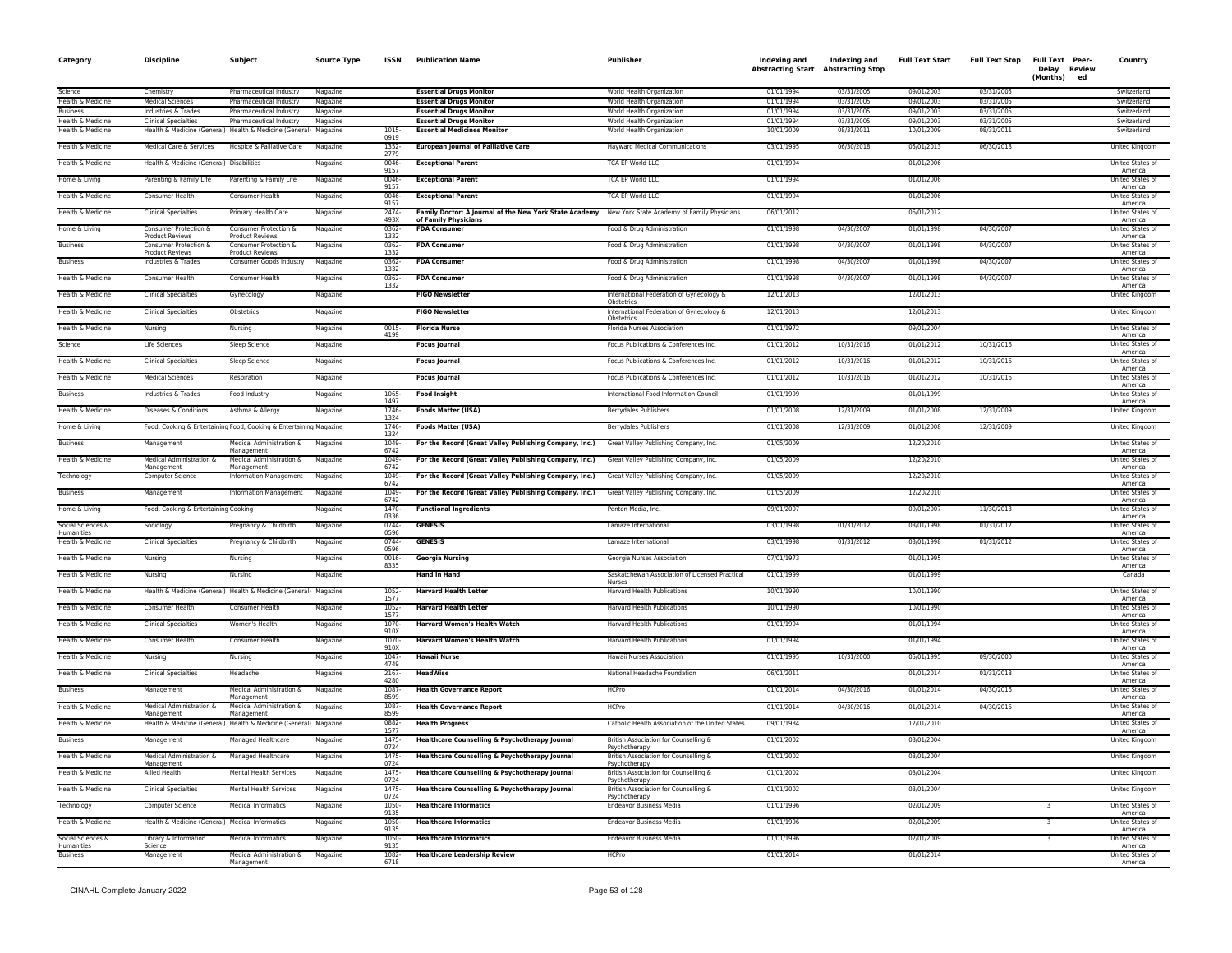| Category                        | <b>Discipline</b>                                          | Subject                                                                        | <b>Source Type</b> | <b>ISSN</b>   | <b>Publication Name</b>                  | Publisher                                         | Indexing and<br><b>Abstracting Start Abstracting Stop</b> | Indexing and | <b>Full Text Start</b> | <b>Full Text Stop</b> | Full Text Peer-<br>Delay Review<br>(Months)<br>ed | Country                            |
|---------------------------------|------------------------------------------------------------|--------------------------------------------------------------------------------|--------------------|---------------|------------------------------------------|---------------------------------------------------|-----------------------------------------------------------|--------------|------------------------|-----------------------|---------------------------------------------------|------------------------------------|
| Health & Medicine               | Medical Administration &<br>Management                     | Medical Administration &<br>Management                                         | Magazine           | 1082-<br>6718 | <b>Healthcare Leadership Review</b>      | <b>HCPro</b>                                      | 01/01/2014                                                |              | 01/01/2014             |                       |                                                   | United States of<br>America        |
| <b>Business</b>                 | Management                                                 | Medical Facility Management Magazine                                           |                    | 1523-<br>7575 | <b>Healthcare Life Safety Compliance</b> | <b>HCPro</b>                                      | 01/01/2014                                                |              | 01/01/2014             |                       |                                                   | United States of<br>America        |
| Health & Medicine               | Medical Administration &<br>Management                     | Medical Facility Management Magazine                                           |                    | 1523-<br>7575 | <b>Healthcare Life Safety Compliance</b> | <b>HCPro</b>                                      | 01/01/2014                                                |              | 01/01/2014             |                       |                                                   | United States of<br>America        |
| Health & Medicine               |                                                            | Safety & Accident Prevention Safety & Accident Prevention Magazine             |                    | 1523<br>7575  | <b>Healthcare Life Safety Compliance</b> | <b>HCPro</b>                                      | 01/01/2014                                                |              | 01/01/2014             |                       |                                                   | United States of<br>America        |
| <b>Business</b>                 | Management                                                 | Medical Administration &                                                       | Magazine           | 1931          | <b>Healthcare Marketing Advisor</b>      | <b>HCPro</b>                                      | 01/01/2014                                                | 01/31/2016   | 01/01/2014             | 01/31/2016            |                                                   | <b>United States of</b>            |
| Health & Medicine               | Medical Administration &                                   | Management<br>Medical Administration &                                         | Magazine           | 9894<br>1931  | <b>Healthcare Marketing Advisor</b>      | <b>HCPro</b>                                      | 01/01/2014                                                | 01/31/2016   | 01/01/2014             | 01/31/2016            |                                                   | America<br><b>United States of</b> |
| <b>Business</b>                 | Management<br>Management                                   | Management<br>Medical Administration &                                         | Magazine           | 9894<br>1081  | <b>Healthcare Risk Management</b>        | AHC Media LLC                                     | 02/01/1994                                                |              | 01/01/2012             |                       |                                                   | America<br>United States of        |
| Health & Medicine               | Medical Administration &                                   | Management<br>Medical Administration &                                         | Magazine           | 6534<br>1081  | <b>Healthcare Risk Management</b>        | AHC Media LLC                                     | 02/01/1994                                                |              | 01/01/2012             |                       |                                                   | America<br>United States of        |
| Health & Medicine               | Management                                                 | Management<br>Health & Medicine (General) Health & Medicine (General) Magazine |                    | 6534<br>0738  | <b>HealthFacts</b>                       | Center for Medical Consumers, Inc.                | 07/01/1987                                                | 07/31/2009   | 01/01/1994             | 07/31/2009            |                                                   | America<br>United States of        |
| Health & Medicine               | Consumer Health                                            | Consumer Health                                                                | Magazine           | 811X<br>0738  | <b>HealthFacts</b>                       | Center for Medical Consumers, Inc.                | 07/01/1987                                                | 07/31/2009   | 01/01/1994             | 07/31/2009            |                                                   | America<br><b>United States of</b> |
| Health & Medicine               |                                                            | Health & Medicine (General) Health & Medicine (General) Magazine               |                    | 811X<br>1536  |                                          | <b>HCPro</b>                                      | 01/01/2007                                                |              | 01/01/2007             |                       |                                                   | America<br>United States of        |
|                                 |                                                            |                                                                                |                    | 1357          | <b>HealthLeaders Magazine</b>            |                                                   |                                                           |              |                        |                       |                                                   | America                            |
| Health & Medicine               | Allied Health                                              | Audiology                                                                      | Magazine           | 0888<br>2517  | <b>Hearing Health</b>                    | <b>Hearing Health Foundation</b>                  | 01/01/2008                                                |              | 06/01/2008             |                       |                                                   | United States of<br>America        |
| Communication                   | Communication (General)                                    | Audiology                                                                      | Magazine           | 0888-<br>2517 | <b>Hearing Health</b>                    | <b>Hearing Health Foundation</b>                  | 01/01/2008                                                |              | 06/01/2008             |                       |                                                   | United States of<br>America        |
| Health & Medicine               | <b>Clinical Specialties</b>                                | Audiology                                                                      | Magazine           | 0888<br>2517  | <b>Hearing Health</b>                    | <b>Hearing Health Foundation</b>                  | 01/01/2008                                                |              | 06/01/2008             |                       |                                                   | <b>United States of</b><br>America |
| Health & Medicine               | Diseases & Conditions                                      | Deafness & Hearing<br>Impairment                                               | Magazine           | 0888<br>2517  | <b>Hearing Health</b>                    | Hearing Health Foundation                         | 01/01/2008                                                |              | 06/01/2008             |                       |                                                   | <b>United States of</b><br>America |
| Health & Medicine               | Consumer Health                                            | Consumer Health                                                                | Magazine           | 0888<br>2517  | <b>Hearing Health</b>                    | Hearing Health Foundation                         | 01/01/2008                                                |              | 06/01/2008             |                       |                                                   | United States of<br>America        |
|                                 |                                                            |                                                                                | Magazine           | 1090-<br>6215 | <b>Hearing Life</b>                      | Hearing Loss Association of America               | 01/01/2018                                                |              | 01/01/2018             |                       |                                                   | United States of<br>America        |
| Health & Medicine               | Diseases & Conditions                                      | Deafness & Hearing<br>Impairment                                               | Magazine           | 1090-<br>6215 | <b>Hearing Loss Magazine</b>             | Hearing Loss Association of America               | 01/01/2000                                                |              | 11/01/2007             |                       |                                                   | United States of<br>America        |
| Health & Medicine               | Consumer Health                                            | Consumer Health                                                                | Magazine           | 1090-<br>6215 | <b>Hearing Loss Magazine</b>             | Hearing Loss Association of America               | 01/01/2000                                                |              | 11/01/2007             |                       |                                                   | United States of<br>America        |
|                                 |                                                            |                                                                                | Magazine           | 2472-<br>0968 | <b>HIM Briefings</b>                     | <b>HCPro</b>                                      | 01/01/2016                                                |              | 01/01/2016             |                       |                                                   | United States of                   |
| Health & Medicine               | Diseases & Conditions                                      | AIDS & HIV                                                                     | Magazine           | $2575-$       | <b>HIV Impact</b>                        | US Department of Health & Human Services          | 03/01/2000                                                | 08/31/2004   | 03/01/2000             | 07/31/2004            |                                                   | America<br>United States of        |
| Health & Medicine               | Complementary &                                            | Complementary &                                                                | Magazine           | 1646          | <b>Holistic Primary Care</b>             | <b>Holistic Primary Care</b>                      | 03/01/2009                                                |              | 03/01/2010             |                       |                                                   | America<br>United States of        |
| Health & Medicine               | <b>Alternative Medicine</b><br><b>Clinical Specialties</b> | <b>Alternative Medicine</b><br>Primary Health Care                             | Magazine           |               | <b>Holistic Primary Care</b>             | <b>Holistic Primary Care</b>                      | 03/01/2009                                                |              | 03/01/2010             |                       |                                                   | America<br><b>United States of</b> |
| Health & Medicine               | <b>Allied Health</b>                                       | Caregiving & Home Health                                                       | Magazine           | 1558<br>6413  | <b>Home Health ICD-9 Alert</b>           | American Academy of Professional Coders           | 04/01/2010                                                | 02/28/2013   | 04/01/2010             | 02/28/2013            |                                                   | America<br>United States of        |
| Social Sciences &               | Sociology                                                  | Care<br>Caregiving & Home Health                                               | Magazine           | 1558          | <b>Home Health ICD-9 Alert</b>           | (AAPC)<br>American Academy of Professional Coders | 04/01/2010                                                | 02/28/2013   | 04/01/2010             | 02/28/2013            |                                                   | America<br><b>United States of</b> |
| Humanities<br>Health & Medicine | Medical Care & Services                                    | Care<br>Caregiving & Home Health                                               | Magazine           | 6413<br>1558- | <b>Home Health ICD-9 Alert</b>           | (AAPC)<br>American Academy of Professional Coders | 04/01/2010                                                | 02/28/2013   | 04/01/2010             | 02/28/2013            |                                                   | America<br>United States of        |
| Health & Medicine               | Health & Medicine (General) Health Insurance               | Care                                                                           | Magazine           | 6413<br>1558  | <b>Home Health ICD-9 Alert</b>           | (AAPC)<br>American Academy of Professional Coders | 04/01/2010                                                | 02/28/2013   | 04/01/2010             | 02/28/2013            |                                                   | America<br>United States of        |
| <b>Business</b>                 | Insurance                                                  | Health Insurance                                                               |                    | 6413<br>1558- | <b>Home Health ICD-9 Alert</b>           | (AAPC)                                            | 04/01/2010                                                | 02/28/2013   | 04/01/2010             | 02/28/2013            |                                                   | America<br>United States of        |
|                                 |                                                            |                                                                                | Magazine           | 6413          |                                          | American Academy of Professional Coders<br>(AAPC) |                                                           |              |                        |                       |                                                   | America                            |
| <b>Business</b>                 | Management                                                 | Medical Billing                                                                | Magazine           | 1558<br>6413  | <b>Home Health ICD-9 Alert</b>           | American Academy of Professional Coders<br>(AAPC) | 04/01/2010                                                | 02/28/2013   | 04/01/2010             | 02/28/2013            |                                                   | United States of<br>America        |
| Health & Medicine               | Medical Administration &<br>Management                     | <b>Medical Billing</b>                                                         | Magazine           | 1558<br>6413  | <b>Home Health ICD-9 Alert</b>           | American Academy of Professional Coders<br>(AAPC) | 04/01/2010                                                | 02/28/2013   | 04/01/2010             | 02/28/2013            |                                                   | United States of<br>America        |
| Health & Medicine               | Allied Health                                              | Caregiving & Home Health<br>Care                                               | Magazine           | 1069-<br>4560 | <b>Homecare Direction</b>                | <b>HCPro</b>                                      | 01/01/2014                                                | 06/30/2020   | 01/01/2014             | 06/30/2020            |                                                   | United States of<br>America        |
| Social Sciences &<br>Humanities | Sociology                                                  | Caregiving & Home Health<br>Care                                               | Magazine           | 1069<br>4560  | <b>Homecare Direction</b>                | <b>HCPro</b>                                      | 01/01/2014                                                | 06/30/2020   | 01/01/2014             | 06/30/2020            |                                                   | United States of<br>America        |
| Health & Medicine               | Medical Care & Services                                    | Caregiving & Home Health<br>Care                                               | Magazine           | 1069-<br>4560 | <b>Homecare Direction</b>                | <b>HCPro</b>                                      | 01/01/2014                                                | 06/30/2020   | 01/01/2014             | 06/30/2020            |                                                   | United States of<br>America        |
| Health & Medicine               | Complementary &<br><b>Alternative Medicine</b>             | Homeopathic Medicine                                                           | Magazine           | 0970-<br>603X | <b>Homoeopathic Heritage</b>             | B. Jain Publishers Pvt. Ltd.                      | 03/01/1999                                                |              | 09/01/2014             |                       |                                                   | India                              |
| <b>Business</b>                 | Management                                                 | Medical Administration &<br>Management                                         | Magazine           | 1079-<br>0365 | <b>Hospital Access Management</b>        | AHC Media LLC                                     | 01/01/2007                                                |              | 01/01/2012             |                       |                                                   | United States of<br>America        |
| Health & Medicine               | Medical Administration &<br>Management                     | Medical Administration &<br>Management                                         | Magazine           | 1079-<br>0365 | <b>Hospital Access Management</b>        | AHC Media LLC                                     | 01/01/2007                                                |              | 01/01/2012             |                       |                                                   | United States of<br>America        |
| <b>Business</b>                 | Management                                                 | Medical Administration &<br>Management                                         | Magazine           | 1087-<br>0652 | <b>Hospital Case Management</b>          | AHC Media LLC                                     | 01/01/1994                                                |              | 01/01/2012             |                       |                                                   | <b>United States of</b><br>America |
| Health & Medicine               | Medical Administration &                                   | Medical Administration &                                                       | Magazine           | 1087          | <b>Hospital Case Management</b>          | AHC Media LLC                                     | 01/01/1994                                                |              | 01/01/2012             |                       |                                                   | United States of                   |
| <b>Business</b>                 | Management<br>Managemen                                    | Management<br>Case Management                                                  | Magazine           | 0652<br>1087  | <b>Hospital Case Management</b>          | AHC Media LLC                                     | 01/01/1994                                                |              | 01/01/2012             |                       |                                                   | America<br>United States of        |
| Health & Medicine               | Medical Administration &                                   | Case Management                                                                | Magazine           | 0652<br>1087  | <b>Hospital Case Management</b>          | AHC Media LLC                                     | 01/01/1994                                                |              | 01/01/2012             |                       |                                                   | America<br>United States of        |
| Politics & Government           | Management<br>Social Work                                  | Case Management                                                                | Magazine           | 0652<br>1087- | <b>Hospital Case Management</b>          | AHC Media LLC                                     | 01/01/1994                                                |              | 01/01/2012             |                       |                                                   | America<br><b>United States of</b> |
| Social Sciences &               | Social Work                                                | Case Management                                                                | Magazine           | 0652<br>1087- | <b>Hospital Case Management</b>          | AHC Media LLC                                     | 01/01/1994                                                |              | 01/01/2012             |                       |                                                   | America<br><b>United States of</b> |
| Humanities<br>Health & Medicine | Safety & Accident Prevention Occupational Health &         |                                                                                | Magazine           | 0652<br>0744- | <b>Hospital Employee Health</b>          | AHC Media LLC                                     | 02/01/1982                                                |              | 01/01/2012             |                       |                                                   | America<br>United States of        |
| <b>Business</b>                 | <b>Business Practices</b>                                  | Safety<br>Occupational Health &                                                | Magazine           | 6470<br>0744- | <b>Hospital Employee Health</b>          | AHC Media LLC                                     | 02/01/1982                                                |              | 01/01/2012             |                       |                                                   | America<br>United States of        |
|                                 |                                                            | Safety                                                                         |                    | 6470          |                                          |                                                   |                                                           |              |                        |                       |                                                   | America                            |
| <b>Business</b>                 | Management                                                 | Medical Administration &<br>Management                                         | Magazine           | 1931-<br>9037 | <b>Hospital Medicine Alert</b>           | AHC Media LLC                                     | 03/01/2009                                                |              | 02/01/2016             | 02/28/2021            |                                                   | United States of<br>America        |
| Health & Medicine               | Medical Administration &<br>Management                     | Medical Administration &<br>Management                                         | Magazine           | 1931-<br>9037 | <b>Hospital Medicine Alert</b>           | AHC Media LLC                                     | 03/01/2009                                                |              | 02/01/2016             | 02/28/2021            |                                                   | United States of<br>America        |
| Health & Medicine               | Allied Health                                              | Audiology                                                                      | Magazine           |               | <b>House Calls Magazine</b>              | House Ear Institute                               | 09/01/2008                                                | 03/31/2012   | 09/01/2008             | 03/31/2012            |                                                   | United States of<br>America        |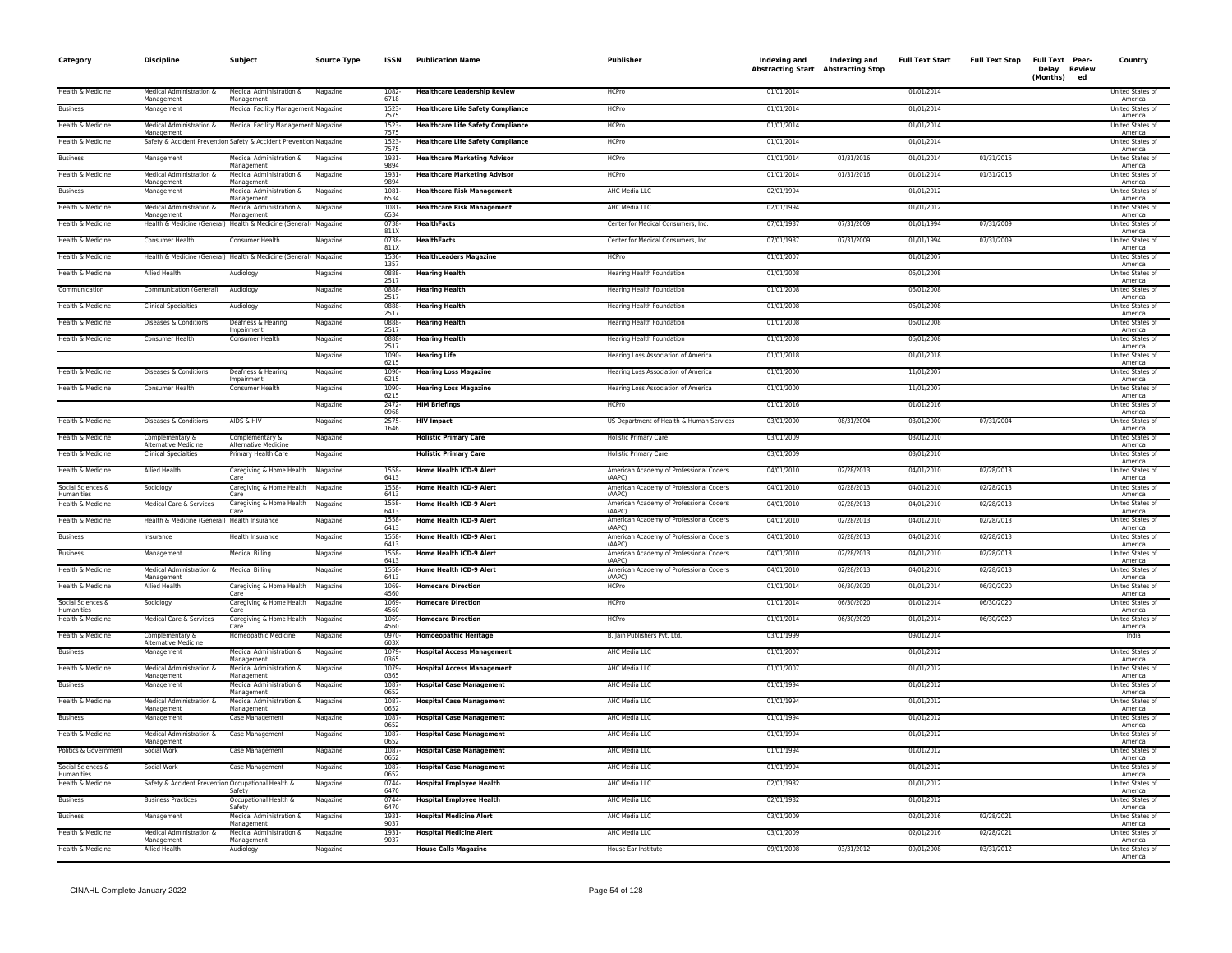| Category                               | <b>Discipline</b>                               | Subject                                                          | <b>Source Type</b> | <b>ISSN</b>            | <b>Publication Name</b>                                                         | Publisher                                                                         | Indexing and<br><b>Abstracting Start Abstracting Stop</b> | Indexing and | <b>Full Text Start</b> | <b>Full Text Stop</b> | Full Text Peer-<br>Delay Review<br>(Months)<br>ed | Country                            |
|----------------------------------------|-------------------------------------------------|------------------------------------------------------------------|--------------------|------------------------|---------------------------------------------------------------------------------|-----------------------------------------------------------------------------------|-----------------------------------------------------------|--------------|------------------------|-----------------------|---------------------------------------------------|------------------------------------|
| Communication                          | Communication (General)                         | Audiology                                                        | Magazine           |                        | <b>House Calls Magazine</b>                                                     | House Ear Institute                                                               | 09/01/2008                                                | 03/31/2012   | 09/01/2008             | 03/31/2012            |                                                   | United States of<br>America        |
| Health & Medicine                      | <b>Clinical Specialties</b>                     | Audiology                                                        | Magazine           |                        | <b>House Calls Magazine</b>                                                     | House Far Institute                                                               | 09/01/2008                                                | 03/31/2012   | 09/01/2008             | 03/31/2012            |                                                   | <b>United States of</b>            |
| Health & Medicine                      | <b>Medical Sciences</b>                         | Clinical Laboratory Science                                      | Magazine           |                        | Illinois Insights (Illinois Clinical Laboratory Science                         | American Society for Clinical Laboratory Science                                  | 02/01/2009                                                |              | 02/01/2009             |                       |                                                   | America<br>United States of        |
| Science                                | Science (General)                               | Clinical Laboratory Science                                      | Magazine           |                        | <b>Association</b> )<br>Illinois Insights (Illinois Clinical Laboratory Science | - Illinois<br>American Society for Clinical Laboratory Science                    | 02/01/2009                                                |              | 02/01/2009             |                       |                                                   | America<br>United States of        |
| Health & Medicine                      | Nursing                                         | Nursing                                                          | Magazine           |                        | <b>Association</b> )<br><b>Illinois Nurse</b>                                   | - Illinois<br><b>Illinois Nurses Association</b>                                  | 02/01/2008                                                | 08/30/2016   | 11/01/2010             | 08/30/2016            |                                                   | America<br>United States of        |
| Technology                             | <b>Medical Technology</b>                       | Medical Imaging                                                  | Magazine           | 2052                   | <b>Imaging &amp; Therapy Practice</b>                                           | Society of Radiographers                                                          | 01/01/2013                                                |              | 01/01/2013             |                       |                                                   | America<br>United Kingdon          |
| Health & Medicine                      | Medical Technology                              | Medical Imaging                                                  | Magazine           | 2052                   | Imaging & Therapy Practice                                                      | Society of Radiographers                                                          | 01/01/2013                                                |              | 01/01/2013             |                       |                                                   | <b>United Kingdom</b>              |
| Health & Medicine                      | <b>Allied Health</b>                            | <b>Physical Therapy</b>                                          | Magazine           | 0727<br>2052-<br>0727  | Imaging & Therapy Practice                                                      | Society of Radiographers                                                          | 01/01/2013                                                |              | 01/01/2013             |                       |                                                   | <b>United Kingdom</b>              |
| Health & Medicine                      | Therapeutics                                    | <b>Physical Therapy</b>                                          | Magazine           | 2052                   | <b>Imaging &amp; Therapy Practice</b>                                           | Society of Radiographers                                                          | 01/01/2013                                                |              | 01/01/2013             |                       |                                                   | <b>United Kingdom</b>              |
| Science                                | Physics                                         | Magnetic Resonance                                               | Magazine           | 0727<br>$2052 -$       | <b>Imaging &amp; Therapy Practice</b>                                           | Society of Radiographers                                                          | 01/01/2013                                                |              | 01/01/2013             |                       |                                                   | United Kingdom                     |
| Technology                             | Medical Technology                              | Imaging<br>Magnetic Resonance                                    | Magazine           | 0727<br>2052           | <b>Imaging &amp; Therapy Practice</b>                                           | Society of Radiographers                                                          | 01/01/2013                                                |              | 01/01/2013             |                       |                                                   | <b>United Kingdom</b>              |
| Health & Medicine                      | <b>Medical Technology</b>                       | Imaging<br>Magnetic Resonance                                    | Magazine           | 0727<br>2052           | <b>Imaging &amp; Therapy Practice</b>                                           | Society of Radiographers                                                          | 01/01/2013                                                |              | 01/01/2013             |                       |                                                   | <b>United Kingdom</b>              |
| Health & Medicine                      | Nursing                                         | Imaging<br>Nursing                                               | Magazine           | 0727<br>1747-          | <b>Independent Nurse</b>                                                        | Mark Allen Holdings Limited                                                       | 04/07/2008                                                |              | 04/07/2008             | 09/30/2015            |                                                   | United Kingdom                     |
| Social Sciences &                      | Sociology                                       | Pregnancy & Childbirth                                           | Magazine           | 9800                   | <b>Inside Childbirth Education</b>                                              | Lamaze International                                                              | 02/01/2012                                                | 12/31/2013   | 02/01/2012             | 12/31/2013            |                                                   | United States of                   |
| <b>Humanities</b><br>Health & Medicine | <b>Clinical Specialties</b>                     | Pregnancy & Childbirth                                           | Magazine           |                        | <b>Inside Childbirth Education</b>                                              | Lamaze International                                                              | 02/01/2012                                                | 12/31/2013   | 02/01/2012             | 12/31/2013            |                                                   | America<br>United States of        |
| Health & Medicine                      | Nursing                                         | Nursing                                                          | Magazine           |                        | <b>Iowa Board of Nursing Newsletter</b>                                         | Jowa Board of Nursing                                                             | 11/01/1999                                                |              | 11/01/1999             |                       |                                                   | America<br>United States of        |
| Health & Medicine                      | Nursina                                         | Nursing                                                          | Magazine           |                        | <b>Jowa Nurse Reporter</b>                                                      | <b>Jowa Nurses Association</b>                                                    | 03/01/2001                                                |              | 01/01/2005             |                       |                                                   | America<br>United States of        |
| Politics & Government                  | Public Health                                   | Public Health                                                    | Magazine           |                        | <b>Iranian Journal of Public Health</b>                                         | Tehran University of Medical Sciences                                             | 03/01/2009                                                |              | 03/01/2009             |                       |                                                   | America<br>Iran (Islamic Republic  |
| Health & Medicine                      | <b>Public Health</b>                            | Public Health                                                    | Magazine           | 2251-<br>6085          | <b>Iranian Journal of Public Health</b>                                         | Tehran University of Medical Sciences                                             | 03/01/2009                                                |              | 03/01/2009             |                       |                                                   | of)<br>Iran (Islamic Republic      |
| Social Sciences &                      | <b>Public Health</b>                            | Public Health                                                    | Magazine           | 2251-<br>6085<br>2251- | <b>Iranian Journal of Public Health</b>                                         | Tehran University of Medical Sciences                                             | 03/01/2009                                                |              | 03/01/2009             |                       |                                                   | of)<br>Iran (Islamic Republic      |
| Humanities<br>Health & Medicine        | Nursing                                         | Nursing                                                          | Magazine           | 6085<br>1558-          | Johns Hopkins Advanced Studies in Nursing                                       | ASIM CE, LLC                                                                      | 03/01/2004                                                | 06/30/2008   | 06/01/2008             | 06/30/2008            |                                                   | of<br>United States of             |
| Health & Medicine                      | <b>Clinical Specialties</b>                     | Ophthalmology                                                    | Magazine           | 0172<br>1558-          | Johns Hopkins Advanced Studies in Ophthalmology                                 | ASIM CE, LLC                                                                      | 03/01/2008                                                |              | 03/01/2008             |                       |                                                   | America<br>United States of        |
|                                        |                                                 | <b>Medical Informatics</b>                                       |                    | 0199                   | <b>Iournal of AHIMA</b>                                                         |                                                                                   |                                                           |              | 11/01/2008             |                       |                                                   | America                            |
| Technology                             | <b>Computer Science</b>                         |                                                                  | Magazine           | 1060<br>5487           | <b>lournal of AHIMA</b>                                                         | American Health Information Management<br>Association                             | 08/01/1991                                                |              |                        |                       |                                                   | United States of<br>America        |
| Health & Medicine                      | Health & Medicine (General) Medical Informatics | <b>Medical Informatics</b>                                       | Magazine           | 1060<br>5487           | <b>Iournal of AHIMA</b>                                                         | American Health Information Management<br>Association                             | 08/01/1991                                                |              | 11/01/2008             |                       |                                                   | United States of<br>America        |
| Social Sciences &<br><b>Humanities</b> | Library & Information<br>Science                |                                                                  | Magazine           | 1060<br>5487           |                                                                                 | American Health Information Management<br>Association                             | 08/01/1991                                                |              | 11/01/2008             |                       |                                                   | United States of<br>America        |
| <b>Business</b>                        | Management                                      | Medical Administration &<br>Management                           | Magazine           | 1060-<br>5487          | <b>Iournal of AHIMA</b>                                                         | American Health Information Management<br>Association                             | 08/01/1991                                                |              | 11/01/2008             |                       |                                                   | United States of<br>America        |
| Health & Medicine                      | Medical Administration &<br>Management          | Medical Administration &<br>Management                           | Magazine           | 1060<br>5487           | <b>Iournal of AHIMA</b>                                                         | American Health Information Management<br>Association                             | 08/01/1991                                                |              | 11/01/2008             |                       |                                                   | United States of<br>America        |
| Health & Medicine                      | Allied Health                                   | Physical Therapy                                                 | Magazine           | 2377<br>6107           | Journal of Aquatic Physical Therapy                                             | American Physical Therapy Association, Aquatic<br><b>Physical Therapy Section</b> | 05/01/1996                                                |              | 09/01/2013             |                       |                                                   | United States of<br>America        |
| Health & Medicine                      | <b>Therapeutics</b>                             | <b>Physical Therapy</b>                                          | Magazine           | 2377<br>6102           | Journal of Aquatic Physical Therapy                                             | American Physical Therapy Association, Aquatic<br><b>Physical Therapy Section</b> | 05/01/1996                                                |              | 09/01/2013             |                       |                                                   | United States of<br>America        |
| Health & Medicine                      | Complementary &<br>Alternative Medicine         | Hydrotherapy                                                     | Magazine           | 2377<br>6102           | Journal of Aquatic Physical Therapy                                             | American Physical Therapy Association, Aquatic<br><b>Physical Therapy Section</b> | 05/01/1996                                                |              | 09/01/2013             |                       |                                                   | United States of<br>America        |
| Health & Medicine                      | Therapeutics                                    | Recreational Therapy                                             | Magazine           | 2377-<br>6102          | Journal of Aquatic Physical Therapy                                             | American Physical Therapy Association, Aquatic<br><b>Physical Therapy Section</b> | 05/01/1996                                                |              | 09/01/2013             |                       |                                                   | United States of<br>America        |
| Health & Medicine                      | Dentistry                                       | Dentistry                                                        | Magazine           | 1199<br>1666           | Journal of the Canadian Dental Assistants Association<br>(CDAA Journal)         | Canadian Dental Assistants' Association                                           | 05/01/2009                                                | 12/31/2010   | 05/01/2009             | 11/30/2010            |                                                   | Canada                             |
| Health & Medicine                      | Nursing                                         | Nursing                                                          | Magazine           |                        | <b>KBN Connection</b>                                                           | Kentucky Board of Nursing                                                         | 09/01/2000                                                |              | 09/01/2000             |                       |                                                   | United States of<br>America        |
| Technology                             | <b>Computer Science</b>                         | Databases & Database<br>Management                               | Magazine           | 1064<br>1211           | <b>Key Words</b>                                                                | American Society for Indexing                                                     | 01/01/2001                                                |              | 01/01/2006             |                       |                                                   | United States of<br>America        |
| Social Sciences &<br><b>Humanities</b> | Library & Information<br>Science                | Abstracting & Indexing                                           | Magazine           | 1064<br>1211           | <b>Key Words</b>                                                                | American Society for Indexing                                                     | 01/01/2001                                                |              | 01/01/2006             |                       |                                                   | <b>United States of</b><br>America |
| Health & Medicine                      | Nursina                                         | Nursino                                                          | Magazine           | 2038-<br>0712          | <b>L'Infermiere</b>                                                             | IPASVI - Italian Nursing Association                                              | 01/01/2010                                                |              | 07/01/2010             |                       |                                                   | Italy                              |
| Health & Medicine                      | Nursing                                         | Nursing                                                          | Magazine           | 0047<br>3936           | Lamp                                                                            | New South Wales Nurses' Association                                               | 01/01/1969                                                |              | 07/01/2008             |                       |                                                   | Australia                          |
| Health & Medicine                      | Nursing                                         | Nursing                                                          | Magazine           | 1701<br>2473           | Link - Le Lien                                                                  | Nurses Specialized in Wound, Ostomy &<br>Continence Canada (NSWOCC)               | 04/01/2001                                                |              | 08/01/2013             |                       | 6                                                 | Canada                             |
| Health & Medicine                      | <b>Clinical Specialties</b>                     | Enterostomy                                                      | Magazine           | 1701<br>2473           | Link - Le Lien                                                                  | Nurses Specialized in Wound, Ostomy &<br>Continence Canada (NSWOCC)               | 04/01/2001                                                |              | 08/01/2013             |                       |                                                   | Canada                             |
| Health & Medicine                      | Medical Care & Services                         | Long-term Medical Care                                           | Magazine           | 1940<br>9958           | Long-Term Living: For the Continuing Care Professional                          | Vendome Group LLC                                                                 | 03/01/2008                                                |              | 03/01/2008             | 08/31/2010            |                                                   | United States o<br>America         |
| Health & Medicine                      | <b>Consumer Health</b>                          | Consumer Health                                                  | Magazine           | 1940<br>9958           | Long-Term Living: For the Continuing Care Professional                          | Vendome Group LLC                                                                 | 03/01/2008                                                |              | 03/01/2008             | 08/31/2010            |                                                   | United States of<br>America        |
| Health & Medicine                      | Nursing                                         | Nursino                                                          | Magazine           | 0025<br>0767           | <b>Maine Nurse</b>                                                              | Maine State Board of Nursing                                                      | 07/01/1973                                                |              | 03/01/1995             | 08/31/2004            |                                                   | United States of<br>America        |
| Philosophy                             | Philosophy (General)                            | Ethics                                                           | Magazine           | 1082<br>1015           | Making the Rounds in Health, Faith & Ethics                                     | Park Ridge Center for Health, Faith, & Ethics                                     | 09/11/1995                                                | 10/31/1996   | 09/11/1995             | 10/31/1996            |                                                   | United States of<br>America        |
| Health & Medicine                      |                                                 | Health & Medicine (General) Health & Medicine (General) Magazine |                    | 1082                   | Making the Rounds in Health, Faith & Ethics                                     | Park Ridge Center for Health, Faith, & Ethics                                     | 09/11/1995                                                | 10/31/1996   | 09/11/1995             | 10/31/1996            |                                                   | United States of                   |
| Religion                               | Religion (General)                              | Religion (General)                                               | Magazine           | 1015<br>1082           | Making the Rounds in Health, Faith & Ethics                                     | Park Ridge Center for Health, Faith, & Ethics                                     | 09/11/1995                                                | 10/31/1996   | 09/11/1995             | 10/31/1996            |                                                   | America<br>United States of        |
| <b>Business</b>                        | Management                                      | Medical Administration &                                         | Magazine           | 1015<br>1533-<br>5453  | Managed Care Contracting & Reimbursement Advisor                                | <b>HCPro</b>                                                                      | 01/01/2014                                                | 02/28/2015   | 01/01/2014             | 02/28/2015            |                                                   | America<br>United States of        |
| Health & Medicine                      | Medical Administration &                        | Management<br>Medical Administration &                           | Magazine           | 1533-                  | <b>Managed Care Contracting &amp; Reimbursement Advisor</b>                     | <b>HCPro</b>                                                                      | 01/01/2014                                                | 02/28/2015   | 01/01/2014             | 02/28/2015            |                                                   | America<br>United States of        |
|                                        | Management                                      | Management                                                       |                    | 5453                   |                                                                                 |                                                                                   |                                                           |              |                        |                       |                                                   | America                            |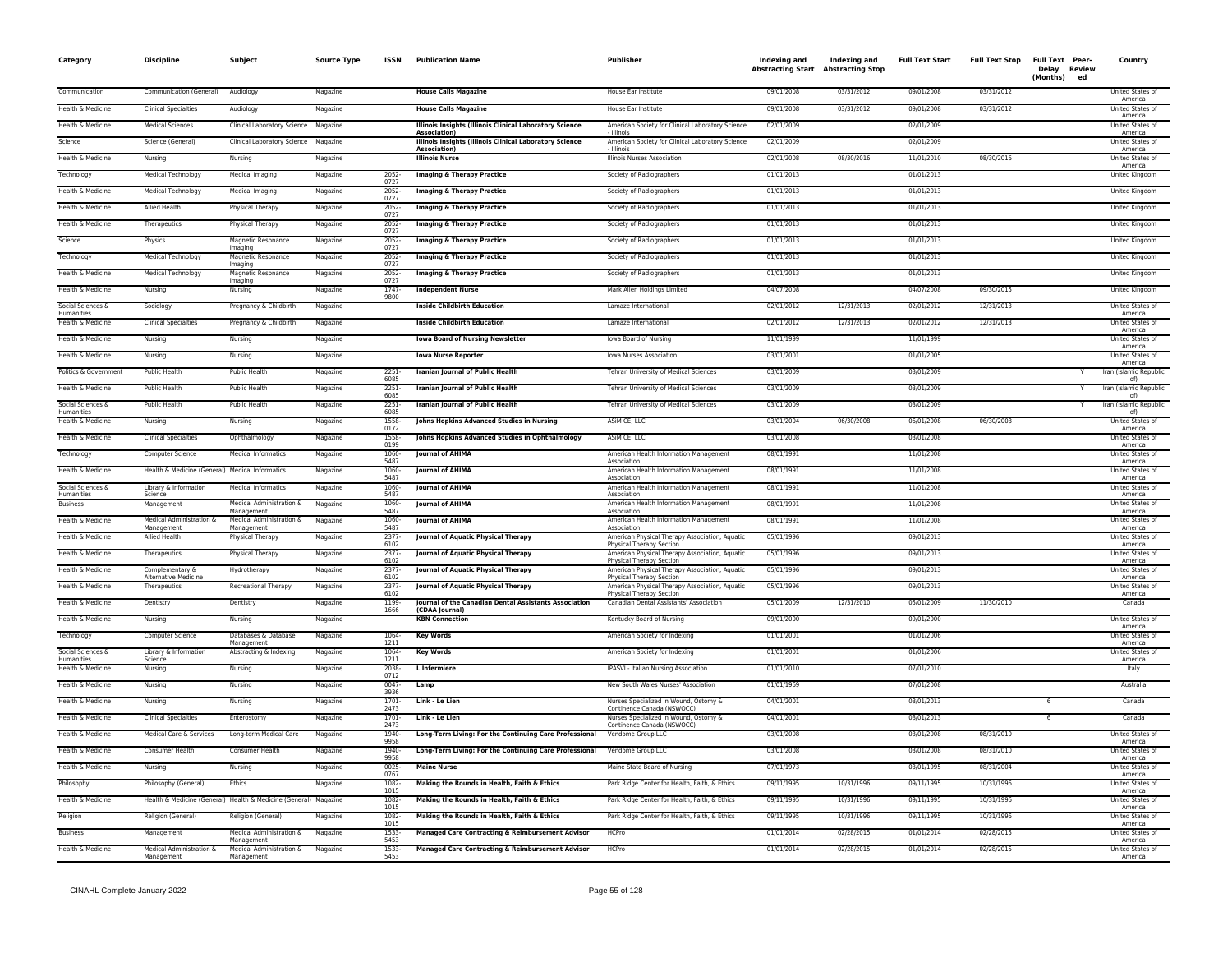| Category                        | <b>Discipline</b>                                  | Subject                                                          | <b>Source Type</b> | <b>ISSN</b>      | <b>Publication Name</b>                           | Publisher                                                      | Indexing and<br><b>Abstracting Start Abstracting Stop</b> | Indexing and | <b>Full Text Start</b> | <b>Full Text Stop</b> | <b>Full Text Peer</b><br>Delay Review<br>(Months)<br>ed | Country                            |
|---------------------------------|----------------------------------------------------|------------------------------------------------------------------|--------------------|------------------|---------------------------------------------------|----------------------------------------------------------------|-----------------------------------------------------------|--------------|------------------------|-----------------------|---------------------------------------------------------|------------------------------------|
| Health & Medicine               | Nursing                                            | Nursing                                                          | Magazine           | 1711-<br>4578    | <b>Manitoba RN Journal</b>                        | College of Registered Nurses of Manitoba                       | 01/01/2008                                                | 04/30/2014   | 10/01/2009             | 04/30/2014            |                                                         | Canada                             |
| Health & Medicine               | Nursina                                            | Nursing                                                          | Magazine           | 0163-<br>0784    | <b>Massachusetts Nurse</b>                        | Massachusetts Nurses Association                               | 03/01/1976                                                | 07/31/2007   | 01/01/1995             | 07/31/2007            |                                                         | <b>United States of</b>            |
| Health & Medicine               | Nursina                                            | Nursing                                                          | Magazine           | 1941-            | <b>Massachusetts Nurse Advocate</b>               | Massachusetts Nurses Association                               | 09/01/2007                                                |              | 09/01/2007             |                       |                                                         | America<br>United States of        |
| Health & Medicine               | Medical Care & Services                            | Long-term Medical Care                                           | Magazine           | 367X<br>1048     | <b>McKnight's Long-Term Care News</b>             | Haymarket Media, Inc.                                          | 04/01/2009                                                |              | 04/01/2009             |                       |                                                         | America<br>United States of        |
| Health & Medicine               | <b>Clinical Specialties</b>                        | Surgery                                                          | Magazine           | 3314             | <b>Med-Surg Matters</b>                           | Jannetti Publications, Inc.                                    | 01/01/2005                                                |              | 01/01/2005             |                       |                                                         | America<br>United States of        |
|                                 |                                                    |                                                                  | Magazine           |                  | <b>Med-Surg Nurse Life Magazine</b>               | Jannetti Publications, Inc.                                    | 01/01/2021                                                |              | 01/01/2021             |                       |                                                         | America<br>United States of        |
| Health & Medicine               |                                                    | Health & Medicine (General) Health & Medicine (General) Magazine |                    | 1520             | <b>Medical Environment Update</b>                 | <b>HCPro</b>                                                   | 01/01/2014                                                |              | 01/01/2014             |                       |                                                         | America<br>United States of        |
| Health & Medicine               | Safety & Accident Prevention Occupational Health & |                                                                  | Magazine           | 8222<br>1520     | <b>Medical Environment Update</b>                 | <b>HCPro</b>                                                   | 01/01/2014                                                |              | 01/01/2014             |                       |                                                         | America<br>United States of        |
| <b>Business</b>                 | <b>Business Practices</b>                          | Safety<br>Occupational Health &                                  | Magazine           | 8222<br>1520     | <b>Medical Environment Update</b>                 | <b>HCPro</b>                                                   | 01/01/2014                                                |              | 01/01/2014             |                       |                                                         | America<br>United States of        |
| <b>Business</b>                 | Management                                         | Safety<br><b>Medical Billing</b>                                 | Magazine           | 8222<br>$1052 -$ | <b>Medical Records Briefing</b>                   | <b>HCPro</b>                                                   | 01/01/2013                                                | 12/31/2015   | 01/01/2013             | 12/31/2015            |                                                         | America<br>United States of        |
| Health & Medicine               | Medical Administration &                           | <b>Medical Billing</b>                                           | Magazine           | 4924<br>$1052 -$ | <b>Medical Records Briefing</b>                   | <b>HCPro</b>                                                   | 01/01/2013                                                | 12/31/2015   | 01/01/2013             | 12/31/2015            |                                                         | America<br>United States of        |
| Health & Medicine               | Management<br><b>Allied Health</b>                 | Allied Health                                                    | Magazine           | 4924<br>1076     | <b>Medical Staff Briefing</b>                     | <b>HCPro</b>                                                   | 01/01/2014                                                |              | 01/01/2014             |                       |                                                         | America<br><b>United States of</b> |
| Health & Medicine               | Nursing                                            | Nursing                                                          | Magazine           | 6022<br>1076     | <b>Medical Staff Briefing</b>                     | <b>HCPro</b>                                                   | 01/01/2014                                                |              | 01/01/2014             |                       |                                                         | America<br>United States of        |
| Technology                      | Computer Science                                   | <b>Medical Informatics</b>                                       | Magazine           | 6022<br>1085-    | <b>Medicine on the Net</b>                        | <b>HCPro</b>                                                   | 01/01/2001                                                | 01/31/2015   | 01/01/2014             | 01/31/2015            |                                                         | America<br><b>United States of</b> |
| Health & Medicine               | Health & Medicine (General) Medical Informatics    |                                                                  | Magazine           | 3502<br>1085-    | <b>Medicine on the Net</b>                        | <b>HCPro</b>                                                   | 01/01/2001                                                | 01/31/2015   | 01/01/2014             | 01/31/2015            |                                                         | America<br>United States of        |
| Social Sciences &               | Library & Information                              | Medical Informatics                                              | Magazine           | 3502<br>1085-    | <b>Medicine on the Net</b>                        | <b>HCPro</b>                                                   | 01/01/2001                                                | 01/31/2015   | 01/01/2014             | 01/31/2015            |                                                         | America<br>United States of        |
| Humanities<br>Technology        | Science<br><b>Computer Science</b>                 | Internet                                                         | Magazine           | 3502<br>1085-    | <b>Medicine on the Net</b>                        | <b>HCPro</b>                                                   | 01/01/2001                                                | 01/31/2015   | 01/01/2014             | 01/31/2015            |                                                         | America<br>United States of        |
|                                 |                                                    | Internet                                                         |                    | 3502             | <b>Medicine on the Net</b>                        | <b>HCPro</b>                                                   |                                                           |              |                        | 01/31/2015            |                                                         | America<br>United States of        |
| Technology                      | Telecommunications                                 |                                                                  | Magazine           | 1085-<br>3502    |                                                   |                                                                | 01/01/2001                                                | 01/31/2015   | 01/01/2014             |                       |                                                         | America                            |
| Communication                   | Telecommunications                                 | Internet                                                         | Magazine           | 1085-<br>3502    | <b>Medicine on the Net</b>                        | <b>HCPro</b>                                                   | 01/01/2001                                                | 01/31/2015   | 01/01/2014             | 01/31/2015            |                                                         | United States of<br>America        |
| Health & Medicine               | <b>Clinical Specialties</b>                        | Men's Health                                                     | Magazine           | 1054-<br>4836    | <b>Men's Health</b>                               | Hearst Magazines, a division of Hearst<br>Communications, Inc. | 01/01/1996                                                |              | 01/01/1996             |                       |                                                         | United States of<br>America        |
| Health & Medicine               | Consumer Health                                    | Consumer Health                                                  | Magazine           | 1054-<br>4836    | <b>Men's Health</b>                               | Hearst Magazines, a division of Hearst<br>Communications, Inc. | 01/01/1996                                                |              | 01/01/1996             |                       |                                                         | United States of<br>America        |
| Social Sciences &<br>Humanities | Psychology                                         | Psychology                                                       | Magazine           | 1474-<br>5186    | <b>Mental Health Today</b>                        | Pavilion Publishing & Media Ltd                                | 09/01/2001                                                | 10/31/2015   | 11/01/2004             | 10/31/2015            |                                                         | United Kingdom                     |
| Health & Medicine               | <b>Clinical Specialties</b>                        | Psychology                                                       | Magazine           | 1474-<br>5186    | <b>Mental Health Today</b>                        | Pavilion Publishing & Media Ltd                                | 09/01/2001                                                | 10/31/2015   | 11/01/2004             | 10/31/2015            |                                                         | United Kingdom                     |
| Health & Medicine               | Complementary &<br>Alternative Medicine            | Midwifery                                                        | Magazine           | 1175-<br>7981    | <b>Midwifery News</b>                             | New Zealand College of Midwives                                | 03/01/2008                                                |              | 06/01/2008             |                       |                                                         | New Zealand                        |
| Health & Medicine               | <b>Clinical Specialties</b>                        | Midwifery                                                        | Magazine           | $1175-$<br>7981  | <b>Midwifery News</b>                             | New Zealand College of Midwives                                | 03/01/2008                                                |              | 06/01/2008             |                       |                                                         | New Zealand                        |
| Health & Medicine               | Complementary &<br>Alternative Medicine            | Midwifery                                                        | Magazine           | 0891<br>7701     | <b>Midwifery Today</b>                            | Midwifery Today Inc.                                           | 03/01/1998                                                |              | 12/01/2000             |                       |                                                         | United States of<br>America        |
| Health & Medicine               | <b>Clinical Specialties</b>                        | Midwiferv                                                        | Magazine           | 0891<br>7701     | <b>Midwifery Today</b>                            | Midwifery Today Inc.                                           | 03/01/1998                                                |              | 12/01/2000             |                       |                                                         | United States of<br>America        |
| Social Sciences &<br>Humanities | Sociology                                          | Pregnancy & Childbirth                                           | Magazine           | 0891<br>7701     | <b>Midwifery Today</b>                            | Midwifery Today Inc.                                           | 03/01/1998                                                |              | 12/01/2000             |                       |                                                         | United States of<br>America        |
| Health & Medicine               | <b>Clinical Specialties</b>                        | Pregnancy & Childbirth                                           | Magazine           | 0891<br>7701     | <b>Midwifery Today</b>                            | Midwifery Today Inc.                                           | 03/01/1998                                                |              | 12/01/2000             |                       |                                                         | United States of<br>America        |
| Health & Medicine               | Consumer Health                                    | Consumer Health                                                  | Magazine           | 0891-<br>7701    | <b>Midwifery Today</b>                            | Midwifery Today Inc.                                           | 03/01/1998                                                |              | 12/01/2000             |                       |                                                         | <b>United States of</b><br>America |
| Health & Medicine               | Complementary &<br>Alternative Medicine            | Midwifery                                                        | Magazine           | 1479<br>2915     | <b>Midwives</b>                                   | Redactive Publishing Ltd                                       | 02/01/2008                                                |              | 02/01/2008             |                       |                                                         | United Kingdom                     |
| Health & Medicine               | <b>Clinical Specialties</b>                        | Midwifery                                                        | Magazine           | 1479<br>2915     | <b>Midwives</b>                                   | Redactive Publishing Ltd.                                      | 02/01/2008                                                |              | 02/01/2008             |                       |                                                         | United Kingdom                     |
| Health & Medicine               |                                                    | Health & Medicine (General) Health & Medicine (General) Magazine |                    |                  | <b>Migrant Health Newsline</b>                    | National Center for Farmworker Health, Inc.                    | 01/01/2002                                                | 07/31/2014   | 09/01/2008             | 07/31/2014            |                                                         | United States of<br>America        |
| Politics & Government           | Human Migration                                    | <b>Migrant Workers</b>                                           | Magazine           |                  | <b>Migrant Health Newsline</b>                    | National Center for Farmworker Health, Inc.                    | 01/01/2002                                                | 07/31/2014   | 09/01/2008             | 07/31/2014            |                                                         | United States of<br>America        |
| Social Sciences &<br>Humanities | <b>Human Migration</b>                             | <b>Migrant Workers</b>                                           | Magazine           |                  | <b>Migrant Health Newsline</b>                    | National Center for Farmworker Health, Inc.                    | 01/01/2002                                                | 07/31/2014   | 09/01/2008             | 07/31/2014            |                                                         | United States of<br>America        |
| <b>Business</b>                 | Labor & Employment                                 | Migrant Workers                                                  | Magazine           |                  | <b>Migrant Health Newsline</b>                    | National Center for Farmworker Health, Inc.                    | 01/01/2002                                                | 07/31/2014   | 09/01/2008             | 07/31/2014            |                                                         | United States of<br>America        |
| Health & Medicine               | Nursing                                            | Nursing                                                          | Magazine           |                  | <b>Minnesota Nursing Accent</b>                   | Minnesota Nurses Association                                   | 01/01/1972                                                |              | 01/01/1995             |                       |                                                         | <b>United States of</b><br>America |
| Health & Medicine               | Nursing                                            | Nursing                                                          | Magazine           | 1071-<br>9946    | <b>Minority Nurse Newsletter</b>                  | Tucker Publications, Inc.                                      | 01/01/1995                                                | 09/30/2004   | 11/01/2002             | 09/30/2004            |                                                         | <b>United States of</b>            |
| Health & Medicine               | Nursing                                            | Nursing                                                          | Magazine           | 0026<br>6388     | <b>Mississippi RN</b>                             | Mississippi Nurses Association                                 | 09/01/1972                                                |              | 01/01/1995             |                       |                                                         | America<br>United States of        |
| Health & Medicine               | Nursing                                            | Nursing                                                          | Magazine           | 2642             | <b>Missouri State Board of Nursing Newsletter</b> | Missouri State Board of Nursing                                | 02/01/2001                                                |              | 02/01/2001             |                       |                                                         | America<br>United States of        |
| Health & Medicine               |                                                    | Health & Medicine (General) Health & Medicine (General) Magazine |                    | 4762<br>0149     | MMWR: Morbidity & Mortality Weekly Report         | Centers for Disease Control & Prevention (CDC)                 | 09/02/1983                                                |              | 03/29/1996             |                       |                                                         | America<br>United States of        |
| Health & Medicine               | <b>Allied Health</b>                               | Dental Assisting & Hygiene                                       | Magazine           | 2195<br>1558     | <b>Modern Hygienist</b>                           | MIH Life Sciences                                              | 01/01/2007                                                | 12/31/2009   | 01/01/2007             | 12/31/2009            |                                                         | America<br>United States of        |
| Health & Medicine               | Dentistry                                          | Dental Assisting & Hygiene                                       | Magazine           | 9242<br>1558     | <b>Modern Hygienist</b>                           | MJH Life Sciences                                              | 01/01/2007                                                | 12/31/2009   | 01/01/2007             | 12/31/2009            |                                                         | America<br>United States of        |
| Health & Medicine               | Diseases & Conditions                              | <b>Multiple Sclerosis</b>                                        | Magazine           | 9242<br>1940-    | Momentum (19403410)                               | National Multiple Sclerosis Society                            | 12/01/2007                                                | 07/31/2013   | 01/01/2008             | 07/31/2013            |                                                         | America<br>United States of        |
| Health & Medicine               | Consumer Health                                    | <b>Consumer Health</b>                                           | Magazine           | 3410<br>1940-    | Momentum (19403410)                               | National Multiple Sclerosis Society                            | 12/01/2007                                                | 07/31/2013   | 01/01/2008             | 07/31/2013            |                                                         | America<br>United States of        |
| Health & Medicine               | Nursing                                            | Nursing                                                          | Magazine           | 3410             | Momentum (Ohio Board of Nursing)                  | Ohio Board of Nursing                                          | 03/01/1999                                                |              | 03/01/1999             |                       |                                                         | America<br>United States of        |
| Health & Medicine               | Nursing                                            | Nursing                                                          | Magazine           | 2331-            | <b>MPR - Nurse Practitioners' Edition</b>         | Haymarket Media, Inc.                                          | 10/01/2013                                                |              | 10/01/2013             |                       |                                                         | America<br>United States of        |
|                                 |                                                    |                                                                  |                    | 2068             |                                                   |                                                                |                                                           |              |                        |                       |                                                         | America                            |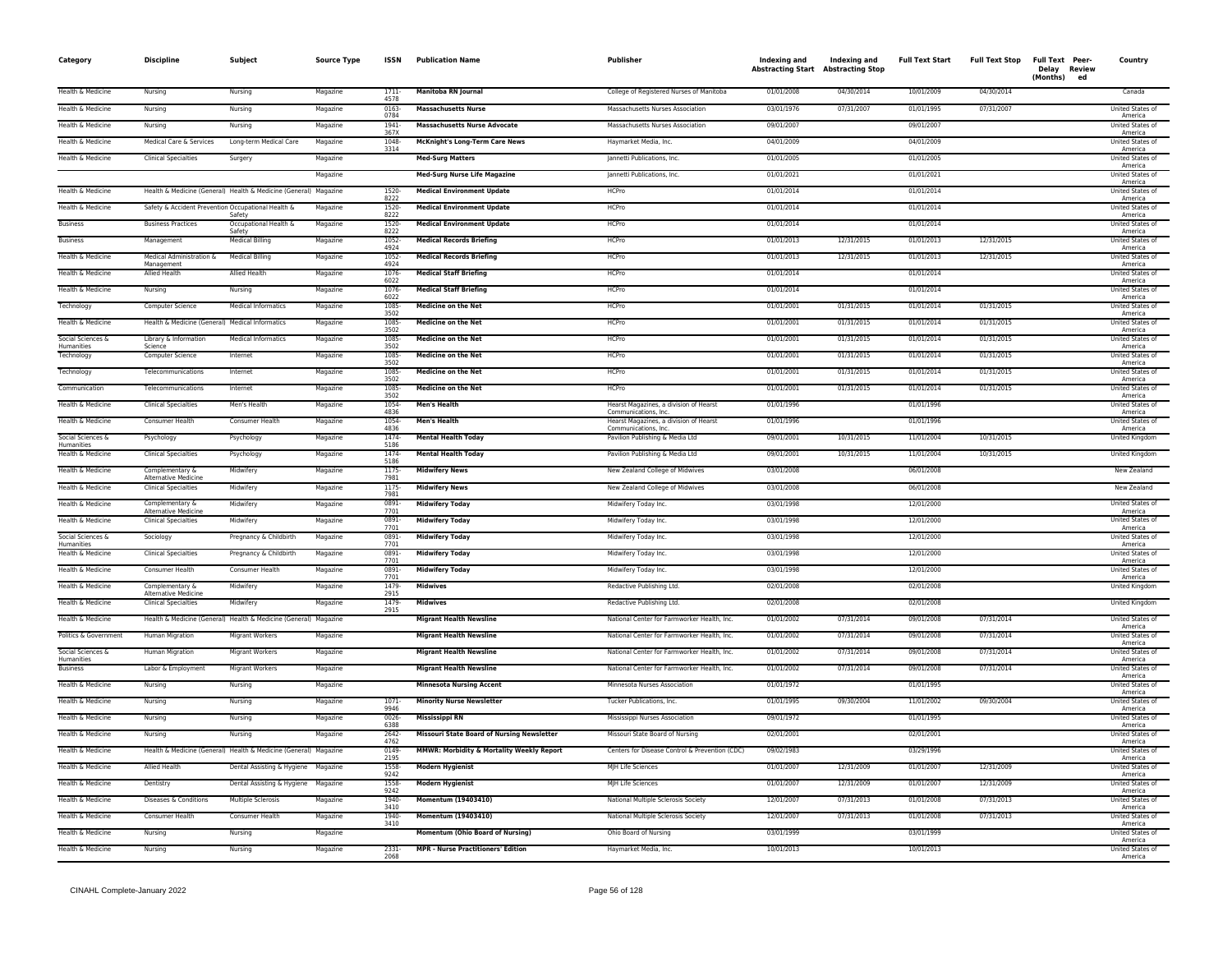| Category                        | <b>Discipline</b>                             | Subject                                | <b>Source Type</b> | ISSN          | <b>Publication Name</b>                                                           | Publisher                                                | Indexing and<br><b>Abstracting Start Abstracting Stop</b> | <b>Indexing and</b> | <b>Full Text Start</b> | <b>Full Text Stop</b> | Full Text Peer-<br>Delay Review<br>(Months)<br>ed | Country                            |
|---------------------------------|-----------------------------------------------|----------------------------------------|--------------------|---------------|-----------------------------------------------------------------------------------|----------------------------------------------------------|-----------------------------------------------------------|---------------------|------------------------|-----------------------|---------------------------------------------------|------------------------------------|
| Science                         | Chemistry                                     | Pharmacology                           | Magazine           | 2331<br>2033  | <b>MPR - Physician Assistants' Edition</b>                                        | Haymarket Media, Inc.                                    | 10/01/2013                                                |                     | 10/01/2013             |                       |                                                   | United States of<br>America        |
| Health & Medicine               | <b>Medical Sciences</b>                       | Pharmacology                           | Magazine           | 2331-<br>2033 | <b>MPR - Physician Assistants' Edition</b>                                        | Haymarket Media, Inc.                                    | 10/01/2013                                                |                     | 10/01/2013             |                       |                                                   | United States of<br>America        |
| Health & Medicine               | Nursing                                       | Nursing                                | Magazine           | 2153-<br>0386 | <b>National Nurse</b>                                                             | California Nurses Association                            | 01/01/2010                                                |                     | 01/01/2010             |                       |                                                   | United States of<br>America        |
| Health & Medicine               | Nursing                                       | Nursing                                | Magazine           | 0273-         | <b>Nevada RNformation</b>                                                         | Nevada Nurses Association                                | 03/01/1972                                                |                     | 02/01/1995             |                       |                                                   | United States of                   |
| <b>Business</b>                 | Management                                    | Case Management                        | Magazine           | 4117          | <b>New Definition</b>                                                             | Center for Case Management                               | 01/01/1992                                                |                     | 06/01/2004             |                       |                                                   | America<br><b>United States of</b> |
| Health & Medicine               | Medical Administration &                      | Case Management                        | Magazine           |               | <b>New Definition</b>                                                             | Center for Case Management                               | 01/01/1992                                                |                     | 06/01/2004             |                       |                                                   | America<br>United States of        |
| Politics & Government           | Management<br>Social Work                     | Case Management                        | Magazine           |               | <b>New Definition</b>                                                             | Center for Case Management                               | 01/01/1992                                                |                     | 06/01/2004             |                       |                                                   | America<br>United States of        |
| Social Sciences &               | Social Work                                   | Case Management                        | Magazine           |               | <b>New Definition</b>                                                             | Center for Case Management                               | 01/01/1992                                                |                     | 06/01/2004             |                       |                                                   | America<br>United States of        |
| Humanities<br>Health & Medicine | Nursing                                       | Nursing                                | Magazine           | 0028          | <b>New Mexico Nurse</b>                                                           | New Mexico Nurses Association                            | 06/01/1973                                                |                     | 03/01/1995             |                       |                                                   | America<br>United States of        |
| Politics & Government           | Public Health                                 | Public Health                          | Magazine           | 6273<br>1176- | New Zealand Public Health Surveillance Report                                     | Institute of Environmental Science & Research            | 03/01/2003                                                |                     | 03/01/2003             |                       |                                                   | America<br>New Zealand             |
| Health & Medicine               | <b>Public Health</b>                          | Public Health                          | Magazine           | 2888<br>1176- | <b>New Zealand Public Health Surveillance Report</b>                              | Limited<br>Institute of Environmental Science & Research | 03/01/2003                                                |                     | 03/01/2003             |                       |                                                   | New Zealand                        |
| Social Sciences &               | Public Health                                 | Public Health                          | Magazine           | 2888<br>1176- | New Zealand Public Health Surveillance Report                                     | Limited<br>Institute of Environmental Science & Research | 03/01/2003                                                |                     | 03/01/2003             |                       |                                                   | New Zealand                        |
| Humanities<br>Health & Medicine | Diseases & Conditions                         | Substance Abuse & Addiction Magazine   |                    | 2888<br>1535- | <b>Nida Notes</b>                                                                 | Limited<br>National Institute on Drug Abuse              | 01/01/1997                                                |                     | 01/01/1997             | 09/30/2012            |                                                   | United States of                   |
| Science                         | Life Sciences                                 | <b>Nutrition Science</b>               | Magazine           | 7325          | <b>NOHA News</b>                                                                  | Nutrition for Optimal Health Association, Inc.           | 01/01/2009                                                | 01/31/2009          | 01/01/2009             | 01/31/2009            |                                                   | America<br>United States of        |
| Health & Medicine               | <b>Medical Sciences</b>                       | <b>Nutrition Science</b>               |                    |               | <b>NOHA News</b>                                                                  | Nutrition for Optimal Health Association, Inc.           | 01/01/2009                                                | 01/31/2009          | 01/01/2009             | 01/31/2009            |                                                   | America<br>United States of        |
|                                 |                                               |                                        | Magazine           |               |                                                                                   |                                                          |                                                           |                     |                        |                       |                                                   | America                            |
| Technology                      | Industrial Technology                         | <b>Nutrition Science</b>               | Magazine           |               | <b>NOHA News</b>                                                                  | Nutrition for Optimal Health Association, Inc.           | 01/01/2009                                                | 01/31/2009          | 01/01/2009             | 01/31/2009            |                                                   | United States of<br>America        |
| Health & Medicine               | Nursing                                       | Nursing                                | Magazine           | 1524-<br>2900 | <b>Nurse Aide-VIP</b>                                                             | Freiberg Publishing Company, Inc.                        | 07/01/2012                                                |                     | 07/01/2012             |                       |                                                   | United States of<br>America        |
| Health & Medicine               | Nursing                                       | Nursing                                | Magazine           | 1054<br>2353  | Nurse Author & Editor (10542353)                                                  | Wiley-Blackwell                                          | 01/01/1991                                                | 01/31/2006          | 01/01/1991             | 01/31/2006            |                                                   | United Kingdom                     |
| Health & Medicine               | Nursing                                       | Nursing                                | Magazine           | 1750-<br>4910 | Nurse Author & Editor (Blackwell)                                                 | Wiley-Blackwell                                          | 03/01/2006                                                |                     | 03/01/2006             |                       |                                                   | United Kingdom                     |
| Health & Medicine               | Nursing                                       | Nursing                                | Magazine           | 1520-<br>8737 | <b>Nurse Practitioner World News</b>                                              | NP Communications, LLC (New Jersey)                      | 02/01/2006                                                | 11/30/2012          | 05/01/2011             | 11/30/2012            |                                                   | United States of<br>America        |
| Health & Medicine               | <b>Clinical Specialties</b>                   | Pharmacy                               | Magazine           | 1074-<br>3871 | <b>Nurse Practitioners Prescribing Reference</b>                                  | Haymarket Media, Inc.                                    | 03/01/1996                                                | 09/30/2013          | 04/01/2009             | 09/30/2013            |                                                   | United States of<br>America        |
| <b>Business</b>                 | Management                                    | Nursing Administration &<br>Management | Magazine           | 1832-<br>5025 | <b>Nurses &amp; Midwives' Paycheck</b>                                            | Australian Nursing & Midwifery Federation                | 06/01/2017                                                |                     | 06/01/2017             |                       |                                                   | Australia                          |
| Health & Medicine               | Medical Administration &<br>Management        | Nursing Administration &<br>Management | Magazine           | 1832-<br>5025 | <b>Nurses &amp; Midwives' Paycheck</b>                                            | Australian Nursing & Midwifery Federation                | 06/01/2017                                                |                     | 06/01/2017             |                       |                                                   | Australia                          |
| Health & Medicine               | Nursing                                       | Nursing Administration &<br>Management | Magazine           | 1832-<br>5025 | <b>Nurses &amp; Midwives' Paycheck</b>                                            | Australian Nursing & Midwifery Federation                | 06/01/2017                                                |                     | 06/01/2017             |                       |                                                   | Australia                          |
| Health & Medicine               | Nursing                                       | Nursing                                | Magazine           | 1832-<br>5025 | <b>Nurses' Paycheck</b>                                                           | Australian Nursing & Midwifery Federation                | 06/01/2012                                                | 05/31/2017          | 06/01/2012             | 05/31/2017            |                                                   | Australia                          |
| <b>Business</b>                 | Economics                                     | Wages                                  | Magazine           | 1832-<br>5025 | <b>Nurses' Paycheck</b>                                                           | Australian Nursing & Midwifery Federation                | 06/01/2012                                                | 05/31/2017          | 06/01/2012             | 05/31/2017            |                                                   | Australia                          |
| Social Sciences &<br>Humanities | Economics                                     | Wages                                  | Magazine           | 1832-<br>5025 | <b>Nurses' Paycheck</b>                                                           | Australian Nursing & Midwifery Federation                | 06/01/2012                                                | 05/31/2017          | 06/01/2012             | 05/31/2017            |                                                   | Australia                          |
| Business                        | <b>Human Resources</b>                        | Wages                                  | Magazine           | 1832-<br>5025 | Nurses' Paycheck                                                                  | Australian Nursing & Midwifery Federation                | 06/01/2012                                                | 05/31/2017          | 06/01/2012             | 05/31/2017            |                                                   | Australia                          |
| Health & Medicine               | Nursing                                       | Nursing                                | Magazine           |               | <b>NurseZone Newsletter</b>                                                       | NurseZone, owned & operated by AMN<br>Healthcare Inc.    | 07/02/2010                                                |                     | 07/02/2010             |                       |                                                   | United States of<br>America        |
|                                 |                                               |                                        | Magazine           |               | Nursing & Allied Health Resources & Services (NAHRS)<br>Newsletter                | Medical Library Association                              | 01/01/2020                                                |                     | 01/01/2020             |                       |                                                   | United States of<br>America        |
| Health & Medicine               | Health & Medicine (General) Medical Libraries |                                        | Magazine           | 2166-<br>1812 | <b>Nursing &amp; Allied Health Resources Section (NAHRS)</b>                      | Medical Library Association                              | 07/01/2009                                                | 10/31/2019          | 07/01/2009             | 10/31/2019            |                                                   | United States of                   |
| Social Sciences &               | Library & Information                         | <b>Medical Libraries</b>               | Magazine           | 2166-         | <b>Newsletter</b><br><b>Nursing &amp; Allied Health Resources Section (NAHRS)</b> | Medical Library Association                              | 07/01/2009                                                | 10/31/2019          | 07/01/2009             | 10/31/2019            |                                                   | America<br>United States of        |
| Humanities<br>Health & Medicine | Science<br>Nursing                            | Nursing                                | Magazine           | 1812<br>2166- | Newsletter<br><b>Nursing &amp; Allied Health Resources Section (NAHRS)</b>        | Medical Library Association                              | 07/01/2009                                                | 10/31/2019          | 07/01/2009             | 10/31/2019            |                                                   | America<br>United States of        |
| Health & Medicine               | Nursing                                       | Nursing                                | Magazine           | 1812<br>1185- | Newsletter<br><b>Nursing BC</b>                                                   | Registered Nurses Association of BC                      | 03/01/1991                                                | 07/31/2009          | 02/01/2004             | 07/31/2009            |                                                   | America<br>Canada                  |
|                                 |                                               |                                        | Magazine           | 3638          | <b>Nursing Centered</b>                                                           | Sigma Theta Tau International                            | 11/01/2019                                                |                     | 11/01/2019             |                       |                                                   | United States of                   |
| Health & Medicine               | Nursing                                       | Nursing                                | Magazine           | 0029-         | <b>Nursing News</b>                                                               | New Hampshire Nurses' Association                        | 06/01/1972                                                |                     | 02/01/1995             |                       |                                                   | America<br>United States of        |
| Health & Medicine               | Nursing                                       | Nursing                                | Magazine           | 6538          | <b>Nursing Newsletter (Kansas Board of Nursing)</b>                               | Kansas Board of Nursing                                  | 01/01/2010                                                |                     | 04/01/2011             |                       |                                                   | America<br>United States of        |
| Health & Medicine               | Nursing                                       | Nursing                                | Magazine           | 1173-         | Nursing Review (1173-8014)                                                        | APN Education Media, Ltd.                                | 01/01/2012                                                |                     | 01/01/2012             |                       |                                                   | America<br>New Zealand             |
| Health & Medicine               | Nursing                                       | Nursing                                | Magazine           | 8014<br>1175- | Nursing Review (1175-2904)                                                        | APN Education Media, Ltd.                                | 09/01/2011                                                | 12/31/2011          | 09/01/2011             | 12/31/2011            |                                                   | New Zealand                        |
| Health & Medicine               | Nursing                                       | Nursing                                | Magazine           | 2904<br>1326- | Nursing Review (1326-0472)                                                        | APN Education Media, Ltd.                                | 04/01/2008                                                |                     | 04/01/2015             |                       |                                                   | New Zealand                        |
| Health & Medicine               | Nursing                                       | Nursing                                | Magazine           | 0472          | Nursing Update                                                                    | DENOSA                                                   | 02/01/1999                                                |                     | 06/01/2006             |                       |                                                   | South Africa                       |
| Science                         | Life Sciences                                 | <b>Nutrition Science</b>               | Magazine           | 0885-<br>7792 | <b>Nutrition Action Health Letter</b>                                             | Center for Science in the Public Interest                | 01/01/1994                                                |                     | 01/01/1994             |                       |                                                   | United States of<br>America        |
| Health & Medicine               | <b>Medical Sciences</b>                       | <b>Nutrition Science</b>               | Magazine           | 0885-<br>7792 | <b>Nutrition Action Health Letter</b>                                             | Center for Science in the Public Interest                | 01/01/1994                                                |                     | 01/01/1994             |                       |                                                   | United States of<br>America        |
| Technology                      | Industrial Technology                         | <b>Nutrition Science</b>               | Magazine           | 0885-         | <b>Nutrition Action Health Letter</b>                                             | Center for Science in the Public Interest                | 01/01/1994                                                |                     | 01/01/1994             |                       |                                                   | United States of                   |
| Politics & Government           | Public Health                                 | Food Safety                            | Magazine           | 7792<br>0885- | <b>Nutrition Action Health Letter</b>                                             | Center for Science in the Public Interest                | 01/01/1994                                                |                     | 01/01/1994             |                       |                                                   | America<br>United States of        |
| Health & Medicine               | Public Health                                 | Food Safety                            | Magazine           | 7792<br>0885  | <b>Nutrition Action Health Letter</b>                                             | Center for Science in the Public Interest                | 01/01/1994                                                |                     | 01/01/1994             |                       |                                                   | America<br>United States of        |
| Social Sciences &               | Public Health                                 | Food Safety                            | Magazine           | 7792<br>0885  | <b>Nutrition Action Health Letter</b>                                             | Center for Science in the Public Interest                | 01/01/1994                                                |                     | 01/01/1994             |                       |                                                   | America<br>United States of        |
| Humanities<br>Health & Medicine | Safety & Accident Prevention Food Safety      |                                        | Magazine           | 7792<br>0885- | <b>Nutrition Action Health Letter</b>                                             | Center for Science in the Public Interest                | 01/01/1994                                                |                     | 01/01/1994             |                       |                                                   | America<br>United States of        |
|                                 |                                               |                                        |                    | 7792          |                                                                                   |                                                          |                                                           |                     |                        |                       |                                                   | America                            |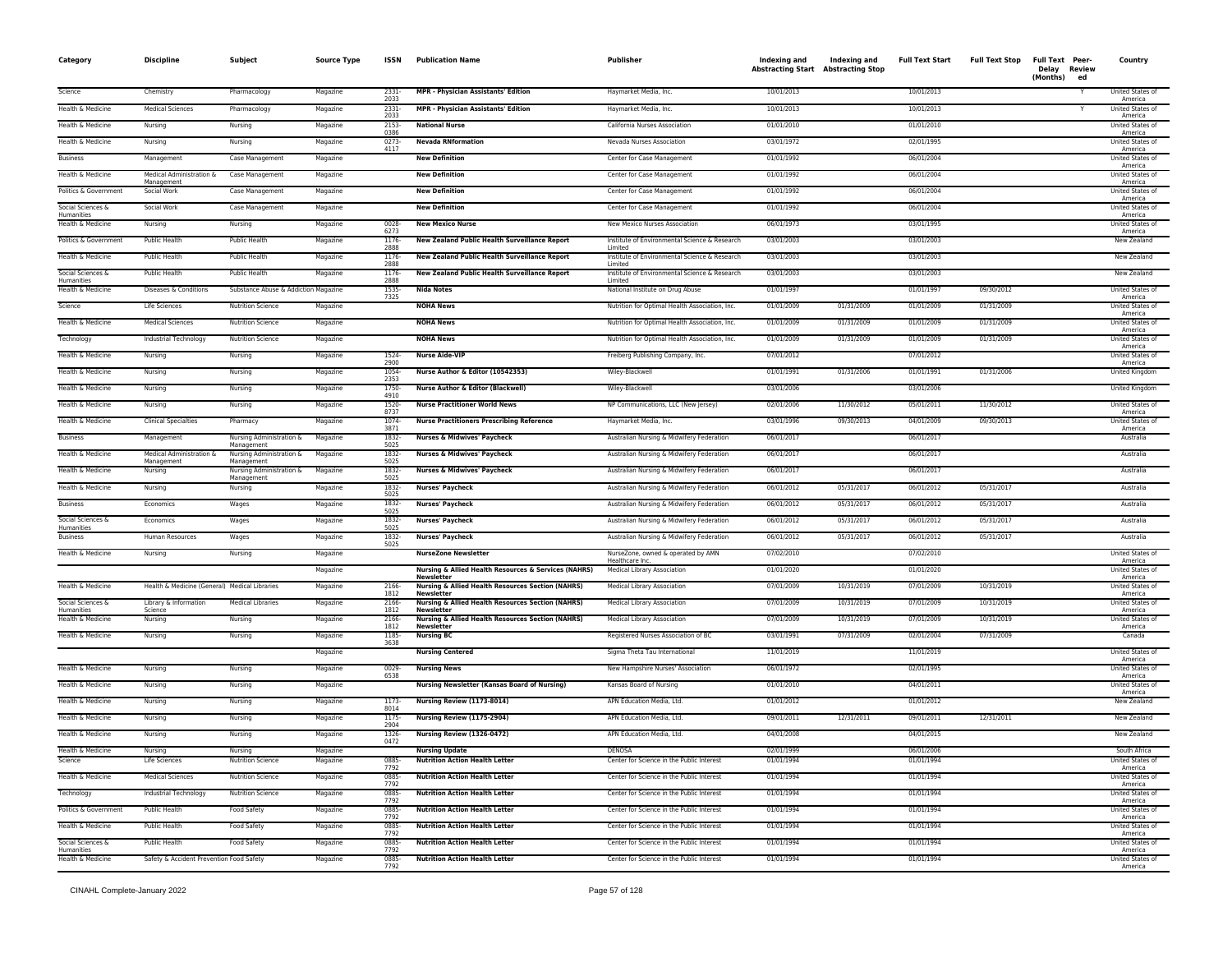| Category          | <b>Discipline</b>                            | Subject                                                          | <b>Source Type</b> | <b>ISSN</b>           | <b>Publication Name</b>                                                      | Publisher                                                   | Indexing and<br><b>Abstracting Start Abstracting Stop</b> | <b>Indexing and</b> | <b>Full Text Start</b> | <b>Full Text Stop</b> | Full Text Peer-<br>Delay Review<br>(Months)<br>ed | Country                                |
|-------------------|----------------------------------------------|------------------------------------------------------------------|--------------------|-----------------------|------------------------------------------------------------------------------|-------------------------------------------------------------|-----------------------------------------------------------|---------------------|------------------------|-----------------------|---------------------------------------------------|----------------------------------------|
| <b>Business</b>   | Industries & Trades                          | Food Safety                                                      | Magazine           | 0885<br>7792          | <b>Nutrition Action Health Letter</b>                                        | Center for Science in the Public Interest                   | 01/01/1994                                                |                     | 01/01/1994             |                       |                                                   | United States of<br>America            |
| Health & Medicine | Consumer Health                              | Consumer Health                                                  | Magazine           | 0885<br>7792          | <b>Nutrition Action Health Letter</b>                                        | Center for Science in the Public Interest                   | 01/01/1994                                                |                     | 01/01/1994             |                       |                                                   | United States of<br>America            |
| Health & Medicine | <b>Clinical Specialties</b>                  | Cardiology                                                       | Magazine           |                       | <b>Nutrition Close-Up</b>                                                    | Egg Nutrition Center                                        | 03/01/2002                                                |                     | 03/01/2002             |                       |                                                   | United States of<br>America            |
| Science           | <b>Life Sciences</b>                         | <b>Nutrition Science</b>                                         | Magazine           |                       | <b>Nutrition Close-Up</b>                                                    | <b>Egg Nutrition Center</b>                                 | 03/01/2002                                                |                     | 03/01/2002             |                       |                                                   | <b>United States of</b><br>America     |
| Health & Medicine | <b>Medical Sciences</b>                      | <b>Nutrition Science</b>                                         | Magazine           |                       | <b>Nutrition Close-Up</b>                                                    | <b>Egg Nutrition Center</b>                                 | 03/01/2002                                                |                     | 03/01/2002             |                       |                                                   | United States of<br>America            |
| Technology        | Industrial Technology                        | <b>Nutrition Science</b>                                         | Magazine           |                       | <b>Nutrition Close-Up</b>                                                    | <b>Egg Nutrition Center</b>                                 | 03/01/2002                                                |                     | 03/01/2002             |                       |                                                   | United States of<br>America            |
| Health & Medicine | Consumer Health                              | Consumer Health                                                  | Magazine           |                       | <b>Nutrition Close-Up</b>                                                    | <b>Egg Nutrition Center</b>                                 | 03/01/2002                                                |                     | 03/01/2002             |                       |                                                   | United States of                       |
| Health & Medicine |                                              | Health & Medicine (General) Health & Medicine (General) Magazine |                    | 0164<br>7202          | Nutrition Health Review: The Consumer's Medical Journal Vegetus Publications |                                                             | 03/01/1990                                                | 12/31/2014          | 03/01/1990             | 12/31/2014            |                                                   | America<br>United States of<br>America |
| Science           | Life Sciences                                | <b>Nutrition Science</b>                                         | Magazine           | 0164<br>7202          | Nutrition Health Review: The Consumer's Medical Journal Vegetus Publications |                                                             | 03/01/1990                                                | 12/31/2014          | 03/01/1990             | 12/31/2014            |                                                   | United States of<br>America            |
| Health & Medicine | <b>Medical Sciences</b>                      | <b>Nutrition Science</b>                                         | Magazine           | 0164                  | Nutrition Health Review: The Consumer's Medical Journal Vegetus Publications |                                                             | 03/01/1990                                                | 12/31/2014          | 03/01/1990             | 12/31/2014            |                                                   | United States of                       |
| Technology        | Industrial Technology                        | <b>Nutrition Science</b>                                         | Magazine           | 7202<br>0164          | Nutrition Health Review: The Consumer's Medical Journal Vegetus Publications |                                                             | 03/01/1990                                                | 12/31/2014          | 03/01/1990             | 12/31/2014            |                                                   | America<br>United States of            |
| Health & Medicine | Consumer Health                              | Consumer Health                                                  | Magazine           | 7202<br>0164          | Nutrition Health Review: The Consumer's Medical Journal Vegetus Publications |                                                             | 03/01/1990                                                | 12/31/2014          | 03/01/1990             | 12/31/2014            |                                                   | America<br>United States of            |
| Health & Medicine | <b>Clinical Specialties</b>                  | Gynecology                                                       | Magazine           | 7202<br>1521-<br>5237 | <b>Ob-Gyn Coding Alert</b>                                                   | American Academy of Professional Coders                     | 04/01/2010                                                |                     | 04/01/2010             | 01/31/2013            |                                                   | America<br><b>United States of</b>     |
| Health & Medicine | Health & Medicine (General) Health Insurance |                                                                  | Magazine           | 1521-<br>5237         | <b>Ob-Gyn Coding Alert</b>                                                   | (AAPC)<br>American Academy of Professional Coders           | 04/01/2010                                                |                     | 04/01/2010             | 01/31/2013            |                                                   | America<br>United States of            |
| <b>Business</b>   | Insurance                                    | Health Insurance                                                 | Magazine           | $1521 -$              | <b>Ob-Gyn Coding Alert</b>                                                   | (AAPC)<br>American Academy of Professional Coders           | 04/01/2010                                                |                     | 04/01/2010             | 01/31/2013            |                                                   | America<br>United States of            |
| Health & Medicine | <b>Clinical Specialties</b>                  | Obstetrics                                                       | Magazine           | 5237<br>1521-         | <b>Ob-Gyn Coding Alert</b>                                                   | (AAPC)<br>American Academy of Professional Coders           | 04/01/2010                                                |                     | 04/01/2010             | 01/31/2013            |                                                   | America<br>United States of            |
| Health & Medicine | Allied Health                                | Occupational Therapy                                             | Magazine           | 5237<br>1481-         | <b>Occupational Therapy Now</b>                                              | (AAPC)<br>Canadian Association of Occupational              | 01/01/1999                                                |                     | 09/01/2010             | 12/31/2012            |                                                   | America<br>Canada                      |
| Health & Medicine | Therapeutics                                 | Occupational Therapy                                             | Magazine           | 5532<br>1481-         | <b>Occupational Therapy Now</b>                                              | Therapists<br>Canadian Association of Occupational          | 01/01/1999                                                |                     | 09/01/2010             | 12/31/2012            |                                                   | Canada                                 |
| Health & Medicine | Nursing                                      | Nursing                                                          | Magazine           | 5532<br>0030-         | <b>Oklahoma Nurse</b>                                                        | Therapists<br>Oklahoma Nurses Association                   | 07/01/1973                                                |                     | 12/01/2004             |                       |                                                   | United States of                       |
| Health & Medicine | Health & Medicine (General) Health Insurance |                                                                  | Magazine           | 1787<br>1941-         | <b>Oncology &amp; Hematology Coding Alert</b>                                | American Academy of Professional Coders                     | 04/01/2010                                                | 01/31/2013          | 04/01/2010             | 01/31/2013            |                                                   | America<br>United States of            |
| <b>Business</b>   | Insurance                                    | Health Insurance                                                 | Magazine           | 3262<br>1941-         | <b>Oncology &amp; Hematology Coding Alert</b>                                | (AAPC)<br>American Academy of Professional Coders           | 04/01/2010                                                | 01/31/2013          | 04/01/2010             | 01/31/2013            |                                                   | America<br>United States of            |
| Health & Medicine | <b>Clinical Specialties</b>                  | Hematology                                                       | Magazine           | 3262<br>1941-         | <b>Oncology &amp; Hematology Coding Alert</b>                                | (AAPC)<br>American Academy of Professional Coders           | 04/01/2010                                                | 01/31/2013          | 04/01/2010             | 01/31/2013            |                                                   | America<br>United States of            |
| Health & Medicine | <b>Clinical Specialties</b>                  |                                                                  | Magazine           | 3262<br>1941          |                                                                              | (AAPC)                                                      | 04/01/2010                                                | 01/31/2013          | 04/01/2010             | 01/31/2013            |                                                   | America<br><b>United States of</b>     |
| Health & Medicine | Nursing                                      | Oncology                                                         |                    | 3262<br>2154          | <b>Oncology &amp; Hematology Coding Alert</b>                                | American Academy of Professional Coders<br>(AAPC)           | 01/01/2011                                                |                     | 01/01/2011             |                       |                                                   | America<br>United States of            |
|                   |                                              | <b>Oncology Nursing</b>                                          | Magazine           | 350X<br>2154          | <b>Oncology Nurse Advisor</b>                                                | Haymarket Media, Inc.                                       | 01/01/2011                                                |                     | 01/01/2011             |                       |                                                   | America                                |
| Health & Medicine | <b>Clinical Specialties</b>                  | <b>Oncology Nursing</b>                                          | Magazine           | 350X                  | <b>Oncology Nurse Advisor</b>                                                | Havmarket Media, Inc.                                       |                                                           |                     |                        |                       |                                                   | United States of<br>America            |
| Health & Medicine | Nursing                                      | <b>Oncology Nursing</b>                                          | Magazine           | 1944<br>9798          | <b>Oncology Nurse-APN/PA</b>                                                 | Green Hill Healthcare Communications, LLC                   | 04/01/2013                                                |                     | 04/01/2013             |                       |                                                   | United States of<br>America            |
| Health & Medicine | <b>Clinical Specialties</b>                  | <b>Oncology Nursing</b>                                          | Magazine           | 1944<br>9798          | <b>Oncology Nurse-APN/PA</b>                                                 | Green Hill Healthcare Communications, LLC                   | 04/01/2013                                                |                     | 04/01/2013             |                       |                                                   | United States of<br>America            |
| Health & Medicine | <b>Clinical Specialties</b>                  | Pharmacy                                                         | Magazine           | 1944-<br>9607         | <b>Oncology Pharmacist</b>                                                   | Green Hill Healthcare Communications, LLC                   | 04/01/2013                                                |                     | 04/01/2013             |                       |                                                   | United States of<br>America            |
| <b>Business</b>   | Management                                   | <b>Innovation Management</b>                                     | Magazine           | 1521-<br>219X         | <b>Online Journal of Clinical Innovations</b>                                | <b>CINAHL Information Systems</b>                           | 06/15/1998                                                | 05/31/2008          | 06/15/1998             | 05/31/2008            |                                                   | United States of<br>America            |
| Technology        | Technology (General)                         | Innovation Management                                            | Magazine           | 1521<br>219X          | <b>Online Journal of Clinical Innovations</b>                                | <b>CINAHL Information Systems</b>                           | 06/15/1998                                                | 05/31/2008          | 06/15/1998             | 05/31/2008            |                                                   | United States of<br>America            |
| Health & Medicine | <b>Clinical Specialties</b>                  | Ophthalmology                                                    | Magazine           | 1523-<br>4843         | <b>Ophthalmology Coding Alert</b>                                            | American Academy of Professional Coders<br>(AAPC)           | 04/01/2010                                                |                     | 04/01/2010             | 01/31/2013            |                                                   | United States of<br>America            |
| Health & Medicine | Medical Care & Services                      | Institutional Health                                             | Magazine           | 1523<br>4843          | <b>Ophthalmology Coding Alert</b>                                            | American Academy of Professional Coders<br>(AAPC)           | 04/01/2010                                                |                     | 04/01/2010             | 01/31/2013            |                                                   | <b>United States of</b><br>America     |
| Health & Medicine | Health & Medicine (General) Health Insurance |                                                                  | Magazine           | 1947<br>167X          | <b>Optometry Coding &amp; Billing Alert</b>                                  | American Academy of Professional Coders<br>(AAPC)           | 04/01/2010                                                | 12/31/2012          | 04/01/2010             | 12/31/2012            |                                                   | United States of<br>America            |
| <b>Business</b>   | Insurance                                    | Health Insurance                                                 | Magazine           | 1947<br>167X          | <b>Optometry Coding &amp; Billing Alert</b>                                  | American Academy of Professional Coders<br>(AAPC)           | 04/01/2010                                                | 12/31/2012          | 04/01/2010             | 12/31/2012            |                                                   | United States of<br>America            |
| Health & Medicine | <b>Clinical Specialties</b>                  | Optometry                                                        | Magazine           | 1947<br>167X          | <b>Optometry Coding &amp; Billing Alert</b>                                  | American Academy of Professional Coders<br>(AAPC)           | 04/01/2010                                                | 12/31/2012          | 04/01/2010             | 12/31/2012            |                                                   | United States of<br>America            |
| <b>Business</b>   | Management                                   | <b>Medical Billing</b>                                           | Magazine           | 1947<br>167X          | <b>Optometry Coding &amp; Billing Alert</b>                                  | American Academy of Professional Coders<br>(AAPC)           | 04/01/2010                                                | 12/31/2012          | 04/01/2010             | 12/31/2012            |                                                   | United States of<br>America            |
| Health & Medicine | Medical Administration &<br>Management       | <b>Medical Billing</b>                                           | Magazine           | 1947-<br>167X         | <b>Optometry Coding &amp; Billing Alert</b>                                  | American Academy of Professional Coders<br>(AAPC)           | 04/01/2010                                                | 12/31/2012          | 04/01/2010             | 12/31/2012            |                                                   | United States of<br>America            |
| Health & Medicine | Nursing                                      | Nursing                                                          | Magazine           | 0030-<br>4751         | <b>Oregon Nurse</b>                                                          | Oregon Nurses Association                                   | 06/01/1973                                                | 01/31/2015          | 02/01/1995             | 01/31/2015            |                                                   | United States of<br>America            |
| Health & Medicine | Nursing                                      | Nursing                                                          | Magazine           |                       | <b>Oregon State Board of Nursing Sentinel</b>                                | Oregon State Board of Nursing                               | 03/01/2001                                                |                     | 03/01/2001             |                       |                                                   | United States of<br>America            |
| Health & Medicine | Nursing                                      | Nursing                                                          | Magazine           |                       | <b>Oregon State Board of Nursing Update</b>                                  | Oregon State Board of Nursing                               | 06/01/2003                                                | 09/30/2008          | 06/01/2003             | 09/30/2008            |                                                   | United States of<br>America            |
| Health & Medicine | <b>Clinical Specialties</b>                  | Orthopedic Medicine                                              | Magazine           | 1532-<br>0871         | <b>Orthopaedic Physical Therapy Practice</b>                                 | Orthopaedic Section, APTA, Inc.                             | 03/01/1999                                                |                     | 01/01/2014             |                       |                                                   | United States of<br>America            |
| Health & Medicine | Allied Health                                | <b>Physical Therapy</b>                                          | Magazine           | 1532-<br>0871         | <b>Orthopaedic Physical Therapy Practice</b>                                 | Orthopaedic Section, APTA, Inc.                             | 03/01/1999                                                |                     | 01/01/2014             |                       |                                                   | United States of<br>America            |
| Health & Medicine | Therapeutics                                 | <b>Physical Therapy</b>                                          | Magazine           | 1532-                 | <b>Orthopaedic Physical Therapy Practice</b>                                 | Orthopaedic Section, APTA, Inc.                             | 03/01/1999                                                |                     | 01/01/2014             |                       |                                                   | United States of                       |
| Health & Medicine | Health & Medicine (General) Health Insurance |                                                                  | Magazine           | 0871<br>1524-         | <b>Orthopedic Coding Alert</b>                                               | American Academy of Professional Coders                     | 04/01/2010                                                |                     | 04/01/2010             | 01/31/2013            |                                                   | America<br>United States of            |
| <b>Business</b>   | Insurance                                    | <b>Health Insurance</b>                                          | Magazine           | 5756<br>1524-         | <b>Orthopedic Coding Alert</b>                                               | (AAPC)<br>American Academy of Professional Coders           | 04/01/2010                                                |                     | 04/01/2010             | 01/31/2013            |                                                   | America<br>United States of            |
| Health & Medicine | <b>Clinical Specialties</b>                  | Orthonedic Medicine                                              | Magazine           | 5756<br>1524<br>5756  | <b>Orthopedic Coding Alert</b>                                               | (AAPC)<br>American Academy of Professional Coders           | 04/01/2010                                                |                     | 04/01/2010             | 01/31/2013            |                                                   | America<br><b>United States of</b>     |
| Health & Medicine | Health & Medicine (General) Health Insurance |                                                                  | Magazine           | 1526<br>064X          | <b>Otolaryngology Coding Alert</b>                                           | (AAPC)<br>American Academy of Professional Coders<br>(AAPC) | 04/01/2010                                                |                     | 04/01/2010             | 01/31/2013            |                                                   | America<br>United States of<br>America |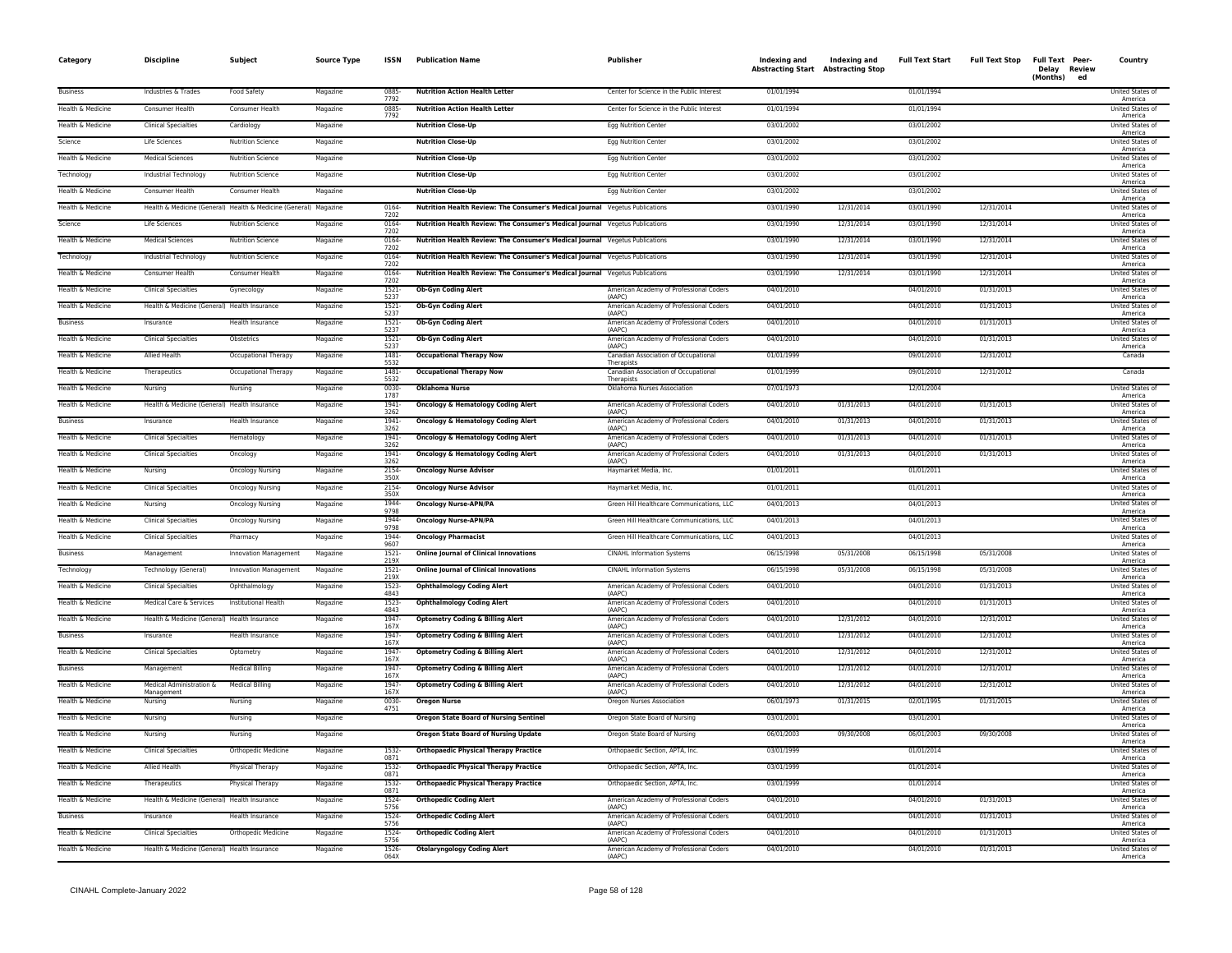| Category                        | <b>Discipline</b>                              | Subject                                                                        | <b>Source Type</b> | <b>ISSN</b>           | <b>Publication Name</b>                            | Publisher                                         | Indexing and<br><b>Abstracting Start Abstracting Stop</b> | <b>Indexing and</b> | <b>Full Text Start</b> | <b>Full Text Stop</b> | <b>Full Text Peer</b><br>Delay Review<br>(Months)<br>ed | Country                            |
|---------------------------------|------------------------------------------------|--------------------------------------------------------------------------------|--------------------|-----------------------|----------------------------------------------------|---------------------------------------------------|-----------------------------------------------------------|---------------------|------------------------|-----------------------|---------------------------------------------------------|------------------------------------|
| <b>Business</b>                 | Insurance                                      | Health Insurance                                                               | Magazine           | 1526<br>064X          | <b>Otolaryngology Coding Alert</b>                 | American Academy of Professional Coders<br>(AAPC) | 04/01/2010                                                |                     | 04/01/2010             | 01/31/2013            |                                                         | United States of<br>America        |
| Health & Medicine               | <b>Clinical Specialties</b>                    | Otolaryngology                                                                 | Magazine           | 1526-<br>064X         | <b>Otolaryngology Coding Alert</b>                 | American Academy of Professional Coders<br>(AAPC) | 04/01/2010                                                |                     | 04/01/2010             | 01/31/2013            |                                                         | <b>United States of</b><br>America |
| Health & Medicine               | <b>Clinical Specialties</b>                    | Pain & Pain Management                                                         | Magazine           |                       | <b>Pain Community News</b>                         | American Pain Foundation                          | 04/01/2002                                                | 01/31/2012          | 01/01/2009             | 01/31/2012            |                                                         | United States of<br>America        |
| Health & Medicine               | Consumer Health                                | Consumer Health                                                                | Magazine           |                       | <b>Pain Community News</b>                         | American Pain Foundation                          | 04/01/2002                                                | 01/31/2012          | 01/01/2009             | 01/31/2012            |                                                         | United States of<br>America        |
| Health & Medicine               | Health & Medicine (General) Health Insurance   |                                                                                | Magazine           | 1947-<br>6841         | <b>Pathology/Lab Coding Alert</b>                  | American Academy of Professional Coders<br>(AAPC) | 05/01/2010                                                |                     | 05/01/2010             | 01/31/2013            |                                                         | United States of<br>America        |
| <b>Business</b>                 | Insurance                                      | Health Insurance                                                               | Magazine           | 1947<br>6841          | <b>Pathology/Lab Coding Alert</b>                  | American Academy of Professional Coders<br>(AAPC) | 05/01/2010                                                |                     | 05/01/2010             | 01/31/2013            |                                                         | United States of<br>America        |
| Science                         | Life Sciences                                  | Pathology                                                                      | Magazine           | 1947<br>6841          | <b>Pathology/Lab Coding Alert</b>                  | American Academy of Professional Coders<br>(ADPT) | 05/01/2010                                                |                     | 05/01/2010             | 01/31/2013            |                                                         | United States of<br>America        |
| Health & Medicine               | <b>Clinical Specialties</b>                    | Pathology                                                                      | Magazine           | 1947-<br>6841         | <b>Pathology/Lab Coding Alert</b>                  | American Academy of Professional Coders<br>(ADPT) | 05/01/2010                                                |                     | 05/01/2010             | 01/31/2013            |                                                         | United States of<br>America        |
| Health & Medicine               | <b>Medical Sciences</b>                        | <b>Clinical Laboratory Science</b>                                             | Magazine           | 1947<br>6841          | <b>Pathology/Lab Coding Alert</b>                  | American Academy of Professional Coders<br>(AAPC) | 05/01/2010                                                |                     | 05/01/2010             | 01/31/2013            |                                                         | United States of<br>America        |
| Science                         | Science (General)                              | <b>Clinical Laboratory Science</b>                                             | Magazine           | 1947-<br>6841         | <b>Pathology/Lab Coding Alert</b>                  | American Academy of Professional Coders<br>(AAPC) | 05/01/2010                                                |                     | 05/01/2010             | 01/31/2013            |                                                         | United States of<br>America        |
| Health & Medicine               | <b>Clinical Specialties</b>                    | Otolaryngology                                                                 | Magazine           | 1927<br>4262          | Patient Management Perspectives in Otolaryngology  | Decker Medicine LLC                               | 07/01/2011                                                |                     | 07/01/2011             | 03/30/2017            |                                                         | Canada                             |
| Health & Medicine               | Safety & Accident Prevention Patient Safety    |                                                                                | Magazine           | 2157<br>5630          | <b>Patient Safety Monitor Journal</b>              | <b>HCPro</b>                                      | 11/01/2010                                                |                     | 01/01/2014             |                       |                                                         | United States of<br>America        |
| Health & Medicine               | Health & Medicine (General) Health Insurance   |                                                                                | Magazine           | 1098-<br>1799         | <b>Pediatric Coding Alert</b>                      | American Academy of Professional Coders<br>(AAPC) | 04/01/2010                                                |                     | 04/01/2010             |                       |                                                         | United States of<br>America        |
| <b>Business</b>                 | Insurance                                      | <b>Health Insurance</b>                                                        | Magazine           | 1098-                 | <b>Pediatric Coding Alert</b>                      | American Academy of Professional Coders           | 04/01/2010                                                |                     | 04/01/2010             |                       |                                                         | <b>United States of</b>            |
| Health & Medicine               | <b>Clinical Specialties</b>                    | Pediatric Medicine                                                             | Magazine           | 1799<br>1098-         | <b>Pediatric Coding Alert</b>                      | (AAPC)<br>American Academy of Professional Coders | 04/01/2010                                                |                     | 04/01/2010             |                       |                                                         | America<br><b>United States of</b> |
| Health & Medicine               | Nursing                                        | Nursing                                                                        | Magazine           | 1799<br>$0031 -$      | <b>Pelican News</b>                                | (AAPC)<br>Louisiana State Nurses Association      | 06/01/1972                                                |                     | 04/01/1995             |                       |                                                         | America<br>United States of        |
| Health & Medicine               | Nursing                                        | Nursing                                                                        | Magazine           | 4161<br>$0031 -$      | Pennsylvania Nurse                                 | Pennsylvania Nurses Association                   | 01/01/1972                                                |                     | 01/01/1995             |                       |                                                         | America<br>United States of        |
| Health & Medicine               | Allied Health                                  | Caregiving & Home Health                                                       | Magazine           | 4617<br>1430-<br>9653 | Pflege & Gesellschaft                              | Julius Beltz GmbH & Co. KG Beltz Juventa          | 01/01/2014                                                |                     | 02/01/2015             |                       |                                                         | America<br>Germany                 |
| Social Sciences &               | Sociology                                      | Care<br>Caregiving & Home Health                                               | Magazine           | 1430-<br>9653         | Pflege & Gesellschaft                              | Julius Beltz GmbH & Co. KG Beltz Juventa          | 01/01/2014                                                |                     | 02/01/2015             |                       |                                                         | Germany                            |
| Humanities<br>Health & Medicine | Medical Care & Services                        | Care<br>Caregiving & Home Health                                               | Magazine           | 1430-<br>9653         | Pflege & Gesellschaft                              | Julius Beltz GmbH & Co. KG Beltz Juventa          | 01/01/2014                                                |                     | 02/01/2015             |                       |                                                         | Germany                            |
| Health & Medicine               | Medical Care & Services                        | Care<br><b>Residential Medical Care</b>                                        | Magazine           | 1430-                 | Pflege & Gesellschaft                              | Julius Beltz GmbH & Co. KG Beltz Juventa          | 01/01/2014                                                |                     | 02/01/2015             |                       |                                                         | Germany                            |
| Health & Medicine               | Allied Health                                  | Physical Therapy                                                               | Magazine           | 9653<br>1528-         | Physical Medicine & Rehab Coding Alert             | American Academy of Professional Coders           | 04/01/2010                                                |                     | 04/01/2010             |                       |                                                         | United States of                   |
| Health & Medicine               | Therapeutics                                   | <b>Physical Therapy</b>                                                        | Magazine           | 7580<br>1528          | Physical Medicine & Rehab Coding Alert             | (AAPC)<br>American Academy of Professional Coders | 04/01/2010                                                |                     | 04/01/2010             |                       |                                                         | America<br>United States of        |
| Health & Medicine               | Allied Health                                  | <b>Medical Assisting</b>                                                       | Magazine           | 7580<br>1074-         | <b>Physician Assistants' Prescribing Reference</b> | (AAPC)<br>Haymarket Media, Inc                    | 04/01/2009                                                | 09/30/2013          | 04/01/2009             | 09/30/2013            |                                                         | America<br>United States of        |
| Health & Medicine               | Health & Medicine (General) Medical Assisting  |                                                                                | Magazine           | 388X<br>1074-         | <b>Physician Assistants' Prescribing Reference</b> | Haymarket Media, Inc                              | 04/01/2009                                                | 09/30/2013          | 04/01/2009             | 09/30/2013            |                                                         | America<br>United States of        |
| Health & Medicine               | <b>Clinical Specialties</b>                    | Pharmacy                                                                       | Magazine           | 388X<br>1074-         | <b>Physician Assistants' Prescribing Reference</b> | Haymarket Media, Inc.                             | 04/01/2009                                                | 09/30/2013          | 04/01/2009             | 09/30/2013            |                                                         | America<br>United States of        |
| <b>Business</b>                 | Management                                     | Medical Administration &                                                       | Magazine           | 388><br>$2472 -$      | <b>Physician Practice Perspectives</b>             | <b>HCPro</b>                                      | 01/01/2016                                                |                     | 01/01/2016             |                       |                                                         | America<br>United States of        |
| Health & Medicine               | Medical Administration &                       | Managemen<br>Medical Administration &                                          | Magazine           | 0267<br>$2472 -$      | <b>Physician Practice Perspectives</b>             | <b>HCPro</b>                                      | 01/01/2016                                                |                     | 01/01/2016             |                       |                                                         | America<br>United States of        |
| Health & Medicine               | Management<br><b>Clinical Specialties</b>      | Management<br>Podiatry                                                         | Magazine           | 0267<br>0744-         | <b>Podiatry Management</b>                         | Kane Communications Incorporated                  | 02/01/1995                                                |                     | 01/01/2006             |                       |                                                         | America<br>United States of        |
| Health & Medicine               | Complementary &                                | Complementary &                                                                | Magazine           | 3528<br>1356-         | <b>Positive Health</b>                             | Compass Internet Ltd.                             | 08/01/1998                                                |                     | 03/01/2003             |                       |                                                         | America<br>United Kingdom          |
| Health & Medicine               | <b>Alternative Medicine</b><br>Consumer Health | Alternative Medicine<br>Consumer Health                                        | Magazine           | 3963<br>1356-         | <b>Positive Health</b>                             | Compass Internet Ltd                              | 08/01/1998                                                |                     | 03/01/2003             |                       |                                                         | United Kingdom                     |
| Health & Medicine               |                                                | Health & Medicine (General) Health & Medicine (General) Magazine               |                    | 3963                  | PPS Alert for Long-Term Care                       | <b>HCPro</b>                                      | 01/01/2014                                                |                     | 01/01/2014             |                       |                                                         | United States of                   |
| <b>Business</b>                 | Management                                     | Medical Administration &                                                       | Magazine           | 1521<br>4990<br>1521- | PPS Alert for Long-Term Care                       | <b>HCPro</b>                                      | 01/01/2014                                                |                     | 01/01/2014             |                       |                                                         | America<br>United States of        |
| Health & Medicine               | Medical Administration &                       | Management<br>Medical Administration &                                         | Magazine           | 4990<br>1521          | PPS Alert for Long-Term Care                       | <b>HCPro</b>                                      | 01/01/2014                                                |                     | 01/01/2014             |                       |                                                         | America<br>United States of        |
| Health & Medicine               | Management                                     | Management<br>Health & Medicine (General) Health & Medicine (General) Magazine |                    | 4990<br>0032-         | <b>Practitioner</b>                                | Practitioner Medical Publishing Ltd.              | 01/01/2013                                                |                     | 01/01/2013             |                       |                                                         | America<br>United Kingdor          |
|                                 |                                                | Ethics                                                                         |                    | 6518                  |                                                    | Universidad Complutense de Madrid                 | 06/01/2012                                                |                     | 01/01/2013             |                       |                                                         |                                    |
| Philosophy<br>Health & Medicine | Philosophy (General)                           |                                                                                | Magazine           | 1696<br>7240          | Psicooncologia                                     |                                                   | 06/01/2012                                                |                     | 01/01/2013             |                       |                                                         | Spain                              |
| Social Sciences &               | <b>Clinical Specialties</b>                    | Oncology                                                                       | Magazine           | 1696<br>7240<br>1696  | Psicooncologia                                     | Universidad Complutense de Madrid                 | 06/01/2012                                                |                     | 01/01/2013             |                       |                                                         | Spain                              |
| Humanities                      | Psychology                                     | Psychology                                                                     | Magazine           | 7240                  | Psicooncologia                                     | Universidad Complutense de Madrid                 |                                                           |                     |                        |                       |                                                         | Spain                              |
| Health & Medicine               | <b>Clinical Specialties</b>                    | Psychology                                                                     | Magazine           | 1696<br>7240<br>1696  | Psicooncologia                                     | Universidad Complutense de Madrid                 | 06/01/2012                                                |                     | 01/01/2013             |                       |                                                         | Spain                              |
| Social Sciences &<br>Humanities | Social Sciences &<br>Humanities (General       | Social Sciences &<br>Humanities (General)                                      | Magazine           | 7240                  | Psicooncologia                                     | Universidad Complutense de Madrid                 | 06/01/2012                                                |                     | 01/01/2013             |                       |                                                         | Spain                              |
| Social Sciences &<br>Humanities | Psychology                                     | Psychology                                                                     | Magazine           | 0033-<br>3107         | <b>Psychology Today</b>                            | Sussex Publishers LLC                             | 11/01/1970                                                |                     | 01/01/1992             |                       |                                                         | United States of<br>America        |
| Health & Medicine               | <b>Clinical Specialties</b>                    | Psychology                                                                     | Magazine           | 0033<br>3107          | <b>Psychology Today</b>                            | Sussex Publishers LLC                             | 11/01/1970                                                |                     | 01/01/1992             |                       |                                                         | United States of<br>America        |
| Health & Medicine               | Allied Health                                  | Physical Therapy                                                               | Magazine           | 1949-<br>3711         | <b>PT in Motion</b>                                | American Physical Therapy Association             | 10/01/2009                                                |                     | 10/01/2009             |                       |                                                         | United States of<br>America        |
| Health & Medicine               | Therapeutics                                   | Physical Therapy                                                               | Magazine           | 1949-<br>3711         | <b>PT in Motion</b>                                | American Physical Therapy Association             | 10/01/2009                                                |                     | 10/01/2009             |                       |                                                         | United States of<br>America        |
| Health & Medicine               | <b>Allied Health</b>                           | Physical Therapy                                                               | Magazine           | 1065<br>5077          | PT: Magazine of Physical Therapy                   | American Physical Therapy Association             | 01/01/1993                                                | 09/30/2009          | 07/01/2000             | 09/30/2009            |                                                         | United States of<br>America        |
| Health & Medicine               | Therapeutics                                   | Physical Therapy                                                               | Magazine           | 1065<br>5077          | PT: Magazine of Physical Therapy                   | American Physical Therapy Association             | 01/01/1993                                                | 09/30/2009          | 07/01/2000             | 09/30/2009            |                                                         | United States of<br>America        |
| Health & Medicine               | Health & Medicine (General) Health Insurance   |                                                                                | Magazine           | 1529-<br>6121         | <b>Pulmonology Coding Alert</b>                    | American Academy of Professional Coders<br>(AAPC) | 04/01/2010                                                |                     | 04/01/2010             |                       |                                                         | United States of<br>America        |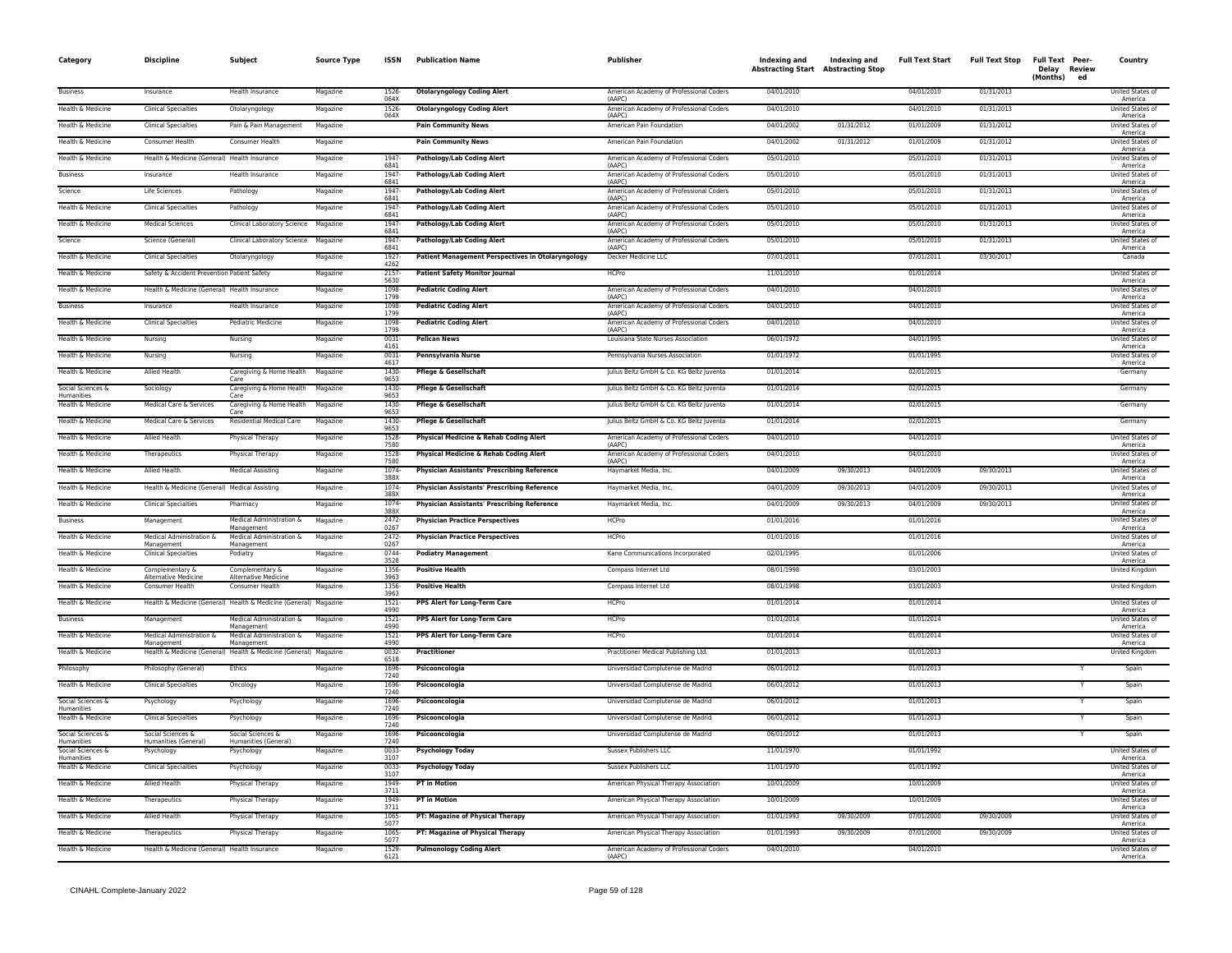| Category                        | <b>Discipline</b>                            | Subject                                | <b>Source Type</b> | ISSN                   | <b>Publication Name</b>                              | Publisher                                         | Indexing and | Indexing and<br><b>Abstracting Start Abstracting Stop</b> | <b>Full Text Start</b> | <b>Full Text Stop</b> | Full Text Peer-<br>Delay Review<br>(Months)<br>ed | Country                                |
|---------------------------------|----------------------------------------------|----------------------------------------|--------------------|------------------------|------------------------------------------------------|---------------------------------------------------|--------------|-----------------------------------------------------------|------------------------|-----------------------|---------------------------------------------------|----------------------------------------|
| <b>Business</b>                 | Insurance                                    | Health Insurance                       | Magazine           | 1529<br>6121           | <b>Pulmonology Coding Alert</b>                      | American Academy of Professional Coders<br>(AAPC) | 04/01/2010   |                                                           | 04/01/2010             |                       |                                                   | United States of<br>America            |
| Health & Medicine               | <b>Clinical Specialties</b>                  | Pulmonology                            | Magazine           | 1529<br>6121           | <b>Pulmonology Coding Alert</b>                      | American Academy of Professional Coders<br>(AAPC) | 04/01/2010   |                                                           | 04/01/2010             |                       |                                                   | <b>United States of</b><br>America     |
| Health & Medicine               | Nursing                                      | Nursing                                | Magazine           | 0815<br>936X           | <b>Queensland Nurse</b>                              | Oueensland Nurses' Union of Employees             | 01/01/1995   |                                                           | 08/01/2008             |                       |                                                   | Australia                              |
| Health & Medicine               | Health & Medicine (General) Health Insurance |                                        | Magazine           | 1526<br>0631           | <b>Radiology Coding Alert</b>                        | American Academy of Professional Coders<br>(AAPC) | 04/01/2010   |                                                           | 04/01/2010             | 02/28/2013            |                                                   | United States of                       |
| <b>Business</b>                 | Insurance                                    | <b>Health Insurance</b>                | Magazine           | 1526<br>0631           | <b>Radiology Coding Alert</b>                        | American Academy of Professional Coders<br>(AAPC) | 04/01/2010   |                                                           | 04/01/2010             | 02/28/2013            |                                                   | America<br>United States of            |
| Health & Medicine               | <b>Clinical Specialties</b>                  | Radiology                              | Magazine           | 1526<br>0631           | <b>Radiology Coding Alert</b>                        | American Academy of Professional Coders<br>(AAPC) | 04/01/2010   |                                                           | 04/01/2010             | 02/28/2013            |                                                   | America<br>United States of<br>America |
| Health & Medicine               | <b>Clinical Specialties</b>                  | Radiology                              | Magazine           | 1539                   | <b>Radiology Today</b>                               | Great Valley Publishing Company, Inc.             | 01/01/2010   |                                                           | 10/01/2010             |                       |                                                   | United States of                       |
| Health & Medicine               | <b>Allied Health</b>                         | Dental Assisting & Hygiene             | Magazine           | 0101<br>0279-          | <b>RDH</b>                                           | <b>Endeavor Business Media</b>                    | 01/01/2002   |                                                           | 01/01/2003             |                       |                                                   | America<br><b>United States of</b>     |
| Health & Medicine               | Dentistry                                    | Dental Assisting & Hygiene             | Magazine           | 7720<br>0279           | <b>RDH</b>                                           | <b>Endeavor Business Media</b>                    | 01/01/2002   |                                                           | 01/01/2003             |                       |                                                   | America<br><b>United States of</b>     |
| Health & Medicine               | Nursing                                      | Nursing                                | Magazine           | 7720<br>$1527 -$       | <b>Reflections on Nursing Leadership</b>             | Sigma Theta Tau International                     | 03/01/2000   |                                                           | 06/01/2005             |                       |                                                   | America<br>United States of            |
| <b>Business</b>                 | Management                                   | Medical Administration &               | Magazine           | 6538<br>1932-          | Registered Nurse: Journal of Patient Advocacy        | California Nurses Association                     | 06/01/2006   | 12/31/2009                                                | 06/01/2006             | 12/31/2009            |                                                   | America<br>United States of            |
| Health & Medicine               | Medical Administration &                     | Management<br>Medical Administration & | Magazine           | 8966<br>1932-          | Registered Nurse: Journal of Patient Advocacy        | California Nurses Association                     | 06/01/2006   | 12/31/2009                                                | 06/01/2006             | 12/31/2009            |                                                   | America<br>United States of            |
| Health & Medicine               | Management<br>Nursing                        | Management<br>Nursing                  | Magazine           | 8966                   | Registered Nurse: Journal of Patient Advocacy        | California Nurses Association                     | 06/01/2006   | 12/31/2009                                                | 06/01/2006             | 12/31/2009            |                                                   | America<br>United States of            |
| Health & Medicine               | Therapeutics                                 | Rehabilitation Therapy                 | Magazine           | 1932-<br>8966          | <b>Rehabilitation R&amp;D Progress Reports</b>       | US Veterans Administration, Rehabilitation R &    | 12/01/1994   | 07/31/1998                                                | 12/01/1994             | 07/31/1998            |                                                   | America<br>United States of            |
| Health & Medicine               | <b>Allied Health</b>                         | Caregiving & Home Health               | Magazine           | 0882-<br>7753<br>1059- | Revolution: The Journal for RNs & Patient Advocacy   | D Service<br>California Nurses Association        | 01/01/2000   | 02/28/2006                                                | 11/01/2002             | 02/28/2006            |                                                   | America<br>United States of            |
| Social Sciences &               | Sociology                                    | Care<br>Caregiving & Home Health       | Magazine           | 0927<br>1059-          | Revolution: The Journal for RNs & Patient Advocacy   | California Nurses Association                     | 01/01/2000   | 02/28/2006                                                | 11/01/2002             | 02/28/2006            |                                                   | America<br>United States of            |
| Humanities<br>Health & Medicine | Medical Care & Services                      | Care<br>Caregiving & Home Health       | Magazine           | 0927<br>1059           | Revolution: The Journal for RNs & Patient Advocacy   | California Nurses Association                     | 01/01/2000   | 02/28/2006                                                | 11/01/2002             | 02/28/2006            |                                                   | America<br>United States of            |
|                                 |                                              | Care                                   |                    | 0927                   |                                                      |                                                   | 01/01/2000   | 02/28/2006                                                |                        |                       |                                                   | America                                |
| Health & Medicine               | Nursing                                      | Nursing                                | Magazine           | 1059-<br>0927          | Revolution: The Journal for RNs & Patient Advocacy   | California Nurses Association                     |              |                                                           | 11/01/2002             | 02/28/2006            |                                                   | United States of<br>America            |
| Health & Medicine               | Nursing                                      | Nursing                                | Magazine           |                        | <b>RN Update</b>                                     | Board of Nurse Examiners for the State of Texas   | 01/01/1999   | 01/31/2004                                                | 01/01/1999             | 01/31/2004            |                                                   | United States of<br>America            |
| Sports & Leisure                | Sports                                       | Running & Jogging                      | Magazine           | 0898-<br>5162          | <b>Running &amp; FitNews</b>                         | American Running Association                      | 01/01/1997   |                                                           | 05/01/2002             |                       |                                                   | <b>United States of</b><br>America     |
| Sports & Leisure                | Sports Medicine                              | Sports Medicine                        | Magazine           | 0898<br>5162           | <b>Running &amp; FitNews</b>                         | American Running Association                      | 01/01/1997   |                                                           | 05/01/2002             |                       |                                                   | United States of<br>America            |
| Health & Medicine               | <b>Clinical Specialties</b>                  | Sports Medicine                        | Magazine           | 0898<br>5162           | <b>Running &amp; FitNews</b>                         | American Running Association                      | 01/01/1997   |                                                           | 05/01/2002             |                       |                                                   | United States of<br>America            |
| Health & Medicine               | Consumer Health                              | Consumer Health                        | Magazine           | 0898-<br>5162          | <b>Running &amp; FitNews</b>                         | American Running Association                      | 01/01/1997   |                                                           | 05/01/2002             |                       |                                                   | United States of<br>America            |
| Health & Medicine               | Medical Care & Services                      | Rural Health Care                      | Magazine           |                        | <b>Rural Health Advocate</b>                         | California State Rural Health Association         | 02/01/2008   |                                                           | 02/01/2008             | 03/31/2012            |                                                   | <b>United States of</b><br>America     |
| Health & Medicine               | Nursing                                      | Nursing                                | Magazine           | 1048<br>3896           | <b>School Health Alert</b>                           | School Health Alert                               | 09/01/2011   |                                                           | 09/01/2011             |                       |                                                   | <b>United States of</b><br>America     |
| Health & Medicine               | Medical Care & Services                      | School Health Services                 | Magazine           | 1048<br>3896           | <b>School Health Alert</b>                           | School Health Alert                               | 09/01/2011   |                                                           | 09/01/2011             |                       |                                                   | <b>United States of</b><br>America     |
| Education                       | <b>Educational Institutions</b>              | <b>School Health Services</b>          | Magazine           | 1048<br>3896           | <b>School Health Alert</b>                           | School Health Alert                               | 09/01/2011   |                                                           | 09/01/2011             |                       |                                                   | United States of<br>America            |
| Health & Medicine               | <b>Allied Health</b>                         | <b>School Nutrition</b>                | Magazine           | 1048<br>3896           | <b>School Health Alert</b>                           | School Health Alert                               | 09/01/2011   |                                                           | 09/01/2011             |                       |                                                   | <b>United States of</b><br>America     |
| Health & Medicine               | Therapeutics                                 | <b>School Nutrition</b>                | Magazine           | 1048<br>3896           | <b>School Health Alert</b>                           | School Health Alert                               | 09/01/2011   |                                                           | 09/01/2011             |                       |                                                   | <b>United States of</b><br>America     |
| Health & Medicine               | <b>Clinical Specialties</b>                  | <b>School Nutrition</b>                | Magazine           | 1048<br>3896           | <b>School Health Alert</b>                           | School Health Alert                               | 09/01/2011   |                                                           | 09/01/2011             |                       |                                                   | United States of<br>America            |
| Fducation                       | <b>Educational Institutions</b>              | School Nutrition                       | Magazine           | $1048 -$<br>3896       | <b>School Health Alert</b>                           | School Health Alert                               | 09/01/2011   |                                                           | 09/01/2011             |                       |                                                   | <b>United States of</b><br>America     |
| Health & Medicine               | Nursing                                      | Nursing                                | Magazine           |                        | <b>Science of Caring</b>                             | <b>UCSF School of Nursing</b>                     | 03/01/2005   |                                                           | 05/01/2009             |                       |                                                   | United States of<br>America            |
| Health & Medicine               | Complementary &<br>Alternative Medicine      | Homeopathic Medicine                   | Magazine           | $1440 -$<br>7108       | Similia: Journal of the Australian Homoeopathic      | Australian Homoeopathic Association               | 12/01/2016   |                                                           | 12/01/2016             |                       |                                                   | Australia                              |
| Home & Living                   | Fashion & Style                              | Skin Care & Cosmetology                | Magazine           | $1941-$                | Association<br><b>Skin Deep</b>                      | Associated Bodywork & Massage Professionals       | 01/01/2008   |                                                           | 01/01/2013             |                       |                                                   | United States of                       |
| Science                         | <b>Life Sciences</b>                         | Sleep Science                          | Magazine           | 2495<br>1302-<br>1192  | <b>Sleep &amp; Hypnosis</b>                          | Yerkuere Tantim ve Yayincilik A.S.                | 03/01/1999   |                                                           | 01/01/2006             |                       |                                                   | America<br>Turkey                      |
| Health & Medicine               | <b>Clinical Specialties</b>                  | Sleep Science                          | Magazine           | 1302                   | Sleep & Hypnosis                                     | Yerkuere Tantim ve Yayincilik A.S                 | 03/01/1999   |                                                           | 01/01/2006             |                       |                                                   | Turkey                                 |
| Health & Medicine               | <b>Allied Health</b>                         | Hypnosis                               | Magazine           | 1192<br>1302-          | <b>Sleep &amp; Hypnosis</b>                          | Yerkuere Tantim ve Yayincilik A.S.                | 03/01/1999   |                                                           | 01/01/2006             |                       |                                                   | Turkey                                 |
| Health & Medicine               | Complementary &                              | Hypnosis                               | Magazine           | 1192<br>1302-          | <b>Sleep &amp; Hypnosis</b>                          | Yerkuere Tantim ve Yayincilik A.S.                | 03/01/1999   |                                                           | 01/01/2006             |                       |                                                   | Turkey                                 |
| Health & Medicine               | Alternative Medicine<br>Nursing              | Nursing                                | Magazine           | 1192<br>0038           | South Dakota Nurse (South Dakota Nurses Association) | South Dakota Nurses Association                   | 03/01/1995   | 08/31/2010                                                | 12/01/2004             | 08/31/2010            |                                                   | United States of                       |
| Health & Medicine               | Health & Medicine (General) Disabilities     |                                        | Magazine           | 335X<br>1537           | <b>SpeciaLiving Magazine</b>                         | SpeciaLiving                                      | 09/01/2001   |                                                           | 03/01/2008             | 06/30/2014            |                                                   | America<br>United States of            |
| Technology                      | Medical Technology                           | Wheelchairs                            | Magazine           | 0747<br>1537-          | <b>SpeciaLiving Magazine</b>                         | SpeciaLiving                                      | 09/01/2001   |                                                           | 03/01/2008             | 06/30/2014            |                                                   | America<br>United States of            |
| Health & Medicine               | Medical Technology                           | Wheelchairs                            | Magazine           | 0747<br>1537-          | <b>SpeciaLiving Magazine</b>                         | SpeciaLiving                                      | 09/01/2001   |                                                           | 03/01/2008             | 06/30/2014            |                                                   | America<br>United States of            |
| Health & Medicine               | Consumer Health                              | Consumer Health                        | Magazine           | 0747<br>1537-          | <b>SpeciaLiving Magazine</b>                         | SpeciaLiving                                      | 09/01/2001   |                                                           | 03/01/2008             | 06/30/2014            |                                                   | America<br>United States of            |
| Health & Medicine               | <b>Allied Health</b>                         | Speech-Language Pathology Magazine     |                    | 0747<br>1368           | Speech & Language Therapy in Practice                | Avril Nicoll                                      | 05/01/2008   | 11/30/2011                                                | 05/01/2008             | 11/30/2011            |                                                   | America<br>United Kingdom              |
| Social Sciences &               | Language & Linguistics                       | Speech-Language Pathology Magazine     |                    | 2105<br>1368           | Speech & Language Therapy in Practice                | <b>Avril Nicoll</b>                               | 05/01/2008   | 11/30/2011                                                | 05/01/2008             | 11/30/2011            |                                                   | United Kingdom                         |
| Humanities<br>Communication     |                                              |                                        |                    | 2105<br>1368           |                                                      | <b>Avril Nicoll</b>                               | 05/01/2008   | 11/30/2011                                                | 05/01/2008             | 11/30/2011            |                                                   | <b>United Kingdom</b>                  |
|                                 | Language & Linguistics                       | Speech-Language Pathology Magazine     |                    | 2105                   | Speech & Language Therapy in Practice                |                                                   |              |                                                           |                        |                       |                                                   |                                        |
| Education                       | <b>Special Education</b>                     | Speech-Language Pathology Magazine     |                    | 1368<br>2105           | Speech & Language Therapy in Practice                | <b>Avril Nicol</b>                                | 05/01/2008   | 11/30/2011                                                | 05/01/2008             | 11/30/2011            |                                                   | <b>United Kingdom</b>                  |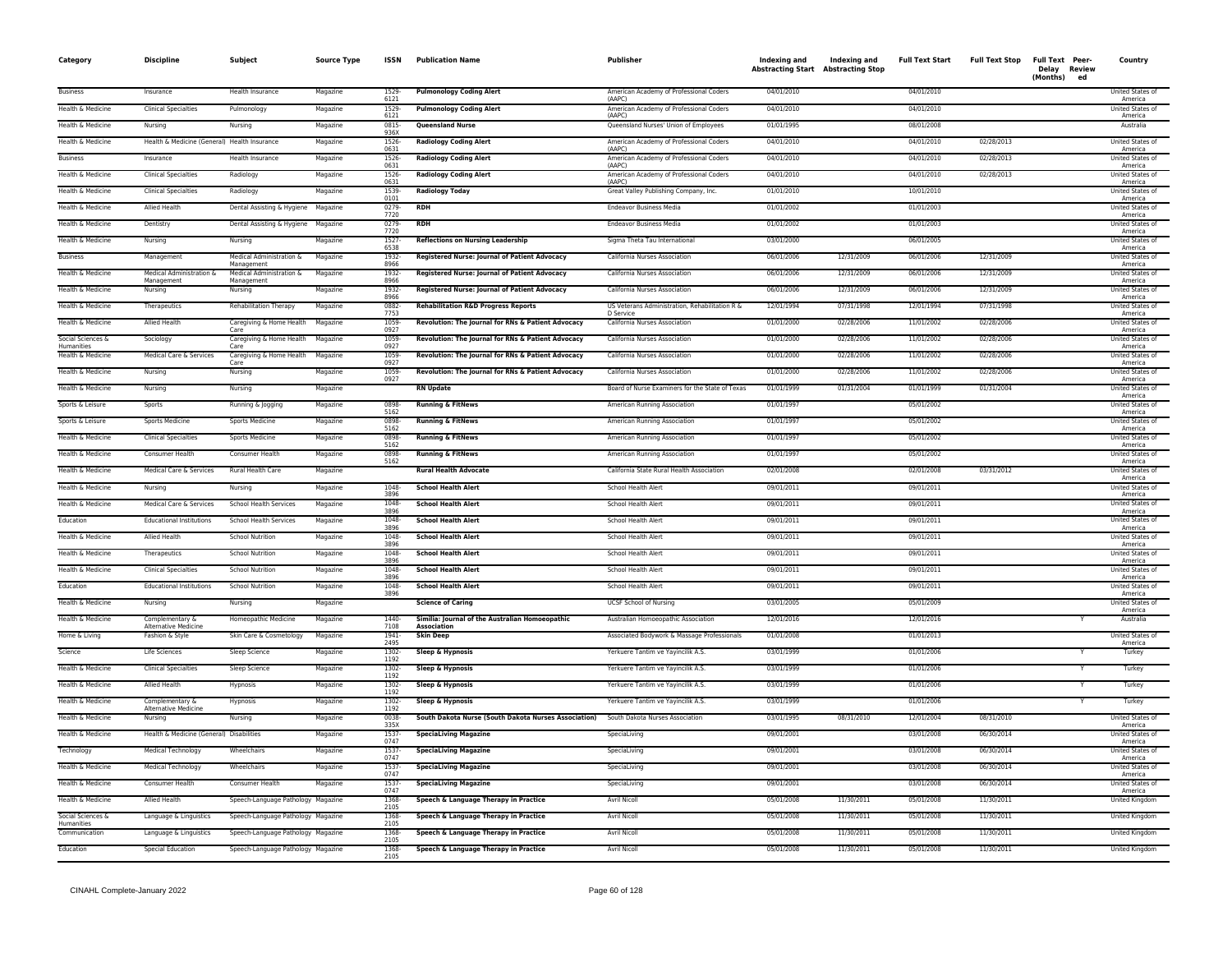| Category                        | <b>Discipline</b>                    | Subject                                                          | <b>Source Type</b> | <b>ISSN</b>      | <b>Publication Name</b>                                                   | Publisher                                                                  | Indexing and<br><b>Abstracting Start Abstracting Stop</b> | Indexing and | <b>Full Text Start</b> | <b>Full Text Stop</b> | Full Text Peer-<br>Delay Review<br>(Months)<br>ed | Country                            |
|---------------------------------|--------------------------------------|------------------------------------------------------------------|--------------------|------------------|---------------------------------------------------------------------------|----------------------------------------------------------------------------|-----------------------------------------------------------|--------------|------------------------|-----------------------|---------------------------------------------------|------------------------------------|
| Health & Medicine               | Diseases & Conditions                | Speech-Language Pathology Magazine                               |                    | 1368<br>2105     | Speech & Language Therapy in Practice                                     | Avril Nicoll                                                               | 05/01/2008                                                | 11/30/2011   | 05/01/2008             | 11/30/2011            |                                                   | United Kingdom                     |
| Health & Medicine               | <b>Clinical Specialties</b>          | Speech-Language Pathology Magazine                               |                    | 1368-<br>2105    | Speech & Language Therapy in Practice                                     | Avril Nicoll                                                               | 05/01/2008                                                | 11/30/2011   | 05/01/2008             | 11/30/2011            |                                                   | United Kingdom                     |
| Health & Medicine               | Nursing                              | Nursing                                                          | Magazine           | 1494<br>7668     | <b>SRNA Newsbulletin</b>                                                  | Saskatchewan Registered Nurses Association                                 | 11/01/1999                                                |              | 11/01/1999             |                       |                                                   | Canada                             |
| Health & Medicine               | Nursing                              | Nursing                                                          | Magazine           | 1708<br>9581     | <b>Standard (1708-9581)</b>                                               | College of Nurses of Ontario                                               | 03/01/2010                                                |              | 03/01/2010             | 02/28/2014            |                                                   | Canada                             |
| Health & Medicine               | Nursing                              | Nursing                                                          | Magazine           | 0038<br>9986     | Stat: Bulletin of the Wisconsin Nurses Association                        | <b>Wisconsin Nurses Association</b>                                        | 12/01/1971                                                | 07/31/2014   | 01/01/1995             | 07/31/2014            |                                                   | United States of<br>America        |
| Health & Medicine               |                                      | Health & Medicine (General) Health & Medicine (General) Magazine |                    | 1542<br>2844     | <b>Strategies for Health Care Compliance</b>                              | HCPro                                                                      | 01/01/2014                                                | 08/31/2015   | 01/01/2014             | 08/31/2015            |                                                   | United States of<br>America        |
| Politics & Government           | Law                                  | Law                                                              | Magazine           | 1542<br>2844     | <b>Strategies for Health Care Compliance</b>                              | <b>HCPro</b>                                                               | 01/01/2014                                                | 08/31/2015   | 01/01/2014             | 08/31/2015            |                                                   | United States of<br>America        |
| Social Sciences &<br>Humanities | Law                                  | Law                                                              | Magazine           | 1542<br>2844     | <b>Strategies for Health Care Compliance</b>                              | <b>HCPro</b>                                                               | 01/01/2014                                                | 08/31/2015   | 01/01/2014             | 08/31/2015            |                                                   | United States of<br>America        |
| Technology                      | <b>Medical Technology</b>            | Medical Imaging                                                  | Magazine           | 1360<br>5518     | <b>Synergy: Imaging &amp; Therapy Practice</b>                            | Society of Radiographers                                                   | 08/01/1995                                                | 12/31/2012   | 04/01/2009             | 12/31/2012            |                                                   | <b>United Kingdom</b>              |
| Health & Medicine               | <b>Medical Technology</b>            | Medical Imaging                                                  | Magazine           | 1360<br>5518     | <b>Synergy: Imaging &amp; Therapy Practice</b>                            | Society of Radiographers                                                   | 08/01/1995                                                | 12/31/2012   | 04/01/2009             | 12/31/2012            |                                                   | United Kingdom                     |
| Health & Medicine               | <b>Clinical Specialties</b>          | Surgery                                                          | Magazine           | 1756<br>1132     | <b>Technic: The Journal of Operating Department Practice</b>              | Ten Alps Creative                                                          | 01/01/2008                                                |              | 09/01/2010             | 07/31/2013            |                                                   | United Kingdom                     |
| Health & Medicine               | Nursing                              | Nursino                                                          | Magazine           | 1055<br>3134     | <b>Tennessee Nurse</b>                                                    | Tennessee Nurses Association                                               | 12/01/1990                                                |              | 02/01/1995             |                       |                                                   | United States of<br>America        |
| Health & Medicine               | Nursing                              | Nursing                                                          | Magazine           |                  | <b>Texas Board of Nursing Bulletin</b>                                    | Texas State Board of Nurse Examiners                                       | 04/01/2004                                                |              | 04/01/2004             |                       |                                                   | United States of<br>America        |
| Health & Medicine               | Nursing                              | Nursing                                                          | Magazine           | 0095<br>036X     | <b>Texas Nursing</b>                                                      | <b>Texas Nurses Association</b>                                            | 04/01/1973                                                |              | 02/01/1992             |                       |                                                   | United States of<br>America        |
| Health & Medicine               | <b>Allied Health</b>                 | <b>Mental Health Services</b>                                    | Magazine           | 1748-<br>7846    | <b>Therapy Today</b>                                                      | British Association for Counselling &<br>Psychotherapy                     | 09/01/2005                                                |              | 09/01/2005             |                       |                                                   | United Kinadom                     |
| Health & Medicine               | <b>Clinical Specialties</b>          | <b>Mental Health Services</b>                                    | Magazine           | 1748-<br>7846    | <b>Therapy Today</b>                                                      | British Association for Counselling &<br>Psychotherapy                     | 09/01/2005                                                |              | 09/01/2005             |                       |                                                   | United Kinadom                     |
| Health & Medicine               | <b>Allied Health</b>                 | Audiology                                                        | Magazine           | 0897-<br>6368    | <b>Tinnitus Todav</b>                                                     | American Tinnitus Association                                              | 04/01/2010                                                |              | 04/01/2010             |                       |                                                   | United States of<br>America        |
| Communication                   | Communication (General)              | Audiology                                                        | Magazine           | 0897-<br>6368    | <b>Tinnitus Today</b>                                                     | American Tinnitus Association                                              | 04/01/2010                                                |              | 04/01/2010             |                       |                                                   | United States of<br>America        |
| Health & Medicine               | <b>Clinical Specialties</b>          | Audiology                                                        | Magazine           | 0897             | <b>Tinnitus Today</b>                                                     | American Tinnitus Association                                              | 04/01/2010                                                |              | 04/01/2010             |                       |                                                   | United States of<br>America        |
| Health & Medicine               | Diseases & Conditions                | Deafness & Hearing<br>Imnairment                                 | Magazine           | 0897-<br>6368    | <b>Tinnitus Today</b>                                                     | American Tinnitus Association                                              | 04/01/2010                                                |              | 04/01/2010             |                       |                                                   | United States of<br>America        |
| Health & Medicine               | Allied Health                        | Caregiving & Home Health<br>Care                                 | Magazine           | 1536-<br>2132    | <b>Today's Caregiver</b>                                                  | Caregiver Media Group                                                      | 01/01/2008                                                |              | 08/01/2012             |                       |                                                   | United States of<br>America        |
| Social Sciences &<br>Humanities | Sociology                            | Caregiving & Home Health<br>Care                                 | Magazine           | 1536<br>2132     | <b>Today's Caregiver</b>                                                  | Caregiver Media Group                                                      | 01/01/2008                                                |              | 08/01/2012             |                       |                                                   | United States of<br>America        |
| Health & Medicine               | Medical Care & Services              | Caregiving & Home Health<br>Care                                 | Magazine           | 1536<br>2132     | <b>Today's Caregiver</b>                                                  | Caregiver Media Group                                                      | 01/01/2008                                                |              | 08/01/2012             |                       |                                                   | United States of<br>America        |
| Science                         | Life Sciences                        | <b>Nutrition Science</b>                                         | Magazine           | 1540<br>4269     | <b>Today's Dietitian</b>                                                  | Great Valley Publishing Company, Inc.                                      | 01/01/2010                                                |              | 01/01/2010             |                       |                                                   | United States of<br>America        |
| Health & Medicine               | <b>Medical Sciences</b>              | <b>Nutrition Science</b>                                         | Magazine           | 1540<br>4269     | <b>Today's Dietitian</b>                                                  | Great Valley Publishing Company, Inc.                                      | 01/01/2010                                                |              | 01/01/2010             |                       |                                                   | United States of<br>America        |
| Technology                      | Industrial Technology                | <b>Nutrition Science</b>                                         | Magazine           | 1540<br>4269     | <b>Today's Dietitian</b>                                                  | Great Valley Publishing Company, Inc.                                      | 01/01/2010                                                |              | 01/01/2010             |                       |                                                   | United States of<br>America        |
| Health & Medicine               |                                      | Health & Medicine (General) Health & Medicine (General) Magazine |                    | 0274<br>6743     | <b>Total Health</b>                                                       | Total Health Communications, Inc.                                          | 02/01/1999                                                | 03/31/2010   | 01/01/2006             | 03/31/2010            |                                                   | United States of<br>America        |
| Health & Medicine               | Nursing                              | Geriatric Nursing                                                | Magazine           |                  | Try This: Best Practices in Nursing Care to Older Adults                  | New York University, John A. Hartford Institute<br>for Geriatric Nursing   | 08/01/1998                                                |              | 08/01/1998             |                       |                                                   | United States of<br>America        |
| Health & Medicine               | <b>Clinical Specialties</b>          | Geriatric Nursing                                                | Magazine           |                  | Try This: Best Practices in Nursing Care to Older Adults                  | New York University, John A. Hartford Institute<br>for Geriatric Nursing   | 08/01/1998                                                |              | 08/01/1998             |                       |                                                   | <b>United States of</b><br>America |
| Health & Medicine               | Nursing                              | Geriatric Nursino                                                | Magazine           |                  | Try This: Best Practices in Nursing Care to Older Adults<br>with Dementia | New York University, John A. Hartford Institute<br>for Geriatric Nursing   | 03/01/2003                                                |              | 03/01/2003             |                       |                                                   | United States of<br>America        |
| Health & Medicine               | <b>Clinical Specialties</b>          | Geriatric Nursing                                                | Magazine           |                  | Try This: Best Practices in Nursing Care to Older Adults<br>with Dementia | New York University, John A. Hartford Institute<br>for Geriatric Nursino   | 03/01/2003                                                |              | 03/01/2003             |                       |                                                   | United States of<br>America        |
| Health & Medicine               | Diseases & Conditions                | Dementia                                                         | Magazine           |                  | Try This: Best Practices in Nursing Care to Older Adults<br>with Dementia | New York University, John A. Hartford Institute<br>for Geriatric Nursino   | 03/01/2003                                                |              | 03/01/2003             |                       |                                                   | United States of<br>America        |
| Science                         | Life Sciences                        | <b>Nutrition Science</b>                                         | Magazine           | 0747-<br>4105    | Tufts University Diet & Nutrition Letter                                  | Tufts University Health & Nutrition Letter                                 | 03/01/1992                                                | 01/31/1997   | 01/01/1994             | 01/31/1997            |                                                   | <b>United States of</b><br>America |
| Health & Medicine               | <b>Medical Sciences</b>              | <b>Nutrition Science</b>                                         | Magazine           | 0747-<br>4105    | Tufts University Diet & Nutrition Letter                                  | Tufts University Health & Nutrition Letter                                 | 03/01/1992                                                | 01/31/1997   | 01/01/1994             | 01/31/1997            |                                                   | United States of<br>America        |
| Technology                      | Industrial Technology                | <b>Nutrition Science</b>                                         | Magazine           | $0747 -$<br>4105 | Tufts University Diet & Nutrition Letter                                  | Tufts University Health & Nutrition Letter                                 | 03/01/1992                                                | 01/31/1997   | 01/01/1994             | 01/31/1997            |                                                   | United States of<br>America        |
| Home & Living                   | Exercise & Fitness                   | Exercise & Fitness                                               | Magazine           | 1526<br>0143     | Tufts University Health & Nutrition Letter                                | Tufts University Health & Nutrition Letter                                 | 02/01/1997                                                |              | 02/01/1997             |                       |                                                   | United States of<br>America        |
| Sports & Leisure                | Exercise & Fitness                   | Exercise & Fitness                                               | Magazine           | 1526<br>0143     | Tufts University Health & Nutrition Letter                                | Tufts University Health & Nutrition Letter                                 | 02/01/1997                                                |              | 02/01/1997             |                       |                                                   | <b>United States of</b><br>America |
| Health & Medicine               | Exercise & Fitness                   | Exercise & Fitness                                               | Magazine           | 1526<br>0143     | Tufts University Health & Nutrition Letter                                | Tufts University Health & Nutrition Letter                                 | 02/01/1997                                                |              | 02/01/1997             |                       |                                                   | <b>United States of</b><br>America |
| Science                         | Life Sciences                        | <b>Nutrition Science</b>                                         | Magazine           | 1526<br>0143     | Tufts University Health & Nutrition Letter                                | Tufts University Health & Nutrition Letter                                 | 02/01/1997                                                |              | 02/01/1997             |                       |                                                   | United States of<br>America        |
| Health & Medicine               | <b>Medical Sciences</b>              | <b>Nutrition Science</b>                                         | Magazine           | 1526<br>0143     | Tufts University Health & Nutrition Lette                                 | Tufts University Health & Nutrition Letter                                 | 02/01/1997                                                |              | 02/01/1997             |                       |                                                   | United States of<br>America        |
| Technology                      | Industrial Technology                | <b>Nutrition Science</b>                                         | Magazine           | 1526<br>0143     | <b>Tufts University Health &amp; Nutrition Lette</b>                      | Tufts University Health & Nutrition Letter                                 | 02/01/1997                                                |              | 02/01/1997             |                       |                                                   | United States of<br>America        |
| Health & Medicine               | Consumer Health                      | Consumer Health                                                  | Magazine           | 1526<br>0143     | <b>Tufts University Health &amp; Nutrition Lette</b>                      | Tufts University Health & Nutrition Letter                                 | 02/01/1997                                                |              | 02/01/1997             |                       |                                                   | United States of<br>America        |
| Health & Medicine               | Nursing                              | Nursing                                                          | Magazine           | 1209<br>4846     | Turning Points (12094846)                                                 | Saskatchewan Registered Nurses Association                                 | 01/01/1997                                                | 03/31/1999   | 01/01/1997             | 03/31/1999            |                                                   | Canada                             |
| Health & Medicine               |                                      | Health & Medicine (General) Health & Medicine (General) Magazine |                    |                  | <b>Update: The Newsletter of the Paget Foundation</b>                     | Paget Foundation for Paget's Disease of Bone &<br><b>Related Disorders</b> | 01/01/2003                                                | 02/28/2011   | 01/01/2008             | 02/28/2011            |                                                   | United States of<br>America        |
| Health & Medicine               | <b>Clinical Specialties</b>          | Urology & Nephrology                                             | Magazine           | 1528<br>7572     | <b>Urology Coding Alert</b>                                               | American Academy of Professional Coders<br>(AAPC)                          | 04/01/2010                                                |              | 04/01/2010             | 01/31/2013            |                                                   | United States of<br>America        |
| Health & Medicine               | <b>Clinical Specialties</b>          | Urology & Nephrology                                             | Magazine           | 0093<br>9722     | <b>Urology Times</b>                                                      | <b>MIH Life Sciences</b>                                                   | 02/01/2008                                                |              | 02/01/2008             |                       |                                                   | United States of<br>America        |
| Home & Living                   | Food, Cooking & Entertaining Cooking |                                                                  | Magazine           | 0164<br>8497     | <b>Vegetarian Times</b>                                                   | Active Interest Media, Inc.                                                | 01/01/2007                                                | 12/31/2016   | 01/01/2007             | 12/31/2016            |                                                   | <b>United States of</b><br>America |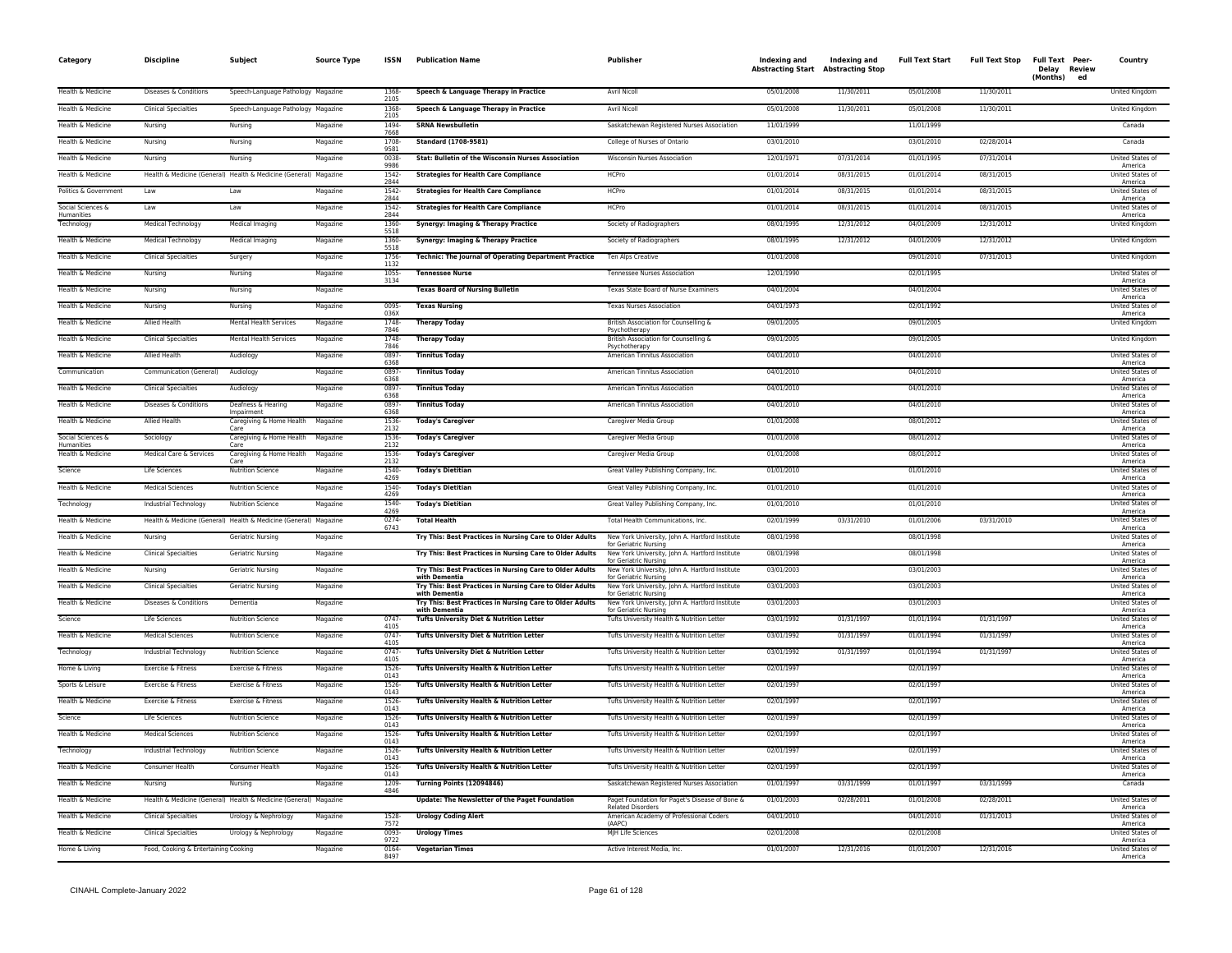| Category                        | <b>Discipline</b>                               | Subject                                                                         | <b>Source Type</b> | ISSN             | <b>Publication Name</b>                 | Publisher                                                                                               | Indexing and | Indexing and<br><b>Abstracting Start Abstracting Stop</b> | <b>Full Text Start</b> | <b>Full Text Stop</b> | Full Text Peer-<br>Delay Review<br>(Months)<br>ed | Country                                |
|---------------------------------|-------------------------------------------------|---------------------------------------------------------------------------------|--------------------|------------------|-----------------------------------------|---------------------------------------------------------------------------------------------------------|--------------|-----------------------------------------------------------|------------------------|-----------------------|---------------------------------------------------|----------------------------------------|
| Health & Medicine               | Allied Health                                   | Vegetarian & Vegan<br>Nutrition                                                 | Magazine           | 0164<br>8497     | <b>Vegetarian Times</b>                 | Active Interest Media, Inc.                                                                             | 01/01/2007   | 12/31/2016                                                | 01/01/2007             | 12/31/2016            |                                                   | United States of<br>America            |
| Home & Living                   | Food, Cooking & Entertaining Vegetarian & Vegan | Nutrition                                                                       | Magazine           | 0164<br>8497     | <b>Vegetarian Times</b>                 | Active Interest Media, Inc.                                                                             | 01/01/2007   | 12/31/2016                                                | 01/01/2007             | 12/31/2016            |                                                   | United States of<br>America            |
| Science                         | Life Sciences                                   | Vegetarian & Vegan<br>Nutrition                                                 | Magazine           | 0164-<br>8497    | <b>Vegetarian Times</b>                 | Active Interest Media, Inc.                                                                             | 01/01/2007   | 12/31/2016                                                | 01/01/2007             | 12/31/2016            |                                                   | United States of<br>America            |
| Health & Medicine               | <b>Medical Sciences</b>                         | Vegetarian & Vegan<br>Nutrition                                                 | Magazine           | 0164<br>8497     | <b>Vegetarian Times</b>                 | Active Interest Media, Inc.                                                                             | 01/01/2007   | 12/31/2016                                                | 01/01/2007             | 12/31/2016            |                                                   | United States of<br>America            |
| Health & Medicine               | Therapeutics                                    | Vegetarian & Vegan<br>Nutrition                                                 | Magazine           | $0164 -$<br>8497 | <b>Vegetarian Times</b>                 | Active Interest Media, Inc.                                                                             | 01/01/2007   | 12/31/2016                                                | 01/01/2007             | 12/31/2016            |                                                   | <b>United States of</b>                |
| Technology                      | Industrial Technology                           | Vegetarian & Vegan                                                              | Magazine           | 0164-<br>8497    | <b>Vegetarian Times</b>                 | Active Interest Media, Inc.                                                                             | 01/01/2007   | 12/31/2016                                                | 01/01/2007             | 12/31/2016            |                                                   | America<br>United States of            |
| Health & Medicine               | <b>Clinical Specialties</b>                     | Nutrition<br>Vegetarian & Vegan                                                 | Magazine           | 0164-            | <b>Vegetarian Times</b>                 | Active Interest Media, Inc.                                                                             | 01/01/2007   | 12/31/2016                                                | 01/01/2007             | 12/31/2016            |                                                   | America<br>United States of            |
| Home & Living                   |                                                 | Nutrition<br>Food, Cooking & Entertaining Food, Cooking & Entertaining Magazine |                    | 8497<br>2475-    | <b>Vegetarian Today</b>                 | Active Interest Media, Inc.                                                                             | 01/01/2017   | 06/30/2017                                                | 01/01/2017             | 06/30/2017            |                                                   | America<br><b>United States of</b>     |
| Health & Medicine               | Nursing                                         | Nursino                                                                         | Magazine           | 0093<br>1529-    | <b>Vermont Nurse Connection</b>         | Vermont State Nurses Association                                                                        | 10/01/1998   |                                                           | 10/01/1998             |                       |                                                   | America<br><b>United States of</b>     |
| Health & Medicine               | Nursing                                         | Nursing                                                                         | Magazine           | 4609<br>$0191 -$ | <b>Vermont Registered Nurse</b>         | Vermont State Nurses Association                                                                        | 06/01/1972   | 09/30/1999                                                | 03/01/1995             | 09/30/1999            |                                                   | America<br>United States of            |
| Home & Living                   | Exercise & Fitness                              | Exercise & Fitness                                                              | Magazine           | 1880<br>0749-    | <b>Vibrant Life</b>                     | Pacific Press, Inc.                                                                                     | 01/01/1985   | 11/30/2015                                                | 01/01/2005             | 11/30/2015            |                                                   | America<br>United States of            |
| Sports & Leisure                | Exercise & Fitness                              | Exercise & Fitness                                                              | Magazine           | 3509<br>0749-    | <b>Vibrant Life</b>                     | Pacific Press, Inc.                                                                                     | 01/01/1985   | 11/30/2015                                                | 01/01/2005             | 11/30/2015            |                                                   | America<br>United States of            |
| Health & Medicine               | Exercise & Fitness                              | Exercise & Fitness                                                              | Magazine           | 3509<br>0749-    | <b>Vibrant Life</b>                     | Pacific Press, Inc.                                                                                     | 01/01/1985   | 11/30/2015                                                | 01/01/2005             | 11/30/2015            |                                                   | America<br>United States of            |
| Science                         | Life Sciences                                   | <b>Nutrition Science</b>                                                        | Magazine           | 3509<br>$0749 -$ | <b>Vibrant Life</b>                     | Pacific Press, Inc.                                                                                     | 01/01/1985   | 11/30/2015                                                | 01/01/2005             | 11/30/2015            |                                                   | America<br>United States of            |
| Health & Medicine               | <b>Medical Sciences</b>                         | <b>Nutrition Science</b>                                                        | Magazine           | 3509<br>0749-    | <b>Vibrant Life</b>                     | Pacific Press, Inc.                                                                                     | 01/01/1985   | 11/30/2015                                                | 01/01/2005             | 11/30/2015            |                                                   | America<br>United States of            |
| Technology                      | Industrial Technology                           | <b>Nutrition Science</b>                                                        | Magazine           | 3509<br>0749-    | <b>Vibrant Life</b>                     | Pacific Press, Inc.                                                                                     | 01/01/1985   | 11/30/2015                                                | 01/01/2005             | 11/30/2015            |                                                   | America<br>United States of            |
| Health & Medicine               | Consumer Health                                 | Consumer Health                                                                 | Magazine           | 3509<br>0749-    | <b>Vibrant Life</b>                     | Pacific Press, Inc.                                                                                     | 01/01/1985   | 11/30/2015                                                | 01/01/2005             | 11/30/2015            |                                                   | America<br>United States of            |
|                                 |                                                 |                                                                                 |                    | 3509             |                                         |                                                                                                         |              |                                                           |                        |                       |                                                   | America                                |
| Health & Medicine               | Nursing                                         | Nursing                                                                         | Magazine           | 1084-<br>4740    | <b>Virginia Nurses Today</b>            | Arthur Davis Publishing Agency                                                                          | 06/01/1993   |                                                           | 02/01/1995             |                       |                                                   | United States of<br>America            |
| Health & Medicine               | Allied Health                                   | Audiology                                                                       | Magazine           | 1074-<br>8016    | <b>Volta Voices</b>                     | Alexander Graham Bell Association for the Deaf                                                          | 01/01/1996   |                                                           | 05/01/2010             |                       |                                                   | United States of<br>America            |
| Communication                   | Communication (General)                         | Audiology                                                                       | Magazine           | 1074-<br>8016    | <b>Volta Voices</b>                     | Alexander Graham Bell Association for the Deaf                                                          | 01/01/1996   |                                                           | 05/01/2010             |                       |                                                   | United States of<br>America            |
| Health & Medicine               | <b>Clinical Specialties</b>                     | Audiology                                                                       | Magazine           | 1074-<br>8016    | <b>Volta Voices</b>                     | Alexander Graham Bell Association for the Deaf                                                          | 01/01/1996   |                                                           | 05/01/2010             |                       |                                                   | United States of<br>America            |
| Health & Medicine               | Diseases & Conditions                           | Deafness & Hearing<br>Impairment                                                | Magazine           | 1074-<br>8016    | <b>Volta Voices</b>                     | Alexander Graham Bell Association for the Deaf                                                          | 01/01/1996   |                                                           | 05/01/2010             |                       |                                                   | United States o<br>America             |
| Health & Medicine               | Consumer Health                                 | Consumer Health                                                                 | Magazine           | 1074-<br>8016    | <b>Volta Voices</b>                     | Alexander Graham Bell Association for the Deaf                                                          | 01/01/1996   |                                                           | 05/01/2010             |                       |                                                   | United States of<br>America            |
| Health & Medicine               | Nursing                                         | Nursing                                                                         | Magazine           | 0734-<br>5666    | <b>Washington Nurse</b>                 | Washington State Nurses Association                                                                     | 06/01/1977   |                                                           | 03/01/1995             |                       |                                                   | <b>United States of</b><br>America     |
| Science                         | <b>Life Sciences</b>                            | Epidemiology                                                                    | Magazine           | $0049 -$<br>8114 | <b>Weekly Epidemiological Record</b>    | World Health Organization                                                                               | 01/08/1999   |                                                           | 01/08/1999             |                       |                                                   | Switzerland                            |
| Politics & Government           | Public Health                                   | Epidemiology                                                                    | Magazine           | 0049-<br>8114    | <b>Weekly Epidemiological Record</b>    | World Health Organization                                                                               | 01/08/1999   |                                                           | 01/08/1999             |                       |                                                   | Switzerland                            |
| Health & Medicine               | Public Health                                   | Epidemiology                                                                    | Magazine           | $0049 -$<br>8114 | <b>Weekly Epidemiological Record</b>    | World Health Organization                                                                               | 01/08/1999   |                                                           | 01/08/1999             |                       |                                                   | Switzerland                            |
| Social Sciences &<br>Humanities | Public Health                                   | Epidemiology                                                                    | Magazine           | 0049<br>8114     | <b>Weekly Epidemiological Record</b>    | World Health Organization                                                                               | 01/08/1999   |                                                           | 01/08/1999             |                       |                                                   | Switzerland                            |
| Politics & Government           | <b>Public Health</b>                            | Public Health                                                                   | Magazine           | $0049 -$<br>8114 | <b>Weekly Epidemiological Record</b>    | World Health Organization                                                                               | 01/08/1999   |                                                           | 01/08/1999             |                       |                                                   | Switzerland                            |
| Health & Medicine               | Public Health                                   | Public Health                                                                   | Magazine           | 0049-<br>8114    | <b>Weekly Epidemiological Record</b>    | World Health Organization                                                                               | 01/08/1999   |                                                           | 01/08/1999             |                       |                                                   | Switzerland                            |
| Social Sciences &<br>Humanities | Public Health                                   | Public Health                                                                   | Magazine           | 0049-<br>8114    | <b>Weekly Epidemiological Record</b>    | World Health Organization                                                                               | 01/08/1999   |                                                           | 01/08/1999             |                       |                                                   | Switzerland                            |
|                                 |                                                 |                                                                                 | Magazine           | 2364-<br>8104    | <b>Wellness Foods &amp; Supplements</b> | Dr. Harnisch Verlagsgesellschaft GmbH                                                                   | 01/01/2015   |                                                           | 01/01/2015             |                       |                                                   | Germany                                |
| Science                         | Life Sciences                                   | Food Science & Technology                                                       | Magazine           | 1612-<br>247X    | <b>Wellness Foods Europe</b>            | Dr. Harnisch Verlagsgesellschaft GmbH                                                                   | 05/01/2008   |                                                           | 05/01/2008             |                       |                                                   | Germany                                |
| Technology                      | Industrial Technology                           | Food Science & Technology                                                       | Magazine           | 1612-<br>247X    | <b>Wellness Foods Europe</b>            | Dr. Harnisch Verlagsgesellschaft GmbH                                                                   | 05/01/2008   |                                                           | 05/01/2008             |                       |                                                   | Germany                                |
| Science                         | Life Sciences                                   | <b>Nutrition Science</b>                                                        | Magazine           | 1612-<br>247X    | <b>Wellness Foods Europe</b>            | Dr. Harnisch Verlagsgesellschaft GmbH                                                                   | 05/01/2008   |                                                           | 05/01/2008             |                       |                                                   | Germany                                |
| Health & Medicine               | <b>Medical Sciences</b>                         | <b>Nutrition Science</b>                                                        | Magazine           | 1612-            | <b>Wellness Foods Europe</b>            | Dr. Harnisch Verlagsgesellschaft GmbH                                                                   | 05/01/2008   |                                                           | 05/01/2008             |                       |                                                   | Germany                                |
| Technology                      | Industrial Technology                           | <b>Nutrition Science</b>                                                        | Magazine           | 247X<br>1612-    | <b>Wellness Foods Europe</b>            | Dr. Harnisch Verlagsgesellschaft GmbH                                                                   | 05/01/2008   |                                                           | 05/01/2008             |                       |                                                   | Germany                                |
| Health & Medicine               | Consumer Health                                 | Consumer Health                                                                 | Magazine           | 247X<br>$1612-$  | <b>Wellness Foods Europe</b>            | Dr. Harnisch Verlagsgesellschaft GmbH                                                                   | 05/01/2008   |                                                           | 05/01/2008             |                       |                                                   | Germany                                |
| Health & Medicine               | Nursing                                         | Nursing                                                                         | Magazine           | 247X<br>1074-    | <b>West Virginia Nurse</b>              | West Virginia Nurses Association                                                                        | 09/01/1993   | 07/31/2005                                                | 01/01/1995             | 07/31/2005            |                                                   | United States of                       |
| Health & Medicine               | Nursing                                         | Nursing                                                                         | Magazine           | 8091             | <b>Windows in Time</b>                  | Rector & Visitors of the Univ. of Virginia, School<br>of Nursing, Center for Nursing Historical Inquiry | 02/01/1997   |                                                           | 04/01/2011             |                       |                                                   | America<br>United States of<br>America |
| Health & Medicine               | Nursing                                         | Community Health Nursing Magazine                                               |                    |                  | <b>Wisconsin Faith Community News</b>   | <b>Wisconsin Nurses Association</b>                                                                     | 01/01/2013   |                                                           | 01/01/2013             |                       |                                                   | United States of                       |
| Politics & Government           | Public Health                                   | Community Health Nursing Magazine                                               |                    |                  | <b>Wisconsin Faith Community News</b>   | <b>Wisconsin Nurses Association</b>                                                                     | 01/01/2013   |                                                           | 01/01/2013             |                       |                                                   | America<br>United States of            |
| Health & Medicine               | Public Health                                   | Community Health Nursing Magazine                                               |                    |                  | <b>Wisconsin Faith Community News</b>   | <b>Wisconsin Nurses Association</b>                                                                     | 01/01/2013   |                                                           | 01/01/2013             |                       |                                                   | America<br>United States of            |
| Social Sciences &               | Public Health                                   | Community Health Nursing Magazine                                               |                    |                  | <b>Wisconsin Faith Community News</b>   | <b>Wisconsin Nurses Association</b>                                                                     | 01/01/2013   |                                                           | 01/01/2013             |                       |                                                   | America<br>United States of            |
| Humanities<br>Social Sciences & | Sociology                                       | Community Health Nursing                                                        | Magazine           |                  | <b>Wisconsin Faith Community News</b>   | <b>Wisconsin Nurses Association</b>                                                                     | 01/01/2013   |                                                           | 01/01/2013             |                       |                                                   | America<br>United States of            |
| Humanities<br>Health & Medicine | Nursing                                         | <b>Faith Community Nursing</b>                                                  | Magazine           |                  | <b>Wisconsin Parish Nurse Coalition</b> | <b>Wisconsin Nurses Association</b>                                                                     | 02/01/2008   |                                                           | 06/01/2011             |                       |                                                   | America<br>United States of            |
| Religion                        | Religion (General)                              | Faith Community Nursing                                                         | Magazine           |                  | <b>Wisconsin Parish Nurse Coalition</b> | <b>Wisconsin Nurses Association</b>                                                                     | 02/01/2008   |                                                           | 06/01/2011             |                       |                                                   | America<br>United States of            |
|                                 |                                                 |                                                                                 |                    |                  |                                         |                                                                                                         |              |                                                           |                        |                       |                                                   | America                                |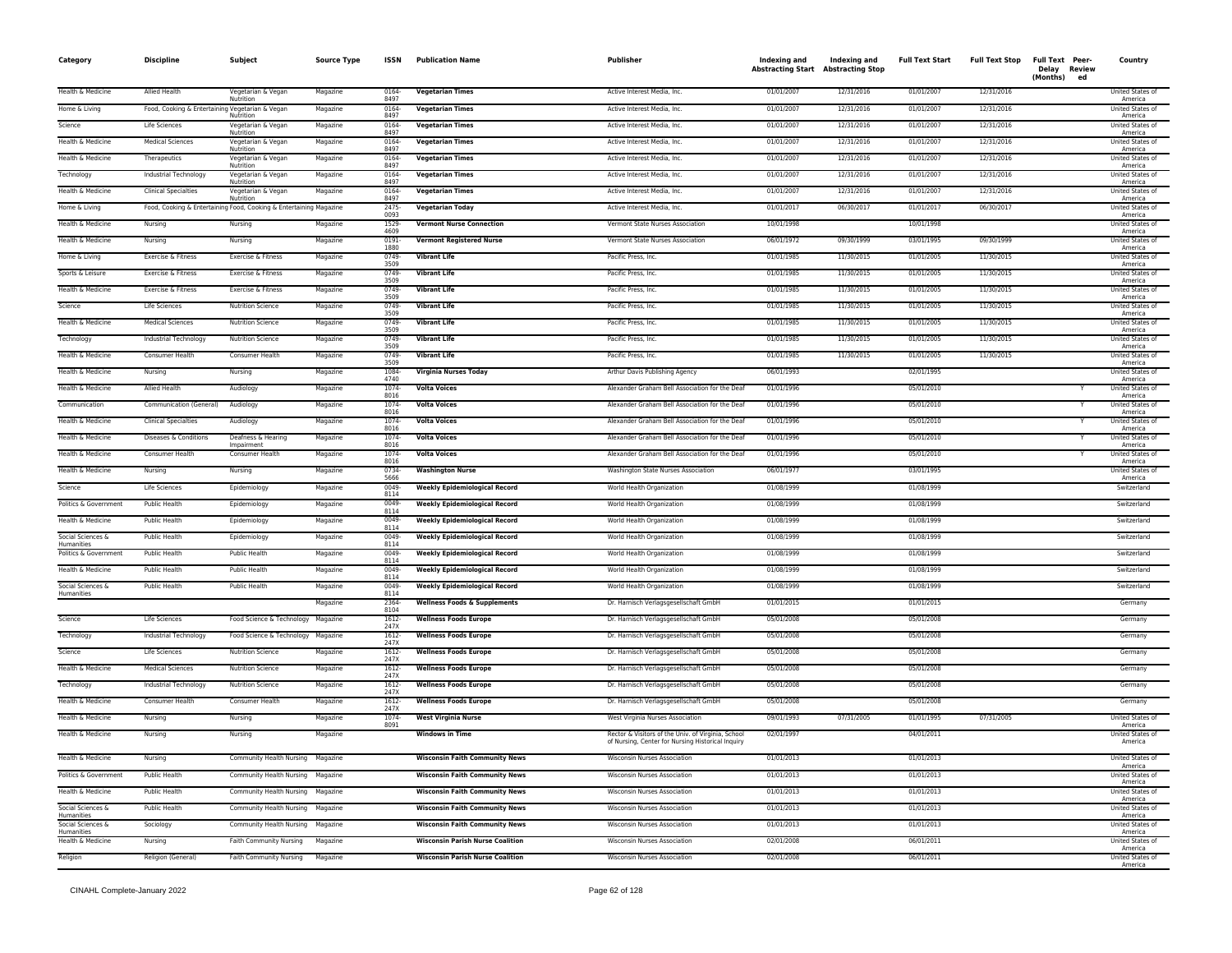| Category                           | <b>Discipline</b>                      | Subject                                                                   | <b>Source Type</b>       | ISSN                      | <b>Publication Name</b>                                                  | Publisher                                    | Indexing and | Indexing and<br><b>Abstracting Start Abstracting Stop</b> | <b>Full Text Start</b> | <b>Full Text Stop</b> | Full Text Peer-<br>Delay Review<br>(Months)<br>ed | Country                            |
|------------------------------------|----------------------------------------|---------------------------------------------------------------------------|--------------------------|---------------------------|--------------------------------------------------------------------------|----------------------------------------------|--------------|-----------------------------------------------------------|------------------------|-----------------------|---------------------------------------------------|------------------------------------|
| Health & Medicine                  | <b>Clinical Specialties</b>            | Women's Health                                                            | Magazine                 | 1547<br>8823              | <b>Women's Health Activist</b>                                           | National Women's Health Network              | 01/01/2004   |                                                           | 01/01/2004             |                       |                                                   | United States of<br>America        |
| Health & Medicine                  | Medical Care & Services                | Medical Care Ouality                                                      | Magazine                 | 1547<br>8823              | <b>Women's Health Activist</b>                                           | National Women's Health Network              | 01/01/2004   |                                                           | 01/01/2004             |                       |                                                   | United States of<br>America        |
| Health & Medicine                  | Nursing                                | Nursing                                                                   | Magazine                 |                           | <b>Wyoming Nurse</b>                                                     | <b>Wyoming Nurses Association</b>            | 08/01/1973   |                                                           | 06/01/1995             |                       |                                                   | United States of<br>America        |
| Social Sciences &<br>Humanities    | Library & Information<br>Science       | Library & Information<br>Science                                          | <b>Trade Publication</b> | $0002 -$<br>9769          | <b>American Libraries</b>                                                | American Library Association                 | 01/01/1994   |                                                           | 01/01/1994             |                       |                                                   | United States of<br>America        |
| Health & Medicine                  | <b>Allied Health</b>                   | Audiology                                                                 | <b>Trade Publication</b> | 1085<br>9586              | <b>ASHA Leader</b>                                                       | American Speech-Language-Hearing Association | 01/09/1996   |                                                           | 01/01/2000             |                       |                                                   | <b>United States of</b><br>America |
| Communication                      | Communication (General)                | Audiology                                                                 | <b>Trade Publication</b> | 1085<br>9586              | <b>ASHA Leader</b>                                                       | American Speech-Language-Hearing Association | 01/09/1996   |                                                           | 01/01/2000             |                       |                                                   | <b>United States of</b><br>America |
| Health & Medicine                  | <b>Clinical Specialties</b>            | Audiology                                                                 | <b>Trade Publication</b> | 1085<br>9586              | <b>ASHA Leader</b>                                                       | American Speech-Language-Hearing Association | 01/09/1996   |                                                           | 01/01/2000             |                       |                                                   | United States of<br>America        |
| Health & Medicine                  | <b>Allied Health</b>                   | Speech-Language Pathology Trade Publication                               |                          | 1085<br>9586              | <b>ASHA Leader</b>                                                       | American Speech-Language-Hearing Association | 01/09/1996   |                                                           | 01/01/2000             |                       |                                                   | <b>United States of</b>            |
| Social Sciences &                  | Language & Linguistics                 | Speech-Language Pathology Trade Publication                               |                          | 1085-                     | <b>ASHA Leader</b>                                                       | American Speech-Language-Hearing Association | 01/09/1996   |                                                           | 01/01/2000             |                       |                                                   | America<br>United States of        |
| <b>Humanities</b><br>Communication | Language & Linguistics                 | Speech-Language Pathology Trade Publication                               |                          | 9586<br>1085              | <b>ASHA Leader</b>                                                       | American Speech-Language-Hearing Association | 01/09/1996   |                                                           | 01/01/2000             |                       |                                                   | America<br><b>United States of</b> |
| Education                          | Special Education                      | Speech-Language Pathology Trade Publication                               |                          | 9586<br>1085              | <b>ASHA Leader</b>                                                       | American Speech-Language-Hearing Association | 01/09/1996   |                                                           | 01/01/2000             |                       |                                                   | America<br><b>United States of</b> |
| Health & Medicine                  | Diseases & Conditions                  | Speech-Language Pathology Trade Publication                               |                          | 9586<br>1085              | <b>ASHA Leader</b>                                                       | American Speech-Language-Hearing Association | 01/09/1996   |                                                           | 01/01/2000             |                       |                                                   | America<br><b>United States of</b> |
| Health & Medicine                  | <b>Clinical Specialties</b>            | Speech-Language Pathology Trade Publication                               |                          | 9586<br>1085              | <b>ASHA Leader</b>                                                       | American Speech-Language-Hearing Association | 01/09/1996   |                                                           | 01/01/2000             |                       |                                                   | America<br>United States of        |
| Technology                         | Biotechnology                          | Biotechnology                                                             | <b>Trade Publication</b> | 9586<br>$1542 -$          | <b>BioPharm International</b>                                            | <b>MIH Life Sciences</b>                     | 01/01/2002   |                                                           | 01/01/2002             |                       |                                                   | America<br>United States of        |
| Science                            | Life Sciences                          | Biotechnology                                                             | <b>Trade Publication</b> | 166X<br>1542              | <b>BioPharm International</b>                                            | <b>MIH Life Sciences</b>                     | 01/01/2002   |                                                           | 01/01/2002             |                       |                                                   | America<br>United States of        |
| Science                            | Chemistry                              | Pharmacology                                                              | <b>Trade Publication</b> | 166X<br>1542              | <b>BioPharm International</b>                                            | MIH Life Sciences                            | 01/01/2002   |                                                           | 01/01/2002             |                       |                                                   | America<br>United States of        |
| Health & Medicine                  | <b>Medical Sciences</b>                | Pharmacology                                                              | <b>Trade Publication</b> | 166X<br>1542-             | <b>BioPharm International</b>                                            | <b>MIH Life Sciences</b>                     | 01/01/2002   |                                                           | 01/01/2002             |                       |                                                   | America<br>United States of        |
| Science                            | Chemistry                              | Biopharmaceutical Industry                                                | <b>Trade Publication</b> | 166X<br>1542-<br>166X     | <b>BioPharm International</b>                                            | MJH Life Sciences                            | 01/01/2002   |                                                           | 01/01/2002             |                       |                                                   | America<br><b>United States of</b> |
| Health & Medicine                  | <b>Medical Sciences</b>                | Biopharmaceutical Industry Trade Publication                              |                          | $1542 - 166X$             | <b>BioPharm International</b>                                            | <b>MJH Life Sciences</b>                     | 01/01/2002   |                                                           | 01/01/2002             |                       |                                                   | America<br><b>United States of</b> |
| <b>Business</b>                    | Industries & Trades                    | Biopharmaceutical Industry Trade Publication                              |                          |                           | <b>BioPharm International</b>                                            | MJH Life Sciences                            | 01/01/2002   |                                                           | 01/01/2002             |                       |                                                   | America<br><b>United States of</b> |
| Health & Medicine                  | <b>Clinical Specialties</b>            | Biopharmaceutical Industry Trade Publication                              |                          | 1542-<br>166X<br>1542-    | <b>BioPharm International</b>                                            | MJH Life Sciences                            | 01/01/2002   |                                                           | 01/01/2002             |                       |                                                   | America<br>United States of        |
| Health & Medicine                  |                                        | Health & Medicine (General) Health & Medicine (General) Trade Publication |                          | 166X                      | <b>Briefings on Accreditation &amp; Quality</b>                          | <b>HCPro</b>                                 | 11/01/2015   | 05/31/2019                                                | 11/01/2015             | 05/31/2019            |                                                   | America<br>United States of        |
| Politics & Governmen               | <b>Public Health</b>                   | <b>Vital Statistics</b>                                                   | <b>Trade Publication</b> | 2472-<br>0445<br>$2472 -$ | <b>Briefings on Accreditation &amp; Ouality</b>                          | <b>HCPro</b>                                 | 11/01/2015   | 05/31/2019                                                | 11/01/2015             | 05/31/2019            |                                                   | America<br>United States of        |
| Health & Medicine                  | <b>Public Health</b>                   | <b>Vital Statistics</b>                                                   | <b>Trade Publication</b> | 0445<br>$2472-$           | <b>Briefings on Accreditation &amp; Quality</b>                          | <b>HCPro</b>                                 | 11/01/2015   | 05/31/2019                                                | 11/01/2015             | 05/31/2019            |                                                   | America<br><b>United States of</b> |
| Social Sciences &                  | <b>Public Health</b>                   | <b>Vital Statistics</b>                                                   | <b>Trade Publication</b> | 0445<br>$2472-$           | <b>Briefings on Accreditation &amp; Quality</b>                          | <b>HCPro</b>                                 | 11/01/2015   | 05/31/2019                                                | 11/01/2015             | 05/31/2019            |                                                   | America<br>United States of        |
| Humanities<br>Health & Medicine    |                                        | Health & Medicine (General) Health & Medicine (General)                   | <b>Trade Publicatio</b>  | 0445<br>1941-             | <b>Briefings on the Joint Commission</b>                                 | <b>HCPro</b>                                 | 01/01/2014   | 11/30/2015                                                | 01/01/2014             | 11/30/2015            |                                                   | America<br><b>United States of</b> |
| <b>Business</b>                    | Management                             | Medical Practice                                                          | <b>Trade Publication</b> | 5877<br>1941              | <b>Briefings on the loint Commission</b>                                 | <b>HCPro</b>                                 | 01/01/2014   | 11/30/2015                                                | 01/01/2014             | 11/30/2015            |                                                   | America<br>United States of        |
| Health & Medicine                  | Medical Administration &               | Management<br><b>Medical Practice</b>                                     | <b>Trade Publication</b> | 5877<br>1941-             |                                                                          | <b>HCPro</b>                                 | 01/01/2014   | 11/30/2015                                                | 01/01/2014             | 11/30/2015            |                                                   | America<br>United States of        |
| Health & Medicine                  | Management<br>Medical Care & Services  | Management<br><b>Residential Medical Care</b>                             | <b>Trade Publication</b> | 5877<br>0847              | <b>Briefings on the Joint Commission</b><br><b>Canadian Nursing Home</b> | Health Media Inc.                            | 03/01/1992   |                                                           | 01/01/2006             |                       |                                                   | America<br>Canada                  |
|                                    | <b>Computer Science</b>                |                                                                           |                          | 5520<br>1041              | <b>Computers in Libraries</b>                                            |                                              | 02/01/1990   |                                                           | 01/01/2006             |                       |                                                   | United States of                   |
| Technology                         |                                        | Information Technology                                                    | <b>Trade Publication</b> | 7915                      |                                                                          | Information Today Inc.                       |              |                                                           |                        |                       |                                                   | America                            |
| Social Sciences &<br>Humanities    | Library & Information<br>Science       | Library Technology                                                        | <b>Trade Publication</b> | 1041<br>7915              | <b>Computers in Libraries</b>                                            | Information Today Inc                        | 02/01/1990   |                                                           | 01/01/2006             |                       |                                                   | United States of<br>America        |
| Technology                         | Industrial Technology                  | Library Technology                                                        | <b>Trade Publication</b> | $1041 -$<br>7915          | <b>Computers in Libraries</b>                                            | Information Today Inc                        | 02/01/1990   |                                                           | 01/01/2006             |                       |                                                   | <b>United States of</b><br>America |
| Technology                         | <b>Computer Science</b>                | Computer Software                                                         | <b>Trade Publication</b> | $1525 -$<br>2531          | <b>EContent</b>                                                          | Information Today Inc                        | 08/01/1999   | 12/31/2019                                                | 08/01/1999             | 12/31/2019            |                                                   | United States of<br>America        |
| Technology                         | Computer Science                       | Databases & Database<br>Management                                        | <b>Trade Publication</b> | 1525<br>2531              | <b>EContent</b>                                                          | Information Today Inc                        | 08/01/1999   | 12/31/2019                                                | 08/01/1999             | 12/31/2019            |                                                   | United States of<br>America        |
| Technology                         | <b>Computer Science</b>                | Internet                                                                  | <b>Trade Publication</b> | 1525<br>2531              | <b>EContent</b>                                                          | Information Today Inc                        | 08/01/1999   | 12/31/2019                                                | 08/01/1999             | 12/31/2019            |                                                   | United States of<br>America        |
| Technology                         | Telecommunications                     | Internet                                                                  | <b>Trade Publication</b> | 1525<br>2531              | <b>EContent</b>                                                          | Information Today Inc                        | 08/01/1999   | 12/31/2019                                                | 08/01/1999             | 12/31/2019            |                                                   | United States of<br>America        |
| Communication                      | Telecommunications                     | Internet                                                                  | <b>Trade Publication</b> | $1525 -$<br>2531          | EContent                                                                 | Information Today Inc.                       | 08/01/1999   | 12/31/2019                                                | 08/01/1999             | 12/31/2019            |                                                   | <b>United States of</b><br>America |
| Health & Medicine                  | <b>Clinical Specialties</b>            | <b>Emergency Medicine</b>                                                 | <b>Trade Publication</b> | 1548<br>4645              | <b>Emergency Medical Product News</b>                                    | Cygnus Business Media                        | 01/01/2006   | 08/31/2006                                                | 01/01/2006             | 08/31/2006            |                                                   | <b>United States of</b><br>America |
| <b>Business</b>                    | Industries & Trades                    | Medical Equipment &<br>Supplies Industry                                  | <b>Trade Publication</b> | 1548<br>4645              | <b>Emergency Medical Product News</b>                                    | Cygnus Business Media                        | 01/01/2006   | 08/31/2006                                                | 01/01/2006             | 08/31/2006            |                                                   | <b>United States of</b><br>America |
| Health & Medicine                  | <b>Medical Equipment</b>               | Medical Equipment &<br>Supplies Industry                                  | <b>Trade Publication</b> | 1548<br>4645              | <b>Emergency Medical Product News</b>                                    | Cygnus Business Media                        | 01/01/2006   | 08/31/2006                                                | 01/01/2006             | 08/31/2006            |                                                   | United States o<br>America         |
| <b>Business</b>                    | Management                             | Medical Facility Management Trade Publication                             |                          | 1068<br>8838              | <b>H&amp;HN: Hospitals &amp; Health Networks</b>                         | <b>Health Forum</b>                          | 01/05/1995   | 12/31/2017                                                | 01/05/1995             | 12/31/2017            |                                                   | United States of<br>America        |
| Health & Medicine                  | Medical Administration &<br>Management | Medical Facility Management Trade Publicatio                              |                          | 1068<br>8838              | <b>H&amp;HN: Hospitals &amp; Health Networks</b>                         | <b>Health Forum</b>                          | 01/05/1995   | 12/31/2017                                                | 01/05/1995             | 12/31/2017            |                                                   | United States of<br>America        |
| <b>Business</b>                    | Management                             | Medical Administration &<br>Management                                    | <b>Trade Publication</b> | 1074-<br>4770             | <b>Health Management Technology</b>                                      | <b>Endeavor Business Media</b>               | 01/01/1994   |                                                           | 01/01/1998             |                       | 3                                                 | United States of<br>America        |
| Health & Medicine                  | Medical Administration &<br>Management | Medical Administration &<br>Management                                    | <b>Trade Publication</b> | 1074-<br>4770             | <b>Health Management Technology</b>                                      | <b>Endeavor Business Media</b>               | 01/01/1994   |                                                           | 01/01/1998             |                       | з                                                 | United States of<br>America        |
| Technology                         | Medical Technology                     | Medical Technology                                                        | <b>Trade Publication</b> | 1074<br>4770              | <b>Health Management Technology</b>                                      | <b>Endeavor Business Media</b>               | 01/01/1994   |                                                           | 01/01/1998             |                       | 3                                                 | United States of<br>America        |
| Health & Medicine                  | Medical Technology                     | Medical Technology                                                        | <b>Trade Publication</b> | 1074-<br>4770             | <b>Health Management Technology</b>                                      | <b>Endeavor Business Media</b>               | 01/01/1994   |                                                           | 01/01/1998             |                       | -3                                                | <b>United States of</b><br>America |
| <b>Business</b>                    | Management                             | Medical Administration &<br>Management                                    | <b>Trade Publication</b> | $0735 -$<br>0732          | hfm (Healthcare Financial Management)                                    | Healthcare Financial Management Association  | 09/01/1984   |                                                           | 01/01/1994             |                       |                                                   | <b>United States of</b><br>America |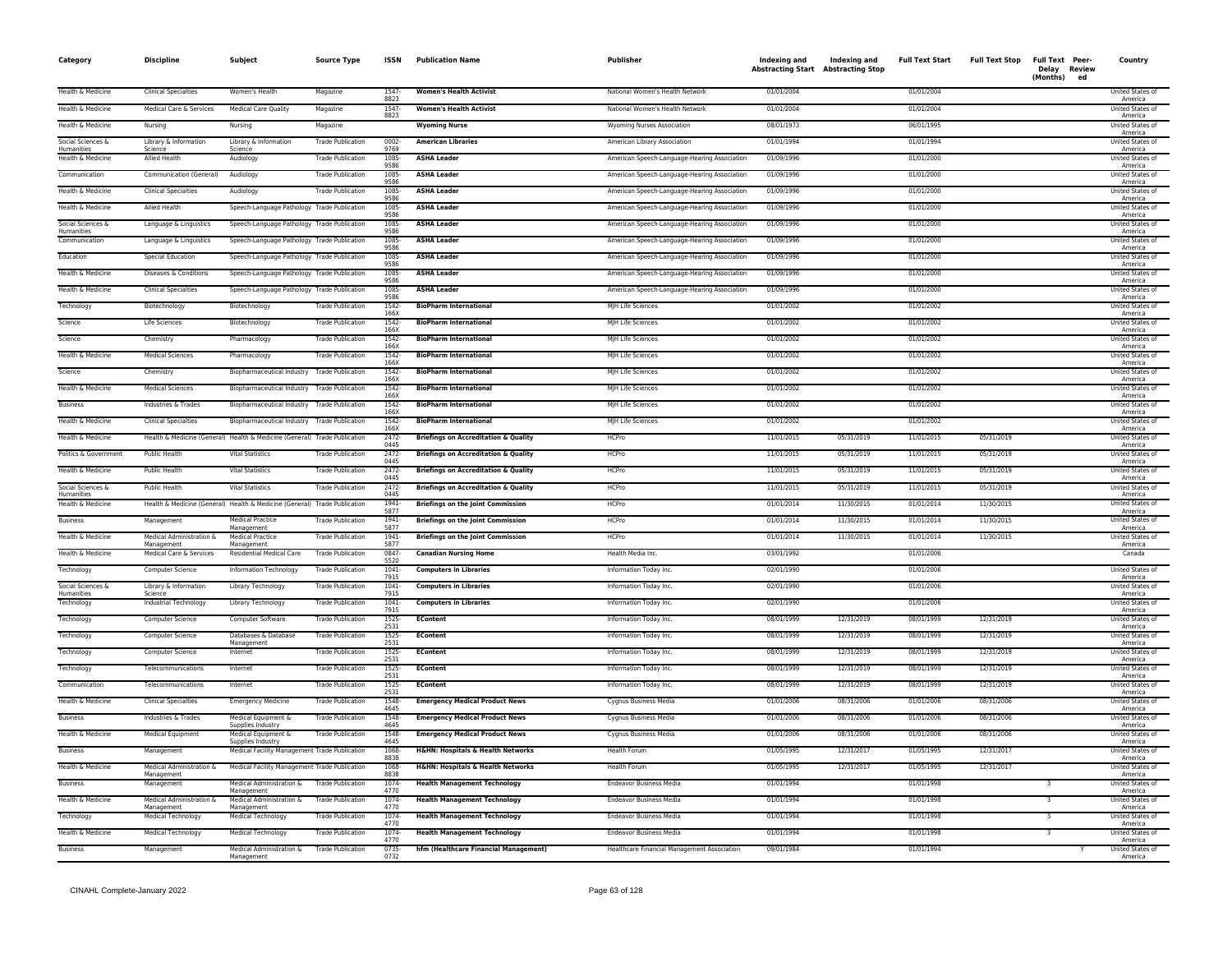| Category          | <b>Discipline</b>                        | <b>Subject</b>                                                            | <b>Source Type</b>       | <b>ISSN</b>           | <b>Publication Name</b>                         | Publisher                                                              | Indexing and<br><b>Abstracting Start Abstracting Stop</b> | Indexing and | <b>Full Text Start</b> | <b>Full Text Stop</b> | Full Text Peer-<br>Delay Review<br>(Months)<br>ed | Country                                |
|-------------------|------------------------------------------|---------------------------------------------------------------------------|--------------------------|-----------------------|-------------------------------------------------|------------------------------------------------------------------------|-----------------------------------------------------------|--------------|------------------------|-----------------------|---------------------------------------------------|----------------------------------------|
| Health & Medicine | Medical Administration &<br>Management   | Medical Administration &<br>Management                                    | <b>Trade Publication</b> | 0735<br>0732          | hfm (Healthcare Financial Management)           | Healthcare Financial Management Association                            | 09/01/1984                                                |              | 01/01/1994             |                       |                                                   | United States of<br>America            |
| Technology        | <b>Computer Science</b>                  | Information Technology                                                    | <b>Trade Publication</b> | 0950-<br>9879         | <b>Information World Review</b>                 | Closerstill E-Learning Awards Ltd                                      | 01/01/1995                                                | 01/30/2013   | 01/01/2000             | 01/30/2013            |                                                   | United Kingdom                         |
| Health & Medicine |                                          | Health & Medicine (General) Health & Medicine (General) Trade Publication |                          | 1529<br>6350          | <b>InMotion</b>                                 | Amputee Coalition of America                                           | 01/01/2006                                                |              | 08/01/2013             |                       |                                                   | United States of<br>America            |
| Science           | Chemistry                                | Pharmacology                                                              | <b>Trade Publication</b> | 1195<br>2857          | <b>L'Actualite Pharmaceutique</b>               | St. Joseph Communications                                              | 12/01/2011                                                |              | 12/01/2011             |                       |                                                   | Canada                                 |
| Health & Medicine | <b>Medical Sciences</b>                  | Pharmacology                                                              | <b>Trade Publication</b> | 1195<br>2857          | L'Actualite Pharmaceutique                      | St. Joseph Communications                                              | 12/01/2011                                                |              | 12/01/2011             |                       |                                                   | Canada                                 |
| Health & Medicine | Nursing                                  | Nursing                                                                   | <b>Trade Publication</b> | 0047<br>6080          | <b>Maryland Nurse</b>                           | Maryland Nurses Association                                            | 06/01/1972                                                |              | 03/01/1995             |                       |                                                   | United States of<br>America            |
| Health & Medicine |                                          | Health & Medicine (General) Health & Medicine (General) Trade Publication |                          | 0025<br>7354          | <b>Medical Marketing &amp; Media</b>            | Haymarket Media, Inc.                                                  | 03/01/2001                                                |              | 03/01/2001             |                       |                                                   | United States of                       |
| <b>Business</b>   | Marketing                                | Marketing                                                                 | <b>Trade Publication</b> | 0025<br>7354          | <b>Medical Marketing &amp; Media</b>            | Havmarket Media, Inc.                                                  | 03/01/2001                                                |              | 03/01/2001             |                       |                                                   | America<br>United States of            |
| Health & Medicine | Nursing                                  | Nursing                                                                   | <b>Trade Publication</b> | 0026<br>2366          | <b>Michigan Nurse</b>                           | Michigan Nurses Association                                            | 07/01/1973                                                |              | 01/01/1995             |                       |                                                   | America<br>United States of<br>America |
| Health & Medicine |                                          | Health & Medicine (General) Health & Medicine (General) Trade Publication |                          | 1057                  | <b>MMWR Recommendations &amp; Reports</b>       | Centers for Disease Control & Prevention (CDC)                         | 03/28/2008                                                |              | 03/28/2008             |                       |                                                   | United States of                       |
| Health & Medicine |                                          | Health & Medicine (General) Health & Medicine (General) Trade Publicatio  |                          | 5987<br>1546-         | <b>MMWR Surveillance Summaries</b>              | Centers for Disease Control & Prevention (CDC)                         | 01/25/2008                                                |              | 01/25/2008             |                       |                                                   | America<br>United States of            |
| Health & Medicine |                                          | Health & Medicine (General) Health & Medicine (General) Trade Publication |                          | 0738<br>0160-         | <b>Modern Healthcare</b>                        | <b>Crain Communications</b>                                            | 04/01/1974                                                |              | 07/01/1996             |                       |                                                   | America<br>United States of            |
| Health & Medicine | Medical Care & Services                  | <b>Residential Medical Care</b>                                           | <b>Trade Publication</b> | 7480<br>$1061 -$      | <b>Nursing Homes: Long Term Care Management</b> | Vendome Group LLC                                                      | 11/01/1991                                                | 02/29/2008   | 01/01/2006             | 02/29/2008            |                                                   | America<br>United States of            |
| Health & Medicine | Medical Care & Services                  | Long-term Medical Care                                                    | <b>Trade Publication</b> | 4753<br>1061-<br>4753 | <b>Nursing Homes: Long Term Care Management</b> | Vendome Group LLC                                                      | 11/01/1991                                                | 02/29/2008   | 01/01/2006             | 02/29/2008            |                                                   | America<br>United States of            |
| Technology        | <b>Computer Science</b>                  | Information Technology                                                    | <b>Trade Publication</b> | 0146                  | Online                                          | Information Today Inc.                                                 | 01/01/1983                                                | 12/31/2012   | 01/01/2006             | 12/31/2012            |                                                   | America<br>United States of            |
| Technology        | Computer Science                         | Internet                                                                  | <b>Trade Publication</b> | 5422<br>0146          | Online                                          | Information Today Inc.                                                 | 01/01/1983                                                | 12/31/2012   | 01/01/2006             | 12/31/2012            |                                                   | America<br>United States of            |
| Technology        | Telecommunications                       | Internet                                                                  | <b>Trade Publication</b> | 5422<br>0146          | Online                                          | Information Today Inc.                                                 | 01/01/1983                                                | 12/31/2012   | 01/01/2006             | 12/31/2012            |                                                   | America<br>United States of            |
| Communication     | Telecommunications                       | Internet                                                                  | <b>Trade Publication</b> | 5422<br>$0146 -$      | Online                                          | Information Today Inc.                                                 | 01/01/1983                                                | 12/31/2012   | 01/01/2006             | 12/31/2012            |                                                   | America<br>United States of            |
| Technology        | Computer Science                         | Information Technology                                                    | <b>Trade Publication</b> | 5422<br>2324          | <b>Online Searcher</b>                          | Information Today Inc.                                                 | 01/01/2013                                                |              | 01/01/2013             |                       |                                                   | America<br>United States of            |
| Technology        | <b>Computer Science</b>                  | Internet Research                                                         | <b>Trade Publication</b> | 9684<br>2324          | <b>Online Searcher</b>                          | Information Today Inc.                                                 | 01/01/2013                                                |              | 01/01/2013             |                       |                                                   | America<br>United States of            |
| Technology        | Telecommunications                       | Internet Research                                                         | <b>Trade Publication</b> | 9684<br>2324          | <b>Online Searcher</b>                          | Information Today Inc.                                                 | 01/01/2013                                                |              | 01/01/2013             |                       |                                                   | America<br>United States of            |
| Communication     | Telecommunications                       | Internet Research                                                         | <b>Trade Publication</b> | 9684<br>2324-         | <b>Online Searcher</b>                          | Information Today Inc                                                  | 01/01/2013                                                |              | 01/01/2013             |                       |                                                   | America<br>United States of            |
| Science           | Science (General)                        | Internet Research                                                         | <b>Trade Publication</b> | 9684<br>2324          | <b>Online Searcher</b>                          | Information Today Inc                                                  | 01/01/2013                                                |              | 01/01/2013             |                       |                                                   | America<br><b>United States of</b>     |
| Health & Medicine | <b>Clinical Specialties</b>              | Ophthalmology                                                             | <b>Trade Publication</b> | 9684<br>0193-         | <b>Ophthalmology Times</b>                      | <b>MIH Life Sciences</b>                                               | 05/01/2012                                                |              | 05/01/2012             |                       |                                                   | America<br>United States of            |
| Health & Medicine | Medical Care & Services                  | <b>Operating Rooms</b>                                                    | <b>Trade Publication</b> | 032X<br>8756          | <b>OR Manager</b>                               | Access Intelligence LLC                                                | 04/01/1985                                                | 09/01/2015   | 12/01/2005             | 09/01/2015            |                                                   | America<br>United States of            |
| Science           | Chemistry                                | Pharmaceutical Industry                                                   | <b>Trade Publication</b> | 8047<br>1543          | <b>Pharmaceutical Technology</b>                | MJH Life Sciences                                                      | 02/01/2003                                                |              | 02/01/2003             |                       |                                                   | America<br>United States of            |
| Health & Medicine | <b>Medical Sciences</b>                  | Pharmaceutical Industry                                                   | <b>Trade Publication</b> | 2521<br>1543          | <b>Pharmaceutical Technology</b>                | MJH Life Sciences                                                      | 02/01/2003                                                |              | 02/01/2003             |                       |                                                   | America<br>United States of            |
| <b>Business</b>   | Industries & Trades                      | Pharmaceutical Industry                                                   | <b>Trade Publication</b> | 2521<br>1543-         | <b>Pharmaceutical Technology</b>                | <b>MIH Life Sciences</b>                                               | 02/01/2003                                                |              | 02/01/2003             |                       |                                                   | America<br><b>United States of</b>     |
| Health & Medicine | <b>Clinical Specialties</b>              | Pharmaceutical Industry                                                   | <b>Trade Publication</b> | 2521<br>1543          | <b>Pharmaceutical Technology</b>                | <b>MJH Life Sciences</b>                                               | 02/01/2003                                                |              | 02/01/2003             |                       |                                                   | America<br><b>United States of</b>     |
| Science           | Chemistry                                | Pharmaceutical Industry                                                   | <b>Trade Publication</b> | 2521<br>1753          | <b>Pharmaceutical Technology Europe</b>         | MJH Life Sciences                                                      | 01/01/2002                                                |              | 01/01/2002             |                       |                                                   | America<br>United States of            |
| Health & Medicine | <b>Medical Sciences</b>                  | Pharmaceutical Industry                                                   | <b>Trade Publication</b> | 7967<br>1753-         | <b>Pharmaceutical Technology Europe</b>         | MIH Life Sciences                                                      | 01/01/2002                                                |              | 01/01/2002             |                       |                                                   | America<br>United States of            |
| <b>Business</b>   | <b>Industries &amp; Trades</b>           | Pharmaceutical Industry                                                   | <b>Trade Publication</b> | 7967<br>1753          | <b>Pharmaceutical Technology Europe</b>         | MJH Life Sciences                                                      | 01/01/2002                                                |              | 01/01/2002             |                       |                                                   | America<br>United States of            |
| Health & Medicine | <b>Clinical Specialties</b>              | Pharmaceutical Industry                                                   | <b>Trade Publication</b> | 7967<br>1753          | <b>Pharmaceutical Technology Europe</b>         | MJH Life Sciences                                                      | 01/01/2002                                                |              | 01/01/2002             |                       |                                                   | America<br>United States of            |
| Health & Medicine | Health & Medicine (General) Disabilities |                                                                           | <b>Trade Publication</b> | 7967<br>0031-         | PN                                              | PVA Publications - a division of Paralyzed                             | 07/01/2004                                                |              | 01/01/2006             |                       |                                                   | America<br>United States of            |
| Health & Medicine | Consumer Health                          | Consumer Health                                                           | <b>Trade Publication</b> | 1766<br>0031-         | PN                                              | Veterans of America, Inc<br>PVA Publications - a division of Paralyzed | 07/01/2004                                                |              | 01/01/2006             |                       |                                                   | America<br>United States of            |
| Technology        | Computer Science                         | Computer Software                                                         | <b>Trade Publication</b> | 1766<br>1070          | Searcher                                        | Veterans of America, Inc.<br>Information Today Inc.                    | 01/01/1994                                                | 12/31/2012   | 07/01/1996             | 12/31/2012            |                                                   | America<br>United States of            |
| Technology        | <b>Computer Science</b>                  | Databases & Database                                                      | <b>Trade Publication</b> | 4795<br>1070          | Searche                                         | Information Today Inc.                                                 | 01/01/1994                                                | 12/31/2012   | 07/01/1996             | 12/31/2012            |                                                   | America<br>United States of            |
| Health & Medicine | Nursing                                  | Management<br>Nursing                                                     | <b>Trade Publication</b> | 4795<br>0039          | <b>Tar Heel Nurse</b>                           | North Carolina Nurses Association                                      | 04/01/1975                                                |              | 07/01/1994             |                       |                                                   | America<br>United States of            |
| Health & Medicine | <b>Clinical Specialties</b>              | Transplantation                                                           | <b>Trade Publication</b> | 9620<br>1090          | <b>Transplant News</b>                          | Transplant Communications, Inc.                                        | 03/01/2010                                                | 08/31/2014   | 03/01/2010             | 08/31/2014            |                                                   | America<br>United States of            |
| Health & Medicine | Nursing                                  | Nursing                                                                   | <b>Trade Publication</b> | 4964<br>1393-         | <b>World of Irish Nursing</b>                   | MedMedia Ltd                                                           | 01/01/1972                                                | 12/31/2004   | 01/01/2004             | 12/31/2004            |                                                   | America<br>Ireland                     |
| Health & Medicine | Complementary &<br>Alternative Medicine  | Midwifery                                                                 | <b>Trade Publication</b> | 8088<br>2009          | World of Irish Nursing & Midwifery              | MedMedia Ltd                                                           | 01/01/2005                                                |              | 01/01/2005             |                       |                                                   | Ireland                                |
| Health & Medicine | <b>Clinical Specialties</b>              | Midwifery                                                                 | <b>Trade Publication</b> | 4264<br>2009          | World of Irish Nursing & Midwifery              | MedMedia Ltd                                                           | 01/01/2005                                                |              | 01/01/2005             |                       |                                                   | Ireland                                |
| Health & Medicine | Nursino                                  | Nursino                                                                   | <b>Trade Publication</b> | 4264<br>2009          | World of Irish Nursing & Midwifery              | MedMedia I td                                                          | 01/01/2005                                                |              | 01/01/2005             |                       |                                                   | Ireland                                |
|                   |                                          |                                                                           |                          | 4264                  |                                                 |                                                                        |                                                           |              |                        |                       |                                                   |                                        |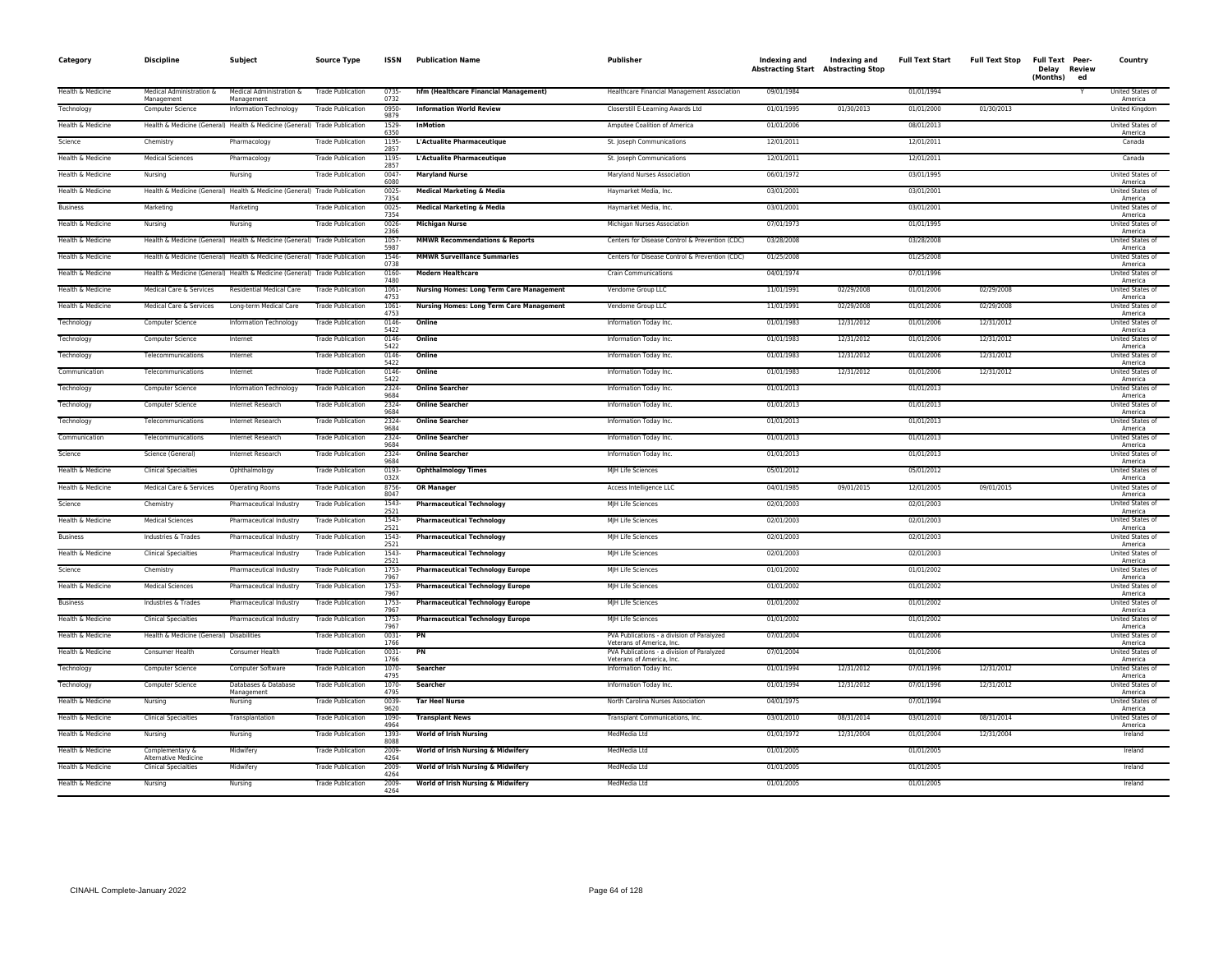## *CINAHL Complete* **Full Text Subject Title List**

|                                            |                                                    |                                                              |                    |                        |                                                                                                     | (Academic Journal, Magazine, Trade Publication, etc.)       |                                                                  |              |                        |                       |                                      |              |                                    |                  |
|--------------------------------------------|----------------------------------------------------|--------------------------------------------------------------|--------------------|------------------------|-----------------------------------------------------------------------------------------------------|-------------------------------------------------------------|------------------------------------------------------------------|--------------|------------------------|-----------------------|--------------------------------------|--------------|------------------------------------|------------------|
| Category                                   | <b>Discipline</b>                                  | <b>Subject</b>                                               | <b>Source Type</b> | <b>ISSN</b>            | <b>Publication Name</b>                                                                             | <b>Publisher</b>                                            | <b>Indexing and</b><br><b>Abstracting Start Abstracting Stop</b> | Indexing and | <b>Full Text Start</b> | <b>Full Text Stop</b> | Full Text Peer-<br>Delay<br>(Months) | Review<br>ed | Country                            | MID              |
| Communication                              | Communication by Type                              | Alternative & Augmentative Academic Journal<br>Communication |                    | $0743 -$<br>4618       | AAC: Augmentative & Alternative Communication                                                       | Taylor & Francis Ltd                                        | 03/01/1995                                                       |              | 01/01/2001             |                       | 18                                   |              | United Kingdom                     | 90 <sub>D</sub>  |
| Health & Medicine                          | Allied Health                                      | Speech-Language Pathology Academic Journal                   |                    | $0743-$<br>4618        | AAC: Augmentative & Alternative Communication                                                       | Taylor & Francis Ltd                                        | 03/01/1995                                                       |              | 01/01/2001             |                       | 18                                   |              | <b>United Kingdom</b>              | 90 <sub>D</sub>  |
| Social Sciences &<br>Humanities            | Language & Linguistics                             | Speech-Language Pathology Academic Journal                   |                    | 0743-<br>4618          | AAC: Augmentative & Alternative Communication                                                       | Taylor & Francis Ltd                                        | 03/01/1995                                                       |              | 01/01/2001             |                       | 18                                   |              | <b>United Kingdom</b>              | 90 <sub>D</sub>  |
| Communication                              | Language & Linguistics                             | Speech-Language Pathology Academic Journal                   |                    | $0743 -$<br>4618       | AAC: Augmentative & Alternative Communication                                                       | Taylor & Francis Ltd                                        | 03/01/1995                                                       |              | 01/01/2001             |                       | 18                                   |              | United Kingdom                     | 90D              |
| Education                                  | Special Education                                  | Speech-Language Pathology Academic Journal                   |                    | 0743-<br>4618          | AAC: Augmentative & Alternative Communication                                                       | Taylor & Francis Ltd                                        | 03/01/1995                                                       |              | 01/01/2001             |                       | 18                                   |              | <b>United Kingdom</b>              | 90 <sub>D</sub>  |
| Health & Medicine                          | Diseases & Conditions                              | Speech-Language Pathology Academic Journal                   |                    | $0743 - 4618$          | AAC: Augmentative & Alternative Communication                                                       | Taylor & Francis Ltd                                        | 03/01/1995                                                       |              | 01/01/2001             |                       | 18                                   |              | United Kingdom                     | 90D              |
| Health & Medicine                          | <b>Clinical Specialties</b>                        | Speech-Language Pathology Academic Journal                   |                    | $0743-$<br>4618        | AAC: Augmentative & Alternative Communication                                                       | Taylor & Francis Ltd                                        | 03/01/1995                                                       |              | 01/01/2001             |                       | 18                                   |              | <b>United Kingdom</b>              | 90D              |
| Health & Medicine                          | <b>Clinical Specialties</b>                        | <b>Critical Care</b>                                         | Academic Journal   | 1559-<br>7768          | <b>AACN Advanced Critical Care</b>                                                                  | American Association of Critical-Care Nurses                | 04/01/2006                                                       |              | 10/01/2015             |                       |                                      |              | United States of<br>America        | 26ZY             |
| Health & Medicine                          | Nursing                                            | <b>Critical Care Nursing</b>                                 | Academic Journal   | 1559<br>7768           | <b>AACN Advanced Critical Care</b>                                                                  | American Association of Critical-Care Nurses                | 04/01/2006                                                       |              | 10/01/2015             |                       |                                      |              | United States o<br>America         | 26ZY             |
| Health & Medicine                          | <b>Clinical Specialties</b>                        | Critical Care Nursing                                        | Academic Journal   | 1559<br>7768           | <b>AACN Advanced Critical Care</b>                                                                  | American Association of Critical-Care Nurses                | 04/01/2006                                                       |              | 10/01/2015             |                       |                                      |              | United States of<br>America        | 26ZY             |
| Health & Medicine                          | Nursing                                            | <b>Critical Care Nursing</b>                                 | Academic Journal   | 1075<br>7732           | <b>AACN News</b>                                                                                    | American Association of Critical-Care Nurses                | 01/01/1994                                                       | 06/30/2009   | 11/01/2004             | 06/30/2009            |                                      |              | United States of<br>America        | Z1U              |
| Health & Medicine                          | <b>Clinical Specialties</b>                        | <b>Critical Care Nursing</b>                                 | Academic Journal   | 1075<br>7732           | <b>AACN News</b>                                                                                    | American Association of Critical-Care Nurses                | 01/01/1994                                                       | 06/30/2009   | 11/01/2004             | 06/30/2009            |                                      |              | United States o                    | Z1U              |
| Health & Medicine                          | Nursing                                            | Anesthesia Nursing                                           | Academic Journa    | 0094-                  | <b>AANA Journal</b>                                                                                 | American Association of Nurse Anesthetists                  | 02/01/1974                                                       |              | 01/01/1981             |                       |                                      |              | America<br>United States of        | GLR              |
| Health & Medicine                          | <b>Clinical Specialties</b>                        | Anesthesia Nursing                                           | Academic Journal   | 6354<br>0094-<br>6354  | <b>AANA Journal</b>                                                                                 | American Association of Nurse Anesthetists                  | 02/01/1974                                                       |              | 01/01/1981             |                       |                                      |              | America<br><b>United States of</b> | GLR              |
| Health & Medicine                          | Nursing                                            | Nursino                                                      | Academic Iournal   | 0891                   | <b>AAOHN Journal</b>                                                                                | SLACK Incorporated                                          | 01/01/1986                                                       | 12/31/2011   | 01/01/2003             | 12/31/2010            |                                      |              | America<br>United States of        | 3WX              |
| Health & Medicine                          | Safety & Accident Prevention Occupational Health & |                                                              | Academic Journa    | 0162<br>0891           | <b>AAOHN Journal</b>                                                                                | <b>SLACK Incorporated</b>                                   | 01/01/1986                                                       | 12/31/2011   | 01/01/2003             | 12/31/2010            |                                      |              | America<br>United States of        | 3WX              |
| <b>Business</b>                            | <b>Business Practices</b>                          | Safety<br>Occupational Health &                              | Academic Journal   | 0162<br>0891<br>0162   | <b>AAOHN Journal</b>                                                                                | SLACK Incorporated                                          | 01/01/1986                                                       | 12/31/2011   | 01/01/2003             | 12/31/2010            |                                      |              | America<br>United States of        | 3WX              |
| Technology                                 | Medical Technology                                 | Safety<br>Medical Imaging                                    | Academic lournal   | 0942-                  | <b>Abdominal Imaging</b>                                                                            | Springer Nature                                             | 02/01/2012                                                       | 12/31/2015   | 02/01/2012             | 12/31/2015            |                                      |              | America<br>Germany                 | 052              |
| Health & Medicine                          | <b>Medical Technology</b>                          | Medical Imaging                                              | Academic Journal   | 8925<br>0942-          | <b>Abdominal Imaging</b>                                                                            | <b>Springer Nature</b>                                      | 02/01/2012                                                       | 12/31/2015   | 02/01/2012             | 12/31/2015            |                                      |              | Germany                            | 052              |
| Health & Medicine                          | <b>Clinical Specialties</b>                        | Urology & Nephrology                                         | Academic Journal   | 8925<br>$0942 -$       | <b>Abdominal Imaging</b>                                                                            | Springer Nature                                             | 02/01/2012                                                       | 12/31/2015   | 02/01/2012             | 12/31/2015            |                                      |              | Germany                            | 052              |
| Technology                                 | <b>Medical Technology</b>                          | Abdominal Imaging                                            | Academic Journal   | 8925<br>2366-          | <b>Abdominal Radiology</b>                                                                          | <b>Springer Nature</b>                                      | 01/01/2016                                                       |              | 01/01/2016             |                       | 12                                   |              | Germany                            | $J$ T14          |
| Health & Medicine                          | Medical Technology                                 | Abdominal Imaging                                            | Academic Journal   | 004X<br>2366-          | <b>Abdominal Radiology</b>                                                                          | Springer Nature                                             | 01/01/2016                                                       |              | 01/01/2016             |                       | 12                                   |              | Germany                            | JT14             |
| General Interest                           | Ethnic Group Interest                              | Black & African American                                     | Academic Journal   | 004X<br>1046-          | <b>ABNF Journal</b>                                                                                 | Tucker Publications, Inc.                                   | 03/01/1990                                                       |              | 11/01/2002             |                       |                                      |              | United States of                   | GXH              |
| Health & Medicine                          | Nursing                                            | Interest<br>Nursing                                          | Academic Journal   | 7041<br>1046-          | <b>ABNF Journal</b>                                                                                 | <b>Tucker Publications, Inc.</b>                            | 03/01/1990                                                       |              | 11/01/2002             |                       |                                      |              | America<br>United States of        | GXH              |
| Health & Medicine                          | Nursing                                            | Nursing                                                      | Academic Journal   | 7041<br>1062-          | <b>Academic Nurse</b>                                                                               | Columbia University School of Nursing                       | 06/01/1993                                                       |              | 04/01/2012             | 03/31/2014            |                                      |              | America<br>United States of        | GZB              |
| Health & Medicine                          | <b>Clinical Specialties</b>                        | Pediatric Medicine                                           | Academic Journal   | 0249<br>1876-          | <b>Academic Pediatrics</b>                                                                          | Elsevier B.V.                                               | 01/01/2009                                                       |              | 01/01/2009             |                       |                                      |              | America<br>United Kingdom          | 8NBK             |
| Health & Medicine                          | Nursing                                            | Community Health Nursing                                     | Academic Journa    | 2859<br>1325           | <b>ACCNS Journal for Community Nurses</b>                                                           | Australian Council of Community Nursing                     | 03/01/1996                                                       | 04/30/2006   | 01/01/2005             | 04/30/2006            |                                      |              | Australia                          | <b>IRC</b>       |
| Politics & Government                      | <b>Public Health</b>                               | Community Health Nursing                                     | Academic Journal   | 670X<br>1325-<br>670X  | <b>ACCNS Journal for Community Nurses</b>                                                           | Services (ACCNS)<br>Australian Council of Community Nursing | 03/01/1996                                                       | 04/30/2006   | 01/01/2005             | 04/30/2006            |                                      |              | Australia                          | IRC              |
| Health & Medicine                          | Public Health                                      | Community Health Nursing Academic Journal                    |                    | 1325                   | <b>ACCNS Journal for Community Nurses</b>                                                           | Services (ACCNS)<br>Australian Council of Community Nursing | 03/01/1996                                                       | 04/30/2006   | 01/01/2005             | 04/30/2006            |                                      |              | Australia                          | RC               |
| Social Sciences &                          | Public Health                                      | Community Health Nursing                                     | Academic Journa    | 670X<br>1325           | <b>ACCNS Journal for Community Nurses</b>                                                           | Services (ACCNS)<br>Australian Council of Community Nursing | 03/01/1996                                                       | 04/30/2006   | 01/01/2005             | 04/30/2006            |                                      |              | Australia                          | <b>IRC</b>       |
| Humanities<br>Social Sciences &            | Sociology                                          | Community Health Nursing                                     | Academic Iournal   | 670X<br>1325-<br>670X  | <b>ACCNS Journal for Community Nurses</b>                                                           | Services (ACCNS)<br>Australian Council of Community Nursing | 03/01/1996                                                       | 04/30/2006   | 01/01/2005             | 04/30/2006            |                                      |              | Australia                          | <b>IRC</b>       |
| Humanities<br><b>Health &amp; Medicine</b> | <b>Clinical Specialties</b>                        | Gastroenterology                                             | Academic Journa    | 2326                   | <b>ACG Case Reports Journal</b>                                                                     | Services (ACCNS)<br>American College of Gastroenterology    | 01/01/2015                                                       |              | 01/01/2015             |                       |                                      |              | United States of                   | HJC2             |
| Health & Medicine                          | Nursing                                            | <b>Surgical Nursing</b>                                      | Academic Journal   | 3253<br>1448-          | ACORN: The Journal of Perioperative Nursing in Australia ACORN Australian College of Operating Room |                                                             | 03/01/2002                                                       | 12/31/2017   | 03/01/2011             | 12/31/2017            |                                      |              | America<br>Australia               | YU <sub>6</sub>  |
| Health & Medicine                          | <b>Clinical Specialties</b>                        | Surgical Nursing                                             | Academic Iournal   | 7535<br>1448-          | ACORN: The Journal of Perioperative Nursing in Australia ACORN Australian College of Operating Room | Nurses                                                      | 03/01/2002                                                       | 12/31/2017   | 03/01/2011             | 12/31/2017            |                                      |              | Australia                          | YU <sub>6</sub>  |
| Health & Medicine                          | <b>Clinical Specialties</b>                        | Orthopedic Medicine                                          | Academic Journal   | 7535<br>1745-          | <b>Acta Orthopaedica</b>                                                                            | Nurses<br>Taylor & Francis Ltd                              | 02/01/2005                                                       |              | 02/01/2005             |                       |                                      |              | United Kingdom                     | 1BVL             |
| Health & Medicine                          | <b>Clinical Specialties</b>                        | Orthopedic Medicine                                          | Academic Journal   | 3674<br>1745-          | Acta Orthopaedica (Supplement)                                                                      | Taylor & Francis Ltd                                        | 02/01/2005                                                       |              | 02/01/2005             |                       |                                      |              | United Kingdom                     | 1WHY             |
| <b>Health &amp; Medicine</b>               | <b>Clinical Specialties</b>                        | Orthopedic Medicine                                          | Academic Iournal   | 3690                   | Acta Orthopaedica Scandinavica                                                                      | Taylor & Francis Ltd                                        | 02/01/1995                                                       | 12/31/2004   | 08/01/1998             | 12/31/2004            |                                      |              | <b>United Kingdom</b>              | 1XH              |
| Health & Medicine                          | <b>Clinical Specialties</b>                        | Otolaryngology                                               | Academic Journal   | $0001 - 6470$<br>0001- | Acta Oto-Laryngologica                                                                              | Taylor & Francis Ltd                                        | 01/01/1994                                                       |              | 01/01/1998             |                       | 18                                   |              | <b>United Kingdom</b>              | B <sub>6</sub> D |
| Health & Medicine                          | <b>Clinical Specialties</b>                        | Otolaryngology                                               | Academic Journal   | 6489<br>$0365 -$       | Acta Oto-Laryngologica (Supplement)                                                                 | Taylor & Francis Ltd                                        | 01/02/1994                                                       |              | 05/27/1998             |                       | 18                                   |              | <b>United Kingdom</b>              | Z25              |
| Health & Medicine                          | Nursing                                            | Nursino                                                      | Academic Journal   | 5237<br>0103-          | Acta Paulista de Enfermagem                                                                         | Universidade Federal de Sao Paulo, Escola                   | 01/01/2000                                                       |              | 01/01/2013             |                       |                                      |              | Brazil                             | YW <sub>2</sub>  |
| Health & Medicine                          | Allied Health                                      | Physical Therapy                                             | Academic Iournal   | 2100<br>1551-          | <b>Acute Care Perspectives</b>                                                                      | Paulista de Enfermagem<br>Acute Care Section - APTA, Inc.   | 03/01/1995                                                       | 12/31/2009   | 03/01/2008             | 12/31/2009            |                                      |              | United States of                   | <b>YTQ</b>       |
| Health & Medicine                          |                                                    |                                                              |                    | 9147                   |                                                                                                     |                                                             | 03/01/1995                                                       | 12/31/2009   | 03/01/2008             | 12/31/2009            |                                      |              | America<br><b>United States of</b> |                  |
|                                            | Therapeutics                                       | <b>Physical Therapy</b>                                      | Academic Journal   | 1551-<br>9147          | <b>Acute Care Perspectives</b>                                                                      | Acute Care Section - APTA, Inc.                             |                                                                  |              |                        |                       |                                      |              | America                            | <b>YTQ</b>       |

Health & Medicine Therapeutics Physical Therapy Academic Journal 1551- Ac**ute Care Perspectives** Acute Care Section - APTA, Inc. 03/01/1995 12/31/2009 03/01/2008 12/31/2009 Y United States of YTQ Health & Medicine Diseases & Conditions Substance Abuse & Addiction Academic Journal **Addiction** Wiley-Blackwell 01/01/1993 03/01/2003 12 Y United Kingdom AIO

0965- 2140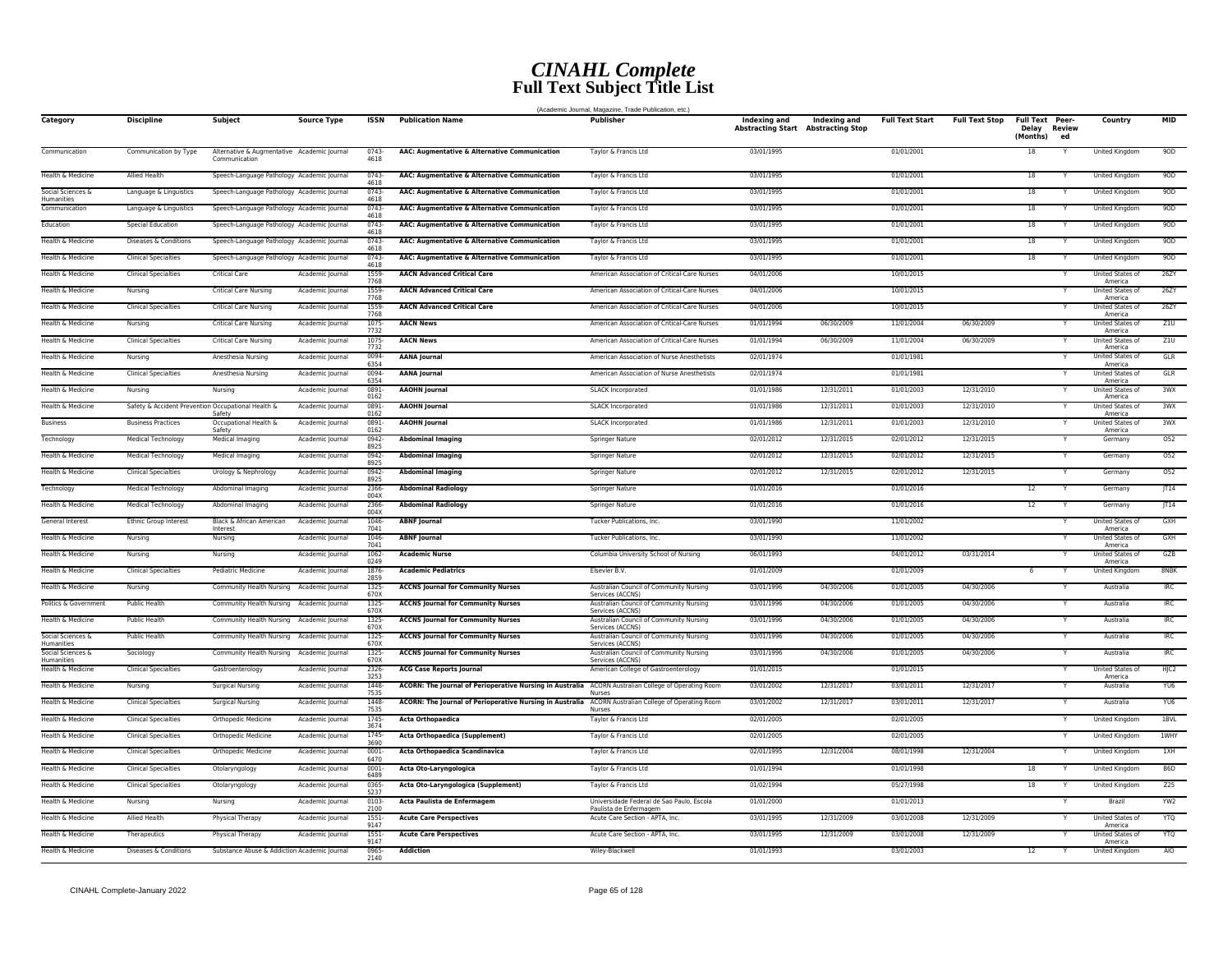| Category                               | <b>Discipline</b>                                   | Subject                                    | <b>Source Type</b> | <b>ISSN</b>              | <b>Publication Name</b>                       | Publisher                                           | Indexing and<br><b>Abstracting Start Abstracting Stop</b> | Indexing and | <b>Full Text Start</b>   | <b>Full Text Stop</b> | Full Text Peer-<br>Delay Review<br>(Months)<br>ed | Country                            | <b>MID</b>        |
|----------------------------------------|-----------------------------------------------------|--------------------------------------------|--------------------|--------------------------|-----------------------------------------------|-----------------------------------------------------|-----------------------------------------------------------|--------------|--------------------------|-----------------------|---------------------------------------------------|------------------------------------|-------------------|
| Social Sciences &<br>Humanities        | Psychology                                          | Child & Adolescent<br>Psychology           | Academic Journa    | 0001                     | Adolescence                                   | Libra Publishers Inc.                               | 06/01/1982                                                | 12/31/2009   | 03/01/1990               | 12/31/2009            |                                                   | United States of<br>America        | ADO               |
| Health & Medicine                      | <b>Clinical Specialties</b>                         | Child & Adolescent<br>Psvchology           | Academic Journa    | 0001<br>8449             | Adolescence                                   | Libra Publishers Inc.                               | 06/01/1982                                                | 12/31/2009   | 03/01/1990               | 12/31/2009            |                                                   | United States o<br>America         | ADO               |
| Health & Medicine                      | <b>Allied Health</b>                                | Child & Adolescent<br>Psychiatry           | Academic Journa    | 0001<br>8449             | Adolescence                                   | Libra Publishers Inc.                               | 06/01/1982                                                | 12/31/2009   | 03/01/1990               | 12/31/2009            |                                                   | United States o<br>America         | AD <sub>O</sub>   |
| Health & Medicine                      | <b>Clinical Specialties</b>                         | Child & Adolescent<br>Psychiatry           | Academic Journal   | 0001<br>8449             | Adolescence                                   | Libra Publishers Inc.                               | 06/01/1982                                                | 12/31/2009   | 03/01/1990               | 12/31/2009            |                                                   | United States<br>America           | ADO               |
| Social Sciences &<br><b>Humanities</b> | Sociology                                           | Adoption                                   | Academic Journal   | 0308<br>5759             | <b>Adoption &amp; Fostering</b>               | <b>Sage Publications</b>                            | 03/01/2003                                                |              | 04/01/2006               | 07/10/2013            |                                                   | United Kingdom                     | R90               |
| Health & Medicine                      | Nursing                                             | Nursing                                    | Academic Journa    | 0161<br>9268             | <b>Advances in Nursing Science</b>            | Lippincott Williams & Wilkins                       | 10/01/1978                                                |              | 03/01/1999               | 12/31/2005            |                                                   | United States of<br>America        | <b>ONP</b>        |
| Health & Medicine                      | <b>Allied Health</b>                                | Physical Therapy                           | Academic Journa    | 1403                     | <b>Advances in Physiotherapy</b>              | Taylor & Francis Ltd                                | 06/01/1999                                                | 12/31/2012   | 06/01/1999               | 12/31/2012            |                                                   | United Kingdor                     | B6F               |
| Health & Medicine                      | Therapeutics                                        | <b>Physical Therapy</b>                    | Academic Iourna    | 8196<br>1403             | <b>Advances in Physiotherapy</b>              | Taylor & Francis Ltd                                | 06/01/1999                                                | 12/31/2012   | 06/01/1999               | 12/31/2012            |                                                   | United Kingdom                     | B6F               |
| Health & Medicine                      | <b>Allied Health</b>                                | Speech-Language Pathology Academic Journa  |                    | 8196<br>1441             | <b>Advances in Speech Language Pathology</b>  | Taylor & Francis Ltd                                | 03/01/1999                                                | 12/31/2007   | 03/01/2004               | 12/31/2007            |                                                   | United Kingdom                     | GXL               |
| Social Sciences &                      | Language & Linguistics                              | Speech-Language Pathology Academic Journa  |                    | 7049<br>$1441 -$<br>7049 | Advances in Speech Language Pathology         | Taylor & Francis Ltd                                | 03/01/1999                                                | 12/31/2007   | 03/01/2004               | 12/31/2007            |                                                   | United Kingdom                     | <b>GXL</b>        |
| Humanities<br>Communication            | Language & Linguistics                              | Speech-Language Pathology Academic Journa  |                    | 1441.                    | Advances in Speech Language Pathology         | Taylor & Francis Ltd                                | 03/01/1999                                                | 12/31/2007   | 03/01/2004               | 12/31/2007            |                                                   | United Kingdom                     | GXL               |
| Education                              | Special Education                                   | Speech-Language Pathology Academic Journal |                    | 7049<br>1441.            | Advances in Speech Language Pathology         | Taylor & Francis Ltd                                | 03/01/1999                                                | 12/31/2007   | 03/01/2004               | 12/31/2007            |                                                   | United Kingdom                     | <b>GXL</b>        |
| Health & Medicine                      | Diseases & Conditions                               | Speech-Language Pathology Academic Journal |                    | 7049<br>1441-<br>7049    | Advances in Speech Language Pathology         | Taylor & Francis Ltd                                | 03/01/1999                                                | 12/31/2007   | 03/01/2004               | 12/31/2007            |                                                   | United Kingdom                     | GXL               |
| Health & Medicine                      | <b>Clinical Specialties</b>                         | Speech-Language Pathology Academic Journa  |                    | 1441-<br>7049            | Advances in Speech Language Pathology         | Taylor & Francis Ltd                                | 03/01/1999                                                | 12/31/2007   | 03/01/2004               | 12/31/2007            |                                                   | United Kingdom                     | GXL               |
| Health & Medicine                      | <b>Clinical Specialties</b>                         | Oncology                                   | Academic Journa    | 1179                     | <b>Advances in Tumor Virology</b>             | <b>Sage Publications</b>                            | 01/01/2009                                                | 01/31/2017   | 01/01/2009               | 01/31/2017            |                                                   | United States of                   | <b>B3KG</b>       |
| Science                                | <b>Life Sciences</b>                                | Virology                                   | Academic Journa    | 5654<br>1179             | <b>Advances in Tumor Virology</b>             | Sage Publications                                   | 01/01/2009                                                | 01/31/2017   | 01/01/2009               | 01/31/2017            |                                                   | America<br>United States o         | <b>B3KG</b>       |
| Politics & Government                  | <b>Public Health</b>                                | Virology                                   | Academic Journal   | 5654<br>1179             | <b>Advances in Tumor Virology</b>             | <b>Sage Publications</b>                            | 01/01/2009                                                | 01/31/2017   | 01/01/2009               | 01/31/2017            |                                                   | America<br>United States o         | <b>B3KG</b>       |
| Health & Medicine                      | <b>Public Health</b>                                | Virology                                   | Academic Iourna    | 5654<br>1179<br>5654     | <b>Advances in Tumor Virology</b>             | <b>Sage Publications</b>                            | 01/01/2009                                                | 01/31/2017   | 01/01/2009               | 01/31/2017            |                                                   | America<br>United States of        | <b>B3KG</b>       |
| Social Sciences &                      | <b>Public Health</b>                                | Virology                                   | Academic Iourna    |                          | <b>Advances in Tumor Virology</b>             | Sage Publications                                   | 01/01/2009                                                | 01/31/2017   | 01/01/2009               | 01/31/2017            |                                                   | America<br>United States of        | <b>B3KG</b>       |
| <b>Iumanities</b><br>Health & Medicine | <b>Medical Sciences</b>                             | Virology                                   | Academic Iourna    | 1179<br>5654<br>1179     | <b>Advances in Tumor Virology</b>             | Sage Publications                                   | 01/01/2009                                                | 01/31/2017   | 01/01/2009               | 01/31/2017            |                                                   | America<br>United States of        | <b>B3KG</b>       |
| Health & Medicine                      | Complementary &                                     | Midwifery                                  | Academic Journa    | 5654<br>1759             | African Journal of Midwifery & Women's Health | Mark Allen Holdings Limited                         | 01/01/2009                                                |              | 01/01/2009               | 09/30/2015            |                                                   | America<br>United Kinadon          | 8P2D              |
| Health & Medicine                      | Alternative Medicine<br><b>Clinical Specialties</b> | Midwifery                                  | Academic Iourna    | 7374<br>1759             | African Journal of Midwifery & Women's Health | Mark Allen Holdings Limited                         | 01/01/2009                                                |              | 01/01/2009               | 09/30/2015            |                                                   | <b>United Kingdom</b>              | 8P2D              |
| Health & Medicine                      | <b>Clinical Specialties</b>                         | Women's Health                             | Academic Journa    | 7374                     | African Journal of Midwifery & Women's Health | Mark Allen Holdings Limited                         | 01/01/2009                                                |              | 01/01/2009               | 09/30/2015            |                                                   | United Kingdom                     | 8P <sub>2</sub> D |
| Science                                | <b>Life Sciences</b>                                | Biology                                    | Academic Journa    | 1759<br>7374<br>0161     | Age                                           | <b>Springer Nature</b>                              | 10/01/2008                                                | 12/30/2016   | 10/01/2008               | 12/30/2016            |                                                   | Germany                            | 2ZTO              |
| Social Sciences &                      | Demography                                          | Gerontology                                | Academic Journa    | 9152<br>0161             | Age                                           | <b>Springer Nature</b>                              | 10/01/2008                                                | 12/30/2016   | 10/01/2008               | 12/30/2016            |                                                   | Germany                            | 2ZTO              |
| <b>Humanities</b><br>Social Sciences & |                                                     |                                            |                    | 9152<br>0002             |                                               |                                                     |                                                           |              |                          |                       |                                                   |                                    | AGA               |
| <b>Humanities</b><br>Social Sciences & | Demography                                          | Gerontology                                | Academic Journa    | 0729                     | Age & Ageing                                  | Oxford University Press                             | 05/01/1972                                                |              | 01/01/2006               |                       | 12                                                | <b>United Kingdor</b>              |                   |
| <b>Humanities</b><br>Social Sciences & | Demography                                          | Gerontology                                | Academic Journal   | 0163<br>5158<br>1360     | <b>Ageing International</b>                   | Springer Nature                                     | 01/01/1997<br>02/01/1997                                  |              | 01/01/1997<br>02/01/1997 |                       | 12<br>18                                          | Germany                            | <b>DUS</b>        |
| Humanities<br>Health & Medicine        | Demography                                          | Gerontology                                | Academic Journal   | 7863<br>1360             | Aging & Mental Health                         | Routledge                                           |                                                           |              | 02/01/1997               |                       | 18                                                | <b>United Kingdom</b>              | 57E               |
|                                        | <b>Clinical Specialties</b>                         | Psychiatry                                 | Academic Journal   | 7863                     | Aging & Mental Health                         | Routledge                                           | 02/01/1997                                                |              | 02/01/1997               |                       |                                                   | <b>United Kingdom</b>              | 57E               |
| Social Sciences &<br>Humanities        | Psychology                                          | Psychology                                 | Academic Journal   | 1360<br>7863             | Aging & Mental Health                         | Routledge                                           | 02/01/1997                                                |              |                          |                       | 18                                                | <b>United Kingdom</b>              | 57E               |
| Health & Medicine                      | <b>Clinical Specialties</b>                         | Psychology                                 | Academic Iourna    | 1360<br>7863             | Aging & Mental Health                         | Routledge                                           | 02/01/1997                                                |              | 02/01/1997               |                       | 18                                                | United Kingdom                     | 57E               |
| Health & Medicine                      | Nursing                                             | Nursina                                    | Academic Journa    | 1575<br>7668             | Agora de Enfermeria                           | Agora de Enfermeria SRL                             | 03/01/2010                                                |              | 03/01/2010               |                       |                                                   | Spain                              | BAQ5              |
| Science                                | Life Sciences                                       | <b>Nutrition Science</b>                   | Academic Journa    |                          | <b>AICR Science Now</b>                       | American Institute for Cancer Research              | 09/01/2002                                                |              | 03/01/2008               |                       |                                                   | United States of<br>America        | 1XDZ              |
| Health & Medicine                      | <b>Medical Sciences</b>                             | <b>Nutrition Science</b>                   | Academic Journal   |                          | <b>AICR Science Now</b>                       | American Institute for Cancer Research              | 09/01/2002                                                |              | 03/01/2008               |                       |                                                   | United States of<br>America        | 1XDZ              |
| Technology                             | Industrial Technology                               | Nutrition Science                          | Academic Journal   |                          | <b>AICR Science Now</b>                       | American Institute for Cancer Research              | 09/01/2002                                                |              | 03/01/2008               |                       |                                                   | United States of<br>America        | 1XDZ              |
| Health & Medicine                      | <b>Clinical Specialties</b>                         | Oncology                                   | Academic Journal   |                          | <b>AICR Science Now</b>                       | American Institute for Cancer Research              | 09/01/2002                                                |              | 03/01/2008               |                       |                                                   | <b>United States of</b><br>America | 1XDZ              |
| Health & Medicine                      | <b>Consumer Health</b>                              | <b>Consumer Health</b>                     | Academic Journal   |                          | <b>AICR Science Now</b>                       | American Institute for Cancer Research              | 09/01/2002                                                |              | 03/01/2008               |                       |                                                   | <b>United States of</b><br>America | 1XDZ              |
| Health & Medicine                      | Diseases & Conditions                               | AIDS & HIV                                 | Academic Journa    | 1090<br>7165             | <b>AIDS &amp; Behavior</b>                    | <b>Springer Nature</b>                              | 03/01/1997                                                |              | 01/01/2004               |                       | 12                                                | Germany                            | G1T               |
| Health & Medicine                      | Diseases & Conditions                               | AIDS & HIV                                 | Academic Journa    | 1473<br>012X             | <b>AIDS &amp; Hepatitis Digest</b>            | <b>CCM</b> International                            | 01/01/2003                                                |              | 10/01/2014               |                       |                                                   | Greece                             | 1XEO              |
| Health & Medicine                      | Diseases & Conditions                               | Hepatitis                                  | Academic Journa    | 1473<br>012X             | <b>AIDS &amp; Hepatitis Digest</b>            | <b>CCM</b> International                            | 01/01/2003                                                |              | 10/01/2014               |                       |                                                   | Greece                             | 1XEO              |
| Health & Medicine                      | Diseases & Conditions                               | AIDS & HIV                                 | Academic Journal   | 0954<br>0121             | <b>AIDS Care</b>                              | Routledge                                           | 01/01/1990                                                |              | 01/01/1990               |                       |                                                   | <b>United Kingdom</b>              | AAE               |
| Health & Medicine                      | Diseases & Conditions                               | Alcoholism                                 | Academic Journa    | 0735<br>0414             | Alcohol & Alcoholism                          | <b>Oxford University Press</b>                      | 01/01/2008                                                |              | 01/01/2008               |                       | 12                                                | United Kingdom                     | FA3               |
| Health & Medicine                      | Diseases & Conditions                               | Alcoholism                                 | Academic Journa    | 1358<br>6173             | Alcohol & Alcoholism. Supplement              | <b>Oxford University Press</b>                      | 01/01/2011                                                |              | 01/01/2011               |                       | 12                                                | United Kingdom                     | AWR7              |
| Health & Medicine                      | Diseases & Conditions                               | Alcoholisn                                 | Academic Journa    | 0090<br>838X             | Alcohol Health & Research World               | National Institute on Alcohol Abuse &<br>Alcoholism | 03/01/1990                                                | 12/31/1998   | 03/01/1990               | 12/31/1998            |                                                   | United States of<br>America        | AHR               |
| Health & Medicine                      | Diseases & Conditions                               | Alcoholism                                 | Academic lourna    | 1535<br>7414             | Alcohol Research & Health                     | National Institute on Alcohol Abuse &<br>Alcoholism | 03/01/1999                                                | 06/30/2011   | 03/01/1999               | 06/30/2011            |                                                   | United States of<br>America        | 73T               |
| Health & Medicine                      | Diseases & Conditions                               | Alcoholism                                 | Academic Iourna    | 2168<br>3492             | <b>Alcohol Research: Current Reviews</b>      | National Institute on Alcohol Abuse &<br>Alcoholism | 03/01/2012                                                |              | 03/01/2012               |                       |                                                   | <b>United States of</b><br>America | FIOE              |
| <b>Health &amp; Medicine</b>           | Complementary &<br>Alternative Medicine             | Complementary &<br>Alternative Medicine    | Academic Iourna    | 1089<br>5159             | <b>Alternative Medicine Review</b>            | Alternative Medicine Review LLC                     | 05/01/1996                                                | 06/30/2012   | 05/01/2003               | 06/30/2012            |                                                   | <b>United States of</b><br>America | 3G4               |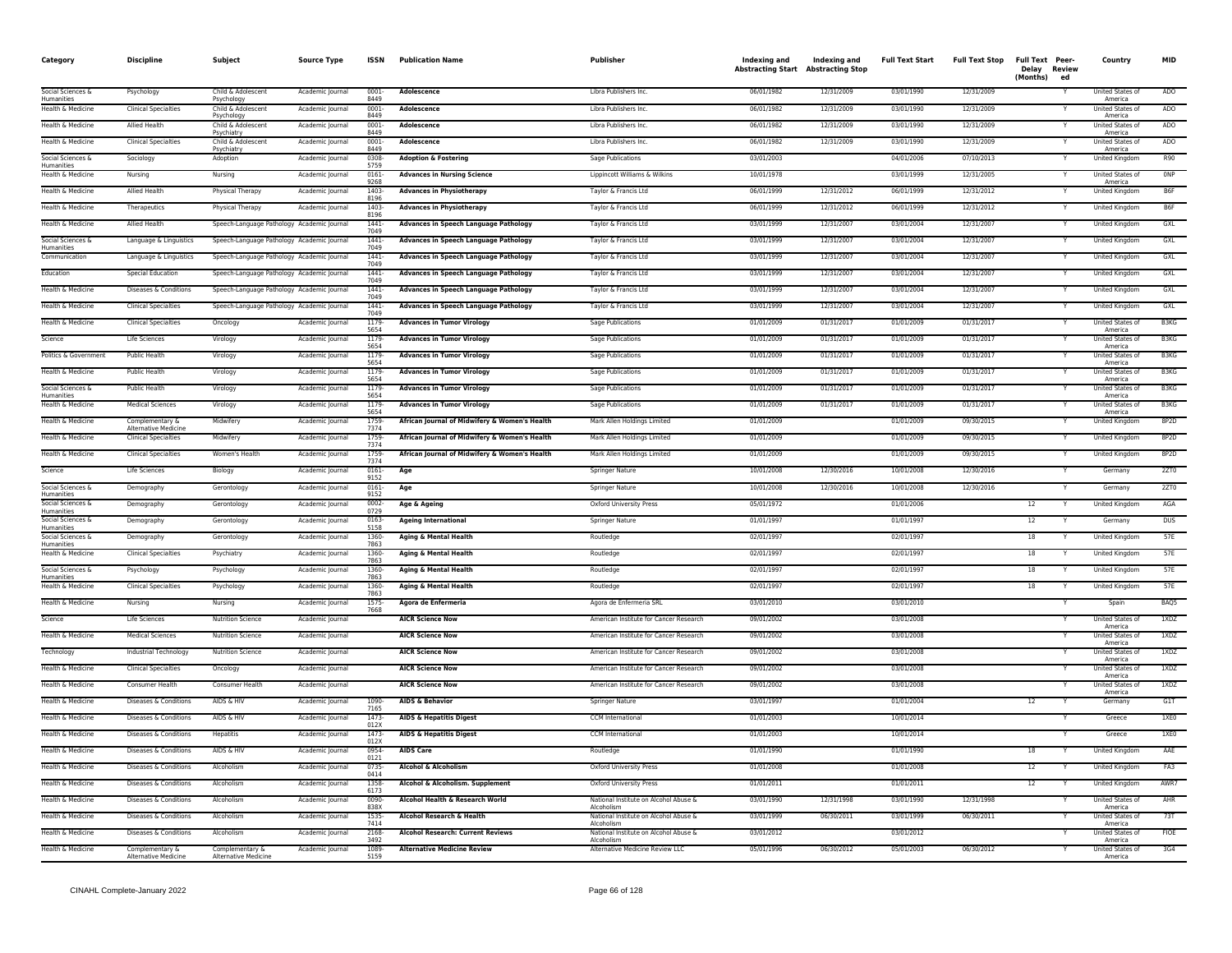| Category                        | <b>Discipline</b>                                          | Subject                                                                 | <b>Source Type</b> | <b>ISSN</b>              | <b>Publication Name</b>                               | Publisher                                           | Indexing and<br><b>Abstracting Start Abstracting Stop</b> | <b>Indexing and</b> | <b>Full Text Start</b> | <b>Full Text Stop</b> | <b>Full Text Peer</b><br>Delay Review<br>(Months)<br>ed | Country                            | <b>MID</b>      |
|---------------------------------|------------------------------------------------------------|-------------------------------------------------------------------------|--------------------|--------------------------|-------------------------------------------------------|-----------------------------------------------------|-----------------------------------------------------------|---------------------|------------------------|-----------------------|---------------------------------------------------------|------------------------------------|-----------------|
| Health & Medicine               | Complementary &<br>Alternative Medicine                    | Complementary &<br>Alternative Medicine                                 | Academic Journa    | 1078<br>6791             | Alternative Therapies in Health & Medicine            | InnoVisions Professional Media                      | 03/01/1995                                                |                     | 03/01/1995             |                       |                                                         | United States of<br>America        | 88C             |
| Health & Medicine               | Diseases & Conditions                                      | Alzheimer's Disease                                                     | Academic Journal   | 1525<br>3279             | <b>Alzheimer's Care Quarterly</b>                     | Lippincott Williams & Wilkins                       | 01/01/2000                                                | 04/30/2007          | 01/01/2001             | 12/31/2005            |                                                         | United States of<br>America        | $\mathsf{II}8$  |
| Health & Medicine               | Medical Care & Services                                    | Ambulatory Care                                                         | Academic Journa    | 1355<br>5626             | <b>Ambulatory Child Health</b>                        | Wiley-Blackwel                                      | 01/01/1995                                                | 12/31/2001          | 01/01/1999             | 12/31/2001            |                                                         | <b>United Kingdon</b>              | ERT             |
| Health & Medicine               | <b>Clinical Specialties</b>                                | Pediatric Medicine                                                      | Academic Journal   | 1355<br>5626             | <b>Ambulatory Child Health</b>                        | Wiley-Blackwe                                       | 01/01/1995                                                | 12/31/2001          | 01/01/1999             | 12/31/2001            |                                                         | <b>United Kingdon</b>              | ERT             |
| Health & Medicine               | Medical Care & Services                                    | <b>Ambulatory Care</b>                                                  | Academic Journal   | 1530<br>1567             | <b>Ambulatory Pediatrics</b>                          | Elsevier B.V                                        | 01/01/2001                                                | 12/31/2008          | 01/01/2006             | 12/31/2008            |                                                         | <b>United Kingdon</b>              | V <sub>4N</sub> |
| Health & Medicine               | <b>Clinical Specialties</b>                                | <b>Pediatric Medicine</b>                                               | Academic Journal   | 1530<br>1567             | <b>Ambulatory Pediatrics</b>                          | Elsevier B.V                                        | 01/01/2001                                                | 12/31/2008          | 01/01/2006             | 12/31/2008            |                                                         | United Kingdom                     | V4N             |
| Health & Medicine               | Medical Care & Services                                    | Ambulatory Care                                                         | Academic Journa    | 0966<br>6532             | <b>Ambulatory Surgery</b>                             | International Association for Ambulatory<br>Surgery | 01/01/1999                                                |                     | 02/01/2009             |                       |                                                         | United Kingdom                     | J8L             |
| Health & Medicine               | <b>Clinical Specialties</b>                                | Surgery                                                                 | Academic Journal   | 0966<br>6532             | <b>Ambulatory Surgery</b>                             | International Association for Ambulatory<br>Surgery | 01/01/1999                                                |                     | 02/01/2009             |                       |                                                         | <b>United Kingdon</b>              | 8L              |
| Education                       | <b>Education (General)</b>                                 | <b>Education (General)</b>                                              | Academic Iourna    | 0002<br>726X             | <b>American Annals of the Deat</b>                    | American Annals of the Dea                          | 03/01/1995                                                |                     | 07/01/1996             |                       |                                                         | <b>United States</b> o<br>America  | AOD             |
| Health & Medicine               | Diseases & Conditions                                      | Deafness & Hearing<br>Impairment                                        | Academic Journa    | 0002<br>726X             | <b>American Annals of the Dear</b>                    | American Annals of the Dea                          | 03/01/1995                                                |                     | 07/01/1996             |                       |                                                         | United States o<br>America         | <b>AOD</b>      |
| Health & Medicine               |                                                            | Health & Medicine (General) Health & Medicine (General) Academic Journa |                    | 1942<br>2962             | American Health & Drug Benefits                       | Engage Healthcare Communications, LLC               | 02/01/2008                                                |                     | 10/01/2008             |                       |                                                         | United States of<br>America        | 6MTU            |
| Health & Medicine               | Nursina                                                    | Nursina                                                                 | Academic Journa    | 1522-<br>1431            | <b>American lournal for Nurse Practitioners</b>       | NP Communications, LLC (New Jersey)                 | 03/01/1997                                                | 12/31/2012          | 03/01/1997             | 12/31/2012            |                                                         | United States of<br>America        | 1FR7            |
| Health & Medicine               | <b>Allied Health</b>                                       | Art Therapy                                                             | Academic Journal   | 0007<br>4764             | <b>American Journal of Art Therapy</b>                | Norwich University                                  | 02/01/1990                                                | 05/31/2002          | 02/01/1990             | 05/31/2002            |                                                         | <b>United States of</b><br>America | ATE             |
| Arts & Entertainment            | <b>Visual Arts</b>                                         | Art Therapy                                                             | Academic Journal   | 0007-<br>4764            | American Journal of Art Therapy                       | Norwich University                                  | 02/01/1990                                                | 05/31/2002          | 02/01/1990             | 05/31/2002            |                                                         | <b>United States of</b><br>America | ATE             |
| Health & Medicine               | Therapeutics                                               | Art Therapy                                                             | Academic Journa    | 0007<br>4764             | American Journal of Art Therapy                       | Norwich University                                  | 02/01/1990                                                | 05/31/2002          | 02/01/1990             | 05/31/2002            |                                                         | United States of<br>America        | ATE             |
| Health & Medicine               | <b>Clinical Specialties</b>                                | Art Therapy                                                             | Academic Journa    | 0007<br>4764             | American Journal of Art Therapy                       | Norwich University                                  | 02/01/1990                                                | 05/31/2002          | 02/01/1990             | 05/31/2002            |                                                         | United States of<br>America        | ATE             |
| Health & Medicine               | Allied Health                                              | Audiology                                                               | Academic Journa    | 1059<br>0889             | American Journal of Audiology                         | American Speech-Language-Hearing Association        | 03/01/1996                                                |                     | 01/01/2000             |                       |                                                         | United States o<br>America         | 5KS             |
| Communication                   | Communication (General)                                    | Audiology                                                               | Academic Journal   | 1059<br>0889             | <b>American Journal of Audiology</b>                  | American Speech-Language-Hearing Association        | 03/01/1996                                                |                     | 01/01/2000             |                       |                                                         | United States of<br>America        | 5KS             |
| Health & Medicine               | <b>Clinical Specialties</b>                                | Audiology                                                               | Academic Journal   | 1059<br>0889             | <b>American Journal of Audiology</b>                  | American Speech-Language-Hearing Association        | 03/01/1996                                                |                     | 01/01/2000             |                       |                                                         | United States of<br>America        | 5KS             |
| Health & Medicine               | Bioethics                                                  | <b>Bioethics</b>                                                        | Academic Journa    | 1526                     | <b>American Journal of Bioethics</b>                  | Routledge                                           | 01/01/2001                                                |                     | 01/01/2001             |                       |                                                         | <b>United Kingdon</b>              | FKZ             |
| Science                         | Life Sciences                                              | <b>Bioethics</b>                                                        | Academic Journa    | 5161<br>1526             | <b>American Journal of Bioethics</b>                  | Routledge                                           | 01/01/2001                                                |                     | 01/01/2001             |                       | 18                                                      | United Kingdom                     | FKZ             |
| Philosophy                      | Philosophy (General)                                       | <b>Bioethics</b>                                                        | Academic Iourna    | 5161<br>1526             | <b>American lournal of Bioethics</b>                  | Routledge                                           | 01/01/2001                                                |                     | 01/01/2001             |                       | 18                                                      | United Kingdom                     | <b>FKZ</b>      |
| Social Sciences &               | Psychology                                                 | Community Psychology                                                    | Academic Journa    | 5161<br>$0091 -$<br>0562 | American Journal of Community Psychology              | Wiley-Blackwel                                      | 01/01/2004                                                |                     | 01/01/2004             |                       | 12                                                      | United Kingdon                     | CMP             |
| lumanities<br>Social Sciences & | Sociology                                                  | Community Psychology                                                    | Academic Journa    | 0091<br>0562             | American Journal of Community Psychology              | Wiley-Blackwell                                     | 01/01/2004                                                |                     | 01/01/2004             |                       | 12                                                      | United Kingdon                     | CMP             |
| Humanities<br>Health & Medicine | <b>Clinical Specialties</b>                                | Community Psychology                                                    | Academic Journa    | 0091                     | American Journal of Community Psychology              | Wilev-Blackwel                                      | 01/01/2004                                                |                     | 01/01/2004             |                       | 12                                                      | United Kingdom                     | CMP             |
| Health & Medicine               | <b>Clinical Specialties</b>                                | Critical Care                                                           | Academic Journa    | 0562<br>1062             | <b>American Journal of Critical Care</b>              | American Association of Critical-Care Nurses        | 07/01/1992                                                |                     | 11/01/2002             |                       |                                                         | United States of                   | 44L             |
| Science                         | Life Sciences                                              | <b>Evidence Based Medicine</b>                                          | Academic Journa    | 3264<br>1067<br>3264     | <b>American Journal of Critical Care</b>              | American Association of Critical-Care Nurses        | 07/01/1992                                                |                     | 11/01/2002             |                       |                                                         | America<br>United States o         | 44L             |
| Health & Medicine               | Medical Care & Services                                    | <b>Evidence Based Medicine</b>                                          | Academic Journa    | 1062                     | <b>American Journal of Critical Care</b>              | American Association of Critical-Care Nurses        | 07/01/1992                                                |                     | 11/01/2002             |                       |                                                         | America<br><b>United States</b>    | 44L             |
| Health & Medicine               | <b>Allied Health</b>                                       | Dance Therapy                                                           | Academic Journal   | 3264<br>0146             | <b>American Journal of Dance Therapy</b>              | <b>Springer Nature</b>                              | 06/01/2012                                                |                     | 06/01/2012             |                       | 12                                                      | America<br>Germany                 | 5MM             |
| Arts & Entertainment            | Dance                                                      | Dance Therapy                                                           | Academic Journal   | 3721<br>0146<br>3721     | <b>American Journal of Dance Therapy</b>              | <b>Springer Nature</b>                              | 06/01/2012                                                |                     | 06/01/2012             |                       | 12                                                      | Germany                            | 5MM             |
| Health & Medicine               | Therapeutics                                               | Dance Therapy                                                           | Academic Iourna    | 0146                     | <b>American Journal of Dance Therapy</b>              | Springer Nature                                     | 06/01/2012                                                |                     | 06/01/2012             |                       | 12                                                      | Germany                            | 5MM             |
| Health & Medicine               | <b>Clinical Specialties</b>                                | Dance Therapy                                                           | Academic Iourna    | 3721<br>0146<br>372      | <b>American Journal of Dance Therapy</b>              | Springer Nature                                     | 06/01/2012                                                |                     | 06/01/2012             |                       | 12                                                      | Germany                            | 5MM             |
| Technology                      | Medical Technology                                         | Electroneurodiagnostic                                                  | Academic Journa    | 1086                     | American Journal of Electroneurodiagnostic Technology | Taylor & Francis Ltd                                | 03/01/1996                                                | 12/31/2011          | 03/01/2002             | 12/31/2011            |                                                         | United Kingdor                     | GJ9             |
| Health & Medicine               | Medical Technology                                         | Technology<br>Electroneurodiagnostic                                    | Academic Journa    | 508X<br>1086<br>508X     | American Journal of Electroneurodiagnostic Technology | Taylor & Francis Ltd                                | 03/01/1996                                                | 12/31/2011          | 03/01/2002             | 12/31/2011            |                                                         | United Kingdon                     | GJ9             |
| Health & Medicine               | <b>Medical Sciences</b>                                    | Technology<br>Electroneurodiagnostic<br>Technology                      | Academic Journa    | 1086<br>508X             | American Journal of Electroneurodiagnostic Technology | Taylor & Francis Ltd                                | 03/01/1996                                                | 12/31/2011          | 03/01/2002             | 12/31/2011            |                                                         | United Kingdon                     | GJ9             |
| Health & Medicine               | <b>Clinical Specialties</b>                                | Electroneurodiagnostic                                                  | Academic Journa    | 1086<br>508X             | American Journal of Electroneurodiagnostic Technology | Taylor & Francis Ltd                                | 03/01/1996                                                | 12/31/2011          | 03/01/2002             | 12/31/2011            |                                                         | United Kingdom                     | GJ9             |
| Social Sciences &               | Psychology                                                 | Technology<br><b>Family Psychology</b>                                  | Academic Journal   | $0192 - 6187$            | <b>American Journal of Family Therapy</b>             | Routledge                                           | 01/01/2006                                                |                     | 01/01/2006             |                       | 18                                                      | United Kingdom                     | AFT             |
| Humanities<br>Health & Medicine | <b>Clinical Specialties</b>                                | <b>Family Psychology</b>                                                | Academic Journa    | 0192                     | <b>American Journal of Family Therapy</b>             | Routledge                                           | 01/01/2006                                                |                     | 01/01/2006             |                       | 18                                                      | United Kingdom                     | AFT             |
| Health & Medicine               | Complementary &                                            | Complementary &                                                         | Academic Journa    | 6187<br>1087             | American Journal of Health Behavior                   | <b>PNG Publications</b>                             | 01/01/1996                                                |                     | 01/01/1996             |                       |                                                         | United States of                   | 8GA             |
| <b>Business</b>                 | <b>Alternative Medicine</b><br>Management                  | <b>Alternative Medicine</b><br>Medical Administration &                 | Academic Journa    | 3244<br>1087             | American Journal of Health Behavior                   | <b>PNG Publications</b>                             | 01/01/1996                                                |                     | 01/01/1996             |                       |                                                         | America<br>United States of        | 8GA             |
| Health & Medicine               | Medical Administration &                                   | Management<br>Medical Administration &                                  | Academic Journal   | 3244<br>1087             | American Journal of Health Behavior                   | <b>PNG Publications</b>                             | 01/01/1996                                                |                     | 01/01/1996             |                       |                                                         | America<br>United States of        | 8GA             |
| Health & Medicine               | Management<br>Health & Medicine (General) Health Education | Management                                                              | Academic Journal   | 3244<br>1932             | <b>American Journal of Health Education</b>           | Routledge                                           | 01/01/2001                                                |                     | 01/01/2013             |                       |                                                         | America<br>United Kingdom          | <b>JHL</b>      |
| Science                         | Chemistry                                                  | Pharmaceutical Industry                                                 | Academic Journa    | 1079                     | American Journal of Health-System Pharmacy            | <b>Oxford University Press</b>                      | 01/01/1996                                                |                     | 01/01/2002             |                       | $\overline{12}$                                         | United Kingdom                     | 1X3             |
| Health & Medicine               | <b>Medical Sciences</b>                                    | Pharmaceutical Industry                                                 | Academic Journa    | 2082<br>1079             | American Journal of Health-System Pharmacy            | <b>Oxford University Press</b>                      | 01/01/1996                                                |                     | 01/01/2002             |                       | 12                                                      | <b>United Kingdor</b>              | 1X3             |
| <b>Business</b>                 | Industries & Trades                                        | Pharmaceutical Industry                                                 | Academic lourna    | 2082<br>1079             | American Journal of Health-System Pharmacy            | Oxford University Press                             | 01/01/1996                                                |                     | 01/01/2002             |                       | 12                                                      | <b>United Kingdor</b>              | 1X3             |
| Health & Medicine               | <b>Clinical Specialties</b>                                | Pharmaceutical Industry                                                 | Academic Iourna    | 2082<br>1079             | American Journal of Health-System Pharmacy            | <b>Oxford University Press</b>                      | 01/01/1996                                                |                     | 01/01/2002             |                       | 12                                                      | <b>United Kingdom</b>              | 1X3             |
| Politics & Government           | <b>Law</b>                                                 | Medical Law                                                             | Academic Iourna    | 0098<br>8588             | <b>American Journal of Law &amp; Medicine</b>         | Sage Publications Inc.                              | 03/01/2012                                                |                     | 01/01/2013             | 12/31/2016            |                                                         | <b>United States of</b><br>America | A B             |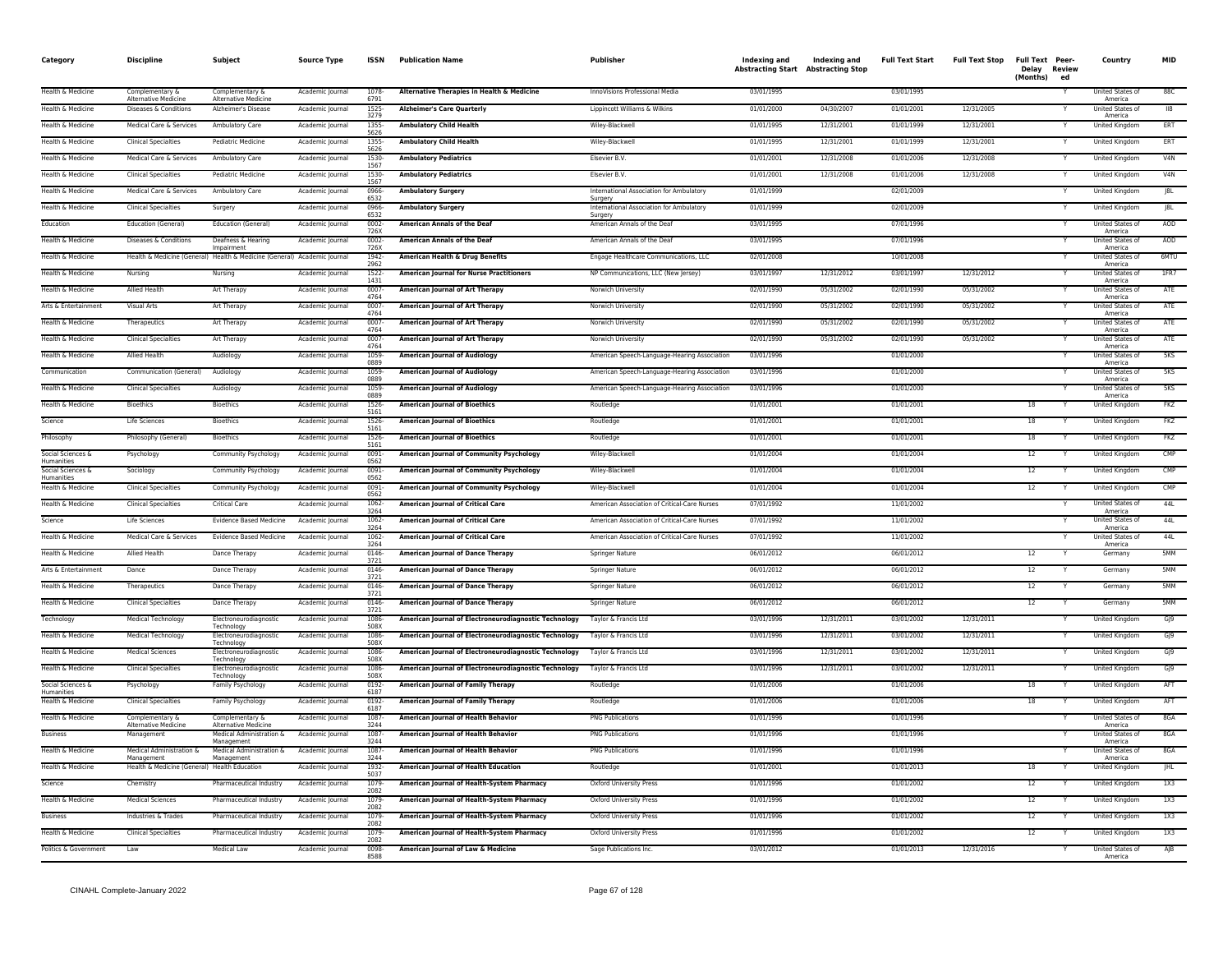| Category                           | <b>Discipline</b>                                  | Subject                                                                    | <b>Source Type</b> | <b>ISSN</b>           | <b>Publication Name</b>                                                         | Publisher                                             | Indexing and<br><b>Abstracting Start Abstracting Stop</b> | Indexing and | <b>Full Text Start</b> | <b>Full Text Stop</b> | Full Text Peer-<br>Delay Review<br>(Months)<br>ed | Country                            | <b>MID</b>       |
|------------------------------------|----------------------------------------------------|----------------------------------------------------------------------------|--------------------|-----------------------|---------------------------------------------------------------------------------|-------------------------------------------------------|-----------------------------------------------------------|--------------|------------------------|-----------------------|---------------------------------------------------|------------------------------------|------------------|
| Social Sciences &<br>Humanities    | Law                                                | Medical Law                                                                | Academic Journal   | 0098                  | American Journal of Law & Medicine                                              | Sage Publications Inc.                                | 03/01/2012                                                |              | 01/01/2013             | 12/31/2016            |                                                   | United States of<br>America        | $A$ J $B$        |
| Health & Medicine                  | <b>Medical Law</b>                                 | Medical Law                                                                | Academic Journal   | 0098<br>8588          | American Journal of Law & Medicine                                              | Sage Publications Inc.                                | 03/01/2012                                                |              | 01/01/2013             | 12/31/2016            |                                                   | United States o<br>America         | $A$ <sup>B</sup> |
| Health & Medicine                  | Allied Health                                      | Occupational Therapy                                                       | Academic Journal   | 0272<br>9490          | American Journal of Occupational Therapy                                        | American Occupational Therapy Association             | 01/01/1963                                                |              | 01/01/1980             |                       |                                                   | United States o                    | 441              |
| Health & Medicine                  | Therapeutics                                       | Occupational Therapy                                                       | Academic Journal   | 0272<br>9490          | <b>American Journal of Occupational Therapy</b>                                 | American Occupational Therapy Association             | 01/01/1963                                                |              | 01/01/1980             |                       |                                                   | America<br>United States           | 441              |
| Health & Medicine                  | <b>Medical Education</b>                           | <b>Pharmacy Education</b>                                                  | Academic Journal   | $0002 -$<br>9459      | <b>American Journal of Pharmaceutical Education</b>                             | American Association of Colleges of Pharmacy          | 02/01/2004                                                |              | 02/01/2004             |                       |                                                   | America<br>United States of        | BM1              |
| Education                          | <b>Professional Education</b>                      | <b>Pharmacy Education</b>                                                  | Academic Journal   | 0002                  | <b>American Journal of Pharmaceutical Education</b>                             | American Association of Colleges of Pharmacy          | 02/01/2004                                                |              | 02/01/2004             |                       |                                                   | America<br>United States o         | BM1              |
| Health & Medicine                  | <b>Clinical Specialties</b>                        | Pharmacy Education                                                         | Academic Journal   | 9459<br>0002          | <b>American Journal of Pharmaceutical Education</b>                             | American Association of Colleges of Pharmacy          | 02/01/2004                                                |              | 02/01/2004             |                       |                                                   | America<br>United States o         | BM1              |
| Health & Medicine                  | Therapeutics                                       | <b>Rehabilitation Therapy</b>                                              | Academic Iournal   | 9459<br>1548          | American Journal of Psychiatric Rehabilitation                                  | Routleda                                              | 01/01/2006                                                | 12/31/2017   | 01/01/2006             | 12/31/2017            |                                                   | America<br><b>United Kinador</b>   | A9Q              |
| Health & Medicine                  | <b>Clinical Specialties</b>                        | Psychiatry                                                                 | Academic Iournal   | 7768<br>1548          | American Journal of Psychiatric Rehabilitation                                  | Routledge                                             | 01/01/2006                                                | 12/31/2017   | 01/01/2006             | 12/31/2017            |                                                   | <b>United Kinadom</b>              | A90              |
| Politics & Government              | Public Health                                      | <b>Public Health</b>                                                       | Academic Journal   | 7768<br>0090          | <b>American lournal of Public Health</b>                                        | American Public Health Association                    | 07/01/1951                                                |              | 03/01/2003             |                       |                                                   | United States of                   | APH              |
| Health & Medicine                  | Public Health                                      | <b>Public Health</b>                                                       | Academic Journal   | 0036<br>0090-         | <b>American lournal of Public Health</b>                                        | American Public Health Association                    | 07/01/1951                                                |              | 03/01/2003             |                       |                                                   | America<br><b>United States of</b> | APH              |
| Social Sciences &                  | <b>Public Health</b>                               | <b>Public Health</b>                                                       | Academic Journal   | 0036<br>0090          | <b>American lournal of Public Health</b>                                        | American Public Health Association                    | 07/01/1951                                                |              | 03/01/2003             |                       |                                                   | America<br><b>United States of</b> | APH              |
| Humanities<br>Health & Medicine    | Safety & Accident Prevention Patient Safety        |                                                                            | Academic Journal   | 0036                  | American Journal of Safe Patient Handling & Movement                            | Visioning Publishers, LLC                             | 03/01/2011                                                | 12/31/2016   | 03/01/2011             | 12/31/2016            |                                                   | America<br>United States of        | GCLG             |
| Health & Medicine                  | Allied Health                                      | Speech-Language Pathology Academic Journal                                 |                    | 2162-<br>1462         | American Journal of Speech-Language Pathology                                   | American Speech-Language-Hearing Association          | 02/01/1996                                                |              | 01/01/2001             |                       |                                                   | America<br>United States of        | 5E7              |
| Social Sciences &                  | Language & Linguistics                             | Speech-Language Pathology Academic Journal                                 |                    | 1058-<br>0360<br>1058 | American Journal of Speech-Language Pathology                                   | American Speech-Language-Hearing Association          | 02/01/1996                                                |              | 01/01/2001             |                       |                                                   | America<br>United States of        | 5E7              |
| <b>Humanities</b><br>Communication | Language & Linguistics                             | Speech-Language Pathology Academic Journal                                 |                    | 0360<br>1058          | American Journal of Speech-Language Pathology                                   | American Speech-Language-Hearing Association          | 02/01/1996                                                |              | 01/01/2001             |                       |                                                   | America<br>United States o         | 5E7              |
| Education                          | Special Education                                  | Speech-Language Pathology Academic Journal                                 |                    | 0360<br>1058          | American Journal of Speech-Language Pathology                                   | American Speech-Language-Hearing Association          | 02/01/1996                                                |              | 01/01/2001             |                       |                                                   | America<br>United States of        | <b>5E7</b>       |
|                                    |                                                    |                                                                            |                    | 0360                  |                                                                                 |                                                       |                                                           |              |                        |                       |                                                   | America                            |                  |
| Health & Medicine                  | Diseases & Conditions                              | Speech-Language Pathology Academic Journal                                 |                    | 1058<br>0360          | American Journal of Speech-Language Pathology                                   | American Speech-Language-Hearing Association          | 02/01/1996                                                |              | 01/01/2001             |                       |                                                   | United States of<br>America        | 5E7              |
| Health & Medicine                  | <b>Clinical Specialties</b>                        | Speech-Language Pathology Academic Journal                                 |                    | 1058<br>0360          | American Journal of Speech-Language Pathology                                   | American Speech-Language-Hearing Association          | 02/01/1996                                                |              | 01/01/2001             |                       |                                                   | United States of<br>America        | 5E7              |
| <b>Business</b>                    | Management                                         | Laboratory Management                                                      | Academic Iournal   | 0044<br>7749          | <b>American Laboratory</b>                                                      | CompareNetworks, Inc.                                 | 01/01/1977                                                | 04/30/2019   | 01/01/2012             | 04/30/2019            |                                                   | United States o<br>America         | R <sub>3</sub> X |
| Health & Medicine                  | <b>Medical Sciences</b>                            | Laboratory Management                                                      | Academic Iournal   | 0044<br>7749          | <b>American Laboratory</b>                                                      | CompareNetworks, Inc.                                 | 01/01/1977                                                | 04/30/2019   | 01/01/2012             | 04/30/2019            |                                                   | United States of<br>America        | R <sub>3</sub> X |
| Science                            | Science (General)                                  | Laboratory Management                                                      | Academic Iournal   | 0044<br>7749          | <b>American Laboratory</b>                                                      | CompareNetworks, Inc.                                 | 01/01/1977                                                | 04/30/2019   | 01/01/2012             | 04/30/2019            |                                                   | United States of<br>America        | R <sub>3</sub> X |
| Health & Medicine                  | Nursing                                            | Nursina                                                                    | Academic Journal   | 0098<br>1486          | <b>American Nurse</b>                                                           | American Nurses Association                           | 05/01/1974                                                |              | 01/01/2001             | 12/31/2016            |                                                   | United States of<br>America        | DDI              |
| Health & Medicine                  | Nursing                                            | Nursing                                                                    | Academic Journal   | 1930-<br>5583         | <b>American Nurse Today</b>                                                     | <b>HealthCom Media</b>                                | 10/01/2006                                                |              | 01/01/2012             |                       |                                                   | <b>United States of</b><br>America | 38LA             |
| Health & Medicine                  | Health & Medicine (General) Disabilities           |                                                                            | Academic Journal   | 0362<br>4048          | <b>American Rehabilitation</b>                                                  | US Government Printing Office                         | 03/01/1994                                                | 09/30/2004   | 06/01/1997             | 09/30/2004            |                                                   | United States of<br>America        | <b>AMR</b>       |
| Health & Medicine                  | Therapeutics                                       | Rehabilitation Therapy                                                     | Academic Journal   | 0362<br>4048          | <b>American Rehabilitation</b>                                                  | US Government Printing Office                         | 03/01/1994                                                | 09/30/2004   | 06/01/1997             | 09/30/2004            |                                                   | <b>United States of</b><br>America | AMR              |
| Technology                         | Computer Science                                   | <b>Medical Informatics</b>                                                 | Academic Journal   | 1551-<br>9104         | <b>ANIA-CARING Newsletter</b>                                                   | ANIA-CARING                                           | 03/01/2010                                                | 06/30/2013   | 03/01/2010             | 06/30/2013            |                                                   | <b>United States of</b><br>America | <b>B57U</b>      |
| Health & Medicine                  | Health & Medicine (General) Medical Informatics    |                                                                            | Academic Iournal   | 1551<br>9104          | <b>ANIA-CARING Newsletter</b>                                                   | ANIA-CARING                                           | 03/01/2010                                                | 06/30/2013   | 03/01/2010             | 06/30/2013            |                                                   | United States of<br>America        | <b>B57U</b>      |
| Social Sciences &<br>Humanities    | Library & Information<br>Science                   | <b>Medical Informatics</b>                                                 | Academic Journal   | 1551<br>9104          | <b>ANIA-CARING Newsletter</b>                                                   | ANIA-CARING                                           | 03/01/2010                                                | 06/30/2013   | 03/01/2010             | 06/30/2013            |                                                   | United States o<br>America         | <b>B57U</b>      |
| Health & Medicine                  | Nursing                                            | Nursing                                                                    | Academic Journal   | 1551<br>9104          | <b>ANIA-CARING Newslette</b>                                                    | ANIA-CARING                                           | 03/01/2010                                                | 06/30/2013   | 03/01/2010             | 06/30/2013            |                                                   | <b>United States</b> o<br>America  | <b>B57U</b>      |
| Health & Medicine                  | Nursing                                            | Nursing                                                                    | Academic Journal   | 1414<br>8145          | Anna Nery School Journal of Nursing / Escola Anna Nery<br>Revista de Enfermagem | Escola de Enfermagem Anna Nery                        | 04/01/2003                                                |              | 08/01/2013             |                       |                                                   | Brazil                             | 2QEH             |
| Health & Medicine                  | Safety & Accident Prevention Occupational Health & | Safety                                                                     | Academic Iournal   | 0003<br>4878          | <b>Annals of Occupational Hygiene</b>                                           | Oxford University Press                               | 01/01/2008                                                | 12/31/2016   | 01/01/2008             | 12/31/2016            |                                                   | United Kinadon                     | Q4               |
| <b>Business</b>                    | <b>Business Practices</b>                          | Occupational Health &<br>Safety                                            | Academic Journal   | $0003-$<br>4878       | <b>Annals of Occupational Hygiene</b>                                           | Oxford University Press                               | 01/01/2008                                                | 12/31/2016   | 01/01/2008             | 12/31/2016            |                                                   | United Kingdon                     | Q4               |
| Health & Medicine                  | Safety & Accident Prevention Occupational Health & |                                                                            | Academic Journal   | 2398<br>7308          | Annals of Work Exposures & Health                                               | Oxford University Press                               | 01/01/2017                                                |              | 01/01/2017             |                       | 12                                                | United Kingdom                     | KJ1E             |
| <b>Business</b>                    | <b>Business Practices</b>                          | Safety<br>Occupational Health &<br>Safety                                  | Academic Journal   | 2398-<br>7308         | Annals of Work Exposures & Health                                               | Oxford University Press                               | 01/01/2017                                                |              | 01/01/2017             |                       | 12                                                | United Kingdom                     | KJ1E             |
| Health & Medicine                  | Therapeutics                                       | <b>Rehabilitation Therapy</b>                                              | Academic Journal   | 2328-<br>2800         | <b>Annual in Therapeutic Recreation</b>                                         | American Therapeutic Recreation Association<br>(ATRA) | 01/01/1992                                                |              | 03/01/2013             |                       |                                                   | <b>United States of</b>            | YTB              |
| Social Sciences &                  | Social Sciences &                                  | Recreation & Leisure Studies Academic Journal                              |                    | 2328<br>2800          | <b>Annual in Therapeutic Recreation</b>                                         | American Therapeutic Recreation Association<br>(ATRA) | 01/01/1992                                                |              | 03/01/2013             |                       |                                                   | America<br><b>United States of</b> | <b>YTB</b>       |
| Humanities<br>Sports & Leisure     | Humanities (General)                               | Recreation & Leisure Studies Recreation & Leisure Studies Academic Journal |                    | 2328-                 | <b>Annual in Therapeutic Recreation</b>                                         | American Therapeutic Recreation Association           | 01/01/1992                                                |              | 03/01/2013             |                       |                                                   | America<br>United States of        | <b>YTB</b>       |
| Education                          | Subject Specific Education                         | Recreation & Leisure Studies Academic Journal                              |                    | 2800<br>2328-         | <b>Annual in Therapeutic Recreation</b>                                         | (ATRA)<br>American Therapeutic Recreation Association | 01/01/1992                                                |              | 03/01/2013             |                       |                                                   | America<br>United States of        | <b>YTB</b>       |
| Social Sciences &                  | Social Science Theory &                            | Recreation & Leisure Studies Academic Journa                               |                    | 2800<br>2328          | <b>Annual in Therapeutic Recreation</b>                                         | (ATRA)<br>American Therapeutic Recreation Association | 01/01/1992                                                |              | 03/01/2013             |                       |                                                   | America<br>United States of        | <b>YTB</b>       |
| Humanities<br>Health & Medicine    | Study<br>Therapeutics                              | <b>Recreational Therapy</b>                                                | Academic Journal   | 2800<br>2328          | <b>Annual in Therapeutic Recreation</b>                                         | (ATRA)<br>American Therapeutic Recreation Association | 01/01/1992                                                |              | 03/01/2013             |                       |                                                   | America<br>United States of        | <b>YTB</b>       |
| Health & Medicine                  | <b>Medical Education</b>                           | <b>Nursing Education</b>                                                   | Academic Journal   | 2800<br>1542          | <b>Annual Review of Nursing Education</b>                                       | (ATRA)<br>Springer Publishing Company, Inc.           | 01/01/2003                                                | 12/31/2008   | 01/01/2005             | 12/31/2008            |                                                   | America<br>United States of        | 17LW             |
| Health & Medicine                  | Nursing                                            | <b>Nursing Education</b>                                                   | Academic Journa    | 412X<br>1542          | <b>Annual Review of Nursing Education</b>                                       | Springer Publishing Company, Inc.                     | 01/01/2003                                                | 12/31/2008   | 01/01/2005             | 12/31/2008            |                                                   | America<br>United States of        | 17LW             |
| Education                          | Professional Education                             | <b>Nursing Education</b>                                                   | Academic Journal   | 412X<br>1542-         | <b>Annual Review of Nursing Education</b>                                       | Springer Publishing Company, Inc.                     | 01/01/2003                                                | 12/31/2008   | 01/01/2005             | 12/31/2008            |                                                   | America<br>United States of        | 17LW             |
| Science                            | Life Sciences                                      | <b>Nutrition Science</b>                                                   | Academic Iourna    | 412X<br>0199          | <b>Annual Review of Nutrition</b>                                               | Annual Reviews Inc.                                   | 01/01/1984                                                |              | 01/01/1997             | 08/31/2005            |                                                   | America<br>United States of        | 83T              |
| <b>Health &amp; Medicine</b>       | <b>Medical Sciences</b>                            | Nutrition Science                                                          | Academic Iournal   | 9885<br>0199          | <b>Annual Review of Nutrition</b>                                               | Annual Reviews Inc.                                   | 01/01/1984                                                |              | 01/01/1997             | 08/31/2005            |                                                   | America<br><b>United States of</b> | 83T              |
|                                    |                                                    | Nutrition Science                                                          |                    | 0199                  | <b>Annual Review of Nutrition</b>                                               | Annual Reviews Inc.                                   | 01/01/1984                                                |              | 01/01/1997             | 08/31/2005            |                                                   | America<br><b>United States of</b> | 83T              |
| Technology                         | Industrial Technology                              |                                                                            | Academic Iournal   | 9885                  |                                                                                 |                                                       |                                                           |              |                        |                       |                                                   | America                            |                  |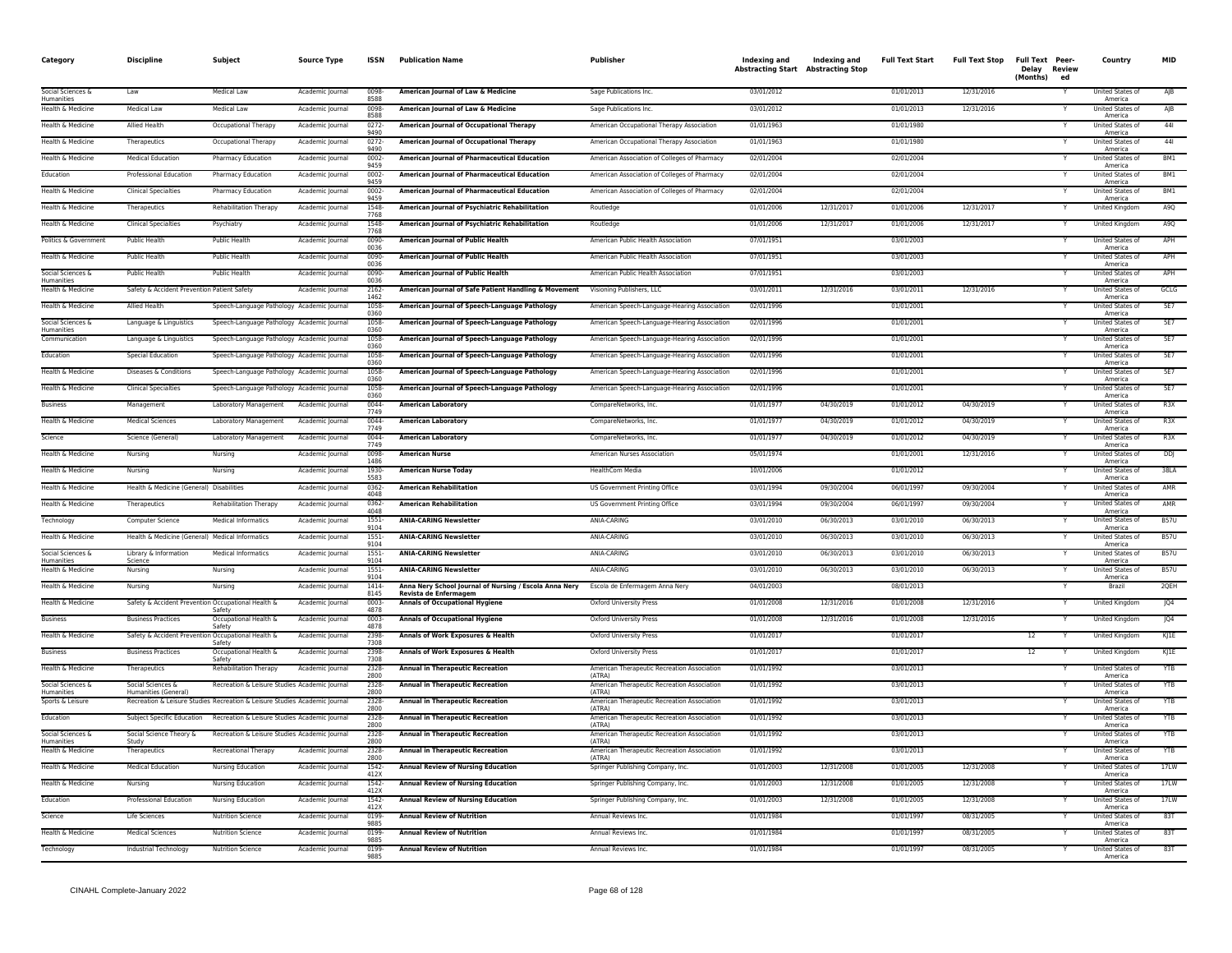| Category                        | <b>Discipline</b>                              | Subject                       | <b>Source Type</b> | <b>ISSN</b>      | <b>Publication Name</b>                                                                                                                 | Publisher                                      | Indexing and<br><b>Abstracting Start Abstracting Stop</b> | Indexing and | <b>Full Text Start</b> | <b>Full Text Stop</b> | Full Text Peer-<br>Delay Review<br>(Months)<br>ed | Country                            | MID         |
|---------------------------------|------------------------------------------------|-------------------------------|--------------------|------------------|-----------------------------------------------------------------------------------------------------------------------------------------|------------------------------------------------|-----------------------------------------------------------|--------------|------------------------|-----------------------|---------------------------------------------------|------------------------------------|-------------|
| Health & Medicine               | Nursing                                        | <b>Surgical Nursing</b>       | Academic Journal   | 0001<br>2092     | <b>AORN Journal</b>                                                                                                                     | Wiley-Blackwell                                | 01/01/1963                                                |              | 06/01/2004             | 08/26/2015            |                                                   | United Kingdom                     | 1FR         |
| Health & Medicine               | <b>Clinical Specialties</b>                    | Surgical Nursing              | Academic Journal   | 0001<br>2092     | <b>AORN Journal</b>                                                                                                                     | Wiley-Blackwell                                | 01/01/1963                                                |              | 06/01/2004             | 08/26/2015            |                                                   | United Kingdom                     | 1FR         |
| Health & Medicine               | Medical Care & Services                        | <b>Operating Rooms</b>        | Academic Journal   | 0001<br>2092     | <b>AORN Journal</b>                                                                                                                     | Wiley-Blackwell                                | 01/01/1963                                                |              | 06/01/2004             | 08/26/2015            |                                                   | United Kingdom                     | 1FR         |
| Health & Medicine               | Nursing                                        | Nursing                       | Academic Journal   | 1918<br>1345     | Aporia                                                                                                                                  | University of Ottawa, School of Nursing        | 01/01/2010                                                |              | 01/01/2010             |                       |                                                   | Canada                             | <b>B03U</b> |
| Health & Medicine               | Nursing                                        | Nursing                       | Academic Journal   | 0897<br>1897     | <b>Applied Nursing Research</b>                                                                                                         | Elsevier B.V.                                  | 05/01/1988                                                |              | 05/01/2013             | 08/26/2015            |                                                   | <b>United States of</b><br>America | 44Z         |
| Technology                      | Medical Technology                             | Medical Imaging               | Academic Journal   | 0160<br>9963     | <b>Applied Radiology</b>                                                                                                                | Anderson Publishing Ltd.                       | 01/01/1978                                                |              | 03/01/2004             |                       |                                                   | United States of<br>America        | 45A         |
| Health & Medicine               | Medical Technology                             | Medical Imaging               | Academic Journal   | 0160<br>9963     | <b>Applied Radiology</b>                                                                                                                | Anderson Publishing Ltd                        | 01/01/1978                                                |              | 03/01/2004             |                       |                                                   | United States of<br>America        | 45A         |
| Health & Medicine               | <b>Clinical Specialties</b>                    | Radiology                     | Academic Journal   | 0160<br>9963     | <b>Applied Radiology</b>                                                                                                                | Anderson Publishing Ltd.                       | 01/01/1978                                                |              | 03/01/2004             |                       |                                                   | United States of<br>America        | 45A         |
| Health & Medicine               | Complementary &<br><b>Alternative Medicine</b> | Hydrotherapy                  | Academic Journal   | 1748<br>8648     | Aqualines: The Journal of the Hydrotherapy Association of Aquatic Therapy Association of Chartered<br><b>Chartered Physiotherapists</b> | Physiotherapists                               | 06/01/2009                                                |              | 09/01/2010             |                       |                                                   | United Kingdom                     | 8NSV        |
|                                 |                                                |                               | Academic Journal   |                  | <b>Archives of Academic Emergency Medicine</b>                                                                                          | Shahid Beheshti University of Medical Sciences | 01/01/2019                                                |              | 01/01/2019             |                       |                                                   | Iran (Islamic Republic<br>nf)      | <b>MFMK</b> |
| Science                         | Life Sciences                                  | Pathology                     | Academic Journal   | 0003<br>9985     | Archives of Pathology & Laboratory Medicine                                                                                             | College of American Pathologists               | 11/01/1987                                                |              | 01/01/2003             |                       |                                                   | United States of<br>America        | 1FS         |
| Health & Medicine               | <b>Clinical Specialties</b>                    | Pathology                     | Academic Journa    | 0003<br>9985     | Archives of Pathology & Laboratory Medicine                                                                                             | College of American Pathologists               | 11/01/1987                                                |              | 01/01/2003             |                       |                                                   | United States of<br>America        | 1FS         |
| Health & Medicine               | Nursing                                        | <b>Psychiatric Nursing</b>    | Academic Journal   | 0883             | <b>Archives of Psychiatric Nursing</b>                                                                                                  | Elsevier B.V.                                  | 02/01/1987                                                |              | 04/01/2013             | 08/26/2015            |                                                   | United States of                   | 45D         |
| Health & Medicine               | <b>Clinical Specialties</b>                    | <b>Psychiatric Nursing</b>    | Academic Journal   | 9417<br>0883     | <b>Archives of Psychiatric Nursing</b>                                                                                                  | Elsevier B.V                                   | 02/01/1987                                                |              | 04/01/2013             | 08/26/2015            |                                                   | America<br>United States of        | 45D         |
| Health & Medicine               | Nursing                                        | Nursing                       | Academic Journal   | 9417<br>1539     | <b>Arkansas Nursing News</b>                                                                                                            | Arkansas Nurses Association                    | 01/01/1993                                                |              | 01/01/1995             |                       |                                                   | America<br>United States of        | DHQ         |
| Health & Medicine               | Allied Health                                  | Art Therapy                   | Academic Journal   | 8528<br>$0742 -$ | Art Therapy: Journal of the American Art Therapy                                                                                        | Routledge                                      | 03/01/1995                                                |              | 01/01/2008             |                       | 18                                                | America<br>United Kingdom          | <b>GFX</b>  |
| Arts & Entertainment            | Visual Arts                                    | Art Therapy                   | Academic Journa    | 1656<br>0742     | <b>Association</b><br>Art Therapy: Journal of the American Art Therapy                                                                  | Routledge                                      | 03/01/1995                                                |              | 01/01/2008             |                       | 18                                                | <b>United Kingdom</b>              | GFX         |
| Health & Medicine               | Therapeutics                                   | Art Therapy                   | Academic Journal   | 1656<br>0742     | <b>Association</b><br>Art Therapy: Journal of the American Art Therapy                                                                  | Routledge                                      | 03/01/1995                                                |              | 01/01/2008             |                       | 18                                                | United Kingdom                     | GFX         |
| Health & Medicine               | <b>Clinical Specialties</b>                    | Art Therapy                   | Academic Journal   | 1656<br>0742     | Association<br>Art Therapy: Journal of the American Art Therapy                                                                         | Routledge                                      | 03/01/1995                                                |              | 01/01/2008             |                       | 18                                                | United Kingdom                     | GFX         |
| Health & Medicine               | Health & Medicine (General) Disabilities       |                               | Academic Journal   | 1656             | Association<br>Asia Pacific Disability Rehabilitation Journal                                                                           | Asia Pacific Disability Rehabilitation Journal | 01/02/2000                                                | 12/31/2010   | 01/01/2010             | 12/31/2010            |                                                   | India                              | YWY         |
| Health & Medicine               | Therapeutics                                   | <b>Rehabilitation Therapy</b> | Academic Journal   |                  | Asia Pacific Disability Rehabilitation Journal                                                                                          | Asia Pacific Disability Rehabilitation Journal | 01/02/2000                                                | 12/31/2010   | 01/01/2010             | 12/31/2010            |                                                   | India                              | YWY         |
| Health & Medicine               | Nursina                                        | <b>Oncology Nursing</b>       | Academic Journa    | 2287<br>2434     | <b>Asian Oncology Nursing</b>                                                                                                           | Korean Oncology Nursing Society                | 03/01/2012                                                |              | 03/01/2012             |                       |                                                   | Korea, Republic of<br>(South)      | <b>EU55</b> |
| Health & Medicine               | <b>Clinical Specialties</b>                    | <b>Oncology Nursing</b>       | Academic Journal   | 2287<br>2434     | <b>Asian Oncology Nursing</b>                                                                                                           | Korean Oncology Nursing Society                | 03/01/2012                                                |              | 03/01/2012             |                       |                                                   | Korea, Republic of<br>(South)      | <b>EU55</b> |
| Technology                      | <b>Medical Technology</b>                      | Assistive Technology          | Academic Journal   | 1040<br>0435     | <b>Assistive Technology</b>                                                                                                             | Taylor & Francis Ltd                           | 03/01/1993                                                |              | 01/01/2005             |                       | 18                                                | United Kingdom                     | YVP         |
| Health & Medicine               | Medical Technology                             | Assistive Technology          | Academic Journal   | 1040<br>0435     | <b>Assistive Technology</b>                                                                                                             | Taylor & Francis Ltd                           | 03/01/1993                                                |              | 01/01/2005             |                       | 18                                                | United Kingdom                     | YVP         |
| Health & Medicine               | <b>Allied Health</b>                           | Audiology                     | Academic Journal   | 1651<br>386X     | <b>Audiological Medicine</b>                                                                                                            | Taylor & Francis Ltd                           | 02/01/2003                                                | 12/31/2012   | 02/01/2003             | 12/31/2012            |                                                   | United Kingdom                     | REQ         |
| Communication                   | Communication (General)                        | Audiology                     | Academic Journal   | $1651 -$<br>386X | <b>Audiological Medicine</b>                                                                                                            | Taylor & Francis Ltd                           | 02/01/2003                                                | 12/31/2012   | 02/01/2003             | 12/31/2012            |                                                   | United Kingdom                     | REQ         |
| Health & Medicine               | <b>Clinical Specialties</b>                    | Audiology                     | Academic Journal   | $1651-$<br>386X  | <b>Audiological Medicine</b>                                                                                                            | Taylor & Francis Ltd                           | 02/01/2003                                                | 12/31/2012   | 02/01/2003             | 12/31/2012            |                                                   | <b>United Kingdom</b>              | REQ         |
| Health & Medicine               | Therapeutics                                   | <b>Rehabilitation Therapy</b> | Academic Journal   | $1651-$<br>386X  | <b>Audiological Medicine</b>                                                                                                            | Taylor & Francis Ltd                           | 02/01/2003                                                | 12/31/2012   | 02/01/2003             | 12/31/2012            |                                                   | <b>United Kingdom</b>              | REQ         |
| Health & Medicine               | Allied Health                                  | Audiology                     | Academic Journal   | 1535<br>2609     | <b>Audiology Today</b>                                                                                                                  | American Academy of Audiology                  | 01/01/2003                                                |              | 09/01/2009             |                       |                                                   | United States of<br>America        | 1FRH        |
| Communication                   | Communication (General)                        | Audiology                     | Academic Journal   | 1535<br>2609     | <b>Audiology Today</b>                                                                                                                  | American Academy of Audiology                  | 01/01/2003                                                |              | 09/01/2009             |                       |                                                   | United States of<br>America        | <b>1FRH</b> |
| Health & Medicine               | <b>Clinical Specialties</b>                    | Audiology                     | Academic Journa    | 1535<br>2609     | <b>Audiology Today</b>                                                                                                                  | American Academy of Audiology                  | 01/01/2003                                                |              | 09/01/2009             |                       |                                                   | United States o<br>America         | 1FRH        |
| Health & Medicine               | <b>Allied Health</b>                           | Audiology                     | Academic Journal   | 1947-<br>9735    | <b>AudiologyOnline</b>                                                                                                                  | Audiology Holdings, LLC d/b/a AudiologyOnline  | 02/02/2009                                                | 10/06/2019   | 03/01/2011             | 10/06/2019            |                                                   | United States of<br>America        | 9519        |
| Communication                   | Communication (General)                        | Audiology                     | Academic Journa    | 1947<br>9735     | <b>AudiologyOnline</b>                                                                                                                  | Audiology Holdings, LLC d/b/a AudiologyOnline  | 02/02/2009                                                | 10/06/2019   | 03/01/2011             | 10/06/2019            |                                                   | United States o<br>America         | 9519        |
| Health & Medicine               | <b>Clinical Specialties</b>                    | Audiology                     | Academic Journal   | 1947<br>9735     | <b>AudiologyOnline</b>                                                                                                                  | Audiology Holdings, LLC d/b/a AudiologyOnline  | 02/02/2009                                                | 10/06/2019   | 03/01/2011             | 10/06/2019            |                                                   | United States of<br>America        | 9519        |
| Health & Medicine               | <b>Medical Sciences</b>                        | Neurology                     | Academic Journal   | 1032<br>335X     | <b>Australasian Journal of Neuroscience</b>                                                                                             | Exeley USA                                     | 01/01/1996                                                | 06/30/2008   | 06/01/2005             | 06/30/2008            |                                                   | United States of<br>America        | GY4         |
| Health & Medicine               | <b>Clinical Specialties</b>                    | Neurology                     | Academic Journal   | 1032<br>335X     | <b>Australasian Journal of Neuroscience</b>                                                                                             | Exeley USA                                     | 01/01/1996                                                | 06/30/2008   | 06/01/2005             | 06/30/2008            |                                                   | United States of<br>America        | GY4         |
| Health & Medicine               | <b>Clinical Specialties</b>                    | Podiatry                      | Academic Journal   | 1328-<br>0694    | Australasian Journal of Podiatric Medicine                                                                                              | Australasian Podiatry Council                  | 09/01/1997                                                | 12/31/2007   | 01/01/2006             | 12/31/2007            |                                                   | Australia                          | ILF.        |
| Health & Medicine               | <b>Clinical Specialties</b>                    | Geriatric Medicine            | Academic Journal   | 1440<br>6381     | Australasian Journal on Ageing                                                                                                          | Wiley-Blackwell                                | 02/01/1999                                                |              | 03/01/2004             |                       | 12                                                | United Kingdom                     | GTC         |
| Social Sciences &<br>Humanities | Demography                                     | Gerontology                   | Academic Journal   | 1440<br>6381     | Australasian Journal on Ageing                                                                                                          | Wiley-Blackwell                                | 02/01/1999                                                |              | 03/01/2004             |                       | 12                                                | United Kingdom                     | GTC         |
| Health & Medicine               | <b>Clinical Specialties</b>                    | Gastroenterology              | Academic Journal   | 1448<br>0131     | Australian & New Zealand Continence Journal                                                                                             | Cambridge Publishing                           | 03/01/2003                                                |              | 03/01/2005             |                       |                                                   | Australia                          | 15LU        |
| Health & Medicine               | <b>Clinical Specialties</b>                    | Urology & Nephrology          | Academic Journal   | 1448<br>0131     | Australian & New Zealand Continence Journal                                                                                             | Cambridge Publishing                           | 03/01/2003                                                |              | 03/01/2005             |                       |                                                   | Australia                          | 15LU        |
| Health & Medicine               | <b>Clinical Specialties</b>                    | Psychiatry                    | Academic Journal   | 0004<br>8674     | Australian & New Zealand Journal of Psychiatry                                                                                          | Sage Publications                              | 02/01/1997                                                |              | 01/01/1998             | 12/31/2011            |                                                   | United States of<br>America        | 7ZU         |
| Health & Medicine               | Diseases & Conditions                          | <b>Bowel Diseases</b>         | Academic Journal   | 1034<br>8204     | <b>Australian Coeliac</b>                                                                                                               | Coeliac Society of Australia Inc.              | 03/01/2014                                                |              | 03/01/2014             |                       |                                                   | Australia                          | GD57        |
| Health & Medicine               | Nursing                                        | Nursing                       | Academic Journal   | 0813<br>0531     | <b>Australian Journal of Advanced Nursing</b>                                                                                           | Australian Nursing & Midwifery Federation      | 09/01/1983                                                |              | 06/01/2005             |                       |                                                   | Australia                          | GVT         |
| Health & Medicine               | Nursing                                        | <b>Oncology Nursing</b>       | Academic Journal   | $1441 -$<br>2551 | <b>Australian Journal of Cancer Nursing</b>                                                                                             | Cambridge Publishing                           | 06/01/2002                                                |              | 12/01/2010             |                       |                                                   | Australia                          | 1FRL        |
| Health & Medicine               | <b>Clinical Specialties</b>                    | <b>Oncology Nursing</b>       | Academic Journal   | 1441-<br>2551    | <b>Australian Journal of Cancer Nursing</b>                                                                                             | Cambridge Publishing                           | 06/01/2002                                                |              | 12/01/2010             |                       |                                                   | Australia                          | 1FRL        |
| Health & Medicine               | Nursing                                        | Nursing                       | Academic Journal   | 1839<br>8782     | Australian Journal of Child & Family Health Nursing                                                                                     | Cambridge Publishing                           | 06/01/2013                                                |              | 06/01/2013             |                       |                                                   | Australia                          | H9WU        |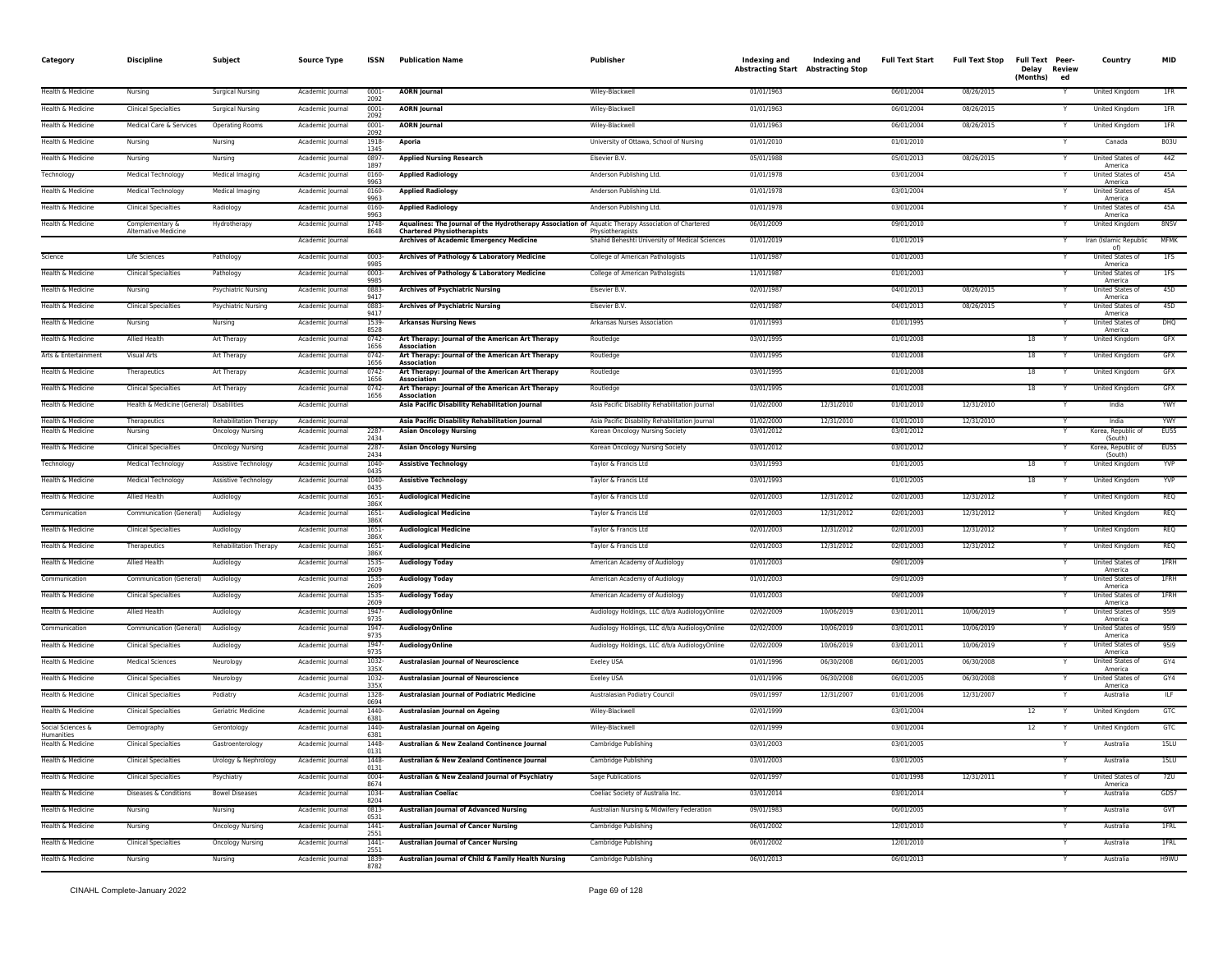| Category                        | <b>Discipline</b>                                          | Subject                                                                  | <b>Source Type</b> | <b>ISSN</b>           | <b>Publication Name</b>                                | Publisher                                                          | Indexing and<br><b>Abstracting Start Abstracting Stop</b> | <b>Indexing and</b> | <b>Full Text Start</b>   | <b>Full Text Stop</b> | Full Text Peer-<br>Delay Review<br>(Months)<br>ed | Country                            | MID                           |
|---------------------------------|------------------------------------------------------------|--------------------------------------------------------------------------|--------------------|-----------------------|--------------------------------------------------------|--------------------------------------------------------------------|-----------------------------------------------------------|---------------------|--------------------------|-----------------------|---------------------------------------------------|------------------------------------|-------------------------------|
| <b>Health &amp; Medicine</b>    | <b>Clinical Specialties</b>                                | <b>Pediatric Medicine</b>                                                | Academic Journal   | 1839<br>8782          | Australian Journal of Child & Family Health Nursing    | Cambridge Publishing                                               | 06/01/2013                                                |                     | 06/01/2013               |                       |                                                   | Australia                          | H <sub>a</sub> M <sub>I</sub> |
| Health & Medicine               | <b>Clinical Specialties</b>                                | Primary Health Care                                                      | Academic Journal   | 1839-<br>8782         | Australian Journal of Child & Family Health Nursing    | Cambridge Publishing                                               | 06/01/2013                                                |                     | 06/01/2013               |                       |                                                   | Australia                          | H9WU                          |
| Health & Medicine               | Complementary &<br><b>Alternative Medicine</b>             | Herbs & Medicinal Plants                                                 | Academic Journal   | 2200-<br>3886         | Australian Journal of Herbal & Naturopathic Medicine   | National Herbalists Association of Australia<br>(NHAA)             | 01/01/2018                                                |                     | 01/01/2018               |                       |                                                   | Australia                          | LFFF                          |
| Science                         | Life Sciences                                              | Herbs & Medicinal Plants                                                 | Academic Journal   | 2200-<br>3886         | Australian Journal of Herbal & Naturopathic Medicine   | National Herbalists Association of Australia<br>(NHAA)             | 01/01/2018                                                |                     | 01/01/2018               |                       |                                                   | Australia                          | LFFF                          |
| Health & Medicine               | Complementary &<br><b>Alternative Medicine</b>             | Naturopathic Medicine                                                    | Academic Journal   | 2200-<br>3886         | Australian Journal of Herbal & Naturopathic Medicine   | National Herbalists Association of Australia<br>(NHAA)             | 01/01/2018                                                |                     | 01/01/2018               |                       |                                                   | Australia                          | LFFF                          |
| <b>Health &amp; Medicine</b>    | Complementary &<br><b>Alternative Medicine</b>             | Herbs & Medicinal Plants                                                 | Academic Journal   | 2200                  | <b>Australian Journal of Herbal Medicine</b>           | National Herbalists Association of Australia<br>(NHAA)             | 04/01/2012                                                | 12/31/2017          | 04/01/2012               | 12/31/2017            |                                                   | Australia                          | F <sub>2</sub> RD             |
| Science                         | Life Sciences                                              | Herbs & Medicinal Plants                                                 | Academic Journal   | 2200<br>3886          | <b>Australian lournal of Herbal Medicine</b>           | National Herbalists Association of Australia<br>$(MH\Delta\Delta)$ | 04/01/2012                                                | 12/31/2017          | 04/01/2012               | 12/31/2017            |                                                   | Australia                          | F2RD                          |
| Health & Medicine               | Complementary &                                            | Herbs & Medicinal Plants                                                 | Academic Journa    | 1033<br>8330          | Australian Journal of Medical Herbalism                | National Herbalists Association of Australia<br>(NHAA)             | 04/01/2000                                                | 12/31/2011          | 10/01/2007               | 12/31/2011            |                                                   | Australia                          | GUF                           |
| Science                         | Alternative Medicin<br>Life Sciences                       | Herbs & Medicinal Plants                                                 | Academic Iournal   | 1033                  | <b>Australian lournal of Medical Herbalism</b>         | National Herbalists Association of Australia<br>$(MH\Delta\Delta)$ | 04/01/2000                                                | 12/31/2011          | 10/01/2007               | 12/31/2011            |                                                   | Australia                          | GUF                           |
| Health & Medicine               |                                                            | Health & Medicine (General) Health & Medicine (General) Academic Journal |                    | 8330<br>1038          | <b>Australian Journal of Medical Science</b>           | Australian Institute of Medical Scientists                         | 01/01/2014                                                |                     | 01/01/2014               |                       |                                                   | Australia                          | GD50                          |
| Health & Medicine               | Allied Health                                              | Music Therapy                                                            | Academic Iournal   | 1643<br>1036          | <b>Australian Journal of Music Therapy</b>             | Australian Music Therapy Association, Inc.                         | 07/01/2003                                                |                     | 04/01/2006               |                       |                                                   | Australia                          | T <sub>9</sub> M              |
| Arts & Entertainment            | Music                                                      | Music Therapy                                                            | Academic Journal   | 9457<br>1036          | Australian Journal of Music Therapy                    | Australian Music Therapy Association, Inc.                         | 07/01/2003                                                |                     | 04/01/2006               |                       |                                                   | Australia                          | T9M                           |
| Health & Medicine               | Therapeutics                                               | Music Therapy                                                            | Academic Journal   | 9457<br>1036-<br>9457 | <b>Australian Journal of Music Therapy</b>             | Australian Music Therapy Association, Inc.                         | 07/01/2003                                                |                     | 04/01/2006               |                       |                                                   | Australia                          | T9M                           |
| Health & Medicine               | <b>Clinical Specialties</b>                                | Music Therapy                                                            | Academic Journal   | 1036-<br>9457         | <b>Australian Journal of Music Therapy</b>             | Australian Music Therapy Association, Inc.                         | 07/01/2003                                                |                     | 04/01/2006               |                       |                                                   | Australia                          | T9M                           |
| Science                         | Life Sciences                                              | <b>Nutrition Science</b>                                                 | Academic Journa    | 1032-                 | Australian Journal of Nutrition & Dietetics            | Wiley-Blackwell                                                    | 12/01/1998                                                | 12/31/2001          | 12/01/1998               | 12/31/2001            |                                                   | United Kingdom                     | <b>DIE</b>                    |
| Health & Medicine               | <b>Medical Sciences</b>                                    | <b>Nutrition Science</b>                                                 | Academic Journa    | 1322<br>1032          | Australian Journal of Nutrition & Dietetics            | Wiley-Blackwel                                                     | 12/01/1998                                                | 12/31/2001          | 12/01/1998               | 12/31/2001            |                                                   | United Kingdon                     | DIE                           |
| Technology                      | Industrial Technology                                      | <b>Nutrition Science</b>                                                 | Academic Journa    | 1322<br>1032          | <b>Australian Journal of Nutrition &amp; Dietetics</b> | Wiley-Blackwell                                                    | 12/01/1998                                                | 12/31/2001          | 12/01/1998               | 12/31/2001            |                                                   | United Kingdon                     | <b>DIE</b>                    |
| Health & Medicine               | Medical Care & Services                                    | Rural Health Care                                                        | Academic Journal   | 1322<br>1038          | <b>Australian Journal of Rural Health</b>              | Wiley-Blackwell                                                    | 11/01/1992                                                |                     | 08/01/1998               |                       | 12                                                | United Kingdom                     | FQO                           |
| Health & Medicine               | Complementary &                                            | Midwifery                                                                | Academic Journal   | 1446                  | <b>Australian Midwifery News</b>                       | Australian College of Midwives Incorporated                        | 05/01/2001                                                |                     | 01/01/2013               |                       |                                                   | Australia                          | <b>YUG</b>                    |
| Health & Medicine               | <b>Alternative Medicine</b><br><b>Clinical Specialties</b> | Midwifery                                                                | Academic Journa    | 5612<br>1446          | <b>Australian Midwifery News</b>                       | Australian College of Midwives Incorporated                        | 05/01/2001                                                |                     | 01/01/2013               |                       |                                                   | Australia                          | <b>YUG</b>                    |
| Health & Medicine               | Nursing                                                    | Nursing                                                                  | Academic Journal   | 5612<br>0045          | <b>Australian Nurses Journal</b>                       | Australian Nursing & Midwifery Federation                          | 07/01/1971                                                | 05/31/1993          | 07/01/1971               | 05/31/1993            |                                                   | Australia                          | 1FRO                          |
| Health & Medicine               | Diseases & Conditions                                      | Autism Spectrum Disorders Academic Iournal                               |                    | 0758<br>1179          | <b>Autism Insights</b>                                 | Sage Publications                                                  | 01/01/2009                                                | 01/31/2015          | 01/01/2009               | 01/31/2015            |                                                   | United States of                   | <b>B3KH</b>                   |
| Health & Medicine               | Nursing                                                    | Nursina                                                                  | Academic Journal   | 5964<br>1091-         | <b>AWHONN Lifelines</b>                                | Wilev-Blackwel                                                     | 02/01/1997                                                | 12/31/2006          | 02/01/2006               | 12/31/2006            |                                                   | America<br>United Kinadon          | GH0                           |
| Health & Medicine               | <b>Clinical Specialties</b>                                | Women's Health                                                           | Academic Journal   | 5923<br>1091          | <b>AWHONN Lifelines</b>                                | Wiley-Blackwel                                                     | 02/01/1997                                                | 12/31/2006          | 02/01/2006               | 12/31/2006            |                                                   | United Kingdon                     | GH0                           |
| Health & Medicine               | Nursing                                                    | Neurology Nursing                                                        | Academic Journal   | 5923<br>0834          | <b>AXON/ L'AXONE</b>                                   | Canadian Association of Neuroscience Nurses                        | 09/01/1986                                                | 06/30/2007          | 06/01/2004               | 05/31/2007            |                                                   | Canada                             | G32                           |
| Health & Medicine               | <b>Medical Sciences</b>                                    | Neurology Nursing                                                        | Academic Journal   | 7824<br>0834          | <b>AXON/ L'AXONE</b>                                   | Canadian Association of Neuroscience Nurses                        | 09/01/1986                                                | 06/30/2007          | 06/01/2004               | 05/31/2007            |                                                   | Canada                             | G32                           |
| Health & Medicine               | <b>Clinical Specialties</b>                                | <b>Neurology Nursing</b>                                                 | Academic Journal   | 7824<br>0834          | <b>AXON/ L'AXONE</b>                                   | Canadian Association of Neuroscience Nurses                        | 09/01/1986                                                | 06/30/2007          | 06/01/2004               | 05/31/2007            |                                                   | Canada                             | G32                           |
| Health & Medicine               | <b>Clinical Specialties</b>                                | Back & Spine Health                                                      | Academic Journal   | 7824<br>0144          | <b>BackCare Journal</b>                                | <b>BackCare</b>                                                    | 12/01/2009                                                | 12/31/2014          | 12/01/2009               | 12/31/2014            |                                                   | <b>United Kingdor</b>              | <b>B53N</b>                   |
| Health & Medicine               |                                                            | Health & Medicine (General) Health & Medicine (General) Academic Journal |                    | 3798<br>0899          | <b>Baylor University Medical Center Proceedings</b>    | Taylor & Francis Ltd                                               | 01/01/2001                                                |                     | 01/01/2007               | 12/31/2017            |                                                   | <b>United Kingdon</b>              | 1XEP                          |
| Social Sciences &               | Psychology                                                 | Abnormal Psychology                                                      | Academic Journal   | 8280<br>0198          | <b>Behavioral Disorders</b>                            | <b>Sage Publications</b>                                           | 02/01/2008                                                |                     | 02/01/2008               |                       |                                                   | United States o                    | <b>BHD</b>                    |
| Humanities                      | <b>Clinical Specialties</b>                                | Abnormal Psychology                                                      |                    | 7429                  | <b>Behavioral Disorders</b>                            | Sage Publications                                                  |                                                           |                     |                          |                       |                                                   | America<br>United States o         |                               |
| Health & Medicine               |                                                            |                                                                          | Academic Iournal   | 0198<br>7429          |                                                        |                                                                    | 02/01/2008<br>02/01/2008                                  |                     | 02/01/2008<br>02/01/2008 |                       |                                                   | America                            | <b>BHD</b><br><b>BHD</b>      |
| Social Sciences &<br>Humanities | Psychology                                                 | Child & Adolescent<br>Psychology                                         | Academic Iournal   | 0198<br>7429          | <b>Behavioral Disorders</b>                            | Sage Publications                                                  |                                                           |                     | 02/01/2008               |                       |                                                   | United States o                    | <b>BHD</b>                    |
| Health & Medicine               | <b>Clinical Specialties</b>                                | Child & Adolescent<br>Psychology                                         | Academic Journal   | 0198<br>7429          | <b>Behavioral Disorders</b>                            | Sage Publications                                                  | 02/01/2008                                                |                     | 02/01/2008               |                       |                                                   | United States o<br>America         |                               |
| Social Sciences &<br>Humanities | Psychology                                                 | Human Behavio                                                            | Academic Journal   | 0198<br>7429          | <b>Behavioral Disorders</b>                            | Sage Publications                                                  | 02/01/2008                                                |                     |                          |                       |                                                   | United States o<br>America         | <b>BHD</b>                    |
| Health & Medicine               | <b>Clinical Specialties</b>                                | <b>Human Behavior</b>                                                    | Academic Journal   | 0198<br>7429          | <b>Behavioral Disorders</b>                            | Sage Publications                                                  | 02/01/2008                                                |                     | 02/01/2008               |                       |                                                   | United States o<br>America         | <b>BHD</b>                    |
| Health & Medicine               | <b>Clinical Specialties</b>                                | <b>Behavioral Medicine</b>                                               | Academic Journal   | 0896<br>4289          | <b>Rehavioral Medicine</b>                             | Taylor & Francis Ltd                                               | 01/01/1994                                                |                     | 01/01/1994               |                       | 18                                                | United Kingdom                     | <b>BMD</b>                    |
| Science                         | Chemistry                                                  | Pharmacology                                                             | Academic Journal   | 1555<br>8975          | Best Practices for Hospital & Health-System Pharmacy   | American Society of Health System Pharmacists                      | 01/01/2009                                                | 01/31/2014          | 01/01/2009               | 01/31/2014            |                                                   | <b>United States of</b><br>America | 39M6                          |
| <b>Health &amp; Medicine</b>    | <b>Medical Sciences</b>                                    | Pharmacology                                                             | Academic Journal   | 1555<br>8975          | Best Practices for Hospital & Health-System Pharmacy   | American Society of Health System Pharmacists                      | 01/01/2009                                                | 01/31/2014          | 01/01/2009               | 01/31/2014            |                                                   | United States of<br>America        | 39M6                          |
| Health & Medicine               | <b>Clinical Specialties</b>                                | Pharmacy                                                                 | Academic Journa    | $1555 -$<br>8975      | Best Practices for Hospital & Health-System Pharmacy   | American Society of Health System Pharmacists                      | 01/01/2009                                                | 01/31/2014          | 01/01/2009               | 01/31/2014            |                                                   | United States o<br>America         | 39M6                          |
| Health & Medicine               | <b>Bioethics</b>                                           | <b>Bioethics</b>                                                         | Academic Journa    | 0269<br>9702          | <b>Bioethics</b>                                       | Wiley-Blackwell                                                    | 01/01/1998                                                |                     | 01/01/1998               |                       | 12                                                | <b>United Kingdor</b>              | 6P                            |
| Science                         | Life Sciences                                              | <b>Bioethics</b>                                                         | Academic Journal   | 0269<br>9702          | <b>Bioethics</b>                                       | Wiley-Blackwell                                                    | 01/01/1998                                                |                     | 01/01/1998               |                       | 12                                                | United Kingdom                     | 6PJ                           |
| Philosophy                      | Philosophy (General)                                       | <b>Bioethics</b>                                                         | Academic Journal   | 0269<br>9702          | <b>Bioethics</b>                                       | Wiley-Blackwell                                                    | 01/01/1998                                                |                     | 01/01/1998               |                       | $\overline{12}$                                   | <b>United Kingdom</b>              | 6P                            |
| Science                         | Life Sciences                                              | Life Sciences                                                            | Academic Journa    | 2314<br>6133          | <b>BioMed Research International</b>                   | Hindawi Limited                                                    | 01/01/2013                                                |                     | 01/01/2013               |                       |                                                   | United Kingdom                     | FT2T                          |
| Technology                      | Computer Science                                           | <b>Bioinformatic</b>                                                     | Academic Journa    | 1178<br>2226          | <b>Biomedical Informatics Insights</b>                 | Sage Publications                                                  | 01/01/2009                                                |                     | 01/01/2009               |                       |                                                   | United States of<br>America        | <b>B077</b>                   |
| Science                         | Chemistry                                                  | <b>Bioinformatics</b>                                                    | Academic Iourna    | 1178<br>2226          | <b>Biomedical Informatics Insights</b>                 | Sage Publications                                                  | 01/01/2009                                                |                     | 01/01/2009               |                       |                                                   | United States of<br>America        | <b>B077</b>                   |
| Social Sciences &<br>Humanities | Library & Information<br>Science                           | <b>Bioinformatics</b>                                                    | Academic Iournal   | 1178-<br>2226         | <b>Biomedical Informatics Insights</b>                 | Sage Publications                                                  | 01/01/2009                                                |                     | 01/01/2009               |                       |                                                   | <b>United States of</b><br>America | <b>B077</b>                   |
| Science                         | Life Sciences                                              | <b>Bioinformatics</b>                                                    | Academic Iournal   | 1178<br>2226          | <b>Biomedical Informatics Insights</b>                 | Sage Publications                                                  | 01/01/2009                                                |                     | 01/01/2009               |                       |                                                   | United States of<br>America        | <b>B077</b>                   |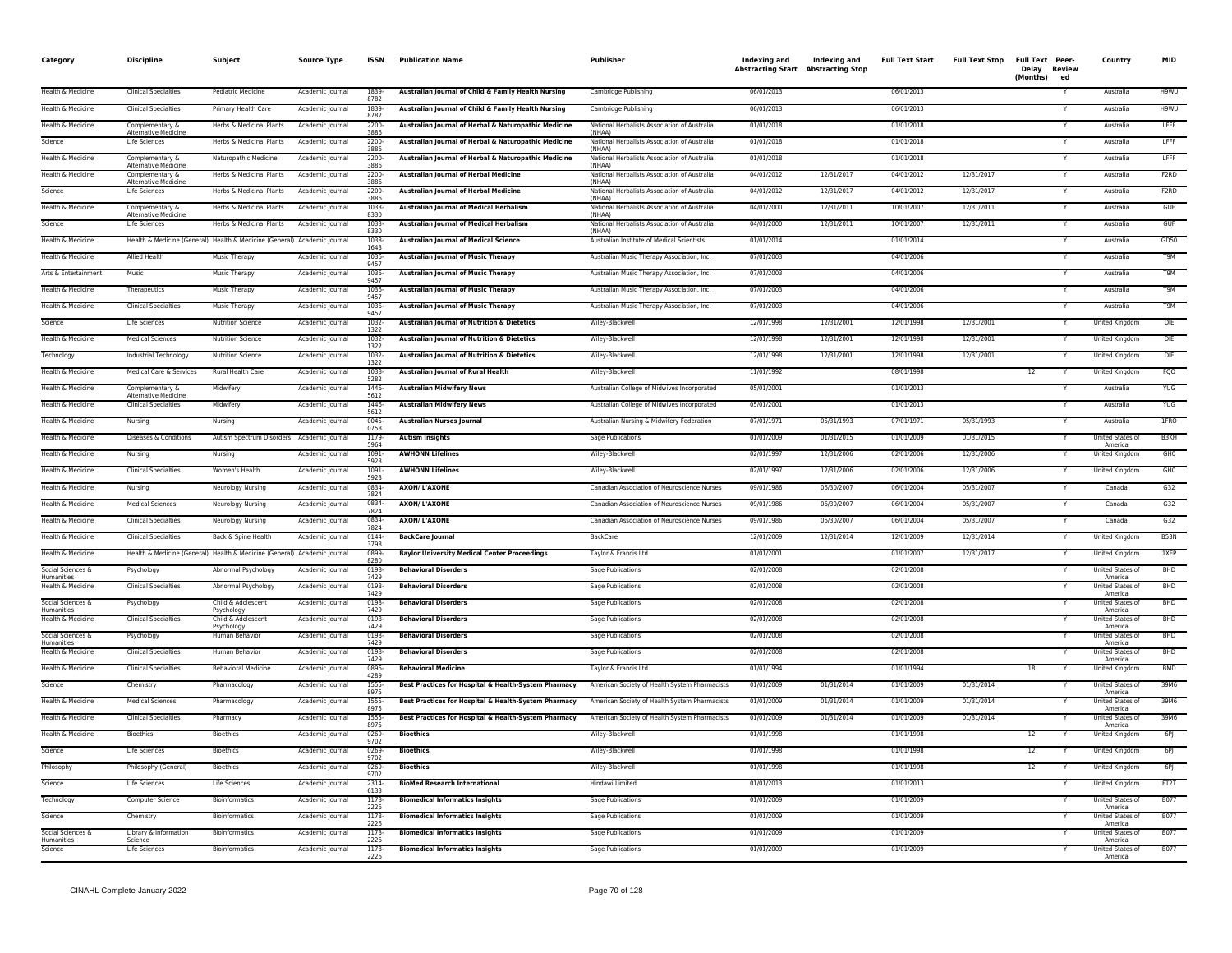| Category                               | <b>Discipline</b>                                          | Subject                                     | <b>Source Type</b> | <b>ISSN</b>          | <b>Publication Name</b>                                                                                  | Publisher                                             | Indexing and<br><b>Abstracting Start Abstracting Stop</b> | <b>Indexing and</b> | <b>Full Text Start</b> | <b>Full Text Stop</b> | <b>Full Text Peer</b><br>Delay Review<br>(Months) | ed | Country                         | <b>MID</b>      |
|----------------------------------------|------------------------------------------------------------|---------------------------------------------|--------------------|----------------------|----------------------------------------------------------------------------------------------------------|-------------------------------------------------------|-----------------------------------------------------------|---------------------|------------------------|-----------------------|---------------------------------------------------|----|---------------------------------|-----------------|
| Health & Medicine                      | <b>Medical Sciences</b>                                    | <b>Bioinformatics</b>                       | Academic Iourna    | 1178<br>2226         | <b>Biomedical Informatics Insights</b>                                                                   | Sage Publications                                     | 01/01/2009                                                |                     | 01/01/2009             |                       |                                                   |    | United States of<br>America     | B077            |
| Technology                             | <b>Medical Technology</b>                                  | <b>Medical Technology</b>                   | Academic Journal   | 1387<br>2176         | <b>Biomedical Microdevices</b>                                                                           | <b>Springer Nature</b>                                | 03/01/2005                                                |                     | 03/01/2005             |                       | 12                                                |    | Germany                         | ODN             |
| Health & Medicine                      | Medical Technology                                         | Medical Technology                          | Academic Journa    | 1387<br>2176         | <b>Biomedical Microdevices</b>                                                                           | <b>Springer Nature</b>                                | 03/01/2005                                                |                     | 03/01/2005             |                       | 12                                                |    | Germany                         | ODN             |
| Health & Medicine                      | <b>Clinical Specialties</b>                                | Transplantation                             | Academic Journal   | 1525<br>6855         | <b>Blood &amp; Marrow Transplant Newsletter</b>                                                          | Blood & Bone Marrow Transplant Information<br>Network | 05/01/2001                                                | 08/31/2009          | 04/01/2008             | 08/31/2009            |                                                   |    | United States of<br>America     | <b>YUK</b>      |
| Health & Medicine                      | <b>Clinical Specialties</b>                                | <b>Blood Transfusion &amp;</b><br>Apheresis | Academic Journal   | 1525<br>6855         | <b>Blood &amp; Marrow Transplant Newsletter</b>                                                          | Blood & Bone Marrow Transplant Information<br>Network | 05/01/2001                                                | 08/31/2009          | 04/01/2008             | 08/31/2009            |                                                   |    | United States of<br>America     | <b>YUK</b>      |
| Health & Medicine                      | Nursing                                                    | Nursina                                     | Academic Journal   | 1472<br>6955         | <b>BMC Nursing</b>                                                                                       | <b>BioMed Centra</b>                                  | 01/01/2008                                                |                     | 01/01/2008             |                       |                                                   |    | <b>United Kingdon</b>           | 1CIA            |
| Health & Medicine                      | <b>Clinical Specialties</b>                                | Women's Health                              | Academic Journa    | 1472<br>6874         | <b>BMC Women's Health</b>                                                                                | <b>BioMed Central</b>                                 | 01/01/2008                                                |                     | 01/01/2008             |                       |                                                   |    | United Kingdom                  | 1CIP            |
| Health & Medicine                      | <b>Clinical Specialties</b>                                | Orthopedic Medicine                         | Academic Journa    | 1205<br>562X         | <b>Body Cast</b>                                                                                         | Canadian Society of Orthopaedic Technologists         | 01/01/1996                                                |                     | 04/01/2011             |                       |                                                   |    | Canada                          | Z1Q             |
| Technology                             | Medical Technology                                         | Medical Technology                          | Academic Journa    | 1205<br>562X         | <b>Body Cast</b>                                                                                         | Canadian Society of Orthopaedic Technologists         | 01/01/1996                                                |                     | 04/01/2011             |                       |                                                   |    | Canada                          | Z1Q             |
| Health & Medicine                      | Medical Technology                                         | Medical Technology                          | Academic Journa    | 1205<br>562X         | <b>Body Cast</b>                                                                                         | Canadian Society of Orthopaedic Technologists         | 01/01/1996                                                |                     | 04/01/2011             |                       |                                                   |    | Canada                          | Z1Q             |
| Technology                             | Medical Technology                                         | Medical Imaging                             | Academic Iourna    | 1931<br>7557         | <b>Brain Imaging &amp; Behavior</b>                                                                      | Springer Nature                                       | 03/01/2012                                                |                     | 01/01/2013             |                       | 12                                                |    | Germany                         | 3GSC            |
| Health & Medicine                      | Medical Technology                                         | Medical Imaging                             | Academic Journa    | 1931<br>7557         | <b>Brain Imaging &amp; Behavior</b>                                                                      | Springer Nature                                       | 03/01/2012                                                |                     | 01/01/2013             |                       | 12                                                |    | Germany                         | 3GSC            |
| Health & Medicine                      | <b>Medical Sciences</b>                                    | Neurology                                   | Academic Journa    | 1931                 | <b>Brain Imaging &amp; Behavior</b>                                                                      | Springer Nature                                       | 03/01/2012                                                |                     | 01/01/2013             |                       | 12                                                |    | Germany                         | 3GSC            |
| Health & Medicine                      | <b>Clinical Specialties</b>                                | Neurology                                   | Academic Journa    | 1931-<br>7557        | <b>Brain Imaging &amp; Behavior</b>                                                                      | Springer Nature                                       | 03/01/2012                                                |                     | 01/01/2013             |                       | 12                                                |    | Germany                         | 3GSC            |
| Home & Living                          | Exercise & Fitness                                         | Exercise & Fitness                          | Academic Journa    | 1981                 | <b>Brazilian Journal of Biomotricity</b>                                                                 | Brazilian Journal of Biomotricity                     | 03/01/2013                                                | 12/30/2013          | 03/01/2013             | 12/30/2013            |                                                   |    | Brazil                          | 77UR            |
| Sports & Leisure                       | Exercise & Fitness                                         | Exercise & Fitness                          | Academic Journa    | 6324<br>1981         | <b>Brazilian Journal of Biomotricity</b>                                                                 | Brazilian Journal of Biomotricity                     | 03/01/2013                                                | 12/30/2013          | 03/01/2013             | 12/30/2013            |                                                   |    | Brazil                          | 77UR            |
| Health & Medicine                      | Exercise & Fitness                                         | Exercise & Fitness                          | Academic Journal   | 6324<br>1981         | <b>Brazilian Journal of Biomotricity</b>                                                                 | Brazilian Journal of Biomotricity                     | 03/01/2013                                                | 12/30/2013          | 03/01/2013             | 12/30/2013            |                                                   |    | Brazil                          | 77UR            |
| Health & Medicine                      | Allied Health                                              | Occupational Therapy                        | Academic Iourna    | 6324<br>2526         | <b>Brazilian Journal of Occupational Therapy / Cadernos</b>                                              | Cadernos de Terapia Ocupacional da UFSCa              | 06/01/2017                                                |                     | 06/01/2017             |                       |                                                   |    | Brazil                          | L4GL            |
| Health & Medicine                      | Therapeutics                                               | Occupational Therapy                        | Academic Journa    | 8910<br>2526         | <b>Brasileiros de Terapia Ocupacional</b><br><b>Brazilian Journal of Occupational Therapy / Cadernos</b> | Cadernos de Terapia Ocupacional da UFSCa              | 06/01/2017                                                |                     | 06/01/2017             |                       |                                                   |    | Brazil                          | L4GL            |
| Health & Medicine                      | Diseases & Conditions                                      | <b>Breast Cancer</b>                        | Academic Journa    | 8910<br>1465         | <b>Brasileiros de Terapia Ocupacional</b><br><b>Breast Cancer Research</b>                               | <b>BioMed Central</b>                                 | 01/01/2009                                                |                     | 02/01/2011             |                       |                                                   |    | United Kingdor                  | 8UYJ            |
| Health & Medicine                      | <b>Clinical Specialties</b>                                | <b>Breast Cancer</b>                        | Academic Journa    | 5411<br>1465         | <b>Breast Cancer Research</b>                                                                            | <b>BioMed Central</b>                                 | 01/01/2009                                                |                     | 02/01/2011             |                       |                                                   |    | <b>United Kingdon</b>           | 8UYJ            |
| Health & Medicine                      | Diseases & Conditions                                      | <b>Breast Cancer</b>                        | Academic Journa    | 5411<br>1178         | <b>Breast Cancer: Basic &amp; Clinical Research</b>                                                      | Sage Publications                                     | 01/01/2009                                                |                     | 01/01/2009             |                       |                                                   |    | <b>United States of</b>         | <b>B078</b>     |
| Health & Medicine                      | <b>Clinical Specialties</b>                                | <b>Breast Cancer</b>                        | Academic Journal   | 2234<br>1178<br>2234 | <b>Breast Cancer: Basic &amp; Clinical Research</b>                                                      | <b>Sage Publications</b>                              | 01/01/2009                                                |                     | 01/01/2009             |                       |                                                   |    | America<br>United States of     | <b>B078</b>     |
| Health & Medicine                      | <b>Clinical Specialties</b>                                | <b>Breast Health</b>                        | Academic Journ     | 1075                 | <b>Breast Journal</b>                                                                                    | Wiley-Blackwel                                        | 01/01/1995                                                |                     | 01/01/1999             |                       | 12                                                |    | America<br><b>United Kingdo</b> | ET6             |
| Social Sciences &                      | Sociology                                                  | Breastfeeding                               | Academic Journa    | 0729                 | <b>Breastfeeding Review</b>                                                                              | Australian Breastfeeding Association                  | 05/01/1990                                                |                     | 03/01/2008             |                       |                                                   |    | Australia                       | 3G5             |
| <b>Humanities</b><br>Health & Medicine | <b>Clinical Specialties</b>                                | Breastfeeding                               | Academic Journa    | 2759<br>0729         | <b>Breastfeeding Review</b>                                                                              | Australian Breastfeeding Association                  | 05/01/1990                                                |                     | 03/01/2008             |                       |                                                   |    | Australia                       | 3G5             |
| Health & Medicine                      | <b>Clinical Specialties</b>                                | Pulmonology                                 | Academic Journa    | 2759<br>1810         | <b>Breathe</b>                                                                                           | <b>European Respiratory Society</b>                   | 03/01/2009                                                |                     | 09/01/2013             |                       |                                                   |    | <b>United Kingdom</b>           | 85SQ            |
| Health & Medicine                      | Nursing                                                    | <b>Cardiac Nursing</b>                      | Academic Journa    | 6838<br>1749         | <b>British Journal of Cardiac Nursing</b>                                                                | Mark Allen Holdings Limited                           | 01/01/2008                                                |                     | 01/01/2008             | 09/30/2015            |                                                   |    | United Kingdom                  | 3LQF            |
| Health & Medicine                      | <b>Clinical Specialties</b>                                | Cardiac Nursing                             | Academic Iourna    | 6403<br>1749         | <b>British Journal of Cardiac Nursing</b>                                                                | Mark Allen Holdings Limited                           | 01/01/2008                                                |                     | 01/01/2008             | 09/30/2015            |                                                   |    | <b>United Kinador</b>           | 3LQF            |
| Social Sciences &                      | Psychology                                                 | Clinical Psychology                         | Academic Iourna    | 6403<br>0144         | <b>British Journal of Clinical Psychology</b>                                                            | Wilev-Blackwel                                        | 02/01/1981                                                |                     | 03/01/2001             |                       | 12                                                |    | <b>United Kinador</b>           | 99B             |
| Humanities<br>Health & Medicine        | <b>Clinical Specialties</b>                                | Clinical Psychology                         | Academic Iourna    | 6657<br>0144         | <b>British Journal of Clinical Psychology</b>                                                            | Wiley-Blackwell                                       | 02/01/1981                                                |                     | 03/01/2001             |                       | 12                                                |    | United Kingdom                  | 99B             |
| Health & Medicine                      | Nursina                                                    | Community Health Nursing Academic Journa    |                    | 6657<br>1462         | <b>British Journal of Community Nursing</b>                                                              | Mark Allen Holdings Limited                           | 01/01/1998                                                |                     | 01/01/2002             |                       |                                                   |    | United Kingdom                  | GHA             |
| Politics & Government                  | <b>Public Health</b>                                       | Community Health Nursing Academic Journal   |                    | 4753<br>1462         | <b>British Journal of Community Nursing</b>                                                              | Mark Allen Holdings Limited                           | 01/01/1998                                                |                     | 01/01/2002             |                       |                                                   |    | United Kingdom                  | GHA             |
| Health & Medicine                      | Public Health                                              | Community Health Nursing                    | Academic Journa    | 4753<br>1462         | <b>British Journal of Community Nursing</b>                                                              | Mark Allen Holdings Limited                           | 01/01/1998                                                |                     | 01/01/2002             |                       |                                                   |    | United Kingdom                  | GHA             |
| Social Sciences &                      | <b>Public Health</b>                                       | Community Health Nursing                    | Academic Journa    | 4753<br>1462         | <b>British Journal of Community Nursing</b>                                                              | Mark Allen Holdings Limited                           | 01/01/1998                                                |                     | 01/01/2002             |                       |                                                   |    | <b>United Kingdon</b>           | GHA             |
| Humanities<br>Social Sciences &        | Sociology                                                  | Community Health Nursing                    | Academic Iourna    | 4753<br>1462         | <b>British lournal of Community Nursing</b>                                                              | Mark Allen Holdings Limited                           | 01/01/1998                                                |                     | 01/01/2002             |                       |                                                   |    | <b>United Kinador</b>           | GHA             |
| <b>Humanities</b><br>Health & Medicine | <b>Allied Health</b>                                       | <b>Medical Assisting</b>                    | Academic Iourna    | 4753<br>1753         | <b>British lournal of Healthcare Assistants</b>                                                          | Mark Allen Holdings Limited                           | 01/01/2008                                                |                     | 02/01/2008             | 09/30/2015            |                                                   |    | <b>United Kingdom</b>           | 3LQH            |
| Health & Medicine                      | Health & Medicine (General) Medical Assisting              |                                             | Academic Journal   | 1586<br>1753         | <b>British Journal of Healthcare Assistants</b>                                                          | Mark Allen Holdings Limited                           | 01/01/2008                                                |                     | 02/01/2008             | 09/30/2015            |                                                   |    | <b>United Kingdom</b>           | 3LQH            |
| <b>Business</b>                        | Management                                                 | Medical Facility Management Academic Journa |                    | 1586<br>1358         | <b>British Journal of Healthcare Management</b>                                                          | Mark Allen Holdings Limited                           | 01/01/2004                                                |                     | 09/01/2006             | 09/30/2015            |                                                   |    | <b>United Kingdon</b>           | GHB             |
| Health & Medicine                      | Medical Administration &                                   | Medical Facility Management Academic Journa |                    | 0574<br>1358         | <b>British Journal of Healthcare Management</b>                                                          | Mark Allen Holdings Limited                           | 01/01/2004                                                |                     | 09/01/2006             | 09/30/2015            |                                                   |    | <b>United Kingdor</b>           | GHB             |
| Fducation                              | Management<br><b>Special Education</b>                     | <b>Learning Disabilities</b>                | Academic Journa    | 0574<br>1354         | <b>British Journal of Learning Disabilities</b>                                                          | Wiley-Blackwell                                       | 03/01/1995                                                |                     | 03/01/2000             |                       | 12                                                |    | <b>United Kingdon</b>           | F <sub>04</sub> |
| Health & Medicine                      | Diseases & Conditions                                      | Learning Disabilities                       | Academic Journa    | 4187<br>1354         | <b>British Journal of Learning Disabilities</b>                                                          | Wilev-Blackwell                                       | 03/01/1995                                                |                     | 03/01/2000             |                       | 12                                                |    | United Kingdom                  | F <sub>04</sub> |
| Health & Medicine                      | Complementary &                                            | Midwifery                                   | Academic Journa    | 4187<br>0969         | <b>British Journal of Midwifery</b>                                                                      | Mark Allen Holdings Limited                           | 01/01/1997                                                |                     | 01/01/2002             |                       |                                                   |    | United Kingdon                  | GHC             |
| Health & Medicine                      | <b>Alternative Medicine</b><br><b>Clinical Specialties</b> | Midwifery                                   | Academic Journal   | 4900<br>0969         | <b>British Journal of Midwifery</b>                                                                      | Mark Allen Holdings Limited                           | 01/01/1997                                                |                     | 01/01/2002             |                       |                                                   |    | United Kingdon                  | <b>GHC</b>      |
| Health & Medicine                      | Nursino                                                    | Neurology Nursing                           | Academic Journ     | 4900<br>1747         | <b>British Journal of Neuroscience Nursing</b>                                                           | Mark Allen Holdings Limited                           | 04/01/2005                                                |                     | 01/01/2008             | 09/30/2015            |                                                   |    | United Kingdo                   | 1VOU            |
| Health & Medicine                      | <b>Medical Sciences</b>                                    | Neurology Nursing                           | Academic Journa    | 0307<br>1747         | <b>British Journal of Neuroscience Nursing</b>                                                           | Mark Allen Holdings Limited                           | 04/01/2005                                                |                     | 01/01/2008             | 09/30/2015            |                                                   |    | <b>United Kingdor</b>           | 1VOU            |
| Health & Medicine                      | <b>Clinical Specialties</b>                                | <b>Neurology Nursing</b>                    | Academic Journa    | 0307<br>1747         | <b>British Journal of Neuroscience Nursing</b>                                                           | Mark Allen Holdings Limited                           | 04/01/2005                                                |                     | 01/01/2008             | 09/30/2015            |                                                   |    | <b>United Kingdor</b>           | 1VOU            |
|                                        |                                                            |                                             |                    | 0307                 |                                                                                                          |                                                       |                                                           |                     |                        |                       |                                                   |    |                                 |                 |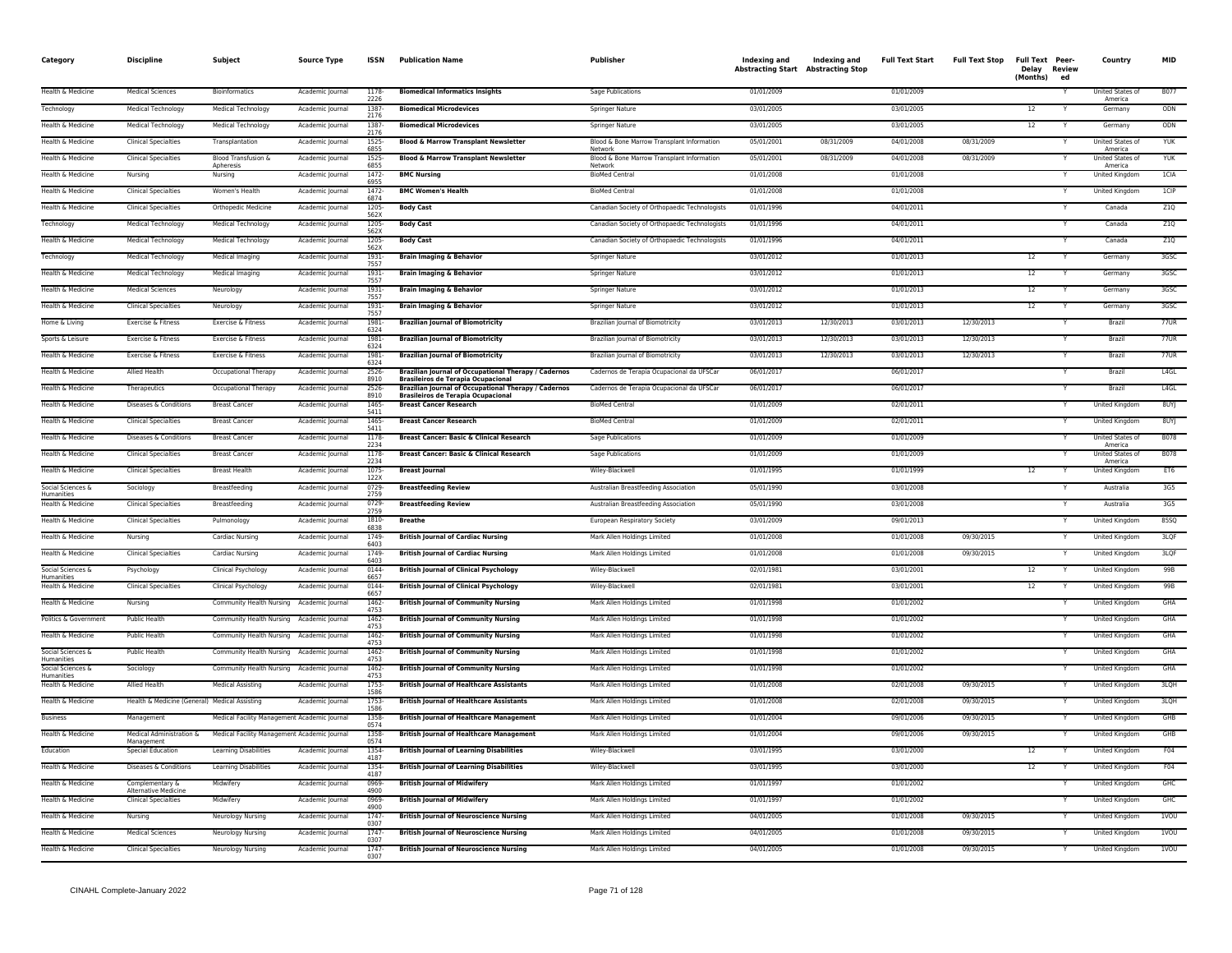| Category                                   | <b>Discipline</b>                             | Subject                                      | <b>Source Type</b> | <b>ISSN</b>           | <b>Publication Name</b>                                                                           | Publisher                                              | <b>Indexing and</b> | <b>Indexing and</b><br><b>Abstracting Start Abstracting Stop</b> | <b>Full Text Start</b> | <b>Full Text Stop</b> | Full Text Peer-<br>Delay Review<br>(Months)<br>ed | Country                    | <b>MID</b>  |
|--------------------------------------------|-----------------------------------------------|----------------------------------------------|--------------------|-----------------------|---------------------------------------------------------------------------------------------------|--------------------------------------------------------|---------------------|------------------------------------------------------------------|------------------------|-----------------------|---------------------------------------------------|----------------------------|-------------|
| Health & Medicine                          | Nursing                                       | Nursing                                      | Academic Journal   | 0966<br>0461          | <b>British Journal of Nursing</b>                                                                 | Mark Allen Holdings Limited                            | 04/23/1992          |                                                                  | 04/23/1992             |                       |                                                   | <b>United Kingdon</b>      | GHD         |
| Health & Medicine                          | <b>Clinical Specialties</b>                   | Cardiology                                   | Academic Journa    | $2040 -$<br>7475      | <b>British Journal of Primary Care Nursing: Cardiovascular</b><br>Disease. Diabetes & Kidney Care | Sherborne Gibbs Limited                                | 01/01/2005          |                                                                  | 02/01/2015             |                       |                                                   | <b>United Kingdom</b>      | <b>BCIA</b> |
| Health & Medicine                          | Nursina                                       | Nursina                                      | Academic Iourna    | 2040<br>7475          | <b>British lournal of Primary Care Nursing: Cardiovascular</b><br>Disease. Diabetes & Kidney Care | Sherborne Gibbs Limited                                | 01/01/2005          |                                                                  | 02/01/2015             |                       |                                                   | United Kingdon             | <b>BCLA</b> |
| Health & Medicine                          | <b>Clinical Specialties</b>                   | Primary Health Care                          | Academic Journal   | 2040<br>7475          | <b>British Journal of Primary Care Nursing: Cardiovascular</b>                                    | Sherborne Gibbs Limited                                | 01/01/2005          |                                                                  | 02/01/2015             |                       |                                                   | United Kingdom             | <b>BCLA</b> |
| Health & Medicine                          | Nursing                                       | <b>Diabetes Nursing</b>                      | Academic Journa    | 2040<br>7475          | Disease. Diabetes & Kidney Care<br><b>British Journal of Primary Care Nursing: Cardiovascular</b> | Sherborne Gibbs Limited                                | 01/01/2005          |                                                                  | 02/01/2015             |                       |                                                   | <b>United Kingdor</b>      | <b>BCLA</b> |
| Health & Medicine                          | Medical Care & Services                       | <b>School Health Services</b>                | Academic Journa    | 1752                  | Disease. Diabetes & Kidney Care<br><b>British Journal of School Nursing</b>                       | Mark Allen Holdings Limited                            | 01/01/2008          |                                                                  | 02/01/2008             | 09/30/2015            |                                                   | United Kingdor             | 3LQI        |
| Education                                  | <b>Educational Institutions</b>               | <b>School Health Services</b>                | Academic Journa    | 1752<br>2803          | <b>British Journal of School Nursing</b>                                                          | Mark Allen Holdings Limited                            | 01/01/2008          |                                                                  | 02/01/2008             | 09/30/2015            |                                                   | <b>United Kingdon</b>      | 3LQI        |
| <b>Business</b>                            | Economics                                     | <b>Human Services</b>                        | Academic Journal   | 0045<br>3102          | <b>British Journal of Social Work</b>                                                             | <b>Oxford University Press</b>                         | 01/01/2004          |                                                                  | 01/01/2004             |                       | 12                                                | <b>United Kingdom</b>      | BHO         |
| Social Sciences &                          | Economics                                     | <b>Human Services</b>                        | Academic Iourna    | 0045                  | <b>British lournal of Social Work</b>                                                             | Oxford University Press                                | 01/01/2004          |                                                                  | 01/01/2004             |                       | 12                                                | <b>United Kinadom</b>      | <b>BHO</b>  |
| Humanities<br>Social Sciences &            | Social Sciences &                             | <b>Human Services</b>                        | Academic Journa    | 3102<br>0045          | <b>British Journal of Social Work</b>                                                             | <b>Oxford University Press</b>                         | 01/01/2004          |                                                                  | 01/01/2004             |                       | 12                                                | <b>United Kinador</b>      | <b>BHO</b>  |
| Humanities<br>Politics & Government        | Humanities (General<br>Social Work            | <b>Human Services</b>                        | Academic Journa    | 3102<br>0045          | <b>British Journal of Social Work</b>                                                             | Oxford University Press                                | 01/01/2004          |                                                                  | 01/01/2004             |                       | 12                                                | United Kingdon             | <b>BHO</b>  |
| Social Sciences &                          | Social Work                                   | <b>Human Services</b>                        | Academic Journa    | 3102<br>0045          | <b>British Journal of Social Work</b>                                                             | <b>Oxford University Press</b>                         | 01/01/2004          |                                                                  | 01/01/2004             |                       | 12                                                | United Kingdon             | <b>BHO</b>  |
| Humanities<br>Politics & Government        | Social Welfare                                | <b>Human Services</b>                        | Academic Journa    | 3102<br>0045          | <b>British lournal of Social Work</b>                                                             | Oxford University Press                                | 01/01/2004          |                                                                  | 01/01/2004             |                       | 12                                                | United Kingdom             | <b>BHO</b>  |
| Social Sciences &                          | <b>Social Services</b>                        | <b>Human Services</b>                        | Academic Journal   | 3102<br>$0045 - 3102$ | <b>British Journal of Social Work</b>                                                             | Oxford University Press                                | 01/01/2004          |                                                                  | 01/01/2004             |                       | 12                                                | United Kingdom             | <b>RHO</b>  |
| Humanities<br>Health & Medicine            | Health & Medicine (General) Health Psychology |                                              | Academic Journal   | 2043                  | <b>British Journal of Wellbeing</b>                                                               | Mark Allen Holdings Limited                            | 05/01/2010          | 11/30/2011                                                       | 08/01/2010             | 11/30/2011            |                                                   | United Kingdom             | B6EG        |
| Social Sciences &                          | Psychology                                    | Health Psychology                            | Academic Journa    | 9393<br>2043          | <b>British Journal of Wellbeing</b>                                                               | Mark Allen Holdings Limited                            | 05/01/2010          | 11/30/2011                                                       | 08/01/2010             | 11/30/2011            |                                                   | United Kingdor             | B6EG        |
| <b>Humanities</b><br>Health & Medicine     | <b>Clinical Specialties</b>                   | Health Psychology                            | Academic Journa    | 9393<br>2043          | <b>British Journal of Wellbeing</b>                                                               | Mark Allen Holdings Limited                            | 05/01/2010          | 11/30/2011                                                       | 08/01/2010             | 11/30/2011            |                                                   | United Kingdon             | B6EG        |
| Health & Medicine                          | <b>Clinical Specialties</b>                   | <b>Emergency Medicine</b>                    | Academic Journal   | 9393<br>1478          | <b>British Paramedic Journal</b>                                                                  | College of Paramedics                                  | 01/01/2016          |                                                                  | 01/01/2016             |                       |                                                   | <b>United Kingdom</b>      | LFLE        |
| Social Sciences &                          | Library & Information                         | Library & Information                        | Academic Journa    | 4726<br>1931          | Bulletin of the American Society for Information Science & Wiley-Blackwell                        |                                                        | 02/01/2001          | 03/31/2013                                                       | 06/01/2007             | 03/31/2013            |                                                   | United Kingdom             | <b>BSI</b>  |
| <b>lumanities</b><br>Politics & Government | Scienc<br><b>Public Health</b>                | Science<br><b>Public Health</b>              | Academic Iourna    | 6550<br>0042          | Technology<br><b>Bulletin of the World Health Organization</b>                                    | World Health Organization                              | 01/01/2000          |                                                                  | 01/01/2001             |                       |                                                   | Switzerland                | <b>BUW</b>  |
| Health & Medicine                          | <b>Public Health</b>                          | <b>Public Health</b>                         | Academic Journal   | 9686<br>$0042 -$      | <b>Bulletin of the World Health Organization</b>                                                  | World Health Organization                              | 01/01/2000          |                                                                  | 01/01/2001             |                       |                                                   | Switzerland                | BUW         |
| Social Sciences &                          | <b>Public Health</b>                          | <b>Public Health</b>                         | Academic Iourna    | 9686<br>0042          | <b>Bulletin of the World Health Organization</b>                                                  | World Health Organization                              | 01/01/2000          |                                                                  | 01/01/2001             |                       |                                                   | Switzerland                | <b>BUW</b>  |
| Humanities<br>Health & Medicine            | <b>Clinical Specialties</b>                   | Radiology                                    | Academic Journa    | 9686<br>0718          | Bulletin: Newsletter of the Society of Radiographers of                                           | Slovenian Society of Radiographers                     | 03/01/2009          | 07/31/2019                                                       | 03/01/2009             | 07/31/2019            |                                                   | Slovenia                   | 95H6        |
| Health & Medicine                          | <b>Allied Health</b>                          | Occupational Therapy                         | Academic Journal   | 5551<br>0104          | Slovenia & the Chamber of Radiographers of Slovenia<br>Cadernos de Terapia Ocupacional da UFSCar  | Cadernos de Terapia Ocupacional da UFSCa               | 01/01/2010          | 05/31/2017                                                       | 04/01/2011             | 05/31/2017            |                                                   | Brazil                     | BFN7        |
| Health & Medicine                          | Therapeutics                                  | Occupational Therapy                         | Academic Journa    | 4931<br>0104          | Cadernos de Terapia Ocupacional da UFSCar                                                         | Cadernos de Terapia Ocupacional da UFSCar              | 01/01/2010          | 05/31/2017                                                       | 04/01/2011             | 05/31/2017            |                                                   | Brazil                     | <b>RFN7</b> |
| Health & Medicine                          | <b>Clinical Specialties</b>                   | Pharmacy                                     | Academic Journa    | 4931<br>1097          | California Journal of Health-System Pharmacy                                                      | California Society of Health-System Pharmacists        | 07/01/2012          |                                                                  | 07/01/2012             |                       |                                                   | United States o            | 39MB        |
| Health & Medicine                          | Health & Medicine (General) Health Education  |                                              | Academic Journal   | 6337<br>1545          | <b>Californian Journal of Health Promotion</b>                                                    | California State University, Fullerton                 | 03/01/2003          |                                                                  | 03/01/2009             |                       |                                                   | America<br>United States o | 8763        |
| Health & Medicine                          | <b>Clinical Specialties</b>                   | Geriatric Medicine                           | Academic Journal   | 8717<br>1925-         | <b>Canadian Geriatrics Journal</b>                                                                | <b>Canadian Geriatrics Society</b>                     | 03/01/2011          |                                                                  | 06/01/2012             |                       |                                                   | America<br>Canada          | EV2Z        |
| Health & Medicine                          | <b>Clinical Specialties</b>                   | Cardiology                                   | Academic Journa    | 8348<br>0843          | <b>Canadian Journal of Cardiovascular Nursing</b>                                                 | Canadian Council of Cardiovascular Nurses              | 04/01/1989          |                                                                  | 01/01/2008             |                       |                                                   | Canada                     | G3D         |
|                                            |                                               |                                              | Academic Journa    | 6096<br>2368          | <b>Canadian Journal of Critical Care Nursing</b>                                                  | (CCCN)<br>Canadian Association of Critical Care Nurses | 01/01/2015          |                                                                  | 01/01/2015             |                       |                                                   | Canada                     | IR78        |
| Health & Medicine                          | <b>Allied Health</b>                          |                                              |                    | 8653<br>1712          |                                                                                                   |                                                        | 09/01/2004          |                                                                  | 01/01/2008             |                       |                                                   | Canada                     | <b>22RT</b> |
| Health & Medicine                          | Dentistry                                     | Dental Assisting & Hygiene Academic Journa   |                    | 171X<br>1712          | <b>Canadian Journal of Dental Hygiene</b>                                                         | Canadian Dental Hygienists Association                 | 09/01/2004          |                                                                  | 01/01/2008             |                       |                                                   | Canada                     | 22RT        |
|                                            |                                               | Dental Assisting & Hygiene Academic Journa   |                    | 171X                  | <b>Canadian Journal of Dental Hygiene</b>                                                         | Canadian Dental Hygienists Association                 |                     |                                                                  |                        |                       |                                                   |                            |             |
| Health & Medicine                          | Nursing                                       | <b>Emergency Nursing</b>                     | Academic Journa    | 2293<br>3923          | <b>Canadian Journal of Emergency Nursing (CJEN)</b>                                               | National Emergency Nurses Association                  | 03/01/2013          |                                                                  | 03/01/2013             |                       |                                                   | Canada                     | HJJP        |
| Health & Medicine                          | <b>Clinical Specialties</b>                   | <b>Emergency Nursing</b>                     | Academic Journal   | 2293<br>3921          | <b>Canadian Journal of Emergency Nursing (CJEN)</b>                                               | National Emergency Nurses Association                  | 03/01/2013          |                                                                  | 03/01/2013             |                       |                                                   | Canada                     | HIJP        |
| Social Sciences &<br><b>Humanities</b>     | Sex & Sexuality                               | Sex & Sexuality                              | Academic Journa    | 1188<br>4517          | <b>Canadian Journal of Human Sexuality</b>                                                        | University of Toronto Press                            | 03/01/1997          |                                                                  | 07/01/1998             |                       |                                                   | Canada                     | 10X         |
| Health & Medicine                          | Health & Medicine (General) Infection Control |                                              | Academic Journa    | 1183<br>5702          | <b>Canadian Journal of Infection Control</b>                                                      | Infection Prevention & Control Canada (IPAC<br>Canada) | 03/01/1991          |                                                                  | 03/01/2010             |                       |                                                   | Canada                     | ILX         |
| Health & Medicine                          | <b>Medical Sciences</b>                       | Clinical Laboratory Science                  | Academic Iourna    | 1207<br>5833          | <b>Canadian Journal of Medical Laboratory Science</b>                                             | Canadian Society for Medical Laboratory<br>Science     | 07/01/1995          |                                                                  | 02/01/2015             |                       |                                                   | Canada                     | IO5         |
| Science                                    | Science (General)                             | Clinical Laboratory Science Academic Journal |                    | 1207<br>5833          | <b>Canadian Journal of Medical Laboratory Science</b>                                             | Canadian Society for Medical Laboratory<br>Science     | 07/01/1995          |                                                                  | 02/01/2015             |                       |                                                   | Canada                     | 105         |
| Health & Medicine                          | <b>Medical Sciences</b>                       | <b>Medical Sciences</b>                      | Academic Journa    | 1207<br>5833          | <b>Canadian Journal of Medical Laboratory Science</b>                                             | Canadian Society for Medical Laboratory<br>Science     | 07/01/1995          |                                                                  | 02/01/2015             |                       |                                                   | Canada                     | 105         |
| Health & Medicine                          | Complementary &<br>Alternative Medicine       | Midwifery                                    | Academic Journa    | 1703<br>2121          | Canadian Journal of Midwifery Research & Practice                                                 | Canadian Association of Midwives                       | 01/01/2009          |                                                                  | 03/01/2010             |                       |                                                   | Canada                     | AY70        |
| Health & Medicine                          | <b>Clinical Specialties</b>                   | Midwifery                                    | Academic Journa    | 1703<br>2121          | Canadian Journal of Midwifery Research & Practice                                                 | Canadian Association of Midwives                       | 01/01/2009          |                                                                  | 03/01/2010             |                       |                                                   | Canada                     | AY70        |
| Health & Medicine                          | <b>Allied Health</b>                          | Music Therapy                                | Academic Journa    | 1199<br>1054          | <b>Canadian Journal of Music Therapy</b>                                                          | Canadian Association for Music Therapy                 | 01/01/2012          |                                                                  | 01/01/2013             |                       |                                                   | Canada                     | 6MXT        |
| Arts & Entertainment                       | Music                                         | Music Therapy                                | Academic Journa    | 1199<br>1054          | Canadian Journal of Music Therapy                                                                 | Canadian Association for Music Therapy                 | 01/01/2012          |                                                                  | 01/01/2013             |                       |                                                   | Canada                     | 6MXT        |
| Health & Medicine                          | Therapeutics                                  | Music Therapy                                | Academic Journal   | 1199<br>1054          | <b>Canadian Journal of Music Therapy</b>                                                          | Canadian Association for Music Therapy                 | 01/01/2012          |                                                                  | 01/01/2013             |                       |                                                   | Canada                     | 6MXT        |
| Health & Medicine                          | <b>Clinical Specialties</b>                   | Music Therapy                                | Academic Journa    | 1199<br>1054          | Canadian Journal of Music Therapy                                                                 | Canadian Association for Music Therapy                 | 01/01/2012          |                                                                  | 01/01/2013             |                       |                                                   | Canada                     | 6MXT        |
| Health & Medicine                          | Nursing                                       | <b>Neurology Nursing</b>                     | Academic Journa    | 1913<br>7176          | <b>Canadian Journal of Neuroscience Nursing</b>                                                   | Canadian Association of Neuroscience Nurses            | 06/01/2007          |                                                                  | 06/01/2007             |                       |                                                   | Canada                     | 4UFM        |
| Health & Medicine                          | <b>Medical Sciences</b>                       | <b>Neurology Nursing</b>                     | Academic Journa    | 1913<br>7176          | <b>Canadian Journal of Neuroscience Nursing</b>                                                   | Canadian Association of Neuroscience Nurses            | 06/01/2007          |                                                                  | 06/01/2007             |                       |                                                   | Canada                     | 4UFM        |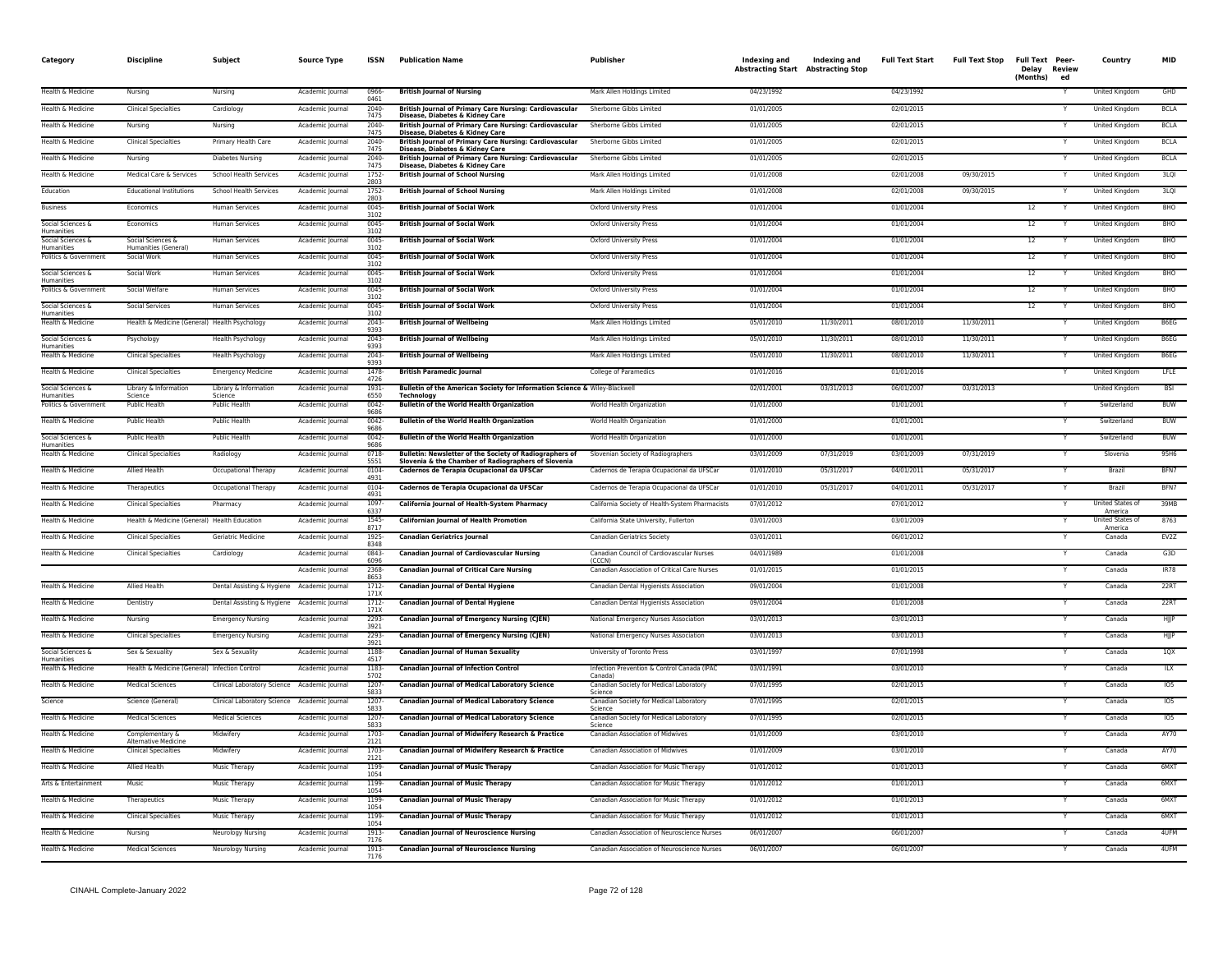| Category                            | <b>Discipline</b>                               | Subject                                    | <b>Source Type</b> | <b>ISSN</b>          | <b>Publication Name</b>                                                                                                    | Publisher                                                                    | Indexing and<br><b>Abstracting Start Abstracting Stop</b> | Indexing and | <b>Full Text Start</b> | <b>Full Text Stop</b> | <b>Full Text Peer</b><br>Delay Review<br>(Months)<br>ed | Country                           | MID              |
|-------------------------------------|-------------------------------------------------|--------------------------------------------|--------------------|----------------------|----------------------------------------------------------------------------------------------------------------------------|------------------------------------------------------------------------------|-----------------------------------------------------------|--------------|------------------------|-----------------------|---------------------------------------------------------|-----------------------------------|------------------|
| Health & Medicine                   | <b>Clinical Specialties</b>                     | Neurology Nursing                          | Academic Journa    | 1913<br>7176         | <b>Canadian Journal of Neuroscience Nursing</b>                                                                            | Canadian Association of Neuroscience Nurses                                  | 06/01/2007                                                |              | 06/01/2007             |                       |                                                         | Canada                            | 4UFM             |
| Health & Medicine                   | <b>Allied Health</b>                            | Occupational Therapy                       | Academic Journa    | 0008<br>4174         | <b>Canadian Journal of Occupational Therapy</b>                                                                            | Sage Publications Inc.                                                       | 02/01/1983                                                |              | 06/01/2007             | 12/31/2012            |                                                         | <b>United States of</b>           | G34              |
| Health & Medicine                   | Therapeutics                                    | Occupational Therapy                       | Academic Journa    | 0008                 | <b>Canadian Journal of Occupational Therapy</b>                                                                            | Sage Publications Inc.                                                       | 02/01/1983                                                |              | 06/01/2007             | 12/31/2012            |                                                         | America<br>United States o        | G34              |
| Science                             | Life Sciences                                   | Pathology                                  | Academic Journal   | 4174<br>1918         | <b>Canadian Journal of Pathology</b>                                                                                       | Canadian Association of Pathologists                                         | 03/01/2009                                                |              | 03/01/2009             |                       |                                                         | America<br>Canada                 | <b>B170</b>      |
| Health & Medicine                   | <b>Clinical Specialties</b>                     | Pathology                                  | Academic Journal   | 915X<br>1918         | <b>Canadian Journal of Pathology</b>                                                                                       | Canadian Association of Pathologists                                         | 03/01/2009                                                |              | 03/01/2009             |                       |                                                         | Canada                            | <b>B17Q</b>      |
| Health & Medicine                   | <b>Clinical Specialties</b>                     | Pulmonology                                | Academic Journa    | 915X<br>1205         | <b>Canadian Journal of Respiratory Therapy</b>                                                                             | Canadian Society of Respiratory Therapists                                   | 09/01/1996                                                |              | 12/01/2004             |                       |                                                         | Canada                            | 107              |
| Health & Medicine                   | <b>Allied Health</b>                            | <b>Audiology</b>                           | Academic Journa    | 9838<br>1913         | Canadian Journal of Speech-Language Pathology &                                                                            | Speech-Language & Audiology Canada                                           | 01/01/2007                                                |              | 01/01/2007             |                       |                                                         | Canada                            | 3KKO             |
| Communication                       | Communication (General)                         | Audiology                                  | Academic Iourna    | 200X<br>1913         | Audiology<br>Canadian Journal of Speech-Language Pathology &                                                               | Speech-Language & Audiology Canada                                           | 01/01/200                                                 |              | 01/01/200              |                       |                                                         | Canada                            | 3KKO             |
| Health & Medicine                   | <b>Clinical Specialties</b>                     | Audiology                                  | Academic Iourna    | 200X<br>1913         | Audiology<br>Canadian Journal of Speech-Language Pathology &                                                               | Speech-Language & Audiology Canada                                           | 01/01/2007                                                |              | 01/01/2007             |                       |                                                         | Canada                            | 3KKO             |
| Health & Medicine                   | <b>Allied Health</b>                            | Speech-Language Pathology Academic Journa  |                    | 200X<br>1913-        | <b>Audiology</b><br>Canadian Journal of Speech-Language Pathology &                                                        | Speech-Language & Audiology Canada                                           | 01/01/2007                                                |              | 01/01/2007             |                       |                                                         | Canada                            | 3KKO             |
| Social Sciences &                   | Language & Linguistics                          | Speech-Language Pathology Academic Journal |                    | 200X<br>1913-        | Audiology<br>Canadian Journal of Speech-Language Pathology &                                                               | Speech-Language & Audiology Canada                                           | 01/01/2007                                                |              | 01/01/2007             |                       |                                                         | Canada                            | 3KKO             |
| Humanities<br>Communication         | Language & Linguistics                          | Speech-Language Pathology Academic Journal |                    | 200X<br>1913         | <b>Audiology</b><br>Canadian Journal of Speech-Language Pathology &                                                        | Speech-Language & Audiology Canada                                           | 01/01/2007                                                |              | 01/01/2007             |                       |                                                         | Canada                            | 3KKO             |
| Education                           | Special Education                               | Speech-Language Pathology Academic Journa  |                    | 200X<br>1913         | Audiology<br>Canadian Journal of Speech-Language Pathology &                                                               | Speech-Language & Audiology Canada                                           | 01/01/2007                                                |              | 01/01/2007             |                       |                                                         | Canada                            | <b>3KKO</b>      |
| Health & Medicine                   | Diseases & Conditions                           | Speech-Language Pathology Academic Journa  |                    | 200X<br>1913         | Audiology<br>Canadian Journal of Speech-Language Pathology &                                                               | Speech-Language & Audiology Canada                                           | 01/01/2007                                                |              | 01/01/2007             |                       |                                                         | Canada                            | 3KKO             |
| Health & Medicine                   | <b>Clinical Specialties</b>                     | Speech-Language Pathology Academic Journal |                    | 200X<br>1913         | <b>Audiology</b><br>Canadian Journal of Speech-Language Pathology &                                                        | Speech-Language & Audiology Canada                                           | 01/01/2007                                                |              | 01/01/2007             |                       |                                                         | Canada                            | 3KKO             |
| Health & Medicine                   | Nursing                                         | Nursing                                    | Academic Journa    | 200X<br>0008         | <b>Audiology</b><br><b>Canadian Nurso</b>                                                                                  | Canadian Nurses Association                                                  | 01/01/1951                                                |              | 09/01/2004             |                       |                                                         | Canada                            | 0 <sub>W</sub> 8 |
| Health & Medicine                   | Nursing                                         | <b>Oncology Nursing</b>                    | Academic Journa    | 4581<br>1181         | <b>Canadian Oncology Nursing Journal</b>                                                                                   | Pappin Communications                                                        | 01/01/1991                                                |              | 01/01/2011             |                       |                                                         | Canada                            | G33              |
| Health & Medicine                   | <b>Clinical Specialties</b>                     | <b>Oncology Nursing</b>                    | Academic Journa    | 912X<br>1181         | <b>Canadian Oncology Nursing Journal</b>                                                                                   | Pappin Communications                                                        | 01/01/1991                                                |              | 01/01/2011             |                       |                                                         | Canada                            | G33              |
| Health & Medicine                   | Nursing                                         | Surgical Nursing                           | Academic Iourna    | 912<br>0712          |                                                                                                                            | Operating Room Nurses Association of Canada                                  | 02/01/1983                                                | 12/31/2011   | 09/01/2005             | 12/31/2011            |                                                         | Canada                            | G5Z              |
| Health & Medicine                   | <b>Clinical Specialties</b>                     |                                            | Academic Iourna    | 6778<br>0712         | <b>Canadian Operating Room Nursing Journal</b>                                                                             | Operating Room Nurses Association of Canada                                  | 02/01/1983                                                | 12/31/2011   | 09/01/2005             | 12/31/2011            |                                                         | Canada                            | G5Z              |
|                                     |                                                 | Surgical Nursing                           |                    | 6778                 | <b>Canadian Operating Room Nursing Journal</b>                                                                             |                                                                              |                                                           |              |                        |                       |                                                         |                                   | G5Z              |
| Health & Medicine                   | Medical Care & Services                         | <b>Operating Rooms</b>                     | Academic Journa    | 0712<br>6778         | <b>Canadian Operating Room Nursing Journal</b>                                                                             | Operating Room Nurses Association of Canada                                  | 02/01/1983                                                | 12/31/2011   | 09/01/2005             | 12/31/2011            |                                                         | Canada                            |                  |
| Health & Medicine                   | <b>Clinical Specialties</b>                     | Pharmacy                                   | Academic Journa    | 1715<br>1635         | <b>Canadian Pharmacists Journal</b>                                                                                        | Sage Publications Inc.                                                       | 01/01/2010                                                |              | 04/01/2010             | 12/31/2012            |                                                         | United States o<br>America        | 6MXU             |
| Health & Medicine                   | <b>Clinical Specialties</b>                     | Oncology                                   | Academic Journal   | 0957<br>5243         | <b>Cancer Causes &amp; Contro</b>                                                                                          | <b>Springer Nature</b>                                                       | 01/01/2012                                                |              | 01/01/2012             |                       | 12                                                      | Germany                           | ODX              |
| Health & Medicine                   | <b>Clinical Specialties</b>                     | Oncology                                   | Academic Journal   | 1179<br>0644         | <b>Cancer Growth &amp; Metastasis</b>                                                                                      | Sage Publications                                                            | 01/01/2008                                                |              | 01/01/2008             |                       |                                                         | United States of<br>America       | B <sub>3KI</sub> |
| Health & Medicine                   | <b>Clinical Specialties</b>                     | Oncology                                   | Academic Journal   | 1528<br>9117         | <b>Cancer Journal</b>                                                                                                      | Lippincott Williams & Wilkins                                                | 03/01/2000                                                |              | 03/01/2000             | 08/24/2007            |                                                         | United States o<br>America        | 4U5              |
| Health & Medicine                   | <b>Clinical Specialties</b>                     | Oncology                                   | Academic Journa    | 1065<br>4704         | <b>Cancer Practice</b>                                                                                                     | Wiley-Blackwell                                                              | 01/01/1994                                                | 11/30/2002   | 01/01/1998             | 11/30/2002            |                                                         | United Kingdon                    | <b>FQQ</b>       |
| Health & Medicine                   | <b>Clinical Specialties</b>                     | Cardiology                                 | Academic Journa    | 1541<br>7891         | Cardiopulmonary Physical Therapy Journal (American<br><b>Physical Therapy Association, Cardiopul</b><br>onary Section)     | American Physical Therapy Association,<br>Cardiovascular & Pulmonary Section | 03/01/1995                                                | 12/31/2014   | 09/01/2004             | 12/31/2014            |                                                         | United States o<br>America        | <b>YXG</b>       |
| Health & Medicine                   | Allied Health                                   | Physical Therapy                           | Academic Iourna    | 1541<br>7891         | Cardiopulmonary Physical Therapy Journal (American<br><b>Physical Therapy Association, Cardiopulmonary Section)</b>        | American Physical Therapy Association.<br>Cardiovascular & Pulmonary Section | 03/01/1995                                                | 12/31/2014   | 09/01/2004             | 12/31/2014            |                                                         | United States o<br>America        | <b>YXG</b>       |
| Health & Medicine                   | Therapeutics                                    | Physical Therapy                           | Academic Journa    | 1541<br>7891         | Cardiopulmonary Physical Therapy Journal (American<br><b>Physical Therapy Association, Cardiopulmonary Section)</b>        | American Physical Therapy Association,<br>Cardiovascular & Pulmonary Section | 03/01/1995                                                | 12/31/2014   | 09/01/2004             | 12/31/2014            |                                                         | United States o<br>America        | <b>YXG</b>       |
| Health & Medicine                   | <b>Clinical Specialties</b>                     | Pulmonology                                | Academic Journa    | 1541<br>7891         | <b>Cardiopulmonary Physical Therapy Journal (American</b><br><b>Physical Therapy Association, Cardiopulmonary Section)</b> | American Physical Therapy Association,<br>Cardiovascular & Pulmonary Section | 03/01/1995                                                | 12/31/2014   | 09/01/2004             | 12/31/2014            |                                                         | United States of<br>America       | YXG              |
| Technology                          | <b>Computer Science</b>                         | <b>Medical Informatics</b>                 | Academic Journal   | 1551<br>9104         | <b>CARING Newsletter</b>                                                                                                   | ANIA-CARING                                                                  | 03/01/2000                                                | 12/31/2009   | 03/01/2008             | 12/31/2009            |                                                         | United States of<br>America       | <b>1FS5</b>      |
| Health & Medicine                   | Health & Medicine (General) Medical Informatics |                                            | Academic Journa    | 1551<br>9104         | <b>CARING Newsletter</b>                                                                                                   | ANIA-CARING                                                                  | 03/01/2000                                                | 12/31/2009   | 03/01/2008             | 12/31/2009            |                                                         | United States<br>America          | 1FS5             |
| Social Sciences &<br>Humanities     | Library & Information<br>Science                | <b>Medical Informatics</b>                 | Academic Journa    | 1551<br>9104         | <b>CARING Newsletter</b>                                                                                                   | ANIA-CARINO                                                                  | 03/01/2000                                                | 12/31/2009   | 03/01/2008             | 12/31/2009            |                                                         | <b>United States</b><br>America   | 1FS5             |
| Health & Medicine                   | Nursing                                         | Nursino                                    | Academic Journa    | 1551-<br>9104        | <b>CARING Newsletter</b>                                                                                                   | ANIA-CARINO                                                                  | 03/01/2000                                                | 12/31/2009   | 03/01/2008             | 12/31/2009            |                                                         | <b>United States o</b><br>America | <b>1FS5</b>      |
| Health & Medicine                   | Complementary &<br>Alternative Medicine         | Midwifery                                  | Academic Iourna    | 2336<br>3517         | Central European Journal of Nursing & Midwifery                                                                            | Central European Journal of Nursing & Midwifery                              | 01/01/2014                                                |              | 01/01/2014             |                       |                                                         | Czech Republic                    | HF7I             |
| Health & Medicine                   | <b>Clinical Specialties</b>                     | Midwifery                                  | Academic Journal   | 2336                 | Central European Journal of Nursing & Midwifery                                                                            | Central European Journal of Nursing & Midwifery                              | 01/01/2014                                                |              | 01/01/2014             |                       |                                                         | Czech Republic                    | HF7I             |
| Health & Medicine                   | Nursina                                         | Nursing                                    | Academic Journa    | 3517<br>2336         | Central European Journal of Nursing & Midwifery                                                                            | Central European Journal of Nursing & Midwifery                              | 01/01/2014                                                |              | 01/01/2014             |                       |                                                         | Czech Republic                    | HE7L             |
| Politics & Government               | Public Health                                   | <b>Public Health</b>                       | Academic Journa    | 3517<br>1210-        | <b>Central European Journal of Public Health</b>                                                                           | Central European Journal of Public Health                                    | 03/01/2008                                                |              | 03/01/2008             |                       |                                                         | Czech Republic                    | DRI              |
| Health & Medicine                   | <b>Public Health</b>                            | <b>Public Health</b>                       | Academic Journa    | 7778<br>1210-        | Central European Journal of Public Health                                                                                  | Central European Journal of Public Health                                    | 03/01/2008                                                |              | 03/01/2008             |                       |                                                         | Czech Republi                     | DRI              |
| Social Sciences &                   | <b>Public Health</b>                            | <b>Public Health</b>                       | Academic Journal   | 7778<br>1210         | Central European Journal of Public Health                                                                                  | Central European Journal of Public Health                                    | 03/01/2008                                                |              | 03/01/2008             |                       |                                                         | <b>Czech Republic</b>             | DRI              |
| Humanities<br>Politics & Government | Social Work                                     | Social Work                                | Academic Journa    | 7778<br>0738         | Child & Adolescent Social Work Journal                                                                                     | <b>Springer Nature</b>                                                       | 02/01/2008                                                |              | 02/01/2008             |                       | 12                                                      | Germany                           | COK              |
| Social Sciences &                   | Social Work                                     | Social Work                                | Academic Journa    | 0151<br>0738         | Child & Adolescent Social Work Journal                                                                                     | Springer Nature                                                              | 02/01/2008                                                |              | 02/01/2008             |                       |                                                         | Germany                           | COK              |
| Politics & Government               | Social Work                                     | Social Work                                | Academic Iourna    | 0151<br>1356         | <b>Child &amp; Family Social Work</b>                                                                                      | Wiley-Blackwell                                                              | 01/01/1998                                                |              | 01/01/1998             |                       | 12                                                      | <b>United Kingdon</b>             | <b>ETB</b>       |
| Social Sciences &                   | Social Work                                     | Social Work                                | Academic Journa    | 7500<br>1356         | <b>Child &amp; Family Social Work</b>                                                                                      | Wiley-Blackwell                                                              | 01/01/1998                                                |              | 01/01/1998             |                       | 12                                                      | United Kingdon                    | <b>FTR</b>       |
| Humanities<br>Health & Medicine     | Nursing                                         | Pediatric Nursing                          | Academic Iourna    | 7500<br>2287<br>9110 | <b>Child Health Nursing Research</b>                                                                                       | Child Health Nursing Research                                                | 01/01/2013                                                |              | 01/01/2013             |                       |                                                         | Korea. Republic of<br>(South)     | FUY5             |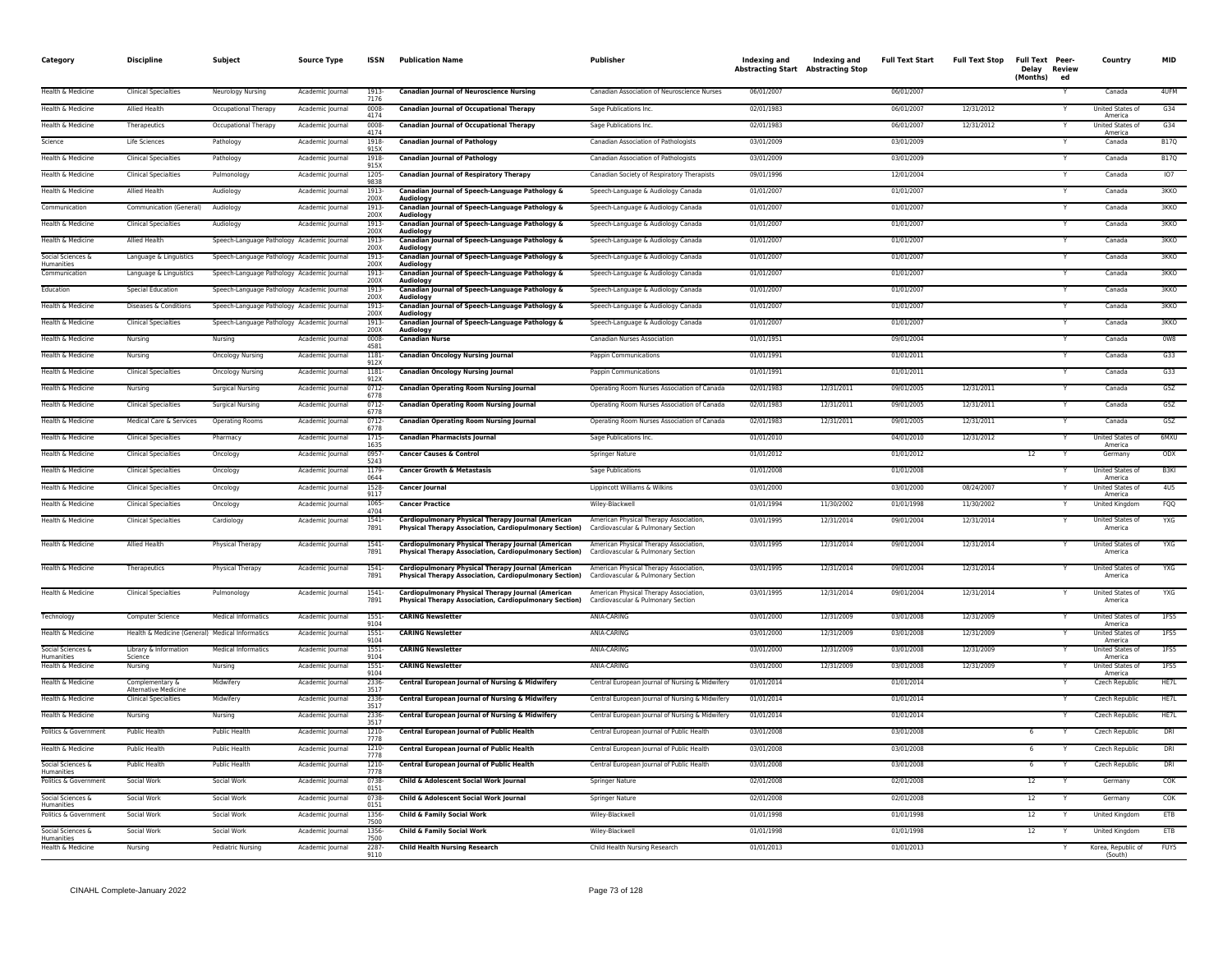| Category                            | <b>Discipline</b>                                         | Subject                                    | <b>Source Type</b> | <b>ISSN</b>           | <b>Publication Name</b>                                                                                                                                                 | Publisher                                                     | <b>Indexing and</b> | <b>Indexing and</b><br><b>Abstracting Start Abstracting Stop</b> | <b>Full Text Start</b> | <b>Full Text Stop</b> | Full Text Peer-<br>Delay Review<br>(Months)<br>ed | Country                            | MID             |
|-------------------------------------|-----------------------------------------------------------|--------------------------------------------|--------------------|-----------------------|-------------------------------------------------------------------------------------------------------------------------------------------------------------------------|---------------------------------------------------------------|---------------------|------------------------------------------------------------------|------------------------|-----------------------|---------------------------------------------------|------------------------------------|-----------------|
| Health & Medicine                   | <b>Clinical Specialties</b>                               | Pediatric Nursino                          | Academic Journal   | 2287<br>9110          | <b>Child Health Nursing Research</b>                                                                                                                                    | Child Health Nursing Research                                 | 01/01/2013          |                                                                  | 01/01/2013             |                       |                                                   | Korea, Republic of<br>(South)      | FUY5            |
| Health & Medicine                   | <b>Allied Health</b>                                      | Speech-Language Pathology Academic Journal |                    | 0265<br>6590          | <b>Child Language Teaching &amp; Therapy</b>                                                                                                                            | Sage Publications, Ltd.                                       | 02/01/1993          |                                                                  | 02/01/1998             | 05/31/2016            |                                                   | <b>United Kingdom</b>              | C4F             |
| Social Sciences &<br>Humanities     | Language & Linguistics                                    | Speech-Language Pathology Academic Journal |                    | 0265<br>6590          | Child Language Teaching & Therapy                                                                                                                                       | Sage Publications, Ltd.                                       | 02/01/1993          |                                                                  | 02/01/1998             | 05/31/2016            |                                                   | <b>United Kingdom</b>              | C4F             |
| Communication                       | Language & Linguistics                                    | Speech-Language Pathology Academic Journal |                    | 0265<br>6590          | Child Language Teaching & Therapy                                                                                                                                       | Sage Publications, Ltd.                                       | 02/01/1993          |                                                                  | 02/01/1998             | 05/31/2016            |                                                   | United Kingdom                     | C4F             |
| Education                           | <b>Special Education</b>                                  | Speech-Language Pathology Academic Journal |                    | 0265-<br>6590         | Child Language Teaching & Therapy                                                                                                                                       | Sage Publications, Ltd.                                       | 02/01/1993          |                                                                  | 02/01/1998             | 05/31/2016            |                                                   | <b>United Kingdon</b>              | C4F             |
| Health & Medicine                   | Diseases & Conditions                                     | Speech-Language Pathology Academic Journal |                    | 0265                  | <b>Child Language Teaching &amp; Therapy</b>                                                                                                                            | Sage Publications, Ltd.                                       | 02/01/1993          |                                                                  | 02/01/1998             | 05/31/2016            |                                                   | United Kingdon                     | C4F             |
| Health & Medicine                   | <b>Clinical Specialties</b>                               | Speech-Language Pathology Academic Journal |                    | 0265                  | Child Language Teaching & Therapy                                                                                                                                       | Sage Publications, Ltd.                                       | 02/01/1993          |                                                                  | 02/01/1998             | 05/31/2016            |                                                   | <b>United Kingdom</b>              | C4F             |
| Politics & Government               | Social Work                                               | Social Work                                | Academic Journal   | 6590<br>0009          | <b>Child Welfare</b>                                                                                                                                                    | Child Welfare League of America                               | 01/01/1990          |                                                                  | 01/01/1990             |                       |                                                   | United States of                   | <b>CWF</b>      |
| Social Sciences &                   | Social Work                                               | Social Work                                | Academic lournal   | 4021<br>0009<br>4021  | <b>Child Welfare</b>                                                                                                                                                    | Child Welfare League of America                               | 01/01/1990          |                                                                  | 01/01/1990             |                       |                                                   | America<br>United States o         | CWF             |
| Humanities<br><b>Business</b>       | Economics                                                 | Child Welfare                              | Academic Journa    | 0009                  | <b>Child Welfare</b>                                                                                                                                                    | Child Welfare League of America                               | 01/01/1990          |                                                                  | 01/01/1990             |                       |                                                   | America<br>United States of        | CWF             |
| Social Sciences &                   | Economics                                                 | Child Welfare                              | Academic Journa    | 4021<br>0009          | <b>Child Welfare</b>                                                                                                                                                    | Child Welfare League of America                               | 01/01/1990          |                                                                  | 01/01/1990             |                       |                                                   | America<br>United States of        | CWF             |
| Humanities<br>Social Sciences &     | Social Sciences &                                         | Child Welfare                              | Academic Journa    | 4021<br>0009          | <b>Child Welfare</b>                                                                                                                                                    | Child Welfare League of America                               | 01/01/1990          |                                                                  | 01/01/1990             |                       |                                                   | America<br>United States of        | CWF             |
| Humanities<br>Social Sciences &     | Humanities (General)<br>Sociology                         | Child Welfare                              | Academic Journal   | 4021<br>0009          | <b>Child Welfare</b>                                                                                                                                                    | Child Welfare League of America                               | 01/01/1990          |                                                                  | 01/01/1990             |                       |                                                   | America<br><b>Hnited States of</b> | CWF             |
| Humanities<br>Politics & Government | Social Welfare                                            | Child Welfare                              | Academic Journal   | 4021<br>$0009 - 4021$ | <b>Child Welfare</b>                                                                                                                                                    | Child Welfare League of America                               | 01/01/1990          |                                                                  | 01/01/1990             |                       |                                                   | America<br><b>United States of</b> | CWF             |
| Social Sciences &                   | Social Services                                           | Child Welfare                              | Academic Journal   | 0009                  | <b>Child Welfare</b>                                                                                                                                                    | Child Welfare League of America                               | 01/01/1990          |                                                                  | 01/01/1990             |                       |                                                   | America<br>United States of        | CWF             |
| Humanities<br>Social Sciences &     | Psychology                                                | Child & Adolescent                         | Academic Journa    | 4021<br>0305          | Child: Care, Health & Development                                                                                                                                       | Wiley-Blackwell                                               | 01/01/2001          |                                                                  | 03/01/2003             |                       | 12                                                | America<br>United Kingdon          | 6NX             |
| Humanities<br>Health & Medicine     | <b>Clinical Specialties</b>                               | Psychology<br>Child & Adolescent           | Academic Journa    | 1862<br>0305          | Child: Care, Health & Development                                                                                                                                       | Wiley-Blackwell                                               | 01/01/2001          |                                                                  | 03/01/2003             |                       | 12                                                | United Kingdom                     | 6NX             |
| Health & Medicine                   | <b>Clinical Specialties</b>                               | Psychology<br>Pediatric Medicine           | Academic Journal   | 1862<br>$0305 -$      | Child: Care, Health & Development                                                                                                                                       | Wiley-Blackwell                                               | 01/01/2001          |                                                                  | 03/01/2003             |                       | 12                                                | <b>United Kingdom</b>              | 6NX             |
| Social Sciences &                   | Psychology                                                | Child & Adolescent                         | Academic Journal   | 1867<br>1532          | Children & Schools                                                                                                                                                      | Oxford University Press                                       | 10/01/2000          |                                                                  | 10/01/2000             |                       | 12                                                | <b>United Kingdom</b>              | FB3             |
| Humanities<br>Health & Medicine     | <b>Clinical Specialties</b>                               | Psychology<br>Child & Adolescent           | Academic Iourna    | 8759<br>1532          | <b>Children &amp; Schools</b>                                                                                                                                           | Oxford University Press                                       | 10/01/2000          |                                                                  | 10/01/2000             |                       | 12                                                | United Kingdom                     | FB3             |
| Politics & Government               | Social Work                                               | Psychology<br>Social Work                  | Academic Journal   | 8759<br>1532          | Children & Schools                                                                                                                                                      | <b>Oxford University Press</b>                                | 10/01/2000          |                                                                  | 10/01/2000             |                       | 12                                                | <b>United Kinadom</b>              | FB <sub>3</sub> |
| Social Sciences &                   | Social Work                                               | Social Work                                | Academic lournal   | 8759<br>1532          | Children & Schools                                                                                                                                                      | Oxford University Press                                       | 10/01/2000          |                                                                  | 10/01/2000             |                       | 12                                                | <b>United Kinadom</b>              | FB3             |
| Humanities<br>Health & Medicine     | <b>Clinical Specialties</b>                               | <b>Pediatric Medicine</b>                  | Academic Journal   | 8759                  | <b>Children's Health Care</b>                                                                                                                                           | Taylor & Francis Ltd                                          | 09/01/1980          |                                                                  | 06/01/1981             |                       | 18                                                | United Kingdom                     | 7LJ             |
| Health & Medicine                   | Nursing                                                   | <b>Pediatric Nursing</b>                   | Academic Journal   | 0273<br>2036<br>2218  | Children's Nurses: Italian Journal of Pediatric Nursing<br>Science / Infermieri dei Bambini: Giornale Italiano di                                                       | Societa Italiana di Scienze Infermieristiche<br>Pediatriche   | 03/01/2009          |                                                                  | 08/01/2011             |                       |                                                   | Italy                              | <b>BLLK</b>     |
| Health & Medicine                   | <b>Clinical Specialties</b>                               | Pediatric Nursing                          | Academic Iournal   | 2036<br>2218          | <b>Scienze Infermieristiche Pediatriche</b><br><b>Children's Nurses: Italian Journal of Pediatric Nursing</b><br>Science / Infermieri dei Bambini: Giornale Italiano di | Societa Italiana di Scienze Infermieristiche<br>Pediatriche   | 03/01/2009          |                                                                  | 08/01/2011             |                       |                                                   | Italy                              | BIIK            |
| Health & Medicine                   | <b>Medical Sciences</b>                                   | Neurology                                  | Academic Journal   | 1672                  | Scienze Infermieristiche Pediatriche<br>Chinese Journal of Contemporary Neurology &                                                                                     | Chinese Journal of Contemporary Neurology &                   | 02/01/2012          |                                                                  | 03/01/2013             |                       |                                                   | China                              | FDQ6            |
| Health & Medicine                   | <b>Clinical Specialties</b>                               | Neurology                                  | Academic Journal   | 6731<br>1672-<br>6731 | Neurosurgery<br>Chinese Journal of Contemporary Neurology &                                                                                                             | Neurosurgery<br>Chinese Journal of Contemporary Neurology &   | 02/01/2012          |                                                                  | 03/01/2013             |                       |                                                   | China                              | FDQ6            |
| Health & Medicine                   | <b>Medical Sciences</b>                                   | Neurosurgery                               | Academic Journal   | 1672-<br>6731         | Neurosurgery<br>Chinese Journal of Contemporary Neurology &                                                                                                             | Neurosurgery<br>Chinese Journal of Contemporary Neurology &   | 02/01/2012          |                                                                  | 03/01/2013             |                       |                                                   | China                              | FDQ6            |
| Health & Medicine                   | <b>Clinical Specialties</b>                               | Neurosurgery                               | Academic Journa    | 1672                  | Neurosurgery<br>Chinese Journal of Contemporary Neurology &                                                                                                             | Neurosurgery<br>Chinese Journal of Contemporary Neurology &   | 02/01/2012          |                                                                  | 03/01/2013             |                       |                                                   | China                              | FDQ6            |
| Health & Medicine                   | <b>Clinical Specialties</b>                               | Oncology                                   | Academic Journal   | 6731<br>1009          | Neurosurgery<br><b>Chinese Journal of Lung Cancer</b>                                                                                                                   | Neurosurgery<br>Chinese Journal of Lung Cancer                | 01/01/2009          |                                                                  | 06/01/2009             |                       |                                                   | China                              | 9014            |
| Health & Medicine                   | <b>Clinical Specialties</b>                               | Pulmonology                                | Academic Journal   | 3419<br>1009          | <b>Chinese Journal of Lung Cancer</b>                                                                                                                                   | Chinese Journal of Lung Cancer                                | 01/01/2009          |                                                                  | 06/01/2009             |                       |                                                   | China                              | 9014            |
| Health & Medicine                   | Complementary &                                           | Chiropractic Medicine                      | Academic Journal   | 3419<br>2045          | <b>Chiropractic &amp; Manual Therapies</b>                                                                                                                              | <b>BioMed Central</b>                                         | 01/01/2011          |                                                                  | 01/01/2011             |                       |                                                   | <b>United Kingdom</b>              | BG1Z            |
| Health & Medicine                   | <b>Alternative Medicin</b><br><b>Clinical Specialties</b> | Chiropractic Medicine                      | Academic Journal   | 709X<br>2045          | <b>Chiropractic &amp; Manual Therapies</b>                                                                                                                              | <b>BioMed Central</b>                                         | 01/01/2011          |                                                                  | 01/01/2011             |                       |                                                   | United Kingdom                     | BG1Z            |
| Health & Medicine                   | Allied Health                                             | Physical Therapy                           | Academic Iournal   | 709X<br>$2045 -$      | <b>Chiropractic &amp; Manual Therapies</b>                                                                                                                              | <b>BioMed Central</b>                                         | 01/01/2011          |                                                                  | 01/01/2011             |                       |                                                   | United Kinadon                     | BG1Z            |
| Health & Medicine                   | Therapeutics                                              | Physical Therapy                           | Academic Journal   | 709X<br>2045          | <b>Chiropractic &amp; Manual Therapies</b>                                                                                                                              | <b>BioMed Central</b>                                         | 01/01/2011          |                                                                  | 01/01/2011             |                       |                                                   | United Kinadom                     | BG1Z            |
| Health & Medicine                   | Complementary &                                           | Chiropractic Medicine                      | Academic Journal   | 709X<br>1746-         | <b>Chiropractic &amp; Osteopathy</b>                                                                                                                                    | <b>BioMed Central</b>                                         | 04/01/2005          | 12/31/2010                                                       | 04/01/2005             | 12/31/2010            |                                                   | United Kingdom                     | <b>ICKB</b>     |
| Health & Medicine                   | Alternative Medicin<br><b>Clinical Specialties</b>        | Chiropractic Medicine                      | Academic Journal   | 1340<br>1746          | Chiropractic & Osteopathy                                                                                                                                               | <b>BioMed Central</b>                                         | 04/01/2005          | 12/31/2010                                                       | 04/01/2005             | 12/31/2010            |                                                   | United Kingdom                     | 1CKB            |
| Health & Medicine                   | <b>Clinical Specialties</b>                               | Osteopathic Medicine                       | Academic Journal   | 1340<br>1746          | <b>Chiropractic &amp; Osteopathy</b>                                                                                                                                    | <b>BioMed Central</b>                                         | 04/01/2005          | 12/31/2010                                                       | 04/01/2005             | 12/31/2010            |                                                   | United Kingdom                     | 1CKB            |
| Health & Medicine                   | Complementary &                                           | Chiropractic Medicine                      | Academic Journa    | 1340<br>0736          | <b>Chiropractic History</b>                                                                                                                                             | Association for the History of Chiropractic                   | 12/01/1995          |                                                                  | 12/01/2004             |                       |                                                   | United States of                   | YUA             |
| Health & Medicine                   | Alternative Medicine<br><b>Clinical Specialties</b>       | Chiropractic Medicine                      | Academic Iourna    | 4377<br>0736          | <b>Chiropractic History</b>                                                                                                                                             | Association for the History of Chiropractic                   | 12/01/1995          |                                                                  | 12/01/2004             |                       |                                                   | America<br><b>United States of</b> | <b>YUA</b>      |
| Health & Medicine                   | Health & Medicine (General) Medical History               |                                            | Academic Journal   | 4377<br>0736          | <b>Chiropractic History</b>                                                                                                                                             | Association for the History of Chiropractic                   | 12/01/1995          |                                                                  | 12/01/2004             |                       |                                                   | America<br>United States of        | <b>YUA</b>      |
| History                             | <b>Topical History</b>                                    | <b>Medical History</b>                     | Academic Journal   | 4377<br>$0736 -$      | <b>Chiropractic History</b>                                                                                                                                             | Association for the History of Chiropractic                   | 12/01/1995          |                                                                  | 12/01/2004             |                       |                                                   | America<br>United States of        | <b>YUA</b>      |
| Health & Medicine                   | <b>Medical Sciences</b>                                   | Cholestero                                 | Academic Journa    | 4377<br>2090          | Cholesterol                                                                                                                                                             | Hindawi Limited                                               | 01/01/2012          | 11/30/2018                                                       | 01/01/2012             | 11/30/2018            |                                                   | America<br>United Kingdom          | B6CH            |
| Health & Medicine                   | Diseases & Conditions                                     | <b>Chronic Diseases</b>                    | Academic Journal   | 1283<br>$1742 -$      | <b>Chronic Illness</b>                                                                                                                                                  | Sage Publications, Ltd.                                       | 03/01/2005          |                                                                  | 03/01/2005             | 12/31/2006            |                                                   | <b>United Kingdom</b>              | 1U              |
| Health & Medicine                   | Nursing                                                   | <b>Emergency Nursing</b>                   | Academic Journal   | 3953<br>1579          | Ciberrevista Enfermeriadeurgencias.com                                                                                                                                  | Sociedad Espanola de Enfermeria de Urgencias                  | 01/01/2012          |                                                                  | 01/01/2012             |                       |                                                   | Snain                              | <b>BKLL</b>     |
| Health & Medicine                   | <b>Clinical Specialties</b>                               | <b>Emergency Nursing</b>                   | Academic lournal   | 5527<br>1579          | Ciberrevista Enfermeriadeurgencias.com                                                                                                                                  | v Emergencias<br>Sociedad Espanola de Enfermeria de Urgencias | 01/01/2012          |                                                                  | 01/01/2012             |                       |                                                   | Snain                              | <b>BKIT</b>     |
|                                     |                                                           |                                            |                    | 5527                  |                                                                                                                                                                         | v Emergencias                                                 |                     |                                                                  |                        |                       |                                                   |                                    |                 |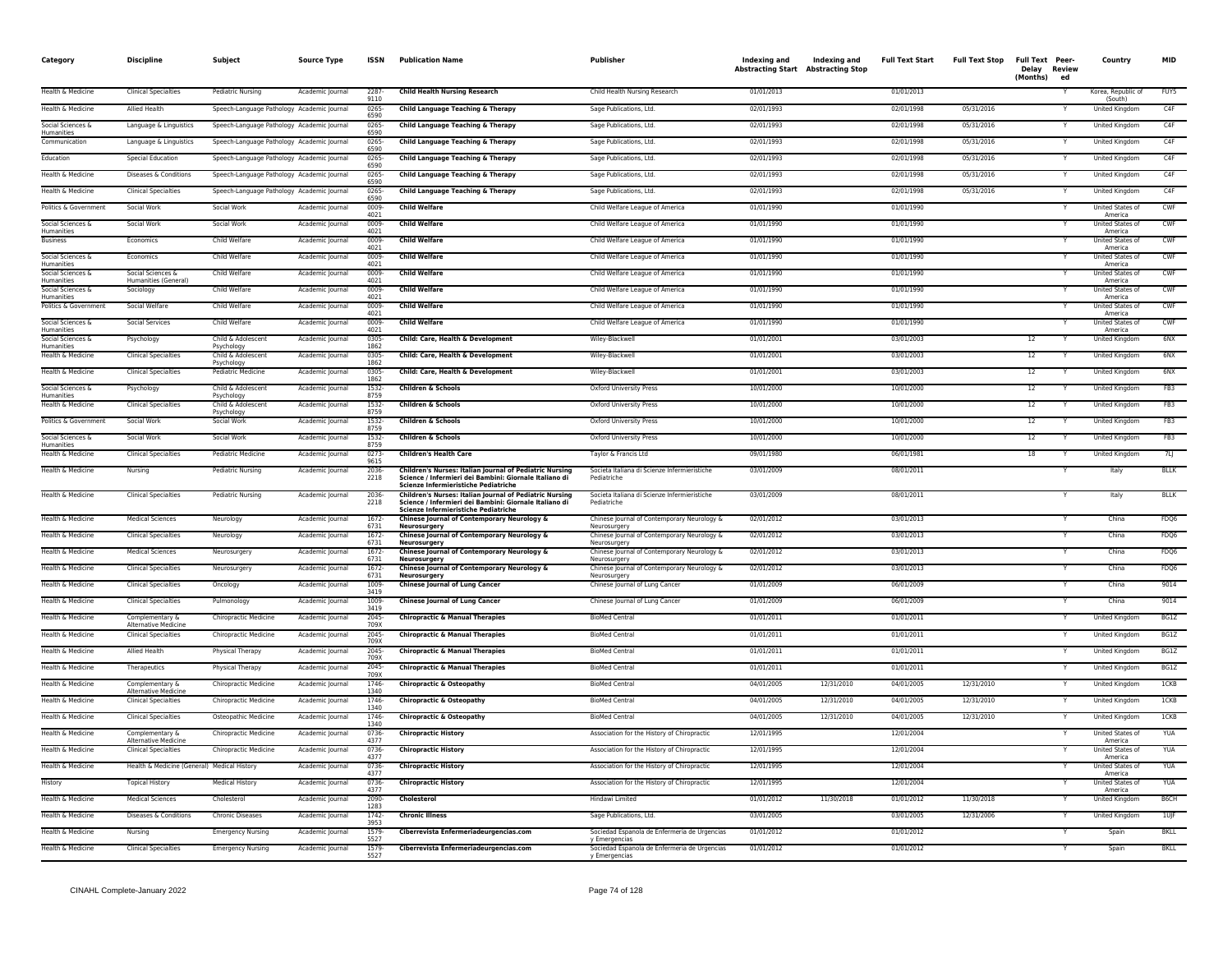| Category                           | <b>Discipline</b>           | Subject                                                                  | <b>Source Type</b> | <b>ISSN</b>                  | <b>Publication Name</b>                                                             | Publisher                                        | Indexing and<br><b>Abstracting Start Abstracting Stop</b> | Indexing and | <b>Full Text Start</b> | <b>Full Text Stop</b> | <b>Full Text Peer</b><br>Delay Review<br>(Months) | ed | Country                            | MID               |
|------------------------------------|-----------------------------|--------------------------------------------------------------------------|--------------------|------------------------------|-------------------------------------------------------------------------------------|--------------------------------------------------|-----------------------------------------------------------|--------------|------------------------|-----------------------|---------------------------------------------------|----|------------------------------------|-------------------|
| Health & Medicine                  |                             | Health & Medicine (General) Health & Medicine (General) Academic Journal |                    | 1677<br>3861                 | Ciencia, Cuidado e Saude                                                            | Universidade Estadual de Maringa                 | 01/01/2006                                                |              | 05/01/2012             |                       |                                                   |    | <b>Brazil</b>                      | 505X              |
| Health & Medicine                  | <b>Clinical Specialties</b> | Oncology                                                                 | Academic lournal   | 1946<br>1674                 | <b>Clinical Cancer Update</b>                                                       | Elsevier B.V.                                    | 12/01/2007                                                | 11/30/2010   | 12/01/2007             | 11/30/2010            |                                                   |    | United Kingdom                     | 904L              |
| Science                            | Chemistry                   | Chemistr                                                                 | Academic Journal   | 0009<br>9147                 | <b>Clinical Chemistry</b>                                                           | <b>Oxford University Press</b>                   | 01/01/2010                                                |              | 01/01/2010             |                       | 12                                                |    | <b>United Kingdon</b>              | 10 <sub>CS</sub>  |
| Health & Medicine                  | <b>Medical Sciences</b>     | Clinical Laboratory Science                                              | Academic Journal   | 0009<br>9147                 | <b>Clinical Chemistry</b>                                                           | <b>Oxford University Press</b>                   | 01/01/2010                                                |              | 01/01/2010             |                       | 12                                                |    | <b>United Kingdor</b>              | 10C <sub>S</sub>  |
| Science                            | Science (General)           | Clinical Laboratory Science                                              | Academic Journal   | 0009<br>9147                 | <b>Clinical Chemistry</b>                                                           | <b>Oxford University Press</b>                   | 01/01/2010                                                |              | 01/01/2010             |                       | 12                                                |    | <b>United Kingdon</b>              | 10C <sub>S</sub>  |
| Health & Medicine                  | Nursing                     | Nursina                                                                  | Academic Journal   | 1085<br>2360                 | <b>Clinical Excellence for Nurse Practitioners</b>                                  | Springer Publishing Company, Inc.                | 01/01/1997                                                | 12/31/2005   | 03/01/2004             | 12/31/2005            |                                                   |    | United States of<br>America        | DNZ               |
| Social Sciences &<br>Humanities    | Demography                  | Gerontology                                                              | Academic Journal   | 0731<br>7115                 | <b>Clinical Gerontologist</b>                                                       | Taylor & Francis Ltd                             | 01/01/1985                                                |              | 01/01/2000             |                       | 18                                                |    | <b>United Kinadon</b>              | CGT               |
| Social Sciences &<br>Humanities    | Psychology                  | Psychology                                                               | Academic Journa    | 0731<br>7115                 | <b>Clinical Gerontologist</b>                                                       | Taylor & Francis Ltd                             | 01/01/1985                                                |              | 01/01/2000             |                       | 18                                                |    | <b>United Kingdom</b>              | CGT               |
| Health & Medicine                  | <b>Clinical Specialties</b> | Psychology                                                               | Academic lournal   | 0731<br>7115                 | <b>Clinical Gerontologist</b>                                                       | Taylor & Francis Ltd                             | 01/01/1985                                                |              | 01/01/2000             |                       | 18                                                |    | <b>United Kinadon</b>              | CGT               |
| Health & Medicine                  | Nursing                     | <b>Oncology Nursing</b>                                                  | Academic Journal   | 1092<br>1095                 | <b>Clinical Journal of Oncology Nursing</b>                                         | <b>Oncology Nursing Society</b>                  | 01/01/1997                                                |              | 01/01/2000             |                       | 12                                                |    | United States of<br>America        | GNN               |
| Health & Medicine                  | <b>Clinical Specialties</b> | <b>Oncology Nursing</b>                                                  | Academic Journal   | 1092<br>1095                 | <b>Clinical Journal of Oncology Nursing</b>                                         | <b>Oncology Nursing Society</b>                  | 01/01/1997                                                |              | 01/01/2000             |                       | 12                                                |    | United States of<br>America        | GNN               |
| Health & Medicine                  | Allied Health               | Kinesiology & Exercise<br>Science                                        | Academic Journal   | 0896<br>9620                 | <b>Clinical Kinesiology (Online Edition)</b>                                        | American Kinesiotherapy Association              | 03/01/2009                                                |              | 01/01/2010             |                       |                                                   |    | United States of                   | 20KM              |
| Sports & Leisure                   | <b>Sports Science</b>       | Kinesiology & Exercise                                                   | Academic Journal   | 0896-<br>9620                | <b>Clinical Kinesiology (Online Edition)</b>                                        | American Kinesiotherapy Association              | 03/01/2009                                                |              | 01/01/2010             |                       |                                                   |    | America<br>United States of        | 2QKM              |
| Science                            | Chemistry                   | Science<br>Chemistry                                                     | Academic Journal   | $0161 - 9640$                | <b>Clinical Laboratory News</b>                                                     | American Association for Clinical Chemistry      | 06/01/2015                                                |              | 06/01/2015             |                       |                                                   |    | America<br>United States of        | IT4V              |
| Health & Medicine                  | <b>Medical Sciences</b>     | Clinical Laboratory Science Academic Journal                             |                    | $0161 -$                     | <b>Clinical Laboratory News</b>                                                     | American Association for Clinical Chemistry      | 06/01/2015                                                |              | 06/01/2015             |                       |                                                   |    | America<br>United States of        | IT4V              |
| Science                            | Science (General)           | Clinical Laboratory Science                                              | Academic Journa    | 9640<br>0161                 | <b>Clinical Laboratory News</b>                                                     | American Association for Clinical Chemistry      | 06/01/2015                                                |              | 06/01/2015             |                       |                                                   |    | America<br>United States of        | IT <sub>4</sub> V |
| Health & Medicine                  | <b>Medical Sciences</b>     | Clinical Laboratory Science Academic Journa                              |                    | 9640<br>0894                 | <b>Clinical Laboratory Science</b>                                                  | American Society for Clinical Laboratory Science | 01/01/1996                                                | 12/31/2017   | 01/01/2004             | 12/31/2017            |                                                   |    | America<br>United States of        | IKL               |
| Science                            | Science (General)           | Clinical Laboratory Science                                              | Academic Journal   | 959X<br>0894                 | <b>Clinical Laboratory Science</b>                                                  | American Society for Clinical Laboratory Science | 01/01/1996                                                | 12/31/2017   | 01/01/2004             | 12/31/2017            |                                                   |    | America<br>United States of        | IKL               |
| <b>Business</b>                    | Management                  | Laboratory Management                                                    | Academic Journal   | 1527                         | <b>Clinical Leadership &amp; Management Review</b>                                  | Clinical Laboratory Management Association       | 01/01/2000                                                |              | 01/01/2007             |                       |                                                   |    | America<br>United States of        | <b>IQQ</b>        |
| Health & Medicine                  | <b>Medical Sciences</b>     | Laboratory Management                                                    | Academic Journa    | $1527 -$                     | <b>Clinical Leadership &amp; Management Review</b>                                  | Clinical Laboratory Management Association       | 01/01/2000                                                |              | 01/01/2007             |                       |                                                   |    | America<br>United States of        | IQQ               |
| Science                            | Science (General)           | Laboratory Management                                                    | Academic Journal   | 3954<br>$1527 -$             | Clinical Leadership & Management Review                                             | Clinical Laboratory Management Association       | 01/01/2000                                                |              | 01/01/2007             |                       |                                                   |    | America<br>United States of        | IQQ               |
| Health & Medicine                  | <b>Medical Sciences</b>     | Clinical Laboratory Science Academic Iournal                             |                    | 3954<br>1527                 | Clinical Leadership & Management Review                                             | Clinical Laboratory Management Association       | 01/01/2000                                                |              | 01/01/2007             |                       |                                                   |    | America<br>United States of        | IQQ               |
| Science                            | Science (General)           | Clinical Laboratory Science Academic Journal                             |                    | 3954<br>1527<br>3954         | Clinical Leadership & Management Review                                             | Clinical Laboratory Management Association       | 01/01/2000                                                |              | 01/01/2007             |                       |                                                   |    | America<br>United States of        | IQQ               |
| Health & Medicine                  | <b>Clinical Specialties</b> | Oncology                                                                 | Academic lournal   | 1931-<br>6925                | <b>Clinical Leukemia</b>                                                            | Elsevier B.V.                                    | 02/01/2008                                                | 08/31/2009   | 06/01/2009             | 08/31/2009            |                                                   |    | America<br>United Kingdon          | <b>85SS</b>       |
| Health & Medicine                  | Diseases & Conditions       | Leukemia & Lymphoma                                                      | Academic Journal   | 1931                         | <b>Clinical Leukemia</b>                                                            | Elsevier B.V                                     | 02/01/2008                                                | 08/31/2009   | 06/01/2009             | 08/31/2009            |                                                   |    | United Kingdom                     | 8555              |
| Health & Medicine                  | Allied Health               | Speech-Language Pathology Academic Journal                               |                    | 6925<br>0269                 | <b>Clinical Linguistics &amp; Phonetics</b>                                         | Taylor & Francis Ltd                             | 01/01/1996                                                |              | 01/01/1999             |                       | 18                                                |    | United Kingdom                     | B6X               |
| Social Sciences &                  | Language & Linguistics      | Speech-Language Pathology Academic Journal                               |                    | 9206<br>0269                 | <b>Clinical Linguistics &amp; Phonetics</b>                                         | Taylor & Francis Ltd                             | 01/01/1996                                                |              | 01/01/1999             |                       | 18                                                |    | <b>United Kingdor</b>              | B6X               |
| <b>Humanities</b><br>Communication | Language & Linguistics      | Speech-Language Pathology Academic Journal                               |                    | 9206<br>0269                 | <b>Clinical Linguistics &amp; Phonetics</b>                                         | Taylor & Francis Ltd                             | 01/01/1996                                                |              | 01/01/1999             |                       | 18                                                |    | <b>United Kingdor</b>              | B6X               |
| Education                          | <b>Special Education</b>    | Speech-Language Pathology Academic Journal                               |                    | 9206<br>0269                 | <b>Clinical Linguistics &amp; Phonetics</b>                                         | Taylor & Francis Ltd                             | 01/01/1996                                                |              | 01/01/1999             |                       | 18                                                |    | <b>United Kingdom</b>              | B6X               |
| Health & Medicine                  | Diseases & Conditions       | Speech-Language Pathology Academic Journal                               |                    | 9206<br>0269                 | <b>Clinical Linguistics &amp; Phonetics</b>                                         | Taylor & Francis Ltd                             | 01/01/1996                                                |              | 01/01/1999             |                       | 18                                                |    | United Kingdom                     | B6X               |
| Health & Medicine                  | <b>Clinical Specialties</b> | Speech-Language Pathology Academic Journal                               |                    | 9206<br>0269                 | <b>Clinical Linguistics &amp; Phonetics</b>                                         | Taylor & Francis Ltd                             | 01/01/1996                                                |              | 01/01/1999             |                       | 18                                                |    | United Kinadon                     | B6X               |
| Social Sciences &                  | Language & Linguistics      | Linguistics                                                              | Academic Iournal   | 9206<br>0269                 | <b>Clinical Linguistics &amp; Phonetics</b>                                         | Taylor & Francis Ltd                             | 01/01/1996                                                |              | 01/01/1999             |                       | 18                                                |    | United Kinadon                     | B6X               |
| Humanities<br>Communication        | Language & Linguistics      | Linguistics                                                              | Academic Journal   | 9206<br>0269                 | <b>Clinical Linguistics &amp; Phonetics</b>                                         | Taylor & Francis Ltd                             | 01/01/1996                                                |              | 01/01/1999             |                       | 18                                                |    | <b>United Kinadon</b>              | B <sub>6</sub> X  |
| Health & Medicine                  | <b>Clinical Specialties</b> | Rheumatology                                                             | Academic Journal   | 9206<br>1179                 | Clinical Medicine Insights: Arthritis & Musculoskeletal                             | Sage Publications                                | 01/01/2009                                                |              | 01/01/2010             |                       |                                                   |    | United States of                   | B3KJ              |
| Health & Medicine                  | <b>Clinical Specialties</b> | Musculoskeletal Medicine                                                 | Academic Journa    | 5441<br>1179<br>5441         | <b>Disorders</b><br>Clinical Medicine Insights: Arthritis & Musculoskeletal         | Sage Publications                                | 01/01/2009                                                |              | 01/01/2010             |                       |                                                   |    | America<br>United States o         | B <sub>3K</sub>   |
| Health & Medicine                  | <b>Clinical Specialties</b> | Hematology                                                               | Academic Journal   | 1179<br>545X                 | <b>Disorders</b><br><b>Clinical Medicine Insights: Blood Disorders</b>              | Sage Publications                                | 01/01/2009                                                |              | 01/01/2010             |                       |                                                   |    | America<br><b>United States of</b> | <b>B3KK</b>       |
| Health & Medicine                  | <b>Clinical Specialties</b> | Cardiology                                                               | Academic Journal   | 1179<br>5468                 | <b>Clinical Medicine Insights: Cardiology</b>                                       | <b>Sage Publications</b>                         | 01/01/2009                                                |              | 01/01/2010             |                       |                                                   |    | America<br><b>Hnited States of</b> | B <sub>3KI</sub>  |
| <b>Health &amp; Medicine</b>       |                             | Health & Medicine (General) Health & Medicine (General) Academic Journal |                    | 1179                         | <b>Clinical Medicine Insights: Case Reports</b>                                     | <b>Sage Publications</b>                         | 01/01/2009                                                |              | 01/01/2010             |                       |                                                   |    | America<br>United States of        | <b>B3KM</b>       |
| Health & Medicine                  | <b>Clinical Specialties</b> | Cardiology                                                               | Academic Journa    | 5476<br>1179                 | Clinical Medicine Insights: Circulatory, Respiratory &                              | Sage Publications                                | 01/01/2009                                                |              | 01/01/2010             |                       |                                                   |    | America<br>United States of        | <b>B3KN</b>       |
| Health & Medicine                  | <b>Clinical Specialties</b> | Vascular Medicine                                                        | Academic Journa    | 5484<br>1179                 | <b>Pulmonary Medicine</b><br>Clinical Medicine Insights: Circulatory, Respiratory & | Sage Publications                                | 01/01/2009                                                |              | 01/01/2010             |                       |                                                   |    | America<br>United States of        | <b>B3KN</b>       |
| Health & Medicine                  | <b>Clinical Specialties</b> | Pulmonology                                                              | Academic Journal   | 5484                         | <b>Pulmonary Medicine</b><br>Clinical Medicine Insights: Circulatory, Respiratory & | Sage Publications                                | 01/01/2009                                                |              | 01/01/2010             |                       |                                                   |    | America<br>United States of        | <b>B3KN</b>       |
| Health & Medicine                  | <b>Clinical Specialties</b> | Dermatology                                                              | Academic Journal   | 1179<br>5484<br>1179<br>5492 | <b>Pulmonary Medicine</b><br><b>Clinical Medicine Insights: Dermatology</b>         | <b>Sage Publications</b>                         | 01/01/2010                                                | 01/31/2014   | 01/01/2010             | 01/31/2014            |                                                   |    | America<br>United States of        | B3KO              |
| Health & Medicine                  | <b>Clinical Specialties</b> | Otolaryngology                                                           | Academic Journal   | 1179                         | Clinical Medicine Insights: Ear, Nose & Throat                                      | <b>Sage Publications</b>                         | 01/01/2008                                                |              | 01/01/2008             |                       |                                                   |    | America<br>United States of        | B <sub>3</sub> KP |
| Health & Medicine                  | <b>Clinical Specialties</b> | Endocrinology                                                            | Academic Journa    | 5506<br>1179                 | Clinical Medicine Insights: Endocrinology & Diabetes                                | Sage Publications                                | 01/01/2009                                                |              | 01/01/2010             |                       |                                                   |    | America<br>United States of        | <b>B3KQ</b>       |
| Health & Medicine                  | Diseases & Conditions       | <b>Diabetes</b>                                                          | Academic Iourna    | 5514<br>1179                 | Clinical Medicine Insights: Endocrinology & Diabetes                                | Sage Publications                                | 01/01/2009                                                |              | 01/01/2010             |                       |                                                   |    | America<br>United States of        | <b>B3KQ</b>       |
| <b>Health &amp; Medicine</b>       | <b>Clinical Specialties</b> | Gastroenterology                                                         | Academic Iournal   | 5514<br>1179                 | <b>Clinical Medicine Insights: Gastroenterology</b>                                 | Sage Publications                                | 01/01/2009                                                |              | 01/01/2010             |                       |                                                   |    | America<br><b>United States of</b> | <b>B3KR</b>       |
| Health & Medicine                  | <b>Clinical Specialties</b> | Geriatric Medicine                                                       | Academic Iournal   | 5522<br>1179                 | <b>Clinical Medicine Insights: Geriatrics</b>                                       | Sage Publications                                | 01/01/2009                                                |              | 01/01/2010             | 01/31/2016            |                                                   |    | America<br><b>United States of</b> | <b>R3KS</b>       |
|                                    |                             |                                                                          |                    | 5530                         |                                                                                     |                                                  |                                                           |              |                        |                       |                                                   |    | America                            |                   |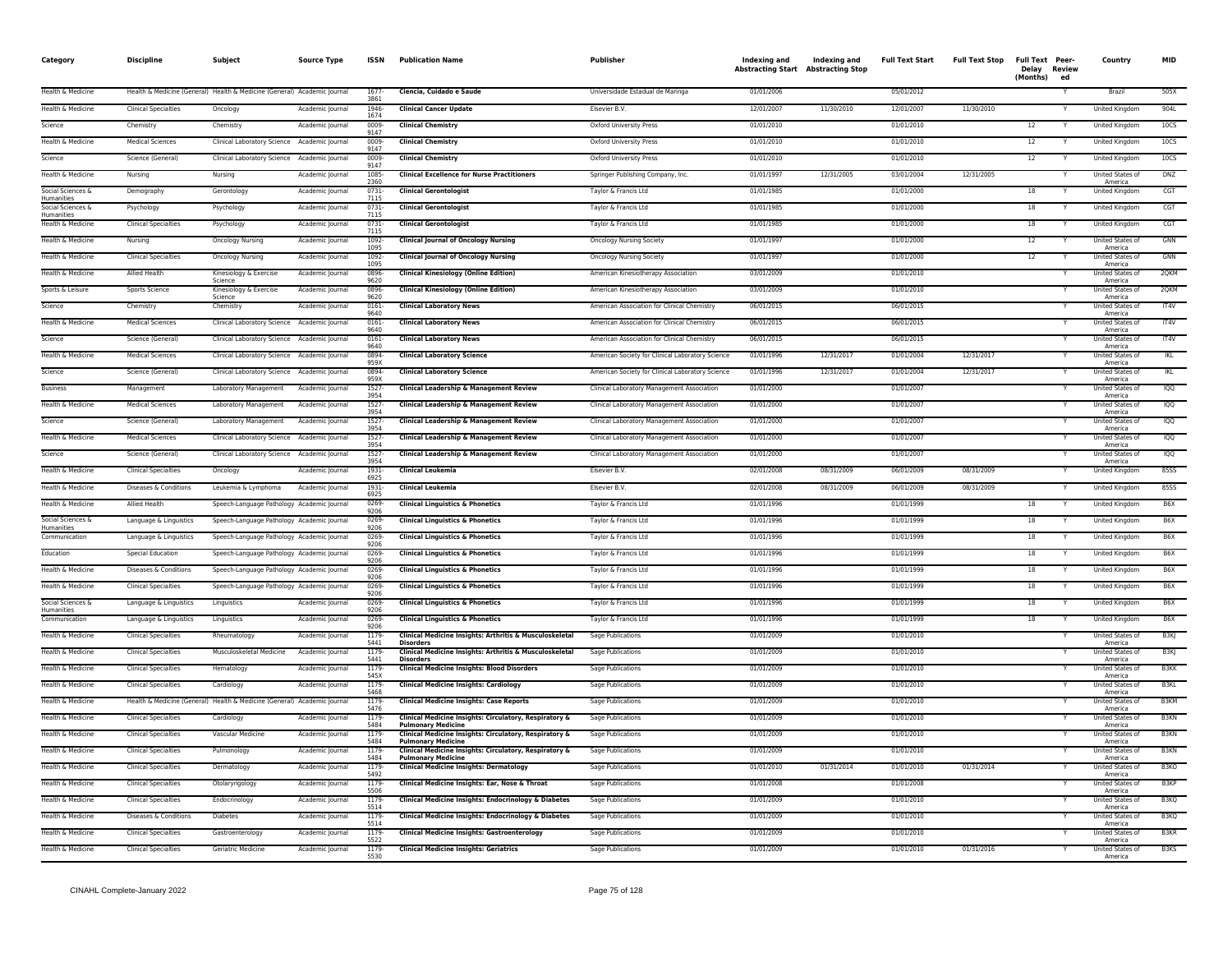| Category                        | <b>Discipline</b>                           | <b>Subject</b>                                                           | <b>Source Type</b> | <b>ISSN</b>                 | <b>Publication Name</b>                                                   | Publisher                          | Indexing and<br><b>Abstracting Start</b> Abstracting Stop | Indexing and | <b>Full Text Start</b> | <b>Full Text Stop</b> | Full Text Peer-<br>Delay Review<br>(Months)<br>ed | Country                            | <b>MID</b>        |
|---------------------------------|---------------------------------------------|--------------------------------------------------------------------------|--------------------|-----------------------------|---------------------------------------------------------------------------|------------------------------------|-----------------------------------------------------------|--------------|------------------------|-----------------------|---------------------------------------------------|------------------------------------|-------------------|
| Health & Medicine               | <b>Clinical Specialties</b>                 | Oncology                                                                 | Academic Journal   | 1179<br>5549                | <b>Clinical Medicine Insights: Oncology</b>                               | <b>Sage Publications</b>           | 01/01/2009                                                |              | 01/01/2010             |                       |                                                   | United States o<br>America         | <b>B3KT</b>       |
| Science                         | <b>Life Sciences</b>                        | Pathology                                                                | Academic Journal   | 1179<br>5557                | <b>Clinical Medicine Insights: Pathology</b>                              | <b>Sage Publications</b>           | 01/01/2009                                                |              | 01/01/2010             |                       |                                                   | United States o<br>America         | <b>B3KU</b>       |
| Health & Medicine               | <b>Clinical Specialties</b>                 | Pathology                                                                | Academic Journal   | 1179<br>5557                | <b>Clinical Medicine Insights: Pathology</b>                              | Sage Publications                  | 01/01/2009                                                |              | 01/01/2010             |                       |                                                   | United States o<br>America         | <b>B3KU</b>       |
| Health & Medicine               | <b>Clinical Specialties</b>                 | <b>Pediatric Medicine</b>                                                | Academic Journal   | 1179<br>5565                | <b>Clinical Medicine Insights: Pediatrics</b>                             | <b>Sage Publications</b>           | 01/01/2009                                                |              | 01/01/2010             |                       |                                                   | United States<br>America           | <b>B3KV</b>       |
| Health & Medicine               | <b>Clinical Specialties</b>                 | Psychiatry                                                               | Academic Iourna    | 1179<br>5573                | <b>Clinical Medicine Insights: Psychiatry</b>                             | Sage Publications                  | 01/01/2011                                                |              | 01/01/2011             |                       |                                                   | United States o<br>America         | <b>B3KW</b>       |
| Social Sciences &<br>Humanities | Sociology                                   | <b>Reproductive Medicine</b>                                             | Academic Journa    | 1179<br>5581                | <b>Clinical Medicine Insights: Reproductive Health</b>                    | Sage Publications                  | 01/01/2009                                                |              | 01/01/2010             |                       |                                                   | <b>United States</b><br>America    | <b>B3KX</b>       |
| Health & Medicine               | <b>Clinical Specialties</b>                 | <b>Reproductive Medicine</b>                                             | Academic Iourna    | 1179<br>5581                | <b>Clinical Medicine Insights: Reproductive Health</b>                    | Sage Publications                  | 01/01/2009                                                |              | 01/01/2010             |                       |                                                   | <b>United States</b> o<br>America  | <b>B3KX</b>       |
| Health & Medicine               | Therapeutics                                | Drug Therapy                                                             | Academic Journa    | 1179<br>559X                | <b>Clinical Medicine Insights: Therapeutics</b>                           | Sage Publications                  | 01/01/2010                                                |              | 01/01/2010             |                       |                                                   | <b>United States</b> o<br>America  | B <sub>3</sub> KY |
| Health & Medicine               | <b>Clinical Specialties</b>                 | Critical Care                                                            | Academic Journa    | 1179<br>5603                | Clinical Medicine Insights: Trauma & Intensive Medicine Sage Publications |                                    | 01/01/2010                                                |              | 01/01/2010             |                       |                                                   | United States o<br>America         | R3K7              |
| <b>Health &amp; Medicine</b>    | <b>Clinical Specialties</b>                 | Traumatology                                                             | Academic Journal   | 1179-<br>5603               | Clinical Medicine Insights: Trauma & Intensive Medicine Sage Publications |                                    | 01/01/2010                                                |              | 01/01/2010             |                       |                                                   | <b>United States of</b>            | B <sub>3</sub> K7 |
| Health & Medicine               | <b>Clinical Specialties</b>                 | Urology & Nephrology                                                     | Academic Journal   | 1179-<br>5611               | <b>Clinical Medicine Insights: Urology</b>                                | Sage Publications                  | 01/01/2010                                                |              | 01/01/2010             |                       |                                                   | America<br><b>United States of</b> | B310              |
| Health & Medicine               | <b>Clinical Specialties</b>                 | Women's Health                                                           | Academic Journal   | 1179-<br>562X               | <b>Clinical Medicine Insights: Women's Health</b>                         | Sage Publications                  | 01/01/2010                                                |              | 01/01/2010             |                       |                                                   | America<br><b>United States of</b> | B3L1              |
| Health & Medicine               | <b>Clinical Specialties</b>                 | Dermatology                                                              | Academic Journal   | 1178<br>6582                | <b>Clinical Medicine: Dermatology</b>                                     | Sage Publications                  | 01/01/2009                                                | 12/31/2009   | 01/01/2009             | 12/31/2009            |                                                   | America<br>United States of        | <b>FIPD</b>       |
| Health & Medicine               | <b>Clinical Specialties</b>                 | Psychiatry                                                               | Academic Journal   | 1178<br>6590                | <b>Clinical Medicine: Psychiatry</b>                                      | <b>Sage Publications</b>           | 01/01/2009                                                | 12/31/2010   | 01/01/2009             | 12/31/2010            |                                                   | America<br>United States of        | FIPE              |
| Health & Medicine               | <b>Medical Sciences</b>                     | <b>Medical Sciences</b>                                                  | Academic Journa    | 1179                        | <b>Clinical Medicine: Therapeutics</b>                                    | Sage Publications                  | 01/01/2009                                                | 12/31/2009   | 01/01/2009             | 12/31/2009            |                                                   | America<br>United States of        | B02Y              |
| Health & Medicine               | <b>Clinical Specialties</b>                 | <b>Critical Care</b>                                                     | Academic Journa    | 1713<br>1178                | Clinical Medicine: Trauma & Intensive Medicine                            | Sage Publications                  | 01/01/2009                                                | 12/31/2009   | 01/01/2009             | 12/31/2009            |                                                   | America<br>United States of        | <b>FIPF</b>       |
| Health & Medicine               | <b>Clinical Specialties</b>                 | Traumatology                                                             | Academic Journa    | 2161<br>1178                | Clinical Medicine: Trauma & Intensive Medicine                            | Sage Publications                  | 01/01/2009                                                | 12/31/2009   | 01/01/2009             | 12/31/2009            |                                                   | America<br>United States of        | FIPF              |
| Health & Medicine               | <b>Clinical Specialties</b>                 | Urology & Nephrology                                                     | Academic Journal   | 2161<br>1178                | <b>Clinical Medicine: Urology</b>                                         | <b>Sage Publications</b>           | 01/01/2009                                                | 12/31/2009   | 01/01/2009             | 12/31/2009            |                                                   | America<br>United States of        | <b>FIPG</b>       |
| Health & Medicine               | <b>Clinical Specialties</b>                 | Women's Health                                                           | Academic Journal   | 2188<br>1178                | <b>Clinical Medicine: Women's Health</b>                                  | <b>Sage Publications</b>           | 01/01/2009                                                | 12/31/2009   | 01/01/2009             | 12/31/2009            |                                                   | America<br>United States of        | FIPH              |
| Health & Medicine               | <b>Clinical Specialties</b>                 | Gynecology                                                               | Academic Journa    | 2196<br>2212                | Clinical Ovarian & Other Gynecologic Cancer                               | Elsevier B.V.                      | 06/01/2012                                                | 12/31/2015   | 06/01/2012             | 12/31/2015            |                                                   | America<br><b>United Kingdon</b>   | FI6E              |
| Health & Medicine               | <b>Clinical Specialties</b>                 | Oncology                                                                 | Academic Journal   | 9553<br>2212                | Clinical Ovarian & Other Gynecologic Cancer                               | Elsevier B.V.                      | 06/01/2012                                                | 12/31/2015   | 06/01/2012             | 12/31/2015            |                                                   | United Kingdon                     | FI6E              |
| Health & Medicine               | <b>Clinical Specialties</b>                 | Oncology                                                                 | Academic Journa    | 9553<br>1941                | <b>Clinical Ovarian Cancer</b>                                            | Elsevier B.V.                      | 06/01/2008                                                | 12/31/2011   | 06/01/2008             | 12/31/2011            |                                                   | United Kingdon                     | <b>85ST</b>       |
| Health & Medicine               |                                             | Health & Medicine (General) Health & Medicine (General) Academic Journal |                    | 4390<br>2632                | <b>Clinical Pathology</b>                                                 | Sage Publications                  | 01/01/2019                                                |              | 01/01/2019             |                       |                                                   | <b>United States of</b>            | <b>M8A9</b>       |
| Science                         | Life Sciences                               | Pathology                                                                | Academic Iourna    | 010X<br>2632                | <b>Clinical Pathology</b>                                                 | Sage Publications                  | 01/01/2019                                                |              | 01/01/2019             |                       |                                                   | America<br><b>United States of</b> | <b>M8A9</b>       |
| Health & Medicine               | <b>Clinical Specialties</b>                 | Pathology                                                                | Academic Journal   | 010X<br>2632                | <b>Clinical Pathology</b>                                                 | Sage Publications                  | 01/01/2019                                                |              | 01/01/2019             |                       |                                                   | America<br>United States of        | M8A9              |
| Health & Medicine               | <b>Clinical Specialties</b>                 | <b>Emergency Medicine</b>                                                | Academic Journal   | 010X<br>1522                | <b>Clinical Pediatric Emergency Medicine</b>                              | Fisevier B.V.                      | 03/01/2010                                                |              | 09/01/2012             | 08/26/2015            |                                                   | America<br>United States of        | 1YC9              |
| Health & Medicine               | <b>Clinical Specialties</b>                 | <b>Pediatric Medicine</b>                                                | Academic Journal   | 8401<br>1522                | <b>Clinical Pediatric Emergency Medicine</b>                              | Elsevier B.V.                      | 03/01/2010                                                |              | 09/01/2012             | 08/26/2015            |                                                   | America<br><b>United States of</b> | IYC9              |
| Health & Medicine               | Safety & Accident Prevention Patient Safety |                                                                          | Academic Journa    | 8401<br>1356                | <b>Clinical Risk</b>                                                      | Sage Publications, Ltd.            | 01/01/2003                                                | 12/31/2017   | 01/01/2006             | 06/30/2015            |                                                   | America<br><b>United Kingdon</b>   | 802               |
| Health & Medicine               | <b>Medical Sciences</b>                     | <b>Clinical Trials</b>                                                   | Academic Journal   | 2622<br>1740                | <b>Clinical Trials</b>                                                    | Sage Publications, Ltd.            | 02/01/2008                                                |              | 02/01/2008             | 05/31/2016            |                                                   | <b>United Kingdom</b>              | AB6               |
| Science                         | Science (General)                           | <b>Clinical Trials</b>                                                   | Academic Journa    | 7745<br>1740<br>7745        | <b>Clinical Trials</b>                                                    | Sage Publications, Ltd.            | 02/01/2008                                                |              | 02/01/2008             | 05/31/2016            |                                                   | <b>United Kingdon</b>              | AB6               |
| Science                         | Science (General)                           | Research Methodology                                                     | Academic Journal   | 1740-<br>7745               | <b>Clinical Trials</b>                                                    | Sage Publications, Ltd.            | 02/01/2008                                                |              | 02/01/2008             | 05/31/2016            |                                                   | United Kingdon                     | AB6               |
| Health & Medicine               | Nursina                                     | Nursing                                                                  | Academic Journal   | 1414                        | <b>Cogitare Enfermagem</b>                                                | Cogitare Enfermagem                | 01/01/2008                                                |              | 10/01/2009             |                       |                                                   | Brazil                             | 54Z               |
| Social Sciences &               | Psychology                                  | Cognitive Science                                                        | Academic Journal   | 8536<br>1530                | <b>Cognitive, Affective &amp; Behavioral Neuroscience</b>                 | <b>Springer Nature</b>             | 03/01/2012                                                |              | 01/01/2013             |                       | 12                                                | Germany                            | NA4               |
| Humanities<br>Health & Medicine | <b>Clinical Specialties</b>                 | Cognitive Science                                                        | Academic Journal   | 7026<br>1530                | <b>Cognitive, Affective &amp; Behavioral Neuroscience</b>                 | <b>Springer Nature</b>             | 03/01/2012                                                |              | 01/01/2013             |                       | 12                                                | Germany                            | NA4               |
| Social Sciences &               | Psychology                                  | <b>Behavioral Neuroscience</b>                                           | Academic Journal   | 7026<br>1530                | <b>Cognitive, Affective &amp; Behavioral Neuroscience</b>                 | <b>Springer Nature</b>             | 03/01/2012                                                |              | 01/01/2013             |                       | 12                                                | Germany                            | NA4               |
| Humanities<br>Health & Medicine | <b>Medical Sciences</b>                     | <b>Behavioral Neuroscience</b>                                           | Academic Iourna    | 7026<br>1530                | <b>Cognitive, Affective &amp; Behavioral Neuroscience</b>                 | Springer Nature                    | 03/01/2012                                                |              | 01/01/2013             |                       | 12                                                | Germany                            | NA4               |
| <b>Health &amp; Medicine</b>    | <b>Clinical Specialties</b>                 | <b>Behavioral Neuroscience</b>                                           | Academic Iourna    | 7026<br>1530                | <b>Cognitive, Affective &amp; Behavioral Neuroscience</b>                 | Springer Nature                    | 03/01/2012                                                |              | 01/01/2013             |                       | 12                                                | Germany                            | NA4               |
| Health & Medicine               | Nursina                                     | Nursing                                                                  | Academic Iourna    | 7026<br>8750                | <b>Colorado Nurse</b>                                                     | <b>Colorado Nurses Association</b> | 01/01/1972                                                |              | 09/01/2004             |                       |                                                   | United States of                   | <b>IOB</b>        |
| Health & Medicine               | Allied Health                               | Speech-Language Pathology Academic Journa                                |                    | 846X<br>1525                | <b>Communication Disorders Ouarterly</b>                                  | Sage Publications Inc.             | 09/01/2001                                                |              | 01/01/2002             | 03/31/2008            |                                                   | America<br>United States o         | 9WH               |
| Social Sciences &               | Language & Linguistics                      | Speech-Language Pathology Academic Journa                                |                    | 7401<br>1525                | <b>Communication Disorders Ouarterly</b>                                  | Sage Publications Inc.             | 09/01/2001                                                |              | 01/01/2002             | 03/31/2008            |                                                   | America<br>United States o         | 9WH               |
| Humanities<br>Communication     | Language & Linguistics                      | Speech-Language Pathology Academic Journa                                |                    | 7401<br>1525                | <b>Communication Disorders Ouarterly</b>                                  | Sage Publications Inc.             | 09/01/2001                                                |              | 01/01/2002             | 03/31/2008            |                                                   | America<br>United States of        | <b>9WH</b>        |
| Education                       | Special Education                           | Speech-Language Pathology Academic Journa                                |                    | 7401<br>1525                | <b>Communication Disorders Ouarterly</b>                                  | Sage Publications Inc.             | 09/01/2001                                                |              | 01/01/2002             | 03/31/2008            |                                                   | America<br>United States of        | 9WH               |
| Health & Medicine               | Diseases & Conditions                       | Speech-Language Pathology Academic Journal                               |                    | 7401<br>1525                | <b>Communication Disorders Ouarterly</b>                                  | Sage Publications Inc.             | 09/01/2001                                                |              | 01/01/2002             | 03/31/2008            |                                                   | America<br>United States of        | <b>9WH</b>        |
| Health & Medicine               | <b>Clinical Specialties</b>                 | Speech-Language Pathology Academic Journa                                |                    | 7401<br>1525                | <b>Communication Disorders Quarterly</b>                                  | Sage Publications Inc.             | 09/01/2001                                                |              | 01/01/2002             | 03/31/2008            |                                                   | America<br>United States o         | 9WH               |
| Health & Medicine               | <b>Clinical Specialties</b>                 | Psychiatr                                                                | Academic Journa    | 7401<br>0010                | <b>Community Mental Health Journal</b>                                    | <b>Springer Nature</b>             | 08/01/1969                                                |              | 02/01/2005             |                       | 12                                                | America<br>Germany                 | CMH               |
| Health & Medicine               |                                             | Health & Medicine (General) Health & Medicine (General) Academic Journa  |                    | 3853<br>$\frac{1462}{2815}$ | <b>Community Practitioner</b>                                             | Redactive Publishing Ltd.          | 03/01/1998                                                |              | 09/01/2008             |                       |                                                   | United Kingdom                     | <b>IRS</b>        |
| Home & Living                   | <b>Outdoor Recreation</b>                   | Camping & Hiking                                                         | Academic Journa    |                             | <b>CompassPoint</b>                                                       | <b>Association of Camp Nurses</b>  | 02/01/2006                                                |              | 08/01/2013             |                       |                                                   | United States of                   | 2Y7A              |
|                                 |                                             |                                                                          |                    |                             |                                                                           |                                    |                                                           |              |                        |                       |                                                   | America                            |                   |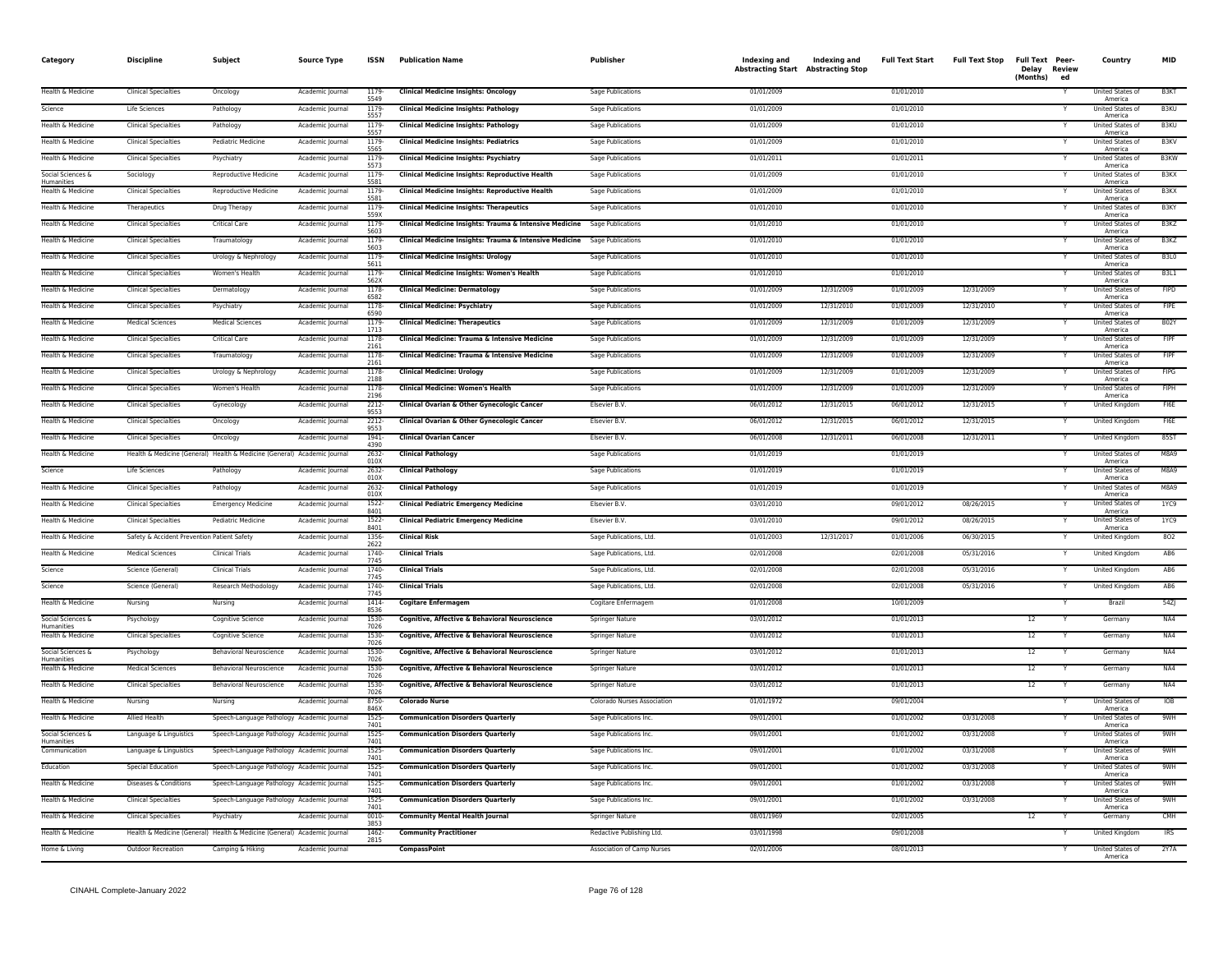| Category                               | <b>Discipline</b>                                   | Subject                                                                  | <b>Source Type</b> | <b>ISSN</b>           | <b>Publication Name</b>                                                                | Publisher                                                              | <b>Indexing and</b><br><b>Abstracting Start Abstracting Stop</b> | Indexing and | <b>Full Text Start</b> | <b>Full Text Stop</b> | Full Text Peer-<br>Delay Review<br>(Months)<br>ed | Country                                | <b>MID</b>                    |
|----------------------------------------|-----------------------------------------------------|--------------------------------------------------------------------------|--------------------|-----------------------|----------------------------------------------------------------------------------------|------------------------------------------------------------------------|------------------------------------------------------------------|--------------|------------------------|-----------------------|---------------------------------------------------|----------------------------------------|-------------------------------|
| Sports & Leisure                       | <b>Outdoor Recreation</b>                           | Camping & Hiking                                                         | Academic Journal   |                       | <b>CompassPoint</b>                                                                    | Association of Camp Nurses                                             | 02/01/2006                                                       |              | 08/01/2013             |                       |                                                   | United States of<br>America            | 2Y7A                          |
| Home & Living                          | Travel                                              | Camping & Hiking                                                         | Academic Journal   |                       | <b>CompassPoint</b>                                                                    | Association of Camp Nurses                                             | 02/01/2006                                                       |              | 08/01/2013             |                       |                                                   | United States o<br>America             | 2Y7A                          |
| Health & Medicine                      | Nursing                                             | Pediatric Nursing                                                        | Academic Journal   |                       | <b>CompassPoint</b>                                                                    | Association of Camp Nurses                                             | 02/01/2006                                                       |              | 08/01/2013             |                       |                                                   | United States o<br>America             | 2Y7A                          |
| Health & Medicine                      | <b>Clinical Specialties</b>                         | <b>Pediatric Nursing</b>                                                 | Academic Journal   |                       | <b>CompassPoint</b>                                                                    | <b>Association of Camp Nurses</b>                                      | 02/01/2006                                                       |              | 08/01/2013             |                       |                                                   | United States<br>America               | 2Y7A                          |
| Health & Medicine                      | Complementary &<br>Alternative Medicine             | Complementary &<br><b>Alternative Medicin</b>                            | Academic Journal   | 0965<br>2299          | <b>Complementary Therapies in Medicine</b>                                             | Elsevier B.V                                                           | 01/01/1993                                                       |              | 09/01/2012             | 08/26/2015            |                                                   | United States of<br>America            | D01                           |
|                                        |                                                     |                                                                          | Academic Journal   | 2469<br>4193          | <b>Comprehensive Child &amp; Adolescent Nursing</b>                                    | Taylor & Francis Ltd                                                   | 01/01/2016                                                       |              | 01/01/2016             |                       | 18                                                | <b>United Kingdor</b>                  | K619                          |
| Health & Medicine                      | Nursing                                             | Nursing                                                                  | Academic lournal   | 0836<br>7310          | ConceRN                                                                                | Saskatchewan Registered Nurses Association                             | 02/01/1992                                                       | 08/31/1999   | 02/01/1997             | 08/31/1999            |                                                   | Canada                                 | 1FSJ                          |
| Health & Medicine                      | Nursing                                             | Critical Care Nursing                                                    | Academic Iournal   | 1748<br>6254          | <b>CONNECT: The World of Critical Care Nursing</b>                                     | Springer Publishing Company, Inc.                                      | 03/01/2001                                                       |              | 03/01/2001             |                       |                                                   | United States of<br>America            | <b>1FSK</b>                   |
| Health & Medicine                      | <b>Clinical Specialties</b>                         | Critical Care Nursing                                                    | Academic Journal   | 1748<br>6254          | <b>CONNECT: The World of Critical Care Nursing</b>                                     | Springer Publishing Company, Inc.                                      | 03/01/2001                                                       |              | 03/01/2001             |                       |                                                   | United States of<br>America            | 1FSK                          |
| Social Sciences &                      | Demography                                          | Gerontology                                                              | Academic Journal   |                       | <b>Connections (National Institute on Aging)</b>                                       | National Institute on Aging                                            | 01/01/2002                                                       | 03/31/2010   | 01/01/2002             | 03/31/2010            |                                                   | <b>United States of</b>                | 1FSL                          |
| Humanities<br>Health & Medicine        | <b>Medical Sciences</b>                             | <b>Medical Sciences</b>                                                  | Academic Journal   | 1677-<br>1028         | <b>ConScientiae Saude</b>                                                              | Nove de Julho University                                               | 03/01/2008                                                       |              | 09/01/2010             |                       |                                                   | America<br>Brazil                      | B <sub>0</sub> T <sub>O</sub> |
| <b>Health &amp; Medicine</b>           | Health & Medicine (General) Medical Libraries       |                                                                          | Academic Journal   | 1535<br>7821          | <b>Consumer Connections</b>                                                            | <b>Medical Library Association</b>                                     | 01/01/1995                                                       |              | 10/01/2008             |                       |                                                   | United States of<br>America            | <b>GMO</b>                    |
| Social Sciences &<br><b>Humanities</b> | Library & Information<br>Science                    | <b>Medical Libraries</b>                                                 | Academic Journal   | 1535<br>7821          | <b>Consumer Connections</b>                                                            | <b>Medical Library Association</b>                                     | 01/01/1995                                                       |              | 10/01/2008             |                       |                                                   | United States of<br>America            | GMO                           |
| Health & Medicine                      | <b>Clinical Specialties</b>                         | Psychiatry                                                               | Academic Journal   | 2049-<br>2146         | Contemporary Hypnosis & Integrative Therapy                                            | Crown House Publishing Limited                                         | 06/01/2011                                                       |              | 07/01/2011             |                       |                                                   | <b>United Kingdon</b>                  | DAB8                          |
| <b>Health &amp; Medicine</b>           | <b>Allied Health</b>                                | Hypnosis                                                                 | Academic Iournal   | 2049<br>2146          | Contemporary Hypnosis & Integrative Therapy                                            | Crown House Publishing Limited                                         | 06/01/2011                                                       |              | 07/01/2011             |                       |                                                   | <b>United Kinadon</b>                  | DAB8                          |
| Health & Medicine                      | Complementary &                                     | Hypnosis                                                                 | Academic Iourna    | 2049                  | Contemporary Hypnosis & Integrative Therapy                                            | Crown House Publishing Limited                                         | 06/01/2011                                                       |              | 07/01/2011             |                       |                                                   | United Kingdom                         | DAB8                          |
| Health & Medicine                      | <b>Alternative Medicine</b><br><b>Allied Health</b> | Hypnosis                                                                 | Academic Journal   | 2146<br>0960<br>5290  | Contemporary Hypnosis (John Wiley & Sons, Inc.)                                        | John Wiley & Sons, Inc.                                                | 03/01/1997                                                       | 12/31/2009   | 01/01/2000             | 12/31/2009            |                                                   | United States of                       | GPA                           |
| Health & Medicine                      | Complementary &                                     | Hypnosis                                                                 | Academic Iournal   | 0960<br>5290          | Contemporary Hypnosis (John Wiley & Sons, Inc.)                                        | Iohn Wiley & Sons, Inc.                                                | 03/01/1997                                                       | 12/31/2009   | 01/01/2000             | 12/31/2009            |                                                   | America<br>United States of            | GPA                           |
| Health & Medicine                      | Alternative Medicine<br>Allied Health               | Audiology                                                                | Academic Journal   | 1092<br>5171          | Contemporary Issues in Communication Science &                                         | National Student Speech Language Hearing                               | 09/01/2004                                                       |              | 01/01/2008             |                       |                                                   | America<br>United States of            | <b>IVOM</b>                   |
| Communication                          | Communication (General)                             | Audiology                                                                | Academic Iournal   | 1092                  | <b>Disorders</b><br><b>Contemporary Issues in Communication Science &amp;</b>          | Association<br>National Student Speech Language Hearing                | 09/01/2004                                                       |              | 01/01/2008             |                       |                                                   | America<br>United States of            | <b>IVOM</b>                   |
| Health & Medicine                      | <b>Clinical Specialties</b>                         | Audiology                                                                | Academic Journal   | 5171<br>1092          | <b>Disorders</b><br><b>Contemporary Issues in Communication Science &amp;</b>          | Association<br>National Student Speech Language Hearing                | 09/01/2004                                                       |              | 01/01/2008             |                       |                                                   | America<br>United States of            | 1VOM                          |
| Health & Medicine                      | <b>Allied Health</b>                                | Speech-Language Pathology Academic Journal                               |                    | 5171<br>1092          | <b>Disorders</b><br><b>Contemporary Issues in Communication Science &amp;</b>          | Association<br>National Student Speech Language Hearing                | 09/01/2004                                                       |              | 01/01/2008             |                       |                                                   | America<br><b>United States of</b>     | <b>1VOM</b>                   |
| Social Sciences &                      | Language & Linguistics                              | Speech-Language Pathology Academic Journal                               |                    | 5171<br>1092-<br>5171 | <b>Disorders</b><br>Contemporary Issues in Communication Science &                     | Association<br>National Student Speech Language Hearing                | 09/01/2004                                                       |              | 01/01/2008             |                       |                                                   | America<br><b>United States of</b>     | <b>IVOM</b>                   |
| Humanities<br>Communication            | Language & Linguistics                              | Speech-Language Pathology Academic Journal                               |                    | 1092<br>5171          | <b>Disorders</b><br>Contemporary Issues in Communication Science &                     | Association<br>National Student Speech Language Hearing                | 09/01/2004                                                       |              | 01/01/2008             |                       |                                                   | America<br>United States of            | <b>IVOM</b>                   |
| Education                              | <b>Special Education</b>                            | Speech-Language Pathology Academic Journal                               |                    | 1092                  | <b>Disorders</b><br>Contemporary Issues in Communication Science &                     | Association<br>National Student Speech Language Hearing                | 09/01/2004                                                       |              | 01/01/2008             |                       |                                                   | America<br>United States o             | <b>IVOM</b>                   |
| Health & Medicine                      | Diseases & Conditions                               | Speech-Language Pathology Academic Journal                               |                    | 5171<br>1092<br>5171  | <b>Disorders</b><br>Contemporary Issues in Communication Science &<br><b>Disorders</b> | Association<br>National Student Speech Language Hearing<br>Association | 09/01/2004                                                       |              | 01/01/2008             |                       |                                                   | America<br>United States o             | <b>IVOM</b>                   |
| Health & Medicine                      | <b>Clinical Specialties</b>                         | Speech-Language Pathology Academic Journal                               |                    | 1092<br>5171          | Contemporary Issues in Communication Science &                                         | National Student Speech Language Hearing                               | 09/01/2004                                                       |              | 01/01/2008             |                       |                                                   | America<br>United States o<br>America  | <b>IVOM</b>                   |
| Health & Medicine                      | <b>Clinical Specialties</b>                         | Women's Health                                                           | Academic Journal   | 0090<br>3159          | <b>Disorders</b><br><b>Contemporary OB/GYN</b>                                         | Association<br>MJH Life Sciences                                       | 01/01/1994                                                       |              | 01/01/2006             |                       |                                                   | United States of                       | 120                           |
| Social Sciences &                      | Sociology                                           | <b>Reproductive Medicine</b>                                             | Academic Journal   | 0274                  | <b>Contraceptive Technology Update</b>                                                 | AHC Media LLC                                                          | 01/01/2004                                                       |              | 02/01/2016             |                       |                                                   | America<br>United States o             | 15B                           |
| Humanities<br>Health & Medicine        | <b>Clinical Specialties</b>                         | Reproductive Medicine                                                    | Academic Journal   | 726X<br>0274<br>726X  | <b>Contraceptive Technology Update</b>                                                 | AHC Media LLC                                                          | 01/01/2004                                                       |              | 02/01/2016             |                       |                                                   | America<br>United States o<br>America  | 15B                           |
| Science                                | Life Sciences                                       | <b>Nutrition Science</b>                                                 | Academic Journal   |                       | <b>Council on Nutrition Newsletter</b>                                                 | <b>ACA Council on Nutrition</b>                                        | 01/01/2006                                                       |              | 06/01/2011             |                       |                                                   | <b>United States of</b><br>America     | 2QEF                          |
| <b>Health &amp; Medicine</b>           | <b>Medical Sciences</b>                             | <b>Nutrition Science</b>                                                 | Academic Journal   |                       | <b>Council on Nutrition Newsletter</b>                                                 | <b>ACA Council on Nutrition</b>                                        | 01/01/2006                                                       |              | 06/01/2011             |                       |                                                   | <b>United States of</b><br>America     | 20EF                          |
| Technology                             | Industrial Technology                               | <b>Nutrition Science</b>                                                 | Academic Iournal   |                       | <b>Council on Nutrition Newsletter</b>                                                 | <b>ACA Council on Nutrition</b>                                        | 01/01/2006                                                       |              | 06/01/2011             |                       |                                                   | <b>United States of</b>                | 2QEF                          |
| Health & Medicine                      | Allied Health                                       | <b>Mental Health Services</b>                                            | Academic Journal   | 1473-                 | Counselling & Psychotherapy Research                                                   | Wiley-Blackwell                                                        | 04/01/2001                                                       |              | 07/01/2004             |                       | 12                                                | America<br>United Kingdom              | <b>TFX</b>                    |
| Health & Medicine                      | <b>Clinical Specialties</b>                         | Mental Health Services                                                   | Academic Journal   | 3145<br>1473-<br>3145 | Counselling & Psychotherapy Research                                                   | Wiley-Blackwell                                                        | 04/01/2001                                                       |              | 07/01/2004             |                       | 12                                                | United Kingdom                         | TFX                           |
| Social Sciences &<br><b>Humanities</b> | Psychology                                          | Psychology                                                               | Academic Journa    | 0951                  | <b>Counselling Psychology Quarterly</b>                                                | Routledge                                                              | 03/01/1990                                                       |              | 03/01/1990             | 06/01/2014            |                                                   | United Kingdom                         | CPQ                           |
| Health & Medicine                      | <b>Clinical Specialties</b>                         | Psychology                                                               | Academic Journa    | 0951<br>5070          | <b>Counselling Psychology Quarterly</b>                                                | Routledge                                                              | 03/01/1990                                                       |              | 03/01/1990             | 06/01/2014            |                                                   | <b>United Kingdon</b>                  | CPQ                           |
| Health & Medicine                      | <b>Allied Health</b>                                | <b>Mental Health Services</b>                                            | Academic Journal   | 0951<br>5070          | <b>Counselling Psychology Quarterly</b>                                                | Routledge                                                              | 03/01/1990                                                       |              | 03/01/1990             | 06/01/2014            |                                                   | <b>United Kingdon</b>                  | CPQ                           |
| Health & Medicine                      | <b>Clinical Specialties</b>                         | <b>Mental Health Services</b>                                            | Academic Iourna    | 0951<br>5070          | <b>Counselling Psychology Quarterly</b>                                                | Routledge                                                              | 03/01/1990                                                       |              | 03/01/1990             | 06/01/2014            |                                                   | <b>United Kinadon</b>                  | CPQ                           |
| Health & Medicine                      | <b>Clinical Specialties</b>                         | <b>Critical Care</b>                                                     | Academic Journal   | 1410<br>7767          | <b>Critical Care &amp; Shock</b>                                                       | Critical Care & Shock Journal                                          | 02/01/2011                                                       |              | 02/01/2011             |                       |                                                   | United States o<br>America             | 6CKO                          |
| Health & Medicine                      | Nursing                                             | <b>Critical Care Nursing</b>                                             | Academic Iournal   | 0279<br>5442          | <b>Critical Care Nurse</b>                                                             | American Association of Critical-Care Nurses                           | 11/01/1980                                                       |              | 10/01/2002             |                       |                                                   | United States of                       | 1GD                           |
| Health & Medicine                      | <b>Clinical Specialties</b>                         | <b>Critical Care Nursing</b>                                             | Academic Iournal   | 0279<br>5442          | <b>Critical Care Nurse</b>                                                             | American Association of Critical-Care Nurses                           | 11/01/1980                                                       |              | 10/01/2002             |                       |                                                   | America<br>United States of<br>America | 1GD                           |
| Health & Medicine                      | Nursing                                             | Critical Care Nursing                                                    | Academic lournal   | 0887<br>9303          | <b>Critical Care Nursing Quarterly</b>                                                 | Lippincott Williams & Wilkins                                          | 03/01/1987                                                       |              | 01/01/1999             | 12/31/2005            |                                                   | <b>United States of</b>                | ON <sub>O</sub>               |
| Health & Medicine                      | <b>Clinical Specialties</b>                         | Critical Care Nursing                                                    | Academic Journal   | 0887<br>9303          | <b>Critical Care Nursing Quarterly</b>                                                 | Lippincott Williams & Wilkins                                          | 03/01/1987                                                       |              | 01/01/1999             | 12/31/2005            |                                                   | America<br>United States of            | ONQ                           |
| Health & Medicine                      | <b>Medical Sciences</b>                             | Clinical Laboratory Science Academic Journal                             |                    | 1040<br>8363          | <b>Critical Reviews in Clinical Laboratory Sciences</b>                                | Taylor & Francis Ltd                                                   | 02/01/2008                                                       |              | 02/01/2008             |                       |                                                   | America<br>United Kingdom              | 1AV                           |
| Science                                | Science (General)                                   | Clinical Laboratory Science Academic Journal                             |                    | 1040<br>8363          | <b>Critical Reviews in Clinical Laboratory Sciences</b>                                | Taylor & Francis Ltd                                                   | 02/01/2008                                                       |              | 02/01/2008             |                       | 18                                                | United Kingdom                         | 1AV                           |
| <b>Health &amp; Medicine</b>           |                                                     | Health & Medicine (General) Health & Medicine (General) Academic Journal |                    | 1138<br>1728          | <b>Cultura de los Cuidados</b>                                                         | Cultura de los Cuidados                                                | 03/01/1997                                                       |              | 03/01/2006             |                       |                                                   | Spain                                  | YZL                           |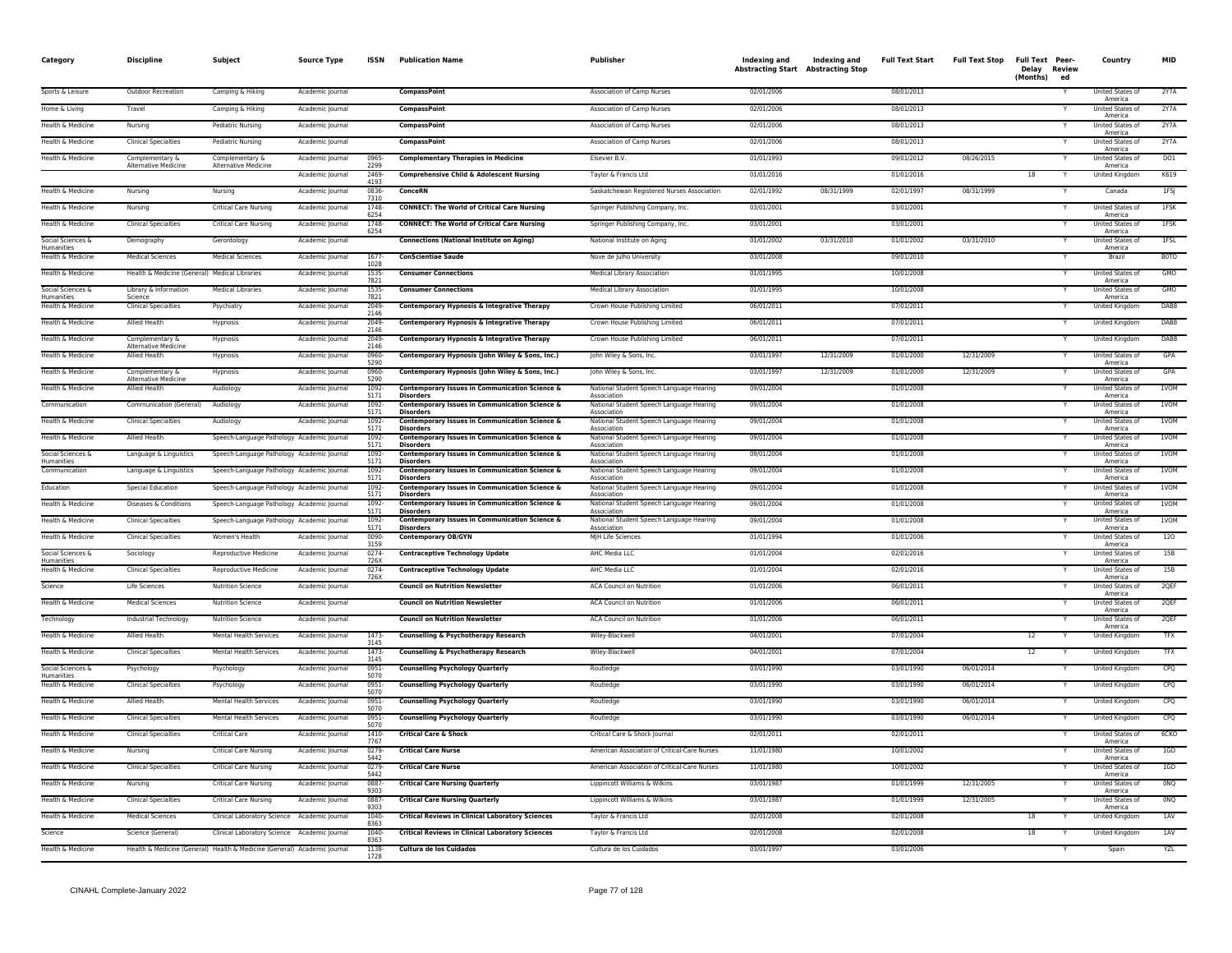| Category                        | <b>Discipline</b>                        | <b>Subject</b>                                         | <b>Source Type</b> | <b>ISSN</b>   | <b>Publication Name</b>                                      | Publisher                                                      | Indexing and<br><b>Abstracting Start Abstracting Stop</b> | Indexing and | <b>Full Text Start</b> | <b>Full Text Stop</b> | Full Text Peer-<br>Delay Review<br>(Months) | ed | Country                          | <b>MID</b>       |
|---------------------------------|------------------------------------------|--------------------------------------------------------|--------------------|---------------|--------------------------------------------------------------|----------------------------------------------------------------|-----------------------------------------------------------|--------------|------------------------|-----------------------|---------------------------------------------|----|----------------------------------|------------------|
| Health & Medicine               | <b>Clinical Specialties</b>              | Psychiatry                                             | Academic Journa    | 0165<br>005X  | Culture, Medicine & Psychiatry                               | Springer Nature                                                | 03/01/2008                                                |              | 03/01/2008             |                       | 12                                          |    | Germany                          | CMY              |
| Health & Medicine               | Nursing                                  | Nursing                                                | Academic Journa    | 0379<br>8577  | Curationis                                                   | African Online Scientific Information System PTY<br><b>ITD</b> | 06/01/1978                                                |              | 03/01/2006             |                       |                                             |    | South Africa                     | $\overline{101}$ |
| Health & Medicine               | <b>Clinical Specialties</b>              | Oncology                                               | Academic Journal   | 0052          | <b>Current Oncology</b>                                      | <b>MDPI</b>                                                    | 01/02/2008                                                |              | 02/01/2011             |                       |                                             |    | Switzerland                      | 5EKK             |
| Science                         | Life Sciences                            | Food Science & Technology                              | Academic Journal   | 2347<br>467X  | <b>Current Research in Nutrition &amp; Food Science</b>      | Current Research in Nutrition & Food Science                   | 12/01/2017                                                |              | 12/01/2017             |                       |                                             |    | India                            | KIVQ             |
| Technology                      | Industrial Technology                    | Food Science & Technology                              | Academic Journa    | 2347          | <b>Current Research in Nutrition &amp; Food Science</b>      | Current Research in Nutrition & Food Science                   | 12/01/2017                                                |              | 12/01/2017             |                       |                                             |    | India                            | KIVQ             |
| Science                         | Life Sciences                            | <b>Nutrition Science</b>                               | Academic Iourna    | 467X<br>2347  | <b>Current Research in Nutrition &amp; Food Science</b>      | Current Research in Nutrition & Food Science                   | 12/01/2017                                                |              | 12/01/2017             |                       |                                             |    | India                            | <b>KIVQ</b>      |
| Health & Medicine               | <b>Medical Sciences</b>                  | <b>Nutrition Science</b>                               | Academic Iourna    | 467X<br>2347  | <b>Current Research in Nutrition &amp; Food Science</b>      | Current Research in Nutrition & Food Science                   | 12/01/2017                                                |              | 12/01/2017             |                       |                                             |    | India                            | <b>KIVQ</b>      |
| Technology                      | Industrial Technology                    | <b>Nutrition Science</b>                               | Academic Journa    | 467X<br>2347  | <b>Current Research in Nutrition &amp; Food Science</b>      | Current Research in Nutrition & Food Science                   | 12/01/2017                                                |              | 12/01/2017             |                       |                                             |    | India                            | KIVO             |
| Health & Medicine               | <b>Clinical Specialties</b>              | Oncology                                               | Academic Journa    | 467X<br>1527  | <b>Current Treatment Options in Oncology</b>                 | Springer Nature                                                | 01/01/2000                                                |              | 01/01/2000             |                       | 12                                          |    | Germany                          | 3KHC             |
| Health & Medicine               | Nursing                                  | Nursing                                                | Academic Journa    | 2729          | <b>Dakota Nurse Connection</b>                               | South Dakota & North Dakota Boards of Nursing                  | 01/01/2005                                                |              | 03/01/2010             |                       |                                             |    | United States of                 | 2519             |
| Education                       | <b>Education (General)</b>               | <b>Education (General)</b>                             | Academic Journal   | 1464          | <b>Deafness &amp; Education International</b>                | Taylor & Francis Ltd                                           | 03/01/2001                                                |              | 06/01/2004             |                       | 12                                          |    | America<br>United Kingdom        | Z <sub>0V</sub>  |
| Social Sciences &               | Language & Linguistics                   | Deaf Communication & Sign Academic Journa              |                    | 3154<br>1464  | <b>Deafness &amp; Education International</b>                | Taylor & Francis Ltd                                           | 03/01/2001                                                |              | 06/01/2004             |                       | 12                                          |    | United Kingdom                   | Z <sub>0</sub> V |
| Humanities<br>Communication     | Language & Linguistics                   | Language<br>Deaf Communication & Sign Academic Journal |                    | 3154<br>1464  | <b>Deafness &amp; Education Internationa</b>                 | Taylor & Francis Ltd                                           | 03/01/2001                                                |              | 06/01/2004             |                       | 12                                          |    | United Kingdon                   | ZOV              |
| Health & Medicine               | Diseases & Conditions                    | Language<br>Deafness & Hearing                         | Academic Iourna    | 3154<br>1464  | <b>Deafness &amp; Education Internationa</b>                 | Taylor & Francis Ltd                                           | 03/01/2001                                                |              | 06/01/2004             |                       | 12                                          |    | United Kingdom                   | Z0V              |
| Health & Medicine               | Health & Medicine (General) Death        | Imnairment                                             | Academic Journal   | 3154<br>0748  | <b>Death Studies</b>                                         | Routledge                                                      | 01/01/1985                                                |              | 07/01/1993             |                       |                                             |    | <b>United Kingdom</b>            | DEA              |
| Science                         | Life Sciences                            | Death                                                  | Academic Iourna    | 1187<br>0748  | <b>Death Studies</b>                                         | Routledge                                                      | 01/01/1985                                                |              | 07/01/1993             |                       |                                             |    | United Kingdom                   | <b>DEA</b>       |
| Health & Medicine               | Health & Medicine (General) Bereavement  |                                                        | Academic Journa    | 1187<br>0748  | <b>Death Studies</b>                                         | Routledge                                                      | 01/01/1985                                                |              | 07/01/1993             |                       |                                             |    | United Kingdom                   | <b>DEA</b>       |
|                                 |                                          |                                                        |                    | 1187          |                                                              |                                                                |                                                           |              |                        |                       |                                             |    |                                  |                  |
| Science                         | Life Sciences                            | Bereavement                                            | Academic Journa    | 0748<br>1187  | <b>Death Studies</b>                                         | Routledge                                                      | 01/01/1985                                                |              | 07/01/1993             |                       | 18                                          |    | United Kingdom                   | <b>DEA</b>       |
| Social Sciences &<br>lumanities | Psychology                               | <b>Bereavement</b>                                     | Academic Journa    | 0748<br>1187  | <b>Death Studies</b>                                         | Routledge                                                      | 01/01/1985                                                |              | 07/01/1993             |                       | 18                                          |    | United Kingdom                   | DEA              |
| Health & Medicine               | <b>Clinical Specialties</b>              | <b>Bereavement</b>                                     | Academic Iourna    | 0748<br>1187  | <b>Death Studies</b>                                         | Routledge                                                      | 01/01/1985                                                |              | 07/01/1993             |                       | 18                                          |    | United Kingdom                   | DEA              |
| Health & Medicine               | <b>Allied Health</b>                     | <b>Mental Health Services</b>                          | Academic Journa    | 0748<br>1187  | <b>Death Studies</b>                                         | Routledge                                                      | 01/01/1985                                                |              | 07/01/1993             |                       | 18                                          |    | United Kingdom                   | DEA              |
| Health & Medicine               | <b>Clinical Specialties</b>              | Mental Health Services                                 | Academic Journa    | 0748<br>1187  | <b>Death Studies</b>                                         | Routledge                                                      | 01/01/1985                                                |              | 07/01/1993             |                       |                                             |    | United Kingdom                   | DEA              |
| Social Sciences &<br>Humanities | Demography                               | Demography                                             | Academic Journa    | 0070          | <b>Demography (Springer Nature)</b>                          | <b>Springer Nature</b>                                         | 02/01/2012                                                | 12/31/2020   | 01/01/2013             | 12/31/2020            |                                             |    | Germany                          | DEM              |
| Health & Medicine               | <b>Clinical Specialties</b>              | Dermatology                                            | Academic Journa    | 1477<br>3368  | <b>Dermatological Nursing</b>                                | British Dermatological Nursing Group                           | 03/01/2012                                                |              | 03/01/2012             |                       |                                             |    | United Kingdor                   | BM2D             |
| Health & Medicine               | Nursing                                  | Nursing                                                | Academic Journal   | 1477<br>3368  | <b>Dermatological Nursing</b>                                | British Dermatological Nursing Group                           | 03/01/2012                                                |              | 03/01/2012             |                       |                                             |    | <b>United Kingdon</b>            | BM2D             |
| Health & Medicine               | <b>Clinical Specialties</b>              | Dermatology                                            | Academic Journal   | 1060<br>3441  | <b>Dermatology Nursing</b>                                   | Jannetti Publications, Inc.                                    | 10/01/1989                                                | 11/30/2010   | 01/01/1999             | 11/30/2010            |                                             |    | United States o<br>America       | 38V              |
| Politics & Government           | Public Health                            | Public Health                                          | Academic Iourna    | 1866<br>0452  | <b>Deutsches Aerzteblatt International</b>                   | Deutscher Aerzte-Verlag GmbH                                   | 01/01/2008                                                |              | 09/01/2008             |                       |                                             |    | Germany                          | 5FON             |
| Health & Medicine               | <b>Public Health</b>                     | <b>Public Health</b>                                   | Academic Iourna    | 1866<br>0452  | <b>Deutsches Aerzteblatt International</b>                   | Deutscher Aerzte-Verlag GmbH                                   | 01/01/2008                                                |              | 09/01/2008             |                       |                                             |    | Germany                          | 5FON             |
| Social Sciences &<br>Humanities | <b>Public Health</b>                     | <b>Public Health</b>                                   | Academic Iourna    | 1866<br>0452  | <b>Deutsches Aerzteblatt International</b>                   | Deutscher Aerzte-Verlag GmbH                                   | 01/01/2008                                                |              | 09/01/2008             |                       |                                             |    | Germany                          | 5F0N             |
| Health & Medicine               | <b>Medical Sciences</b>                  | Neurology                                              | Academic Journa    | 1751<br>8423  | <b>Developmental Neurorehabilitation</b>                     | Taylor & Francis Ltd                                           | 01/01/2007                                                |              | 01/01/2007             |                       | 18                                          |    | United Kingdon                   | 2Y75             |
| Health & Medicine               | <b>Clinical Specialties</b>              | Neurology                                              | Academic Journal   | 1751-<br>8423 | <b>Developmental Neurorehabilitation</b>                     | Taylor & Francis Ltd                                           | 01/01/2007                                                |              | 01/01/2007             |                       | 18                                          |    | United Kingdom                   | 2Y75             |
| Health & Medicine               | <b>Clinical Specialties</b>              | <b>Pediatric Medicine</b>                              | Academic Journa    | 1751<br>8423  | <b>Developmental Neurorehabilitation</b>                     | Taylor & Francis Ltd                                           | 01/01/2007                                                |              | 01/01/2007             |                       | 18                                          |    | <b>United Kingdom</b>            | 2Y75             |
| Health & Medicine               | Diseases & Conditions                    | Diabetes                                               | Academic Journal   | 1466          | <b>Diabetes &amp; Primary Care</b>                           | SB Communications Group, A Schofield Media                     | 06/01/1999                                                |              | 07/01/2011             |                       |                                             |    | <b>United Kingdom</b>            | IS1              |
| Health & Medicine               | <b>Clinical Specialties</b>              | Primary Health Care                                    | Academic Journa    | 8955<br>1466  | <b>Diabetes &amp; Primary Care</b>                           | Company<br>SB Communications Group, A Schofield Media          | 06/01/1999                                                |              | 07/01/2011             |                       |                                             |    | United Kingdom                   | IS1              |
| Health & Medicine               | Diseases & Conditions                    | Diabetes                                               | Academic Journa    | 8955<br>1462- | <b>Diabetic Foot Journal</b>                                 | Company<br>SB Communications Group, A Schofield Media          | 03/01/1998                                                |              | 07/01/2011             |                       |                                             |    | United Kingdom                   | YZH              |
| Health & Medicine               | <b>Clinical Specialties</b>              | Podiatry                                               | Academic Journal   | 2041<br>1462  | <b>Diabetic Foot lournal</b>                                 | Company<br>SB Communications Group, A Schofield Media          | 03/01/1998                                                |              | 07/01/2011             |                       |                                             |    | United Kingdom                   | YZH              |
| Health & Medicine               | Nursing                                  | <b>Critical Care Nursing</b>                           | Academic Journal   | 2041<br>0730  | <b>Dimensions of Critical Care Nursing</b>                   | Company<br>Lippincott Williams & Wilkins                       | 01/01/1982                                                |              | 01/01/2001             | 08/24/2007            |                                             |    | <b>United States of</b>          | 48N              |
| Health & Medicine               | <b>Clinical Specialties</b>              | <b>Critical Care Nursing</b>                           | Academic Journal   | 4625<br>0730  | <b>Dimensions of Critical Care Nursing</b>                   | Lippincott Williams & Wilkins                                  | 01/01/1982                                                |              | 01/01/2001             | 08/24/2007            |                                             |    | America<br>United States of      | 48N              |
| Health & Medicine               | Therapeutics                             | <b>Rehabilitation Therapy</b>                          | Academic Journa    | 4625<br>1748  | <b>Disability &amp; Rehabilitation: Assistive Technology</b> | Taylor & Francis Ltd                                           | 01/01/2006                                                |              | 01/01/2006             |                       |                                             |    | America<br><b>United Kingdor</b> | 1X04             |
| Technology                      | Medical Technology                       | Assistive Technology                                   | Academic Journa    | 3107<br>1748  | <b>Disability &amp; Rehabilitation: Assistive Technology</b> | Taylor & Francis Ltd                                           | 01/01/2006                                                |              | 01/01/2006             |                       | 18                                          |    | United Kingdom                   | 1X04             |
| Health & Medicine               | Medical Technology                       | Assistive Technology                                   | Academic Journa    | 3107<br>1748  | Disability & Rehabilitation: Assistive Technology            | Taylor & Francis Ltd                                           | 01/01/2006                                                |              | 01/01/2006             |                       | 18                                          |    | <b>United Kingdom</b>            | 1X04             |
| Health & Medicine               | Health & Medicine (General) Disabilities |                                                        | Academic Journa    | 3107          | <b>Disability, CBR &amp; Inclusive Development</b>           | Asia Pacific Disability Rehabilitation Iournal                 | 03/01/2011                                                |              | 03/01/2011             |                       |                                             |    | India                            | <b>BGWU</b>      |
| Health & Medicine               | Therapeutics                             | <b>Rehabilitation Therapy</b>                          | Academic Journa    | 2211          | Disability, CBR & Inclusive Development                      | Asia Pacific Disability Rehabilitation Journal                 | 03/01/2011                                                |              | 03/01/2011             |                       |                                             |    | India                            | <b>BGWU</b>      |
| Science                         | Life Sciences                            | Disease Management                                     | Academic Journa    | 2211<br>1173  | Disease Management & Health Outcomes                         | Springer Nature                                                | 01/01/1998                                                | 12/31/2008   | 01/01/1998             | 12/31/2008            |                                             |    | Germany                          | C <sub>4</sub> Y |
| <b>Business</b>                 | Management                               | Disease Management                                     |                    | 8790<br>1173  | Disease Management & Health Outcomes                         | <b>Springer Nature</b>                                         | 01/01/1998                                                | 12/31/2008   | 01/01/1998             | 12/31/2008            |                                             |    | Germany                          | C4Y              |
|                                 |                                          |                                                        | Academic Journ     | 8790          |                                                              |                                                                |                                                           |              |                        |                       |                                             |    |                                  |                  |
| Health & Medicine               | Medical Administration &<br>Management   | Disease Management                                     | Academic Journa    | 1173<br>8790  | Disease Management & Health Outcomes                         | Springer Nature                                                | 01/01/1998                                                | 12/31/2008   | 01/01/1998             | 12/31/2008            |                                             |    | Germany                          | C4Y              |
| Health & Medicine               | <b>Clinical Specialties</b>              | <b>Disease Management</b>                              | Academic Journa    | 1173<br>8790  | Disease Management & Health Outcomes                         | <b>Springer Nature</b>                                         | 01/01/1998                                                | 12/31/2008   | 01/01/1998             | 12/31/2008            |                                             |    | Germany                          | C4Y              |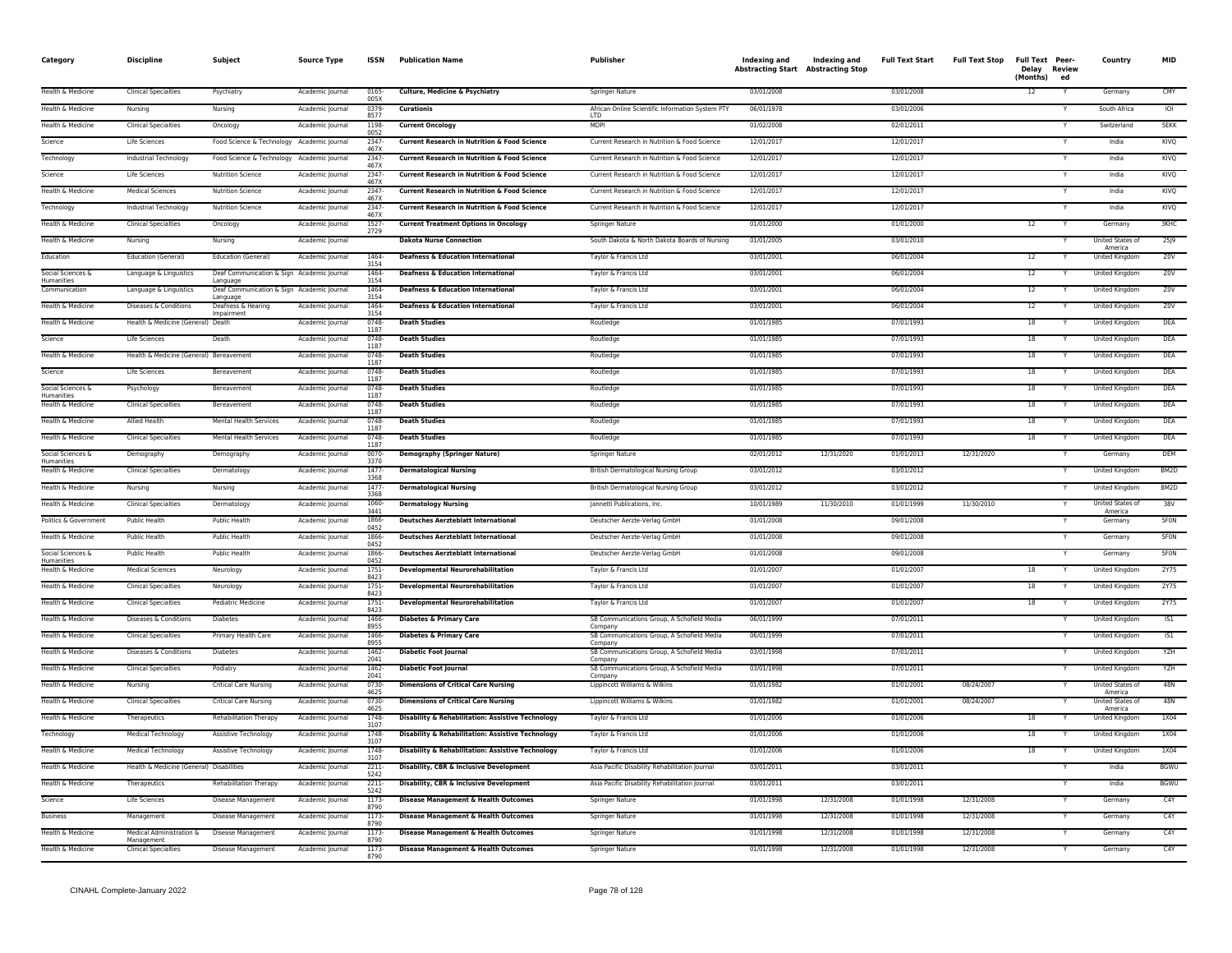| Category                        | <b>Discipline</b>                               | <b>Subject</b>                                                          | <b>Source Type</b> | <b>ISSN</b>      | <b>Publication Name</b>                                                                              | Publisher                                                              | Indexing and<br><b>Abstracting Start Abstracting Stop</b> | Indexing and | <b>Full Text Start</b> | <b>Full Text Stop</b> | <b>Full Text Peer</b><br>Delay Review<br>(Months)<br>ed | Country                            | MID             |
|---------------------------------|-------------------------------------------------|-------------------------------------------------------------------------|--------------------|------------------|------------------------------------------------------------------------------------------------------|------------------------------------------------------------------------|-----------------------------------------------------------|--------------|------------------------|-----------------------|---------------------------------------------------------|------------------------------------|-----------------|
| Health & Medicine               | Nursing                                         | Surgical Nursing                                                        | Academic Iourna    | 1174<br>7579     | <b>Dissector</b>                                                                                     | New Zealand Nurses Organisation,<br>Perioperative Nurses College       | 04/01/2001                                                |              | 01/01/2012             |                       |                                                         | New Zealand                        | <b>1FSZ</b>     |
| Health & Medicine               | <b>Clinical Specialties</b>                     | Surgical Nursing                                                        | Academic Iourna    | 1174<br>7579     | <b>Dissector</b>                                                                                     | New Zealand Nurses Organisation,<br>Perioperative Nurses College       | 04/01/2001                                                |              | 01/01/2012             |                       |                                                         | New Zealand                        | <b>1FSZ</b>     |
| Health & Medicine               | Therapeutics                                    | Drug Therapy                                                            | Academic Journal   | 1170<br>229X     | <b>Drugs &amp; Aging</b>                                                                             | <b>Springer Nature</b>                                                 | 01/01/1998                                                |              | 01/01/1998             | 06/30/2015            |                                                         | Germany                            | C5B             |
| Social Sciences &<br>Humanities | Demography                                      | Gerontology                                                             | Academic Journa    | 1170<br>229X     | Drugs & Aging                                                                                        | Springer Nature                                                        | 01/01/1998                                                |              | 01/01/1998             | 06/30/2015            |                                                         | Germany                            | C5B             |
| Health & Medicine               | <b>Clinical Specialties</b>                     | Pharmacy                                                                | Academic Journa    | 1170<br>229X     | Drugs & Aging                                                                                        | Springer Nature                                                        | 01/01/1998                                                |              | 01/01/1998             | 06/30/2015            |                                                         | Germany                            | C5B             |
| Health & Medicine               | Therapeutics                                    | Drug Therapy                                                            | Academic Journa    | 1172             | <b>Drugs &amp; Therapy Perspectives</b>                                                              | <b>Springer Nature</b>                                                 | 01/15/2001                                                |              | 01/01/2003             | 06/30/2015            |                                                         | Germany                            | T16             |
| Science                         | Chemistry                                       | Pharmacology                                                            | Academic Journal   | 1172             | <b>Drugs &amp; Therapy Perspectives</b>                                                              | <b>Springer Nature</b>                                                 | 01/15/2001                                                |              | 01/01/2003             | 06/30/2015            |                                                         | Germany                            | T16             |
| Health & Medicine               | <b>Medical Sciences</b>                         | Pharmacology                                                            | Academic Journal   | 0360<br>1172     | <b>Drugs &amp; Therapy Perspectives</b>                                                              | <b>Springer Nature</b>                                                 | 01/15/2001                                                |              | 01/01/2003             | 06/30/2015            |                                                         | Germany                            | T16             |
| Health & Medicine               | Nursing                                         | <b>Critical Care Nursing</b>                                            | Academic Journa    | 0360<br>149      | <b>Dynamics</b>                                                                                      | Canadian Association of Critical Care Nurses                           | 03/01/2000                                                |              | 09/01/2004             | 12/31/2014            |                                                         | Canada                             | W5D             |
| Health & Medicine               | <b>Clinical Specialties</b>                     | <b>Critical Care Nursino</b>                                            | Academic Journa    | 3715<br>1497     | <b>Dynamics</b>                                                                                      | Canadian Association of Critical Care Nurses                           | 03/01/2000                                                |              | 09/01/2004             | 12/31/2014            |                                                         | Canada                             | W5D             |
| Health & Medicine               |                                                 | Health & Medicine (General) Health & Medicine (General) Academic Iourna |                    | 3715<br>1020     | Eastern Mediterranean Health Journal                                                                 | World Health Organization                                              | 01/01/1996                                                |              | 11/01/2007             |                       |                                                         | Switzerland                        | ZOU             |
| Social Sciences &               | Psychology                                      | Eating Disorders                                                        | Academic Iourna    | 3397<br>1064     | <b>Eating Disorders</b>                                                                              | Routledge                                                              | 01/01/2006                                                |              | 01/01/2006             |                       | 18                                                      | <b>United Kinador</b>              | C9I             |
| Humanities<br>Health & Medicine | Diseases & Conditions                           | <b>Eating Disorders</b>                                                 | Academic Journa    | 0266<br>1064     | <b>Eating Disorders</b>                                                                              | Routledge                                                              | 01/01/2006                                                |              | 01/01/2006             |                       | 18                                                      | United Kingdon                     | C9I             |
| Health & Medicine               | <b>Clinical Specialties</b>                     | <b>Eating Disorders</b>                                                 | Academic Journa    | 0266<br>1064     | <b>Eating Disorders</b>                                                                              | Routledge                                                              | 01/01/2006                                                |              | 01/01/2006             |                       | 18                                                      | United Kingdom                     | C9I             |
| Health & Medicine               | <b>Clinical Specialties</b>                     | Cardiology                                                              | Academic Journal   | 0266<br>0742     | Echocardiography                                                                                     | Wiley-Blackwell                                                        | 01/01/1996                                                |              | 01/01/2003             |                       | 12                                                      | United Kingdom                     | GSE             |
| Technology                      | Medical Technology                              | Medical Imaging                                                         | Academic Journal   | 2822<br>0742     | Echocardiography                                                                                     | Wiley-Blackwell                                                        | 01/01/1996                                                |              | 01/01/2003             |                       | 12                                                      | United Kingdom                     | GSE             |
| Health & Medicine               | <b>Medical Technology</b>                       | Medical Imaging                                                         | Academic Journal   | 2822<br>0742     | Echocardiography                                                                                     | Wiley-Blackwell                                                        | 01/01/1996                                                |              | 01/01/2003             |                       | 12                                                      | United Kingdom                     | GSE             |
| Health & Medicine               | <b>Clinical Specialties</b>                     | Urology & Nephrology                                                    | Academic Journa    | 2822             | <b>EDTNA/ERCA Journal of Renal Care</b>                                                              | European Dialysis & Transplant Nurses                                  | 01/01/1998                                                | 06/30/2006   | 04/01/2005             | 06/30/2006            |                                                         | Switzerland                        | IO              |
|                                 |                                                 |                                                                         |                    | 1019-<br>083X    | Education for Health: Change in Learning & Practice                                                  | Association                                                            | 03/01/1996                                                | 12/31/2006   | 07/01/1998             | 12/31/2006            |                                                         |                                    | 0UZ             |
| Health & Medicine               | Health & Medicine (General) Health Education    |                                                                         | Academic Journa    | 1357-<br>6283    |                                                                                                      | Wolters Kluwer India Pvt Ltd                                           |                                                           |              |                        |                       |                                                         | India                              |                 |
| Technology                      | Computer Science                                | <b>Medical Informatics</b>                                              | Academic Journa    |                  | <b>Educational Perspectives in Health Informatics &amp;</b><br><b>Information Management (EPHIM)</b> | American Health Information Management<br>Association                  | 01/01/2014                                                | 04/30/2018   | 01/01/2014             | 04/30/2018            |                                                         | United States o<br>America         | GU7K            |
| Health & Medicine               | Health & Medicine (General) Medical Informatics |                                                                         | Academic Journa    |                  | <b>Educational Perspectives in Health Informatics &amp;</b><br><b>Information Management (EPHIM)</b> | American Health Information Management<br>Association                  | 01/01/2014                                                | 04/30/2018   | 01/01/2014             | 04/30/2018            |                                                         | <b>United States</b><br>America    | GU7K            |
| Social Sciences &<br>Humanities | Library & Information<br>Science                | <b>Medical Informatics</b>                                              | Academic Journa    |                  | Educational Perspectives in Health Informatics &<br>Information Management (EPHIM)                   | American Health Information Management<br>Association                  | 01/01/2014                                                | 04/30/2018   | 01/01/2014             | 04/30/2018            |                                                         | United States<br>America           | GU7K            |
| Technology                      | Computer Science                                | <b>Information Management</b>                                           | Academic Journal   |                  | Educational Perspectives in Health Informatics &<br><b>Information Management (EPHIM)</b>            | American Health Information Management<br>Association                  | 01/01/2014                                                | 04/30/2018   | 01/01/2014             | 04/30/2018            |                                                         | United States of<br>America        | GU7K            |
| <b>Business</b>                 | Management                                      | <b>Information Management</b>                                           | Academic Journa    |                  | Educational Perspectives in Health Informatics &<br>Information Management (EPHIM)                   | American Health Information Management<br>Association                  | 01/01/2014                                                | 04/30/2018   | 01/01/2014             | 04/30/2018            |                                                         | United States of<br>America        | GU7K            |
| Health & Medicine               | <b>Clinical Specialties</b>                     | <b>Emergency Medicine</b>                                               | Academic Iourna    | 1137<br>6821     | <b>Emergencias</b>                                                                                   | Revista Emergencias                                                    | 04/01/2015                                                |              | 05/01/2015             |                       |                                                         | Spain                              | <b>FSKG</b>     |
| Health & Medicine               | <b>Clinical Specialties</b>                     | <b>Emergency Medicine</b>                                               | Academic Iourna    | 2345<br>4563     | <b>Emergency</b>                                                                                     | Shahid Beheshti University of Medical Sciences                         | 01/01/2015                                                | 12/31/2018   | 01/01/2015             | 12/31/2018            |                                                         | Iran (Islamic Republic             | H7ZZ            |
| Health & Medicine               | Nursina                                         | <b>Emergency Nursing</b>                                                | Academic Journa    | 1176<br>2691     | <b>Emergency Nurse New Zealand</b>                                                                   | New Zealand Nurses Organisation, College of<br><b>Emergency Nurses</b> | 05/01/2009                                                |              | 02/01/2012             |                       |                                                         | New Zealand                        | 30G             |
| Health & Medicine               | <b>Clinical Specialties</b>                     | <b>Emergency Nursing</b>                                                | Academic Journa    | 1176<br>2691     | <b>Emergency Nurse New Zealand</b>                                                                   | New Zealand Nurses Organisation, College of<br><b>Emergency Nurses</b> | 05/01/2009                                                |              | 02/01/2012             |                       |                                                         | New Zealand                        | 30G             |
| Health & Medicine               | <b>Clinical Specialties</b>                     | <b>Emergency Medicine</b>                                               | Academic Journal   | 1946<br>4967     | <b>EMS Magazine</b>                                                                                  | <b>HMP Global</b>                                                      | 05/01/2007                                                | 09/30/2010   | 07/01/2007             | 09/30/2010            |                                                         | United States of<br>America        | 2Z05            |
| Health & Medicine               | Medical Care & Services                         | Hospice & Palliative Care                                               | Academic Journa    | 1754<br>1069     | <b>End of Life Care Journal</b>                                                                      | End of Life Care UK                                                    | 02/01/2009                                                | 12/31/2010   | 05/01/2009             | 11/30/2010            |                                                         | United Kingdon                     | <b>8WGP</b>     |
| Health & Medicine               | Nursing                                         | Nursing                                                                 | Academic Journa    | 1754-<br>1069    | <b>End of Life Care Journal</b>                                                                      | End of Life Care UK                                                    | 02/01/2009                                                | 12/31/2010   | 05/01/2009             | 11/30/2010            |                                                         | United Kingdom                     | 8WGP            |
| Health & Medicine               | Nursing                                         | Nursing                                                                 | Academic Journa    | 2447<br>2034     | <b>Enfermagem Atual in Derm</b>                                                                      | Enfermagem Atual in Derm                                               | 10/01/2016                                                |              | 10/01/2016             |                       |                                                         | Brazil                             | JX52            |
| Health & Medicine               | Nursing                                         | Nursing                                                                 | Academic Journal   | 1678<br>2410     | <b>Enfermagem Brasi</b>                                                                              | Atlantica Editora                                                      | 09/01/2009                                                |              | 09/01/2009             |                       |                                                         | Brazil                             | 8NEV            |
| Health & Medicine               | Nursing                                         | <b>Cardiac Nursing</b>                                                  | Academic Journal   | 1575<br>4146     | <b>Enfermería en Cardiologia</b>                                                                     | Asociacion Espanola de Enfermeria en<br>Cardiologia                    | 01/01/1994                                                |              | 01/01/1994             |                       |                                                         | Spain                              | 5DHT            |
| Health & Medicine               | <b>Clinical Specialties</b>                     | <b>Cardiac Nursing</b>                                                  | Academic Journal   | 1575<br>4146     | Enfermería en Cardiologia                                                                            | Asociacion Espanola de Enfermeria en<br>Cardiologia                    | 01/01/1994                                                |              | 01/01/1994             |                       |                                                         | Spain                              | 5DHT            |
| Health & Medicine               | Nursing                                         | Nursing                                                                 | Academic Journa    | 2254<br>2884     | <b>Enfermería Nefrológica</b>                                                                        | Sociedad Espanola de Enfermeria Nefrologica                            | 01/01/2012                                                |              | 10/01/2014             |                       |                                                         | Spain                              | 1D26            |
| Health & Medicine               | <b>Clinical Specialties</b>                     | Urology & Nephrology                                                    | Academic Journa    | 2254<br>2884     | <b>Enfermería Nefrológica</b>                                                                        | Sociedad Espanola de Enfermeria Nefrologica                            | 01/01/2012                                                |              | 10/01/2014             |                       |                                                         | Spain                              | 1D26            |
| Science                         | Earth & Atmospheric                             | Environmental Health                                                    | Academic Journa    | 0091             | <b>Environmental Health Perspectives</b>                                                             | Superintendent of Documents                                            | 01/01/2003                                                |              | 01/01/2006             |                       |                                                         | United States o                    | 3B5             |
| Science                         | Sciences<br>Life Sciences                       | <b>Environmental Health</b>                                             | Academic Iourna    | 6765<br>0091     | <b>Environmental Health Perspectives</b>                                                             | Superintendent of Documents                                            | 01/01/2003                                                |              | 01/01/2006             |                       |                                                         | America<br>United States o         | 3B5             |
| Politics & Government           | <b>Public Health</b>                            | <b>Environmental Health</b>                                             | Academic Iourna    | 6765<br>0091     | <b>Environmental Health Perspectives</b>                                                             | Superintendent of Documents                                            | 01/01/2003                                                |              | 01/01/2006             |                       |                                                         | America<br>United States o         | 3B5             |
| Health & Medicine               | Public Health                                   | <b>Environmental Health</b>                                             | Academic Journa    | 6765<br>$0091 -$ | <b>Environmental Health Perspectives</b>                                                             | Superintendent of Documents                                            | 01/01/2003                                                |              | 01/01/2006             |                       |                                                         | America<br><b>United States of</b> | 3B5             |
| Social Sciences &               | <b>Public Health</b>                            | <b>Environmental Health</b>                                             | Academic Iourna    | 6765<br>0091     | <b>Environmental Health Perspectives</b>                                                             | Superintendent of Documents                                            | 01/01/2003                                                |              | 01/01/2006             |                       |                                                         | America<br><b>United States of</b> | 3B5             |
| Humanities<br>Science           | Earth & Atmospheric                             | Environmental Management Academic Journal                               |                    | 6765<br>0364     | <b>Environmental Management</b>                                                                      | Springer Nature                                                        | 01/01/2000                                                |              | 01/01/2000             |                       | 12                                                      | America<br>Germany                 | O <sub>5H</sub> |
| Science                         | Sciences<br>Life Sciences                       | & Protection<br>Environmental Management Academic Journa                |                    | 152X<br>0364     | <b>Environmental Management</b>                                                                      | Springer Nature                                                        | 01/01/2000                                                |              | 01/01/2000             |                       | 12                                                      | Germany                            | O <sub>5H</sub> |
| <b>Business</b>                 | Industries & Trades                             | & Protection<br>Medical Equipment &                                     | Academic Journa    | 152X             | <b>Equipment Services</b>                                                                            | Mark Allen Holdings Limited                                            | 06/01/2004                                                |              | 06/01/2004             | 09/30/2015            |                                                         | United Kingdon                     | 1XGN            |
| Health & Medicine               | Medical Equipment                               | Supplies Industry<br>Medical Equipment &                                | Academic Journa    |                  | <b>Equipment Services</b>                                                                            | Mark Allen Holdings Limited                                            | 06/01/2004                                                |              | 06/01/2004             | 09/30/2015            |                                                         | United Kingdom                     | 1XGN            |
| Social Sciences &               | Demograph                                       | Supplies Industry<br>Gerontology                                        | Academic Journa    | 1540             | Ethics, Law & Aging Review                                                                           | Springer Publishing Company, Inc.                                      | 01/01/2000                                                | 08/31/2005   | 06/01/2005             | 08/31/2005            |                                                         | United States of                   | 532             |
| Humanities                      |                                                 |                                                                         |                    | 0948             |                                                                                                      |                                                                        |                                                           |              |                        |                       |                                                         | America                            |                 |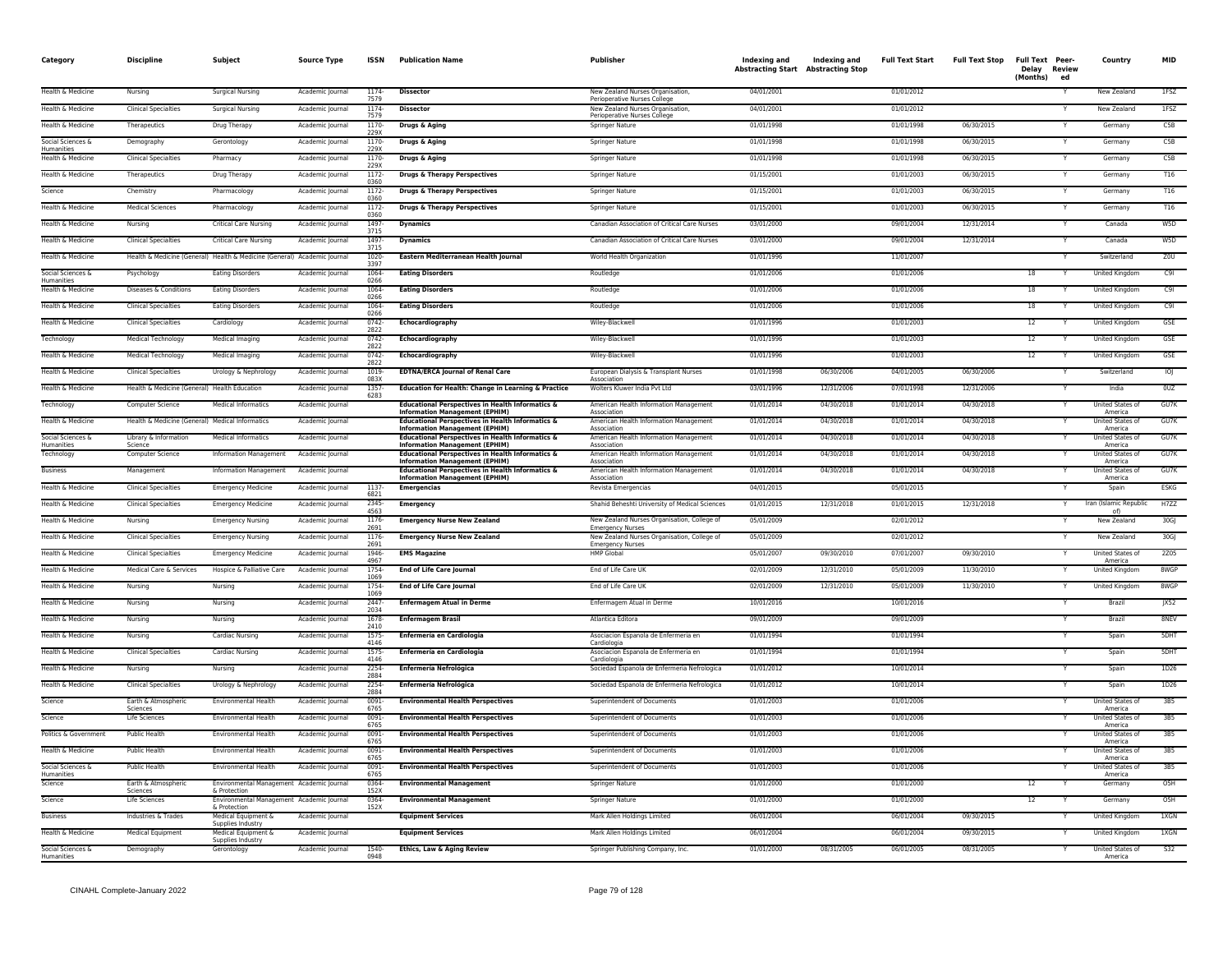| Category                               | <b>Discipline</b>                              | Subject                                                                  | <b>Source Type</b> | <b>ISSN</b>           | <b>Publication Name</b>                                                         | Publisher                             | Indexing and<br><b>Abstracting Start Abstracting Stop</b> | Indexing and | <b>Full Text Start</b> | <b>Full Text Stop</b> | Full Text Peer-<br>Delay Review<br>(Months)<br>ed | Country                     | <b>MID</b>      |
|----------------------------------------|------------------------------------------------|--------------------------------------------------------------------------|--------------------|-----------------------|---------------------------------------------------------------------------------|---------------------------------------|-----------------------------------------------------------|--------------|------------------------|-----------------------|---------------------------------------------------|-----------------------------|-----------------|
| Politics & Government                  | Law                                            | <b>Legal Ethics</b>                                                      | Academic Journa    | 1540-<br>0948         | Ethics, Law & Aging Review                                                      | Springer Publishing Company, Inc.     | 01/01/2000                                                | 08/31/2005   | 06/01/2005             | 08/31/2005            |                                                   | United States of<br>America | 532             |
| Social Sciences &<br>Humanities        | Law                                            | <b>Legal Ethics</b>                                                      | Academic Journal   | 1540<br>0948          | Ethics, Law & Aging Review                                                      | Springer Publishing Company, Inc.     | 01/01/2000                                                | 08/31/2005   | 06/01/2005             | 08/31/2005            |                                                   | United States o<br>America  | 532             |
| Philosophy                             | Philosophy (General)                           | <b>Legal Ethics</b>                                                      | Academic Journal   | 1540<br>0948          | Ethics, Law & Aging Review                                                      | Springer Publishing Company, Inc.     | 01/01/2000                                                | 08/31/2005   | 06/01/2005             | 08/31/2005            |                                                   | United States o<br>America  | 532             |
| Social Sciences &<br><b>Humanities</b> | Social Sciences &<br>Humanities (General)      | Ethnic & Cultural Studies                                                | Academic Journal   | 1355<br>7858          | <b>Ethnicity &amp; Health</b>                                                   | Routledge                             | 03/01/1996                                                |              | 09/01/1996             |                       | 18                                                | <b>United Kingdom</b>       | EHH             |
| Education                              | <b>Subject Specific Education</b>              | Ethnic & Cultural Studies                                                | Academic Journal   | 1355<br>7858          | <b>Ethnicity &amp; Health</b>                                                   | Routledge                             | 03/01/1996                                                |              | 09/01/1996             |                       | 18                                                | United Kingdom              | EHH             |
| Social Sciences &<br>Humanities        | Social Science Theory &<br>Study               | Ethnic & Cultural Studies                                                | Academic Iournal   | 1355<br>7858          | <b>Ethnicity &amp; Health</b>                                                   | Routledge                             | 03/01/1996                                                |              | 09/01/1996             |                       | 18                                                | <b>United Kinadon</b>       | EHH             |
| Health & Medicine                      |                                                | Health & Medicine (General) Health & Medicine (General) Academic Journal |                    | 1355<br>7858          | <b>Ethnicity &amp; Health</b>                                                   | Routledge                             | 03/01/1996                                                |              | 09/01/1996             |                       | 18                                                | <b>United Kinadon</b>       | EHH             |
| Health & Medicine                      | Allied Health                                  | Child & Adolescent                                                       | Academic Journal   | 1018                  | European Child & Adolescent Psychiatry                                          | Springer Nature                       | 01/01/1992                                                |              | 01/01/1998             |                       | 12                                                | Germany                     | E 3             |
| Health & Medicine                      | <b>Clinical Specialties</b>                    | Psychiatry<br>Child & Adolescent                                         | Academic Journal   | 8827<br>1018-         | <b>European Child &amp; Adolescent Psychiatry</b>                               | Springer Nature                       | 01/01/1992                                                |              | 01/01/1998             |                       | 12                                                | Germany                     | EJ3             |
| Health & Medicine                      | Nursing                                        | Psychiatry<br><b>Diabetes Nursing</b>                                    | Academic Journal   | 8827<br>1551-<br>7853 | <b>European Diabetes Nursing</b>                                                | Taylor & Francis Ltd                  | 06/01/2004                                                | 12/31/2014   | 06/01/2004             | 12/31/2014            |                                                   | United Kingdom              | 24TX            |
| Social Sciences &                      | Demography                                     | Gerontology                                                              | Academic Journal   | 1613                  | <b>European Journal of Ageing</b>                                               | <b>Springer Nature</b>                | 03/01/2008                                                |              | 03/01/2008             |                       | 12                                                | Germany                     | <b>3RAL</b>     |
| <b>Humanities</b><br>Health & Medicine | Therapeutics                                   | Drug Therapy                                                             | Academic Journal   | 9372<br>0031          | <b>European Journal of Clinical Pharmacology</b>                                | <b>Springer Nature</b>                | 01/01/2008                                                |              | 01/01/2008             |                       | 12                                                | Germany                     | NP <sub>9</sub> |
| Science                                | Chemistry                                      | Pharmacology                                                             | Academic Journal   | 6970<br>0031          | <b>European Journal of Clinical Pharmacology</b>                                | Springer Nature                       | 01/01/2008                                                |              | 01/01/2008             |                       | 12                                                | Germany                     | NP9             |
| Health & Medicine                      | <b>Medical Sciences</b>                        | Pharmacology                                                             | Academic Iournal   | 6970<br>$0031 -$      | <b>European Journal of Clinical Pharmacology</b>                                | Springer Nature                       | 01/01/2008                                                |              | 01/01/2008             |                       | 12                                                | Germany                     | NP9             |
| Technology                             | <b>Medical Technology</b>                      | <b>Medical Imaging</b>                                                   | Academic Iournal   | 6970<br>$1525 -$      | <b>European Journal of Echocardiography</b>                                     | <b>Oxford University Press</b>        | 01/01/2004                                                | 12/31/2011   | 01/01/2006             | 12/31/2011            |                                                   | <b>United Kingdom</b>       | <b>NYG</b>      |
| Health & Medicine                      | Medical Technology                             | Medical Imaging                                                          | Academic Journa    | 2167<br>$1525 -$      | <b>European Journal of Echocardiography</b>                                     | <b>Oxford University Press</b>        | 01/01/2004                                                | 12/31/2011   | 01/01/2006             | 12/31/2011            |                                                   | United Kingdom              | <b>NYG</b>      |
| Health & Medicine                      | <b>Clinical Specialties</b>                    | Nuclear Medicine                                                         | Academic Journal   | 2167<br>1619          | European Journal of Nuclear Medicine & Molecular                                | Springer Nature                       | 01/01/2002                                                |              | 01/01/2002             |                       | $\overline{12}$                                   | Germany                     | <b>NPC</b>      |
| Science                                | Chemistry                                      | Molecular Imaging                                                        | Academic Journal   | 7070<br>1619          | Imaging<br>European Journal of Nuclear Medicine & Molecular                     | Springer Nature                       | 01/01/2002                                                |              | 01/01/2002             |                       | 12                                                | Germany                     | <b>NPC</b>      |
| Science                                | <b>Life Sciences</b>                           | Molecular Imaging                                                        | Academic Journal   | 7070<br>1619          | Imaging<br>European Journal of Nuclear Medicine & Molecular                     | Springer Nature                       | 01/01/2002                                                |              | 01/01/2002             |                       | 12                                                | Germany                     | NPC             |
| Technology                             | Medical Technology                             | Molecular Imaging                                                        | Academic Journal   | 7070<br>1619          | Imaging<br>European Journal of Nuclear Medicine & Molecular                     | Springer Nature                       | 01/01/2002                                                |              | 01/01/2002             |                       | 12                                                | Germany                     | <b>NPC</b>      |
| Health & Medicine                      | Medical Technology                             | Molecular Imaging                                                        | Academic Journal   | 7070<br>1619          | Imaging<br>European Journal of Nuclear Medicine & Molecular                     | Springer Nature                       | 01/01/2002                                                |              | 01/01/2002             |                       | 12                                                | Germany                     | NPC             |
| Health & Medicine                      | <b>Medical Sciences</b>                        | Molecular Imaging                                                        | Academic Journa    | 7070<br>1619          | Imaging<br>European Journal of Nuclear Medicine & Molecular                     | Springer Nature                       | 01/01/2002                                                |              | 01/01/2002             |                       | 12                                                | Germany                     | <b>NPC</b>      |
| Technology                             | Technology by Type                             | Molecular Imaging                                                        | Academic Journa    | 7070                  | Imaging<br>European Journal of Nuclear Medicine & Molecular                     | Springer Nature                       | 01/01/2002                                                |              | 01/01/2002             |                       | 12                                                | Germany                     | <b>NPC</b>      |
| Science                                | Life Sciences                                  | <b>Nutrition Science</b>                                                 | Academic Journa    | 1619-<br>7070         | Imaging<br><b>European Journal of Nutrition</b>                                 | Springer Nature                       | 02/01/2002                                                |              | 01/01/2006             |                       | 12                                                | Germany                     | CRO             |
| Health & Medicine                      | <b>Medical Sciences</b>                        | <b>Nutrition Science</b>                                                 | Academic Journal   | 1436-<br>6207<br>1436 | <b>European Journal of Nutrition</b>                                            | <b>Springer Nature</b>                | 02/01/2002                                                |              | 01/01/2006             |                       | 12                                                | Germany                     | CR <sub>0</sub> |
| Technology                             | Industrial Technology                          | <b>Nutrition Science</b>                                                 | Academic Journal   | 6207<br>1436          | <b>European Journal of Nutrition</b>                                            | <b>Springer Nature</b>                | 02/01/2002                                                |              | 01/01/2006             |                       | $12 \,$                                           | Germany                     | CR <sub>0</sub> |
| Health & Medicine                      | <b>Clinical Specialties</b>                    | <b>Pediatric Medicine</b>                                                | Academic lournal   | 6207<br>0340          | <b>European lournal of Pediatrics</b>                                           | Springer Nature                       | 01/01/2012                                                |              | 01/01/2012             |                       | 12                                                | Germany                     | CR1             |
| <b>Health &amp; Medicine</b>           | <b>Allied Health</b>                           | Physical Therapy                                                         |                    | 6199<br>2167          | <b>European lournal of Physiotherapy</b>                                        | Taylor & Francis Ltd                  | 03/01/2013                                                |              | 03/01/2013             |                       |                                                   | <b>United Kinadon</b>       | <b>FSGO</b>     |
| Health & Medicine                      | Therapeutics                                   | Physical Therapy                                                         | Academic Iournal   | 9169                  | <b>European lournal of Physiotherapy</b>                                        | Taylor & Francis Ltd                  | 03/01/2013                                                |              | 03/01/2013             |                       | 18<br>18                                          | United Kingdom              | <b>FSGO</b>     |
| Politics & Government                  |                                                |                                                                          | Academic Iournal   | $2167-$<br>9169       | <b>European lournal of Public Health</b>                                        |                                       | 03/01/1996                                                |              | 01/01/2006             |                       |                                                   |                             | <b>BHW</b>      |
|                                        | Public Health                                  | <b>Public Health</b>                                                     | Academic Journal   | 1101-<br>1262         |                                                                                 | <b>Oxford University Press</b>        |                                                           |              |                        |                       | 12                                                | United Kingdon              |                 |
| Health & Medicine                      | <b>Public Health</b>                           | <b>Public Health</b>                                                     | Academic Journal   | $\frac{1101}{1262}$   | <b>European Journal of Public Health</b>                                        | <b>Oxford University Press</b>        | 03/01/1996                                                |              | 01/01/2006             |                       | 12                                                | United Kingdom              | <b>BHW</b>      |
| Social Sciences &<br>Humanities        | <b>Public Health</b>                           | <b>Public Health</b>                                                     | Academic Journal   | $\frac{1101}{1262}$   | <b>European Journal of Public Health</b>                                        | <b>Oxford University Press</b>        | 03/01/1996                                                |              | 01/01/2006             |                       | 12                                                | <b>United Kingdom</b>       | <b>BHW</b>      |
| Politics & Government                  | Public Health                                  | <b>Health Policy</b>                                                     | Academic Journal   | 1101-<br>1262         | <b>European Journal of Public Health</b>                                        | Oxford University Press               | 03/01/1996                                                |              | 01/01/2006             |                       | 12                                                | <b>United Kingdom</b>       | <b>BHW</b>      |
| Health & Medicine                      | <b>Public Health</b>                           | <b>Health Policy</b>                                                     | Academic Journal   | 1101<br>1262          | <b>European Journal of Public Health</b>                                        | Oxford University Press               | 03/01/1996                                                |              | 01/01/2006             |                       | 12                                                | United Kingdom              | <b>BHW</b>      |
| Social Sciences &<br>Humanities        | <b>Public Health</b>                           | <b>Health Policy</b>                                                     | Academic Journa    | 1101-<br>1262         | <b>European Journal of Public Health</b>                                        | <b>Oxford University Press</b>        | 03/01/1996                                                |              | 01/01/2006             |                       | 12                                                | United Kingdom              | <b>BHW</b>      |
| Politics & Government                  | Public Policy &<br>Administration              | <b>Health Policy</b>                                                     | Academic Journal   | 1101-<br>1262         | <b>European Journal of Public Health</b>                                        | Oxford University Press               | 03/01/1996                                                |              | 01/01/2006             |                       | 12                                                | United Kingdom              | <b>BHW</b>      |
| Social Sciences &<br><b>Humanities</b> | Public Policy &<br>Administration              | <b>Health Policy</b>                                                     | Academic Journal   | 1101-<br>1262         | <b>European Journal of Public Health</b>                                        | Oxford University Press               | 03/01/1996                                                |              | 01/01/2006             |                       | 12                                                | <b>United Kingdom</b>       | <b>BHW</b>      |
| Health & Medicine                      | <b>Clinical Specialties</b>                    | Traumatology                                                             | Academic Journal   | 1439<br>0590          | <b>European Journal of Trauma</b>                                               | Springer Nature                       | 02/01/2006                                                | 12/31/2006   | 02/01/2006             | 12/31/2006            |                                                   | Germany                     | <b>NPG</b>      |
| Health & Medicine                      | <b>Clinical Specialties</b>                    | <b>Emergency Medicine</b>                                                | Academic Journal   | 1863<br>9933          | European Journal of Trauma & Emergency Surgery                                  | Springer Nature                       | 02/01/2007                                                |              | 02/01/2007             |                       | 12                                                | Germany                     | 3C05            |
| Health & Medicine                      | <b>Clinical Specialties</b>                    | Surgery                                                                  | Academic Journal   | 1863-<br>9933         | European Journal of Trauma & Emergency Surgery                                  | Springer Nature                       | 02/01/2007                                                |              | 02/01/2007             |                       | 12                                                | Germany                     | 3C05            |
| Health & Medicine                      | <b>Clinical Specialties</b>                    | Traumatology                                                             | Academic Journal   | 1863-<br>9933         | European Journal of Trauma & Emergency Surgery                                  | Springer Nature                       | 02/01/2007                                                |              | 02/01/2007             |                       | 12                                                | Germany                     | 3C05            |
| Health & Medicine                      | <b>Clinical Specialties</b>                    | Radiology                                                                | Academic Journal   | 0938<br>7994          | <b>European Radiology</b>                                                       | Springer Nature                       | 01/01/2008                                                |              | 01/01/2008             |                       | 12                                                | Germany                     | <b>NPH</b>      |
| Health & Medicine                      | Complementary &<br>Alternative Medicine        | Midwifery                                                                | Academic Journal   | 1479<br>4489          | Evidence Based Midwifery                                                        | Redactive Publishing Ltd.             | 06/01/2003                                                |              | 08/01/2013             |                       |                                                   | United Kingdon              | 1FTC            |
| Health & Medicine                      | <b>Clinical Specialties</b>                    | Midwifery                                                                | Academic Journal   | 1479<br>4489          | <b>Evidence Based Midwifery</b>                                                 | Redactive Publishing Ltd.             | 06/01/2003                                                |              | 08/01/2013             |                       |                                                   | United Kingdom              | <b>IFTC</b>     |
| Health & Medicine                      | Complementary &<br><b>Alternative Medicine</b> | Complementary &<br><b>Alternative Medicine</b>                           | Academic Journa    | 1741-<br>427X         | Evidence-based Complementary & Alternative Medicine<br>(eCAM)                   | Hindawi Limited                       | 03/01/2008                                                |              | 03/01/2008             |                       |                                                   | <b>United Kingdor</b>       | 1COF            |
| Health & Medicine                      | Medical Care & Services                        | <b>Wound Care</b>                                                        | Academic Journa    | 1609<br>2759          | <b>EWMA Journal</b>                                                             | European Wound Management Association | 03/01/2004                                                |              | 01/01/2008             |                       |                                                   | Denmark                     | 22RX            |
| Health & Medicine                      | Diseases & Conditions                          | Diabetes                                                                 | Academic Journal   | 1643<br>3165          | Experimental & Clinical Diabetology / Diabetologia<br>Doswiadczalna i Kliniczna | VM Medica-VM Group (Via Medica)       | 01/01/2005                                                | 07/31/2011   | 01/01/2010             | 07/31/2011            |                                                   | Poland                      | 22RW            |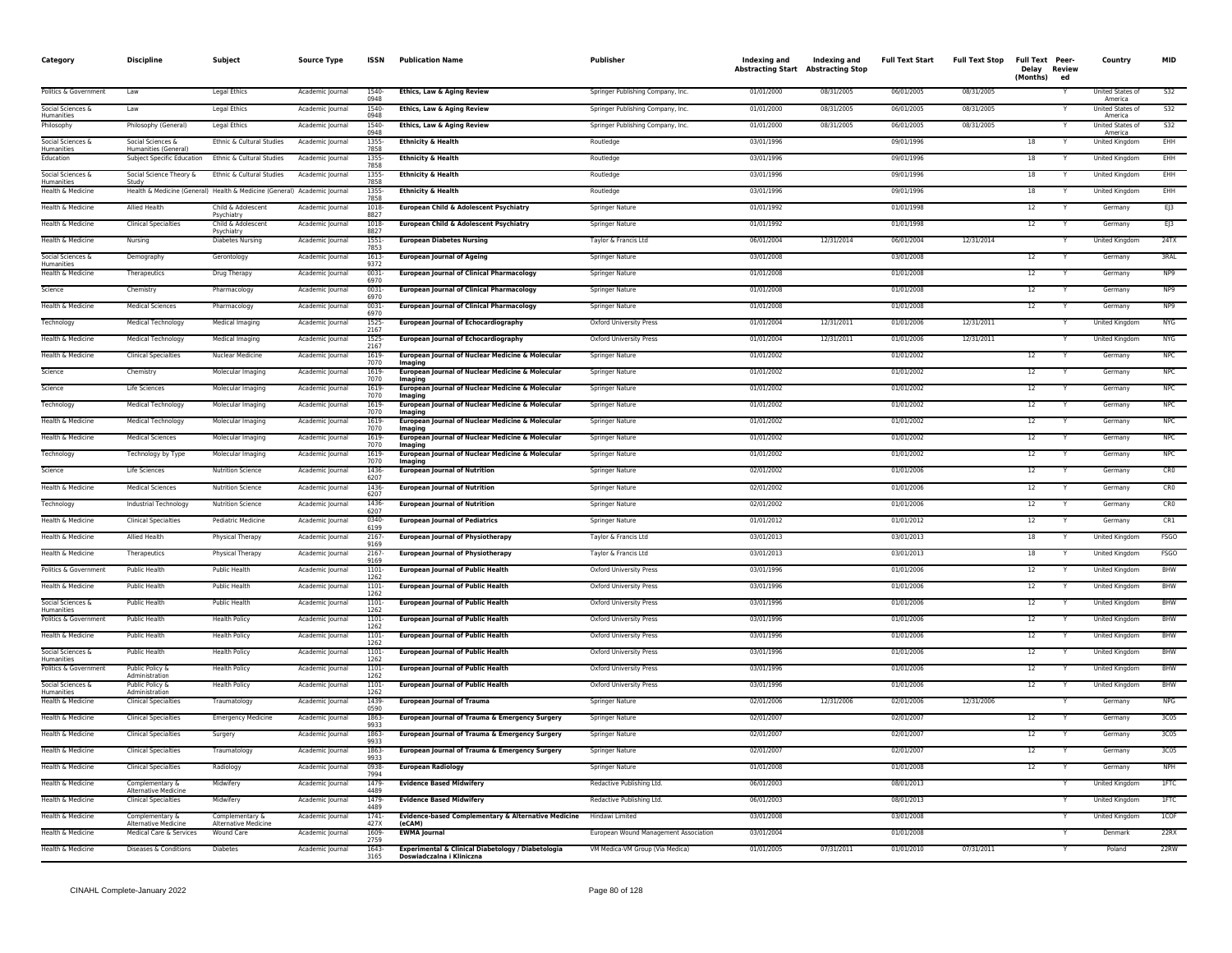| Category                               | Discipline                                          | Subject                                        | <b>Source Type</b> | <b>ISSN</b>          | <b>Publication Name</b>                                                                                                 | <b>Publisher</b>                                    | Indexing and<br><b>Abstracting Start Abstracting Stop</b> | <b>Indexing and</b> | <b>Full Text Start</b> | <b>Full Text Stop</b> | Full Text Peer-<br>Delay Review<br>(Months) | ed | Country                            | <b>MID</b>      |
|----------------------------------------|-----------------------------------------------------|------------------------------------------------|--------------------|----------------------|-------------------------------------------------------------------------------------------------------------------------|-----------------------------------------------------|-----------------------------------------------------------|---------------------|------------------------|-----------------------|---------------------------------------------|----|------------------------------------|-----------------|
| Health & Medicine                      | <b>Clinical Specialties</b>                         | Geriatric Medicine                             | Academic Journal   | 0361<br>073X         | <b>Experimental Aging Research</b>                                                                                      | Routledge                                           | 01/01/2006                                                |                     | 01/01/2006             |                       |                                             |    | United Kingdom                     | IHO             |
| Social Sciences &<br>Humanities        | Demography                                          | Gerontology                                    | Academic Journal   | 0361<br>073X         | <b>Experimental Aging Research</b>                                                                                      | Routledge                                           | 01/01/2006                                                |                     | 01/01/2006             |                       | 18                                          |    | United Kingdom                     | IH <sub>O</sub> |
| Social Sciences &<br>Humanities        | Psychology                                          | Psychology                                     | Academic Journal   | 0361-<br>073         | <b>Experimental Aging Research</b>                                                                                      | Routledge                                           | 01/01/2006                                                |                     | 01/01/2006             |                       | 18                                          |    | United Kingdom                     | 1HO             |
| Health & Medicine                      | <b>Clinical Specialties</b>                         | Psychology                                     | Academic Journal   | 0361-<br>073X        | <b>Experimental Aging Research</b>                                                                                      | Routledge                                           | 01/01/2006                                                |                     | 01/01/2006             |                       | 18                                          |    | United Kingdom                     | 1H <sub>O</sub> |
| Health & Medicine                      | <b>Clinical Specialties</b>                         | Primary Health Care                            | Academic Journal   | 1091-<br>7527        | Families, Systems & Health: The Journal of Collaborative American Psychological Association<br><b>Family HealthCare</b> |                                                     | 03/01/1997                                                |                     | 03/01/2000             | 03/31/2006            |                                             |    | United States of<br>America        | 5WT             |
| Social Sciences &                      | Psychology                                          | Psychology                                     | Academic Journal   | 1091-<br>7527        | Families, Systems & Health: The Journal of Collaborative American Psychological Association<br><b>Family HealthCare</b> |                                                     | 03/01/1997                                                |                     | 03/01/2000             | 03/31/2006            |                                             |    | <b>United States of</b><br>America | 5WT             |
| Humanities<br>Health & Medicine        | <b>Clinical Specialties</b>                         | Psychology                                     | Academic Journal   | 1091-<br>7527        | Families, Systems & Health: The Journal of Collaborative American Psychological Association                             |                                                     | 03/01/1997                                                |                     | 03/01/2000             | 03/31/2006            |                                             |    | United States of                   | 5WT             |
| Health & Medicine                      | <b>Clinical Specialties</b>                         | Primary Health Care                            | Academic Journal   | 0160                 | <b>Family HealthCare</b><br><b>Family &amp; Community Health</b>                                                        | Lippincott Williams & Wilkins                       | 04/01/1978                                                |                     | 01/01/1999             | 08/24/2007            |                                             |    | America<br>United States of        | 38W             |
| Social Sciences &                      | Sociology                                           | Community Health Services Academic Journa      |                    | 6379<br>0160         | <b>Family &amp; Community Health</b>                                                                                    | Lippincott Williams & Wilkins                       | 04/01/1978                                                |                     | 01/01/1999             | 08/24/2007            |                                             |    | America<br>United States o         | 38W             |
| Humanities<br>Health & Medicine        | Medical Care & Services                             | Community Health Services Academic Journal     |                    | 6379<br>0160         | <b>Family &amp; Community Health</b>                                                                                    | Lippincott Williams & Wilkins                       | 04/01/1978                                                |                     | 01/01/1999             | 08/24/2007            |                                             |    | America<br>United States o         | 38W             |
| Social Sciences &                      | Sex & Sexuality                                     | Sex & Sexuality                                | Academic Journal   | 6379<br>0014         | <b>Family Planning Perspectives</b>                                                                                     | Guttmacher Institute, Inc.                          | 10/01/1971                                                | 11/30/2001          | 01/01/1990             | 11/30/2001            |                                             |    | America<br>United States o         | FPP             |
| Humanities<br>Social Sciences &        | Sociology                                           | Reproductive Medicine                          | Academic Journal   | 7354<br>0014         | <b>Family Planning Perspectives</b>                                                                                     | Guttmacher Institute, Inc.                          | 10/01/1971                                                | 11/30/2001          | 01/01/1990             | 11/30/2001            |                                             |    | America<br>United States o         | FPP             |
| Humanities<br>Health & Medicine        | <b>Clinical Specialties</b>                         | <b>Reproductive Medicine</b>                   | Academic Journal   | 7354<br>0014         | <b>Family Planning Perspectives</b>                                                                                     | Guttmacher Institute, Inc.                          | 10/01/1971                                                | 11/30/2001          | 01/01/1990             | 11/30/2001            |                                             |    | America<br>United States of        | FPP             |
| Health & Medicine                      | <b>Clinical Specialties</b>                         | Primary Health Care                            | Academic Iournal   | 7354<br>0163         | <b>Family Practice Recertification</b>                                                                                  | Intellisphere, LLC                                  | 01/01/1995                                                | 12/31/2007          | 03/01/2007             | 12/31/2007            |                                             |    | America<br>United States of        | Z2L             |
| Social Sciences &                      | Sociology                                           | <b>Family Studies</b>                          | Academic Iournal   | 6642<br>0014         | <b>Family Process</b>                                                                                                   | Wilev-Blackwel                                      | 03/01/1976                                                |                     | 03/01/2000             |                       | 12                                          |    | America<br><b>United Kinador</b>   | 3UA             |
| Humanities<br>Health & Medicine        | <b>Allied Health</b>                                | <b>Family Counseling</b>                       | Academic Journa    | 7370<br>0014         | <b>Family Process</b>                                                                                                   | Wiley-Blackwell                                     | 03/01/1976                                                |                     | 03/01/2000             |                       | 12                                          |    | United Kingdon                     | 3UA             |
| Health & Medicine                      | <b>Clinical Specialties</b>                         | <b>Family Counseling</b>                       | Academic Journa    | 7370<br>0014         | <b>Family Process</b>                                                                                                   | Wiley-Blackwel                                      | 03/01/1976                                                |                     | 03/01/2000             |                       | 12                                          |    | <b>United Kingdon</b>              | 3UA             |
| Social Sciences &                      |                                                     |                                                | Academic Journal   | 7370<br>0014         | <b>Family Process</b>                                                                                                   | Wiley-Blackwell                                     | 03/01/1976                                                |                     | 03/01/2000             |                       | 12                                          |    | United Kingdom                     | 3UA             |
| Humanities<br>Health & Medicine        | Psychology                                          | Family Psychology                              |                    | 7370<br>0014         |                                                                                                                         |                                                     |                                                           |                     | 03/01/2000             |                       | 12                                          |    |                                    | 3UA             |
| <b>Health &amp; Medicine</b>           | <b>Clinical Specialties</b><br><b>Allied Health</b> | Family Psychology                              | Academic Journal   | 7370                 | <b>Family Process</b>                                                                                                   | Wiley-Blackwell                                     | 03/01/1976                                                |                     |                        |                       |                                             |    | United Kingdom<br>Brazil           | 9040            |
|                                        |                                                     | <b>Physical Therapy</b>                        | Academic Journal   | 1518-<br>9740        | <b>Fisioterapia Brasil</b>                                                                                              | Atlantica Editora                                   | 01/01/2013                                                |                     | 01/01/2013             |                       |                                             |    |                                    |                 |
| Health & Medicine                      | Therapeutics                                        | <b>Physical Therapy</b>                        | Academic Journal   | 1518-<br>9740        | <b>Fisioterapia Brasil</b>                                                                                              | Atlantica Editora                                   | 01/01/2013                                                |                     | 01/01/2013             |                       |                                             |    | Brazil                             | 9040            |
| Health & Medicine                      | Allied Health                                       | <b>Physical Therapy</b>                        | Academic Journal   | 1809-<br>2950        | Fisioterapia e Pesquisa                                                                                                 | Universidade de Sao Paulo, Faculdade de<br>Medicina | 01/01/2005                                                |                     | 08/01/2013             |                       |                                             |    | Brazil                             | 1WHX            |
| Health & Medicine                      | Therapeutics                                        | Physical Therapy                               | Academic Journa    | 1809<br>2950         | Fisioterapia e Pesquisa                                                                                                 | Universidade de Sao Paulo, Faculdade de<br>Medicina | 01/01/2005                                                |                     | 08/01/2013             |                       |                                             |    | Brazil                             | 1WHX            |
| Health & Medicine                      | Complementary &<br><b>Alternative Medicine</b>      | Complementary &<br><b>Alternative Medicine</b> | Academic Journal   | 1465<br>3753         | Focus on Alternative & Complementary Therapies                                                                          | Wiley-Blackwel                                      | 03/01/1999                                                | 12/31/2016          | 01/01/2010             | 12/31/2016            |                                             |    | United Kingdom                     | T9N             |
| Science                                | <b>Forensic Science</b>                             | <b>Forensic Science</b>                        | Academic Journal   | 0379<br>0738         | <b>Forensic Science International</b>                                                                                   | Elsevier B.V                                        | 09/10/2012                                                |                     | 09/10/2012             | 08/26/2015            |                                             |    | United States of<br>America        | 3L0             |
| Politics & Government                  | Law                                                 | <b>Forensic Science</b>                        | Academic Journal   | 0379<br>0738         | <b>Forensic Science International</b>                                                                                   | Elsevier B.V.                                       | 09/10/2012                                                |                     | 09/10/2012             | 08/26/2015            |                                             |    | United States of<br>America        | 3L0             |
| Social Sciences &<br>Humanities        | Law                                                 | Forensic Science                               | Academic Iournal   | 0379<br>0738         | <b>Forensic Science International</b>                                                                                   | Elsevier B.V.                                       | 09/10/2012                                                |                     | 09/10/2012             | 08/26/2015            |                                             |    | United States o<br>America         | 3L0             |
| <b>Business</b>                        | Management                                          | Medical Administration &<br>Management         | Academic lournal   | 1082<br>801X         | Formulary                                                                                                               | MJH Life Sciences                                   | 01/01/2000                                                | 12/31/2013          | 01/01/2006             | 12/31/2013            |                                             |    | United States of<br>America        | FRM             |
| Health & Medicine                      | Medical Administration &<br>Management              | Medical Administration &<br>Management         | Academic Journal   | 1082-<br>801X        | Formulary                                                                                                               | MJH Life Sciences                                   | 01/01/2000                                                | 12/31/2013          | 01/01/2006             | 12/31/2013            |                                             |    | United States of<br>America        | FRM             |
| Social Sciences &<br>Humanities        | Language & Linguistics                              | Language & Linguistics                         | Academic Journal   | 2196<br>6818         | <b>Forschung Sprache</b>                                                                                                | Schulz-Kirchner Verlag Gmbh                         | 01/01/2014                                                |                     | 01/01/2014             |                       |                                             |    | Germany                            | G8RW            |
| Communication                          | Language & Linguistics                              | Language & Linguistics                         | Academic Journal   | 2196<br>6818         | <b>Forschung Sprache</b>                                                                                                | Schulz-Kirchner Verlag Gmbh                         | 01/01/2014                                                |                     | 01/01/2014             |                       |                                             |    | Germany                            | G8RW            |
| Health & Medicine                      | <b>Allied Health</b>                                | Speech-Language Pathology Academic Journal     |                    | 0932-<br>0547        | <b>Forum Logopadie</b>                                                                                                  | Schulz-Kirchner Verlag Gmbh                         | 09/01/2003                                                |                     | 01/01/2008             |                       |                                             |    | Germany                            | 1FTI            |
| Social Sciences &<br><b>Humanities</b> | Language & Linguistics                              | Speech-Language Pathology Academic Journal     |                    | 0932-<br>0547        | <b>Forum Logopadie</b>                                                                                                  | Schulz-Kirchner Verlag Gmbh                         | 09/01/2003                                                |                     | 01/01/2008             |                       |                                             |    | Germany                            | 1FTI            |
| Communication                          | Language & Linguistics                              | Speech-Language Pathology Academic Journal     |                    | 0932<br>0547         | <b>Forum Logopadie</b>                                                                                                  | Schulz-Kirchner Verlag Gmbh                         | 09/01/2003                                                |                     | 01/01/2008             |                       |                                             |    | Germany                            | 1FTI            |
| Education                              | <b>Special Education</b>                            | Speech-Language Pathology Academic Journal     |                    | 0932<br>0547         | <b>Forum Logopadie</b>                                                                                                  | Schulz-Kirchner Verlag Gmbh                         | 09/01/2003                                                |                     | 01/01/2008             |                       |                                             |    | Germany                            | 1FTI            |
| Health & Medicine                      | Diseases & Conditions                               | Speech-Language Pathology Academic Journal     |                    | 0932<br>0547         | <b>Forum Logopadie</b>                                                                                                  | Schulz-Kirchner Verlag Gmbh                         | 09/01/2003                                                |                     | 01/01/2008             |                       |                                             |    | Germany                            | 1FTI            |
| Health & Medicine                      | <b>Clinical Specialties</b>                         | Speech-Language Pathology Academic Journal     |                    | 0932-<br>0547        | <b>Forum Logopadie</b>                                                                                                  | Schulz-Kirchner Verlag Gmbh                         | 09/01/2003                                                |                     | 01/01/2008             |                       |                                             |    | Germany                            | 1FTI            |
| Health & Medicine                      | Nursing                                             | Nursing                                        | Academic Journal   | 2049<br>1476         | <b>Foundation of Nursing Studies: Improvement Insights</b>                                                              | Foundation of Nursing Studies                       | 01/01/2014                                                |                     | 01/01/2014             |                       |                                             |    | United Kingdom                     | FEYY            |
| Health & Medicine                      | Nursing                                             | Nursing                                        | Academic Journal   | 0016<br>2116         | <b>Frontier Nursing Service Quarterly Bulletin</b>                                                                      | <b>Frontier Nursing Service</b>                     | 06/01/1966                                                |                     | 01/01/2008             |                       |                                             |    | United States of<br>America        | <b>ION</b>      |
| Health & Medicine                      | Medical Care & Services                             | Rural Health Care                              | Academic Journal   | 0016                 | <b>Frontier Nursing Service Quarterly Bulletin</b>                                                                      | <b>Frontier Nursing Service</b>                     | 06/01/1966                                                |                     | 01/01/2008             |                       |                                             |    | United States of                   | <b>ION</b>      |
| Health & Medicine                      | <b>Clinical Specialties</b>                         | Gastroenterology                               | Academic Journal   | 2116<br>1554<br>7914 | Gastroenterology & Hepatology                                                                                           | Gastro-Hep Communications, Inc                      | 01/01/2008                                                |                     | 09/01/2011             |                       |                                             |    | America<br><b>United States of</b> | 6N5B            |
| Health & Medicine                      | <b>Clinical Specialties</b>                         | Hepatology                                     | Academic Journal   | 1554<br>7914         | Gastroenterology & Hepatology                                                                                           | Gastro-Hep Communications, Inc.                     | 01/01/2008                                                |                     | 09/01/2011             |                       |                                             |    | America<br><b>United States of</b> | 6N5B            |
| Health & Medicine                      | <b>Clinical Specialties</b>                         | Gastroenterology Nursing                       | Academic Journal   | 1479-                | <b>Gastrointestinal Nursing</b>                                                                                         | Mark Allen Holdings Limited                         | 02/01/2004                                                |                     | 02/01/2008             | 09/30/2015            |                                             |    | America<br>United Kinadom          | 1FTK            |
| Social Sciences &                      | Demography                                          | Gerontology                                    | Academic Journal   | 5248<br>0738         | <b>Generations</b>                                                                                                      | American Society on Aging                           | 03/01/1987                                                |                     | 01/01/1990             |                       |                                             |    | <b>United States of</b>            | GEN             |
| Humanities<br>Health & Medicine        | <b>Clinical Specialties</b>                         | Geriatric Medicine                             | Academic Journal   | 7806<br>1032         | Geriaction                                                                                                              | Copyright Agency Limited                            | 10/01/1995                                                | 03/31/2009          | 07/01/2008             | 03/31/2009            |                                             |    | America<br>Australia               | <b>YUE</b>      |
| Health & Medicine                      | <b>Clinical Specialties</b>                         | Geriatric Medicine                             | Academic Journa    | 4410<br>2692         | <b>GeriNotes</b>                                                                                                        | Academy of Geriatric Physical Therapy               | 09/01/2012                                                |                     | 09/01/2012             |                       |                                             |    | United States of                   | A915            |
| Health & Medicine                      | Allied Health                                       | Physical Therapy                               | Academic Journa    | 1588<br>2692-        | <b>GeriNotes</b>                                                                                                        | Academy of Geriatric Physical Therapy               | 09/01/2012                                                |                     | 09/01/2012             |                       |                                             |    | America<br>United States of        | A915            |
|                                        |                                                     |                                                |                    | 1588                 |                                                                                                                         |                                                     |                                                           |                     |                        |                       |                                             |    | America                            |                 |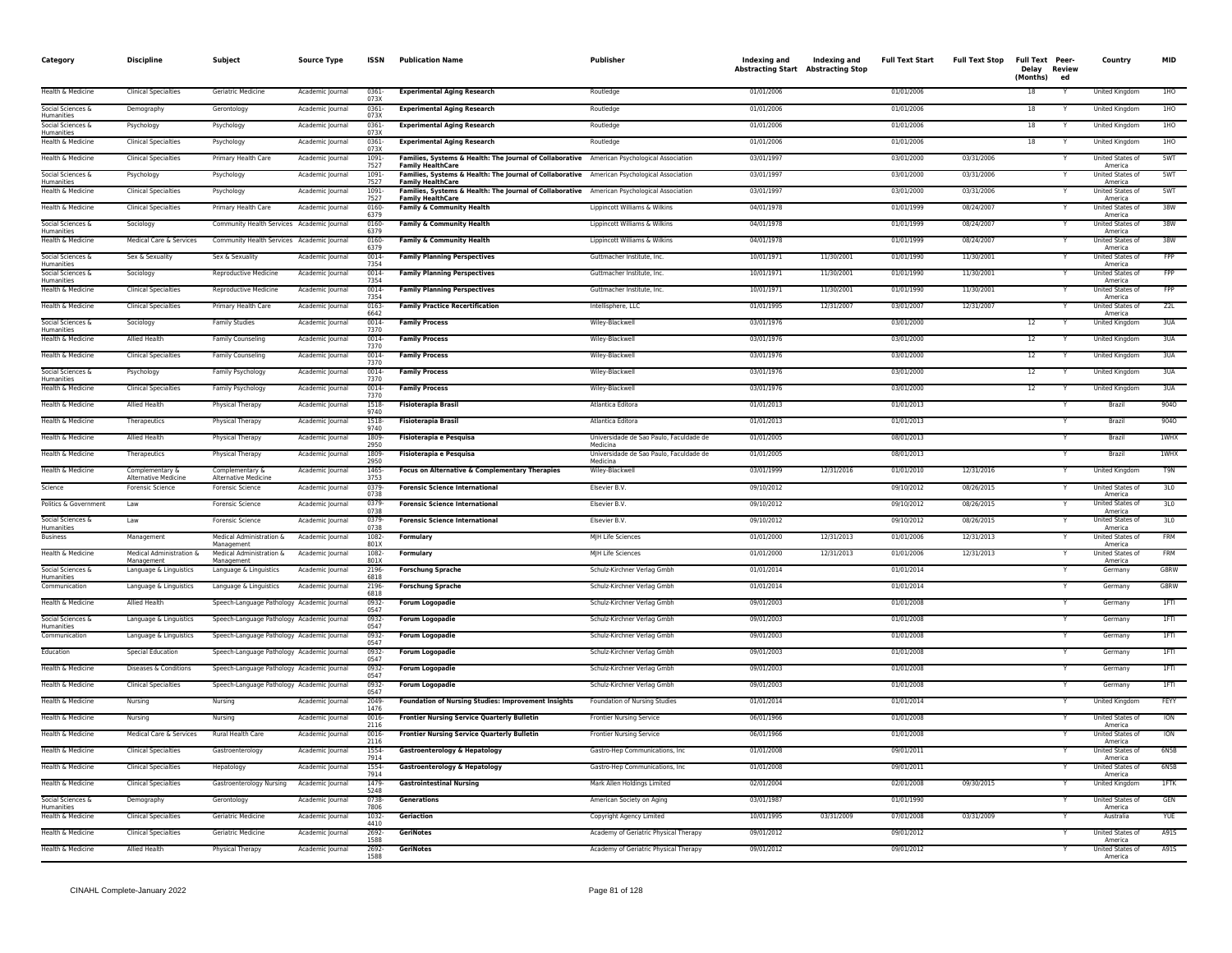| Category                                   | <b>Discipline</b>                                          | Subject                                                                  | <b>Source Type</b> |                       | <b>ISSN</b> Publication Name                                                    | <b>Publisher</b>                      | Indexing and<br><b>Abstracting Start Abstracting Stop</b> | Indexing and | <b>Full Text Start</b> | <b>Full Text Stop</b> | Full Text Peer-<br>Delay Review<br>(Months)<br>ed | Country                            | <b>MID</b>  |
|--------------------------------------------|------------------------------------------------------------|--------------------------------------------------------------------------|--------------------|-----------------------|---------------------------------------------------------------------------------|---------------------------------------|-----------------------------------------------------------|--------------|------------------------|-----------------------|---------------------------------------------------|------------------------------------|-------------|
| Health & Medicine                          | Therapeutics                                               | <b>Physical Therapy</b>                                                  | Academic Journal   | 2692-<br>1588         | <b>GeriNotes</b>                                                                | Academy of Geriatric Physical Therapy | 09/01/2012                                                |              | 09/01/2012             |                       |                                                   | United States o<br>America         | A915        |
| Health & Medicine                          | Health & Medicine (General) Health Education               |                                                                          | Academic Journal   | 2332-<br>1016         | Global Journal of Health Education & Promotion                                  | Sagamore Publishing                   | 01/01/2013                                                |              | 01/01/2013             |                       |                                                   | United States o                    | <b>HKLH</b> |
| Health & Medicine                          | Therapeutics                                               | <b>Hand Therapy</b>                                                      | Academic Journal   | 1758<br>9983          | <b>Hand Therapy</b>                                                             | Sage Publications, Ltd.               | 03/01/2009                                                |              | 03/01/2009             | 06/30/2015            |                                                   | America<br><b>United Kingdon</b>   | 8B56        |
| Health & Medicine                          | <b>Clinical Specialties</b>                                | Psychiatry                                                               | Academic Iourna    | 105                   | <b>Harvard Mental Health Letter</b>                                             | <b>Harvard Health Publications</b>    | 05/01/1991                                                | 03/31/2012   | 01/01/1994             | 03/31/2012            |                                                   | United States o                    | <b>HMR</b>  |
| Social Sciences &                          | Psychology                                                 | Psychology                                                               | Academic Journa    | 5022<br>1057          | <b>Harvard Mental Health Letter</b>                                             | Harvard Health Publications           | 05/01/1991                                                | 03/31/2012   | 01/01/1994             | 03/31/2012            |                                                   | America<br>United States o         | <b>HMR</b>  |
| Humanities<br>Health & Medicine            | <b>Clinical Specialties</b>                                | Psychology                                                               | Academic Journa    | 5022<br>1057          | <b>Harvard Mental Health Letter</b>                                             | <b>Harvard Health Publications</b>    | 05/01/1991                                                | 03/31/2012   | 01/01/1994             | 03/31/2012            |                                                   | America<br>United States o         | <b>HMR</b>  |
| Health & Medicine                          | Consumer Health                                            | Consumer Health                                                          | Academic Journa    | 5022<br>1057          | <b>Harvard Mental Health Letter</b>                                             | <b>Harvard Health Publications</b>    | 05/01/1991                                                | 03/31/2012   | 01/01/1994             | 03/31/2012            |                                                   | America<br><b>United States of</b> | <b>HMR</b>  |
| Health & Medicine                          | <b>Bioethics</b>                                           | <b>Bioethics</b>                                                         | Academic Iourna    | 5022<br>0093          | <b>Hastings Center Report</b>                                                   | Wiley-Blackwell                       | 06/01/1984                                                |              | 07/01/1990             |                       | 12 <sup>2</sup>                                   | America<br>United Kinadon          | <b>HCR</b>  |
| Science                                    | Life Sciences                                              | <b>Bioethics</b>                                                         | Academic Journal   | 0334<br>0093          | <b>Hastings Center Report</b>                                                   | Wiley-Blackwell                       | 06/01/1984                                                |              | 07/01/1990             |                       | 12                                                | United Kingdom                     | <b>HCR</b>  |
| Philosophy                                 | Philosophy (General)                                       | <b>Bioethics</b>                                                         | Academic Journal   | 0334<br>0093-         | <b>Hastings Center Report</b>                                                   | Wiley-Blackwell                       | 06/01/1984                                                |              | 07/01/1990             |                       | 12                                                | United Kingdom                     | <b>HCR</b>  |
| Health & Medicine                          | Complementary &                                            | Midwifery                                                                | Academic Journa    | 0334<br>1735          | <b>HAYAT</b>                                                                    | Tehran University of Medical Sciences | 01/01/2002                                                |              | 09/01/2008             |                       |                                                   | Iran (Islamic Republic             | <b>IFTR</b> |
| Health & Medicine                          | <b>Alternative Medicine</b><br><b>Clinical Specialties</b> | Midwifer                                                                 | Academic Journa    | 2215<br>1735          | <b>HAYAT</b>                                                                    | Tehran University of Medical Sciences | 01/01/2002                                                |              | 09/01/2008             |                       |                                                   | nf)<br>Iran (Islamic Republic      | <b>IFTR</b> |
| Social Sciences &                          | Sociology                                                  | Pregnancy & Childbirth                                                   | Academic Journal   | 2215<br>1735          | <b>HAYAT</b>                                                                    | Tehran University of Medical Sciences | 01/01/2002                                                |              | 09/01/2008             |                       |                                                   | of)<br>Iran (Islamic Republic      | <b>IFTR</b> |
| <b>Humanities</b><br>Health & Medicine     | <b>Clinical Specialties</b>                                | Pregnancy & Childbirth                                                   | Academic Journa    | 2215<br>1735          | <b>HAYAT</b>                                                                    | Tehran University of Medical Sciences | 01/01/2002                                                |              | 09/01/2008             |                       |                                                   | nf<br>Iran (Islamic Republic       | <b>1FTR</b> |
|                                            |                                                            |                                                                          | Academic Journa    | 2215<br>2051          | <b>Health &amp; Social Care Chaplaincy</b>                                      | Equinox Publishing Group              | 02/01/2013                                                |              | 02/01/2013             |                       |                                                   | of)<br><b>United Kingdor</b>       | GUIQ        |
| Health & Medicine                          |                                                            | Health & Medicine (General) Health & Medicine (General) Academic Journa  |                    | 5553<br>0966          | Health & Social Care in the Community                                           | Wiley-Blackwell                       | 01/01/1993                                                |              | 01/01/1998             |                       | 12                                                | <b>United Kingdor</b>              | EVX         |
| Politics & Government                      | Social Work                                                | Social Worl                                                              |                    | 0410                  | Health & Social Care in the Community                                           | Wilev-Blackwell                       | 01/01/1993                                                |              | 01/01/1998             |                       |                                                   | <b>United Kinador</b>              | EVX         |
|                                            |                                                            |                                                                          | Academic Iourna    | 0966<br>0410          |                                                                                 |                                       |                                                           |              |                        |                       | 12                                                |                                    |             |
| Social Sciences &<br>Humanities            | Social Work                                                | Social Work                                                              | Academic Iournal   | 0966<br>0410          | Health & Social Care in the Community                                           | Wiley-Blackwell                       | 01/01/1993                                                |              | 01/01/1998             |                       | 12                                                | <b>United Kingdom</b>              | <b>FVX</b>  |
| Health & Medicine                          |                                                            | Health & Medicine (General) Health & Medicine (General) Academic Journal |                    | 0360<br>7283          | <b>Health &amp; Social Work</b>                                                 | <b>Oxford University Press</b>        | 05/01/1976                                                |              | 01/01/1990             |                       | 12                                                | United Kingdom                     | <b>HSW</b>  |
| Politics & Government                      | Social Work                                                | Social Work                                                              | Academic Iourna    | 0360<br>7283          | <b>Health &amp; Social Work</b>                                                 | <b>Oxford University Press</b>        | 05/01/1976                                                |              | 01/01/1990             |                       | 12                                                | United Kingdon                     | <b>HSW</b>  |
| Social Sciences &<br><b>Humanities</b>     | Social Work                                                | Social Work                                                              | Academic Journal   | 0360<br>7283          | <b>Health &amp; Social Work</b>                                                 | <b>Oxford University Press</b>        | 05/01/1976                                                |              | 01/01/1990             |                       | 12                                                | United Kingdom                     | <b>HSW</b>  |
| Politics & Government                      | Public Health                                              | <b>Health Policy</b>                                                     | Academic Journal   | 1065<br>3058          | <b>Health Care Analysis</b>                                                     | <b>Springer Nature</b>                | 06/01/1993                                                |              | 12/01/2008             |                       | 12                                                | Germany                            | OFZ         |
| Health & Medicine                          | <b>Public Health</b>                                       | <b>Health Policy</b>                                                     | Academic Journal   | 1065<br>3058          | <b>Health Care Analysis</b>                                                     | <b>Springer Nature</b>                | 06/01/1993                                                |              | 12/01/2008             |                       | 12                                                | Germany                            | OFZ         |
| Social Sciences &<br><b>Humanities</b>     | <b>Public Health</b>                                       | <b>Health Policy</b>                                                     | Academic Journal   | 1065<br>3058          | <b>Health Care Analysis</b>                                                     | <b>Springer Nature</b>                | 06/01/1993                                                |              | 12/01/2008             |                       | 12                                                | Germany                            | OFZ         |
| Politics & Government                      | Public Policy &<br>Administratio                           | <b>Health Policy</b>                                                     | Academic Journal   | 1065<br>3058          | <b>Health Care Analysis</b>                                                     | <b>Springer Nature</b>                | 06/01/1993                                                |              | 12/01/2008             |                       | 12                                                | Germany                            | OFZ         |
| Social Sciences &<br>Humanities            | Public Policy &<br>Administratio                           | <b>Health Policy</b>                                                     | Academic Journal   | 106<br>3058           | <b>Health Care Analysis</b>                                                     | <b>Springer Nature</b>                | 06/01/1993                                                |              | 12/01/2008             |                       | 12                                                | Germany                            | OFZ         |
| Health & Medicine                          | <b>Clinical Specialties</b>                                | Women's Health                                                           | Academic Iourna    | 0739<br>9332          | <b>Health Care for Women Internationa</b>                                       | Routledge                             | 01/01/1984                                                |              | 01/01/1997             |                       | 18                                                | <b>United Kinador</b>              | 1HP         |
| Health & Medicine                          |                                                            | Health & Medicine (General) Health & Medicine (General) Academic Journal |                    | 1525<br>5794          | <b>Health Care Manager</b>                                                      | Lippincott Williams & Wilkins         | 09/01/1999                                                |              | 09/01/1999             | 12/31/2005            |                                                   | United States of<br>America        | 6J          |
| <b>Business</b>                            | Management                                                 | Management                                                               | Academic Iournal   | 1525<br>5794          | <b>Health Care Manager</b>                                                      | Lippincott Williams & Wilkins         | 09/01/1999                                                |              | 09/01/1999             | 12/31/2005            |                                                   | United States of<br>America        | 6J          |
| Health & Medicine                          | Health & Medicine (General) Health Education               |                                                                          | Academic Journal   | 0268<br>1153          | <b>Health Education Research</b>                                                | <b>Oxford University Press</b>        | 03/01/1986                                                |              | 01/01/2006             |                       | 12                                                | United Kingdon                     | FA0         |
| <b>Business</b>                            | Management                                                 | Medical Facility Management Academic Journal                             |                    | 1937-<br>5867         | Health Environments Research & Design Journal (HERD)<br>(Vendome Group LLC)     | Sage Publications Inc.                | 02/01/2009                                                | 12/31/2014   | 02/01/2009             | 12/31/2014            |                                                   | United States of<br>America        | 6N57        |
| Health & Medicine                          | Medical Administration &                                   | Medical Facility Management Academic Journal                             |                    | 1937<br>5867          | Health Environments Research & Design Journal (HERD)                            | Sage Publications Inc.                | 02/01/2009                                                | 12/31/2014   | 02/01/2009             | 12/31/2014            |                                                   | United States of                   | 6N57        |
| Politics & Government                      | Management<br><b>Public Health</b>                         | <b>Health Policy</b>                                                     | Academic Journa    | 1369-                 | (Vendome Group LLC)<br><b>Health Expectations</b>                               | Wiley-Blackwell                       | 06/01/1998                                                |              | 06/01/1998             |                       |                                                   | America<br><b>United Kingdom</b>   | EVY         |
| Health & Medicine                          | <b>Public Health</b>                                       | <b>Health Policy</b>                                                     | Academic Journa    | 6513<br>1369          | <b>Health Expectations</b>                                                      | Wiley-Blackwell                       | 06/01/1998                                                |              | 06/01/1998             |                       |                                                   | <b>United Kingdom</b>              | <b>EVY</b>  |
| Social Sciences &                          | <b>Public Health</b>                                       | <b>Health Policy</b>                                                     | Academic Journa    | 6513<br>1369-         | <b>Health Expectations</b>                                                      | Wiley-Blackwell                       | 06/01/1998                                                |              | 06/01/1998             |                       |                                                   | United Kingdon                     | EVY         |
| <b>Humanities</b><br>Politics & Government | Public Policy &                                            | <b>Health Policy</b>                                                     | Academic Iourna    | 6513<br>1369          | <b>Health Expectations</b>                                                      | Wiley-Blackwell                       | 06/01/1998                                                |              | 06/01/1998             |                       |                                                   | United Kingdom                     | EVY         |
| Social Sciences &                          | Administration<br>Public Policy &                          | <b>Health Policy</b>                                                     | Academic lourna    | 6513<br>1369<br>6513  | <b>Health Expectations</b>                                                      | Wiley-Blackwell                       | 06/01/1998                                                |              | 06/01/1998             |                       |                                                   | <b>United Kingdon</b>              | EVY         |
| Humanities<br>Health & Medicine            | Administration                                             | Health & Medicine (General) Health & Medicine (General) Academic Journal |                    | 1326                  | <b>Health Inform</b>                                                            | Health Libraries Inc                  | 03/01/2014                                                | 07/31/2017   | 03/01/2014             | 07/31/2017            |                                                   | Australia                          | GD5A        |
| Health & Medicine                          | Health & Medicine (General) Medical Libraries              |                                                                          | Academic Journa    | 7949<br>1326          | <b>Health Inform</b>                                                            | <b>Health Libraries Inc</b>           | 03/01/2014                                                | 07/31/2017   | 03/01/2014             | 07/31/2017            |                                                   | Australia                          | GD5A        |
| Social Sciences &                          | Library & Information                                      | <b>Medical Libraries</b>                                                 | Academic Iournal   | 7949<br>1326          | <b>Health Inform</b>                                                            | <b>Health Libraries Inc.</b>          | 03/01/2014                                                | 07/31/2017   | 03/01/2014             | 07/31/2017            |                                                   | Australia                          | GD5A        |
| Humanities<br>Technology                   | Science<br><b>Computer Science</b>                         | Medical Informatics                                                      | Academic Iourna    | 7949                  | <b>Health Information Management Iournal</b>                                    | Sage Publications                     | 04/01/2001                                                |              | 04/01/2005             | 05/31/2016            |                                                   | <b>United Kingdom</b>              | <b>YWP</b>  |
| Health & Medicine                          | Health & Medicine (General) Medical Informatics            |                                                                          | Academic Journal   | 1833-<br>3583         | <b>Health Information Management Journal</b>                                    | Sage Publications                     | 04/01/2001                                                |              | 04/01/2005             | 05/31/2016            |                                                   | United Kingdom                     | <b>YWP</b>  |
| Social Sciences &                          | Library & Information                                      | <b>Medical Informatics</b>                                               | Academic Journa    | 1833-<br>3583         | <b>Health Information Management Journal</b>                                    | Sage Publications                     | 04/01/2001                                                |              | 04/01/2005             | 05/31/2016            |                                                   | United Kingdon                     | YWP         |
| Humanities                                 | Science                                                    |                                                                          |                    | 1833-<br>3583<br>1460 |                                                                                 |                                       |                                                           |              |                        |                       |                                                   |                                    | 807         |
| Technology                                 | Computer Science                                           | Medical Informatics                                                      | Academic Journal   | 4140<br>1460          | Health Information on the Internet<br><b>Health Information on the Internet</b> | Sage Publications, Ltd.               | 06/01/2001                                                | 12/31/2008   | 01/01/2007             | 12/31/2008            |                                                   | United Kingdon                     |             |
| Health & Medicine                          | Health & Medicine (General) Medical Informatics            |                                                                          | Academic Journa    | 4140                  |                                                                                 | Sage Publications, Ltd.               | 06/01/2001                                                | 12/31/2008   | 01/01/2007             | 12/31/2008            |                                                   | United Kingdor                     | 807         |
| Social Sciences &<br><b>Humanities</b>     | Library & Information<br>Science                           | <b>Medical Informatics</b>                                               | Academic Journa    | 1460<br>4140          | <b>Health Information on the Internet</b>                                       | Sage Publications, Ltd.               | 06/01/2001                                                | 12/31/2008   | 01/01/2007             | 12/31/2008            |                                                   | <b>United Kingdor</b>              | 807         |
| Technology                                 | <b>Computer Science</b>                                    | Internet                                                                 | Academic Journa    | 1460<br>4140          | <b>Health Information on the Internet</b>                                       | Sage Publications, Ltd.               | 06/01/2001                                                | 12/31/2008   | 01/01/2007             | 12/31/2008            |                                                   | <b>United Kingdor</b>              | 807         |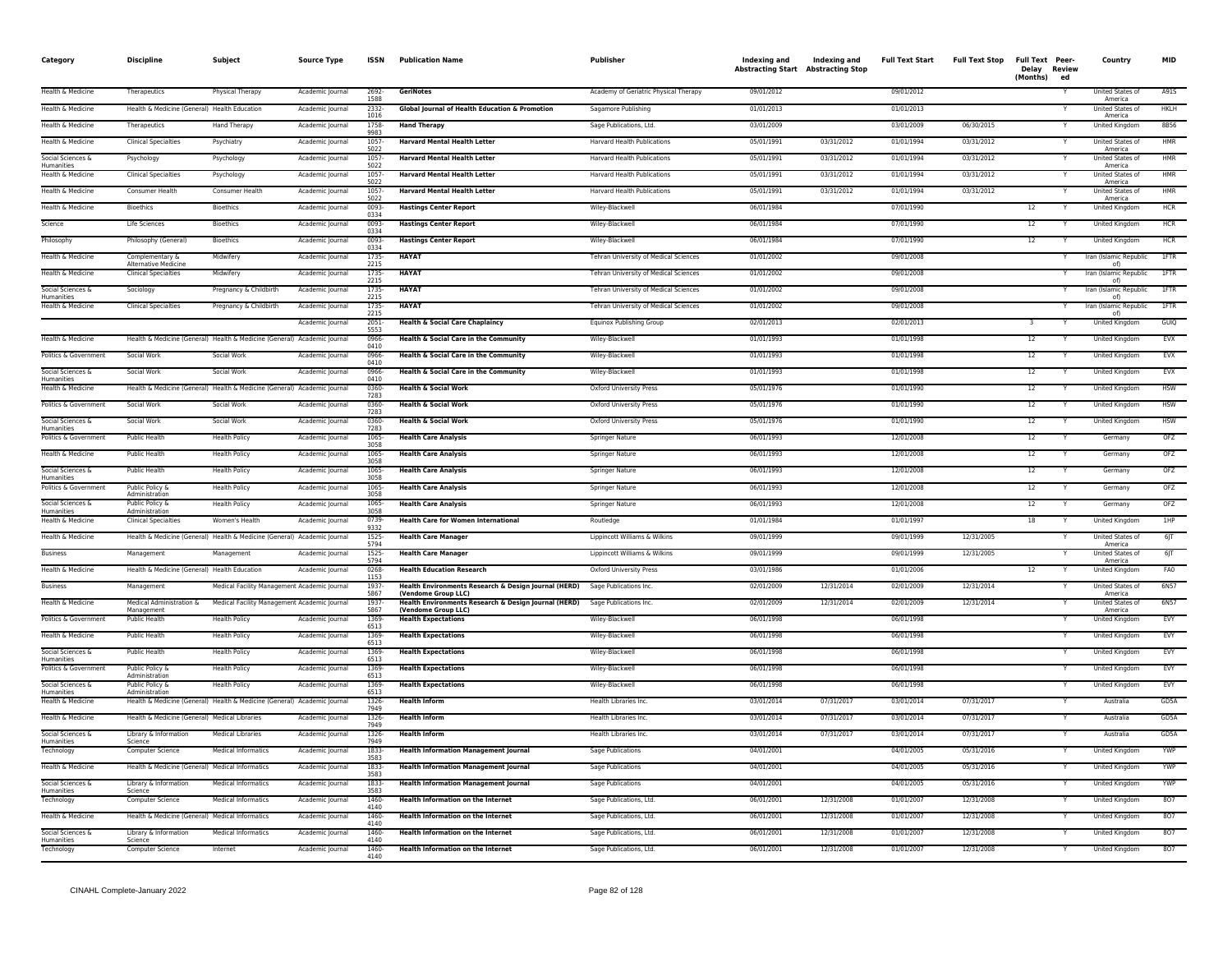| Category                               | <b>Discipline</b>                                           | Subject                                                                  | <b>Source Type</b> | <b>ISSN</b>           | <b>Publication Name</b>                                                   | Publisher                                     | Indexing and<br><b>Abstracting Start Abstracting Stop</b> | Indexing and | <b>Full Text Start</b> | <b>Full Text Stop</b> | <b>Full Text Peer</b><br>Delay Review<br>(Months) | ed | Country                            | <b>MID</b>  |
|----------------------------------------|-------------------------------------------------------------|--------------------------------------------------------------------------|--------------------|-----------------------|---------------------------------------------------------------------------|-----------------------------------------------|-----------------------------------------------------------|--------------|------------------------|-----------------------|---------------------------------------------------|----|------------------------------------|-------------|
| Technology                             | Telecommunications                                          | Internet                                                                 | Academic Journal   | 1460<br>4140          | <b>Health Information on the Internet</b>                                 | Sage Publications, Ltd.                       | 06/01/2001                                                | 12/31/2008   | 01/01/2007             | 12/31/2008            |                                                   |    | United Kingdon                     | 807         |
| Communication                          | Telecommunications                                          | Internet                                                                 | Academic Journal   | 1460<br>4140          | <b>Health Information on the Internet</b>                                 | Sage Publications, Ltd.                       | 06/01/2001                                                | 12/31/2008   | 01/01/2007             | 12/31/2008            |                                                   |    | United Kingdom                     | 807         |
| Health & Medicine                      | Health & Medicine (General) Health Education                |                                                                          | Academic Journa    | 0957<br>4824          | <b>Health Promotion International</b>                                     | Oxford University Press                       | 01/01/1994                                                |              | 01/01/2006             |                       | 12                                                |    | <b>United Kingdon</b>              | F9Y         |
| <b>Business</b>                        | Management                                                  | Medical Administration &<br>Management                                   | Academic Journal   | 1178<br>6329          | <b>Health Services Insights</b>                                           | Sage Publications                             | 01/01/2009                                                |              | 01/01/2009             |                       |                                                   |    | United States of<br>America        | B10H        |
| Health & Medicine                      | Medical Administration &                                    | Medical Administration &                                                 | Academic Journal   | 1178<br>6329          | <b>Health Services Insights</b>                                           | <b>Sage Publications</b>                      | 01/01/2009                                                |              | 01/01/2009             |                       |                                                   |    | United States of                   | B10H        |
| <b>Health &amp; Medicine</b>           | Management<br>Health & Medicine (General) Medical Sociology | Management                                                               | Academic Journal   | 1446<br>1242          | <b>Health Sociology Review</b>                                            | Routledge                                     | 12/01/2001                                                |              | 01/01/2006             |                       | 18                                                |    | America<br><b>United Kingdon</b>   | 1H4V        |
| Social Sciences &                      | Sociology                                                   | <b>Medical Sociology</b>                                                 | Academic Journal   | 1446                  | <b>Health Sociology Review</b>                                            | Routledge                                     | 12/01/2001                                                |              | 01/01/2006             |                       | 18                                                |    | United Kingdom                     | 1H4V        |
| Humanities<br>Health & Medicine        | Complementary &                                             | Complementary &                                                          | Academic Journa    | 1242<br>0147          | Health Values: The Journal of Health Behavior, Education PNG Publications |                                               | 01/01/1980                                                | 12/31/1995   | 01/01/1990             | 12/31/1995            |                                                   |    | United States o                    | IT0         |
| Politics & Government                  | <b>Alternative Medicin</b><br><b>Public Health</b>          | Alternative Medicin<br><b>Public Health</b>                              | Academic Journal   | 0353<br>1369          | & Promotion<br>Health, Risk & Society                                     | Routledge                                     | 03/01/1999                                                |              | 03/01/1999             |                       | 18                                                |    | America<br>United Kingdor          | 35X         |
| Health & Medicine                      | Public Health                                               | <b>Public Health</b>                                                     | Academic Journal   | 8575<br>1369          | Health, Risk & Society                                                    | Routledge                                     | 03/01/1999                                                |              | 03/01/1999             |                       | 18                                                |    | United Kingdon                     | 35X         |
| Social Sciences &                      | Public Health                                               | <b>Public Health</b>                                                     | Academic Journal   | 8575<br>1369-         | Health. Risk & Society                                                    | Routledge                                     | 03/01/1999                                                |              | 03/01/1999             |                       | 18                                                |    | United Kinadom                     | 35X         |
| Humanities<br>Health & Medicine        | Medical Care & Services                                     | Health Risk Assessment                                                   | Academic Journal   | 8575<br>1369-         | Health. Risk & Society                                                    | Routledge                                     | 03/01/1999                                                |              | 03/01/1999             |                       | 18                                                |    | United Kingdom                     | 35X         |
| Health & Medicine                      | Bioethics                                                   | <b>Bioethics</b>                                                         | Academic Journal   | 8575<br>2322-<br>4304 | Health, Spirituality & Medical Ethics Journal                             | Qom University of Medical Sciences            | 12/01/2014                                                |              | 12/01/2014             |                       |                                                   |    | Iran (Islamic Republic             | HOJB        |
| Science                                | Life Sciences                                               | <b>Bioethics</b>                                                         | Academic Journa    | 2322-<br>4304         | Health, Spirituality & Medical Ethics Journal                             | Qom University of Medical Sciences            | 12/01/2014                                                |              | 12/01/2014             |                       |                                                   |    | Iran (Islamic Republic             | HOJB        |
| Philosophy                             | Philosophy (General)                                        | <b>Bioethics</b>                                                         | Academic Journa    | 2322-                 | Health, Spirituality & Medical Ethics Journal                             | <b>Qom University of Medical Sciences</b>     | 12/01/2014                                                |              | 12/01/2014             |                       |                                                   |    | of)<br>Iran (Islamic Republic      | HOJB        |
| Health & Medicine                      |                                                             | Health & Medicine (General) Health & Medicine (General) Academic Journa  |                    | 4304<br>2322-         | Health, Spirituality & Medical Ethics Journa                              | Qom University of Medical Sciences            | 12/01/2014                                                |              | 12/01/2014             |                       |                                                   |    | nf<br>Iran (Islamic Republi        | HOJB        |
| Religion                               | Islan                                                       | Islar                                                                    | Academic Iourna    | 4304<br>2322-         | Health, Spirituality & Medical Ethics Journal                             | Qom University of Medical Sciences            | 12/01/2014                                                |              | 12/01/2014             |                       |                                                   |    | of)<br>Iran (Islamic Republic      | HOJB        |
| Health & Medicine                      |                                                             | Health & Medicine (General) Health & Medicine (General) Academic Journal |                    | 4304<br>2349          | <b>Healthcare Interventions Journal</b>                                   | Society for Healthcare Evidences              | 06/01/2014                                                | 07/31/2014   | 06/01/2014             | 07/31/2014            |                                                   |    | of)<br>India                       | <b>HCMO</b> |
| Politics & Government                  | Public Health                                               | <b>Health Policy</b>                                                     | Academic Iournal   | 3801<br>1715          | <b>Healthcare Policy</b>                                                  | Longwoods Publishing                          | 02/01/2009                                                |              | 08/01/2013             |                       |                                                   |    | Canada                             | 9021        |
| Health & Medicine                      | <b>Public Health</b>                                        | <b>Health Policy</b>                                                     | Academic Iourna    | 6572<br>1715          | <b>Healthcare Policy</b>                                                  | Longwoods Publishing                          | 02/01/2009                                                |              | 08/01/2013             |                       |                                                   |    | Canada                             | 9021        |
| Social Sciences &                      | <b>Public Health</b>                                        | <b>Health Policy</b>                                                     | Academic Journal   | 6572<br>1715          | <b>Healthcare Policy</b>                                                  | Longwoods Publishing                          | 02/01/2009                                                |              | 08/01/2013             |                       |                                                   |    | Canada                             | 9021        |
| Humanities<br>Politics & Government    | Public Policy &                                             | <b>Health Policy</b>                                                     | Academic Journal   | 6572<br>1715          | <b>Healthcare Policy</b>                                                  | Longwoods Publishing                          | 02/01/2009                                                |              | 08/01/2013             |                       |                                                   |    | Canada                             | 9021        |
| Social Sciences &                      | Administration<br>Public Policy &                           | <b>Health Policy</b>                                                     | Academic Journal   | 6572                  | <b>Healthcare Policy</b>                                                  | Longwoods Publishing                          | 02/01/2009                                                |              | 08/01/2013             |                       |                                                   |    | Canada                             | 9021        |
| Humanities<br>Social Sciences &        | Administration<br>Demography                                | Gerontology                                                              | Academic Journa    | 1715<br>6572          | Healthy Aging & Clinical Care in the Elderly                              | Sage Publications                             | 01/01/2008                                                | 01/31/2016   | 01/01/2008             | 01/31/2016            |                                                   |    | United States of                   | B3L2        |
| Humanities<br>Health & Medicine        | <b>Allied Health</b>                                        | Audiology                                                                | Academic Journa    | $\frac{1179}{0601}$   | Hearing, Balance & Communication                                          | Taylor & Francis Ltd                          | 01/01/2013                                                |              | 01/01/2013             |                       | 18                                                |    | America<br>United Kingdo           | G5BZ        |
| Communication                          | Communication (General)                                     |                                                                          |                    | 2169<br>5717          | <b>Hearing, Balance &amp; Communication</b>                               | Taylor & Francis Ltd                          | 01/01/2013                                                |              | 01/01/2013             |                       | 18                                                |    | <b>United Kingdor</b>              | G5BZ        |
|                                        |                                                             | Audiology                                                                | Academic Journal   | 5717                  |                                                                           |                                               | 01/01/2013                                                |              |                        |                       | $\overline{18}$                                   |    |                                    | G5BZ        |
| Health & Medicine                      | <b>Clinical Specialties</b>                                 | Audiology                                                                | Academic Journal   | 2169<br>5717          | <b>Hearing, Balance &amp; Communication</b>                               | Taylor & Francis Ltd                          |                                                           |              | 01/01/2013             |                       |                                                   |    | <b>United Kingdom</b>              |             |
| Health & Medicine                      | <b>Clinical Specialties</b>                                 | Cardiology                                                               | Academic Journal   | 2282<br>8419          | <b>Heart, Lung &amp; Vessels</b>                                          | Edizioni Internationali srl - EDIMES Division | 09/01/2013                                                |              | 09/01/2013             |                       |                                                   |    | Italy                              | GY50        |
| Health & Medicine                      | <b>Clinical Specialties</b>                                 | Pulmonology                                                              | Academic Iournal   | 2282<br>8419          | Heart, Lung & Vessels                                                     | Edizioni Internationali srl - EDIMES Division | 09/01/2013                                                |              | 09/01/2013             |                       |                                                   |    | Italy                              | GY50        |
| Science                                | Chemistry                                                   | Histocytochemistry                                                       | Academic Iournal   | 0948<br>6143          | <b>Histochemistry &amp; Cell Biology</b>                                  | Springer Nature                               | 01/01/2000                                                |              | 01/01/2000             |                       | 12                                                |    | Germany                            | <b>NOI</b>  |
| Science                                | Life Sciences                                               | Histocytochemistry                                                       | Academic Journal   | 0948-<br>6143         | <b>Histochemistry &amp; Cell Biology</b>                                  | Springer Nature                               | 01/01/2000                                                |              | 01/01/2000             |                       | 12                                                |    | Germany                            | NQI         |
| Science                                | Life Sciences                                               | Histology                                                                | Academic Journal   | 0948<br>6143          | <b>Histochemistry &amp; Cell Biology</b>                                  | Springer Nature                               | 01/01/2000                                                |              | 01/01/2000             |                       | 12                                                |    | Germany                            | <b>NQI</b>  |
| Health & Medicine                      | <b>Medical Sciences</b>                                     | Histology                                                                | Academic Journal   | 0948-<br>6143         | <b>Histochemistry &amp; Cell Biology</b>                                  | <b>Springer Nature</b>                        | 01/01/2000                                                |              | 01/01/2000             |                       | 12                                                |    | Germany                            | <b>NOI</b>  |
| Health & Medicine                      | Diseases & Conditions                                       | AIDS & HIV                                                               | Academic Journal   | 1474-<br>7359         | <b>HIV Nursing</b>                                                        | <b>HIV Nursing Society</b>                    | 12/01/2003                                                |              | 09/01/2009             |                       |                                                   |    | United Kingdom                     | 1FTY        |
| Health & Medicine                      | Nursing                                                     | Nursing                                                                  | Academic Journa    | 1474-<br>7359         | <b>HIV Nursing</b>                                                        | <b>HIV Nursing Society</b>                    | 12/01/2003                                                |              | 09/01/2009             |                       |                                                   |    | <b>United Kingdon</b>              | 1FTY        |
| Health & Medicine                      | Nursing                                                     | Nursina                                                                  | Academic Journal   | 2059-<br>3899         | <b>HLG Nursing Bulletin</b>                                               | CILIP - Health Libraries Group                | 01/01/2015                                                |              | 01/01/2015             |                       |                                                   |    | United Kingdom                     | <b>IR86</b> |
| Health & Medicine                      | Nursino                                                     | Nursing                                                                  | Academic Journal   | 0786<br>5686          | <b>Hoitotiede</b>                                                         | Hoitotieteiden Tutkimusseura HTTS r.y         | 01/01/1994                                                |              | 12/01/2011             |                       |                                                   |    | Finland                            | YZE         |
| <b>Health &amp; Medicine</b>           | Complementary &<br><b>Alternative Medio</b>                 | Complementary &<br>Alternative Medicin                                   | Academic Journal   | 0887<br>9311          | <b>Holistic Nursing Practice</b>                                          | Lippincott Williams & Wilkins                 | 11/01/1986                                                |              | 01/01/1999             | 12/31/2005            |                                                   |    | United States of<br>America        | ONS         |
| Health & Medicine                      | Nursing                                                     | Nursino                                                                  | Academic lourna    | 0887<br>9311          | <b>Holistic Nursing Practice</b>                                          | Lippincott Williams & Wilkins                 | 11/01/1986                                                |              | 01/01/1999             | 12/31/2005            |                                                   |    | United States of<br>America        | ONS         |
| <b>Business</b>                        | Management                                                  | Medical Facility Management Academic Journal                             |                    | 0018<br>5868          | <b>Hospital Topics</b>                                                    | Taylor & Francis Ltd                          | 01/01/1961                                                |              | 01/01/1990             |                       | 18                                                |    | <b>United Kingdor</b>              | <b>HTP</b>  |
| Health & Medicine                      | Medical Administration &<br>Management                      | Medical Facility Management Academic Journal                             |                    | 0018<br>5868          | <b>Hospital Topics</b>                                                    | Taylor & Francis Ltd                          | 01/01/1961                                                |              | 01/01/1990             |                       | 18                                                |    | <b>United Kingdom</b>              | HTP         |
| Politics & Government                  | Public Health                                               | <b>Health Policy</b>                                                     | Academic Journal   | 1931<br>6313          | <b>HPA Resource</b>                                                       | Section on Health Policy & Administration     | 04/01/2003                                                | 05/31/2017   | 10/01/2007             | 05/31/2017            |                                                   |    | <b>United States of</b><br>America | $1$ $FU1$   |
| <b>Health &amp; Medicine</b>           | <b>Public Health</b>                                        | <b>Health Policy</b>                                                     | Academic Journal   | 1931<br>6313          | <b>HPA Resource</b>                                                       | Section on Health Policy & Administration     | 04/01/2003                                                | 05/31/2017   | 10/01/2007             | 05/31/2017            |                                                   |    | United States of<br>America        | 1FU1        |
| Social Sciences &<br>Humanities        | Public Health                                               | Health Policy                                                            | Academic Journal   | 1931<br>6313          | <b>HPA Resource</b>                                                       | Section on Health Policy & Administration     | 04/01/2003                                                | 05/31/2017   | 10/01/2007             | 05/31/2017            |                                                   |    | United States of<br>America        | 1FU1        |
| Politics & Governmer                   | Public Policy &<br>Administration                           | <b>Health Policy</b>                                                     | Academic Journa    | 1931<br>6313          | <b>HPA Resource</b>                                                       | Section on Health Policy & Administration     | 04/01/2003                                                | 05/31/2017   | 10/01/2007             | 05/31/2017            |                                                   |    | United States o<br>America         | $1$ $FU1$   |
| Social Sciences &<br><b>Humanities</b> | Public Policy &<br>Administration                           | <b>Health Policy</b>                                                     | Academic Journa    | 1931<br>6313          | <b>HPA Resource</b>                                                       | Section on Health Policy & Administration     | 04/01/2003                                                | 05/31/2017   | 10/01/2007             | 05/31/2017            |                                                   |    | United States o<br>America         | $1$ $FU1$   |
| Health & Medicine                      | <b>Clinical Specialties</b>                                 | Anesthesiology                                                           | Academic Journal   | 2037<br>0504          | HSR Proceedings in Intensive Care & Cardiovascular                        | Edizioni Internationali srl - EDIMES Division | 01/01/2009                                                | 06/30/2013   | 09/01/2011             | 06/30/2013            |                                                   |    | Italy                              | AWLL        |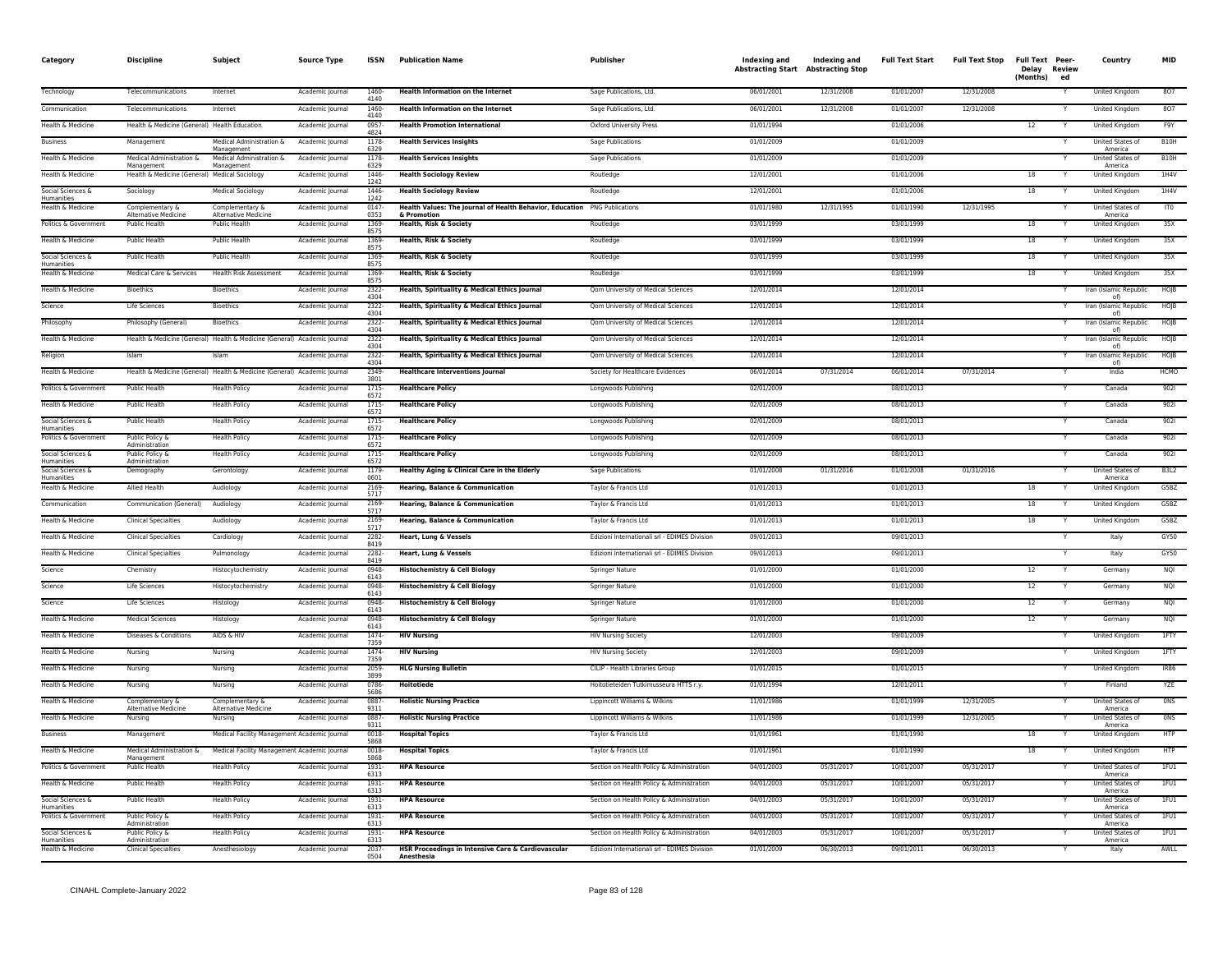| Category                                                    | <b>Discipline</b>                        | Subject                                                                 | <b>Source Type</b> | <b>ISSN</b>           | <b>Publication Name</b>                                                                                                        | Publisher                                           | <b>Indexing and</b><br>Abstracting Start | Indexing and<br><b>Abstracting Stop</b> | <b>Full Text Start</b> | <b>Full Text Stop</b> | Full Text Peer-<br>Delay Review<br>(Months)<br>ed | Country                            | MID              |
|-------------------------------------------------------------|------------------------------------------|-------------------------------------------------------------------------|--------------------|-----------------------|--------------------------------------------------------------------------------------------------------------------------------|-----------------------------------------------------|------------------------------------------|-----------------------------------------|------------------------|-----------------------|---------------------------------------------------|------------------------------------|------------------|
| Health & Medicine                                           | <b>Clinical Specialties</b>              | <b>Critical Care</b>                                                    | Academic Journal   | 2037-<br>0504         | HSR Proceedings in Intensive Care & Cardiovascular<br>Anesthesia                                                               | Edizioni Internationali srl - EDIMES Division       | 01/01/2009                               | 06/30/2013                              | 09/01/2011             | 06/30/2013            |                                                   | Italy                              | AWLL             |
| Health & Medicine                                           | <b>Clinical Specialties</b>              | Heart Surgery                                                           | Academic Journal   | 2037<br>0504          | HSR Proceedings in Intensive Care & Cardiovascular<br>Anesthesia                                                               | Edizioni Internationali srl - EDIMES Division       | 01/01/2009                               | 06/30/2013                              | 09/01/2011             | 06/30/2013            |                                                   | Italy                              | AWLL             |
| Science                                                     | Life Sciences                            | Parasitology                                                            | Academic Journa    | 1179<br>5700          | <b>Human Parasitic Diseases</b>                                                                                                | Sage Publications                                   | 01/01/2009                               | 01/31/2016                              | 01/01/2009             | 01/31/2016            |                                                   | <b>United States of</b><br>America | B3L3             |
| Health & Medicine                                           | <b>Medical Sciences</b>                  | Parasitology                                                            | Academic Journal   | 1179<br>5700          | <b>Human Parasitic Diseases</b>                                                                                                | Sage Publications                                   | 01/01/2009                               | 01/31/2016                              | 01/01/2009             | 01/31/2016            |                                                   | <b>United States of</b><br>America | B3L3             |
| Health & Medicine                                           | Nursing                                  | Nursing                                                                 | Academic Journal   |                       | <b>Illuminations</b>                                                                                                           | International Consortium of Parse Scholars          | 01/01/1999                               |                                         | 01/01/2008             |                       |                                                   | <b>United States of</b><br>America | Z0X              |
| Health & Medicine                                           | <b>Medical Sciences</b>                  | Immunology                                                              | Academic Journal   | 1178<br>6345          | Immunology & Immunogenetics Insights                                                                                           | <b>Sage Publications</b>                            | 01/01/2009                               |                                         | 01/01/2009             |                       |                                                   | United States o<br>America         | B <sub>3L4</sub> |
| Science                                                     | Life Sciences                            | Immunogenetics                                                          | Academic Journa    | 1178<br>6345          | Immunology & Immunogenetics Insights                                                                                           | Sage Publications                                   | 01/01/2009                               |                                         | 01/01/2009             |                       |                                                   | United States o<br>America         | B3L4             |
| Health & Medicine                                           | <b>Medical Sciences</b>                  | Immunogenetics                                                          | Academic Journal   | 1178<br>6345          | Immunology & Immunogenetics Insights                                                                                           | Sage Publications                                   | 01/01/2009                               |                                         | 01/01/2009             |                       |                                                   | United States of                   | B3L4             |
| Health & Medicine                                           | <b>Medical Sciences</b>                  | Immunotherapy                                                           | Academic Journal   | 1179<br>1756          | <b>Immunotherapy Insights</b>                                                                                                  | <b>Sage Publications</b>                            | 01/01/2009                               |                                         | 01/01/2009             | 01/31/2013            |                                                   | America<br>United States of        | <b>B3L5</b>      |
| Health & Medicine                                           | Therapeutics                             | Immunotherapy                                                           | Academic Journal   | 1179<br>1756          | <b>Immunotherapy Insights</b>                                                                                                  | <b>Sage Publications</b>                            | 01/01/2009                               |                                         | 01/01/2009             | 01/31/2013            |                                                   | America<br><b>United States of</b> | <b>B3L5</b>      |
| Politics & Government                                       | <b>Public Health</b>                     | <b>Public Health</b>                                                    | Academic Iourna    | 0970                  | <b>Indian lournal of Community Medicine</b>                                                                                    | Wolters Kluwer India Pvt Ltd                        | 01/01/2009                               |                                         | 01/01/2009             |                       |                                                   | America<br>India                   | ICOJ             |
| Health & Medicine                                           | <b>Public Health</b>                     | <b>Public Health</b>                                                    | Academic Journal   | 0218<br>0970          | <b>Indian lournal of Community Medicine</b>                                                                                    | Wolters Kluwer India Pvt Ltd                        | 01/01/2009                               |                                         | 01/01/2009             |                       |                                                   | India                              | ICOJ             |
| Social Sciences &                                           | Public Health                            | <b>Public Health</b>                                                    | Academic Journal   | 0218<br>0970          | <b>Indian Journal of Community Medicine</b>                                                                                    | Wolters Kluwer India Pvt I td                       | 01/01/2009                               |                                         | 01/01/2009             |                       |                                                   | India                              | 1CQJ             |
| Humanities<br>Health & Medicine                             | Medical Care & Services                  | Hospice & Palliative Care                                               | Academic Journal   | 0218<br>0973          | <b>Indian Journal of Palliative Care</b>                                                                                       | Scientific Scholar LLC                              | 06/01/2006                               |                                         | 06/01/2006             |                       |                                                   | United States of                   | 1661             |
| Health & Medicine                                           | <b>Allied Health</b>                     | Occupational Therapy                                                    | Academic Journal   | 1075<br>0973          | Indian Journal of Physiotherapy & Occupational Therapy                                                                         | Institute of Medico-legal publications Pvt Ltd      | 01/01/2008                               |                                         | 03/01/2011             |                       |                                                   | America<br>India                   | 6BWZ             |
| Health & Medicine                                           | Therapeutics                             | Occupational Therapy                                                    | Academic Journal   | 5674<br>0973-<br>5674 | Indian Journal of Physiotherapy & Occupational Therapy                                                                         | Institute of Medico-legal publications Pvt Ltd      | 01/01/2008                               |                                         | 03/01/2011             |                       |                                                   | India                              | 6BWZ             |
| Health & Medicine                                           | Allied Health                            | <b>Physical Therapy</b>                                                 | Academic Journa    | 0973                  | Indian Journal of Physiotherapy & Occupational Therapy                                                                         | Institute of Medico-legal publications Pvt Ltd      | 01/01/2008                               |                                         | 03/01/2011             |                       |                                                   | India                              | 6BWZ             |
| Health & Medicine                                           | Therapeutics                             | Physical Therapy                                                        | Academic Journa    | 5674<br>0973-         | Indian Journal of Physiotherapy & Occupational Therapy                                                                         | Institute of Medico-legal publications Pvt Ltd      | 01/01/2008                               |                                         | 03/01/2011             |                       |                                                   | India                              | 6BWZ             |
| Health & Medicine                                           | Diseases & Condition                     | <b>Sexually Transmitted</b>                                             | Academic Iourna    | 5674<br>$0253-$       | <b>Indian Journal of Sexually Transmitted Diseases</b>                                                                         | Wolters Kluwer India Pvt Ltd                        | 07/01/2012                               |                                         | 07/01/2012             |                       |                                                   | India                              | <b>ICQN</b>      |
| Health & Medicine                                           | <b>Clinical Specialties</b>              | Disease<br>Urology & Nephrology                                         | Academic Iourna    | 7184<br>0970-         | <b>Indian Journal of Urology</b>                                                                                               | Wolters Kluwer India Pvt Ltd                        | 01/01/2008                               |                                         | 01/01/2008             |                       |                                                   | India                              | 1KUG             |
| Health & Medicine                                           | <b>Clinical Specialties</b>              | Perinatology                                                            | Academic Journal   | 1591<br>1745          | Infant                                                                                                                         | <b>Stansted News Ltd</b>                            | 01/01/2005                               |                                         | 03/01/2010             |                       |                                                   | United Kingdom                     | <b>IVOV</b>      |
| Health & Medicine                                           | Health & Medicine (General) Disabilities |                                                                         | Academic Iourna    | 1205<br>0896          | Infants & Young Children: An Interdisciplinary Journal of                                                                      | Lippincott Williams & Wilkins                       | 07/01/1988                               |                                         | 01/01/1999             | 08/24/200             |                                                   | United States o                    | <b>ONU</b>       |
| Health & Medicine                                           | <b>Clinical Specialties</b>              | <b>Pediatric Medicine</b>                                               | Academic Journal   | 3746<br>0896          | <b>Early Childhood Intervention</b><br>Infants & Young Children: An Interdisciplinary Journal of Lippincott Williams & Wilkins |                                                     | 07/01/1988                               |                                         | 01/01/1999             | 08/24/2007            |                                                   | America<br><b>United States of</b> | ONU              |
| <b>Health &amp; Medicine</b>                                | Diseases & Conditions                    | Communicable Diseases                                                   | Academic Journal   | 3746<br>0300          | <b>Early Childhood Intervention</b><br>Infection                                                                               | Springer Nature                                     | 02/01/2001                               |                                         | 02/01/2001             |                       | 12                                                | America<br>Germany                 | NXO              |
| Health & Medicine                                           | Diseases & Conditions                    | Communicable Diseases                                                   | Academic lournal   | 8126<br>1178          | <b>Infectious Diseases: Research &amp; Treatment</b>                                                                           | Sage Publications                                   | 01/01/2008                               |                                         | 01/01/2008             |                       |                                                   | <b>United States of</b>            | B3L6             |
| Health & Medicine                                           | Nursing                                  | Nursing                                                                 | Academic Iourna    | 6337<br>1492          | <b>Infirmiere Canadienne</b>                                                                                                   | <b>Canadian Nurses Association</b>                  | 01/01/2009                               |                                         | 01/01/2009             |                       |                                                   | America<br>Canada                  | 015              |
| Technology                                                  | Computer Science                         | <b>Information Technology</b>                                           | Academic Journal   | 5494<br>0730          | <b>Information Technology &amp; Libraries</b>                                                                                  | American Library Association                        | 12/01/1983                               |                                         | 01/01/2006             |                       |                                                   | United States of                   | ITL.             |
| Social Sciences &                                           | Library & Information                    | Library & Information                                                   | Academic Journa    | 9295<br>0730          | <b>Information Technology &amp; Libraries</b>                                                                                  | American Library Association                        | 12/01/1983                               |                                         | 01/01/2006             |                       |                                                   | America<br>United States of        | $\Pi$            |
| Humanities<br>Social Sciences &                             | Science<br>Library & Information         | Science<br>Library Technology                                           | Academic Journal   | 9295<br>0730          | <b>Information Technology &amp; Libraries</b>                                                                                  | American Library Association                        | 12/01/1983                               |                                         | 01/01/2006             |                       |                                                   | America<br>United States of        | $\Pi$            |
| Humanities<br>Technology                                    | Science<br>Industrial Technology         | Library Technology                                                      | Academic Journal   | 9295<br>0730          | <b>Information Technology &amp; Libraries</b>                                                                                  | American Library Association                        | 12/01/1983                               |                                         | 01/01/2006             |                       |                                                   | America<br>United States of        | ΠL               |
| Health & Medicine                                           | <b>Medical Sciences</b>                  | Neurology                                                               | Academic Journal   | 9295<br>2158          | <b>Innovations in Clinical Neuroscience</b>                                                                                    | Matrix Medical Communications, LLC                  | 01/01/2011                               |                                         | 01/01/2011             |                       |                                                   | America<br>United States of        | DAD5             |
| Health & Medicine                                           | <b>Clinical Specialties</b>              | Neurology                                                               | Academic Iournal   | 8333<br>2158          | <b>Innovations in Clinical Neuroscience</b>                                                                                    | Matrix Medical Communications, LLC                  | 01/01/2011                               |                                         | 01/01/2011             |                       |                                                   | America<br><b>United States of</b> | DAD5             |
| Health & Medicine                                           |                                          | Health & Medicine (General) Health & Medicine (General) Academic Iourna |                    | 8333<br>0046          | <b>Inquiry (00469580)</b>                                                                                                      | Sage Publications                                   | 03/01/1997                               |                                         | 03/01/2007             | 06/30/2016            |                                                   | America<br>United States o         | INQ              |
| Politics & Governmen                                        | Public Policy &                          | Public Policy &                                                         | Academic Journa    | 9580<br>0046          | <b>Inquiry (00469580)</b>                                                                                                      | Sage Publications                                   | 03/01/1997                               |                                         | 03/01/2007             | 06/30/2016            |                                                   | America<br>United States of        | INQ              |
| Social Sciences &                                           | Administratio<br>Public Policy &         | Administration<br>Public Policy &                                       | Academic Journa    | 9580<br>0046          | <b>Inquiry (00469580)</b>                                                                                                      | Sage Publications                                   | 03/01/1997                               |                                         | 03/01/2007             | 06/30/2016            |                                                   | America<br>United States of        | INQ              |
| Humanities<br>Health & Medicine                             | Administration<br>Diseases & Conditions  | Administration<br>Multiple Sclerosis                                    | Academic Journal   | 9580<br>0739          | <b>Inside MS</b>                                                                                                               | National Multiple Sclerosis Society                 | 03/01/1992                               | 09/30/2007                              | 03/01/1992             | 09/30/2007            |                                                   | America<br>United States of        | <b>IMS</b>       |
| Health & Medicine                                           | Consumer Health                          | Consumer Health                                                         | Academic Journal   | 9774<br>0739          | <b>Inside MS</b>                                                                                                               | National Multiple Sclerosis Society                 | 03/01/1992                               | 09/30/2007                              | 03/01/1992             | 09/30/2007            |                                                   | America<br><b>Hnited States of</b> | <b>IMS</b>       |
| Health & Medicine                                           | <b>Clinical Specialties</b>              | Ophthalmology                                                           | Academic Journal   | 9774<br>1060          | Insight: The Journal of the American Society of                                                                                | American Society of Ophthalmic Registered           | 02/01/1991                               |                                         | 08/01/2013             |                       |                                                   | America<br><b>United States of</b> | <b>DOH</b>       |
| Health & Medicine                                           | Nursing                                  | Nursing                                                                 | Academic Journal   | 135X<br>1060          | <b>Ophthalmic Registered Nurses</b><br>Insight: The Journal of the American Society of                                         | Nurses<br>American Society of Ophthalmic Registered | 02/01/1991                               |                                         | 08/01/2013             |                       |                                                   | America<br>United States of        | <b>DOH</b>       |
| Health & Medicine                                           | Complementary &                          | Complementary &                                                         | Academic Journa    | 135X<br>1546          | <b>Ophthalmic Registered Nurses</b><br>Integrative Medicine: A Clinician's Journal                                             | Nurses<br>InnoVisions Professional Media            | 12/01/2002                               |                                         | 10/01/2006             |                       |                                                   | America<br>United States o         | 1C20             |
| Health & Medicine                                           | Alternative Medicine<br>Nursing          | <b>Alternative Medicine</b><br>Critical Care Nursing                    | Academic Iourna    | 993X<br>0964-         | <b>Intensive &amp; Critical Care Nursing</b>                                                                                   | Elsevier B.V                                        | 03/01/1992                               |                                         | 09/01/2012             | 08/26/2015            |                                                   | America<br>United States of        | DOI              |
| Health & Medicine                                           | <b>Clinical Specialties</b>              | <b>Critical Care Nursing</b>                                            | Academic Journal   | 3397<br>0964          | <b>Intensive &amp; Critical Care Nursing</b>                                                                                   | Elsevier B.V                                        | 03/01/1992                               |                                         | 09/01/2012             | 08/26/2015            |                                                   | America<br>United States of        | DOI              |
| Health & Medicine                                           | Nursing                                  | Nursing                                                                 | Academic Journal   | 3397<br>1066          | <b>InterAction</b>                                                                                                             | American Assembly for Men in Nursing                | 03/01/1996                               | 07/31/2016                              | 09/01/2004             | 07/31/2016            |                                                   | America<br>United States of        | <b>YTC</b>       |
| Health & Medicine                                           | <b>Clinical Specialties</b>              | Cardiology                                                              | Academic Journal   | 1441<br>2251-         | <b>International Cardiovascular Research Journal</b>                                                                           | International Cardiovascular Research Journal       | 10/01/2011                               |                                         | 03/01/2012             |                       |                                                   | America<br>Iran (Islamic Republic  | <b>FBPD</b>      |
| Social Sciences &                                           | Sex & Sexuality                          | Sex & Sexuality                                                         | Academic Journa    | 9130<br>0190          | <b>International Family Planning Perspectives</b>                                                                              | Guttmacher Institute, Inc.                          | 03/01/2000                               | 12/31/2008                              | 03/01/2000             | 12/31/2008            |                                                   | United States of                   |                  |
| Humanities                                                  |                                          | <b>Reproductive Medicine</b>                                            |                    | 3187<br>0190          |                                                                                                                                | Guttmacher Institute, Inc.                          | 03/01/2000                               | 12/31/2008                              | 03/01/2000             | 12/31/2008            |                                                   | America<br><b>United States of</b> | IPP              |
| Social Sciences &<br><b>Iumanities</b><br>Health & Medicine | Sociology                                |                                                                         | Academic lournal   | 3187                  | <b>International Family Planning Perspectives</b>                                                                              |                                                     | 03/01/2000                               | 12/31/2008                              | 03/01/2000             |                       |                                                   | America                            |                  |
|                                                             | <b>Clinical Specialties</b>              | <b>Reproductive Medicine</b>                                            | Academic Iournal   | 0190<br>3187          | <b>International Family Planning Perspectives</b>                                                                              | Guttmacher Institute, Inc.                          |                                          |                                         |                        | 12/31/2008            |                                                   | United States of<br>America        |                  |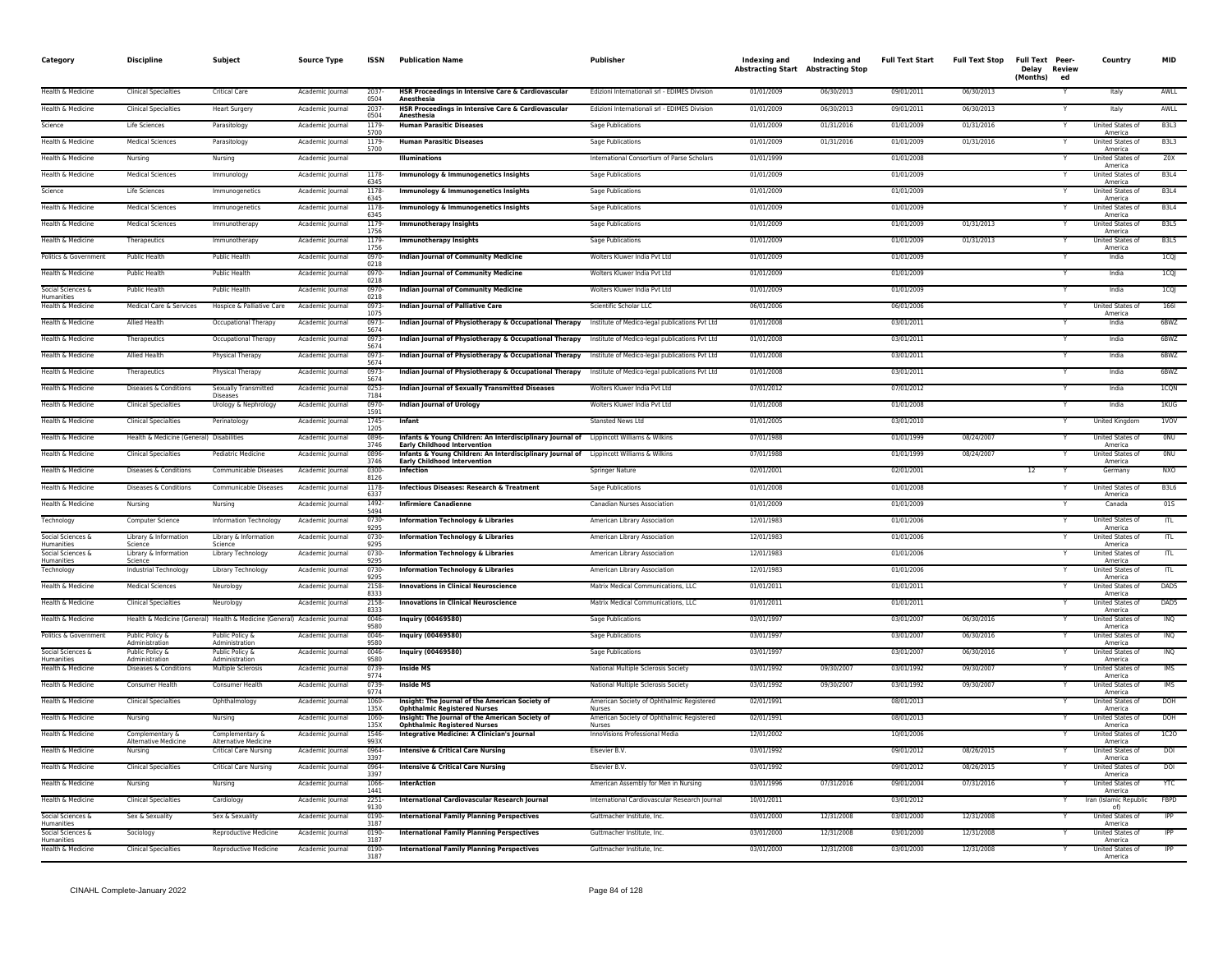| Category                        | <b>Discipline</b>                            | Subject                                                                  | <b>Source Type</b> | <b>ISSN</b>   | <b>Publication Name</b>                                                   | Publisher                                             | Indexing and<br><b>Abstracting Start Abstracting Stop</b> | Indexing and | <b>Full Text Start</b> | <b>Full Text Stop</b> | Full Text Peer-<br>Delay Review<br>(Months) | ed | Country                            | MID               |
|---------------------------------|----------------------------------------------|--------------------------------------------------------------------------|--------------------|---------------|---------------------------------------------------------------------------|-------------------------------------------------------|-----------------------------------------------------------|--------------|------------------------|-----------------------|---------------------------------------------|----|------------------------------------|-------------------|
| Health & Medicine               | Nursing                                      | Nursing                                                                  | Academic Iourna    | 1091<br>5710  | <b>International lournal for Human Caring</b>                             | International Association for Human Carino            | 03/01/1997                                                |              | 01/01/2003             |                       | 12                                          |    | United States of<br>America        | <b>GBD</b>        |
| Health & Medicine               | <b>Allied Health</b>                         | Audiology                                                                | Academic Journa    | 1499<br>2027  | <b>International Journal of Audiology</b>                                 | Taylor & Francis Ltd                                  | 01/01/2002                                                |              | 01/01/2002             |                       |                                             |    | <b>United Kingdor</b>              | IW2               |
| Communication                   | Communication (General)                      | Audiology                                                                | Academic Journa    | 1499<br>2027  | <b>International Journal of Audiology</b>                                 | Taylor & Francis Ltd                                  | 01/01/2002                                                |              | 01/01/2002             |                       | 18                                          |    | <b>United Kingdor</b>              | JW2               |
| Health & Medicine               | <b>Clinical Specialties</b>                  | Audiology                                                                | Academic Journal   | 1499          | <b>International Journal of Audiology</b>                                 | Taylor & Francis Ltd                                  | 01/01/2002                                                |              | 01/01/2002             |                       | 18                                          |    | United Kingdon                     | JW2               |
| Health & Medicine               | <b>Clinical Specialties</b>                  | <b>Behavioral Medicine</b>                                               | Academic Journal   | 2027<br>1070  | <b>International Journal of Behavioral Medicine</b>                       | <b>Springer Nature</b>                                | 01/01/1994                                                |              | 01/01/1994             |                       | $12\overline{ }$                            |    | Germany                            | 7M2               |
|                                 |                                              |                                                                          | Academic Journal   | 5503<br>2538  | <b>International Journal of Cancer Management</b>                         | Medical Journals Commission of the Ministry of        | 03/01/2017                                                |              | 03/01/2017             |                       |                                             |    | Iran (Islamic Republic             | L6AI              |
| Health & Medicine               |                                              | Health & Medicine (General) Health & Medicine (General) Academic Journal |                    | 4422<br>2053  | <b>International Journal of Care Coordination</b>                         | Health & Medical Education<br>Sage Publications, Ltd. | 01/01/2013                                                |              | 01/01/2013             | 06/30/2015            |                                             |    | nf)<br><b>United Kingdor</b>       | H6U6              |
| Health & Medicine               |                                              | Health & Medicine (General) Health & Medicine (General) Academic Journa  |                    | 4345<br>2040  | <b>International Journal of Care Pathways</b>                             | Sage Publications, Ltd.                               | 04/01/2009                                                | 12/31/2012   | 04/01/2009             | 12/31/2012            |                                             |    | <b>United Kingdor</b>              | 958B              |
| Health & Medicine               |                                              | Health & Medicine (General) Health & Medicine (General) Academic Journa  |                    | 4026<br>1791  | <b>International Journal of Caring Sciences</b>                           | International Journal of Caring Sciences              | 01/01/2011                                                |              | 01/01/2011             |                       |                                             |    | Greece                             | <b>B920</b>       |
| Health & Medicine               | <b>Clinical Specialties</b>                  | <b>Pediatric Medicine</b>                                                | Academic Journa    | 5201<br>1939  | International Journal of Child & Adolescent Health                        | Nova Science Publishers, Inc.                         | 03/01/2009                                                |              | 08/01/2015             |                       |                                             |    | <b>United States of</b>            | 9031              |
| Health & Medicine               | <b>Clinical Specialties</b>                  | Primary Health Care                                                      | Academic Iourna    | 5930<br>1939- | International Journal of Child & Adolescent Health                        | Nova Science Publishers, Inc.                         | 03/01/2009                                                |              | 08/01/2015             |                       |                                             |    | America<br><b>United States of</b> | 9031              |
| Health & Medicine               | <b>Clinical Specialties</b>                  | <b>Pediatric Medicine</b>                                                | Academic Journa    | 5930<br>1939- | International Journal of Child Health & Human                             | Nova Science Publishers, Inc.                         | 01/01/2009                                                |              | 08/01/2015             |                       |                                             |    | America<br><b>United States of</b> | 903               |
| Science                         | Life Sciences                                | Human Development                                                        | Academic Journa    | 5965<br>1939  | Development<br>International Journal of Child Health & Human              | Nova Science Publishers, Inc.                         | 01/01/2009                                                |              | 08/01/2015             |                       |                                             |    | America<br>United States of        | 903J              |
| Social Sciences &               | Psychology                                   | Human Development                                                        | Academic Journa    | 5965<br>1939  | <b>Development</b><br>International Journal of Child Health & Human       | Nova Science Publishers, Inc.                         | 01/01/2009                                                |              | 08/01/2015             |                       |                                             |    | America<br>United States of        | 903J              |
| Humanities<br>Health & Medicin  | <b>Medical Sciences</b>                      | Human Development                                                        | Academic Journa    | 5965<br>1939  | Development<br>International Journal of Child Health & Huma               | Nova Science Publishers, Inc.                         | 01/01/2009                                                |              | 08/01/2015             |                       |                                             |    | America<br>United States o         | 903               |
| Health & Medicine               | <b>Clinical Specialties</b>                  | Human Development                                                        | Academic Journa    | 5965<br>1939  | Development<br>International Journal of Child Health & Huma               | Nova Science Publishers, Inc.                         | 01/01/2009                                                |              | 08/01/2015             |                       |                                             |    | America<br>United States o         | 903               |
|                                 |                                              |                                                                          |                    | 5965          | Development                                                               |                                                       |                                                           |              |                        |                       |                                             |    | America                            |                   |
| Health & Medicine               | Health & Medicine (General) Health Education |                                                                          | Academic Journal   | 0887<br>8625  | International Journal of Childbirth Education                             | International Childbirth Education Association        | 02/01/1991                                                |              | 02/01/1991             |                       |                                             |    | United States of<br>America        | 88H               |
| Social Sciences &<br>Humanities | Sociology                                    | Pregnancy & Childbirth                                                   | Academic Iourna    | 0887<br>8625  | International Journal of Childbirth Education                             | International Childbirth Education Association        | 02/01/1991                                                |              | 02/01/1991             |                       |                                             |    | United States of<br>America        | 88H               |
| Health & Medicine               | <b>Clinical Specialties</b>                  | Pregnancy & Childbirth                                                   | Academic Iourna    | 0887<br>8625  | International Journal of Childbirth Education                             | International Childbirth Education Association        | 02/01/1991                                                |              | 02/01/1991             |                       |                                             |    | United States of<br>America        | 88H               |
| Health & Medicine               | Complementary &<br>Alternative Medicin       | Midwifery                                                                | Academic Journa    | 2322<br>4835  | International Journal of Community Based Nursing &<br>Midwiferv           | Shiraz University of Medical Sciences                 | 07/01/2014                                                |              | 07/01/2014             |                       |                                             |    | Iran (Islamic Republic             | HBS5              |
| Health & Medicine               | <b>Clinical Specialties</b>                  | Midwifer                                                                 | Academic Journa    | 2322<br>4835  | International Journal of Community Based Nursing &<br>Midwifery           | Shiraz University of Medical Sciences                 | 07/01/2014                                                |              | 07/01/2014             |                       |                                             |    | Iran (Islamic Republic<br>nf)      | HBS5              |
| Health & Medicine               | Nursing                                      | Nursino                                                                  | Academic Journa    | 2322<br>4835  | International Journal of Community Based Nursing &<br>Midwiferv           | Shiraz University of Medical Sciences                 | 07/01/2014                                                |              | 07/01/2014             |                       |                                             |    | Iran (Islamic Republic<br>nf)      | HRS5              |
| <b>Health &amp; Medicine</b>    | <b>Allied Health</b>                         | Dental Assisting & Hygiene                                               | Academic Journal   | 1601<br>5029  | <b>International Journal of Dental Hygiene</b>                            | Wiley-Blackwell                                       | 05/01/2003                                                |              | 05/01/2003             |                       | 12                                          |    | <b>United Kinador</b>              | <b>K8M</b>        |
| Health & Medicine               | Dentistr                                     | Dental Assisting & Hygiene                                               | Academic Journa    | 1601<br>5029  | <b>International Journal of Dental Hygiene</b>                            | Wiley-Blackwell                                       | 05/01/2003                                                |              | 05/01/2003             |                       | 12                                          |    | <b>United Kingdor</b>              | K8M               |
| Health & Medicine               | Diseases & Conditions                        | <b>Developmental Disabilities</b>                                        | Academic Journa    | 2047<br>3869  | <b>International Journal of Developmental Disabilities</b>                | Taylor & Francis Ltd                                  | 03/01/2012                                                |              | 03/01/2012             |                       | 12                                          |    | <b>United Kingdor</b>              | F <sub>2</sub> SP |
| Politics & Governmen            | Diplomacy & International<br>Relations       | <b>Developing Countries</b>                                              | Academic Journa    | 0973<br>3930  | International Journal of Diabetes in Developing Countries Springer Nature |                                                       | 01/01/2010                                                |              | 01/01/2010             |                       | 12                                          |    | Germany                            | 259E              |
| Health & Medicine               | Diseases & Conditions                        | Diabetes                                                                 | Academic Journal   | 0973<br>3930  | International Journal of Diabetes in Developing Countries Springer Nature |                                                       | 01/01/2010                                                |              | 01/01/2010             |                       | 12                                          |    | Germany                            | 259E              |
| Health & Medicine               | <b>Clinical Specialties</b>                  | <b>Emergency Medicine</b>                                                | Academic Journa    | 1865<br>1372  | <b>International Journal of Emergency Medicine</b>                        | <b>Springer Nature</b>                                | 01/01/2012                                                |              | 01/01/2013             |                       |                                             |    | Germany                            | B4LC              |
| Science                         | Earth & Atmospheric<br>Sciences              | <b>Environmental Health</b>                                              | Academic Iourna    | 0960<br>3123  | International Journal of Environmental Health Research                    | Taylor & Francis Ltd                                  | 03/01/1997                                                |              | 03/01/1997             |                       | 18                                          |    | <b>United Kinador</b>              | 57L               |
| Science                         | Life Sciences                                | <b>Environmental Health</b>                                              | Academic Iourna    | 0960<br>3123  | International Journal of Environmental Health Research                    | Taylor & Francis Ltd                                  | 03/01/1997                                                |              | 03/01/1997             |                       | 18                                          |    | <b>United Kinador</b>              | 57L               |
| Politics & Government           | Public Health                                | <b>Fnvironmental Health</b>                                              | Academic Iourna    | 0960<br>3123  | International Journal of Environmental Health Research                    | Taylor & Francis Ltd                                  | 03/01/1997                                                |              | 03/01/1997             |                       | 18                                          |    | United Kinadom                     | 57L               |
| Health & Medicine               | Public Health                                | <b>Fnvironmental Health</b>                                              | Academic Iourna    | 0960          | International Journal of Environmental Health Research                    | Taylor & Francis Ltd                                  | 03/01/1997                                                |              | 03/01/1997             |                       | 18                                          |    | United Kingdom                     | 57L               |
| Social Sciences &               | <b>Public Health</b>                         | <b>Environmental Health</b>                                              | Academic Journa    | 3123<br>0960  | International Journal of Environmental Health Research                    | Taylor & Francis Ltd                                  | 03/01/1997                                                |              | 03/01/1997             |                       | 18                                          |    | <b>United Kingdom</b>              | 57L               |
| Humanities<br>Health & Medicine | Health & Medicine (General) Health Education |                                                                          | Academic Journal   | 3123<br>1463. | International Journal of Health Promotion & Education                     | Routledge                                             | 02/01/1999                                                |              | 11/01/2007             | 12/31/2012            |                                             |    | United Kingdom                     | E <sub>5</sub> G  |
| Health & Medicine               | <b>Allied Health</b>                         | Audiology                                                                | Academic Journa    | 5240<br>1368  | International Journal of Language & Communication                         | Wiley-Blackwell                                       | 01/01/1998                                                |              | 09/01/1998             |                       | 12                                          |    | United Kingdom                     | B <sub>7U</sub>   |
| Communication                   | Communication (General)                      | Audiology                                                                | Academic Iourna    | 2822<br>1368  | <b>Disorders</b><br>International Journal of Language & Communication     | Wilev-Blackwell                                       | 01/01/1998                                                |              | 09/01/1998             |                       | 12                                          |    | United Kinadon                     | B7U               |
| Health & Medicine               | <b>Clinical Specialties</b>                  | Audiology                                                                | Academic Iourna    | 2822<br>1368  | <b>Disorders</b><br>International Journal of Language & Communication     | Wiley-Blackwell                                       | 01/01/1998                                                |              | 09/01/1998             |                       | $\overline{12}$                             |    | <b>United Kingdom</b>              | B <sub>7U</sub>   |
| Health & Medicine               | <b>Allied Health</b>                         | Speech-Language Pathology Academic Journal                               |                    | 2822<br>1368  | <b>Disorders</b><br>International Journal of Language & Communication     | Wiley-Blackwell                                       | 01/01/1998                                                |              | 09/01/1998             |                       | $\overline{12}$                             |    | <b>United Kingdom</b>              | B7U               |
| Social Sciences &               | Language & Linguistics                       | Speech-Language Pathology Academic Journa                                |                    | 2822<br>1368  | <b>Disorders</b><br>International Journal of Language & Communication     | Wiley-Blackwell                                       | 01/01/1998                                                |              | 09/01/1998             |                       | $\overline{12}$                             |    | <b>United Kingdon</b>              | B <sub>7U</sub>   |
| Humanities<br>Communication     | Language & Linguistics                       | Speech-Language Pathology Academic Journa                                |                    | 2822<br>1368  | <b>Disorders</b><br>International Journal of Language & Communication     | Wiley-Blackwell                                       | 01/01/1998                                                |              | 09/01/1998             |                       | 12                                          |    | United Kingdon                     | B7U               |
| <b>Education</b>                | Special Education                            | Speech-Language Pathology Academic Journal                               |                    | 2822<br>1368  | <b>Disorders</b><br>International Journal of Language & Communication     | Wiley-Blackwell                                       | 01/01/1998                                                |              | 09/01/1998             |                       | 12                                          |    | <b>United Kingdom</b>              | R7U               |
| Health & Medicine               | Diseases & Conditions                        |                                                                          |                    | 2822<br>1368  | <b>Disorders</b>                                                          | Wiley-Blackwell                                       | 01/01/1998                                                |              | 09/01/1998             |                       | 12                                          |    | United Kingdom                     | R7U               |
| Health & Medicine               | <b>Clinical Specialties</b>                  | Speech-Language Pathology Academic Journal                               |                    | 2822<br>1368  | International Journal of Language & Communication<br><b>Disorders</b>     |                                                       | 01/01/1998                                                |              | 09/01/1998             |                       | 12                                          |    | <b>United Kinadon</b>              | R7U               |
|                                 |                                              | Speech-Language Pathology Academic Journal                               |                    | 2822          | International Journal of Language & Communication<br><b>Disorders</b>     | Wiley-Blackwell                                       |                                                           |              |                        |                       |                                             |    |                                    |                   |
| Health & Medicine               | <b>Clinical Specialties</b>                  | Men's Health                                                             | Academic Journa    | 1532<br>6306  | <b>International Journal of Men's Health</b>                              | Men's Studies Press                                   | 01/01/2002                                                |              | 01/01/2004             |                       |                                             |    | United States of<br>America        | RXQ               |
| Health & Medicine               | <b>Medical Education</b>                     | <b>Nursing Education</b>                                                 | Academic Journa    | 0974<br>9349  | <b>International Journal of Nursing Education</b>                         | Institute of Medico-legal publications Pvt Ltd        | 07/01/2009                                                |              | 07/01/2009             |                       |                                             |    | India                              | <b>BBYF</b>       |
| Health & Medicine               | Nursing                                      | <b>Nursing Education</b>                                                 | Academic Journa    | 0974<br>9349  | <b>International Journal of Nursing Education</b>                         | Institute of Medico-legal publications Pvt Ltd        | 07/01/2009                                                |              | 07/01/2009             |                       |                                             |    | India                              | <b>BBYF</b>       |
| Education                       | Professional Education                       | <b>Nursing Education</b>                                                 | Academic Journa    | 0974<br>9349  | <b>International Journal of Nursing Education</b>                         | Institute of Medico-legal publications Pvt Ltd        | 07/01/2009                                                |              | 07/01/2009             |                       |                                             |    | India                              | <b>BBYF</b>       |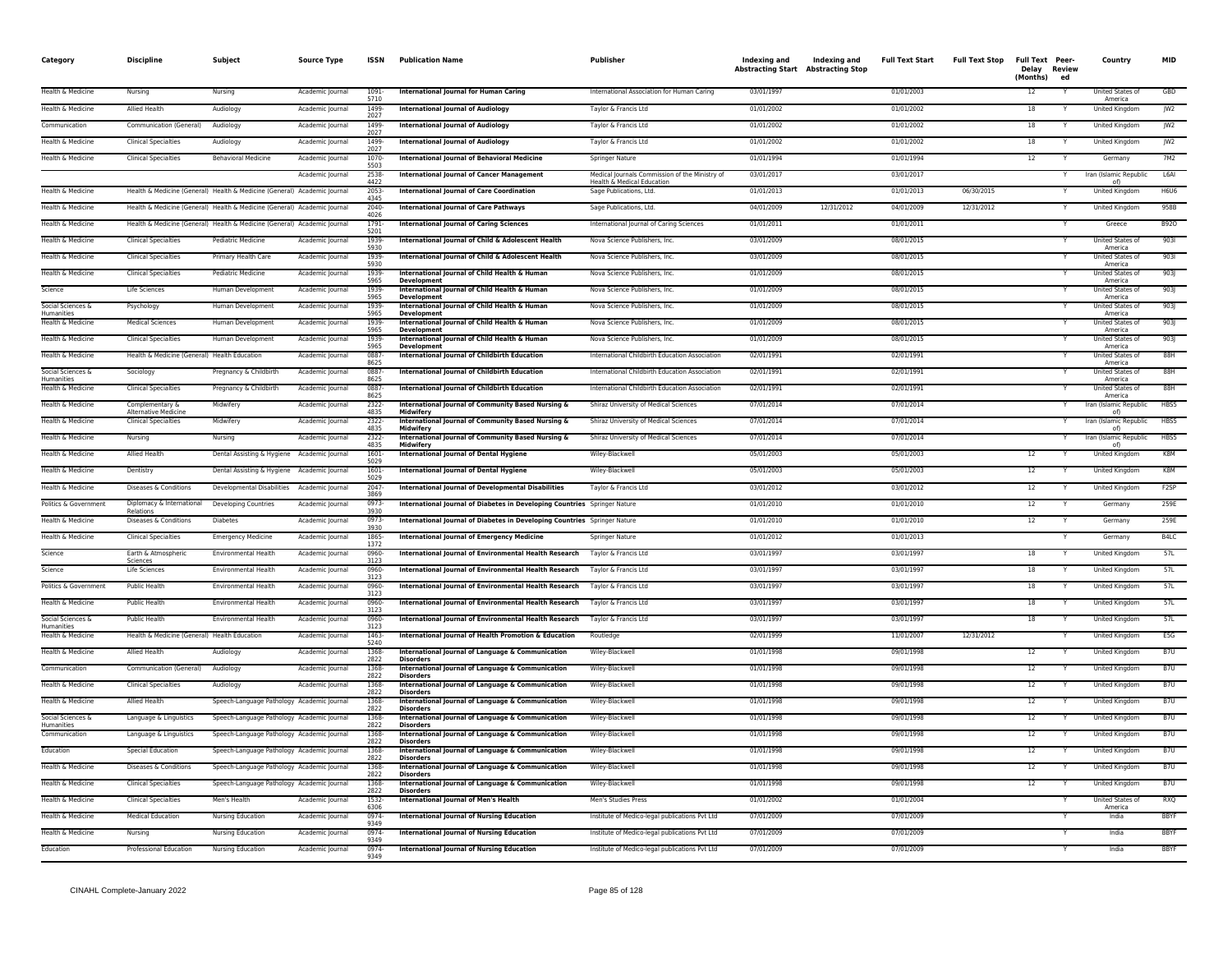| Category                        | <b>Discipline</b>                                  | Subject                                                                 | <b>Source Type</b> | <b>ISSN</b>   | <b>Publication Name</b>                                                                   | Publisher                                                                                            | Indexing and<br><b>Abstracting Start Abstracting Stop</b> | Indexing and | <b>Full Text Start</b> | <b>Full Text Stop</b> | Full Text Peer-<br>Delay Review<br>(Months)<br>ed | Country                       | <b>MID</b>        |
|---------------------------------|----------------------------------------------------|-------------------------------------------------------------------------|--------------------|---------------|-------------------------------------------------------------------------------------------|------------------------------------------------------------------------------------------------------|-----------------------------------------------------------|--------------|------------------------|-----------------------|---------------------------------------------------|-------------------------------|-------------------|
| Health & Medicine               | Nursing                                            | Nursing                                                                 | Academic Journa    | 0020          | <b>International Journal of Nursing Studies</b>                                           | Elsevier B.V.                                                                                        | 12/01/1963                                                |              | 09/01/2012             | 08/26/2015            |                                                   | United States of<br>America   | <b>JHV</b>        |
| Health & Medicine               | Medical Care & Services                            | Hospice & Palliative Care                                               | Academic Journa    | 1357<br>6321  | <b>International Journal of Palliative Nursing</b>                                        | Mark Allen Holdings Limited                                                                          | 01/01/1996                                                |              | 01/01/2002             | 09/30/2015            |                                                   | United Kingdo                 | GHF               |
| Health & Medicine               | Nursing                                            | Nursing                                                                 | Academic Journa    | 135<br>6321   | <b>International Journal of Palliative Nursing</b>                                        | Mark Allen Holdings Limited                                                                          | 01/01/1996                                                |              | 01/01/2002             | 09/30/2015            |                                                   | <b>United Kingdon</b>         | GHF               |
| Science                         | Chemistry                                          | Pharmacology                                                            | Academic Journa    | 0961<br>7671  | <b>International Journal of Pharmacy Practice</b>                                         | <b>Oxford University Press</b>                                                                       | 02/01/2011                                                |              | 02/01/2011             |                       | 12                                                | <b>United Kingdom</b>         | 1311              |
| Health & Medicine               | <b>Medical Sciences</b>                            | Pharmacology                                                            | Academic Journa    | 0961<br>7671  | <b>International Journal of Pharmacy Practice</b>                                         | <b>Oxford University Press</b>                                                                       | 02/01/2011                                                |              | 02/01/2011             |                       | 12                                                | United Kingdom                | 1311              |
| Health & Medicine               | Nursina                                            | <b>Psychiatric Nursing</b>                                              | Academic Iourna    | 0968<br>0624  | International Journal of Psychiatric Nursing Research                                     | International Journal of Psychiatric Nursing                                                         | 01/01/1994                                                | 10/31/2008   | 01/01/2005             | 10/31/2008            |                                                   | <b>United Kinadon</b>         | L7R               |
| Health & Medicine               | <b>Clinical Specialties</b>                        | <b>Psychiatric Nursing</b>                                              | Academic Iourna    | 0968          | <b>International Journal of Psychiatric Nursing Research</b>                              | Research<br>International lournal of Psychiatric Nursing                                             | 01/01/1994                                                | 10/31/2008   | 01/01/2005             | 10/31/2008            |                                                   | <b>United Kinadon</b>         | L7R               |
|                                 |                                                    |                                                                         | Academic Journa    | 0624<br>2572  | International Journal of Safe Patient Handling & Mobility                                 | Research<br>Visioning Publishers, LLC                                                                | 03/01/2017                                                |              | 03/01/2017             |                       |                                                   | United States of              | L <sub>3</sub> AI |
| Health & Medicine               | Allied Health                                      | Speech-Language Pathology Academic Journal                              |                    | 0562<br>1754  | (SPHM)<br>International Journal of Speech-Language Pathology                              | Taylor & Francis Ltd                                                                                 | 02/01/2008                                                |              | 02/01/2008             |                       | 18                                                | America<br>United Kingdom     | <b>8NBH</b>       |
| Social Sciences &               | Language & Linguistics                             | Speech-Language Pathology Academic Journal                              |                    | 9507<br>1754  | International Journal of Speech-Language Pathology                                        | Taylor & Francis Ltd                                                                                 | 02/01/2008                                                |              | 02/01/2008             |                       | 18                                                | United Kingdom                | 8NBH              |
| Humanities<br>Communication     | Language & Linguistics                             | Speech-Language Pathology Academic Journal                              |                    | 9507<br>1754  | International Journal of Speech-Language Pathology                                        | Taylor & Francis Ltd                                                                                 | 02/01/2008                                                |              | 02/01/2008             |                       | 18                                                | United Kingdom                | 8NBH              |
| Education                       | <b>Special Education</b>                           | Speech-Language Pathology Academic Journal                              |                    | 9507<br>1754- | International Journal of Speech-Language Pathology                                        | Taylor & Francis Ltd                                                                                 | 02/01/2008                                                |              | 02/01/2008             |                       | 18                                                | United Kingdom                | <b>8NBH</b>       |
| Health & Medicine               | Diseases & Conditions                              | Speech-Language Pathology Academic Journal                              |                    | 9507<br>1754  | International Journal of Speech-Language Pathology                                        | Taylor & Francis Ltd                                                                                 | 02/01/2008                                                |              | 02/01/2008             |                       | 18                                                | United Kingdom                | 8NBH              |
| Health & Medicine               | <b>Clinical Specialties</b>                        | Speech-Language Pathology Academic Journal                              |                    | 9507<br>1754  | International Journal of Speech-Language Pathology                                        | Taylor & Francis Ltd                                                                                 | 02/01/2008                                                |              | 02/01/2008             |                       | 18                                                | United Kingdom                | 8NBH              |
| Health & Medicine               | Therapeutics                                       | <b>Rehabilitation Therapy</b>                                           | Academic Iourna    | 9507<br>1741  | International Journal of Therapy & Rehabilitation                                         | Mark Allen Holdings Limited                                                                          | 04/01/2003                                                |              | 05/01/2003             | 09/30/2015            |                                                   | <b>United Kingdom</b>         | <b>OTM</b>        |
| Health & Medicine               | <b>Clinical Specialties</b>                        | <b>Travel Medicine</b>                                                  | Academic Iourna    | 1645<br>2322- | International Journal of Travel Medicine & Global Health                                  | <b>Tarbiat Modares University Press</b>                                                              | 03/01/2013                                                |              | 03/01/2013             |                       |                                                   | Iran (Islamic Republic        | FUA0              |
| Politics & Government           | Public Health                                      | <b>Global Health</b>                                                    | Academic Journa    | 1100<br>2322- | International Journal of Travel Medicine & Global Health                                  | <b>Tarbiat Modares University Press</b>                                                              | 03/01/2013                                                |              | 03/01/2013             |                       |                                                   | of)<br>Iran (Islamic Republic | FUA0              |
| Health & Medicine               | Public Health                                      | Global Health                                                           | Academic Journa    | 1100<br>2322  | International Journal of Travel Medicine & Global Health                                  | <b>Tarbiat Modares University Press</b>                                                              | 03/01/2013                                                |              | 03/01/2013             |                       |                                                   | of)<br>Iran (Islamic Republic | FUA0              |
| Social Sciences &               | Public Health                                      | <b>Global Health</b>                                                    | Academic Journa    | 1100<br>2322  | International Journal of Travel Medicine & Global Health Tarbiat Modares University Press |                                                                                                      | 03/01/2013                                                |              | 03/01/2013             |                       |                                                   | Iran (Islamic Republic        | FUA0              |
| lumanities<br>Health & Medicine | Nursing                                            | <b>Urology Nursing</b>                                                  | Academic Iourna    | 1100<br>1749  | <b>International lournal of Urological Nursing</b>                                        | Wilev-Blackwell                                                                                      | 03/01/2007                                                |              | 03/01/2007             |                       | 12                                                | United Kingdon                | 30RG              |
| Health & Medicine               | <b>Clinical Specialties</b>                        | <b>Urology Nursing</b>                                                  | Academic Journa    | 7701<br>1749  | <b>International Journal of Urological Nursing</b>                                        | Wilev-Blackwell                                                                                      | 03/01/2007                                                |              | 03/01/2007             |                       | 12                                                | United Kingdom                | 30RG              |
| Health & Medicine               |                                                    | Health & Medicine (General) Health & Medicine (General) Academic Journa |                    | 7701<br>1341  | <b>International Medical Journal</b>                                                      | Japan International Cultural Exchange                                                                | 03/01/2004                                                |              | 05/01/2008             |                       |                                                   | Japan                         | 23 1              |
| Health & Medicine               | Complementary &                                    | Midwifery                                                               | Academic Journa    | 2051<br>1560  | <b>International Midwifery</b>                                                            | Foundation<br>national Confederation of Midwives                                                     | 01/01/1999                                                | 08/31/2009   | 01/01/2005             | 08/31/2009            |                                                   | Netherlands                   | <b>LFA</b>        |
| Health & Medicine               | <b>Alternative Medicine</b><br>Clinical Specialtie | Midwifery                                                               | Academic Journa    | 3296<br>1560  | International Midwifery                                                                   | International Confederation of Midwives                                                              | 01/01/1999                                                | 08/31/2009   | 01/01/2005             | 08/31/2009            |                                                   | Netherlands                   | LFA               |
| Health & Medicine               | <b>Clinical Specialties</b>                        | <b>Pediatric Medicine</b>                                               | Academic Journal   | 3296<br>1560  | <b>International Midwifery</b>                                                            | International Confederation of Midwives                                                              | 01/01/1999                                                | 08/31/2009   | 01/01/2005             | 08/31/2009            |                                                   | Netherlands                   | LFA               |
| Health & Medicine               | <b>Clinical Specialties</b>                        | Musculoskeletal Medicine                                                | Academic Journal   | 3296          | <b>International Musculoskeletal Medicine</b>                                             | Taylor & Francis Ltd                                                                                 | 03/01/2008                                                | 12/31/2016   | 03/01/2008             | 12/31/2016            |                                                   | <b>United Kingdon</b>         | 8OH <sub>8</sub>  |
| Social Sciences &               | Sex & Sexuality                                    | Sex & Sexuality                                                         | Academic Iourna    | 6146<br>1944  | International Perspectives on Sexual & Reproductive                                       | Guttmacher Institute, Inc.                                                                           | 03/01/2009                                                | 12/31/2020   | 03/01/2009             | 12/31/2020            |                                                   | United States o               | 8YW4              |
| Humanities<br>Social Sciences & |                                                    |                                                                         |                    | 0391<br>1944  | Health<br>International Perspectives on Sexual & Reproductive                             | Guttmacher Institute, Inc.                                                                           | 03/01/2009                                                | 12/31/2020   | 03/01/2009             | 12/31/2020            |                                                   | America<br>United States of   | 8YW4              |
| Humanities<br>Health & Medicine | Sociology<br><b>Clinical Specialties</b>           | <b>Reproductive Medicine</b><br><b>Reproductive Medicine</b>            | Academic Iourna    | 0391          | Health<br>International Perspectives on Sexual & Reproductive                             | Guttmacher Institute, Inc.                                                                           | 03/01/2009                                                | 12/31/2020   | 03/01/2009             | 12/31/2020            |                                                   | America<br>United States of   | 8YW4              |
| Health & Medicine               |                                                    |                                                                         | Academic Iourna    | 1944<br>0391  | Health                                                                                    |                                                                                                      |                                                           |              | 11/01/2013             |                       |                                                   | America                       | <b>ESKU</b>       |
|                                 | Nursina                                            | Nursina                                                                 | Academic Journa    | 2046<br>9292  | <b>International Practice Development Journal</b>                                         | Foundation of Nursing Studies                                                                        | 05/01/2012                                                |              |                        |                       |                                                   | <b>United Kinadon</b>         |                   |
| Health & Medicine               |                                                    | Health & Medicine (General) Health & Medicine (General) Academic Journa |                    | 2356-<br>7872 | <b>International Scholarly Research Notices</b>                                           | Hindawi Limited                                                                                      | 07/01/2014                                                | 12/31/2017   | 07/01/2014             | 12/31/2017            |                                                   | United Kingdom                | IWZI              |
| Technology                      | Technology (General)                               | Technology (General)                                                    | Academic Journal   | 2356<br>7872  | <b>International Scholarly Research Notices</b>                                           | <b>Hindawi Limited</b>                                                                               | 07/01/2014                                                | 12/31/2017   | 07/01/2014             | 12/31/2017            |                                                   | <b>United Kingdom</b>         | <b>IWZI</b>       |
| Science                         | Science (General)                                  | Research Methodology                                                    | Academic Journal   | 2356<br>7872  | <b>International Scholarly Research Notices</b>                                           | <b>Hindawi Limited</b>                                                                               | 07/01/2014                                                | 12/31/2017   | 07/01/2014             | 12/31/2017            |                                                   | <b>United Kingdom</b>         | WZ                |
| Science                         | Science (General)                                  | Science (General)                                                       | Academic Journa    | 2356<br>7872  | <b>International Scholarly Research Notices</b>                                           | <b>Hindawi Limited</b>                                                                               | 07/01/2014                                                | 12/31/2017   | 07/01/2014             | 12/31/2017            |                                                   | United Kingdom                | WZ                |
| Health & Medicine               | Nursing                                            | Anesthesia Nursing                                                      | Academic Journa    |               | International Student Journal of Nurse Anesthesia                                         | R.L. Van Nest                                                                                        | 04/01/2008                                                |              | 04/01/2009             |                       |                                                   | United States of<br>America   | 8766              |
| Health & Medicine               | <b>Clinical Specialties</b>                        | Anesthesia Nursing                                                      | Academic Iourna    |               | <b>International Student Journal of Nurse Anesthesia</b>                                  | R.L. Van Nest                                                                                        | 04/01/2008                                                |              | 04/01/2009             |                       |                                                   | United States of<br>America   | 8766              |
| Health & Medicine               | <b>Allied Health</b>                               | Audiology                                                               | Academic Journal   | 0946<br>5448  | <b>International Tinnitus Journal</b>                                                     | Martha Entenmann Tinnitus Research Center,<br>Inc                                                    | 06/01/2009                                                |              | 06/01/2009             |                       |                                                   | United States of<br>America   | 39QM              |
| Communication                   | Communication (General)                            | Audiology                                                               | Academic Journa    | 0946<br>5448  | <b>International Tinnitus Journal</b>                                                     | Martha Entenmann Tinnitus Research Center,<br>Inc                                                    | 06/01/2009                                                |              | 06/01/2009             |                       |                                                   | United States of<br>America   | 39QM              |
| Health & Medicine               | <b>Clinical Specialties</b>                        | Audiology                                                               | Academic Journa    | 0946<br>5448  | <b>International Tinnitus Journal</b>                                                     | Martha Entenmann Tinnitus Research Center,<br>Inc                                                    | 06/01/2009                                                |              | 06/01/2009             |                       |                                                   | United States of<br>America   | 39QM              |
| Health & Medicine               | Diseases & Conditions                              | Deafness & Hearing<br>Impairment                                        | Academic Journa    | 0946<br>5448  | <b>International Tinnitus Journal</b>                                                     | Martha Entenmann Tinnitus Research Center,<br>Inc.                                                   | 06/01/2009                                                |              | 06/01/2009             |                       |                                                   | United States of<br>America   | 39QM              |
| <b>Business</b>                 | Management                                         | Medical Administration &<br>Management                                  | Academic Iournal   | 1791-<br>9649 | Interscientific Health Care                                                               | University of Thessaly, Medical School /<br>Technological Education Institute, Nursing<br>Department | 04/01/2009                                                |              | 04/01/2009             |                       |                                                   | Greece                        | <b>ATXA</b>       |
| Health & Medicine               | Medical Administration &<br>Management             | Medical Administration &<br>Management                                  | Academic Iournal   | 1791-<br>9649 | <b>Interscientific Health Care</b>                                                        | University of Thessaly, Medical School /<br>Technological Education Institute, Nursing<br>Department | 04/01/2009                                                |              | 04/01/2009             |                       |                                                   | Greece                        | ATXA              |
| Health & Medicine               | Nursing                                            | Nursing                                                                 | Academic Journal   | 0120<br>5307  | Investigacion & Educacion en Enfermeria                                                   | Universidad de Antioquia, Facultad de<br>Enfermeria                                                  | 03/01/1997                                                |              | 03/01/2012             |                       |                                                   | Colombia                      | Z <sub>0</sub> F  |
| Health & Medicine               | <b>Clinical Specialties</b>                        | Oncology                                                                | Academic Journa    | 2008<br>2398  | <b>Iranian Journal of Cancer Prevention</b>                                               | Medical Journals Commission of the Ministry of<br>Health & Medical Education                         | 01/01/2010                                                | 02/28/2017   | 09/01/2010             | 02/28/2017            |                                                   | Iran (Islamic Republic        | <b>BCLH</b>       |
| Health & Medicine               | <b>Clinical Specialties</b>                        | <b>Preventive Medicine</b>                                              | Academic Iourna    | 2008<br>2398  | <b>Iranian Journal of Cancer Prevention</b>                                               | Medical Journals Commission of the Ministry of<br>Health & Medical Education                         | 01/01/2010                                                | 02/28/2017   | 09/01/2010             | 02/28/2017            |                                                   | Iran (Islamic Republic        | <b>BCIH</b>       |
| Health & Medicine               | <b>Medical Sciences</b>                            | Neurology                                                               | Academic Iourna    | 1735<br>4668  | <b>Iranian Journal of Child Neurology</b>                                                 | Iranian Journal of Child Neurology                                                                   | 01/01/2009                                                |              | 06/01/2009             |                       |                                                   | Iran (Islamic Republic<br>nf) | A91T              |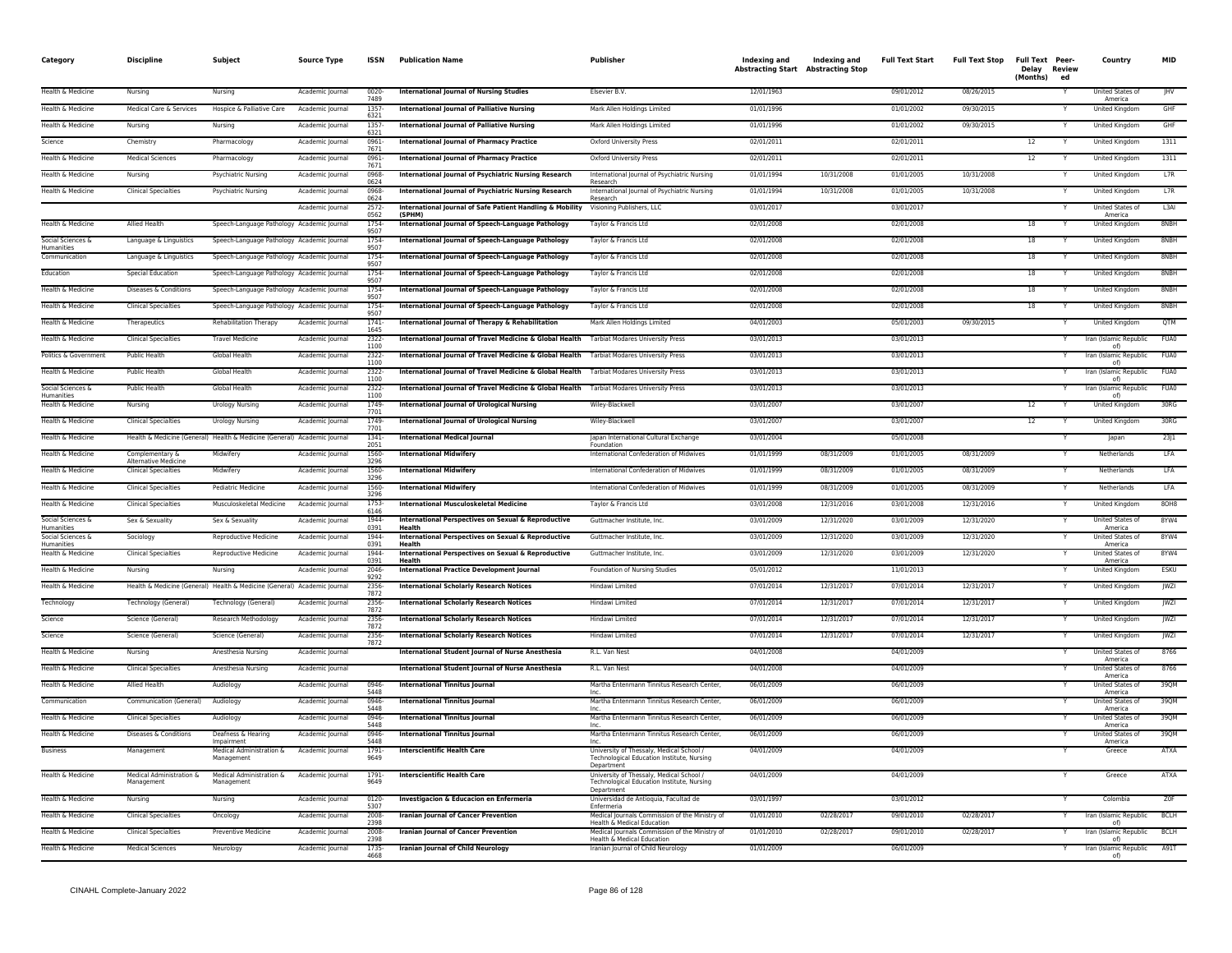| Category                               | <b>Discipline</b>                               | Subject                                                                  | <b>Source Type</b> | <b>ISSN</b>           | <b>Publication Name</b>                                                                              | Publisher                                                                                                 | Indexing and<br><b>Abstracting Start Abstracting Stop</b> | <b>Indexing and</b> | <b>Full Text Start</b> | <b>Full Text Stop</b> | Full Text Peer-<br>Delay Review<br>(Months)<br>ed | Country                                | <b>MID</b>              |
|----------------------------------------|-------------------------------------------------|--------------------------------------------------------------------------|--------------------|-----------------------|------------------------------------------------------------------------------------------------------|-----------------------------------------------------------------------------------------------------------|-----------------------------------------------------------|---------------------|------------------------|-----------------------|---------------------------------------------------|----------------------------------------|-------------------------|
| Health & Medicine                      | <b>Clinical Specialties</b>                     | Neurology                                                                | Academic Iournal   | 1735<br>4668          | <b>Iranian Journal of Child Neurology</b>                                                            | Iranian Iournal of Child Neurology                                                                        | 01/01/2009                                                |                     | 06/01/2009             |                       |                                                   | Iran (Islamic Republic<br>of)          | A91T                    |
| Health & Medicine                      | <b>Clinical Specialties</b>                     | <b>Pediatric Medicine</b>                                                | Academic Iournal   | 1735<br>4668          | <b>Iranian Journal of Child Neurology</b>                                                            | Iranian Journal of Child Neurology                                                                        | 01/01/2009                                                |                     | 06/01/2009             |                       |                                                   | Iran (Islamic Republic<br>of)          | A91T                    |
| Health & Medicine                      | <b>Medical Education</b>                        | <b>Medical Education</b>                                                 | Academic lournal   | 1608<br>9359          | <b>Iranian Journal of Medical Education</b>                                                          | Iranian Association of Medical Education<br>Isfahan University of Medical Sciences & Health<br>Services   | 03/01/2008                                                |                     | 09/01/2008             |                       |                                                   | Iran (Islamic Republic<br>of)          | 904U                    |
| Education                              | Professional Education                          | <b>Medical Education</b>                                                 | Academic Iournal   | 1608<br>9359          | <b>Iranian Journal of Medical Education</b>                                                          | Iranian Association of Medical Education /<br>Isfahan University of Medical Sciences & Health<br>Services | 03/01/2008                                                |                     | 09/01/2008             |                       |                                                   | Iran (Islamic Republic                 | 904U                    |
| Health & Medicine                      | Nursing                                         | Nursing                                                                  | Academic Journal   | 2575<br>2146          | <b>ISNA Bulletin</b>                                                                                 | Indiana State Nurses Association                                                                          | 01/01/1995                                                |                     | 01/01/1995             |                       |                                                   | United States of<br>America            | YX3                     |
| Health & Medicine                      | <b>Clinical Specialties</b>                     | Cardiology                                                               | Academic Journa    | 2090<br>5580          | <b>ISRN Cardiology</b>                                                                               | Hindawi Limited                                                                                           | 01/01/2011                                                |                     | 01/01/2011             | 06/30/2014            |                                                   | <b>United Kingdor</b>                  | <b>BLHU</b>             |
| Health & Medicine                      | <b>Clinical Specialties</b>                     | Dermatology                                                              | Academic Journal   | 2090<br>4592          | <b>ISRN Dermatology</b>                                                                              | Hindawi I imited                                                                                          | 01/01/2011                                                |                     | 01/01/2011             | 06/30/2014            |                                                   | United Kingdon                         | <b>RFDF</b>             |
| <b>Health &amp; Medicine</b>           | <b>Clinical Specialties</b>                     | Endocrinology                                                            | Academic lournal   | 2090<br>4630          | <b>ISRN Endocrinology</b>                                                                            | Hindawi Limited                                                                                           | 01/01/2011                                                |                     | 01/01/2011             | 06/30/2014            |                                                   | <b>United Kingdom</b>                  | <b>RFDG</b>             |
| Health & Medicine                      | <b>Clinical Specialties</b>                     | Hematology                                                               | Academic Journal   | 2090<br>441X          | <b>ISRN Hematology</b>                                                                               | Hindawi Limited                                                                                           | 01/01/2011                                                |                     | 01/01/2011             | 06/30/2014            |                                                   | United Kingdon                         | <b>BFDI</b>             |
| Health & Medicine                      | <b>Medical Sciences</b>                         | Neurology                                                                | Academic Journal   | 2090<br>5505          | <b>ISRN Neurology</b>                                                                                | <b>Hindawi Limited</b>                                                                                    | 01/01/2011                                                |                     | 01/01/2011             | 06/30/2014            |                                                   | <b>United Kingdon</b>                  | <b>BLIO</b>             |
| Health & Medicine                      | <b>Clinical Specialties</b>                     | Neurology                                                                | Academic Journal   | 2090<br>5505          | <b>ISRN Neurology</b>                                                                                | <b>Hindawi Limited</b>                                                                                    | 01/01/2011                                                |                     | 01/01/2011             | 06/30/2014            |                                                   | <b>United Kingdor</b>                  | <b>BLIO</b>             |
| Health & Medicine                      | Nursing                                         | Nursing                                                                  | Academic Journal   | 2090<br>5483          | <b>ISRN Nursing</b>                                                                                  | <b>Hindawi Limited</b>                                                                                    | 01/01/2011                                                |                     | 01/01/2011             | 06/30/2014            |                                                   | United Kingdom                         | BLI1                    |
| Health & Medicine                      | <b>Clinical Specialties</b>                     | Oncology                                                                 | Academic Journal   | 2090<br>5661          | <b>ISRN Oncology</b>                                                                                 | <b>Hindawi Limited</b>                                                                                    | 01/01/2011                                                |                     | 01/01/2011             | 06/30/2014            |                                                   | <b>United Kingdom</b>                  | BLI <sub>2</sub>        |
| Health & Medicine                      | <b>Clinical Specialties</b>                     | Orthopedic Medicine                                                      | Academic Journal   | 2090<br>6161          | <b>ISRN Orthopedics</b>                                                                              | <b>Hindawi Limited</b>                                                                                    | 01/01/2011                                                |                     | 01/01/2011             | 06/30/2014            |                                                   | United Kingdom                         | BLI4                    |
| Science                                | Life Sciences                                   | Pathology                                                                | Academic Journal   | 2090<br>570X          | <b>ISRN Pathology</b>                                                                                | Hindawi Limited                                                                                           | 01/01/2011                                                |                     | 01/01/2011             | 06/30/2014            |                                                   | <b>United Kingdon</b>                  | BLI6                    |
| Health & Medicine                      | <b>Clinical Specialties</b>                     | Pathology                                                                | Academic Iournal   | 2090<br>570X          | <b>ISRN Pathology</b>                                                                                | Hindawi Limited                                                                                           | 01/01/2011                                                |                     | 01/01/2011             | 06/30/2014            |                                                   | <b>United Kinadon</b>                  | BLI6                    |
| Health & Medicine                      | <b>Clinical Specialties</b>                     | Pediatric Medicine                                                       | Academic Journal   | 2090-<br>469X         | <b>ISRN Pediatrics</b>                                                                               | Hindawi Limited                                                                                           | 01/01/2011                                                |                     | 01/01/2011             | 06/30/2014            |                                                   | United Kingdom                         | <b>BFDN</b>             |
| Health & Medicine                      | <b>Clinical Specialties</b>                     | Pulmonology                                                              | Academic Journal   | 2090-                 | <b>ISRN Pulmonology</b>                                                                              | Hindawi Limited                                                                                           | 01/01/2011                                                |                     | 01/01/2011             | 06/30/2014            |                                                   | United Kingdom                         | BLI8                    |
| Health & Medicine                      | <b>Clinical Specialties</b>                     | Rheumatology                                                             | Academic Journal   | 5769<br>2090-<br>5467 | <b>ISRN Rheumatology</b>                                                                             | <b>Hindawi Limited</b>                                                                                    | 01/01/2011                                                |                     | 01/01/2011             | 06/30/2014            |                                                   | United Kingdom                         | <b>BFDP</b>             |
| Health & Medicine                      | <b>Clinical Specialties</b>                     | Urology & Nephrology                                                     | Academic Journal   | 2090-                 | <b>ISRN Urology</b>                                                                                  | <b>Hindawi Limited</b>                                                                                    | 01/01/2011                                                |                     | 01/01/2011             | 06/30/2014            |                                                   | <b>United Kingdom</b>                  | <b>BFDR</b>             |
| Health & Medicine                      | Nursing                                         | Pediatric Nursino                                                        | Academic Iournal   | 5807<br>0146-         | <b>Issues in Comprehensive Pediatric Nursing</b>                                                     | Taylor & Francis Ltd                                                                                      | 07/01/1977                                                | 12/31/2015          | 02/01/1998             | 12/31/2015            |                                                   | United Kingdom                         | B9E                     |
| Health & Medicine                      | <b>Clinical Specialties</b>                     | <b>Pediatric Nursing</b>                                                 | Academic Journal   | 0862<br>0146<br>0867  | <b>Issues in Comprehensive Pediatric Nursing</b>                                                     | Taylor & Francis Ltd                                                                                      | 07/01/1977                                                | 12/31/2015          | 02/01/1998             | 12/31/2015            |                                                   | <b>United Kingdom</b>                  | B <sub>9E</sub>         |
| Health & Medicine                      |                                                 | Health & Medicine (General) Health & Medicine (General) Academic Journal |                    | 8756                  | <b>Issues in Law &amp; Medicine</b>                                                                  | Issues in Law & Medicine                                                                                  | 03/01/1990                                                |                     | 03/01/1990             |                       |                                                   | United States of                       | <b>ILM</b>              |
| Politics & Government                  | Law                                             | Discrimination Lav                                                       | Academic Journa    | 8160<br>8756<br>8160  | <b>Issues in Law &amp; Medicine</b>                                                                  | Issues in Law & Medicine                                                                                  | 03/01/1990                                                |                     | 03/01/1990             |                       |                                                   | America<br>United States of<br>America | <b>ILM</b>              |
| Social Sciences &                      | <b>Law</b>                                      | Discrimination Law                                                       | Academic lournal   | 8756<br>8160          | <b>Issues in Law &amp; Medicine</b>                                                                  | Issues in Law & Medicine                                                                                  | 03/01/1990                                                |                     | 03/01/1990             |                       |                                                   | United States of<br>America            | $\overline{\mathsf{M}}$ |
| <b>Humanities</b><br>Social Sciences & | Sociology                                       | Discrimination Law                                                       | Academic Iournal   | 8756<br>8160          | <b>Issues in Law &amp; Medicine</b>                                                                  | Issues in Law & Medicine                                                                                  | 03/01/1990                                                |                     | 03/01/1990             |                       |                                                   | United States of                       | III M                   |
| lumanities<br>Health & Medicine        | <b>Clinical Specialties</b>                     | Gastroenterology Nursing                                                 | Academic Journal   | 1444<br>027X          | <b>I.GENCA</b>                                                                                       | Gastroenterological Nurses College of Australia                                                           | 04/01/2002                                                |                     | 02/01/2013             |                       |                                                   | America<br>Australia                   | 1FUF                    |
| Health & Medicine                      | Health & Medicine (General) Physician Assisting |                                                                          | Academic Journal   | 1547                  | JAAPA: Journal of the American Academy of Physician                                                  | <b>Inc</b><br>Haymarket Media, Inc.                                                                       | 12/01/1994                                                | 05/31/2013          | 01/01/2009             | 05/30/2013            |                                                   | United States of                       | 125                     |
| Health & Medicine                      | <b>Clinical Specialties</b>                     | Radiology                                                                | Academic Journal   | 1896<br>1867          | Assistants (Haymarket Media, Inc.)<br>Japanese Journal of Radiology                                  | Springer Nature                                                                                           | 01/01/2009                                                |                     | 01/01/2011             |                       | 12                                                | America<br>Germany                     | <b>AUCM</b>             |
| Health & Medicine                      | <b>Medical Education</b>                        | Nursing Education                                                        | Academic Journal   | 1071<br>1060          | JOCEPS: The Journal of Chi Eta Phi Sorority                                                          | Chi Eta Phi Sorority, Inc.                                                                                | 01/01/1996                                                |                     | 09/01/2004             |                       |                                                   | United States of                       | YVD                     |
| Health & Medicine                      | Nursing                                         | <b>Nursing Education</b>                                                 | Academic Journal   | 4162<br>1060<br>4167  | JOCEPS: The Journal of Chi Eta Phi Sorority                                                          | Chi Eta Phi Sorority, Inc.                                                                                | 01/01/1996                                                |                     | 09/01/2004             |                       |                                                   | America<br>United States of            | YVD                     |
| Education                              | Professional Education                          | Nursing Education                                                        | Academic Journa    | 1060<br>4167          | JOCEPS: The Journal of Chi Eta Phi Sorority                                                          | Chi Eta Phi Sorority, Inc.                                                                                | 01/01/1996                                                |                     | 09/01/2004             |                       |                                                   | America<br>United States o             | YVD                     |
| Health & Medicine                      |                                                 | Health & Medicine (General) Health & Medicine (General) Academic Iourna  |                    | 1530                  | Johns Hopkins Advanced Studies in Medicine                                                           | ASIM CE, LLC                                                                                              | 01/01/2002                                                | 06/30/2014          | 07/01/2008             | 06/30/2014            |                                                   | Americ<br>United States o              | 1XDV                    |
| Health & Medicine                      | Nursing                                         | Nursing                                                                  | Academic Journa    | 3004<br>1555          | <b>Iournal for Nurse Practitioners</b>                                                               | Elsevier B.V                                                                                              | 07/01/2005                                                |                     | 11/01/2012             | 08/26/2015            |                                                   | America<br>United States o             | 1GY9                    |
| Health & Medicine                      | <b>Allied Health</b>                            | Group Therapy                                                            | Academic Journal   | 4155<br>0193<br>3922  | <b>Iournal for Specialists in Group Work</b>                                                         | Routledge                                                                                                 | 03/01/2006                                                |                     | 03/01/2006             |                       | 18                                                | America<br>United Kingdon              | JGW                     |
| <b>Health &amp; Medicine</b>           | <b>Clinical Specialties</b>                     | <b>Group Therapy</b>                                                     | Academic Journal   | $0193-$               | Journal for Specialists in Group Work                                                                | Routledge                                                                                                 | 03/01/2006                                                |                     | 03/01/2006             |                       | $\overline{18}$                                   | <b>United Kingdom</b>                  | GW                      |
| <b>Education</b>                       | <b>Education (General)</b>                      | <b>Educational Counseling</b>                                            | Academic Journal   | 3922<br>0193-         | Journal for Specialists in Group Work                                                                | Routledge                                                                                                 | 03/01/2006                                                |                     | 03/01/2006             |                       | 18                                                | United Kingdom                         | <b>J</b> GW             |
| Health & Medicine                      | Allied Health                                   | <b>Physical Therapy</b>                                                  | Academic Journa    | 3922<br>2158          | Journal of Acute Care Physical Therapy (Acute Care                                                   | Acute Care Section - APTA, Inc.                                                                           | 09/01/2010                                                | 12/31/2012          | 09/01/2010             | 12/31/2012            |                                                   | United States of                       | B <sub>2</sub> GH       |
| Health & Medicine                      | Therapeutics                                    | Physical Therapy                                                         | Academic Journal   | 8686<br>2158<br>8686  | Section - APTA. Inc.)<br>Journal of Acute Care Physical Therapy (Acute Care<br>Section - APTA. Inc.) | Acute Care Section - APTA, Inc.                                                                           | 09/01/2010                                                | 12/31/2012          | 09/01/2010             | 12/31/2012            |                                                   | America<br>United States of<br>America | B <sub>2</sub> GH       |
| Health & Medicine                      | <b>Clinical Specialties</b>                     | Perioperative Medicine                                                   | Academic Journal   | 1470<br>5664          | Journal of Advanced Perioperative Care                                                               | Association for Perioperative Practice                                                                    | 04/01/2002                                                | 08/31/2010          | 05/01/2007             | 08/31/2010            |                                                   | United Kingdom                         | 1FUJ                    |
| Health & Medicine                      | Nursing                                         | Nursing                                                                  | Academic Journal   | 2050-                 | <b>Journal of Aesthetic Nursing</b>                                                                  | Mark Allen Holdings Limited                                                                               | 06/01/2012                                                |                     | 06/01/2012             | 09/30/2015            |                                                   | United Kingdom                         | FU9I                    |
| Health & Medicine                      | Diseases & Conditions                           | Substance Abuse & Addiction Academic Journal                             |                    | 3717<br>0090          | <b>Iournal of Alcohol &amp; Drug Education</b>                                                       | American Alcohol & Drug Information                                                                       | 09/01/1993                                                |                     | 09/01/1993             |                       |                                                   | United States of                       | ADE                     |
| Education                              | <b>Professional Education</b>                   | <b>Teacher Education</b>                                                 | Academic lournal   | 1482<br>0090          | <b>Iournal of Alcohol &amp; Drug Education</b>                                                       | Foundation<br>American Alcohol & Drug Information                                                         | 09/01/1993                                                |                     | 09/01/1993             |                       |                                                   | America<br>United States of            | ADE                     |
| Education                              | Teaching & Instruction                          | <b>Teacher Education</b>                                                 | Academic Journal   | 1482<br>0090<br>1482  | Journal of Alcohol & Drug Education                                                                  | Foundation<br>American Alcohol & Drug Information                                                         | 09/01/1993                                                |                     | 09/01/1993             |                       |                                                   | America<br>United States of            | ADE                     |
| <b>Health &amp; Medicine</b>           | Medical Care & Services                         | <b>Ambulatory Care</b>                                                   | Academic Journal   | 0148<br>9917          | Journal of Ambulatory Care Management                                                                | Foundation<br>Lippincott Williams & Wilkins                                                               | 02/01/1980                                                |                     | 01/01/1999             | 12/31/2005            |                                                   | America<br>United States of            | <b>ONV</b>              |
| Health & Medicine                      |                                                 | Health & Medicine (General) Health & Medicine (General) Academic Journal |                    | 0744-<br>8481         | Journal of American College Health                                                                   | Taylor & Francis Ltd                                                                                      | 01/01/1994                                                |                     | 01/01/1994             |                       | 18                                                | America<br><b>United Kingdon</b>       | <b>ACL</b>              |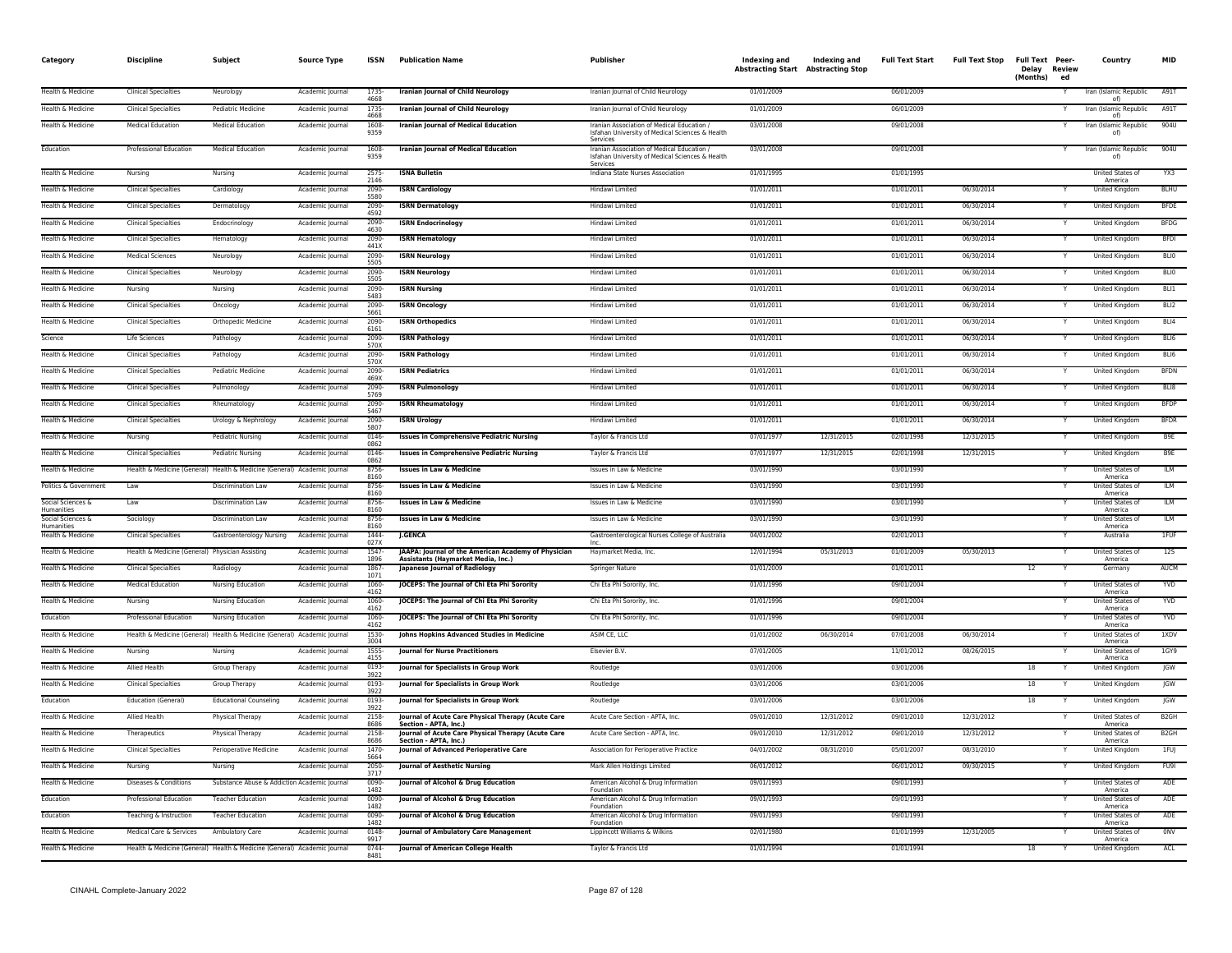| Category                                   | <b>Discipline</b>                                  | Subject                                                                 | <b>Source Type</b> | <b>ISSN</b>                 | <b>Publication Name</b>                                                                                          | Publisher                                                             | Indexing and<br><b>Abstracting Start Abstracting Stop</b> | Indexing and | <b>Full Text Start</b> | <b>Full Text Stop</b> | <b>Full Text Peer-</b><br>Delay Review<br>(Months) | ed | Country                            | <b>MID</b>  |
|--------------------------------------------|----------------------------------------------------|-------------------------------------------------------------------------|--------------------|-----------------------------|------------------------------------------------------------------------------------------------------------------|-----------------------------------------------------------------------|-----------------------------------------------------------|--------------|------------------------|-----------------------|----------------------------------------------------|----|------------------------------------|-------------|
| Fducation                                  | <b>Educational Levels</b>                          | <b>Higher Education</b>                                                 | Academic Journa    | 0744<br>8481                | <b>Iournal of American College Health</b>                                                                        | Taylor & Francis Ltd                                                  | 01/01/1994                                                |              | 01/01/1994             |                       |                                                    |    | United Kingdon                     | ACI         |
| Health & Medicine                          | Therapeutics                                       | <b>Rehabilitation Therapy</b>                                           | Academic Journa    | 0047<br>2220                | Journal of Applied Rehabilitation Counseling                                                                     | National Rehabilitation Counseling Association                        | 03/01/2012                                                |              | 03/01/2012             |                       |                                                    |    | United States o<br>America         | GVA         |
| Health & Medicine                          | <b>Allied Health</b>                               | <b>Mental Health Services</b>                                           | Academic Journa    | 0047<br>2220                | Journal of Applied Rehabilitation Counseling                                                                     | National Rehabilitation Counseling Association                        | 03/01/2012                                                |              | 03/01/2012             |                       |                                                    |    | United States o<br>America         | GV4         |
| Health & Medicine                          | <b>Clinical Specialties</b>                        | <b>Mental Health Services</b>                                           | Academic Iourna    | 0047<br>2220                | Journal of Applied Rehabilitation Counseling                                                                     | National Rehabilitation Counseling Association                        | 03/01/2012                                                |              | 03/01/2012             |                       |                                                    |    | United States o<br>America         | GV4         |
| Health & Medicine                          |                                                    | Health & Medicine (General) Health & Medicine (General) Academic lourna |                    | 1537<br>064X                | <b>Iournal of Applied Research</b>                                                                               | <b>Therapeutic Solutions LLC</b>                                      | 02/01/2001                                                |              | 11/01/2002             |                       |                                                    |    | United States of<br>America        | 4L          |
| Health & Medicine                          | Complementary &<br><b>Alternative Medicine</b>     | Midwifery                                                               | Academic Journal   | 2409<br>2290                | <b>Iournal of Asian Midwives</b>                                                                                 | Midwives Alliance of Asia                                             | 07/01/2015                                                |              | 07/01/2015             |                       |                                                    |    | Pakistan                           | HQW4        |
| Health & Medicine                          | <b>Clinical Specialties</b>                        | Midwiferv                                                               | Academic Journal   | 2409                        | <b>Iournal of Asian Midwives</b>                                                                                 | Midwives Alliance of Asia                                             | 07/01/2015                                                |              | 07/01/2015             |                       |                                                    |    | Pakistan                           | HQW4        |
| Health & Medicine                          | <b>Allied Health</b>                               | Audiology                                                               | Academic Journal   | 2290<br>0963<br>7133        | Journal of Audiological Medicine                                                                                 | John Wiley & Sons, Inc.                                               | 01/01/1997                                                | 12/31/2002   | 01/01/2000             | 12/31/2002            |                                                    |    | United States of                   | IGG         |
| Communication                              | Communication (General)                            | Audiology                                                               | Academic Iourna    | 0963<br>7133                | <b>Iournal of Audiological Medicine</b>                                                                          | John Wiley & Sons, Inc.                                               | 01/01/1997                                                | 12/31/2002   | 01/01/2000             | 12/31/2002            |                                                    |    | America<br><b>United States</b> o  | IGG         |
| Health & Medicine                          | <b>Clinical Specialties</b>                        | Audiology                                                               | Academic Iourna    | 0963                        | <b>Iournal of Audiological Medicine</b>                                                                          | John Wiley & Sons, Inc.                                               | 01/01/1997                                                | 12/31/2002   | 01/01/2000             | 12/31/2002            |                                                    |    | America<br>United States o         | IGG         |
| Health & Medicine                          | Diseases & Conditions                              | Developmental Disabilities                                              | Academic Iourna    | 7133<br>0162                | <b>Iournal of Autism &amp; Developmental Disorders</b>                                                           | Springer Nature                                                       | 09/01/1993                                                |              | 09/01/1993             |                       | 12                                                 |    | America<br>Germany                 | AUT         |
| Health & Medicine                          | <b>Clinical Specialties</b>                        | <b>Behavioral Medicine</b>                                              | Academic Iourna    | 3257<br>1094                | <b>Journal of Behavioral Health Services &amp; Research</b>                                                      | Springer Nature                                                       | 01/01/2008                                                |              | 01/01/2008             |                       | 12                                                 |    | Germany                            | 2WS         |
| Health & Medicine                          | <b>Clinical Specialties</b>                        | <b>Behavioral Medicine</b>                                              | Academic Iourna    | 3412<br>0160                | <b>Journal of Behavioral Medicine</b>                                                                            | Springer Nature                                                       | 09/01/1982                                                |              | 01/01/1997             |                       | 12                                                 |    | Germany                            | <b>IBM</b>  |
| Health & Medicine                          | <b>Clinical Specialties</b>                        | Optometry                                                               | Academic Journa    | 7715<br>1045                | <b>Iournal of Behavioral Optometry</b>                                                                           | Optometric Extension Program                                          | 01/01/2011                                                | 09/30/2012   | 01/01/2011             | 09/30/2012            |                                                    |    | United States of                   | 6MY5        |
| Health & Medicine                          | Medical Education                                  | <b>Medical Education</b>                                                | Academic Iourna    | 8395<br>2475                | <b>Iournal of Best Practices in Health Professions Diversity:</b>                                                | School of Health Sciences at Winston-Salem                            | 09/01/2010                                                |              | 09/01/2010             |                       |                                                    |    | America<br><b>United States of</b> | 44          |
| Fducation                                  | Professional Education                             | <b>Medical Education</b>                                                | Academic Iourna    | 2843<br>2475                | <b>Education. Research &amp; Policy</b><br><b>Iournal of Best Practices in Health Professions Diversity:</b>     | <b>State University</b><br>School of Health Sciences at Winston-Salem | 09/01/2010                                                |              | 09/01/2010             |                       |                                                    |    | America<br><b>United States of</b> | 44UL        |
| Social Sciences &                          | Sociology                                          | Cultural Diversity                                                      | Academic Journa    | 2843<br>2475                | <b>Education. Research &amp; Policy</b><br>Journal of Best Practices in Health Professions Diversity:            | <b>State University</b><br>School of Health Sciences at Winston-Salem | 09/01/2010                                                |              | 09/01/2010             |                       |                                                    |    | America<br><b>United States of</b> | 44UL        |
| Humanities<br>Technology                   | Biotechnology                                      | Biotechnology                                                           | Academic Journa    | 2843<br>$\frac{1110}{7243}$ | <b>Education. Research &amp; Policy</b><br>Journal of Biomedicine & Biotechnology                                | <b>State University</b><br>Hindawi Limited                            | 01/01/2001                                                | 12/31/2012   | 01/01/2006             | 12/31/2012            |                                                    |    | America<br>United Kingdom          | 137K        |
| Science                                    | Life Sciences                                      | Biotechnology                                                           | Academic Journa    | 1110<br>7243                | Journal of Biomedicine & Biotechnology                                                                           | <b>Hindawi Limited</b>                                                | 01/01/2001                                                | 12/31/2012   | 01/01/2006             | 12/31/2012            |                                                    |    | United Kingdom                     | 137K        |
| Health & Medicine                          | <b>Medical Sciences</b>                            | Biomedicine                                                             | Academic Journa    | 1110                        | Journal of Biomedicine & Biotechnology                                                                           | Hindawi Limited                                                       | 01/01/2001                                                | 12/31/2012   | 01/01/2006             | 12/31/2012            |                                                    |    | United Kingdom                     | 137K        |
| Health & Medicine                          | <b>Clinical Specialties</b>                        | Pain & Pain Management                                                  | Academic Journa    | 7243<br>1543                | Journal of Cancer Pain & Symptom Palliation                                                                      | Taylor & Francis Ltd                                                  | 03/01/2006                                                | 09/30/2006   | 03/01/2006             | 09/30/2006            |                                                    |    | United Kingdon                     | 1GVH        |
| Health & Medicine                          | <b>Clinical Specialties</b>                        | Oncology                                                                | Academic Journa    | 7671<br>1543-               | Journal of Cancer Pain & Symptom Palliation                                                                      | Taylor & Francis Ltd                                                  | 03/01/2006                                                | 09/30/2006   | 03/01/2006             | 09/30/2006            |                                                    |    | United Kingdom                     | 1GVH        |
| Health & Medicine                          | <b>Clinical Specialties</b>                        | Oncology                                                                | Academic Journal   | 7671<br>1932                | <b>Iournal of Cancer Survivorship</b>                                                                            | <b>Springer Nature</b>                                                | 03/01/2008                                                |              | 01/01/2011             |                       | 12                                                 |    | Germany                            | 46CU        |
| Health & Medicine                          | Therapeutics                                       | Drug Therapy                                                            | Academic Journal   | 2259<br>1529<br>9775        | <b>Journal of Cannabis Therapeutics</b>                                                                          | Taylor & Francis Ltd                                                  | 03/01/2001                                                | 12/31/2004   | 03/01/2001             | 12/31/2004            |                                                    |    | United Kingdom                     | 85X         |
| Health & Medicine                          | <b>Clinical Specialties</b>                        | Cardiology                                                              | Academic Journal   | 2008                        | Journal of Cardiovascular & Thoracic Research                                                                    | Tabriz University of Medical Sciences                                 | 01/01/2011                                                |              | 02/01/2012             |                       |                                                    |    | Iran (Islamic Republic             | BL7R        |
| Health & Medicine                          | <b>Clinical Specialties</b>                        | Cardiology                                                              | Academic Journa    | 5117<br>1045                | Journal of Cardiovascular Electrophysiology                                                                      | Wiley-Blackwel                                                        | 02/01/1990                                                |              | 02/01/1990             |                       | 12                                                 |    | of)<br><b>United Kingdor</b>       | GSB         |
| Science                                    | Life Sciences                                      | Electrophysiology                                                       | Academic Journal   | 3873<br>1045                | <b>Journal of Cardiovascular Electrophysiology</b>                                                               | Wiley-Blackwel                                                        | 02/01/1990                                                |              | 02/01/1990             |                       | 12                                                 |    | <b>United Kingdom</b>              | GSB         |
| Science                                    | Physics                                            | Electrophysiology                                                       | Academic Journa    | 3873<br>1045                | Journal of Cardiovascular Electrophysiology                                                                      | Wiley-Blackwell                                                       | 02/01/1990                                                |              | 02/01/1990             |                       | 12                                                 |    | <b>United Kingdom</b>              | GSB         |
| Health & Medicine                          | <b>Medical Sciences</b>                            | Electrophysiology                                                       | Academic Journal   | 3873<br>1045                | Journal of Cardiovascular Electrophysiology                                                                      | Wiley-Blackwell                                                       | 02/01/1990                                                |              | 02/01/1990             |                       | 12                                                 |    | <b>United Kingdom</b>              | GSB         |
| Health & Medicine                          | Nursing                                            | Cardiac Nursing                                                         | Academic Journa    | 3873<br>0889                | <b>Iournal of Cardiovascular Nursing</b>                                                                         | Lippincott Williams & Wilkins                                         | 11/01/1986                                                |              | 01/01/1999             | 12/31/2005            |                                                    |    | United States of                   | ONW         |
| Health & Medicine                          | <b>Clinical Specialties</b>                        | Cardiac Nursing                                                         | Academic Journal   | 4655<br>0889                | <b>Journal of Cardiovascular Nursing</b>                                                                         | Lippincott Williams & Wilkins                                         | 11/01/1986                                                |              | 01/01/1999             | 12/31/2005            |                                                    |    | America<br>United States of        | ONW         |
| Health & Medicine                          | <b>Medical Sciences</b>                            | Neurology                                                               | Academic Journal   | 4655<br>1179<br>5735        | Journal of Central Nervous System Disease                                                                        | Sage Publications                                                     | 01/01/2009                                                |              | 01/01/2009             |                       |                                                    |    | America<br>United States of        | B3L8        |
| Health & Medicine                          | <b>Clinical Specialties</b>                        | Neurology                                                               | Academic Journal   | 1179                        | Journal of Central Nervous System Disease                                                                        | <b>Sage Publications</b>                                              | 01/01/2009                                                |              | 01/01/2009             |                       |                                                    |    | America<br>United States of        | B3L8        |
| Politics & Government                      | Law                                                | <b>Family Law</b>                                                       | Academic Journa    | 5735<br>1537                | Journal of Child Custody                                                                                         | Taylor & Francis Ltd                                                  | 03/01/2005                                                |              | 03/01/2005             |                       | 18                                                 |    | America<br><b>United Kingdon</b>   | 2QEI        |
| Social Sciences &                          | Law                                                | <b>Family Law</b>                                                       | Academic Journal   | 9418<br>1537                | <b>Journal of Child Custody</b>                                                                                  | Taylor & Francis Ltd                                                  | 03/01/2005                                                |              | 03/01/2005             |                       | 18                                                 |    | United Kingdom                     | 2QEI        |
| <b>Humanities</b><br>Social Sciences &     | Sociology                                          | <b>Family Studies</b>                                                   | Academic Journa    | 9418<br>1537                | Journal of Child Custody                                                                                         | Taylor & Francis Ltd                                                  | 03/01/2005                                                |              | 03/01/2005             |                       | 18                                                 |    | <b>United Kingdon</b>              | 2QEI        |
| <b>Humanities</b><br>Social Sciences &     | Psychology                                         | <b>Family Violence</b>                                                  | Academic Journa    | 9418<br>1053                | Journal of Child Sexual Abuse                                                                                    | Taylor & Francis Ltd                                                  | 06/01/1992                                                |              | 01/01/2000             |                       | 18                                                 |    | <b>United Kingdor</b>              | <b>JXA</b>  |
| <b>Humanities</b><br>Politics & Government | Social Work                                        | <b>Family Violence</b>                                                  | Academic Journa    | 8712<br>1053                | <b>Journal of Child Sexual Abuse</b>                                                                             | Taylor & Francis Ltd                                                  | 06/01/1992                                                |              | 01/01/2000             |                       | 18                                                 |    | <b>United Kingdon</b>              | <b>IXA</b>  |
| Social Sciences &                          | Social Work                                        | <b>Family Violence</b>                                                  | Academic Journal   | 8712<br>1053                | Journal of Child Sexual Abuse                                                                                    | Taylor & Francis Ltd                                                  | 06/01/1992                                                |              | 01/01/2000             |                       | 18                                                 |    | <b>United Kingdon</b>              | <b>JXA</b>  |
| Humanities<br>Health & Medicine            | <b>Clinical Specialties</b>                        | <b>Family Violence</b>                                                  | Academic Journa    | 8712<br>1053                | <b>Journal of Child Sexual Abuse</b>                                                                             | Taylor & Francis Ltd                                                  | 06/01/1992                                                |              | 01/01/2000             |                       | 18                                                 |    | United Kingdom                     | JXA         |
| Social Sciences &                          | Sociology                                          | Sex Abuse & Sex Crimes                                                  | Academic Journa    | 8712<br>1053                | <b>Journal of Child Sexual Abuse</b>                                                                             | Taylor & Francis Ltd                                                  | 06/01/1992                                                |              | 01/01/2000             |                       | 18                                                 |    | <b>United Kingdom</b>              | <b>JXA</b>  |
| Humanities<br>Health & Medicine            | Nursing                                            | <b>Pediatric Nursing</b>                                                | Academic Journa    | 8717<br>1753                | Journal of Children's & Young People's Nursing                                                                   | Mark Allen Holdings Limited                                           | 01/01/2008                                                | 03/31/2008   | 02/01/2008             | 03/31/2008            |                                                    |    | United Kingdom                     | 3LQG        |
| Health & Medicine                          | <b>Clinical Specialties</b>                        | <b>Pediatric Nursing</b>                                                | Academic Journa    | 1594<br>1753                | Journal of Children's & Young People's Nursing                                                                   | Mark Allen Holdings Limited                                           | 01/01/2008                                                | 03/31/2008   | 02/01/2008             | 03/31/2008            |                                                    |    | <b>United Kingdor</b>              | 3LQG        |
| Health & Medicine                          | Complementary &                                    | Traditional Chinese Medicine Academic Journa                            |                    | 1594<br>2398                | <b>Journal of Chinese Medicine</b>                                                                               | Journal of Chinese Medicine                                           | 05/01/1999                                                |              | 02/01/2005             |                       |                                                    |    | United Kingdon                     | E5K         |
| Health & Medicine                          | <b>Alternative Medicine</b><br>Complementary &     | Chiropractic Medicine                                                   | Academic Journa    | 161X<br>1042                | Journal of Chiropractic Education (Allen Press Publishing                                                        | Allen Press Publishing Services Inc.                                  | 01/01/2012                                                |              | 01/01/2012             |                       |                                                    |    | <b>United States o</b>             | <b>HCUD</b> |
| Health & Medicine                          | Alternative Medicin<br><b>Clinical Specialties</b> | Chiropractic Medicine                                                   | Academic Journa    | 5055<br>1042                | Services Inc.)<br>Journal of Chiropractic Education (Allen Press Publishing Allen Press Publishing Services Inc. |                                                                       | 01/01/2012                                                |              | 01/01/2012             |                       |                                                    |    | America<br><b>United States of</b> | <b>HCUD</b> |
| Health & Medicine                          | Complementary &                                    | Chiropractic Medicine                                                   | Academic Journa    | 5055<br>1042                | Services Inc.)<br><b>Journal of Chiropractic Education (Association of</b>                                       | Association of Chiropractic Colleges                                  | 09/01/1995                                                | 12/31/2011   | 01/01/2008             | 12/31/2011            |                                                    |    | America<br><b>United States of</b> | G1A         |
|                                            | <b>Alternative Medicine</b>                        |                                                                         |                    | 5055                        | <b>Chiropractic Colleges)</b>                                                                                    |                                                                       |                                                           |              |                        |                       |                                                    |    | America                            |             |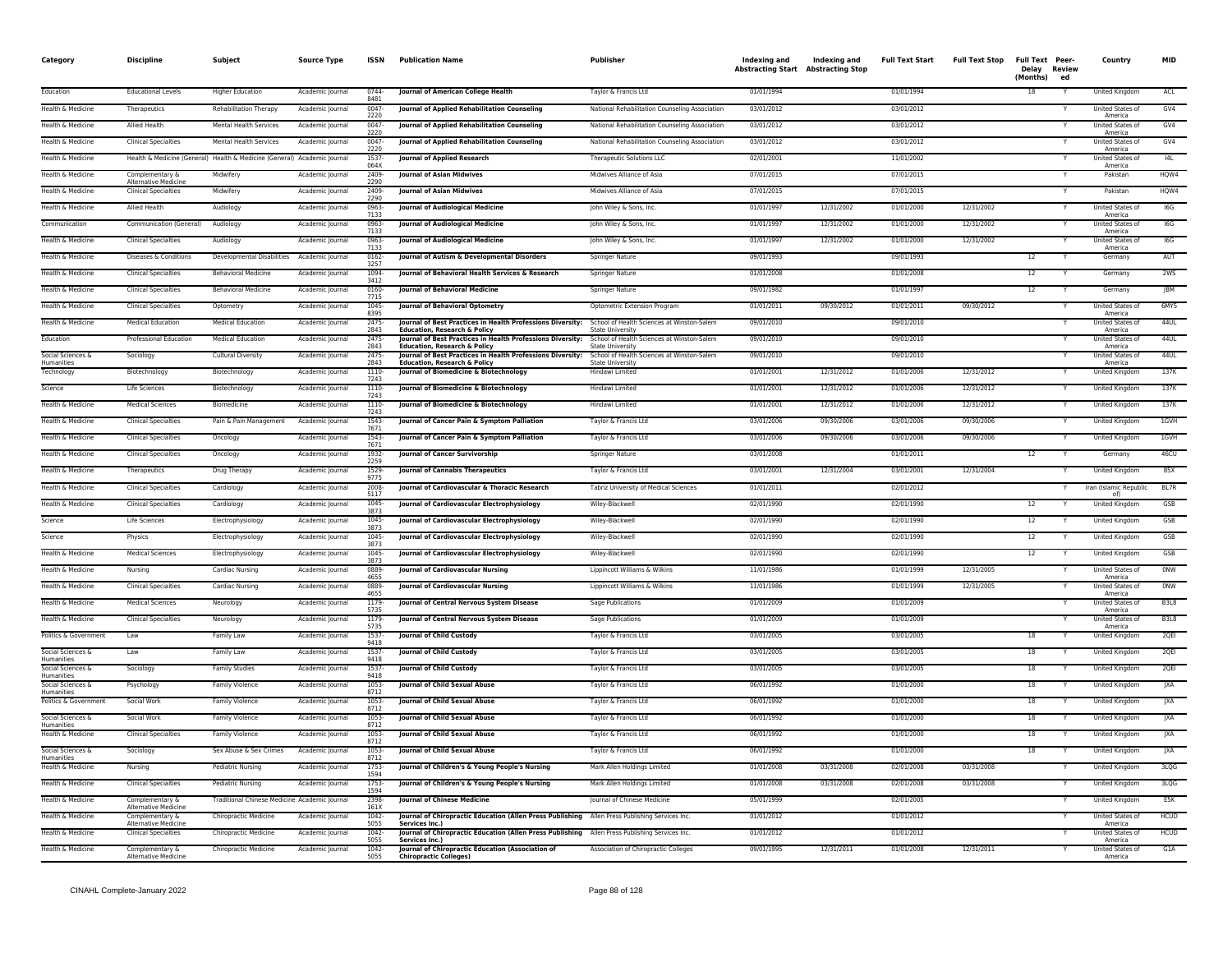| Category                               | <b>Discipline</b>                                   | Subject                                                                 | <b>Source Type</b> | <b>ISSN</b>   | <b>Publication Name</b>                                                                   | Publisher                                                                      | Indexing and<br><b>Abstracting Start Abstracting Stop</b> | Indexing and | <b>Full Text Start</b> | <b>Full Text Stop</b> | Full Text Peer-<br>Delay Review<br>(Months)<br>ed | Country                            | <b>MID</b>       |
|----------------------------------------|-----------------------------------------------------|-------------------------------------------------------------------------|--------------------|---------------|-------------------------------------------------------------------------------------------|--------------------------------------------------------------------------------|-----------------------------------------------------------|--------------|------------------------|-----------------------|---------------------------------------------------|------------------------------------|------------------|
| Health & Medicine                      | <b>Clinical Specialties</b>                         | Chiropractic Medicine                                                   | Academic Journa    | 1042          | Journal of Chiropractic Education (Association of<br>Chiropractic Colleges)               | Association of Chiropractic Colleges                                           | 09/01/1995                                                | 12/31/2011   | 01/01/2008             | 12/31/2011            |                                                   | United States of<br>America        | G1A              |
| Health & Medicine                      | <b>Medical Education</b>                            | <b>Medical Education</b>                                                | Academic Journa    | 1042<br>5055  | <b>Journal of Chiropractic Education (Association of</b><br><b>Chiropractic Colleges)</b> | Association of Chiropractic Colleges                                           | 09/01/1995                                                | 12/31/2011   | 01/01/2008             | 12/31/2011            |                                                   | United States o<br>America         | G1A              |
| Education                              | Professional Education                              | <b>Medical Education</b>                                                | Academic Journa    | 1042<br>5055  | Journal of Chiropractic Education (Association of                                         | Association of Chiropractic Colleges                                           | 09/01/1995                                                | 12/31/2011   | 01/01/2008             | 12/31/2011            |                                                   | United States o<br>America         | G1A              |
| Health & Medicine                      | Complementary &<br>Alternative Medicine             | Chiropractic Medicine                                                   | Academic Journa    | 1556          | <b>Chiropractic Colleges)</b><br><b>Journal of Chiropractic Humanities</b>                | Elsevier B.V.                                                                  | 01/01/1993                                                |              | 01/01/2000             | 08/26/2015            |                                                   | United States                      | Z <sub>2</sub> P |
| Health & Medicine                      | <b>Clinical Specialties</b>                         | Chiropractic Medicine                                                   | Academic Journa    | 3499<br>1556  | <b>Journal of Chiropractic Humanities</b>                                                 | Elsevier B.V.                                                                  | 01/01/1993                                                |              | 01/01/2000             | 08/26/2015            |                                                   | America<br>United States of        | Z2P              |
| Science                                | Life Sciences                                       | Sleep Science                                                           | Academic Journa    | 3499<br>1057  | Journal of Chronic Fatigue Syndrome                                                       | Taylor & Francis Ltd                                                           | 01/01/1995                                                | 07/31/2008   | 01/01/2006             | 07/31/2008            |                                                   | America<br><b>United Kingdor</b>   | CFS              |
| Health & Medicine                      | <b>Clinical Specialties</b>                         | Sleep Science                                                           | Academic Iourna    | 3321<br>1057  | <b>Iournal of Chronic Fatique Syndrome</b>                                                | Taylor & Francis Ltd                                                           | 01/01/1995                                                | 07/31/2008   | 01/01/2006             | 07/31/2008            |                                                   | <b>United Kinadon</b>              | <b>CFS</b>       |
| Health & Medicine                      | Diseases & Conditions                               | <b>Chronic Diseases</b>                                                 | Academic Iourna    | 3321<br>1057  | <b>Iournal of Chronic Fatique Syndrome</b>                                                | Taylor & Francis Ltd                                                           | 01/01/1995                                                | 07/31/2008   | 01/01/2006             | 07/31/2008            |                                                   | United Kinadon                     | <b>CFS</b>       |
| Health & Medicine                      | Complementary &                                     | Chiropractic Medicine                                                   | Academic Journa    | 3321<br>2372  | <b>Iournal of Clinical Chiropractic Pediatrics</b>                                        | International Chiropractors Association, Council                               | 10/01/2013                                                |              | 10/01/2013             |                       |                                                   | United States of                   | <b>FTGN</b>      |
| Health & Medicine                      | Alternative Medicine<br><b>Clinical Specialties</b> | Chiropractic Medicine                                                   | Academic Journa    | 6180<br>2372  | <b>Iournal of Clinical Chiropractic Pediatrics</b>                                        | on Chiropractic Pediatrics<br>International Chiropractors Association, Council | 10/01/2013                                                |              | 10/01/2013             |                       |                                                   | America<br><b>United States of</b> | <b>FTGN</b>      |
| Technology                             | <b>Computer Science</b>                             | <b>Medical Informatics</b>                                              | Academic Journa    | 6180<br>1387  | Journal of Clinical Monitoring & Computing                                                | on Chiropractic Pediatrics<br>Springer Nature                                  | 01/23/2008                                                |              | 01/23/2008             |                       | 12                                                | America<br>Germany                 | OHC              |
| Health & Medicine                      | Health & Medicine (General) Medical Informatics     |                                                                         | Academic Journal   | 1307<br>1387  | Journal of Clinical Monitoring & Computing                                                | <b>Springer Nature</b>                                                         | 01/23/2008                                                |              | 01/23/2008             |                       | 12                                                | Germany                            | OHC              |
| Social Sciences &                      | Library & Information                               | <b>Medical Informatics</b>                                              | Academic Journa    | 1307<br>1387  | Journal of Clinical Monitoring & Computing                                                | <b>Springer Nature</b>                                                         | 01/23/2008                                                |              | 01/23/2008             |                       | 12                                                | Germany                            | OHC              |
| <b>Humanities</b><br>Health & Medicine | Science<br>Therapeutics                             | Drug Therapy                                                            | Academic Journa    | 1307<br>0269  | Journal of Clinical Pharmacy & Therapeutics                                               | Wiley-Blackwel                                                                 | 10/01/1987                                                |              | 01/01/1998             |                       | 12                                                | <b>United Kingdon</b>              | EV4              |
| Science                                | Chemistry                                           | Pharmacology                                                            | Academic Iourna    | 4727<br>0269  |                                                                                           | Wiley-Blackwell                                                                | 10/01/1987                                                |              | 01/01/1998             |                       | 12                                                | <b>United Kinadon</b>              | EV4              |
| Health & Medicine                      | <b>Medical Sciences</b>                             |                                                                         | Academic Iourna    | 4727          | Journal of Clinical Pharmacy & Therapeutics                                               |                                                                                | 10/01/1987                                                |              | 01/01/1998             |                       | 12                                                |                                    | EV4              |
|                                        |                                                     | Pharmacology                                                            |                    | 0269<br>4727  | Journal of Clinical Pharmacy & Therapeutics                                               | Wiley-Blackwell                                                                |                                                           |              |                        |                       |                                                   | United Kingdom                     |                  |
| Health & Medicine                      | <b>Clinical Specialties</b>                         | Pharmacy                                                                | Academic Journal   | 0269<br>4727  | Journal of Clinical Pharmacy & Therapeutics                                               | Wiley-Blackwell                                                                | 10/01/1987                                                |              | 01/01/1998             |                       | $\overline{12}$                                   | <b>United Kingdom</b>              | EVA              |
| Politics & Government                  | Public Health                                       | <b>Public Health</b>                                                    | Academic Iourna    | 0094<br>5145  | <b>Iournal of Community Health</b>                                                        | Springer Nature                                                                | 09/01/1977                                                |              | 10/01/2008             |                       | 12                                                | Germany                            | JCH              |
| Health & Medicine                      | <b>Public Health</b>                                | <b>Public Health</b>                                                    | Academic Journa    | 0094<br>5145  | <b>Journal of Community Health</b>                                                        | <b>Springer Nature</b>                                                         | 09/01/1977                                                |              | 10/01/2008             |                       | 12                                                | Germany                            | <b>JCH</b>       |
| Social Sciences &<br>Humanities        | <b>Public Health</b>                                | <b>Public Health</b>                                                    | Academic Journa    | 0094<br>5145  | <b>Journal of Community Health</b>                                                        | <b>Springer Nature</b>                                                         | 09/01/1977                                                |              | 10/01/2008             |                       | 12                                                | Germany                            | <b>JCH</b>       |
| Social Sciences &<br>Humanities        | Sociology                                           | Community Health Services Academic Journa                               |                    | 0094<br>5145  | Journal of Community Health                                                               | Springer Nature                                                                | 09/01/1977                                                |              | 10/01/2008             |                       |                                                   | Germany                            | JCH              |
| Health & Medicine                      | Medical Care & Services                             | Community Health Services Academic Iourna                               |                    | 0094<br>5145  | <b>Iournal of Community Health</b>                                                        | Springer Nature                                                                | 09/01/1977                                                |              | 10/01/2008             |                       |                                                   | Germany                            | <b>JCH</b>       |
| Health & Medicine                      | Nursing                                             | Community Health Nursing                                                | Academic Journal   | 0263<br>4465  | <b>Journal of Community Nursing</b>                                                       | Wound Care People Limited                                                      | 04/01/1992                                                |              | 01/01/2005             |                       |                                                   | <b>United Kingdon</b>              | G7D              |
| Politics & Government                  | <b>Public Health</b>                                | Community Health Nursing                                                | Academic Journa    | 0263<br>4465  | <b>Journal of Community Nursing</b>                                                       | Wound Care People Limited                                                      | 04/01/1992                                                |              | 01/01/2005             |                       |                                                   | <b>United Kingdor</b>              | G7D              |
| Health & Medicine                      | <b>Public Health</b>                                | Community Health Nursing                                                | Academic Journa    | 0263<br>4465  | <b>Journal of Community Nursing</b>                                                       | Wound Care People Limited                                                      | 04/01/1992                                                |              | 01/01/2005             |                       |                                                   | <b>United Kingdor</b>              | G7D              |
| Social Sciences &<br><b>Humanities</b> | Public Health                                       | Community Health Nursing                                                | Academic Journa    | 0263<br>4465  | <b>Journal of Community Nursing</b>                                                       | Wound Care People Limited                                                      | 04/01/1992                                                |              | 01/01/2005             |                       |                                                   | United Kingdor                     | G7D              |
| Social Sciences &<br>Humanities        | Sociology                                           | Community Health Nursing Academic Journal                               |                    | 0263<br>4465  | <b>Journal of Community Nursing</b>                                                       | Wound Care People Limited                                                      | 04/01/1992                                                |              | 01/01/2005             |                       |                                                   | <b>United Kingdom</b>              | G7D              |
| Education                              | <b>Educational Levels</b>                           | <b>Adult Education</b>                                                  | Academic Journa    | 0022<br>0124  | Journal of Continuing Education in Nursing                                                | <b>SLACK Incorporated</b>                                                      | 05/01/1970                                                |              | 01/01/2003             | 12/31/2010            |                                                   | United States of<br>America        | 1FC              |
| Health & Medicine                      | <b>Medical Education</b>                            | <b>Nursing Education</b>                                                | Academic Journa    | 0022<br>0124  | Journal of Continuing Education in Nursing                                                | <b>SLACK Incorporated</b>                                                      | 05/01/1970                                                |              | 01/01/2003             | 12/31/2010            |                                                   | United States o<br>America         | 1FC              |
| Health & Medicine                      | Nursing                                             | <b>Nursing Education</b>                                                | Academic Journa    | 0022<br>0124  | Journal of Continuing Education in Nursing                                                | <b>SLACK Incorporated</b>                                                      | 05/01/1970                                                |              | 01/01/2003             | 12/31/2010            |                                                   | United States o<br>America         | 1FC              |
| Fducation                              | Professional Education                              | Nursing Education                                                       | Academic Journa    | 0022<br>0124  | Journal of Continuing Education in Nursing                                                | <b>SLACK Incorporated</b>                                                      | 05/01/1970                                                |              | 01/01/2003             | 12/31/2010            |                                                   | United States of<br>America        | 1FC              |
| Fducation                              | <b>Educational Levels</b>                           | Adult Education                                                         | Academic Iourna    | 1522<br>8606  | <b>Iournal of Continuing Education Topics &amp; Issues</b>                                | American Medical Technologists                                                 | 01/01/1999                                                |              | 11/01/2004             |                       |                                                   | <b>United States of</b>            | <b>IKA</b>       |
| Technology                             | Medical Technology                                  | <b>Medical Technology</b>                                               | Academic Iourna    | 1522-         | <b>Iournal of Continuing Education Topics &amp; Issues</b>                                | American Medical Technologists                                                 | 01/01/1999                                                |              | 11/01/2004             |                       |                                                   | America<br><b>United States of</b> | <b>IKA</b>       |
| Health & Medicine                      | Medical Technology                                  | <b>Medical Technology</b>                                               | Academic Journal   | 8606<br>1522- | <b>Iournal of Continuing Education Topics &amp; Issues</b>                                | American Medical Technologists                                                 | 01/01/1999                                                |              | 11/01/2004             |                       |                                                   | America<br>United States of        | <b>IKA</b>       |
| Health & Medicine                      | Allied Health                                       | Mental Health Services                                                  | Academic Journal   | 8606<br>0748  | Journal of Counseling & Development                                                       | Wiley-Blackwell                                                                | 09/01/1984                                                |              | 09/01/1984             |                       | 12                                                | America<br>United Kingdon          | JCD              |
| Health & Medicine                      | <b>Clinical Specialties</b>                         | Mental Health Services                                                  | Academic Journa    | 9633<br>0748- | Journal of Counseling & Development                                                       | Wiley-Blackwell                                                                | 09/01/1984                                                |              | 09/01/1984             |                       | 12                                                | United Kingdom                     | JCD              |
| Social Sciences &                      | Demography                                          | Gerontology                                                             | Academic Journa    | 9633<br>0169- | Journal of Cross-Cultural Gerontology                                                     | <b>Springer Nature</b>                                                         | 03/01/2008                                                |              | 03/01/2008             |                       | 12                                                | Germany                            | <b>LTS</b>       |
| <b>Humanities</b><br>Health & Medicine |                                                     | Health & Medicine (General) Health & Medicine (General) Academic Journa |                    | 3816<br>1071  | <b>Journal of Cultural Diversity</b>                                                      | Tucker Publications, Inc.                                                      | 03/01/1994                                                |              | 11/01/2002             |                       |                                                   | United States of                   | H7M              |
| Social Sciences &                      | Sociology                                           | <b>Cultural Diversity</b>                                               | Academic Iourna    | 5568<br>1071  | <b>Iournal of Cultural Diversity</b>                                                      | Tucker Publications, Inc.                                                      | 03/01/1994                                                |              | 11/01/2002             |                       |                                                   | America<br>United States o         | H7M              |
| <b>Humanities</b><br>Health & Medicine | <b>Allied Health</b>                                | Dental Assisting & Hygiene                                              | Academic Journal   | 5568<br>1043  | <b>Journal of Dental Hygiene</b>                                                          | American Dental Hygienists Association                                         | 01/01/1993                                                |              | 01/01/2001             |                       |                                                   | America<br>United States o         | 0CM              |
| Health & Medicine                      | Dentistry                                           | Dental Assisting & Hygiene Academic Journal                             |                    | 254X<br>1043- | <b>Journal of Dental Hygiene</b>                                                          | American Dental Hygienists Association                                         | 01/01/1993                                                |              | 01/01/2001             |                       |                                                   | America<br>United States of        | 0CM              |
| Health & Medicine                      | Dentistry                                           | <b>Dental Education</b>                                                 | Academic Iourna    | 254X<br>1043- | <b>Journal of Dental Hygiene</b>                                                          | American Dental Hygienists Association                                         | 01/01/1993                                                |              | 01/01/2001             |                       |                                                   | America<br>United States of        | 0CM              |
| Health & Medicine                      | <b>Medical Education</b>                            | <b>Dental Education</b>                                                 | Academic Iourna    | 254X<br>1043  | Journal of Dental Hygiene                                                                 | American Dental Hygienists Association                                         | 01/01/1993                                                |              | 01/01/2001             |                       |                                                   | America<br>United States of        | 0CM              |
| Education                              | <b>Professional Education</b>                       | <b>Dental Education</b>                                                 |                    | 254X<br>1043- | Journal of Dental Hygiene                                                                 | American Dental Hygienists Association                                         | 01/01/1993                                                |              | 01/01/2001             |                       |                                                   | America<br>United States of        | 0CM              |
| <b>Health &amp; Medicine</b>           |                                                     |                                                                         | Academic Journal   | 254X          |                                                                                           |                                                                                | 03/01/1997                                                |              | 03/01/1997             |                       |                                                   | America                            | 71C              |
|                                        | Nursing                                             | Diabetes Nursing                                                        | Academic Journal   | 1368<br>1109  | <b>Journal of Diabetes Nursing</b>                                                        | SB Communications Group, A Schofield Media<br>Company                          |                                                           |              |                        |                       |                                                   | United Kingdom                     |                  |
| Health & Medicine                      | Nursing                                             | <b>Diabetes Nursing</b>                                                 | Academic Journal   | 2345<br>5020  | <b>Journal of Diabetic Nursing</b>                                                        | Danesh Afarand Zistagen Co.                                                    | 08/01/2015                                                |              | 08/01/2015             |                       |                                                   | Iran (Islamic Republic<br>nf)      | <b>JOBN</b>      |
| Science                                | <b>Life Sciences</b>                                | <b>Nutrition Science</b>                                                | Academic Journa    | 1939<br>0211  | <b>Journal of Dietary Supplements</b>                                                     | Taylor & Francis Ltd                                                           | 03/01/2008                                                |              | 03/01/2008             |                       | 18                                                | <b>United Kingdon</b>              | 2Y62             |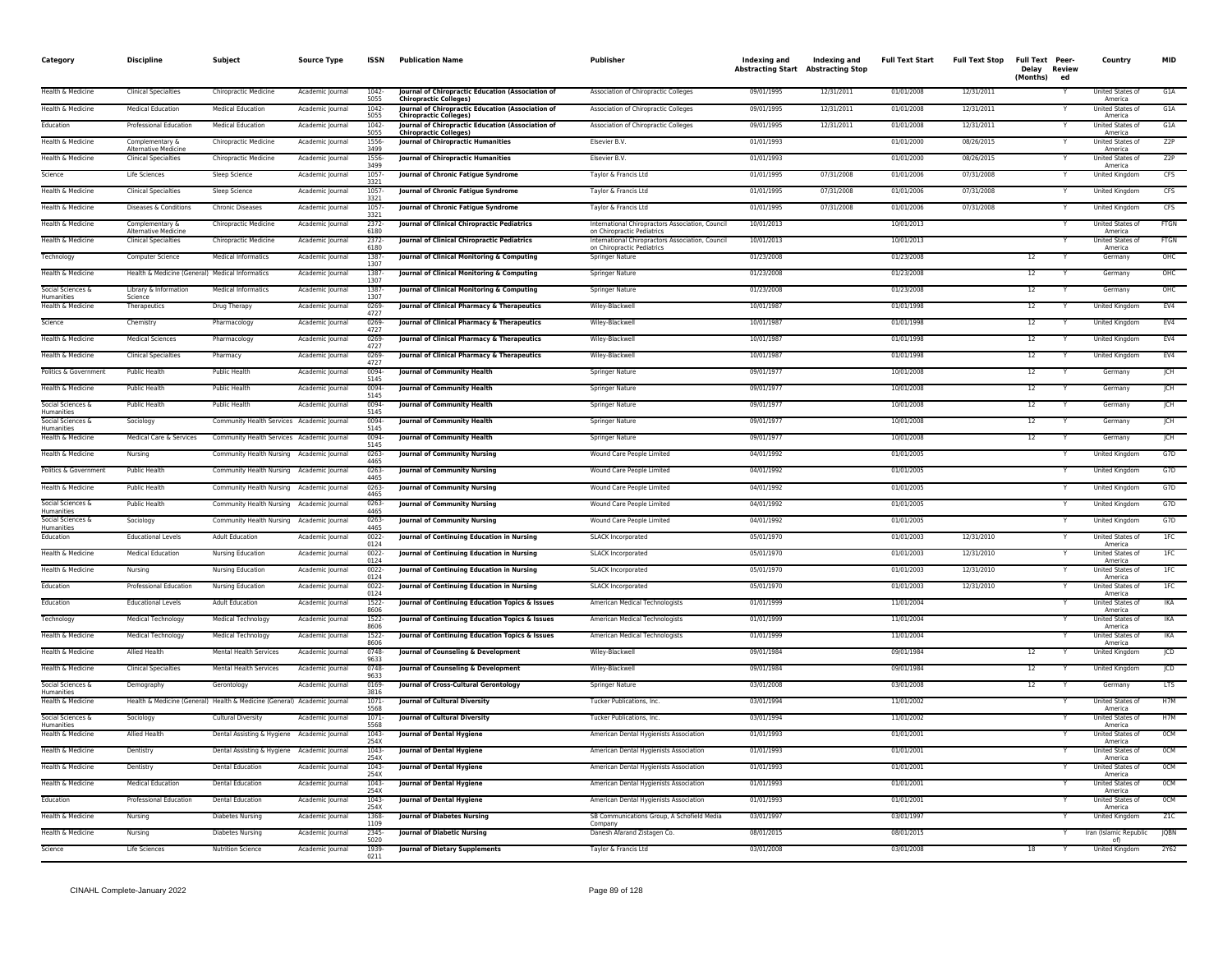| Category                        | <b>Discipline</b>                                              | Subject                                                                  | <b>Source Type</b> | ISSN             | <b>Publication Name</b>                                                                            | Publisher                                                                           | Indexing and<br>Abstracting Start Abstracting Stop | Indexing and | <b>Full Text Start</b> | <b>Full Text Stop</b> | Full Text Peer-<br>Delay Review<br>(Months) | ed | Country                                           | MID             |
|---------------------------------|----------------------------------------------------------------|--------------------------------------------------------------------------|--------------------|------------------|----------------------------------------------------------------------------------------------------|-------------------------------------------------------------------------------------|----------------------------------------------------|--------------|------------------------|-----------------------|---------------------------------------------|----|---------------------------------------------------|-----------------|
| Health & Medicine               | <b>Medical Sciences</b>                                        | <b>Nutrition Science</b>                                                 | Academic Journal   | 1939<br>0213     | <b>Journal of Dietary Supplements</b>                                                              | Taylor & Francis Ltd                                                                | 03/01/2008                                         |              | 03/01/2008             |                       | 18                                          |    | United Kingdor                                    | 2Y62            |
| Technology                      | Industrial Technology                                          | <b>Nutrition Science</b>                                                 | Academic Journal   | 1939<br>0211     | <b>Journal of Dietary Supplements</b>                                                              | Taylor & Francis Ltd                                                                | 03/01/2008                                         |              | 03/01/2008             |                       | 18                                          |    | United Kingdom                                    | 2Y62            |
| Science                         | Chemistry                                                      | Pharmacology                                                             | Academic Journal   | 1939             | <b>Journal of Dietary Supplements</b>                                                              | Taylor & Francis Ltd                                                                | 03/01/2008                                         |              | 03/01/2008             |                       | 18                                          |    | United Kingdom                                    | 2Y62            |
| Health & Medicine               | <b>Medical Sciences</b>                                        | Pharmacology                                                             | Academic Journal   | 0211<br>1939     | <b>Journal of Dietary Supplements</b>                                                              | Taylor & Francis Ltd                                                                | 03/01/2008                                         |              | 03/01/2008             |                       | 18                                          |    | United Kingdom                                    | 2Y62            |
| Technology                      | Medical Technology                                             | Medical Imaging                                                          | Academic Journal   | 0211<br>0897     | Journal of Digital Imaging                                                                         | Springer Nature                                                                     | 02/01/1997                                         |              | 01/01/2006             |                       | 12                                          |    | Germany                                           | DOQ             |
| Health & Medicine               | Medical Technology                                             | Medical Imaging                                                          | Academic Journal   | 1889<br>0897     | Journal of Digital Imaging                                                                         | Springer Nature                                                                     | 02/01/1997                                         |              | 01/01/2006             |                       | 12                                          |    | Germany                                           | DO <sub>Q</sub> |
| Health & Medicine               | <b>Clinical Specialties</b>                                    | Radiology                                                                | Academic Journal   | 1889<br>0897     | Journal of Digital Imaging                                                                         | Springer Nature                                                                     | 02/01/1997                                         |              | 01/01/2006             |                       | 12                                          |    | Germany                                           | DOQ             |
| Social Sciences &               | Psychology                                                     | Child & Adolescent                                                       | Academic Journa    | 1889<br>1053     | Journal of Early Intervention                                                                      | Sage Publications Inc.                                                              | 01/01/2006                                         |              | 06/01/2006             | 06/30/2016            |                                             |    | United States of                                  | 0VW             |
| Humanities<br>Health & Medicine | <b>Clinical Specialties</b>                                    | Psychology<br>Child & Adolescent                                         | Academic Journal   | 8151<br>1053     | Journal of Early Intervention                                                                      | Sage Publications Inc.                                                              | 01/01/2006                                         |              | 06/01/2006             | 06/30/2016            |                                             |    | America<br>United States o                        | 0VW             |
| Politics & Government           | Social Work                                                    | Psychology<br>Social Work                                                | Academic Journa    | 8151<br>1053     | Journal of Early Intervention                                                                      | Sage Publications Inc.                                                              | 01/01/2006                                         |              | 06/01/2006             | 06/30/2016            |                                             |    | America<br>United States of                       | 0VW             |
| Social Sciences &               | Social Worl                                                    | Social Work                                                              | Academic Journal   | 8151<br>1053-    | Journal of Early Intervention                                                                      | Sage Publications Inc.                                                              | 01/01/2006                                         |              | 06/01/2006             | 06/30/2016            |                                             |    | America<br>United States of                       | 0VW             |
| Humanities<br>Health & Medicine | Nursing                                                        | Nursing                                                                  | Academic Journal   | 8151<br>1305     | Journal of Education & Research in Nursing / Hemsirelikte Hemsirelikte Egitim ve Arastirma Dergisi |                                                                                     | 01/01/2015                                         |              | 01/01/2015             |                       |                                             |    | America<br>Turkey                                 | <b>EUDO</b>     |
| Health & Medicine               | Allied Health                                                  | Audiology                                                                | Academic Journal   | 0397<br>1526     | Egitim ve Arastirma Dergisi<br>Journal of Educational Audiology                                    | Journal of Educational Audiology                                                    | 01/01/2009                                         | 12/31/2014   | 01/01/2009             | 12/31/2014            |                                             |    | United States of                                  | 8N8J            |
| Communication                   | Communication (General)                                        | Audiology                                                                | Academic Journal   | 6095<br>1526-    | Journal of Educational Audiology                                                                   | Journal of Educational Audiology                                                    | 01/01/2009                                         | 12/31/2014   | 01/01/2009             | 12/31/2014            |                                             |    | America<br>United States of                       | 8N8             |
| Health & Medicine               | <b>Clinical Specialties</b>                                    | Audiology                                                                | Academic Journal   | 6095<br>1526-    | Journal of Educational Audiology                                                                   | Journal of Educational Audiology                                                    | 01/01/2009                                         | 12/31/2014   | 01/01/2009             | 12/31/2014            |                                             |    | America<br><b>United States of</b>                | 8N8J            |
| Health & Medicine               | <b>Medical Education</b>                                       | <b>Medical Education</b>                                                 | Academic Journa    | 6095<br>1975     | Journal of Educational Evaluation for Health Professions                                           | National Health Personnel Licensing                                                 | 01/01/2011                                         |              | 01/01/2011             |                       |                                             |    | America<br>Korea, Republic o                      | <b>BOCC</b>     |
| Education                       | Professional Education                                         | <b>Medical Education</b>                                                 | Academic Journal   | 5937<br>1975     | Journal of Educational Evaluation for Health Professions                                           | <b>Examination Board</b><br>National Health Personnel Licensing                     | 01/01/2011                                         |              | 01/01/2011             |                       |                                             |    | (South)<br>Korea, Republic o                      | <b>BOCC</b>     |
|                                 |                                                                | Educational Assessment &                                                 |                    | 5937<br>1975     |                                                                                                    | <b>Examination Board</b>                                                            | 01/01/2011                                         |              | 01/01/2011             |                       |                                             |    | (South)                                           | <b>BOCC</b>     |
| Education                       | Educational Assessment &<br>Fvaluation<br><b>Allied Health</b> | Fvaluation                                                               | Academic Journa    | 5937             | Journal of Educational Evaluation for Health Professions                                           | National Health Personnel Licensing<br><b>Examination Board</b>                     |                                                    |              |                        |                       |                                             |    | Korea, Republic of<br>(South)<br>United States of |                 |
| Health & Medicine               |                                                                | Audiology                                                                | Academic Journal   | 2378             | Journal of Educational, Pediatric & (Re)Habilitative<br>Audiology                                  | Journal of Educational Audiology                                                    | 01/01/2015                                         |              | 01/01/2015             |                       |                                             |    | America                                           | L6AJ            |
| Communication                   | Communication (General)                                        | Audiology                                                                | Academic Journa    | 2378<br>0916     | Journal of Educational, Pediatric & (Re)Habilitative<br>Audiolog                                   | <b>Iournal of Educational Audiology</b>                                             | 01/01/2015                                         |              | 01/01/2015             |                       |                                             |    | United States of<br>America                       | L6AJ            |
| Health & Medicine               | <b>Clinical Specialties</b>                                    | Audiology                                                                | Academic Journa    | 2378-<br>0916    | Journal of Educational, Pediatric & (Re)Habilitative<br>Audiology                                  | Journal of Educational Audiology                                                    | 01/01/2015                                         |              | 01/01/2015             |                       |                                             |    | United States of<br>America                       | L6A             |
| Education                       | <b>Education (General)</b>                                     | <b>Education (General)</b>                                               | Academic Journa    | 2378<br>0916     | Journal of Educational, Pediatric & (Re)Habilitative<br>Audiology                                  | Journal of Educational Audiology                                                    | 01/01/2015                                         |              | 01/01/2015             |                       |                                             |    | United States of<br>America                       | L6AJ            |
| Health & Medicine               | Therapeutics                                                   | <b>Rehabilitation Therapy</b>                                            | Academic Journal   | 2378-<br>0916    | Journal of Educational, Pediatric & (Re)Habilitative<br>Audiology                                  | Journal of Educational Audiology                                                    | 01/01/2015                                         |              | 01/01/2015             |                       |                                             |    | United States of<br>America                       | L6AJ            |
| Health & Medicine               | <b>Clinical Specialties</b>                                    | <b>Emergency Medicine</b>                                                | Academic Journal   | 1447-<br>4999    | Journal of Emergency Primary Health Care                                                           | Monash University, Department of Community<br>Emergency Health & Paramedic Practice | 03/01/2003                                         | 03/31/2011   | 06/01/2008             | 03/31/2011            |                                             | Y  | Australia                                         | 1FUO            |
| Science                         | Earth & Atmospheric<br>Sciences                                | <b>Environmental Health</b>                                              | Academic Journal   | 0022<br>0892     | Journal of Environmental Health                                                                    | National Environmental Health Association                                           | 07/01/1993                                         |              | 07/01/1993             |                       |                                             |    | United States of<br>America                       | EVH             |
| Science                         | Life Sciences                                                  | <b>Environmental Health</b>                                              | Academic Journal   | $0022 -$<br>0892 | <b>Iournal of Environmental Health</b>                                                             | National Environmental Health Association                                           | 07/01/1993                                         |              | 07/01/1993             |                       |                                             |    | United States of<br>America                       | EVH             |
| Politics & Government           | <b>Public Health</b>                                           | <b>Environmental Health</b>                                              | Academic Journal   | 0022<br>0892     | Journal of Environmental Health                                                                    | National Environmental Health Association                                           | 07/01/1993                                         |              | 07/01/1993             |                       |                                             |    | <b>United States of</b><br>America                | EVH             |
| Health & Medicine               | <b>Public Health</b>                                           | <b>Environmental Health</b>                                              | Academic Journa    | $0022 -$<br>0892 | <b>Journal of Environmental Health</b>                                                             | National Environmental Health Association                                           | 07/01/1993                                         |              | 07/01/1993             |                       |                                             |    | <b>United States of</b><br>America                | <b>EVH</b>      |
| Social Sciences &<br>Humanities | <b>Public Health</b>                                           | <b>Environmental Health</b>                                              | Academic Journal   | 0022<br>0892     | Journal of Environmental Health                                                                    | National Environmental Health Association                                           | 07/01/1993                                         |              | 07/01/1993             |                       |                                             |    | United States of<br>America                       | <b>EVH</b>      |
| Health & Medicine               |                                                                | Health & Medicine (General) Health & Medicine (General) Academic Journal |                    | 2008<br>2487     | <b>Iournal of Evidence-based Care</b>                                                              | Mashhad University of Medical Science                                               | 06/01/2014                                         |              | 06/01/2014             |                       |                                             |    | Iran (Islamic Republic<br>nf)                     | HDZE            |
| Social Sciences &<br>Humanities | Psychology                                                     | <b>Family Violence</b>                                                   | Academic Journal   | 0885<br>7482     | <b>Journal of Family Violence</b>                                                                  | Springer Nature                                                                     | 02/01/2003                                         |              | 02/01/2003             |                       | 12                                          |    | Germany                                           | JVI             |
| Politics & Government           | Social Worl                                                    | <b>Family Violence</b>                                                   | Academic Journa    | 0885<br>7482     | <b>Journal of Family Violence</b>                                                                  | Springer Nature                                                                     | 02/01/2003                                         |              | 02/01/2003             |                       | 12                                          |    | Germany                                           | JVI             |
| Social Sciences &<br>Humanities | Social Worl                                                    | <b>Family Violence</b>                                                   | Academic Journal   | 0885<br>7482     | <b>Journal of Family Violence</b>                                                                  | Springer Nature                                                                     | 02/01/2003                                         |              | 02/01/2003             |                       | 12                                          |    | Germany                                           | JVI             |
| Health & Medicine               | <b>Clinical Specialties</b>                                    | <b>Family Violence</b>                                                   | Academic Journa    | 0885<br>7482     | <b>Journal of Family Violence</b>                                                                  | Springer Nature                                                                     | 02/01/2003                                         |              | 02/01/2003             |                       | 12                                          |    | Germany                                           | JVI             |
| Science                         | Life Sciences                                                  | Genetics & Genomics                                                      | Academic Journal   | 1059<br>7700     | Journal of Genetic Counseling                                                                      | John Wiley & Sons, Inc.                                                             | 03/01/1992                                         |              | 08/01/2009             |                       | 12                                          |    | United States of<br>America                       | 41A             |
| Health & Medicine               | <b>Medical Sciences</b>                                        | <b>Genetics &amp; Genomics</b>                                           | Academic Journal   | 1059-<br>7700    | <b>Journal of Genetic Counseling</b>                                                               | John Wiley & Sons, Inc.                                                             | 03/01/1992                                         |              | 08/01/2009             |                       | 12                                          |    | United States of<br>America                       | 41A             |
| Health & Medicine               | Nursing                                                        | <b>Geriatric Nursing</b>                                                 | Academic Journa    | 0098<br>9134     | <b>Journal of Gerontological Nursing</b>                                                           | SLACK Incorporated                                                                  | 03/01/1975                                         |              | 01/01/2003             | 12/31/2010            |                                             |    | United States of<br>America                       | 1FD             |
| Health & Medicine               | <b>Clinical Specialties</b>                                    | Geriatric Nursing                                                        | Academic Journa    | 0098<br>9134     | Journal of Gerontological Nursing                                                                  | SLACK Incorporated                                                                  | 03/01/1975                                         |              | 01/01/2003             | 12/31/2010            |                                             |    | United States of<br>America                       | 1FD             |
| Social Sciences &<br>Humanities | Demography                                                     | Gerontology                                                              | Academic Journa    | 0098<br>9134     | <b>Journal of Gerontological Nursing</b>                                                           | SLACK Incorporated                                                                  | 03/01/1975                                         |              | 01/01/2003             | 12/31/2010            |                                             |    | United States of<br>America                       | 1FD             |
| Politics & Government           | <b>Public Health</b>                                           | Global Health                                                            | Academic Journal   | $2047 -$<br>2978 | <b>Journal of Global Health</b>                                                                    | Edinburgh University Global Health Society                                          | 01/01/2013                                         |              | 01/01/2013             |                       |                                             |    | United Kingdom                                    | <b>DBQG</b>     |
| Health & Medicine               | Public Health                                                  | Global Health                                                            | Academic Iournal   | 2047<br>2978     | Journal of Global Health                                                                           | Edinburgh University Global Health Society                                          | 01/01/2013                                         |              | 01/01/2013             |                       |                                             |    | United Kingdom                                    | DBQG            |
| Social Sciences &               | Public Health                                                  | Global Health                                                            | Academic Journal   | 2047             | Journal of Global Health                                                                           | Edinburgh University Global Health Society                                          | 01/01/2013                                         |              | 01/01/2013             |                       |                                             |    | United Kingdom                                    | DBQG            |
| Humanities<br>Health & Medicine | Nursing                                                        | <b>Oncology Nursing</b>                                                  | Academic Journal   | 2978<br>1536     | Journal of Gynecologic Oncology Nursing                                                            | Society of Gynecologic Nurse Oncologists                                            | 01/01/1996                                         |              | 06/01/2005             |                       |                                             |    | United States of                                  | YZR             |
| Health & Medicine               | <b>Clinical Specialties</b>                                    | <b>Oncology Nursing</b>                                                  | Academic Journal   | 9935<br>1536-    | Journal of Gynecologic Oncology Nursing                                                            | Society of Gynecologic Nurse Oncologists                                            | 01/01/1996                                         |              | 06/01/2005             |                       |                                             |    | America<br>United States of                       | <b>YZR</b>      |
| Health & Medicine               | Nursing                                                        | Gynecology Nursing                                                       | Academic Journal   | 9935<br>1536-    | Journal of Gynecologic Oncology Nursing                                                            | Society of Gynecologic Nurse Oncologists                                            | 01/01/1996                                         |              | 06/01/2005             |                       |                                             |    | America<br>United States of                       | YZR             |
| Health & Medicine               | <b>Clinical Specialties</b>                                    | Gynecology Nursing                                                       | Academic Journal   | 9935<br>1536     | Journal of Gynecologic Oncology Nursing                                                            | Society of Gynecologic Nurse Oncologists                                            | 01/01/1996                                         |              | 06/01/2005             |                       |                                             |    | America<br>United States of                       | YZR             |
| Health & Medicine               | Therapeutics                                                   | Hand Therapy                                                             | Academic Journal   | 9935<br>0894     | <b>Journal of Hand Therapy</b>                                                                     | Elsevier B.V.                                                                       | 01/01/1993                                         |              | 09/01/2012             | 08/26/2015            |                                             |    | America<br>United States of                       | 4C0             |
|                                 |                                                                |                                                                          |                    | 1130             |                                                                                                    |                                                                                     |                                                    |              |                        |                       |                                             |    | America                                           |                 |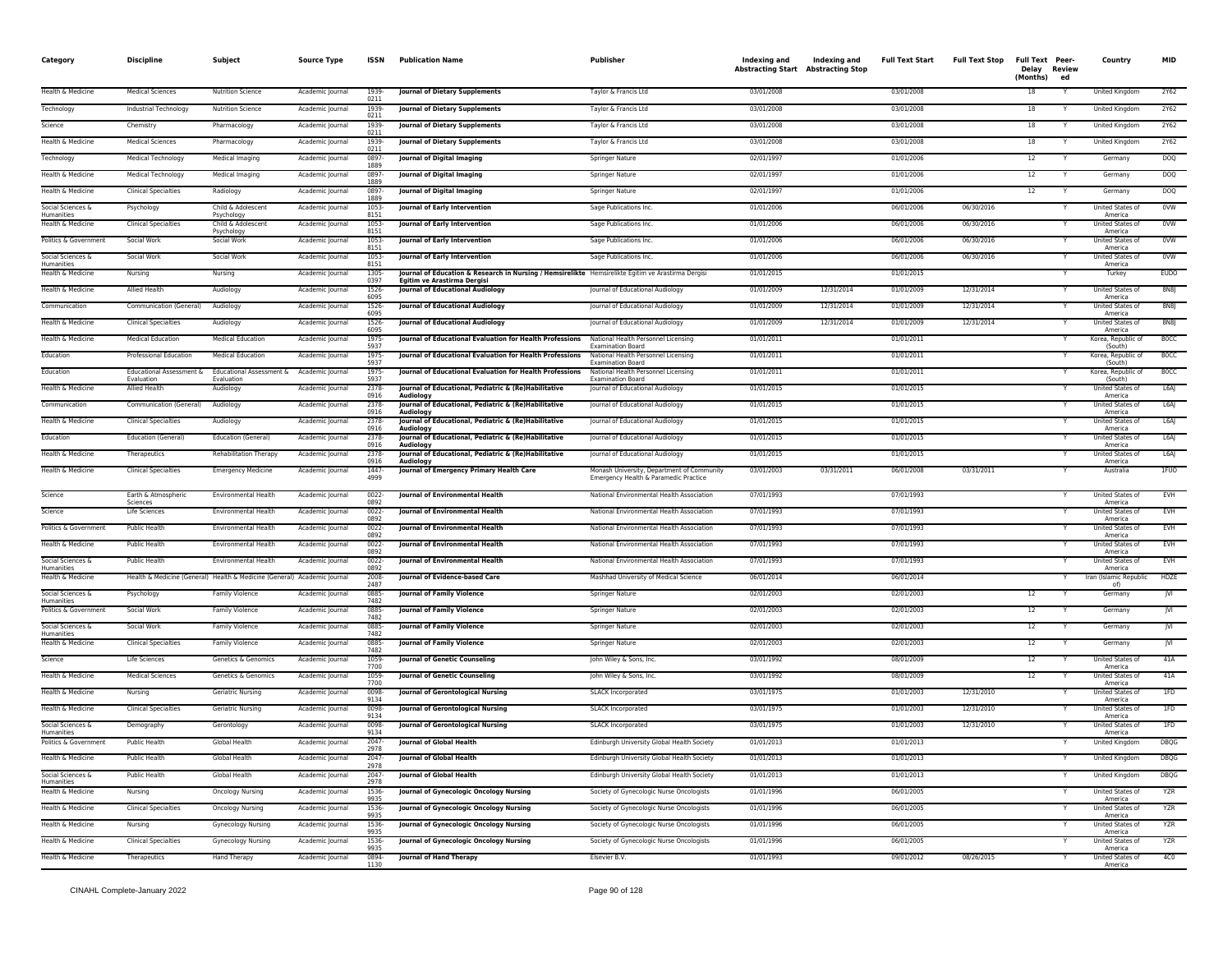| Category                                   | Discipline                                     | Subject                                        | <b>Source Type</b> | <b>ISSN</b>           | <b>Publication Name</b>                                                                                                          | Publisher                                                | Indexing and<br><b>Abstracting Start Abstracting Stop</b> | Indexing and | <b>Full Text Start</b> | <b>Full Text Stop</b> | Full Text Peer-<br>Delay Review<br>(Months)<br>ed | Country                            | MID              |
|--------------------------------------------|------------------------------------------------|------------------------------------------------|--------------------|-----------------------|----------------------------------------------------------------------------------------------------------------------------------|----------------------------------------------------------|-----------------------------------------------------------|--------------|------------------------|-----------------------|---------------------------------------------------|------------------------------------|------------------|
| <b>Business</b>                            | Management                                     | Medical Administration &<br>Management         | Academic Journal   | 1079<br>3739          | Journal of Health & Human Services Administration                                                                                | Southern Public Administration Education<br>Foundation   | 03/01/2008                                                |              | 03/01/2008             |                       |                                                   | United States of<br>America        | 7BU              |
| Health & Medicine                          | Medical Administration &<br>Management         | Medical Administration &<br>Management         | Academic Journal   | 1079<br>3739          | <b>Journal of Health &amp; Human Services Administration</b>                                                                     | Southern Public Administration Education<br>Foundation   | 03/01/2008                                                |              | 03/01/2008             |                       |                                                   | United States of<br>America        | 7BU              |
| <b>Business</b>                            | Fronomics                                      | <b>Human Services</b>                          | Academic Journal   | 1079<br>3739          | Journal of Health & Human Services Administration                                                                                | Southern Public Administration Education<br>Foundation   | 03/01/2008                                                |              | 03/01/2008             |                       |                                                   | <b>United States of</b><br>America | 7 <sub>RU</sub>  |
| Social Sciences &<br>Humanities            | Economics                                      | <b>Human Services</b>                          | Academic Journal   | 1079<br>3739          | Journal of Health & Human Services Administration                                                                                | Southern Public Administration Education<br>Foundation   | 03/01/2008                                                |              | 03/01/2008             |                       |                                                   | <b>United States of</b><br>America | 7BU              |
| Social Sciences &<br>Humanities            | Social Sciences &<br>Humanities (General)      | <b>Human Services</b>                          | Academic Journa    | 1079<br>3739          | Journal of Health & Human Services Administration                                                                                | Southern Public Administration Education<br>Foundation   | 03/01/2008                                                |              | 03/01/2008             |                       |                                                   | United States of<br>America        | 7BU              |
| Politics & Government                      | Social Work                                    | <b>Human Services</b>                          | Academic Journal   | 1079-<br>3739         | Journal of Health & Human Services Administration                                                                                | Southern Public Administration Education<br>Foundation   | 03/01/2008                                                |              | 03/01/2008             |                       |                                                   | United States o<br>America         | 7BU              |
| Social Sciences &<br>Humanities            | Social Work                                    | <b>Human Services</b>                          | Academic Journal   | 1079<br>3739          | Journal of Health & Human Services Administratio                                                                                 | Southern Public Administration Education<br>Foundation   | 03/01/2008                                                |              | 03/01/2008             |                       |                                                   | United States of<br>America        | 7BU              |
| Politics & Government                      | Social Welfare                                 | <b>Human Services</b>                          | Academic Journal   | 1079<br>3739          | Journal of Health & Human Services Administration                                                                                | Southern Public Administration Education<br>Foundation   | 03/01/2008                                                |              | 03/01/2008             |                       |                                                   | United States o<br>America         | 7BU              |
| Social Sciences &<br>Humanities            | <b>Social Services</b>                         | <b>Human Services</b>                          | Academic Journal   | 1079<br>3739          | Journal of Health & Human Services Administration                                                                                | Southern Public Administration Education<br>Foundation   | 03/01/2008                                                |              | 03/01/2008             |                       |                                                   | United States o<br>America         | 7BU              |
| Religion                                   | Christianity                                   | Christian Ministry                             | Academic Journal   | 0885<br>4726          | <b>Journal of Health Care Chaplaincy</b>                                                                                         | Taylor & Francis Ltd                                     | 06/01/2000                                                |              | 05/01/2008             |                       |                                                   | <b>United Kingdon</b>              | 87L              |
| Health & Medicine                          | Medical Care & Services                        | <b>Residential Medical Care</b>                | Academic Iournal   | 0885<br>4726          | <b>Iournal of Health Care Chaplaincy</b>                                                                                         | Taylor & Francis Ltd                                     | 06/01/2000                                                |              | 05/01/2008             |                       |                                                   | <b>United Kingdon</b>              | 87L              |
| Politics & Government                      | Law                                            | <b>Medical Law</b>                             | Academic Journal   | 0361<br>6878          | <b>Iournal of Health Politics, Policy &amp; Law</b>                                                                              | <b>Duke University Press</b>                             | 09/01/1977                                                |              | 01/01/1997             |                       | 12                                                | United States of                   | <b>HPP</b>       |
| Social Sciences &                          | <b>Law</b>                                     | <b>Medical Law</b>                             | Academic Journal   | 0361-<br>6878         | Journal of Health Politics, Policy & Law                                                                                         | <b>Duke University Press</b>                             | 09/01/1977                                                |              | 01/01/1997             |                       | 12                                                | America<br><b>United States of</b> | HPP              |
| Humanities<br>Health & Medicine            | <b>Medical Law</b>                             | <b>Medical Law</b>                             | Academic Journal   | 0361-<br>6878         | Journal of Health Politics, Policy & Law                                                                                         | Duke University Press                                    | 09/01/1977                                                |              | 01/01/1997             |                       | 12                                                | America<br><b>United States of</b> | HPP              |
| Politics & Government                      | Public Health                                  | <b>Health Policy</b>                           | Academic Journal   | 0361-                 | Journal of Health Politics, Policy & Law                                                                                         | <b>Duke University Press</b>                             | 09/01/1977                                                |              | 01/01/1997             |                       | 12                                                | America<br>United States of        | HPP              |
| Health & Medicine                          | Public Health                                  | Health Policy                                  | Academic Journal   | 6878<br>$0361 - 6878$ | Journal of Health Politics, Policy & Law                                                                                         | <b>Duke University Press</b>                             | 09/01/1977                                                |              | 01/01/1997             |                       | 12                                                | America<br>United States of        | HPP              |
| Social Sciences &                          | Public Health                                  | <b>Health Policy</b>                           | Academic Journal   | 0361-                 | Journal of Health Politics, Policy & Law                                                                                         | Duke University Press                                    | 09/01/1977                                                |              | 01/01/1997             |                       | 12                                                | America<br>United States of        | HPP              |
| <b>Humanities</b><br>Politics & Government | Public Policy &                                | Health Policy                                  | Academic Journal   | 6878<br>0361-<br>6878 | Journal of Health Politics, Policy & Law                                                                                         | Duke University Press                                    | 09/01/1977                                                |              | 01/01/1997             |                       | 12                                                | America<br>United States of        | HPP              |
| Social Sciences &                          | Administration<br>Public Policy &              | <b>Health Policy</b>                           | Academic Iournal   | 0361                  | Journal of Health Politics, Policy & Law                                                                                         | Duke University Press                                    | 09/01/1977                                                |              | 01/01/1997             |                       | 12                                                | America<br>United States of        | <b>HPP</b>       |
| <b>Humanities</b><br>Social Sciences &     | Administration<br>Demography                   | Demography                                     | Academic Journal   | 6878<br>1606          | Journal of Health, Population & Nutrition                                                                                        | <b>BioMed Central</b>                                    | 03/01/2008                                                |              | 03/01/2008             |                       |                                                   | America<br>United Kingdom          |                  |
| Humanities<br>Science                      | Life Sciences                                  | <b>Nutrition Science</b>                       | Academic Journal   | 0997<br>1606          | Journal of Health, Population & Nutrition                                                                                        | <b>BioMed Central</b>                                    | 03/01/2008                                                |              | 03/01/2008             |                       |                                                   | United Kingdom                     | HII              |
| Health & Medicine                          | <b>Medical Sciences</b>                        | <b>Nutrition Science</b>                       | Academic Journa    | 0997<br>1606          | Journal of Health, Population & Nutrition                                                                                        | <b>BioMed Central</b>                                    | 03/01/2008                                                |              | 03/01/2008             |                       |                                                   | United Kingdon                     | HII              |
| Technology                                 | Industrial Technology                          | <b>Nutrition Science</b>                       | Academic Journal   | 0997<br>1606          | Journal of Health, Population & Nutrition                                                                                        | <b>BioMed Central</b>                                    | 03/01/2008                                                |              | 03/01/2008             |                       |                                                   | <b>United Kingdom</b>              | HII              |
| Politics & Government                      | <b>Public Health</b>                           | <b>Public Health</b>                           | Academic Journal   | 0997<br>1606-         | Journal of Health, Population & Nutrition                                                                                        | <b>BioMed Central</b>                                    | 03/01/2008                                                |              | 03/01/2008             |                       |                                                   | <b>United Kingdom</b>              | HII              |
| Health & Medicine                          | Public Health                                  | <b>Public Health</b>                           | Academic Iournal   | 0997<br>1606-         | Journal of Health, Population & Nutrition                                                                                        | <b>BioMed Central</b>                                    | 03/01/2008                                                |              | 03/01/2008             |                       |                                                   | United Kingdom                     | HII              |
| Social Sciences &                          | Public Health                                  | Public Health                                  | Academic Iournal   | 0997<br>1606-         | <b>Iournal of Health, Population &amp; Nutrition</b>                                                                             | <b>BioMed Central</b>                                    | 03/01/2008                                                |              | 03/01/2008             |                       |                                                   | United Kingdom                     | HII              |
| Humanities<br><b>Business</b>              | Management                                     | Medical Administration &                       | Academic Journal   | 0997<br>1096          | Journal of Healthcare Management                                                                                                 | Lippincott Williams & Wilkins                            | 01/01/1998                                                |              | 01/01/2000             | 12/31/2016            |                                                   | <b>United States of</b>            | 371              |
| Health & Medicine                          | Medical Administration &                       | Management<br>Medical Administration &         | Academic Journal   | 9012<br>1096          | Journal of Healthcare Managemen                                                                                                  | Lippincott Williams & Wilkins                            | 01/01/1998                                                |              | 01/01/2000             | 12/31/2016            |                                                   | America<br>United States o         | 371              |
| Health & Medicine                          | Management<br>Medical Care & Services          | Management<br>Hospice & Palliative Care        | Academic Journal   | 9012<br>1522          | Journal of Hospice & Palliative Nursing                                                                                          | Lippincott Williams & Wilkins                            | 01/01/1999                                                |              | 01/01/1999             | 08/24/2007            |                                                   | America<br>United States o         | A0H              |
| Health & Medicine                          | Nursing                                        | Nursing                                        | Academic Journal   | 2179<br>1522-         | Journal of Hospice & Palliative Nursing                                                                                          | Lippincott Williams & Wilkins                            | 01/01/1999                                                |              | 01/01/1999             | 08/24/2007            |                                                   | America<br>United States o         | A <sub>0</sub> H |
| Health & Medicine                          | Bioethics                                      | <b>Bioethics</b>                               | Academic Journal   | 2179<br>1938          | <b>Journal of Hospital Ethics</b>                                                                                                | MedStar Washington Hospital Center, Center for           | 01/01/2013                                                |              | 01/01/2013             |                       |                                                   | America<br>United States of        | <b>FNKI</b>      |
| Science                                    | Life Sciences                                  | <b>Bioethics</b>                               | Academic Iournal   | 495<br>1938           | <b>Iournal of Hospital Ethics</b>                                                                                                | Ethics<br>MedStar Washington Hospital Center, Center for | 01/01/2013                                                |              | 01/01/2013             |                       |                                                   | America<br>United States of        | <b>FNKI</b>      |
|                                            | Philosophy (General)                           | <b>Bioethics</b>                               | Academic lournal   | 495<br>1938           | <b>Iournal of Hospital Ethics</b>                                                                                                | Ethics<br>MedStar Washington Hospital Center, Center for | 01/01/2013                                                |              | 01/01/2013             |                       |                                                   | America<br>United States o         | <b>FNKI</b>      |
| Philosophy<br>Health & Medicine            |                                                |                                                |                    | 4955                  | <b>Journal of Intellectual &amp; Developmental Disability</b>                                                                    | Ethics                                                   | 06/01/1996                                                |              | 06/01/1996             |                       |                                                   | America                            | <b>DDI</b>       |
| Health & Medicine                          | Diseases & Conditions                          | Developmental Disabilities                     | Academic Iournal   | 1366<br>8250          |                                                                                                                                  | Taylor & Francis Ltd                                     |                                                           |              | 02/01/1992             |                       | 18                                                | <b>United Kinador</b>              | EUL              |
|                                            | Diseases & Conditions                          | Developmental Disabilities                     | Academic Journal   | 0964<br>2633          | Journal of Intellectual Disability Research                                                                                      | Wiley-Blackwell                                          | 02/01/1992                                                |              |                        |                       | 12                                                | United Kingdon                     |                  |
| Social Sciences &<br>Humanities            | Social Sciences &<br>Humanities (General       | <b>Disability Studies</b>                      | Academic Journal   | 1351-<br>0886         | Journal of Intellectual Disability Research. Supplement                                                                          | Wiley-Blackwell                                          | 03/01/2010                                                | 03/31/2010   | 03/01/2010             | 03/31/2010            |                                                   | United Kingdom                     | <b>6N6A</b>      |
| Education                                  | Subject Specific Education                     | <b>Disability Studies</b>                      | Academic Journal   | 1351-<br>0886         | Journal of Intellectual Disability Research. Supplement                                                                          | Wiley-Blackwell                                          | 03/01/2010                                                | 03/31/2010   | 03/01/2010             | 03/31/2010            |                                                   | United Kingdom                     | 6N6A             |
| Social Sciences &<br><b>Humanities</b>     | Social Science Theory &<br>Study               | <b>Disability Studies</b>                      | Academic Journal   | 1351<br>0886          | Journal of Intellectual Disability Research. Supplement                                                                          | Wiley-Blackwell                                          | 03/01/2010                                                | 03/31/2010   | 03/01/2010             | 03/31/2010            |                                                   | United Kingdom                     | 6N6A             |
| <b>Health &amp; Medicine</b>               | <b>Allied Health</b>                           | <b>Allied Health</b>                           | Academic Journa    | 1356-<br>1820         | Journal of Interprofessional Care                                                                                                | Taylor & Francis Ltd                                     | 04/01/1995                                                |              | 02/01/1999             |                       | 18                                                | United Kingdom                     | 57N              |
| Health & Medicine                          | Complementary &<br><b>Alternative Medicine</b> | Complementary &<br><b>Alternative Medicine</b> | Academic Journa    | 1356<br>1820          | Journal of Interprofessional Care                                                                                                | Taylor & Francis Ltd                                     | 04/01/1995                                                |              | 02/01/1999             |                       | 18                                                | United Kingdom                     | 57N              |
| Health & Medicine                          | <b>Medical Sciences</b>                        | <b>Medical Sciences</b>                        | Academic Journal   | 2008-<br>7993         | Journal of Jahrom University of Medical Sciences                                                                                 | Journal of Jahrom University of Medical Sciences         | 03/01/2012                                                |              | 03/01/2012             |                       |                                                   | Iran (Islamic Republic<br>of)      | BMC3             |
| Health & Medicine                          | Complementary &<br>Alternative Medicine        | Midwifery                                      | Academic Journal   | 0917<br>6357          | Journal of Japan Academy of Midwifery                                                                                            | Japan Academy of Midwifery                               | 08/01/2000                                                |              | 04/01/2010             |                       |                                                   | Japan                              | YYI              |
| Health & Medicine                          | <b>Clinical Specialties</b>                    | Midwifery                                      | Academic Journal   | 0917<br>6357          | Journal of Japan Academy of Midwifery                                                                                            | Japan Academy of Midwifery                               | 08/01/2000                                                |              | 04/01/2010             |                       |                                                   | Japan                              | YYI              |
| Health & Medicine                          | Nursing                                        | Nursino                                        | Academic Journal   | 0287<br>5330          | Journal of Japan Academy of Nursing Science                                                                                      | Japan Academy of Nursing Science                         | 03/01/2002                                                |              | 01/01/2012             |                       |                                                   | Japan                              | 1FUQ             |
| Health & Medicine                          | Nursing                                        | Community Health Nursing                       | Academic Journa    | 1225<br>9594          | Journal of Korean Academy of Community Health Nursing / Korean Academy of Community Health Nursing<br>liveog Sahoe Ganho Hakoeii |                                                          | 03/01/2014                                                |              | 03/01/2014             |                       |                                                   | Korea, Republic o<br>(South        | H9WV             |
| Politics & Government                      | Public Health                                  | Community Health Nursing Academic Journal      |                    | 1225                  | Journal of Korean Academy of Community Health Nursing / Korean Academy of Community Health Nursing<br>liveog Sahoe Ganho Hakoeii |                                                          | 03/01/2014                                                |              | 03/01/2014             |                       |                                                   | Korea, Republic of<br>(South)      | H9WV             |
| Health & Medicine                          | <b>Public Health</b>                           | Community Health Nursing Academic Journal      |                    | 1225-<br>9594         | Journal of Korean Academy of Community Health Nursing / Korean Academy of Community Health Nursing<br>Jiyeog Sahoe Ganho Hakoeji |                                                          | 03/01/2014                                                |              | 03/01/2014             |                       |                                                   | Korea, Republic of<br>(South)      | H9WV             |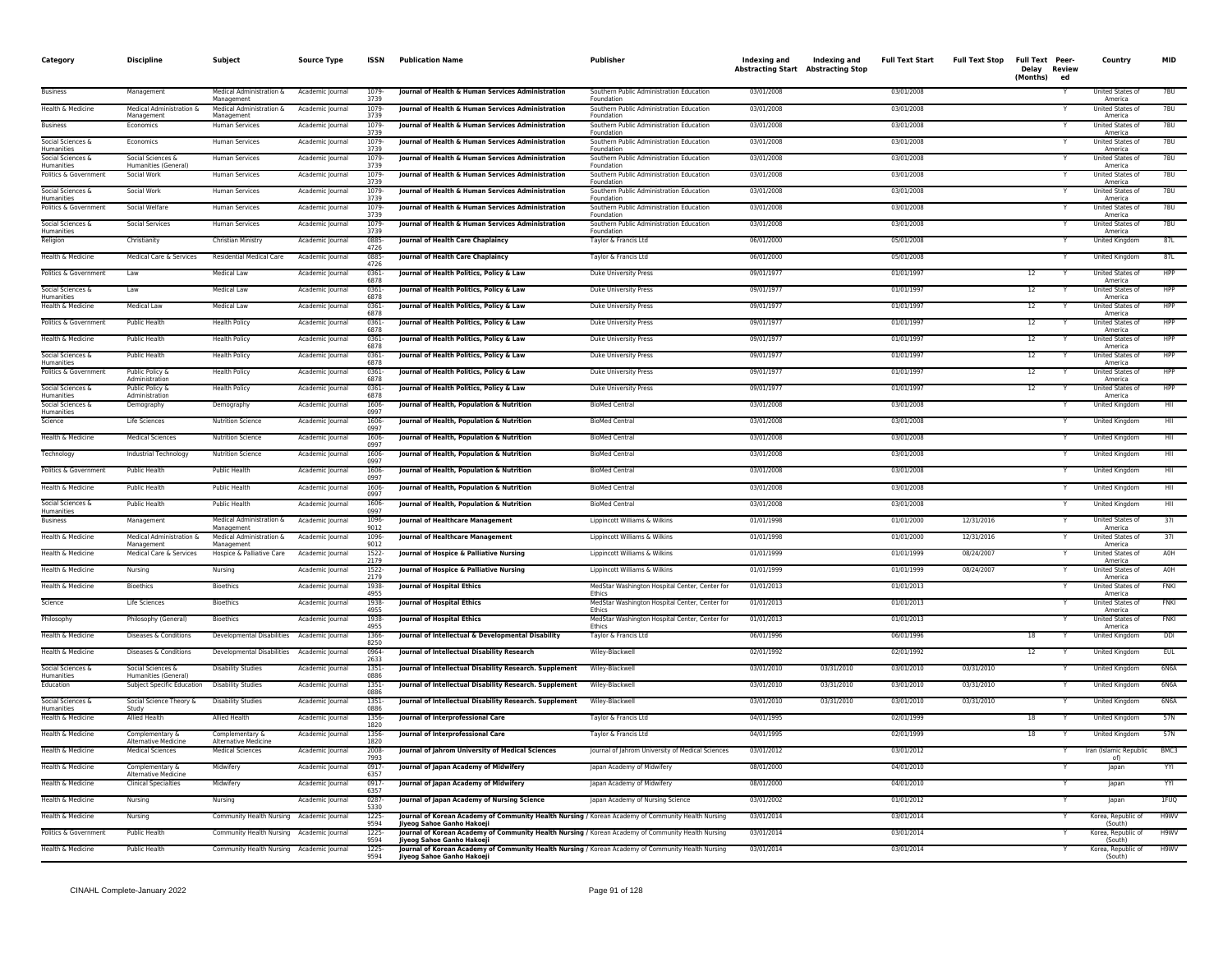| Category                                   | <b>Discipline</b>                                          | Subject                                                                 | <b>Source Type</b> | <b>ISSN</b>            | <b>Publication Name</b>                                                                                                         | Publisher                                                    | <b>Indexing and</b><br><b>Abstracting Start Abstracting Stop</b> | <b>Indexing and</b> | <b>Full Text Start</b> | <b>Full Text Stop</b> | <b>Full Text Peer-</b><br>Delay Review<br>(Months)<br>ed | Country                                    | <b>MID</b>        |
|--------------------------------------------|------------------------------------------------------------|-------------------------------------------------------------------------|--------------------|------------------------|---------------------------------------------------------------------------------------------------------------------------------|--------------------------------------------------------------|------------------------------------------------------------------|---------------------|------------------------|-----------------------|----------------------------------------------------------|--------------------------------------------|-------------------|
| Social Sciences &                          | <b>Public Health</b>                                       | Community Health Nursing Academic Journal                               |                    | 1225-<br>9594          | Journal of Korean Academy of Community Health Nursing / Korean Academy of Community Health Nursing                              |                                                              | 03/01/2014                                                       |                     | 03/01/2014             |                       |                                                          | Korea, Republic of                         | H9WV              |
| Humanities<br>Social Sciences &            | Sociology                                                  | Community Health Nursing Academic Journal                               |                    | $1225 -$               | liveog Sahoe Ganho Hakoei<br>Journal of Korean Academy of Community Health Nursing / Korean Academy of Community Health Nursing |                                                              | 03/01/2014                                                       |                     | 03/01/2014             |                       |                                                          | (South)<br>Korea, Republic of              | H9WV              |
| <b>Humanities</b><br>Health & Medicine     | Nursing                                                    | Nursing                                                                 | Academic Journa    | 9594<br>1225-          | Jiyeog Sahoe Ganho Hakoeii<br>Journal of Korean Academy of Fundamentals of Nursing                                              | Korean Academy of Fundamentals of Nursing                    | 02/01/2011                                                       |                     | 05/01/2012             |                       |                                                          | (South)<br>Korea, Republic o               | DAEG              |
| Health & Medicine                          | Nursing                                                    | Nursing                                                                 | Academic Iournal   | 9012<br>2005           | Journal of Korean Academy of Nursing                                                                                            | Korean Society of Nursing Science                            | 02/01/2009                                                       |                     | 10/01/2009             |                       |                                                          | (South)<br>Korea, Republic                 | ATS7              |
| <b>Business</b>                            | Management                                                 | Nursing Administration &                                                | Academic lournal   | 3673<br>1225           | Journal of Korean Academy of Nursing Administration                                                                             | Korean Academy of Nursing Administration                     | 03/01/2011                                                       |                     | 01/01/2012             |                       |                                                          | (S <sub>outh</sub> )<br>Korea, Republic o  | DAEH              |
| Health & Medicine                          | Medical Administration &                                   | Management<br>Nursing Administration &                                  | Academic Journal   | 9330<br>1225           | Journal of Korean Academy of Nursing Administration                                                                             | Korean Academy of Nursing Administration                     | 03/01/2011                                                       |                     | 01/01/2012             |                       |                                                          | (S <sub>out</sub> h)<br>Korea, Republic o  | DAEH              |
| Health & Medicine                          | Management<br>Nursing                                      | Management<br>Nursing Administration &                                  | Academic Journal   | 9330<br>1225           | Journal of Korean Academy of Nursing Administration                                                                             | Korean Academy of Nursing Administration                     | 03/01/2011                                                       |                     | 01/01/2012             |                       |                                                          | (South)<br>Korea, Republic o               | DAEH              |
| Health & Medicine                          | Nursing                                                    | Management<br><b>Psychiatric Nursing</b>                                | Academic Iournal   | 9330<br>1225           | Journal of Korean Academy of Psychiatric & Mental Health Korean Academy of Psychiatric & Mental Health                          |                                                              | 01/01/2014                                                       |                     | 01/01/2014             |                       |                                                          | (South)<br>Korea, Republic o               | HC <sub>6</sub> L |
| Health & Medicine                          |                                                            |                                                                         |                    | 8482<br>1225           | Nursina                                                                                                                         | Nursing                                                      |                                                                  |                     |                        |                       |                                                          | (South)<br>Korea, Republic o               |                   |
|                                            | <b>Clinical Specialties</b>                                | <b>Psychiatric Nursing</b>                                              | Academic Journal   | 8482                   | Journal of Korean Academy of Psychiatric & Mental Health Korean Academy of Psychiatric & Mental Health<br><b>Nursing</b>        | Nursing                                                      | 01/01/2014                                                       |                     | 01/01/2014             |                       |                                                          | (South)                                    | HC6L              |
| Health & Medicine                          | Nursing                                                    | Critical Care Nursing                                                   | Academic Journal   | 2005-<br>212X          | <b>Iournal of Korean Critical Care Nursing</b>                                                                                  | Korean Society of Critical Care Nursing                      | 03/01/2011                                                       |                     | 06/01/2012             |                       |                                                          | Korea, Republic of<br>(South)              | FAP7              |
| Health & Medicine                          | <b>Clinical Specialties</b>                                | Critical Care Nursing                                                   | Academic Journal   | 2005<br>212X           | <b>Iournal of Korean Critical Care Nursing</b>                                                                                  | Korean Society of Critical Care Nursing                      | 03/01/2011                                                       |                     | 06/01/2012             |                       |                                                          | Korea, Republic of<br>(South)              | FAP7              |
| Health & Medicine                          | Nursing                                                    | <b>Geriatric Nursing</b>                                                | Academic Journal   | 1229-<br>5299          | Journal of Korean Gerontological Nursing                                                                                        | Korean Gerontological Nursing Society                        | 09/01/2015                                                       |                     | 09/01/2015             |                       |                                                          | Korea, Republic of<br>(South)              | DF1               |
| Health & Medicine                          | <b>Clinical Specialties</b>                                | Geriatric Nursing                                                       | Academic Journal   | 1229<br>5299           | Journal of Korean Gerontological Nursing                                                                                        | Korean Gerontological Nursing Society                        | 09/01/2015                                                       |                     | 09/01/2015             |                       |                                                          | Korea, Republic of<br>(S <sub>out</sub> h) | JDF1              |
| Politics & Government                      | Law                                                        | Medical Law                                                             | Academic Journal   | 0194-<br>7648          | <b>Journal of Legal Medicine</b>                                                                                                | Routledge                                                    | 03/01/1999                                                       |                     | 03/01/1999             |                       | 18                                                       | <b>United Kingdor</b>                      | B9P               |
| Social Sciences &<br>Humanities            | Law                                                        | <b>Medical Law</b>                                                      | Academic Journal   | 0194<br>7648           | Journal of Legal Medicine                                                                                                       | Routledge                                                    | 03/01/1999                                                       |                     | 03/01/1999             |                       | 18                                                       | <b>United Kingdom</b>                      | B <sub>9</sub> P  |
| Health & Medicine                          | Medical Law                                                | <b>Medical Law</b>                                                      | Academic Journal   | 0194<br>7648           | Journal of Legal Medicine                                                                                                       | Routledge                                                    | 03/01/1999                                                       |                     | 03/01/1999             |                       | 18                                                       | United Kingdom                             | B <sub>9</sub> P  |
| Politics & Government                      | <b>Public Health</b>                                       | <b>Health Policy</b>                                                    | Academic Journal   | 0194<br>7648           | Journal of Legal Medicine                                                                                                       | Routledge                                                    | 03/01/1999                                                       |                     | 03/01/1999             |                       | 18                                                       | <b>United Kingdom</b>                      | B <sub>9</sub> P  |
| Health & Medicine                          | Public Health                                              | <b>Health Policy</b>                                                    | Academic Iournal   | 0194<br>7648           | <b>Iournal of Legal Medicine</b>                                                                                                | Routledge                                                    | 03/01/1999                                                       |                     | 03/01/1999             |                       | 18                                                       | <b>United Kinadon</b>                      | B <sub>9</sub> P  |
| Social Sciences &                          | Public Health                                              | <b>Health Policy</b>                                                    | Academic Journal   | 0194                   | Journal of Legal Medicine                                                                                                       | Routledge                                                    | 03/01/1999                                                       |                     | 03/01/1999             |                       | 18                                                       | <b>United Kingdon</b>                      | B <sub>9</sub> P  |
| Humanities<br>Politics & Government        | Public Policy &                                            | <b>Health Policy</b>                                                    | Academic Journal   | 7648<br>0194-          | Journal of Legal Medicine                                                                                                       | Routledge                                                    | 03/01/1999                                                       |                     | 03/01/1999             |                       | 18                                                       | United Kingdom                             | B <sub>9</sub> P  |
| Social Sciences &                          | Administration<br>Public Policy &                          | <b>Health Policy</b>                                                    | Academic Journal   | 7648<br>0194-          | Journal of Legal Medicine                                                                                                       | Routledge                                                    | 03/01/1999                                                       |                     | 03/01/1999             |                       | 18                                                       | <b>United Kingdom</b>                      | R <sub>9</sub> P  |
| <b>Humanities</b><br>Politics & Government | Administration<br><b>Taw</b>                               | Medical Law                                                             | Academic lournal   | 7648<br>1080-          | Journal of Legal Nurse Consulting                                                                                               | American Association of Legal Nurse                          | 01/01/1995                                                       |                     | 01/01/2005             |                       |                                                          | <b>United States of</b>                    | <b>IIH</b>        |
| Social Sciences &                          | Law                                                        | <b>Medical Law</b>                                                      | Academic Journal   | 3297<br>1080           | Journal of Legal Nurse Consulting                                                                                               | Consultants<br>American Association of Legal Nurse           | 01/01/1995                                                       |                     | 01/01/2005             |                       |                                                          | America<br><b>United States of</b>         | IJH               |
| Humanities<br>Health & Medicine            | <b>Medical Law</b>                                         | <b>Medical Law</b>                                                      | Academic Journal   | 3297                   | Journal of Legal Nurse Consulting                                                                                               | Consultants<br>American Association of Legal Nurse           | 01/01/1995                                                       |                     | 01/01/2005             |                       |                                                          | America<br>United States of                | IJH               |
| Health & Medicine                          |                                                            |                                                                         |                    | 1080-<br>3297<br>1080- |                                                                                                                                 | Consultants                                                  |                                                                  |                     |                        |                       |                                                          | America                                    |                   |
|                                            | Nursing                                                    | Nursing                                                                 | Academic Journal   | 3297                   | Journal of Legal Nurse Consulting                                                                                               | American Association of Legal Nurse<br>Consultants           | 01/01/1995                                                       |                     | 01/01/2005             |                       |                                                          | United States of<br>America                | <b>IJH</b>        |
| <b>Business</b>                            | <b>Business Practices</b>                                  | Consulting                                                              | Academic Journa    | 1080-<br>3297          | Journal of Legal Nurse Consulting                                                                                               | American Association of Legal Nurse<br>Consultants           | 01/01/1995                                                       |                     | 01/01/2005             |                       |                                                          | United States of<br>America                | IJН               |
| Health & Medicine                          | Medical Care & Services                                    | Long-term Medical Care                                                  | Academic Journal   | 2328<br>6172           | Journal of Life Care Planning                                                                                                   | International Association of Rehabilitation<br>Professionals | 03/01/2006                                                       |                     | 03/01/2006             |                       |                                                          | United States of<br>America                | 137A              |
| Health & Medicine                          | Health & Medicine (General) Bereavement                    |                                                                         | Academic Journal   | 1532-<br>5024          | Journal of Loss & Trauma                                                                                                        | Routledge                                                    | 01/01/2008                                                       |                     | 01/01/2008             |                       | 18                                                       | United Kingdom                             | <b>HZH</b>        |
| Science                                    | Life Sciences                                              | Bereavement                                                             | Academic Journal   | 1532-<br>5024          | Journal of Loss & Trauma                                                                                                        | Routledge                                                    | 01/01/2008                                                       |                     | 01/01/2008             |                       | 18                                                       | United Kingdom                             | <b>HZH</b>        |
| Social Sciences &<br>Humanities            | Psychology                                                 | Bereavement                                                             | Academic Iourna    | 1532<br>5024           | <b>Iournal of Loss &amp; Trauma</b>                                                                                             | Routledge                                                    | 01/01/2008                                                       |                     | 01/01/2008             |                       |                                                          | United Kingdon                             | <b>HZH</b>        |
| Health & Medicine                          | <b>Clinical Specialties</b>                                | <b>Bereavement</b>                                                      | Academic Iournal   | 1532-<br>5024          | <b>Iournal of Loss &amp; Trauma</b>                                                                                             | Routledge                                                    | 01/01/2008                                                       |                     | 01/01/2008             |                       | 18                                                       | <b>United Kingdom</b>                      | HZH               |
| <b>Health &amp; Medicine</b>               | <b>Allied Health</b>                                       | <b>Mental Health Services</b>                                           | Academic lournal   | 1532<br>5024           | <b>Iournal of Loss &amp; Trauma</b>                                                                                             | Routledge                                                    | 01/01/2008                                                       |                     | 01/01/2008             |                       |                                                          | United Kingdon                             | <b>HZH</b>        |
| Health & Medicine                          | <b>Clinical Specialties</b>                                | <b>Mental Health Services</b>                                           | Academic Journal   | 1532-<br>5024          | <b>Iournal of Loss &amp; Trauma</b>                                                                                             | Routledge                                                    | 01/01/2008                                                       |                     | 01/01/2008             |                       |                                                          | United Kingdom                             | <b>HZH</b>        |
| Science                                    | <b>Life Sciences</b>                                       | Lymphoedema                                                             | Academic Journal   | 1750<br>7235           | Journal of Lymphoedema                                                                                                          | SB Communications Group, A Schofield Media<br>Company        | 04/01/2008                                                       |                     | 07/01/2011             |                       |                                                          | <b>United Kingdon</b>                      | 5F <sub>OU</sub>  |
| Health & Medicine                          | <b>Medical Sciences</b>                                    | Lymphoedema                                                             | Academic Journal   | 1750-<br>7235          | Journal of Lymphoedema                                                                                                          | SB Communications Group, A Schofield Media<br>Company        | 04/01/2008                                                       |                     | 07/01/2011             |                       |                                                          | <b>United Kingdon</b>                      | 5F <sub>OU</sub>  |
| Health & Medicine                          | <b>Clinical Specialties</b>                                | Lymphoedema                                                             | Academic Journa    | 1750-<br>7235          | Journal of Lymphoedema                                                                                                          | SB Communications Group, A Schofield Media<br>Company        | 04/01/2008                                                       |                     | 07/01/2011             |                       |                                                          | United Kingdon                             | 5FOU              |
| <b>Business</b>                            | Management                                                 | Managed Healthcare                                                      | Academic Journal   | 1094                   | Journal of Managed Care Medicine                                                                                                | National Association of Managed Care                         | 12/01/2010                                                       |                     | 12/01/2010             |                       |                                                          | <b>United States of</b>                    | 9084              |
| Health & Medicine                          | Medical Administration &                                   | Managed Healthcare                                                      | Academic Journal   | 1094                   | Journal of Managed Care Medicine                                                                                                | Physicians, Inc<br>National Association of Managed Care      | 12/01/2010                                                       |                     | 12/01/2010             |                       |                                                          | America<br>United States of                | 9084              |
| Health & Medicine                          | Management<br>Complementary &                              | Chiropractic Medicine                                                   | Academic Journal   | 1525<br>0161           | Journal of Manipulative & Physiological Therapeutics                                                                            | Physicians, Inc<br>Elsevier B.V                              | 10/01/1987                                                       |                     | 02/01/1995             | 09/13/2009            |                                                          | America<br>United States o                 | 8GE               |
| Health & Medicine                          | <b>Alternative Medicine</b><br><b>Clinical Specialties</b> | Chiropractic Medicine                                                   | Academic Journa    | 4754<br>0161           | Journal of Manipulative & Physiological Therapeutics                                                                            | Elsevier B.V.                                                | 10/01/1987                                                       |                     | 02/01/1995             | 09/13/2009            |                                                          | America<br><b>United States</b> o          | 8GE               |
| Health & Medicine                          | <b>Allied Health</b>                                       | Physical Therapy                                                        | Academic Journal   | 4754<br>0161-          | Journal of Manipulative & Physiological Therapeutics                                                                            | Elsevier B.V                                                 | 10/01/1987                                                       |                     | 02/01/1995             | 09/13/2009            |                                                          | America<br>United States of                | 8GE               |
| Health & Medicine                          | Therapeutics                                               | Physical Therapy                                                        | Academic Journal   | 4754<br>$0161-$        | Journal of Manipulative & Physiological Therapeutics                                                                            | <b>Fisevier B.V</b>                                          | 10/01/1987                                                       |                     | 02/01/1995             | 09/13/2009            |                                                          | America<br><b>United States of</b>         | 8GE               |
| Health & Medicine                          | <b>Allied Health</b>                                       | <b>Physical Therapy</b>                                                 | Academic lournal   | 4754<br>1066           | Journal of Manual & Manipulative Therapy (Journal of                                                                            | Iournal of Manual & Manipulative Therapy                     | 03/01/1993                                                       | 12/31/2009          | 01/01/2001             | 12/31/2009            |                                                          | America<br><b>United States of</b>         | 1DS               |
| Health & Medicine                          | Therapeutics                                               | Physical Therapy                                                        | Academic Journal   | 9817<br>1066           | <b>Manual &amp; Manipulative Therapy)</b><br>Journal of Manual & Manipulative Therapy (Journal of                               | Journal of Manual & Manipulative Therapy                     | 03/01/1993                                                       | 12/31/2009          | 01/01/2001             | 12/31/2009            |                                                          | America<br><b>United States of</b>         | 1DS               |
| Health & Medicine                          |                                                            | Health & Medicine (General) Health & Medicine (General) Academic Journa |                    | 9817<br>0148           | Manual & Manipulative Therapy)<br><b>Iournal of Medical Systems</b>                                                             |                                                              | 02/01/2003                                                       |                     | 02/01/2003             |                       | 12                                                       | America<br>Germany                         | 4N <sub>0</sub>   |
|                                            |                                                            |                                                                         |                    | 5598                   |                                                                                                                                 | Springer Nature                                              |                                                                  |                     |                        |                       |                                                          |                                            |                   |
| Health & Medicine                          | <b>Clinical Specialties</b>                                | Psychiatry                                                              | Academic Journa    | 0963<br>8237           | <b>Iournal of Mental Health</b>                                                                                                 | Routledge                                                    | 02/01/1992                                                       |                     | 02/01/1992             |                       | 18                                                       | United Kingdom                             | <b>IHM</b>        |
| Social Sciences &<br><b>Humanities</b>     | Psychology                                                 | Psychology                                                              | Academic Journa    | 0963<br>8237           | <b>Journal of Mental Health</b>                                                                                                 | Routledge                                                    | 02/01/1992                                                       |                     | 02/01/1992             |                       | 18                                                       | United Kingdom                             | <b>JHM</b>        |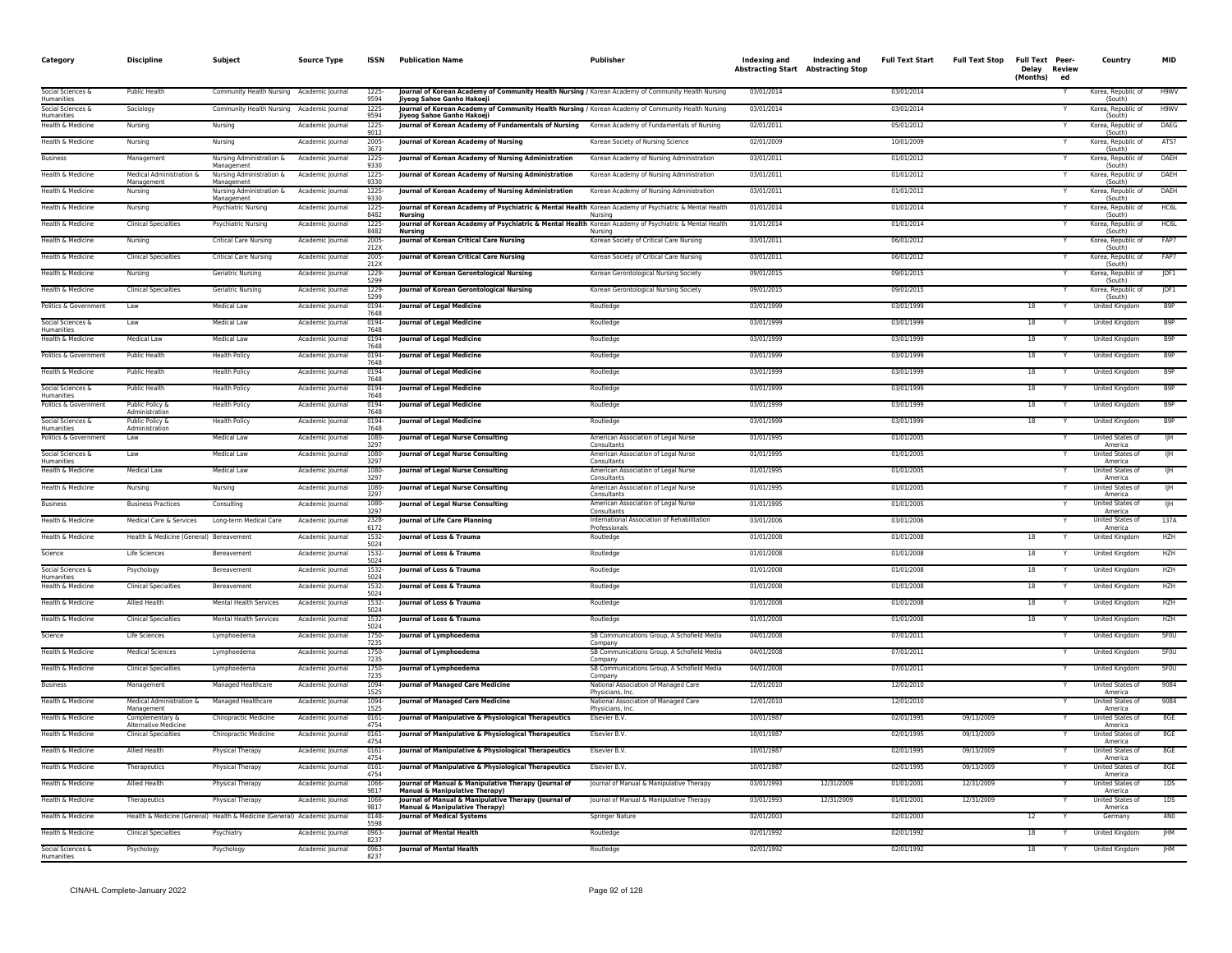| Category                        | <b>Discipline</b>                           | Subject                                    | <b>Source Type</b> | <b>ISSN</b>      | <b>Publication Name</b>                                                           | Publisher                                                                          | <b>Indexing and</b><br><b>Abstracting Start Abstracting Stop</b> | Indexing and | <b>Full Text Start</b> | <b>Full Text Stop</b> | Full Text Peer-<br>Delay Review<br>(Months)<br>ed | Country                            | <b>MID</b>      |
|---------------------------------|---------------------------------------------|--------------------------------------------|--------------------|------------------|-----------------------------------------------------------------------------------|------------------------------------------------------------------------------------|------------------------------------------------------------------|--------------|------------------------|-----------------------|---------------------------------------------------|------------------------------------|-----------------|
| Health & Medicine               | <b>Clinical Specialties</b>                 | Psychology                                 | Academic Journa    | 0963-<br>8237    | Journal of Mental Health                                                          | Routledge                                                                          | 02/01/1992                                                       |              | 02/01/1992             |                       |                                                   | United Kingdor                     | <b>IHM</b>      |
| Health & Medicine               | Complementary &<br>Alternative Medicine     | Midwifery                                  | Academic Journal   | 2345<br>4792     | Journal of Midwifery & Reproductive Health                                        | Mashhad University of Medical Science                                              | 11/01/2014                                                       |              | 11/01/2014             |                       |                                                   | Iran (Islamic Republic<br>nf)      | <b>HCMN</b>     |
| Health & Medicine               | <b>Clinical Specialties</b>                 | Midwifery                                  | Academic Journa    | 2345<br>4792     | Journal of Midwifery & Reproductive Health                                        | Mashhad University of Medical Science                                              | 11/01/2014                                                       |              | 11/01/2014             |                       |                                                   | Iran (Islamic Republic<br>nf       | <b>HCMN</b>     |
| Social Sciences &<br>Humanities | Sociology                                   | <b>Reproductive Medicine</b>               | Academic Journal   | 2345<br>4792     | Journal of Midwifery & Reproductive Health                                        | Mashhad University of Medical Science                                              | 11/01/2014                                                       |              | 11/01/2014             |                       |                                                   | Iran (Islamic Republic<br>of)      | <b>HCMN</b>     |
| Health & Medicine               | <b>Clinical Specialties</b>                 | <b>Reproductive Medicine</b>               | Academic Journa    | 2345<br>4792     | Journal of Midwifery & Reproductive Health                                        | Mashhad University of Medical Science                                              | 11/01/2014                                                       |              | 11/01/2014             |                       |                                                   | Iran (Islamic Republic<br>nf       | <b>HCMN</b>     |
| Health & Medicine               | Nursina                                     | Nursing                                    | Academic Iourna    | 1526<br>8233     | <b>Iournal of Multicultural Nursing &amp; Health (IMCNH)</b>                      | <b>Riley Publications</b>                                                          | 03/01/1995                                                       | 01/31/2007   | 01/01/2004             | 01/31/2007            |                                                   | United States o                    | <b>GUS</b>      |
| Health & Medicine               | <b>Allied Health</b>                        | Music Therapy                              | Academic Iourna    | 0022             | <b>Iournal of Music Therapy</b>                                                   | Oxford University Press                                                            | 03/01/2008                                                       |              | 03/01/2008             |                       | 12                                                | America<br><b>United Kingdor</b>   | GTA             |
| Arts & Entertainment            | Music                                       | <b>Music Therapy</b>                       | Academic Journa    | 2917<br>0022     | <b>Iournal of Music Therapy</b>                                                   | <b>Oxford University Press</b>                                                     | 03/01/2008                                                       |              | 03/01/2008             |                       | 12                                                | United Kingdon                     | GTA             |
| Health & Medicine               | Therapeutics                                | Music Therapy                              | Academic Journal   | 2917<br>0022     | <b>Iournal of Music Therapy</b>                                                   | Oxford University Press                                                            | 03/01/2008                                                       |              | 03/01/2008             |                       | 12                                                | United Kingdom                     | GTA             |
| Health & Medicine               | <b>Clinical Specialties</b>                 | Music Therapy                              | Academic Journal   | 2917<br>$0022 -$ | Journal of Music Therapy                                                          | Oxford University Press                                                            | 03/01/2008                                                       |              | 03/01/2008             |                       | 12                                                | United Kingdom                     | GTA             |
| Health & Medicine               | Nursing                                     | <b>Neurology Nursing</b>                   | Academic Journal   | 2917<br>2084     | Journal of Neurological & Neurosurgical Nursing                                   | University of Humanities & Economics in                                            | 01/01/2014                                                       |              | 01/01/2014             |                       |                                                   | Poland                             | FNK5            |
| Health & Medicine               | <b>Medical Sciences</b>                     | <b>Neurology Nursing</b>                   | Academic Journal   | 8021<br>2084-    | Journal of Neurological & Neurosurgical Nursing                                   | Wloclawek, Institute of Health Sciences<br>University of Humanities & Economics in | 01/01/2014                                                       |              | 01/01/2014             |                       |                                                   | Poland                             | FNK5            |
| Health & Medicine               | <b>Clinical Specialties</b>                 | Neurology Nursing                          | Academic Journa    | 8021<br>2084     | Journal of Neurological & Neurosurgical Nursing                                   | Wloclawek, Institute of Health Sciences<br>University of Humanities & Economics in | 01/01/2014                                                       |              | 01/01/2014             |                       |                                                   | Poland                             | FNK5            |
| Health & Medicine               | <b>Medical Sciences</b>                     | Neurosurgery                               | Academic Iourna    | 8021<br>2084     | Journal of Neurological & Neurosurgical Nursing                                   | Wloclawek, Institute of Health Sciences<br>University of Humanities & Economics in | 01/01/2014                                                       |              | 01/01/2014             |                       |                                                   | Poland                             | FNK5            |
| Health & Medicine               | <b>Clinical Specialties</b>                 | Neurosurgery                               | Academic Iourna    | 8021<br>2084     | Journal of Neurological & Neurosurgical Nursing                                   | Wloclawek, Institute of Health Sciences<br>University of Humanities & Economics in | 01/01/2014                                                       |              | 01/01/2014             |                       |                                                   | Poland                             | FNK5            |
| Health & Medicine               | <b>Clinical Specialties</b>                 | Pain & Pain Management                     | Academic Iourna    | 8021<br>1543     | Journal of Neuropathic Pain & Symptom Palliation                                  | Wloclawek, Institute of Health Sciences<br>Taylor & Francis Ltd                    | 03/01/2005                                                       | 12/31/2006   | 03/01/2005             | 12/31/2006            |                                                   | United Kingdom                     | 2WMU            |
| Science                         | Life Sciences                               | Neuropathology                             | Academic Journa    | 7698<br>1543     | Journal of Neuropathic Pain & Symptom Palliation                                  | Taylor & Francis Ltd                                                               | 03/01/2005                                                       | 12/31/2006   | 03/01/2005             | 12/31/2006            |                                                   | <b>United Kingdon</b>              | 2WMU            |
| Health & Medicine               | <b>Medical Sciences</b>                     | Neuropathology                             | Academic Journal   | 7698<br>1543     | Journal of Neuropathic Pain & Symptom Palliation                                  | Taylor & Francis Ltd                                                               | 03/01/2005                                                       | 12/31/2006   | 03/01/2005             | 12/31/2006            |                                                   | United Kingdom                     | 2WMU            |
| <b>Health &amp; Medicine</b>    | <b>Clinical Specialties</b>                 | Neuropathology                             | Academic Journal   | 7698<br>1543-    | Journal of Neuropathic Pain & Symptom Palliation                                  | Taylor & Francis Ltd                                                               | 03/01/2005                                                       | 12/31/2006   | 03/01/2005             | 12/31/2006            |                                                   | <b>United Kingdom</b>              | 2WMU            |
| Health & Medicine               | <b>Clinical Specialties</b>                 | Nuclear Medicine                           | Academic Iourna    | 7698<br>0091     | <b>Journal of Nuclear Medicine Technology</b>                                     | Society of Nuclear Medicine                                                        | 03/01/1995                                                       |              | 04/01/2012             |                       |                                                   | <b>United States of</b>            | <b>H70</b>      |
| Technology                      | Medical Technology                          | <b>Medical Technology</b>                  | Academic Journal   | 4916<br>0091     | Journal of Nuclear Medicine Technology                                            | Society of Nuclear Medicine                                                        | 03/01/1995                                                       |              | 04/01/2012             |                       |                                                   | America<br>United States of        | H70             |
| Health & Medicine               | <b>Medical Technology</b>                   |                                            | Academic Journa    | 4916<br>0091     | Journal of Nuclear Medicine Technology                                            | Society of Nuclear Medicine                                                        | 03/01/1995                                                       |              | 04/01/2012             |                       |                                                   | America<br><b>United States of</b> | H <sub>7Q</sub> |
| Health & Medicine               |                                             | Medical Technology                         |                    | 4916             |                                                                                   |                                                                                    |                                                                  |              |                        |                       |                                                   | America                            |                 |
|                                 | Nursing                                     | Nursing                                    | Academic Journa    | 1942<br>4469     | Journal of Nurse Life Care Planning                                               | American Association of Nurse Life Care<br>Planners                                | 03/01/2010                                                       |              | 03/01/2010             |                       |                                                   | United States of<br>America        | <b>B62J</b>     |
| Health & Medicine               | Medical Care & Services                     | Long-term Medical Care                     | Academic Journa    | 1942<br>4469     | Journal of Nurse Life Care Planning                                               | American Association of Nurse Life Care<br>Planners                                | 03/01/2010                                                       |              | 03/01/2010             |                       |                                                   | United States o<br>America         | <b>B62J</b>     |
| Health & Medicine               | Nursing                                     | Nursing                                    | Academic Journal   | 0047<br>262X     | <b>Journal of Nursing</b>                                                         | Taiwan Nurses Association                                                          | 03/01/1994                                                       |              | 10/01/2007             |                       |                                                   | Taiwan                             | H <sub>8H</sub> |
| Health & Medicine               | Nursing                                     | Nursing                                    | Academic Journal   | 1752<br>9816     | Journal of Nursing & Healthcare of Chronic Illnesses                              | Wiley-Blackwell                                                                    | 03/01/2007                                                       | 12/31/2012   | 03/01/2007             | 12/31/2011            |                                                   | United Kingdon                     | 34UA            |
| Health & Medicine               | Diseases & Conditions                       | <b>Chronic Diseases</b>                    | Academic Iourna    | 9816             | Journal of Nursing & Healthcare of Chronic Illnesses                              | Wiley-Blackwell                                                                    | 03/01/2007                                                       | 12/31/2012   | 03/01/2007             | 12/31/2011            |                                                   | <b>United Kingdom</b>              | 34UA            |
| Health & Medicine               | Nursina                                     | Nursing                                    | Academic Iourna    | 2072<br>9235     | <b>Iournal of Nursing &amp; Healthcare Research</b>                               | <b>Taiwan Nurses Association</b>                                                   | 03/01/2009                                                       | 12/31/2015   | 03/01/2012             | 12/31/2015            |                                                   | Taiwan                             | <b>BOFN</b>     |
| Health & Medicine               | Complementary &<br>Alternative Medicine     | Midwifery                                  | Academic Iournal   | 2345<br>5756     | <b>Iournal of Nursing &amp; Midwifery Sciences</b>                                | Mazandaran University of Medical Sciences                                          | 01/01/2014                                                       |              | 01/01/2014             |                       |                                                   | Iran (Islamic Republic<br>of)      | HC3X            |
| Health & Medicine               | <b>Clinical Specialties</b>                 | Midwifery                                  | Academic Journa    | 2345<br>5756     | <b>Iournal of Nursing &amp; Midwifery Sciences</b>                                | Mazandaran University of Medical Sciences                                          | 01/01/2014                                                       |              | 01/01/2014             |                       |                                                   | Iran (Islamic Republic<br>of)      | HC3X            |
| Health & Medicine               | Nursina                                     | Nursing                                    | Academic Journal   | 2345<br>5756     | Journal of Nursing & Midwifery Sciences                                           | Mazandaran University of Medical Sciences                                          | 01/01/2014                                                       |              | 01/01/2014             |                       |                                                   | Iran (Islamic Republic<br>nf)      | HC3X            |
| Health & Medicine               | Nursing                                     | Nursing                                    | Academic Journa    | 1057<br>3631     | <b>Journal of Nursing Care Quality</b>                                            | Lippincott Williams & Wilkins                                                      | 10/01/1991                                                       |              | 04/01/1999             | 08/24/2007            |                                                   | <b>Hnited States of</b><br>America | 0NZ             |
| Health & Medicine               | Safety & Accident Prevention Patient Safety |                                            | Academic Journal   | 1057<br>3631     | Journal of Nursing Care Quality                                                   | Lippincott Williams & Wilkins                                                      | 10/01/1991                                                       |              | 04/01/1999             | 08/24/2007            |                                                   | <b>United States of</b><br>America | 0 <sub>NZ</sub> |
| Health & Medicine               | <b>Medical Education</b>                    | <b>Nursing Education</b>                   | Academic Journa    | 0148<br>4834     | <b>Journal of Nursing Education</b>                                               | <b>SLACK Incorporated</b>                                                          | 01/01/1962                                                       |              | 01/01/1962             | 12/31/2010            |                                                   | United States of<br>America        | 4C7             |
| Health & Medicine               | Nursing                                     | <b>Nursing Education</b>                   | Academic Journa    | 0148<br>4834     | <b>Journal of Nursing Education</b>                                               | <b>SLACK Incorporated</b>                                                          | 01/01/1962                                                       |              | 01/01/1962             | 12/31/2010            |                                                   | United States of<br>America        | 4C7             |
| Education                       | <b>Professional Education</b>               | Nursing Education                          | Academic Journal   | 0148<br>4834     | <b>Journal of Nursing Education</b>                                               | SLACK Incorporated                                                                 | 01/01/1962                                                       |              | 01/01/1962             | 12/31/2010            |                                                   | United States of<br>America        | 4C7             |
| Politics & Government           | Law                                         | <b>Nursing Law</b>                         | Academic Journal   | 1073<br>7472     | Journal of Nursing Law                                                            | Springer Publishing Company, Inc.                                                  | 03/01/1993                                                       | 06/30/2012   | 03/01/2005             | 03/29/2012            |                                                   | United States of<br>America        | GM1             |
| Social Sciences &<br>Humanities | Law                                         | <b>Nursing Law</b>                         | Academic Journal   | 1073<br>7472     | <b>Journal of Nursing Law</b>                                                     | Springer Publishing Company, Inc.                                                  | 03/01/1993                                                       | 06/30/2012   | 03/01/2005             | 03/29/2012            |                                                   | United States of<br>America        | GM1             |
| Health & Medicine               | Medical Law                                 | <b>Nursing Law</b>                         | Academic Journa    | 1073<br>7472     | <b>Journal of Nursing Law</b>                                                     | Springer Publishing Company, Inc.                                                  | 03/01/1993                                                       | 06/30/2012   | 03/01/2005             | 03/29/2012            |                                                   | United States of<br>America        | GM1             |
| Health & Medicine               | Nursing                                     | <b>Nursing Law</b>                         | Academic Journal   | 1073-<br>7472    | <b>Journal of Nursing Law</b>                                                     | Springer Publishing Company, Inc.                                                  | 03/01/1993                                                       | 06/30/2012   | 03/01/2005             | 03/29/2012            |                                                   | United States of<br>America        | GM1             |
| Health & Medicine               | Nursing                                     | Nursing                                    | Academic lournal   | 2329-<br>4760    | Journal of Nursing Practice Applications & Reviews of<br>Research                 | Philippine Nurses Association of America                                           | 01/01/2014                                                       |              | 01/01/2014             |                       |                                                   | <b>United States of</b><br>America | G9CH            |
| Health & Medicine               | Nursina                                     | Nursing                                    | Academic Journal   | 1682<br>3141     | Journal of Nursing Research (Taiwan Nurses Association) Taiwan Nurses Association |                                                                                    | 08/01/2000                                                       | 12/31/2009   | 12/01/2002             | 12/31/2009            |                                                   | Taiwan                             | P <sub>3U</sub> |
| Health & Medicine               | Nursina                                     | Nursing                                    | Academic Iourna    | 1981<br>8963     | Journal of Nursing UFPE / Revista de Enfermagem UFPE                              | Revista de Enfermagem UFPE                                                         | 03/01/2010                                                       |              | 03/01/2010             |                       |                                                   | <b>Brazil</b>                      | <b>B064</b>     |
| Science                         | Life Sciences                               | Food Science & Technology Academic Journal |                    | 1089<br>4179     | Journal of Nutraceuticals, Functional & Medical Foods                             | Taylor & Francis Ltd                                                               | 03/01/1997                                                       | 03/31/2004   | 01/01/2000             | 03/31/2004            |                                                   | United Kingdom                     | 3XU             |
| Technology                      | Industrial Technology                       | Food Science & Technology                  | Academic Journa    | 1089<br>4179     | Journal of Nutraceuticals, Functional & Medical Foods                             | Taylor & Francis Ltd                                                               | 03/01/1997                                                       | 03/31/2004   | 01/01/2000             | 03/31/2004            |                                                   | <b>United Kingdor</b>              | 3XU             |
| Science                         | <b>Life Sciences</b>                        | <b>Nutrition Science</b>                   | Academic Journa    | 1089<br>4179     | Journal of Nutraceuticals, Functional & Medical Foods                             | Taylor & Francis Ltd                                                               | 03/01/1997                                                       | 03/31/2004   | 01/01/2000             | 03/31/2004            |                                                   | <b>United Kingdor</b>              | 3XU             |
| Health & Medicine               | <b>Medical Sciences</b>                     | <b>Nutrition Science</b>                   | Academic Journa    | 1089<br>4179     | Journal of Nutraceuticals, Functional & Medical Foods                             | Taylor & Francis Ltd                                                               | 03/01/1997                                                       | 03/31/2004   | 01/01/2000             | 03/31/2004            |                                                   | <b>United Kingdon</b>              | 3XU             |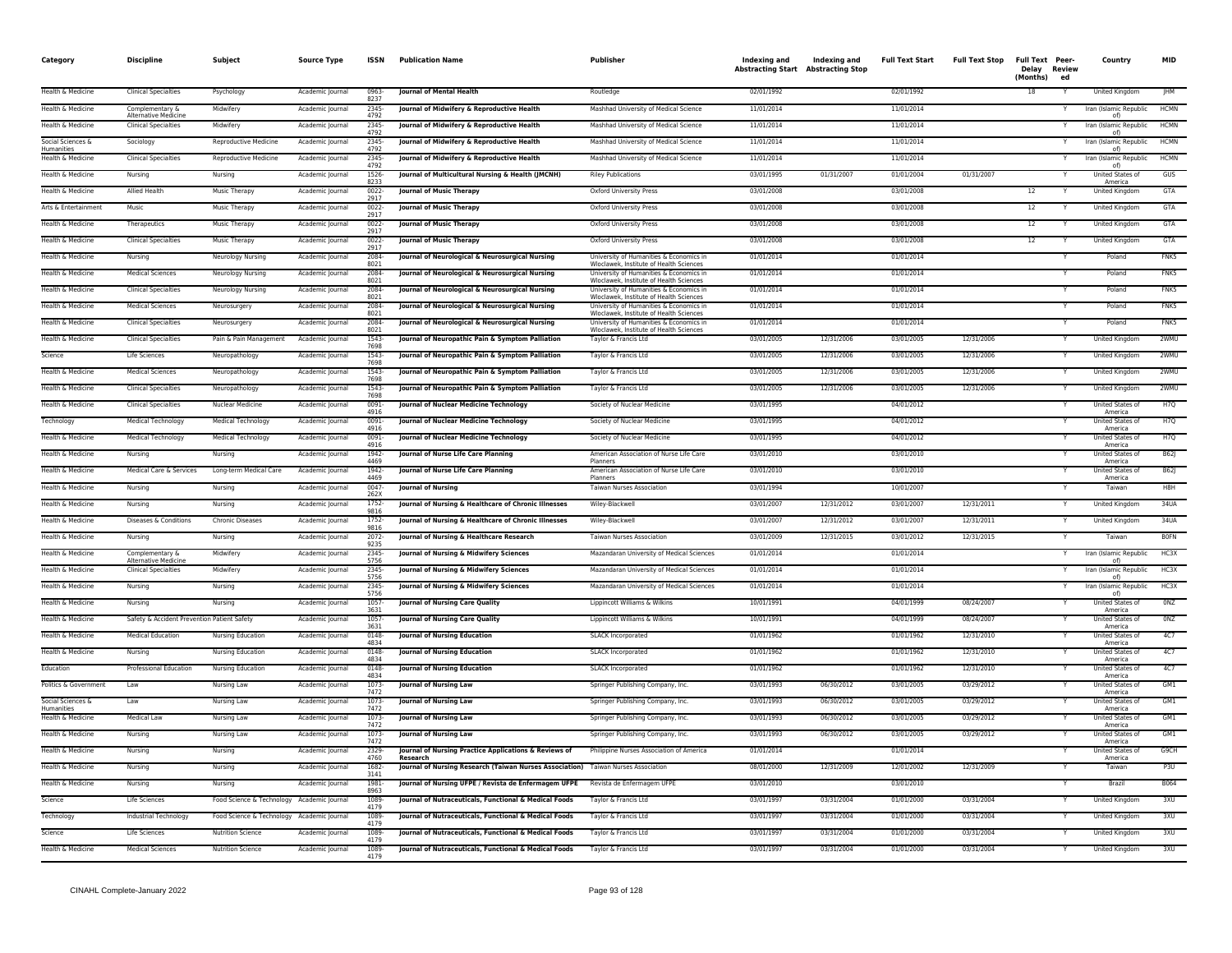| Category                               | <b>Discipline</b>                                  | Subject                                 | <b>Source Type</b> |                       | <b>ISSN</b> Publication Name                               | <b>Publisher</b>                                             | Indexing and<br><b>Abstracting Start</b> Abstracting Stop | Indexing and | <b>Full Text Start</b> | <b>Full Text Stop</b> | Full Text Peer-<br>Delay Review<br>(Months)<br>ed | Country                           | <b>MID</b>                  |
|----------------------------------------|----------------------------------------------------|-----------------------------------------|--------------------|-----------------------|------------------------------------------------------------|--------------------------------------------------------------|-----------------------------------------------------------|--------------|------------------------|-----------------------|---------------------------------------------------|-----------------------------------|-----------------------------|
| Technology                             | Industrial Technology                              | <b>Nutrition Science</b>                | Academic Journa    | 1089-<br>4179         | Journal of Nutraceuticals, Functional & Medical Foods      | Taylor & Francis Ltd                                         | 03/01/1997                                                | 03/31/2004   | 01/01/2000             | 03/31/2004            |                                                   | <b>United Kingdor</b>             | 3XU                         |
| <b>Business</b>                        | Industries & Trades                                | Nutraceutical Industry                  | Academic Journal   | 1089<br>4179          | Journal of Nutraceuticals, Functional & Medical Foods      | Taylor & Francis Ltd                                         | 03/01/1997                                                | 03/31/2004   | 01/01/2000             | 03/31/2004            |                                                   | United Kingdom                    | 3XU                         |
| Science                                | Life Sciences                                      | <b>Genetics &amp; Genomics</b>          | Academic Journal   | 1661<br>6499          | Journal of Nutrigenetics & Nutrigenomics                   | Karger AG                                                    | 01/01/2012                                                |              | 01/01/2012             | 12/31/2017            |                                                   | Switzerland                       | 39R8                        |
| Health & Medicine                      | <b>Medical Sciences</b>                            | <b>Genetics &amp; Genomics</b>          | Academic Iournal   | 1661<br>6499          | Journal of Nutrigenetics & Nutrigenomics                   | Karger AG                                                    | 01/01/2012                                                |              | 01/01/2012             | 12/31/2017            |                                                   | Switzerland                       | 39R8                        |
| Science                                | Life Sciences                                      | <b>Nutrition Science</b>                | Academic Iournal   | 0022<br>3182          | <b>Journal of Nutrition Education</b>                      | Elsevier B.V.                                                | 08/01/1987                                                | 12/31/2001   | 01/01/2001             | 12/31/2001            |                                                   | <b>United Kinador</b>             | NUJ                         |
| Health & Medicine                      | <b>Medical Sciences</b>                            | <b>Nutrition Science</b>                | Academic Journal   | 0022<br>3182          | <b>Journal of Nutrition Education</b>                      | Elsevier B.V.                                                | 08/01/1987                                                | 12/31/2001   | 01/01/2001             | 12/31/2001            |                                                   | <b>United Kinador</b>             | NUJ                         |
| Technology                             | Industrial Technology                              | <b>Nutrition Science</b>                | Academic Iourna    | 0022<br>3182          | <b>Iournal of Nutrition Education</b>                      | Elsevier B.V.                                                | 08/01/1987                                                | 12/31/2001   | 01/01/2001             | 12/31/2001            |                                                   | <b>United Kinador</b>             | NUJ                         |
| Health & Medicine                      | Health & Medicine (General) Health Education       |                                         | Academic Journal   | 1499<br>4046          | <b>Journal of Nutrition Education &amp; Behavior</b>       | Elsevier B.V.                                                | 01/01/2002                                                |              | 01/01/2002             | 11/30/2005            |                                                   | United Kingdom                    | IXG                         |
| Science                                | Life Sciences                                      | <b>Nutrition Science</b>                | Academic Journal   | 1499<br>4046          | <b>Journal of Nutrition Education &amp; Behavior</b>       | Elsevier B.V.                                                | 01/01/2002                                                |              | 01/01/2002             | 11/30/2005            |                                                   | United Kingdom                    | <b>IXG</b>                  |
| Health & Medicine                      | <b>Medical Sciences</b>                            | <b>Nutrition Science</b>                | Academic Journal   | 1499-<br>4046         | <b>Iournal of Nutrition Education &amp; Behavior</b>       | Elsevier B.V.                                                | 01/01/2002                                                |              | 01/01/2002             | 11/30/2005            |                                                   | United Kingdom                    | IXG                         |
| Technology                             | Industrial Technology                              | <b>Nutrition Science</b>                | Academic Journal   | 1499<br>4046          | Journal of Nutrition Education & Behavior                  | Elsevier B.V.                                                | 01/01/2002                                                |              | 01/01/2002             | 11/30/2005            |                                                   | United Kingdom                    | IXG                         |
| Health & Medicine                      | <b>Clinical Specialties</b>                        | Geriatric Medicine                      | Academic Journal   | 1279-<br>7707         | Journal of Nutrition, Health & Aging                       | <b>Springer Nature</b>                                       | 01/01/2008                                                |              | 01/01/2009             |                       | 12                                                | Germany                           | 2ZSX                        |
| Social Sciences &                      | Demography                                         | Gerontology                             | Academic Journa    | 1279-<br>7707         | Journal of Nutrition, Health & Aging                       | <b>Springer Nature</b>                                       | 01/01/2008                                                |              | 01/01/2009             |                       | 12                                                | Germany                           | 2ZSX                        |
| <b>Humanities</b><br>Science           | Life Sciences                                      | <b>Nutrition Science</b>                | Academic Journa    | 1279-<br>7707         | Journal of Nutrition, Health & Aging                       | Springer Nature                                              | 01/01/2008                                                |              | 01/01/2009             |                       | 12                                                | Germany                           | 2ZSX                        |
| Health & Medicine                      | <b>Medical Sciences</b>                            | <b>Nutrition Science</b>                | Academic Journa    | 1279                  | Journal of Nutrition, Health & Aging                       | <b>Springer Nature</b>                                       | 01/01/2008                                                |              | 01/01/2009             |                       | 12                                                | Germany                           | 2ZSX                        |
| Technology                             | Industrial Technology                              | <b>Nutrition Science</b>                | Academic Journa    | 7707<br>1279-         | Journal of Nutrition, Health & Aging                       | Springer Nature                                              | 01/01/2008                                                |              | 01/01/2009             |                       | 12                                                | Germany                           | 2ZSX                        |
| Science                                | Life Sciences                                      | <b>Nutrition Science</b>                | Academic Journa    | 7707<br>1359          | Journal of Nutritional & Environmental Medicine            | Taylor & Francis Ltd                                         | 01/01/1995                                                | 12/31/2008   | 01/01/1995             | 12/31/2008            |                                                   | <b>United Kingdon</b>             | <b>INU</b>                  |
| Health & Medicine                      | <b>Medical Sciences</b>                            | <b>Nutrition Science</b>                | Academic Journal   | 0847<br>1359-<br>0847 | Journal of Nutritional & Environmental Medicine            | Taylor & Francis Ltd                                         | 01/01/1995                                                | 12/31/2008   | 01/01/1995             | 12/31/2008            |                                                   | <b>United Kingdom</b>             | <b>JNU</b>                  |
| Technology                             | Industrial Technology                              | <b>Nutrition Science</b>                | Academic Journal   | 1359                  | Journal of Nutritional & Environmental Medicine            | Taylor & Francis Ltd                                         | 01/01/1995                                                | 12/31/2008   | 01/01/1995             | 12/31/2008            |                                                   | United Kingdom                    | <b>JNU</b>                  |
| Science                                | Earth & Atmospheric                                | <b>Environmental Medicine</b>           | Academic Iourna    | 0847<br>1359-         | Journal of Nutritional & Environmental Medicine            | Taylor & Francis Ltd                                         | 01/01/1995                                                | 12/31/2008   | 01/01/1995             | 12/31/2008            |                                                   | United Kingdom                    | JNU                         |
| Science                                | Sciences<br>Life Sciences                          | <b>Environmental Medicine</b>           | Academic Iourna    | 0847<br>1359-         | <b>Journal of Nutritional &amp; Environmental Medicine</b> | Taylor & Francis Ltd                                         | 01/01/1995                                                | 12/31/2008   | 01/01/1995             | 12/31/2008            |                                                   | United Kingdom                    | JNU                         |
| Health & Medicine                      | <b>Clinical Specialties</b>                        | <b>Environmental Medicine</b>           | Academic Iourna    | 0847<br>1359          | <b>Iournal of Nutritional &amp; Environmental Medicine</b> | Taylor & Francis Ltd                                         | 01/01/1995                                                | 12/31/2008   | 01/01/1995             | 12/31/2008            |                                                   | United Kingdom                    | <b>INU</b>                  |
| Science                                | Earth & Atmospheric                                | <b>Fnvironmental Health</b>             | Academic Iournal   | 0847<br>1545          | Journal of Occupational & Environmental Hygiene            | Tavlor & Francis Ltd                                         | 01/01/2004                                                |              | 01/01/2006             |                       | 18                                                | <b>United Kingdom</b>             | VIL                         |
| Science                                | Sciences<br>Life Sciences                          | <b>Fnvironmental Health</b>             | Academic Iournal   | 9624<br>1545          | Journal of Occupational & Environmental Hygiene            | Tavlor & Francis Ltd                                         | 01/01/2004                                                |              | 01/01/2006             |                       | 18                                                | <b>United Kingdom</b>             | VIL                         |
| Politics & Government                  | Public Health                                      | <b>Fnvironmental Health</b>             | Academic Iournal   | 9624<br>1545          | Journal of Occupational & Environmental Hygiene            | Tavlor & Francis Ltd                                         | 01/01/2004                                                |              | 01/01/2006             |                       | 18                                                | United Kingdom                    | VIL                         |
| Health & Medicine                      | Public Health                                      | <b>Environmental Health</b>             | Academic Journal   | 9624<br>1545          | Journal of Occupational & Environmental Hygiene            | Taylor & Francis Ltd                                         | 01/01/2004                                                |              | 01/01/2006             |                       | 18                                                | United Kingdon                    | VIL                         |
| Social Sciences &                      | Public Health                                      | Environmental Health                    | Academic Journa    | 9624<br>1545          | Journal of Occupational & Environmental Hygiene            | Taylor & Francis Ltd                                         | 01/01/2004                                                |              | 01/01/2006             |                       | 18                                                | United Kingdon                    | VIL                         |
| Humanities<br>Health & Medicine        | Safety & Accident Prevention Occupational Health & |                                         | Academic Journa    | 9624<br>1545          | Journal of Occupational & Environmental Hygiene            | Taylor & Francis Ltd                                         | 01/01/2004                                                |              | 01/01/2006             |                       | 18                                                | <b>United Kingdon</b>             | VIL                         |
| <b>Business</b>                        | <b>Business Practices</b>                          | Safety<br>Occupational Health &         | Academic Journa    | 9624<br>1545          | Journal of Occupational & Environmental Hygiene            | Taylor & Francis Ltd                                         | 01/01/2004                                                |              | 01/01/2006             |                       | 18                                                | United Kingdom                    | V1L                         |
| Health & Medicine                      | Therapeutics                                       | Safety<br><b>Rehabilitation Therapy</b> | Academic Journa    | 9624<br>1053          | Journal of Occupational Rehabilitation                     | Springer Nature                                              | 03/01/1995                                                |              | 01/01/2000             |                       | 12                                                | Germany                           | JOR <sub>1</sub>            |
| Health & Medicine                      | Nursing                                            | <b>Oncology Nursing</b>                 | Academic Journal   | 0487<br>2166          | Journal of Oncology Navigation & Survivorship              | Green Hill Healthcare Communications, LLC                    | 08/01/2012                                                |              | 08/01/2012             |                       |                                                   | United States of                  | EUN <sub>0</sub>            |
| Health & Medicine                      | <b>Clinical Specialties</b>                        | <b>Oncology Nursing</b>                 | Academic Journal   | 0999<br>2166          | Journal of Oncology Navigation & Survivorship              | Green Hill Healthcare Communications, LLC                    | 08/01/2012                                                |              | 08/01/2012             |                       |                                                   | America<br>United States of       | <b>EUNO</b>                 |
| Health & Medicine                      | <b>Clinical Specialties</b>                        | Ophthalmology                           | Academic Journal   | 0999<br>2008          | Journal of Ophthalmic & Vision Research                    | Knowledge E DMCC                                             | 01/01/2009                                                |              | 01/01/2010             |                       |                                                   | America<br>United Arab Emirates   | AY5S                        |
| Health & Medicine                      | <b>Clinical Specialties</b>                        | Orthopedic Medicine                     | Academic Journal   | 2010<br>0972          | Journal of Orthopaedics                                    | Professor PK Surendran Memorial Education                    | 03/01/2004                                                |              | 01/01/2013             |                       |                                                   | India                             | <b>ICUL</b>                 |
| Health & Medicine                      | <b>Clinical Specialties</b>                        | Pain & Pain Management                  | Academic Journal   | 978X<br>1939          | <b>Journal of Pain Management</b>                          | Foundation<br>Nova Science Publishers, Inc                   | 01/01/2009                                                |              | 05/01/2015             |                       |                                                   | United States of                  | 903P                        |
| Health & Medicine                      | <b>Clinical Specialties</b>                        | <b>Emergency Medicine</b>               | Academic Journal   | 5914<br>1759-         | <b>Journal of Paramedic Practice</b>                       | Mark Allen Holdings Limited                                  | 10/01/2008                                                |              | 10/01/2008             | 09/30/2015            |                                                   | America<br>United Kingdon         | 8WBC                        |
| Health & Medicine                      | Diseases & Conditions                              | Communicable Diseases                   | Academic Journal   | 1376                  | Journal of Pediatric Infection / Cocuk Enfeksiyon Dergisi  | Journal of Pediatric Infection / Cocuk Enfeksiyon            | 03/01/2008                                                |              | 09/01/2008             |                       |                                                   | Turkey                            | 87WO                        |
| Health & Medicine                      | <b>Clinical Specialties</b>                        | Pediatric Medicine                      | Academic Iournal   | 1307-<br>1068<br>1307 | Journal of Pediatric Infection / Cocuk Enfeksiyon Dergisi  | Dergisi<br>Journal of Pediatric Infection / Cocuk Enfeksiyon | 03/01/2008                                                |              | 09/01/2008             |                       |                                                   | Turkey                            | 87WO                        |
| Health & Medicine                      | <b>Medical Sciences</b>                            | Pediatric Neurology                     | Academic Iournal   | 1068                  | <b>Iournal of Pediatric Neurology</b>                      | Deraisi<br>Thieme Medical Publishing Inc.                    | 07/01/2003                                                |              | 01/01/2006             | 12/31/2014            |                                                   | <b>United States of</b>           | V <sub>R</sub> <sub>8</sub> |
| Health & Medicine                      | <b>Clinical Specialties</b>                        | Pediatric Neurology                     | Academic Journal   | 1304-<br>2580<br>1304 | <b>Journal of Pediatric Neurology</b>                      | Thieme Medical Publishing Inc.                               | 07/01/2003                                                |              | 01/01/2006             | 12/31/2014            |                                                   | America<br><b>United States o</b> | VB8                         |
|                                        |                                                    |                                         |                    | 2580                  |                                                            |                                                              |                                                           |              |                        |                       |                                                   | America                           |                             |
| Health & Medicine<br>Health & Medicine | <b>Medical Sciences</b>                            | Pediatric Neurology                     | Academic Journal   | 1817-<br>1745         | <b>Iournal of Pediatric Neurosciences</b>                  | Wolters Kluwer India Pvt Ltd<br>Wolters Kluwer India Pvt Ltd | 01/01/2008                                                |              | 01/01/2008             |                       |                                                   | India<br>India                    | 1KUH<br>1KUH                |
|                                        | <b>Clinical Specialties</b>                        | Pediatric Neurology                     | Academic Journal   | 1817-<br>1745         | <b>Journal of Pediatric Neurosciences</b>                  |                                                              | 01/01/2008                                                |              | 01/01/2008             |                       |                                                   |                                   |                             |
| Health & Medicine                      | <b>Clinical Specialties</b>                        | <b>Pediatric Medicine</b>               | Academic Journa    | 2322-<br>4398         | <b>Journal of Pediatrics Review</b>                        | Mazandaran University of Medical Sciences                    | 07/01/2014                                                |              | 07/01/2014             |                       |                                                   | Iran (Islamic Republic<br>of)     | HC3Y                        |
| Health & Medicine                      | Nursing                                            | Maternal-Child Nursing                  | Academic Journa    | 0893-<br>2190         | Journal of Perinatal & Neonatal Nursing                    | Lippincott Williams & Wilkins                                | 07/01/1987                                                |              | 01/01/1999             | 12/31/2005            |                                                   | United States of<br>America       | 001                         |
| Health & Medicine                      | <b>Clinical Specialties</b>                        | Maternal-Child Nursing                  | Academic Journa    | 0893-<br>2190         | Journal of Perinatal & Neonatal Nursing                    | Lippincott Williams & Wilkins                                | 07/01/1987                                                |              | 01/01/1999             | 12/31/2005            |                                                   | United States of<br>America       | 001                         |
| Health & Medicine                      | <b>Clinical Specialties</b>                        | Perinatology                            | Academic Journal   | 0743-<br>8346         | <b>Journal of Perinatology</b>                             | Springer Nature                                              | 03/01/1986                                                |              | 01/01/1999             | 11/30/2015            |                                                   | United Kingdom                    | DZF                         |
|                                        |                                                    |                                         | Academic Journal   | 2209-<br>1084         | <b>Journal of Perioperative Nursing</b>                    | ACORN Australian College of Operating Room                   | 01/01/2018                                                |              | 01/01/2018             |                       |                                                   | Australia                         | MCXC                        |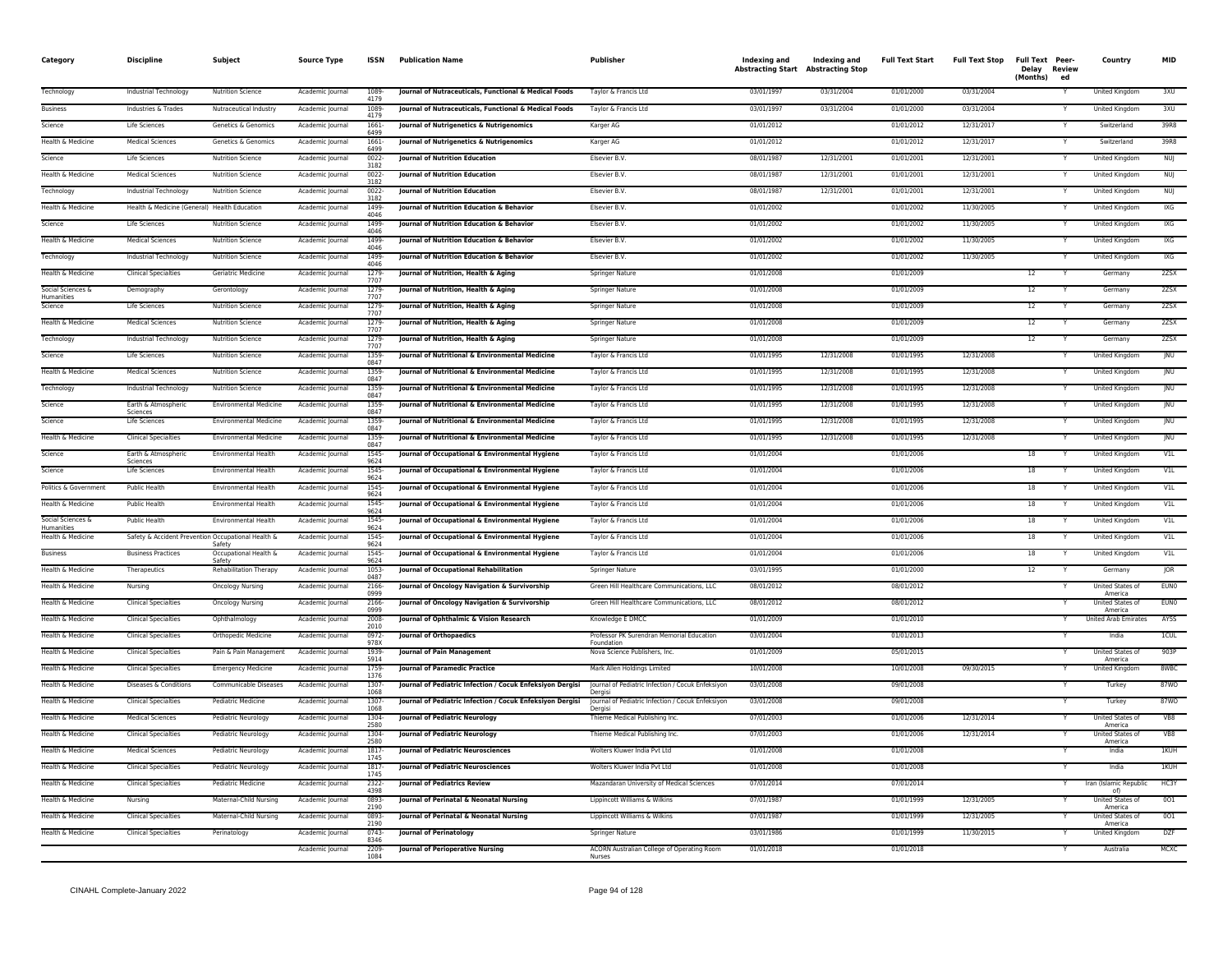| Category                               | <b>Discipline</b>                               | Subject                                                                  | <b>Source Type</b> | <b>ISSN</b>   | <b>Publication Name</b>                                                                                                                           | Publisher                                                             | Indexing and<br><b>Abstracting Start Abstracting Stop</b> | Indexing and | <b>Full Text Start</b> | <b>Full Text Stop</b> | Full Text Peer-<br>Delay Review<br>(Months) | ed | Country                            | MID         |
|----------------------------------------|-------------------------------------------------|--------------------------------------------------------------------------|--------------------|---------------|---------------------------------------------------------------------------------------------------------------------------------------------------|-----------------------------------------------------------------------|-----------------------------------------------------------|--------------|------------------------|-----------------------|---------------------------------------------|----|------------------------------------|-------------|
| Science                                | Chemistry                                       | Pharmacology                                                             | Academic lournal   | 1445<br>937X  | <b>Journal of Pharmacy Practice &amp; Research</b>                                                                                                | Wiley-Blackwell                                                       | 09/01/2008                                                |              | 09/01/2008             |                       | 12                                          |    | United Kingdon                     | <b>6CKV</b> |
| Health & Medicine                      | <b>Medical Sciences</b>                         | Pharmacology                                                             | Academic lournal   | 1445-<br>937X | Journal of Pharmacy Practice & Research                                                                                                           | Wiley-Blackwell                                                       | 09/01/2008                                                |              | 09/01/2008             |                       | 12                                          |    | United Kingdon                     | 6CKV        |
| Health & Medicine                      | <b>Allied Health</b>                            | Physical Therapy                                                         | Academic Journa    | 2079<br>0015  | Journal of Physical Therapy                                                                                                                       | Journal of Physical Therapy                                           | 03/01/2010                                                | 01/31/2014   | 01/01/2013             | 01/31/2014            |                                             |    | India                              | BEZL        |
| Health & Medicine                      | Therapeutics                                    | Physical Therapy                                                         | Academic Journa    | 2079<br>0015  | Journal of Physical Therapy                                                                                                                       | Journal of Physical Therapy                                           | 03/01/2010                                                | 01/31/2014   | 01/01/2013             | 01/31/2014            |                                             |    | India                              | BEZL        |
| Health & Medicine                      | <b>Medical Education</b>                        | <b>Medical Education</b>                                                 | Academic Journal   | 0899<br>1855  | Journal of Physical Therapy Education (American Physical American Physical Therapy Association,                                                   |                                                                       | 03/01/1990                                                | 04/30/2018   | 04/01/2004             | 04/30/2018            |                                             |    | United States of                   | IKI         |
| Education                              | <b>Professional Education</b>                   | <b>Medical Education</b>                                                 | Academic Journal   | 0899          | <b>Therapy Association, Education Section)</b><br>Journal of Physical Therapy Education (American Physical American Physical Therapy Association, | <b>Education Section</b>                                              | 03/01/1990                                                | 04/30/2018   | 04/01/2004             | 04/30/2018            |                                             |    | America<br><b>United States</b>    | K           |
| Health & Medicine                      | Allied Health                                   | Physical Therapy                                                         | Academic Journal   | 1855<br>0899  | <b>Therapy Association, Education Section)</b><br>Journal of Physical Therapy Education (American Physical American Physical Therapy Association, | <b>Education Section</b>                                              | 03/01/1990                                                | 04/30/2018   | 04/01/2004             | 04/30/2018            |                                             |    | America<br>United States o         | K           |
| Health & Medicine                      | Therapeutics                                    | <b>Physical Therapy</b>                                                  | Academic Journal   | 1855<br>0899  | <b>Therapy Association, Education Section</b> )<br>Journal of Physical Therapy Education (American Physical                                       | <b>Education Section</b><br>American Physical Therapy Association,    | 03/01/1990                                                | 04/30/2018   | 04/01/2004             | 04/30/2018            |                                             |    | America<br><b>United States</b>    | IKI         |
| Health & Medicine                      | Health & Medicine (General) Physician Assistant |                                                                          | Academic Journa    | 1855<br>1941  | <b>Therapy Association, Education Section</b> )<br>Journal of Physician Assistant Education (Physician                                            | <b>Education Section</b><br>Physician Assistant Education Association | 03/01/2006                                                | 12/31/2014   | 03/01/2006             | 12/31/2014            |                                             |    | America<br>United States o         | 2Q7V        |
| Health & Medicine                      | <b>Medical Education</b>                        | Education<br>Physician Assistant                                         | Academic Journa    | 9430<br>1941  | <b>Assistant Education Association)</b><br>Journal of Physician Assistant Education (Physician                                                    | Physician Assistant Education Association                             | 03/01/2006                                                | 12/31/2014   | 03/01/2006             | 12/31/2014            |                                             |    | America<br><b>United States</b>    | 2Q7V        |
| Education                              | Professional Education                          | Education<br>Physician Assistant                                         | Academic Iourna    | 9430<br>1941  | <b>Assistant Education Association)</b><br><b>Iournal of Physician Assistant Education (Physician</b>                                             | Physician Assistant Education Association                             | 03/01/2006                                                | 12/31/2014   | 03/01/2006             | 12/31/2014            |                                             |    | America<br><b>United States</b> o  | 2Q7V        |
| Health & Medicine                      | Diseases & Conditions                           | Education<br><b>Developmental Disabilities</b>                           | Academic Iourna    | 9430<br>1098  | <b>Assistant Education Association)</b><br><b>Iournal of Positive Behavior Interventions</b>                                                      | Sage Publications Inc.                                                | 01/01/2004                                                |              | 01/01/2006             | 01/31/2008            |                                             |    | America<br>United States o         | 5LU         |
| Social Sciences &                      | Psychology                                      | Human Behavior                                                           | Academic Journa    | 3007<br>1098  | <b>Iournal of Positive Behavior Interventions</b>                                                                                                 | Sage Publications Inc.                                                | 01/01/2004                                                |              | 01/01/2006             | 01/31/2008            |                                             |    | America<br>United States of        | 5LU         |
| Humanities<br>Health & Medicine        |                                                 | Human Behavior                                                           |                    | 3007<br>1098  | <b>Iournal of Positive Behavior Interventions</b>                                                                                                 |                                                                       |                                                           |              |                        | 01/31/2008            |                                             |    | America<br>United States of        |             |
|                                        | <b>Clinical Specialties</b>                     |                                                                          | Academic Journa    | 3007          |                                                                                                                                                   | Sage Publications Inc.                                                | 01/01/2004                                                |              | 01/01/2006             |                       |                                             |    | America                            | 5LU         |
| Health & Medicine                      | <b>Clinical Specialties</b>                     | Primary Health Care                                                      | Academic Journal   | 1172-<br>6164 | <b>Iournal of Primary Health Care</b>                                                                                                             | CSIRO Publishing                                                      | 03/01/2011                                                |              | 12/01/2011             |                       |                                             |    | Australia                          | 9219        |
| Health & Medicine                      | Nursina                                         | Psychiatric Nursing                                                      | Academic Journal   | 0279-<br>3695 | Journal of Psychosocial Nursing & Mental Health Services SLACK Incorporated                                                                       |                                                                       | 08/01/1981                                                |              | 01/01/2003             | 12/31/2010            |                                             |    | <b>United States of</b><br>America | 1FE         |
| Health & Medicine                      | <b>Clinical Specialties</b>                     | Psychiatric Nursing                                                      | Academic Journal   | 0279<br>3695  | Journal of Psychosocial Nursing & Mental Health Services SLACK Incorporated                                                                       |                                                                       | 08/01/1981                                                |              | 01/01/2003             | 12/31/2010            |                                             |    | United States of<br>America        | 1FE         |
| Social Sciences &<br>Humanities        | Psychology                                      | Psychology                                                               | Academic Journa    | 0279<br>3695  | Journal of Psychosocial Nursing & Mental Health Services SLACK Incorporated                                                                       |                                                                       | 08/01/1981                                                |              | 01/01/2003             | 12/31/2010            |                                             |    | United States of<br>America        | 1FE         |
| Health & Medicine                      | <b>Clinical Specialties</b>                     | Psychology                                                               | Academic Journa    | 0279<br>3695  | Journal of Psychosocial Nursing & Mental Health Services SLACK Incorporated                                                                       |                                                                       | 08/01/1981                                                |              | 01/01/2003             | 12/31/2010            |                                             |    | United States of<br>America        | IFE         |
| Politics & Governmen                   | <b>Public Health</b>                            | <b>Public Health</b>                                                     | Academic Journa    | 1741<br>3842  | <b>Journal of Public Health</b>                                                                                                                   | <b>Oxford University Press</b>                                        | 03/01/2004                                                |              | 01/01/2006             |                       | $\overline{12}$                             |    | <b>United Kingdor</b>              | 1CA0        |
| Health & Medicine                      | <b>Public Health</b>                            | <b>Public Health</b>                                                     | Academic Journa    | 1741<br>3842  | <b>Journal of Public Health</b>                                                                                                                   | Oxford University Press                                               | 03/01/2004                                                |              | 01/01/2006             |                       |                                             |    | <b>United Kingdon</b>              | 1CA0        |
| Social Sciences &<br><b>Humanities</b> | <b>Public Health</b>                            | <b>Public Health</b>                                                     | Academic Journa    | 1741<br>3842  | <b>Journal of Public Health</b>                                                                                                                   | Oxford University Press                                               | 03/01/2004                                                |              | 01/01/2006             |                       |                                             |    | <b>United Kingdor</b>              | 1CA0        |
| Politics & Government                  | <b>Public Health</b>                            | <b>Public Health</b>                                                     | Academic Journa    | 0943<br>1853  | Journal of Public Health (09431853)                                                                                                               | <b>Springer Nature</b>                                                | 02/01/2006                                                |              | 02/01/2006             | 06/30/2011            |                                             |    | Germany                            | 46FP        |
| Health & Medicine                      | <b>Public Health</b>                            | <b>Public Health</b>                                                     | Academic Journa    | 0943<br>1853  | Journal of Public Health (09431853)                                                                                                               | Springer Nature                                                       | 02/01/2006                                                |              | 02/01/2006             | 06/30/2011            |                                             |    | Germany                            | 46FP        |
| Social Sciences &                      | <b>Public Health</b>                            | <b>Public Health</b>                                                     | Academic Journa    | 0943          | Journal of Public Health (09431853)                                                                                                               | Springer Nature                                                       | 02/01/2006                                                |              | 02/01/2006             | 06/30/2011            |                                             |    | Germany                            | 46FP        |
| <b>lumanities</b><br>Health & Medicine | Therapeutics                                    | <b>Rehabilitation Therapy</b>                                            | Academic Iourna    | 1853<br>0022  | <b>Iournal of Rehabilitation</b>                                                                                                                  | National Rehabilitation Association                                   | 03/01/1966                                                |              | 01/01/1975             |                       |                                             |    | United States of                   | <b>IRH</b>  |
| Health & Medicine                      | Therapeutics                                    | <b>Rehabilitation Therapy</b>                                            | Academic Journal   | 4154<br>0748  | Journal of Rehabilitation Research & Development                                                                                                  | VA Prosthetics Research & Development Center                          | 02/01/1995                                                |              | 01/01/2000             | 09/30/2016            |                                             |    | America<br>United States of        | <b>RRD</b>  |
| Health & Medicine                      |                                                 | Health & Medicine (General) Health & Medicine (General) Academic Journal |                    | 7711<br>1755  | <b>Iournal of Renal Care</b>                                                                                                                      | Wiley-Blackwell                                                       | 07/01/2006                                                |              | 07/01/2006             |                       | 12                                          |    | America<br>United Kingdon          | <b>56RH</b> |
| Health & Medicine                      | <b>Clinical Specialties</b>                     | Urology & Nephrology                                                     | Academic Journal   | 6678<br>1755  | Journal of Renal Care                                                                                                                             | Wiley-Blackwell                                                       | 07/01/2006                                                |              | 07/01/2006             |                       | 12                                          |    | United Kingdom                     | <b>56RH</b> |
| Health & Medicine                      | Nursina                                         | <b>Urology Nursing</b>                                                   | Academic Journa    | 6678<br>2041  | <b>Journal of Renal Nursing</b>                                                                                                                   | Mark Allen Holdings Limited                                           | 05/01/2009                                                | 04/30/2016   | 05/01/2009             | 04/30/2016            |                                             |    | United Kingdon                     | AWPK        |
| Health & Medicine                      | <b>Clinical Specialties</b>                     | <b>Urology Nursing</b>                                                   | Academic Journa    | 1448<br>2041- | Journal of Renal Nursing                                                                                                                          | Mark Allen Holdings Limited                                           | 05/01/2009                                                | 04/30/2016   | 05/01/2009             | 04/30/2016            |                                             |    | United Kingdon                     | AWPK        |
| Social Sciences &                      | Sociology                                       | Reproductive Medicine                                                    | Academic Journa    | 1448<br>0264  | Journal of Reproductive & Infant Psychology                                                                                                       | Taylor & Francis Ltd                                                  | 07/01/1996                                                |              | 07/01/1996             |                       | 18                                          |    | <b>United Kingdor</b>              | RIP         |
| Humanities<br>Health & Medicine        | <b>Clinical Specialties</b>                     | <b>Reproductive Medicine</b>                                             | Academic Journal   | 6838<br>0264  | Journal of Reproductive & Infant Psychology                                                                                                       | Taylor & Francis Ltd                                                  | 07/01/1996                                                |              | 07/01/1996             |                       | 18                                          |    | <b>United Kingdor</b>              | <b>RIP</b>  |
| Social Sciences &                      |                                                 |                                                                          |                    | 6838<br>0264  |                                                                                                                                                   | Taylor & Francis Ltd                                                  | 07/01/1996                                                |              | 07/01/1996             |                       | 18                                          |    | <b>United Kingdon</b>              | <b>RIP</b>  |
| Humanities                             | Psychology                                      | Infant Psychology                                                        | Academic Journal   | 6838          | Journal of Reproductive & Infant Psychology                                                                                                       |                                                                       |                                                           |              |                        |                       |                                             |    |                                    |             |
| Health & Medicine                      | <b>Clinical Specialties</b>                     | Infant Psychology                                                        | Academic Journal   | 0264<br>6838  | Journal of Reproductive & Infant Psychology                                                                                                       | Taylor & Francis Ltd                                                  | 07/01/1996                                                |              | 07/01/1996             |                       | 18                                          |    | <b>United Kingdor</b>              | <b>RIP</b>  |
| Politics & Government                  | <b>Public Health</b>                            | Public Health                                                            | Academic Journa    | 2228<br>7795  | Journal of Research in Health Sciences                                                                                                            | Hamadan University of Medical Sciences, School<br>of Public Health    | 12/01/2009                                                |              | 12/01/2009             |                       |                                             |    | Iran (Islamic Republic             | 903Q        |
| Health & Medicine                      | <b>Public Health</b>                            | <b>Public Health</b>                                                     | Academic Journa    | 2228          | Journal of Research in Health Sciences                                                                                                            | Hamadan University of Medical Sciences, School<br>of Public Health    | 12/01/2009                                                |              | 12/01/2009             |                       |                                             |    | Iran (Islamic Republic<br>of)      | 903Q        |
| Social Sciences &<br>Humanities        | Public Health                                   | <b>Public Health</b>                                                     | Academic Journa    | 2228<br>7795  | Journal of Research in Health Sciences                                                                                                            | Hamadan University of Medical Sciences, School<br>of Public Health    | 12/01/2009                                                |              | 12/01/2009             |                       |                                             |    | Iran (Islamic Republic             | 903Q        |
| Health & Medicine                      | <b>Clinical Specialties</b>                     | Cardiology                                                               | Academic Iourna    | 2238<br>4677  | Journal of Respiratory & Cardiovascular Physical Therapy Journal of Respiratory & Cardiovascular Physical                                         | Therapy                                                               | 07/01/2015                                                |              | 07/01/2015             |                       |                                             |    | Brazil                             | G5GC        |
| Health & Medicine                      | Allied Health                                   | Physical Therapy                                                         | Academic Iourna    | 2238<br>4677  | Journal of Respiratory & Cardiovascular Physical Therapy                                                                                          | lournal of Respiratory & Cardiovascular Physical<br>Therapv           | 07/01/2015                                                |              | 07/01/2015             |                       |                                             |    | Brazil                             | G5GC        |
| Health & Medicine                      | Therapeutics                                    | Physical Therapy                                                         | Academic Journa    | 2238-<br>4677 | Journal of Respiratory & Cardiovascular Physical Therapy                                                                                          | Journal of Respiratory & Cardiovascular Physical<br>herapy            | 07/01/2015                                                |              | 07/01/2015             |                       |                                             |    | Brazil                             | G5GC        |
| Health & Medicine                      | <b>Clinical Specialties</b>                     | Pulmonology                                                              | Academic Journa    | 2238<br>4677  | Journal of Respiratory & Cardiovascular Physical Therapy                                                                                          | Journal of Respiratory & Cardiovascular Physical<br>herapy            | 07/01/2015                                                |              | 07/01/2015             |                       |                                             |    | <b>Brazil</b>                      | G5GC        |
| Health & Medicine                      | <b>Clinical Specialties</b>                     | <b>Preventive Medicine</b>                                               | Academic Journa    | 2345<br>2455  | Journal of Safety Promotion & Injury Prevention                                                                                                   | Shahid Beheshti University of Medical Sciences                        | 03/01/2014                                                |              | 01/01/2015             |                       |                                             |    | Iran (Islamic Republic<br>nf)      | GCLK        |
| Politics & Government                  | Public Policy &                                 | <b>Public Safety</b>                                                     | Academic Journa    | 2345<br>2455  | Journal of Safety Promotion & Injury Prevention                                                                                                   | Shahid Beheshti University of Medical Sciences                        | 03/01/2014                                                |              | 01/01/2015             |                       |                                             |    | Iran (Islamic Republic             | GCLK        |
| Social Sciences &                      | Administration<br>Public Policy &               | Public Safety                                                            | Academic Journa    | 2345          | Journal of Safety Promotion & Injury Prevention                                                                                                   | Shahid Beheshti University of Medical Sciences                        | 03/01/2014                                                |              | 01/01/2015             |                       |                                             |    | nf)<br>Iran (Islamic Republic      | <b>GCLK</b> |
| Humanities<br>Technology               | Administration<br>Engineering                   | Safety & Reliability                                                     | Academic Journa    | 2455          | Journal of Safety, Health & Environmental Research                                                                                                | American Society of Safety Engineers, Journal of                      | 03/01/2011                                                |              | 03/01/2011             |                       |                                             |    | nf<br><b>United States of</b>      | 2Y5D        |
| Health & Medicine                      | Nursing                                         | Fngineering<br>Nursing                                                   | Academic Journa    | 1059          | <b>Journal of School Nursing</b>                                                                                                                  | Safety, Health & Environmental Research<br><b>Sage Publications</b>   | 10/01/1991                                                |              | 01/01/2004             |                       |                                             |    | America<br>United States o         | GTY         |
|                                        |                                                 |                                                                          |                    | 8405          |                                                                                                                                                   |                                                                       |                                                           |              |                        |                       |                                             |    | America                            |             |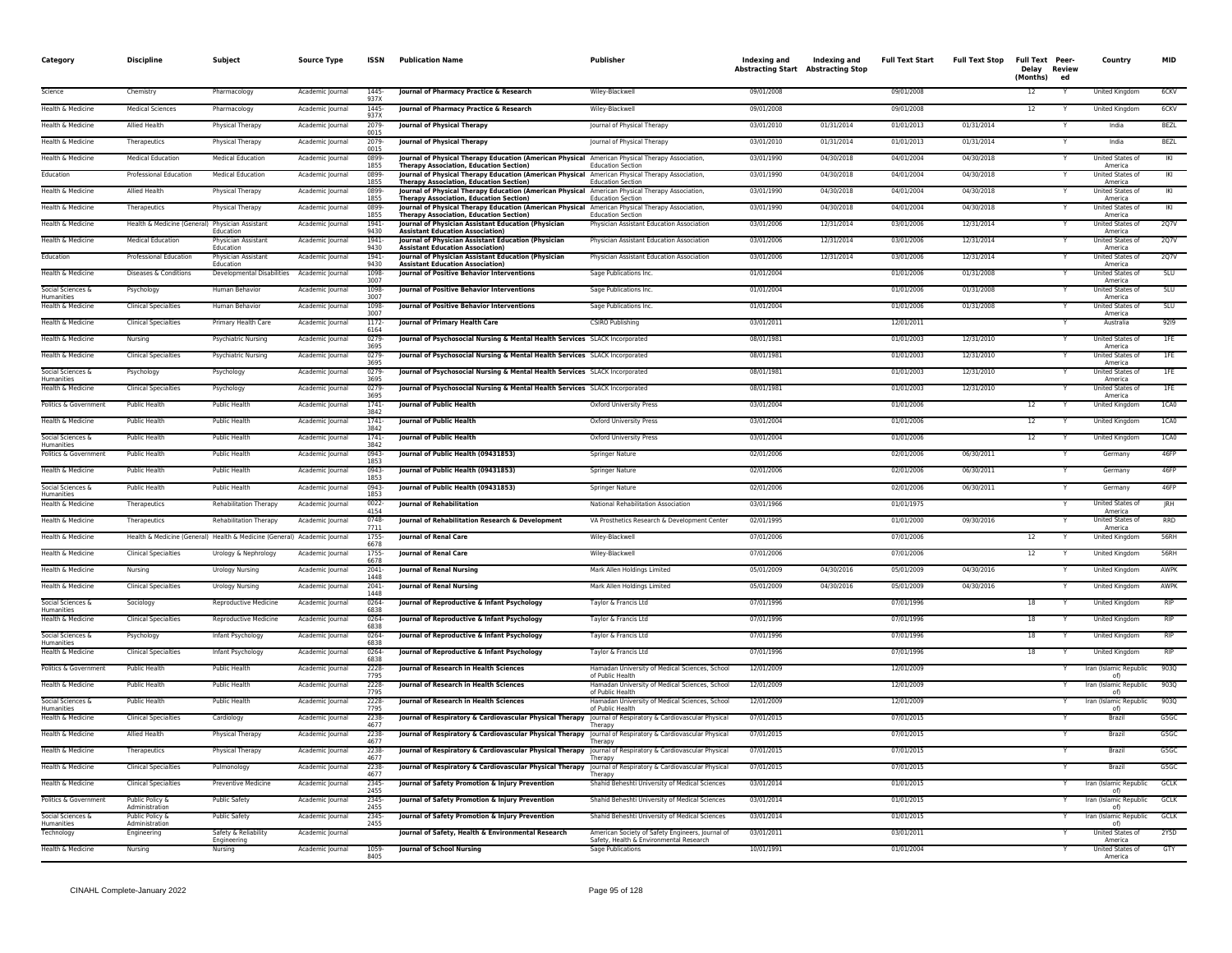| Category                               | <b>Discipline</b>               | <b>Subject</b>                              | <b>Source Type</b> | <b>ISSN</b>   | <b>Publication Name</b>                                           | Publisher                                             | Indexing and<br><b>Abstracting Start Abstracting Stop</b> | <b>Indexing and</b> | <b>Full Text Start</b> | <b>Full Text Stop</b> | Full Text Peer-<br>Delay Review<br>(Months) | ed | Country                            | <b>MID</b>  |
|----------------------------------------|---------------------------------|---------------------------------------------|--------------------|---------------|-------------------------------------------------------------------|-------------------------------------------------------|-----------------------------------------------------------|---------------------|------------------------|-----------------------|---------------------------------------------|----|------------------------------------|-------------|
| Health & Medicine                      | <b>Clinical Specialties</b>     | Pediatric Medicine                          | Academic Iourna    | 1059<br>8405  | <b>Iournal of School Nursing</b>                                  | Sage Publications                                     | 10/01/1991                                                |                     | 01/01/2004             |                       |                                             |    | United States of<br>America        | GTY         |
| Health & Medicine                      | Medical Care & Services         | School Health Services                      | Academic Iournal   | 1059<br>8405  | <b>Iournal of School Nursing</b>                                  | Sage Publications                                     | 10/01/1991                                                |                     | 01/01/2004             |                       |                                             |    | United States of<br>America        | GTY         |
| Fducation                              | <b>Educational Institutions</b> | <b>School Health Services</b>               | Academic Journal   | 1059<br>8405  | <b>Iournal of School Nursing</b>                                  | Sage Publications                                     | 10/01/1991                                                |                     | 01/01/2004             |                       |                                             |    | <b>United States of</b><br>America | GTY         |
| Politics & Government                  | Social Work                     | Social Work Education                       | Academic Journa    | 1043<br>7797  | <b>Journal of Social Work Education</b>                           | Routledge                                             | 01/01/2008                                                |                     | 01/01/2008             |                       | 18                                          |    | United Kingdor                     | SWE         |
| Social Sciences &<br><b>Humanities</b> | Social Work                     | Social Work Education                       | Academic Journa    | 1043<br>7797  | Journal of Social Work Education                                  | Routledge                                             | 01/01/2008                                                |                     | 01/01/2008             |                       | 18                                          |    | <b>United Kingdon</b>              | SWE         |
| Education                              | <b>Professional Education</b>   | Social Work Education                       | Academic Journal   | 1043<br>7797  | <b>Journal of Social Work Education</b>                           | Routledge                                             | 01/01/2008                                                |                     | 01/01/2008             |                       | 18                                          |    | <b>United Kingdor</b>              | SWE         |
| Politics & Government                  | Social Work                     | <b>Social Work</b>                          | Academic Journal   | 0265<br>0533  | <b>Journal of Social Work Practice</b>                            | Routledge                                             | 05/01/2003                                                |                     | 05/01/2003             |                       | 18                                          |    | <b>United Kingdor</b>              | 56H         |
| Social Sciences &<br>Humanities        | Social Work                     | Social Work                                 | Academic Journal   | 0265<br>0533  | <b>Journal of Social Work Practice</b>                            | Routledge                                             | 05/01/2003                                                |                     | 05/01/2003             |                       | 18                                          |    | <b>United Kingdon</b>              | 56H         |
| Health & Medicine                      | <b>Allied Health</b>            | Audiology                                   | Academic Journa    | 4388          | Journal of Speech, Language & Hearing Research                    | American Speech-Language-Hearing Association          | 10/02/1996                                                |                     | 02/01/1997             |                       |                                             |    | United States o<br>America         | 1SM         |
| Communication                          | Communication (General)         | Audiology                                   | Academic Journa    | 1092<br>4388  | Journal of Speech, Language & Hearing Research                    | American Speech-Language-Hearing Association          | 10/02/1996                                                |                     | 02/01/1997             |                       |                                             |    | <b>United States</b><br>America    | 1SM         |
| Health & Medicine                      | <b>Clinical Specialties</b>     | Audiology                                   | Academic Iourna    | 1092<br>4388  | <b>Journal of Speech, Language &amp; Hearing Research</b>         | American Speech-Language-Hearing Association          | 10/02/1996                                                |                     | 02/01/1997             |                       |                                             |    | United States o<br>America         | 1SM         |
| Health & Medicine                      | <b>Allied Health</b>            | Speech-Language Pathology Academic Journal  |                    | 1092<br>4388  | Journal of Speech, Language & Hearing Research                    | American Speech-Language-Hearing Association          | 10/02/1996                                                |                     | 02/01/1997             |                       |                                             |    | United States o<br>America         | 1SM         |
| Social Sciences &<br><b>Humanities</b> | Language & Linguistics          | Speech-Language Pathology Academic Journa   |                    | 1092<br>4388  | Journal of Speech, Language & Hearing Research                    | American Speech-Language-Hearing Association          | 10/02/1996                                                |                     | 02/01/1997             |                       |                                             |    | <b>United States of</b><br>America | 1SM         |
| Communication                          | Language & Linguistics          | Speech-Language Pathology Academic Journa   |                    | 1092<br>4388  | Journal of Speech, Language & Hearing Research                    | American Speech-Language-Hearing Association          | 10/02/1996                                                |                     | 02/01/1997             |                       |                                             |    | <b>United States of</b><br>America | 1SM         |
| Education                              | Special Education               | Speech-Language Pathology Academic Journal  |                    | 1092<br>4388  | Journal of Speech, Language & Hearing Research                    | American Speech-Language-Hearing Association          | 10/02/1996                                                |                     | 02/01/1997             |                       |                                             |    | United States of<br>America        | 1SM         |
| Health & Medicine                      | Diseases & Conditions           | Speech-Language Pathology Academic Journal  |                    | 1092-<br>4388 | Journal of Speech, Language & Hearing Research                    | American Speech-Language-Hearing Association          | 10/02/1996                                                |                     | 02/01/1997             |                       |                                             |    | <b>United States of</b><br>America | 1SM         |
| Health & Medicine                      | <b>Clinical Specialties</b>     | Speech-Language Pathology Academic Journal  |                    | 1092<br>4388  | Journal of Speech, Language & Hearing Research                    | American Speech-Language-Hearing Association          | 10/02/1996                                                |                     | 02/01/1997             |                       |                                             |    | <b>United States of</b><br>America | 1SM         |
| Health & Medicine                      | Allied Health                   | Audiology                                   | Academic Journa    | 0848-<br>1970 | Journal of Speech-Language Pathology & Audiology                  | Speech-Language & Audiology Canada                    | 03/01/1997                                                | 12/31/2006          | 03/01/1997             | 12/31/2006            |                                             |    | Canada                             | G2B         |
| Communication                          | Communication (General)         | Audiology                                   | Academic Journa    | 0848<br>1970  | Journal of Speech-Language Pathology & Audiology                  | Speech-Language & Audiology Canada                    | 03/01/1997                                                | 12/31/2006          | 03/01/1997             | 12/31/2006            |                                             |    | Canada                             | G2B         |
| Health & Medicine                      | <b>Clinical Specialties</b>     | Audiology                                   | Academic Journa    | 0848<br>1970  | Journal of Speech-Language Pathology & Audiology                  | Speech-Language & Audiology Canada                    | 03/01/1997                                                | 12/31/2006          | 03/01/1997             | 12/31/2006            |                                             |    | Canada                             | G2B         |
| Health & Medicine                      | <b>Allied Health</b>            | Speech-Language Pathology Academic Journal  |                    | 0848<br>1970  | Journal of Speech-Language Pathology & Audiology                  | Speech-Language & Audiology Canada                    | 03/01/1997                                                | 12/31/2006          | 03/01/1997             | 12/31/2006            |                                             |    | Canada                             | G2B         |
| Social Sciences &<br>Humanities        | Language & Linguistics          | Speech-Language Pathology Academic Journa   |                    | 0848<br>1970  | Journal of Speech-Language Pathology & Audiology                  | Speech-Language & Audiology Canada                    | 03/01/1997                                                | 12/31/2006          | 03/01/1997             | 12/31/2006            |                                             |    | Canada                             | G2B         |
| Communication                          | Language & Linguistics          | Speech-Language Pathology Academic Journa   |                    | 0848<br>1970  | Journal of Speech-Language Pathology & Audiology                  | Speech-Language & Audiology Canada                    | 03/01/1997                                                | 12/31/2006          | 03/01/1997             | 12/31/2006            |                                             |    | Canada                             | G2B         |
| Education                              | <b>Special Education</b>        | Speech-Language Pathology Academic Journa   |                    | 0848<br>1970  | Journal of Speech-Language Pathology & Audiology                  | Speech-Language & Audiology Canada                    | 03/01/1997                                                | 12/31/2006          | 03/01/1997             | 12/31/2006            |                                             |    | Canada                             | G2B         |
| Health & Medicine                      | Diseases & Conditions           | Speech-Language Pathology Academic Journa   |                    | 0848<br>1970  | Journal of Speech-Language Pathology & Audiology                  | Speech-Language & Audiology Canada                    | 03/01/1997                                                | 12/31/2006          | 03/01/1997             | 12/31/2006            |                                             |    | Canada                             | G2B         |
| Health & Medicine                      | <b>Clinical Specialties</b>     | Speech-Language Pathology Academic Journal  |                    | 0848<br>1970  | Journal of Speech-Language Pathology & Audiology                  | Speech-Language & Audiology Canada                    | 03/01/1997                                                | 12/31/2006          | 03/01/1997             | 12/31/2006            |                                             |    | Canada                             | G2B         |
| Health & Medicine                      | Allied Health                   | Kinesiology & Exercise<br>Science           | Academic Journa    | 1303<br>2968  | Journal of Sports Science & Medicine                              | Hakan Gur, Journal of Sports Science & Medicine       | 03/01/2013                                                |                     | 03/01/2013             |                       |                                             |    | Turkey                             | <b>FYN</b>  |
| Sports & Leisure                       | Sports Science                  | Kinesiology & Exercise<br>Science           | Academic Journal   | 1303<br>2968  | Journal of Sports Science & Medicine                              | Hakan Gur, Journal of Sports Science & Medicine       | 03/01/2013                                                |                     | 03/01/2013             |                       |                                             |    | Turkey                             | <b>FYN</b>  |
| Sports & Leisure                       | Sports Medicine                 | Sports Medicine                             | Academic Journal   | 1303-<br>2968 | Journal of Sports Science & Medicine                              | Hakan Gur, Journal of Sports Science & Medicine       | 03/01/2013                                                |                     | 03/01/2013             |                       |                                             |    | Turkey                             | <b>FYN</b>  |
| Health & Medicine                      | <b>Clinical Specialties</b>     | Sports Medicine                             | Academic Journal   | 1303<br>2968  | <b>Iournal of Sports Science &amp; Medicine</b>                   | Hakan Gur, Journal of Sports Science & Medicine       | 03/01/2013                                                |                     | 03/01/2013             |                       |                                             |    | Turkey                             | <b>FYN</b>  |
| Health & Medicine                      | <b>Clinical Specialties</b>     | Ostom                                       | Academic Journa    | 1030-<br>5823 | Journal of Stomal Therapy Australia                               | Cambridge Publishing                                  | 03/01/2010                                                |                     | 03/01/2011             |                       |                                             |    | Australia                          | 904Y        |
| Health & Medicine                      | Diseases & Conditions           | Substance Abuse & Addiction Academic Journa |                    | 1465<br>9891  | Journal of Substance Use                                          | Taylor & Francis Ltd                                  | 03/01/1999                                                |                     | 04/01/2003             |                       | 18                                          |    | United Kingdor                     | ILV         |
| Health & Medicine                      | <b>Allied Health</b>            | Audiology                                   | Academic Journa    | 0149<br>8886  | Journal of the Academy of Rehabilitative Audiology                | Journal of the Academy of Rehabilitative<br>Audiology | 01/01/1993                                                |                     | 01/01/2013             |                       |                                             |    | United States of<br>America        | IMA         |
| Communication                          | Communication (General)         | Audiology                                   | Academic Journa    | 0149<br>8886  | Journal of the Academy of Rehabilitative Audiology                | Journal of the Academy of Rehabilitative<br>Audiology | 01/01/1993                                                |                     | 01/01/2013             |                       |                                             |    | <b>United States</b><br>America    | IMA         |
| Health & Medicine                      | <b>Clinical Specialties</b>     | Audiology                                   | Academic Journal   | 0149<br>8886  | Journal of the Academy of Rehabilitative Audiology                | Journal of the Academy of Rehabilitative<br>Audiology | 01/01/1993                                                |                     | 01/01/2013             |                       |                                             |    | United States o<br>America         | IMA         |
| Health & Medicine                      | <b>Allied Health</b>            | Audiology                                   | Academic Journa    | 0973<br>662X  | Journal of the All India Institute of Speech & Hearing            | Wolters Kluwer India Pvt Ltd                          | 01/01/2009                                                |                     | 01/01/2010             |                       |                                             |    | India                              | <b>B2H7</b> |
| Communication                          | Communication (General)         | Audiology                                   | Academic Journa    | 0973          | Journal of the All India Institute of Speech & Hearing            | Wolters Kluwer India Pvt Ltd                          | 01/01/2009                                                |                     | 01/01/2010             |                       |                                             |    | India                              | <b>B2H7</b> |
| Health & Medicine                      | <b>Clinical Specialties</b>     | Audiology                                   | Academic Journa    | 0973<br>662X  | Journal of the All India Institute of Speech & Hearing            | Wolters Kluwer India Pvt Ltd                          | 01/01/2009                                                |                     | 01/01/2010             |                       |                                             |    | India                              | <b>B2H7</b> |
| Health & Medicine                      | Allied Health                   | Speech-Language Pathology Academic Journal  |                    | 0973<br>662X  | Journal of the All India Institute of Speech & Hearing            | Wolters Kluwer India Pvt Ltd                          | 01/01/2009                                                |                     | 01/01/2010             |                       |                                             |    | India                              | <b>B2H7</b> |
| Social Sciences &<br><b>Humanities</b> | Language & Linguistics          | Speech-Language Pathology Academic Journa   |                    | 0973<br>662X  | Journal of the All India Institute of Speech & Hearing            | Wolters Kluwer India Pvt Ltd                          | 01/01/2009                                                |                     | 01/01/2010             |                       |                                             |    | India                              | <b>B2H7</b> |
| Communication                          | Language & Linguistics          | Speech-Language Pathology Academic Journa   |                    | 0973<br>662X  | Journal of the All India Institute of Speech & Hearing            | Wolters Kluwer India Pvt I td                         | 01/01/2009                                                |                     | 01/01/2010             |                       |                                             |    | India                              | <b>B2H7</b> |
| Education                              | Special Education               | Speech-Language Pathology Academic Journa   |                    | 0973<br>662X  | <b>Journal of the All India Institute of Speech &amp; Hearing</b> | Wolters Kluwer India Pvt I td                         | 01/01/2009                                                |                     | 01/01/2010             |                       |                                             |    | India                              | <b>B2H7</b> |
| Health & Medicine                      | Diseases & Conditions           | Speech-Language Pathology Academic Journal  |                    | 0973<br>662X  | <b>Journal of the All India Institute of Speech &amp; Hearing</b> | Wolters Kluwer India Pvt Ltd                          | 01/01/2009                                                |                     | 01/01/2010             |                       |                                             |    | India                              | <b>B2H7</b> |
| Health & Medicine                      | <b>Clinical Specialties</b>     | Speech-Language Pathology Academic Journal  |                    | 0973<br>662X  | Journal of the All India Institute of Speech & Hearing            | Wolters Kluwer India Pvt Ltd                          | 01/01/2009                                                |                     | 01/01/2010             |                       |                                             |    | India                              | <b>B2H7</b> |
| Health & Medicine                      | <b>Allied Health</b>            | Audiology                                   | Academic Journa    | 1050<br>0545  | Journal of the American Academy of Audiology                      | American Academy of Audiology                         | 02/01/1996                                                |                     | 02/01/1997             |                       |                                             |    | <b>United States of</b><br>America | 90C         |
| Communication                          | Communication (General)         | Audiology                                   | Academic Journa    | 1050<br>0545  | Journal of the American Academy of Audiology                      | American Academy of Audiology                         | 02/01/1996                                                |                     | 02/01/1997             |                       |                                             |    | United States of<br>America        | 90C         |
| Health & Medicine                      | <b>Clinical Specialties</b>     | Audiology                                   | Academic Journa    | 1050<br>0545  | Journal of the American Academy of Audiology                      | American Academy of Audiology                         | 02/01/1996                                                |                     | 02/01/1997             |                       |                                             |    | United States of<br>America        | 90C         |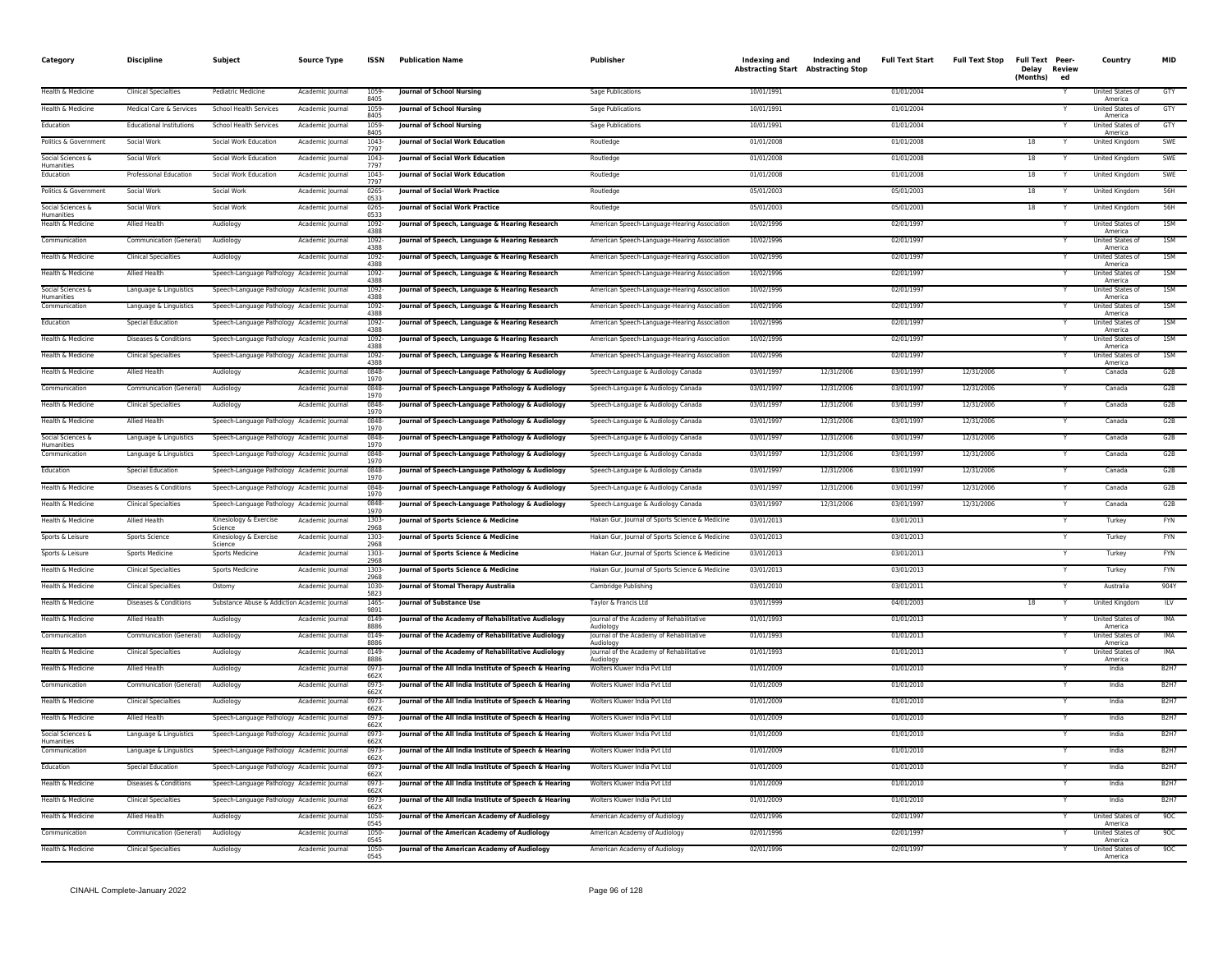| Category                        | <b>Discipline</b>                                          | Subject                                                                  | <b>Source Type</b> | <b>ISSN</b>           | <b>Publication Name</b>                                                                                                     | Publisher                                              | Indexing and<br><b>Abstracting Start Abstracting Stop</b> | Indexing and | <b>Full Text Start</b> | <b>Full Text Stop</b> | Full Text Peer-<br>Delay Review<br>(Months)<br>ed | Country                            | <b>MID</b>       |
|---------------------------------|------------------------------------------------------------|--------------------------------------------------------------------------|--------------------|-----------------------|-----------------------------------------------------------------------------------------------------------------------------|--------------------------------------------------------|-----------------------------------------------------------|--------------|------------------------|-----------------------|---------------------------------------------------|------------------------------------|------------------|
| Health & Medicine               | Complementary &<br>Alternative Medicine                    | Chiropractic Medicine                                                    | Academic Iourna    | 1081<br>7166          | <b>Journal of the American Chiropractic Association</b>                                                                     | American Chiropractic Association                      | 01/01/2000                                                | 10/31/2013   | 01/01/2004             | 10/31/2013            |                                                   | United States of<br>America        | V <sub>4H</sub>  |
| Health & Medicine               | <b>Clinical Specialties</b>                                | Chiropractic Medicine                                                    | Academic Iournal   | 1081<br>7166          | <b>Journal of the American Chiropractic Association</b>                                                                     | American Chiropractic Association                      | 01/01/2000                                                | 10/31/2013   | 01/01/2004             | 10/31/2013            |                                                   | <b>United States of</b><br>America | V4H              |
| Health & Medicine               | Complementary &<br>Alternative Medicine                    | Herbs & Medicinal Plants                                                 | Academic Journal   | 1538<br>7496          | <b>Journal of the American Herbalists Guild</b>                                                                             | American Herbalists Guild                              | 09/01/2000                                                |              | 01/01/2006             |                       |                                                   | United States of<br>America        | <b>T04</b>       |
| Science                         | Life Sciences                                              | Herbs & Medicinal Plants                                                 | Academic Journa    | 1538<br>7496          | Journal of the American Herbalists Guild                                                                                    | American Herbalists Guild                              | 09/01/2000                                                |              | 01/01/2006             |                       |                                                   | United States of<br>America        | <b>T04</b>       |
| Health & Medicine               | <b>Medical Equipment</b>                                   | Catheters                                                                | Academic Journa    | 1552<br>8855          | Journal of the Association for Vascular Access                                                                              | Association for Vascular Access                        | 12/01/2003                                                |              | 12/01/2007             | 08/26/2015            |                                                   | United States o<br>America         | $1$ FV4          |
| Health & Medicine               | Nursing                                                    | <b>Rehabilitation Nursing</b>                                            | Academic Journa    | 1440<br>3994          | Journal of the Australasian Rehabilitation Nurses'<br><b>Association (IARNA)</b>                                            | Cambridge Publishing                                   | 03/01/1998                                                |              | 07/01/2005             |                       |                                                   | Australia                          | YZ6              |
| Health & Medicine               | Therapeutics                                               | <b>Rehabilitation Nursing</b>                                            | Academic Journa    | 1440<br>3994          | Journal of the Australasian Rehabilitation Nurses'                                                                          | Cambridge Publishing                                   | 03/01/1998                                                |              | 07/01/2005             |                       |                                                   | Australia                          | YZ6              |
| Health & Medicine               | Complementary &<br>Alternative Medicine                    | Complementary &<br><b>Alternative Medicine</b>                           | Academic Journal   | 1326<br>3390          | <b>Association (JARNA)</b><br>Journal of the Australian Traditional-Medicine Society                                        | Australian Traditional-Medicine Society                | 10/01/1995                                                |              | 03/01/2003             |                       |                                                   | Australia                          | 7YW              |
| Health & Medicine               | <b>Allied Health</b>                                       | Dental Assisting & Hygiene                                               | Academic Journal   | 0038                  | Journal of the California Dental Hygienists' Association                                                                    | California Dental Hygienists' Association              | 12/01/1996                                                |              | 10/01/2004             |                       |                                                   | United States                      | YUU              |
| Health & Medicine               | Dentistry                                                  | Dental Assisting & Hygiene                                               | Academic Journa    | 3899<br>0038          | Journal of the California Dental Hygienists' Association                                                                    | California Dental Hygienists' Association              | 12/01/1996                                                |              | 10/01/2004             |                       |                                                   | America<br><b>United States</b>    | <b>YUU</b>       |
| Health & Medicine               | Complementary &                                            | Chiropractic Medicine                                                    | Academic Iourna    | 3899<br>0008          | <b>Iournal of the Canadian Chiropractic Association</b>                                                                     | Canadian Chiropractic Association                      | 03/01/1996                                                |              | 03/01/1996             |                       |                                                   | America<br>Canada                  | 7ZI              |
| Health & Medicine               | <b>Alternative Medicine</b><br><b>Clinical Specialties</b> | Chiropractic Medicine                                                    | Academic Iourna    | 3194<br>0008          | Journal of the Canadian Chiropractic Association                                                                            | Canadian Chiropractic Association                      | 03/01/1996                                                |              | 03/01/1996             |                       |                                                   | Canada                             | 721              |
| Health & Medicine               | Health & Medicine (General) Medical Libraries              |                                                                          | Academic Journa    | 3194<br>1708          | Journal of the Canadian Health Libraries Association                                                                        | Canadian Health Libraries Association                  | 01/01/2004                                                |              | 01/01/2009             |                       |                                                   | Canada                             | 6DB              |
| Social Sciences &               | Library & Information                                      | <b>Medical Libraries</b>                                                 | Academic Journa    | 6892<br>1708          | (ICHLA)<br><b>Iournal of the Canadian Health Libraries Association</b>                                                      | Canadian Health Libraries Association                  | 01/01/2004                                                |              | 01/01/2009             |                       |                                                   | Canada                             | 6DB              |
| Humanities<br>Health & Medicine | Science                                                    | Health & Medicine (General) Health & Medicine (General) Academic Journal |                    | 6892<br>1975          | (ICHLA)<br><b>Journal of the Korean Medical Association / Taehan Uisa</b>                                                   | Korean Medical Association                             | 01/01/2010                                                |              | 02/01/2011             |                       |                                                   | Korea. Republic of                 | <b>R9M7</b>      |
| Health & Medicine               | Health & Medicine (General) Medical Libraries              |                                                                          | Academic Journal   | 8456<br>1536          | <b>Hyophoe Chi</b><br>Journal of the Medical Library Association                                                            | University of Pittsburgh, University Library           | 01/01/2002                                                |              | 01/01/2006             |                       |                                                   | (South)<br><b>United States of</b> | PI8              |
| Social Sciences &               | Library & Information                                      | <b>Medical Libraries</b>                                                 | Academic Journa    | 5050<br>1536          | <b>Iournal of the Medical Library Association</b>                                                                           | System<br>University of Pittsburgh, University Library | 01/01/2002                                                |              | 01/01/2006             |                       |                                                   | America<br>United States of        | PI8              |
| Humanities<br>Health & Medicine | Science<br>Medical Care & Services                         | Minority Health                                                          | Academic Journa    | 5050                  | Journal of the National Society of Allied Health                                                                            | System<br>National Society of Allied Health            | 03/01/2007                                                |              | 03/01/2007             |                       |                                                   | America<br>United States of        | 50FC             |
| Health & Medicine               | Nursing                                                    | Nursing                                                                  | Academic Journa    | 1945-<br>3361<br>0028 | Journal of the New York State Nurses Association                                                                            | New York State Nurses Association                      | 03/01/1970                                                |              | 03/01/1997             |                       |                                                   | America<br>United States of        | SGM              |
| Health & Medicine               | Nursing                                                    | Nursing                                                                  | Academic Journa    | 7644<br>1086          | Journal of Theory Construction & Testing                                                                                    | <b>Tucker Publications, Inc.</b>                       | 04/01/1997                                                |              | 11/01/2002             |                       |                                                   | America<br>United States o         | D4Z              |
| Health & Medicine               | Nursing                                                    |                                                                          | Academic Journa    | 4431<br>1078          | Journal of Trauma Nursing                                                                                                   | Society of Trauma Nurses                               | 10/01/1994                                                |              | 07/01/2005             |                       |                                                   | America<br>United States o         | 39B              |
| Health & Medicine               | <b>Clinical Specialties</b>                                | <b>Emergency Nursing</b>                                                 | Academic Journa    | 7496<br>1078          |                                                                                                                             | Society of Trauma Nurses                               | 10/01/1994                                                |              | 07/01/2005             |                       |                                                   | America<br>United States           | 39B              |
|                                 |                                                            | <b>Emergency Nursing</b>                                                 |                    | 7496                  | <b>Journal of Trauma Nursing</b>                                                                                            |                                                        |                                                           |              |                        |                       |                                                   | America                            | 39B              |
| Health & Medicine               | <b>Clinical Specialties</b>                                | Traumatology                                                             | Academic Journa    | 1078<br>7496          | <b>Journal of Trauma Nursing</b>                                                                                            | Society of Trauma Nurses                               | 10/01/1994                                                |              | 07/01/2005             |                       |                                                   | United States of<br>America        |                  |
| Health & Medicine               | Complementary &<br>Alternative Medicine                    | Midwifery                                                                | Academic Journa    | 2008<br>6326          | Journal of Urmia Nursing & Midwifery Faculty                                                                                | Journal of Urmia Nursing & Midwifery Faculty           | 03/01/2010                                                |              | 03/01/2011             |                       |                                                   | Iran (Islamic Republic<br>of)      | <b>BBKZ</b>      |
| Health & Medicine               | <b>Clinical Specialties</b>                                | Midwifery                                                                | Academic Iourna    | 2008<br>6326          | Journal of Urmia Nursing & Midwifery Faculty                                                                                | Journal of Urmia Nursing & Midwifery Faculty           | 03/01/2010                                                |              | 03/01/2011             |                       |                                                   | Iran (Islamic Republic             | BBKZ             |
| Health & Medicine               | Nursing                                                    | Nursina                                                                  | Academic Iourna    | 2008<br>6326          | Journal of Urmia Nursing & Midwifery Faculty                                                                                | Journal of Urmia Nursing & Midwifery Faculty           | 03/01/2010                                                |              | 03/01/2011             |                       |                                                   | Iran (Islamic Republic<br>of)      | BBKZ             |
| <b>Business</b>                 | <b>Human Resources</b>                                     | Career Guidance                                                          | Academic Journa    | 1052<br>2263          | <b>Iournal of Vocational Rehabilitation</b>                                                                                 | <b>IOS Press</b>                                       | 08/01/2000                                                |              | 08/01/2000             |                       | 12                                                | Netherlands                        | 302              |
| Education                       | Professional Education                                     | Career Guidance                                                          | Academic Journa    | 1052<br>2263          | <b>Iournal of Vocational Rehabilitation</b>                                                                                 | <b>IOS Press</b>                                       | 08/01/2000                                                |              | 08/01/2000             |                       | 12                                                | Netherlands                        | 302              |
| Health & Medicine               | Therapeutics                                               | <b>Rehabilitation Therapy</b>                                            | Academic Journa    | 1052<br>2263          | <b>Iournal of Vocational Rehabilitation</b>                                                                                 | <b>IOS Press</b>                                       | 08/01/2000                                                |              | 08/01/2000             |                       | 12                                                | Netherlands                        | 302              |
| Health & Medicine               | <b>Clinical Specialties</b>                                | Otolaryngology                                                           | Academic Journa    | 1533<br>2888          | Journal of Whiplash & Related Disorders                                                                                     | Taylor & Francis Ltd                                   | 06/01/2002                                                | 12/31/2006   | 06/01/2002             | 12/31/2006            |                                                   | United Kingdon                     | 131H             |
| Health & Medicine               | Medical Care & Services                                    | Wound Care                                                               | Academic Journa    | 1533-<br>2888         | Journal of Whiplash & Related Disorders                                                                                     | Taylor & Francis Ltd                                   | 06/01/2002                                                | 12/31/2006   | 06/01/2002             | 12/31/2006            |                                                   | United Kingdon                     | 131H             |
| Health & Medicine               | Medical Care & Services                                    | Wound Care                                                               | Academic Journa    | 0969<br>0700          | Journal of Wound Care                                                                                                       | Mark Allen Holdings Limited                            | 05/01/1992                                                |              | 02/01/2008             | 09/30/2015            |                                                   | <b>United Kingdo</b>               | H3U              |
| Social Sciences &<br>Humanities | Psychology                                                 | Human Behavio                                                            | Academic Journa    | 0047<br>2891          | Journal of Youth & Adolescence                                                                                              | <b>Springer Nature</b>                                 | 01/01/2008                                                |              | 01/01/2008             |                       | 12                                                | Germany                            | JYA              |
| Health & Medicine               | <b>Clinical Specialties</b>                                | Human Behavior                                                           | Academic Journal   | 0047<br>2891          | Journal of Youth & Adolescence                                                                                              | <b>Springer Nature</b>                                 | 01/01/2008                                                |              | 01/01/2008             |                       | 12                                                | Germany                            | JYA              |
| Social Sciences &<br>Humanities | Sociology                                                  | Youth & Adolescence                                                      | Academic Journal   | 0047<br>2891          | Journal of Youth & Adolescence                                                                                              | <b>Springer Nature</b>                                 | 01/01/2008                                                |              | 01/01/2008             |                       | 12                                                | Germany                            | <b>IYA</b>       |
| Health & Medicine               |                                                            | Health & Medicine (General) Health & Medicine (General) Academic Journal |                    | 1606<br>9366          | Journal of Zanjan University of Medical Sciences & Health Zanjan University of Medical Sciences & Health<br><b>Services</b> |                                                        | 01/01/2010                                                |              | 12/01/2010             |                       |                                                   | Iran (Islamic Republic             | <b>BA35</b>      |
| Health & Medicine               | Nursing                                                    | Nursing                                                                  | Academic Journa    | 1173<br>2032          | Kai Tiaki Nursing New Zealand                                                                                               | New Zealand Nurses Organisation                        | 02/01/1995                                                |              | 07/01/2004             |                       |                                                   | <b>New Zealand</b>                 | Z1R              |
| Health & Medicine               | Nursing                                                    | Nursing                                                                  | Academic Journa    | 1179<br>772X          | <b>Kai Tiaki Nursing Research</b>                                                                                           | New Zealand Nurses Organisation                        | 01/01/2013                                                |              | 01/01/2013             |                       |                                                   | New Zealand                        | <b>FKCU</b>      |
| Health & Medicine               | Nursino                                                    | Nursina                                                                  | Academic Iourna    | 0022<br>8710          | <b>Kansas Nurse</b>                                                                                                         | Kansas State Nurses Association                        | 01/01/1972                                                |              | 01/01/1995             |                       |                                                   | United States of<br>America        | OQR              |
| Health & Medicine               | Nursing                                                    | Nursina                                                                  | Academic Iourna    | 0742<br>8367          | <b>Kentucky Nurse</b>                                                                                                       | Kentucky Nurses Association                            | 03/01/1983                                                |              | 01/01/2007             |                       |                                                   | <b>United States o</b><br>America  | YU <sub>2</sub>  |
| Health & Medicine               | Nursina                                                    | Nursina                                                                  | Academic Journa    | 0902<br>2767          | Klinisk Sygepleje                                                                                                           | Universitetsforlaget                                   | 02/01/2003                                                | 07/30/2016   | 08/01/2013             | 12/31/2014            |                                                   | Norway                             | 26ZK             |
| Health & Medicine               | Nursina                                                    | Nursina                                                                  | Academic Journa    | 1225<br>4886          | <b>Korean Journal of Adult Nursing</b>                                                                                      | Korean Society of Adult Nursing                        | 02/01/2011                                                |              | 07/01/2012             |                       |                                                   | Korea, Republic of                 | <b>BKLA</b>      |
| Health & Medicine               | Nursina                                                    | Nursina                                                                  | Academic Journa    | 1225                  | Korean Journal of Women Health Nursing                                                                                      | Korean Academy of Women's Health Nursing               | 06/01/2009                                                |              | 06/01/2009             |                       |                                                   | (South<br>Korea, Republic o        | 5D18             |
| Health & Medicine               | <b>Clinical Specialties</b>                                | Women's Health                                                           | Academic Journal   | 9543<br>1225          | Korean Journal of Women Health Nursing                                                                                      | Korean Academy of Women's Health Nursing               | 06/01/2009                                                |              | 06/01/2009             |                       |                                                   | (South)<br>Korea, Republic o       | 5D <sub>18</sub> |
| Science                         | Chemistry                                                  | Biochemistry                                                             | Academic Journa    | 9543<br>0007          | <b>Laboratory Medicine</b>                                                                                                  | Oxford University Press / USA                          | 01/01/1995                                                |              | 08/01/2010             | 12/31/2015            |                                                   | (South)<br><b>United States o</b>  | 4CY              |
| Science                         | Life Sciences                                              | Biochemistry                                                             | Academic Journa    | 5027<br>0007          | <b>Laboratory Medicine</b>                                                                                                  | Oxford University Press / USA                          | 01/01/1995                                                |              | 08/01/2010             | 12/31/2015            |                                                   | America<br>United States of        | 4CY              |
| Health & Medicine               | <b>Medical Sciences</b>                                    | Clinical Laboratory Science                                              | Academic Journa    | 5027<br>0007          | <b>Laboratory Medicine</b>                                                                                                  | Oxford University Press / USA                          | 01/01/1995                                                |              | 08/01/2010             | 12/31/2015            |                                                   | America<br>United States o         | 4CY              |
|                                 |                                                            |                                                                          |                    | 5027                  |                                                                                                                             |                                                        |                                                           |              |                        |                       |                                                   | America                            |                  |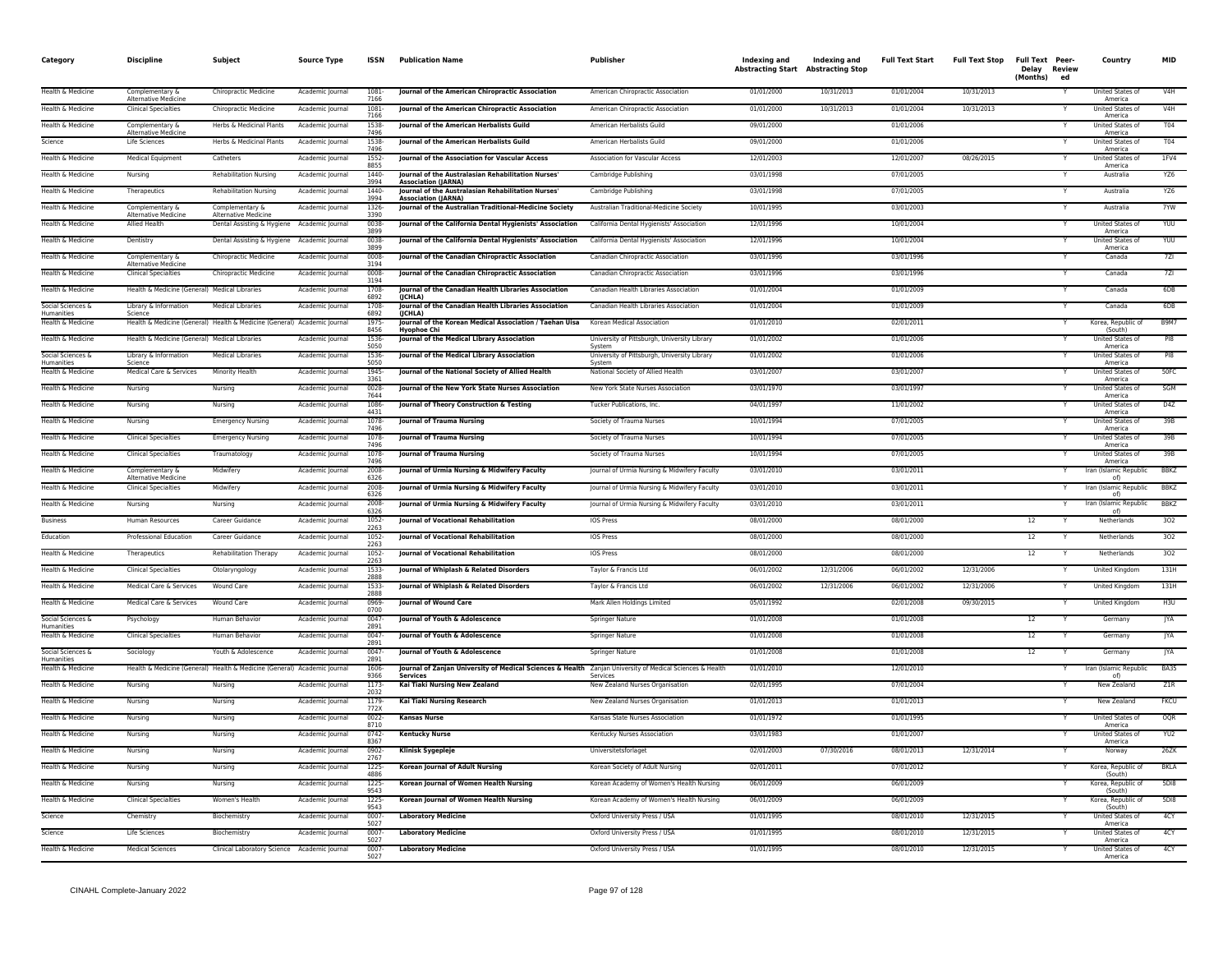| Category                           | <b>Discipline</b>                               | Subject                                                                  | <b>Source Type</b> | <b>ISSN</b>           | <b>Publication Name</b>                                                                          | Publisher                                                    | Indexing and<br><b>Abstracting Start Abstracting Stop</b> | Indexing and | <b>Full Text Start</b> | <b>Full Text Stop</b> | Full Text Peer-<br>Delay Review<br>(Months)<br>ed | Country                            | <b>MID</b>      |
|------------------------------------|-------------------------------------------------|--------------------------------------------------------------------------|--------------------|-----------------------|--------------------------------------------------------------------------------------------------|--------------------------------------------------------------|-----------------------------------------------------------|--------------|------------------------|-----------------------|---------------------------------------------------|------------------------------------|-----------------|
| Science                            | Science (General)                               | Clinical Laboratory Science Academic Iournal                             |                    | 0007<br>5027          | <b>Laboratory Medicine</b>                                                                       | Oxford University Press / USA                                | 01/01/1995                                                |              | 08/01/2010             | 12/31/2015            |                                                   | United States of<br>America        | 4CY             |
| Health & Medicine                  |                                                 | Health & Medicine (General) Health & Medicine (General) Academic Journal |                    | $0140 -$<br>6736      | Lancet                                                                                           | Lancet                                                       | 12/30/1961                                                |              | 01/01/1991             | 12/31/2006            |                                                   | United States of<br>America        | LAN             |
| Social Sciences &                  | Language & Linguistics                          | Language & Linguistics                                                   | Academic Journal   | 0023                  | Language & Speech                                                                                | Sage Publications                                            | 01/01/1995                                                |              | 01/01/1995             | 05/31/2016            |                                                   | <b>United Kingdon</b>              | 3YY             |
| <b>Humanities</b><br>Communication | Language & Linguistics                          | Language & Linguistics                                                   | Academic Journal   | 8309<br>0023          | Language & Speech                                                                                | Sage Publications                                            | 01/01/1995                                                |              | 01/01/1995             | 05/31/2016            |                                                   | <b>United Kingdon</b>              | 3YY             |
| Communication                      | Communication by Type                           | <b>Speech Communication</b>                                              | Academic Journal   | 8309<br>0023          | Language & Speech                                                                                | <b>Sage Publications</b>                                     | 01/01/1995                                                |              | 01/01/1995             | 05/31/2016            |                                                   | <b>United Kinadon</b>              | 3YY             |
| Health & Medicine                  | <b>Allied Health</b>                            | Audiology                                                                | Academic Journal   | 8309<br>0161          | Language, Speech & Hearing Services in Schools                                                   | American Speech-Language-Hearing Association                 | 01/01/1995                                                |              | 01/01/1995             |                       |                                                   | United States of                   | LSH             |
| Communication                      | Communication (General)                         | Audiology                                                                | Academic Journa    | 1461<br>0161          | Language, Speech & Hearing Services in Schools                                                   | American Speech-Language-Hearing Association                 | 01/01/1995                                                |              | 01/01/1995             |                       |                                                   | America<br>United States o         | LSH             |
| Health & Medicine                  | <b>Clinical Specialties</b>                     | Audiology                                                                | Academic Journa    | 1461<br>$0161 -$      | Language, Speech & Hearing Services in Schools                                                   | American Speech-Language-Hearing Association                 | 01/01/1995                                                |              | 01/01/1995             |                       |                                                   | America<br><b>United States</b>    | LSH             |
| Health & Medicine                  | Allied Health                                   | Speech-Language Pathology Academic Journal                               |                    | 1461<br>0161          | Language, Speech & Hearing Services in Schools                                                   | American Speech-Language-Hearing Association                 | 01/01/1995                                                |              | 01/01/1995             |                       |                                                   | America<br><b>United States</b>    | LSH             |
| Social Sciences &                  | Language & Linguistics                          | Speech-Language Pathology Academic Journal                               |                    | 1461<br>$0161 -$      | Language, Speech & Hearing Services in Schools                                                   | American Speech-Language-Hearing Association                 | 01/01/1995                                                |              | 01/01/1995             |                       |                                                   | America<br><b>United States of</b> | 15H             |
| Humanities<br>Communication        | Language & Linguistics                          | Speech-Language Pathology Academic Journal                               |                    | 1461<br>$0161-$       | Language, Speech & Hearing Services in Schools                                                   | American Speech-Language-Hearing Association                 | 01/01/1995                                                |              | 01/01/1995             |                       |                                                   | America<br>United States of        | $1$ SH          |
| Fducation                          | Special Education                               | Speech-Language Pathology Academic Journal                               |                    | 1461<br>$0161 -$      | Language, Speech & Hearing Services in Schools                                                   | American Speech-Language-Hearing Association                 | 01/01/1995                                                |              | 01/01/1995             |                       |                                                   | America<br>United States of        | <b>ISH</b>      |
| Health & Medicine                  | Diseases & Conditions                           | Speech-Language Pathology Academic Journal                               |                    | 1461<br>0161          | Language, Speech & Hearing Services in Schools                                                   | American Speech-Language-Hearing Association                 | 01/01/1995                                                |              | 01/01/1995             |                       |                                                   | America<br>United States of        | LSH             |
| Health & Medicine                  | <b>Clinical Specialties</b>                     | Speech-Language Pathology Academic Journal                               |                    | 1461<br>0161-         | Language, Speech & Hearing Services in Schools                                                   | American Speech-Language-Hearing Association                 | 01/01/1995                                                |              | 01/01/1995             |                       |                                                   | America<br>United States of        | LSH             |
| Health & Medicine                  | Health & Medicine (General) Inclusive Education |                                                                          | Academic Journa    | 1461<br>0161          | Language, Speech & Hearing Services in Schools                                                   | American Speech-Language-Hearing Association                 | 01/01/1995                                                |              | 01/01/1995             |                       |                                                   | America<br>United States of        | LSH             |
| Education                          | Educational Methods &                           | <b>Inclusive Education</b>                                               | Academic Journa    | 1461<br>0161          | Language, Speech & Hearing Services in Schools                                                   | American Speech-Language-Hearing Association                 | 01/01/1995                                                |              | 01/01/1995             |                       |                                                   | America<br><b>United States</b>    | LSH             |
| Health & Medicine                  | Theories<br><b>Clinical Specialties</b>         | Primary Health Care                                                      |                    | 1461<br>1473          | Learning in Health & Social Care                                                                 | Wilev-Blackwe                                                | 03/01/2003                                                | 12/31/2009   | 03/01/2003             | 12/31/2009            |                                                   | America                            | K8G             |
|                                    |                                                 |                                                                          | Academic Journal   | 6853                  |                                                                                                  |                                                              |                                                           |              |                        |                       |                                                   | United Kingdon                     |                 |
| Health & Medicine                  | Medical Care & Services                         | Social Medicine                                                          | Academic Iournal   | $1473-$<br>6853       | Learning in Health & Social Care                                                                 | Wiley-Blackwell                                              | 03/01/2003                                                | 12/31/2009   | 03/01/2003             | 12/31/2009            |                                                   | United Kingdom                     | K8G             |
| Health & Medicine                  | <b>Clinical Specialties</b>                     | Traumatology                                                             | Academic lournal   | 1733-<br>4101         | <b>Leczenie Ran</b>                                                                              | Evereth Publishing Ltd                                       | 01/01/2010                                                |              | 01/01/2010             |                       |                                                   | Poland                             | 905A            |
| Health & Medicine                  | Allied Health                                   | <b>Allied Health</b>                                                     | Academic lournal   | 1354<br>1412          | <b>Libraries for Nursing Bulletin</b>                                                            | CILIP - Health Libraries Group                               | 04/01/2007                                                | 12/31/2014   | 09/01/2007             | 12/31/2014            |                                                   | <b>United Kingdom</b>              | 30YA            |
| Health & Medicine                  | Complementary &<br><b>Alternative Medicine</b>  | Midwifery                                                                | Academic Journal   | 1354<br>1412          | <b>Libraries for Nursing Bulletin</b>                                                            | CILIP - Health Libraries Group                               | 04/01/2007                                                | 12/31/2014   | 09/01/2007             | 12/31/2014            |                                                   | <b>United Kingdom</b>              | 30YA            |
| Health & Medicine                  | <b>Clinical Specialties</b>                     | Midwifery                                                                | Academic Journal   | 1354<br>1412          | <b>Libraries for Nursing Bulletin</b>                                                            | CILIP - Health Libraries Group                               | 04/01/2007                                                | 12/31/2014   | 09/01/2007             | 12/31/2014            |                                                   | <b>United Kingdom</b>              | 30YA            |
| <b>Health &amp; Medicine</b>       | Nursing                                         | Nursing                                                                  | Academic Journal   | 1354<br>1412          | <b>Libraries for Nursing Bulletin</b>                                                            | CILIP - Health Libraries Group                               | 04/01/2007                                                | 12/31/2014   | 09/01/2007             | 12/31/2014            |                                                   | United Kingdom                     | 30YA            |
| Science                            | Life Sciences                                   | <b>Genetics &amp; Genomics</b>                                           | Academic Journa    | 2504-<br>3161         | <b>Lifestyle Genomics</b>                                                                        | Karger AG                                                    | 01/01/2018                                                |              | 01/01/2018             |                       |                                                   | Switzerland                        | LETV            |
| Health & Medicine                  | <b>Medical Sciences</b>                         | <b>Genetics &amp; Genomics</b>                                           | Academic Journa    | 2504-<br>3161         | <b>Lifestyle Genomics</b>                                                                        | Karger AG                                                    | 01/01/2018                                                |              | 01/01/2018             |                       |                                                   | Switzerland                        | LETV            |
| Health & Medicine                  | Diseases & Conditions                           | Asthma & Allergy                                                         | Academic Journa    | 1042<br>4075          | <b>MA Report</b>                                                                                 | Allergy & Asthma Network Mothers of<br>Asthmatics            | 03/01/2010                                                |              | 07/01/2013             |                       |                                                   | United States o<br>America         | BAV1            |
| Health & Medicine                  | Nursing                                         | Nursing                                                                  | Academic Journal   | 1681<br>1534          | <b>Macau Journal of Nursing</b>                                                                  | Macau Journal of Nursing                                     | 06/01/2006                                                |              | 04/01/2007             |                       |                                                   | Macao                              | 30AN            |
| Science                            | Life Sciences                                   | <b>Nutrition Science</b>                                                 | Academic Journal   | 1394<br>035X          | <b>Malaysian Journal of Nutrition</b>                                                            | Nutrition Society of Malaysia                                | 09/01/2008                                                |              | 09/01/2008             |                       |                                                   | Malaysia                           | 6CKY            |
| Health & Medicine                  | <b>Medical Sciences</b>                         | <b>Nutrition Science</b>                                                 | Academic Iournal   | 1394<br>035           | <b>Malaysian lournal of Nutrition</b>                                                            | Nutrition Society of Malaysia                                | 09/01/2008                                                |              | 09/01/2008             |                       |                                                   | Malaysia                           | 6CKY            |
| Technology                         | Industrial Technology                           | <b>Nutrition Science</b>                                                 | Academic Iournal   | 1394<br>035X          | <b>Malaysian lournal of Nutrition</b>                                                            | Nutrition Society of Malaysia                                | 09/01/2008                                                |              | 09/01/2008             |                       |                                                   | Malaysia                           | 6CKY            |
| Health & Medicine                  | Allied Health                                   | Physical Therapy                                                         | Academic Journal   | 2236-<br>5435         | Manual Therapy, Posturology & Rehabilitation Journal                                             | Revista Terapia Manual                                       | 01/01/2014                                                |              | 01/01/2014             |                       |                                                   | Brazil                             | LA5F            |
| Health & Medicine                  | Therapeutics                                    | Physical Therapy                                                         | Academic Journal   | 2236-<br>5435         | Manual Therapy, Posturology & Rehabilitation Journal                                             | Revista Terapia Manual                                       | 01/01/2014                                                |              | 01/01/2014             |                       |                                                   | Brazil                             | LA5F            |
| Health & Medicine                  | Therapeutics                                    | <b>Rehabilitation Therapy</b>                                            | Academic Journal   | 2236-                 | Manual Therapy, Posturology & Rehabilitation Journal                                             | Revista Terapia Manual                                       | 01/01/2014                                                |              | 01/01/2014             |                       |                                                   | Brazil                             | LA5F            |
| Health & Medicine                  | <b>Clinical Specialties</b>                     | <b>Pediatric Medicine</b>                                                | Academic Journal   | 5435<br>1092-         | Maternal & Child Health Journal                                                                  | <b>Springer Nature</b>                                       | 03/01/1997                                                |              | 12/01/1997             |                       | 12                                                | Germany                            | N9J             |
| Health & Medicine                  | <b>Clinical Specialties</b>                     | Women's Health                                                           | Academic Journal   | 7875<br>1092-         | Maternal & Child Health Journal                                                                  | <b>Springer Nature</b>                                       | 03/01/1997                                                |              | 12/01/1997             |                       | 12                                                | Germany                            | N9I             |
| Technology                         | Engineering                                     | <b>Biomedical Engineering</b>                                            | Academic Iournal   | 7875<br>0140          | Medical & Biological Engineering & Computing                                                     | Springer Nature                                              | 01/01/2008                                                |              | 01/01/2008             |                       | 12                                                | Germany                            | PO <sub>0</sub> |
| Science                            | Life Sciences                                   | <b>Biomedical Engineering</b>                                            | Academic Iourna    | 0118<br>0140-         | Medical & Biological Engineering & Computing                                                     | Springer Nature                                              | 01/01/2008                                                |              | 01/01/2008             |                       | 12                                                | Germany                            | PO <sub>0</sub> |
| Health & Medicine                  | <b>Medical Sciences</b>                         | <b>Biomedical Engineering</b>                                            | Academic Journal   | 0118<br>0140          | Medical & Biological Engineering & Computing                                                     | <b>Springer Nature</b>                                       | 01/01/2008                                                |              | 01/01/2008             |                       | 12                                                | Germany                            | PO <sub>0</sub> |
| Technology                         | <b>Computer Science</b>                         | <b>Computer Science</b>                                                  | Academic Journa    | 0118<br>0140          | Medical & Biological Engineering & Computing                                                     | Springer Nature                                              | 01/01/2008                                                |              | 01/01/2008             |                       | 12                                                | Germany                            | PO <sub>0</sub> |
| Technology                         | Engineering                                     | <b>Biological Engineering</b>                                            | Academic Journal   | 0118<br>0140          | Medical & Biological Engineering & Computing                                                     | Springer Nature                                              | 01/01/2008                                                |              | 01/01/2008             |                       | 12                                                | Germany                            | PO <sub>0</sub> |
| Science                            | Life Sciences                                   | <b>Biological Engineering</b>                                            | Academic Journal   | 0118<br>$0140 -$      | Medical & Biological Engineering & Computing                                                     | Springer Nature                                              | 01/01/2008                                                |              | 01/01/2008             |                       | 12                                                | Germany                            | POO             |
| <b>Health &amp; Medicine</b>       | <b>Medical Education</b>                        | <b>Medical Education</b>                                                 | Academic Journal   | 0118<br>0308          | <b>Medical Education</b>                                                                         | Wilev-Blackwel                                               | 01/01/1998                                                |              | 01/01/1998             |                       | 12                                                | United Kingdom                     | <b>FSF</b>      |
| Education                          | <b>Professional Education</b>                   | <b>Medical Education</b>                                                 | Academic Journal   | 0110<br>0308          | <b>Medical Education</b>                                                                         | Wilev-Blackwel                                               | 01/01/1998                                                |              | 01/01/1998             |                       | 12                                                | United Kingdom                     | <b>FSF</b>      |
|                                    |                                                 |                                                                          | Academic Journal   | 0110                  | Medical Imaging & Radiotherapy Journal                                                           | Slovenian Society of Radiographers                           | 01/01/2020                                                |              | 01/01/2020             |                       |                                                   | Slovenia                           | <b>MRYV</b>     |
| Health & Medicine                  | <b>Medical Sciences</b>                         | <b>Medical Sciences</b>                                                  | Academic Journa    | 2712-<br>2492<br>1608 | Medical Journal of Tabriz University of Medical Sciences & Tabriz University of Medical Sciences |                                                              | 02/01/2011                                                |              | 02/01/2012             |                       |                                                   | Iran (Islamic Republi              | EUW8            |
| Health & Medicine                  |                                                 | Health & Medicine (General) Health & Medicine (General) Academic Journal |                    | 5671                  | <b>Health Services</b><br>Medical Sciences Journal of Islamic Azad University                    | Medical Sciences Journal of Islamic Azad                     | 03/01/2008                                                |              | 01/01/2014             | 07/31/2014            |                                                   | nf<br>Iran (Islamic Republic       | 85SZ            |
|                                    |                                                 |                                                                          |                    | 1023<br>5922          | <b>Tehran Medical Branch</b>                                                                     | University Tehran Medical Branch                             |                                                           |              |                        |                       |                                                   | of)                                |                 |
| Technology                         | Medical Technology                              | <b>Medical Imaging</b>                                                   | Academic Journal   | 1844-<br>4172         | <b>Medical Ultrasonography</b>                                                                   | Romanian Society of Ultrasonography in<br>Medicine & Biology | 03/01/2012                                                |              | 03/01/2012             |                       |                                                   | Romania                            | AX15            |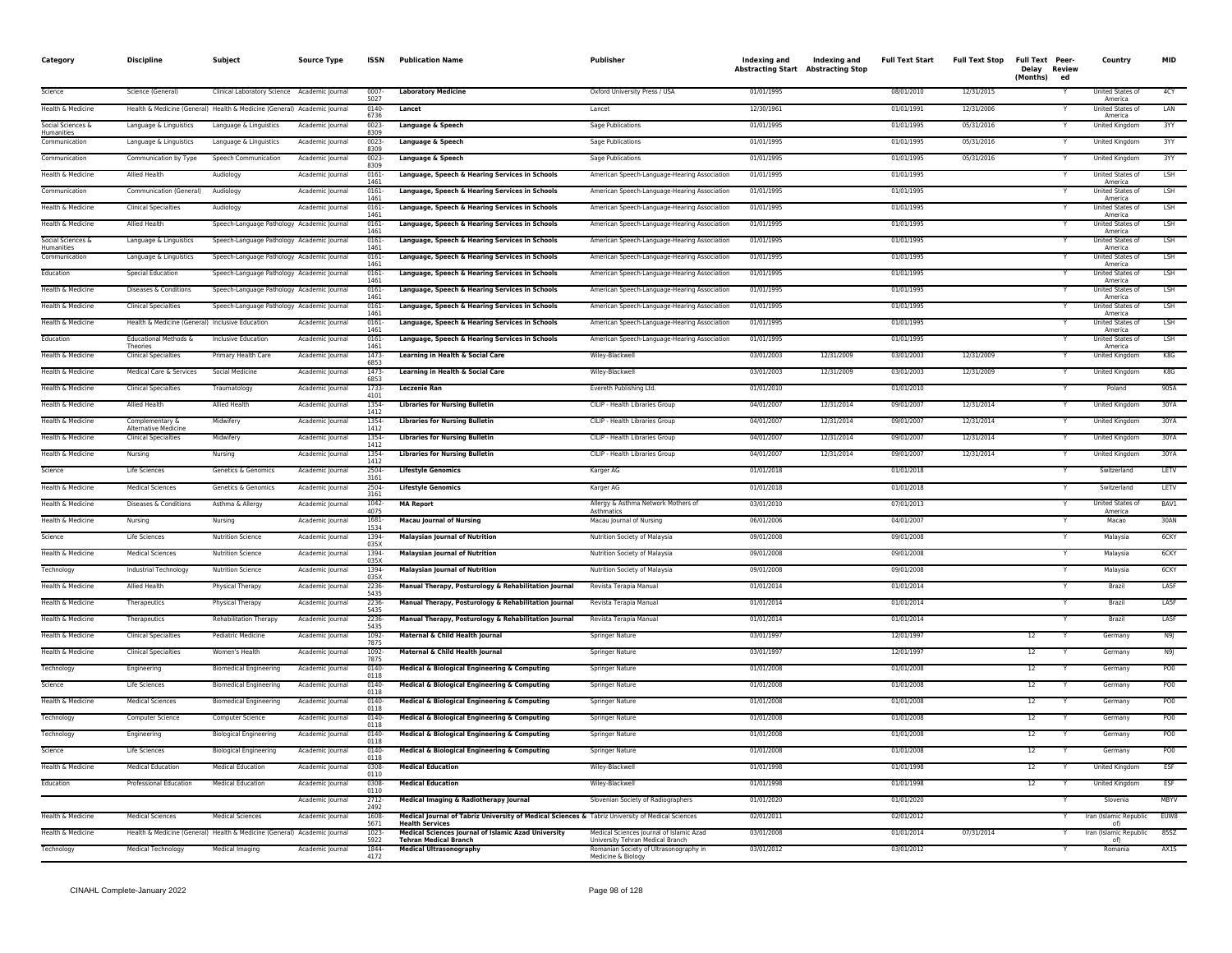| Category                               | <b>Discipline</b>                                          | Subject                                                                                | <b>Source Type</b> | <b>ISSN</b>           | <b>Publication Name</b>                          | Publisher                                                                                                      | <b>Indexing and</b><br><b>Abstracting Start Abstracting Stop</b> | Indexing and | <b>Full Text Start</b> | <b>Full Text Stop</b> | Full Text Peer-<br>Delay Review<br>(Months)<br>ed | Country                             | MID        |
|----------------------------------------|------------------------------------------------------------|----------------------------------------------------------------------------------------|--------------------|-----------------------|--------------------------------------------------|----------------------------------------------------------------------------------------------------------------|------------------------------------------------------------------|--------------|------------------------|-----------------------|---------------------------------------------------|-------------------------------------|------------|
| Health & Medicine                      | Medical Technology                                         | Medical Imaging                                                                        | Academic Journal   | 1844<br>4172          | <b>Medical Ultrasonography</b>                   | Romanian Society of Ultrasonography in<br>Medicine & Biology                                                   | 03/01/2012                                                       |              | 03/01/2012             |                       |                                                   | Romania                             | AX15       |
| <b>Health &amp; Medicine</b>           | Nursing                                                    | <b>Surgical Nursing</b>                                                                | Academic Journal   | 2322-<br>178X         | <b>Medical-Surgical Nursing Journal</b>          | Danesh Afarand Zistagen Co                                                                                     | 10/01/2015                                                       |              | 10/01/2015             |                       |                                                   | Iran (Islamic Republic<br>nf        | H/N4       |
| Health & Medicine                      | <b>Clinical Specialties</b>                                | <b>Surgical Nursing</b>                                                                | Academic Journal   | 2322-<br>178X         | <b>Medical-Surgical Nursing Journal</b>          | Danesh Afarand Zistagen Co.                                                                                    | 10/01/2015                                                       |              | 10/01/2015             |                       |                                                   | Iran (Islamic Repub<br>nf)          | HJN4       |
| Politics & Government                  | Diplomacy & International                                  | Diplomacy & International                                                              | Academic Journal   | 1527                  | <b>MEDICC Review</b>                             | Medical Education Cooperation with Cuba                                                                        | 07/01/2009                                                       |              | 07/01/2009             |                       |                                                   | United States o                     | 903V       |
| Politics & Government                  | Relations<br><b>Public Health</b>                          | Relations<br><b>Global Health</b>                                                      | Academic Journal   | 3172<br>1527          | <b>MEDICC Review</b>                             | Medical Education Cooperation with Cuba                                                                        | 07/01/2009                                                       |              | 07/01/2009             |                       |                                                   | America<br><b>United States of</b>  | 903V       |
| Health & Medicine                      | <b>Public Health</b>                                       | Global Health                                                                          | Academic Journal   | 3172<br>1527          | <b>MEDICC Review</b>                             | Medical Education Cooperation with Cuba                                                                        | 07/01/2009                                                       |              | 07/01/2009             |                       |                                                   | America<br>United States o          | 903V       |
| Social Sciences &                      | <b>Public Health</b>                                       | Global Health                                                                          | Academic Journa    | 3172<br>1527          | <b>MEDICC Review</b>                             | Medical Education Cooperation with Cuba                                                                        | 07/01/2009                                                       |              | 07/01/2009             |                       |                                                   | America<br>United States o          | 903V       |
| Humanities<br>Health & Medicine        | Nursing                                                    | Nursing                                                                                | Academic Journa    | 3172<br>1092          | <b>MEDSURG Nursing</b>                           | Jannetti Publications, Inc.                                                                                    | 09/01/1992                                                       |              | 01/01/1999             |                       |                                                   | America<br><b>United States</b>     | 4DQ        |
| Social Sciences &                      | <b>Psychology</b>                                          | Cognitive Science                                                                      | Academic Journal   | 0811<br>0090          | <b>Memory &amp; Cognition</b>                    | Springer Nature                                                                                                | 01/01/1996                                                       |              | 01/01/2011             |                       |                                                   | America<br>Germany                  | MEG        |
| Humanities<br>Health & Medicine        | <b>Clinical Specialties</b>                                | Cognitive Science                                                                      | Academic lournal   | 502X<br>0090-         | <b>Memory &amp; Cognition</b>                    | Springer Nature                                                                                                | 01/01/1996                                                       |              | 01/01/2011             |                       |                                                   | Germany                             | <b>MEG</b> |
| Social Sciences &                      | Psychology                                                 | Memory                                                                                 | Academic Iournal   | 502X<br>0090-         | <b>Memory &amp; Cognition</b>                    | Springer Nature                                                                                                | 01/01/1996                                                       |              | 01/01/2011             |                       |                                                   | Germany                             | MEG        |
| Humanities<br>Health & Medicine        | <b>Clinical Specialties</b>                                | Memory                                                                                 | Academic Journal   | 502X<br>0090-         | <b>Memory &amp; Cognition</b>                    | Springer Nature                                                                                                | 01/01/1996                                                       |              | 01/01/2011             |                       |                                                   | Germany                             | MEG        |
| Health & Medicine                      | Nursing                                                    | <b>Psychiatric Nursing</b>                                                             | Academic Journa    | 502X<br>1353          | <b>Mental Health Nursing</b>                     | Unite                                                                                                          | 01/01/1995                                                       |              | 10/01/2010             | 06/30/2018            |                                                   | United Kingdom                      | H40        |
| Health & Medicine                      | <b>Clinical Specialties</b>                                | <b>Psychiatric Nursino</b>                                                             | Academic Journa    | 0283<br>1353-         | <b>Mental Health Nursing</b>                     | Unite                                                                                                          | 01/01/1995                                                       |              | 10/01/2010             | 06/30/2018            |                                                   | <b>United Kingdon</b>               | H40        |
| Health & Medicine                      | <b>Allied Health</b>                                       |                                                                                        |                    | 0283<br>1363          |                                                  |                                                                                                                | 03/01/2003                                                       | 12/31/2011   | 03/01/2009             | 12/31/2011            |                                                   |                                     | 1FVN       |
|                                        |                                                            | Occupational Therapy                                                                   | Academic Journal   | 4682                  | Mental Health Occupational Therapy               | Association of Occupational Therapists in<br>Mental Health AKA COT Specialist Section-<br>Mental Health        |                                                                  |              |                        |                       |                                                   | <b>United Kingdom</b>               | 1FVN       |
| Health & Medicine                      | Therapeutics                                               | Occupational Therapy                                                                   | Academic Journal   | 1363-<br>4682         | <b>Mental Health Occupational Therapy</b>        | Association of Occupational Therapists in<br>Mental Health AKA COT Specialist Section-<br><b>Mental Health</b> | 03/01/2003                                                       | 12/31/2011   | 03/01/2009             | 12/31/2011            |                                                   | United Kingdom                      |            |
| Social Sciences &<br><b>Humanities</b> | Social Sciences &<br>Humanities (General)                  | Ethnic & Cultural Studies                                                              | Academic Journal   | 1367-<br>4676         | Mental Health, Religion & Culture                | Routledge                                                                                                      | 05/01/2001                                                       |              | 01/01/2006             |                       |                                                   | <b>United Kingdon</b>               | 36K        |
| Education                              | Subject Specific Education                                 | Ethnic & Cultural Studies                                                              | Academic Iourna    | 1367<br>4676          | <b>Mental Health, Religion &amp; Culture</b>     | Routledge                                                                                                      | 05/01/2001                                                       |              | 01/01/2006             |                       |                                                   | <b>United Kinadon</b>               | 36K        |
| Social Sciences &<br>Humanities        | Social Science Theory &<br>Study                           | Ethnic & Cultural Studies                                                              | Academic Iourna    | 1367<br>4676          | Mental Health, Religion & Culture                | Routledge                                                                                                      | 05/01/2001                                                       |              | 01/01/2006             |                       |                                                   | <b>United Kingdom</b>               | 36K        |
| Health & Medicine                      | <b>Clinical Specialties</b>                                | Psychiatry                                                                             | Academic Journal   | 1367<br>4676          | Mental Health, Religion & Culture                | Routledge                                                                                                      | 05/01/2001                                                       |              | 01/01/2006             |                       |                                                   | <b>United Kingdom</b>               | 36K        |
| Social Sciences &<br>Humanities        | Psychology                                                 | Psychology                                                                             | Academic lourna    | 1367-<br>4676         | Mental Health, Religion & Culture                | Routledge                                                                                                      | 05/01/2001                                                       |              | 01/01/2006             |                       |                                                   | <b>United Kingdom</b>               | 36K        |
| Health & Medicine                      | <b>Clinical Specialties</b>                                | Psychology                                                                             | Academic Journal   | 1367<br>4676          | Mental Health, Religion & Culture                | Routledge                                                                                                      | 05/01/2001                                                       |              | 01/01/2006             |                       |                                                   | <b>United Kingdom</b>               | 36K        |
| Religion                               | Religion (General)                                         | Religion (General)                                                                     | Academic Journal   | 1367<br>4676          | Mental Health, Religion & Culture                | Routledge                                                                                                      | 05/01/2001                                                       |              | 01/01/2006             |                       |                                                   | <b>United Kingdom</b>               | 36K        |
| Health & Medicine                      | Nursing                                                    | Nursing                                                                                | Academic Journal   | 1138-<br>7262         | Metas de Enfermería                              | Difusion Avances de Enfermeria, S.L.                                                                           | 10/01/1998                                                       |              | 01/01/2011             |                       | 12                                                | Snain                               | <b>YVK</b> |
| Health & Medicine                      | <b>Clinical Specialties</b>                                | Oncology                                                                               | Academic Journal   | 2008<br>6709          | <b>Middle East Journal of Cancer</b>             | Middle East Journal of Cancer                                                                                  | 01/01/2011                                                       |              | 01/01/2011             |                       |                                                   | Iran (Islamic Republic              | B7LE       |
| Health & Medicine                      | <b>Clinical Specialties</b>                                | Gastroenterology                                                                       | Academic Journa    | 2008-<br>5230         | <b>Middle East Journal of Digestive Diseases</b> | Iranian Association of Gastroenterology &                                                                      | 03/01/2011                                                       |              | 08/01/2011             |                       |                                                   | nf)<br>Iran (Islamic Republic<br>nf | BG4K       |
| Health & Medicine                      | <b>Clinical Specialties</b>                                | Hepatology                                                                             | Academic Journa    | 2008<br>5230          | <b>Middle East Journal of Digestive Diseases</b> | Hepatology<br>Iranian Association of Gastroenterology &                                                        | 03/01/2011                                                       |              | 08/01/2011             |                       |                                                   | Iran (Islamic Republ                | BG4K       |
| Health & Medicine                      | Nursing                                                    | Nursing                                                                                | Academic Journal   | 1834                  | <b>Middle East Journal of Nursing</b>            | Hepatology<br>Medi+WORLD International Pty. Ltd                                                                | 01/01/2011                                                       |              | 04/01/2011             |                       |                                                   | nf)<br>Australia                    | BJF9       |
| Health & Medicine                      | Complementary &                                            | Midwifen                                                                               | Academic Journal   | 8742<br>0266          | Midwifery                                        | Elsevier B.V                                                                                                   | 03/01/1985                                                       |              | 02/01/2013             | 08/26/2015            |                                                   | United States of                    | 8IR        |
| Health & Medicine                      | <b>Alternative Medicine</b><br><b>Clinical Specialties</b> | Midwifery                                                                              | Academic Iournal   | 6138<br>0266          | <b>Midwifery</b>                                 | Elsevier B.V.                                                                                                  | 03/01/1985                                                       |              | 02/01/2013             | 08/26/2015            |                                                   | America<br>United States o          | 8IR        |
| Health & Medicine                      | Complementary &                                            | Midwifery                                                                              | Academic Iourna    | 6138<br>0961          | <b>Midwifery Matters</b>                         | Association of Radical Midwives                                                                                | 12/01/1996                                                       |              | 12/01/1996             |                       |                                                   | America<br><b>United Kinadon</b>    | <b>7W3</b> |
| Health & Medicine                      | Alternative Medicin<br><b>Clinical Specialties</b>         | Midwifery                                                                              | Academic Journal   | 1479<br>0961          | <b>Midwifery Matters</b>                         | Association of Radical Midwives                                                                                | 12/01/1996                                                       |              | 12/01/1996             |                       |                                                   | United Kingdom                      | 7W3        |
| Health & Medicine                      | <b>Clinical Specialties</b>                                | Military Medicine                                                                      | Academic Journal   | 1479<br>0026          | <b>Military Medicine</b>                         | Oxford University Press                                                                                        | 05/01/1962                                                       |              | 08/01/2003             |                       | 12                                                | <b>United Kingdom</b>               | 4DV        |
| Politics & Government                  | Military History & Science                                 | Military History & Science                                                             | Academic Journal   | 4075<br>0899-         | <b>Military Psychology</b>                       | Taylor & Francis Ltd                                                                                           | 01/01/1989                                                       | 12/31/2012   | 03/01/1989             | 12/31/2012            |                                                   | United Kingdom                      | 7MP        |
| History                                | <b>Topical History</b>                                     | Military History & Science                                                             | Academic Journal   | 5605<br>0899-<br>5605 | <b>Military Psychology</b>                       | Taylor & Francis Ltd                                                                                           | 01/01/1989                                                       | 12/31/2012   | 03/01/1989             | 12/31/2012            |                                                   | United Kingdom                      | 7MP        |
| Social Sciences &                      | Psychology                                                 | Military Psychology                                                                    | Academic Journa    | 0899-                 | <b>Military Psychology</b>                       | Taylor & Francis Ltd                                                                                           | 01/01/1989                                                       | 12/31/2012   | 03/01/1989             | 12/31/2012            |                                                   | <b>United Kingdom</b>               | 7MP        |
| Humanities<br>Health & Medicine        | <b>Clinical Specialties</b>                                | Military Psychology                                                                    | Academic Journa    | 5605<br>0899          | <b>Military Psychology</b>                       | Taylor & Francis Ltd                                                                                           | 01/01/1989                                                       | 12/31/2012   | 03/01/1989             | 12/31/2012            |                                                   | <b>United Kingdom</b>               | 7MP        |
| Health & Medicine                      | <b>Clinical Specialties</b>                                | Minimally Invasive                                                                     | Academic Journa    | 5605<br>1364          | Minimally Invasive Therapy & Allied Technologies | Taylor & Francis Ltd                                                                                           | 02/01/2008                                                       |              | 02/01/2008             |                       | 18                                                | United Kingdom                      | 45         |
| Health & Medicine                      |                                                            | Procedures<br>Health & Medicine (General) Health & Medicine (General) Academic Journal |                    | 5706<br>0580          | <b>MLO: Medical Laboratory Observer</b>          | <b>Endeavor Business Media</b>                                                                                 | 04/01/1977                                                       |              | 09/01/2001             |                       |                                                   | United States of                    | MLO        |
| Science                                | Chemistry                                                  | Molecular Imaging                                                                      | Academic Journa    | 7247<br>1536          | <b>Molecular Imaging &amp; Biology</b>           | <b>Springer Nature</b>                                                                                         | 02/01/2012                                                       |              | 02/01/2012             |                       | $\overline{12}$                                   | America<br>Germany                  | KJU        |
| Science                                | Life Sciences                                              | Molecular Imaging                                                                      | Academic Iournal   | 1632<br>1536          | <b>Molecular Imaging &amp; Biology</b>           | Springer Nature                                                                                                | 02/01/2012                                                       |              | 02/01/2012             |                       | 12                                                | Germany                             | KJU        |
| Technology                             | <b>Medical Technology</b>                                  | Molecular Imaging                                                                      | Academic lournal   | 1632<br>1536          | <b>Molecular Imaging &amp; Biology</b>           | <b>Springer Nature</b>                                                                                         | 02/01/2012                                                       |              | 02/01/2012             |                       | 12                                                | Germany                             | KJU        |
| Health & Medicine                      | Medical Technology                                         | Molecular Imaging                                                                      | Academic Journal   | 1632<br>1536          | <b>Molecular Imaging &amp; Biology</b>           | <b>Springer Nature</b>                                                                                         | 02/01/2012                                                       |              | 02/01/2012             |                       | 12                                                | Germany                             | KJU        |
| Health & Medicine                      | <b>Medical Sciences</b>                                    | Molecular Imaging                                                                      | Academic Journal   | 1632<br>1536          | <b>Molecular Imaging &amp; Biology</b>           | Springer Nature                                                                                                | 02/01/2012                                                       |              | 02/01/2012             |                       | 12                                                | Germany                             | KJU        |
| Technology                             | Technology by Type                                         | Molecular Imaging                                                                      | Academic Journal   | 1632<br>1536          | <b>Molecular Imaging &amp; Biology</b>           | <b>Springer Nature</b>                                                                                         | 02/01/2012                                                       |              | 02/01/2012             |                       | 12                                                | Germany                             | KJU        |
| Health & Medicine                      | Health & Medicine (General) Death                          |                                                                                        |                    | 1632<br>1357          | <b>Mortality</b>                                 |                                                                                                                | 03/01/1996                                                       |              | 03/01/1996             |                       | 18                                                |                                     | MIY        |
|                                        |                                                            |                                                                                        | Academic Journal   | 6275                  |                                                  | Routledge                                                                                                      |                                                                  |              |                        |                       |                                                   | <b>United Kingdom</b>               |            |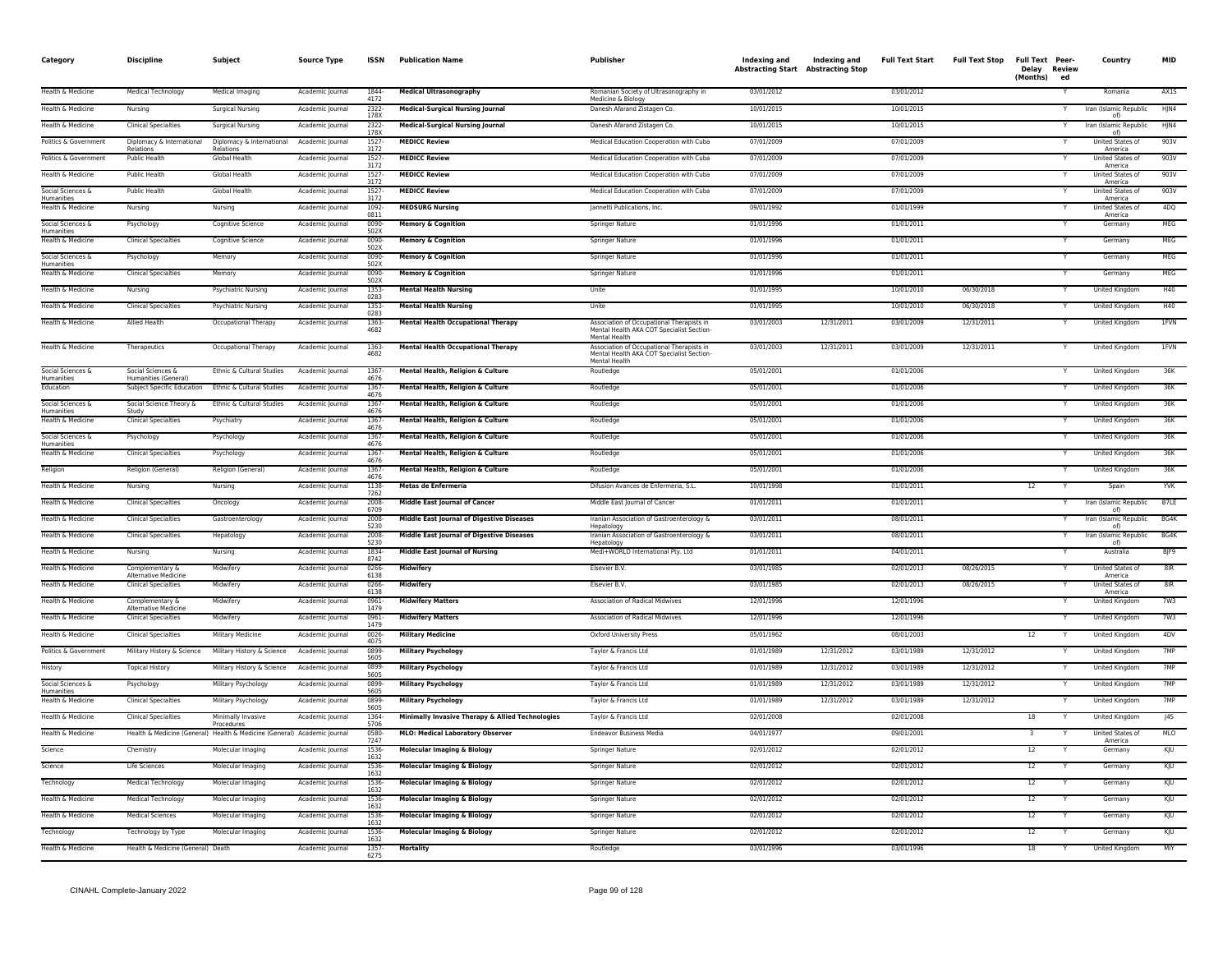| Category             | <b>Discipline</b>                                   | Subject                                      | <b>Source Type</b> | <b>ISSN</b>          | <b>Publication Name</b>                                | Publisher                                              | Indexing and<br><b>Abstracting Start Abstracting Stop</b> | Indexing and | <b>Full Text Start</b> | <b>Full Text Stop</b> | Full Text Peer-<br>Delay Review<br>(Months) | ed | Country                     | MID              |
|----------------------|-----------------------------------------------------|----------------------------------------------|--------------------|----------------------|--------------------------------------------------------|--------------------------------------------------------|-----------------------------------------------------------|--------------|------------------------|-----------------------|---------------------------------------------|----|-----------------------------|------------------|
| Science              | Life Sciences                                       | Death                                        | Academic Iournal   | 1357<br>6275         | <b>Mortality</b>                                       | Routledge                                              | 03/01/1996                                                |              | 03/01/1996             |                       | 18                                          |    | United Kingdon              | <b>MIY</b>       |
| Health & Medicine    | <b>Allied Health</b>                                | <b>Music Therapy</b>                         | Academic Journa    | 0734-<br>6875        | <b>Music Therapy Perspectives</b>                      | <b>Oxford University Press</b>                         | 06/01/2010                                                |              | 06/01/2010             |                       | 12                                          |    | United Kingdom              | GTU              |
| Arts & Entertainment | Music                                               | Music Therapy                                | Academic Journa    | 0734<br>6875         | <b>Music Therapy Perspectives</b>                      | Oxford University Press                                | 06/01/2010                                                |              | 06/01/2010             |                       | 12                                          |    | <b>United Kingdon</b>       | GTU              |
| Health & Medicine    | Therapeutics                                        | Music Therapy                                | Academic Journal   | 0734<br>6875         | <b>Music Therapy Perspectives</b>                      | Oxford University Press                                | 06/01/2010                                                |              | 06/01/2010             |                       | 12                                          |    | <b>United Kingdon</b>       | GTU              |
| Health & Medicine    | <b>Clinical Specialties</b>                         | <b>Music Therapy</b>                         | Academic Journal   | 0734<br>6875         | <b>Music Therapy Perspectives</b>                      | Oxford University Press                                | 06/01/2010                                                |              | 06/01/2010             |                       | $12\overline{ }$                            |    | <b>United Kingdom</b>       | GTU              |
| Health & Medicine    | Nursing                                             | Nursing                                      | Academic Journal   | 1473<br>2114         | <b>N2N: Nurse2Nurse</b>                                | <b>HDR Communications Limited</b>                      | 12/01/2000                                                | 04/30/2005   | 11/01/2004             | 04/30/2005            |                                             |    | <b>United Kingdom</b>       | <b>YWX</b>       |
| Health & Medicine    | Nursing                                             | Nursing                                      | Academic Journal   | 0028<br>1921         | Nebraska Nurse                                         | Nebraska Nurses Association                            | 03/01/1972                                                |              | 05/01/1995             |                       |                                             |    | United States of<br>America | DM7              |
| Health & Medicine    | Nursing                                             | <b>Emergency Nursing</b>                     | Academic Journa    | 1499<br>3627         | <b>NENA Outlook</b>                                    | National Emergency Nurses Association                  | 09/01/2001                                                | 02/28/2013   | 09/01/2004             | 02/28/2013            |                                             |    | Canada                      | <b>YYD</b>       |
| Health & Medicine    | <b>Clinical Specialties</b>                         | <b>Emergency Nursing</b>                     | Academic Journa    | 1499<br>3627         | <b>NENA Outlook</b>                                    | National Emergency Nurses Association                  | 09/01/2001                                                | 02/28/2013   | 09/01/2004             | 02/28/2013            |                                             |    | Canada                      | YYD              |
| Health & Medicine    | Nursing                                             | Maternal-Child Nursing                       | Academic Journal   | 1441.<br>6638        | <b>Neonatal, Paediatric &amp; Child Health Nursing</b> | Cambridge Publishing                                   | 11/01/1998                                                | 03/30/2016   | 01/01/2006             | 03/30/2016            |                                             |    | Australia                   | <b>YUL</b>       |
| Health & Medicine    | <b>Clinical Specialties</b>                         | Maternal-Child Nursing                       | Academic lournal   | $1441 -$<br>6638     | <b>Neonatal, Paediatric &amp; Child Health Nursing</b> | Cambridge Publishing                                   | 11/01/1998                                                | 03/30/2016   | 01/01/2006             | 03/30/2016            |                                             |    | Australia                   | <b>YUL</b>       |
| Health & Medicine    | Nursina                                             | Pediatric Nursing                            | Academic Journa    | $1441 -$<br>6638     | Neonatal, Paediatric & Child Health Nursing            | Cambridge Publishing                                   | 11/01/1998                                                | 03/30/2016   | 01/01/2006             | 03/30/2016            |                                             |    | Australia                   | <b>YUL</b>       |
| Health & Medicine    | <b>Clinical Specialties</b>                         | <b>Pediatric Nursing</b>                     | Academic Journal   | $\frac{1441}{6638}$  | Neonatal, Paediatric & Child Health Nursing            | Cambridge Publishing                                   | 11/01/1998                                                | 03/30/2016   | 01/01/2006             | 03/30/2016            |                                             |    | Australia                   | YUI              |
| Health & Medicine    | Nursing                                             | Nursing                                      | Academic Journal   | 1526-<br>744X        | <b>Nephrology Nursing Journal</b>                      | American Nephrology Nurses' Association                | 02/01/2000                                                |              | 07/01/2001             |                       |                                             |    | United States of<br>America | EC1              |
| Health & Medicine    | <b>Clinical Specialties</b>                         | Urology & Nephrology                         | Academic Journa    | 1526                 | <b>Nephrology Nursing Journal</b>                      | American Nephrology Nurses' Association                | 02/01/2000                                                |              | 07/01/2001             |                       |                                             |    | United States of            | EC1              |
| Health & Medicine    | <b>Medical Sciences</b>                             | Neurology                                    | Academic Journa    | 744X<br>2164         | Neurodiagnostic Journal                                | Taylor & Francis Ltd                                   | 03/01/2012                                                |              | 03/01/2012             | 12/31/2014            |                                             |    | America<br>United Kingdom   | ESX4             |
| Health & Medicine    | <b>Clinical Specialties</b>                         | Neurology                                    | Academic Journal   | 6821<br>2164         | Neurodiagnostic Journal                                | Taylor & Francis Ltd                                   | 03/01/2012                                                |              | 03/01/2012             | 12/31/2014            |                                             |    | <b>United Kingdom</b>       | ESX4             |
| Technology           | Medical Technology                                  | Electroneurodiagnostic                       | Academic Iourna    | 6821<br>2164         | Neurodiagnostic lournal                                | Taylor & Francis Ltd                                   | 03/01/2012                                                |              | 03/01/2012             | 12/31/2014            |                                             |    | United Kingdom              | ESX4             |
| Health & Medicine    | Medical Technology                                  | Technology<br>Electroneurodiagnostic         | Academic Journa    | 6821<br>2164         | Neurodiagnostic Journal                                | Taylor & Francis Ltd                                   | 03/01/2012                                                |              | 03/01/2012             | 12/31/2014            |                                             |    | <b>United Kingdon</b>       | ESX4             |
| Health & Medicine    | <b>Medical Sciences</b>                             | Technology<br>Electroneurodiagnostic         | Academic Journa    | 6821<br>2164         | Neurodiagnostic Journal                                | Taylor & Francis Ltd                                   | 03/01/2012                                                |              | 03/01/2012             | 12/31/2014            |                                             |    | <b>United Kingdom</b>       | ESX4             |
| Health & Medicine    | <b>Clinical Specialties</b>                         | Technology<br>Electroneurodiagnostic         | Academic Journa    | 6821<br>2164         | Neurodiagnostic Journal                                | Taylor & Francis Ltd                                   | 03/01/2012                                                |              | 03/01/2012             | 12/31/2014            |                                             |    | <b>United Kingdon</b>       | ESX4             |
| Health & Medicine    | <b>Medical Sciences</b>                             | Technology<br>Neurology                      | Academic Journa    | 6821<br>0028         | Neuroradiology                                         | Springer Nature                                        | 01/01/2008                                                |              | 01/01/2008             |                       |                                             |    | Germany                     | <b>NYZ</b>       |
| Health & Medicine    | <b>Clinical Specialties</b>                         | Neurology                                    | Academic Journal   | 3940<br>0028         | Neuroradiology                                         | <b>Springer Nature</b>                                 | 01/01/2008                                                |              | 01/01/2008             |                       | 12                                          |    | Germany                     | <b>NYZ</b>       |
| Health & Medicine    | <b>Clinical Specialties</b>                         | Radiology                                    | Academic Journa    | 0028                 | Neuroradiology                                         | <b>Springer Nature</b>                                 | 01/01/2008                                                |              | 01/01/2008             |                       | 12                                          |    | Germany                     | <b>NYZ</b>       |
| Health & Medicine    | <b>Medical Sciences</b>                             | Neurology                                    | Academic Journa    | 1971                 | <b>Neuroradiology Journal</b>                          | <b>Sage Publications</b>                               | 02/01/2008                                                |              | 02/01/2008             | 12/05/2015            |                                             |    | <b>United Kingdor</b>       | eCLO             |
| Health & Medicine    | <b>Clinical Specialties</b>                         | Neurology                                    | Academic Journa    | 4009<br>1971         | <b>Neuroradiology Journal</b>                          | Sage Publications                                      | 02/01/2008                                                |              | 02/01/2008             | 12/05/2015            |                                             |    | United Kingdon              | eCL <sub>0</sub> |
| Health & Medicine    | <b>Clinical Specialties</b>                         | Radiology                                    | Academic Journal   | 4009<br>1971         | <b>Neuroradiology Journal</b>                          | <b>Sage Publications</b>                               | 02/01/2008                                                |              | 02/01/2008             | 12/05/2015            |                                             |    | <b>United Kingdom</b>       | 6CLO             |
| Health & Medicine    | <b>Medical Sciences</b>                             | Neurology                                    | Academic Journa    | 4009<br>1053         | NeuroRehabilitation                                    | IOS Press                                              | 08/01/1999                                                |              | 08/01/1999             |                       | 12                                          |    | Netherlands                 | 3RE              |
| Health & Medicine    | <b>Clinical Specialties</b>                         | Neurology                                    | Academic Iourna    | 8135<br>1053         | NeuroRehabilitation                                    | IOS Press                                              | 08/01/1999                                                |              | 08/01/1999             |                       | 12                                          |    | Netherlands                 | 3RE              |
| Health & Medicine    | <b>Therapeutics</b>                                 | <b>Rehabilitation Therapy</b>                | Academic Iourna    | 8135<br>1053         | <b>NeuroRehabilitation</b>                             | IOS Press                                              | 08/01/1999                                                |              | 08/01/1999             |                       | 12                                          |    | Netherlands                 | 3RE              |
| Health & Medicine    | Medical Sciences                                    | Neurology                                    | Academic Journal   | 8135<br>1933-        | <b>Neurotherapeutics</b>                               | Springer Nature                                        | 01/01/2012                                                |              | 01/01/2013             |                       | 12                                          |    | Germany                     | 3106             |
| Health & Medicine    | <b>Clinical Specialties</b>                         | Neurology                                    | Academic Journal   | 7213<br>1933         | <b>Neurotherapeutics</b>                               | Springer Nature                                        | 01/01/2012                                                |              | 01/01/2013             |                       | 12                                          |    | Germany                     | 3106             |
| Health & Medicine    | Nursing                                             | Nursing                                      | Academic Journal   | 7213<br>0196<br>4895 | <b>New Jersey Nurse</b>                                | New Jersey State Nurses Association                    | 03/01/1979                                                |              | 01/01/1995             |                       |                                             |    | <b>United States of</b>     | Z07              |
| Health & Medicine    | <b>Clinical Specialties</b>                         | Primary Health Care                          | Academic Journal   |                      | <b>New York Family Medicine News</b>                   | New York State Academy of Family Physicians            | 02/01/2008                                                | 05/31/2012   | 04/01/2008             | 05/31/2012            |                                             |    | America<br>United States of | 6MOF             |
| Health & Medicine    | Complementary &                                     | Midwifer                                     | Academic Journal   | 0114-                | New Zealand College of Midwives Journal                | New Zealand College of Midwives                        | 10/01/2001                                                |              | 10/01/2005             |                       |                                             |    | America<br>New Zealand      | 1DK4             |
| Health & Medicine    | Alternative Medicine<br><b>Clinical Specialties</b> | Midwifery                                    | Academic Iourna    | 7870<br>0114-        | <b>New Zealand College of Midwives Journal</b>         | New Zealand College of Midwives                        | 10/01/2001                                                |              | 10/01/2005             |                       |                                             |    | New Zealand                 | 1DK4             |
| Health & Medicine    | <b>Medical Sciences</b>                             | Clinical Laboratory Science                  | Academic Iourna    | 7870<br>1171-        | New Zealand Journal of Medical Laboratory Science      | New Zealand Institute of Medical Laboratory            | 03/01/1991                                                |              | 04/01/2005             |                       |                                             |    | New Zealand                 | H2G              |
| Science              | Science (General)                                   | Clinical Laboratory Science Academic Journal |                    | 0195<br>1171-        | New Zealand Journal of Medical Laboratory Science      | Science<br>New Zealand Institute of Medical Laboratory | 03/01/1991                                                |              | 04/01/2005             |                       |                                             |    | New Zealand                 | H2G              |
| Health & Medicine    | <b>Allied Health</b>                                | Occupational Therapy                         | Academic Journa    | 0195<br>$1171-$      | <b>New Zealand Journal of Occupational Therapy</b>     | Science<br>Occupational Therapy New Zealand            | 01/01/1995                                                |              | 03/01/2003             |                       |                                             |    | New Zealand                 | <b>UID</b>       |
| Health & Medicine    | Therapeutics                                        | Occupational Therapy                         | Academic Journa    | 0462<br>$1171-$      | <b>New Zealand Journal of Occupational Therapy</b>     | Occupational Therapy New Zealand                       | 01/01/1995                                                |              | 03/01/2003             |                       |                                             |    | New Zealand                 | UID              |
| Health & Medicine    | <b>Allied Health</b>                                | Physical Therapy                             | Academic Journal   | 0462<br>0303-        | <b>New Zealand Journal of Physiotherapy</b>            | New Zealand Society of Physiotherapists                | 05/01/1977                                                |              | 03/01/2004             |                       |                                             |    | New Zealand                 | H2F              |
| Health & Medicine    | Therapeutics                                        | Physical Therapy                             | Academic Journal   | 7193<br>0303         | <b>New Zealand Journal of Physiotherapy</b>            | New Zealand Society of Physiotherapists                | 05/01/1977                                                |              | 03/01/2004             |                       |                                             |    | New Zealand                 | H <sub>2</sub> E |
| Health & Medicine    | Safety & Accident Prevention Occupational Health &  |                                              | Academic Journa    | 7193<br>1463         | <b>Noise &amp; Health</b>                              | Wolters Kluwer India Pvt Ltd                           | 01/01/2008                                                |              | 01/01/2008             |                       |                                             |    | India                       | 395M             |
| <b>Business</b>      | <b>Business Practices</b>                           | Safety<br>Occupational Health &              | Academic Journal   | 1741<br>1463         | <b>Noise &amp; Health</b>                              | Wolters Kluwer India Pvt Ltd                           | 01/01/2008                                                |              | 01/01/2008             |                       |                                             |    | India                       | 39SM             |
| Science              | Physics                                             | Safety<br><b>Industrial Nois</b>             | Academic Journa    | 1741<br>1463         | <b>Noise &amp; Health</b>                              | Wolters Kluwer India Pvt Ltd                           | 01/01/2008                                                |              | 01/01/2008             |                       |                                             |    | India                       | 39SM             |
| Health & Medicine    | Safety & Accident Prevention Industrial Noise       |                                              | Academic Journa    | 1741<br>1463         | <b>Noise &amp; Health</b>                              | Wolters Kluwer India Pvt Ltd                           | 01/01/2008                                                |              | 01/01/2008             |                       |                                             |    | India                       | 39SM             |
| <b>Business</b>      | <b>Business Practices</b>                           | <b>Industrial Noise</b>                      | Academic Journa    | 1741<br>1463         | <b>Noise &amp; Health</b>                              | Wolters Kluwer India Pvt Ltd                           | 01/01/2008                                                |              | 01/01/2008             |                       |                                             |    | India                       | 39SM             |
|                      |                                                     |                                              |                    | 1741                 |                                                        |                                                        |                                                           |              |                        |                       |                                             |    |                             |                  |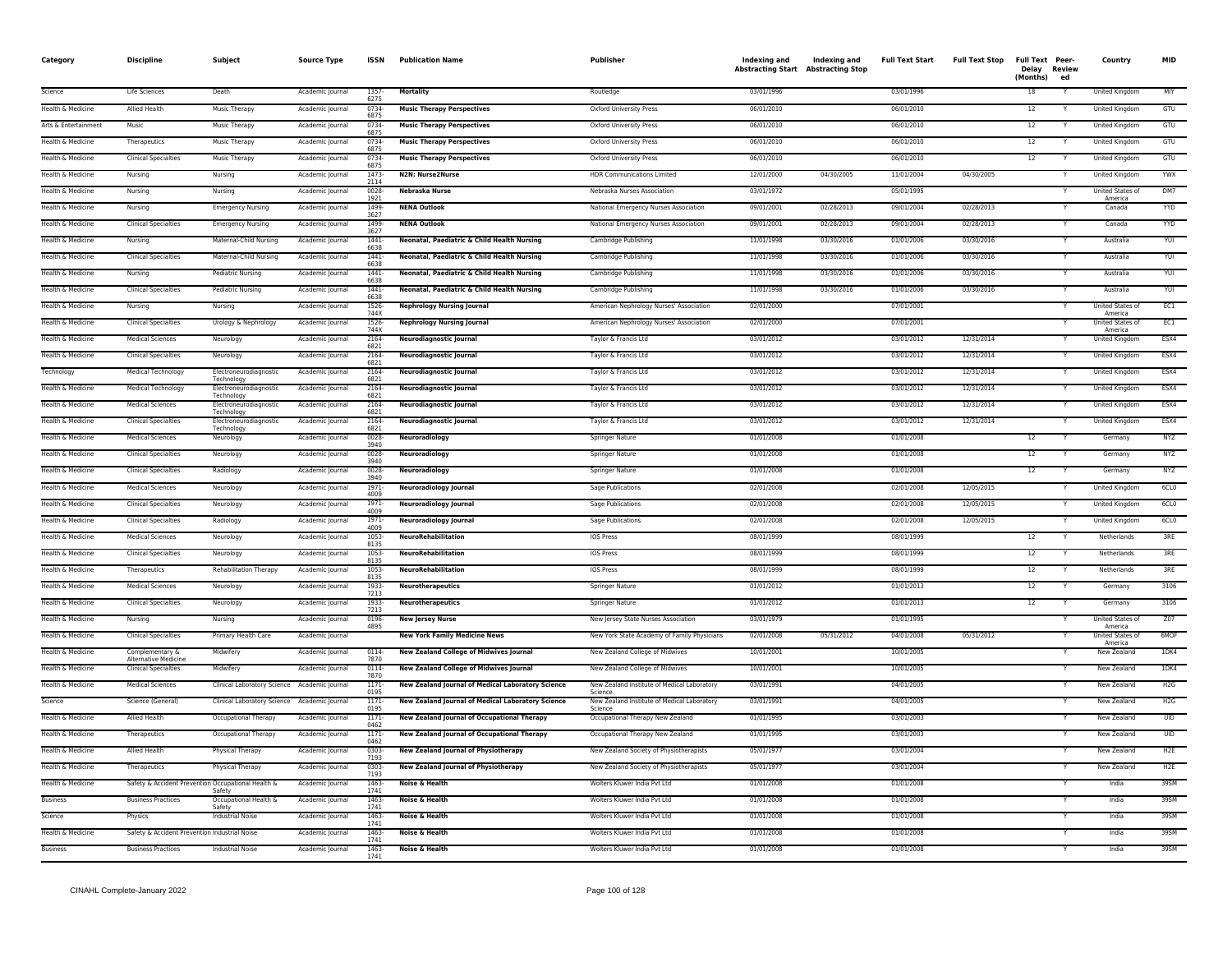| Category                     | <b>Discipline</b>                              | Subject                                | <b>Source Type</b> | <b>ISSN</b>      | <b>Publication Name</b>                                                                                                        | Publisher                                                                                   | Indexing and<br><b>Abstracting Start Abstracting Stop</b> | Indexing and | <b>Full Text Start</b> | <b>Full Text Stop</b> | Full Text Peer-<br>Delay Review<br>(Months) | ed | Country                            | MID              |
|------------------------------|------------------------------------------------|----------------------------------------|--------------------|------------------|--------------------------------------------------------------------------------------------------------------------------------|---------------------------------------------------------------------------------------------|-----------------------------------------------------------|--------------|------------------------|-----------------------|---------------------------------------------|----|------------------------------------|------------------|
| Health & Medicine            | <b>Allied Health</b>                           | Music Therapy                          | Academic lournal   | 0809<br>8131     | Nordic Journal of Music Therapy                                                                                                | Routledge                                                                                   | 02/01/2000                                                |              | 09/01/2006             |                       |                                             |    | United Kingdon                     | H <sub>8</sub> A |
| Arts & Entertainment         | Music                                          | <b>Music Therapy</b>                   | Academic Journal   | 0809<br>8131     | <b>Nordic Journal of Music Therapy</b>                                                                                         | Routledge                                                                                   | 02/01/2000                                                |              | 09/01/2006             |                       | 18                                          |    | <b>United Kingdon</b>              | H <sub>8</sub> A |
| Health & Medicine            | Therapeutics                                   | Music Therapy                          | Academic Journa    | 0809<br>8131     | <b>Nordic Journal of Music Therapy</b>                                                                                         | Routledge                                                                                   | 02/01/2000                                                |              | 09/01/2006             |                       | 18                                          |    | <b>United Kingdon</b>              | H <sub>8</sub> A |
| Health & Medicine            | <b>Clinical Specialties</b>                    | Music Therapy                          | Academic Journal   | 0809<br>8131     | <b>Nordic Journal of Music Therapy</b>                                                                                         | Routledge                                                                                   | 02/01/2000                                                |              | 09/01/2006             |                       | 18                                          |    | United Kingdom                     | H <sub>8</sub> A |
| Health & Medicine            | Nursing                                        | Nursing                                | Academic Journal   | 0107<br>4083     | Nordic Journal of Nursing Research & Clinical Studies /<br>Vård i Norder                                                       | <b>Sage Publications</b>                                                                    | 03/01/1991                                                | 12/31/2014   | 09/01/2006             | 12/31/2014            |                                             |    | United Kingdom                     | Z06              |
| Health & Medicine            | Allied Health                                  | Allied Health                          | Academic Journal   | 1504<br>3614     | Nordic Magazine for Health Research / Nordisk Tidsskrift Universitetet i Tromsoe<br>for Helseforskning                         |                                                                                             | 02/01/2013                                                |              | 02/01/2013             |                       |                                             |    | Norway                             | 5421             |
| Health & Medicine            | Nursing                                        | Nursing                                | Academic Journal   | 1890<br>2936     | Norwegian Journal of Clinical Nursing / Sykepleien<br>Forskning                                                                | Sykepleien Forskning                                                                        | 03/01/2011                                                |              | 03/01/2011             |                       |                                             |    | Norway                             | AUE9             |
| Health & Medicine            | Nursing                                        | Nursing                                | Academic Journa    | 1105<br>6843     | <b>Nosileftiki</b>                                                                                                             | <b>Hellenic Nurses' Association</b>                                                         | 01/01/2008                                                |              | 01/01/2009             |                       |                                             |    | Greece                             | 85T0             |
| <b>Health &amp; Medicine</b> | Complementary &<br><b>Alternative Medicine</b> | Midwifery                              | Academic Journal   | 1440<br>1541     | Nuritinga                                                                                                                      | School of Nursing & Midwifery, University o<br>Tasmania                                     | 01/01/1998                                                |              | 06/01/2005             | 06/30/2013            |                                             |    | Australia                          | 708              |
| <b>Health &amp; Medicine</b> | <b>Clinical Specialties</b>                    | Midwifery                              | Academic lournal   | $1440 -$<br>1541 | <b>Nuritinga</b>                                                                                                               | School of Nursing & Midwifery, University of<br>Tasmania                                    | 01/01/1998                                                |              | 06/01/2005             | 06/30/2013            |                                             |    | Australia                          | 708              |
| Health & Medicine            | <b>Medical Education</b>                       | Nursing Education                      | Academic Journal   | 1440<br>1541     | <b>Nuritinga</b>                                                                                                               | School of Nursing & Midwifery, University of<br>Tasmania                                    | 01/01/1998                                                |              | 06/01/2005             | 06/30/2013            |                                             |    | Australia                          | Z08              |
| Health & Medicine            | Nursing                                        | Nursing Education                      | Academic Journal   | 1440<br>1541     | <b>Nuritinga</b>                                                                                                               | School of Nursing & Midwifery, University of<br>Tasmania                                    | 01/01/1998                                                |              | 06/01/2005             | 06/30/2013            |                                             |    | Australia                          | Z08              |
| Education                    | Professional Education                         | <b>Nursing Education</b>               | Academic Journa    | 1440<br>1541     | Nuritinga                                                                                                                      | School of Nursing & Midwifery, University of<br>Tasmania                                    | 01/01/1998                                                |              | 06/01/2005             | 06/30/2013            |                                             |    | Australia                          | Z08              |
| Health & Medicine            | <b>Medical Education</b>                       | <b>Nursing Education</b>               | Academic Journa    | $1471-$<br>5953  | <b>Nurse Education in Practice</b>                                                                                             | Elsevier B.V                                                                                | 03/01/2001                                                |              | 09/01/2012             | 08/26/2015            |                                             |    | United States o<br>America         | <b>NZT</b>       |
| Health & Medicine            | Nursing                                        | <b>Nursing Education</b>               | Academic Iourna    | 1471<br>5953     | <b>Nurse Education in Practice</b>                                                                                             | Elsevier B.V                                                                                | 03/01/2001                                                |              | 09/01/2012             | 08/26/2015            |                                             |    | United States of<br>America        | <b>NZT</b>       |
| Education                    | <b>Professional Education</b>                  | <b>Nursing Education</b>               | Academic Iourna    | $1471-$<br>5953  | <b>Nurse Education in Practice</b>                                                                                             | Elsevier B.V                                                                                | 03/01/2001                                                |              | 09/01/2012             | 08/26/2015            |                                             |    | United States of<br>America        | <b>NZT</b>       |
| Health & Medicine            | Nursing                                        | Nursing                                | Academic Journal   | 0361<br>1817     | <b>Nurse Practitioner</b>                                                                                                      | Lippincott Williams & Wilkins                                                               | 09/01/1975                                                |              | 04/01/2001             | 08/24/2007            |                                             |    | United States of<br>America        | 39E              |
| Health & Medicine            | Nursing                                        | Nursing                                | Academic Iourna    | 1479<br>9189     | <b>Nurse Prescribing</b>                                                                                                       | Mark Allen Holdings Limited                                                                 | 02/01/2003                                                | 12/31/2018   | 01/01/2005             | 09/30/2015            |                                             |    | <b>United Kingdom</b>              | 138L             |
| <b>Health &amp; Medicine</b> | Nursing                                        | Nursing                                | Academic Journal   | 0360<br>4039     | Nursing                                                                                                                        | Lippincott Williams & Wilkins                                                               | 01/01/1972                                                |              | 01/01/1981             | 08/24/2007            |                                             |    | United States of<br>America        | <b>NRS</b>       |
| Health & Medicine            | Nursing                                        | Nursing                                | Academic Journa    | 1465<br>9301     | <b>Nursing &amp; Residential Care</b>                                                                                          | Mark Allen Holdings Limited                                                                 | 05/01/1999                                                |              | 01/01/2005             | 09/30/2015            |                                             |    | United Kingdor                     | Z11              |
| Health & Medicine            | Medical Care & Services                        | <b>Residential Medical Care</b>        | Academic Journal   | 1465<br>9301     | <b>Nursing &amp; Residential Care</b>                                                                                          | Mark Allen Holdings Limited                                                                 | 05/01/1999                                                |              | 01/01/2005             | 09/30/2015            |                                             |    | United Kingdon                     | Z11              |
| <b>Business</b>              | Management                                     | Nursing Administration &<br>Management | Academic Journa    | 0363<br>9568     | <b>Nursing Administration Quarterly</b>                                                                                        | Lippincott Williams & Wilkins                                                               | 09/01/1976                                                |              | 01/01/1999             | 12/31/2005            |                                             |    | <b>United States of</b><br>America | 007              |
| Health & Medicine            | Medical Administration &<br>Management         | Nursing Administration &<br>Management | Academic Journa    | 0363<br>9568     | <b>Nursing Administration Quarterly</b>                                                                                        | Lippincott Williams & Wilkins                                                               | 09/01/1976                                                |              | 01/01/1999             | 12/31/2005            |                                             |    | United States of<br>America        | 007              |
| Health & Medicine            | Nursing                                        | Nursing Administration &<br>Management | Academic Journa    | 0363<br>9568     | <b>Nursing Administration Quarterly</b>                                                                                        | Lippincott Williams & Wilkins                                                               | 09/01/1976                                                |              | 01/01/1999             | 12/31/2005            |                                             |    | <b>United States d</b><br>America  | 007              |
| Health & Medicine            | Nursing                                        | Nursing                                | Academic Journal   | 1791<br>1567     | Nursing Care & Research / Nosileia kai Ereuna                                                                                  | Greek Nursing Studies Association                                                           | 01/01/2011                                                |              | 09/01/2011             |                       |                                             |    | Greece                             | BN7P             |
| Health & Medicine            | Nursing                                        | Nursing                                | Academic Journal   | 1046<br>7459     | <b>Nursing Diagnosis</b>                                                                                                       | Wiley-Blackwell                                                                             | 01/01/1990                                                | 06/30/2002   | 01/01/1999             | 06/30/2002            |                                             |    | <b>United Kinadon</b>              | 39F              |
| Health & Medicine            | Nursing                                        | Nursing                                | Academic Iourna    | 0746<br>1739     | <b>Nursing EconomicS</b>                                                                                                       | lannetti Publications, Inc.                                                                 | 07/01/1983                                                |              | 07/01/1983             |                       |                                             |    | United States o<br>America         | 22R              |
| Health & Medicine            | <b>Medical Education</b>                       | <b>Nursing Education</b>               | Academic Journal   | 1536-<br>5026    | <b>Nursing Education Perspectives (National League for</b><br>Nursing)                                                         | National League for Nursing                                                                 | 01/01/2002                                                | 06/30/2016   | 11/01/2002             | 06/30/2016            |                                             |    | United States of<br>America        | LA8              |
| Health & Medicine            | Nursina                                        | <b>Nursing Education</b>               | Academic Journal   | 1536-<br>5026    | <b>Nursing Education Perspectives (National League for</b><br>Nursina)                                                         | National League for Nursing                                                                 | 01/01/2002                                                | 06/30/2016   | 11/01/2002             | 06/30/2016            |                                             |    | United States of<br>America        | LA8              |
| Education                    | Professional Education                         | Nursing Education                      | Academic Journal   | 1536<br>5026     | <b>Nursing Education Perspectives (National League for</b><br>Nursina)                                                         | National League for Nursing                                                                 | 01/01/2002                                                | 06/30/2016   | 11/01/2002             | 06/30/2016            |                                             |    | United States of<br>America        | LA8              |
|                              |                                                |                                        | Academic Journal   | 1551<br>9104     | <b>Nursing Informatics Today</b>                                                                                               | ANIA-CARING                                                                                 | 07/01/2013                                                | 04/30/2016   | 07/01/2013             | 04/30/2016            |                                             |    | United States of<br>America        | <b>IT63</b>      |
| Health & Medicine            | Nursing                                        | Nursing                                | Academic Journal   | 1175<br>2114     | <b>Nursing Journal</b>                                                                                                         | Northland Polytechnic, Faculty of Health &<br>Science                                       | 03/01/2006                                                | 03/31/2008   | 03/01/2006             | 03/31/2008            |                                             |    | New Zealand                        | EOU              |
| Health & Medicine            | Nursing                                        | Nursing                                | Academic Journal   | 1910-<br>622X    | Nursing Leadership (1910-622X)                                                                                                 | Longwoods Publishin                                                                         | 01/01/2003                                                |              | 01/01/2014             |                       |                                             |    | Canada                             | B8WH             |
| Health & Medicine            | Nursing                                        | Nursing                                | Academic Journa    | 0744-<br>6314    | <b>Nursing Management</b>                                                                                                      | Lippincott Williams & Wilkins                                                               | 09/01/1981                                                |              | 01/01/1995             | 08/24/2007            |                                             |    | United States o<br>America         | <b>NMA</b>       |
| Health & Medicine            | Nursing                                        | Nursing                                | Academic Journa    | 1328<br>6137     | <b>Nursing Monograph</b>                                                                                                       | St. Vincent's Hospital Sydney, Australian<br>Catholic University Nursing Research Institute | 01/01/1990                                                | 01/31/2009   | 01/01/2006             | 01/31/2007            |                                             |    | Australia                          | <b>IKSE</b>      |
| Health & Medicine            | Nursing                                        | Nursing                                | Academic Journal   | 2383<br>1162     | <b>Nursing Practice Today</b>                                                                                                  | Tehran University of Medical Sciences                                                       | 08/01/2015                                                |              | 08/01/2015             |                       |                                             |    | Iran (Islamic Republic<br>of)      | <b>JKHN</b>      |
|                              |                                                |                                        | Academic Journal   | 0112<br>7438     | <b>Nursing Praxis in Aotearoa New Zealand</b>                                                                                  | Nursing Praxis in New Zealand                                                               | 03/01/2020                                                |              | 03/01/2020             |                       |                                             |    | <b>New Zealand</b>                 | MCS6             |
| Health & Medicine            | Nursing                                        | Nursing                                | Academic Iourna    | 0112<br>7438     | <b>Nursing Praxis in New Zealand</b>                                                                                           | Nursing Praxis in New Zealand                                                               | 11/01/1988                                                | 11/30/2019   | 03/01/2005             | 11/30/2019            |                                             |    | New Zealand                        | YX4              |
| Health & Medicine            | Nursing                                        | Nursing                                | Academic Iourna    | 2039<br>439X     | <b>Nursing Reports</b>                                                                                                         | <b>MDP</b>                                                                                  | 01/01/2012                                                |              | 07/01/2012             |                       |                                             |    | Switzerland                        | EGNT             |
| Health & Medicine            | Nursing                                        | Nursing                                | Academic Journal   | 1338<br>6263     | Nursing: Theory. Research. Education / Osetrovatel'stvo:<br>Teória, Výskum, Vzdelávanie                                        | Nursing: Theory, Research, Education /<br>Osetrovateľstvo: Teoria, Vyskum, Vzdelavanie      | 06/01/2014                                                |              | 06/01/2014             |                       |                                             |    | Slovakia                           | <b>HHWN</b>      |
| <b>Health &amp; Medicine</b> | <b>Medical Education</b>                       | Nursing Education                      | Academic Journal   | 1338<br>6263     | Nursing: Theory, Research, Education / Osetrovatel'stvo:<br>Teória, Výskum, Vzdelávanie                                        | Nursing: Theory, Research, Education /<br>Osetrovateľstvo: Teoria, Vyskum, Vzdelavanie      | 06/01/2014                                                |              | 06/01/2014             |                       |                                             |    | Slovakia                           | <b>HHWN</b>      |
| Health & Medicine            | Nursing                                        | Nursing Education                      | Academic lournal   | 1338<br>6263     | Nursing: Theory. Research. Education / Osetrovatel'stvo:<br>Teória, Výskum, Vzdelávanie                                        | Nursing: Theory, Research, Education /<br>Osetrovateľstvo: Teoria, Vyskum, Vzdelavanie      | 06/01/2014                                                |              | 06/01/2014             |                       |                                             |    | Slovakia                           | <b>HHWN</b>      |
| Education                    | Professional Education                         | <b>Nursing Education</b>               | Academic Journal   | 1338<br>6263     | Nursing: Theory, Research, Education / Osetrovatel'stvo: Nursing: Theory, Research, Education /<br>Teória, Výskum, Vzdelávanie | Osetrovateľstvo: Teoria, Vyskum, Vzdelavanie                                                | 06/01/2014                                                |              | 06/01/2014             |                       |                                             |    | Slovakia                           | <b>HHWN</b>      |
| Science                      | <b>Life Sciences</b>                           | <b>Nutrition Science</b>               | Academic Iournal   | 0163<br>5581     | <b>Nutrition &amp; Cancer</b>                                                                                                  | Taylor & Francis Ltd                                                                        | 01/01/1999                                                |              | 01/01/1999             |                       |                                             |    | <b>United Kinador</b>              | 7MS              |
| Health & Medicine            | <b>Medical Sciences</b>                        | <b>Nutrition Science</b>               | Academic Iournal   | $0163 -$<br>5581 | <b>Nutrition &amp; Cancer</b>                                                                                                  | Taylor & Francis Ltd                                                                        | 01/01/1999                                                |              | 01/01/1999             |                       |                                             |    | <b>United Kinadon</b>              | 7MS              |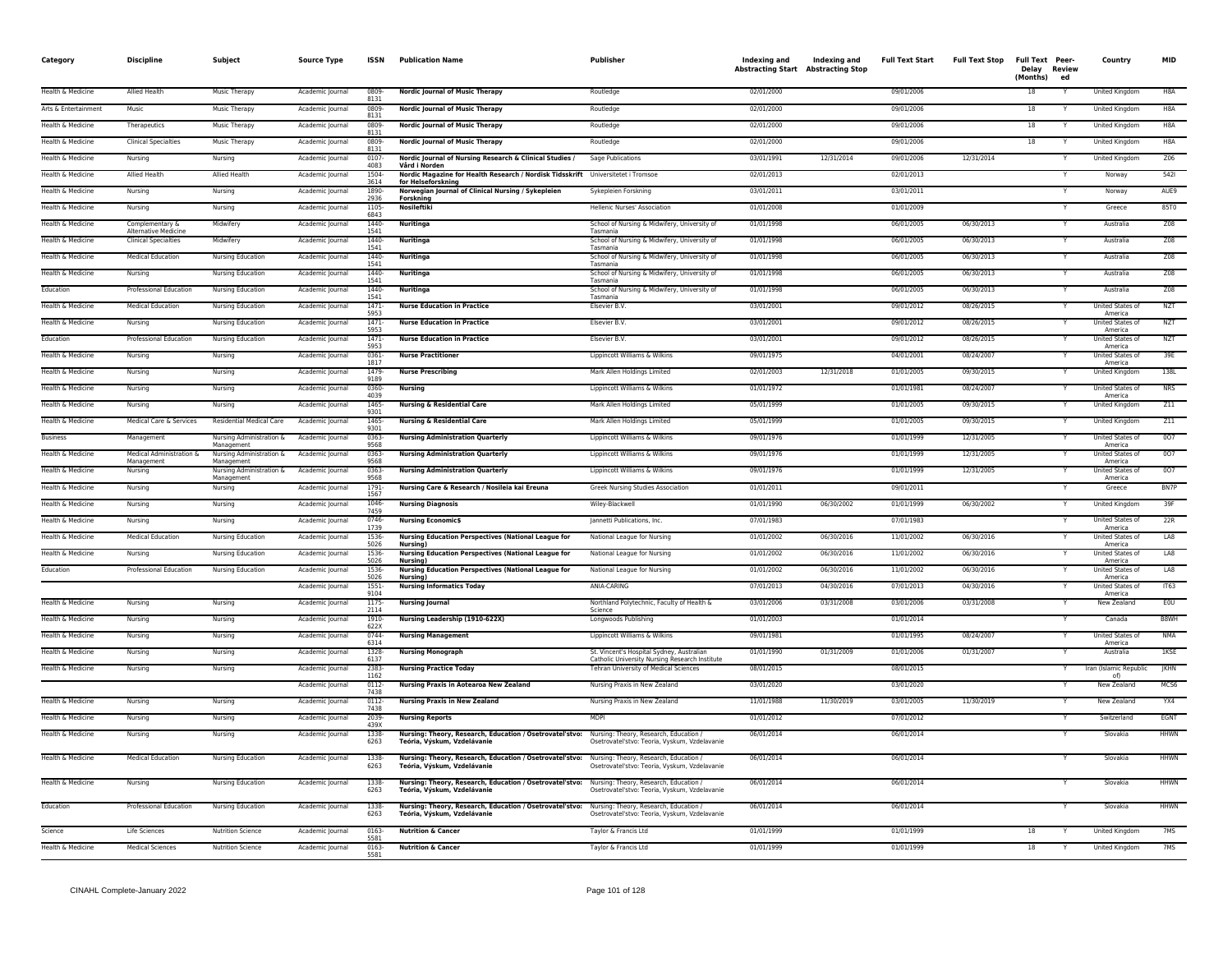| Category                        | <b>Discipline</b>                                        | Subject                              | <b>Source Type</b> | <b>ISSN</b>           | <b>Publication Name</b>                                                 | Publisher                                                        | Indexing and<br><b>Abstracting Start Abstracting Stop</b> | Indexing and | <b>Full Text Start</b> | <b>Full Text Stop</b> | Full Text Peer-<br>Delay Review<br>(Months) | ed | Country                            | MID              |
|---------------------------------|----------------------------------------------------------|--------------------------------------|--------------------|-----------------------|-------------------------------------------------------------------------|------------------------------------------------------------------|-----------------------------------------------------------|--------------|------------------------|-----------------------|---------------------------------------------|----|------------------------------------|------------------|
| Technology                      | Industrial Technology                                    | <b>Nutrition Science</b>             | Academic Journal   | 0163<br>5581          | <b>Nutrition &amp; Cancer</b>                                           | Taylor & Francis Ltd                                             | 01/01/1999                                                |              | 01/01/1999             |                       | 18                                          |    | United Kingdon                     | 7MS              |
| Health & Medicine               | <b>Clinical Specialties</b>                              | Oncology                             | Academic Journal   | 0163-<br>5581         | <b>Nutrition &amp; Cancer</b>                                           | Taylor & Francis Ltd                                             | 01/01/1999                                                |              | 01/01/1999             |                       | 18                                          |    | United Kingdon                     | 7MS              |
| Science                         | <b>Life Sciences</b>                                     | <b>Nutrition Science</b>             | Academic Journal   | 1446<br>6368          | <b>Nutrition &amp; Dietetics</b>                                        | Wiley-Blackwel                                                   | 03/01/2002                                                |              | 03/01/2002             |                       | 12                                          |    | United Kingdom                     | QMK              |
| Health & Medicine               | <b>Medical Sciences</b>                                  | <b>Nutrition Science</b>             | Academic Journal   | 1446<br>6368          | <b>Nutrition &amp; Dietetics</b>                                        | Wiley-Blackwe                                                    | 03/01/2002                                                |              | 03/01/2002             |                       | 12                                          |    | <b>United Kingdon</b>              | QMK              |
| Technology                      | Industrial Technology                                    | <b>Nutrition Science</b>             | Academic Journal   | 1446<br>6368          | <b>Nutrition &amp; Dietetics</b>                                        | Wiley-Blackwell                                                  | 03/01/2002                                                |              | 03/01/2002             |                       | 12                                          |    | United Kingdom                     | QMK              |
| Science                         | Chemistry                                                | Biochemistry                         | Academic Journal   | 1743<br>7075          | <b>Nutrition &amp; Metabolism</b>                                       | <b>BioMed Central</b>                                            | 01/01/2009                                                |              | 01/01/2009             |                       |                                             |    | United Kingdom                     | 1CYX             |
| Science                         | Life Sciences                                            | Biochemistry                         | Academic Journal   | 1743<br>7075          | <b>Nutrition &amp; Metabolism</b>                                       | <b>BioMed Central</b>                                            | 01/01/2009                                                |              | 01/01/2009             |                       |                                             |    | United Kingdom                     | ICYX             |
| Science                         | Chemistry                                                | Metabolism                           | Academic Journa    | 1743<br>7075          | <b>Nutrition &amp; Metabolism</b>                                       | <b>BioMed Central</b>                                            | 01/01/2009                                                |              | 01/01/2009             |                       |                                             |    | <b>United Kingdom</b>              | <b>ICAX</b>      |
| Science                         | Life Sciences                                            | Metabolism                           | Academic Iournal   | 1743<br>7075          | <b>Nutrition &amp; Metabolism</b>                                       | <b>BioMed Central</b>                                            | 01/01/2009                                                |              | 01/01/2009             |                       |                                             |    | <b>United Kinador</b>              | <b>ICYX</b>      |
| Health & Medicine               | <b>Clinical Specialties</b>                              | Metabolism                           | Academic Journal   | 1743-<br>7075         | <b>Nutrition &amp; Metabolism</b>                                       | <b>BioMed Central</b>                                            | 01/01/2009                                                |              | 01/01/2009             |                       |                                             |    | United Kingdor                     | <b>ICYX</b>      |
| Science                         | Life Sciences                                            | <b>Nutrition Science</b>             | Academic Journal   | 1743-<br>7075         | <b>Nutrition &amp; Metabolism</b>                                       | <b>BioMed Central</b>                                            | 01/01/2009                                                |              | 01/01/2009             |                       |                                             |    | United Kingdon                     | 1CYX             |
| Health & Medicine               | <b>Medical Sciences</b>                                  | <b>Nutrition Science</b>             | Academic Journal   | 1743-<br>7075         | <b>Nutrition &amp; Metabolism</b>                                       | <b>BioMed Central</b>                                            | 01/01/2009                                                |              | 01/01/2009             |                       |                                             |    | United Kingdom                     | 1CYX             |
| Technology                      | Industrial Technology                                    | <b>Nutrition Science</b>             | Academic Journal   | 1743-<br>7075         | <b>Nutrition &amp; Metabolism</b>                                       | <b>BioMed Central</b>                                            | 01/01/2009                                                |              | 01/01/2009             |                       |                                             |    | United Kingdom                     | 1CYX             |
| Science                         | Life Sciences                                            | <b>Nutrition Science</b>             | Academic Journal   | 1471-<br>9827         | <b>Nutrition Bulletin</b>                                               | Wiley-Blackwell                                                  | 03/01/2003                                                |              | 03/01/2003             |                       | 12                                          |    | United Kingdom                     | F <sub>0</sub> S |
| Health & Medicine               | <b>Medical Sciences</b>                                  | <b>Nutrition Science</b>             | Academic Journal   | $1471-$<br>9827       | <b>Nutrition Bulletin</b>                                               | Wiley-Blackwell                                                  | 03/01/2003                                                |              | 03/01/2003             |                       | 12                                          |    | <b>United Kingdom</b>              | <b>FOS</b>       |
| Technology                      | Industrial Technology                                    | <b>Nutrition Science</b>             | Academic Journa    | $1471-$               | <b>Nutrition Bulletin</b>                                               | Wiley-Blackwell                                                  | 03/01/2003                                                |              | 03/01/2003             |                       | 12                                          |    | United Kingdom                     | F <sub>0</sub> S |
| Science                         | Life Sciences                                            | <b>Nutrition Science</b>             | Academic Journa    | 9827<br>1475<br>2891  | <b>Nutrition Journal</b>                                                | <b>BioMed Central</b>                                            | 01/01/2008                                                |              | 01/01/2008             |                       |                                             |    | United Kingdom                     | <b>ICYY</b>      |
| Health & Medicine               | <b>Medical Sciences</b>                                  | <b>Nutrition Science</b>             | Academic Journal   | $1475-$<br>2891       | <b>Nutrition Journal</b>                                                | <b>BioMed Central</b>                                            | 01/01/2008                                                |              | 01/01/2008             |                       |                                             |    | United Kingdom                     | 1CYY             |
| Technology                      | Industrial Technology                                    | <b>Nutrition Science</b>             | Academic Journal   | $1475 -$              | <b>Nutrition Journal</b>                                                | <b>BioMed Centra</b>                                             | 01/01/2008                                                |              | 01/01/2008             |                       |                                             |    | United Kingdom                     | 1CYY             |
| Science                         | Life Sciences                                            | <b>Nutrition Science</b>             | Academic Journa    | 2891<br>0160          | Nutritional Perspectives: Journal of the Council on                     | <b>ACA Council on Nutrition</b>                                  | 01/01/2000                                                |              | 10/01/2004             |                       |                                             |    | United States of                   | YYQ              |
| Health & Medicine               | <b>Medical Sciences</b>                                  | <b>Nutrition Science</b>             | Academic Journal   | 3922<br>0160          | <b>Nutrition</b><br>Nutritional Perspectives: Journal of the Council on | <b>ACA Council on Nutrition</b>                                  | 01/01/2000                                                |              | 10/01/2004             |                       |                                             |    | America<br>United States of        | YYQ              |
| Technology                      | Industrial Technology                                    | <b>Nutrition Science</b>             | Academic lournal   | 3922<br>0160          | <b>Nutrition</b><br>Nutritional Perspectives: Journal of the Council on | <b>ACA Council on Nutrition</b>                                  | 01/01/2000                                                |              | 10/01/2004             |                       |                                             |    | America<br>United States of        | <b>YYQ</b>       |
| Health & Medicine               | Complementary &                                          | Midwifery                            | Academic Journal   | 3922<br>1318-<br>2951 | <b>Nutrition</b><br><b>Obzornik Zdravstvene Nege</b>                    | Zbornica zdravstvene in babiske nege Slovenije                   | 03/01/1995                                                |              | 01/01/2014             |                       |                                             |    | America<br>Slovenia                | YT6              |
| Health & Medicine               | Alternative Medicine<br><b>Clinical Specialties</b>      | Midwifery                            | Academic Journal   | 1318<br>2951          | <b>Obzornik Zdravstvene Nege</b>                                        | Zbornica zdravstvene in babiske nege Slovenije                   | 03/01/1995                                                |              | 01/01/2014             |                       |                                             |    | Slovenia                           | YT6              |
| Health & Medicine               | Nursing                                                  | Nursing                              | Academic Journal   | 1318                  | <b>Obzornik Zdravstvene Nege</b>                                        | Zbornica zdravstvene in babiske nege Slovenije                   | 03/01/1995                                                |              | 01/01/2014             |                       |                                             |    | Slovenia                           | $\overline{YT6}$ |
| Health & Medicine               | Allied Health                                            | Occupational Therapy                 | Academic Journal   | 2951<br>0966          | <b>Occupational Therapy International</b>                               | <b>Hindawi Limited</b>                                           | 03/01/1994                                                |              | 01/01/2000             |                       |                                             |    | United Kingdom                     | GPF              |
| Health & Medicine               | Therapeutics                                             | Occupational Therapy                 | Academic Journal   | 7903<br>0966          | <b>Occupational Therapy International</b>                               | Hindawi Limited                                                  | 03/01/1994                                                |              | 01/01/2000             |                       |                                             |    | <b>United Kingdor</b>              | GPF              |
| Health & Medicine               | <b>Clinical Specialties</b>                              | Ophthalmology                        | Academic Journal   | 7903<br>8750          | <b>Ocular Surgery News</b>                                              | <b>SLACK Incorporated</b>                                        | 01/01/2002                                                |              | 01/01/2008             | 12/31/2010            |                                             |    | United States of                   | 7H               |
| Health & Medicine               | <b>Clinical Specialties</b>                              | Surgery                              | Academic Journal   | 3085<br>8750          | <b>Ocular Surgery News</b>                                              | <b>SLACK Incorporated</b>                                        | 01/01/2002                                                |              | 01/01/2008             | 12/31/2010            |                                             |    | America<br>United States o         | 7H               |
| Health & Medicine               | Nursing                                                  | Nursing                              | Academic Journal   | 3085<br>0030          | <b>Ohio Nurses Review</b>                                               | <b>Ohio Nurses Association</b>                                   | 02/01/1975                                                |              | 11/01/2003             |                       |                                             |    | America<br>United States o         | H <sub>04</sub>  |
| Science                         | <b>Forensic Science</b>                                  | <b>Forensic Medicine</b>             | Academic Iournal   | 0993                  | On the Edge                                                             | International Association of Forensic Nurses                     | 03/01/1995                                                |              | 03/01/2007             | 11/30/2012            |                                             |    | America<br>United States o         | 1KSF             |
| Politics & Government           | Law                                                      | <b>Forensic Medicine</b>             | Academic Iournal   |                       | On the Edge                                                             | International Association of Forensic Nurses                     | 03/01/1995                                                |              | 03/01/2007             | 11/30/2012            |                                             |    | America<br>United States o         | 1KSF             |
| Social Sciences &               | Law                                                      | <b>Forensic Medicine</b>             | Academic Journal   |                       | On the Edge                                                             | International Association of Forensic Nurses                     | 03/01/1995                                                |              | 03/01/2007             | 11/30/2012            |                                             |    | America<br>United States o         | <b>IKSF</b>      |
| Humanities<br>Health & Medicine | <b>Medical Sciences</b>                                  | <b>Forensic Medicine</b>             | Academic Journal   |                       | On the Edge                                                             | International Association of Forensic Nurses                     | 03/01/1995                                                |              | 03/01/2007             | 11/30/2012            |                                             |    | America<br>United States o         | 1KSF             |
| Health & Medicine               | Nursing                                                  | Nursing                              | Academic Journal   |                       | On the Edge                                                             | International Association of Forensic Nurses                     | 03/01/1995                                                |              | 03/01/2007             | 11/30/2012            |                                             |    | America<br>United States o         | 1KSF             |
| Health & Medicine               | Nursing                                                  | Oncology Nursing                     | Academic Journal   | 1646                  | Onco.news                                                               | Portuguese Association of Oncology Nursing                       | 01/01/2010                                                |              | 01/01/2010             |                       |                                             |    | America<br>Portugal                | B3QA             |
| Health & Medicine               | <b>Clinical Specialties</b>                              | <b>Oncology Nursing</b>              | Academic Journal   | 7868<br>1646-<br>7868 | Onco.news                                                               | Portuguese Association of Oncology Nursing                       | 01/01/2010                                                |              | 01/01/2010             |                       |                                             |    | Portugal                           | B3QA             |
| Health & Medicine               | <b>Clinical Specialties</b>                              | Oncology                             | Academic Journal   | 0890                  | Oncology (08909091)                                                     | MJH Life Sciences                                                | 01/01/2000                                                |              | 02/01/2012             |                       |                                             |    | United States of                   | <b>YYT</b>       |
| Health & Medicine               | Nursing                                                  | <b>Oncology Nursing</b>              | Academic Journa    | 9091<br>0890-         | <b>Oncology for Nurses</b>                                              | <b>UBM Medica</b>                                                | 05/01/2012                                                | 08/31/2013   | 08/01/2012             | 08/31/2012            |                                             |    | America<br>United States o         | <b>EUTC</b>      |
| Health & Medicine               | <b>Clinical Specialties</b>                              | <b>Oncology Nursing</b>              | Academic Journa    | 9091<br>0890          | <b>Oncology for Nurses</b>                                              | <b>UBM Medica</b>                                                | 05/01/2012                                                | 08/31/2013   | 08/01/2012             | 08/31/2012            |                                             |    | America<br>United States of        | <b>EUTC</b>      |
| Health & Medicine               | Nursing                                                  | <b>Oncology Nursing</b>              | Academic Journal   | 9091<br>0190-         | <b>Oncology Nursing Forum</b>                                           | <b>Oncology Nursing Society</b>                                  | 10/01/1977                                                |              | 01/01/2000             |                       | 12                                          |    | America<br>United States of        | 4F <sub>0</sub>  |
| Health & Medicine               | <b>Clinical Specialties</b>                              | <b>Oncology Nursing</b>              | Academic Journal   | 535X<br>0190          | <b>Oncology Nursing Forum</b>                                           | <b>Oncology Nursing Society</b>                                  | 10/01/1977                                                |              | 01/01/2000             |                       | 12                                          |    | America<br>United States of        | 4F0              |
| Health & Medicine               | Nursing                                                  | Nursino                              | Academic Journal   | 535X<br>1676          | <b>Online Brazilian Journal of Nursing</b>                              | Fundacao Euclides da Cunha de Apoio                              | 04/01/2002                                                |              | 09/01/2007             |                       |                                             |    | America<br>Brazil                  | 1CZ7             |
| Social Sciences &               | Social Sciences &                                        | Ethnic & Cultural Studies            | Academic Journa    | 4285<br>2160-         | Online Journal of Cultural Competence in Nursing &                      | Institucional a UFF<br>Online Journal of Cultural Competence in  | 01/01/2011                                                |              | 12/01/2012             |                       |                                             |    | United States of                   | BJQ2             |
| <b>lumanities</b><br>Fducation  | <b>Humanities (General</b><br>Subiect Specific Education | Ethnic & Cultural Studies            | Academic Iourna    | 2824<br>2160-         | <b>Healthcare</b><br>Online Journal of Cultural Competence in Nursing & | Nursing & Healthcare<br>Online lournal of Cultural Competence in | 01/01/2011                                                |              | 12/01/2012             |                       |                                             |    | America<br>United States of        | BJQ2             |
| Social Sciences &               | Social Science Theory &                                  | <b>Ethnic &amp; Cultural Studies</b> | Academic lournal   | 2824<br>2160          | <b>Healthcare</b><br>Online Journal of Cultural Competence in Nursing & | Nursing & Healthcare<br>Online Journal of Cultural Competence in | 01/01/2011                                                |              | 12/01/2012             |                       |                                             |    | America<br><b>United States of</b> | BJQ2             |
| Humanities<br>Health & Medicine | Study<br>Nursino                                         | Nursino                              | Academic lournal   | 2824<br>2160          | Online Journal of Cultural Competence in Nursing &                      | Nursing & Healthcare<br>Online lournal of Cultural Competence in | 01/01/2011                                                |              | 12/01/2012             |                       |                                             |    | America<br><b>United States of</b> | B Q2             |
|                                 |                                                          |                                      |                    | 2824                  | Healthcare                                                              | Nursing & Healthcare                                             |                                                           |              |                        |                       |                                             |    | America                            |                  |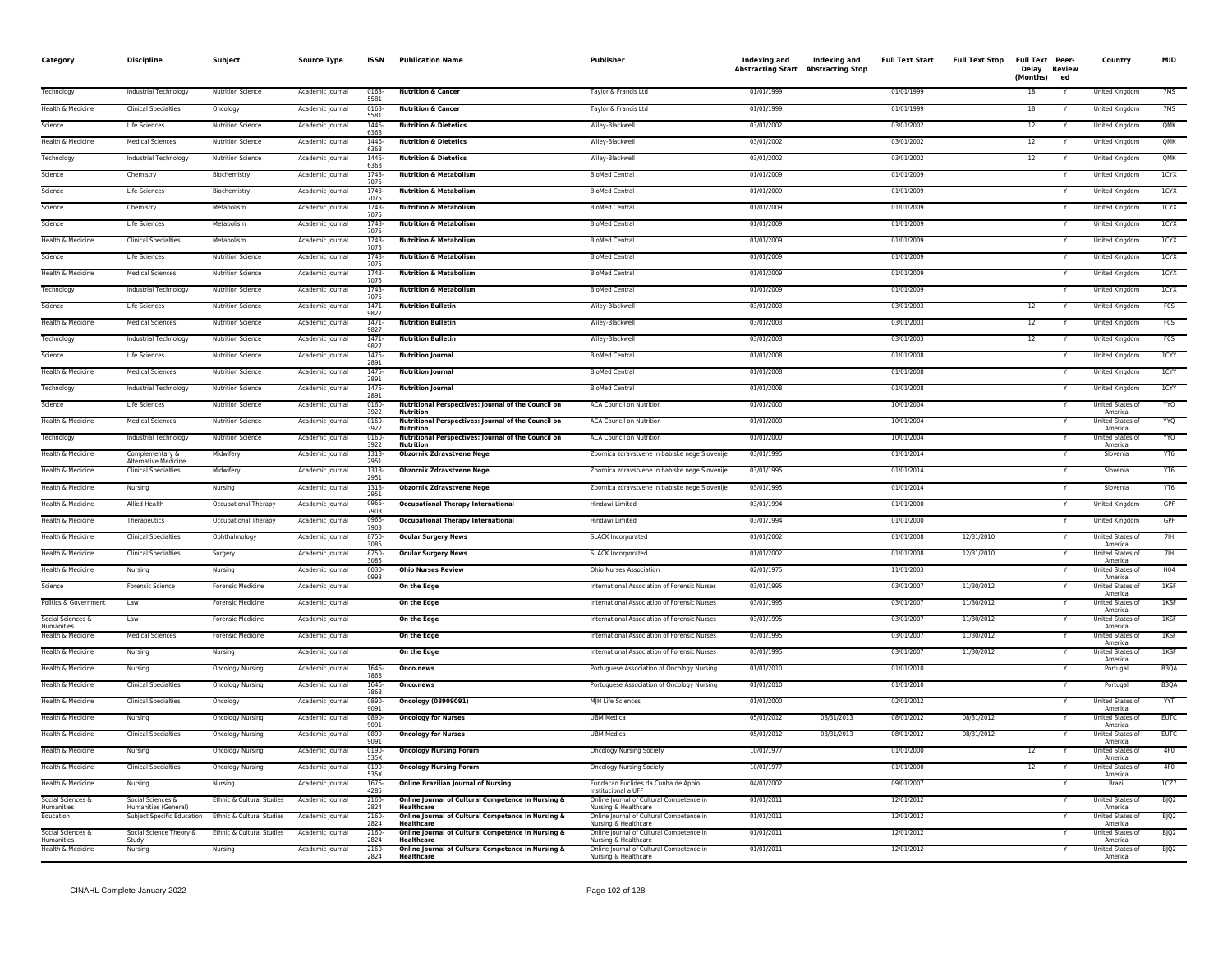| Category                               | <b>Discipline</b>                                  | Subject                                         | <b>Source Type</b> | <b>ISSN</b>          | <b>Publication Name</b>                                                              | Publisher                                       | Indexing and<br><b>Abstracting Start Abstracting Stop</b> | Indexing and | <b>Full Text Start</b> | <b>Full Text Stop</b> | Full Text Peer-<br>Delay Review<br>(Months)<br>ed | Country                            | <b>MID</b>      |
|----------------------------------------|----------------------------------------------------|-------------------------------------------------|--------------------|----------------------|--------------------------------------------------------------------------------------|-------------------------------------------------|-----------------------------------------------------------|--------------|------------------------|-----------------------|---------------------------------------------------|------------------------------------|-----------------|
| <b>Health &amp; Medicine</b>           | Nursing                                            | Nursing                                         | Academic Iourna    | 1091<br>3734         | <b>Online lournal of Issues in Nursing</b>                                           | American Nurses Association                     | 06/16/1996                                                |              | 01/01/2002             |                       |                                                   | United States of<br>America        | G6M             |
| Technology                             | <b>Computer Science</b>                            | <b>Medical Informatics</b>                      | Academic Journa    | 1089<br>9758         | <b>Online Journal of Nursing Informatics</b>                                         | <b>HIMSS Foundation</b>                         | 06/01/1997                                                |              | 09/01/2006             |                       |                                                   | <b>United States of</b><br>America | Z2C             |
| Health & Medicine                      | Health & Medicine (General) Medical Informatics    |                                                 | Academic Journa    | 1089<br>9758         | <b>Online Journal of Nursing Informatics</b>                                         | <b>HIMSS Foundation</b>                         | 06/01/1997                                                |              | 09/01/2006             |                       |                                                   | <b>Hnited States of</b><br>America | Z <sub>2C</sub> |
| Social Sciences &<br><b>Humanities</b> | Library & Information<br>Science                   | <b>Medical Informatics</b>                      | Academic Journal   | 1089<br>9758         | <b>Online Journal of Nursing Informatics</b>                                         | <b>HIMSS Foundation</b>                         | 06/01/1997                                                |              | 09/01/2006             |                       |                                                   | <b>United States of</b><br>America | Z2C             |
| Health & Medicine                      | Nursing                                            | Nursing                                         | Academic Journal   | 1089<br>9758         | <b>Online Journal of Nursing Informatics</b>                                         | <b>HIMSS Foundation</b>                         | 06/01/1997                                                |              | 09/01/2006             |                       |                                                   | United States o<br>America         | Z2C             |
| Health & Medicine                      | Nursing                                            | Nursina                                         | Academic Journal   | 1539<br>3399         | Online Journal of Rural Nursing & Health Care                                        | Online Journal of Rural Nursing & Healthcare    | 01/01/2000                                                |              | 01/01/2000             |                       |                                                   | United States o<br>America         | 1CZA            |
| Health & Medicine                      | Medical Care & Services                            | <b>Rural Health Care</b>                        | Academic Journal   | 1539<br>3399         | Online Journal of Rural Nursing & Health Care                                        | Online Journal of Rural Nursing & Healthcare    | 01/01/2000                                                |              | 01/01/2000             |                       |                                                   | United States o                    | 1CZA            |
| Health & Medicine                      | Nursing                                            | <b>Oncology Nursing</b>                         | Academic Journa    | 1935<br>1623         | <b>ONS Connect</b>                                                                   | <b>Oncology Nursing Society</b>                 | 01/01/2007                                                | 12/31/2016   | 01/01/2007             | 12/31/2016            |                                                   | America<br>United States           | 32DL            |
| Health & Medicine                      | <b>Clinical Specialties</b>                        | <b>Oncology Nursing</b>                         | Academic Iourna    | 1935<br>1623         | <b>ONS Connect</b>                                                                   | <b>Oncology Nursing Society</b>                 | 01/01/2007                                                | 12/31/2016   | 01/01/2007             | 12/31/2016            |                                                   | America<br>United States           | 32DL            |
| Health & Medicine                      | Nursing                                            | <b>Oncology Nursing</b>                         | Academic Journa    | 0890                 | <b>ONS News</b>                                                                      | <b>Oncology Nursing Society</b>                 | 01/01/1993                                                | 12/31/2006   | 01/01/2000             | 12/31/2006            |                                                   | America<br>United States of        | GNM             |
| Health & Medicine                      | <b>Clinical Specialties</b>                        | <b>Oncology Nursing</b>                         | Academic Journa    | 5215<br>0890         | <b>ONS News</b>                                                                      | <b>Oncology Nursing Society</b>                 | 01/01/1993                                                | 12/31/2006   | 01/01/2000             | 12/31/2006            |                                                   | America<br>United States of        | <b>GNM</b>      |
| Health & Medicine                      | Nursina                                            | <b>Oncology Nursing</b>                         | Academic Journa    | 5215<br>2475         | <b>ONS Voice</b>                                                                     | <b>Oncology Nursing Society</b>                 | 01/01/2017                                                |              | 01/01/2017             |                       | 12                                                | America<br>United States of        | L4UR            |
| Health & Medicine                      | <b>Clinical Specialties</b>                        | Oncology Nursing                                | Academic Journal   | 6938<br>2475         | <b>ONS Voice</b>                                                                     | <b>Oncology Nursing Society</b>                 | 01/01/2017                                                |              | 01/01/2017             |                       | 12                                                | America<br><b>United States of</b> | L4UR            |
| Health & Medicine                      | Nursing                                            | Nursina                                         | Academic Journal   | 6938<br>0828         | <b>OOHNA Journal</b>                                                                 | Ontario Occupational Health Nurses Association  | 03/01/2003                                                |              | 07/01/2011             |                       |                                                   | America<br>Canada                  | 1FXK            |
| Health & Medicine                      | Safety & Accident Prevention Occupational Health & |                                                 | Academic Journa    | 542X<br>0828         | <b>OOHNA Journal</b>                                                                 | Ontario Occupational Health Nurses Association  | 03/01/2003                                                |              | 07/01/2011             |                       |                                                   | Canada                             | <b>IFXK</b>     |
| <b>Business</b>                        | <b>Business Practices</b>                          | Safety<br>Occupational Health &                 | Academic Journa    | 542X<br>0828         | <b>OOHNA Journal</b>                                                                 | Ontario Occupational Health Nurses Association  | 03/01/2003                                                |              | 07/01/2011             |                       |                                                   | Canada                             | 1FXK            |
| Health & Medicine                      | <b>Clinical Specialties</b>                        | Safety<br><b>Heart Surger</b>                   | Academic Journa    | 542X<br>1179         | <b>Open Journal of Cardiovascular Surgery</b>                                        | Sage Publications                               | 01/01/2008                                                |              | 01/01/2008             |                       |                                                   | United States of                   | <b>B3L9</b>     |
| Health & Medicine                      | <b>Clinical Specialties</b>                        | Vascular Surgery                                | Academic Journal   | 0652<br>1179         | <b>Open Journal of Cardiovascular Surgery</b>                                        | <b>Sage Publications</b>                        | 01/01/2008                                                |              | 01/01/2008             |                       |                                                   | America<br>United States of        | <b>B3L9</b>     |
| Health & Medicine                      | <b>Allied Health</b>                               | Occupational Therapy                            | Academic Journal   | 0652<br>2168         | Open Journal of Occupational Therapy (OJOT)                                          | Open Journal of Occupational Therapy            | 04/01/2015                                                |              | 04/01/2015             |                       |                                                   | America<br>United States of        | HDL1            |
| Health & Medicine                      | Therapeutics                                       | Occupational Therapy                            | Academic Journa    | 6408<br>2168         | Open Journal of Occupational Therapy (OJOT)                                          | Open Journal of Occupational Therapy            | 04/01/2015                                                |              | 04/01/2015             |                       |                                                   | America<br>United States of        | HDL1            |
| <b>Business</b>                        | Industries & Trades                                | Medical Equipment &                             | Academic Journa    | 6408<br>1747         | <b>Operating Theatre Journa</b>                                                      | Lawrand Ltd. Medical Publishing                 | 03/01/2004                                                |              | 05/01/2009             |                       |                                                   | America<br><b>United Kingdon</b>   | 1377            |
| Health & Medicine                      | <b>Medical Equipment</b>                           | Supplies Industry<br>Medical Equipment &        | Academic Iourna    | 728X<br>1747         | <b>Operating Theatre Journal</b>                                                     | Lawrand Ltd. Medical Publishing                 | 03/01/2004                                                |              | 05/01/2009             |                       |                                                   | United Kingdom                     | 1377            |
| Health & Medicine                      | Medical Care & Services                            | Supplies Industry<br>Operating Rooms            | Academic Journa    | 728X<br>1747         | <b>Operating Theatre Journal</b>                                                     | Lawrand Ltd. Medical Publishing                 | 03/01/2004                                                |              | 05/01/2009             |                       |                                                   | United Kingdom                     | 1377            |
| Health & Medicine                      | <b>Clinical Specialties</b>                        | Ophthalmology                                   | Academic Journa    | 728X<br>1179         | <b>Ophthalmology &amp; Eye Diseases</b>                                              | Sage Publications                               | 01/01/2009                                                | 12/31/2017   | 01/01/2009             | 12/31/2017            |                                                   | United States of                   | <b>B3LA</b>     |
| Health & Medicine                      | <b>Clinical Specialties</b>                        | Optometry                                       | Academic Journa    | 1721<br>1179         | <b>Ophthalmology &amp; Eye Diseases</b>                                              | Sage Publications                               | 01/01/2009                                                | 12/31/2017   | 01/01/2009             | 12/31/2017            |                                                   | America<br>United States of        | <b>B3LA</b>     |
| Health & Medicine                      | Nursing                                            | Surgical Nursing                                | Academic Journal   | 1721<br>1927         | <b>ORNAC Journal</b>                                                                 | Operating Room Nurses Association of Canada     | 03/01/2012                                                |              | 03/01/2012             |                       |                                                   | America<br>Canada                  | EUT1            |
| Health & Medicine                      | <b>Clinical Specialties</b>                        | <b>Surgical Nursing</b>                         | Academic Journa    | 6141<br>1927         | <b>ORNAC Journal</b>                                                                 | Operating Room Nurses Association of Canada     | 03/01/2012                                                |              | 03/01/2012             |                       | $\overline{6}$                                    | Canada                             | EUT1            |
| Health & Medicine                      | Nursing                                            | <b>Orthopedic Nursing</b>                       | Academic Journa    | 6141<br>0744         | <b>Orthopaedic Nursing</b>                                                           | Lippincott Williams & Wilkins                   | 01/01/1982                                                |              | 01/01/2000             | 08/24/2007            |                                                   | United States o                    | 39H             |
| Health & Medicine                      | <b>Clinical Specialties</b>                        | Orthopedic Nursing                              | Academic Journal   | 6020<br>0744         | <b>Orthopaedic Nursing</b>                                                           | Lippincott Williams & Wilkins                   | 01/01/1982                                                |              | 01/01/2000             | 08/24/2007            |                                                   | America<br>United States o         | 39H             |
| Health & Medicine                      | <b>Clinical Specialties</b>                        | Orthopedic Medicine                             | Academic Journal   | 6020<br>0147         | <b>Orthopedics</b>                                                                   | <b>SLACK Incorporated</b>                       | 07/01/1985                                                |              | 01/01/2006             | 12/31/2010            |                                                   | America<br>United States o         | 7 <sub>IT</sub> |
| Health & Medicine                      | <b>Clinical Specialties</b>                        | Surgery                                         | Academic Iourna    | 7447<br>0147         | <b>Orthopedics</b>                                                                   | <b>SLACK Incorporated</b>                       | 07/01/1985                                                |              | 01/01/2006             | 12/31/2010            |                                                   | America<br>United States of        | 7IT             |
| Health & Medicine                      | <b>Clinical Specialties</b>                        | Osteopathic Medicine                            | Academic Iourna    | 7447<br>1750         | <b>Osteopathic Medicine &amp; Primary Care</b>                                       | <b>BioMed Central</b>                           | 01/01/2009                                                | 12/31/2010   | 01/01/2009             | 12/31/2010            |                                                   | America<br><b>United Kinador</b>   | 6BXA            |
| Health & Medicine                      | <b>Clinical Specialties</b>                        | Primary Health Care                             | Academic Journa    | 4732<br>1750         | <b>Osteopathic Medicine &amp; Primary Care</b>                                       | <b>BioMed Central</b>                           | 01/01/2009                                                | 12/31/2010   | 01/01/2009             | 12/31/2010            |                                                   | <b>United Kinador</b>              | 6BXA            |
| Health & Medicine                      | Allied Health                                      | Occupational Therapy                            | Academic Journa    | 4732<br>1539         | <b>OTIR: Occupation, Participation &amp; Health</b>                                  | Sage Publications Inc.                          | 04/01/2002                                                |              | 01/01/2003             | 12/31/2010            |                                                   | United States of                   | R41             |
| Health & Medicine                      | Therapeutics                                       | Occupational Therapy                            | Academic Journa    | 4492<br>1539         | OTJR: Occupation, Participation & Health                                             | Sage Publications Inc.                          | 04/01/2002                                                |              | 01/01/2003             | 12/31/2010            |                                                   | America<br>United States of        | R41             |
| <b>Business</b>                        | Management                                         | Managed Healthcare                              | Academic Journa    | 4492<br>1052         | P&T: A Peer-Reviewed Journal for Managed Care &                                      | MediMedia Managed Markets, an ICON              | 01/01/2005                                                |              | 08/01/2015             |                       |                                                   | America<br><b>Hnited States of</b> | 25J5            |
| Health & Medicine                      | Medical Administration &                           | Managed Healthcare                              | Academic Journal   | 1372                 | <b>Formulary Management</b><br>P&T: A Peer-Reviewed Journal for Managed Care &       | Company<br>MediMedia Managed Markets, an ICON   | 01/01/2005                                                |              | 08/01/2015             |                       |                                                   | America<br><b>United States of</b> | 25J5            |
| Health & Medicine                      | Management<br>Nursing                              | Nursina                                         | Academic Journal   | 1052<br>1906         | <b>Formulary Management</b><br>Pacific Rim International Journal of Nursing Research | Company<br>Thailand Nursing & Midwifery Council | 01/01/2010                                                |              | 07/01/2010             |                       |                                                   | America<br>Thailand                | B7IM            |
| Technology                             | Medical Technology                                 | Defibrillation & Defibrillators Academic Journa |                    | 8107<br>0147-        | Pacing & Clinical Electrophysiology                                                  | Wiley-Blackwell                                 | 01/01/1978                                                |              | 01/01/1978             |                       | 12                                                | <b>United Kingdon</b>              | 4F <sub>8</sub> |
| Health & Medicine                      | Medical Technology                                 | Defibrillation & Defibrillators Academic Journa |                    | 8389<br>0147-        | Pacing & Clinical Electrophysiology                                                  | Wiley-Blackwell                                 | 01/01/1978                                                |              | 01/01/1978             |                       | 12                                                | United Kingdom                     | 4F8             |
|                                        |                                                    |                                                 |                    | 8389                 |                                                                                      |                                                 |                                                           |              | 01/01/1978             |                       | 12                                                |                                    | 4F8             |
| Science                                | Life Sciences                                      | Electrophysiology                               | Academic Journal   | 0147<br>8389         | Pacing & Clinical Electrophysiology                                                  | Wiley-Blackwell                                 | 01/01/1978                                                |              |                        |                       | $\overline{12}$                                   | United Kingdom                     | 4F8             |
| Science                                | Physics                                            | Electrophysiology                               | Academic Journal   | 0147<br>8389         | <b>Pacing &amp; Clinical Electrophysiology</b>                                       | Wiley-Blackwell                                 | 01/01/1978                                                |              | 01/01/1978             |                       | 12                                                | United Kingdom                     | 4F8             |
| Health & Medicine                      | <b>Medical Sciences</b>                            | Electrophysiology                               | Academic Journa    | 0147<br>8389         | <b>Pacing &amp; Clinical Electrophysiology</b><br><b>Pain Practice</b>               | Wiley-Blackwell                                 | 01/01/1978                                                |              | 01/01/1978             |                       | 12                                                | United Kingdom                     | <b>HYN</b>      |
| Health & Medicine                      | <b>Clinical Specialties</b>                        | Pain & Pain Management                          | Academic Journa    | 1530<br>7085<br>8756 | Palaestra                                                                            | Wiley-Blackwel                                  | 03/01/2002                                                |              | 01/01/2006             |                       |                                                   | United Kingdon                     |                 |
| Health & Medicine                      | Health & Medicine (General) Disabilities           |                                                 | Academic lourna    | 5813                 |                                                                                      | Sagamore Publishing                             | 01/01/2008                                                |              | 01/01/2008             |                       |                                                   | United States of<br>America        | PES             |
| Sports & Leisure                       | <b>Physical Education</b>                          | <b>Physical Education</b>                       | Academic Iourna    | 8756<br>5813         | Palaestra                                                                            | Sagamore Publishing                             | 01/01/2008                                                |              | 01/01/2008             |                       |                                                   | <b>United States of</b><br>America | PES             |
| Fducation                              | Subject Specific Education                         | <b>Physical Education</b>                       | Academic Iourna    | 8756<br>5811         | Palaestra                                                                            | Sagamore Publishing                             | 01/01/2008                                                |              | 01/01/2008             |                       |                                                   | <b>United States of</b><br>America | <b>PFS</b>      |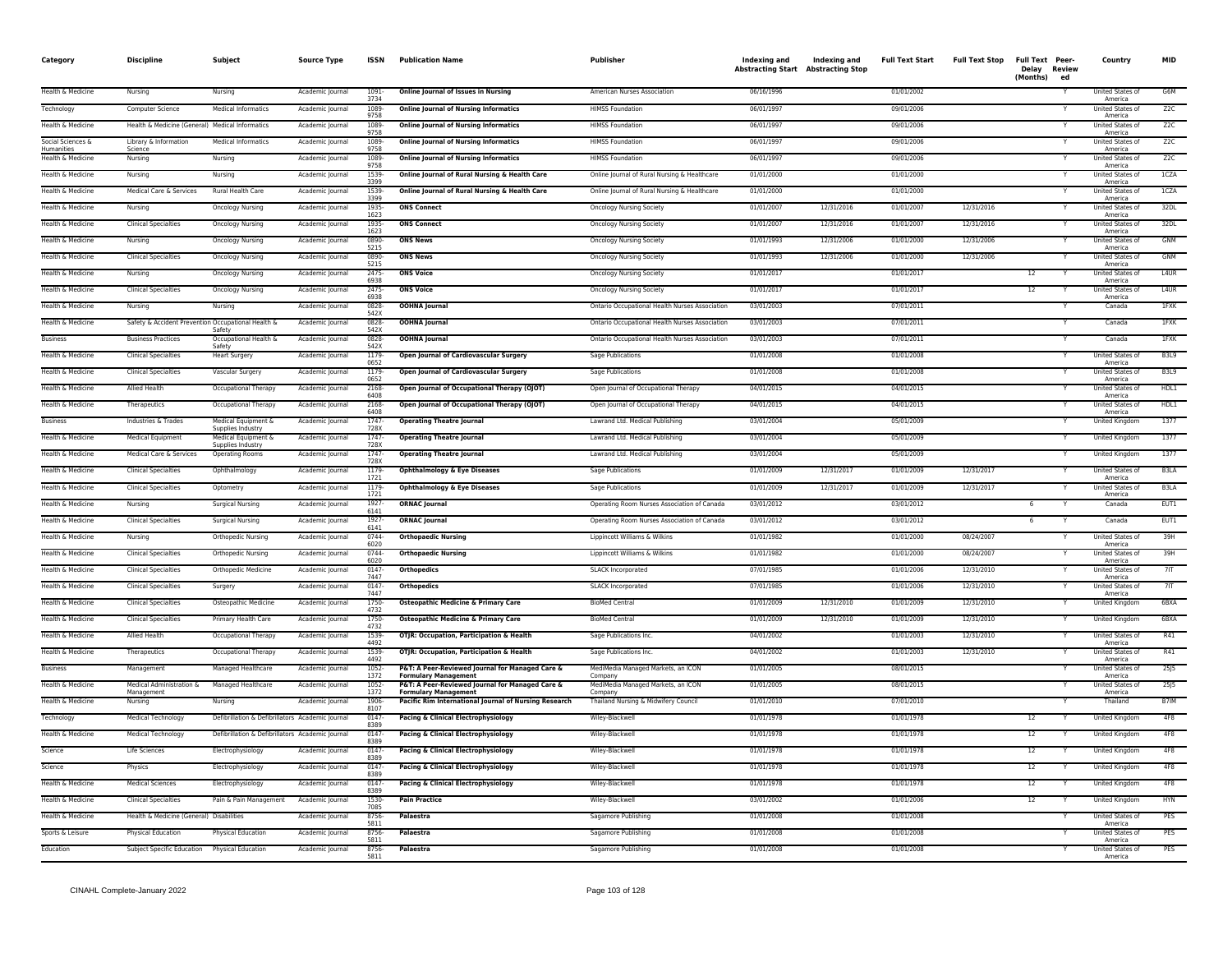| Category                               | <b>Discipline</b>                               | Subject                                                      | <b>Source Type</b> | ISSN             | <b>Publication Name</b>                                                                                                              | Publisher                                             | Indexing and<br><b>Abstracting Start Abstracting Stop</b> | Indexing and | Full Text Start | Full Text Stop | <b>Full Text Peer-</b><br>Delay Review<br>(Months) | ed | Country                            | MID  |
|----------------------------------------|-------------------------------------------------|--------------------------------------------------------------|--------------------|------------------|--------------------------------------------------------------------------------------------------------------------------------------|-------------------------------------------------------|-----------------------------------------------------------|--------------|-----------------|----------------|----------------------------------------------------|----|------------------------------------|------|
| Sports & Leisure                       | Sports                                          | <b>Disabled Sports</b>                                       | Academic Journal   | 8756-<br>5811    | Palaestra                                                                                                                            | Sagamore Publishing                                   | 01/01/2008                                                |              | 01/01/2008      |                |                                                    |    | <b>United States of</b><br>America | PES  |
| Social Sciences &<br>Humanities        | Sociology                                       | <b>Family Studies</b>                                        | Academic Journal   | 1529<br>5192     | <b>Parenting: Science &amp; Practice</b>                                                                                             | Taylor & Francis Ltd                                  | 01/01/2001                                                |              | 01/01/2006      |                | 18                                                 |    | <b>United Kingdom</b>              | K05  |
| Social Sciences &<br><b>Humanities</b> | Psychology                                      | Family Psychology                                            | Academic Journa    | 1529<br>5192     | <b>Parenting: Science &amp; Practice</b>                                                                                             | Taylor & Francis Ltd                                  | 01/01/2001                                                |              | 01/01/2006      |                | 18                                                 |    | <b>United Kingdom</b>              | K05  |
| Health & Medicine                      | <b>Clinical Specialties</b>                     | Family Psychology                                            | Academic Journal   | 1529             | <b>Parenting: Science &amp; Practice</b>                                                                                             | Taylor & Francis Ltd                                  | 01/01/2001                                                |              | 01/01/2006      |                | 18                                                 |    | United Kingdom                     | K05  |
| Health & Medicine                      | Nursing                                         | Faith Community Nursing                                      | Academic Journal   | 5192             | <b>Parish Nurse Perspectives</b>                                                                                                     | Spiritual Care Association                            | 01/01/2002                                                |              | 01/01/2006      |                |                                                    |    | United States o                    | YX0  |
| Religion                               | Religion (General)                              | <b>Faith Community Nursing</b>                               | Academic Journal   |                  | <b>Parish Nurse Perspectives</b>                                                                                                     | Spiritual Care Association                            | 01/01/2002                                                |              | 01/01/2006      |                |                                                    |    | America<br>United States of        | YX0  |
| Health & Medicine                      | Safety & Accident Prevention Patient Safety     |                                                              | Academic Journal   | 1178-            | Patient                                                                                                                              | Springer Nature                                       | 12/01/2012                                                |              | 01/01/2013      | 06/30/2015     |                                                    |    | America<br>Germany                 | 91S4 |
| Health & Medicine                      | <b>Clinical Specialties</b>                     | Primary Health Care                                          | Academic Journal   | 1653<br>0031-    | <b>Patient Care</b>                                                                                                                  | <b>MJH Life Sciences</b>                              | 01/01/1967                                                | 12/31/2007   | 01/01/2004      | 12/31/2007     |                                                    |    | United States of                   | PAC  |
| Health & Medicine                      | <b>Clinical Specialties</b>                     | <b>Pediatric Medicine</b>                                    | Academic Journal   | 305X<br>0931     | <b>Pediatric Nephrology</b>                                                                                                          | Springer Nature                                       | 01/01/2008                                                |              | 01/01/2008      |                | 12                                                 |    | America<br>Germany                 | EF1  |
| Health & Medicine                      | <b>Clinical Specialties</b>                     | Urology & Nephrology                                         | Academic Journal   | 041X<br>0931     | <b>Pediatric Nephrology</b>                                                                                                          | Springer Nature                                       | 01/01/2008                                                |              | 01/01/2008      |                | 12                                                 |    | Germany                            | EF1  |
|                                        |                                                 |                                                              |                    | 041X             | <b>Pediatric Nursing</b>                                                                                                             |                                                       |                                                           |              |                 |                |                                                    |    |                                    | 21Z  |
| Health & Medicine                      | Nursing                                         | Pediatric Nursing                                            | Academic Journal   | 0097-<br>9805    |                                                                                                                                      | Jannetti Publications, Inc.                           | 11/01/1976                                                |              | 01/01/1999      |                |                                                    |    | United States of<br>America        |      |
| Health & Medicine                      | <b>Clinical Specialties</b>                     | <b>Pediatric Nursing</b>                                     | Academic Journal   | 0097-<br>9805    | <b>Pediatric Nursing</b>                                                                                                             | Jannetti Publications, Inc.                           | 11/01/1976                                                |              | 01/01/1999      |                |                                                    |    | United States of<br>America        | 21Z  |
| Health & Medicine                      | Diseases & Conditions                           | Obesity                                                      | Academic Journal   | $2047 -$<br>6302 | <b>Pediatric Obesity</b>                                                                                                             | Wiley-Blackwell                                       | 02/01/2012                                                |              | 04/01/2012      |                | 12                                                 |    | United Kingdom                     | ETV7 |
| Health & Medicine                      | <b>Clinical Specialties</b>                     | Pediatric Medicine                                           | Academic Journal   | $2047 -$<br>6302 | <b>Pediatric Obesity</b>                                                                                                             | Wiley-Blackwell                                       | 02/01/2012                                                |              | 04/01/2012      |                | 12                                                 |    | United Kingdom                     | ETV7 |
| Health & Medicine                      | <b>Clinical Specialties</b>                     | Pediatric Medicine                                           | Academic Journal   | 0301<br>0449     | <b>Pediatric Radiology</b>                                                                                                           | Springer Nature                                       | 01/01/2008                                                |              | 01/01/2008      |                | 12                                                 |    | Germany                            | 003  |
| Health & Medicine                      | <b>Clinical Specialties</b>                     | Radiology                                                    | Academic Journal   | 0301<br>0449     | <b>Pediatric Radiology</b>                                                                                                           | Springer Nature                                       | 01/01/2008                                                |              | 01/01/2008      |                | 12                                                 |    | Germany                            | 003  |
| Health & Medicine                      | <b>Clinical Specialties</b>                     | Pediatric Medicine                                           | Academic Journal   | 1363<br>8491     | <b>Pediatric Rehabilitation</b>                                                                                                      | Taylor & Francis Ltd                                  | 01/01/1997                                                | 12/31/2006   | 01/01/1999      | 12/31/2006     |                                                    |    | United Kingdom                     | BC5  |
| Health & Medicine                      | Therapeutics                                    | <b>Rehabilitation Therapy</b>                                | Academic Journal   | 1363<br>8491     | <b>Pediatric Rehabilitation</b>                                                                                                      | Taylor & Francis Ltd                                  | 01/01/1997                                                | 12/31/2006   | 01/01/1999      | 12/31/2006     |                                                    |    | United Kingdom                     | BC5  |
| Health & Medicine                      | <b>Clinical Specialties</b>                     | Vascular Medicine                                            | Academic Journal   | $0267 -$<br>6591 | <b>Perfusion</b>                                                                                                                     | Sage Publications, Ltd.                               | 01/01/1995                                                |              | 01/01/1997      | 05/31/2016     |                                                    |    | United Kingdom                     | 31   |
| Health & Medicine                      | <b>Clinical Specialties</b>                     | Perinatology                                                 | Academic Journal   | $0972 -$         | Perinatology: Journal of Perinatal & Neonatal Care                                                                                   | Prism Books Pvt. Ltd.                                 | 01/01/2003                                                | 12/31/2008   | 05/01/2007      | 12/31/2008     |                                                    |    | India                              | 1XL6 |
| Health & Medicine                      | Nursing                                         | Nursina                                                      | Academic Journal   | 2408<br>$2241 -$ | <b>Perioperative Nursing</b>                                                                                                         | Greek Operating Room Nurses Association               | 05/01/2014                                                |              | 05/01/2014      |                |                                                    |    | Greece                             | HAP9 |
| Health & Medicine                      | <b>Clinical Specialties</b>                     | Oncology                                                     | Academic Journal   | 0481<br>2166-    | <b>Personalized Medicine in Oncology</b>                                                                                             | Green Hill Healthcare Communications, LLC             | 01/01/2014                                                | 03/31/2017   | 01/01/2014      | 03/31/2017     |                                                    |    | United States of                   | GD8N |
| Science                                | Life Sciences                                   | Personalized Medicine                                        | Academic Journal   | 0166<br>2166-    | Personalized Medicine in Oncology                                                                                                    | Green Hill Healthcare Communications, LLC             | 01/01/2014                                                | 03/31/2017   | 01/01/2014      | 03/31/2017     |                                                    |    | America<br>United States of        | GD8N |
| Health & Medicine                      | <b>Medical Sciences</b>                         | Personalized Medicine                                        | Academic Journal   | 0166<br>2166-    | Personalized Medicine in Oncology                                                                                                    | Green Hill Healthcare Communications, LLC             | 01/01/2014                                                | 03/31/2017   | 01/01/2014      | 03/31/2017     |                                                    |    | America<br>United States of        | GD8N |
| Health & Medicine                      | Medical Care & Services                         | Personalized Medicine                                        | Academic Journal   | 0166<br>2166-    | Personalized Medicine in Oncology                                                                                                    | Green Hill Healthcare Communications, LLC             | 01/01/2014                                                | 03/31/2017   | 01/01/2014      | 03/31/2017     |                                                    |    | America<br>United States of        | GD8N |
|                                        | <b>Computer Science</b>                         | <b>Medical Informatics</b>                                   |                    | 0166<br>1559     | <b>Perspectives in Health Information Management</b>                                                                                 |                                                       | 01/01/2004                                                |              | 01/01/2008      |                |                                                    |    | America<br>United States of        | 2QEL |
| Technology                             |                                                 |                                                              | Academic Journal   | 4122             |                                                                                                                                      | American Health Information Management<br>Association |                                                           |              |                 |                |                                                    |    | America                            |      |
| Health & Medicine                      | Health & Medicine (General) Medical Informatics |                                                              | Academic Journal   | 1559<br>4122     | <b>Perspectives in Health Information Management</b>                                                                                 | American Health Information Management<br>Association | 01/01/2004                                                |              | 01/01/2008      |                |                                                    |    | United States of<br>America        | 2QEL |
| Social Sciences &<br><b>Humanities</b> | Library & Information<br>Science                | Medical Informatics                                          | Academic Journal   | 1559<br>4122     | <b>Perspectives in Health Information Management</b>                                                                                 | American Health Information Management<br>Association | 01/01/2004                                                |              | 01/01/2008      |                |                                                    |    | United States of<br>America        | 2QEL |
| Health & Medicine                      | <b>Clinical Specialties</b>                     | Psychiatry                                                   | Academic Journal   | 0031<br>5990     | <b>Perspectives in Psychiatric Care</b>                                                                                              | Wiley-Blackwell                                       | 01/01/1963                                                |              | 07/01/1998      |                | 12                                                 |    | United Kingdom                     | 22L  |
| Health & Medicine                      | Allied Health                                   | Audiology                                                    | Academic Journal   | 2381<br>473X     | Perspectives of the ASHA Special Interest Groups                                                                                     | American Speech-Language-Hearing Association          | 01/01/2016                                                |              | 01/01/2016      |                |                                                    |    | United States of<br>America        | KTSD |
| Communication                          | Communication (General)                         | Audiology                                                    | Academic Journal   | 2381-<br>473X    | Perspectives of the ASHA Special Interest Groups                                                                                     | American Speech-Language-Hearing Association          | 01/01/2016                                                |              | 01/01/2016      |                |                                                    |    | United States of<br>America        | KTSD |
| Health & Medicine                      | <b>Clinical Specialties</b>                     | Audiology                                                    | Academic Journal   | 2381-<br>473X    | Perspectives of the ASHA Special Interest Groups                                                                                     | American Speech-Language-Hearing Association          | 01/01/2016                                                |              | 01/01/2016      |                |                                                    |    | United States of<br>America        | KTSD |
| Health & Medicine                      | Allied Health                                   | Speech-Language Pathology Academic Journal                   |                    | 2381-<br>473X    | Perspectives of the ASHA Special Interest Groups                                                                                     | American Speech-Language-Hearing Association          | 01/01/2016                                                |              | 01/01/2016      |                |                                                    |    | United States of<br>America        | KTSD |
| Social Sciences &<br>Humanities        | Language & Linguistics                          | Speech-Language Pathology Academic Journal                   |                    | 2381<br>473X     | Perspectives of the ASHA Special Interest Groups                                                                                     | American Speech-Language-Hearing Association          | 01/01/2016                                                |              | 01/01/2016      |                |                                                    |    | United States of<br>America        | KTSD |
| Communication                          | Language & Linguistics                          | Speech-Language Pathology Academic Journal                   |                    | 2381-<br>473X    | Perspectives of the ASHA Special Interest Groups                                                                                     | American Speech-Language-Hearing Association          | 01/01/2016                                                |              | 01/01/2016      |                |                                                    |    | United States of                   | KTSD |
| Education                              | Special Education                               | Speech-Language Pathology Academic Journal                   |                    | 2381-            | Perspectives of the ASHA Special Interest Groups                                                                                     | American Speech-Language-Hearing Association          | 01/01/2016                                                |              | 01/01/2016      |                |                                                    |    | America<br>United States of        | KTSD |
| Health & Medicine                      | Diseases & Conditions                           | Speech-Language Pathology Academic Journal                   |                    | 473X<br>2381-    | Perspectives of the ASHA Special Interest Groups                                                                                     | American Speech-Language-Hearing Association          | 01/01/2016                                                |              | 01/01/2016      |                |                                                    |    | America<br>United States of        | KTSD |
| Health & Medicine                      | <b>Clinical Specialties</b>                     | Speech-Language Pathology Academic Journal                   |                    | 473X<br>2381-    | Perspectives of the ASHA Special Interest Groups                                                                                     | American Speech-Language-Hearing Association          | 01/01/2016                                                |              | 01/01/2016      |                |                                                    |    | America<br>United States of        | KTSD |
| <b>Business</b>                        | Management                                      | Educational Administration Academic Iourna                   |                    | 473X<br>1940-    | Perspectives on Administration & Supervision                                                                                         | American Speech-Language-Hearing Association          | 03/01/2006                                                |              | 05/01/2012      | 12/31/2015     |                                                    |    | America<br>United States of        | 4W5G |
| Education                              | <b>Educational Institutions</b>                 | Educational Administration Academic Journal                  |                    | 7238<br>1940-    | Perspectives on Administration & Supervision                                                                                         | American Speech-Language-Hearing Association          | 03/01/2006                                                |              | 05/01/2012      | 12/31/2015     |                                                    |    | America<br>United States of        | 4W5G |
| Education                              | Subject Specific Education                      | Speech Education                                             | Academic Journa    | 7238             | <b>Perspectives on Administration &amp; Supervision</b>                                                                              | American Speech-Language-Hearing Association          | 03/01/2006                                                |              | 05/01/2012      | 12/31/2015     |                                                    |    | America<br>Jnited States o         | 4W5G |
| Communication                          |                                                 | Speech Education                                             | Academic Journal   | 7238<br>1940-    | Perspectives on Administration & Supervision                                                                                         |                                                       | 03/01/2006                                                |              | 05/01/2012      | 12/31/2015     |                                                    |    | America<br>United States of        | 4W5G |
|                                        | Communication by Type                           |                                                              |                    | 7238             |                                                                                                                                      | American Speech-Language-Hearing Association          |                                                           |              |                 |                |                                                    |    | America                            |      |
| Communication                          | Communication by Type                           | Alternative & Augmentative Academic Journal<br>Communication |                    | 1940-<br>7475    | Perspectives on Augmentative & Alternative<br>Communication                                                                          | American Speech-Language-Hearing Association          | 04/01/2007                                                |              | 05/01/2012      | 12/31/2015     |                                                    |    | United States o<br>America         | 4W5H |
| Health & Medicine                      | Diseases & Conditions                           | Deafness & Hearing<br>Impairment                             | Academic Journal   | 1940-<br>7688    | Perspectives on Aural Rehabilitation & Its<br>Instrumentation                                                                        | American Speech-Language-Hearing Association          | 04/01/2006                                                |              | 05/01/2012      | 12/31/2015     |                                                    |    | United States of<br>America        | 4W5C |
| Health & Medicine                      | Allied Health                                   | Speech-Language Pathology Academic Journal                   |                    | 1940-<br>753X    | Perspectives on Communication Disorders & Sciences in<br><b>Culturally &amp; Linguistically Diverse (CLD) Populations</b>            | American Speech-Language-Hearing Association          | 03/01/2006                                                |              | 05/01/2012      | 12/31/2015     |                                                    |    | <b>United States of</b><br>America | 4W5  |
| Social Sciences &<br>Humanities        | Language & Linguistics                          | Speech-Language Pathology Academic Journal                   |                    | 1940<br>753X     | <b>Perspectives on Communication Disorders &amp; Sciences in</b><br><b>Culturally &amp; Linguistically Diverse (CLD) Populations</b> | American Speech-Language-Hearing Association          | 03/01/2006                                                |              | 05/01/2012      | 12/31/2015     |                                                    |    | United States of<br>America        | 4W5J |
| Communication                          | Language & Linguistics                          | Speech-Language Pathology Academic Journal                   |                    | 1940-<br>753X    | Perspectives on Communication Disorders & Sciences in<br><b>Culturally &amp; Linguistically Diverse (CLD) Populations</b>            | American Speech-Language-Hearing Association          | 03/01/2006                                                |              | 05/01/2012      | 12/31/2015     |                                                    |    | United States of<br>America        | 4W5J |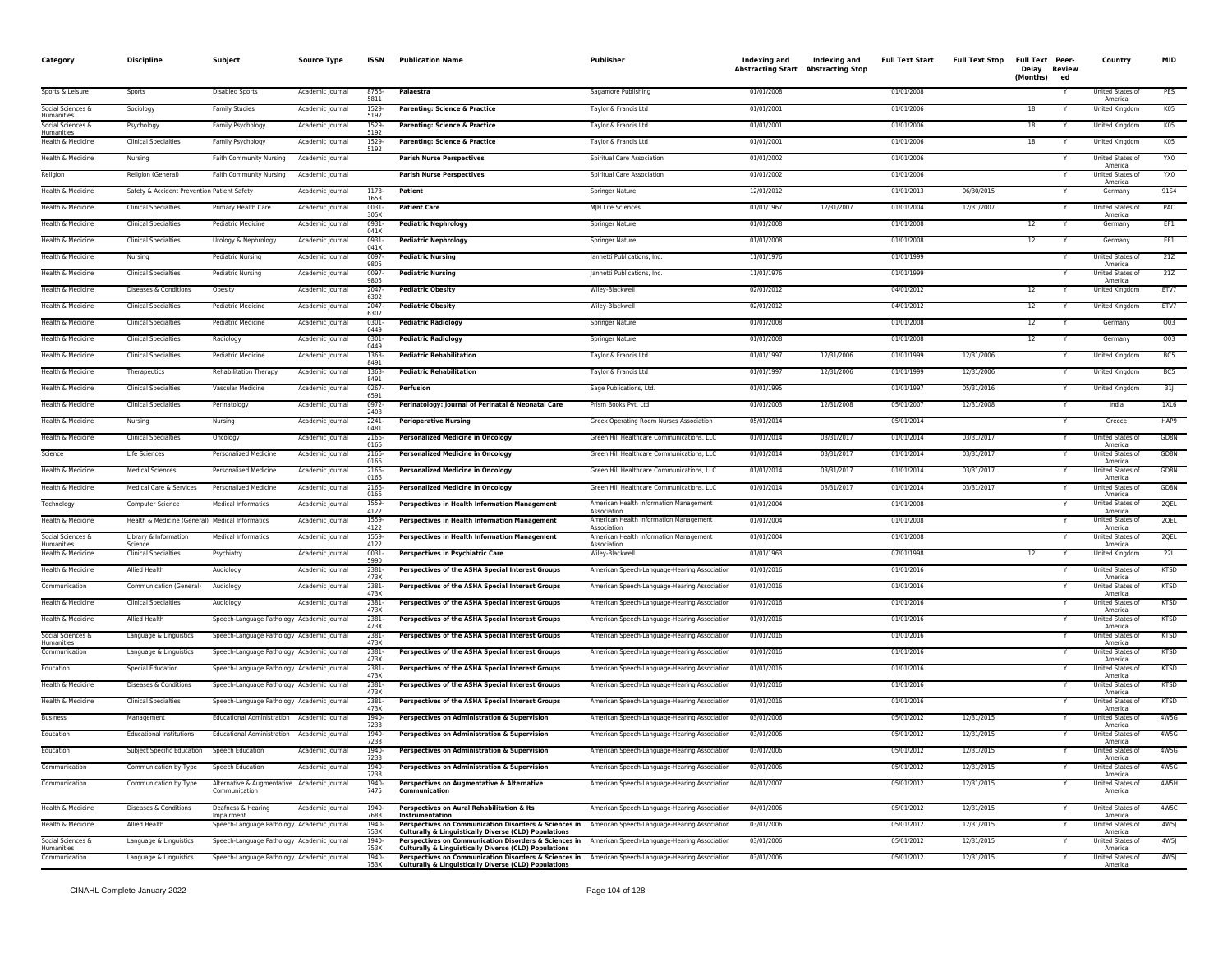| Category                           | <b>Discipline</b>           | <b>Subject</b>                             | <b>Source Type</b> | <b>ISSN</b>           | <b>Publication Name</b>                                                                                                                                                | Publisher                                    | Indexing and<br><b>Abstracting Start Abstracting Stop</b> | Indexing and | <b>Full Text Start</b> | <b>Full Text Stop</b> | Full Text Peer-<br>Delay Review<br>(Months)<br>ed | Country                            | <b>MID</b>  |
|------------------------------------|-----------------------------|--------------------------------------------|--------------------|-----------------------|------------------------------------------------------------------------------------------------------------------------------------------------------------------------|----------------------------------------------|-----------------------------------------------------------|--------------|------------------------|-----------------------|---------------------------------------------------|------------------------------------|-------------|
| Education                          | <b>Special Education</b>    | Speech-Language Pathology Academic Journal |                    | 1940-<br>753X         | Perspectives on Communication Disorders & Sciences in                                                                                                                  | American Speech-Language-Hearing Association | 03/01/2006                                                |              | 05/01/2012             | 12/31/2015            |                                                   | <b>United States d</b><br>America  | 4W5J        |
| Health & Medicine                  | Diseases & Conditions       | Speech-Language Pathology Academic Journal |                    | 1940                  | <b>Culturally &amp; Linguistically Diverse (CLD) Populations</b><br>Perspectives on Communication Disorders & Sciences in American Speech-Language-Hearing Association |                                              | 03/01/2006                                                |              | 05/01/2012             | 12/31/2015            |                                                   | United States of                   | 4W51        |
| Health & Medicine                  | <b>Clinical Specialties</b> | Speech-Language Pathology Academic Journal |                    | 753X<br>1940-         | <b>Culturally &amp; Linguistically Diverse (CLD) Populations</b><br><b>Perspectives on Communication Disorders &amp; Sciences in</b>                                   | American Speech-Language-Hearing Association | 03/01/2006                                                |              | 05/01/2012             | 12/31/2015            |                                                   | America<br>United States of        | 4W5         |
| Health & Medicine                  | Allied Health               | Speech-Language Pathology Academic Journal |                    | 753X<br>1940          | <b>Culturally &amp; Linguistically Diverse (CLD) Populations</b><br><b>Perspectives on Fluency &amp; Fluency Disorders</b>                                             | American Speech-Language-Hearing Association | 02/01/2006                                                |              | 05/01/2012             | 12/31/2015            |                                                   | America<br>United States of        | 4W59        |
| Social Sciences &                  | Language & Linguistics      | Speech-Language Pathology Academic Journal |                    | 7599<br>1940-<br>7599 | Perspectives on Fluency & Fluency Disorders                                                                                                                            | American Speech-Language-Hearing Association | 02/01/2006                                                |              | 05/01/2012             | 12/31/2015            |                                                   | America<br>United States of        | 4W59        |
| <b>Humanities</b><br>Communication | Language & Linguistics      | Speech-Language Pathology Academic Journal |                    | 1940                  | Perspectives on Fluency & Fluency Disorders                                                                                                                            | American Speech-Language-Hearing Association | 02/01/2006                                                |              | 05/01/2012             | 12/31/2015            |                                                   | America<br><b>United States of</b> | 4W59        |
| <b>Education</b>                   | Special Education           | Speech-Language Pathology Academic Journal |                    | 7599<br>1940          | <b>Perspectives on Fluency &amp; Fluency Disorders</b>                                                                                                                 | American Speech-Language-Hearing Association | 02/01/2006                                                |              | 05/01/2012             | 12/31/2015            |                                                   | America<br><b>United States of</b> | 4W59        |
| Health & Medicine                  | Diseases & Conditions       | Speech-Language Pathology Academic Journal |                    | 7599<br>1940          | Perspectives on Fluency & Fluency Disorders                                                                                                                            | American Speech-Language-Hearing Association | 02/01/2006                                                |              | 05/01/2012             | 12/31/2015            |                                                   | America<br><b>United States of</b> | 4W59        |
| Health & Medicine                  | <b>Clinical Specialties</b> | Speech-Language Pathology Academic Journal |                    | 7599<br>1940<br>7599  | Perspectives on Fluency & Fluency Disorders                                                                                                                            | American Speech-Language-Hearing Association | 02/01/2006                                                |              | 05/01/2012             | 12/31/2015            |                                                   | America<br><b>United States o</b>  | 4W59        |
| Social Sciences &                  | Language & Linguistics      | Language Acquisition                       | Academic Journal   | 1940                  | Perspectives on Fluency & Fluency Disorders                                                                                                                            | American Speech-Language-Hearing Association | 02/01/2006                                                |              | 05/01/2012             | 12/31/2015            |                                                   | America<br>United States o         | 4W59        |
| Humanities<br>Communication        | Language & Linguistics      | Language Acquisition                       | Academic Journa    | 7599<br>1940          | Perspectives on Fluency & Fluency Disorders                                                                                                                            | American Speech-Language-Hearing Association | 02/01/2006                                                |              | 05/01/2012             | 12/31/2015            |                                                   | America<br>United States           | 4W59        |
| Social Sciences &                  | Psychology                  | Language Acquisition                       | Academic Journal   | 7599<br>1940          | Perspectives on Fluency & Fluency Disorders                                                                                                                            | American Speech-Language-Hearing Association | 02/01/2006                                                |              | 05/01/2012             | 12/31/2015            |                                                   | America<br>United States o         | 4W59        |
| Humanities<br>Education            | Learning                    | Language Acquisition                       | Academic Iournal   | 7599<br>1940          | Perspectives on Fluency & Fluency Disorders                                                                                                                            | American Speech-Language-Hearing Association | 02/01/2006                                                |              | 05/01/2012             | 12/31/2015            |                                                   | America<br>United States of        | 4W59        |
| Health & Medicine                  | <b>Clinical Specialties</b> | Language Acquisition                       | Academic Iournal   | 7599<br>1940          | Perspectives on Fluency & Fluency Disorders                                                                                                                            | American Speech-Language-Hearing Association | 02/01/2006                                                |              | 05/01/2012             | 12/31/2015            |                                                   | America<br>United States o         | 4W59        |
| Social Sciences &                  | Demography                  | Gerontology                                | Academic Journa    | 7599<br>1940          | <b>Perspectives on Gerontology</b>                                                                                                                                     | American Speech-Language-Hearing Association | 12/01/2006                                                |              | 05/01/2012             | 12/31/2015            |                                                   | America<br>United States o         | 4W5K        |
| Humanities<br>Health & Medicine    | Allied Health               |                                            |                    | 7785<br>1940          |                                                                                                                                                                        |                                              | 12/01/2006                                                |              | 05/01/2012             | 12/31/2015            |                                                   | America<br>United States o         | 4W5K        |
| Social Sciences &                  |                             | Speech-Language Pathology Academic Journa  |                    | 7785                  | <b>Perspectives on Gerontology</b>                                                                                                                                     | American Speech-Language-Hearing Association |                                                           |              | 05/01/2012             | 12/31/2015            |                                                   | America<br><b>United States o</b>  | 4W5K        |
| Humanities                         | Language & Linguistics      | Speech-Language Pathology Academic Journa  |                    | 1940<br>7785          | <b>Perspectives on Gerontology</b>                                                                                                                                     | American Speech-Language-Hearing Association | 12/01/2006                                                |              |                        |                       |                                                   | America                            |             |
| Communication                      | Language & Linguistics      | Speech-Language Pathology Academic Journal |                    | 1940-<br>7785         | <b>Perspectives on Gerontology</b>                                                                                                                                     | American Speech-Language-Hearing Association | 12/01/2006                                                |              | 05/01/2012             | 12/31/2015            |                                                   | <b>Hnited States of</b><br>America | 4W5K        |
| Education                          | Special Education           | Speech-Language Pathology Academic Journal |                    | 1940<br>7785          | Perspectives on Gerontology                                                                                                                                            | American Speech-Language-Hearing Association | 12/01/2006                                                |              | 05/01/2012             | 12/31/2015            |                                                   | <b>United States of</b><br>America | 4W5K        |
| Health & Medicine                  | Diseases & Conditions       | Speech-Language Pathology Academic Journal |                    | 1940-<br>7785         | Perspectives on Gerontology                                                                                                                                            | American Speech-Language-Hearing Association | 12/01/2006                                                |              | 05/01/2012             | 12/31/2015            |                                                   | United States o<br>America         | 4W5K        |
| Health & Medicine                  | <b>Clinical Specialties</b> | Speech-Language Pathology Academic Journa  |                    | 1940-<br>7785         | Perspectives on Gerontology                                                                                                                                            | American Speech-Language-Hearing Association | 12/01/2006                                                |              | 05/01/2012             | 12/31/2015            |                                                   | United States of<br>America        | 4W5K        |
| Health & Medicine                  | Allied Health               | Speech-Language Pathology Academic Journa  |                    | 2161<br>1572          | Perspectives on Global Issues in Communication Sciences American Speech-Language-Hearing Association<br>& Related Disorders                                            |                                              | 01/01/2012                                                |              | 05/01/2012             | 12/31/2015            |                                                   | United States o<br>America         | <b>EUIY</b> |
| Social Sciences &<br>Humanities    | Language & Linguistics      | Speech-Language Pathology Academic Journal |                    | 2161<br>1572          | Perspectives on Global Issues in Communication Sciences American Speech-Language-Hearing Association<br>& Related Disorders                                            |                                              | 01/01/2012                                                |              | 05/01/2012             | 12/31/2015            |                                                   | United States of<br>America        | EUIY        |
| Communication                      | Language & Linguistics      | Speech-Language Pathology Academic Journal |                    | 2161<br>1572          | Perspectives on Global Issues in Communication Sciences American Speech-Language-Hearing Association<br>& Related Disorders                                            |                                              | 01/01/2012                                                |              | 05/01/2012             | 12/31/2015            |                                                   | United States of<br>America        | EUIY        |
| Education                          | Special Education           | Speech-Language Pathology Academic Journa  |                    | 2161<br>1572          | Perspectives on Global Issues in Communication Sciences American Speech-Language-Hearing Association<br>& Related Disorders                                            |                                              | 01/01/2012                                                |              | 05/01/2012             | 12/31/2015            |                                                   | United States of<br>America        | <b>EUIY</b> |
| Health & Medicine                  | Diseases & Conditions       | Speech-Language Pathology Academic Journa  |                    | 2161<br>1572          | Perspectives on Global Issues in Communication Sciences American Speech-Language-Hearing Association<br>& Related Disorders                                            |                                              | 01/01/2012                                                |              | 05/01/2012             | 12/31/2015            |                                                   | United States of<br>America        | EUIY        |
| Health & Medicine                  | <b>Clinical Specialties</b> | Speech-Language Pathology Academic Journal |                    | 2161<br>1572          | Perspectives on Global Issues in Communication Sciences American Speech-Language-Hearing Association<br>& Related Disorders                                            |                                              | 01/01/2012                                                |              | 05/01/2012             | 12/31/2015            |                                                   | United States o<br>America         | FUIY        |
| <b>Health &amp; Medicine</b>       | <b>Clinical Specialties</b> | <b>Pediatric Medicine</b>                  | Academic Journa    | 1940<br>770X          | Perspectives on Hearing & Hearing Disorders in Childhood American Speech-Language-Hearing Association                                                                  |                                              | 04/01/2006                                                |              | 03/01/2012             | 12/31/2015            |                                                   | <b>Hnited States of</b><br>America | 4W5E        |
| Health & Medicine                  | Diseases & Conditions       | Deafness & Hearing<br>Impairment           | Academic Journal   | 1940<br>770X          | Perspectives on Hearing & Hearing Disorders in Childhood American Speech-Language-Hearing Association                                                                  |                                              | 04/01/2006                                                |              | 03/01/2012             | 12/31/2015            |                                                   | <b>United States of</b><br>America | 4W5E        |
| Health & Medicine                  | Diseases & Conditions       | Deafness & Hearing                         | Academic Journal   | 1940<br>767X          | Perspectives on Hearing & Hearing Disorders: Research & American Speech-Language-Hearing Association                                                                   |                                              | 08/01/2006                                                |              | 05/01/2012             | 12/31/2015            |                                                   | United States o<br>America         | 4W5B        |
| Education                          | Subject Specific Education  | Impairment<br>Speech Education             | Academic Journal   | 1940-                 | <b>Diagnostics</b><br>Perspectives on Issues in Higher Education                                                                                                       | American Speech-Language-Hearing Association | 10/01/2006                                                |              | 05/01/2012             | 12/31/2015            |                                                   | United States of                   | 4W5F        |
| Communication                      | Communication by Type       | Speech Education                           | Academic Journal   | 7521<br>1940-         | Perspectives on Issues in Higher Education                                                                                                                             | American Speech-Language-Hearing Association | 10/01/2006                                                |              | 05/01/2012             | 12/31/2015            |                                                   | America<br>United States of        | 4W5F        |
| Social Sciences &                  | Language & Linguistics      | Language Acquisition                       | Academic Journal   | 7521<br>1940-         | Perspectives on Language Learning & Education                                                                                                                          | American Speech-Language-Hearing Association | 03/01/2006                                                | 12/31/2015   | 05/01/2012             | 12/31/2015            |                                                   | America<br>United States o         | 4W56        |
| Humanities<br>Communicatio         | Language & Linguistics      | Language Acquisition                       | Academic Journa    | 7742<br>1940          | Perspectives on Language Learning & Education                                                                                                                          | American Speech-Language-Hearing Association | 03/01/2006                                                | 12/31/2015   | 05/01/2012             | 12/31/2015            |                                                   | America<br><b>United States</b>    | 4W56        |
| Social Sciences &                  | Psychology                  | Language Acquisition                       | Academic Iourna    | 7742<br>1940          | Perspectives on Language Learning & Education                                                                                                                          | American Speech-Language-Hearing Association | 03/01/2006                                                | 12/31/2015   | 05/01/2012             | 12/31/2015            |                                                   | America<br><b>United States</b>    | 4W56        |
| Humanities<br>Fducation            | Learning                    | Language Acquisition                       | Academic Iournal   | 7742<br>1940          | Perspectives on Language Learning & Education                                                                                                                          | American Speech-Language-Hearing Association | 03/01/2006                                                | 12/31/2015   | 05/01/2012             | 12/31/2015            |                                                   | America<br>United States of        | 4W56        |
| Health & Medicine                  | <b>Clinical Specialties</b> | Language Acquisition                       | Academic Journal   | 7742<br>1940-         | Perspectives on Language Learning & Education                                                                                                                          | American Speech-Language-Hearing Association | 03/01/2006                                                | 12/31/2015   | 05/01/2012             | 12/31/2015            |                                                   | America<br>United States of        | 4W56        |
| Health & Medicine                  | <b>Allied Health</b>        | Speech-Language Pathology Academic Journal |                    | 7742<br>1940          | Perspectives on Neurophysiology & Neurogenic Speech & American Speech-Language-Hearing Association                                                                     |                                              | 04/01/2006                                                |              | 05/01/2012             | 12/31/2015            |                                                   | America<br><b>United States of</b> | 4W57        |
| Social Sciences &                  | Language & Linguistics      | Speech-Language Pathology Academic Journal |                    | 7769<br>1940-         | <b>Language Disorders</b><br>Perspectives on Neurophysiology & Neurogenic Speech & American Speech-Language-Hearing Association                                        |                                              | 04/01/2006                                                |              | 05/01/2012             | 12/31/2015            |                                                   | America<br>United States of        | 4W57        |
| Humanities<br>Communication        | Language & Linguistics      | Speech-Language Pathology Academic Journa  |                    | 7769<br>1940          | <b>Language Disorders</b><br>Perspectives on Neurophysiology & Neurogenic Speech & American Speech-Language-Hearing Association                                        |                                              | 04/01/2006                                                |              | 05/01/2012             | 12/31/2015            |                                                   | America<br>United States o         | 4W57        |
| Education                          | Special Education           | Speech-Language Pathology Academic Journal |                    | 7769<br>1940-         | <b>Language Disorders</b><br>Perspectives on Neurophysiology & Neurogenic Speech & American Speech-Language-Hearing Association                                        |                                              | 04/01/2006                                                |              | 05/01/2012             | 12/31/2015            |                                                   | America<br>United States o         | 4W57        |
| Health & Medicine                  | Diseases & Conditions       | Speech-Language Pathology Academic Journal |                    | 7769<br>1940          | <b>Language Disorders</b><br>Perspectives on Neurophysiology & Neurogenic Speech & American Speech-Language-Hearing Association                                        |                                              | 04/01/2006                                                |              | 05/01/2012             | 12/31/2015            |                                                   | America<br>United States of        | 4W57        |
| Health & Medicine                  | <b>Clinical Specialties</b> | Speech-Language Pathology Academic Journal |                    | 7769<br>1940-         | <b>Language Disorders</b><br>Perspectives on Neurophysiology & Neurogenic Speech & American Speech-Language-Hearing Association                                        |                                              | 04/01/2006                                                |              | 05/01/2012             | 12/31/2015            |                                                   | America<br>United States of        | 4W57        |
| Health & Medicine                  | <b>Medical Sciences</b>     | Neurophysiology                            | Academic Journal   | 7769<br>1940          | <b>Language Disorders</b><br>Perspectives on Neurophysiology & Neurogenic Speech & American Speech-Language-Hearing Association                                        |                                              | 04/01/2006                                                |              | 05/01/2012             | 12/31/2015            |                                                   | America<br>United States of        | 4W57        |
| Health & Medicine                  |                             |                                            |                    | 7769                  | <b>Language Disorders</b>                                                                                                                                              |                                              |                                                           |              |                        |                       |                                                   | America<br><b>United States of</b> | 4W57        |
|                                    | <b>Clinical Specialties</b> | Neurophysiology                            | Academic Journa    | 1940<br>7769          | Perspectives on Neurophysiology & Neurogenic Speech & American Speech-Language-Hearing Association<br><b>Language Disorders</b>                                        |                                              | 04/01/2006                                                |              | 05/01/2012             | 12/31/2015            |                                                   | America                            |             |
| Fducation                          | Special Education           | <b>Learning Disabilities</b>               | Academic Journal   | 1940<br>7807          | <b>Perspectives on School-Based Issues</b>                                                                                                                             | American Speech-Language-Hearing Association | 03/01/2006                                                |              | 05/01/2012             | 12/31/2015            |                                                   | <b>United States of</b><br>America | 4W51        |
| Health & Medicine                  | Diseases & Conditions       | Learning Disabilities                      | Academic Iournal   | 1940<br>7807          | <b>Perspectives on School-Based Issues</b>                                                                                                                             | American Speech-Language-Hearing Association | 03/01/2006                                                |              | 05/01/2012             | 12/31/2015            |                                                   | <b>United States of</b><br>America | 4W51        |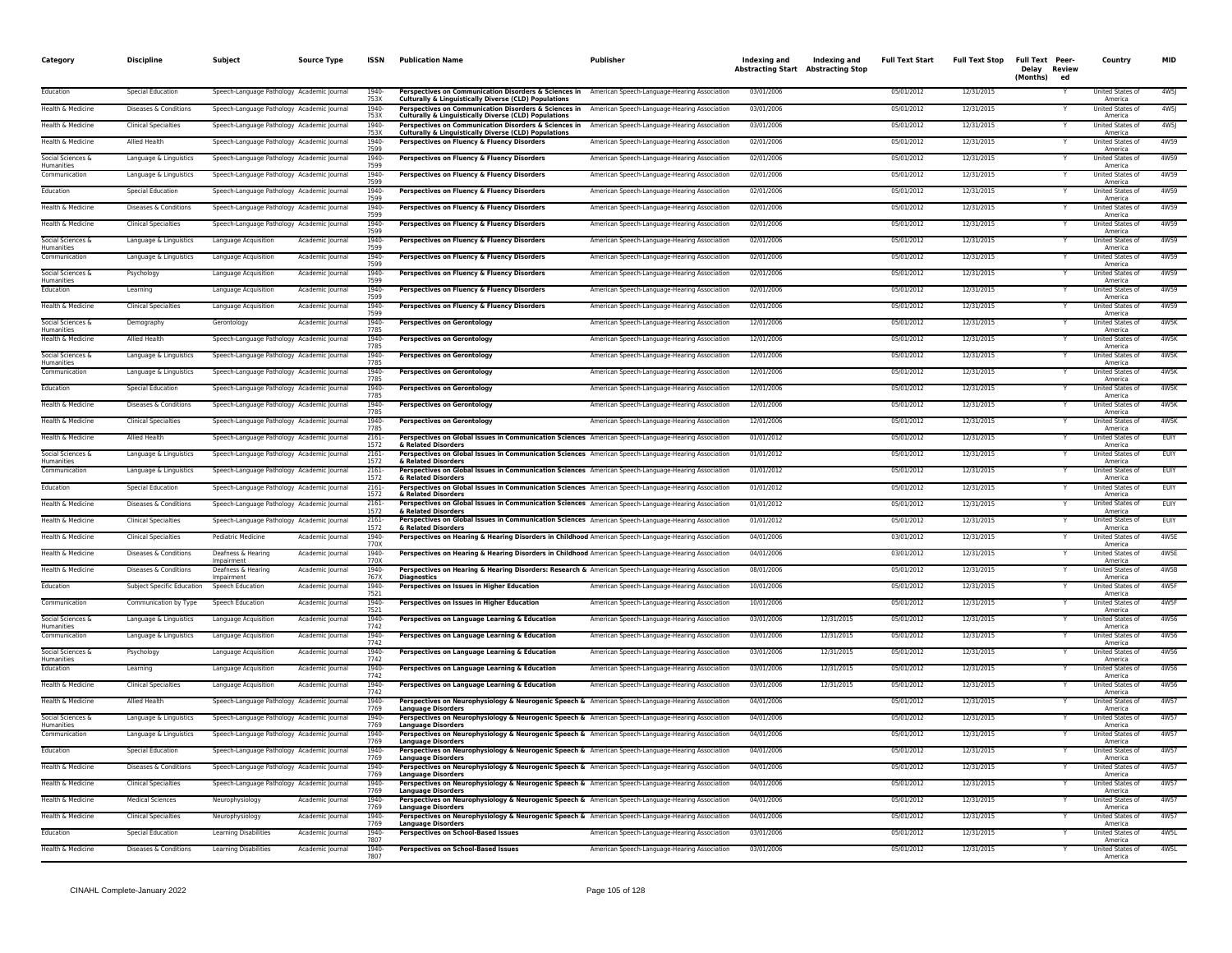| Category                        | <b>Discipline</b>           | Subject                                    | <b>Source Type</b> | <b>ISSN</b>            | <b>Publication Name</b>                                                       | <b>Publisher</b>                                                      | Indexing and | <b>Indexing and</b><br><b>Abstracting Start Abstracting Stop</b> | <b>Full Text Start</b> | <b>Full Text Stop</b> | Full Text Peer-<br>Delay Review<br>(Months)<br>ed | Country                            | MID         |
|---------------------------------|-----------------------------|--------------------------------------------|--------------------|------------------------|-------------------------------------------------------------------------------|-----------------------------------------------------------------------|--------------|------------------------------------------------------------------|------------------------|-----------------------|---------------------------------------------------|------------------------------------|-------------|
| Education                       | Subject Specific Education  | Speech Education                           | Academic Iournal   | 1940<br>7807           | <b>Perspectives on School-Based Issues</b>                                    | American Speech-Language-Hearing Association                          | 03/01/2006   |                                                                  | 05/01/2012             | 12/31/2015            |                                                   | United States of<br>America        | 4W5L        |
| Communication                   | Communication by Type       | Sneech Education                           | Academic Journal   | 1940<br>7807           | <b>Perspectives on School-Based Issues</b>                                    | American Speech-Language-Hearing Association                          | 03/01/2006   |                                                                  | 05/01/2012             | 12/31/2015            |                                                   | <b>United States of</b><br>America | 4W51        |
| Social Sciences &<br>Humanities | Sex & Sexuality             | Sex & Sexuality                            | Academic Iourna    | 1538<br>6341           | <b>Perspectives on Sexual &amp; Reproductive Health</b>                       | Wilev-Blackwell                                                       | 01/01/2002   |                                                                  | 01/01/2002             |                       | 12                                                | United Kingdon                     | K87         |
| Social Sciences &<br>Humanities | Sociology                   | Reproductive Medicine                      | Academic Journal   | 1538<br>6341           | Perspectives on Sexual & Reproductive Health                                  | Wiley-Blackwell                                                       | 01/01/2002   |                                                                  | 01/01/2002             |                       | 12                                                | United Kingdom                     | K87         |
| Health & Medicine               | <b>Clinical Specialties</b> | Reproductive Medicin                       | Academic Journa    | 1538<br>6341           | Perspectives on Sexual & Reproductive Health                                  | Wiley-Blackwel                                                        | 01/01/2002   |                                                                  | 01/01/2002             |                       | 12                                                | <b>United Kingdor</b>              | K87         |
| Health & Medicine               | Allied Health               | Speech-Language Pathology Academic Journal |                    | 1940<br>7572           | Perspectives on Speech Science & Orofacial Disorders                          | American Speech-Language-Hearing Association                          | 07/01/2008   |                                                                  | 05/01/2012             | 12/31/2015            |                                                   | United States o<br>America         | 4W5A        |
| Social Sciences &               | Language & Linguistics      | Speech-Language Pathology Academic Journal |                    | 1940                   | Perspectives on Speech Science & Orofacial Disorders                          | American Speech-Language-Hearing Association                          | 07/01/2008   |                                                                  | 05/01/2012             | 12/31/2015            |                                                   | <b>United States</b> o             | 4W5A        |
| Humanities<br>Communication     | Language & Linguistics      | Speech-Language Pathology Academic Journal |                    | 7572<br>1940-          | Perspectives on Speech Science & Orofacial Disorders                          | American Speech-Language-Hearing Association                          | 07/01/2008   |                                                                  | 05/01/2012             | 12/31/2015            |                                                   | America<br><b>United States</b> o  | 4W5A        |
| Education                       | Special Education           | Speech-Language Pathology Academic Journa  |                    | 7572<br>1940           | Perspectives on Speech Science & Orofacial Disorders                          | American Speech-Language-Hearing Association                          | 07/01/2008   |                                                                  | 05/01/2012             | 12/31/2015            |                                                   | America<br>United States           | 4W5A        |
| Health & Medicine               | Diseases & Conditions       | Speech-Language Pathology Academic Journa  |                    | 7572<br>1940           | Perspectives on Speech Science & Orofacial Disorders                          | American Speech-Language-Hearing Association                          | 07/01/2008   |                                                                  | 05/01/2012             | 12/31/2015            |                                                   | America<br>United States o         | 4W5A        |
| Health & Medicine               | <b>Clinical Specialties</b> | Speech-Language Pathology Academic Journa  |                    | 7572<br>1940           | <b>Perspectives on Speech Science &amp; Orofacial Disorders</b>               | American Speech-Language-Hearing Association                          | 07/01/2008   |                                                                  | 05/01/2012             | 12/31/2015            |                                                   | America<br>United States o         | 4W5A        |
| Health & Medicine               | <b>Clinical Specialties</b> | Otolaryngology                             | Academic Journa    | 7572<br>1940           | Perspectives on Swallowing & Swallowing Disorders                             | American Speech-Language-Hearing Association                          | 03/01/2006   |                                                                  | 03/01/2012             | 12/31/2015            |                                                   | America<br>United States o         | 4W51        |
| Health & Medicine               | <b>Clinical Specialties</b> | Otolaryngology                             | Academic Journa    | 7556                   | (Dysphagia)<br><b>Perspectives on Telepractice</b>                            | American Speech-Language-Hearing Association                          | 01/01/2012   |                                                                  | 09/01/2012             | 12/31/2015            |                                                   | America<br><b>Hnited States of</b> | <b>EUIX</b> |
| Health & Medicine               | Allied Health               | Speech-Language Pathology Academic Journal |                    | 2162-<br>2353          | <b>Perspectives on Telepractice</b>                                           | American Speech-Language-Hearing Association                          | 01/01/2012   |                                                                  | 09/01/2012             | 12/31/2015            |                                                   | America<br><b>United States of</b> | <b>FUIX</b> |
| Social Sciences &               | Language & Linguistics      | Speech-Language Pathology Academic Journal |                    | 2162-<br>2353<br>2162- | <b>Perspectives on Telepractice</b>                                           | American Speech-Language-Hearing Association                          | 01/01/2012   |                                                                  | 09/01/2012             | 12/31/2015            |                                                   | America<br>United States of        | <b>EUIX</b> |
| Humanities<br>Communication     | Language & Linguistics      | Speech-Language Pathology Academic Journa  |                    | 2353<br>2162-          | <b>Perspectives on Telepractice</b>                                           | American Speech-Language-Hearing Association                          | 01/01/2012   |                                                                  | 09/01/2012             | 12/31/2015            |                                                   | America<br>United States of        | <b>EUIX</b> |
| Education                       | <b>Special Education</b>    | Speech-Language Pathology Academic Journa  |                    | 2353<br>2162           | <b>Perspectives on Telepractice</b>                                           | American Speech-Language-Hearing Association                          | 01/01/2012   |                                                                  | 09/01/2012             | 12/31/2015            |                                                   | America<br>United States o         | <b>EUIX</b> |
|                                 |                             |                                            |                    | 2353                   |                                                                               |                                                                       |              |                                                                  |                        |                       |                                                   | America                            | EUIX        |
| Health & Medicine               | Diseases & Conditions       | Speech-Language Pathology Academic Journal |                    | 2162-<br>2353          | <b>Perspectives on Telepractice</b>                                           | American Speech-Language-Hearing Association                          | 01/01/2012   |                                                                  | 09/01/2012             | 12/31/2015            |                                                   | United States of<br>America        |             |
| Health & Medicine               | <b>Clinical Specialties</b> | Speech-Language Pathology Academic Journa  |                    | 2162<br>2353           | <b>Perspectives on Telepractice</b>                                           | American Speech-Language-Hearing Association                          | 01/01/2012   |                                                                  | 09/01/2012             | 12/31/2015            |                                                   | United States of<br>America        | <b>EUIX</b> |
| Health & Medicine               | <b>Clinical Specialties</b> | <b>Voice Medicine</b>                      | Academic Iourna    | 1940-<br>7505          | <b>Perspectives on Voice &amp; Voice Disorders</b>                            | American Speech-Language-Hearing Association                          | 03/01/2006   |                                                                  | 05/01/2012             | 12/31/2015            |                                                   | United States of<br>America        | 4W58        |
| Communication                   | Communication by Type       | Voice Medicine                             | Academic Iourna    | 1940<br>7505           | <b>Perspectives on Voice &amp; Voice Disorders</b>                            | American Speech-Language-Hearing Association                          | 03/01/2006   |                                                                  | 05/01/2012             | 12/31/2015            |                                                   | United States of<br>America        | 4W58        |
| Health & Medicine               | Nursing                     | Faith Community Nursing                    | Academic lournal   |                        | <b>Perspectives: A Newsletter for Faith Community Nurses</b>                  | Spiritual Care Association                                            | 01/01/2013   |                                                                  | 01/01/2013             |                       |                                                   | United States of<br>America        | L7J4        |
| Religion                        | Religion (General)          | Faith Community Nursing                    | Academic Journal   |                        | Perspectives: A Newsletter for Faith Community Nurses                         | Spiritual Care Association                                            | 01/01/2013   |                                                                  | 01/01/2013             |                       |                                                   | United States of<br>America        | L7J4        |
| Social Sciences &<br>Humanities | Demography                  | Gerontology                                | Academic Journal   | 0831                   | Perspectives: The Journal of the Gerontological Nursing<br>Association        | Gerontological Nursing Association                                    | 03/01/1985   |                                                                  | 08/01/2013             |                       |                                                   | Canada                             | H1P         |
| Health & Medicine               | Nursing                     | Nursing                                    | Academic Journa    | 0831<br>7445           | Perspectives: The Journal of the Gerontological Nursing<br><b>Association</b> | Gerontological Nursing Association                                    | 03/01/1985   |                                                                  | 08/01/2013             |                       |                                                   | Canada                             | H1P         |
| Health & Medicine               | Nursing                     | Nursing                                    | Academic Journa    | 1012-<br>5302          | Pflege                                                                        | Hogrefe AG                                                            | 03/01/1995   |                                                                  | 08/01/2013             |                       |                                                   | Switzerland                        | <b>IRQ</b>  |
| Health & Medicine               | Nursing                     | Nursing                                    | Academic Journal   | 1662<br>3029           | Pflegewissenschaft                                                            | hpsmedia GmbH                                                         | 01/01/2008   |                                                                  | 08/01/2013             |                       |                                                   | Germany                            | AU06        |
| Health & Medicine               | <b>Clinical Specialties</b> | Pharmacy                                   | Academic Journal   | 1885<br>642X           | Pharmacy Practice (1886-3655)                                                 | Centro de Investigaciones y Publicaciones<br>Farmaceuticas S.         | 01/01/2007   |                                                                  | 01/01/2007             |                       |                                                   | Spain                              | 3EAU        |
| Health & Medicine               | <b>Clinical Specialties</b> | Geriatric Medicine                         | Academic Journa    | 0270<br>3181           | <b>Physical &amp; Occupational Therapy in Geriatrics</b>                      | Taylor & Francis Ltd                                                  | 09/01/1980   |                                                                  | 01/01/2001             |                       | 18                                                | United Kingdom                     | PTG         |
| Health & Medicine               | Allied Health               | Occupational Therapy                       | Academic Journa    | 0270<br>318            | Physical & Occupational Therapy in Geriatrics                                 | Taylor & Francis Ltd                                                  | 09/01/1980   |                                                                  | 01/01/2001             |                       | 18                                                | <b>United Kingdor</b>              | PTG         |
| Health & Medicine               | Therapeutics                | Occupational Therapy                       | Academic Journa    | $0270 - 3181$          | Physical & Occupational Therapy in Geriatrics                                 | Taylor & Francis Ltd                                                  | 09/01/1980   |                                                                  | 01/01/2001             |                       | 18                                                | United Kingdon                     | PTG         |
| Health & Medicine               | Allied Health               | Physical Therapy                           | Academic Journal   | 0031-<br>9023          | <b>Physical Therapy</b>                                                       | Oxford University Press / USA                                         | 07/01/1964   |                                                                  | 01/01/2000             | 12/31/2016            |                                                   | United States of<br>America        | PTH         |
| Health & Medicine               | Therapeutics                | Physical Therapy                           | Academic Journal   | 0031<br>9023           | <b>Physical Therapy</b>                                                       | Oxford University Press / USA                                         | 07/01/1964   |                                                                  | 01/01/2000             | 12/31/2016            |                                                   | <b>United States of</b>            | PTH         |
| Science                         | Chemistry                   | Biochemistry                               | Academic Journal   | 0862                   | <b>Physiological Research</b>                                                 | Institute of Physiology, Academy of Sciences of                       | 01/01/2006   |                                                                  | 01/01/2006             |                       |                                                   | America<br>Czech Republic          | 1CVW        |
| Science                         | <b>Life Sciences</b>        | Biochemistry                               | Academic Journal   | 8408<br>0862           | <b>Physiological Research</b>                                                 | the Czech Republic<br>Institute of Physiology, Academy of Sciences of | 01/01/2006   |                                                                  | 01/01/2006             |                       |                                                   | Czech Republic                     | 1CVW        |
| Science                         | Life Sciences               | Biophysics                                 | Academic Journa    | 8408<br>0862-          | <b>Physiological Research</b>                                                 | the Czech Republic<br>Institute of Physiology, Academy of Sciences of | 01/01/2006   |                                                                  | 01/01/2006             |                       |                                                   | Czech Republic                     | 1CVW        |
| Science                         | Physics                     | <b>Biophysics</b>                          | Academic Iourna    | 8408<br>0862           | <b>Physiological Research</b>                                                 | the Czech Republic<br>Institute of Physiology, Academy of Sciences of | 01/01/2006   |                                                                  | 01/01/2006             |                       |                                                   | Czech Republi                      | 1CVW        |
| Science                         | Chemistry                   | Pharmacology                               | Academic Iourna    | 8408<br>0862           | <b>Physiological Research</b>                                                 | the Czech Republic<br>Institute of Physiology, Academy of Sciences of | 01/01/2006   |                                                                  | 01/01/2006             |                       |                                                   | Czech Republi                      | 1CVW        |
| Health & Medicine               | <b>Medical Sciences</b>     | Pharmacology                               | Academic Iourna    | 8408<br>0862           | <b>Physiological Research</b>                                                 | the Czech Republic<br>Institute of Physiology, Academy of Sciences of | 01/01/2006   |                                                                  | 01/01/2006             |                       |                                                   | Czech Republi                      | 1CVW        |
| Health & Medicine               | <b>Medical Sciences</b>     | Physiology                                 | Academic Journal   | 8408<br>0862           | <b>Physiological Research</b>                                                 | the Czech Republic<br>Institute of Physiology, Academy of Sciences of | 01/01/2006   |                                                                  | 01/01/2006             |                       |                                                   | Czech Republi                      | 1CVW        |
| Health & Medicine               | <b>Allied Health</b>        | Physical Therapy                           | Academic Journal   | 8408<br>0300-          | <b>Physiotherapy Canada</b>                                                   | the Czech Republic<br>University of Toronto Press                     | 03/01/1977   |                                                                  | 01/01/2004             |                       |                                                   | Canada                             | R42         |
| Health & Medicine               | Theraneutics                | Physical Therapy                           | Academic Journal   | 0508<br>0300           | <b>Physiotherapy Canada</b>                                                   | University of Toronto Press                                           | 03/01/1977   |                                                                  | 01/01/2004             |                       |                                                   | Canada                             | R42         |
| Health & Medicine               | <b>Allied Health</b>        | Physical Therapy                           | Academic Iournal   | 0508                   | <b>Physiotherapy Practice &amp; Research</b>                                  | <b>IOS Press</b>                                                      | 03/01/2013   |                                                                  | 03/01/2013             |                       |                                                   | Netherlands                        | <b>FTHV</b> |
| Health & Medicine               | Therapeutics                | Physical Therapy                           | Academic Journal   | 2213-<br>0683          | Physiotherapy Practice & Research                                             | <b>IOS Press</b>                                                      | 03/01/2013   |                                                                  | 03/01/2013             |                       |                                                   | Netherlands                        | FTHV        |
| Health & Medicine               | <b>Allied Health</b>        | Physical Therapy                           | Academic Journa    | 2213-<br>0683<br>1358  | <b>Physiotherapy Research International</b>                                   | John Wiley & Sons, Inc.                                               | 03/01/1996   |                                                                  | 01/01/2000             |                       | 12                                                | <b>United States o</b>             | GPG         |
| Health & Medicine               | Therapeutics                | Physical Therapy                           | Academic Journa    | 2267<br>1358           | <b>Physiotherapy Research International</b>                                   | John Wiley & Sons, Inc.                                               | 03/01/1996   |                                                                  | 01/01/2000             |                       | 12                                                | America<br>United States o         | GPG         |
|                                 |                             |                                            |                    | 2267                   |                                                                               |                                                                       |              |                                                                  |                        |                       |                                                   | America                            |             |
| Health & Medicine               | <b>Allied Health</b>        | <b>Physical Therapy</b>                    | Academic Journa    | 0959<br>3985           | <b>Physiotherapy Theory &amp; Practice</b>                                    | Taylor & Francis Ltd                                                  | 03/01/1989   |                                                                  | 03/01/1999             |                       | 18                                                | <b>United Kingdor</b>              | <b>BCI</b>  |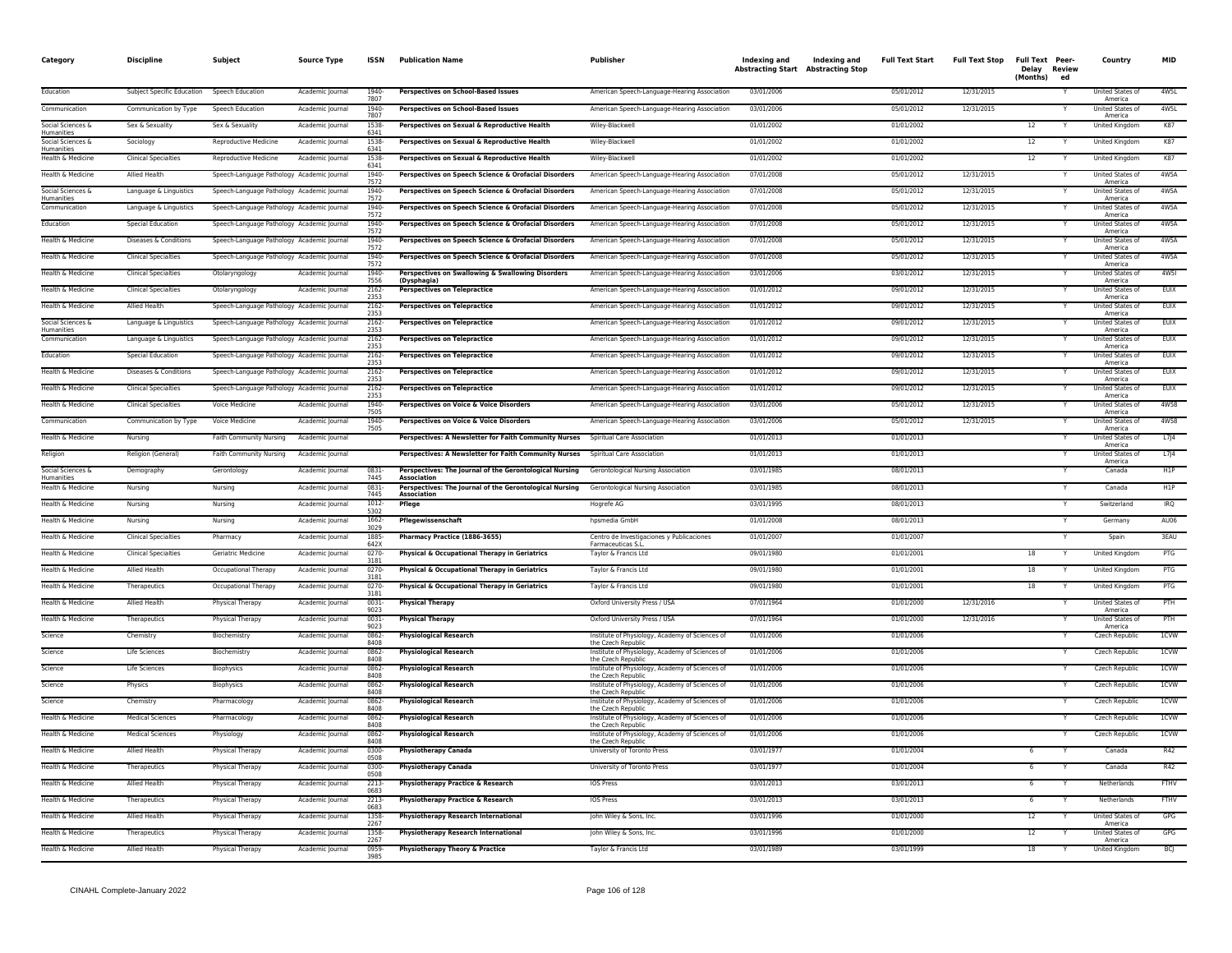| Category                        | <b>Discipline</b>                         | Subject                                                                  | <b>Source Type</b> | <b>ISSN</b>          | <b>Publication Name</b>                                                                           | Publisher                                                                 | Indexing and<br><b>Abstracting Start Abstracting Stop</b> | Indexing and | <b>Full Text Start</b> | <b>Full Text Stop</b> | Full Text Peer-<br>Delay Review<br>(Months) | ed | Country                            | MID              |
|---------------------------------|-------------------------------------------|--------------------------------------------------------------------------|--------------------|----------------------|---------------------------------------------------------------------------------------------------|---------------------------------------------------------------------------|-----------------------------------------------------------|--------------|------------------------|-----------------------|---------------------------------------------|----|------------------------------------|------------------|
| <b>Health &amp; Medicine</b>    | Therapeutics                              | Physical Therapy                                                         | Academic lournal   | 0959<br>3985         | <b>Physiotherapy Theory &amp; Practice</b>                                                        | Taylor & Francis Ltd                                                      | 03/01/1989                                                |              | 03/01/1999             |                       |                                             |    | United Kinadon                     | <b>BCI</b>       |
| Health & Medicine               | <b>Clinical Specialties</b>               | Podiatry                                                                 | Academic Iournal   | 1460-<br>731X        | <b>Podiatry Now</b>                                                                               | Society of Chiropodists & Podiatrists                                     | 04/01/2003                                                |              | 03/01/2009             |                       |                                             |    | United Kingdon                     | <b>IXLC</b>      |
| Health & Medicine               | <b>Clinical Specialties</b>               | Podiatry                                                                 | Academic Journa    | 1756-                | <b>Podiatry Review</b>                                                                            | Institute of Chiropodists & Podiatrists                                   | 01/01/2008                                                |              | 08/01/2009             |                       |                                             |    | United Kingdor                     | 62EP             |
| Health & Medicine               | Nursing                                   | Nursing                                                                  | Academic Journa    | 3291<br>0860<br>8466 | Polish Nursing / Pielegniarstwo Polskie                                                           | Poznan University of Medical Sciences                                     | 03/01/2012                                                |              | 03/01/2012             |                       |                                             |    | Poland                             | <b>EUHR</b>      |
| Health & Medicine               | Nursing                                   | Psychiatric Nursino                                                      | Academic Journa    | 1647                 | Portuguese Journal of Mental Health Nursing / Revista                                             | Publishing<br>Portuquese Society of Mental Health Nursin                  | 06/01/2012                                                |              | 06/01/2012             |                       |                                             |    | Portuga                            | <b>BGAH</b>      |
| Health & Medicine               | <b>Clinical Specialties</b>               | <b>Psychiatric Nursing</b>                                               | Academic Journal   | 2160<br>1647         | Portuguesa de Enfermagem de Saude Mental<br>Portuguese Journal of Mental Health Nursing / Revista | Portuguese Society of Mental Health Nursing                               | 06/01/2012                                                |              | 06/01/2012             |                       |                                             |    | Portuga                            | BGAH             |
| Health & Medicine               | Diseases & Conditions                     | Diabetes                                                                 | Academic Journal   | 2160<br>2047         | Portuguesa de Enfermagem de Saude Mental<br><b>Practical Diabetes</b>                             | John Wiley & Sons, Inc.                                                   | 06/01/2011                                                |              | 11/01/2011             |                       | 12                                          |    | United States o                    | DIC <sub>3</sub> |
| Health & Medicine               | Nursing                                   | Nursing                                                                  | Academic Journal   | 2897<br>0953         | <b>Practice Nurse</b>                                                                             | <b>Medical Education Solutions Ltd</b>                                    | 08/11/1995                                                |              | 08/01/2003             | 02/28/2018            |                                             |    | America<br><b>United Kingdo</b>    | DYZ              |
| Health & Medicine               | Nursing                                   | Nursing                                                                  | Academic Journal   | 6612<br>0964         | <b>Practice Nursing</b>                                                                           | Mark Allen Holdings Limited                                               | 03/01/2001                                                |              | 11/01/2007             | 09/30/2015            |                                             |    | United Kingdom                     | YXP              |
| Social Sciences &               | Psychology                                | Child & Adolescent                                                       | Academic Journa    | 9271<br>1086         | <b>Prevention Researcher</b>                                                                      | <b>Prevention Researcher</b>                                              | 03/01/1996                                                | 09/30/2013   | 02/01/2006             | 09/30/2013            |                                             |    | United States o                    | 4KN              |
| Humanities<br>Health & Medicine | <b>Clinical Specialties</b>               | Psychology<br>Child & Adolescent                                         | Academic Iourna    | 4385<br>1086         | <b>Prevention Researcher</b>                                                                      | <b>Prevention Researcher</b>                                              | 03/01/1996                                                | 09/30/2013   | 02/01/2006             | 09/30/2013            |                                             |    | America<br><b>United States</b> o  | 4KN              |
| Health & Medicine               | <b>Clinical Specialties</b>               | Psychology<br><b>Primary Health Care</b>                                 | Academic Iourna    | 4385<br>1179         | <b>Primary Prevention Insights</b>                                                                | Sage Publications                                                         | 01/01/2009                                                | 01/31/2016   | 01/01/2009             | 01/31/2016            |                                             |    | America<br>United States o         | <b>B3LB</b>      |
| Health & Medicine               | <b>Clinical Specialties</b>               | <b>Preventive Medicine</b>                                               | Academic Journa    | 1748<br>1179         | <b>Primary Prevention Insights</b>                                                                | Sage Publications                                                         | 01/01/2009                                                | 01/31/2016   | 01/01/2009             | 01/31/2016            |                                             |    | America<br>United States of        | B3LB             |
| <b>Health &amp; Medicine</b>    | Nursing                                   | Nursing                                                                  | Academic Journal   | 1748<br>1607-        | <b>Professional Nursing Today</b>                                                                 | Medpharm Publications (Pty) Ltd.                                          | 02/01/2006                                                |              | 02/01/2006             |                       |                                             |    | America<br>South Africa            | <b>ATNS</b>      |
| Health & Medicine               | Nursing                                   | Cardiac Nursing                                                          | Academic Journal   | 6672<br>0889-        | <b>Progress in Cardiovascular Nursing</b>                                                         | Wiley-Blackwell                                                           | 10/01/1986                                                | 12/31/2009   | 01/01/2004             | 12/31/2009            |                                             |    | United Kingdom                     | D <sub>6</sub> V |
| Health & Medicine               | <b>Clinical Specialties</b>               | Cardiac Nursing                                                          | Academic Iournal   | 7204<br>0889-        | <b>Progress in Cardiovascular Nursing</b>                                                         | Wiley-Blackwell                                                           | 10/01/1986                                                | 12/31/2009   | 01/01/2004             | 12/31/2009            |                                             |    | United Kingdom                     | D6V              |
| Health & Medicine               | Medical Care & Services                   | Hospice & Palliative Care                                                | Academic Journal   | 7204<br>0969         | <b>Progress in Palliative Care</b>                                                                | Taylor & Francis Ltd                                                      | 02/01/2005                                                |              | 02/01/2005             |                       | 12                                          |    | United Kingdom                     | 131V             |
| Health & Medicine               | <b>Clinical Specialties</b>               | Transplantation                                                          | Academic Journa    | 9260<br>1526-        | <b>Progress in Transplantation</b>                                                                | Sage Publications Inc.                                                    | 03/01/2000                                                |              | 12/01/2005             | 12/31/2015            |                                             |    | United States of                   | G4M              |
| Science                         | Life Sciences                             | Histology                                                                | Academic Journa    | 9248<br>0033-        | Protoplasma                                                                                       | Springer Nature                                                           | 01/01/2007                                                |              | 01/01/2007             |                       | 12                                          |    | America<br>Germany                 | 2CF              |
| Health & Medicine               | <b>Medical Sciences</b>                   | Histology                                                                | Academic Journa    | 183X<br>$0033 -$     | Protoplasma                                                                                       | <b>Springer Nature</b>                                                    | 01/01/2007                                                |              | 01/01/2007             |                       | 12                                          |    | Germany                            | 2CF              |
| Health & Medicine               | <b>Clinical Specialties</b>               | Psychiatry                                                               | Academic Journa    | 183X<br>0893         | <b>Psychiatric Times</b>                                                                          | MJH Life Sciences                                                         | 01/02/1996                                                |              | 02/01/2012             |                       |                                             |    | United States o                    | 8MJ              |
| Health & Medicine               | <b>Clinical Specialties</b>               | Psychiatry                                                               | Academic Journa    | 2905<br>1550         | <b>Psychiatry (1550-5952)</b>                                                                     | Matrix Medical Communications, LLC                                        | 01/01/2006                                                | 12/31/2010   | 10/01/2008             | 12/31/2010            |                                             |    | America<br>United States           | 32G              |
| Health & Medicine               | <b>Clinical Specialties</b>               | Psychiatry                                                               | Academic Journal   | 5952<br>0033         | Psychiatry: Interpersonal & Biological Processes                                                  | Routledge                                                                 | 12/01/2003                                                |              | 12/01/2003             | 12/31/2014            |                                             |    | America<br><b>United Kingdon</b>   | PST              |
| Social Sciences &               | Psychology                                | Psychology                                                               | Academic Journa    | 2747<br>0266         | Psychoanalytic Psychotherapy                                                                      | Routledge                                                                 | 02/01/2002                                                |              | 01/01/2006             |                       | 18                                          |    | <b>United Kingdon</b>              | GX8              |
| Humanities<br>Health & Medicine | <b>Clinical Specialties</b>               | Psychology                                                               | Academic Iournal   | 8734<br>0266         | <b>Psychoanalytic Psychotherapy</b>                                                               | Routledge                                                                 | 02/01/2002                                                |              | 01/01/2006             |                       | 18                                          |    | <b>United Kinador</b>              | GX8              |
| Health & Medicine               | Allied Health                             | <b>Mental Health Services</b>                                            | Academic lournal   | 8734<br>0266         | Psychoanalytic Psychotherapy                                                                      | Routledge                                                                 | 02/01/2002                                                |              | 01/01/2006             |                       | 18                                          |    | United Kingdon                     | GX8              |
| <b>Health &amp; Medicine</b>    | <b>Clinical Specialties</b>               | <b>Mental Health Services</b>                                            | Academic Journal   | 8734<br>0266         |                                                                                                   | Routledge                                                                 | 02/01/2002                                                |              | 01/01/2006             |                       | 18                                          |    | United Kingdon                     | GX8              |
| Health & Medicine               |                                           | Health & Medicine (General) Health & Medicine (General) Academic Journal |                    | 8734<br>0887         | Psychoanalytic Psychotherapy                                                                      | Routledge                                                                 | 06/01/1989                                                |              | 01/01/1999             |                       | 18                                          |    | United Kingdon                     | 7WK              |
| Social Sciences &               |                                           | Psychology                                                               | Academic Journal   | 0446<br>0887         | Psychology & Health                                                                               | Routledge                                                                 | 06/01/1989                                                |              | 01/01/1999             |                       | 18                                          |    | United Kingdom                     | 7WK              |
| Humanities<br>Health & Medicine | Psychology<br><b>Clinical Specialties</b> | Psychology                                                               | Academic Journal   | 0446<br>0887         | Psychology & Health<br>Psychology & Health                                                        | Routledge                                                                 | 06/01/1989                                                |              | 01/01/1999             |                       | 18                                          |    | United Kingdon                     | 7WK              |
| Health & Medicine               |                                           |                                                                          |                    | 0446<br>1354         |                                                                                                   |                                                                           |                                                           |              |                        |                       | 18                                          |    |                                    |                  |
|                                 |                                           | Health & Medicine (General) Health & Medicine (General) Academic Journal |                    | 8506                 | Psychology, Health & Medicine                                                                     | Routledge                                                                 | 02/01/1996                                                |              | 10/01/1997             |                       |                                             |    | United Kingdon                     | <b>OUX</b>       |
| Social Sciences &<br>Humanities | Psychology                                | Psychology                                                               | Academic Journa    | 1354<br>8506         | Psychology, Health & Medicine                                                                     | Routledge                                                                 | 02/01/1996                                                |              | 10/01/1997             |                       | 18                                          |    | <b>United Kingdo</b>               | 0 <sub>U</sub>   |
| Health & Medicine               | <b>Clinical Specialties</b>               | Psychology                                                               | Academic Journa    | 1354<br>8506         | Psychology, Health & Medicine                                                                     | Routledge                                                                 | 02/01/1996                                                |              | 10/01/1997             |                       | 18                                          |    | <b>United Kingdor</b>              | <b>OUX</b>       |
| Science                         | Chemistry                                 | Psychopharmacology                                                       | Academic Journa    | 0033<br>3158         | Psychopharmacology                                                                                | <b>Springer Nature</b>                                                    | 10/01/1996                                                |              | 10/01/1996             |                       | 12                                          |    | Germany                            | EJD              |
| Social Sciences &<br>Humanities | Psychology                                | Psychopharmacology                                                       | Academic Journal   | 0033<br>3158         | Psychopharmacology                                                                                | <b>Springer Nature</b>                                                    | 10/01/1996                                                |              | 10/01/1996             |                       | 12                                          |    | Germany                            | EJD              |
| Health & Medicine               | <b>Medical Sciences</b>                   | Psychopharmacology                                                       | Academic Journal   | 0033<br>3158         | Psychopharmacology                                                                                | <b>Springer Nature</b>                                                    | 10/01/1996                                                |              | 10/01/1996             |                       | 12                                          |    | Germany                            | EJD              |
| Health & Medicine               | <b>Clinical Specialties</b>               | Psychopharmacology                                                       | Academic Journal   | 0033<br>3158         | Psychopharmacology                                                                                | <b>Springer Nature</b>                                                    | 10/01/1996                                                |              | 10/01/1996             |                       | 12                                          |    | Germany                            | <b>EJD</b>       |
| <b>Business</b>                 | Human Resources                           | Human Resources                                                          | Academic Journal   | 0091<br>0260         | <b>Public Personnel Management</b>                                                                | Sage Publications                                                         | 01/01/1973                                                |              | 01/01/1973             |                       |                                             |    | United States o<br>America         | PPM              |
| <b>Health &amp; Medicine</b>    |                                           | Health & Medicine (General) Health & Medicine (General) Academic Journal |                    | 1735<br>7799         | <b>Oom University of Medical Sciences Journal</b>                                                 | Oom University of Medical Sciences                                        | 03/01/2009                                                |              | 03/01/2009             |                       |                                             |    | Iran (Islamic Republi<br>of)       | 8P2V             |
| Politics & Governmen            | <b>Public Health</b>                      | Ouality of Life                                                          | Academic Iourna    | 0962<br>9343         | <b>Ouality of Life Research</b>                                                                   | Springer Nature                                                           | 02/01/2008                                                |              | 02/01/2008             |                       | 12                                          |    | Germany                            | GPO              |
| Health & Medicine               | Public Health                             | Ouality of Life                                                          | Academic Journal   | 0962<br>9343         | <b>Quality of Life Research</b>                                                                   | Springer Nature                                                           | 02/01/2008                                                |              | 02/01/2008             |                       | 12                                          |    | Germany                            | GPQ              |
| Social Sciences &<br>Humanities | Public Health                             | Ouality of Life                                                          | Academic Journal   | 0962<br>9343         | <b>Ouality of Life Research</b>                                                                   | Springer Nature                                                           | 02/01/2008                                                |              | 02/01/2008             |                       | 12                                          |    | Germany                            | GPQ              |
| Health & Medicine               | <b>Clinical Specialties</b>               | Oncology                                                                 | Academic Journal   | 1084-<br>1911        | <b>Radiation Therapist</b>                                                                        | American Society of Radiologic Technologists                              | 01/01/1992                                                |              | 01/01/1992             |                       |                                             |    | <b>United States of</b><br>America | GTK              |
| Health & Medicine               | Therapeutics                              | Radiotherapy                                                             | Academic Journa    | 1084<br>1911         | <b>Radiation Therapist</b>                                                                        | American Society of Radiologic Technologists                              | 01/01/1992                                                |              | 01/01/1992             |                       |                                             |    | United States o<br>America         | <b>GTK</b>       |
| <b>Health &amp; Medicine</b>    | <b>Clinical Specialties</b>               | Radiotherapy                                                             | Academic Journa    | 1084<br>1911         | <b>Radiation Therapist</b>                                                                        | American Society of Radiologic Technologists                              | 01/01/1992                                                |              | 01/01/1992             |                       |                                             |    | <b>United States</b><br>America    | <b>GTK</b>       |
| Health & Medicine               | <b>Clinical Specialties</b>               | Radiology                                                                | Academic Journa    | 1078<br>5450         | <b>Radiologic Science &amp; Education</b>                                                         | Association of Educators in Imaging &<br>Radiologic Sciences (A.F.I.R.S.) | 10/01/2008                                                |              | 10/01/2008             |                       |                                             |    | United States of<br>America        | 8AVD             |
| Science                         | <b>Science Education</b>                  | Science Education                                                        | Academic Journa    | 1078-<br>5450        | Radiologic Science & Education                                                                    | Association of Educators in Imaging &<br>Radiologic Sciences (A.E.I.R.S.) | 10/01/2008                                                |              | 10/01/2008             |                       |                                             |    | United States o<br>America         | 8AVD             |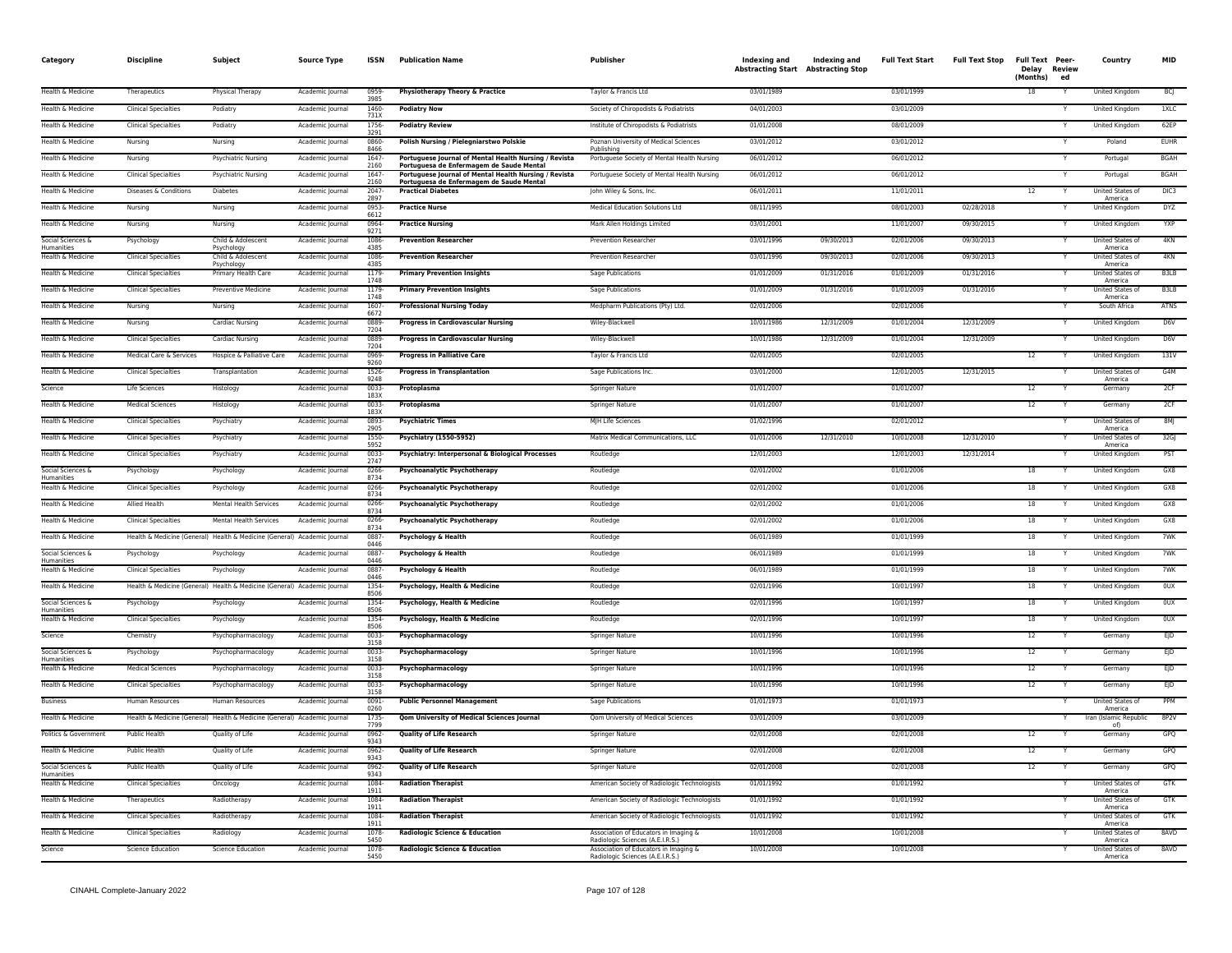| Category                               | <b>Discipline</b>                                  | Subject                                                                  | <b>Source Type</b> | <b>ISSN</b>           | <b>Publication Name</b>                                                   | Publisher                                                                 | Indexing and<br><b>Abstracting Start Abstracting Stop</b> | Indexing and | <b>Full Text Start</b> | <b>Full Text Stop</b> | Full Text Peer-<br>Delay Review<br>(Months)<br>ed | Country                            | MID               |
|----------------------------------------|----------------------------------------------------|--------------------------------------------------------------------------|--------------------|-----------------------|---------------------------------------------------------------------------|---------------------------------------------------------------------------|-----------------------------------------------------------|--------------|------------------------|-----------------------|---------------------------------------------------|------------------------------------|-------------------|
| Fducation                              | Subiect Specific Education                         | Science Education                                                        | Academic Iourna    | 1078<br>5450          | <b>Radiologic Science &amp; Education</b>                                 | Association of Educators in Imaging &<br>Radiologic Sciences (A.E.I.R.S.) | 10/01/2008                                                |              | 10/01/2008             |                       |                                                   | United States of<br>America        | 8AVD              |
| Technology                             | Technology by Type                                 | Imaging Technology                                                       | Academic Journal   | 1078<br>5450          | <b>Radiologic Science &amp; Education</b>                                 | Association of Educators in Imaging &<br>Radiologic Sciences (A.F.LR.S.)  | 10/01/2008                                                |              | 10/01/2008             |                       |                                                   | United States of<br>America        | 8AVD              |
| Technology                             | Medical Technology                                 | <b>Medical Imaging</b>                                                   | Academic Journa    | 0033<br>8397          | <b>Radiologic Technology</b>                                              | American Society of Radiologic Technologists                              | 03/01/1965                                                |              | 01/01/1981             |                       |                                                   | <b>United States of</b><br>America | 39J               |
| Health & Medicine                      | Medical Technology                                 | Medical Imaging                                                          | Academic Journal   | 0033<br>8397          | <b>Radiologic Technology</b>                                              | American Society of Radiologic Technologists                              | 03/01/1965                                                |              | 01/01/1981             |                       |                                                   | United States of<br>America        | 39                |
| Health & Medicine                      | <b>Clinical Specialties</b>                        | Radiology                                                                | Academic Journal   | 0033<br>8397          | <b>Radiologic Technology</b>                                              | American Society of Radiologic Technologists                              | 03/01/1965                                                |              | 01/01/1981             |                       |                                                   | United States of<br>America        | 39                |
| Technology                             | <b>Medical Technology</b>                          | <b>Medical Imaging</b>                                                   | Academic Journal   | 0198<br>7097          | <b>Radiology Management</b>                                               | AHRA: The Association for Medical Imaging<br>Management                   | 01/01/2008                                                |              | 03/01/2011             |                       |                                                   | United States of<br>America        | 39VR              |
| Health & Medicine                      | Medical Technology                                 | <b>Medical Imaging</b>                                                   | Academic Journa    | 0198<br>7097          | <b>Radiology Management</b>                                               | AHRA: The Association for Medical Imaging                                 | 01/01/2008                                                |              | 03/01/2011             |                       |                                                   | United States o                    | 39VR              |
| Health & Medicine                      | Complementary &                                    | Midwifery                                                                | Academic Journa    | 1479                  | <b>RCM Midwives</b>                                                       | Managemen<br>Redactive Publishing Ltd.                                    | 10/01/2002                                                | 12/31/2007   | 01/01/2005             | 12/31/2007            |                                                   | America<br>United Kingdor          | 1KSH              |
| Health & Medicine                      | Alternative Medicin<br><b>Clinical Specialties</b> | Midwifery                                                                | Academic Journa    | 2915<br>1479<br>2915  | <b>RCM Midwives</b>                                                       | Redactive Publishing Ltd.                                                 | 10/01/2002                                                | 12/31/2007   | 01/01/2005             | 12/31/2007            |                                                   | <b>United Kingdon</b>              | <b>IKSH</b>       |
| Health & Medicine                      | <b>Clinical Specialties</b>                        | Women's Health                                                           | Academic Journa    | 1479                  | <b>RCM Midwives</b>                                                       | Redactive Publishing Ltd.                                                 | 10/01/2002                                                | 12/31/2007   | 01/01/2005             | 12/31/2007            |                                                   | <b>United Kingdom</b>              | <b>IKSH</b>       |
| Health & Medicine                      | <b>Theraneutics</b>                                | <b>Rehabilitation Therapy</b>                                            | Academic Iourna    | 2915<br>0034          | <b>Rehabilitation Counseling Bulletin</b>                                 | Sage Publications Inc.                                                    | 01/01/2002                                                |              | 01/01/2002             | 03/31/2008            |                                                   | <b>United States of</b>            | <b>RCB</b>        |
| Health & Medicine                      | Therapeutics                                       | <b>Rehabilitation Therapy</b>                                            | Academic Journa    | 3552<br>1179          | <b>Rehabilitation Process &amp; Outcome</b>                               | Sage Publications                                                         | 01/01/2008                                                |              | 01/01/2008             |                       |                                                   | America<br><b>United States of</b> | <b>B3LC</b>       |
| Health & Medicine                      | <b>Clinical Specialties</b>                        | Urology & Nephrology                                                     | Academic Journa    | 5727<br>1832          | Renal Society of Australasia Journal                                      | Cambridge Publishing                                                      | 08/01/2005                                                |              | 01/01/2008             |                       |                                                   | America<br>Australia               | 2WU1              |
| Science                                | Life Sciences                                      | <b>Reproductive Biology</b>                                              | Academic Journa    | 3804<br>1178-<br>6426 | <b>Reproductive Biology Insights</b>                                      | Sage Publications                                                         | 01/01/2009                                                |              | 01/01/2009             | 01/31/2016            |                                                   | United States of                   | B <sub>2</sub> OP |
| Health & Medicine                      | Nursing                                            | Geriatric Nursing                                                        | Academic Journa    | 1940                  | <b>Research in Gerontological Nursing</b>                                 | <b>SLACK Incorporated</b>                                                 | 01/01/2008                                                |              | 01/01/2008             | 12/31/2010            |                                                   | America<br>United States of        | 55P7              |
| Health & Medicine                      | <b>Clinical Specialties</b>                        | Geriatric Nursing                                                        | Academic Journa    | 4921<br>1940          | <b>Research in Gerontological Nursing</b>                                 | <b>SLACK Incorporated</b>                                                 | 01/01/2008                                                |              | 01/01/2008             | 12/31/2010            |                                                   | America<br>United States o         | 55P7              |
| Social Sciences &                      | Demography                                         | Gerontology                                                              | Academic Journal   | 4921<br>1940          | <b>Research in Gerontological Nursing</b>                                 | <b>SLACK Incorporated</b>                                                 | 01/01/2008                                                |              | 01/01/2008             | 12/31/2010            |                                                   | America<br>United States o         | 55P7              |
| Humanities<br>Health & Medicine        | <b>Clinical Specialties</b>                        | Pulmonology                                                              | Academic Iourna    | 4921<br>0020          | <b>Respiratory Care</b>                                                   | American Association for Respiratory Care                                 | 01/01/1971                                                |              | 02/01/2008             |                       |                                                   | America<br>United States of        | 4GG               |
| Health & Medicine                      | <b>Medical Education</b>                           | <b>Medical Education</b>                                                 | Academic Iourna    | 1324<br>2372          | <b>Respiratory Care Education Annual</b>                                  | American Association for Respiratory Care                                 | 01/01/1996                                                |              | 08/01/2013             |                       |                                                   | America<br>United States of        | <b>YTD</b>        |
| Education                              | <b>Professional Education</b>                      | <b>Medical Education</b>                                                 | Academic Journa    | 0735<br>2372          | <b>Respiratory Care Education Annual</b>                                  | American Association for Respiratory Care                                 | 01/01/1996                                                |              | 08/01/2013             |                       |                                                   | America<br>United States of        | <b>YTD</b>        |
| Health & Medicine                      | <b>Clinical Specialties</b>                        | Pulmonology                                                              | Academic Journa    | 0735<br>2372          | <b>Respiratory Care Education Annual</b>                                  | American Association for Respiratory Care                                 | 01/01/1996                                                |              | 08/01/2013             |                       |                                                   | America<br>United States of        | <b>YTD</b>        |
| Health & Medicine                      | Nursing                                            | Nursing                                                                  | Academic Journa    | 0735<br>1517          | <b>Rev Rene</b>                                                           | <b>Rev Rene</b>                                                           | 01/01/2005                                                |              | 01/01/2013             |                       |                                                   | America<br><b>Brazil</b>           | 38LC              |
| Health & Medicine                      | Nursing                                            | Nursing                                                                  | Academic Journal   | 3852                  | Revista Baiana de Enfermagem                                              | Universidade Federal da Bahia                                             | 01/01/2015                                                |              | 01/01/2015             |                       |                                                   | Brazil                             | 46FG              |
| Health & Medicine                      | Nursing                                            | Nursing                                                                  | Academic Journa    | 0102                  | Revista Brasileira de Enfermagem                                          | Associacao Brasileira de Enfermagem                                       | 01/01/1997                                                |              | 04/01/2014             |                       |                                                   | Brazil                             | <b>ILE</b>        |
| Health & Medicine                      |                                                    | Health & Medicine (General) Health & Medicine (General) Academic Journa  |                    | 0034<br>1692          | Revista Ciencias de la Salud                                              | Colegio Mayor de Nuestra Senora del Rosario                               | 01/01/2008                                                |              | 12/01/2008             |                       |                                                   | Colombia                           | 85T1              |
| Health & Medicine                      | Nursing                                            | Nursing                                                                  | Academic Journa    | 7273<br>2216          | <b>Revista Cuidarte</b>                                                   | Universidad de Santander                                                  | 01/01/2013                                                |              | 01/01/2013             |                       |                                                   | Colombia                           | H0AY              |
| Health & Medicine                      | <b>Clinical Specialties</b>                        | Primary Health Care                                                      | Academic Journal   | 0973<br>1516          | Revista de Atencao Primaria a Saude                                       | Revista de Atencao Primaria a Saude                                       | 01/01/2005                                                |              | 04/01/2008             |                       |                                                   | Brazil                             | 25j8              |
| Health & Medicine                      | <b>Clinical Specialties</b>                        | Endocrinology                                                            | Academic Journa    | 7704<br>2248          | Revista de la ALAD                                                        | Publicidad Permanyer SLU                                                  | 11/01/2015                                                |              | 11/01/2015             |                       |                                                   | Spain                              | K1TP              |
| Health & Medicine                      | Diseases & Conditions                              | Diabete:                                                                 | Academic Iourna    | 6518<br>2248          | Revista de la ALAD                                                        | <b>Publicidad Permanyer SLU</b>                                           | 11/01/2015                                                |              | 11/01/2015             |                       |                                                   | Spain                              | K1TP              |
| Health & Medicine                      | Nursing                                            | Nursina                                                                  |                    | 6518                  | Revista de Pesquisa: Cuidado e Fundamenta                                 |                                                                           | 04/01/2010                                                |              | 04/01/2010             |                       |                                                   | Brazil                             | AX3P              |
|                                        |                                                    |                                                                          | Academic Iourna    | 2175<br>536           |                                                                           | Revista de Pesquisa: Cuidado y Fundamental<br>Online                      |                                                           |              |                        |                       |                                                   |                                    | 1D21              |
| Health & Medicine                      |                                                    | Health & Medicine (General) Health & Medicine (General) Academic Journal |                    | 1518<br>1944          | Revista Eletronica de Enfermagem                                          | Revista Eletronica de Enfermagem                                          | 10/01/1999                                                |              | 09/01/2007             |                       |                                                   | <b>Brazil</b>                      |                   |
| Health & Medicine                      | Nursina                                            | Nursina                                                                  | Academic Iourna    | 1518<br>1944          | Revista Eletronica de Enfermagem                                          | Revista Eletronica de Enfermagem                                          | 10/01/1999                                                |              | 09/01/2007             |                       |                                                   | <b>Brazil</b>                      | 1D2L              |
| Health & Medicine                      | Nursing                                            | Nursing                                                                  | Academic Journa    | 0104<br>3552          | <b>Revista Enfermagem UER</b>                                             | Universidade do Estado do Rio de Janeiro                                  | 01/01/2003                                                |              | 08/01/2013             |                       |                                                   | Brazil                             | 1KSG              |
| Health & Medicine                      | <b>Clinical Specialties</b>                        | Gastroenterology                                                         | Academic Journal   | 1806<br>3144          | <b>Revista Estima</b>                                                     | SOBEST: Associacao Brasileira de<br>Estomaterania                         | 01/01/2010                                                |              | 05/01/2015             |                       |                                                   | Brazil                             | B9P8              |
| Health & Medicine                      | Medical Care & Services                            | <b>Wound Care</b>                                                        | Academic Journa    | 1806<br>3144          | <b>Revista Estima</b>                                                     | SOBEST: Associacao Brasileira de<br>Estomaterania                         | 01/01/2010                                                |              | 05/01/2015             |                       |                                                   | Brazil                             | B9P8              |
| Health & Medicine                      | <b>Clinical Specialties</b>                        | Ostomy                                                                   | Academic Journal   | 1806<br>3144          | <b>Revista Estima</b>                                                     | SOBEST: Associacao Brasileira de<br>Estomaterapia                         | 01/01/2010                                                |              | 05/01/2015             |                       |                                                   | Brazil                             | <b>B9P8</b>       |
| Health & Medicine                      | Nursing                                            | Nursina                                                                  | Academic Journal   | 1698<br>4587          | Revista Investigacion & Cuidados                                          | Revista Investigacion & Cuidados                                          | 07/01/2013                                                |              | 07/01/2013             |                       |                                                   | Spain                              | HAJZ              |
| Health & Medicine                      | Nursing                                            | Nursing                                                                  | Academic Journal   | 1518<br>8345          | Revista Latino-Americana de Enfermagem (RLAE)                             | Escola de Enfermagem de Ribeirao Preto,<br>Universidade de Sao Paulo      | 01/01/1995                                                |              | 01/01/2008             | 08/31/2012            |                                                   | Brazil                             | YW1               |
| Health & Medicine                      | <b>Clinical Specialties</b>                        | Endocrinology                                                            | Academic Journa    | 2339<br>9643          | Revista Mexicana de Endocrinología, Metabolismo y<br>Nutrición            | Publicidad Permanyer SLU                                                  | 10/01/2015                                                |              | 10/01/2015             |                       |                                                   | Spain                              | K1TQ              |
| Science                                | Life Sciences                                      | <b>Nutrition Science</b>                                                 | Academic Journa    | 2339<br>9643          | Revista Mexicana de Endocrinología, Metabolismo y<br>Nutrición            | Publicidad Permanyer SLU                                                  | 10/01/2015                                                |              | 10/01/2015             |                       |                                                   | Spain                              | K1TQ              |
| Health & Medicine                      | <b>Medical Sciences</b>                            | <b>Nutrition Science</b>                                                 | Academic Journa    | 2339<br>9643          | Revista Mexicana de Endocrinología, Metabolismo y<br>Nutrición            | Publicidad Permanyer SLU                                                  | 10/01/2015                                                |              | 10/01/2015             |                       |                                                   | Spain                              | K1TQ              |
| Technology                             | Industrial Technology                              | <b>Nutrition Science</b>                                                 | Academic Journa    | 2339<br>9643          | Revista Mexicana de Endocrinología, Metabolismo y<br>Nutrición            | Publicidad Permanyer SLU                                                  | 10/01/2015                                                |              | 10/01/2015             |                       |                                                   | Spain                              | K1TQ              |
| Health & Medicine                      | <b>Allied Health</b>                               | Physical Therapy                                                         | Academic Journa    | 1677<br>5937          | Revista Terapia Manual                                                    | Revista Terapia Manual                                                    | 01/01/2009                                                | 12/31/2013   | 01/01/2013             | 12/31/2013            |                                                   | Brazil                             | AWCM              |
| Health & Medicine                      | Therapeutics                                       | Physical Therapy                                                         | Academic Journal   | 1677<br>5937          | Revista Terapia Manual                                                    | Revista Terapia Manual                                                    | 01/01/2009                                                | 12/31/2013   | 01/01/2013             | 12/31/2013            |                                                   | Brazil                             | AWCM              |
| Social Sciences &<br><b>Humanities</b> | Psychology                                         | Applied Psychology                                                       | Academic Journa    | 1454<br>8062          | <b>Romanian Journal of Applied Psychology</b>                             | West University of Timisoara, Department of<br>Psychology                 | 12/01/2012                                                |              | 12/01/2012             |                       |                                                   | Romania                            | FWS4              |
| Health & Medicine                      | <b>Clinical Specialties</b>                        | Applied Psychology                                                       | Academic Journa    | 1454<br>8062          | Romanian Journal of Applied Psychology                                    | West University of Timisoara, Department of<br>Psychology                 | 12/01/2012                                                |              | 12/01/2012             |                       |                                                   | Romania                            | FWS4              |
| Health & Medicine                      | <b>Allied Health</b>                               | <b>Physical Therapy</b>                                                  | Academic Journa    | 1224<br>6220          | Romanian Journal of Physical Therapy / Revista Romana<br>de Kinetoterapie | University of Oradea Publishing House                                     | 06/01/2012                                                |              | 06/01/2012             |                       |                                                   | Romania                            | <b>BA36</b>       |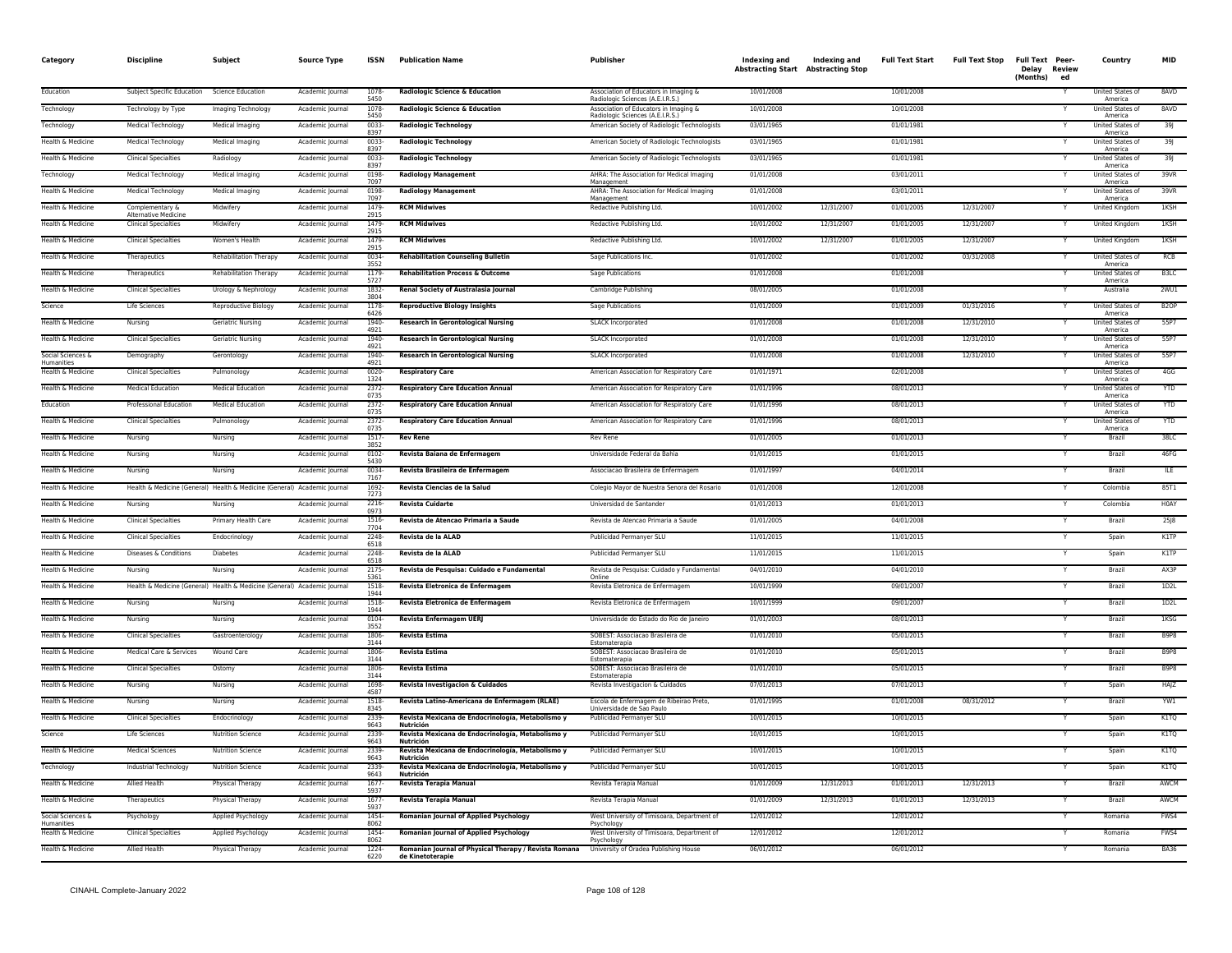| Category                        | <b>Discipline</b>                           | <b>Subject</b>                                                           | <b>Source Type</b> | <b>ISSN</b>                 | <b>Publication Name</b>                                                                 | Publisher                                      | Indexing and<br><b>Abstracting Start Abstracting Stop</b> | Indexing and | <b>Full Text Start</b> | <b>Full Text Stop</b> | Full Text Peer-<br>Delay Review<br>(Months)<br>ed | Country                            | MID              |
|---------------------------------|---------------------------------------------|--------------------------------------------------------------------------|--------------------|-----------------------------|-----------------------------------------------------------------------------------------|------------------------------------------------|-----------------------------------------------------------|--------------|------------------------|-----------------------|---------------------------------------------------|------------------------------------|------------------|
| Health & Medicine               | <b>Theraneutics</b>                         | Physical Therapy                                                         | Academic Iourna    | 1224<br>6220                | Romanian Journal of Physical Therapy / Revista Romana<br>de Kinetoterapie               | University of Oradea Publishing House          | 06/01/2012                                                |              | 06/01/2012             |                       |                                                   | Romania                            | <b>BA36</b>      |
| <b>Business</b>                 | Industries & Trades                         | Medical Equipment &<br>Supplies Industry                                 | Academic Journa    | 1040<br>6050                | RT: The Journal for Respiratory Care Practitioners                                      | MEDOOR                                         | 02/01/1994                                                |              | 03/01/2007             |                       |                                                   | United States of<br>America        | YVI              |
| Health & Medicine               | <b>Medical Equipment</b>                    | Medical Equipment &<br>Supplies Industry                                 | Academic Journa    | 1040<br>6050                | RT: The Journal for Respiratory Care Practitioners                                      | MEDQOR                                         | 02/01/1994                                                |              | 03/01/2007             |                       |                                                   | <b>Hnited States of</b><br>America | YVI              |
| Health & Medicine               | <b>Clinical Specialties</b>                 | Pulmonology                                                              | Academic Journal   | 1040<br>6050                | RT: The Journal for Respiratory Care Practitioners                                      | MEDQOR                                         | 02/01/1994                                                |              | 03/01/2007             |                       |                                                   | United States of<br>America        | YVI              |
| Science                         | <b>Life Sciences</b>                        | <b>Evidence Based Medicine</b>                                           | Academic Journa    |                             | <b>Safe Practices in Patient Care</b>                                                   | Saxe Healthcare Communications                 | 01/01/2011                                                | 09/30/2012   | 01/01/2011             | 09/30/2012            |                                                   | United States of<br>America        | 8UVT             |
| Health & Medicine               | Medical Care & Services                     | <b>Evidence Based Medicine</b>                                           | Academic Journal   |                             | <b>Safe Practices in Patient Care</b>                                                   | Saxe Healthcare Communications                 | 01/01/2011                                                | 09/30/2012   | 01/01/2011             | 09/30/2012            |                                                   | United States o<br>America         | 8UVT             |
| Health & Medicine               | <b>Clinical Specialties</b>                 | Surgery                                                                  | Academic Journal   | 0190<br>5066                | <b>Same-Day Surgery</b>                                                                 | AHC Media LLC                                  | 03/01/1983                                                | 07/31/2021   | 01/01/2012             | 07/31/2021            |                                                   | United States o                    | 14N              |
| Health & Medicine               | <b>Clinical Specialties</b>                 | Oncology                                                                 | Academic Journa    | 1357<br>714X                | <b>Sarcoma</b>                                                                          | <b>Hindawi Limited</b>                         | 03/01/1997                                                |              | 03/01/1997             |                       |                                                   | America<br><b>United Kingdon</b>   | 57R              |
| Science                         | Life Sciences                               | <b>Connective Tissue</b>                                                 | Academic Iourna    | 135                         | <b>Sarcoma</b>                                                                          | <b>Hindawi Limited</b>                         | 03/01/1997                                                |              | 03/01/1997             |                       |                                                   | <b>United Kinador</b>              | 57R              |
| Health & Medicine               | <b>Medical Sciences</b>                     | <b>Connective Tissue</b>                                                 | Academic Journa    | 714X<br>1357                | Sarcoma                                                                                 | <b>Hindawi Limited</b>                         | 03/01/1997                                                |              | 03/01/1997             |                       |                                                   | United Kingdor                     | 57R              |
| Health & Medicine               | Allied Health                               | Audiology                                                                | Academic Journa    | 714<br>0105                 | <b>Scandinavian Audiology</b>                                                           | Taylor & Francis Ltd                           | 01/01/1997                                                | 12/31/2001   | 04/20/1998             | 12/31/2001            |                                                   | United Kingdom                     | B <sub>D</sub> 3 |
| Communication                   | Communication (General)                     | Audiology                                                                | Academic Journa    | 0397<br>0105                | <b>Scandinavian Audiology</b>                                                           | Taylor & Francis Ltd                           | 01/01/1997                                                | 12/31/2001   | 04/20/1998             | 12/31/2001            |                                                   | United Kingdom                     | B <sub>D</sub> 3 |
| Health & Medicine               | <b>Clinical Specialties</b>                 | Audiology                                                                | Academic Journal   | 0397<br>0105-<br>0397       | <b>Scandinavian Audiology</b>                                                           | Taylor & Francis Ltd                           | 01/01/1997                                                | 12/31/2001   | 04/20/1998             | 12/31/2001            |                                                   | United Kingdom                     | BD3              |
| Health & Medicine               |                                             | Health & Medicine (General) Health & Medicine (General) Academic Journal |                    | 0283-<br>9318               | <b>Scandinavian Journal of Caring Sciences</b>                                          | Wiley-Blackwell                                | 03/01/1987                                                |              | 01/01/1998             |                       | 12                                                | United Kingdom                     | B <sub>D4</sub>  |
| Health & Medicine               | <b>Clinical Specialties</b>                 | Primary Health Care                                                      | Academic Journa    | 0283                        | <b>Scandinavian Journal of Caring Sciences</b>                                          | Wiley-Blackwell                                | 03/01/1987                                                |              | 01/01/1998             |                       | 12                                                | <b>United Kingdom</b>              | BD4              |
| Health & Medicine               |                                             | Health & Medicine (General) Health & Medicine (General) Academic Journa  |                    | 9318<br>0085                | Scandinavian Journal of Clinical & Laboratory                                           | Taylor & Francis Ltd                           | 01/02/2008                                                |              | 01/01/2010             |                       | 18                                                | United Kingdom                     | 8ZPW             |
| Health & Medicine               | Allied Health                               | Occupational Therapy                                                     | Academic Journa    | 591X<br>1103                | <b>Investigation. Supplement</b><br><b>Scandinavian Journal of Occupational Therapy</b> | Taylor & Francis Ltd                           | 01/01/1996                                                |              | 03/01/1999             |                       |                                                   | United Kingdom                     | BD9              |
| Health & Medicine               | Therapeutics                                | Occupational Therapy                                                     | Academic Journal   | 8128<br>1103                | <b>Scandinavian Journal of Occupational Therapy</b>                                     | Taylor & Francis Ltd                           | 01/01/1996                                                |              | 03/01/1999             |                       | 18                                                | United Kingdom                     | BD9              |
| Health & Medicine               | <b>Clinical Specialties</b>                 | Primary Health Care                                                      | Academic Journal   | 8128<br>0281                | <b>Scandinavian Journal of Primary Health Care</b>                                      | Taylor & Francis Ltd                           | 05/26/1998                                                |              | 05/26/1998             |                       |                                                   | <b>United Kingdom</b>              | <b>BDB</b>       |
| Politics & Government           | Public Health                               | Public Health                                                            | Academic Journa    | 3432<br>1403                | <b>Scandinavian Journal of Public Health</b>                                            | <b>Sage Publications</b>                       | 04/15/1999                                                |              | 04/15/1999             | 12/31/2007            |                                                   | <b>United Kingdon</b>              | <b>BDD</b>       |
| Health & Medicine               | <b>Public Health</b>                        | <b>Public Health</b>                                                     | Academic Journa    | 4948<br>1403                | <b>Scandinavian Journal of Public Health</b>                                            | Sage Publications                              | 04/15/1999                                                |              | 04/15/1999             | 12/31/2007            |                                                   | <b>United Kingdon</b>              | <b>BDD</b>       |
| Social Sciences &               | <b>Public Health</b>                        | Public Health                                                            | Academic Iourna    | 4948<br>1403                | <b>Scandinavian Journal of Public Health</b>                                            | Sage Publications                              | 04/15/1999                                                |              | 04/15/1999             | 12/31/2007            |                                                   | <b>United Kinadon</b>              | <b>BDD</b>       |
| Humanities<br>Health & Medicine | Medical Care & Services                     | Social Medicine                                                          | Academic Journa    | 4948<br>0300                | <b>Scandinavian Journal of Social Medicine</b>                                          | Taylor & Francis Ltd                           | 01/02/1994                                                | 12/31/1998   | 05/26/1998             | 12/31/1998            |                                                   | United Kingdon                     | <b>IPT</b>       |
| Health & Medicine               | Nursina                                     | Critical Care Nursing                                                    | Academic Journa    | 8037<br>1592                | <b>SCENARIO: Official Italian Iournal of ANIARTI</b>                                    | <b>ANIARTI</b>                                 | 06/01/2009                                                |              | 06/01/2009             |                       |                                                   | Italy                              | 8ARY             |
| Health & Medicine               | <b>Clinical Specialties</b>                 | <b>Critical Care Nursing</b>                                             | Academic Journal   | 1592                        | <b>SCENARIO: Official Italian Journal of ANIARTI</b>                                    | <b>ANIARTI</b>                                 | 06/01/2009                                                |              | 06/01/2009             |                       |                                                   | Italy                              | 8ARY             |
| Health & Medicine               | Complementary &                             | Complementary &                                                          | Academic Journal   | 5951<br>1095                | <b>Scientific Review of Alternative Medicine</b>                                        | Center for Inquiry                             | 09/01/1997                                                | 12/31/2007   | 10/01/2004             | 12/31/2007            |                                                   | United States of                   | E9D              |
| Religion                        | <b>Alternative Medicine</b><br>Christianity | Alternative Medicine<br>Christian Ministry                               | Academic Journa    | 0656<br>1463                | <b>Scottish Journal of Healthcare Chaplaincy</b>                                        | Equinox Publishing Group                       | 11/01/2010                                                |              | 11/01/2010             | 01/31/2013            |                                                   | America<br><b>United Kingdo</b>    | 908C             |
| Health & Medicine               |                                             | Health & Medicine (General) Health & Medicine (General) Academic Journa  |                    | 9920<br>1463                | <b>Scottish Journal of Healthcare Chaplaincy</b>                                        | <b>Equinox Publishing Group</b>                | 11/01/2010                                                |              | 11/01/2010             | 01/31/2013            |                                                   | <b>United Kingdon</b>              | 908C             |
| Health & Medicine               | Nursing                                     | Nursing                                                                  | Academic Journa    | 9920                        | Self-Care, Dependent-Care & Nursing                                                     | International Orem Society for Nursing Science | 01/01/2002                                                |              | 04/01/2003             |                       |                                                   | <b>United States of</b>            | 16VW             |
| Social Sciences &               | Sex & Sexuality                             | Sex & Sexuality                                                          | Academic Journal   | 1468                        | Sexual & Relationship Therapy                                                           | & Scholarship<br>Routledge                     | 02/01/2000                                                |              | 02/01/2000             |                       | 18                                                | America<br><b>United Kinador</b>   | <b>BDP</b>       |
| Humanities<br>Health & Medicine | Allied Health                               | Mental Health Services                                                   | Academic Iourna    | 1994<br>1468                | <b>Sexual &amp; Relationship Therapy</b>                                                | Routledge                                      | 02/01/2000                                                |              | 02/01/2000             |                       | 18                                                | United Kinadon                     | <b>BDP</b>       |
| Health & Medicine               | <b>Clinical Specialties</b>                 | <b>Mental Health Services</b>                                            | Academic Iourna    | 1994<br>1468                | Sexual & Relationship Therapy                                                           | Routledge                                      | 02/01/2000                                                |              | 02/01/2000             |                       | 18                                                | United Kinadon                     | <b>BDP</b>       |
| Health & Medicine               | Allied Health                               | Addiction & Recovery                                                     | Academic Journa    | 1994<br>1072                | <b>Sexual Addiction &amp; Compulsivity</b>                                              | Routledge                                      | 01/01/2002                                                |              | 01/01/2006             |                       | 18                                                | United Kingdon                     | CDI              |
| Health & Medicine               | <b>Clinical Specialties</b>                 | Counseling<br>Addiction & Recovery                                       | Academic Journa    | 0162<br>1072                | <b>Sexual Addiction &amp; Compulsivity</b>                                              | Routledge                                      | 01/01/2002                                                |              | 01/01/2006             |                       | 18                                                | United Kingdon                     | CD1              |
| Social Sciences &               | Psychology                                  | Counseling<br>Sex Addiction                                              | Academic Journa    | 0162<br>1072                | <b>Sexual Addiction &amp; Compulsivity</b>                                              | Routledge                                      | 01/01/2002                                                |              | 01/01/2006             |                       | 18                                                | United Kingdon                     | CDI              |
| Humanities<br>Social Sciences & | Sex & Sexuality                             | Sex Addiction                                                            | Academic Journa    | 0162<br>1072                | <b>Sexual Addiction &amp; Compulsivity</b>                                              | Routledge                                      | 01/01/2002                                                |              | 01/01/2006             |                       | 18                                                | United Kingdom                     | CD1              |
| Humanities<br>Health & Medicine | Diseases & Conditions                       | Sex Addiction                                                            | Academic Journal   | 0162                        | <b>Sexual Addiction &amp; Compulsivity</b>                                              | Routledge                                      | 01/01/2002                                                |              | 01/01/2006             |                       | 18                                                | United Kingdom                     | CD1              |
| Health & Medicine               | <b>Clinical Specialties</b>                 | <b>Sex Addiction</b>                                                     | Academic Journal   | $\frac{1072}{0162}$<br>1072 | <b>Sexual Addiction &amp; Compulsivity</b>                                              | Routledge                                      | 01/01/2002                                                |              | 01/01/2006             |                       | 18                                                | United Kingdom                     | CD1              |
| Health & Medicine               | Health & Medicine (General) Disabilities    |                                                                          | Academic Journa    | 0162<br>0146-               | <b>Sexuality &amp; Disability</b>                                                       | <b>Springer Nature</b>                         | 03/01/1981                                                |              | 03/01/1997             |                       | 12                                                | Germany                            | 42X              |
| Social Sciences &               | Sex & Sexuality                             | Sex & Sexualit                                                           | Academic Journa    | 1044<br>0146                | Sexuality & Disability                                                                  | Springer Nature                                | 03/01/1981                                                |              | 03/01/1997             |                       | 12                                                | Germany                            | 42X              |
| Humanities<br>Health & Medicine | Nursing                                     | Nursina                                                                  | Academic Journal   | 1044<br>0218                | <b>Singapore Nursing Journal</b>                                                        | Singapore Nurses Association                   | 01/01/1998                                                |              | 01/01/2005             |                       |                                                   | Singapore                          | <b>IRZ</b>       |
| Health & Medicine               | <b>Clinical Specialties</b>                 | Radiology                                                                | Academic Journal   | 2475<br>0364                | <b>Skeletal Radiology</b>                                                               | Springer Nature                                | 01/01/2012                                                |              | 01/01/2012             |                       | $\overline{12}$                                   | Germany                            | 014              |
| Health & Medicine               | <b>Clinical Specialties</b>                 | Musculoskeletal Medicine                                                 | Academic Journa    | 2348<br>0364                | <b>Skeletal Radiology</b>                                                               | Springer Nature                                | 01/01/2012                                                |              | 01/01/2012             |                       | 12                                                | Germany                            | 014              |
| Politics & Government           | Social Work                                 | Social Work                                                              | Academic Journa    | 2348<br>0037                | <b>Social Work</b>                                                                      | <b>Oxford University Press</b>                 | 01/01/1993                                                |              | 01/01/1993             |                       | $\overline{12}$                                   | <b>United Kingdor</b>              | SWR              |
| Social Sciences &               |                                             | Social Work                                                              |                    | 8046<br>0037                |                                                                                         | Oxford University Press                        |                                                           |              |                        |                       | 12                                                | <b>United Kinador</b>              | SWR              |
| <b>lumanities</b>               | Social Work                                 |                                                                          | Academic Iourna    | 8046                        | <b>Social Work</b>                                                                      |                                                | 01/01/1993                                                |              | 01/01/1993             |                       |                                                   |                                    |                  |
| <b>Business</b>                 | Fronomics                                   | Social Welfare                                                           | Academic Iourna    | 0037<br>8046                | <b>Social Work</b>                                                                      | <b>Oxford University Press</b>                 | 01/01/1993                                                |              | 01/01/1993             |                       | 12                                                | United Kinadom                     | SWR              |
| Social Sciences &<br>Humanities | Fronomics                                   | Social Welfare                                                           | Academic Journal   | 0037<br>8046                | <b>Social Work</b>                                                                      | <b>Oxford University Press</b>                 | 01/01/1993                                                |              | 01/01/1993             |                       | 12                                                | United Kinadom                     | SWR              |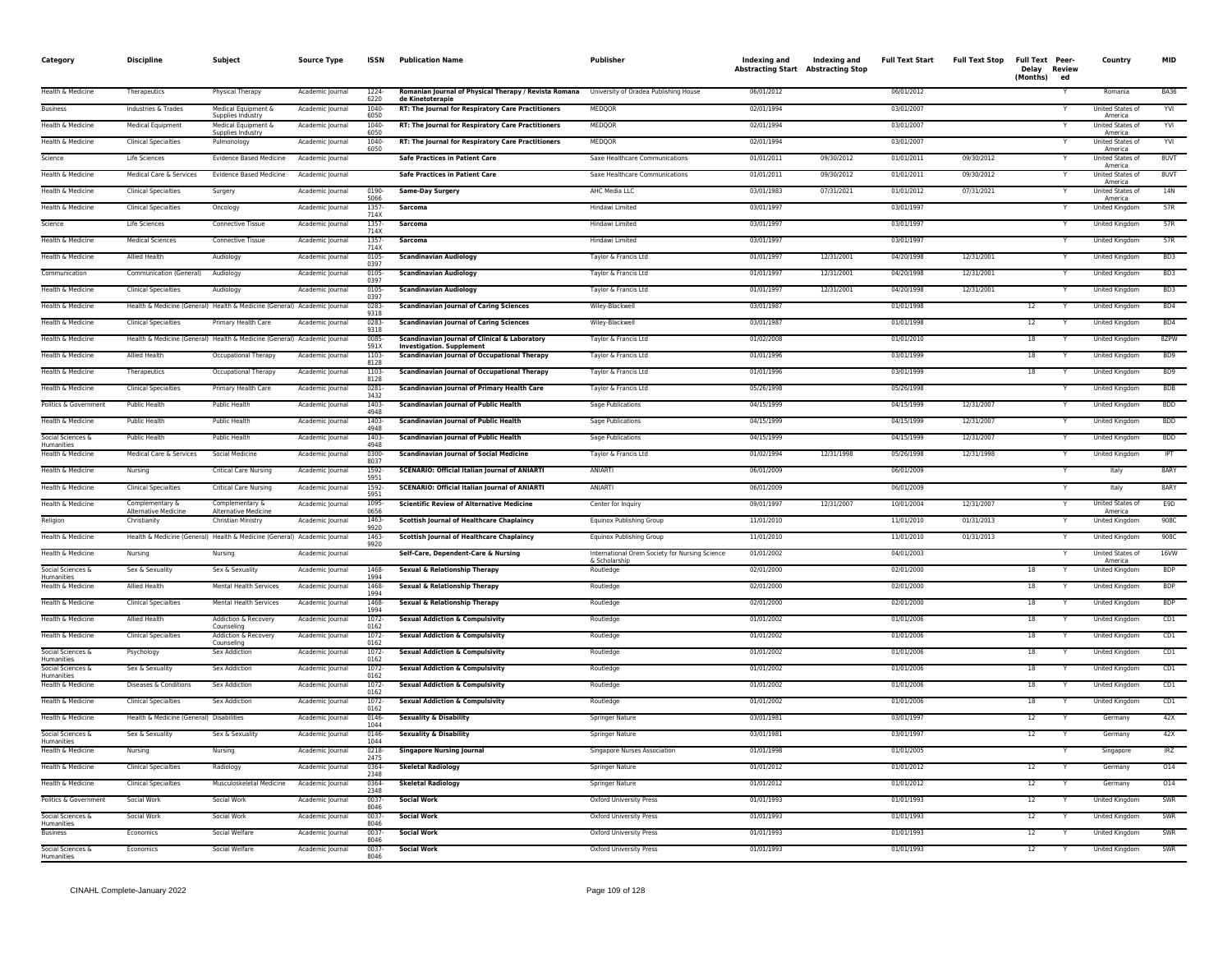| Category                               | <b>Discipline</b>                         | Subject                       | <b>Source Type</b> | ISSN                  | Publication Name                                          | Publisher                                                                          | <b>Indexing and</b><br><b>Abstracting Start Abstracting Stop</b> | Indexing and | <b>Full Text Start</b> | <b>Full Text Stop</b> | Full Text Peer-<br>Delay Review<br>(Months) | ed | Country                     | MID            |
|----------------------------------------|-------------------------------------------|-------------------------------|--------------------|-----------------------|-----------------------------------------------------------|------------------------------------------------------------------------------------|------------------------------------------------------------------|--------------|------------------------|-----------------------|---------------------------------------------|----|-----------------------------|----------------|
| Social Sciences &<br><b>Humanities</b> | Social Sciences &<br>Humanities (General) | Social Welfare                | Academic Journal   | 0037<br>8046          | <b>Social Work</b>                                        | <b>Oxford University Press</b>                                                     | 01/01/1993                                                       |              | 01/01/1993             |                       | 12                                          |    | United Kingdom              | SWR            |
| Politics & Government                  | Social Welfare                            | Social Welfare                | Academic Journal   | 0037-<br>8046         | <b>Social Work</b>                                        | <b>Oxford University Press</b>                                                     | 01/01/1993                                                       |              | 01/01/1993             |                       | 12                                          |    | United Kingdom              | SWR            |
| Social Sciences &<br>Humanities        | Social Services                           | Social Welfare                | Academic Journal   | 0037<br>8046          | <b>Social Work</b>                                        | <b>Oxford University Press</b>                                                     | 01/01/1993                                                       |              | 01/01/1993             |                       | 12                                          |    | United Kingdom              | SWR            |
| Politics & Government                  | Social Work                               | Social Work                   | Academic Journal   | 1070-<br>5309         | <b>Social Work Research</b>                               | <b>Oxford University Press</b>                                                     | 03/01/1995                                                       |              | 03/01/1995             |                       | 12                                          |    | United Kingdom              | SWK            |
| Social Sciences &<br>Humanities        | Social Work                               | Social Work                   | Academic Journal   | 1070-<br>5309         | <b>Social Work Research</b>                               | <b>Oxford University Press</b>                                                     | 03/01/1995                                                       |              | 03/01/1995             |                       | 12                                          |    | United Kingdom              | <b>SWK</b>     |
| Science                                | <b>Life Sciences</b>                      | <b>Nutrition Science</b>      | Academic Journal   | 1607-<br>0658         | South African Journal of Clinical Nutrition               | Taylor & Francis Ltd                                                               | 03/01/2008                                                       |              | 03/01/2008             |                       |                                             |    | <b>United Kingdom</b>       | 39WI           |
| Health & Medicine                      | <b>Medical Sciences</b>                   | <b>Nutrition Science</b>      | Academic Journal   | 1607-<br>0658         | South African Journal of Clinical Nutrition               | Taylor & Francis Ltd                                                               | 03/01/2008                                                       |              | 03/01/2008             |                       |                                             |    | <b>United Kingdom</b>       | 39WI           |
| Technology                             | Industrial Technology                     | <b>Nutrition Science</b>      | Academic Journal   | 1607-<br>0658         | South African Journal of Clinical Nutrition               | Taylor & Francis Ltd                                                               | 03/01/2008                                                       |              | 03/01/2008             |                       |                                             |    | United Kingdom              | 39WI           |
| Health & Medicine                      | <b>Allied Health</b>                      | Occupational Therapy          | Academic Journal   | 0038<br>2337          | South African Journal of Occupational Therapy             | Occupational Therapy Association of South<br>Africa                                | 05/01/2003                                                       |              | 03/01/2008             |                       |                                             |    | South Africa                | 25J6           |
| <b>Health &amp; Medicine</b>           | Therapeutics                              | Occupational Therapy          | Academic Journal   | 0038-<br>2337         | South African Journal of Occupational Therapy             | Occupational Therapy Association of South<br>Africa                                | 05/01/2003                                                       |              | 03/01/2008             |                       |                                             |    | South Africa                | 25 6           |
| Health & Medicine                      | Allied Health                             | Physical Therapy              | Academic Journal   | 0379-<br>6175         | South African Journal of Physiotherapy                    | African Online Scientific Information System PTY<br>LTD                            | 02/01/1995                                                       |              | 08/01/2013             |                       |                                             |    | South Africa                | GO5            |
| Health & Medicine                      | Therapeutics                              | <b>Physical Therapy</b>       | Academic Journal   | 0379<br>6175          | South African Journal of Physiotherapy                    | African Online Scientific Information System PTY<br>LTD                            | 02/01/1995                                                       |              | 08/01/2013             |                       |                                             |    | South Africa                | GO5            |
| Health & Medicine                      | <b>Clinical Specialties</b>               | Radiology                     | Academic Journal   | 1027-<br>202X         | South African Journal of Radiology                        | African Online Scientific Information System PTY<br>LTD                            | 02/01/2012                                                       |              | 02/01/2012             |                       |                                             |    | South Africa                | 39WP           |
| Health & Medicine                      | Nursing                                   | Nursing                       | Academic Journal   | 1046-<br>7394         | <b>South Carolina Nurse</b>                               | South Carolina Nurses Association                                                  | 03/01/1972                                                       |              | 01/01/2008             |                       |                                             |    | United States of<br>America | TNF            |
| Health & Medicine                      | Nursing                                   | Nursing                       | Academic Journal   | 1538-<br>0696         | Southern Online Journal of Nursing Research               | Southern Nursing Research Society                                                  | 01/01/2000                                                       | 04/30/2011   | 01/01/2000             | 04/30/2011            |                                             |    | United States of<br>America | YZW            |
| Health & Medicine                      | Nursing                                   | Nursing                       | Academic Journal   | 1520-<br>3107         | <b>Stanford Nurse</b>                                     | Stanford Hospital & Clinics                                                        | 07/01/1991                                                       | 03/31/2013   | 10/01/2005             | 03/31/2013            |                                             |    | United States of<br>America | YZZ            |
| Health & Medicine                      | <b>Clinical Specialties</b>               | Oncology                      | Academic Journa    | 0179-<br>7158         | Strahlentherapie und Onkologie                            | Springer Nature                                                                    | 01/01/2012                                                       |              | 01/01/2012             |                       | 12                                          |    | Germany                     | NZE            |
| Health & Medicine                      | Therapeutics                              | Radiotherapy                  | Academic Journal   | 0179-<br>7158         | Strahlentherapie und Onkologie                            | Springer Nature                                                                    | 01/01/2012                                                       |              | 01/01/2012             |                       | 12                                          |    | Germany                     | NZE            |
| Health & Medicine                      | <b>Clinical Specialties</b>               | Radiotherapy                  | Academic Journal   | 0179-<br>7158         | Strahlentherapie und Onkologie                            | Springer Nature                                                                    | 01/01/2012                                                       |              | 01/01/2012             |                       | 12                                          |    | Germany                     | <b>NZE</b>     |
| Health & Medicine                      | <b>Clinical Specialties</b>               | Oncology                      | Academic Journal   | 0941-<br>4355         | <b>Supportive Care in Cancer</b>                          | Springer Nature                                                                    | 01/11/2008                                                       |              | 01/11/2008             |                       | 12                                          |    | Germany                     | 01             |
| Health & Medicine                      | <b>Clinical Specialties</b>               | Radiology                     | Academic Journa    | 0930-                 | <b>Surgical &amp; Radiologic Anatomy</b>                  | Springer Nature                                                                    | 04/01/2003                                                       |              | 04/01/2003             |                       | 12                                          |    | Germany                     | $_{\text{OL}}$ |
| Health & Medicine                      | <b>Clinical Specialties</b>               | Surgery                       | Academic Journal   | 1038<br>0930-         | <b>Surgical &amp; Radiologic Anatomy</b>                  | Springer Nature                                                                    | 04/01/2003                                                       |              | 04/01/2003             |                       | 12                                          |    | Germany                     | $_{OL}$        |
| Health & Medicine                      | Nursing                                   | Nursing                       | Academic Journal   | 1038<br>0106-         | Sygeplejersken / Danish Journal of Nursing                | Dansk Sygeplejerad                                                                 | 01/01/2005                                                       |              | 04/01/2008             |                       |                                             |    | <b>Denmark</b>              | 2QMJ           |
| Health & Medicine                      | Medical Care & Services                   | Minority Health               | Academic Journal   | 8350<br>1442-<br>7818 | <b>Synergy (14427818)</b>                                 | Multicultural Mental Health Australia                                              | 03/01/2000                                                       | 03/31/2011   | 11/01/2010             | 12/31/2010            |                                             |    | Australia                   | 1XMF           |
| Health & Medicine                      | Allied Health                             | <b>Mental Health Services</b> | Academic Journal   | 1442-                 | Synergy (14427818)                                        | Multicultural Mental Health Australia                                              | 03/01/2000                                                       | 03/31/2011   | 11/01/2010             | 12/31/2010            |                                             |    | Australia                   | 1XMF           |
| Health & Medicine                      | <b>Clinical Specialties</b>               | <b>Mental Health Services</b> | Academic Journal   | 7818<br>1442-<br>7818 | Synergy (14427818)                                        | Multicultural Mental Health Australia                                              | 03/01/2000                                                       | 03/31/2011   | 11/01/2010             | 12/31/2010            |                                             |    | Australia                   | 1XMF           |
| Health & Medicine                      | <b>Clinical Specialties</b>               | <b>Back Pain</b>              | Academic Iournal   |                       | <b>Talkback Magazine</b>                                  | <b>BackCare</b>                                                                    | 01/01/2003                                                       | 06/30/2009   | 03/01/2008             | 06/30/2009            |                                             |    | United Kingdom              | 1XMG           |
| Health & Medicine                      | <b>Clinical Specialties</b>               | Oncology                      | Academic Journal   | 1776<br>2596          | <b>Targeted Oncology</b>                                  | Springer Nature                                                                    | 03/01/2012                                                       |              | 01/01/2013             |                       | 12                                          |    | Germany                     | 47DQ           |
| Technology                             | Medical Technology                        | Assistive Technology          | Academic Journal   | 1055-<br>418          | <b>Technology &amp; Disability</b>                        | <b>IOS Press</b>                                                                   | 05/01/1996                                                       |              | 02/01/1999             |                       | 12                                          |    | Netherlands                 | 3QS            |
| Health & Medicine                      | Medical Technology                        | Assistive Technology          | Academic Journal   | 1055<br>4181          | <b>Technology &amp; Disability</b>                        | IOS Press                                                                          | 05/01/1996                                                       |              | 02/01/1999             |                       | 12                                          |    | Netherlands                 | 3QS            |
| Health & Medicine                      | Nursing                                   | Nursing                       | Academic Journal   | 0104-<br>0707         | Texto & Contexto Enfermagem                               | Universidade Federal de Santa Catarina,<br>Programa de Pos-Graduacao de Enfermagen | 01/01/1999                                                       |              | 01/01/2010             |                       |                                             |    | Brazil                      | Z0J            |
| Health & Medicine                      | <b>Clinical Specialties</b>               | Gastroenterology              | Academic Journal   | 2631-<br>7745         | <b>Therapeutic Advances in Gastrointestinal Endoscopy</b> | Sage Publications                                                                  | 01/01/2019                                                       |              | 01/01/2019             |                       |                                             |    | United States of<br>America | M8AA           |
| Technology                             | Medical Technology                        | Medical Imaging               | Academic Journal   | 2631-<br>7745         | <b>Therapeutic Advances in Gastrointestinal Endoscopy</b> | Sage Publications                                                                  | 01/01/2019                                                       |              | 01/01/2019             |                       |                                             |    | United States of<br>America | M8AA           |
| Health & Medicine                      | Medical Technology                        | Medical Imaging               | Academic Journal   | 2631-<br>7745         | <b>Therapeutic Advances in Gastrointestinal Endoscopy</b> | Sage Publications                                                                  | 01/01/2019                                                       |              | 01/01/2019             |                       |                                             |    | United States of<br>America | M8AA           |
|                                        |                                           |                               | Academic Journa    | $2515-$<br>8414       | <b>Therapeutic Advances in Ophthalmology</b>              | Sage Publications                                                                  | 01/01/2018                                                       |              | 01/01/2018             |                       |                                             |    | United States of<br>America | LAW0           |
| Health & Medicine                      | Health & Medicine (General) Disabilities  |                               | Academic Journal   | 0040-<br>5914         | <b>Therapeutic Recreation Journal</b>                     | Sagamore Publishing                                                                | 03/01/2001                                                       |              | 01/01/2013             |                       |                                             |    | United States of<br>America | GV3            |
| Sports & Leisure                       | Sports & Leisure (General)                | Sports & Leisure (General)    | Academic Journal   | 0040-<br>5914         | <b>Therapeutic Recreation Journal</b>                     | Sagamore Publishing                                                                | 03/01/2001                                                       |              | 01/01/2013             |                       |                                             |    | United States of<br>America | GV3            |
| Politics & Government                  | Public Health                             | Tobacco Use                   | Academic Journal   | 1179-<br>173X         | <b>Tobacco Use Insights</b>                               | Sage Publications                                                                  | 01/01/2008                                                       |              | 01/01/2008             |                       |                                             |    | United States of<br>America | <b>B3LD</b>    |
| Health & Medicine                      | Public Health                             | <b>Tobacco Use</b>            | Academic Journa    | 1179-<br>173X         | <b>Tobacco Use Insights</b>                               | Sage Publications                                                                  | 01/01/2008                                                       |              | 01/01/2008             |                       |                                             |    | United States of<br>America | <b>B3LD</b>    |
| Social Sciences &<br>Humanities        | Public Health                             | <b>Tobacco Use</b>            | Academic lournal   | 1179-<br>173X         | <b>Tobacco Use Insights</b>                               | Sage Publications                                                                  | 01/01/2008                                                       |              | 01/01/2008             |                       |                                             |    | United States of<br>America | B3LD           |
| Politics & Government                  | Public Policy &<br>Administration         | <b>Tobacco Use</b>            | Academic Journal   | 1179-<br>1/38         | <b>Tobacco Use Insights</b>                               | <b>Sage Publications</b>                                                           | 01/01/2008                                                       |              | 01/01/2008             |                       |                                             |    | United States of<br>America | <b>B3LD</b>    |
| Social Sciences &<br>Humanities        | Public Policy &<br>Administration         | Tobacco Use                   | Academic Journal   | 1179-<br>173X         | <b>Tobacco Use Insights</b>                               | Sage Publications                                                                  | 01/01/2008                                                       |              | 01/01/2008             |                       |                                             |    | United States of<br>America | B3LD           |
| Health & Medicine                      | Diseases & Conditions                     | <b>Tobacco Use</b>            | Academic Journal   | 1179<br>173X          | <b>Tobacco Use Insights</b>                               | Sage Publications                                                                  | 01/01/2008                                                       |              | 01/01/2008             |                       |                                             |    | United States of<br>America | B3LD           |
| Health & Medicine                      | <b>Clinical Specialties</b>               | <b>Emergency Medicine</b>     | Academic Journal   | 0164-<br>2340         | <b>Topics in Emergency Medicine</b>                       | Lippincott Williams & Wilkins                                                      | 05/01/1979                                                       | 04/30/2006   | 01/01/1999             | 12/31/2005            |                                             |    | United States of<br>America | 0OC            |
| Health & Medicine                      | <b>Clinical Specialties</b>               | Geriatric Medicine            | Academic Journal   | 0882-<br>7524         | <b>Topics in Geriatric Rehabilitation</b>                 | Lippincott Williams & Wilkins                                                      | 09/01/1995                                                       |              | 03/01/1999             | 12/31/2005            |                                             |    | United States of<br>America | 0OD            |
| Health & Medicine                      | Therapeutics                              | <b>Rehabilitation Therapy</b> | Academic Journal   | 0882-<br>7524         | <b>Topics in Geriatric Rehabilitation</b>                 | Lippincott Williams & Wilkins                                                      | 09/01/1995                                                       |              | 03/01/1999             | 12/31/2005            |                                             |    | United States of<br>America | 0OD            |
| Health & Medicine                      | Therapeutics                              | Rehabilitation Therapy        | Academic Journal   | 1082-<br>0744         | Topics in Spinal Cord Injury Rehabilitation               | Allen Press Publishing Services Inc.                                               | 07/01/1996                                                       |              | 01/01/2010             |                       | -6                                          |    | United States of<br>America | 0OF            |
| Health & Medicine                      | <b>Clinical Specialties</b>               | Back & Spine Health           | Academic Journal   | 1082<br>0744          | <b>Topics in Spinal Cord Injury Rehabilitation</b>        | Allen Press Publishing Services Inc.                                               | 07/01/1996                                                       |              | 01/01/2010             |                       | - 6                                         |    | United States of<br>America | 0OF            |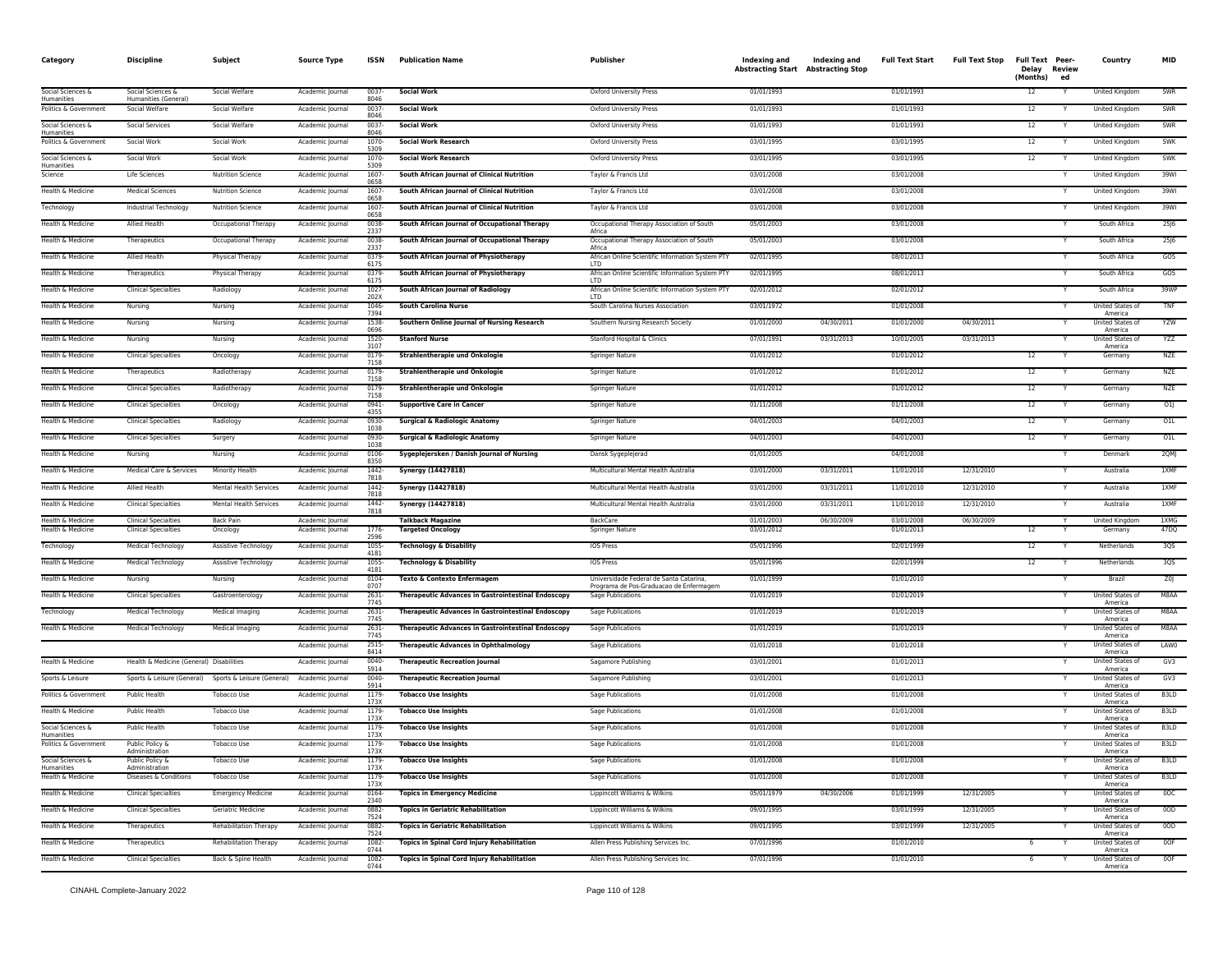| Category                        | <b>Discipline</b>           | Subject                                                                 | <b>Source Type</b> | <b>ISSN</b>              | <b>Publication Name</b>                                              | Publisher                                                                                         | <b>Indexing and</b><br><b>Abstracting Start Abstracting Stop</b> | Indexing and | <b>Full Text Start</b> | <b>Full Text Stop</b> | Full Text Peer-<br><b>Delay Review</b><br>(Months)<br>ed | Country                                       | <b>MID</b>       |
|---------------------------------|-----------------------------|-------------------------------------------------------------------------|--------------------|--------------------------|----------------------------------------------------------------------|---------------------------------------------------------------------------------------------------|------------------------------------------------------------------|--------------|------------------------|-----------------------|----------------------------------------------------------|-----------------------------------------------|------------------|
| Health & Medicine               | <b>Clinical Specialties</b> | Transplantation                                                         | Academic Journa    | 1323<br>5109             | <b>Transplant Journal of Australasia</b>                             | Cambridge Publishing                                                                              | 03/01/2010                                                       |              | 03/01/2011             |                       |                                                          | Australia                                     | <b>BCKT</b>      |
| Health & Medicine               | Therapeutics                | <b>Rehabilitation Therapy</b>                                           | Academic Journa    | 1460<br>4086             | Trauma                                                               | Sage Publications, Ltd.                                                                           | 01/01/2008                                                       |              | 01/01/2008             | 05/31/2016            |                                                          | United Kingdor                                | 8NN              |
| Health & Medicine               | <b>Clinical Specialties</b> | Traumatology                                                            | Academic Journa    | 1460<br>4086             | Trauma                                                               | Sage Publications, Ltd.                                                                           | 01/01/2008                                                       |              | 01/01/2008             | 05/31/2016            |                                                          | United Kingdor                                | 8NN              |
| Health & Medicine               | <b>Clinical Specialties</b> | Traumatology                                                            | Academic Journal   | 6637                     | <b>Trauma Quarterly</b>                                              | VSP International Science Publishers                                                              | 11/01/1989                                                       | 03/31/2002   | 01/01/1998             | 03/02/2002            |                                                          | Netherlands                                   | C68              |
| Health & Medicine               | Diseases & Conditions       | Communicable Diseases                                                   | Academic Journa    | 1477<br>8939             | <b>Travel Medicine &amp; Infectious Disease</b>                      | Elsevier B.V.                                                                                     | 02/01/2005                                                       |              | 09/01/2012             | 08/26/2015            |                                                          | United States of<br>America                   | <b>RXF</b>       |
| Science                         | Life Sciences               | Epidemiology                                                            | Academic Journa    | 1477<br>8939             | Travel Medicine & Infectious Disease                                 | Elsevier B.V                                                                                      | 02/01/2005                                                       |              | 09/01/2012             | 08/26/2015            |                                                          | <b>United States</b> o<br>America             | <b>RXF</b>       |
| Politics & Government           | Public Health               | Epidemiology                                                            | Academic Journa    | 1477<br>8939             | <b>Travel Medicine &amp; Infectious Disease</b>                      | Elsevier B.V                                                                                      | 02/01/2005                                                       |              | 09/01/2012             | 08/26/2015            |                                                          | United States o<br>America                    | <b>RXF</b>       |
| Health & Medicine               | <b>Public Health</b>        | Epidemiology                                                            | Academic Iourna    | 1477<br>8939             | <b>Travel Medicine &amp; Infectious Disease</b>                      | Elsevier B.V.                                                                                     | 02/01/2005                                                       |              | 09/01/2012             | 08/26/2015            |                                                          | United States o<br>America                    | <b>RXF</b>       |
| Social Sciences &<br>Humanities | Public Health               | Epidemiology                                                            | Academic Journa    | 1477<br>8939             | <b>Travel Medicine &amp; Infectious Disease</b>                      | Fisevier B.V.                                                                                     | 02/01/2005                                                       |              | 09/01/2012             | 08/26/2015            |                                                          | United States of<br>America                   | <b>RXF</b>       |
| Health & Medicine               | <b>Clinical Specialties</b> | <b>Travel Medicine</b>                                                  | Academic Journal   | 1477<br>8939             | <b>Travel Medicine &amp; Infectious Disease</b>                      | Elsevier B.V.                                                                                     | 02/01/2005                                                       |              | 09/01/2012             | 08/26/2015            |                                                          | <b>United States of</b>                       | RXF              |
| Health & Medicine               | <b>Allied Health</b>        | Audiology                                                               | Academic Journa    | 1084-<br>7138            | <b>Trends in Amplification</b>                                       | Sage Publications Inc.                                                                            | 03/01/2003                                                       | 09/30/2013   | 03/01/2003             | 09/30/2013            |                                                          | America<br><b>United States of</b>            | KZB              |
| Communication                   | Communication (General)     | Audiology                                                               | Academic Journa    | 1084-<br>7138            | <b>Trends in Amplification</b>                                       | Sage Publications Inc.                                                                            | 03/01/2003                                                       | 09/30/2013   | 03/01/2003             | 09/30/2013            |                                                          | America<br>United States of                   | KZB              |
| Health & Medicine               | <b>Clinical Specialties</b> | Audiology                                                               | Academic Journal   | 1084-                    | <b>Trends in Amplification</b>                                       | Sage Publications Inc.                                                                            | 03/01/2003                                                       | 09/30/2013   | 03/01/2003             | 09/30/2013            |                                                          | America<br>United States of                   | KZB              |
| Science                         | Life Sciences               | Genetics & Genomics                                                     | Academic Journa    | 7138<br>0564<br>3783     | Tsitologiya i Genetika (Cytology & Genetics)                         | Institute of Cell Biology & Genetic Engineering                                                   | 01/01/2017                                                       | 11/30/2018   | 01/01/2017             | 11/30/2018            |                                                          | America<br>Ukraine                            | 4ZSA             |
|                                 |                             |                                                                         |                    |                          |                                                                      | of the National Academy of Sciences of Ukraine                                                    |                                                                  |              |                        |                       |                                                          |                                               |                  |
| Health & Medicine               | <b>Medical Sciences</b>     | Genetics & Genomics                                                     | Academic Journa    | 0564                     | Tsitologiya i Genetika (Cytology & Genetics)                         | Institute of Cell Biology & Genetic Engineerin<br>of the National Academy of Sciences of Ukraine  | 01/01/2017                                                       | 11/30/2018   | 01/01/2017             | 11/30/2018            |                                                          | Ukraine                                       | 47 <sub>SA</sub> |
| Science                         | Life Sciences               | Histology                                                               | Academic Journa    | 0564<br>3783             | Tsitologiya i Genetika (Cytology & Genetics)                         | Institute of Cell Biology & Genetic Engineering<br>of the National Academy of Sciences of Ukraine | 01/01/2017                                                       | 11/30/2018   | 01/01/2017             | 11/30/2018            |                                                          | Ukraine                                       | 4ZSA             |
| Health & Medicine               | <b>Medical Sciences</b>     | Histology                                                               | Academic Journa    | 0564<br>3783             | Tsitologiya i Genetika (Cytology & Genetics)                         | Institute of Cell Biology & Genetic Engineering<br>of the National Academy of Sciences of Ukraine | 01/01/2017                                                       | 11/30/2018   | 01/01/2017             | 11/30/2018            |                                                          | Ukraine                                       | $47S_A$          |
| Health & Medicine               | <b>Clinical Specialties</b> | Dermatology                                                             | Academic Journal   | 1307<br>7635             | Turkish Journal of Dermatology / Turk Dermatoloji<br><b>Deraisis</b> | Galenos Yayinevi Tic. LTD. STI                                                                    | 09/01/2007                                                       |              | 09/01/2007             |                       |                                                          | Turkey                                        | 87WM             |
| Health & Medicine               | <b>Allied Health</b>        | Physical Therapy                                                        | Academic lournal   | 1300<br>8757             | <b>Turkish lournal of Physiotherapy Rehabilitation</b>               | Turkish Journal of Physiotherapy &<br>Rehabilitation                                              | 04/01/2000                                                       |              | 08/01/2013             |                       |                                                          | Turkey                                        | YU1              |
| Health & Medicine               | Therapeutics                | Physical Therapy                                                        | Academic Journal   | 1300<br>8757             | Turkish Journal of Physiotherapy Rehabilitation                      | Turkish Journal of Physiotherapy &<br>Rehabilitation                                              | 04/01/2000                                                       |              | 08/01/2013             |                       |                                                          | Turkey                                        | YU1              |
| Health & Medicine               | Therapeutics                | <b>Rehabilitation Therapy</b>                                           | Academic Journa    | 1300<br>8757             | Turkish Journal of Physiotherapy Rehabilitation                      | Turkish Journal of Physiotherapy &<br>Rehabilitation                                              | 04/01/2000                                                       |              | 08/01/2013             |                       |                                                          | Turkey                                        | YU1              |
| Health & Medicine               | Nursing                     | Nursing                                                                 | Academic Journa    | 1307<br>9557             | Turkish Journal of Research & Development in Nursing                 | Turkish Journal of Research & Development in<br>Nursing                                           | 04/01/2008                                                       |              | 04/01/2008             |                       |                                                          | Turkey                                        | 46DL             |
| Health & Medicine               | <b>Clinical Specialties</b> | Pulmonology                                                             | Academic Journa    | 1309<br>0119             | <b>Turkiye Klinikleri Archives of Lung</b>                           | <b>Turkiye Klinikler</b>                                                                          | 06/01/2010                                                       |              | 07/01/2011             |                       |                                                          | Turkey                                        | BE7H             |
| Health & Medicine               |                             | Health & Medicine (General) Health & Medicine (General) Academic Journa |                    | 1300<br>0292             | <b>Turkiye Klinikleri Journal of Medical Sciences</b>                | Turkiye Klinikleri                                                                                | 02/01/2005                                                       |              | 10/01/2010             |                       |                                                          | Turkey                                        | 1VOP             |
| Health & Medicine               | Nursing                     | Nursing                                                                 | Academic Journal   | 1308<br>092X             | <b>Turkiye Klinikleri Journal of Nursing Sciences</b>                | Turkiye Klinikleri                                                                                | 06/01/2010                                                       |              | 07/01/2011             |                       |                                                          | Turkey                                        | BE7F             |
| Sports & Leisure                | <b>Sports Science</b>       | <b>Sports Science</b>                                                   | Academic Journa    | 1308<br>0938             | <b>Turkiye Klinikleri Journal of Sports Sciences</b>                 | Turkiye Klinikleri                                                                                | 06/01/2010                                                       |              | 07/01/2011             |                       |                                                          | Turkey                                        | BE7G             |
| Health & Medicine               | Nursing                     | Nursing                                                                 | Academic Journa    | 1683<br>1624             | <b>Tzu Chi Nursing Journal</b>                                       | Buddhist Tzu Chi General Hospital                                                                 | 03/01/2006                                                       |              | 03/01/2011             |                       |                                                          | China                                         | 4UD9             |
| Technology                      | Medical Technology          | Medical Imaging                                                         | Academic Journa    | 1742<br>271X             | <b>Ultrasound</b>                                                    | <b>Sage Publications</b>                                                                          | 02/01/2005                                                       |              | 02/01/2005             | 06/30/2015            |                                                          | United States of<br>America                   | 10               |
| <b>Health &amp; Medicine</b>    | Medical Technology          | Medical Imaging                                                         | Academic Journal   | 1742<br>271X             | Ultrasound                                                           | Sage Publications                                                                                 | 02/01/2005                                                       |              | 02/01/2005             | 06/30/2015            |                                                          | <b>United States of</b><br>America            | 10               |
| Health & Medicine               | Nursing                     | <b>Urology Nursing</b>                                                  | Academic Iournal   | 1074<br>8687             | Uro-Gram                                                             | Society of Urologic Nurses & Associates, Inc.                                                     | 03/01/1995                                                       |              | 01/01/2006             |                       |                                                          | <b>United States of</b><br>America            | <b>YTX</b>       |
| Health & Medicine               | <b>Clinical Specialties</b> | <b>Urology Nursing</b>                                                  | Academic Journal   | 1074-<br>8687            | Uro-Gram                                                             | Society of Urologic Nurses & Associates, Inc.                                                     | 03/01/1995                                                       |              | 01/01/2006             |                       |                                                          | <b>United States of</b><br>America            | <b>YTX</b>       |
| Health & Medicine               | Nursing                     | <b>Urology Nursing</b>                                                  | Academic Journal   | 1053<br>816X             | <b>Urologic Nursing</b>                                              | Society of Urologic Nurses & Associates, Inc.                                                     | 07/01/1988                                                       |              | 04/01/2001             |                       |                                                          | <b>United States of</b>                       | 4TZ              |
| Health & Medicine               | <b>Clinical Specialties</b> | <b>Urology Nursing</b>                                                  | Academic Journa    | 1053<br>816X             | <b>Urologic Nursing</b>                                              | Society of Urologic Nurses & Associates, Inc.                                                     | 07/01/1988                                                       |              | 04/01/2001             |                       |                                                          | America<br><b>United States of</b><br>America | 4TZ              |
| Health & Medicine               | Nursing                     | <b>Intravenous Nursing</b>                                              | Academic Journa    | 1913<br>6692             | <b>Vascular Access</b>                                               | Canadian Vascular Access Association                                                              | 06/01/2012                                                       |              | 06/01/2012             |                       |                                                          | Canada                                        | 6N6R             |
| Health & Medicine               | <b>Medical Equipment</b>    | Catheters                                                               | Academic Journal   | 1913<br>6692             | <b>Vascular Access</b>                                               | Canadian Vascular Access Association                                                              | 06/01/2012                                                       |              | 06/01/2012             |                       |                                                          | Canada                                        | 6N6R             |
| Health & Medicine               | Therapeutics                | Drug Therapy                                                            | Academic Journal   | 1176<br>6344             | Vascular Health & Risk Management                                    | Dove Medical Press Ltd                                                                            | 01/01/2008                                                       |              | 05/01/2012             |                       |                                                          | New Zealand                                   | 6BXM             |
| Health & Medicine               | <b>Clinical Specialties</b> | Vascular Medicine                                                       | Academic Journal   | 1176<br>6344             | Vascular Health & Risk Management                                    | Dove Medical Press Ltd                                                                            | 01/01/2008                                                       |              | 05/01/2012             |                       |                                                          | New Zealand                                   | 6BXM             |
| Health & Medicine               | Medical Care & Services     | <b>Health Risk Assessment</b>                                           | Academic Journa    | 1176<br>6344             | Vascular Health & Risk Management                                    | Dove Medical Press Ltd                                                                            | 01/01/2008                                                       |              | 05/01/2012             |                       |                                                          | New Zealand                                   | 6BXM             |
| Health & Medicine               | Diseases & Conditions       | Hepatitis                                                               | Academic Iourna    | 1307<br>9441             | Viral Hepatitis Journal / Viral Hepatit Dergisi                      | Galenos Yayinevi Tic. LTD. STI                                                                    | 12/01/2012                                                       |              | 12/01/2012             |                       |                                                          | Turkey                                        | FSWQ             |
| Science                         | Life Sciences               | Anatomy & Morphology                                                    | Academic Iourna    | 0945                     | <b>Virchows Archiv</b>                                               | Springer Nature                                                                                   | 01/01/2012                                                       |              | 01/01/2012             |                       | 12                                                       | Germany                                       | 01Z              |
| Health & Medicine               | <b>Medical Sciences</b>     | Anatomy & Morphology                                                    | Academic Journa    | 6317<br>0945<br>6317     | <b>Virchows Archiv</b>                                               | Springer Nature                                                                                   | 01/01/2012                                                       |              | 01/01/2012             |                       | 12                                                       | Germany                                       | 01Z              |
| Science                         | Life Sciences               | Pathology                                                               | Academic Iourna    | 0945<br>6317             | <b>Virchows Archiv</b>                                               | Springer Nature                                                                                   | 01/01/2012                                                       |              | 01/01/2012             |                       | 12                                                       | Germany                                       | 01Z              |
| Health & Medicine               | <b>Clinical Specialties</b> | Pathology                                                               | Academic Journa    | 0945                     | <b>Virchows Archiv</b>                                               | Springer Nature                                                                                   | 01/01/2012                                                       |              | 01/01/2012             |                       | 12                                                       | Germany                                       | 01Z              |
| Health & Medicine               | Nursina                     | Nursing                                                                 | Academic Journa    | 6317<br>1072             | Visions: The Journal of Rogerian Nursing Science                     | Society of Rogerian Scholars                                                                      | 01/01/1993                                                       |              | 01/01/2003             |                       |                                                          | <b>United States of</b>                       | H6D              |
| Health & Medicine               | <b>Allied Health</b>        | Audiology                                                               | Academic Journa    | 4532<br>$0042 -$<br>8639 | <b>Volta Review</b>                                                  | Alexander Graham Bell Association for the Deaf                                                    | 01/01/1995                                                       |              | 01/01/1996             |                       |                                                          | America<br>United States of<br>America        | VLT              |
|                                 |                             |                                                                         |                    |                          |                                                                      |                                                                                                   |                                                                  |              |                        |                       |                                                          |                                               |                  |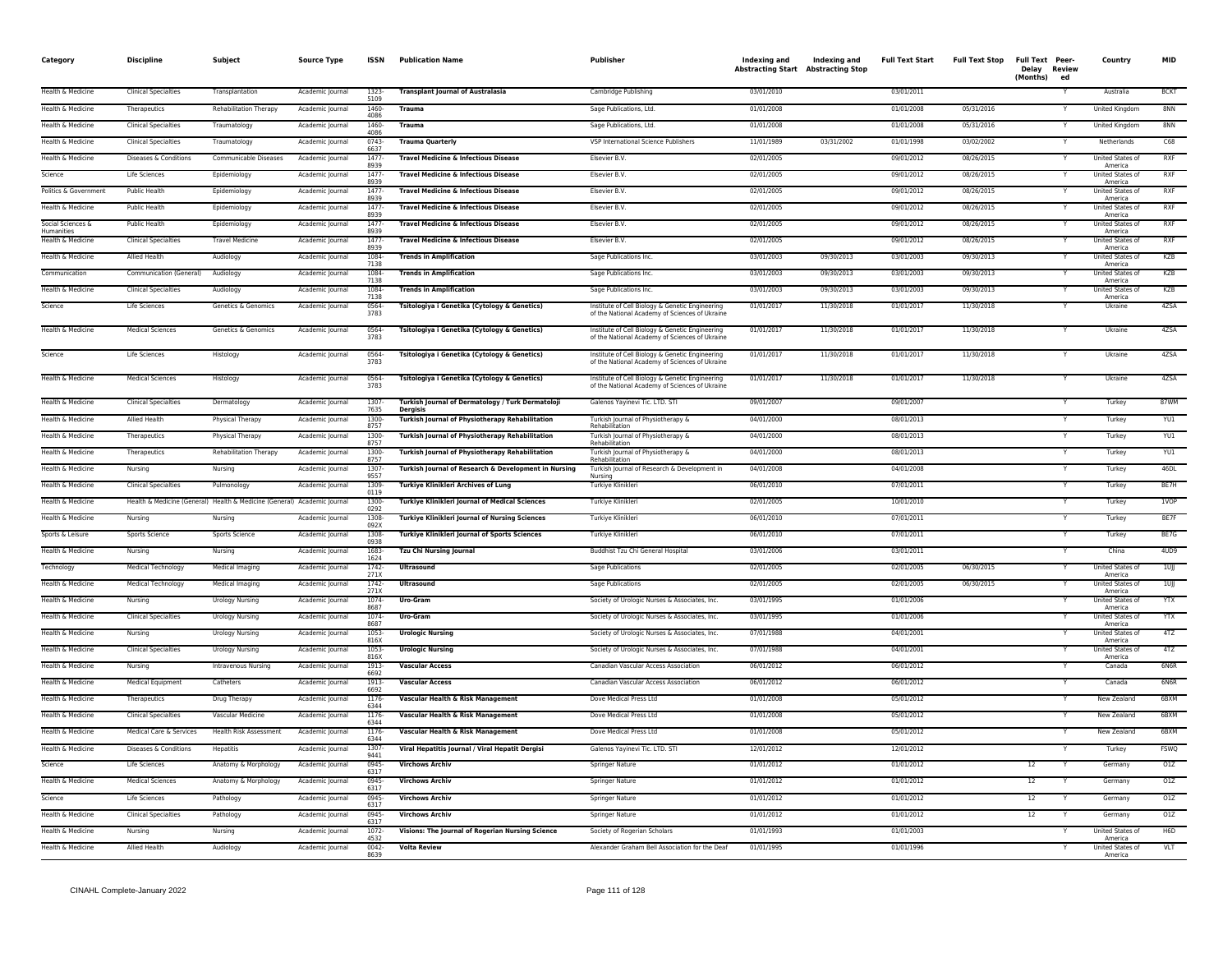| Category                        | Discipline                                         | Subject                                                          | <b>Source Type</b> | ISSN                  | <b>Publication Name</b>                                                                            | Publisher                                                                                      | Indexing and | Indexing and<br><b>Abstracting Start Abstracting Stop</b> | <b>Full Text Start</b> | <b>Full Text Stop</b> | Full Text Peer-<br>Delay Review<br>(Months)<br>ed | Country                     | <b>MID</b>        |
|---------------------------------|----------------------------------------------------|------------------------------------------------------------------|--------------------|-----------------------|----------------------------------------------------------------------------------------------------|------------------------------------------------------------------------------------------------|--------------|-----------------------------------------------------------|------------------------|-----------------------|---------------------------------------------------|-----------------------------|-------------------|
| Communication                   | Communication (General)                            | Audiology                                                        | Academic Journal   | $0042 -$<br>8639      | <b>Volta Review</b>                                                                                | Alexander Graham Bell Association for the Deat                                                 | 01/01/1995   |                                                           | 01/01/1996             |                       |                                                   | United States of<br>America | VLT               |
| Health & Medicine               | <b>Clinical Specialties</b>                        | Audiology                                                        | Academic Journal   | 0042<br>8639          | <b>Volta Review</b>                                                                                | Alexander Graham Bell Association for the Deat                                                 | 01/01/1995   |                                                           | 01/01/1996             |                       |                                                   | United States of<br>America | VLT               |
| Health & Medicine               | Health & Medicine (General) Disabilities           |                                                                  | Academic Journal   | 0042<br>8639          | <b>Volta Review</b>                                                                                | Alexander Graham Bell Association for the Deat                                                 | 01/01/1995   |                                                           | 01/01/1996             |                       |                                                   | United States of<br>America | VLT               |
| Health & Medicine               | Diseases & Conditions                              | Deafness & Hearing<br>Impairment                                 | Academic Journal   | 0042<br>8639          | <b>Volta Review</b>                                                                                | Alexander Graham Bell Association for the Deaf                                                 | 01/01/1995   |                                                           | 01/01/1996             |                       |                                                   | United States of<br>America | VLT               |
| Health & Medicine               | Nursing                                            | Nursina                                                          | Academic Journal   | 1117-<br>9686         | <b>West African Journal of Nursing</b>                                                             | West African College of Nursing                                                                | 05/01/1998   | 05/31/2017                                                | 10/01/2007             | 05/31/2017            |                                                   | Nigeria                     | ZOR               |
| Health & Medicine               | <b>Clinical Specialties</b>                        | <b>Emergency Medicine</b>                                        | Academic Journal   | 1936<br>900X          | Western Journal of Emergency Medicine: Integrating<br><b>Emergency Care with Population Health</b> | Western Journal of Emergency Medicine:<br>Integrating Emergency Care with Population<br>Health | 03/01/2010   |                                                           | 07/01/2015             |                       |                                                   | United States of<br>America | 8B61              |
| Health & Medicine               | <b>Allied Health</b>                               | Occupational Therapy                                             | Academic Journal   | 1447-<br>3828         | <b>WFOT Bulletin</b>                                                                               | Taylor & Francis Ltd                                                                           | 05/01/1978   |                                                           | 05/01/2010             | 12/31/2014            |                                                   | United Kingdom              | 1FZC              |
| Health & Medicine               | Therapeutics                                       | Occupational Therapy                                             | Academic Journal   | 1447-<br>3828         | <b>WFOT Bulletin</b>                                                                               | Taylor & Francis Ltd                                                                           | 05/01/1978   |                                                           | 05/01/2010             | 12/31/2014            |                                                   | United Kingdom              | 1FZC              |
| Health & Medicine               | Nursing                                            | Nursing                                                          | Academic Journal   | 2350-<br>2509         | Whitireia Nursing & Health Journal                                                                 | Whitireia Nursing Journal                                                                      | 01/01/2013   |                                                           | 01/01/2013             |                       |                                                   | New Zealand                 | GYN2              |
| Health & Medicine               | Nursing                                            | Nursing                                                          | Academic Journal   | 1173<br>1966          | <b>Whitireia Nursing Journal</b>                                                                   | Whitireia Nursing Journal                                                                      | 01/01/1994   | 11/30/2012                                                | 08/01/2005             | 11/30/2012            |                                                   | New Zealand                 | YYO               |
| Science                         | Chemistry                                          | Pharmacology                                                     | Academic Journal   | 1010<br>9609          | <b>WHO Drug Information</b>                                                                        | World Health Organization                                                                      | 01/01/1995   |                                                           | 01/01/2006             |                       |                                                   | Switzerland                 | 6FV               |
| Health & Medicine               | <b>Medical Sciences</b>                            | Pharmacology                                                     | Academic Journal   | 1010<br>9609          | <b>WHO Drug Information</b>                                                                        | World Health Organization                                                                      | 01/01/1995   |                                                           | 01/01/2006             |                       |                                                   | Switzerland                 | 6FV               |
| Health & Medicine               | Nursing                                            | Nursing                                                          | Academic Journal   |                       | Women's Health Care: A Practical Journal for Nurse<br><b>Practitioners</b>                         | NP Communications, LLC (New Jersey)                                                            | 03/01/2005   | 08/31/2012                                                | 03/01/2011             | 08/31/2012            |                                                   | United States of<br>America | 2WMV              |
| Health & Medicine               | <b>Clinical Specialties</b>                        | Women's Health                                                   | Academic Journal   |                       | Women's Health Care: A Practical Journal for Nurse<br><b>Practitioners</b>                         | NP Communications, LLC (New Jersey)                                                            | 03/01/2005   | 08/31/2012                                                | 03/01/2011             | 08/31/2012            |                                                   | United States of<br>America | 2WMV              |
| Health & Medicine               | <b>Clinical Specialties</b>                        | Women's Health                                                   | Academic Journal   | 1837<br>4417          | <b>Women's Health Issues Paper</b>                                                                 | Women's Health Victoria                                                                        | 02/01/2013   |                                                           | 02/01/2013             |                       |                                                   | Australia                   | GD5N              |
| Health & Medicine               | Nursing                                            | Nursing                                                          | Academic Journal   | 2331-<br>0944         | Women's Healthcare: A Clinical Journal for NPs                                                     | <b>HealthCom Media</b>                                                                         | 01/01/2014   |                                                           | 01/01/2014             |                       |                                                   | United States of<br>America | GDPZ              |
| Health & Medicine               | <b>Clinical Specialties</b>                        | Women's Health                                                   | Academic Journal   | 2331-<br>0944         | Women's Healthcare: A Clinical Journal for NPs                                                     | <b>HealthCom Media</b>                                                                         | 01/01/2014   |                                                           | 01/01/2014             |                       |                                                   | United States o<br>America  | GDPZ              |
| Health & Medicine               | <b>Clinical Specialties</b>                        | Oncology                                                         | Academic Journal   | $1473-$<br>3404       | <b>Women's Oncology Review</b>                                                                     | Taylor & Francis Ltd                                                                           | 03/01/2001   | 12/31/2006                                                | 01/01/2006             | 12/31/2006            |                                                   | <b>United Kingdom</b>       | QJA               |
| Health & Medicine               | <b>Clinical Specialties</b>                        | Women's Health                                                   | Academic Journal   | 1473<br>3404          | <b>Women's Oncology Review</b>                                                                     | Taylor & Francis Ltd                                                                           | 03/01/2001   | 12/31/2006                                                | 01/01/2006             | 12/31/2006            |                                                   | United Kingdom              | QJA               |
| Health & Medicine               | Safety & Accident Prevention Occupational Health & | Safety                                                           | Academic Journal   | $1051 -$<br>9815      | Work                                                                                               | <b>IOS Press</b>                                                                               | 01/01/1996   |                                                           | 01/01/1999             |                       | 12                                                | Netherlands                 | 3RC               |
| <b>Business</b>                 | <b>Business Practices</b>                          | Occupational Health &<br>Safety                                  | Academic Journa    | 1051<br>9815          | Work                                                                                               | <b>IOS Press</b>                                                                               | 01/01/1996   |                                                           | 01/01/1999             |                       | 12                                                | Netherlands                 | 3RC               |
| <b>Business</b>                 | Labor & Employment                                 | Work                                                             | Academic Journal   | $1051 -$<br>9815      | Work                                                                                               | IOS Press                                                                                      | 01/01/1996   |                                                           | 01/01/1999             |                       | 12                                                | Netherlands                 | 3RC               |
| Health & Medicine               | Safety & Accident Prevention Occupational Health & | Safety                                                           | Academic Journal   | $0267 -$<br>8373      | <b>Work &amp; Stress</b>                                                                           | Taylor & Francis Ltd                                                                           | 01/01/198    |                                                           | 03/01/1999             |                       | 18                                                | United Kingdon              | BE8               |
| <b>Business</b>                 | <b>Business Practices</b>                          | Occupational Health &<br>Safety                                  | Academic Journal   | $0267 -$<br>8373      | <b>Work &amp; Stress</b>                                                                           | Taylor & Francis Ltd                                                                           | 01/01/1987   |                                                           | 03/01/1999             |                       | 18                                                | United Kingdom              | BE8               |
| Health & Medicine               | <b>Clinical Specialties</b>                        | Enterostom                                                       | Academic Journal   | 0819<br>4610          | World Council of Enterostomal Therapists Journal                                                   | Cambridge Publishing                                                                           | 01/01/1994   |                                                           | 01/01/2011             |                       |                                                   | Australia                   | YUD               |
| Science                         | Life Sciences                                      | <b>Evidence Based Nursing</b>                                    | Academic Journal   | 1545-<br>102X         | <b>Worldviews on Evidence-Based Nursing</b>                                                        | Wiley-Blackwell                                                                                | 03/01/2004   |                                                           | 05/01/2004             |                       | 12                                                | United Kingdom              | 0PW               |
| Health & Medicine               | Nursing                                            | <b>Evidence Based Nursing</b>                                    | Academic Journal   | 1545-<br>102X         | <b>Worldviews on Evidence-Based Nursing</b>                                                        | Wiley-Blackwell                                                                                | 03/01/2004   |                                                           | 05/01/2004             |                       | 12                                                | United Kingdom              | 0PW               |
| Health & Medicine               | Medical Care & Services                            | <b>Evidence Based Nursing</b>                                    | Academic Journal   | $1545-$<br>102X       | <b>Worldviews on Evidence-Based Nursing</b>                                                        | Wiley-Blackwell                                                                                | 03/01/2004   |                                                           | 05/01/2004             |                       | 12                                                | United Kingdom              | 0PW               |
| Health & Medicine               | Medical Care & Services                            | Wound Care                                                       | Academic Journa    | 2168<br>442           | <b>Wound Care Advisor</b>                                                                          | HealthCom Media                                                                                | 01/01/2014   |                                                           | 01/01/2014             |                       |                                                   | United States of<br>America | FXYL              |
| Health & Medicine               | <b>Clinical Specialties</b>                        | Ostomy                                                           | Academic Journal   | 2168<br>4421          | <b>Wound Care Advisor</b>                                                                          | <b>HealthCom Media</b>                                                                         | 01/01/2014   |                                                           | 01/01/2014             |                       |                                                   | United States o<br>America  | <b>FXYL</b>       |
| Health & Medicine               | Medical Care & Services                            | Wound Care                                                       | Academic Journal   | 1837-<br>6304         | <b>Wound Practice &amp; Research</b>                                                               | Cambridge Publishing                                                                           | 02/01/2008   |                                                           | 05/01/2008             |                       |                                                   | Australia                   | 639G              |
| Science                         | Chemistry                                          | Molecular Biology                                                | Academic Journal   | 1067<br>1927          | <b>Wound Repair &amp; Regeneration</b>                                                             | Wiley-Blackwell                                                                                | 01/01/1993   |                                                           | 01/01/1999             |                       | 12                                                | United Kingdom              | DPV               |
| Science                         | Life Sciences                                      | Molecular Biology                                                | Academic Journal   | 1067<br>1927          | <b>Wound Repair &amp; Regeneration</b>                                                             | Wiley-Blackwell                                                                                | 01/01/1993   |                                                           | 01/01/1999             |                       | 12                                                | United Kingdom              | <b>DPV</b>        |
| Health & Medicine               | Medical Sciences                                   | Molecular Biology                                                | Academic Journal   | 1067<br>1927          | <b>Wound Repair &amp; Regeneration</b>                                                             | Wiley-Blackwell                                                                                | 01/01/1993   |                                                           | 01/01/1999             |                       | 12                                                | United Kingdom              | <b>DPV</b>        |
| Health & Medicine               | Medical Care & Services                            | Wound Care                                                       | Academic Journal   | 1067<br>1927          | <b>Wound Repair &amp; Regeneration</b>                                                             | Wiley-Blackwell                                                                                | 01/01/1993   |                                                           | 01/01/1999             |                       | 12                                                | <b>United Kingdom</b>       | DPV               |
| Health & Medicine               | Medical Care & Services                            | <b>Wound Care</b>                                                | Academic Journal   | 2044-<br>0057         | <b>Wounds International</b>                                                                        | SB Communications Group, A Schofield Media<br>Company                                          | 02/01/2011   |                                                           | 04/01/2012             |                       |                                                   | United Kingdom              | $B$ <sub>14</sub> |
| Health & Medicine               | Medical Care & Services                            | <b>Wound Care</b>                                                | Academic Journal   | 1746<br>6814          | <b>Wounds UK</b>                                                                                   | SB Communications Group, A Schofield Media<br>Company                                          | 05/01/2005   |                                                           | 07/01/2011             |                       |                                                   | United Kingdom              | 5D/2              |
| Social Sciences &<br>Humanities | Sociology                                          | <b>Reproductive Medicine</b>                                     | Academic Journal   | 0942-<br>6086         | Zentralsterilisation                                                                               | mhp Verlag GmbH                                                                                | 07/01/2019   |                                                           | 07/01/2019             |                       |                                                   | Germany                     | B7]4              |
| Health & Medicine               | <b>Clinical Specialties</b>                        | <b>Reproductive Medicine</b>                                     | Academic Journal   | 0942-<br>6086         | Zentralsterilisation                                                                               | mhp Verlag GmbH                                                                                | 07/01/2019   |                                                           | 07/01/2019             |                       |                                                   | Germany                     | B7]4              |
| Technology                      | Medical Technology                                 | Medical Technology                                               | Academic Journal   | 0942                  | Zentralsterilisation                                                                               | mhp Verlag GmbH                                                                                | 07/01/2019   |                                                           | 07/01/2019             |                       |                                                   | Germany                     | B7J4              |
| Health & Medicine               | Medical Technology                                 | Medical Technology                                               | Academic Journal   | $0942 -$              | Zentralsterilisation                                                                               | mhp Verlag GmbH                                                                                | 07/01/2019   |                                                           | 07/01/2019             |                       |                                                   | Germany                     | B7J4              |
| Health & Medicine               | Medical Care & Services                            | Ambulatory Care                                                  | Magazine           | 6086                  | <b>AAACN Viewpoint</b>                                                                             | American Academy of Ambulatory Care Nursing                                                    | 01/01/1996   |                                                           | 01/01/2004             |                       |                                                   | United States of            | W1N               |
| Health & Medicine               | Nursing                                            | Nursing                                                          | Magazine           |                       | <b>AAACN Viewpoint</b>                                                                             | American Academy of Ambulatory Care Nursing                                                    | 01/01/1996   |                                                           | 01/01/2004             |                       |                                                   | America<br>United States of | W1N               |
| Health & Medicine               | Nursing                                            | <b>Critical Care Nursing</b>                                     | Magazine           | 1948-                 | <b>AACN Bold Voices</b>                                                                            | American Association of Critical-Care Nurses                                                   | 07/01/2009   |                                                           | 07/01/2009             |                       |                                                   | America<br>United States of | ATIF              |
| Health & Medicine               | <b>Clinical Specialties</b>                        | <b>Critical Care Nursing</b>                                     | Magazine           | 7088<br>1948-         | <b>AACN Bold Voices</b>                                                                            | American Association of Critical-Care Nurses                                                   | 07/01/2009   |                                                           | 07/01/2009             |                       |                                                   | America<br>United States of | ATIF              |
| Health & Medicine               |                                                    | Health & Medicine (General) Health & Medicine (General) Magazine |                    | 7088<br>1188-         | AAO-HNSF Patient of the Month Program                                                              | Decker Medicine LLC                                                                            | 01/01/2006   | 06/30/2011                                                | 01/01/2006             | 06/30/2011            |                                                   | America<br>Canada           | 0CJ               |
| Health & Medicine               | Consumer Health                                    | Consumer Health                                                  | Magazine           | 0236<br>1188-<br>0236 | AAO-HNSF Patient of the Month Program                                                              | Decker Medicine LLC                                                                            | 01/01/2006   | 06/30/2011                                                | 01/01/2006             | 06/30/2011            |                                                   | Canada                      | OCJ               |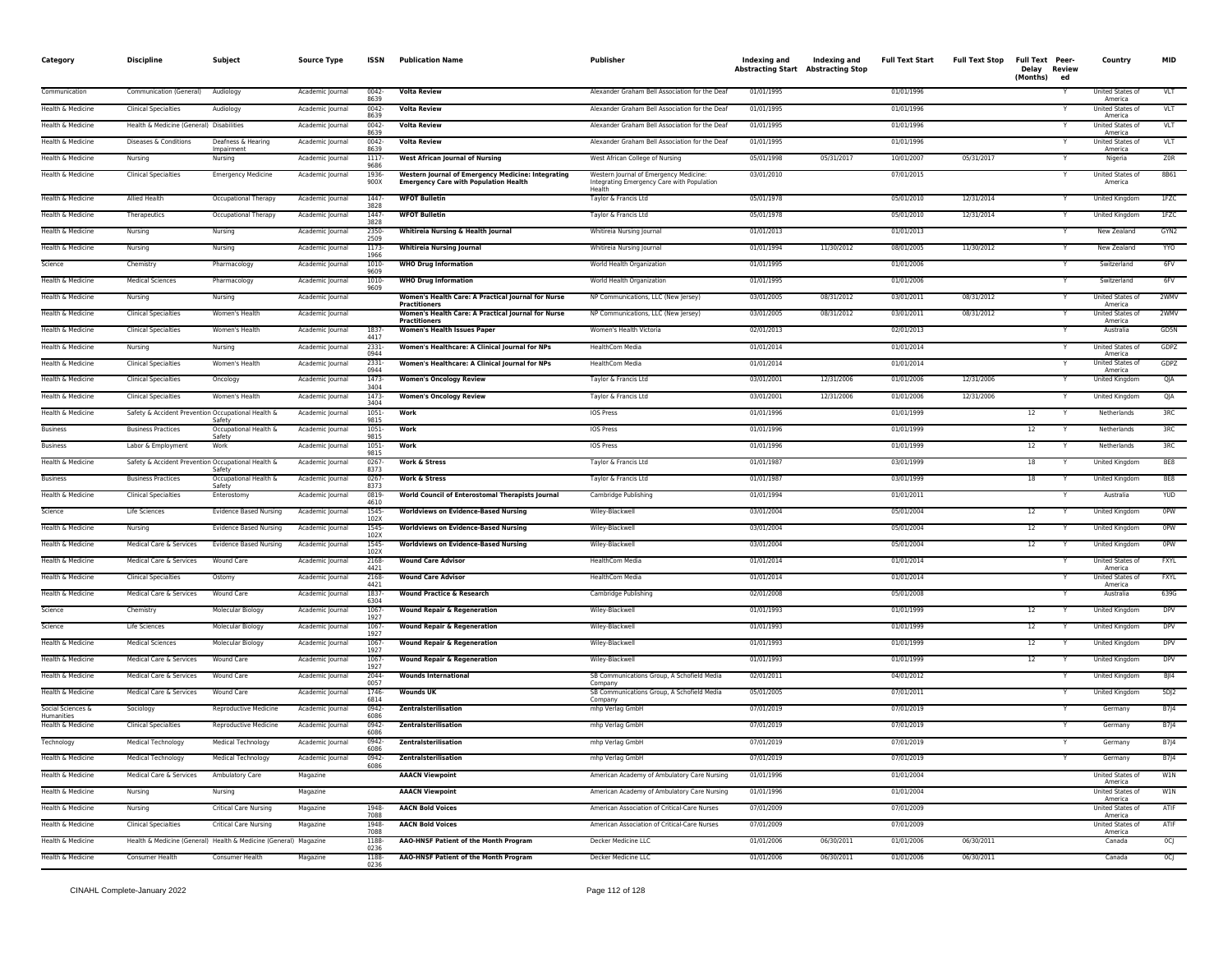| Category                        | <b>Discipline</b>                                   | Subject                                | <b>Source Type</b>   | <b>ISSN</b>      | <b>Publication Name</b>                                                                        | Publisher                                                                | Indexing and<br><b>Abstracting Start Abstracting Stop</b> | Indexing and | <b>Full Text Start</b>   | <b>Full Text Stop</b> | Full Text Peer-<br>Delay Review<br>(Months)<br>ed | Country                            | MID              |
|---------------------------------|-----------------------------------------------------|----------------------------------------|----------------------|------------------|------------------------------------------------------------------------------------------------|--------------------------------------------------------------------------|-----------------------------------------------------------|--------------|--------------------------|-----------------------|---------------------------------------------------|------------------------------------|------------------|
| Health & Medicine               | <b>Clinical Specialties</b>                         | Pulmonology                            | Magazine             | 0893             | <b>AARC Times</b>                                                                              | American Association for Respiratory Care                                | 01/01/1987                                                |              | 02/01/2009               |                       |                                                   | <b>United States of</b>            | IJN.             |
| Health & Medicine               | Health & Medicine (General) Disabilities            |                                        | Magazine             | 8520<br>0845     | <b>Abilities</b>                                                                               | Canadian Abilities Foundation                                            | 06/01/2000                                                |              | 04/01/2009               |                       |                                                   | America<br>Canada                  | 12CD             |
| <b>Health &amp; Medicine</b>    | Consumer Health                                     | Consumer Health                        | Magazine             | 4469<br>0845     | <b>Abilities</b>                                                                               | Canadian Abilities Foundation                                            | 06/01/2000                                                |              | 04/01/2009               |                       |                                                   | Canada                             | 12CD             |
| Health & Medicine               | Complementary &                                     | Chiropractic Medicine                  | Magazine             | 4469             | <b>ACA News (American Chiropractic Association)</b>                                            | American Chiropractic Association                                        | 01/01/2005                                                | 05/31/2016   | 10/01/2007               | 05/31/2016            |                                                   | United States of                   | $25$ JB          |
| Health & Medicine               | Alternative Medicine<br><b>Clinical Specialties</b> | Chiropractic Medicine                  | Magazine             |                  | <b>ACA News (American Chiropractic Association)</b>                                            | American Chiropractic Association                                        | 01/01/2005                                                | 05/31/2016   | 10/01/2007               | 05/31/2016            |                                                   | America<br>United States of        | $25$ JB          |
| Health & Medicine               | Allied Health                                       | Dental Assisting & Hygiene             | Magazine             |                  | Access                                                                                         | American Dental Hygienists Association                                   | 02/01/1995                                                |              | 01/01/2001               |                       |                                                   | America<br>United States o         | EA3              |
| Health & Medicine               | Dentistry                                           | Dental Assisting & Hygiene             | Magazine             | 1050<br>1050     | Access                                                                                         | American Dental Hygienists Association                                   | 02/01/1995                                                |              | 01/01/2001               |                       |                                                   | America<br><b>United States</b> o  | EA3              |
|                                 |                                                     |                                        |                      | 0758             |                                                                                                |                                                                          | 06/01/2006                                                | 03/31/2011   |                          |                       |                                                   | America                            |                  |
| Health & Medicine               | Complementary &<br><b>Alternative Medicine</b>      | Herbs & Medicinal Plants               | Magazine             |                  | <b>ACCESS (National Herbalists Association of Australia)</b>                                   | National Herbalists Association of Australia<br>(NHAA)                   |                                                           |              | 01/01/2008               | 03/31/2011            |                                                   | Australia                          | 3BAU             |
| Science                         | Life Sciences                                       | Herbs & Medicinal Plants               | Magazine             |                  | <b>ACCESS (National Herbalists Association of Australia)</b>                                   | National Herbalists Association of Australia<br>(NHAA)                   | 06/01/2006                                                | 03/31/2011   | 01/01/2008               | 03/31/2011            |                                                   | Australia                          | 3 <sub>RAU</sub> |
| <b>Health &amp; Medicine</b>    | <b>Allied Health</b>                                | Addiction & Recovery<br>Counseling     | Magazine             | 1542-<br>8435    | <b>Addiction Professional</b>                                                                  | <b>HMP Global</b>                                                        | 01/01/2003                                                |              | 01/01/2009               | 07/31/2018            |                                                   | United States of<br>America        | 1XDU             |
| Health & Medicine               | <b>Clinical Specialties</b>                         | Addiction & Recovery<br>Counseling     | Magazine             | 1542<br>8435     | <b>Addiction Professional</b>                                                                  | <b>HMP Global</b>                                                        | 01/01/2003                                                |              | 01/01/2009               | 07/31/2018            |                                                   | United States of<br>America        | 1XDU             |
| Health & Medicine               | Complementary &<br>Alternative Medicine             | Midwifery                              | Magazine             | 1682<br>5055     | Africa Journal of Nursing & Midwifery                                                          | Unisa Press                                                              | 11/01/1999                                                |              | 03/01/2010               |                       |                                                   | South Africa                       | Z <sub>0</sub> G |
| Health & Medicine               | <b>Clinical Specialties</b>                         | Midwifery                              | Magazine             | 1682<br>5055     | Africa Journal of Nursing & Midwifery                                                          | Unisa Press                                                              | 11/01/1999                                                |              | 03/01/2010               |                       |                                                   | South Africa                       | Z0G              |
| Health & Medicine               | Nursing                                             | Nursing                                | Magazine             | 1682<br>5055     | Africa Journal of Nursing & Midwifery                                                          | <b>Unisa Press</b>                                                       | 11/01/1999                                                |              | 03/01/2010               |                       |                                                   | South Africa                       | Z0G              |
| Social Sciences &<br>Humanities | Demography                                          | Gerontology                            | Magazine             |                  | <b>Aging Successfully</b>                                                                      | Aging Successfully                                                       | 01/01/2006                                                |              | 02/01/2011               |                       |                                                   | United States of<br>America        | 2WMQ             |
| <b>Business</b>                 | Management                                          | Medical Administration &<br>Management | Magazine             | 1523<br>2425     | <b>AHIMA Advantage</b>                                                                         | American Health Information Management<br>Association                    | 02/01/1999                                                |              | 02/01/2009               |                       |                                                   | United States of<br>America        | Z <sub>2</sub> H |
| Health & Medicine               | Medical Administration &                            | Medical Administration &               | Magazine             | 1523             | <b>AHIMA Advantage</b>                                                                         | American Health Information Management                                   | 02/01/1999                                                |              | 02/01/2009               |                       |                                                   | United States of                   | Z2H              |
| Social Sciences &               | Management<br>Sociology                             | Management<br>Pregnancy & Childbirth   | Magazine             | 2425<br>1357-    | <b>AIMS Journal</b>                                                                            | Association<br>Association for Improvements in the Maternity             | 03/01/1997                                                |              | 06/01/2001               |                       |                                                   | America<br><b>United Kingdom</b>   | 7W1              |
| Humanities<br>Health & Medicine | <b>Clinical Specialties</b>                         | Pregnancy & Childbirth                 | Magazine             | 9657<br>1357     | <b>AIMS Journal</b>                                                                            | Services (AIMS)<br>Association for Improvements in the Maternity         | 03/01/1997                                                |              | 06/01/2001               |                       |                                                   | United Kingdom                     | 7W1              |
| <b>Health &amp; Medicine</b>    | Nursing                                             | Nursing                                | Magazine             | 9657<br>0002     | Alabama Nurse                                                                                  | Services (AIMS)<br>Alabama State Nurses Association                      | 12/01/1974                                                |              | 06/01/2000               |                       |                                                   | <b>United States of</b>            | <b>DHP</b>       |
| Health & Medicine               | Nursing                                             | Nursing                                | Magazine             | 4317<br>0002     | Alaska Nurse                                                                                   | Alaska Nurses Association                                                | 02/01/1973                                                |              | 01/01/1995               |                       |                                                   | America<br>United States of        | 3                |
| Health & Medicine               | Nursing                                             | Nursing                                | Magazine             | 4546<br>1481     | <b>Alberta RN</b>                                                                              | College & Association of Registered Nurses of                            | 09/01/1998                                                |              | 09/01/1998               | 09/30/2015            |                                                   | America<br>Canada                  | <b>DDG</b>       |
| Health & Medicine               | <b>Clinical Specialties</b>                         | Oncology                               | Magazine             | 9988<br>1044     | American Institute for Cancer Research Newsletter                                              | Alberta<br>American Institute for Cancer Research                        | 04/01/2000                                                |              | 01/01/2010               |                       |                                                   | United States of                   | <b>YTH</b>       |
|                                 |                                                     |                                        |                      | 4580<br>0746     | <b>AMT Events</b>                                                                              | American Medical Technologists                                           | 01/01/1996                                                | 09/30/2019   | 09/01/2004               | 09/30/2019            |                                                   | America<br>United States of        |                  |
| Technology                      | <b>Medical Technology</b>                           | <b>Medical Technology</b>              | Magazine             | 9217             |                                                                                                |                                                                          |                                                           |              |                          |                       |                                                   | America                            | IKB              |
| Health & Medicine               | <b>Medical Technology</b>                           | <b>Medical Technology</b>              | Magazine             | 0746<br>9217     | <b>AMT Events</b>                                                                              | American Medical Technologists                                           | 01/01/1996                                                | 09/30/2019   | 09/01/2004               | 09/30/2019            |                                                   | United States o<br>America         | <b>IKB</b>       |
| Health & Medicine               | <b>Clinical Specialties</b>                         | Anesthesiology                         | Magazine             | 1535<br>590X     | Anesthesia & Pain Management Coding Alert                                                      | American Academy of Professional Coders<br>(AAPC)                        | 04/01/2010                                                | 09/30/2010   | 04/01/2010               | 09/30/2010            |                                                   | United States o<br>America         | B1W3             |
| Health & Medicine               | Health & Medicine (General) Health Insurance        |                                        | Magazine             | 1535<br>590X     | Anesthesia & Pain Management Coding Alert                                                      | American Academy of Professional Coders<br>(AAPC)                        | 04/01/2010                                                | 09/30/2010   | 04/01/2010               | 09/30/2010            |                                                   | United States<br>America           | B1W3             |
| <b>Business</b>                 | Insurance                                           | <b>Health Insurance</b>                | Magazine             | 1535-<br>590X    | Anesthesia & Pain Management Coding Alert                                                      | American Academy of Professional Coders<br>(AAPC)                        | 04/01/2010                                                | 09/30/2010   | 04/01/2010               | 09/30/2010            |                                                   | <b>United States of</b><br>America | <b>B1W3</b>      |
| <b>Health &amp; Medicine</b>    | <b>Clinical Specialties</b>                         | Pain & Pain Management                 | Magazine             | 1535-<br>590X    | Anesthesia & Pain Management Coding Alert                                                      | American Academy of Professional Coders<br>(AAPC)                        | 04/01/2010                                                | 09/30/2010   | 04/01/2010               | 09/30/2010            |                                                   | <b>United States of</b><br>America | <b>B1W3</b>      |
| Health & Medicine               | <b>Clinical Specialties</b>                         | Anesthesiology                         | Magazine             | 1533-<br>590X    | Anesthesia Coding Alert                                                                        | American Academy of Professional Coders<br>(AAPC)                        | 10/01/2010                                                |              | 10/01/2010               | 01/31/2013            |                                                   | <b>United States of</b><br>America | <b>DARY</b>      |
| <b>Business</b>                 | Management                                          | Medical Administration &<br>Management | Magazine             | 1533-<br>590X    | <b>Anesthesia Coding Alert</b>                                                                 | American Academy of Professional Coders<br>(AAPC)                        | 10/01/2010                                                |              | 10/01/2010               | 01/31/2013            |                                                   | United States of<br>America        | DABY             |
| Health & Medicine               | Medical Administration &<br>Management              | Medical Administration &<br>Management | Magazine             | 1533-<br>590X    | <b>Anesthesia Coding Alert</b>                                                                 | American Academy of Professional Coders<br>(AAPC)                        | 10/01/2010                                                |              | 10/01/2010               | 01/31/2013            |                                                   | United States of<br>America        | DABY             |
| Health & Medicine               | Complementary &<br><b>Alternative Medicine</b>      | Midwifer                               | Magazine             | 2703<br>4062     | <b>Aotearoa New Zealand Midwife</b>                                                            | New Zealand College of Midwives                                          | 03/01/2020                                                |              | 03/01/2020               |                       |                                                   | <b>New Zealand</b>                 | MCZZ             |
| Health & Medicine               | <b>Clinical Specialties</b>                         | Midwifen                               | Magazine             | 2703<br>4062     | <b>Aotearoa New Zealand Midwife</b>                                                            | New Zealand College of Midwives                                          | 03/01/2020                                                |              | 03/01/2020               |                       |                                                   | New Zealand                        | MCZZ             |
| Health & Medicine               | <b>Clinical Specialties</b>                         | Pain & Pain Management                 | Magazine             | 1057<br>1590     | <b>APS Bulletin</b>                                                                            | American Pain Society                                                    | 01/01/2002                                                | 12/31/2009   | 11/01/2008               | 12/31/2009            |                                                   | United States of                   | 1307             |
|                                 |                                                     |                                        | Magazine             | 2691-            | <b>APTA Magazine</b>                                                                           | American Physical Therapy Association                                    | 07/01/2020                                                |              | 07/01/2020               |                       |                                                   | America<br>United States of        | MHZU             |
| Health & Medicine               | Nursing                                             | Nursing                                | Magazine             | 3143<br>$0004 -$ | <b>Arizona Nurse</b>                                                                           | Arizona Nurses Association                                               | 11/01/1971                                                |              | 09/01/2004               |                       |                                                   | America<br>United States of        | IXX              |
| <b>Health &amp; Medicine</b>    | <b>Clinical Specialties</b>                         | Rheumatology                           | Magazine             | 1599<br>0890     | <b>Arthritis Today</b>                                                                         | Arthritis Foundation                                                     | 01/01/1994                                                |              | 01/01/2008               |                       |                                                   | America<br><b>United States of</b> | <b>ATH</b>       |
| Health & Medicine               | Consumer Health                                     | Consumer Health                        | Magazine             | 1120<br>0890     | <b>Arthritis Today</b>                                                                         | <b>Arthritis Foundation</b>                                              | 01/01/1994                                                |              | 01/01/2008               |                       |                                                   | America<br>United States of        | ATH              |
| <b>Health &amp; Medicine</b>    | Nursing                                             | Nursing                                | Magazine             | 1120             | <b>ASBN Update</b>                                                                             | Publishing Concepts, Inc                                                 | 01/01/2000                                                |              | 01/01/2000               |                       |                                                   | America<br><b>United States of</b> | YZ4              |
| Health & Medicine               | Complementary &                                     | Midwifery                              | Magazine             |                  | Asia Africa Midwifery Research Center Newsletter                                               | Asia Africa Midwifery Research Cente                                     | 01/01/2014                                                |              | 01/01/2014               |                       |                                                   | America<br>Japan                   | G9BI             |
| Health & Medicine               | Alternative Medicine<br><b>Clinical Specialties</b> | Midwifery                              | Magazine             |                  | Asia Africa Midwifery Research Center Newsletter                                               | Asia Africa Midwifery Research Center                                    | 01/01/2014                                                |              | 01/01/2014               |                       |                                                   | Japan                              | G9BI             |
| Health & Medicine               | Nursing                                             | Nursing                                | Magazine             |                  | <b>ASNA Reporte</b>                                                                            | Alabama State Nurses Association                                         | 01/01/1995                                                |              | 01/01/1995               | 03/31/2000            |                                                   | <b>United States</b> o             | 15TP             |
| Health & Medicine               | <b>Clinical Specialties</b>                         | Radiology                              | Magazine             | $0161 -$<br>3863 | <b>ASRT Scanner</b>                                                                            | American Society of Radiologic Technologists                             | 10/01/1995                                                |              | 01/01/2008               |                       |                                                   | America<br>United States o         | GTJ              |
| Health & Medicine               | Medical Education                                   | Nursing Education                      | Manazine             |                  | Australian Nurse Teachers' Society e-Bulletin                                                  | Australian Nurse Teachers' Society                                       | 10/01/2013                                                |              | 10/01/2013               |                       |                                                   | America<br>Australia               | <b>FYG3</b>      |
| Health & Medicine<br>Education  | Nursing<br>Professional Education                   | Nursing Education<br>Nursing Education | Magazine<br>Magazine |                  | Australian Nurse Teachers' Society e-Bulletin<br>Australian Nurse Teachers' Society e-Bulletin | Australian Nurse Teachers' Society<br>Australian Nurse Teachers' Society | 10/01/2013<br>10/01/2013                                  |              | 10/01/2013<br>10/01/2013 |                       |                                                   | Australia<br>Australia             | FYG3<br>FYG3     |
| Education                       | Teaching & Instruction                              | Teaching & Instruction                 | Magazine             |                  | Australian Nurse Teachers' Society e-Bulletin                                                  | Australian Nurse Teachers' Society                                       | 10/01/2013                                                |              | 10/01/2013               |                       |                                                   | Australia                          | FYG3             |
| <b>Health &amp; Medicine</b>    | Complementary &<br>Alternative Medicine             | Midwifer                               | Magazin              | 7114             | Australian Nursing & Midwifery Journal                                                         | Australian Nursing & Midwifery Federation                                | 09/01/2013                                                |              | 09/01/2013               |                       |                                                   | Australia                          | <b>GNH9</b>      |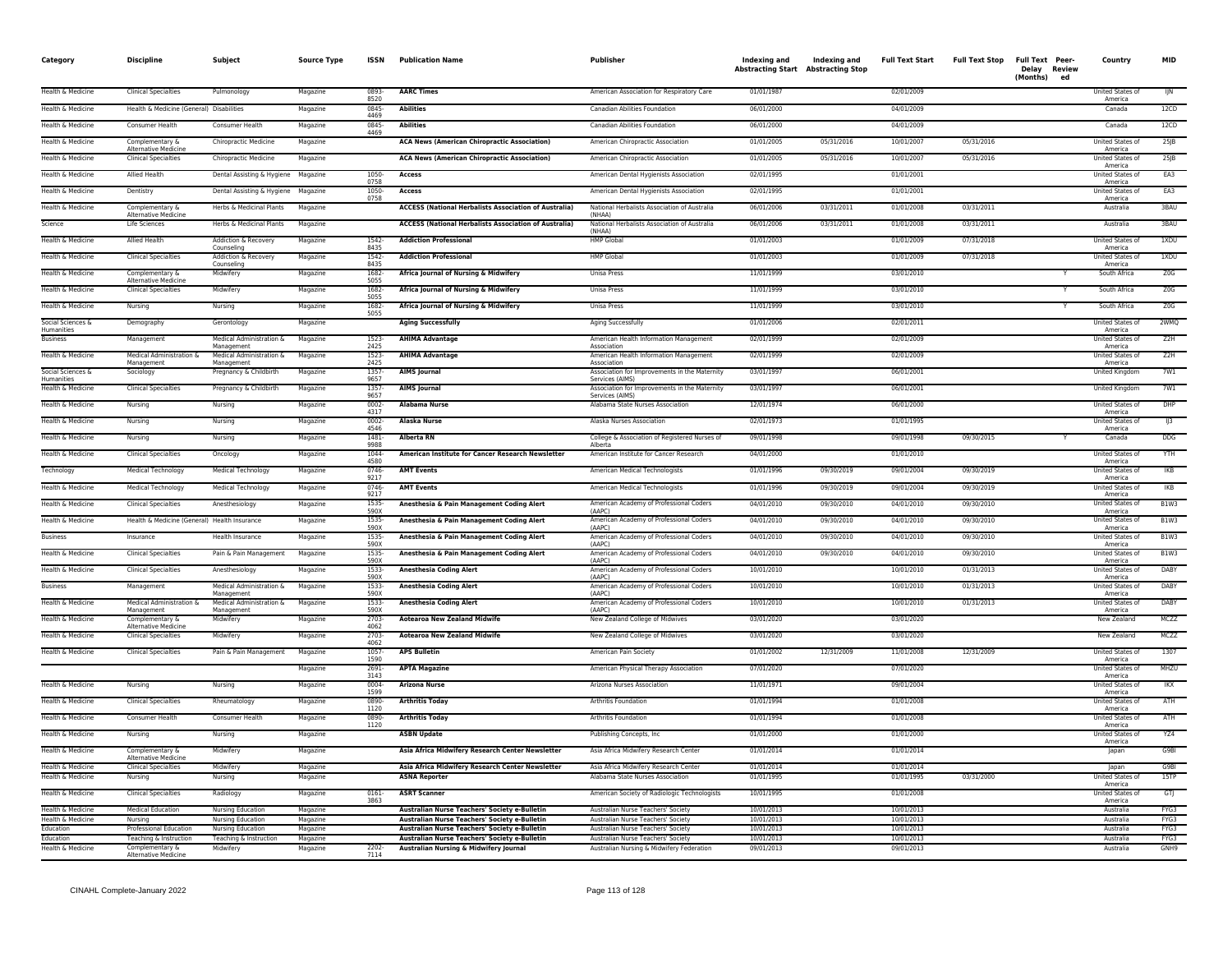| Category                                    | <b>Discipline</b>                                                      | Subject                                                                        | <b>Source Type</b>   | <b>ISSN</b>            | <b>Publication Name</b>                                          | Publisher                                                                      | <b>Indexing and</b><br><b>Abstracting Start Abstracting Stop</b> | Indexing and | <b>Full Text Start</b> | <b>Full Text Stop</b> | Full Text Peer-<br>Delay Review<br>(Months)<br>ed | Country                            | <b>MID</b>      |
|---------------------------------------------|------------------------------------------------------------------------|--------------------------------------------------------------------------------|----------------------|------------------------|------------------------------------------------------------------|--------------------------------------------------------------------------------|------------------------------------------------------------------|--------------|------------------------|-----------------------|---------------------------------------------------|------------------------------------|-----------------|
| Health & Medicine                           | <b>Clinical Specialties</b>                                            | Midwifery                                                                      | Magazine             | $\frac{2202}{7114}$    | <b>Australian Nursing &amp; Midwifery Journal</b>                | Australian Nursing & Midwifery Federation                                      | 09/01/2013                                                       |              | 09/01/2013             |                       |                                                   | Australia                          | GNH9            |
| Health & Medicine                           | Nursing                                                                | Nursing                                                                        | Magazine             | 2202                   | Australian Nursing & Midwifery Journal                           | Australian Nursing & Midwifery Federation                                      | 09/01/2013                                                       |              | 09/01/2013             |                       |                                                   | Australia                          | GNH9            |
| Health & Medicine                           | Nursing                                                                | Nursing                                                                        | Magazine             | 7114<br>1320<br>3185   | <b>Australian Nursing Journal</b>                                | Australian Nursing & Midwifery Federation                                      | 06/01/1993                                                       | 08/31/2013   | 06/01/1993             | 08/31/2013            |                                                   | Australia                          | ANJ             |
| Health & Medicine                           | <b>Allied Health</b>                                                   | Dental Assisting & Hygiene                                                     | Magazine             | 1323<br>4919           | <b>Auxiliary</b>                                                 | Main Street Publishing Pty Ltd                                                 | 01/01/2008                                                       |              | 01/01/2008             |                       |                                                   | Australia                          | 47DU            |
| <b>Health &amp; Medicine</b>                | Dentistry                                                              | Dental Assisting & Hygiene Magazine                                            |                      | 1323<br>4919           | <b>Auxiliary</b>                                                 | Main Street Publishing Pty Ltd                                                 | 01/01/2008                                                       |              | 01/01/2008             |                       |                                                   | Australia                          | 47DU            |
| Health & Medicine                           | Nursing                                                                | Nursing                                                                        | Magazine             | 0121<br>4500           | <b>Avances en Enfermeria</b>                                     | Editorial Universidad Nacional de Colombia                                     | 01/01/2007                                                       |              | 01/01/2007             |                       |                                                   | Colombia                           | 6361            |
| Health & Medicine                           | Complementary &                                                        | Complementary &                                                                | Magazine             | 1071-<br>2984          | <b>Beginnings</b>                                                | American Holistic Nurses Association                                           | 01/01/1995                                                       |              | 01/01/2010             |                       |                                                   | <b>United States of</b>            | GI2             |
| Health & Medicine                           | Alternative Medicine<br>Nursino                                        | <b>Alternative Medicine</b><br>Nursino                                         | Magazine             | $1071 -$               | <b>Beginnings</b>                                                | American Holistic Nurses Association                                           | 01/01/1995                                                       |              | 01/01/2010             |                       |                                                   | America<br>United States of        | GI2             |
| Science                                     | Life Sciences                                                          | <b>Nutrition Science</b>                                                       | Magazine             | 2984<br>0405           | <b>Better Nutrition</b>                                          | Pocket Outdoor Media                                                           | 07/01/1998                                                       |              | 07/01/1998             |                       |                                                   | America<br>United States o         | <b>BTN</b>      |
| Health & Medicine                           | <b>Medical Sciences</b>                                                | <b>Nutrition Science</b>                                                       | Magazine             | 668X<br>0405           | <b>Better Nutrition</b>                                          | Pocket Outdoor Media                                                           | 07/01/1998                                                       |              | 07/01/1998             |                       |                                                   | America<br><b>United States of</b> | <b>BTN</b>      |
| Technology                                  | Industrial Technology                                                  | <b>Nutrition Science</b>                                                       | Magazine             | 668X<br>0405           | <b>Better Nutrition</b>                                          | Pocket Outdoor Media                                                           | 07/01/1998                                                       |              | 07/01/1998             |                       |                                                   | America<br>United States of        | <b>BTN</b>      |
| Health & Medicine                           | Consumer Health                                                        | Consumer Health                                                                | Magazine             | 668X<br>0405           | <b>Better Nutrition</b>                                          | Pocket Outdoor Media                                                           | 07/01/1998                                                       |              | 07/01/1998             |                       |                                                   | America<br>United States o         | <b>BTN</b>      |
| Health & Medicine                           | Medical Care & Services                                                | Long-term Medical Care                                                         | Magazine             | 668X<br>1527           | <b>Billing Alert for Long-Term Care</b>                          | <b>HCPro</b>                                                                   | 01/01/2014                                                       |              | 01/01/2014             |                       |                                                   | America<br>United States of        | 500H            |
| <b>Business</b>                             | Management                                                             | <b>Medical Billing</b>                                                         | Magazine             | 0246<br>1527-<br>0246  | <b>Billing Alert for Long-Term Care</b>                          | <b>HCPro</b>                                                                   | 01/01/2014                                                       |              | 01/01/2014             |                       |                                                   | America<br>United States of        | 500H            |
| <b>Health &amp; Medicine</b>                | Medical Administration &                                               | <b>Medical Billing</b>                                                         | Magazine             | 1527-                  | <b>Billing Alert for Long-Term Care</b>                          | <b>HCPro</b>                                                                   | 01/01/2014                                                       |              | 01/01/2014             |                       |                                                   | America<br>United States of        | 500H            |
| Health & Medicine                           | Management<br><b>Allied Health</b>                                     | Massage Therapy                                                                | Magazine             | 0246                   | <b>Body Sense</b>                                                | Associated Bodywork & Massage Professionals                                    | 03/01/2002                                                       |              | 11/01/2012             |                       |                                                   | America<br>United States of        | T9T             |
| Health & Medicine                           | Complementary &                                                        | Massage Therapy                                                                | Magazine             |                        | <b>Body Sense</b>                                                | Associated Bodywork & Massage Professionals                                    | 03/01/2002                                                       |              | 11/01/2012             |                       |                                                   | America<br>United States of        | T9T             |
| Health & Medicine                           | <b>Alternative Medicine</b><br><b>Medical Sciences</b>                 | <b>Brain Injuries</b>                                                          | Magazine             |                        | <b>Brain Injury Professional</b>                                 | <b>HDI Publishers</b>                                                          | 03/01/2009                                                       |              | 10/01/2014             |                       |                                                   | America<br>United States of        | 9012            |
| Health & Medicine                           | <b>Clinical Specialties</b>                                            | <b>Brain Injuries</b>                                                          | Magazine             |                        | <b>Brain Injury Professional</b>                                 | <b>HDI Publishers</b>                                                          | 03/01/2009                                                       |              | 10/01/2014             |                       |                                                   | America<br><b>United States o</b>  | 9012            |
| <b>Business</b>                             | Management                                                             | Medical Administration &                                                       | Magazine             | 1530-                  | <b>Briefings on APCs</b>                                         | <b>HCPro</b>                                                                   | 01/01/2014                                                       |              | 01/01/2014             |                       |                                                   | America<br>United States o         | <b>500J</b>     |
| Health & Medicine                           | Medical Administration &                                               | Management<br>Medical Administration &                                         | Magazine             | 6607<br>1530           | <b>Briefings on APCs</b>                                         | <b>HCPro</b>                                                                   | 01/01/2014                                                       |              | 01/01/2014             |                       |                                                   | America<br>United States of        | 500)            |
| Health & Medicine                           | Management                                                             | Management<br>Health & Medicine (General) Health & Medicine (General) Magazine |                      | 6607<br>1098           | <b>Briefings on Coding Compliance Strategies</b>                 | <b>HCPro</b>                                                                   | 01/01/2014                                                       |              | 01/01/2014             |                       |                                                   | America<br>United States o         | 500K            |
| Politics & Government                       | Law                                                                    | Medical Law                                                                    | Magazine             | 0571<br>1098           | <b>Briefings on Coding Compliance Strategies</b>                 | <b>HCPro</b>                                                                   | 01/01/2014                                                       |              | 01/01/2014             |                       |                                                   | America<br>United States of        | 500K            |
| Social Sciences &                           | Law                                                                    | Medical Law                                                                    | Magazine             | 0571<br>1098           | <b>Briefings on Coding Compliance Strategies</b>                 | <b>HCPro</b>                                                                   | 01/01/2014                                                       |              | 01/01/2014             |                       |                                                   | America<br><b>United States of</b> | 500K            |
| <i><b>manities</b></i><br>Health & Medicine | Medical Law                                                            | <b>Medical Law</b>                                                             | Magazine             | 0571<br>1098           | <b>Briefings on Coding Compliance Strategies</b>                 | <b>HCPro</b>                                                                   | 01/01/2014                                                       |              | 01/01/2014             |                       |                                                   | America<br>United States of        | 500K            |
| Health & Medicine                           | Health & Medicine (General) Health Insurance                           |                                                                                | Magazine             | 0571<br>1537           | <b>Briefings on HIPAA</b>                                        | <b>HCPro</b>                                                                   | 01/01/2014                                                       |              | 01/01/2014             |                       |                                                   | America<br><b>United States of</b> | 31D7            |
| <b>Business</b>                             | Insurance                                                              | <b>Health Insurance</b>                                                        | Magazine             | 0216<br>1537           | <b>Briefings on HIPAA</b>                                        | HCPro                                                                          | 01/01/2014                                                       |              | 01/01/2014             |                       |                                                   | America<br><b>United States of</b> | 31D7            |
| Politics & Government                       | Law                                                                    | <b>Medical Privacy</b>                                                         | Magazine             | 0216<br>1537           | <b>Briefings on HIPAA</b>                                        | <b>HCPro</b>                                                                   | 01/01/2014                                                       |              | 01/01/2014             |                       |                                                   | America<br>United States o         | 31D7            |
| Social Sciences &                           | Law                                                                    | <b>Medical Privacy</b>                                                         | Magazine             | 0216<br>1537           | <b>Briefings on HIPAA</b>                                        | <b>HCPro</b>                                                                   | 01/01/2014                                                       |              | 01/01/2014             |                       |                                                   | America<br>United States of        | 31D7            |
| <b>Humanities</b><br>Health & Medicine      | <b>Medical Law</b>                                                     | <b>Medical Privacy</b>                                                         | Magazine             | 0216<br>1537           | <b>Briefings on HIPAA</b>                                        | <b>HCPro</b>                                                                   | 01/01/2014                                                       |              | 01/01/2014             |                       |                                                   | America<br>United States of        | 31D7            |
| Social Sciences &                           | Sociology                                                              | <b>Medical Privacy</b>                                                         | Magazine             | 0216                   | <b>Briefings on HIPAA</b>                                        | <b>HCPro</b>                                                                   | 01/01/2014                                                       |              | 01/01/2014             |                       |                                                   | America<br>United States of        | 31D7            |
| Humanities<br>Philosophy                    | Philosophy (General)                                                   | <b>Medical Privacy</b>                                                         | Magazine             | 1537<br>0216<br>1537   | <b>Briefings on HIPAA</b>                                        | <b>HCPro</b>                                                                   | 01/01/2014                                                       |              | 01/01/2014             |                       |                                                   | America<br>United States of        | 31D7            |
| <b>Business</b>                             | Management                                                             | Medical Facility Management Magazine                                           |                      | 0216<br>1076           | <b>Briefings on Hospital Safety</b>                              | <b>HCPro</b>                                                                   | 01/01/2014                                                       |              | 01/01/2014             |                       |                                                   | America<br>United States of        | 100N            |
| Health & Medicine                           | Medical Administration &                                               | Medical Facility Management Magazine                                           |                      | 5972<br>1076           | <b>Briefings on Hospital Safety</b>                              | <b>HCPro</b>                                                                   | 01/01/2014                                                       |              | 01/01/2014             |                       |                                                   | America<br>United States o         | 100N            |
| Health & Medicine                           | Management                                                             | Safety & Accident Prevention Safety & Accident Prevention Magazine             |                      | 5972<br>1076           | <b>Briefings on Hospital Safety</b>                              | <b>HCPro</b>                                                                   | 01/01/2014                                                       |              | 01/01/2014             |                       |                                                   | America<br>United States of        | 100N            |
| Social Sciences &                           | Library & Information                                                  | Library & Information                                                          |                      | 5972<br>2373           | Bulletin of the Association for Information Science &            |                                                                                | 04/01/2013                                                       | 07/31/2017   | 04/01/2013             | 07/31/2017            |                                                   | America<br>United Kinadom          | H7HM            |
| Humanities<br>Health & Medicine             | Science                                                                | Science<br>Chiropractic Medicine                                               | Magazine<br>Magazine | 9223                   | Technology<br><b>California Chiropractic Association Journal</b> | Wiley-Blackwell<br>California Chiropractic Association                         | 01/01/1997                                                       | 05/30/2017   | 07/01/2009             | 05/30/2017            |                                                   | United States of                   | <b>YUT</b>      |
| <b>Health &amp; Medicine</b>                | Complementary &<br>Alternative Medicine<br><b>Clinical Specialties</b> | Chiropractic Medicine                                                          | Magazine             | 1520-<br>4200<br>1520- | <b>California Chiropractic Association Journal</b>               | California Chiropractic Association                                            | 01/01/1997                                                       | 05/30/2017   | 07/01/2009             | 05/30/2017            |                                                   | America<br><b>Hnited States of</b> | <b>YUT</b>      |
| Health & Medicine                           | Nursing                                                                | Nursing                                                                        | Magazine             | 4200<br>0008-          | <b>California Nurse</b>                                          | California Nurses Association                                                  | 08/01/1969                                                       | 05/31/2006   | 06/01/2002             | 05/31/2006            |                                                   | America<br><b>United States of</b> | GIL             |
| Health & Medicine                           |                                                                        |                                                                                |                      | 1310<br>0739-          | <b>California Pharmacist</b>                                     | California Pharmacists Association                                             |                                                                  |              | 01/01/2014             |                       |                                                   | America<br>United States o         | 12LA            |
|                                             | <b>Clinical Specialties</b>                                            | Pharmacy                                                                       | Magazine             | 0483                   |                                                                  |                                                                                | 01/01/2014                                                       |              |                        |                       |                                                   | America                            |                 |
| Health & Medicine                           | Health & Medicine (General) Adverse Effect                             |                                                                                | Magazine             | 1499-<br>9447          | <b>Canadian Adverse Reaction Newsletter</b>                      | Health Canada, Marketed Health Products<br>Directorate                         | 10/01/2003                                                       | 12/31/2014   | 10/01/2003             | 12/31/2014            |                                                   | Canada                             | 1XFD            |
| Health & Medicine                           | Nursing                                                                | Nursing                                                                        | Magazine             | 1498                   | <b>CANNT Journal</b>                                             | Canadian Association of Nephrology Nurses &<br>Technologists                   | 01/01/1991                                                       |              | 01/01/2004             |                       |                                                   | Canada<br>Canada                   | VS <sub>2</sub> |
| Health & Medicine                           | <b>Clinical Specialties</b>                                            | Urology & Nephrology                                                           | Magazine             | 1498<br>5136           | <b>CANNT Journal</b>                                             | Canadian Association of Nephrology Nurses &<br>Technologists                   | 01/01/1991                                                       |              | 01/01/2004             |                       |                                                   |                                    | VS <sub>2</sub> |
| Health & Medicine                           | <b>Clinical Specialties</b>                                            | Cardiology                                                                     | Magazine             | 1522<br>7472           | <b>Cardiology Coding Alert</b>                                   | American Academy of Professional Coders<br>(AAPC)                              | 04/01/2010                                                       |              | 04/01/2010             |                       |                                                   | United States of<br>America        | 5F0Q            |
| Health & Medicine                           | Health & Medicine (General) Health Insurance                           |                                                                                | Magazine             | 1522<br>7472           | <b>Cardiology Coding Alert</b>                                   | American Academy of Professional Coders<br>(AAPC)                              | 04/01/2010                                                       |              | 04/01/2010             |                       |                                                   | United States o<br>America         | 5F0Q            |
| <b>Business</b>                             | Insurance                                                              | <b>Health Insurance</b>                                                        | Magazine             | 1522-<br>7472          | <b>Cardiology Coding Alert</b>                                   | American Academy of Professional Coders<br>(AAPC)                              | 04/01/2010                                                       |              | 04/01/2010             |                       |                                                   | <b>United States of</b><br>America | 5F0Q            |
| Health & Medicine                           | Diseases & Conditions                                                  | Alzheimer's Disease                                                            | Magazine             |                        | <b>Caregiver (Duke University)</b>                               | Duke University, a non-profit Educational<br>Research & Healthcare Institution | 03/01/1995                                                       |              | 06/01/2009             |                       |                                                   | <b>United States of</b><br>America | 37]3            |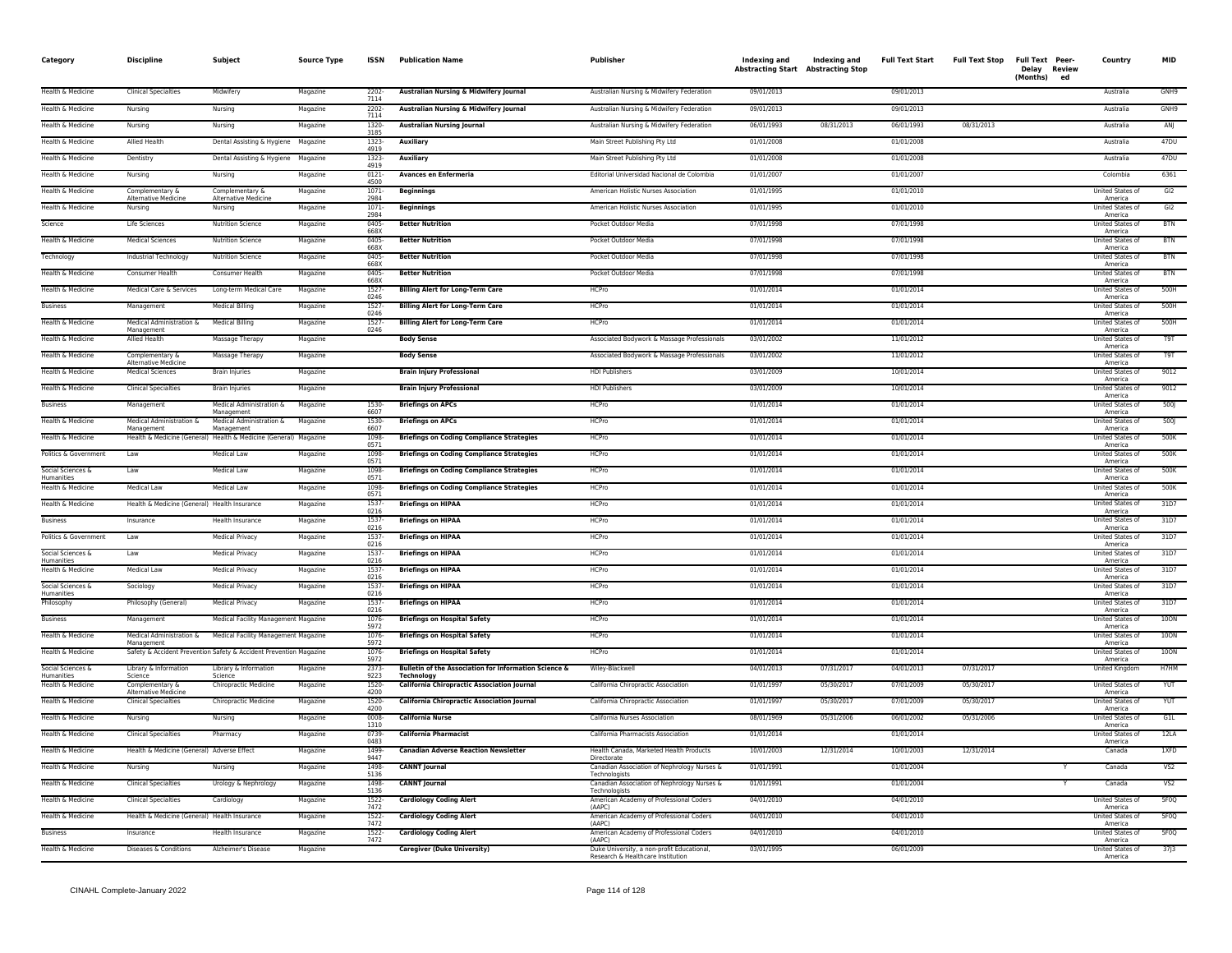| Category                                   | <b>Discipline</b>                                             | Subject                                                            | <b>Source Type</b> | <b>ISSN</b>           | <b>Publication Name</b>                                                     | Publisher                                            | Indexing and<br><b>Abstracting Start Abstracting Stop</b> | <b>Indexing and</b> | <b>Full Text Start</b> | <b>Full Text Stop</b> | <b>Full Text Peer</b><br>Delay Review<br>(Months)<br>ed | Country                            | MID               |
|--------------------------------------------|---------------------------------------------------------------|--------------------------------------------------------------------|--------------------|-----------------------|-----------------------------------------------------------------------------|------------------------------------------------------|-----------------------------------------------------------|---------------------|------------------------|-----------------------|---------------------------------------------------------|------------------------------------|-------------------|
| <b>Business</b>                            | Management                                                    | Case Management                                                    | Magazine           | 1053<br>5500          | <b>Case Management Advisor</b>                                              | AHC Media LLC                                        | 06/01/1990                                                |                     | 01/01/2012             |                       |                                                         | United States of<br>America        | 141               |
| Health & Medicine                          | Medical Administration &<br>Management                        | Case Management                                                    | Magazine           | 1053<br>5500          | <b>Case Management Advisor</b>                                              | AHC Media LLC                                        | 06/01/1990                                                |                     | 01/01/2012             |                       |                                                         | United States of<br>America        | 141               |
| Politics & Government                      | Social Work                                                   | Case Management                                                    | Magazine           | 1053<br>5500          | <b>Case Management Advisor</b>                                              | AHC Media LLC                                        | 06/01/1990                                                |                     | 01/01/2012             |                       |                                                         | <b>United States of</b><br>America | 141               |
| Social Sciences &<br>Humanities            | Social Work                                                   | Case Management                                                    | Magazine           | 1053<br>5500          | <b>Case Management Advisor</b>                                              | AHC Media LLC                                        | 06/01/1990                                                |                     | 01/01/2012             |                       |                                                         | United States of<br>America        | 141               |
| Health & Medicine                          |                                                               | Health & Medicine (General) Health & Medicine (General) Magazine   |                    | 1934-<br>189X         | <b>Case Management Monthly</b>                                              | <b>HCPro</b>                                         | 01/01/2014                                                |                     | 01/01/2014             |                       |                                                         | United States o<br>America         | 31D6              |
| <b>Business</b>                            | Management                                                    | Medical Administration &<br>Management                             | Magazine           | 1934-<br>189X         | <b>Case Management Monthly</b>                                              | <b>HCPro</b>                                         | 01/01/2014                                                |                     | 01/01/2014             |                       |                                                         | <b>United States</b><br>America    | 31D6              |
| Health & Medicine                          | Medical Administration &                                      | Medical Administration &<br>Management                             | Magazine           | 1934<br><b>189X</b>   | <b>Case Management Monthly</b>                                              | <b>HCPro</b>                                         | 01/01/2014                                                |                     | 01/01/2014             |                       |                                                         | United States o<br>America         | 31D6              |
| Home & Living                              | Management<br>Consumer Protection &<br><b>Product Reviews</b> | Consumer Protection &<br><b>Product Reviews</b>                    | Magazine           | 2155<br>1480          | <b>Center for Medical Consumers</b>                                         | Center for Medical Consumers, Inc                    | 08/01/2009                                                | 10/31/2012          | 08/01/2009             | 10/31/2012            |                                                         | United States<br>America           | B <sub>2</sub> CD |
| <b>Business</b>                            | Consumer Protection &<br><b>Product Reviews</b>               | Consumer Protection &<br><b>Product Reviews</b>                    | Magazine           | 1480                  | <b>Center for Medical Consumers</b>                                         | Center for Medical Consumers, Inc.                   | 08/01/2009                                                | 10/31/2012          | 08/01/2009             | 10/31/2012            |                                                         | United States<br>America           | B <sub>2</sub> CD |
| Health & Medicine                          |                                                               | Health & Medicine (General) Health & Medicine (General) Magazine   |                    | 2155                  | <b>Center for Medical Consumers</b>                                         | Center for Medical Consumers, Inc.                   | 08/01/2009                                                | 10/31/2012          | 08/01/2009             | 10/31/2012            |                                                         | <b>United States</b>               | B <sub>2</sub> CD |
| Health & Medicine                          | Nursing                                                       | Nursing                                                            | Magazine           | 1480<br>0069          | Chart                                                                       | <b>Illinois Nurses Association</b>                   | 01/01/1972                                                | 03/31/2012          | 01/01/1995             | 03/31/2012            |                                                         | America<br>United States o         | GBC               |
| Science                                    | Chemistry                                                     | Pharmacology                                                       | Magazine           | 2778<br>0009          | <b>Chemist &amp; Druggist</b>                                               | UBM Information Ltd.                                 | 01/01/2002                                                | 12/31/2016          | 01/01/2002             | 12/31/2016            |                                                         | America<br><b>United Kinado</b>    | 3BL               |
| Health & Medicine                          | <b>Medical Sciences</b>                                       | Pharmacology                                                       | Magazine           | 3033<br>0009          | <b>Chemist &amp; Druggist</b>                                               | UBM Information Ltd.                                 | 01/01/2002                                                | 12/31/2016          | 01/01/2002             | 12/31/2016            |                                                         | United Kingdom                     | 3BL               |
| Politics & Government                      | Social Work                                                   | Social Work                                                        | Magazine           | 3033<br>1057-<br>736X | <b>Children's Voice</b>                                                     | Child Welfare League of America                      | 01/01/2001                                                |                     | 07/01/2006             |                       |                                                         | <b>United States of</b>            | DA <sub>2</sub>   |
| Social Sciences &                          | Social Work                                                   | Social Work                                                        | Magazine           | 1057                  | <b>Children's Voice</b>                                                     | Child Welfare League of America                      | 01/01/2001                                                |                     | 07/01/2006             |                       |                                                         | America<br>United States of        | DA <sub>2</sub>   |
| Humanities<br><b>Business</b>              | Economics                                                     | Child Welfare                                                      | Magazine           | 736X<br>1057          | <b>Children's Voice</b>                                                     | Child Welfare League of America                      | 01/01/2001                                                |                     | 07/01/2006             |                       |                                                         | America<br>United States of        | DA <sub>2</sub>   |
| Social Sciences &                          | Economics                                                     | Child Welfare                                                      | Magazine           | 736X<br>1057          | <b>Children's Voice</b>                                                     | Child Welfare League of America                      | 01/01/2001                                                |                     | 07/01/2006             |                       |                                                         | America<br>United States o         | DA <sub>2</sub>   |
| Humanities<br>Social Sciences &            | Social Sciences &                                             | Child Welfare                                                      | Magazine           | 736X<br>1057-<br>736X | <b>Children's Voice</b>                                                     | Child Welfare League of America                      | 01/01/2001                                                |                     | 07/01/2006             |                       |                                                         | America<br>United States of        | DA2               |
| Humanities<br>Social Sciences &            | Humanities (General)<br>Sociology                             | Child Welfare                                                      | Magazine           | 1057<br>736X          | <b>Children's Voice</b>                                                     | Child Welfare League of America                      | 01/01/2001                                                |                     | 07/01/2006             |                       |                                                         | America<br>United States of        | DA <sub>2</sub>   |
| <b>Humanities</b><br>Politics & Government | Social Welfare                                                | Child Welfare                                                      | Magazine           | 1057                  | <b>Children's Voice</b>                                                     | Child Welfare League of America                      | 01/01/2001                                                |                     | 07/01/2006             |                       |                                                         | America<br>United States o         | DA2               |
| Social Sciences &                          | <b>Social Services</b>                                        | Child Welfare                                                      | Magazine           | <b>736X</b><br>1057   | <b>Children's Voice</b>                                                     | Child Welfare League of America                      | 01/01/2001                                                |                     | 07/01/2006             |                       |                                                         | America<br>United States of        | DA <sub>2</sub>   |
| Humanities<br>Health & Medicine            | Complementary &                                               | Chiropractic Medicine                                              | Magazine           | 736X<br>1087          | <b>Chiropractic Economics</b>                                               | Arthur J. Gallagher Risk Management Services,        | 07/15/2013                                                |                     | 07/15/2013             |                       |                                                         | America<br>United States o         | 111X              |
| Health & Medicine                          | <b>Alternative Medicine</b><br><b>Clinical Specialties</b>    | Chiropractic Medicine                                              | Magazine           | 1985<br>1087          | <b>Chiropractic Economics</b>                                               | Inc<br>Arthur J. Gallagher Risk Management Services, | 07/15/2013                                                |                     | 07/15/2013             |                       |                                                         | America<br>United States of        | 111X              |
| Health & Medicine                          | Complementary &                                               | Chiropractic Medicine                                              | Magazine           | 1985<br>1542          | <b>Chiropractic Journal</b>                                                 | Inc<br>World Chiropractic Alliance                   | 03/01/1987                                                | 01/31/2013          | 07/01/1990             | 04/30/2000            |                                                         | America<br>United States of        | 8PD               |
| Health & Medicine                          | Alternative Medicin<br><b>Clinical Specialties</b>            | <b>Chiropractic Medicine</b>                                       | Magazine           | 3190<br>1542          | <b>Chiropractic lournal</b>                                                 | World Chiropractic Alliance                          | 03/01/1987                                                | 01/31/2013          | 07/01/1990             | 04/30/2000            |                                                         | America<br>United States of        | 8PD               |
| Health & Medicine                          | <b>Bioethics</b>                                              | <b>Bioethics</b>                                                   | Magazine           | 3190<br>1443          | <b>Chisholm Health Ethics Bulletin</b>                                      | Caroline Chisholm Centre for Health Ethics           | 06/01/2012                                                | 06/30/2012          | 06/01/2012             | 06/30/2012            |                                                         | America<br>Australia               | GD55              |
| Science                                    | Life Sciences                                                 | <b>Bioethics</b>                                                   | Magazine           | 359<br>1443           | <b>Chisholm Health Ethics Bulletin</b>                                      | Caroline Chisholm Centre for Health Ethics           | 06/01/2012                                                | 06/30/2012          | 06/01/2012             | 06/30/2012            |                                                         | Australia                          | GD55              |
| Philosophy                                 | Philosophy (General)                                          | <b>Bioethics</b>                                                   | Magazine           | 359<br>1443           | <b>Chisholm Health Ethics Bulletin</b>                                      | Caroline Chisholm Centre for Health Ethics           | 06/01/2012                                                | 06/30/2012          | 06/01/2012             | 06/30/2012            |                                                         | Australia                          | GD55              |
| Religion                                   | Christianity                                                  | Christian Ethics                                                   | Magazine           | 359<br>1443           | <b>Chisholm Health Ethics Bulletin</b>                                      | Caroline Chisholm Centre for Health Ethics           | 06/01/2012                                                | 06/30/2012          | 06/01/2012             | 06/30/2012            |                                                         | Australia                          | GD55              |
| Philosophy                                 | Philosophy (General)                                          | Christian Ethics                                                   | Magazine           | 3593<br>1443          | <b>Chisholm Health Ethics Bulletin</b>                                      | Caroline Chisholm Centre for Health Ethics           | 06/01/2012                                                | 06/30/2012          | 06/01/2012             | 06/30/2012            |                                                         | Australia                          | GD55              |
| Health & Medicine                          | Diseases & Conditions                                         | Chronic Diseases                                                   | Magazine           | 3591                  | <b>Chronic Disease Notes &amp; Reports</b>                                  | Centers for Disease Control & Prevention (CDC)       | 01/01/1999                                                | 02/28/2009          | 01/01/1999             | 02/28/2009            |                                                         | United States of                   | Z11               |
| Technology                                 | Computer Science                                              | Databases & Database                                               | Magazine           | 1041-<br>5513         | <b>CINAHLnews</b>                                                           | <b>CINAHL Information Systems</b>                    | 03/01/1992                                                | 07/31/2004          | 03/01/1995             | 07/31/2004            |                                                         | America<br>United States o         | YVE               |
| Health & Medicine                          | <b>Clinical Specialties</b>                                   | Management<br>Primary Health Care                                  | Magazine           | 1524-                 | <b>Clinical Advisor</b>                                                     | Haymarket Media, Inc.                                | 02/25/1999                                                |                     | 04/01/2009             |                       |                                                         | America<br>United States o         | Z1                |
| Health & Medicine                          | <b>Clinical Specialties</b>                                   | Cardiology                                                         | Magazine           | 7317<br>0741          | <b>Clinical Cardiology Alert</b>                                            | AHC Media LLC                                        | 01/01/2007                                                |                     | 01/01/2012             |                       |                                                         | America<br><b>United States</b>    | 13P               |
| <b>Business</b>                            | Industries & Trades                                           | Medical Equipment &                                                | Magazine           | 4218<br>0093          | <b>Clinical Laboratory Reference</b>                                        | <b>Endeavor Business Media</b>                       | 08/01/2000                                                |                     | 08/01/2007             |                       |                                                         | America<br><b>United States</b>    | QRM               |
| Health & Medicine                          | Medical Equipment                                             | Supplies Industry<br>Medical Equipment &                           | Magazine           | 8076<br>0093          | <b>Clinical Laboratory Reference</b>                                        | <b>Endeavor Business Media</b>                       | 08/01/2000                                                |                     | 08/01/2007             |                       | 3                                                       | America<br>United States of        | QRM               |
| Health & Medicine                          | <b>Medical Sciences</b>                                       | Supplies Industry<br>Clinical Laboratory Science                   | Magazine           | 8076<br>0093          | <b>Clinical Laboratory Reference</b>                                        | <b>Endeavor Business Media</b>                       | 08/01/2000                                                |                     | 08/01/2007             |                       | -3                                                      | America<br><b>United States</b>    | QRM               |
| Science                                    | Science (General)                                             | Clinical Laboratory Science Magazine                               |                    | 8076<br>0093          | <b>Clinical Laboratory Reference</b>                                        | <b>Endeavor Business Media</b>                       | 08/01/2000                                                |                     | 08/01/2007             |                       | 3                                                       | America<br>United States o         | QRM               |
| Health & Medicine                          | Medical Care & Services                                       | Minority Health                                                    | Magazine           | 8076<br>1546          | Closing the Gap (15467678)                                                  | US Department of Health & Human Services             | 02/01/2001                                                | 01/31/2004          | 02/01/2001             | 01/31/2004            |                                                         | America<br>United States o         | 80HH              |
| Health & Medicine                          |                                                               |                                                                    |                    | 7678<br>1545          |                                                                             | <b>HCPro</b>                                         | 01/01/2014                                                |                     | 01/01/2014             |                       |                                                         | America<br>United States o         | 31D9              |
|                                            | Nursing                                                       | Nursing                                                            | Magazine           | 7028                  | <b>CNA Training Advisor: Lesson Plans for Busy Staff</b><br><b>Trainers</b> |                                                      |                                                           |                     |                        |                       |                                                         | America                            |                   |
| Home & Living                              |                                                               | Food, Cooking & Entertaining Food, Cooking & Entertaining Magazine |                    | $\frac{1070}{1613}$   | <b>Communicating Food for Health</b>                                        | Food & Health Communications, Inc.                   | 06/01/1998                                                |                     | 11/01/2014             |                       |                                                         | United States of<br>America        | YWA               |
| Health & Medicine                          | Health & Medicine (General) Health Communication              |                                                                    | Magazine           | 1070<br>1613          | <b>Communicating Food for Health</b>                                        | Food & Health Communications, Inc.                   | 06/01/1998                                                |                     | 11/01/2014             |                       |                                                         | <b>United States of</b><br>America | <b>YWA</b>        |
| Communication                              | Communication by Type                                         | <b>Health Communication</b>                                        | Magazine           | 1070<br>1613          | <b>Communicating Food for Health</b>                                        | Food & Health Communications, Inc.                   | 06/01/1998                                                |                     | 11/01/2014             |                       |                                                         | <b>United States of</b><br>America | YWA               |
| Health & Medicine                          | Allied Health                                                 | Occupational Therapy                                               | Magazine           |                       | Communique                                                                  | Illinois Occupational Therapy Association            | 08/01/2007                                                |                     | 08/01/2007             |                       |                                                         | United States o<br>America         | 1V <sub>17</sub>  |
| Health & Medicine                          | Therapeutics                                                  | Occupational Therapy                                               | Magazine           |                       | Communique                                                                  | Illinois Occupational Therapy Association            | 08/01/2007                                                |                     | 08/01/2007             |                       |                                                         | <b>United States o</b><br>America  | 1V                |
| Health & Medicine                          | Nursing                                                       | Nursing                                                            | Magazine           | 0951<br>9815          | <b>Community Living</b>                                                     | C.L. Initiatives Ltd                                 | 11/01/2003                                                |                     | 03/01/2012             |                       |                                                         | United Kingdon                     | 1FSE              |
| Health & Medicine                          | Nursing                                                       | Nursing                                                            | Magazine           | 0278<br>4092          | <b>Connecticut Nursing News</b>                                             | <b>Connecticut Nurses Association</b>                | 04/01/1986                                                | 12/31/2011          | 03/01/1995             | 12/31/2011            |                                                         | United States of<br>America        | <b>IOF</b>        |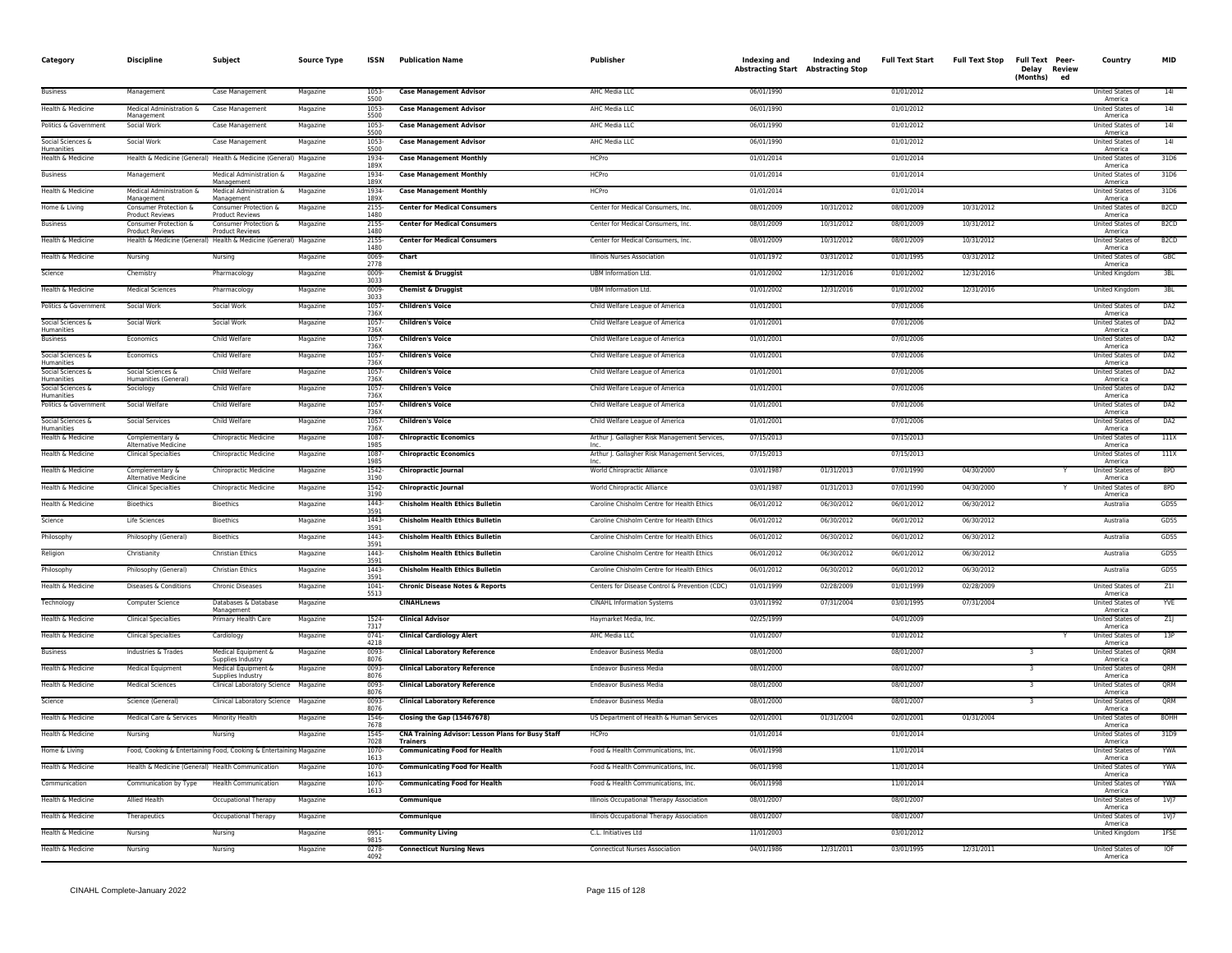| Category                               | <b>Discipline</b>                                          | Subject                                                          | <b>Source Type</b>   |                  | <b>ISSN</b> Publication Name                                              | Publisher                                                      | Indexing and             | Indexing and<br><b>Abstracting Start Abstracting Stop</b> | <b>Full Text Start</b>   | <b>Full Text Stop</b> | Full Text Peer-<br>Delay Review<br>(Months)<br>ed | Country                            | MID              |
|----------------------------------------|------------------------------------------------------------|------------------------------------------------------------------|----------------------|------------------|---------------------------------------------------------------------------|----------------------------------------------------------------|--------------------------|-----------------------------------------------------------|--------------------------|-----------------------|---------------------------------------------------|------------------------------------|------------------|
| <b>Business</b>                        | <b>Human Resources</b>                                     | Career Guidance                                                  | Magazine             |                  | <b>Connections Online</b>                                                 | American Medical Women's Association                           | 09/01/2005               |                                                           | 06/01/2008               |                       |                                                   | United States of<br>America        | 25JA             |
| Education                              | Professional Education                                     | Career Guidance                                                  | Magazine             |                  | <b>Connections Online</b>                                                 | American Medical Women's Association                           | 09/01/2005               |                                                           | 06/01/2008               |                       |                                                   | United States of<br>America        | 25JA             |
| Health & Medicine                      | <b>Clinical Specialties</b>                                | Women's Health                                                   | Magazine             |                  | <b>Connections Online</b>                                                 | American Medical Women's Association                           | 09/01/2005               |                                                           | 06/01/2008               |                       |                                                   | United States of<br>America        | 25JA             |
| Politics & Government                  | Law                                                        | Consumer Rights Law                                              | Magazine             | 1555<br>1172     | <b>Consumer Product Safety Review</b>                                     | Superintendent of Documents                                    | 06/01/1998               | 01/31/2008                                                | 06/01/1998               | 01/31/2008            |                                                   | United States of<br>America        | Z20              |
| Social Sciences &<br>Humanities        | Law                                                        | Consumer Rights Law                                              | Magazine             | 1555<br>1172     | <b>Consumer Product Safety Review</b>                                     | <b>Superintendent of Documents</b>                             | 06/01/1998               | 01/31/2008                                                | 06/01/1998               | 01/31/2008            |                                                   | <b>United States of</b><br>America | Z20              |
| Health & Medicine                      | Safety & Accident Prevention Consumer Rights Law           |                                                                  | Magazine             | 1555<br>1172     | <b>Consumer Product Safety Review</b>                                     | Superintendent of Documents                                    | 06/01/1998               | 01/31/2008                                                | 06/01/1998               | 01/31/2008            |                                                   | United States of<br>America        | Z20              |
| Health & Medicine                      | <b>Clinical Specialties</b>                                | <b>Pediatric Medicine</b>                                        | Magazine             | 8750-<br>0507    | <b>Contemporary Pediatrics</b>                                            | MJH Life Sciences                                              | 01/01/1994               |                                                           | 01/01/2006               |                       |                                                   | United States of<br>America        | 12P              |
| Health & Medicine                      | Therapeutics                                               | <b>Rehabilitation Therapy</b>                                    | Magazine             | 1075<br>9298     | <b>Contemporary Rehab</b>                                                 | National Rehabilitation Association                            | 02/01/2001               |                                                           | 12/01/2004               |                       |                                                   | United States of<br>America        | YU7              |
| Health & Medicine                      | Diseases & Conditions                                      | Substance Abuse & Addiction Magazine                             |                      | 1530<br>5961     | <b>Counselor: The Magazine for Addiction Professionals</b>                | California Consortium of Addiction Programs &<br>Professionals | 01/01/2014               |                                                           | 01/01/2014               |                       |                                                   | United States of<br>America        | 904N             |
| Health & Medicine                      | <b>Clinical Specialties</b>                                | <b>Addiction Medicine</b>                                        | Magazine             | 1530-            | <b>Counselor: The Magazine for Addiction Professionals</b>                | California Consortium of Addiction Programs &<br>Professionals | 01/01/2014               |                                                           | 01/01/2014               |                       |                                                   | United States of                   | 904N             |
| Health & Medicine                      | <b>Allied Health</b>                                       | Mental Health Services                                           | Magazine             | 5961<br>1474-    | CPJ: Counselling & Psychotherapy Journal                                  | British Association for Counselling &                          | 02/01/2001               | 08/31/2005                                                | 03/01/2004               | 08/31/2005            |                                                   | America<br>United Kingdon          | <b>TFW</b>       |
| Health & Medicine                      | <b>Clinical Specialties</b>                                | <b>Mental Health Services</b>                                    | Magazine             | 5372<br>1474-    | CPJ: Counselling & Psychotherapy Journal                                  | Psychotherapy<br>British Association for Counselling &         | 02/01/2001               | 08/31/2005                                                | 03/01/2004               | 08/31/2005            |                                                   | United Kingdom                     | <b>TFW</b>       |
| <b>Business</b>                        | Management                                                 | Medical Administration &                                         | Magazine             | 5372<br>1554-    | <b>Credentialing &amp; Peer Review Legal Insider</b>                      | Psychotherapy<br><b>HCPro</b>                                  | 01/01/2014               |                                                           | 01/01/2014               |                       |                                                   | United States of                   | 501A             |
| Health & Medicine                      | Medical Administration &                                   | Management<br>Medical Administration &                           | Magazine             | 0359<br>1554     | Credentialing & Peer Review Legal Insider                                 | <b>HCPro</b>                                                   | 01/01/2014               |                                                           | 01/01/2014               |                       |                                                   | America<br>United States of        | 501A             |
| Health & Medicine                      | Management<br><b>Clinical Specialties</b>                  | Management<br>Critical Care                                      | Magazine             | 0359<br>1067-    | <b>Critical Care Alert</b>                                                | AHC Media LLC                                                  | 01/01/2007               |                                                           | 01/01/2012               |                       |                                                   | America<br>United States of        | 13R              |
| Health & Medicine                      | Nursing                                                    | Nursing                                                          | Magazine             | 9502             | <b>Dean's Notes</b>                                                       | Jannetti Publications, Inc.                                    | 09/01/1985               |                                                           | 09/01/2004               |                       |                                                   | America<br>United States of        | OQN              |
| Health & Medicine                      | Allied Health                                              | Dental Assisting & Hygiene Magazine                              |                      | 1088             | <b>Dental Assistant</b>                                                   | American Dental Assistant Association                          | 01/01/2001               |                                                           | 01/01/2004               |                       |                                                   | America<br>United States of        | IJХ              |
| Health & Medicine                      | Dentistry                                                  | Dental Assisting & Hygiene Magazine                              |                      | 3886<br>1088     | <b>Dental Assistant</b>                                                   | American Dental Assistant Association                          | 01/01/2001               |                                                           | 01/01/2004               |                       |                                                   | America<br>United States of        | IJХ              |
| Health & Medicine                      | Dentistry                                                  | Dentistry                                                        | Magazine             | 3886<br>0011     | <b>Dental Health</b>                                                      | British Society of Dental Hygiene & Therapy                    | 01/01/2000               |                                                           | 01/01/2012               |                       |                                                   | America<br><b>United Kingdom</b>   | YUO              |
| Health & Medicine                      | Diseases & Conditions                                      | Diabetes                                                         | Magazine             | 8605             | <b>Diabetes Dateline</b>                                                  | National Diabetes Information Clearinghouse                    | 01/01/1997               | 09/30/2011                                                | 01/01/1997               | 09/30/2011            |                                                   | United States of                   | 962              |
| Health & Medicine                      | Diseases & Conditions                                      | Diabetes                                                         | Magazine             | 1474-            | <b>Diabetes Digest</b>                                                    | SB Communications Group, A Schofield Media                     | 03/01/2004               |                                                           | 07/01/2011               |                       |                                                   | America<br>United Kingdom          | <b>IXGC</b>      |
| Science                                | Chemistry                                                  | Pharmaceutical Industry                                          | Magazine             | 5704<br>1474     | <b>Diabetes Digest</b>                                                    | Company<br>SB Communications Group, A Schofield Media          | 03/01/2004               |                                                           | 07/01/2011               |                       |                                                   | United Kingdom                     | 1XGC             |
| Health & Medicine                      | <b>Medical Sciences</b>                                    | Pharmaceutical Industry                                          | Magazine             | 5704<br>1474-    | <b>Diabetes Digest</b>                                                    | Company<br>SB Communications Group, A Schofield Media          | 03/01/2004               |                                                           | 07/01/2011               |                       |                                                   | United Kingdom                     | 1XGC             |
| <b>Business</b>                        | Industries & Trades                                        | Pharmaceutical Industry                                          | Magazine             | 5704<br>1474-    | <b>Diabetes Digest</b>                                                    | Company<br>SB Communications Group, A Schofield Media          | 03/01/2004               |                                                           | 07/01/2011               |                       |                                                   | United Kingdom                     | 1XGC             |
| Health & Medicine                      | <b>Clinical Specialties</b>                                | Pharmaceutical Industry                                          | Magazine             | 5704<br>1474     | <b>Diabetes Digest</b>                                                    | Company<br>SB Communications Group, A Schofield Media          | 03/01/2004               |                                                           | 07/01/2011               |                       |                                                   | United Kingdom                     | 1XGC             |
| Health & Medicine                      | Diseases & Conditions                                      | <b>Diabetes</b>                                                  | Magazine             | 5704<br>1936     | <b>Diabetes Health Professional</b>                                       | Company<br>Kings Publishing, Inc.                              | 08/01/2010               |                                                           | 06/01/2011               |                       |                                                   | United States of                   | 9016             |
| Health & Medicine                      | <b>Clinical Specialties</b>                                | Radiology                                                        | Magazine             | 9522<br>1305     | Diagnostic & Interventional Radiology                                     | Turkish Society of Radiology                                   | 03/01/2008               |                                                           | 05/01/2013               |                       |                                                   | America<br>Turkey                  | 39NM             |
| Health & Medicine                      |                                                            | Health & Medicine (General) Health & Medicine (General) Magazine |                      | 3825<br>0733     | <b>Doctor's Office</b>                                                    | <b>HCPro</b>                                                   | 01/01/2014               | 12/31/2015                                                | 01/01/2014               | 12/31/2015            |                                                   | United States o                    | 501H             |
| <b>Business</b>                        | Management                                                 | <b>Medical Billing</b>                                           | Magazine             | 2262<br>2165     | ED Coding & Reimbursement Alert                                           | American Academy of Professional Coders                        | 12/01/2011               |                                                           | 12/01/2011               |                       |                                                   | America<br>United States of        | L5D0             |
| Health & Medicine                      | Medical Administration &                                   | Medical Billing                                                  | Magazine             | 2325<br>2165     | ED Coding & Reimbursement Alert                                           | (AAPC)<br>American Academy of Professional Coders              | 12/01/2011               |                                                           | 12/01/2011               |                       |                                                   | America<br>United States o         | L5D <sub>0</sub> |
| Health & Medicine                      | Management<br>Health & Medicine (General) Health Insurance |                                                                  | Magazine             | 2325<br>1523-    | <b>ED Coding Alert</b>                                                    | (AAPC)<br>American Academy of Professional Coders              | 04/01/2010               | 11/30/2011                                                | 04/01/2010               | 11/30/2011            |                                                   | America<br>United States of        | <b>B1W4</b>      |
| <b>Business</b>                        | Insurance                                                  | Health Insurance                                                 | Magazine             | 4835<br>1523-    | <b>ED Coding Alert</b>                                                    | (AAPC)<br>American Academy of Professional Coders              | 04/01/2010               | 11/30/2011                                                | 04/01/2010               | 11/30/2011            |                                                   | America<br>United States of        | <b>B1W4</b>      |
| <b>Business</b>                        | Management                                                 | <b>Medical Billing</b>                                           | Magazine             | 4835<br>1523     | <b>ED Coding Alert</b>                                                    | (AAPC)<br>American Academy of Professional Coders              | 04/01/2010               | 11/30/2011                                                | 04/01/2010               | 11/30/2011            |                                                   | America<br>United States of        | <b>B1W4</b>      |
| Health & Medicine                      | Medical Administration &                                   | <b>Medical Billing</b>                                           | Magazine             | 4835<br>1523     | <b>ED Coding Alert</b>                                                    | (AAPC)<br>American Academy of Professional Coders              | 04/01/2010               | 11/30/2011                                                | 04/01/2010               | 11/30/2011            |                                                   | America<br>United States of        | <b>B1W4</b>      |
| Health & Medicine                      | Management<br><b>Clinical Specialties</b>                  | <b>Emergency Medicine</b>                                        | Magazine             | 4835<br>1087     | <b>ED Legal Letter</b>                                                    | (AAPC)<br>AHC Media LLC                                        | 01/01/2001               |                                                           | 01/01/2012               |                       |                                                   | America<br>United States of        | Z1W              |
| Politics & Government                  | Law                                                        | Medical Law                                                      | Magazine             | 7347<br>1087     | <b>ED Legal Letter</b>                                                    | AHC Media LLC                                                  | 01/01/2001               |                                                           | 01/01/2012               |                       |                                                   | America<br>United States of        | Z1W              |
| Social Sciences &                      | Law                                                        | Medical Law                                                      | Magazine             | 7347<br>1087     | <b>ED Legal Letter</b>                                                    | AHC Media LLC                                                  | 01/01/2001               |                                                           | 01/01/2012               |                       |                                                   | America<br>United States of        | Z1W              |
| Humanities<br>Health & Medicine        | Medical Law                                                | Medical Law                                                      | Magazine             | 7347<br>1087     | <b>ED Legal Letter</b>                                                    | AHC Media LLC                                                  | 01/01/2001               |                                                           | 01/01/2012               |                       |                                                   | America<br>United States of        | Z1W              |
| Health & Medicine                      |                                                            | <b>Emergency Medicine</b>                                        |                      | 7347<br>1044     |                                                                           |                                                                |                          |                                                           |                          |                       |                                                   | America                            | 14D              |
|                                        | <b>Clinical Specialties</b>                                |                                                                  | Magazine             | 9167             | <b>ED Management</b>                                                      | AHC Media LLC<br>National Association of EMS Educators         | 01/01/2000               |                                                           | 02/01/2016               |                       |                                                   | United States of<br>America        |                  |
| Health & Medicine                      | <b>Clinical Specialties</b>                                | <b>Emergency Medicine</b>                                        | Magazine             |                  | <b>Educator Update</b>                                                    |                                                                | 07/01/2007               |                                                           | 07/01/2009               |                       |                                                   | United States of<br>America        | 5501             |
| Health & Medicine                      | Medical Education                                          | Medical Education                                                | Magazine             |                  | <b>Educator Update</b>                                                    | National Association of EMS Educators                          | 07/01/2007               |                                                           | 07/01/2009               |                       |                                                   | United States of<br>America        | 5501             |
| Education                              | Professional Education                                     | <b>Medical Education</b>                                         | Magazine             |                  | <b>Educator Update</b>                                                    | National Association of EMS Educators                          | 07/01/2007               |                                                           | 07/01/2009               |                       |                                                   | <b>United States of</b><br>America | 5501             |
| Health & Medicine<br>Health & Medicine | Dentistry<br><b>Clinical Specialties</b>                   | Dentistry<br><b>Emergency Medicine</b>                           | Magazine<br>Magazine | 1935             | <b>eLABORATE</b><br><b>EMS Product News</b>                               | Main Street Publishing Pty Ltd<br>Cygnus Business Media        | 01/01/2008<br>09/01/2006 | 12/31/2008                                                | 01/01/2008<br>09/01/2006 | 12/31/2008            |                                                   | Australia<br>United States of      | 47DV<br>4W6U     |
| Health & Medicine                      | Allied Health                                              | Occupational Therapy                                             | Magazine             | 1445<br>$0942 -$ | Ergotherapie & Rehabilitation                                             | Schulz-Kirchner Verlag Gmbh                                    | 03/01/2001               |                                                           | 10/01/2009               |                       |                                                   | America<br>Germany                 | YZI              |
| Health & Medicine                      | Therapeutics                                               | <b>Occupational Therapy</b>                                      | Magazine             | 8623<br>0942-    | <b>Ergotherapie &amp; Rehabilitation</b>                                  | Schulz-Kirchner Verlag Gmbh                                    | 03/01/2001               |                                                           | 10/01/2009               |                       |                                                   | Germany                            | YZI              |
| Social Sciences &                      | Sociology                                                  | Breastfeeding                                                    | Magazine             | 8623<br>0156-    | <b>Essence: Newsletter of the Australian Breastfeeding</b>                | Australian Breastfeeding Association                           | 06/01/2017               |                                                           | 06/01/2017               |                       |                                                   | Australia                          | FL3Q             |
| Humanities<br>Health & Medicine        | <b>Clinical Specialties</b>                                | Breastfeeding                                                    | Magazine             | 0476<br>0156-    | Association<br><b>Essence: Newsletter of the Australian Breastfeeding</b> | Australian Breastfeeding Association                           | 06/01/2017               |                                                           | 06/01/2017               |                       |                                                   | Australia                          | FL3Q             |
|                                        |                                                            |                                                                  |                      | 0476             | <b>Association</b>                                                        |                                                                |                          |                                                           |                          |                       |                                                   |                                    |                  |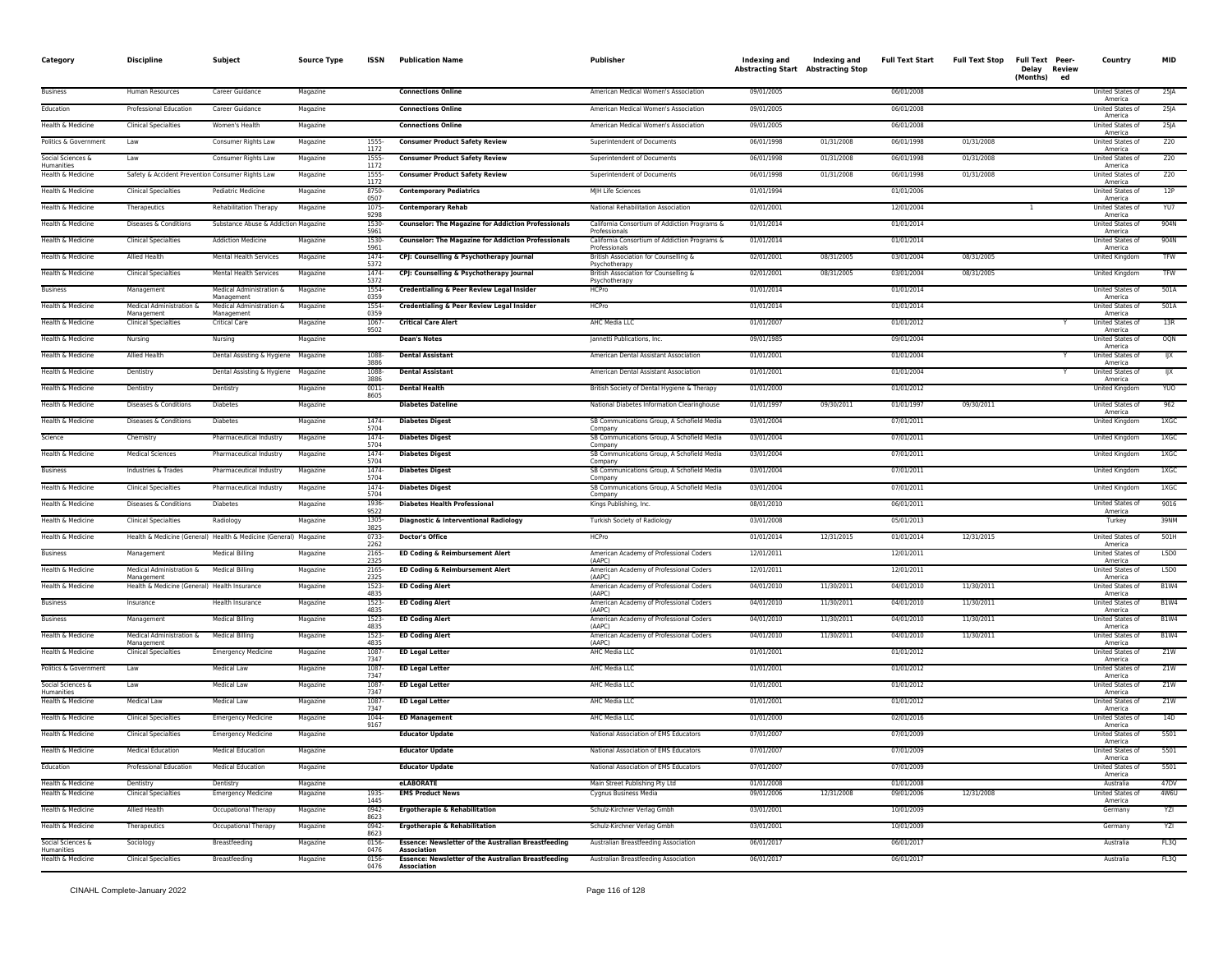| Category                             | <b>Discipline</b>                                 | <b>Subject</b>                                                                 | <b>Source Type</b>   | <b>ISSN</b>           | <b>Publication Name</b>                                          | Publisher                                              | <b>Indexing and</b><br><b>Abstracting Start Abstracting Stop</b> | Indexing and             | <b>Full Text Start</b>   | <b>Full Text Stop</b>    | Full Text Peer-<br>Delay Review<br>(Months) | Country                                | <b>MID</b>             |
|--------------------------------------|---------------------------------------------------|--------------------------------------------------------------------------------|----------------------|-----------------------|------------------------------------------------------------------|--------------------------------------------------------|------------------------------------------------------------------|--------------------------|--------------------------|--------------------------|---------------------------------------------|----------------------------------------|------------------------|
| Science                              | Chemistry                                         | Pharmaceutical Industry                                                        | Magazine             |                       | <b>Essential Drugs Monitor</b>                                   | World Health Organization                              | 01/01/1994                                                       | 03/31/2005               | 09/01/2003               | 03/31/2005               |                                             | Switzerland                            | H54                    |
| Health & Medicine                    | <b>Medical Science:</b>                           | Pharmaceutical Industry                                                        | Magazine             |                       | <b>Essential Drugs Monitor</b>                                   | World Health Organization                              | 01/01/1994                                                       | 03/31/2005               | 09/01/2003               | 03/31/2005               |                                             | Switzerland                            | H54                    |
| <b>Business</b><br>Health & Medicine | Industries & Trades<br><b>Clinical Specialtie</b> | Pharmaceutical Industry<br>Pharmaceutical Industry                             | Magazine<br>Magazine |                       | <b>Essential Drugs Monitor</b><br><b>Essential Drugs Monitor</b> | World Health Organization<br>World Health Organization | 01/01/1994<br>01/01/1994                                         | 03/31/2005<br>03/31/2005 | 09/01/2003<br>09/01/2003 | 03/31/2005<br>03/31/2005 |                                             | Switzerland<br>Switzerland             | H54<br>H <sub>54</sub> |
| Health & Medicine                    |                                                   | Health & Medicine (General) Health & Medicine (General) Magazine               |                      | 1015                  | <b>Essential Medicines Monitor</b>                               | World Health Organization                              | 10/01/2009                                                       | 08/31/2011               | 10/01/200                | 08/31/2011               |                                             | Switzerland                            | AWCJ                   |
| Health & Medicine                    | Medical Care & Services                           | Hospice & Palliative Care                                                      | Magazine             | 0919<br>1352          | <b>European Journal of Palliative Care</b>                       | <b>Hayward Medical Communications</b>                  | 03/01/1995                                                       | 06/30/2018               | 05/01/2013               | 06/30/2018               |                                             | <b>United Kingdom</b>                  | G2T                    |
| Health & Medicine                    | Health & Medicine (General) Disabilities          |                                                                                | Magazine             | 2779<br>0046          | <b>Exceptional Parent</b>                                        | <b>TCA EP World LLC</b>                                | 01/01/1994                                                       |                          | 01/01/2006               |                          |                                             | United States of                       | <b>FPR</b>             |
| Home & Living                        | Parenting & Family Life                           | Parenting & Family Life                                                        | Magazine             | 9157<br>$0046 -$      | <b>Exceptional Parent</b>                                        | <b>TCA EP World LLC</b>                                | 01/01/1994                                                       |                          | 01/01/2006               |                          |                                             | America<br>United States of            | <b>FPR</b>             |
| Health & Medicine                    | Consumer Health                                   | Consumer Health                                                                | Magazine             | 9157<br>0046          | <b>Exceptional Parent</b>                                        | <b>TCA EP World LLC</b>                                | 01/01/1994                                                       |                          | 01/01/2006               |                          |                                             | America<br><b>United States of</b>     | <b>FPR</b>             |
| Health & Medicine                    | <b>Clinical Specialties</b>                       | Primary Health Care                                                            | Magazine             | 9157<br>2474-<br>493X | Family Doctor: A Journal of the New York State Academy           | New York State Academy of Family Physicians            | 06/01/2012                                                       |                          | 06/01/2012               |                          |                                             | America<br>United States of            | L473                   |
| Home & Living                        | Consumer Protection &                             | Consumer Protection &                                                          | Magazine             | 0362                  | of Family Physicians<br><b>FDA Consume</b>                       | Food & Drug Administration                             | 01/01/1998                                                       | 04/30/2007               | 01/01/1998               | 04/30/2007               |                                             | America<br>United States of            | <b>FDA</b>             |
| <b>Business</b>                      | <b>Product Reviews</b><br>Consumer Protection &   | <b>Product Reviews</b><br>Consumer Protection &                                | Magazine             | 0362                  | <b>FDA Consumer</b>                                              | Food & Drug Administration                             | 01/01/1998                                                       | 04/30/2007               | 01/01/1998               | 04/30/2007               |                                             | America<br>United States of            | <b>FDA</b>             |
| <b>Business</b>                      | <b>Product Reviews</b><br>Industries & Trades     | <b>Product Reviews</b><br>Consumer Goods Industry                              | Magazine             | 1332<br>0362          | <b>FDA Consumer</b>                                              | Food & Drug Administration                             | 01/01/1998                                                       | 04/30/2007               | 01/01/1998               | 04/30/2007               |                                             | America<br>United States of            | <b>FDA</b>             |
| Health & Medicine                    | Consumer Health                                   | Consumer Health                                                                | Magazine             | 1332<br>0362          | <b>FDA Consumer</b>                                              | Food & Drug Administration                             | 01/01/1998                                                       | 04/30/2007               | 01/01/1998               | 04/30/2007               |                                             | America<br>United States of            | <b>FDA</b>             |
| Health & Medicine                    | <b>Clinical Specialties</b>                       | Gynecology                                                                     | Magazine             | 1332                  | <b>FIGO Newsletter</b>                                           | International Federation of Gynecology &               | 12/01/2013                                                       |                          | 12/01/2013               |                          |                                             | America<br>United Kingdom              | FL31                   |
| Health & Medicine                    | <b>Clinical Specialties</b>                       | Obstetrics                                                                     | Magazine             |                       | <b>FIGO Newsletter</b>                                           | Obstetrics<br>International Federation of Gynecology & | 12/01/2013                                                       |                          | 12/01/2013               |                          |                                             | United Kingdom                         | FL3I                   |
| Health & Medicine                    | Nursina                                           | Nursing                                                                        | Magazine             | 0015-                 | <b>Florida Nurse</b>                                             | Obstetrics<br>Florida Nurses Association               | 01/01/1972                                                       |                          | 09/01/2004               |                          |                                             | United States of                       | DHA                    |
| Science                              | Life Sciences                                     | <b>Sleep Science</b>                                                           | Magazine             | 4199                  | <b>Focus Journal</b>                                             | Focus Publications & Conferences Inc.                  | 01/01/2012                                                       | 10/31/2016               | 01/01/2012               | 10/31/2016               |                                             | America<br>United States o             | 966N                   |
| Health & Medicine                    | <b>Clinical Specialties</b>                       | <b>Sleep Science</b>                                                           | Magazine             |                       | <b>Focus Journal</b>                                             | Focus Publications & Conferences Inc.                  | 01/01/2012                                                       | 10/31/2016               | 01/01/2012               | 10/31/2016               |                                             | America<br>United States of            | 966N                   |
| Health & Medicine                    | <b>Medical Sciences</b>                           | Respiration                                                                    | Magazine             |                       | <b>Focus Journal</b>                                             | Focus Publications & Conferences Inc.                  | 01/01/2012                                                       | 10/31/2016               | 01/01/2012               | 10/31/2016               |                                             | America<br>United States of            | 966N                   |
| <b>Business</b>                      | Industries & Trades                               | Food Industry                                                                  | Magazine             | 1065                  | <b>Food Insight</b>                                              | International Food Information Council                 | 01/01/1999                                                       |                          | 01/01/1999               |                          |                                             | America<br>United States of            | <b>DLK</b>             |
| Health & Medicine                    | Diseases & Conditions                             | Asthma & Allergy                                                               | Magazine             | 1497<br>1746          | Foods Matter (USA)                                               | Berrydales Publishers                                  | 01/01/2008                                                       | 12/31/2009               | 01/01/2008               | 12/31/2009               |                                             | America<br><b>United Kingdor</b>       | 390U                   |
| Home & Living                        |                                                   | Food, Cooking & Entertaining Food, Cooking & Entertaining Magazine             |                      | 1324<br>1746          | <b>Foods Matter (USA)</b>                                        | <b>Berrydales Publishers</b>                           | 01/01/2008                                                       | 12/31/2009               | 01/01/2008               | 12/31/2009               |                                             | United Kingdom                         | 390U                   |
| <b>Business</b>                      | Management                                        | Medical Administration &                                                       | Magazine             | 1324<br>1049          | For the Record (Great Valley Publishing Company, Inc.)           | Great Valley Publishing Company, Inc                   | 01/05/2009                                                       |                          | 12/20/2010               |                          |                                             | United States of                       | 39XR                   |
| Health & Medicine                    | Medical Administration &                          | Management<br>Medical Administration &                                         | Magazine             | 6742<br>1049          | For the Record (Great Valley Publishing Company, Inc.)           | Great Valley Publishing Company, Inc                   | 01/05/2009                                                       |                          | 12/20/2010               |                          |                                             | America<br><b>United States of</b>     | 39XR                   |
| Technology                           | Management<br><b>Computer Science</b>             | Management<br><b>Information Management</b>                                    | Magazine             | 6742<br>1049          | For the Record (Great Valley Publishing Company, Inc.)           | Great Valley Publishing Company, Inc                   | 01/05/2009                                                       |                          | 12/20/2010               |                          |                                             | America<br><b>United States of</b>     | 39XR                   |
| <b>Business</b>                      | Management                                        | Information Management                                                         | Magazine             | 6742<br>1049          | For the Record (Great Valley Publishing Company, Inc.)           | Great Valley Publishing Company, Inc.                  | 01/05/2009                                                       |                          | 12/20/2010               |                          |                                             | America<br>United States of            | 39XR                   |
| Home & Living                        | Food, Cooking & Entertaining Cooking              |                                                                                | Magazine             | 6742<br>1470          | <b>Functional Ingredients</b>                                    | Penton Media, Inc.                                     | 09/01/2007                                                       |                          | 09/01/2007               | 11/30/2013               |                                             | America<br><b>United States of</b>     | 62DO                   |
| Social Sciences &                    | Sociology                                         | Pregnancy & Childbirth                                                         | Magazine             | 0336<br>0744-<br>0596 | <b>GENESIS</b>                                                   | Lamaze International                                   | 03/01/1998                                                       | 01/31/2012               | 03/01/1998               | 01/31/2012               |                                             | America<br><b>United States of</b>     | <b>7V2</b>             |
| Humanities<br>Health & Medicine      | <b>Clinical Specialties</b>                       | Pregnancy & Childbirth                                                         | Magazine             | 0744                  | <b>GENESIS</b>                                                   | Lamaze International                                   | 03/01/1998                                                       | 01/31/2012               | 03/01/1998               | 01/31/2012               |                                             | America<br>United States o             | 7V <sub>2</sub>        |
| Health & Medicine                    | Nursing                                           | Nursing                                                                        | Magazine             | 0596<br>0016          | <b>Georgia Nursing</b>                                           | Georgia Nurses Association                             | 07/01/1973                                                       |                          | 01/01/1995               |                          |                                             | America<br>United States of            | OÓÓ                    |
| Health & Medicine                    | Nursing                                           | Nursing                                                                        | Magazine             | 8335                  | <b>Hand in Hand</b>                                              | Saskatchewan Association of Licensed Practical         | 01/01/1999                                                       |                          | 01/01/1999               |                          |                                             | America<br>Canada                      | 15TR                   |
| Health & Medicine                    |                                                   | Health & Medicine (General) Health & Medicine (General) Magazine               |                      | 1052                  | <b>Harvard Health Letter</b>                                     | Nurses<br>Harvard Health Publications                  | 10/01/1990                                                       |                          | 10/01/1990               |                          |                                             | United States of                       | HHL                    |
| Health & Medicine                    | <b>Consumer Health</b>                            | Consumer Health                                                                | Magazine             | 1052                  | <b>Harvard Health Letter</b>                                     | <b>Harvard Health Publications</b>                     | 10/01/1990                                                       |                          | 10/01/1990               |                          |                                             | America<br>United States o             | <b>HHL</b>             |
| Health & Medicine                    | <b>Clinical Specialties</b>                       | Women's Health                                                                 | Magazine             | 1577<br>1070          | <b>Harvard Women's Health Watch</b>                              | <b>Harvard Health Publications</b>                     | 01/01/1994                                                       |                          | 01/01/1994               |                          |                                             | America<br>United States of            | <b>HWH</b>             |
| Health & Medicine                    | Consumer Health                                   | Consumer Health                                                                | Magazine             | 910X<br>1070          | <b>Harvard Women's Health Watch</b>                              | <b>Harvard Health Publications</b>                     | 01/01/1994                                                       |                          | 01/01/1994               |                          |                                             | America<br>United States o             | <b>HWH</b>             |
| Health & Medicine                    | Nursina                                           | Nursina                                                                        | Magazine             | 910X<br>1047          | <b>Hawaii Nurse</b>                                              | Hawaii Nurses Association                              | 01/01/1995                                                       | 10/31/2000               | 05/01/1995               | 09/30/2000               |                                             | America<br><b>United States</b> o      | DLI                    |
| Health & Medicine                    | <b>Clinical Specialties</b>                       | Headache                                                                       | Magazine             | 4749<br>2167          | <b>HeadWise</b>                                                  | National Headache Foundation                           | 06/01/2011                                                       |                          | 01/01/2014               | 01/31/2018               |                                             | America<br>United States of            | DK4Z                   |
| <b>Business</b>                      | Management                                        | Medical Administration &                                                       | Magazine             | 4280<br>1087          | <b>Health Governance Report</b>                                  | <b>HCPro</b>                                           | 01/01/2014                                                       | 04/30/2016               | 01/01/2014               | 04/30/2016               |                                             | America<br>United States o             | 501L                   |
| Health & Medicine                    | Medical Administration &                          | Management<br>Medical Administration &                                         | Magazine             | 8599<br>1087          | <b>Health Governance Report</b>                                  | <b>HCPro</b>                                           | 01/01/2014                                                       | 04/30/2016               | 01/01/2014               | 04/30/2016               |                                             | America<br><b>United States o</b>      | 501L                   |
| Health & Medicine                    | Managemen                                         | Management<br>Health & Medicine (General) Health & Medicine (General) Magazine |                      | 8599<br>0882          | <b>Health Progress</b>                                           | Catholic Health Association of the United States       | 09/01/1984                                                       |                          | 12/01/2010               |                          |                                             | America<br><b>United States o</b>      | 4AQ                    |
| <b>Business</b>                      | Management                                        | Managed Healthcare                                                             | Magazine             | 1577<br>1475          | Healthcare Counselling & Psychotherapy Journal                   | British Association for Counselling &                  | 01/01/2002                                                       |                          | 03/01/2004               |                          |                                             | America<br>United Kinado               | <b>TFY</b>             |
| Health & Medicine                    | Medical Administration &                          | Managed Healthcare                                                             | Magazine             | 0724<br>1475          | Healthcare Counselling & Psychotherapy Journal                   | Psychotherapy<br>British Association for Counselling & | 01/01/2002                                                       |                          | 03/01/2004               |                          |                                             | <b>United Kingdom</b>                  | <b>TFY</b>             |
| Health & Medicine                    | Management<br><b>Allied Health</b>                | <b>Mental Health Services</b>                                                  | Magazine             | 0724<br>1475<br>0724  | Healthcare Counselling & Psychotherapy Journal                   | Psychotherapy<br>British Association for Counselling & | 01/01/2002                                                       |                          | 03/01/2004               |                          |                                             | United Kingdom                         | <b>TFY</b>             |
| Health & Medicine                    | <b>Clinical Specialties</b>                       | Mental Health Services                                                         | Magazine             | 1475<br>0724          | Healthcare Counselling & Psychotherapy Journal                   | Psychotherapy<br>British Association for Counselling & | 01/01/2002                                                       |                          | 03/01/2004               |                          |                                             | <b>United Kingdom</b>                  | <b>TFY</b>             |
| Technology                           | Computer Science                                  | <b>Medical Informatics</b>                                                     | Magazine             | 1050<br>9135          | <b>Healthcare Informatics</b>                                    | Psychotherapy<br><b>Endeavor Business Media</b>        | 01/01/1996                                                       |                          | 02/01/2009               |                          | 3                                           | United States of                       | IM <sub>3</sub>        |
| Health & Medicine                    | Health & Medicine (General) Medical Informatics   |                                                                                | Magazine             | 1050<br>9135          | <b>Healthcare Informatics</b>                                    | <b>Endeavor Business Media</b>                         | 01/01/1996                                                       |                          | 02/01/2009               |                          | $\overline{\mathbf{z}}$                     | America<br>United States of<br>America | IM3                    |
| Social Sciences &<br>Humanities      | Library & Information<br>Science                  | <b>Medical Informatics</b>                                                     | Magazine             | 1050<br>9135          | <b>Healthcare Informatics</b>                                    | <b>Endeavor Business Media</b>                         | 01/01/1996                                                       |                          | 02/01/2009               |                          | $\overline{\mathbf{z}}$                     | United States of<br>America            | IM3                    |
| <b>Business</b>                      | Management                                        | Medical Administration &<br>Management                                         | Magazine             | 1082<br>6718          | <b>Healthcare Leadership Review</b>                              | <b>HCPro</b>                                           | 01/01/2014                                                       |                          | 01/01/2014               |                          |                                             | <b>United States of</b><br>America     | 10Q0                   |
|                                      |                                                   |                                                                                |                      |                       |                                                                  |                                                        |                                                                  |                          |                          |                          |                                             |                                        |                        |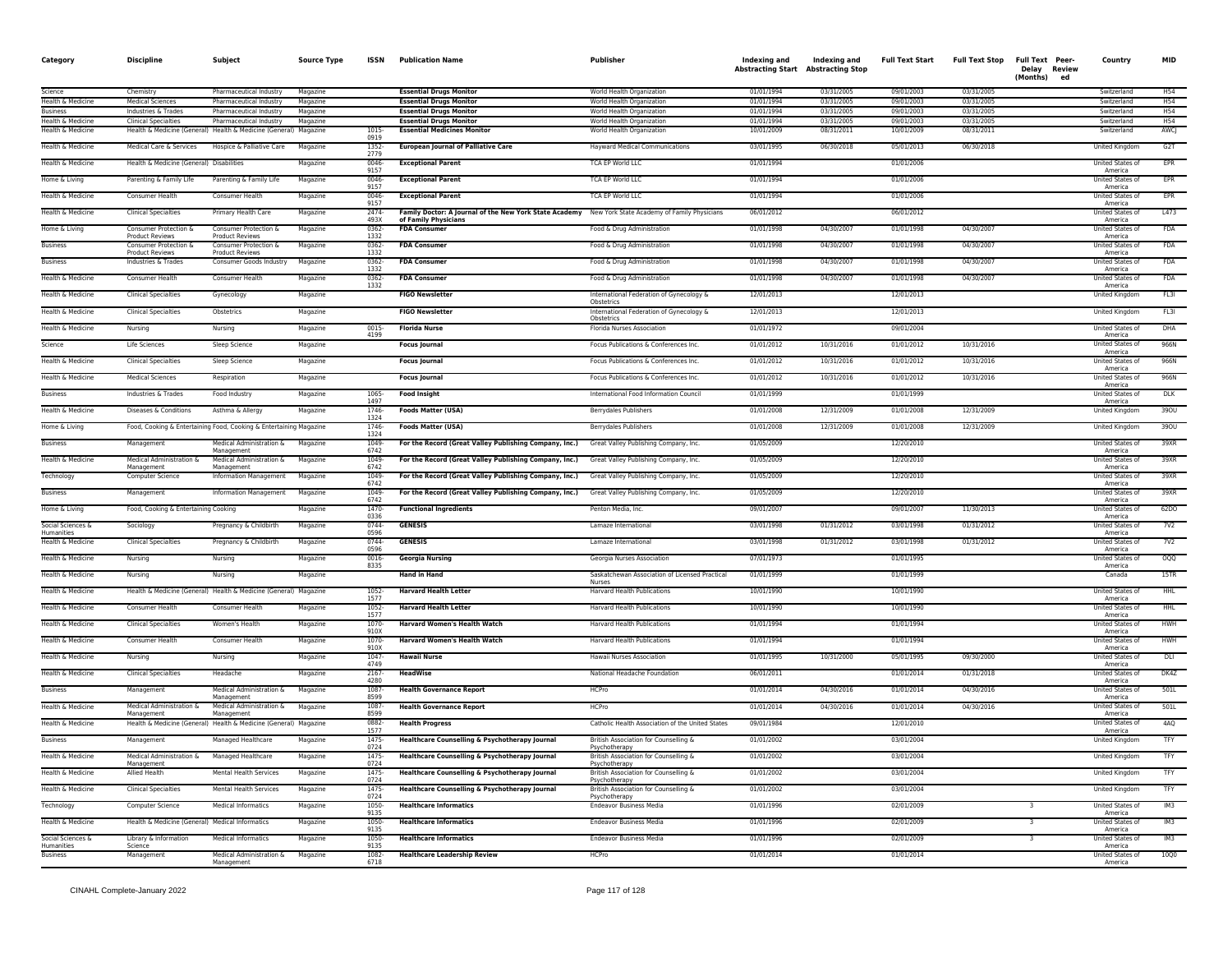| Category                        | <b>Discipline</b>                                         | Subject                                                                        | <b>Source Type</b> | <b>ISSN</b>            | <b>Publication Name</b>                                        | Publisher                                                               | Indexing and<br><b>Abstracting Start Abstracting Stop</b> | Indexing and | <b>Full Text Start</b> | <b>Full Text Stop</b> | Full Text Peer-<br>Delay Review<br>(Months)<br>ed | Country                            | <b>MID</b>  |
|---------------------------------|-----------------------------------------------------------|--------------------------------------------------------------------------------|--------------------|------------------------|----------------------------------------------------------------|-------------------------------------------------------------------------|-----------------------------------------------------------|--------------|------------------------|-----------------------|---------------------------------------------------|------------------------------------|-------------|
| Health & Medicine               | Medical Administration &<br>Management                    | Medical Administration &<br>Management                                         | Magazine           | 1082<br>6718           | <b>Healthcare Leadership Review</b>                            | <b>HCPro</b>                                                            | 01/01/2014                                                |              | 01/01/2014             |                       |                                                   | United States of<br>America        | 1000        |
| <b>Business</b>                 | Management                                                | Medical Facility Management Magazine                                           |                    | 1523<br>7575           | <b>Healthcare Life Safety Compliance</b>                       | <b>HCPro</b>                                                            | 01/01/2014                                                |              | 01/01/2014             |                       |                                                   | United States of<br>America        | <b>509J</b> |
| Health & Medicine               | Medical Administration &                                  | Medical Facility Management Magazine                                           |                    | 1523<br>7575           | <b>Healthcare Life Safety Compliance</b>                       | <b>HCPro</b>                                                            | 01/01/2014                                                |              | 01/01/2014             |                       |                                                   | <b>United States of</b>            | <b>509J</b> |
| Health & Medicine               | Management                                                | Safety & Accident Prevention Safety & Accident Prevention Magazine             |                    | 1523-<br>7575          | <b>Healthcare Life Safety Compliance</b>                       | <b>HCPro</b>                                                            | 01/01/2014                                                |              | 01/01/2014             |                       |                                                   | America<br><b>United States of</b> | 509J        |
| <b>Business</b>                 | Management                                                | Medical Administration &                                                       | Magazine           | 1931<br>9894           | <b>Healthcare Marketing Advisor</b>                            | <b>HCPrc</b>                                                            | 01/01/2014                                                | 01/31/2016   | 01/01/2014             | 01/31/2016            |                                                   | America<br>United States of        | 509L        |
| Health & Medicine               | Medical Administration &                                  | Management<br>Medical Administration &                                         | Magazine           | 1931-<br>9894          | <b>Healthcare Marketing Advisor</b>                            | <b>HCPro</b>                                                            | 01/01/2014                                                | 01/31/2016   | 01/01/2014             | 01/31/2016            |                                                   | America<br>United States of        | 509L        |
| <b>Business</b>                 | Management<br>Management                                  | Management<br>Medical Administration &                                         | Magazine           | 1081                   | <b>Healthcare Risk Management</b>                              | AHC Media LLC                                                           | 02/01/1994                                                |              | 01/01/2012             |                       |                                                   | America<br>United States o         | 13X         |
| Health & Medicine               | Medical Administration &                                  | Management<br>Medical Administration &                                         | Magazine           | 6534<br>1081           | <b>Healthcare Risk Management</b>                              | AHC Media LLC                                                           | 02/01/1994                                                |              | 01/01/2012             |                       |                                                   | America<br>United States of        | 13X         |
| Health & Medicine               | Management                                                | Management<br>Health & Medicine (General) Health & Medicine (General) Magazine |                    | 6534                   | <b>HealthFacts</b>                                             | Center for Medical Consumers, Inc.                                      | 07/01/1987                                                | 07/31/2009   | 01/01/1994             | 07/31/2009            |                                                   | America<br>United States o         | HFC         |
| Health & Medicine               | Consumer Health                                           | Consumer Health                                                                | Magazine           | 811X<br>0738           | <b>HealthFacts</b>                                             | Center for Medical Consumers, Inc.                                      | 07/01/1987                                                | 07/31/2009   | 01/01/1994             | 07/31/2009            |                                                   | America<br>United States o         | HFC         |
| <b>Health &amp; Medicine</b>    |                                                           | Health & Medicine (General) Health & Medicine (General) Magazine               |                    | 811X<br>1536           | <b>HealthLeaders Magazine</b>                                  | <b>HCPro</b>                                                            | 01/01/2007                                                |              | 01/01/2007             |                       |                                                   | America<br><b>United States</b> o  | 2Y78        |
| Health & Medicine               | <b>Allied Health</b>                                      | Audiology                                                                      | Magazine           | 1357<br>0888           | <b>Hearing Health</b>                                          | Hearing Health Foundation                                               | 01/01/2008                                                |              | 06/01/2008             |                       |                                                   | America<br>United States o         | G92         |
| Communication                   | Communication (General)                                   | Audiology                                                                      | Magazine           | 2517<br>0888           | <b>Hearing Health</b>                                          | Hearing Health Foundation                                               | 01/01/2008                                                |              | 06/01/2008             |                       |                                                   | America<br><b>United States of</b> | G92         |
| Health & Medicine               | <b>Clinical Specialties</b>                               | Audiology                                                                      | Magazine           | 2517<br>0888           | <b>Hearing Health</b>                                          | Hearing Health Foundation                                               | 01/01/2008                                                |              | 06/01/2008             |                       |                                                   | America<br>United States of        | G92         |
| Health & Medicine               | Diseases & Conditions                                     | Deafness & Hearing                                                             | Magazine           | 2517<br>0888           | <b>Hearing Health</b>                                          | Hearing Health Foundation                                               | 01/01/2008                                                |              | 06/01/2008             |                       |                                                   | America<br>United States of        | G92         |
| Health & Medicine               | Consumer Health                                           | Impairment<br>Consumer Health                                                  | Magazine           | 2517                   | <b>Hearing Health</b>                                          | Hearing Health Foundation                                               | 01/01/2008                                                |              | 06/01/2008             |                       |                                                   | America<br>United States of        | G92         |
|                                 |                                                           |                                                                                | Magazine           | 0888-<br>2517<br>1090- | <b>Hearing Life</b>                                            | Hearing Loss Association of America                                     | 01/01/2018                                                |              | 01/01/2018             |                       |                                                   | America<br>United States of        | <b>MWFK</b> |
| Health & Medicine               | Diseases & Conditions                                     | Deafness & Hearing                                                             | Magazine           | 6215<br>1090-          | <b>Hearing Loss Magazine</b>                                   | Hearing Loss Association of America                                     | 01/01/2000                                                |              | 11/01/2007             |                       |                                                   | America<br>United States o         | IS0         |
| <b>Health &amp; Medicine</b>    | Consumer Health                                           | Imnairment<br><b>Consumer Health</b>                                           | Magazine           | 6215<br>1090           | <b>Hearing Loss Magazine</b>                                   | Hearing Loss Association of America                                     | 01/01/2000                                                |              | 11/01/2007             |                       |                                                   | America<br>United States of        | ISO         |
|                                 |                                                           |                                                                                | Magazine           | 6215<br>$2472 -$       | <b>HIM Briefings</b>                                           | <b>HCPro</b>                                                            | 01/01/2016                                                |              | 01/01/2016             |                       |                                                   | America<br>United States of        | KHA4        |
| Health & Medicine               | Diseases & Conditions                                     | AIDS & HIV                                                                     | Magazine           | 0968<br>2575-          | <b>HIV Impact</b>                                              | US Department of Health & Human Services                                | 03/01/2000                                                | 08/31/2004   | 03/01/2000             | 07/31/2004            |                                                   | America<br>United States of        | <b>15TS</b> |
| Health & Medicine               | Complementary &                                           | Complementary &                                                                | Magazine           | 1646                   | <b>Holistic Primary Care</b>                                   | <b>Holistic Primary Care</b>                                            | 03/01/2009                                                |              | 03/01/2010             |                       |                                                   | America<br>United States of        | 9083        |
| Health & Medicine               | <b>Alternative Medicin</b><br><b>Clinical Specialties</b> | Alternative Medicin<br>Primary Health Care                                     | Magazine           |                        |                                                                |                                                                         | 03/01/2009                                                |              | 03/01/2010             |                       |                                                   | America<br>United States of        | 9083        |
| Health & Medicine               | <b>Allied Health</b>                                      |                                                                                | Magazine           | 1558                   | <b>Holistic Primary Care</b><br><b>Home Health ICD-9 Alert</b> | <b>Holistic Primary Care</b><br>American Academy of Professional Coders | 04/01/2010                                                | 02/28/2013   | 04/01/2010             | 02/28/2013            |                                                   | America<br><b>United States of</b> | <b>B1WD</b> |
|                                 |                                                           | Caregiving & Home Health<br>Care                                               |                    | 6413<br>1558           | <b>Home Health ICD-9 Alert</b>                                 | (AAPC)                                                                  |                                                           |              |                        |                       |                                                   | America<br><b>United States of</b> | <b>B1WD</b> |
| Social Sciences &<br>Humanities | Sociology                                                 | Caregiving & Home Health<br>Care                                               | Magazine           | 6413                   |                                                                | American Academy of Professional Coders<br>(AAPC)                       | 04/01/2010                                                | 02/28/2013   | 04/01/2010             | 02/28/2013            |                                                   | America                            |             |
| Health & Medicine               | Medical Care & Services                                   | Caregiving & Home Health<br>Care                                               | Magazine           | 1558<br>6413           | <b>Home Health ICD-9 Alert</b>                                 | American Academy of Professional Coders<br>(AAPC)                       | 04/01/2010                                                | 02/28/2013   | 04/01/2010             | 02/28/2013            |                                                   | <b>United States of</b><br>America | <b>B1WD</b> |
| Health & Medicine               | Health & Medicine (General) Health Insurance              |                                                                                | Magazine           | 1558<br>6413           | <b>Home Health ICD-9 Alert</b>                                 | American Academy of Professional Coders<br>(AAPC)                       | 04/01/2010                                                | 02/28/2013   | 04/01/2010             | 02/28/2013            |                                                   | United States o<br>America         | B1WD        |
| <b>Business</b>                 | Insurance                                                 | <b>Health Insurance</b>                                                        | Magazine           | 1558<br>6413           | <b>Home Health ICD-9 Alert</b>                                 | American Academy of Professional Coders<br>(AAPC)                       | 04/01/2010                                                | 02/28/2013   | 04/01/2010             | 02/28/2013            |                                                   | United States of<br>America        | <b>B1WD</b> |
| <b>Business</b>                 | Management                                                | <b>Medical Billing</b>                                                         | Magazine           | 1558<br>6413           | <b>Home Health ICD-9 Alert</b>                                 | American Academy of Professional Coders<br>(AAPC)                       | 04/01/2010                                                | 02/28/2013   | 04/01/2010             | 02/28/2013            |                                                   | United States of<br>America        | <b>B1WD</b> |
| Health & Medicine               | Medical Administration &<br>Management                    | <b>Medical Billing</b>                                                         | Magazine           | 1558<br>6413           | <b>Home Health ICD-9 Alert</b>                                 | American Academy of Professional Coders<br>(AAPC)                       | 04/01/2010                                                | 02/28/2013   | 04/01/2010             | 02/28/2013            |                                                   | <b>United States</b><br>America    | <b>B1WD</b> |
| Health & Medicine               | <b>Allied Health</b>                                      | Caregiving & Home Health<br>Care                                               | Magazine           | 1069<br>4560           | <b>Homecare Direction</b>                                      | <b>HCPro</b>                                                            | 01/01/2014                                                | 06/30/2020   | 01/01/2014             | 06/30/2020            |                                                   | United States of<br>America        | 96CI        |
| Social Sciences &<br>Humanities | Sociology                                                 | Caregiving & Home Health<br>Care                                               | Magazine           | 1069<br>4560           | <b>Homecare Direction</b>                                      | <b>HCPro</b>                                                            | 01/01/2014                                                | 06/30/2020   | 01/01/2014             | 06/30/2020            |                                                   | United States of<br>America        | 96CI        |
| <b>Health &amp; Medicine</b>    | Medical Care & Services                                   | Caregiving & Home Health<br>Care                                               | Magazine           | 1069<br>4560           | <b>Homecare Direction</b>                                      | <b>HCPro</b>                                                            | 01/01/2014                                                | 06/30/2020   | 01/01/2014             | 06/30/2020            |                                                   | United States o<br>America         | 96Cl        |
| Health & Medicine               | Complementary &<br>Alternative Medicin                    | <b>Homeopathic Medicine</b>                                                    | Magazine           | 0970<br>603X           | <b>Homoeopathic Heritage</b>                                   | B. Jain Publishers Pvt. Ltd                                             | 03/01/1999                                                |              | 09/01/2014             |                       |                                                   | India                              | <b>B24X</b> |
| <b>Business</b>                 | Management                                                | Medical Administration &<br>Management                                         | Magazine           | 1079<br>0365           | <b>Hospital Access Management</b>                              | AHC Media LLC                                                           | 01/01/2007                                                |              | 01/01/2012             |                       |                                                   | United States of<br>America        | 13Y         |
| Health & Medicine               | Medical Administration &<br>Management                    | Medical Administration &<br>Management                                         | Magazine           | 1079<br>0365           | <b>Hospital Access Management</b>                              | AHC Media LLC                                                           | 01/01/2007                                                |              | 01/01/2012             |                       |                                                   | <b>United States of</b><br>America | 13Y         |
| <b>Business</b>                 | Management                                                | Medical Administration &<br>Management                                         | Magazine           | 1087-<br>0652          | <b>Hospital Case Management</b>                                | AHC Media LLC                                                           | 01/01/1994                                                |              | 01/01/2012             |                       |                                                   | <b>Hnited States of</b><br>America | 13H         |
| Health & Medicine               | Medical Administration &<br>Management                    | Medical Administration &<br>Management                                         | Magazine           | 1087<br>0652           | <b>Hospital Case Management</b>                                | AHC Media LLC                                                           | 01/01/1994                                                |              | 01/01/2012             |                       |                                                   | United States of<br>America        | 13H         |
| <b>Business</b>                 | Management                                                | Case Management                                                                | Magazine           | 1087-<br>0652          | <b>Hospital Case Management</b>                                | AHC Media LLC                                                           | 01/01/1994                                                |              | 01/01/2012             |                       |                                                   | United States of<br>America        | 13H         |
| Health & Medicine               | Medical Administration &<br>Management                    | Case Management                                                                | Magazine           | 1087<br>0652           | <b>Hospital Case Management</b>                                | AHC Media LLC                                                           | 01/01/1994                                                |              | 01/01/2012             |                       |                                                   | United States of<br>America        | 13H         |
| Politics & Government           | Social Work                                               | Case Management                                                                | Magazine           | 1087-<br>0652          | <b>Hospital Case Management</b>                                | AHC Media LLC                                                           | 01/01/1994                                                |              | 01/01/2012             |                       |                                                   | United States of<br>America        | 13H         |
| Social Sciences &<br>Humanities | Social Work                                               | Case Management                                                                | Magazine           | 1087<br>0652           | <b>Hospital Case Management</b>                                | AHC Media LLC                                                           | 01/01/1994                                                |              | 01/01/2012             |                       |                                                   | United States of<br>America        | 13H         |
| Health & Medicine               | Safety & Accident Prevention Occupational Health &        | Safety                                                                         | Magazine           | 0744<br>6470           | <b>Hospital Employee Health</b>                                | AHC Media LLC                                                           | 02/01/1982                                                |              | 01/01/2012             |                       |                                                   | United States of<br>America        | 14R         |
| <b>Business</b>                 | <b>Business Practices</b>                                 | Occupational Health &<br>Safety                                                | Magazine           | 0744<br>6470           | <b>Hospital Employee Health</b>                                | AHC Media LLC                                                           | 02/01/1982                                                |              | 01/01/2012             |                       |                                                   | United States of<br>America        | 14R         |
| <b>Business</b>                 | Management                                                | Medical Administration &<br>Management                                         | Magazine           | 1931<br>9037           | <b>Hospital Medicine Alert</b>                                 | AHC Media LLC                                                           | 03/01/2009                                                |              | 02/01/2016             | 02/28/2021            |                                                   | United States of<br>America        | 84TF        |
| Health & Medicine               | Medical Administration &<br>Management                    | Medical Administration &<br>Management                                         | Magazine           | 1931-                  | <b>Hospital Medicine Alert</b>                                 | AHC Media II C                                                          | 03/01/2009                                                |              | 02/01/2016             | 02/28/2021            |                                                   | <b>United States of</b><br>America | 84TF        |
| <b>Health &amp; Medicine</b>    | <b>Allied Health</b>                                      | Audiology                                                                      | Magazine           |                        | <b>House Calls Magazine</b>                                    | House Far Institute                                                     | 09/01/2008                                                | 03/31/2012   | 09/01/2008             | 03/31/2012            |                                                   | <b>United States of</b><br>America | 39Q3        |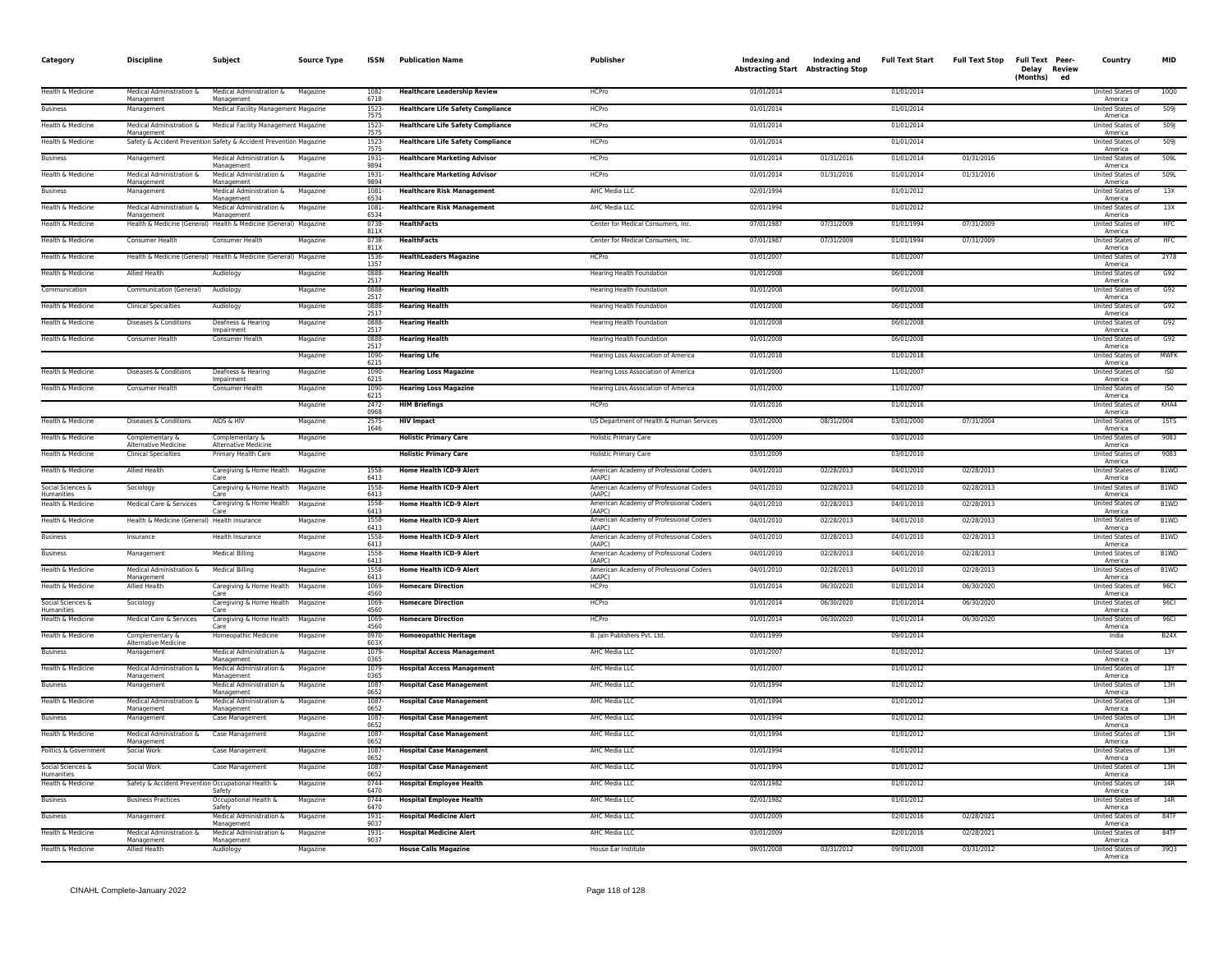| Category                               | <b>Discipline</b>                                              | Subject                                                            | <b>Source Type</b> | <b>ISSN</b>          | <b>Publication Name</b>                                                         | Publisher                                                                                       | Indexing and<br><b>Abstracting Start Abstracting Stop</b> | Indexing and | <b>Full Text Start</b>   | <b>Full Text Stop</b> | Full Text Peer-<br>Delay Review<br>(Months)<br>ed | Country                            | <b>MID</b>       |
|----------------------------------------|----------------------------------------------------------------|--------------------------------------------------------------------|--------------------|----------------------|---------------------------------------------------------------------------------|-------------------------------------------------------------------------------------------------|-----------------------------------------------------------|--------------|--------------------------|-----------------------|---------------------------------------------------|------------------------------------|------------------|
| Communication                          | Communication (General)                                        | Audiology                                                          | Magazine           |                      | <b>House Calls Magazine</b>                                                     | House Ear Institute                                                                             | 09/01/2008                                                | 03/31/2012   | 09/01/2008               | 03/31/2012            |                                                   | United States of<br>America        | 39Q3             |
| Health & Medicine                      | <b>Clinical Specialties</b>                                    | Audiology                                                          | Magazine           |                      | <b>House Calls Magazine</b>                                                     | House Ear Institute                                                                             | 09/01/2008                                                | 03/31/2012   | 09/01/2008               | 03/31/2012            |                                                   | United States o<br>America         | 39Q3             |
| Health & Medicine                      | <b>Medical Sciences</b>                                        | Clinical Laboratory Science                                        | Magazine           |                      | Illinois Insights (Illinois Clinical Laboratory Science<br><b>Association</b> ) | American Society for Clinical Laboratory Science<br>- Illinois                                  | 02/01/2009                                                |              | 02/01/2009               |                       |                                                   | United States o<br>America         | 1YG7             |
| Science                                | Science (General)                                              | Clinical Laboratory Science Magazine                               |                    |                      | Illinois Insights (Illinois Clinical Laboratory Science<br>Association)         | American Society for Clinical Laboratory Science<br>- Illinois                                  | 02/01/2009                                                |              | 02/01/2009               |                       |                                                   | United States<br>America           | 1YG7             |
| Health & Medicine                      | Nursing                                                        | Nursing                                                            | Magazine           |                      | <b>Illinois Nurse</b>                                                           | Illinois Nurses Association                                                                     | 02/01/2008                                                | 08/30/2016   | 11/01/2010               | 08/30/2016            |                                                   | United States of                   | 85SW             |
| Technology                             | Medical Technology                                             | Medical Imagino                                                    | Magazine           | 2052                 | <b>Imaging &amp; Therapy Practice</b>                                           | Society of Radiographers                                                                        | 01/01/2013                                                |              | 01/01/2013               |                       |                                                   | America<br><b>United Kingdo</b>    | HAL4             |
| Health & Medicine                      | Medical Technology                                             | Medical Imagino                                                    | Magazine           | 2052                 | <b>Imaging &amp; Therapy Practice</b>                                           | Society of Radiographers                                                                        | 01/01/2013                                                |              | 01/01/2013               |                       |                                                   | <b>United Kingdon</b>              | HAL4             |
| Health & Medicine                      | <b>Allied Health</b>                                           | Physical Therapy                                                   | Magazine           | 0727<br>2052         | <b>Imaging &amp; Therapy Practice</b>                                           | Society of Radiographers                                                                        | 01/01/2013                                                |              | 01/01/2013               |                       |                                                   | <b>United Kinadon</b>              | HAL4             |
| Health & Medicine                      | Therapeutics                                                   | Physical Therapy                                                   | Magazine           | 0727<br>2052         | Imaging & Therapy Practice                                                      | Society of Radiographers                                                                        | 01/01/2013                                                |              | 01/01/2013               |                       |                                                   | United Kingdom                     | HAL4             |
| Science                                | Physics                                                        | Magnetic Resonance                                                 | Magazine           | 0727<br>2052<br>0727 | <b>Imaging &amp; Therapy Practice</b>                                           | Society of Radiographers                                                                        | 01/01/2013                                                |              | 01/01/2013               |                       |                                                   | United Kingdom                     | HAL4             |
| Technology                             | Medical Technology                                             | Imaging<br>Magnetic Resonance                                      | Magazine           | 2052                 | <b>Imaging &amp; Therapy Practice</b>                                           | Society of Radiographers                                                                        | 01/01/2013                                                |              | 01/01/2013               |                       |                                                   | United Kingdom                     | HAL4             |
| Health & Medicine                      | Medical Technology                                             | Imaging<br>Magnetic Resonance                                      | Magazine           | 0727<br>2052         | Imaging & Therapy Practice                                                      | Society of Radiographers                                                                        | 01/01/2013                                                |              | 01/01/2013               |                       |                                                   | United Kingdom                     | HAL4             |
| Health & Medicine                      | Nursing                                                        | Imaging<br>Nursing                                                 | Magazine           | 0727<br>1747-        | <b>Independent Nurse</b>                                                        | Mark Allen Holdings Limited                                                                     | 04/07/2008                                                |              | 04/07/2008               | 09/30/2015            |                                                   | United Kingdom                     | 55M9             |
| Social Sciences &                      | Sociology                                                      | Pregnancy & Childbirth                                             | Magazine           | 9800                 | <b>Inside Childbirth Education</b>                                              | Lamaze International                                                                            | 02/01/2012                                                | 12/31/2013   | 02/01/2012               | 12/31/2013            |                                                   | United States of                   | FXJL             |
| <b>Humanities</b><br>Health & Medicine | <b>Clinical Specialties</b>                                    | Pregnancy & Childbirth                                             | Magazine           |                      | <b>Inside Childbirth Education</b>                                              | Lamaze International                                                                            | 02/01/2012                                                | 12/31/2013   | 02/01/2012               | 12/31/2013            |                                                   | America<br>United States of        | FXJL             |
| Health & Medicine                      | Nursing                                                        | Nursing                                                            | Magazine           |                      | <b>Iowa Board of Nursing Newsletter</b>                                         | lowa Board of Nursing                                                                           | 11/01/1999                                                |              | 11/01/1999               |                       |                                                   | America<br>United States of        | <b>YXB</b>       |
| Health & Medicine                      | Nursing                                                        | Nursina                                                            | Magazine           |                      | <b>Iowa Nurse Reporter</b>                                                      | <b>Iowa Nurses Association</b>                                                                  | 03/01/2001                                                |              | 01/01/2005               |                       |                                                   | America<br>United States of        | YX <sub>2</sub>  |
| Politics & Government                  | Public Health                                                  | <b>Public Health</b>                                               | Magazine           | 2251                 | <b>Iranian Journal of Public Health</b>                                         | Tehran University of Medical Sciences                                                           | 03/01/2009                                                |              | 03/01/2009               |                       |                                                   | America<br>Iran (Islamic Republic  | 6N6F             |
| Health & Medicine                      | <b>Public Health</b>                                           | <b>Public Health</b>                                               | Magazine           | 2251                 | <b>Iranian Journal of Public Health</b>                                         | Tehran University of Medical Sciences                                                           | 03/01/2009                                                |              | 03/01/2009               |                       |                                                   | of)<br>Iran (Islamic Republic      | 6N6F             |
| Social Sciences &                      | <b>Public Health</b>                                           | <b>Public Health</b>                                               | Magazine           | 6085<br>2251         | <b>Iranian Journal of Public Health</b>                                         | <b>Tehran University of Medical Sciences</b>                                                    | 03/01/2009                                                |              | 03/01/2009               |                       |                                                   | of)<br>Iran (Islamic Republic      | 6N6F             |
| Humanities<br>Health & Medicine        | Nursina                                                        | Nursing                                                            | Magazine           | 6085<br>1558         | Johns Hopkins Advanced Studies in Nursing                                       | ASIM CE, LLC                                                                                    | 03/01/2004                                                | 06/30/2008   | 06/01/2008               | 06/30/2008            |                                                   | United States of                   | 1FQZ             |
| Health & Medicine                      | <b>Clinical Specialties</b>                                    | Ophthalmology                                                      | Magazine           | 0172<br>1558         | Johns Hopkins Advanced Studies in Ophthalmology                                 | ASIM CE, LLC                                                                                    | 03/01/2008                                                |              | 03/01/2008               |                       |                                                   | America<br>United States of        | 3FLL             |
| Technology                             | Computer Science                                               | <b>Medical Informatics</b>                                         | Magazine           | 0199<br>1060         | <b>Journal of AHIMA</b>                                                         | American Health Information Management                                                          | 08/01/1991                                                |              | 11/01/2008               |                       |                                                   | America<br>United States of        | 4BH              |
| Health & Medicine                      | Health & Medicine (General) Medical Informatics                |                                                                    | Magazine           | 5487<br>1060         | <b>Journal of AHIMA</b>                                                         | Association<br>American Health Information Management                                           | 08/01/1991                                                |              | 11/01/2008               |                       |                                                   | America<br><b>United States of</b> | 4BH              |
| Social Sciences &                      |                                                                | <b>Medical Informatics</b>                                         | Magazine           | 5487<br>1060         | <b>Journal of AHIMA</b>                                                         | Association<br>American Health Information Management                                           | 08/01/1991                                                |              | 11/01/2008               |                       |                                                   | America<br>United States of        | 4BH              |
| <b>Humanities</b><br><b>Business</b>   | Library & Information<br>Science                               |                                                                    |                    | 5487<br>1060         |                                                                                 | Association                                                                                     |                                                           |              |                          |                       |                                                   | America<br>United States of        | 4BH              |
|                                        | Managemen                                                      | Medical Administration &<br>Management<br>Medical Administration & | Magazine           | 5487<br>1060         | <b>Journal of AHIMA</b>                                                         | American Health Information Management<br>Association<br>American Health Information Management | 08/01/1991                                                |              | 11/01/2008               |                       |                                                   | America<br>United States o         |                  |
| Health & Medicine<br>Health & Medicine | Medical Administration &<br>Management<br><b>Allied Health</b> | Management                                                         | Magazine           | 5487<br>2377         | <b>Journal of AHIMA</b>                                                         | Association                                                                                     | 08/01/1991<br>05/01/1996                                  |              | 11/01/2008<br>09/01/2013 |                       |                                                   | America<br>United States of        | 4BH              |
|                                        |                                                                | <b>Physical Therapy</b>                                            | Magazine           | 6102                 | Journal of Aquatic Physical Therapy                                             | American Physical Therapy Association, Aquatic<br><b>Physical Therapy Section</b>               |                                                           |              |                          |                       |                                                   | America                            | Z1K              |
| Health & Medicine                      | Therapeutics                                                   | <b>Physical Therapy</b>                                            | Magazine           | 2377<br>6102         | Journal of Aquatic Physical Therapy                                             | American Physical Therapy Association, Aquatic<br><b>Physical Therapy Section</b>               | 05/01/1996                                                |              | 09/01/2013               |                       |                                                   | United States of<br>America        | Z1K              |
| Health & Medicine                      | Complementary &<br><b>Alternative Medicin</b>                  | Hydrotherapy                                                       | Magazine           | 2377<br>6102         | Journal of Aquatic Physical Therapy                                             | American Physical Therapy Association, Aquatic<br><b>Physical Therapy Section</b>               | 05/01/1996                                                |              | 09/01/2013               |                       |                                                   | United States o<br>America         | Z1K              |
| Health & Medicine                      | Therapeutics                                                   | Recreational Therapy                                               | Magazine           | 2377<br>6102         | Journal of Aquatic Physical Therapy                                             | American Physical Therapy Association, Aquatic<br>Physical Therapy Section                      | 05/01/1996                                                |              | 09/01/2013               |                       |                                                   | United States o<br>America         | Z1K              |
| Health & Medicine                      | Dentistry                                                      | Dentistry                                                          | Magazine           | 1199<br>1666         | Journal of the Canadian Dental Assistants Association<br>(CDAA Journal)         | Canadian Dental Assistants' Association                                                         | 05/01/2009                                                | 12/31/2010   | 05/01/2009               | 11/30/2010            |                                                   | Canada                             | 2ZD              |
| Health & Medicine                      | Nursina                                                        | Nursing                                                            | Magazine           |                      | <b>KBN Connection</b>                                                           | Kentucky Board of Nursing                                                                       | 09/01/2000                                                |              | 09/01/2000               |                       |                                                   | United States of<br>America        | <b>DLM</b>       |
| Technology                             | Computer Science                                               | Databases & Database<br>Management                                 | Magazine           | 1064<br>1211         | <b>Key Words</b>                                                                | American Society for Indexing                                                                   | 01/01/2001                                                |              | 01/01/2006               |                       |                                                   | United States o<br>America         | <b>RRE</b>       |
| Social Sciences &<br>Humanities        | Library & Information<br>Science                               | Abstracting & Indexing                                             | Magazine           | 1064<br>1211         | <b>Key Words</b>                                                                | American Society for Indexing                                                                   | 01/01/2001                                                |              | 01/01/2006               |                       |                                                   | United States of<br>America        | <b>RRF</b>       |
| Health & Medicine                      | Nursing                                                        | Nursing                                                            | Magazine           | 2038<br>0712         | <b>L'Infermiere</b>                                                             | IPASVI - Italian Nursing Association                                                            | 01/01/2010                                                |              | 07/01/2010               |                       |                                                   | Italy                              | 8AST             |
| Health & Medicine                      | Nursing                                                        | Nursing                                                            | Magazine           | 0047<br>3936         | Lamp                                                                            | New South Wales Nurses' Association                                                             | 01/01/1969                                                |              | 07/01/2008               |                       |                                                   | Australia                          | Z05              |
| Health & Medicine                      | Nursing                                                        | Nursing                                                            | Magazine           | 1701<br>2473         | Link - Le Lien                                                                  | Nurses Specialized in Wound, Ostomy &<br>Continence Canada (NSWOCC)                             | 04/01/2001                                                |              | 08/01/2013               |                       |                                                   | Canada                             | YV3              |
| Health & Medicine                      | <b>Clinical Specialties</b>                                    | Enterostom                                                         | Magazine           | 1701<br>2473         | Link - Le Lien                                                                  | Nurses Specialized in Wound, Ostomy &<br>Continence Canada (NSWOCC)                             | 04/01/2001                                                |              | 08/01/2013               |                       |                                                   | Canada                             | YV3              |
| Health & Medicine                      | Medical Care & Services                                        | Long-term Medical Care                                             | Magazine           | 1940<br>9958         | Long-Term Living: For the Continuing Care Professional                          | Vendome Group LLC                                                                               | 03/01/2008                                                |              | 03/01/2008               | 08/31/2010            |                                                   | United States of<br>America        | 5F <sub>OJ</sub> |
| Health & Medicine                      | Consumer Health                                                | Consumer Health                                                    | Magazine           | 1940-<br>9958        | Long-Term Living: For the Continuing Care Professional                          | Vendome Group LLC                                                                               | 03/01/2008                                                |              | 03/01/2008               | 08/31/2010            |                                                   | United States of<br>America        | 5F <sub>0</sub>  |
| Health & Medicine                      | Nursing                                                        | Nursing                                                            | Magazine           | $0025 -$<br>0767     | <b>Maine Nurse</b>                                                              | Maine State Board of Nursing                                                                    | 07/01/1973                                                |              | 03/01/1995               | 08/31/2004            |                                                   | United States of<br>America        | YUC              |
| Philosophy                             | Philosophy (General)                                           | Ethics                                                             | Magazine           | 1082<br>1015         | Making the Rounds in Health, Faith & Ethics                                     | Park Ridge Center for Health, Faith, & Ethics                                                   | 09/11/1995                                                | 10/31/1996   | 09/11/1995               | 10/31/1996            |                                                   | United States of<br>America        | <b>MRH</b>       |
| Health & Medicine                      |                                                                | Health & Medicine (General) Health & Medicine (General) Magazine   |                    | 1082<br>1015         | Making the Rounds in Health, Faith & Ethics                                     | Park Ridge Center for Health, Faith, & Ethics                                                   | 09/11/1995                                                | 10/31/1996   | 09/11/1995               | 10/31/1996            |                                                   | United States of<br>America        | MRH              |
| Religion                               | <b>Religion (General</b>                                       | Religion (General)                                                 | Magazine           | 1082<br>1015         | Making the Rounds in Health, Faith & Ethics                                     | Park Ridge Center for Health, Faith, & Ethics                                                   | 09/11/1995                                                | 10/31/1996   | 09/11/1995               | 10/31/1996            |                                                   | United States of<br>America        |                  |
| <b>Business</b>                        | Management                                                     | Medical Administration &<br>Management                             | Magazine           | 1533<br>5453         | Managed Care Contracting & Reimbursement Advisor                                | <b>HCPro</b>                                                                                    | 01/01/2014                                                | 02/28/2015   | 01/01/2014               | 02/28/2015            |                                                   | <b>United States of</b><br>America | 5095             |
| <b>Health &amp; Medicine</b>           | Medical Administration &<br>Management                         | Medical Administration &<br>Management                             | Magazine           | 1533<br>5453         | Managed Care Contracting & Reimbursement Advisor                                | <b>HCPro</b>                                                                                    | 01/01/2014                                                | 02/28/2015   | 01/01/2014               | 02/28/2015            |                                                   | <b>United States of</b><br>America | 5095             |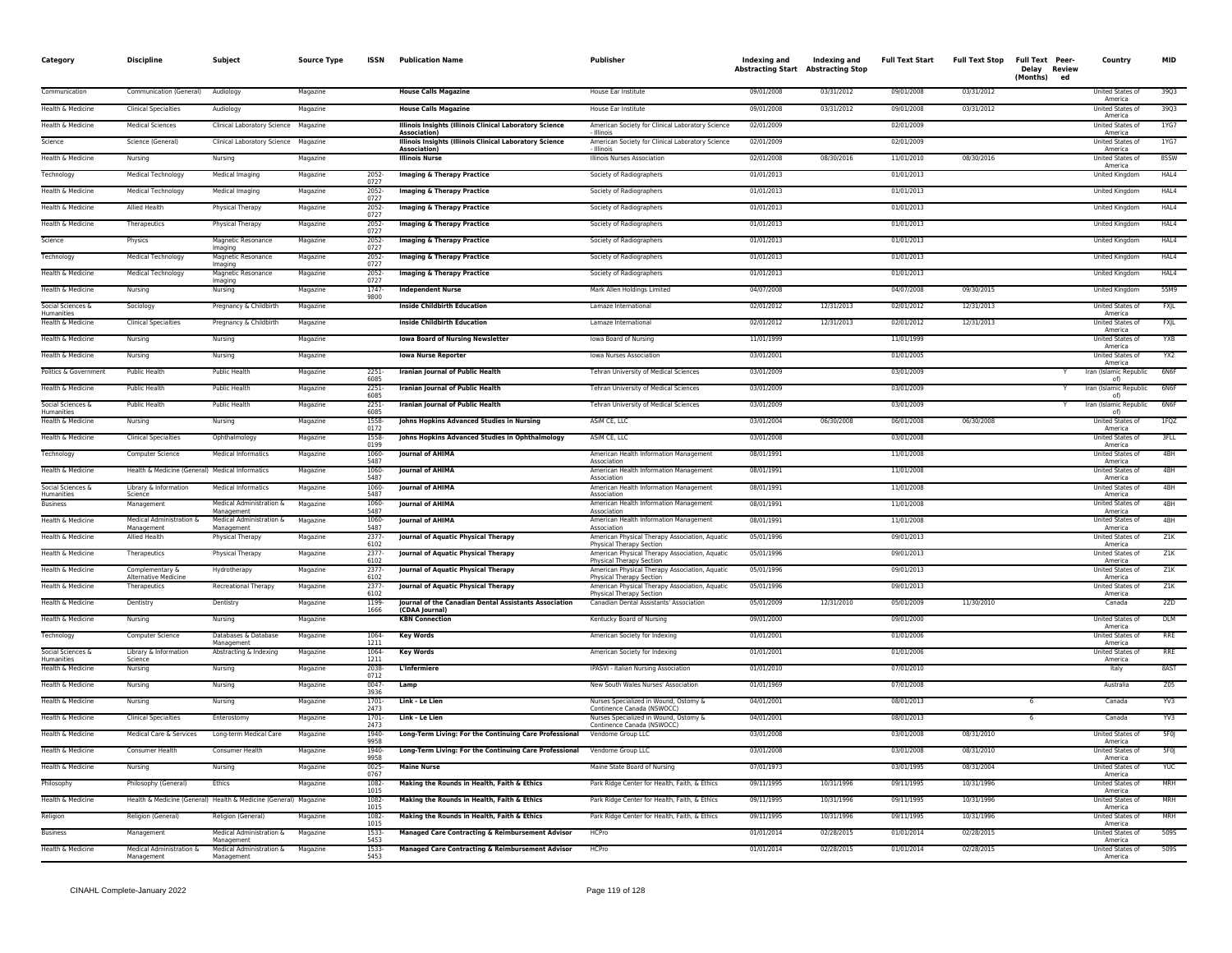| Category                               | <b>Discipline</b>                                  | Subject                                                          | <b>Source Type</b> | <b>ISSN</b>   | <b>Publication Name</b>                           | Publisher                                                      | <b>Indexing and</b><br><b>Abstracting Start Abstracting Stop</b> | Indexing and | <b>Full Text Start</b> | <b>Full Text Stop</b> | Full Text Peer-<br>Delay Review<br>(Months)<br>ed | Country                            | <b>MID</b>        |
|----------------------------------------|----------------------------------------------------|------------------------------------------------------------------|--------------------|---------------|---------------------------------------------------|----------------------------------------------------------------|------------------------------------------------------------------|--------------|------------------------|-----------------------|---------------------------------------------------|------------------------------------|-------------------|
| Health & Medicine                      | Nursing                                            | Nursing                                                          | Magazine           | 1711-<br>4578 | <b>Manitoba RN lournal</b>                        | College of Registered Nurses of Manitoba                       | 01/01/2008                                                       | 04/30/2014   | 10/01/2009             | 04/30/2014            |                                                   | Canada                             | 8764              |
| Health & Medicine                      | Nursing                                            | Nursing                                                          | Magazine           | 0163-<br>0784 | <b>Massachusetts Nurse</b>                        | Massachusetts Nurses Association                               | 03/01/1976                                                       | 07/31/2007   | 01/01/1995             | 07/31/2007            |                                                   | United States of<br>America        | <b>GKO</b>        |
| Health & Medicine                      | Nursing                                            | Nursing                                                          | Magazine           | 1941<br>367X  | <b>Massachusetts Nurse Advocate</b>               | Massachusetts Nurses Association                               | 09/01/2007                                                       |              | 09/01/2007             |                       |                                                   | United States o<br>America         | BLJB              |
| Health & Medicine                      | Medical Care & Services                            | Long-term Medical Care                                           | Magazine           | 1048-<br>3314 | <b>McKnight's Long-Term Care News</b>             | Havmarket Media, Inc.                                          | 04/01/2009                                                       |              | 04/01/2009             |                       |                                                   | United States of<br>America        | 1NO               |
| Health & Medicine                      | <b>Clinical Specialties</b>                        | Surgery                                                          | Magazine           |               | <b>Med-Surg Matters</b>                           | lannetti Publications, Inc.                                    | 01/01/2005                                                       |              | 01/01/2005             |                       |                                                   | United States of<br>America        | <b>DLV</b>        |
|                                        |                                                    |                                                                  | Magazine           |               | <b>Med-Surg Nurse Life Magazine</b>               | lannetti Publications, Inc.                                    | 01/01/2021                                                       |              | 01/01/2021             |                       |                                                   | United States of<br>America        | MOL6              |
| Health & Medicine                      |                                                    | Health & Medicine (General) Health & Medicine (General) Magazine |                    | 1520<br>8222  | <b>Medical Environment Update</b>                 | <b>HCPro</b>                                                   | 01/01/2014                                                       |              | 01/01/2014             |                       |                                                   | United States o<br>America         | 509U              |
| Health & Medicine                      | Safety & Accident Prevention Occupational Health & | Safety                                                           | Magazine           | 1520<br>8222  | <b>Medical Environment Update</b>                 | <b>HCPro</b>                                                   | 01/01/2014                                                       |              | 01/01/2014             |                       |                                                   | <b>United States</b> o<br>America  | 509U              |
| <b>Business</b>                        | <b>Business Practices</b>                          | Occupational Health &<br>Safety                                  | Magazine           | 1520<br>8222  | <b>Medical Environment Update</b>                 | <b>HCPro</b>                                                   | 01/01/2014                                                       |              | 01/01/2014             |                       |                                                   | United States o<br>America         | 509U              |
| <b>Business</b>                        | Management                                         | <b>Medical Billing</b>                                           | Magazine           | 1052-<br>4924 | <b>Medical Records Briefing</b>                   | <b>HCPro</b>                                                   | 01/01/2013                                                       | 12/31/2015   | 01/01/2013             | 12/31/2015            |                                                   | United States of<br>America        | 10QP              |
| Health & Medicine                      | Medical Administration &<br>Management             | Medical Billing                                                  | Magazine           | 1052<br>4924  | <b>Medical Records Briefing</b>                   | <b>HCPro</b>                                                   | 01/01/2013                                                       | 12/31/2015   | 01/01/2013             | 12/31/2015            |                                                   | United States of<br>America        | 10OP              |
| Health & Medicine                      | Allied Health                                      | Allied Health                                                    | Magazine           | 1076-<br>6022 | <b>Medical Staff Briefing</b>                     | <b>HCPro</b>                                                   | 01/01/2014                                                       |              | 01/01/2014             |                       |                                                   | United States of<br>America        | 10QQ              |
| Health & Medicine                      | Nursing                                            | Nursing                                                          | Magazine           | 1076-<br>6022 | <b>Medical Staff Briefing</b>                     | <b>HCPro</b>                                                   | 01/01/2014                                                       |              | 01/01/2014             |                       |                                                   | United States of<br>America        | 10QQ              |
| Technology                             | <b>Computer Science</b>                            | <b>Medical Informatics</b>                                       | Magazine           | 1085-<br>3502 | <b>Medicine on the Net</b>                        | <b>HCPro</b>                                                   | 01/01/2001                                                       | 01/31/2015   | 01/01/2014             | 01/31/2015            |                                                   | United States of<br>America        | Z29               |
| Health & Medicine                      | Health & Medicine (General) Medical Informatics    |                                                                  | Magazine           | 1085<br>3502  | <b>Medicine on the Net</b>                        | <b>HCPro</b>                                                   | 01/01/2001                                                       | 01/31/2015   | 01/01/2014             | 01/31/2015            |                                                   | United States of<br>America        | Z29               |
| Social Sciences &<br>Humanities        | Library & Information<br>Science                   | <b>Medical Informatics</b>                                       | Magazine           | 1085<br>3502  | <b>Medicine on the Net</b>                        | <b>HCPro</b>                                                   | 01/01/2001                                                       | 01/31/2015   | 01/01/2014             | 01/31/2015            |                                                   | United States of<br>America        | Z29               |
| Technology                             | Computer Science                                   | Internet                                                         | Magazine           | 1085<br>3502  | <b>Medicine on the Net</b>                        | <b>HCPro</b>                                                   | 01/01/2001                                                       | 01/31/2015   | 01/01/2014             | 01/31/2015            |                                                   | United States of<br>America        | Z29               |
| Technology                             | Telecommunications                                 | Internet                                                         | Magazine           | 1085-<br>3502 | <b>Medicine on the Net</b>                        | <b>HCPro</b>                                                   | 01/01/2001                                                       | 01/31/2015   | 01/01/2014             | 01/31/2015            |                                                   | United States of<br>America        | Z29               |
| Communication                          | Telecommunications                                 | Internet                                                         | Magazine           | 1085<br>3502  | <b>Medicine on the Net</b>                        | <b>HCPro</b>                                                   | 01/01/2001                                                       | 01/31/2015   | 01/01/2014             | 01/31/2015            |                                                   | United States of<br>America        | Z29               |
| Health & Medicine                      | <b>Clinical Specialties</b>                        | Men's Health                                                     | Magazine           | 1054-<br>4836 | <b>Men's Health</b>                               | Hearst Magazines, a division of Hearst<br>Communications, Inc. | 01/01/1996                                                       |              | 01/01/1996             |                       |                                                   | United States of<br>America        | MNH               |
| Health & Medicine                      | Consumer Health                                    | Consumer Health                                                  | Magazine           | 1054-<br>4836 | <b>Men's Health</b>                               | Hearst Magazines, a division of Hearst<br>Communications, Inc. | 01/01/1996                                                       |              | 01/01/1996             |                       |                                                   | United States o<br>America         | <b>MNH</b>        |
| Social Sciences &<br><b>Humanities</b> | Psychology                                         | Psychology                                                       | Magazine           | 1474-<br>5186 | <b>Mental Health Today</b>                        | Pavilion Publishing & Media Ltd                                | 09/01/2001                                                       | 10/31/2015   | 11/01/2004             | 10/31/2015            |                                                   | <b>United Kingdon</b>              | <b>UXK</b>        |
| Health & Medicine                      | <b>Clinical Specialties</b>                        | Psychology                                                       | Magazine           | 1474<br>5186  | <b>Mental Health Today</b>                        | Pavilion Publishing & Media Ltd                                | 09/01/2001                                                       | 10/31/2015   | 11/01/2004             | 10/31/2015            |                                                   | United Kingdom                     | <b>UXK</b>        |
| Health & Medicine                      | Complementary &<br><b>Alternative Medicine</b>     | Midwifery                                                        | Magazine           | 1175-<br>7981 | <b>Midwifery News</b>                             | New Zealand College of Midwives                                | 03/01/2008                                                       |              | 06/01/2008             |                       |                                                   | New Zealand                        | 5F <sub>0</sub> V |
| Health & Medicine                      | <b>Clinical Specialties</b>                        | Midwifery                                                        | Magazine           | 1175-<br>7981 | <b>Midwifery News</b>                             | New Zealand College of Midwives                                | 03/01/2008                                                       |              | 06/01/2008             |                       |                                                   | New Zealand                        | 5F0V              |
| Health & Medicine                      | Complementary &<br><b>Alternative Medicine</b>     | Midwifery                                                        | Magazine           | 0891-<br>7701 | <b>Midwifery Today</b>                            | Midwifery Today Inc.                                           | 03/01/1998                                                       |              | 12/01/2000             |                       |                                                   | United States of<br>America        | DEI               |
| Health & Medicine                      | <b>Clinical Specialties</b>                        | Midwifery                                                        | Magazine           | 0891<br>7701  | <b>Midwifery Today</b>                            | Midwifery Today Inc.                                           | 03/01/1998                                                       |              | 12/01/2000             |                       |                                                   | United States of<br>America        | DEI               |
| Social Sciences &<br>Humanities        | Sociology                                          | Pregnancy & Childbirth                                           | Magazine           | 0891<br>7701  | <b>Midwifery Today</b>                            | Midwifery Today Inc                                            | 03/01/1998                                                       |              | 12/01/2000             |                       |                                                   | <b>United States of</b><br>America | DEI               |
| Health & Medicine                      | <b>Clinical Specialties</b>                        | Pregnancy & Childbirth                                           | Magazine           | 0891-<br>7701 | <b>Midwifery Today</b>                            | Midwifery Today Inc.                                           | 03/01/1998                                                       |              | 12/01/2000             |                       |                                                   | United States of<br>America        | DEI               |
| Health & Medicine                      | Consumer Health                                    | Consumer Health                                                  | Magazine           | 0891<br>7701  | <b>Midwifery Today</b>                            | Midwifery Today Inc.                                           | 03/01/1998                                                       |              | 12/01/2000             |                       |                                                   | United States of<br>America        | DEI               |
| Health & Medicine                      | Complementary &<br>Alternative Medicine            | Midwifery                                                        | Magazine           | 1479-<br>2915 | <b>Midwives</b>                                   | Redactive Publishing Ltd.                                      | 02/01/2008                                                       |              | 02/01/2008             |                       |                                                   | United Kingdom                     | 83H1              |
| Health & Medicine                      | <b>Clinical Specialties</b>                        | Midwifery                                                        | Magazine           | 1479<br>2915  | <b>Midwives</b>                                   | Redactive Publishing Ltd.                                      | 02/01/2008                                                       |              | 02/01/2008             |                       |                                                   | United Kingdon                     | 83H1              |
| Health & Medicine                      |                                                    | Health & Medicine (General) Health & Medicine (General) Magazine |                    |               | <b>Migrant Health Newsline</b>                    | National Center for Farmworker Health, Inc.                    | 01/01/2002                                                       | 07/31/2014   | 09/01/2008             | 07/31/2014            |                                                   | United States of<br>America        | $1X$ $P$          |
| Politics & Government                  | Human Migration                                    | Migrant Workers                                                  | Magazine           |               | <b>Migrant Health Newsline</b>                    | National Center for Farmworker Health, Inc.                    | 01/01/2002                                                       | 07/31/2014   | 09/01/2008             | 07/31/2014            |                                                   | United States of<br>America        | $1X$ $P$          |
| Social Sciences &<br><b>Humanities</b> | <b>Human Migration</b>                             | <b>Migrant Workers</b>                                           | Magazine           |               | <b>Migrant Health Newsline</b>                    | National Center for Farmworker Health, Inc.                    | 01/01/2002                                                       | 07/31/2014   | 09/01/2008             | 07/31/2014            |                                                   | United States of<br>America        | $1X$ $P$          |
| <b>Business</b>                        | Labor & Employment                                 | Migrant Workers                                                  | Magazine           |               | <b>Migrant Health Newsline</b>                    | National Center for Farmworker Health, Inc.                    | 01/01/2002                                                       | 07/31/2014   | 09/01/2008             | 07/31/2014            |                                                   | United States of<br>America        | 1XJP              |
| Health & Medicine                      | Nursing                                            | Nursing                                                          | Magazine           |               | <b>Minnesota Nursing Accent</b>                   | Minnesota Nurses Association                                   | 01/01/1972                                                       |              | 01/01/1995             |                       |                                                   | United States of<br>America        | <b>DLZ</b>        |
| Health & Medicine                      | Nursing                                            | Nursing                                                          | Magazine           | 1071-<br>9946 | <b>Minority Nurse Newsletter</b>                  | <b>Tucker Publications, Inc.</b>                               | 01/01/1995                                                       | 09/30/2004   | 11/01/2002             | 09/30/2004            |                                                   | United States o<br>America         | H7L               |
| Health & Medicine                      | Nursing                                            | Nursing                                                          | Magazine           | 0026<br>6388  | Mississippi RN                                    | Mississippi Nurses Association                                 | 09/01/1972                                                       |              | 01/01/1995             |                       |                                                   | United States o<br>America         | 15TW              |
| Health & Medicine                      | Nursing                                            | Nursing                                                          | Magazine           | 2642<br>4762  | <b>Missouri State Board of Nursing Newsletter</b> | Missouri State Board of Nursing                                | 02/01/2001                                                       |              | 02/01/2001             |                       |                                                   | United States o<br>America         | YY5               |
| Health & Medicine                      |                                                    | Health & Medicine (General) Health & Medicine (General) Magazine |                    | 0149<br>2195  | MMWR: Morbidity & Mortality Weekly Report         | Centers for Disease Control & Prevention (CDC)                 | 09/02/1983                                                       |              | 03/29/1996             |                       |                                                   | United States of<br>America        | MMW               |
| Health & Medicine                      | <b>Allied Health</b>                               | Dental Assisting & Hygiene Magazine                              |                    | 1558<br>9242  | <b>Modern Hygienist</b>                           | <b>MIH Life Sciences</b>                                       | 01/01/2007                                                       | 12/31/2009   | 01/01/2007             | 12/31/2009            |                                                   | United States of<br>America        | 256P              |
| Health & Medicine                      | Dentistry                                          | Dental Assisting & Hygiene Magazine                              |                    | 1558<br>9242  | <b>Modern Hygienist</b>                           | <b>MJH Life Sciences</b>                                       | 01/01/2007                                                       | 12/31/2009   | 01/01/2007             | 12/31/2009            |                                                   | United States of<br>America        | 256P              |
| Health & Medicine                      | Diseases & Conditions                              | <b>Multiple Sclerosis</b>                                        | Magazine           | 1940-<br>3410 | Momentum (19403410)                               | National Multiple Sclerosis Society                            | 12/01/2007                                                       | 07/31/2013   | 01/01/2008             | 07/31/2013            |                                                   | United States of<br>America        | 55M6              |
| Health & Medicine                      | Consumer Health                                    | Consumer Health                                                  | Magazine           | 1940-<br>3410 | Momentum (19403410)                               | National Multiple Sclerosis Society                            | 12/01/2007                                                       | 07/31/2013   | 01/01/2008             | 07/31/2013            |                                                   | United States of<br>America        | 55M6              |
| Health & Medicine                      | Nursing                                            | Nursing                                                          | Magazine           |               | Momentum (Ohio Board of Nursing)                  | Ohio Board of Nursing                                          | 03/01/1999                                                       |              | 03/01/1999             |                       |                                                   | United States of<br>America        | 15TX              |
| Health & Medicine                      | Nursing                                            | Nursing                                                          | Magazine           | 2331-<br>2068 | <b>MPR - Nurse Practitioners' Edition</b>         | Haymarket Media, Inc.                                          | 10/01/2013                                                       |              | 10/01/2013             |                       |                                                   | <b>United States of</b><br>America | H601              |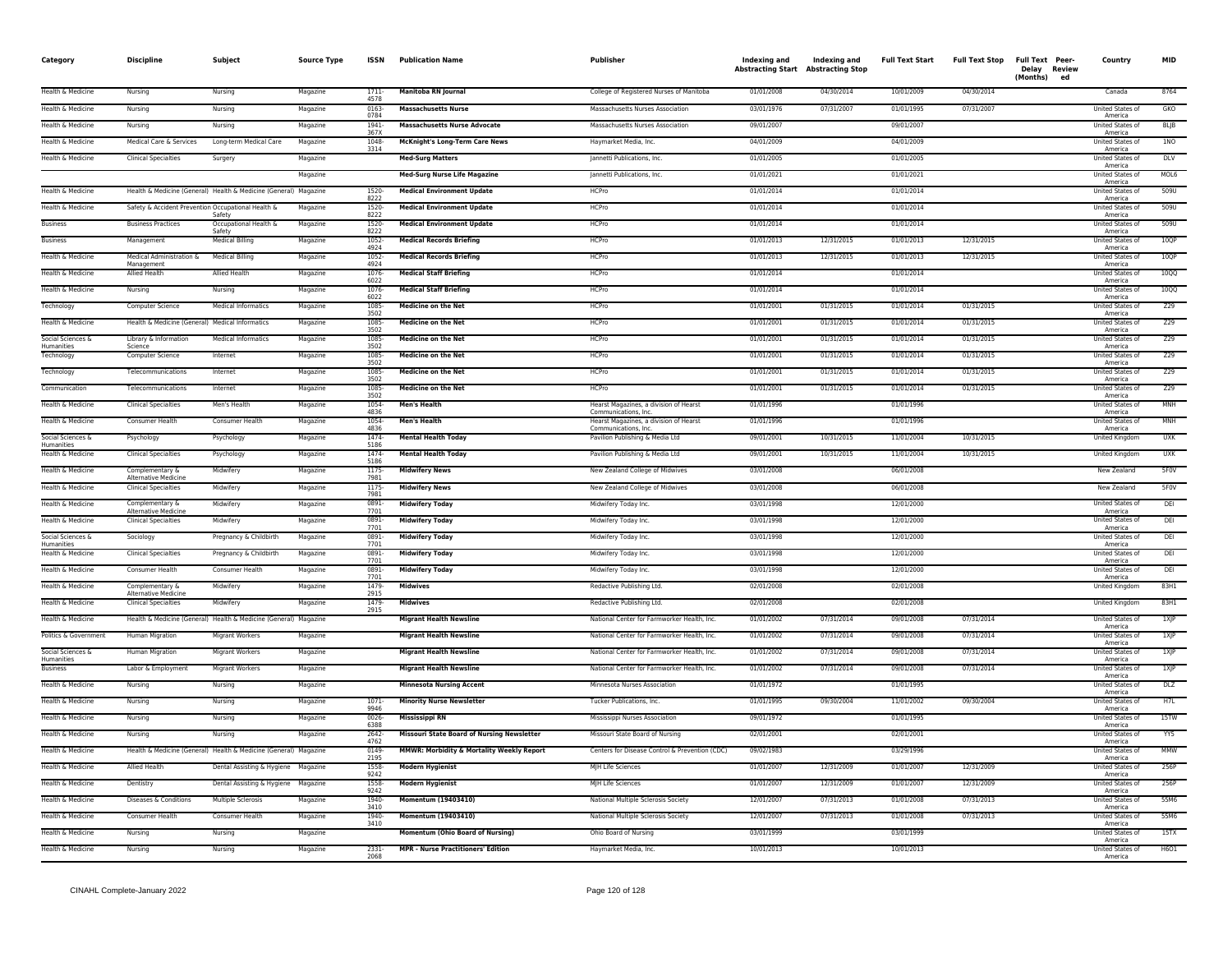| Category                        | <b>Discipline</b>                             | Subject                                | <b>Source Type</b> | ISSN          | <b>Publication Name</b>                                                           | Publisher                                                | Indexing and<br><b>Abstracting Start Abstracting Stop</b> | Indexing and | <b>Full Text Start</b> | <b>Full Text Stop</b> | Full Text Peer-<br>Delay Review<br>(Months)<br>ed | Country                     | MID         |
|---------------------------------|-----------------------------------------------|----------------------------------------|--------------------|---------------|-----------------------------------------------------------------------------------|----------------------------------------------------------|-----------------------------------------------------------|--------------|------------------------|-----------------------|---------------------------------------------------|-----------------------------|-------------|
| Science                         | Chemistry                                     | Pharmacology                           | Magazine           | 2331<br>2033  | <b>MPR - Physician Assistants' Edition</b>                                        | Haymarket Media, Inc.                                    | 10/01/2013                                                |              | 10/01/2013             |                       |                                                   | United States of<br>America | <b>H6O0</b> |
| Health & Medicine               | <b>Medical Sciences</b>                       | Pharmacology                           | Magazine           | 2331-<br>2033 | <b>MPR - Physician Assistants' Edition</b>                                        | Haymarket Media, Inc.                                    | 10/01/2013                                                |              | 10/01/2013             |                       |                                                   | United States of<br>America | <b>H6O0</b> |
| Health & Medicine               | Nursing                                       | Nursing                                | Magazine           | 2153-<br>0386 | <b>National Nurse</b>                                                             | California Nurses Association                            | 01/01/2010                                                |              | 01/01/2010             |                       |                                                   | United States of<br>America | B7ME        |
| Health & Medicine               | Nursina                                       | Nursing                                | Magazine           | 0273<br>4117  | <b>Nevada RNformation</b>                                                         | Nevada Nurses Association                                | 03/01/1972                                                |              | 02/01/1995             |                       |                                                   | United States of<br>America | DM9         |
| <b>Business</b>                 | Management                                    | Case Management                        | Magazine           |               | <b>New Definition</b>                                                             | Center for Case Management                               | 01/01/1992                                                |              | 06/01/2004             |                       |                                                   | <b>United States of</b>     | YV4         |
| Health & Medicine               | Medical Administration &                      | Case Management                        | Magazine           |               | <b>New Definition</b>                                                             | Center for Case Management                               | 01/01/1992                                                |              | 06/01/2004             |                       |                                                   | America<br>United States of | YV4         |
| Politics & Government           | Management<br>Social Work                     | Case Management                        | Magazine           |               | <b>New Definition</b>                                                             | Center for Case Management                               | 01/01/1992                                                |              | 06/01/2004             |                       |                                                   | America<br>United States of | YV4         |
| Social Sciences &               | Social Work                                   | Case Management                        | Magazine           |               | <b>New Definition</b>                                                             | Center for Case Management                               | 01/01/1992                                                |              | 06/01/2004             |                       |                                                   | America<br>United States of | YV4         |
| Humanities<br>Health & Medicine | Nursing                                       | Nursing                                | Magazine           | 0028          | <b>New Mexico Nurse</b>                                                           | New Mexico Nurses Association                            | 06/01/1973                                                |              | 03/01/1995             |                       |                                                   | America<br>United States o  | YYH         |
| Politics & Government           | Public Health                                 | Public Health                          | Magazine           | 6273<br>1176  | New Zealand Public Health Surveillance Report                                     | Institute of Environmental Science & Research            | 03/01/2003                                                |              | 03/01/2003             |                       |                                                   | America<br>New Zealand      | 1FW6        |
| Health & Medicine               | <b>Public Health</b>                          | Public Health                          | Magazine           | 2888<br>1176  | New Zealand Public Health Surveillance Report                                     | Limited<br>Institute of Environmental Science & Research | 03/01/2003                                                |              | 03/01/2003             |                       |                                                   | New Zealand                 | 1FW6        |
| Social Sciences &               | Public Health                                 | Public Health                          | Magazine           | 2888<br>1176  | <b>New Zealand Public Health Surveillance Report</b>                              | Limited<br>Institute of Environmental Science & Research | 03/01/2003                                                |              | 03/01/2003             |                       |                                                   | New Zealand                 | 1FW6        |
| Humanities<br>Health & Medicine | Diseases & Conditions                         | Substance Abuse & Addiction Magazine   |                    | 2888<br>1535- | <b>Nida Notes</b>                                                                 | Limited<br>National Institute on Drug Abuse              | 01/01/1997                                                |              | 01/01/1997             | 09/30/2012            |                                                   | United States of            | Z1H         |
| Science                         | Life Sciences                                 | <b>Nutrition Science</b>               | Magazine           | 7325          | <b>NOHA News</b>                                                                  | Nutrition for Optimal Health Association, Inc.           | 01/01/2009                                                | 01/31/2009   | 01/01/2009             | 01/31/2009            |                                                   | America<br>United States of | 39SK        |
| Health & Medicine               | <b>Medical Sciences</b>                       | Nutrition Science                      | Magazine           |               | <b>NOHA News</b>                                                                  | Nutrition for Optimal Health Association, Inc.           | 01/01/2009                                                | 01/31/2009   | 01/01/2009             | 01/31/2009            |                                                   | America<br>United States of | 39SK        |
| Technology                      | Industrial Technology                         | <b>Nutrition Science</b>               | Magazine           |               | <b>NOHA News</b>                                                                  | Nutrition for Optimal Health Association, Inc.           | 01/01/2009                                                | 01/31/2009   | 01/01/2009             | 01/31/2009            |                                                   | America<br>United States of | 39SK        |
|                                 |                                               |                                        |                    |               |                                                                                   |                                                          |                                                           |              |                        |                       |                                                   | America                     |             |
| Health & Medicine               | Nursing                                       | Nursing                                | Magazine           | 1524-<br>2900 | <b>Nurse Aide-VIP</b>                                                             | Freiberg Publishing Company, Inc.                        | 07/01/2012                                                |              | 07/01/2012             |                       |                                                   | United States of<br>America | 39SO        |
| Health & Medicine               | Nursing                                       | Nursing                                | Magazine           | 1054<br>2353  | Nurse Author & Editor (10542353)                                                  | Wiley-Blackwel                                           | 01/01/1991                                                | 01/31/2006   | 01/01/1991             | 01/31/2006            |                                                   | United Kingdom              | OQS         |
| Health & Medicine               | Nursing                                       | Nursing                                | Magazine           | 1750<br>4910  | Nurse Author & Editor (Blackwell)                                                 | Wiley-Blackwell                                          | 03/01/2006                                                |              | 03/01/2006             |                       |                                                   | United Kingdom              | 2IZ5        |
| Health & Medicine               | Nursing                                       | Nursing                                | Magazine           | 1520<br>8737  | <b>Nurse Practitioner World News</b>                                              | NP Communications, LLC (New Jersey)                      | 02/01/2006                                                | 11/30/2012   | 05/01/2011             | 11/30/2012            |                                                   | United States of<br>America | 2WU0        |
| Health & Medicine               | <b>Clinical Specialties</b>                   | Pharmacy                               | Magazine           | 1074<br>3871  | <b>Nurse Practitioners Prescribing Reference</b>                                  | Haymarket Media, Inc.                                    | 03/01/1996                                                | 09/30/2013   | 04/01/2009             | 09/30/2013            |                                                   | United States of<br>America | Z2          |
| <b>Business</b>                 | Management                                    | Nursing Administration &<br>Management | Magazine           | 1832<br>5025  | <b>Nurses &amp; Midwives' Paycheck</b>                                            | Australian Nursing & Midwifery Federation                | 06/01/2017                                                |              | 06/01/2017             |                       |                                                   | Australia                   | L551        |
| Health & Medicine               | Medical Administration &<br>Management        | Nursing Administration &<br>Management | Magazine           | 1832-<br>5025 | <b>Nurses &amp; Midwives' Paycheck</b>                                            | Australian Nursing & Midwifery Federation                | 06/01/2017                                                |              | 06/01/2017             |                       |                                                   | Australia                   | L551        |
| Health & Medicine               | Nursina                                       | Nursing Administration &<br>Management | Magazine           | 1832-<br>5025 | <b>Nurses &amp; Midwives' Paycheck</b>                                            | Australian Nursing & Midwifery Federation                | 06/01/2017                                                |              | 06/01/2017             |                       |                                                   | Australia                   | L551        |
| Health & Medicine               | Nursing                                       | Nursing                                | Magazine           | 1832<br>5025  | <b>Nurses' Paycheck</b>                                                           | Australian Nursing & Midwifery Federation                | 06/01/2012                                                | 05/31/2017   | 06/01/2012             | 05/31/2017            |                                                   | Australia                   | 92BE        |
| <b>Business</b>                 | Economics                                     | Wages                                  | Magazine           | 1832<br>5025  | <b>Nurses' Paycheck</b>                                                           | Australian Nursing & Midwifery Federation                | 06/01/2012                                                | 05/31/2017   | 06/01/2012             | 05/31/2017            |                                                   | Australia                   | 92BE        |
| Social Sciences &<br>Humanities | Economics                                     | Wages                                  | Magazine           | 1832<br>5025  | <b>Nurses' Paycheck</b>                                                           | Australian Nursing & Midwifery Federation                | 06/01/2012                                                | 05/31/2017   | 06/01/2012             | 05/31/2017            |                                                   | Australia                   | 92BE        |
| <b>Business</b>                 | <b>Human Resources</b>                        | Wages                                  | Magazine           | 1832<br>5025  | Nurses' Paycheck                                                                  | Australian Nursing & Midwifery Federation                | 06/01/2012                                                | 05/31/2017   | 06/01/2012             | 05/31/2017            |                                                   | Australia                   | 92BE        |
| Health & Medicine               | Nursing                                       | Nursing                                | Magazine           |               | <b>NurseZone Newsletter</b>                                                       | NurseZone, owned & operated by AMN<br>Healthcare Inc     | 07/02/2010                                                |              | 07/02/2010             |                       |                                                   | United States of<br>America | <b>B1VY</b> |
|                                 |                                               |                                        | Magazine           |               | Nursing & Allied Health Resources & Services (NAHRS)<br>Newsletter                | Medical Library Association                              | 01/01/2020                                                |              | 01/01/2020             |                       |                                                   | United States o<br>America  | MBEG        |
| Health & Medicine               | Health & Medicine (General) Medical Libraries |                                        | Magazine           | 2166-<br>1812 | <b>Nursing &amp; Allied Health Resources Section (NAHRS)</b><br><b>Newsletter</b> | Medical Library Association                              | 07/01/2009                                                | 10/31/2019   | 07/01/2009             | 10/31/2019            |                                                   | United States of<br>America | 8UW0        |
| Social Sciences &               | Library & Information                         | <b>Medical Libraries</b>               | Magazine           | 2166-         | <b>Nursing &amp; Allied Health Resources Section (NAHRS)</b>                      | Medical Library Association                              | 07/01/2009                                                | 10/31/2019   | 07/01/2009             | 10/31/2019            |                                                   | United States of            | 8UW0        |
| Humanities<br>Health & Medicine | Science<br>Nursing                            | Nursing                                | Magazine           | 1812<br>2166  | <b>Newsletter</b><br><b>Nursing &amp; Allied Health Resources Section (NAHRS)</b> | Medical Library Association                              | 07/01/2009                                                | 10/31/2019   | 07/01/2009             | 10/31/2019            |                                                   | America<br>United States of | 8UW0        |
| Health & Medicine               | Nursing                                       | Nursing                                | Magazine           | 1812<br>1185- | Newsletter<br><b>Nursing BC</b>                                                   | Registered Nurses Association of BC                      | 03/01/1991                                                | 07/31/2009   | 02/01/2004             | 07/31/2009            |                                                   | America<br>Canada           | DLB         |
|                                 |                                               |                                        | Magazine           | 3638          | <b>Nursing Centered</b>                                                           | Sigma Theta Tau International                            | 11/01/2019                                                |              | 11/01/2019             |                       |                                                   | United States of            | <b>MTAB</b> |
| Health & Medicine               | Nursing                                       | Nursing                                | Magazine           | 0029-         | <b>Nursing News</b>                                                               | New Hampshire Nurses' Association                        | 06/01/1972                                                |              | 02/01/1995             |                       |                                                   | America<br>United States of | 15TZ        |
| Health & Medicine               | Nursing                                       | Nursing                                | Magazine           | 6538          | <b>Nursing Newsletter (Kansas Board of Nursing)</b>                               | Kansas Board of Nursing                                  | 01/01/2010                                                |              | 04/01/2011             |                       |                                                   | America<br>United States of | <b>BBYD</b> |
| Health & Medicine               | Nursing                                       | Nursing                                | Magazine           | 1173-         | Nursing Review (1173-8014)                                                        | APN Education Media, Ltd.                                | 01/01/2012                                                |              | 01/01/2012             |                       |                                                   | America<br>New Zealand      | <b>GBMH</b> |
| Health & Medicine               | Nursing                                       | Nursing                                | Magazine           | 8014<br>1175  | Nursing Review (1175-2904)                                                        | APN Education Media, Ltd.                                | 09/01/2011                                                | 12/31/2011   | 09/01/2011             | 12/31/2011            |                                                   | New Zealand                 | 635P        |
| Health & Medicine               | Nursing                                       | Nursing                                | Magazine           | 2904<br>1326  | Nursing Review (1326-0472)                                                        | APN Education Media, Ltd.                                | 04/01/2008                                                |              | 04/01/2015             |                       |                                                   | New Zealand                 | <b>DXNB</b> |
| Health & Medicine               | Nursina                                       | Nursing                                | Magazine           | 0472          | Nursing Update                                                                    | DENOSA                                                   | 02/01/1999                                                |              | 06/01/2006             |                       |                                                   | South Africa                | YVO         |
| Science                         | Life Sciences                                 | Nutrition Science                      | Magazine           | 0885-<br>7792 | <b>Nutrition Action Health Letter</b>                                             | Center for Science in the Public Interest                | 01/01/1994                                                |              | 01/01/1994             |                       |                                                   | United States of<br>America | NAL         |
| Health & Medicine               | <b>Medical Sciences</b>                       | <b>Nutrition Science</b>               | Magazine           | 0885<br>7792  | <b>Nutrition Action Health Letter</b>                                             | Center for Science in the Public Interest                | 01/01/1994                                                |              | 01/01/1994             |                       |                                                   | United States of            | NAL         |
| Technology                      | Industrial Technology                         | <b>Nutrition Science</b>               | Magazine           | 0885-         | <b>Nutrition Action Health Letter</b>                                             | Center for Science in the Public Interest                | 01/01/1994                                                |              | 01/01/1994             |                       |                                                   | America<br>United States of | <b>NAL</b>  |
| Politics & Government           | Public Health                                 | Food Safety                            | Magazine           | 7792<br>0885  | <b>Nutrition Action Health Letter</b>                                             | Center for Science in the Public Interest                | 01/01/1994                                                |              | 01/01/1994             |                       |                                                   | America<br>United States of | <b>NAL</b>  |
| Health & Medicine               | Public Health                                 | Food Safety                            | Magazine           | 7792<br>0885  | <b>Nutrition Action Health Letter</b>                                             | Center for Science in the Public Interest                | 01/01/1994                                                |              | 01/01/1994             |                       |                                                   | America<br>United States of | <b>NAL</b>  |
| Social Sciences &               | Public Health                                 | Food Safety                            | Magazine           | 7792<br>0885  | <b>Nutrition Action Health Letter</b>                                             | Center for Science in the Public Interest                | 01/01/1994                                                |              | 01/01/1994             |                       |                                                   | America<br>United States of | NAL         |
| Humanities<br>Health & Medicine | Safety & Accident Prevention Food Safety      |                                        | Magazine           | 7792<br>0885- | <b>Nutrition Action Health Letter</b>                                             | Center for Science in the Public Interest                | 01/01/1994                                                |              | 01/01/1994             |                       |                                                   | America<br>United States of | NAL         |
|                                 |                                               |                                        |                    | 7792          |                                                                                   |                                                          |                                                           |              |                        |                       |                                                   | America                     |             |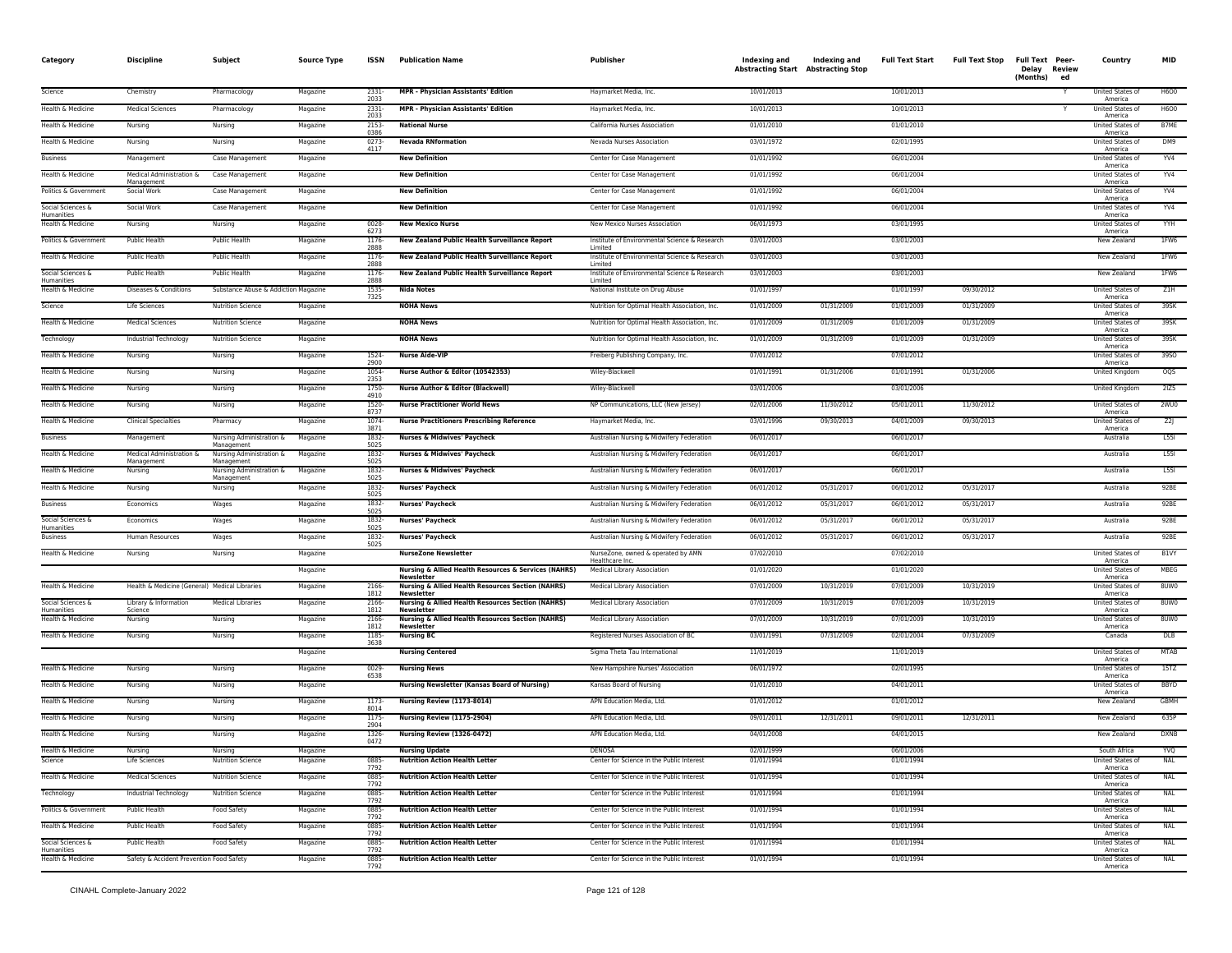| Category                     | <b>Discipline</b>                            | Subject                                                          | <b>Source Type</b> | <b>ISSN</b>          | <b>Publication Name</b>                                                      | Publisher                                                   | Indexing and<br><b>Abstracting Start Abstracting Stop</b> | Indexing and | <b>Full Text Start</b> | <b>Full Text Stop</b> | Full Text Peer-<br>Delay Review<br>(Months)<br>ed | Country                            | MID         |
|------------------------------|----------------------------------------------|------------------------------------------------------------------|--------------------|----------------------|------------------------------------------------------------------------------|-------------------------------------------------------------|-----------------------------------------------------------|--------------|------------------------|-----------------------|---------------------------------------------------|------------------------------------|-------------|
| <b>Business</b>              | Industries & Trades                          | Food Safety                                                      | Magazine           | 0885<br>7792         | <b>Nutrition Action Health Letter</b>                                        | Center for Science in the Public Interest                   | 01/01/1994                                                |              | 01/01/1994             |                       |                                                   | United States of<br>America        | <b>NAI</b>  |
| Health & Medicine            | Consumer Health                              | Consumer Health                                                  | Magazine           | 0885-<br>7792        | <b>Nutrition Action Health Letter</b>                                        | Center for Science in the Public Interest                   | 01/01/1994                                                |              | 01/01/1994             |                       |                                                   | <b>United States of</b><br>America | <b>NAI</b>  |
| Health & Medicine            | <b>Clinical Specialties</b>                  | Cardiology                                                       | Magazine           |                      | <b>Nutrition Close-Up</b>                                                    | Egg Nutrition Center                                        | 03/01/2002                                                |              | 03/01/2002             |                       |                                                   | United States of<br>America        | <b>NCU</b>  |
| Science                      | Life Sciences                                | <b>Nutrition Science</b>                                         | Magazine           |                      | <b>Nutrition Close-Up</b>                                                    | Egg Nutrition Center                                        | 03/01/2002                                                |              | 03/01/2002             |                       |                                                   | United States of<br>America        | <b>NCU</b>  |
| Health & Medicine            | <b>Medical Sciences</b>                      | <b>Nutrition Science</b>                                         | Magazine           |                      | <b>Nutrition Close-Up</b>                                                    | Egg Nutrition Center                                        | 03/01/2002                                                |              | 03/01/2002             |                       |                                                   | United States of<br>America        | <b>NCU</b>  |
| Technology                   | Industrial Technology                        | <b>Nutrition Science</b>                                         | Magazine           |                      | <b>Nutrition Close-Up</b>                                                    | <b>Egg Nutrition Center</b>                                 | 03/01/2002                                                |              | 03/01/2002             |                       |                                                   | United States o<br>America         | <b>NCU</b>  |
| Health & Medicine            | Consumer Health                              | Consumer Health                                                  | Magazine           |                      | <b>Nutrition Close-Up</b>                                                    | <b>Egg Nutrition Center</b>                                 | 03/01/2002                                                |              | 03/01/2002             |                       |                                                   | United States o<br>America         | <b>NCU</b>  |
| Health & Medicine            |                                              | Health & Medicine (General) Health & Medicine (General) Magazine |                    | 0164<br>7202         | Nutrition Health Review: The Consumer's Medical Journal Vegetus Publications |                                                             | 03/01/1990                                                | 12/31/2014   | 03/01/1990             | 12/31/2014            |                                                   | <b>United States</b><br>America    | <b>NHR</b>  |
| Science                      | Life Sciences                                | <b>Nutrition Science</b>                                         | Magazine           | 0164<br>7202         | Nutrition Health Review: The Consumer's Medical Journal Vegetus Publications |                                                             | 03/01/1990                                                | 12/31/2014   | 03/01/1990             | 12/31/2014            |                                                   | United States<br>America           | <b>NHR</b>  |
| Health & Medicine            | <b>Medical Sciences</b>                      | <b>Nutrition Science</b>                                         | Magazine           | 0164<br>7202         | Nutrition Health Review: The Consumer's Medical Journal Vegetus Publications |                                                             | 03/01/1990                                                | 12/31/2014   | 03/01/1990             | 12/31/2014            |                                                   | <b>United States</b><br>America    | <b>NHR</b>  |
| Technology                   | Industrial Technology                        | <b>Nutrition Science</b>                                         | Magazine           | 0164<br>7202         | Nutrition Health Review: The Consumer's Medical Journal Vegetus Publications |                                                             | 03/01/1990                                                | 12/31/2014   | 03/01/1990             | 12/31/2014            |                                                   | United States o<br>America         | <b>NHR</b>  |
| Health & Medicine            | Consumer Health                              | Consumer Health                                                  | Magazine           | 0164<br>7202         | Nutrition Health Review: The Consumer's Medical Journal Vegetus Publications |                                                             | 03/01/1990                                                | 12/31/2014   | 03/01/1990             | 12/31/2014            |                                                   | United States o<br>America         | <b>NHR</b>  |
| Health & Medicine            | <b>Clinical Specialties</b>                  | Gynecology                                                       | Magazine           | 1521<br>5237         | <b>Ob-Gyn Coding Alert</b>                                                   | American Academy of Professional Coders<br>(AAPC)           | 04/01/2010                                                |              | 04/01/2010             | 01/31/2013            |                                                   | <b>United States of</b><br>America | B1WM        |
| Health & Medicine            | Health & Medicine (General) Health Insurance |                                                                  | Magazine           | 1521<br>5237         | <b>Ob-Gyn Coding Alert</b>                                                   | American Academy of Professional Coders<br>(AAPC)           | 04/01/2010                                                |              | 04/01/2010             | 01/31/2013            |                                                   | <b>United States of</b><br>America | <b>B1WM</b> |
| <b>Business</b>              | Insurance                                    | Health Insurance                                                 | Magazine           | 1521<br>5237         | <b>Ob-Gyn Coding Alert</b>                                                   | American Academy of Professional Coders                     | 04/01/2010                                                |              | 04/01/2010             | 01/31/2013            |                                                   | <b>United States of</b>            | <b>B1WM</b> |
| Health & Medicine            | <b>Clinical Specialties</b>                  | Obstetrics                                                       | Magazine           | 1521-<br>5237        | <b>Ob-Gyn Coding Alert</b>                                                   | (AAPC)<br>American Academy of Professional Coders<br>(AAPC) | 04/01/2010                                                |              | 04/01/2010             | 01/31/2013            |                                                   | America<br>United States of        | <b>B1WM</b> |
| Health & Medicine            | Allied Health                                | Occupational Therapy                                             | Magazine           | 1481                 | <b>Occupational Therapy Now</b>                                              | Canadian Association of Occupational                        | 01/01/1999                                                |              | 09/01/2010             | 12/31/2012            |                                                   | America<br>Canada                  | <b>YUW</b>  |
| Health & Medicine            | Therapeutics                                 | Occupational Therapy                                             | Magazine           | 5532<br>1481<br>5532 | <b>Occupational Therapy Now</b>                                              | Therapists<br>Canadian Association of Occupational          | 01/01/1999                                                |              | 09/01/2010             | 12/31/2012            |                                                   | Canada                             | YUW         |
| Health & Medicine            | Nursing                                      | Nursing                                                          | Magazine           | 0030-<br>1787        | <b>Oklahoma Nurse</b>                                                        | Therapists<br>Oklahoma Nurses Association                   | 07/01/1973                                                |              | 12/01/2004             |                       |                                                   | United States of                   | YYR         |
| Health & Medicine            | Health & Medicine (General)                  | Health Insurance                                                 | Magazine           | 1941                 | <b>Oncology &amp; Hematology Coding Alert</b>                                | American Academy of Professional Coders                     | 04/01/2010                                                | 01/31/2013   | 04/01/2010             | 01/31/2013            |                                                   | America<br>United States o         | B1WN        |
| <b>Business</b>              | Insurance                                    | <b>Health Insurance</b>                                          | Magazine           | 3262<br>1941         | <b>Oncology &amp; Hematology Coding Alert</b>                                | (ADPT)<br>American Academy of Professional Coders           | 04/01/2010                                                | 01/31/2013   | 04/01/2010             | 01/31/2013            |                                                   | America<br>United States o         | <b>B1WN</b> |
| Health & Medicine            | <b>Clinical Specialties</b>                  | Hematology                                                       | Magazine           | 3262<br>1941         | <b>Oncology &amp; Hematology Coding Alert</b>                                | (AAPC)<br>American Academy of Professional Coders           | 04/01/2010                                                | 01/31/2013   | 04/01/2010             | 01/31/2013            |                                                   | America<br>United States           | <b>B1WN</b> |
| Health & Medicine            | <b>Clinical Specialties</b>                  | Oncology                                                         | Magazine           | 3262<br>1941         | <b>Oncology &amp; Hematology Coding Alert</b>                                | (AAPC)<br>American Academy of Professional Coders           | 04/01/2010                                                | 01/31/2013   | 04/01/2010             | 01/31/2013            |                                                   | America<br>United States of        | <b>B1WN</b> |
| Health & Medicine            | Nursing                                      | <b>Oncology Nursing</b>                                          | Magazine           | 3262<br>2154         | <b>Oncology Nurse Advisor</b>                                                | (AAPC)<br>Haymarket Media, Inc.                             | 01/01/2011                                                |              | 01/01/2011             |                       |                                                   | America<br>United States of        | B9VH        |
| Health & Medicine            | <b>Clinical Specialties</b>                  | <b>Oncology Nursing</b>                                          | Magazine           | 350X<br>2154         | <b>Oncology Nurse Advisor</b>                                                | Havmarket Media, Inc.                                       | 01/01/2011                                                |              | 01/01/2011             |                       |                                                   | America<br>United States of        | B9VH        |
| Health & Medicine            | Nursing                                      | <b>Oncology Nursing</b>                                          | Magazine           | 350X<br>1944         | <b>Oncology Nurse-APN/PA</b>                                                 | Green Hill Healthcare Communications, LLC                   | 04/01/2013                                                |              | 04/01/2013             |                       |                                                   | America<br>United States of        | FU64        |
| Health & Medicine            | <b>Clinical Specialties</b>                  | <b>Oncology Nursing</b>                                          | Magazine           | 9798<br>1944         | <b>Oncology Nurse-APN/PA</b>                                                 | Green Hill Healthcare Communications, LLC                   | 04/01/2013                                                |              | 04/01/2013             |                       |                                                   | America<br>United States of        | <b>FU64</b> |
| Health & Medicine            | <b>Clinical Specialties</b>                  | Pharmacy                                                         | Magazine           | 9798<br>1944         | <b>Oncology Pharmacist</b>                                                   | Green Hill Healthcare Communications, LLC                   | 04/01/2013                                                |              | 04/01/2013             |                       |                                                   | America<br>United States of        | <b>FU65</b> |
| <b>Business</b>              | Management                                   | <b>Innovation Management</b>                                     | Magazine           | 9607<br>1521         | <b>Online Journal of Clinical Innovations</b>                                | <b>CINAHL Information Systems</b>                           | 06/15/1998                                                | 05/31/2008   | 06/15/1998             | 05/31/2008            |                                                   | America<br>United States of        | YVF         |
| Technology                   | Technology (General)                         | Innovation Management                                            | Magazine           | 219X<br>1521         | <b>Online Journal of Clinical Innovations</b>                                | <b>CINAHL Information Systems</b>                           | 06/15/1998                                                | 05/31/2008   | 06/15/1998             | 05/31/2008            |                                                   | America<br>United States of        | YVF         |
| Health & Medicine            | <b>Clinical Specialties</b>                  | Ophthalmology                                                    | Magazine           | 219X<br>1523<br>4843 | <b>Ophthalmology Coding Alert</b>                                            | American Academy of Professional Coders                     | 04/01/2010                                                |              | 04/01/2010             | 01/31/2013            |                                                   | America<br>United States of        | B1WO        |
| Health & Medicine            | Medical Care & Services                      | Institutional Health                                             | Magazine           | 1523<br>4843         | <b>Ophthalmology Coding Alert</b>                                            | (AAPC)<br>American Academy of Professional Coders           | 04/01/2010                                                |              | 04/01/2010             | 01/31/2013            |                                                   | America<br>United States of        | <b>B1WO</b> |
| Health & Medicine            | Health & Medicine (General) Health Insurance |                                                                  | Magazine           | 1947                 | <b>Optometry Coding &amp; Billing Alert</b>                                  | (AAPC)<br>American Academy of Professional Coders           | 04/01/2010                                                | 12/31/2012   | 04/01/2010             | 12/31/2012            |                                                   | America<br>United States of        | <b>B1WP</b> |
| <b>Business</b>              | Insurance                                    | <b>Health Insurance</b>                                          | Magazine           | <b>167X</b><br>1947  | <b>Optometry Coding &amp; Billing Alert</b>                                  | (AAPC)<br>American Academy of Professional Coders           | 04/01/2010                                                | 12/31/2012   | 04/01/2010             | 12/31/2012            |                                                   | America<br><b>United States</b>    | <b>B1WP</b> |
| Health & Medicine            | <b>Clinical Specialties</b>                  | Optometry                                                        | Magazine           | <b>167X</b><br>1947  | <b>Optometry Coding &amp; Billing Alert</b>                                  | (AAPC)<br>American Academy of Professional Coders           | 04/01/2010                                                | 12/31/2012   | 04/01/2010             | 12/31/2012            |                                                   | America<br><b>United States</b>    | <b>B1WP</b> |
| <b>Business</b>              | Management                                   | <b>Medical Billing</b>                                           | Magazine           | 167X<br>1947-        | <b>Optometry Coding &amp; Billing Alert</b>                                  | (AAPC)<br>American Academy of Professional Coders           | 04/01/2010                                                | 12/31/2012   | 04/01/2010             | 12/31/2012            |                                                   | America<br>United States of        | <b>B1WP</b> |
| Health & Medicine            | Medical Administration &                     | <b>Medical Billing</b>                                           | Magazine           | 167X<br>1947         | <b>Optometry Coding &amp; Billing Alert</b>                                  | (AAPC)<br>American Academy of Professional Coders           | 04/01/2010                                                | 12/31/2012   | 04/01/2010             | 12/31/2012            |                                                   | America<br>United States o         | <b>B1WP</b> |
| Health & Medicine            | Management<br>Nursing                        | Nursing                                                          | Magazine           | 167X<br>0030         | <b>Oregon Nurse</b>                                                          | (AAPC)<br>Oregon Nurses Association                         | 06/01/1973                                                | 01/31/2015   | 02/01/1995             | 01/31/2015            |                                                   | America<br>United States o         | UIF         |
| <b>Health &amp; Medicine</b> | Nursing                                      | Nursing                                                          | Magazine           | 4751                 | <b>Oregon State Board of Nursing Sentinel</b>                                | Oregon State Board of Nursing                               | 03/01/2001                                                |              | 03/01/2001             |                       |                                                   | America<br>United States o         | 1FXN        |
| Health & Medicine            | Nursina                                      | Nursing                                                          | Magazine           |                      | <b>Oregon State Board of Nursing Update</b>                                  | Oregon State Board of Nursing                               | 06/01/2003                                                | 09/30/2008   | 06/01/2003             | 09/30/2008            |                                                   | America<br>United States o         | 1FXO        |
| Health & Medicine            | <b>Clinical Specialties</b>                  | Orthopedic Medicine                                              | Magazine           | 1532-                | <b>Orthopaedic Physical Therapy Practice</b>                                 | Orthopaedic Section, APTA, Inc.                             | 03/01/1999                                                |              | 01/01/2014             |                       |                                                   | America<br><b>United States of</b> | YTT         |
| Health & Medicine            | Allied Health                                | Physical Therapy                                                 | Magazine           | 0871<br>1532         | <b>Orthopaedic Physical Therapy Practice</b>                                 | Orthopaedic Section, APTA, Inc.                             | 03/01/1999                                                |              | 01/01/2014             |                       |                                                   | America<br><b>United States of</b> | YTT         |
| Health & Medicine            | Therapeutics                                 | Physical Therapy                                                 | Magazine           | 0871<br>1532         | <b>Orthopaedic Physical Therapy Practice</b>                                 | Orthopaedic Section, APTA, Inc.                             | 03/01/1999                                                |              | 01/01/2014             |                       |                                                   | America<br><b>United States of</b> | YTT         |
| Health & Medicine            | Health & Medicine (General) Health Insurance |                                                                  | Magazine           | 0871<br>1524         | <b>Orthopedic Coding Alert</b>                                               | American Academy of Professional Coders                     | 04/01/2010                                                |              | 04/01/2010             | 01/31/2013            |                                                   | America<br>United States of        | B1WO        |
| <b>Business</b>              | Insurance                                    | Health Insurance                                                 | Magazine           | 5756<br>1524         | <b>Orthopedic Coding Alert</b>                                               | (AAPC)<br>American Academy of Professional Coders           | 04/01/2010                                                |              | 04/01/2010             | 01/31/2013            |                                                   | America<br><b>United States o</b>  | <b>B1WQ</b> |
| Health & Medicine            | <b>Clinical Specialties</b>                  | Orthopedic Medicine                                              | Magazine           | 5756<br>1524         | <b>Orthopedic Coding Alert</b>                                               | (AAPC)                                                      | 04/01/2010                                                |              | 04/01/2010             | 01/31/2013            |                                                   | America<br>United States of        | B1WO        |
|                              |                                              |                                                                  |                    | 5756<br>1526         |                                                                              | American Academy of Professional Coders<br>(AAPC)           |                                                           |              |                        | 01/31/2013            |                                                   | America                            |             |
| Health & Medicine            | Health & Medicine (General) Health Insurance |                                                                  | Magazine           | 064X                 | <b>Otolaryngology Coding Alert</b>                                           | American Academy of Professional Coders<br>(ADPT)           | 04/01/2010                                                |              | 04/01/2010             |                       |                                                   | United States of<br>America        | <b>B1WR</b> |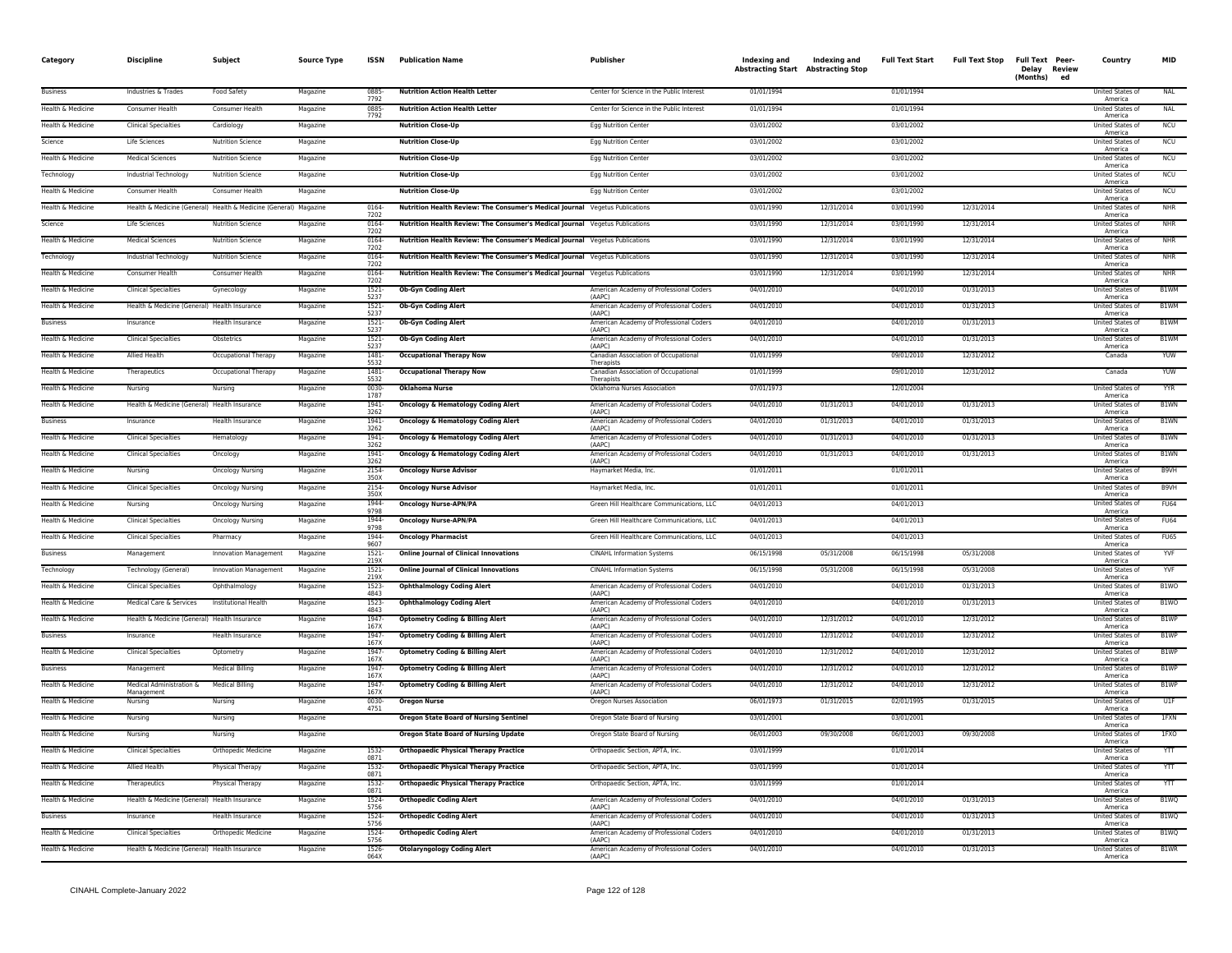| Category                               | <b>Discipline</b>                              | Subject                                                                        | <b>Source Type</b> | <b>ISSN</b>          | <b>Publication Name</b>                                  | Publisher                                         | Indexing and<br><b>Abstracting Start Abstracting Stop</b> | Indexing and | <b>Full Text Start</b> | <b>Full Text Stop</b> | Full Text Peer-<br>Delay Review<br>(Months)<br>ed | Country                            | <b>MID</b>        |
|----------------------------------------|------------------------------------------------|--------------------------------------------------------------------------------|--------------------|----------------------|----------------------------------------------------------|---------------------------------------------------|-----------------------------------------------------------|--------------|------------------------|-----------------------|---------------------------------------------------|------------------------------------|-------------------|
| <b>Business</b>                        | Insurance                                      | <b>Health Insurance</b>                                                        | Magazine           | 1526<br>064X         | <b>Otolaryngology Coding Alert</b>                       | American Academy of Professional Coders<br>(AAPC) | 04/01/2010                                                |              | 04/01/2010             | 01/31/2013            |                                                   | United States of<br>America        | <b>B1WR</b>       |
| Health & Medicine                      | <b>Clinical Specialties</b>                    | Otolaryngology                                                                 | Magazine           | 1526<br>064X         | <b>Otolaryngology Coding Alert</b>                       | American Academy of Professional Coders<br>(AAPC) | 04/01/2010                                                |              | 04/01/2010             | 01/31/2013            |                                                   | United States o<br>America         | <b>B1WR</b>       |
| Health & Medicine                      | <b>Clinical Specialties</b>                    | Pain & Pain Management                                                         | Magazine           |                      | <b>Pain Community News</b>                               | American Pain Foundation                          | 04/01/2002                                                | 01/31/2012   | 01/01/2009             | 01/31/2012            |                                                   | <b>United States</b> o<br>America  | <b>JXKY</b>       |
| Health & Medicine                      | Consumer Health                                | Consumer Health                                                                | Magazine           |                      | <b>Pain Community News</b>                               | American Pain Foundation                          | 04/01/2002                                                | 01/31/2012   | 01/01/2009             | 01/31/2012            |                                                   | United States o<br>America         | 1XKY              |
| Health & Medicine                      | Health & Medicine (General) Health Insurance   |                                                                                | Magazine           | 1947<br>6841         | Pathology/Lab Coding Alert                               | American Academy of Professional Coders<br>(AAPC) | 05/01/2010                                                |              | 05/01/2010             | 01/31/2013            |                                                   | United States of<br>America        | <b>B1WT</b>       |
| <b>Business</b>                        | Insurance                                      | <b>Health Insurance</b>                                                        | Magazine           | 1947<br>6841         | <b>Pathology/Lab Coding Alert</b>                        | American Academy of Professional Coders<br>(AAPC) | 05/01/2010                                                |              | 05/01/2010             | 01/31/2013            |                                                   | United States of<br>America        | <b>B1WT</b>       |
| Science                                | Life Sciences                                  | Pathology                                                                      | Magazine           | 1947<br>6841         | <b>Pathology/Lab Coding Alert</b>                        | American Academy of Professional Coders<br>(AAPC) | 05/01/2010                                                |              | 05/01/2010             | 01/31/2013            |                                                   | United States of                   | <b>B1WT</b>       |
| Health & Medicine                      | <b>Clinical Specialties</b>                    | Pathology                                                                      | Magazine           | 1947<br>6841         | <b>Pathology/Lab Coding Alert</b>                        | American Academy of Professional Coders<br>(AAPC) | 05/01/2010                                                |              | 05/01/2010             | 01/31/2013            |                                                   | America<br>United States o         | <b>B1WT</b>       |
| Health & Medicine                      | <b>Medical Sciences</b>                        | Clinical Laboratory Science                                                    | Magazine           | 1947<br>6841         | Pathology/Lab Coding Alert                               | American Academy of Professional Coders<br>(AAPC) | 05/01/2010                                                |              | 05/01/2010             | 01/31/2013            |                                                   | America<br><b>United States</b> o  | <b>B1WT</b>       |
| Science                                | Science (General)                              | Clinical Laboratory Science Magazine                                           |                    | 1947<br>6841         | Pathology/Lab Coding Alert                               | American Academy of Professional Coders<br>(AAPC) | 05/01/2010                                                |              | 05/01/2010             | 01/31/2013            |                                                   | America<br>United States o         | <b>B1WT</b>       |
| Health & Medicine                      | <b>Clinical Specialties</b>                    | Otolaryngology                                                                 | Magazine           | 1927                 | <b>Patient Management Perspectives in Otolaryngology</b> | Decker Medicine LLC                               | 07/01/2011                                                |              | 07/01/2011             | 03/30/2017            |                                                   | America<br>Canada                  | FB <sub>2</sub> G |
| Health & Medicine                      | Safety & Accident Prevention Patient Safety    |                                                                                | Magazine           | 4262<br>2157         | <b>Patient Safety Monitor Iournal</b>                    | <b>HCPro</b>                                      | 11/01/2010                                                |              | 01/01/2014             |                       |                                                   | United States of                   | <b>BM40</b>       |
| Health & Medicine                      | Health & Medicine (General) Health Insurance   |                                                                                | Magazine           | 5630<br>1098         | <b>Pediatric Coding Alert</b>                            | American Academy of Professional Coders           | 04/01/2010                                                |              | 04/01/2010             |                       |                                                   | America<br><b>United States of</b> | 903X              |
| <b>Business</b>                        | Insurance                                      | <b>Health Insurance</b>                                                        | Magazine           | 1799<br>1098         | <b>Pediatric Coding Alert</b>                            | (AAPC)<br>American Academy of Professional Coders | 04/01/2010                                                |              | 04/01/2010             |                       |                                                   | America<br><b>United States of</b> | 903X              |
| Health & Medicine                      | <b>Clinical Specialties</b>                    | Pediatric Medicine                                                             | Magazine           | 1799<br>1098         | <b>Pediatric Coding Alert</b>                            | (AAPC)<br>American Academy of Professional Coders | 04/01/2010                                                |              | 04/01/2010             |                       |                                                   | America<br><b>United States of</b> | 903X              |
| Health & Medicine                      | Nursina                                        | Nursina                                                                        | Magazine           | 1799<br>0031         | <b>Pelican News</b>                                      | (AAPC)<br>Louisiana State Nurses Association      | 06/01/1972                                                |              | 04/01/1995             |                       |                                                   | America<br><b>United States of</b> | <b>DLU</b>        |
| Health & Medicine                      | Nursing                                        | Nursina                                                                        | Magazine           | 4161<br>0031         | Pennsylvania Nurse                                       | Pennsylvania Nurses Association                   | 01/01/1972                                                |              | 01/01/1995             |                       |                                                   | America<br><b>United States of</b> | GMA               |
| Health & Medicine                      | Allied Health                                  | Caregiving & Home Health                                                       | Magazine           | 4617<br>1430<br>9653 | Pflege & Gesellschaft                                    | Julius Beltz GmbH & Co. KG Beltz Juventa          | 01/01/2014                                                |              | 02/01/2015             |                       |                                                   | America<br>Germany                 | EGPO              |
| Social Sciences &                      | Sociology                                      | Care<br>Caregiving & Home Health                                               | Magazine           | 1430<br>9653         | Pflege & Gesellschaft                                    | Julius Beltz GmbH & Co. KG Beltz Juventa          | 01/01/2014                                                |              | 02/01/2015             |                       |                                                   | Germany                            | EGPO              |
| Humanities<br>Health & Medicine        | Medical Care & Services                        | Care<br>Caregiving & Home Health                                               | Magazine           | 1430-                | Pflege & Gesellschaft                                    | Julius Beltz GmbH & Co. KG Beltz Juventa          | 01/01/2014                                                |              | 02/01/2015             |                       |                                                   | Germany                            | EGPO              |
| Health & Medicine                      | Medical Care & Services                        | Care<br><b>Residential Medical Care</b>                                        | Magazine           | 9653<br>1430         | Pflege & Gesellschaft                                    | Julius Beltz GmbH & Co. KG Beltz Juventa          | 01/01/2014                                                |              | 02/01/2015             |                       |                                                   | Germany                            | <b>EGPO</b>       |
| Health & Medicine                      | Allied Health                                  | Physical Therapy                                                               | Magazine           | 9653<br>1528         | Physical Medicine & Rehab Coding Alert                   | American Academy of Professional Coders           | 04/01/2010                                                |              | 04/01/2010             |                       |                                                   | United States of                   | B1WU              |
| Health & Medicine                      | Therapeutics                                   | <b>Physical Therapy</b>                                                        | Magazine           | 7580<br>1528         | Physical Medicine & Rehab Coding Alert                   | (AAPC)<br>American Academy of Professional Coders | 04/01/2010                                                |              | 04/01/2010             |                       |                                                   | America<br>United States of        | B1WU              |
| Health & Medicine                      | <b>Allied Health</b>                           | <b>Medical Assisting</b>                                                       | Magazine           | 7580<br>1074         | <b>Physician Assistants' Prescribing Reference</b>       | (ADPT)<br>Haymarket Media, Inc.                   | 04/01/2009                                                | 09/30/2013   | 04/01/2009             | 09/30/2013            |                                                   | America<br>United States of        | 39UZ              |
| Health & Medicine                      | Health & Medicine (General) Medical Assisting  |                                                                                | Magazine           | <b>388X</b><br>1074  | <b>Physician Assistants' Prescribing Reference</b>       | Haymarket Media, Inc.                             | 04/01/2009                                                | 09/30/2013   | 04/01/2009             | 09/30/2013            |                                                   | America<br>United States of        | 39UZ              |
| Health & Medicine                      | <b>Clinical Specialties</b>                    | Pharmacy                                                                       | Magazine           | 388X<br>1074         | <b>Physician Assistants' Prescribing Reference</b>       | Haymarket Media, Inc.                             | 04/01/2009                                                | 09/30/2013   | 04/01/2009             | 09/30/2013            |                                                   | America<br>United States of        | 39UZ              |
| <b>Business</b>                        | Management                                     | Medical Administration &                                                       | Magazine           | 388X<br>2472         | <b>Physician Practice Perspectives</b>                   | <b>HCPro</b>                                      | 01/01/2016                                                |              | 01/01/2016             |                       |                                                   | America<br>United States of        | KP5Y              |
| Health & Medicine                      | Medical Administration &                       | Management<br>Medical Administration &                                         | Magazine           | 0267<br>2472         | <b>Physician Practice Perspectives</b>                   | <b>HCPro</b>                                      | 01/01/2016                                                |              | 01/01/2016             |                       |                                                   | America<br>United States of        | KP5Y              |
| Health & Medicine                      | Management<br><b>Clinical Specialties</b>      | Management<br>Podiatry                                                         | Magazine           | 0267<br>0744         | <b>Podiatry Management</b>                               | Kane Communications Incorporated                  | 02/01/1995                                                |              | 01/01/2006             |                       |                                                   | America<br>United States of        | <b>YXA</b>        |
| Health & Medicine                      | Complementary &                                | Complementary &                                                                | Magazine           | 3528<br>1356         | <b>Positive Health</b>                                   | Compass Internet Ltd                              | 08/01/1998                                                |              | 03/01/2003             |                       |                                                   | America<br>United Kingdon          | 8G5               |
| Health & Medicine                      | <b>Alternative Medicine</b><br>Consumer Health | <b>Alternative Medicine</b><br>Consumer Health                                 | Magazine           | 3963<br>1356         | <b>Positive Health</b>                                   | Compass Internet Ltd                              | 08/01/1998                                                |              | 03/01/2003             |                       |                                                   | United Kingdom                     | 8G5               |
| Health & Medicine                      |                                                | Health & Medicine (General) Health & Medicine (General) Magazine               |                    | 3963<br>1521         | PPS Alert for Long-Term Care                             | <b>HCPro</b>                                      | 01/01/2014                                                |              | 01/01/2014             |                       |                                                   | United States of                   | 1288              |
| <b>Business</b>                        | Management                                     | Medical Administration &                                                       | Magazine           | 4990<br>1521         | PPS Alert for Long-Term Care                             | <b>HCPro</b>                                      | 01/01/2014                                                |              | 01/01/2014             |                       |                                                   | America<br><b>United States of</b> | 1288              |
| Health & Medicine                      | Medical Administration &                       | Management<br>Medical Administration &                                         | Magazine           | 4990<br>1521         | PPS Alert for Long-Term Care                             | <b>HCPro</b>                                      | 01/01/2014                                                |              | 01/01/2014             |                       |                                                   | America<br>United States o         | 1288              |
| Health & Medicine                      | Management                                     | Management<br>Health & Medicine (General) Health & Medicine (General) Magazine |                    | 4990<br>0032         | <b>Practitioner</b>                                      | Practitioner Medical Publishing Ltd.              | 01/01/2013                                                |              | 01/01/2013             |                       |                                                   | America<br><b>United Kingdon</b>   | PCT               |
| Philosophy                             | Philosophy (General)                           | Ethics                                                                         | Magazine           | 6518<br>1696         | Psicooncologia                                           | Universidad Complutense de Madrid                 | 06/01/2012                                                |              | 01/01/2013             |                       |                                                   | Spain                              | <b>3MVH</b>       |
| Health & Medicine                      | <b>Clinical Specialties</b>                    | Oncology                                                                       | Magazine           | 7240<br>1696         | Psicooncologia                                           | Universidad Complutense de Madrid                 | 06/01/2012                                                |              | 01/01/2013             |                       |                                                   | Spain                              | <b>3MVH</b>       |
| Social Sciences &                      | Psychology                                     | Psychology                                                                     | Magazine           | 7240<br>1696         | Psicooncologia                                           | Universidad Complutense de Madrid                 | 06/01/2012                                                |              | 01/01/2013             |                       |                                                   | Spain                              | <b>3MVH</b>       |
| <b>Humanities</b><br>Health & Medicine | <b>Clinical Specialties</b>                    | Psychology                                                                     | Magazine           | 7240<br>1696         | Psicooncologia                                           | Universidad Complutense de Madrid                 | 06/01/2012                                                |              | 01/01/2013             |                       |                                                   | Spain                              | 3MVH              |
| Social Sciences &                      | Social Sciences &                              | Social Sciences &                                                              | Magazine           | 7240<br>1696         | Psicooncologia                                           | Universidad Complutense de Madrid                 | 06/01/2012                                                |              | 01/01/2013             |                       |                                                   | Spain                              | <b>3MVH</b>       |
| Humanities                             | Humanities (General)                           | Humanities (General)                                                           |                    | 7240                 |                                                          |                                                   |                                                           |              |                        |                       |                                                   |                                    |                   |
| Social Sciences &<br>Humanities        | Psychology                                     | Psychology                                                                     | Magazine           | 0033<br>3107         | <b>Psychology Today</b>                                  | <b>Sussex Publishers LLC</b>                      | 11/01/1970                                                |              | 01/01/1992             |                       |                                                   | United States of<br>America        | PSY               |
| Health & Medicine                      | <b>Clinical Specialties</b>                    | Psychology                                                                     | Magazine           | 0033<br>3107         | <b>Psychology Today</b>                                  | <b>Sussex Publishers LLC</b>                      | 11/01/1970                                                |              | 01/01/1992             |                       |                                                   | United States o<br>America         | PSY               |
| Health & Medicine                      | Allied Health                                  | <b>Physical Therapy</b>                                                        | Magazine           | 1949<br>3711         | <b>PT in Motion</b>                                      | American Physical Therapy Association             | 10/01/2009                                                |              | 10/01/2009             |                       |                                                   | <b>United States</b><br>America    | AYOX              |
| Health & Medicine                      | Therapeutics                                   | Physical Therapy                                                               | Magazine           | 1949<br>3711         | <b>PT</b> in Motion                                      | American Physical Therapy Association             | 10/01/2009                                                |              | 10/01/2009             |                       |                                                   | United States o<br>America         | AY0X              |
| Health & Medicine                      | <b>Allied Health</b>                           | Physical Therapy                                                               | Magazine           | 1065<br>5077         | PT: Magazine of Physical Therapy                         | American Physical Therapy Association             | 01/01/1993                                                | 09/30/2009   | 07/01/2000             | 09/30/2009            |                                                   | <b>United States</b><br>America    | 4G7               |
| Health & Medicine                      | <b>Theraneutics</b>                            | Physical Therapy                                                               | Magazine           | 1065<br>5077         | PT: Magazine of Physical Therapy                         | American Physical Therapy Association             | 01/01/1993                                                | 09/30/2009   | 07/01/2000             | 09/30/2009            |                                                   | <b>United States of</b><br>America | 4G7               |
| Health & Medicine                      | Health & Medicine (General) Health Insurance   |                                                                                | Magazine           | 1529<br>6121         | <b>Pulmonology Coding Alert</b>                          | American Academy of Professional Coders<br>(AAPC) | 04/01/2010                                                |              | 04/01/2010             |                       |                                                   | <b>United States of</b><br>America | 9040              |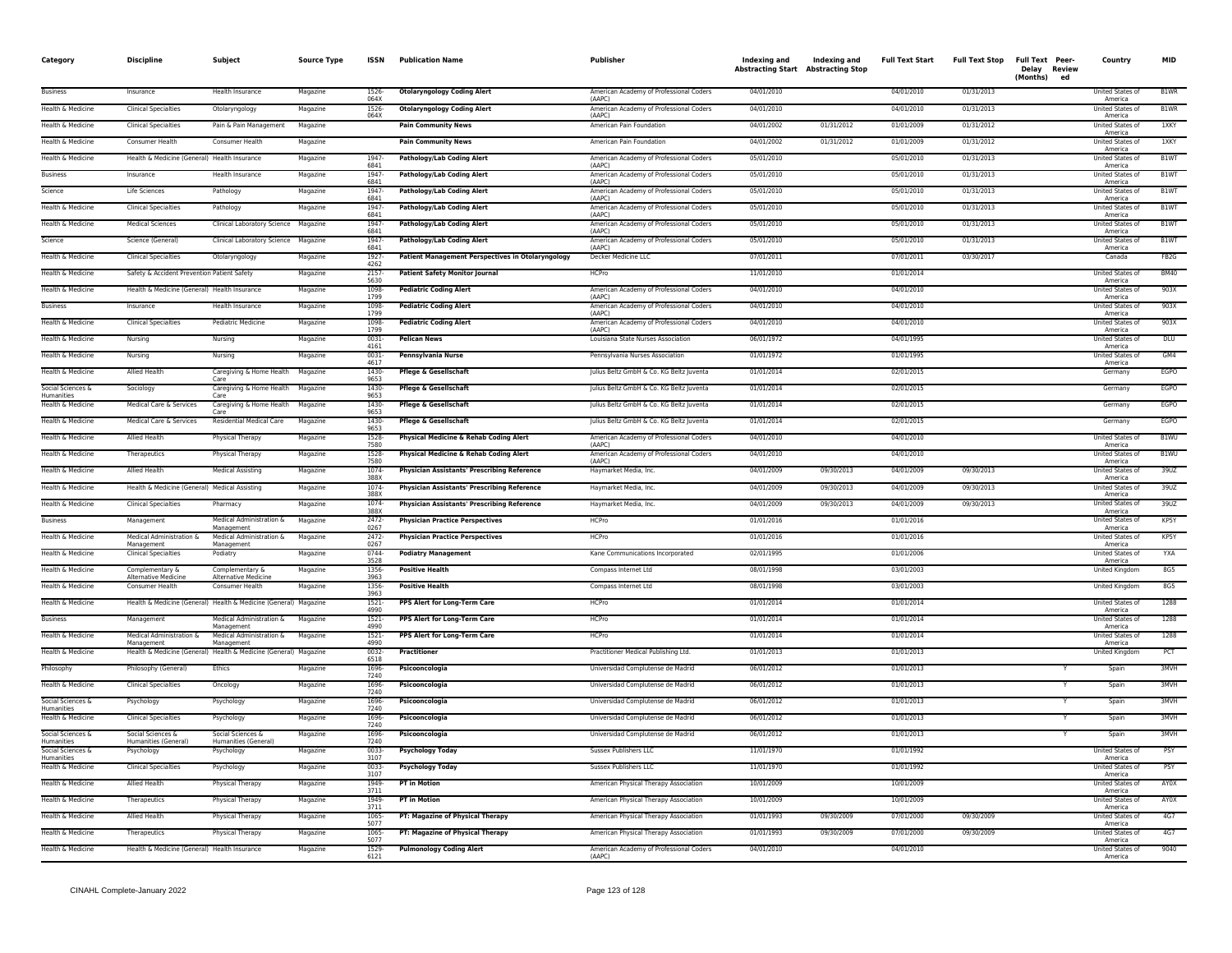| Category                               | <b>Discipline</b>                            | Subject                                | <b>Source Type</b> | <b>ISSN</b>           | <b>Publication Name</b>                                        | Publisher                                         | Indexing and<br><b>Abstracting Start Abstracting Stop</b> | Indexing and | <b>Full Text Start</b> | <b>Full Text Stop</b> | <b>Full Text Peer</b><br>Delay Review<br>(Months)<br>ed | Country                            | <b>MID</b>        |
|----------------------------------------|----------------------------------------------|----------------------------------------|--------------------|-----------------------|----------------------------------------------------------------|---------------------------------------------------|-----------------------------------------------------------|--------------|------------------------|-----------------------|---------------------------------------------------------|------------------------------------|-------------------|
| <b>Business</b>                        | Insurance                                    | Health Insurance                       | Magazine           | 1529<br>6121          | <b>Pulmonology Coding Alert</b>                                | American Academy of Professional Coders<br>(AAPC) | 04/01/2010                                                |              | 04/01/2010             |                       |                                                         | United States of<br>America        | 9040              |
| Health & Medicine                      | <b>Clinical Specialties</b>                  | Pulmonology                            | Magazine           | 1529<br>6121          | <b>Pulmonology Coding Alert</b>                                | American Academy of Professional Coders<br>(AAPC) | 04/01/2010                                                |              | 04/01/2010             |                       |                                                         | <b>United States of</b><br>America | 9040              |
| Health & Medicine                      | Nursing                                      | Nursino                                | Magazine           | 0815<br>936X          | <b>Queensland Nurse</b>                                        | Queensland Nurses' Union of Employees             | 01/01/1995                                                |              | 08/01/2008             |                       |                                                         | Australia                          | YZB               |
| Health & Medicine                      | Health & Medicine (General) Health Insurance |                                        | Magazine           | 1526<br>0631          | <b>Radiology Coding Alert</b>                                  | American Academy of Professional Coders<br>(AAPC) | 04/01/2010                                                |              | 04/01/2010             | 02/28/2013            |                                                         | United States of<br>America        | B1WV              |
| <b>Business</b>                        | Insurance                                    | <b>Health Insurance</b>                | Magazine           | 1526<br>0631          | <b>Radiology Coding Alert</b>                                  | American Academy of Professional Coders<br>(AAPC) | 04/01/2010                                                |              | 04/01/2010             | 02/28/2013            |                                                         | <b>United States o</b><br>America  | <b>B1WV</b>       |
| Health & Medicine                      | <b>Clinical Specialties</b>                  | Radiology                              | Magazine           | 1526<br>0631          | <b>Radiology Coding Alert</b>                                  | American Academy of Professional Coders<br>(AAPC) | 04/01/2010                                                |              | 04/01/2010             | 02/28/2013            |                                                         | <b>United States</b> o             | <b>B1WV</b>       |
| Health & Medicine                      | <b>Clinical Specialties</b>                  | Radiology                              | Magazine           | 1539                  | <b>Radiology Today</b>                                         | Great Valley Publishing Company, Inc.             | 01/01/2010                                                |              | 10/01/2010             |                       |                                                         | America<br><b>United States</b> o  | 39VU              |
| Health & Medicine                      | Allied Health                                | Dental Assisting & Hygiene             | Magazine           | 0101<br>0279          | <b>RDI</b>                                                     | <b>Endeavor Business Media</b>                    | 01/01/2002                                                |              | 01/01/2003             |                       |                                                         | America<br><b>United States</b>    | 0D <sub>D</sub>   |
| Health & Medicine                      | Dentistr                                     | Dental Assisting & Hygiene             | Magazine           | 7720<br>0279          | <b>RDH</b>                                                     | <b>Endeavor Business Media</b>                    | 01/01/2002                                                |              | 01/01/2003             |                       |                                                         | America<br><b>United States</b>    | ODU               |
| Health & Medicine                      | Nursing                                      | Nursino                                | Magazine           | 7720<br>1527          | <b>Reflections on Nursing Leadership</b>                       | Sigma Theta Tau International                     | 03/01/2000                                                |              | 06/01/2005             |                       |                                                         | America<br><b>United States o</b>  | H <sub>1U</sub>   |
| <b>Business</b>                        | Management                                   | Medical Administration &               | Magazine           | 6538<br>1932-         | Registered Nurse: Journal of Patient Advocacy                  | California Nurses Association                     | 06/01/2006                                                | 12/31/2009   | 06/01/2006             | 12/31/2009            |                                                         | America<br>United States of        | 2R <sub>0</sub> W |
| Health & Medicine                      | Medical Administration &                     | Management<br>Medical Administration & | Magazine           | 8966<br>1932-         | Registered Nurse: Journal of Patient Advocacy                  | California Nurses Association                     | 06/01/2006                                                | 12/31/2009   | 06/01/2006             | 12/31/2009            |                                                         | America<br>United States of        | 2R <sub>0</sub> W |
| Health & Medicine                      | Management<br>Nursing                        | Management<br>Nursing                  | Magazine           | 8966<br>1932-<br>8966 | <b>Registered Nurse: Journal of Patient Advocacy</b>           | California Nurses Association                     | 06/01/2006                                                | 12/31/2009   | 06/01/2006             | 12/31/2009            |                                                         | America<br>United States of        | 2R0W              |
| Health & Medicine                      | Therapeutics                                 | <b>Rehabilitation Therapy</b>          | Magazine           | 0882                  | <b>Rehabilitation R&amp;D Progress Reports</b>                 | US Veterans Administration, Rehabilitation R &    | 12/01/1994                                                | 07/31/1998   | 12/01/1994             | 07/31/1998            |                                                         | America<br>United States of        | 3VT               |
| Health & Medicine                      | <b>Allied Health</b>                         | Caregiving & Home Health               | Magazine           | 7753<br>1059          | Revolution: The Journal for RNs & Patient Advocacy             | D Service<br>California Nurses Association        | 01/01/2000                                                | 02/28/2006   | 11/01/2002             | 02/28/2006            |                                                         | America<br>United States of        | $\overline{110}$  |
| Social Sciences &                      | Sociology                                    | Care<br>Caregiving & Home Health       | Magazine           | 0927<br>1059          | Revolution: The Journal for RNs & Patient Advocacy             | California Nurses Association                     | 01/01/2000                                                | 02/28/2006   | 11/01/2002             | 02/28/2006            |                                                         | America<br>United States of        | $\frac{1}{2}$     |
| Humanities<br>Health & Medicine        | Medical Care & Services                      | Care<br>Caregiving & Home Health       | Magazine           | 0927<br>1059          | Revolution: The Journal for RNs & Patient Advocacy             | California Nurses Association                     | 01/01/2000                                                | 02/28/2006   | 11/01/2002             | 02/28/2006            |                                                         | America<br>United States of        | IJ0               |
| Health & Medicine                      | Nursing                                      | Care<br>Nursing                        | Magazine           | 0927<br>1059          | Revolution: The Journal for RNs & Patient Advocacy             | California Nurses Association                     | 01/01/2000                                                | 02/28/2006   | 11/01/2002             | 02/28/2006            |                                                         | America<br>United States of        | IJ0               |
| Health & Medicine                      | Nursino                                      | Nursing                                | Magazine           | 0927                  | <b>RN Update</b>                                               | Board of Nurse Examiners for the State of Texas   | 01/01/1999                                                | 01/31/2004   | 01/01/1999             | 01/31/2004            |                                                         | America<br>United States of        | <b>YUL</b>        |
| Sports & Leisure                       | Sports                                       |                                        | Magazine           | 0898                  | <b>Running &amp; FitNews</b>                                   | American Running Association                      | 01/01/1997                                                |              | 05/01/2002             |                       |                                                         | America<br>United States of        | GJ4               |
| Sports & Leisure                       | Sports Medicine                              | Running & Jogging<br>Sports Medicine   | Magazine           | 5162<br>0898          | <b>Running &amp; FitNews</b>                                   | American Running Association                      | 01/01/1997                                                |              | 05/01/2002             |                       |                                                         | America<br>United States of        | GJ4               |
|                                        |                                              | Sports Medicine                        |                    | 5162<br>0898          |                                                                |                                                   |                                                           |              | 05/01/2002             |                       |                                                         | America<br><b>United States of</b> |                   |
| Health & Medicine                      | <b>Clinical Specialties</b>                  |                                        | Magazine           | 5162                  | <b>Running &amp; FitNews</b>                                   | American Running Association                      | 01/01/1997                                                |              |                        |                       |                                                         | America                            | G 4               |
| <b>Health &amp; Medicine</b>           | Consumer Health                              | <b>Consumer Health</b>                 | Magazine           | 0898<br>5162          | <b>Running &amp; FitNews</b>                                   | American Running Association                      | 01/01/1997                                                |              | 05/01/2002             |                       |                                                         | United States of<br>America        | GJ4               |
| Health & Medicine                      | Medical Care & Services                      | <b>Rural Health Care</b>               | Magazine           |                       | <b>Rural Health Advocate</b>                                   | California State Rural Health Association         | 02/01/2008                                                |              | 02/01/2008             | 03/31/2012            |                                                         | United States of<br>America        | 21Z2              |
| Health & Medicine                      | Nursing                                      | Nursing                                | Magazine           | 1048<br>3896          | <b>School Health Alert</b>                                     | School Health Alert                               | 09/01/2011                                                |              | 09/01/2011             |                       |                                                         | United States o<br>America         | 10RT              |
| Health & Medicine                      | Medical Care & Services                      | <b>School Health Services</b>          | Magazine           | 1048<br>3896          | <b>School Health Alert</b>                                     | School Health Alert                               | 09/01/2011                                                |              | 09/01/2011             |                       |                                                         | United States o<br>America         | 10RT              |
| Education                              | <b>Educational Institutions</b>              | <b>School Health Services</b>          | Magazine           | 1048<br>3896          | <b>School Health Alert</b>                                     | School Health Alert                               | 09/01/2011                                                |              | 09/01/2011             |                       |                                                         | United States<br>America           | 10RT              |
| Health & Medicine                      | Allied Health                                | <b>School Nutrition</b>                | Magazine           | 1048<br>3896          | <b>School Health Alert</b>                                     | School Health Alert                               | 09/01/2011                                                |              | 09/01/2011             |                       |                                                         | United States of<br>America        | 10RT              |
| Health & Medicine                      | Therapeutics                                 | <b>School Nutrition</b>                | Magazine           | 1048<br>3896          | <b>School Health Alert</b>                                     | School Health Aler                                | 09/01/2011                                                |              | 09/01/2011             |                       |                                                         | <b>United States</b><br>America    | 10RT              |
| Health & Medicine                      | <b>Clinical Specialties</b>                  | <b>School Nutrition</b>                | Magazine           | 1048<br>3896          | <b>School Health Alert</b>                                     | School Health Alert                               | 09/01/2011                                                |              | 09/01/2011             |                       |                                                         | United States o<br>America         | 10RT              |
| Education                              | <b>Educational Institutions</b>              | <b>School Nutrition</b>                | Magazine           | 1048-<br>3896         | <b>School Health Alert</b>                                     | School Health Alert                               | 09/01/2011                                                |              | 09/01/2011             |                       |                                                         | United States of<br>America        | 10RT              |
| Health & Medicine                      | Nursina                                      | Nursing                                | Magazine           |                       | <b>Science of Caring</b>                                       | <b>UCSF School of Nursing</b>                     | 03/01/2005                                                |              | 05/01/2009             |                       |                                                         | United States of<br>America        | 2QEM              |
| Health & Medicine                      | Complementary &<br>Alternative Medicine      | Homeopathic Medicine                   | Magazine           | 1440<br>7108          | Similia: Journal of the Australian Homoeopathic<br>Association | Australian Homoeopathic Association               | 12/01/2016                                                |              | 12/01/2016             |                       |                                                         | Australia                          | IUT               |
| Home & Living                          | Fashion & Style                              | Skin Care & Cosmetology                | Magazine           | 1941<br>2495          | <b>Skin Deep</b>                                               | Associated Bodywork & Massage Professionals       | 01/01/2008                                                |              | 01/01/2013             |                       |                                                         | United States of<br>America        | ATHV              |
| Science                                | Life Sciences                                | <b>Sleep Science</b>                   | Magazine           | 1302<br>1192          | <b>Sleep &amp; Hypnosis</b>                                    | Yerkuere Tantim ve Yayincilik A.S                 | 03/01/1999                                                |              | 01/01/2006             |                       |                                                         | Turkey                             | <b>YXE</b>        |
| Health & Medicine                      | <b>Clinical Specialties</b>                  | Sleep Science                          | Magazine           | 1302<br>1192          | Sleep & Hypnosis                                               | Yerkuere Tantim ve Yayincilik A.S                 | 03/01/1999                                                |              | 01/01/2006             |                       |                                                         | Turkey                             | YXE               |
| Health & Medicine                      | <b>Allied Health</b>                         | Hypnosis                               | Magazine           | 1302<br>1192          | <b>Sleep &amp; Hypnosis</b>                                    | Yerkuere Tantim ve Yayincilik A.S.                | 03/01/1999                                                |              | 01/01/2006             |                       |                                                         | Turkey                             | <b>YXE</b>        |
| Health & Medicine                      | Complementary &<br>Alternative Medicin       | Hypnosis                               | Magazine           | 1302<br>1192          | <b>Sleep &amp; Hypnosis</b>                                    | Yerkuere Tantim ve Yayincilik A.S.                | 03/01/1999                                                |              | 01/01/2006             |                       |                                                         | Turkey                             | <b>YXE</b>        |
| Health & Medicine                      | Nursing                                      | Nursing                                | Magazine           | 0038<br>335X          | South Dakota Nurse (South Dakota Nurses Association)           | South Dakota Nurses Association                   | 03/01/1995                                                | 08/31/2010   | 12/01/2004             | 08/31/2010            |                                                         | United States of<br>America        | U <sub>5</sub> B  |
| Health & Medicine                      | Health & Medicine (General) Disabilities     |                                        | Magazine           | 1537<br>0747          | <b>SpeciaLiving Magazine</b>                                   | SpeciaLivino                                      | 09/01/2001                                                |              | 03/01/2008             | 06/30/2014            |                                                         | United States of<br>America        | 1XMA              |
| Technology                             | Medical Technology                           | Wheelchairs                            | Magazine           | 1537<br>0747          | <b>SpeciaLiving Magazine</b>                                   | SpeciaLiving                                      | 09/01/2001                                                |              | 03/01/2008             | 06/30/2014            |                                                         | United States of<br>America        | 1XMA              |
| Health & Medicine                      | Medical Technology                           | Wheelchairs                            | Magazine           | 1537<br>0747          | <b>SpeciaLiving Magazine</b>                                   | SpeciaLivino                                      | 09/01/2001                                                |              | 03/01/2008             | 06/30/2014            |                                                         | United States of<br>America        | 1XMA              |
| Health & Medicine                      | Consumer Health                              | Consumer Health                        | Magazine           | 1537<br>0747          | <b>SpeciaLiving Magazine</b>                                   | SpeciaLiving                                      | 09/01/2001                                                |              | 03/01/2008             | 06/30/2014            |                                                         | United States of<br>America        | 1XMA              |
| Health & Medicine                      | Allied Health                                | Speech-Language Pathology Magazine     |                    | 1368<br>2105          | Speech & Language Therapy in Practice                          | Avril Nicol                                       | 05/01/2008                                                | 11/30/2011   | 05/01/2008             | 11/30/2011            |                                                         | <b>United Kingdor</b>              | 39WR              |
| Social Sciences &<br><b>Humanities</b> | Language & Linguistics                       | Speech-Language Pathology Magazin      |                    | 1368<br>2105          | Speech & Language Therapy in Practice                          | <b>Avril Nicol</b>                                | 05/01/2008                                                | 11/30/2011   | 05/01/2008             | 11/30/2011            |                                                         | <b>United Kingdo</b>               | 39WR              |
| Communication                          | Language & Linguistics                       | Speech-Language Pathology Magazine     |                    | 1368<br>2105          | Speech & Language Therapy in Practice                          | <b>Avril Nicoll</b>                               | 05/01/2008                                                | 11/30/2011   | 05/01/2008             | 11/30/2011            |                                                         | <b>United Kingdor</b>              | 39WR              |
| Education                              | <b>Special Education</b>                     | Speech-Language Pathology Magazine     |                    | 1368<br>2105          | Speech & Language Therapy in Practice                          | <b>Avril Nicoll</b>                               | 05/01/2008                                                | 11/30/2011   | 05/01/2008             | 11/30/2011            |                                                         | <b>United Kingdon</b>              | 39WR              |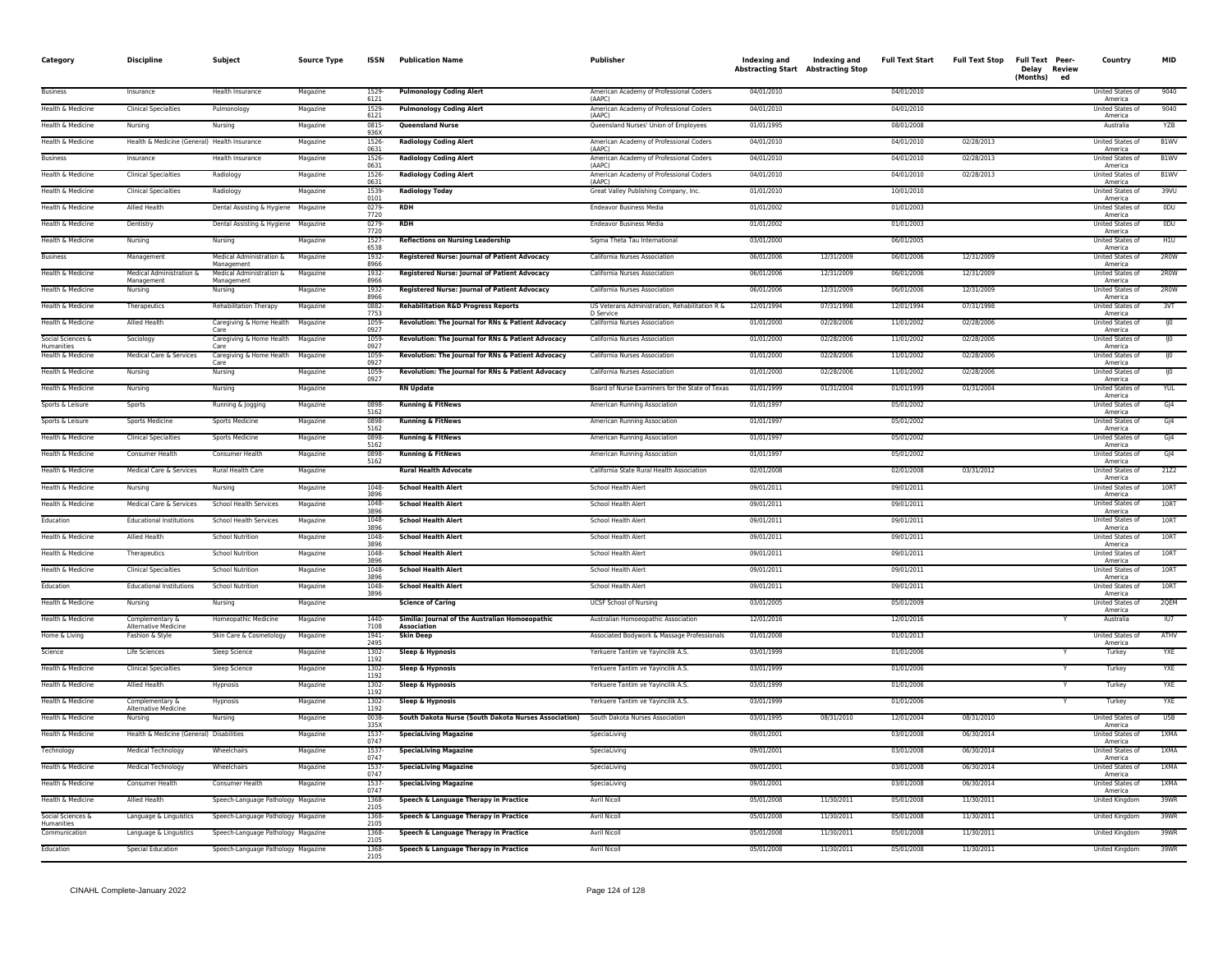| Category                                   | <b>Discipline</b>                    | Subject                                                          | <b>Source Type</b> | <b>ISSN</b>         | <b>Publication Name</b>                                                   | Publisher                                                                  | Indexing and<br><b>Abstracting Start</b> | Indexing and<br><b>Abstracting Stop</b> | <b>Full Text Start</b> | <b>Full Text Stop</b> | Full Text Peer-<br>Delay Review<br>(Months)<br>ed | Country                            | <b>MID</b>       |
|--------------------------------------------|--------------------------------------|------------------------------------------------------------------|--------------------|---------------------|---------------------------------------------------------------------------|----------------------------------------------------------------------------|------------------------------------------|-----------------------------------------|------------------------|-----------------------|---------------------------------------------------|------------------------------------|------------------|
| <b>Health &amp; Medicine</b>               | Diseases & Conditions                | Speech-Language Pathology Magazine                               |                    | 1368<br>2105        | Speech & Language Therapy in Practice                                     | <b>Avril Nicoll</b>                                                        | 05/01/2008                               | 11/30/2011                              | 05/01/2008             | 11/30/2011            |                                                   | <b>United Kingdor</b>              | 39WR             |
| Health & Medicine                          | <b>Clinical Specialties</b>          | Speech-Language Pathology Magazine                               |                    | 1368<br>2105        | Speech & Language Therapy in Practice                                     | Avril Nicoll                                                               | 05/01/2008                               | 11/30/2011                              | 05/01/2008             | 11/30/2011            |                                                   | <b>United Kingdom</b>              | 39WR             |
| Health & Medicine                          | Nursing                              | Nursing                                                          | Magazine           | 1494<br>7668        | <b>SRNA Newsbulletin</b>                                                  | Saskatchewan Registered Nurses Association                                 | 11/01/1999                               |                                         | 11/01/1999             |                       |                                                   | Canada                             | LEL              |
| Health & Medicine                          | Nursing                              | Nursing                                                          | Magazine           | 1708<br>9581        | <b>Standard (1708-9581)</b>                                               | College of Nurses of Ontario                                               | 03/01/2010                               |                                         | 03/01/2010             | 02/28/2014            |                                                   | Canada                             | B8TZ             |
| Health & Medicine                          | Nursing                              | Nursing                                                          | Magazine           | 0038<br>9986        | <b>Stat: Bulletin of the Wisconsin Nurses Association</b>                 | <b>Wisconsin Nurses Association</b>                                        | 12/01/1971                               | 07/31/2014                              | 01/01/1995             | 07/31/2014            |                                                   | <b>United States of</b><br>America | $\mathbb{H} P$   |
| Health & Medicine                          |                                      | Health & Medicine (General) Health & Medicine (General) Magazine |                    | 1542<br>2844        | <b>Strategies for Health Care Compliance</b>                              | <b>HCPro</b>                                                               | 01/01/2014                               | 08/31/2015                              | 01/01/2014             | 08/31/2015            |                                                   | <b>United States of</b>            | 50AD             |
| Politics & Governmen                       | Law                                  | Law                                                              | Magazine           | 1542                | <b>Strategies for Health Care Compliance</b>                              | <b>HCPro</b>                                                               | 01/01/2014                               | 08/31/2015                              | 01/01/2014             | 08/31/2015            |                                                   | America<br>United States o         | 50AD             |
| Social Sciences &                          | Law                                  | Law                                                              | Magazine           | 2844<br>1542        | <b>Strategies for Health Care Compliance</b>                              | <b>HCPro</b>                                                               | 01/01/2014                               | 08/31/2015                              | 01/01/2014             | 08/31/2015            |                                                   | America<br>United States o         | 50AD             |
| <b>Humanities</b><br>Technology            | Medical Technology                   | Medical Imaging                                                  | Magazine           | 2844<br>1360        | Synergy: Imaging & Therapy Practice                                       | Society of Radiographers                                                   | 08/01/1995                               | 12/31/2012                              | 04/01/2009             | 12/31/2012            |                                                   | America<br><b>United Kinador</b>   | H16              |
| <b>Health &amp; Medicine</b>               | <b>Medical Technology</b>            | Medical Imaging                                                  | Magazine           | 5518<br>1360        | Synergy: Imaging & Therapy Practice                                       | Society of Radiographers                                                   | 08/01/1995                               | 12/31/2012                              | 04/01/2009             | 12/31/2012            |                                                   | <b>United Kingdom</b>              | H16              |
| Health & Medicine                          | <b>Clinical Specialties</b>          | Surgery                                                          | Magazine           | 5518<br>1756        | <b>Technic: The Journal of Operating Department Practice</b>              | <b>Ten Alps Creative</b>                                                   | 01/01/2008                               |                                         | 09/01/2010             | 07/31/2013            |                                                   | <b>United Kingdom</b>              | AU05             |
| Health & Medicine                          | Nursing                              | Nursing                                                          | Magazine           | 1132<br>1055        | <b>Tennessee Nurse</b>                                                    | <b>Tennessee Nurses Association</b>                                        | 12/01/1990                               |                                         | 02/01/1995             |                       |                                                   | United States of                   | U7I              |
| Health & Medicine                          | Nursing                              | Nursing                                                          | Magazine           | 3134                | <b>Texas Board of Nursing Bulletin</b>                                    | Texas State Board of Nurse Examiners                                       | 04/01/2004                               |                                         | 04/01/2004             |                       |                                                   | America<br>United States of        | 1FZ3             |
| Health & Medicine                          | Nursing                              | Nursing                                                          | Magazine           | 0095-               | <b>Texas Nursing</b>                                                      | <b>Texas Nurses Association</b>                                            | 04/01/1973                               |                                         | 02/01/1992             |                       |                                                   | America<br>United States of        | H <sub>8</sub> K |
| <b>Health &amp; Medicine</b>               | Allied Health                        | Mental Health Services                                           | Magazine           | 036X<br>1748        | <b>Therapy Today</b>                                                      | British Association for Counselling &                                      | 09/01/2005                               |                                         | 09/01/2005             |                       |                                                   | America<br>United Kingdor          | <b>1US3</b>      |
| Health & Medicine                          | <b>Clinical Specialties</b>          | Mental Health Services                                           | Magazine           | 7846<br>1748        | <b>Therapy Today</b>                                                      | Psychotherany<br>British Association for Counselling &                     | 09/01/2005                               |                                         | 09/01/2005             |                       |                                                   | <b>United Kingdon</b>              | 1053             |
| Health & Medicine                          | <b>Allied Health</b>                 | Audiology                                                        | Magazine           | 7846<br>0897        | <b>Tinnitus Today</b>                                                     | Psychotherapy<br>American Tinnitus Association                             | 04/01/2010                               |                                         | 04/01/2010             |                       |                                                   | <b>United States of</b>            | 39X9             |
| Communication                              | Communication (General)              | Audiology                                                        | Magazine           | 6368<br>0897        | <b>Tinnitus Today</b>                                                     | American Tinnitus Association                                              | 04/01/2010                               |                                         | 04/01/2010             |                       |                                                   | America<br><b>Hnited States of</b> | 39X9             |
| Health & Medicine                          | <b>Clinical Specialties</b>          | Audiology                                                        | Magazine           | 6368<br>0897        | <b>Tinnitus Todav</b>                                                     | American Tinnitus Association                                              | 04/01/2010                               |                                         | 04/01/2010             |                       |                                                   | America<br><b>United States of</b> | 39X9             |
| Health & Medicine                          | Diseases & Conditions                | Deafness & Hearing                                               | Magazine           | 6368<br>0897        | <b>Tinnitus Today</b>                                                     | American Tinnitus Association                                              | 04/01/2010                               |                                         | 04/01/2010             |                       |                                                   | America<br>United States o         | 39X9             |
| Health & Medicine                          | <b>Allied Health</b>                 | Impairment<br>Caregiving & Home Health                           | Magazine           | 6368<br>1536        | <b>Today's Caregiver</b>                                                  | Caregiver Media Group                                                      | 01/01/2008                               |                                         | 08/01/2012             |                       |                                                   | America<br>United States of        | 6BES             |
| Social Sciences &                          | Sociology                            | Care<br>Caregiving & Home Health                                 | Magazine           | 2132<br>1536        | <b>Today's Caregiver</b>                                                  | Caregiver Media Group                                                      | 01/01/2008                               |                                         | 08/01/2012             |                       |                                                   | America<br>United States o         | 6BES             |
| Humanities<br><b>Health &amp; Medicine</b> | Medical Care & Services              | Care<br>Caregiving & Home Health                                 | Magazine           | 2132<br>1536        | <b>Today's Caregiver</b>                                                  | Caregiver Media Group                                                      | 01/01/2008                               |                                         | 08/01/2012             |                       |                                                   | America<br>United States of        | 6BES             |
| Science                                    | Life Sciences                        | Care<br><b>Nutrition Science</b>                                 | Magazine           | 2132<br>1540        | <b>Today's Dietitian</b>                                                  | Great Valley Publishing Company, Inc.                                      | 01/01/2010                               |                                         | 01/01/2010             |                       |                                                   | America<br>United States of        | 39XB             |
| Health & Medicine                          | <b>Medical Sciences</b>              | <b>Nutrition Science</b>                                         | Magazine           | 4269<br>1540        | Today's Dietitian                                                         | Great Valley Publishing Company, Inc.                                      | 01/01/2010                               |                                         | 01/01/2010             |                       |                                                   | America<br>United States of        | 39XB             |
|                                            |                                      |                                                                  |                    | 4269                |                                                                           |                                                                            |                                          |                                         |                        |                       |                                                   | America                            | 39XB             |
| Technology                                 | Industrial Technology                | <b>Nutrition Science</b>                                         | Magazine           | 1540<br>4269        | <b>Today's Dietitian</b>                                                  | Great Valley Publishing Company, Inc.                                      | 01/01/2010                               |                                         | 01/01/2010             |                       |                                                   | United States of<br>America        |                  |
| Health & Medicine                          |                                      | Health & Medicine (General) Health & Medicine (General) Magazine |                    | 0274<br>6743        | <b>Total Health</b>                                                       | Total Health Communications, Inc.                                          | 02/01/1999                               | 03/31/2010                              | 01/01/2006             | 03/31/2010            |                                                   | United States of<br>America        | <b>TOT</b>       |
| <b>Health &amp; Medicine</b>               | Nursing                              | <b>Geriatric Nursing</b>                                         | Magazine           |                     | Try This: Best Practices in Nursing Care to Older Adults                  | New York University, John A. Hartford Institute<br>for Geriatric Nursino   | 08/01/1998                               |                                         | 08/01/1998             |                       |                                                   | <b>United States of</b><br>America | 22SL             |
| <b>Health &amp; Medicine</b>               | <b>Clinical Specialties</b>          | Geriatric Nursing                                                | Magazine           |                     | Try This: Best Practices in Nursing Care to Older Adults                  | New York University, John A. Hartford Institute<br>for Geriatric Nursino   | 08/01/1998                               |                                         | 08/01/1998             |                       |                                                   | <b>United States of</b><br>America | 22SL             |
| Health & Medicine                          | Nursing                              | Geriatric Nursing                                                | Magazine           |                     | Try This: Best Practices in Nursing Care to Older Adults<br>with Dementia | New York University, John A. Hartford Institute<br>for Geriatric Nursing   | 03/01/2003                               |                                         | 03/01/2003             |                       |                                                   | United States of<br>America        | 2QMO             |
| Health & Medicine                          | <b>Clinical Specialties</b>          | Geriatric Nursing                                                | Magazine           |                     | Try This: Best Practices in Nursing Care to Older Adults<br>with Dementia | New York University, John A. Hartford Institute<br>for Geriatric Nursino   | 03/01/2003                               |                                         | 03/01/2003             |                       |                                                   | <b>United States of</b><br>America | 2QMO             |
| Health & Medicine                          | Diseases & Conditions                | Dementia                                                         | Magazine           |                     | Try This: Best Practices in Nursing Care to Older Adults<br>with Dementia | New York University, John A. Hartford Institute<br>for Geriatric Nursino   | 03/01/2003                               |                                         | 03/01/2003             |                       |                                                   | United States of<br>America        | 2QMO             |
| Science                                    | Life Sciences                        | <b>Nutrition Science</b>                                         | Magazine           | 0747<br>4105        | Tufts University Diet & Nutrition Letter                                  | Tufts University Health & Nutrition Lette                                  | 03/01/1992                               | 01/31/1997                              | 01/01/1994             | 01/31/1997            |                                                   | United States of<br>America        | TUF              |
| Health & Medicine                          | <b>Medical Sciences</b>              | <b>Nutrition Science</b>                                         | Magazine           | 0747<br>4105        | <b>Tufts University Diet &amp; Nutrition Letter</b>                       | Tufts University Health & Nutrition Lette                                  | 03/01/1992                               | 01/31/1997                              | 01/01/1994             | 01/31/1997            |                                                   | United States of<br>America        | TUF              |
| Technology                                 | Industrial Technology                | <b>Nutrition Science</b>                                         | Magazine           | 0747<br>4105        | Tufts University Diet & Nutrition Letter                                  | Tufts University Health & Nutrition Letter                                 | 03/01/1992                               | 01/31/1997                              | 01/01/1994             | 01/31/1997            |                                                   | United States o<br>America         | TUF              |
| Home & Living                              | Exercise & Fitness                   | Exercise & Fitness                                               | Magazine           | 1526<br>0143        | Tufts University Health & Nutrition Letter                                | Tufts University Health & Nutrition Letter                                 | 02/01/1997                               |                                         | 02/01/1997             |                       |                                                   | United States of<br>America        | 24W              |
| Sports & Leisure                           | Exercise & Fitness                   | Exercise & Fitness                                               | Magazine           | $\frac{1526}{0143}$ | Tufts University Health & Nutrition Letter                                | Tufts University Health & Nutrition Letter                                 | 02/01/1997                               |                                         | 02/01/1997             |                       |                                                   | United States of<br>America        | 24W              |
| Health & Medicine                          | Exercise & Fitness                   | Exercise & Fitness                                               | Magazine           | 1526<br>0143        | Tufts University Health & Nutrition Letter                                | Tufts University Health & Nutrition Lette                                  | 02/01/1997                               |                                         | 02/01/1997             |                       |                                                   | <b>United States</b> o<br>America  | 24W              |
| Science                                    | Life Sciences                        | <b>Nutrition Science</b>                                         | Magazine           | 1526<br>0143        | Tufts University Health & Nutrition Letter                                | Tufts University Health & Nutrition Lette                                  | 02/01/1997                               |                                         | 02/01/1997             |                       |                                                   | United States o<br>America         | 24W              |
| Health & Medicine                          | <b>Medical Sciences</b>              | <b>Nutrition Science</b>                                         | Magazine           | 1526<br>0143        | <b>Tufts University Health &amp; Nutrition Letter</b>                     | Tufts University Health & Nutrition Lette                                  | 02/01/1997                               |                                         | 02/01/1997             |                       |                                                   | United States o<br>America         | 24W              |
| Technology                                 | Industrial Technology                | <b>Nutrition Science</b>                                         | Magazine           | 1526-<br>0143       | <b>Tufts University Health &amp; Nutrition Letter</b>                     | Tufts University Health & Nutrition Letter                                 | 02/01/1997                               |                                         | 02/01/1997             |                       |                                                   | <b>United States of</b><br>America | 24W              |
| Health & Medicine                          | Consumer Health                      | Consumer Health                                                  | Magazine           | 1526<br>0143        | <b>Tufts University Health &amp; Nutrition Letter</b>                     | Tufts University Health & Nutrition Letter                                 | 02/01/1997                               |                                         | 02/01/1997             |                       |                                                   | United States of<br>America        | 24W              |
| <b>Health &amp; Medicine</b>               | Nursing                              | Nursing                                                          | Magazine           | 1209-<br>4846       | Turning Points (12094846)                                                 | Saskatchewan Registered Nurses Association                                 | 01/01/1997                               | 03/31/1999                              | 01/01/1997             | 03/31/1999            |                                                   | Canada                             | 15U2             |
| Health & Medicine                          |                                      | Health & Medicine (General) Health & Medicine (General) Magazine |                    |                     | <b>Update: The Newsletter of the Paget Foundation</b>                     | Paget Foundation for Paget's Disease of Bone &<br><b>Related Disorders</b> | 01/01/2003                               | 02/28/2011                              | 01/01/2008             | 02/28/2011            |                                                   | <b>United States of</b><br>America | 1XMQ             |
| <b>Health &amp; Medicine</b>               | <b>Clinical Specialties</b>          | Urology & Nephrology                                             | Magazine           | 1528<br>7572        | <b>Urology Coding Alert</b>                                               | American Academy of Professional Coders<br>(AAPC)                          | 04/01/2010                               |                                         | 04/01/2010             | 01/31/2013            |                                                   | <b>United States o</b><br>America  | B1WW             |
| Health & Medicine                          | <b>Clinical Specialties</b>          | Urology & Nephrology                                             | Magazine           | 0093<br>9722        | <b>Urology Times</b>                                                      | MJH Life Sciences                                                          | 02/01/2008                               |                                         | 02/01/2008             |                       |                                                   | United States of<br>America        | <b>URO</b>       |
| Home & Living                              | Food, Cooking & Entertaining Cooking |                                                                  | Magazine           | 0164-<br>8497       | <b>Vegetarian Times</b>                                                   | Active Interest Media, Inc.                                                | 01/01/2007                               | 12/31/2016                              | 01/01/2007             | 12/31/2016            |                                                   | United States of<br>America        | VEG              |
|                                            |                                      |                                                                  |                    |                     |                                                                           |                                                                            |                                          |                                         |                        |                       |                                                   |                                    |                  |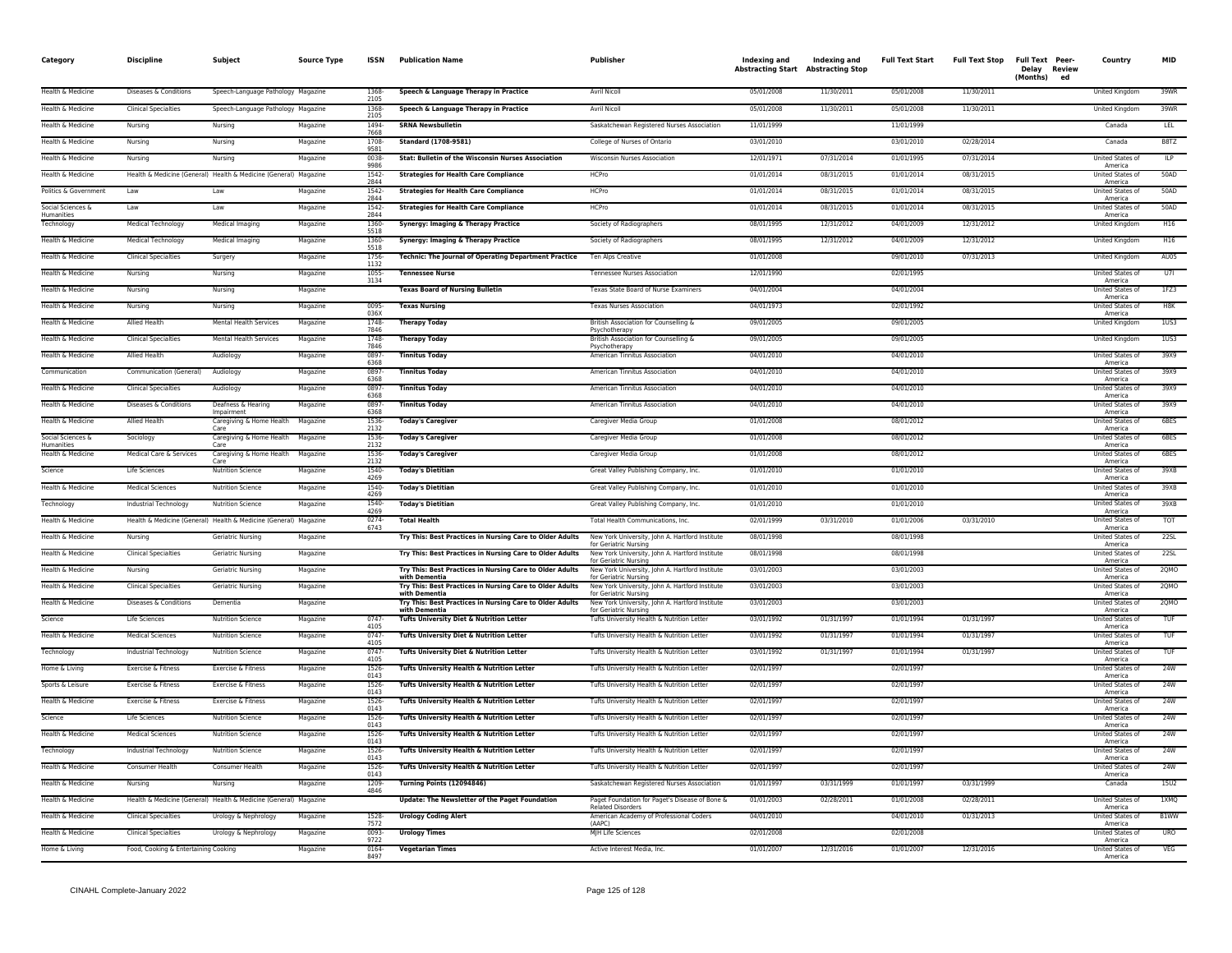| Category                            | <b>Discipline</b>                               | Subject                                                            | <b>Source Type</b>   | ISSN          | <b>Publication Name</b>                 | Publisher                                                                                               | Indexing and | Indexing and<br><b>Abstracting Start Abstracting Stop</b> | <b>Full Text Start</b> | <b>Full Text Stop</b> | Full Text Peer-<br>Delay Review<br>(Months)<br>ed | Country                            | MID              |
|-------------------------------------|-------------------------------------------------|--------------------------------------------------------------------|----------------------|---------------|-----------------------------------------|---------------------------------------------------------------------------------------------------------|--------------|-----------------------------------------------------------|------------------------|-----------------------|---------------------------------------------------|------------------------------------|------------------|
| Health & Medicine                   | Allied Health                                   | Vegetarian & Vegan<br>Nutrition                                    | Magazine             | 0164<br>8497  | <b>Vegetarian Times</b>                 | Active Interest Media, Inc.                                                                             | 01/01/2007   | 12/31/2016                                                | 01/01/2007             | 12/31/2016            |                                                   | <b>United States of</b><br>America | VEG              |
| Home & Living                       | Food, Cooking & Entertaining Vegetarian & Vegan | Nutrition                                                          | Magazine             | 0164<br>8497  | <b>Vegetarian Times</b>                 | Active Interest Media, Inc.                                                                             | 01/01/2007   | 12/31/2016                                                | 01/01/2007             | 12/31/2016            |                                                   | United States of<br>America        | VEG              |
| Science                             | Life Sciences                                   | Vegetarian & Vegan<br>Nutrition                                    | Magazine             | 0164<br>8497  | <b>Vegetarian Times</b>                 | Active Interest Media, Inc.                                                                             | 01/01/2007   | 12/31/2016                                                | 01/01/2007             | 12/31/2016            |                                                   | United States of<br>America        | VEG              |
| Health & Medicine                   | <b>Medical Sciences</b>                         | Vegetarian & Vegan<br>Nutrition                                    | Magazine             | 0164<br>8497  | <b>Vegetarian Times</b>                 | Active Interest Media, Inc.                                                                             | 01/01/2007   | 12/31/2016                                                | 01/01/2007             | 12/31/2016            |                                                   | United States of<br>America        | VEG              |
| Health & Medicine                   | Therapeutics                                    | Vegetarian & Vegan<br>Nutrition                                    | Magazine             | 0164<br>8497  | <b>Vegetarian Times</b>                 | Active Interest Media, Inc.                                                                             | 01/01/2007   | 12/31/2016                                                | 01/01/2007             | 12/31/2016            |                                                   | United States of<br>America        | VEG              |
| Technology                          | Industrial Technology                           | Vegetarian & Vegan<br>Nutrition                                    | Magazine             | 0164<br>8497  | <b>Vegetarian Times</b>                 | Active Interest Media, Inc.                                                                             | 01/01/2007   | 12/31/2016                                                | 01/01/2007             | 12/31/2016            |                                                   | United States of<br>America        | VEG              |
| Health & Medicine                   | <b>Clinical Specialties</b>                     | Vegetarian & Vegan<br>Nutrition                                    | Magazine             | 0164<br>8497  | <b>Vegetarian Times</b>                 | Active Interest Media, Inc.                                                                             | 01/01/2007   | 12/31/2016                                                | 01/01/2007             | 12/31/2016            |                                                   | United States of<br>America        | VEG              |
| Home & Living                       |                                                 | Food, Cooking & Entertaining Food, Cooking & Entertaining Magazine |                      | 2475<br>0093  | <b>Vegetarian Today</b>                 | Active Interest Media, Inc.                                                                             | 01/01/2017   | 06/30/2017                                                | 01/01/2017             | 06/30/2017            |                                                   | United States of<br>America        | KM9U             |
| Health & Medicine                   | Nursing                                         | Nursing                                                            | Magazine             | 1529<br>4609  | <b>Vermont Nurse Connection</b>         | Vermont State Nurses Association                                                                        | 10/01/1998   |                                                           | 10/01/1998             |                       |                                                   | United States of<br>America        | DME              |
| Health & Medicine                   | Nursing                                         | Nursing                                                            | Magazine             | 0191-<br>1880 | <b>Vermont Registered Nurse</b>         | Vermont State Nurses Association                                                                        | 06/01/1972   | 09/30/1999                                                | 03/01/1995             | 09/30/1999            |                                                   | United States of                   | <b>15U3</b>      |
| Home & Living                       | Exercise & Fitness                              | Exercise & Fitness                                                 | Magazine             | 0749-<br>3509 | <b>Vibrant Life</b>                     | Pacific Press, Inc.                                                                                     | 01/01/1985   | 11/30/2015                                                | 01/01/2005             | 11/30/2015            |                                                   | America<br>United States of        | VIL              |
| Sports & Leisure                    | <b>Exercise &amp; Eitness</b>                   | Exercise & Fitness                                                 | Magazine             | 0749-         | <b>Vibrant Life</b>                     | Pacific Press, Inc.                                                                                     | 01/01/1985   | 11/30/2015                                                | 01/01/2005             | 11/30/2015            |                                                   | America<br>United States of        | VIL              |
| Health & Medicine                   | Exercise & Fitness                              | Exercise & Fitness                                                 | Magazine             | 3509<br>0749- | <b>Vibrant Life</b>                     | Pacific Press, Inc.                                                                                     | 01/01/1985   | 11/30/2015                                                | 01/01/2005             | 11/30/2015            |                                                   | America<br>United States of        | VIL              |
| Science                             | Life Sciences                                   | <b>Nutrition Science</b>                                           | Magazine             | 3509<br>0749- | <b>Vibrant Life</b>                     | Pacific Press, Inc.                                                                                     | 01/01/1985   | 11/30/2015                                                | 01/01/2005             | 11/30/2015            |                                                   | America<br>United States of        | <b>VIL</b>       |
| Health & Medicine                   | <b>Medical Sciences</b>                         | <b>Nutrition Science</b>                                           | Magazine             | 3509<br>0749- | <b>Vibrant Life</b>                     | Pacific Press, Inc.                                                                                     | 01/01/1985   | 11/30/2015                                                | 01/01/2005             | 11/30/2015            |                                                   | America<br>United States of        | VIL              |
| Technology                          | Industrial Technology                           | <b>Nutrition Science</b>                                           | Magazine             | 3509<br>0749  | <b>Vibrant Life</b>                     | Pacific Press, Inc.                                                                                     | 01/01/1985   | 11/30/2015                                                | 01/01/2005             | 11/30/2015            |                                                   | America<br>United States of        | <b>VIL</b>       |
| Health & Medicine                   | Consumer Health                                 | Consumer Health                                                    | Magazine             | 3509<br>0749  | <b>Vibrant Life</b>                     | Pacific Press, Inc.                                                                                     | 01/01/1985   | 11/30/2015                                                | 01/01/2005             | 11/30/2015            |                                                   | America<br>United States of        | VIL              |
| Health & Medicine                   | Nursing                                         | Nursing                                                            | Magazine             | 3509<br>1084  | <b>Virginia Nurses Today</b>            | Arthur Davis Publishing Agency                                                                          | 06/01/1993   |                                                           | 02/01/1995             |                       |                                                   | America<br>United States of        | TU <sub>6</sub>  |
| Health & Medicine                   | <b>Allied Health</b>                            | Audiology                                                          | Magazine             | 4740<br>1074  | <b>Volta Voices</b>                     | Alexander Graham Bell Association for the Deaf                                                          | 01/01/1996   |                                                           | 05/01/2010             |                       |                                                   | America<br><b>United States of</b> | 4 R              |
| Communication                       | Communication (General)                         | Audiology                                                          | Magazine             | 8016<br>1074  | <b>Volta Voices</b>                     | Alexander Graham Bell Association for the Deaf                                                          | 01/01/1996   |                                                           | 05/01/2010             |                       |                                                   | America<br>United States of        | 4 R              |
| Health & Medicine                   | <b>Clinical Specialties</b>                     | Audiology                                                          | Magazine             | 8016<br>1074  | <b>Volta Voices</b>                     | Alexander Graham Bell Association for the Deaf                                                          | 01/01/1996   |                                                           | 05/01/2010             |                       |                                                   | America<br>United States of        | 4JR              |
| Health & Medicine                   | Diseases & Conditions                           | Deafness & Hearing                                                 | Magazine             | 8016<br>1074- | <b>Volta Voices</b>                     | Alexander Graham Bell Association for the Deaf                                                          | 01/01/1996   |                                                           | 05/01/2010             |                       |                                                   | America<br>United States of        | 4JR              |
| Health & Medicine                   | Consumer Health                                 | Impairment<br>Consumer Health                                      | Magazine             | 8016<br>1074- | <b>Volta Voices</b>                     | Alexander Graham Bell Association for the Deaf                                                          | 01/01/1996   |                                                           | 05/01/2010             |                       |                                                   | America<br>United States of        | 4 R              |
| Health & Medicine                   | Nursina                                         | Nursing                                                            | Magazine             | 8016<br>0734- | <b>Washington Nurse</b>                 | Washington State Nurses Association                                                                     | 06/01/1977   |                                                           | 03/01/1995             |                       |                                                   | America<br>United States of        | DMF              |
| Science                             | Life Sciences                                   | Epidemiology                                                       | Magazine             | 5666<br>0049  | <b>Weekly Epidemiological Record</b>    | World Health Organization                                                                               | 01/08/1999   |                                                           | 01/08/1999             |                       |                                                   | America<br>Switzerland             | DCD              |
| Politics & Government               | Public Health                                   | Epidemiology                                                       | Magazine             | 8114<br>0049  | <b>Weekly Epidemiological Record</b>    | World Health Organization                                                                               | 01/08/1999   |                                                           | 01/08/1999             |                       |                                                   | Switzerland                        | <b>DCD</b>       |
| Health & Medicine                   | Public Health                                   | Epidemiology                                                       | Magazine             | 8114<br>0049  | <b>Weekly Epidemiological Record</b>    | World Health Organization                                                                               | 01/08/1999   |                                                           | 01/08/1999             |                       |                                                   | Switzerland                        | DCD              |
| Social Sciences &                   | <b>Public Health</b>                            |                                                                    |                      | 8114<br>0049  |                                         |                                                                                                         | 01/08/1999   |                                                           | 01/08/1999             |                       |                                                   | Switzerland                        | <b>DCD</b>       |
| Humanities<br>Politics & Government | Public Health                                   | Epidemiology<br>Public Health                                      | Magazine<br>Magazine | 8114<br>0049  | <b>Weekly Epidemiological Record</b>    | World Health Organization<br>World Health Organization                                                  | 01/08/1999   |                                                           | 01/08/1999             |                       |                                                   | Switzerland                        | DCD              |
| Health & Medicine                   | Public Health                                   | Public Health                                                      |                      | 8114<br>0049  | <b>Weekly Epidemiological Record</b>    |                                                                                                         | 01/08/1999   |                                                           | 01/08/1999             |                       |                                                   | Switzerland                        | DCD              |
|                                     |                                                 |                                                                    | Magazine             | 8114          | <b>Weekly Epidemiological Record</b>    | World Health Organization                                                                               |              |                                                           |                        |                       |                                                   |                                    |                  |
| Social Sciences &<br>Humanities     | Public Health                                   | Public Health                                                      | Magazine             | 0049<br>8114  | <b>Weekly Epidemiological Record</b>    | World Health Organization                                                                               | 01/08/1999   |                                                           | 01/08/1999             |                       |                                                   | Switzerland                        | DCD              |
|                                     |                                                 |                                                                    | Magazine             | 2364-<br>8104 | <b>Wellness Foods &amp; Supplements</b> | Dr. Harnisch Verlagsgesellschaft GmbH                                                                   | 01/01/2015   |                                                           | 01/01/2015             |                       |                                                   | Germany                            | MU2S             |
| Science                             | Life Sciences                                   | Food Science & Technology Magazine                                 |                      | 1612-<br>247X | <b>Wellness Foods Europe</b>            | Dr. Harnisch Verlagsgesellschaft GmbH                                                                   | 05/01/2008   |                                                           | 05/01/2008             |                       |                                                   | Germany                            | 39XI             |
| Technology                          | Industrial Technology                           | Food Science & Technology Magazine                                 |                      | 1612-<br>247X | <b>Wellness Foods Europe</b>            | Dr. Harnisch Verlagsgesellschaft GmbH                                                                   | 05/01/2008   |                                                           | 05/01/2008             |                       |                                                   | Germany                            | 39XI             |
| Science                             | Life Sciences                                   | <b>Nutrition Science</b>                                           | Magazine             | 1612-<br>247X | <b>Wellness Foods Europe</b>            | Dr. Harnisch Verlagsgesellschaft GmbH                                                                   | 05/01/2008   |                                                           | 05/01/2008             |                       |                                                   | Germany                            | 39XI             |
| Health & Medicine                   | <b>Medical Sciences</b>                         | <b>Nutrition Science</b>                                           | Magazine             | 1612<br>247X  | <b>Wellness Foods Europe</b>            | Dr. Harnisch Verlagsgesellschaft GmbH                                                                   | 05/01/2008   |                                                           | 05/01/2008             |                       |                                                   | Germany                            | 39XI             |
| Technology                          | Industrial Technology                           | <b>Nutrition Science</b>                                           | Magazine             | 1612-<br>247X | <b>Wellness Foods Europe</b>            | Dr. Harnisch Verlagsgesellschaft GmbH                                                                   | 05/01/2008   |                                                           | 05/01/2008             |                       |                                                   | Germany                            | 39XI             |
| Health & Medicine                   | Consumer Health                                 | Consumer Health                                                    | Magazine             | 1612<br>247X  | <b>Wellness Foods Europe</b>            | Dr. Harnisch Verlagsgesellschaft GmbH                                                                   | 05/01/2008   |                                                           | 05/01/2008             |                       |                                                   | Germany                            | 39XI             |
| Health & Medicine                   | Nursing                                         | Nursing                                                            | Magazine             | 1074<br>8091  | <b>West Virginia Nurse</b>              | West Virginia Nurses Association                                                                        | 09/01/1993   | 07/31/2005                                                | 01/01/1995             | 07/31/2005            |                                                   | United States of<br>America        | Z <sub>0</sub> S |
| Health & Medicine                   | Nursing                                         | Nursing                                                            | Magazine             |               | Windows in Time                         | Rector & Visitors of the Univ. of Virginia, School<br>of Nursing, Center for Nursing Historical Inquiry | 02/01/1997   |                                                           | 04/01/2011             |                       |                                                   | United States of<br>America        | YV7              |
| Health & Medicine                   | Nursing                                         | Community Health Nursing Magazine                                  |                      |               | <b>Wisconsin Faith Community News</b>   | Wisconsin Nurses Association                                                                            | 01/01/2013   |                                                           | 01/01/2013             |                       |                                                   | United States of                   | L6AK             |
| Politics & Government               | Public Health                                   | Community Health Nursing Magazine                                  |                      |               | <b>Wisconsin Faith Community News</b>   | Wisconsin Nurses Association                                                                            | 01/01/2013   |                                                           | 01/01/2013             |                       |                                                   | America<br>United States of        | L6AK             |
| Health & Medicine                   | Public Health                                   | Community Health Nursing Magazine                                  |                      |               | <b>Wisconsin Faith Community News</b>   | Wisconsin Nurses Association                                                                            | 01/01/2013   |                                                           | 01/01/2013             |                       |                                                   | America<br>United States of        | L6AK             |
| Social Sciences &                   | Public Health                                   | Community Health Nursing Magazine                                  |                      |               | <b>Wisconsin Faith Community News</b>   | Wisconsin Nurses Association                                                                            | 01/01/2013   |                                                           | 01/01/2013             |                       |                                                   | America<br>United States of        | L6AK             |
| Humanities<br>Social Sciences &     | Sociology                                       | Community Health Nursing                                           | Magazine             |               | <b>Wisconsin Faith Community News</b>   | Wisconsin Nurses Association                                                                            | 01/01/2013   |                                                           | 01/01/2013             |                       |                                                   | America<br>United States of        | L6AK             |
| Humanities<br>Health & Medicine     | Nursing                                         | Faith Community Nursing                                            | Magazine             |               | <b>Wisconsin Parish Nurse Coalition</b> | Wisconsin Nurses Association                                                                            | 02/01/2008   |                                                           | 06/01/2011             |                       |                                                   | America<br>United States of        | 5F0X             |
| Religion                            | Religion (General)                              | Faith Community Nursing                                            | Magazine             |               | <b>Wisconsin Parish Nurse Coalition</b> | Wisconsin Nurses Association                                                                            | 02/01/2008   |                                                           | 06/01/2011             |                       |                                                   | America<br>United States of        | 5F0X             |
|                                     |                                                 |                                                                    |                      |               |                                         |                                                                                                         |              |                                                           |                        |                       |                                                   | America                            |                  |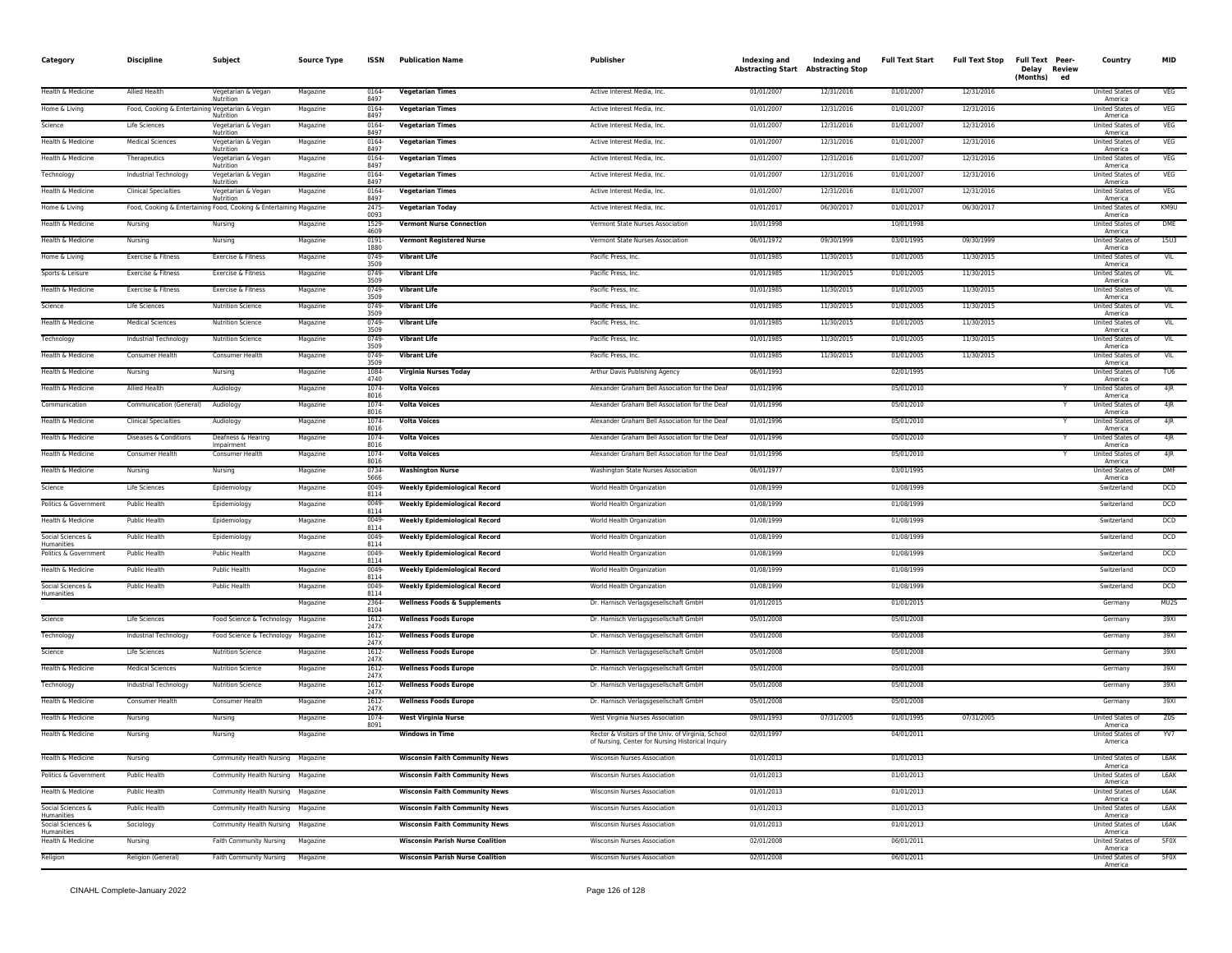| Category                        | <b>Discipline</b>                     | Subject                                                                   | <b>Source Type</b>       | <b>ISSN</b>   | <b>Publication Name</b>                          | Publisher                                    | Indexing and | Indexing and<br><b>Abstracting Start Abstracting Stop</b> | <b>Full Text Start</b> | <b>Full Text Stop</b> | Full Text Peer-<br>Delay Review<br>(Months)<br>ed | Country                            | <b>MID</b>  |
|---------------------------------|---------------------------------------|---------------------------------------------------------------------------|--------------------------|---------------|--------------------------------------------------|----------------------------------------------|--------------|-----------------------------------------------------------|------------------------|-----------------------|---------------------------------------------------|------------------------------------|-------------|
| Health & Medicine               | <b>Clinical Specialties</b>           | Women's Health                                                            | Magazine                 | 1547<br>8823  | <b>Women's Health Activist</b>                   | National Women's Health Network              | 01/01/2004   |                                                           | 01/01/2004             |                       |                                                   | United States of                   | 1FZD        |
| Health & Medicine               | Medical Care & Services               | <b>Medical Care Quality</b>                                               | Magazine                 | 1547<br>8823  | <b>Women's Health Activist</b>                   | National Women's Health Network              | 01/01/2004   |                                                           | 01/01/2004             |                       |                                                   | America<br>United States of        | 1FZD        |
| Health & Medicine               | Nursing                               | Nursing                                                                   | Magazine                 |               | <b>Wyoming Nurse</b>                             | <b>Wyoming Nurses Association</b>            | 08/01/1973   |                                                           | 06/01/1995             |                       |                                                   | America<br><b>United States of</b> | <b>DMH</b>  |
| Social Sciences &               | Library & Information                 | Library & Information                                                     | <b>Trade Publication</b> | 0002          | <b>American Libraries</b>                        | American Library Association                 | 01/01/1994   |                                                           | 01/01/1994             |                       |                                                   | America<br>United States of        | AML         |
| Humanities<br>Health & Medicine | Science<br><b>Allied Health</b>       | Science<br>Audiology                                                      | <b>Trade Publication</b> | 9769<br>1085  | <b>ASHA Leader</b>                               | American Speech-Language-Hearing Association | 01/09/1996   |                                                           | 01/01/2000             |                       |                                                   | America<br>United States o         | 5FZ         |
| Communication                   | Communication (General)               | Audiology                                                                 | <b>Trade Publication</b> | 9586<br>1085  | <b>ASHA Leader</b>                               | American Speech-Language-Hearing Association | 01/09/1996   |                                                           | 01/01/2000             |                       |                                                   | America<br>United States o         | 5FZ         |
| Health & Medicine               | <b>Clinical Specialties</b>           | Audiology                                                                 | <b>Trade Publication</b> | 9586<br>1085  | <b>ASHA Leader</b>                               | American Speech-Language-Hearing Association | 01/09/1996   |                                                           | 01/01/2000             |                       |                                                   | America<br>United States of        | 5FZ         |
| Health & Medicine               | <b>Allied Health</b>                  | Speech-Language Pathology Trade Publication                               |                          | 9586<br>1085  | <b>ASHA Leader</b>                               | American Speech-Language-Hearing Association | 01/09/1996   |                                                           | 01/01/2000             |                       |                                                   | America<br>United States of        | 5FZ         |
| Social Sciences &               | Language & Linguistics                | Speech-Language Pathology Trade Publication                               |                          | 9586<br>1085  | <b>ASHA Leader</b>                               | American Speech-Language-Hearing Association | 01/09/1996   |                                                           | 01/01/2000             |                       |                                                   | America<br>United States of        | 5FZ         |
| Humanities<br>Communication     | Language & Linguistics                | Speech-Language Pathology Trade Publication                               |                          | 9586<br>1085  | <b>ASHA Leader</b>                               | American Speech-Language-Hearing Association | 01/09/1996   |                                                           | 01/01/2000             |                       |                                                   | America<br><b>United States of</b> | 5FZ         |
| Education                       | Special Education                     | Speech-Language Pathology Trade Publication                               |                          | 9586<br>1085  | <b>ASHA Leader</b>                               | American Speech-Language-Hearing Association | 01/09/1996   |                                                           | 01/01/2000             |                       |                                                   | America<br>United States o         | 5FZ         |
| Health & Medicine               | Diseases & Conditions                 | Speech-Language Pathology Trade Publication                               |                          | 9586<br>1085  | <b>ASHA Leader</b>                               | American Speech-Language-Hearing Association | 01/09/1996   |                                                           | 01/01/2000             |                       |                                                   | America<br>United States of        | 5FZ         |
| Health & Medicine               |                                       |                                                                           |                          | 9586<br>1085  | <b>ASHA Leader</b>                               |                                              |              |                                                           | 01/01/2000             |                       |                                                   | America<br>United States of        | 5FZ         |
|                                 | <b>Clinical Specialties</b>           | Speech-Language Pathology Trade Publication                               |                          | 9586          |                                                  | American Speech-Language-Hearing Association | 01/09/1996   |                                                           |                        |                       |                                                   | America                            |             |
| Technology                      | Biotechnology                         | Biotechnology                                                             | <b>Trade Publication</b> | 1542<br>166X  | <b>BioPharm International</b>                    | MJH Life Sciences                            | 01/01/2002   |                                                           | 01/01/2002             |                       |                                                   | United States of<br>America        | 5NE         |
| Science                         | Life Sciences                         | Biotechnology                                                             | <b>Trade Publication</b> | 1542<br>166X  | <b>BioPharm International</b>                    | MJH Life Sciences                            | 01/01/2002   |                                                           | 01/01/2002             |                       |                                                   | United States of<br>America        | 5NE         |
| Science                         | Chemistry                             | Pharmacology                                                              | <b>Trade Publication</b> | 1542-<br>166X | <b>BioPharm International</b>                    | MJH Life Sciences                            | 01/01/2002   |                                                           | 01/01/2002             |                       |                                                   | United States of<br>America        | 5NE         |
| Health & Medicine               | <b>Medical Sciences</b>               | Pharmacology                                                              | <b>Trade Publication</b> | 1542-<br>166X | <b>BioPharm International</b>                    | MJH Life Sciences                            | 01/01/2002   |                                                           | 01/01/2002             |                       |                                                   | United States of<br>America        | 5NE         |
| Science                         | Chemistry                             | Biopharmaceutical Industry                                                | <b>Trade Publication</b> | 1542<br>166X  | <b>BioPharm International</b>                    | MJH Life Sciences                            | 01/01/2002   |                                                           | 01/01/2002             |                       |                                                   | United States of<br>America        | 5NE         |
| Health & Medicine               | <b>Medical Sciences</b>               | Biopharmaceutical Industry                                                | <b>Trade Publication</b> | 1542<br>166X  | <b>BioPharm International</b>                    | MJH Life Sciences                            | 01/01/2002   |                                                           | 01/01/2002             |                       |                                                   | United States of<br>America        | 5NE         |
| <b>Business</b>                 | Industries & Trades                   | Biopharmaceutical Industry                                                | <b>Trade Publication</b> | 1542<br>166X  | <b>BioPharm International</b>                    | MJH Life Sciences                            | 01/01/2002   |                                                           | 01/01/2002             |                       |                                                   | United States of<br>America        | 5NE         |
| Health & Medicine               | <b>Clinical Specialties</b>           | <b>Biopharmaceutical Industry</b>                                         | <b>Trade Publication</b> | 1542<br>166X  | <b>BioPharm Internationa</b>                     | MJH Life Sciences                            | 01/01/2002   |                                                           | 01/01/2002             |                       |                                                   | United States of<br>America        | 5NE         |
| Health & Medicine               |                                       | Health & Medicine (General) Health & Medicine (General) Trade Publication |                          | 2472<br>0445  | <b>Briefings on Accreditation &amp; Quality</b>  | <b>HCPro</b>                                 | 11/01/2015   | 05/31/2019                                                | 11/01/2015             | 05/31/2019            |                                                   | United States of                   | <b>KI90</b> |
| Politics & Government           | <b>Public Health</b>                  | <b>Vital Statistics</b>                                                   | <b>Trade Publication</b> | 2472<br>0445  | <b>Briefings on Accreditation &amp; Quality</b>  | <b>HCPro</b>                                 | 11/01/2015   | 05/31/2019                                                | 11/01/2015             | 05/31/2019            |                                                   | America<br>United States of        | <b>KI90</b> |
| Health & Medicine               | <b>Public Health</b>                  | <b>Vital Statistics</b>                                                   | <b>Trade Publication</b> | 2472          | <b>Briefings on Accreditation &amp; Quality</b>  | HCPro                                        | 11/01/2015   | 05/31/2019                                                | 11/01/2015             | 05/31/2019            |                                                   | America<br><b>United States of</b> | K190        |
| Social Sciences &               | Public Health                         | <b>Vital Statistics</b>                                                   | <b>Trade Publication</b> | 0445<br>2472  | <b>Briefings on Accreditation &amp; Quality</b>  | <b>HCPro</b>                                 | 11/01/2015   | 05/31/2019                                                | 11/01/2015             | 05/31/2019            |                                                   | America<br><b>United States of</b> | KI90        |
| Humanities<br>Health & Medicine |                                       | Health & Medicine (General) Health & Medicine (General) Trade Publication |                          | 0445<br>1941  | <b>Briefings on the loint Commission</b>         | <b>HCPro</b>                                 | 01/01/2014   | 11/30/2015                                                | 01/01/2014             | 11/30/2015            |                                                   | America<br>United States of        | 8TSI        |
| <b>Business</b>                 | Management                            | <b>Medical Practice</b>                                                   | <b>Trade Publication</b> | 5877<br>1941  | <b>Briefings on the Joint Commission</b>         | <b>HCPro</b>                                 | 01/01/2014   | 11/30/2015                                                | 01/01/2014             | 11/30/2015            |                                                   | America<br><b>United States of</b> | 8TSI        |
| Health & Medicine               | Medical Administration &              | Management<br><b>Medical Practice</b>                                     | <b>Trade Publication</b> | 5877<br>1941  | <b>Briefings on the Joint Commission</b>         | <b>HCPro</b>                                 | 01/01/2014   | 11/30/2015                                                | 01/01/2014             | 11/30/2015            |                                                   | America<br>United States o         | 8TSI        |
| Health & Medicine               | Management<br>Medical Care & Services | Management<br><b>Residential Medical Care</b>                             | <b>Trade Publication</b> | 5877<br>0847  | <b>Canadian Nursing Home</b>                     | Health Media Inc.                            | 03/01/1992   |                                                           | 01/01/2006             |                       |                                                   | America<br>Canada                  | G60         |
| Technology                      | Computer Science                      | Information Technology                                                    | <b>Trade Publication</b> | 5520<br>1041  | <b>Computers in Libraries</b>                    | Information Today Inc.                       | 02/01/1990   |                                                           | 01/01/2006             |                       |                                                   | United States of                   | <b>CLB</b>  |
| Social Sciences &               | Library & Information                 | Library Technology                                                        | <b>Trade Publication</b> | 7915<br>1041  | <b>Computers in Libraries</b>                    | Information Today Inc.                       | 02/01/1990   |                                                           | 01/01/2006             |                       |                                                   | America<br>United States of        | CLB         |
| Humanities<br>Technology        | Science<br>Industrial Technology      | Library Technology                                                        | <b>Trade Publication</b> | 7915<br>1041  | <b>Computers in Libraries</b>                    | Information Today Inc.                       | 02/01/1990   |                                                           | 01/01/2006             |                       |                                                   | America<br><b>United States of</b> | CLB         |
|                                 |                                       |                                                                           |                          | 7915<br>1525  | <b>EContent</b>                                  |                                              | 08/01/1999   | 12/31/2019                                                | 08/01/1999             | 12/31/2019            |                                                   | America                            | 6FU         |
| Technology                      | <b>Computer Science</b>               | Computer Software                                                         | <b>Trade Publication</b> | 2531          |                                                  | Information Today Inc.                       |              |                                                           |                        |                       |                                                   | United States of<br>America        |             |
| Technology                      | <b>Computer Science</b>               | Databases & Database<br>Management                                        | <b>Trade Publication</b> | 1525<br>2531  | <b>EContent</b>                                  | Information Today Inc.                       | 08/01/1999   | 12/31/2019                                                | 08/01/1999             | 12/31/2019            |                                                   | United States of<br>America        | 6FU         |
| Technology                      | <b>Computer Science</b>               | Internet                                                                  | <b>Trade Publication</b> | 1525<br>2531  | <b>EContent</b>                                  | Information Today Inc.                       | 08/01/1999   | 12/31/2019                                                | 08/01/1999             | 12/31/2019            |                                                   | United States of<br>America        | 6FU         |
| Technology                      | Telecommunications                    | Internet                                                                  | <b>Trade Publication</b> | 1525<br>2531  | <b>EContent</b>                                  | Information Today Inc.                       | 08/01/1999   | 12/31/2019                                                | 08/01/1999             | 12/31/2019            |                                                   | United States of<br>America        | 6FU         |
| Communication                   | Telecommunications                    | Internet                                                                  | <b>Trade Publication</b> | 1525<br>2531  | EContent                                         | Information Today Inc.                       | 08/01/1999   | 12/31/2019                                                | 08/01/1999             | 12/31/2019            |                                                   | <b>Hnited States of</b><br>America | 6FU         |
| Health & Medicine               | <b>Clinical Specialties</b>           | <b>Emergency Medicine</b>                                                 | <b>Trade Publication</b> | 1548<br>4645  | <b>Emergency Medical Product News</b>            | Cygnus Business Media                        | 01/01/2006   | 08/31/2006                                                | 01/01/2006             | 08/31/2006            |                                                   | United States of<br>America        | 1USP        |
| <b>Business</b>                 | Industries & Trades                   | Medical Equipment &<br>Supplies Industry                                  | <b>Trade Publication</b> | 1548<br>4645  | <b>Emergency Medical Product News</b>            | Cygnus Business Media                        | 01/01/2006   | 08/31/2006                                                | 01/01/2006             | 08/31/2006            |                                                   | United States of<br>America        | 1USP        |
| Health & Medicine               | Medical Equipment                     | Medical Equipment &<br>Supplies Industry                                  | <b>Trade Publication</b> | 1548<br>4645  | <b>Emergency Medical Product News</b>            | Cygnus Business Media                        | 01/01/2006   | 08/31/2006                                                | 01/01/2006             | 08/31/2006            |                                                   | United States o<br>America         | 1USP        |
| <b>Business</b>                 | Management                            | Medical Facility Management Trade Publication                             |                          | 1068<br>8838  | <b>H&amp;HN: Hospitals &amp; Health Networks</b> | <b>Health Forum</b>                          | 01/05/1995   | 12/31/2017                                                | 01/05/1995             | 12/31/2017            |                                                   | United States of<br>America        | <b>HHN</b>  |
| Health & Medicine               | Medical Administration &              | Medical Facility Management Trade Publication                             |                          | 1068<br>8838  | <b>H&amp;HN: Hospitals &amp; Health Networks</b> | <b>Health Forum</b>                          | 01/05/1995   | 12/31/2017                                                | 01/05/1995             | 12/31/2017            |                                                   | United States of<br>America        | <b>HHN</b>  |
| <b>Business</b>                 | Management<br>Management              | Medical Administration &                                                  | <b>Trade Publication</b> | 1074          | <b>Health Management Technology</b>              | <b>Endeavor Business Media</b>               | 01/01/1994   |                                                           | 01/01/1998             |                       |                                                   | United States of                   | EHT         |
| Health & Medicine               | Medical Administration &              | Management<br>Medical Administration &                                    | <b>Trade Publication</b> | 4770<br>1074  | <b>Health Management Technology</b>              | <b>Endeavor Business Media</b>               | 01/01/1994   |                                                           | 01/01/1998             |                       |                                                   | America<br>United States of        | EHT         |
| Technology                      | Managemen<br>Medical Technology       | Management<br><b>Medical Technology</b>                                   | <b>Trade Publication</b> | 4770<br>1074  | <b>Health Management Technology</b>              | <b>Endeavor Business Media</b>               | 01/01/1994   |                                                           | 01/01/1998             |                       |                                                   | America<br>United States of        | FHT         |
| Health & Medicine               | Medical Technology                    | Medical Technology                                                        | <b>Trade Publication</b> | 4770<br>1074  | <b>Health Management Technology</b>              | <b>Endeavor Business Media</b>               | 01/01/1994   |                                                           | 01/01/1998             |                       | 3                                                 | America<br><b>United States of</b> | EHT         |
| <b>Business</b>                 | Management                            | Medical Administration &                                                  | <b>Trade Publication</b> | 4770<br>0735  | hfm (Healthcare Financial Management)            | Healthcare Financial Management Association  | 09/01/1984   |                                                           | 01/01/1994             |                       |                                                   | America<br><b>United States of</b> | <b>HFN</b>  |
|                                 |                                       | Management                                                                |                          | 0732          |                                                  |                                              |              |                                                           |                        |                       |                                                   | America                            |             |